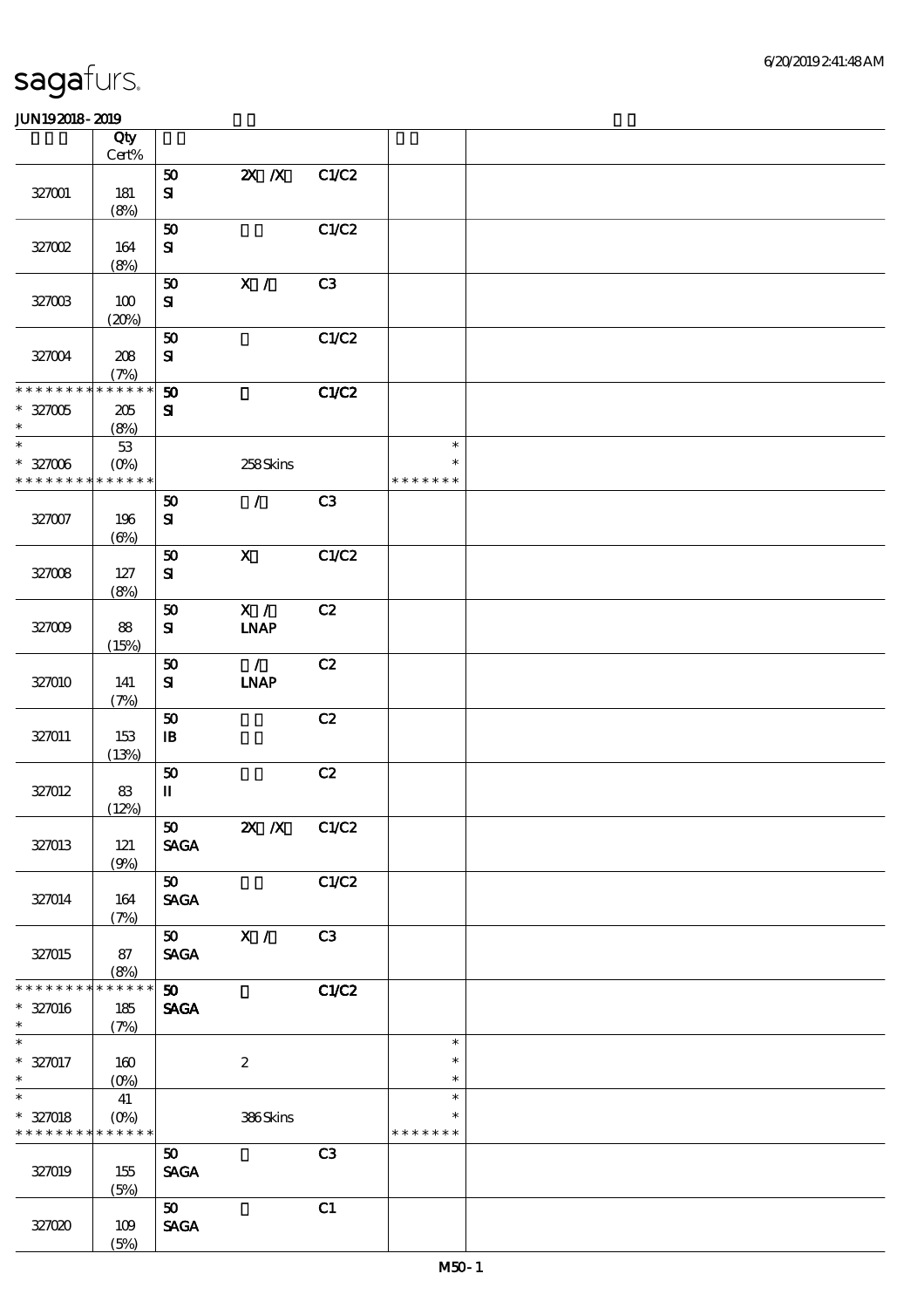|                                    | Qty                     |                         |                   |       |               |  |
|------------------------------------|-------------------------|-------------------------|-------------------|-------|---------------|--|
| * * * * * * * *                    | $Cert\%$<br>* * * * * * |                         |                   |       |               |  |
| $* 327021$                         | 185                     | 50<br><b>SAGA</b>       |                   | C2    |               |  |
| $\ast$                             | (1%)                    |                         |                   |       |               |  |
| $\ast$                             |                         |                         |                   |       | $\ast$        |  |
| $* 327022$                         | 160                     |                         | $\boldsymbol{2}$  |       | $\ast$        |  |
| $\ast$                             | $(0\%)$                 |                         |                   |       | $\ast$        |  |
| $\overline{\phantom{a}^*}$         | 48                      |                         |                   |       | $\ast$        |  |
| $* 327023$                         | $(O\%)$                 |                         | 393Skins          |       | $\ast$        |  |
| * * * * * * * *                    | * * * * * *             |                         |                   |       | * * * * * * * |  |
| 327024                             | 159<br>(4%)             | 50<br><b>SAGA</b>       |                   | C3    |               |  |
| * * * * * * * *                    | * * * * * *             | 50                      | $\mathbf X$       | C1/C2 |               |  |
| $* 327025$                         | 185                     | <b>SAGA</b>             |                   |       |               |  |
| $\ast$                             | (4%)                    |                         |                   |       |               |  |
| $\ast$                             | $7\!1$                  |                         |                   |       | $\ast$        |  |
| $* 327026$                         | $(O\%)$                 |                         | 256Skins          |       | $\ast$        |  |
| * * * * * * * *                    | * * * * * *             |                         |                   |       | * * * * * * * |  |
| 327027                             | 75<br>(5%)              | 50<br><b>SAGA</b>       | $\mathbf X$       | C3    |               |  |
|                                    |                         | 50                      | X /               | C2    |               |  |
| 327028                             | 156<br>(7%)             | <b>SAGA</b>             | <b>INAP</b>       |       |               |  |
|                                    |                         | 50 <sub>2</sub>         | $\mathcal{L}$     | C2    |               |  |
| 327029                             | 196<br>(3%)             | <b>SAGA</b>             | <b>LNAP</b>       |       |               |  |
| * * * * * * * *                    | * * * * * *             | 50                      |                   | C2    |               |  |
| $* 327000$                         | 185                     | IA                      |                   |       |               |  |
| $\ast$<br>$\ast$                   | (8%)                    |                         |                   |       | $\ast$        |  |
| $* 327031$                         | 84<br>(4%)              |                         | 269Skins          |       |               |  |
| * * * * * * * * * * * * * *        |                         |                         |                   |       | * * * * * * * |  |
|                                    |                         | ${\bf 50}$              | X /               | C2    |               |  |
| 327032                             | 168                     | $\mathbf{I} \mathbf{A}$ |                   |       |               |  |
|                                    | (10%)                   |                         |                   |       |               |  |
| ***************                    |                         | $\pmb{\mathfrak{w}}$    | $\mathcal{L}$     | C2    |               |  |
| $* 327033$                         | 185                     | IA                      |                   |       |               |  |
| $\ast$<br>$\overline{\phantom{0}}$ | (5%)                    |                         |                   |       | $\ast$        |  |
| $* 327034$                         | 160                     |                         | $\boldsymbol{2}$  |       | $\ast$        |  |
| $\ast$                             | (1%)                    |                         |                   |       | $\ast$        |  |
| $\ast$                             | $111\,$                 |                         |                   |       | $\ast$        |  |
| $* 327035$                         | (4%)                    |                         | 456Skins          |       |               |  |
| * * * * * * * * * * * * * *        |                         |                         |                   |       | * * * * * * * |  |
|                                    |                         | 50                      | <b>2X X</b> C1/C2 |       |               |  |
| 327036                             | 99                      | <b>SROY</b>             |                   |       |               |  |
|                                    | (10%)                   | 50                      |                   | C1/C2 |               |  |
| 327037                             | 107                     | <b>SROY</b>             |                   |       |               |  |
|                                    | $(\Theta)$              |                         |                   |       |               |  |
|                                    |                         | 50                      | X /               | C3    |               |  |
| 327038                             | 68                      | <b>SROY</b>             |                   |       |               |  |
|                                    | (7%)                    |                         |                   |       |               |  |
|                                    |                         | 50                      |                   | C1/C2 |               |  |
| 327039                             | 156                     | <b>SROY</b>             |                   |       |               |  |
|                                    | (3%)                    | 50                      |                   | C1/C2 |               |  |
| 327040                             | 189                     | <b>SROY</b>             |                   |       |               |  |
|                                    | (2%)                    |                         |                   |       |               |  |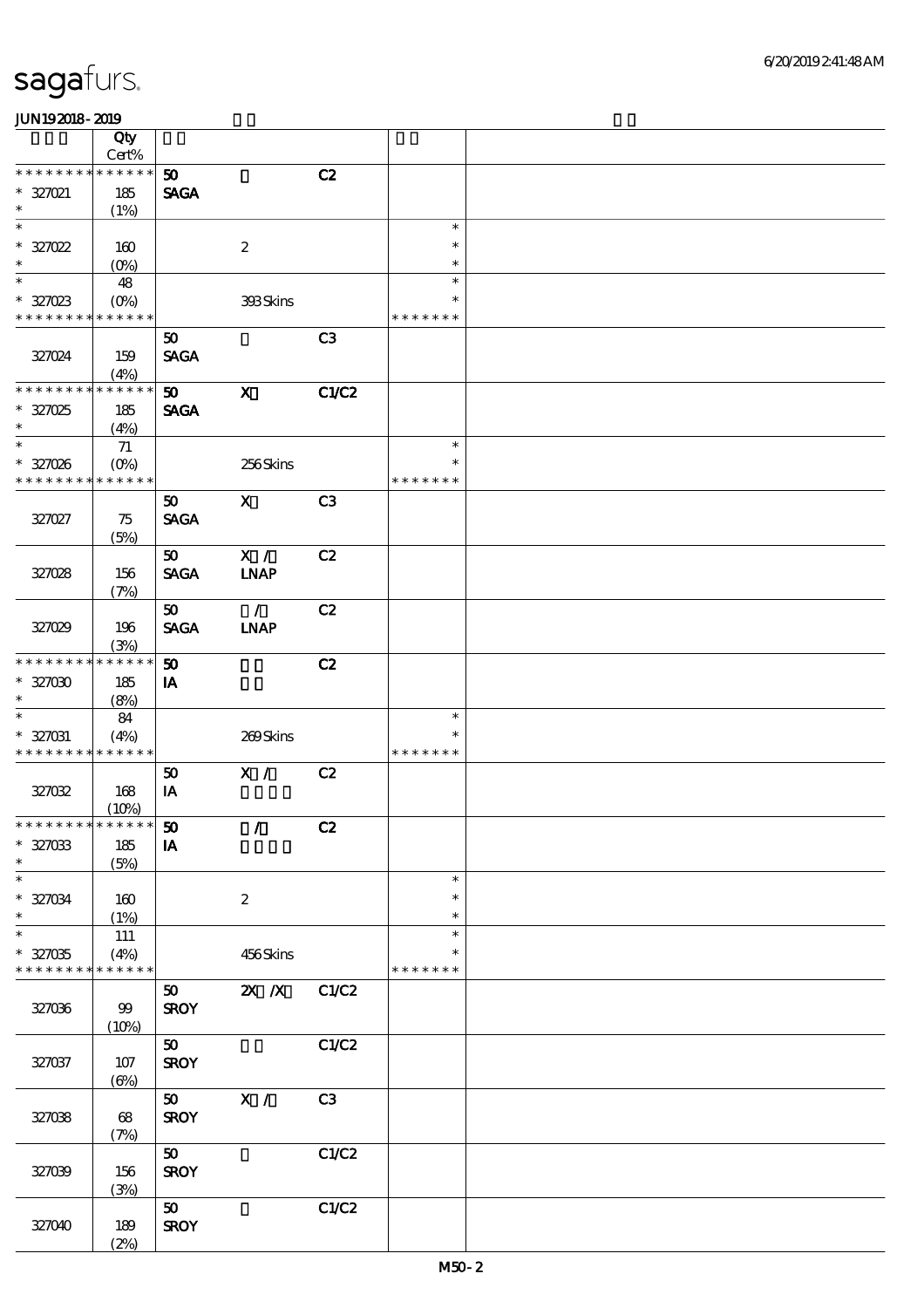|        | Qty<br>Cert%             |                   |   |                |  |  |
|--------|--------------------------|-------------------|---|----------------|--|--|
| 327041 | 140<br>$\mathcal{P}_{0}$ | 50<br><b>SROY</b> |   | C <sub>3</sub> |  |  |
| 327042 | 80<br>$(\Theta\% )$      | 50<br><b>SROY</b> | X | C1/C2          |  |  |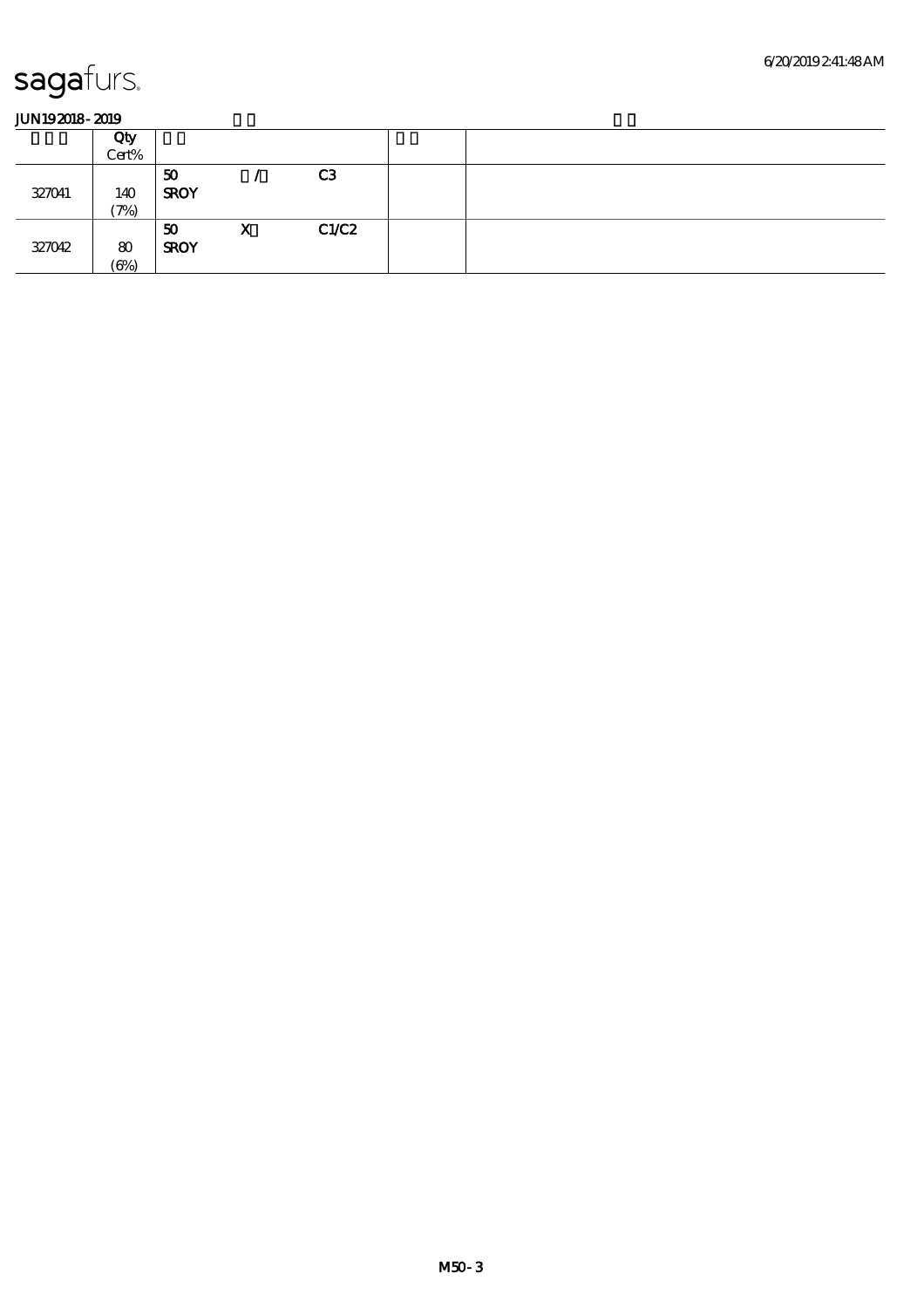|                                            | Qty<br>Cert%         |                       |                           |                |               |  |
|--------------------------------------------|----------------------|-----------------------|---------------------------|----------------|---------------|--|
|                                            |                      |                       | $\boldsymbol{\mathsf{z}}$ | C1/C2          |               |  |
|                                            |                      | $\boldsymbol{\omega}$ |                           |                |               |  |
| 327101                                     | 175                  | $\mathbf{S}$          |                           |                |               |  |
| * * * * * * * *                            | (11%)<br>* * * * * * |                       |                           |                |               |  |
|                                            |                      | $\boldsymbol{\omega}$ | $\boldsymbol{\mathrm{X}}$ | <b>C1/C2</b>   |               |  |
| $* 327102$                                 | 205                  | ${\bf s}$             |                           |                |               |  |
| $\ast$                                     | (12%)                |                       |                           |                |               |  |
| $\ast$                                     | 43                   |                       |                           |                | $\ast$        |  |
| $* 327103$                                 | $(O\%)$              |                       | 248Skins                  |                | *             |  |
| * * * * * * * * * * * * * *                |                      |                       |                           |                | * * * * * * * |  |
| * * * * * * * *                            | * * * * * *          | $\boldsymbol{\omega}$ |                           | <b>C1/C2</b>   |               |  |
| $* 327104$                                 | 225                  | $\mathbf{S}$          |                           |                |               |  |
| $\ast$                                     | (14%)                |                       |                           |                |               |  |
| $\ast$                                     |                      |                       |                           |                | $\ast$        |  |
| $* 327105$                                 | 200                  |                       | $\boldsymbol{2}$          |                | $\ast$        |  |
| $\ast$                                     | $(O\%)$              |                       |                           |                | $\ast$        |  |
| $\ast$                                     | 96                   |                       |                           |                | $\ast$        |  |
| $* 327106$                                 | $(O\!/\!o)$          |                       | 521 Skins                 |                | $\ast$        |  |
| * * * * * * * *                            | * * * * * *          |                       |                           |                | * * * * * * * |  |
| * * * * * * * *                            | * * * * * *          | $\boldsymbol{\omega}$ | $X$ $N$                   | C <sub>3</sub> |               |  |
| $* 327107$                                 | 225                  | ${\bf S}$             |                           |                |               |  |
| $\ast$                                     | (9%)                 |                       |                           |                |               |  |
| $\ast$                                     | 48                   |                       |                           |                | $\ast$        |  |
|                                            |                      |                       |                           |                | $\ast$        |  |
| $* 327108$                                 | (12%)                |                       | 273Skins                  |                | * * * * * * * |  |
| * * * * * * * *                            | * * * * * *          |                       |                           |                |               |  |
| * * * * * * * *                            | * * * * * *          | $\boldsymbol{\omega}$ |                           | <b>C1/C2</b>   |               |  |
| $* 327109$                                 | 225                  | $\mathbf{S}$          |                           |                |               |  |
| $\ast$                                     | (11%)                |                       |                           |                |               |  |
| $\ast$                                     |                      |                       |                           |                | $\ast$        |  |
| $* 327110$                                 | 200                  |                       | $\boldsymbol{2}$          |                | $\ast$        |  |
|                                            | $(0\%)$              |                       |                           |                | $\ast$        |  |
|                                            | 80                   |                       |                           |                | $\ast$        |  |
| $* 327111$                                 | $(O\%)$              |                       | 505Skins                  |                | $\ast$        |  |
| * * * * * * * * * * * * * *                |                      |                       |                           |                | * * * * * * * |  |
|                                            |                      | $\boldsymbol{\omega}$ |                           | C <sub>3</sub> |               |  |
| 327112                                     | 209                  | $\mathbf{S}$          |                           |                |               |  |
|                                            | (10%)                |                       |                           |                |               |  |
| ******** <mark>******</mark>               |                      | $\boldsymbol{\omega}$ |                           | <b>C1/C2</b>   |               |  |
| $* 327113$                                 | 225                  | ${\bf s}$             |                           |                |               |  |
| $\ast$                                     | (7%)                 |                       |                           |                |               |  |
| $\ast$                                     |                      |                       |                           |                | $\ast$        |  |
| $* 327114$                                 | 200                  |                       | $\boldsymbol{2}$          |                | $\ast$        |  |
| $\ast$                                     | $(O\%)$              |                       |                           |                | $\ast$        |  |
| $\ast$                                     | 145                  |                       |                           |                | $\ast$        |  |
| $* 327115$                                 | $(O\!/\!o)$          |                       | 570Skins                  |                | *             |  |
| * * * * * * * * * * * * * *                |                      |                       |                           |                | * * * * * * * |  |
| * * * * * * *                              | * * * * * *          | $\boldsymbol{\omega}$ |                           | C <sub>3</sub> |               |  |
| $* 327116$                                 | 225                  | ${\bf s}$             |                           |                |               |  |
| $\ast$                                     |                      |                       |                           |                |               |  |
| $\ast$                                     | $(0\%)$              |                       |                           |                | $\ast$        |  |
|                                            | $52\,$               |                       |                           |                |               |  |
| $* 327117$                                 | (19%)                |                       | 277Skins                  |                | $\ast$        |  |
| * * * * * * * * <mark>* * * * * *</mark> * |                      |                       |                           |                | * * * * * * * |  |
| * * * * * * * * * * * * * * *              |                      | $\boldsymbol{\omega}$ | $\mathbf X$               | <b>C1/C2</b>   |               |  |
| $* 327118$                                 | 225                  | $\mathbf{S}$          |                           |                |               |  |
| $\ast$                                     | (1%)                 |                       |                           |                |               |  |
| $\ast$                                     | 84                   |                       |                           |                | $\ast$        |  |
| $* 327119$                                 | $(0\%)$              |                       | 309Skins                  |                | $\ast$        |  |
| * * * * * * * * * * * * * *                |                      |                       |                           |                | * * * * * * * |  |
|                                            |                      | $\boldsymbol{\omega}$ | $\boldsymbol{\mathrm{X}}$ | C <sub>3</sub> |               |  |
| 327120                                     | 195                  | ${\bf s}$             |                           |                |               |  |
|                                            | (4%)                 |                       |                           |                |               |  |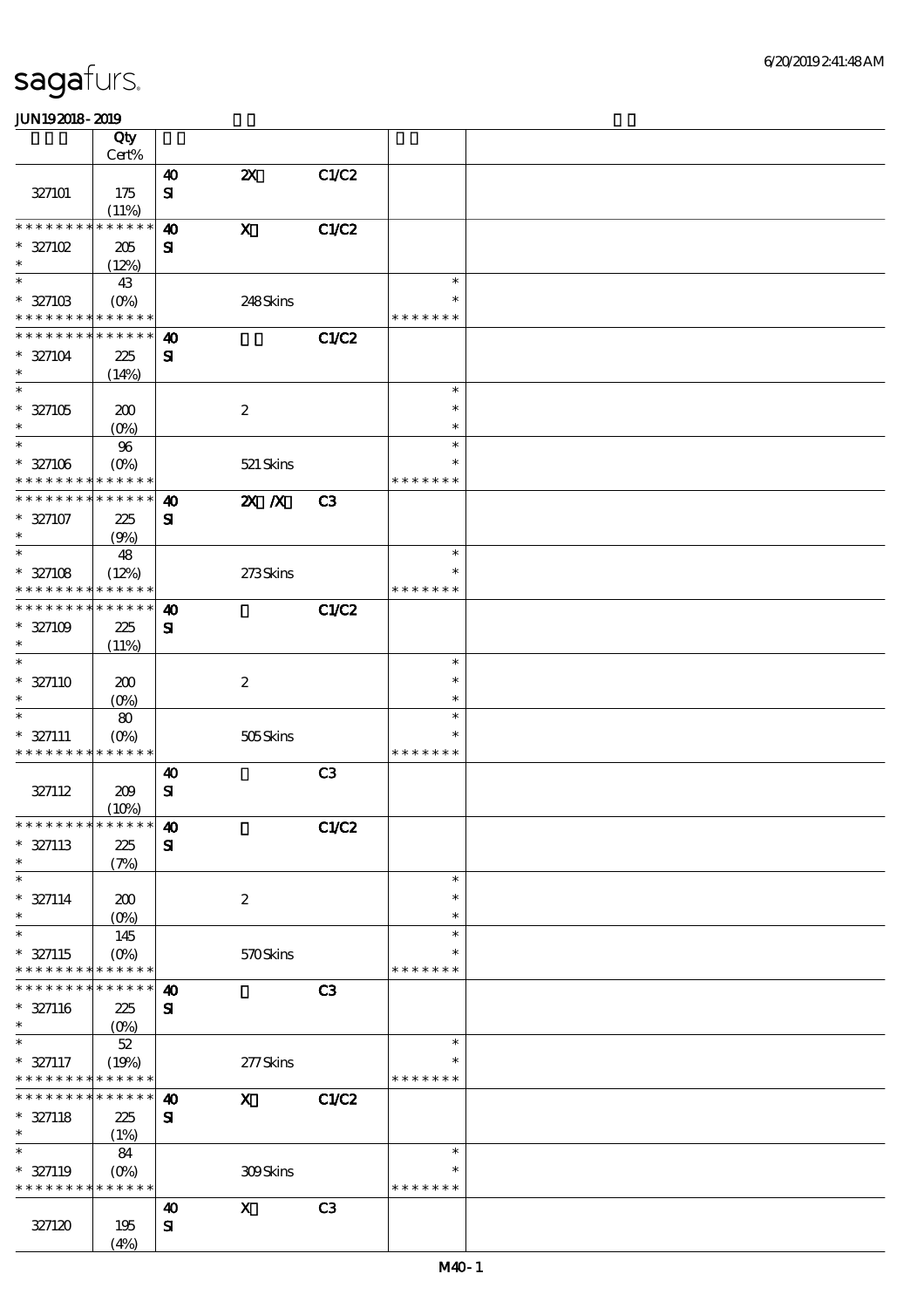|                                                     | Qty                                     |                                       |                                            |                |                                   |  |
|-----------------------------------------------------|-----------------------------------------|---------------------------------------|--------------------------------------------|----------------|-----------------------------------|--|
|                                                     | $Cert\%$                                |                                       |                                            |                |                                   |  |
| 327121                                              | 63<br>$(O\%)$                           | 5040<br>${\bf s}$                     | GRSY1                                      | C2             |                                   |  |
| 327122                                              | 129                                     | 40<br>${\bf s}$                       | $\boldsymbol{\mathsf{z}}$<br><b>INAP</b>   | C2             |                                   |  |
| 327123                                              | (37%)<br>144                            | $\boldsymbol{\omega}$<br>${\bf s}$    | $\mathbf{x}$<br><b>INAP</b>                | C2             |                                   |  |
| 327124                                              | (37%)<br>236                            | $\boldsymbol{\omega}$<br>${\bf s}$    | <b>INAP</b>                                | C2             |                                   |  |
| 327125                                              | (22%)<br>196                            | $\boldsymbol{\omega}$<br>${\bf S}$    | <b>LNAP</b>                                | C2             |                                   |  |
| 327126                                              | (6%)<br>208                             | $\boldsymbol{\omega}$<br>${\bf s}$    | <b>INAP</b>                                | C2             |                                   |  |
| 327127                                              | (1%)<br>122                             | $\boldsymbol{\omega}$<br>$\mathbf{S}$ | $\mathbf{X}$<br>$\ensuremath{\text{INAP}}$ | C2             |                                   |  |
| * * * * * * * *                                     | (3%)<br>* * * * * *                     | $\boldsymbol{\omega}$                 |                                            | C2             |                                   |  |
| $* 327128$<br>$\ast$                                | 225<br>(23%)                            | $\, {\bf I} \! {\bf B} \,$            |                                            |                |                                   |  |
| $\ast$<br>$* 327129$<br>* * * * * * * * * * * * * * | 196<br>(8%)                             |                                       | 421 Skins                                  |                | $\ast$<br>$\ast$<br>* * * * * * * |  |
| * * * * * * * * * * * * * *<br>$* 327130$<br>$\ast$ | 225<br>$(0\%)$                          | $\boldsymbol{\omega}$<br>$\, {\bf B}$ | $\mathcal{L}$                              | C2             |                                   |  |
| $\ast$<br>$* 327131$<br>$\ast$                      | 200<br>(5%)                             |                                       | $\boldsymbol{2}$                           |                | $\ast$<br>$\ast$<br>$\ast$        |  |
| $\ast$<br>$* 327132$<br>* * * * * * * * * * * * * * | $9\!\!3$<br>$(0\%)$                     |                                       | 518Skins                                   |                | $\ast$<br>$\ast$<br>* * * * * * * |  |
| 327133                                              | 134<br>(8%)                             | 40<br><b>SAGA</b>                     | $\boldsymbol{\mathsf{Z}}$                  | C1             |                                   |  |
| * * * * * * * *<br>$* 327134$<br>$\ast$             | * * * * * *<br>205<br>(20%)             | $\boldsymbol{40}$<br><b>SAGA</b>      | $\boldsymbol{\mathsf{z}}$                  | C2             |                                   |  |
| $\ast$<br>$^*$ 327135<br>$\ast$                     | 180<br>$(0\%)$                          |                                       | $\boldsymbol{2}$                           |                | $\ast$<br>$\ast$<br>$\ast$        |  |
| $\ast$<br>$* 327136$<br>* * * * * * * *             | 73<br>$(O\!/\!\!\delta)$<br>* * * * * * |                                       | 458Skins                                   |                | $\ast$<br>$\ast$<br>* * * * * * * |  |
| 327137                                              | 204<br>(12%)                            | 40<br><b>SAGA</b>                     | $\boldsymbol{\alpha}$                      | C <sub>3</sub> |                                   |  |
| 327138                                              | 113<br>(7%)                             | $\boldsymbol{\omega}$<br><b>SAGA</b>  | $\mathbf X$                                | C1             |                                   |  |
| * * * * * * *<br>$* 327139$<br>$\ast$               | * * * * * *<br>205<br>(19%)             | $\boldsymbol{\omega}$<br><b>SAGA</b>  | $\boldsymbol{\mathrm{X}}$                  | C2             |                                   |  |
| $\ast$<br>$* 327140$<br>$\ast$                      | 180<br>$(O\%)$                          |                                       | $\boldsymbol{2}$                           |                | $\ast$<br>$\ast$<br>$\ast$        |  |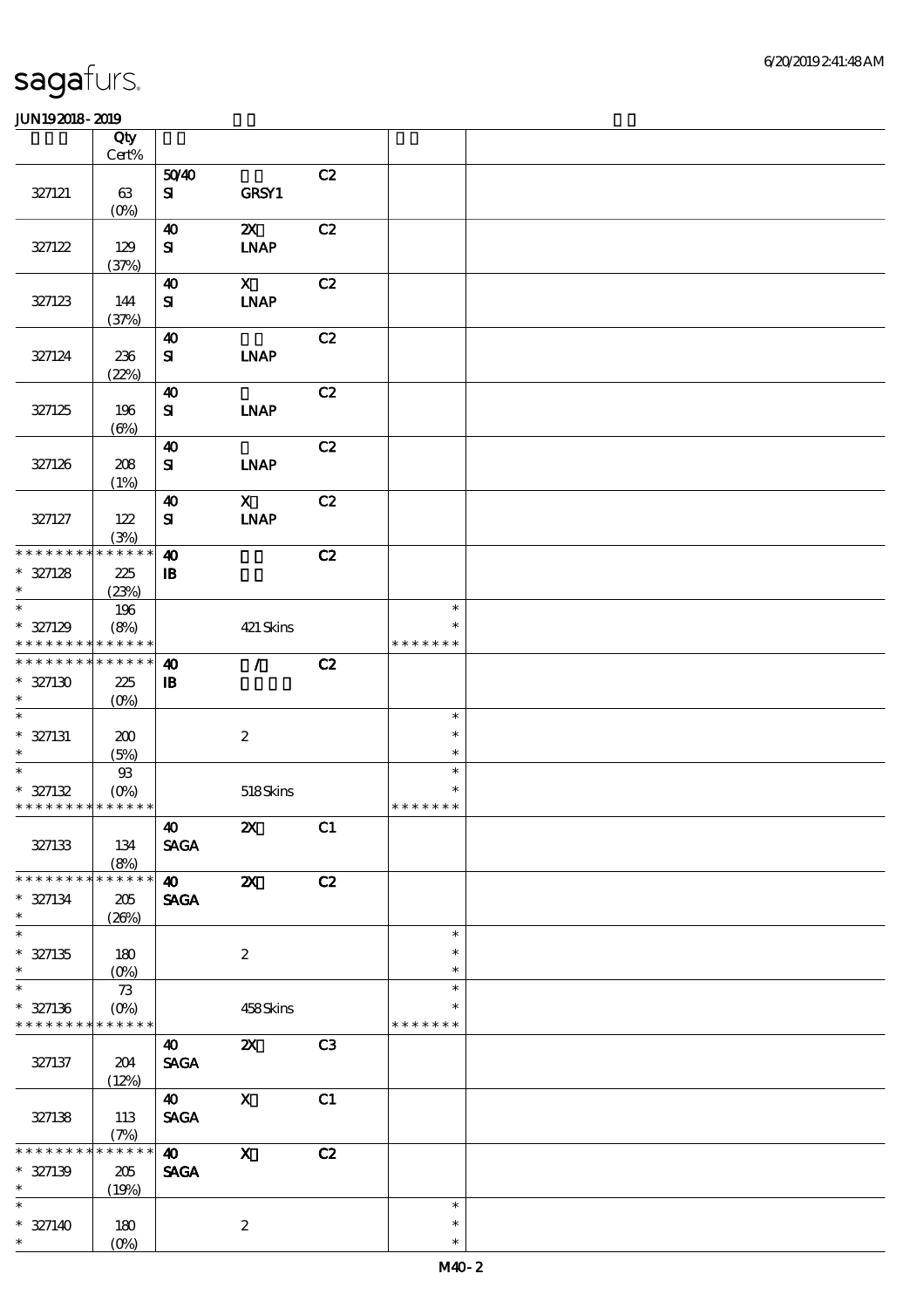|                             | Qty                       |                                      |                                 |                  |  |
|-----------------------------|---------------------------|--------------------------------------|---------------------------------|------------------|--|
| $\ast$                      | Cert%                     |                                      |                                 | $\ast$           |  |
| $* 327141$                  | 177<br>$(O\!/\!o)$        | $\boldsymbol{\omega}$<br><b>SAGA</b> | $\mathbf X$<br>C2               | $\ast$           |  |
| * * * * * * * *             | * * * * * *               |                                      |                                 | * * * * * * *    |  |
| ********                    | * * * * * *               | $\boldsymbol{\omega}$                | $\boldsymbol{\mathrm{X}}$<br>C3 |                  |  |
| $* 327142$                  | 205                       | <b>SAGA</b>                          |                                 |                  |  |
| $\ast$                      | (22%)                     |                                      |                                 |                  |  |
| $\overline{\phantom{0}}$    | 170                       |                                      |                                 | $\ast$           |  |
| $* 327143$                  | $(O\%)$                   |                                      | $375$ Skins                     |                  |  |
| * * * * * * * * * * * * * * |                           |                                      |                                 | * * * * * * *    |  |
|                             |                           | $\boldsymbol{\omega}$                | C1                              |                  |  |
| 327144                      | 186                       | <b>SAGA</b>                          |                                 |                  |  |
| * * * * * * * *             | (13%)<br>* * * * * *      | $\boldsymbol{\omega}$                | C2                              |                  |  |
| $* 327145$                  | 205                       | <b>SAGA</b>                          |                                 |                  |  |
| $\ast$                      | (32%)                     |                                      |                                 |                  |  |
| $\overline{\ast}$           |                           |                                      |                                 | $\ast$           |  |
| $* 327146$                  | 180                       |                                      | $\boldsymbol{2}$                | $\ast$           |  |
| $\ast$                      | $(O\%)$                   |                                      |                                 | $\ast$           |  |
| $\ast$                      |                           |                                      |                                 | $\ast$           |  |
| $* 327147$                  | 180                       |                                      | $\ensuremath{\mathbf{3}}$       | $\ast$           |  |
| $\ast$                      | $(O\!/\!o)$               |                                      |                                 | $\ast$           |  |
| $\overline{\phantom{0}}$    |                           |                                      |                                 | $\ast$           |  |
| $* 327148$<br>$\ast$        | 180                       |                                      | $\bf{4}$                        | $\ast$<br>$\ast$ |  |
| $\ast$                      | $(0\%)$                   |                                      |                                 | $\ast$           |  |
| $* 327149$                  | 180                       |                                      | $\mathbf{5}$                    | $\ast$           |  |
| $\ast$                      | $(O\!/\!o)$               |                                      |                                 | $\ast$           |  |
| $\ast$                      |                           |                                      |                                 | $\ast$           |  |
| $* 327150$                  | 180                       |                                      | 6                               | $\ast$           |  |
| $\ast$                      | $(0\%)$                   |                                      |                                 | $\ast$           |  |
| $\ast$                      | 178                       |                                      |                                 | $\ast$           |  |
| $* 327151$                  | $(O\%)$                   |                                      | 1283Skins                       | $\ast$           |  |
| * * * * * * * * * * * * * * |                           |                                      |                                 | * * * * * * *    |  |
| * * * * * * * *             | $******$                  | $\boldsymbol{\omega}$                | C3                              |                  |  |
| $* 327152$<br>$\ast$        | 205<br>(24%)              | <b>SAGA</b>                          |                                 |                  |  |
| $\ast$                      |                           |                                      |                                 | $\ast$           |  |
| $* 327153$                  | 180                       |                                      | $\boldsymbol{2}$                | $\ast$           |  |
| $\ast$                      | $(0\%)$                   |                                      |                                 |                  |  |
| $\ast$                      |                           |                                      |                                 | $\ast$           |  |
|                             |                           |                                      |                                 | $\ast$           |  |
| $* 327154$                  | 180                       |                                      | $\ensuremath{\mathbf{3}}$       | $\ast$           |  |
| $\ast$                      | $(0\%)$                   |                                      |                                 | $\ast$           |  |
| $\ast$                      |                           |                                      |                                 | $\ast$           |  |
| $^*$ 327155 $\,$            | 180                       |                                      | $\bf{4}$                        |                  |  |
| $\ast$                      | $(0\%)$                   |                                      |                                 | $\ast$           |  |
| $\ast$                      | 127                       |                                      |                                 | $\ast$           |  |
| $* 327156$                  | $(O\%)$                   |                                      | 872Skins                        | * * * * * * *    |  |
| * * * * * * * * * * * * * * |                           |                                      |                                 |                  |  |
|                             |                           | $\boldsymbol{\omega}$                | C1                              |                  |  |
| 327157                      | 229                       | <b>SAGA</b>                          |                                 |                  |  |
| * * * * * * *               | $(\Theta)$<br>* * * * * * | $\boldsymbol{\omega}$                | C2                              |                  |  |
| $* 327158$                  | 215                       | <b>SAGA</b>                          |                                 |                  |  |
| $\ast$                      | $(0\%)$                   |                                      |                                 |                  |  |
| $\ast$                      |                           |                                      |                                 | $\ast$           |  |
| $* 327159$                  | 190                       |                                      | $\boldsymbol{2}$                | $\ast$           |  |
| $\ast$                      | $(0\%)$                   |                                      |                                 | $\ast$           |  |
| $\ast$                      |                           |                                      |                                 | $\ast$           |  |
| $* 327100$<br>$\ast$        | 190<br>$(O\%)$            |                                      | $\ensuremath{\mathbf{3}}$       | $\ast$<br>$\ast$ |  |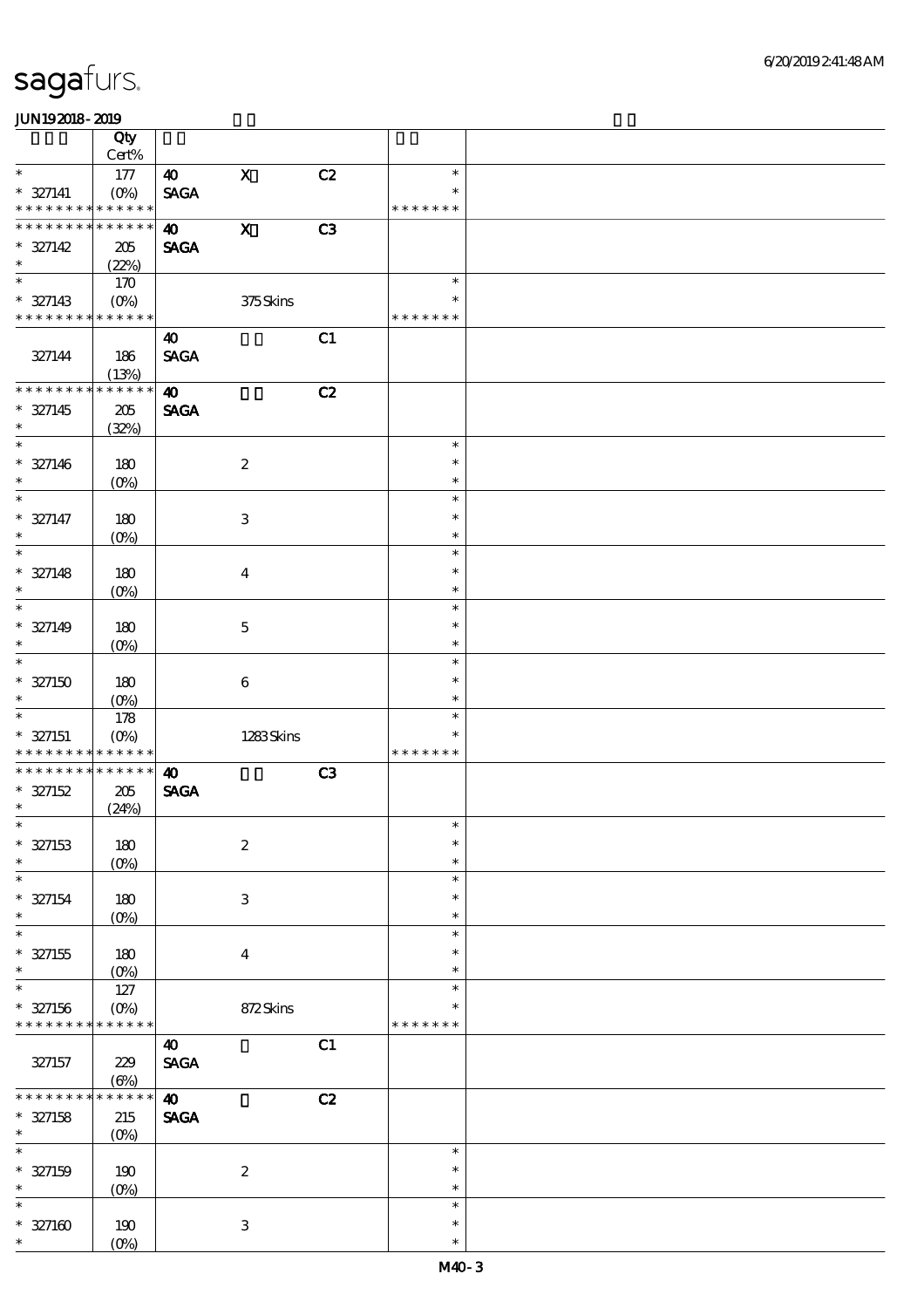|                          | Qty<br>Cert% |                              |               |  |
|--------------------------|--------------|------------------------------|---------------|--|
| $\ast$                   |              | C2<br>$\boldsymbol{\omega}$  | $\ast$        |  |
|                          |              |                              |               |  |
| $* 327161$               | 190          | $\ensuremath{\mathsf{SAGA}}$ | $\ast$        |  |
| $\ast$                   | $(0\%)$      |                              | $\ast$        |  |
| $\overline{\ast}$        |              |                              | $\ast$        |  |
| $* 327162$               | 190          | $\mathbf 5$                  | $\ast$        |  |
| $\ast$                   | $(0\%)$      |                              | $\ast$        |  |
| $\ast$                   |              |                              | $\ast$        |  |
|                          |              |                              |               |  |
| $* 327163$               | 190          | $\bf 6$                      | $\ast$        |  |
| $\ast$                   | (15%)        |                              | $\ast$        |  |
| $\ast$                   |              |                              | $\ast$        |  |
| $* 327164$               | 190          | $\tau$                       | $\ast$        |  |
| $\ast$                   |              |                              | $\ast$        |  |
| $\overline{\phantom{0}}$ | (14%)        |                              |               |  |
|                          |              |                              | $\ast$        |  |
| $* 327165$               | 190          | $\bf 8$                      | $\ast$        |  |
| $\ast$                   | $(0\%)$      |                              | $\ast$        |  |
| $\ast$                   | 187          |                              | $\ast$        |  |
|                          |              |                              | $\ast$        |  |
| $* 327166$               | $(0\%)$      | 1732Skins                    |               |  |
| * * * * * * * *          | * * * * * *  |                              | * * * * * * * |  |
| * * * * * * *            | * * * * * *  | C3<br>$\boldsymbol{\omega}$  |               |  |
| $* 327167$               | $205\,$      | <b>SAGA</b>                  |               |  |
| $\ast$                   | (27%)        |                              |               |  |
| $\overline{\ast}$        |              |                              | $\ast$        |  |
|                          |              |                              |               |  |
| $* 327168$               | 180          | $\boldsymbol{2}$             | $\ast$        |  |
| $\ast$                   | $(0\%)$      |                              | $\ast$        |  |
| $\overline{\ast}$        |              |                              | $\ast$        |  |
| $* 327169$               | 180          | $\ensuremath{\mathbf{3}}$    | $\ast$        |  |
| $\ast$                   |              |                              | $\ast$        |  |
| $\ast$                   | $(0\%)$      |                              |               |  |
|                          |              |                              | $\ast$        |  |
| $* 327170$               | 180          | $\bf{4}$                     | $\ast$        |  |
| $\ast$                   | $(0\%)$      |                              | $\ast$        |  |
| $\ast$                   |              |                              | $\ast$        |  |
| $* 327171$               | 180          | $\mathbf 5$                  | $\ast$        |  |
| $\ast$                   |              |                              | $\ast$        |  |
|                          | $(0\%)$      |                              |               |  |
| $\ast$                   |              |                              | $\ast$        |  |
| $* 327172$               | 170          | $\bf 6$                      | $\ast$        |  |
| $\ast$                   | $(0\%)$      |                              | $\ast$        |  |
| $\ast$                   | ${\bf 38}$   |                              | $\ast$        |  |
| $* 327173$               | $(O\%)$      | $1133$ Skins                 | $\ast$        |  |
| * * * * * * * *          | * * * * * *  |                              |               |  |
|                          |              |                              | * * * * * * * |  |
| * * * * * * *            | * * * * * *  | C1<br>$\boldsymbol{\omega}$  |               |  |
| $* 327174$               | 205          | <b>SAGA</b>                  |               |  |
| $\ast$                   | (5%)         |                              |               |  |
| $\overline{\ast}$        | 67           |                              | $\ast$        |  |
| $* 327175$               | $(O\%)$      | 272Skins                     | $\ast$        |  |
| * * * * * * * *          | * * * * * *  |                              | * * * * * * * |  |
|                          |              |                              |               |  |
| * * * * * * *            | * * * * * *  | C2<br>$\boldsymbol{\omega}$  |               |  |
| $* 327176$               | $205\,$      | <b>SAGA</b>                  |               |  |
| $\ast$                   | $(O\%)$      |                              |               |  |
| $\overline{\phantom{0}}$ |              |                              | $\ast$        |  |
|                          |              |                              | $\ast$        |  |
| $* 327177$               | 180          | $\boldsymbol{2}$             |               |  |
| $\ast$                   | $(0\%)$      |                              | $\ast$        |  |
| $\overline{\ast}$        |              |                              | $\ast$        |  |
| $* 327178$               | 180          | $\ensuremath{\mathsf{3}}$    | $\ast$        |  |
| $\ast$                   | $(0\%)$      |                              | $\ast$        |  |
| $\ast$                   |              |                              | $\ast$        |  |
|                          |              |                              |               |  |
| $* 327179$               | 180          | $\bf{4}$                     | $\ast$        |  |
| $\ast$                   | $(0\%)$      |                              | $\ast$        |  |
| $\ast$                   |              |                              | $\ast$        |  |
| $* 327180$               | 180          | $\mathbf 5$                  | $\ast$        |  |
| $\ast$                   | $(0\%)$      |                              | $\ast$        |  |
|                          |              |                              |               |  |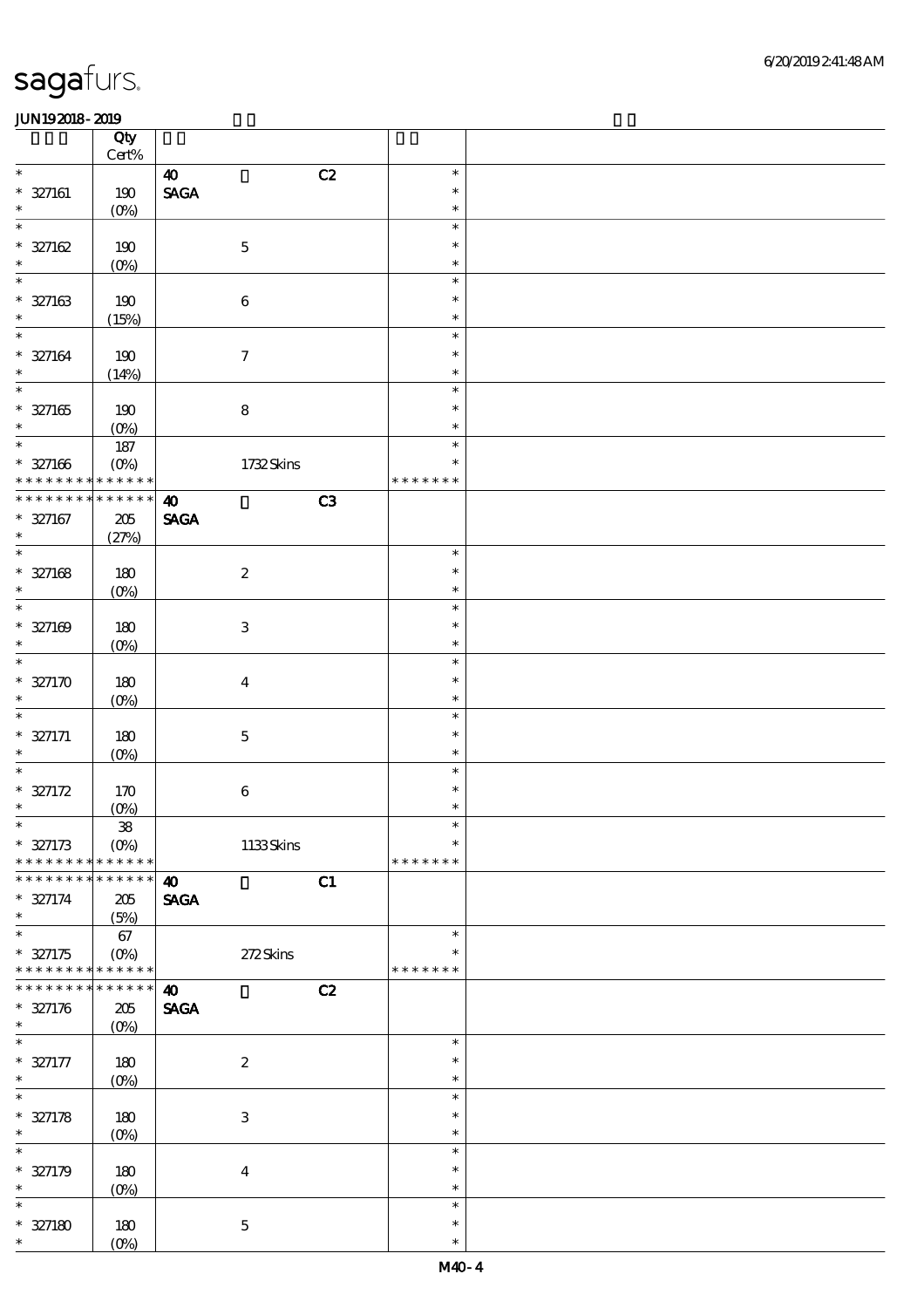|                                | Qty<br>$\mbox{Cert}\%$ |                                                |                            |  |
|--------------------------------|------------------------|------------------------------------------------|----------------------------|--|
| $\ast$                         |                        | C2<br>$\boldsymbol{\omega}$                    | $\ast$                     |  |
| $* 327181$                     | 140                    | $\ensuremath{\mathsf{SAGA}}$                   | $\ast$                     |  |
| $\ast$                         | $(0\%)$                |                                                | $\ast$                     |  |
| $\ast$<br>$* 327182$           | 180                    | $\boldsymbol{7}$                               | $\ast$<br>$\ast$           |  |
| $\ast$                         | (21%)                  |                                                | $\ast$                     |  |
| $\ast$<br>$* 327183$<br>$\ast$ | 180<br>$(0\%)$         | $\bf 8$                                        | $\ast$<br>$\ast$<br>$\ast$ |  |
| $\ast$                         |                        |                                                | $\ast$                     |  |
| $* 327184$<br>$\ast$           | 180<br>$(0\%)$         | $\boldsymbol{9}$                               | $\ast$<br>$\ast$           |  |
| $\ast$                         |                        |                                                | $\ast$                     |  |
| $* 327185$<br>$\ast$           | 180<br>$(0\%)$         | $10\,$                                         | $\ast$<br>$\ast$           |  |
| $\ast$                         |                        |                                                | $\ast$                     |  |
| $* 327186$<br>$\ast$           | 180<br>$(O\%)$         | $11\,$                                         | $\ast$<br>$\ast$           |  |
| $\overline{\ast}$              | $203\,$                |                                                | $\ast$                     |  |
| $* 327187$<br>* * * * * * * *  | $(O\%)$<br>* * * * * * | $2168$ Skins                                   | $\ast$<br>* * * * * * *    |  |
| * * * * * * *                  | * * * * * *            | C3<br>$\boldsymbol{\omega}$                    |                            |  |
| * 327188                       | 205                    | <b>SAGA</b>                                    |                            |  |
| $\ast$                         | $(0\%)$                |                                                |                            |  |
| $\ast$                         |                        |                                                | $\ast$                     |  |
| $* 327189$                     | 180                    | $\boldsymbol{2}$                               | $\ast$                     |  |
| $\ast$                         | $(0\%)$                |                                                | $\ast$                     |  |
| $\ast$                         |                        |                                                | $\ast$                     |  |
| $* 327190$                     | 180                    | $\ensuremath{\mathbf{3}}$                      | $\ast$                     |  |
| $\ast$                         |                        |                                                | $\ast$                     |  |
|                                | $(0\%)$                |                                                |                            |  |
| $\ast$                         |                        |                                                | $\ast$                     |  |
| $* 327191$                     | 180                    | $\boldsymbol{4}$                               | $\ast$                     |  |
| $\ast$                         | $(O\%)$                |                                                | $\ast$                     |  |
| $\ast$                         |                        |                                                | $\ast$                     |  |
| $* 327192$                     | $180$                  | $\mathbf 5$                                    | $\ast$                     |  |
| $\ast$                         | $(0\%)$                |                                                | $\ast$                     |  |
| $*$                            |                        |                                                | $\ast$                     |  |
| $* 327193$                     | $180$                  | $\,6\,$                                        | $\ast$                     |  |
| $\ast$                         | $(0\%)$                |                                                | $\ast$                     |  |
| $\ast$                         |                        |                                                | $\ast$                     |  |
| $* 327194$                     | 180                    | $\tau$                                         | $\ast$                     |  |
| $\ast$                         | $(O\%)$                |                                                | $\ast$                     |  |
| $\ast$                         |                        |                                                | $\ast$                     |  |
| $* 327195$                     | 180                    | $\bf8$                                         | $\ast$                     |  |
| $\ast$                         | (37%)                  |                                                | $\ast$                     |  |
| $\ast$                         | 61                     |                                                | $\ast$                     |  |
| $* 327196$                     | $(O\%)$                | 1526Skins                                      | $\ast$                     |  |
| * * * * * * * * * * * * * *    |                        |                                                | * * * * * * *              |  |
| * * * * * * *                  | $******$               | $\mathbf{x}$<br>C1/C2<br>$\boldsymbol{\omega}$ |                            |  |
| $* 327197$                     | 205                    | $\operatorname{\mathsf{SAGA}}$                 |                            |  |
| $\ast$                         | (11%)                  |                                                |                            |  |
| $\overline{\ast}$              |                        |                                                | $\ast$                     |  |
| $* 327198$                     | 180                    | $\boldsymbol{2}$                               | $\ast$                     |  |
| $\ast$                         | $(O\%)$                |                                                | $\ast$                     |  |
| $\ast$                         |                        |                                                | $\ast$                     |  |
|                                |                        |                                                | $\ast$                     |  |
| $* 327199$<br>$\ast$           | 180                    | $\,3$                                          |                            |  |
|                                | $(0\%)$                |                                                | $\ast$                     |  |
| $\ast$                         |                        |                                                | $\ast$                     |  |
| $* 327200$                     | 180                    | $\boldsymbol{4}$                               | $\ast$                     |  |
| $\ast$                         | $(O\%)$                |                                                | $\ast$                     |  |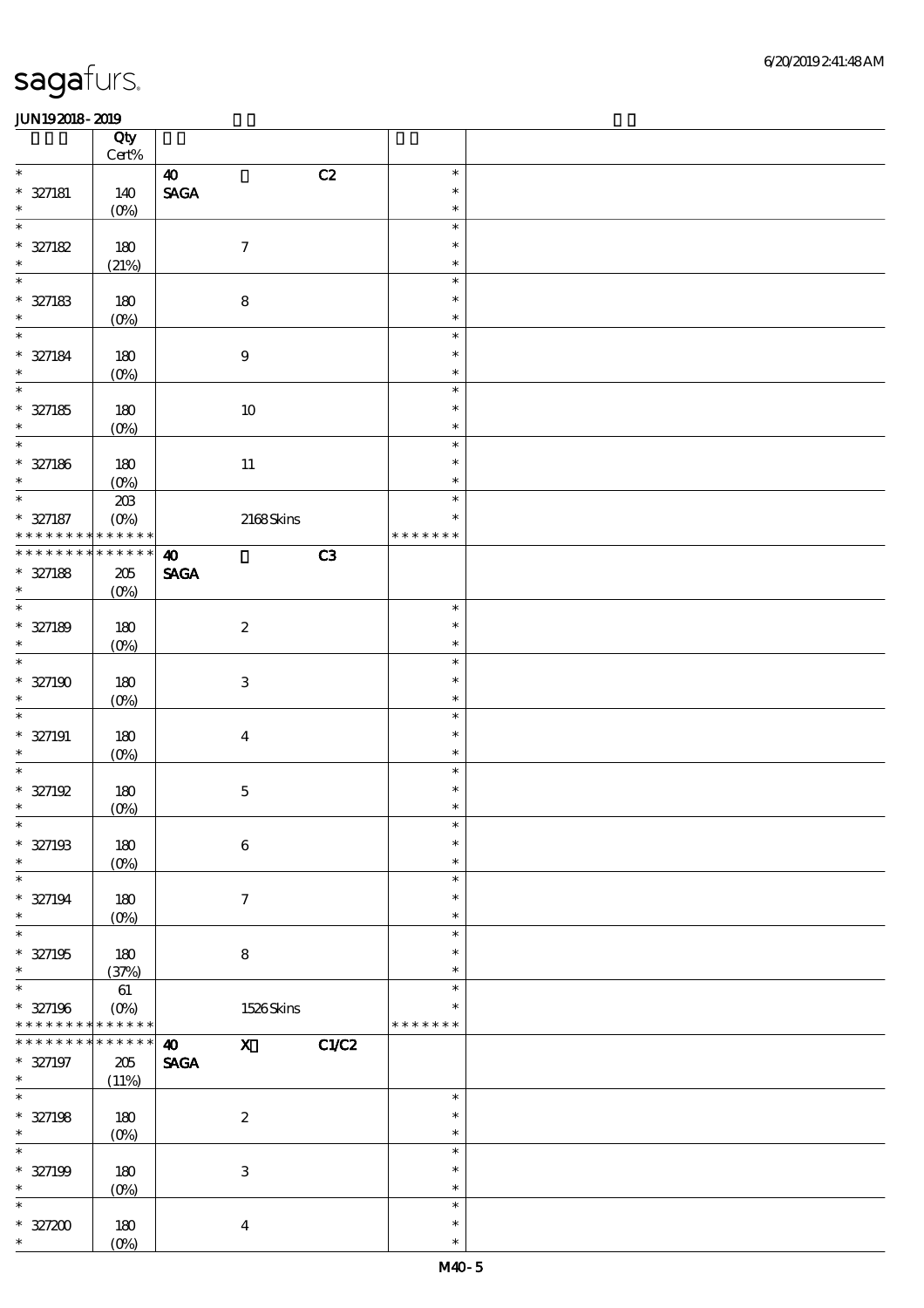|                                                  | Qty<br>Cert%                             |                                      |                                      |       |                            |  |
|--------------------------------------------------|------------------------------------------|--------------------------------------|--------------------------------------|-------|----------------------------|--|
| $\ast$                                           |                                          | $\boldsymbol{\omega}$                | $\mathbf X$                          | C1/C2 | $\ast$                     |  |
| $* 327201$                                       | 180                                      | <b>SAGA</b>                          |                                      |       | $\ast$                     |  |
| $\ast$<br>$\overline{\ast}$                      | $(O\%)$                                  |                                      |                                      |       | $\ast$                     |  |
| $*$ 327202                                       | 100<br>$(O\%)$                           |                                      | 1025Skins                            |       | $\ast$<br>$\ast$           |  |
| * * * * * * * *                                  | * * * * * *                              |                                      |                                      |       | * * * * * * *              |  |
| * * * * * * *<br>$* 327203$<br>$\ast$            | * * * * * *<br>205<br>(14%)              | $\boldsymbol{\omega}$<br><b>SAGA</b> | $\mathbf{X}$                         | C3    |                            |  |
| $\ast$<br>$* 327204$<br>$\ast$                   | 180<br>$(O\!/\!o)$                       |                                      | $\boldsymbol{2}$                     |       | $\ast$<br>$\ast$<br>$\ast$ |  |
| $\overline{\phantom{0}}$<br>$* 327205$<br>$\ast$ | 180<br>$(0\%)$                           |                                      | $\ensuremath{\mathbf{3}}$            |       | $\ast$<br>$\ast$<br>$\ast$ |  |
| $\overline{\ast}$                                |                                          |                                      |                                      |       | $\ast$                     |  |
| $* 327206$<br>$\ast$                             | 180<br>$(O\!/\!\!\delta)$                |                                      | $\overline{\mathbf{4}}$              |       | $\ast$<br>$\ast$           |  |
| $\ast$                                           | ${\bf 38}$                               |                                      |                                      |       | $\ast$                     |  |
| $* 327207$<br>* * * * * * * *                    | $(O\%)$<br>* * * * * *                   |                                      | 783Skins                             |       | $\ast$<br>* * * * * * *    |  |
|                                                  |                                          | 5040                                 |                                      | C2    |                            |  |
| 327208                                           | 121<br>$(0\%)$                           | <b>SAGA</b>                          | GRSY1                                |       |                            |  |
| 327209                                           | 120<br>(15%)                             | $\boldsymbol{\omega}$<br><b>SAGA</b> | $\boldsymbol{\alpha}$<br><b>INAP</b> | C2    |                            |  |
|                                                  |                                          | $\boldsymbol{\omega}$                | $\mathbf{X}$                         | C2    |                            |  |
| 327210                                           | 168<br>(11%)                             | <b>SACA</b>                          | INAP                                 |       |                            |  |
| * * * * * * * *                                  | * * * * * *                              | $\boldsymbol{\omega}$                |                                      | C2    |                            |  |
| $* 327211$<br>$\ast$                             | 205<br>$(\Theta)$                        | <b>SAGA</b>                          | <b>INAP</b>                          |       |                            |  |
| $\ast$                                           | 110                                      |                                      |                                      |       | $\ast$                     |  |
| $* 327212$                                       | $(O\% )$                                 |                                      | 315Skins                             |       | $\ast$                     |  |
| * * * * * * * * * * * * * *                      |                                          |                                      |                                      |       | * * * * * * *              |  |
| *************** 10                               |                                          |                                      |                                      |       |                            |  |
| $* 327213$<br>$\ast$                             | 205<br>(32%)                             | <b>SAGA</b>                          | <b>LNAP</b>                          | C2    |                            |  |
| $\ast$                                           |                                          |                                      |                                      |       | $\ast$                     |  |
| $* 327214$<br>$\ast$                             | 180<br>$(O\%)$                           |                                      | $\boldsymbol{z}$                     |       | $\ast$<br>$\ast$           |  |
| $\ast$<br>$* 327215$<br>$\ast$                   | 180<br>$(O\%)$                           |                                      | 3                                    |       | $\ast$<br>*<br>$\ast$      |  |
| $\ast$                                           |                                          |                                      |                                      |       | $\ast$                     |  |
| $* 327216$<br>$\ast$                             | 180<br>$(0\%)$                           |                                      | $\bf{4}$                             |       | $\ast$<br>$\ast$           |  |
| $\ast$                                           | 118                                      |                                      |                                      |       | $\ast$                     |  |
| $* 327217$<br>* * * * * * * *                    | $(O\!\!\!\!\!\!\!/\,\!o)$<br>* * * * * * |                                      | 863Skins                             |       | *<br>* * * * * * *         |  |
| * * * * * * * *                                  | * * * * * *                              | $\boldsymbol{\omega}$                |                                      | C2    |                            |  |
| $* 327218$<br>$\ast$                             | 205<br>(20%)                             | <b>SAGA</b>                          | <b>INAP</b>                          |       |                            |  |
| $\ast$                                           |                                          |                                      |                                      |       | $\ast$                     |  |
| $* 327219$<br>$\ast$                             | 180<br>$(0\%)$                           |                                      | $\boldsymbol{z}$                     |       | $\ast$<br>$\ast$           |  |
| $\ast$                                           |                                          |                                      |                                      |       | $\ast$                     |  |
| $* 327220$<br>$\ast$                             | 180<br>$(O\!/\!o)$                       |                                      | $\,3$                                |       | $\ast$<br>$\ast$           |  |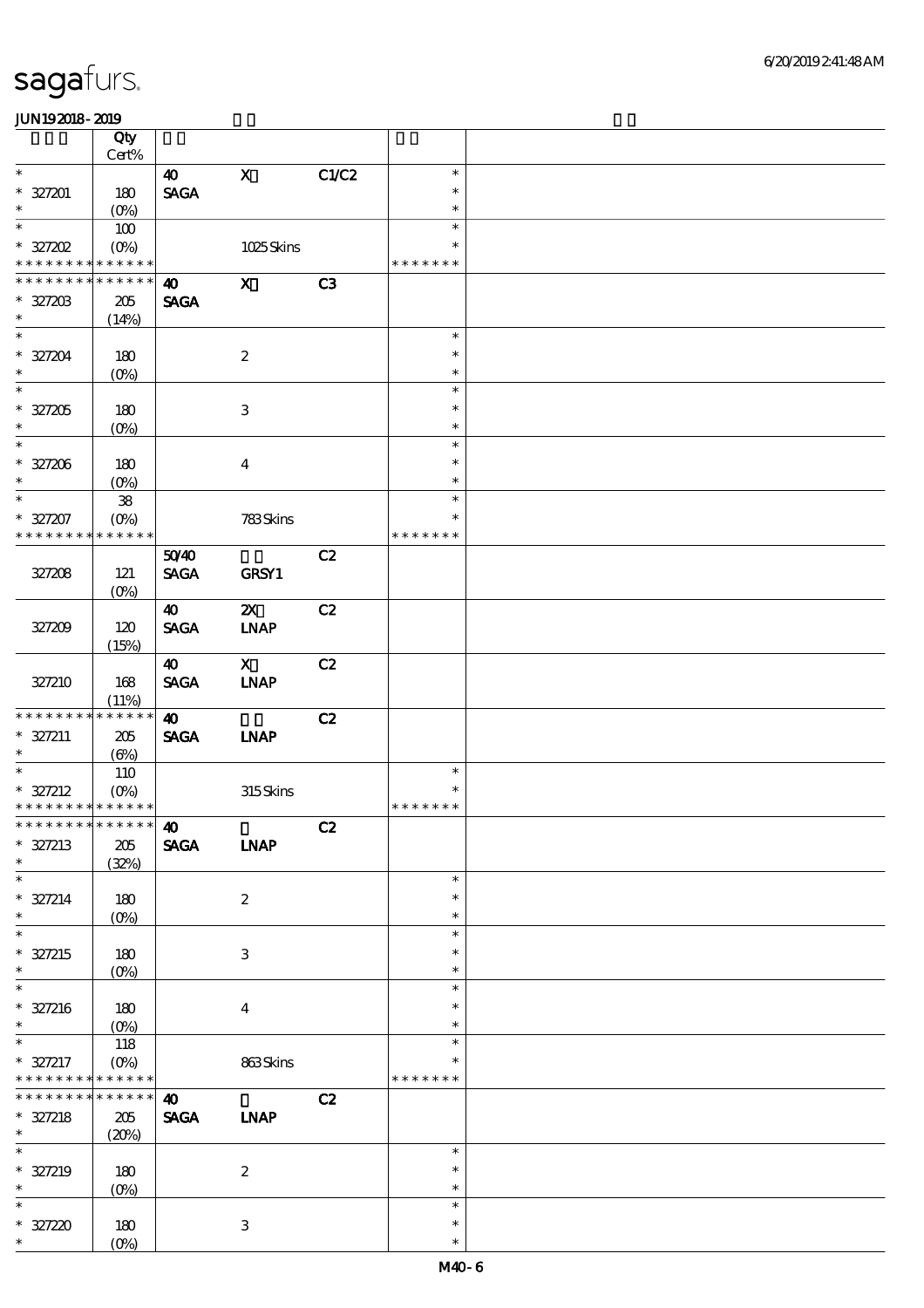|                               | Qty                 |                                      |                           |    |                  |  |
|-------------------------------|---------------------|--------------------------------------|---------------------------|----|------------------|--|
| $\ast$                        | Cert%               |                                      |                           |    | $\ast$           |  |
| $* 327221$                    | 180                 | $\boldsymbol{\omega}$<br><b>SAGA</b> | <b>LNAP</b>               | C2 | $\ast$           |  |
| $\ast$                        | (O <sub>0</sub> )   |                                      |                           |    | $\ast$           |  |
| $\ast$                        | 59                  |                                      |                           |    | $\ast$           |  |
| $* 327222$                    |                     |                                      | 804Skins                  |    | $\ast$           |  |
| * * * * * * * * * * * * * *   |                     |                                      |                           |    | * * * * * * *    |  |
| * * * * * * * * * * * * * *   |                     | $\boldsymbol{\omega}$                | $\mathbf X$               | C2 |                  |  |
| $* 327223$                    | 205                 | <b>SAGA</b>                          | <b>INAP</b>               |    |                  |  |
| $\ast$<br>$\overline{\ast}$   | (10%)               |                                      |                           |    | $\ast$           |  |
| $* 327224$                    | 88<br>$(O\!/\!o)$   |                                      | 293Skins                  |    | $\ast$           |  |
| * * * * * * * * * * * * * *   |                     |                                      |                           |    | * * * * * * *    |  |
| * * * * * * * *               | * * * * * *         | $\boldsymbol{\omega}$                |                           | C2 |                  |  |
| $* 327225$                    | 205                 | IA                                   |                           |    |                  |  |
| $\ast$                        | (33%)               |                                      |                           |    |                  |  |
| $\overline{\ast}$             |                     |                                      |                           |    | $\ast$           |  |
| $* 327226$                    | 180                 |                                      | $\boldsymbol{2}$          |    | $\ast$           |  |
| $\ast$<br>$\overline{\ast}$   | (19%)               |                                      |                           |    | $\ast$           |  |
| $* 327227$                    |                     |                                      |                           |    | $\ast$<br>$\ast$ |  |
| $\ast$                        | 180<br>(7%)         |                                      | $\ensuremath{\mathsf{3}}$ |    | $\ast$           |  |
| $\ast$                        |                     |                                      |                           |    | $\ast$           |  |
| $* 327228$                    | 180                 |                                      | $\bf{4}$                  |    | $\ast$           |  |
| $\ast$                        | (5%)                |                                      |                           |    | $\ast$           |  |
| $\ast$                        | 137                 |                                      |                           |    | $\ast$           |  |
| $* 327229$                    | (5%)                |                                      | 882Skins                  |    | $\ast$           |  |
| * * * * * * * *               | * * * * * *         |                                      |                           |    | * * * * * * *    |  |
| * * * * * * * *               | $******$            | $\boldsymbol{\omega}$                | X /                       | C2 |                  |  |
| $* 327230$<br>$\ast$          | 205                 | IA                                   |                           |    |                  |  |
| $\ast$                        | (8%)                |                                      |                           |    | $\ast$           |  |
| $* 327231$                    | 180                 |                                      | $\boldsymbol{z}$          |    | $\ast$           |  |
| $\ast$                        | (5%)                |                                      |                           |    | $\ast$           |  |
| $\ast$                        |                     |                                      |                           |    | $\ast$           |  |
| $* 327232$                    | 180                 |                                      | $\,3\,$                   |    | $\ast$           |  |
| $\ast$                        | (3)                 |                                      |                           |    | $\ast$           |  |
| $*$                           |                     |                                      |                           |    | $\ast$<br>$\ast$ |  |
| $* 327233$<br>$\ast$          | 180                 |                                      | $\boldsymbol{4}$          |    | $\ast$           |  |
| $\ast$                        | (3%)                |                                      |                           |    | $\ast$           |  |
| $* 327234$                    | 180                 |                                      | $\mathbf 5$               |    | $\ast$           |  |
| $\ast$                        | $(\Theta)$          |                                      |                           |    | $\ast$           |  |
| $\ast$                        |                     |                                      |                           |    | $\ast$           |  |
| $* 327235$                    | 180                 |                                      | $\bf 6$                   |    | $\ast$           |  |
| $\ast$<br>$\ast$              | (7%)                |                                      |                           |    | *                |  |
|                               | 176                 |                                      |                           |    | $\ast$           |  |
| $* 327236$<br>* * * * * * * * | (7%)<br>* * * * * * |                                      | 1281 Skins                |    | * * * * * * *    |  |
| * * * * * * *                 | * * * * * *         | $\boldsymbol{\omega}$                | $\mathcal{L}$             | C2 |                  |  |
| $* 327237$                    | 205                 | IA                                   |                           |    |                  |  |
| $\ast$                        | (2%)                |                                      |                           |    |                  |  |
| $\ast$                        |                     |                                      |                           |    | $\ast$           |  |
| $* 327238$                    | 180                 |                                      | $\boldsymbol{2}$          |    | $\ast$           |  |
| $\ast$<br>$\ast$              | (1%)                |                                      |                           |    | $\ast$<br>$\ast$ |  |
| $* 327239$                    |                     |                                      |                           |    | $\ast$           |  |
| $\ast$                        | 180<br>(3%)         |                                      | $\,3\,$                   |    | $\ast$           |  |
| $\ast$                        |                     |                                      |                           |    | $\ast$           |  |
| $* 327240$                    | 180                 |                                      | $\boldsymbol{4}$          |    | $\ast$           |  |
| $\ast$                        | (1%)                |                                      |                           |    | $\ast$           |  |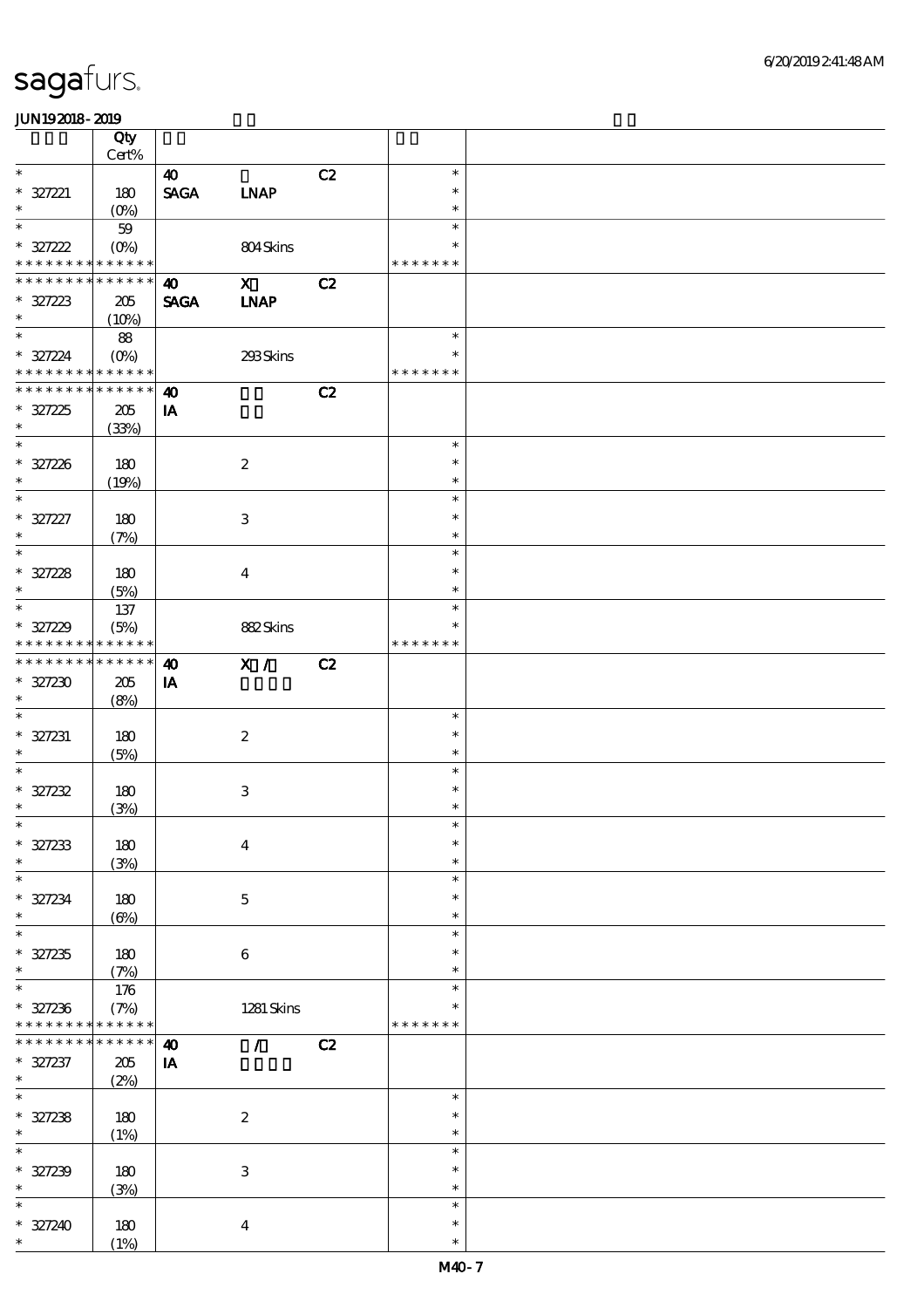|                                      | Qty                        |                         |                  |                |                  |  |
|--------------------------------------|----------------------------|-------------------------|------------------|----------------|------------------|--|
| $\ast$                               | Cert%                      |                         |                  |                | $\ast$           |  |
| $* 327241$                           |                            | $\boldsymbol{\omega}$   | $\mathcal{L}$    | C2             | $\ast$           |  |
| $\ast$                               | 180<br>(1%)                | $\,$ IA                 |                  |                | $\ast$           |  |
| $\ast$                               |                            |                         |                  |                | $\ast$           |  |
| $* 327242$                           | 180                        |                         | $\,6\,$          |                | $\ast$           |  |
| $\ast$                               | (2%)                       |                         |                  |                | $\ast$           |  |
| $\ast$                               |                            |                         |                  |                | $\ast$           |  |
| $* 327243$                           | 180                        |                         | $\boldsymbol{7}$ |                | $\ast$           |  |
| $\ast$                               | (4%)                       |                         |                  |                | $\ast$           |  |
| $\ast$                               |                            |                         |                  |                | $\ast$           |  |
| $* 327244$                           | 180                        |                         | $\bf 8$          |                | $\ast$           |  |
| $\ast$                               | (2%)                       |                         |                  |                | $\ast$           |  |
| $\overline{\phantom{a}^*}$           |                            |                         |                  |                | $\ast$           |  |
| $* 327245$                           | 180                        |                         | $\boldsymbol{9}$ |                | $\ast$           |  |
| $\ast$                               | (3%)                       |                         |                  |                | $\ast$           |  |
| $\overline{\ast}$                    |                            |                         |                  |                | $\ast$           |  |
| $* 327246$                           | 180                        |                         | $10\,$           |                | $\ast$           |  |
| $\ast$                               | (3%)                       |                         |                  |                | $\ast$           |  |
| $\overline{\ast}$                    |                            |                         |                  |                | $\ast$           |  |
| $* 327247$                           | 180                        |                         | $11\,$           |                | $\ast$           |  |
| $\ast$<br>$\overline{\phantom{a}^*}$ | (1%)                       |                         |                  |                | $\ast$           |  |
|                                      |                            |                         |                  |                | $\ast$<br>$\ast$ |  |
| $* 327248$<br>$\ast$                 | 180                        |                         | $12\,$           |                | $\ast$           |  |
| $\overline{\ast}$                    | (3%)                       |                         |                  |                | $\ast$           |  |
| $* 327249$                           | 180                        |                         | 13               |                | $\ast$           |  |
| $\ast$                               | (1%)                       |                         |                  |                | $\ast$           |  |
| $\ast$                               |                            |                         |                  |                | $\ast$           |  |
| $* 327250$                           | 180                        |                         | 14               |                | $\ast$           |  |
| $\ast$                               | (1%)                       |                         |                  |                | $\ast$           |  |
| $\ast$                               |                            |                         |                  |                | $\ast$           |  |
| $* 327251$                           | 180                        |                         | 15               |                | $\ast$           |  |
| $\ast$                               | (0%)                       |                         |                  |                | $\ast$           |  |
| $\ast$                               | 98                         |                         |                  |                | $\ast$           |  |
| $* 327252$                           | (1%)                       |                         | 2823Skins        |                | $\ast$           |  |
| * * * * * * * * * * * * * * *        |                            |                         |                  |                | * * * * * * *    |  |
|                                      |                            | $\overline{\mathbf{D}}$ | $\mathcal{T}$    | C2             |                  |  |
| 327253                               | 200                        | IA                      |                  | <b>LNAP</b>    |                  |  |
|                                      | (3%)<br>* * * * * *        |                         |                  |                |                  |  |
| * * * * * * *                        |                            | $\boldsymbol{\omega}$   | $\mathcal{L}$    | C2             |                  |  |
| $* 327254$<br>$\ast$                 | 205                        | IA                      |                  | <b>INAP</b>    |                  |  |
| $\ast$                               | (12%)<br>125               |                         |                  |                | $\ast$           |  |
| $* 327255$                           | (21%)                      |                         | 330Skins         |                | $\ast$           |  |
| * * * * * * * *                      | * * * * * *                |                         |                  |                | * * * * * * *    |  |
| * * * * * * * *                      | $\ast\ast\ast\ast\ast\ast$ | $\boldsymbol{\omega}$   | $X$ $N$          | <b>C1/C2</b>   |                  |  |
| $* 327256$                           | 185                        | <b>SROY</b>             |                  |                |                  |  |
| $\ast$                               | (15%)                      |                         |                  |                |                  |  |
| $\ast$                               | 41                         |                         |                  |                | $\ast$           |  |
| $* 327257$                           | (2%)                       |                         | 226Skins         |                | $\ast$           |  |
| * * * * * * * * * * * * * *          |                            |                         |                  |                | * * * * * * *    |  |
|                                      |                            | $\boldsymbol{\omega}$   |                  | C1/C2          |                  |  |
| 327258                               | 189                        | <b>SROY</b>             |                  |                |                  |  |
|                                      | (2%)                       |                         |                  |                |                  |  |
| * * * * * * *                        | * * * * * *                | $\boldsymbol{\omega}$   | $\mathbf{X}$ /   | C <sub>3</sub> |                  |  |
| $* 327259$<br>$\ast$                 | 205                        | <b>SROY</b>             |                  |                |                  |  |
| $\ast$                               | (14%)                      |                         |                  |                | $\ast$           |  |
| $* 327200$                           | 10B<br>$(0\%)$             |                         | 308Skins         |                | $\ast$           |  |
| * * * * * * * *                      | * * * * * *                |                         |                  |                | * * * * * * *    |  |
|                                      |                            |                         |                  |                |                  |  |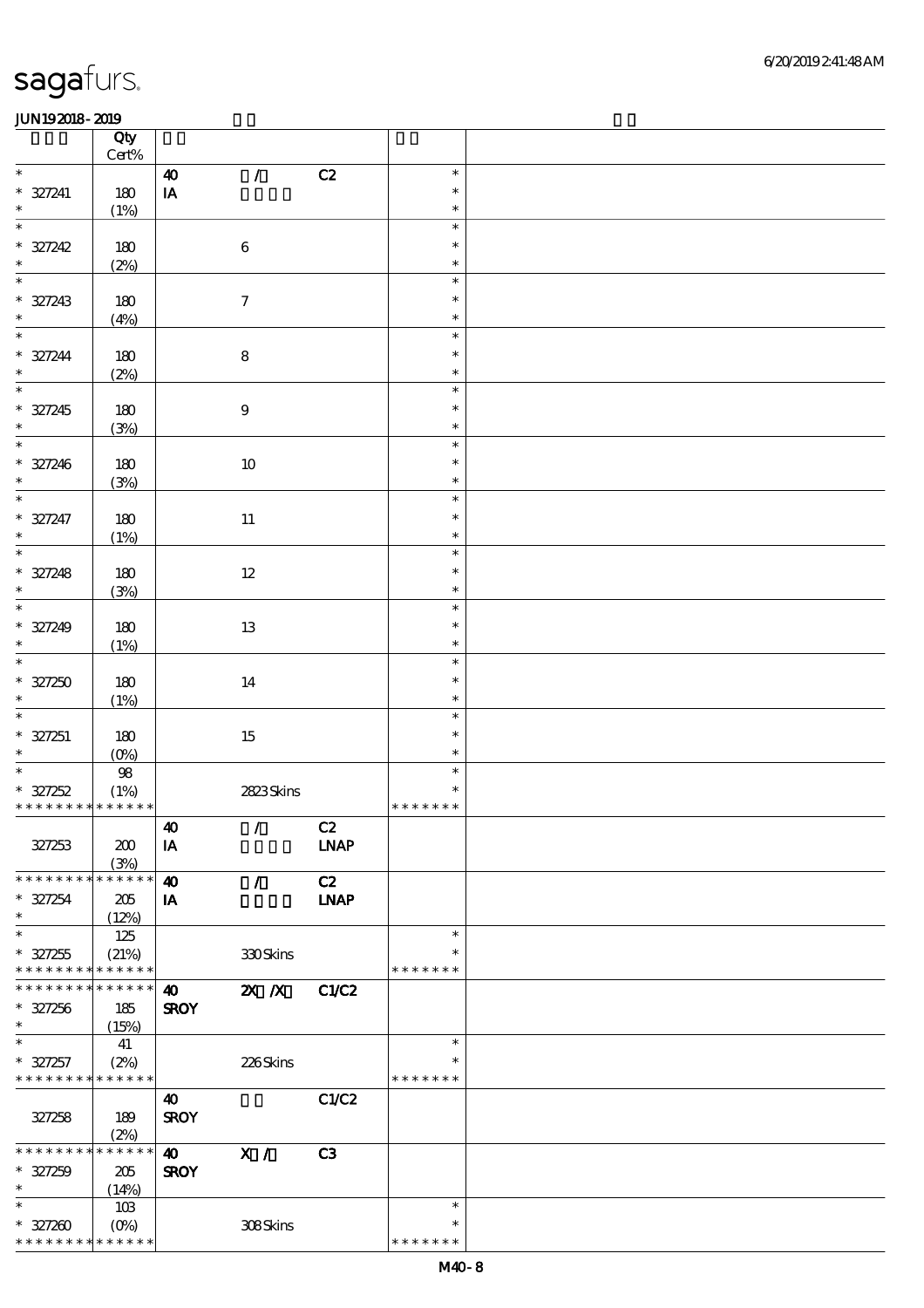| .                                          |                            |                       |                           |                |               |  |
|--------------------------------------------|----------------------------|-----------------------|---------------------------|----------------|---------------|--|
|                                            | $\overline{Q}$ ty<br>Cert% |                       |                           |                |               |  |
|                                            |                            |                       |                           |                |               |  |
| * * * * * * * *                            | * * * * * *                | $\boldsymbol{\omega}$ |                           | C1/C2          |               |  |
| $* 327261$                                 | 205                        | <b>SROY</b>           |                           |                |               |  |
| $\ast$                                     | (9%)                       |                       |                           |                |               |  |
| $\ast$                                     |                            |                       |                           |                | $\ast$        |  |
|                                            |                            |                       |                           |                |               |  |
| $* 327262$                                 | 180                        |                       | $\boldsymbol{2}$          |                | $\ast$        |  |
| $\ast$                                     | (O <sub>0</sub> )          |                       |                           |                | $\ast$        |  |
| $\ast$                                     | 183                        |                       |                           |                | $\ast$        |  |
|                                            |                            |                       | 568Skins                  |                |               |  |
| $* 327263$                                 | $(O\%)$                    |                       |                           |                |               |  |
| * * * * * * * * <mark>* * * * * * *</mark> |                            |                       |                           |                | * * * * * * * |  |
| * * * * * * * *                            | $* * * * * * *$            | $\boldsymbol{\omega}$ |                           | C3             |               |  |
| $* 327264$                                 | $205\,$                    | <b>SROY</b>           |                           |                |               |  |
| $\ast$                                     |                            |                       |                           |                |               |  |
|                                            | (8%)                       |                       |                           |                |               |  |
| $\ast$                                     |                            |                       |                           |                | $\ast$        |  |
| $* 327265$                                 | 180                        |                       | $\boldsymbol{2}$          |                | $\ast$        |  |
| $\ast$                                     | (O <sub>0</sub> )          |                       |                           |                | $\ast$        |  |
| $\ast$                                     |                            |                       |                           |                | $\ast$        |  |
|                                            | 79                         |                       |                           |                |               |  |
| $* 327266$                                 | $(O\% )$                   |                       | 464Skins                  |                |               |  |
| * * * * * * * * <mark>* * * * * * *</mark> |                            |                       |                           |                | * * * * * * * |  |
| * * * * * * * * * * * * * *                |                            | 40                    |                           | <b>C1/C2</b>   |               |  |
|                                            |                            |                       |                           |                |               |  |
| $* 327267$                                 | 205                        | <b>SROY</b>           |                           |                |               |  |
| $\ast$                                     | (9%)                       |                       |                           |                |               |  |
| $\ast$                                     |                            |                       |                           |                | $\ast$        |  |
| $* 327268$                                 | 180                        |                       | $\boldsymbol{2}$          |                | $\ast$        |  |
| $\ast$                                     |                            |                       |                           |                |               |  |
|                                            | $(0\%)$                    |                       |                           |                | $\ast$        |  |
| $\ast$                                     |                            |                       |                           |                | $\ast$        |  |
| $* 327209$                                 | 180                        |                       | $\,3$                     |                | $\ast$        |  |
|                                            |                            |                       |                           |                | $\ast$        |  |
| $\overline{\ast}$                          | (O <sub>0</sub> )          |                       |                           |                |               |  |
|                                            | 159                        |                       |                           |                | $\ast$        |  |
| $* 327270$                                 | $(O\%)$                    |                       | 724 Skins                 |                | $\ast$        |  |
| * * * * * * * * <mark>* * * * * * *</mark> |                            |                       |                           |                | * * * * * * * |  |
| * * * * * * * *                            | * * * * * *                | $\boldsymbol{\omega}$ |                           | C <sub>3</sub> |               |  |
|                                            |                            |                       |                           |                |               |  |
| $* 327271$                                 | 205                        | <b>SROY</b>           |                           |                |               |  |
| $\ast$                                     | (7%)                       |                       |                           |                |               |  |
| $\ast$                                     |                            |                       |                           |                | $\ast$        |  |
| $*$ 327272                                 | 180                        |                       | $\boldsymbol{2}$          |                | $\ast$        |  |
| $\ast$                                     |                            |                       |                           |                | $\ast$        |  |
|                                            | $(O\%)$                    |                       |                           |                |               |  |
| $\ast$                                     | 137                        |                       |                           |                | $\ast$        |  |
| $* 327273$                                 | (O <sub>0</sub> )          |                       | 522Skins                  |                | $\ast$        |  |
| * * * * * * *                              | * * * * * *                |                       |                           |                | * * * * * * * |  |
| * * * *<br>* * *                           | * * * * * *                |                       |                           |                |               |  |
|                                            |                            | $\boldsymbol{\omega}$ | $\boldsymbol{\mathrm{X}}$ | C1/C2          |               |  |
| $* 327274$                                 | 205                        | <b>SROY</b>           |                           |                |               |  |
| $\ast$                                     | (2%)                       |                       |                           |                |               |  |
| $\ast$                                     | ${\bf 33}$                 |                       |                           |                | $\ast$        |  |
|                                            |                            |                       |                           |                | $\ast$        |  |
| $* 327275$                                 | (O <sub>0</sub> )          |                       | 238Skins                  |                |               |  |
| * * * * * * * *                            | * * * * * *                |                       |                           |                | * * * * * * * |  |
| * * * * * * * *                            | * * * * * *                | $\boldsymbol{\omega}$ | $\boldsymbol{\mathrm{X}}$ | C3             |               |  |
| $* 327276$                                 | 205                        | <b>SROY</b>           |                           |                |               |  |
|                                            |                            |                       |                           |                |               |  |
| $\ast$                                     | (8%)                       |                       |                           |                |               |  |
| $\ast$                                     | 43                         |                       |                           |                | $\ast$        |  |
| $* 327277$                                 | $(O\%)$                    |                       | 248Skins                  |                | $\ast$        |  |
| * * * * * * * * * * * * * *                |                            |                       |                           |                | * * * * * * * |  |
|                                            |                            |                       |                           |                |               |  |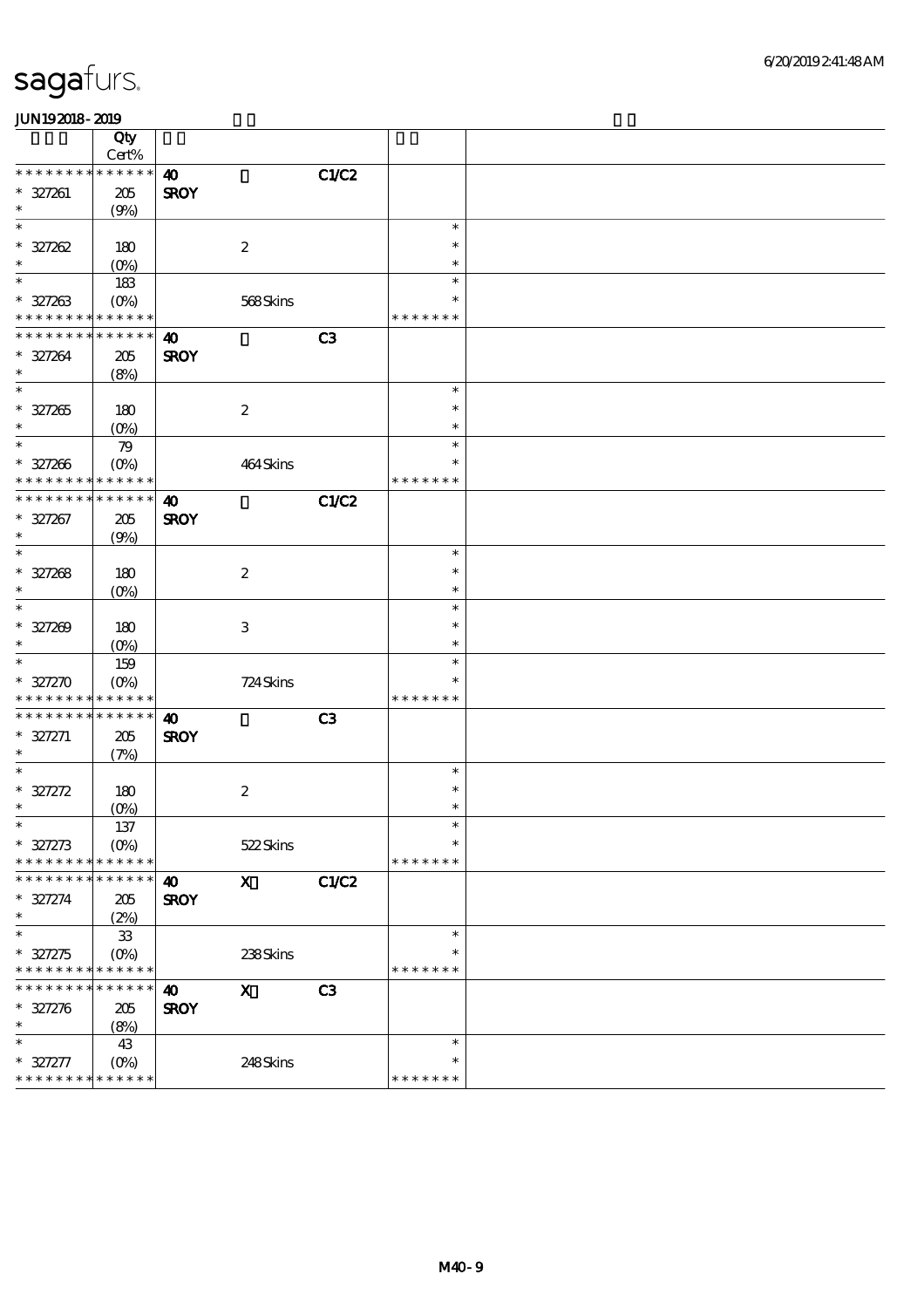|                                                          | Qty              |                                          |                                |       |                         |  |
|----------------------------------------------------------|------------------|------------------------------------------|--------------------------------|-------|-------------------------|--|
|                                                          | $Cert\%$         |                                          |                                |       |                         |  |
|                                                          |                  | $\pmb{\mathfrak{D}}$                     | $\pmb{\mathsf{zx}}$            | C1    |                         |  |
| 327321                                                   | 165<br>(35%)     | $\mathbf{S}$                             |                                |       |                         |  |
|                                                          |                  | $\boldsymbol{\mathfrak{D}}$              | $\boldsymbol{\mathsf{z}}$      | C1    |                         |  |
| 327322                                                   | 175              | ${\bf s}$                                |                                |       |                         |  |
|                                                          | $(0\%)$          |                                          |                                |       |                         |  |
| * * * * * * * *                                          | * * * * * *      | $\boldsymbol{\mathfrak{D}}$              | $\boldsymbol{\alpha}$          | C1/C2 |                         |  |
| $* 327323$                                               | 225              | ${\bf s}$                                |                                |       |                         |  |
| $\ast$                                                   | (9%)             |                                          |                                |       |                         |  |
| $\overline{\ast}$                                        | 44               |                                          |                                |       | $\ast$                  |  |
| $* 327324$<br>* * * * * * * * <mark>* * * * * * *</mark> | $(\Theta\%)$     |                                          | 269Skins                       |       | $\ast$<br>* * * * * * * |  |
| * * * * * * * * * * * * * *                              |                  |                                          | $\boldsymbol{\mathsf{X}}$      | C1/C2 |                         |  |
| $* 327325$                                               | 245              | $\boldsymbol{\mathfrak{D}}$<br>${\bf s}$ |                                |       |                         |  |
| $\ast$                                                   | (2%)             |                                          |                                |       |                         |  |
| $\overline{\ast}$                                        |                  |                                          |                                |       | $\ast$                  |  |
| $* 327326$                                               | 220              |                                          | $\boldsymbol{2}$               |       | $\ast$                  |  |
| $\ast$                                                   | $(O_0)$          |                                          |                                |       | $\ast$                  |  |
| $\overline{\ast}$                                        |                  |                                          |                                |       | $\ast$                  |  |
| $* 327327$                                               | 200              |                                          | $\ensuremath{\mathbf{3}}$      |       | $\ast$                  |  |
| $\ast$<br>$\ast$                                         | $(0\%)$          |                                          |                                |       | $\ast$                  |  |
|                                                          |                  |                                          |                                |       | $\ast$<br>$\ast$        |  |
| $* 327328$<br>$\ast$                                     | 39               |                                          | $\bf{4}$                       |       | $\ast$                  |  |
| $\ast$                                                   | $(0\%)$<br>106   |                                          |                                |       | $\ast$                  |  |
| $* 327329$                                               | (97%)            |                                          | 810Skins                       |       | $\ast$                  |  |
| * * * * * * * *                                          | * * * * * *      |                                          |                                |       | * * * * * * *           |  |
|                                                          |                  | $\boldsymbol{\mathfrak{D}}$              | $\boldsymbol{\mathsf{X}}$      | C3    |                         |  |
| 327330                                                   | 142              | ${\bf s}$                                |                                |       |                         |  |
|                                                          | (14%)            |                                          |                                |       |                         |  |
|                                                          |                  | $\pmb{\mathfrak{D}}$                     | $\boldsymbol{\mathsf{X}}$      | C1    |                         |  |
| 327331                                                   | $93$             | ${\bf s}$                                |                                |       |                         |  |
|                                                          | (12%)            |                                          |                                |       |                         |  |
| 327332                                                   | 181              | $\boldsymbol{\mathfrak{D}}$<br>${\bf S}$ | $\mathbf X$                    | C1    |                         |  |
|                                                          | (27%)            |                                          |                                |       |                         |  |
| ******** <mark>******</mark>                             |                  | $\pmb{\mathfrak{D}}$                     | $\mathbf{X}^-$                 | C2    |                         |  |
| $* 327333$                                               | 245              | ${\bf s}$                                |                                |       |                         |  |
| $\ast$                                                   | (8%)             |                                          |                                |       |                         |  |
| $\ast$                                                   | 58               |                                          |                                |       | $\ast$                  |  |
| $* 327334$                                               | $(O\%)$          |                                          | 308Skins                       |       | *                       |  |
| * * * * * * * *                                          | * * * * * *      |                                          |                                |       | * * * * * * *           |  |
|                                                          |                  | $\boldsymbol{\mathfrak{D}}$              | $\overline{2}X$ $\overline{X}$ | C3    |                         |  |
| 327335                                                   | 143<br>(5%)      | ${\bf s}$                                |                                |       |                         |  |
|                                                          |                  | $\pmb{\mathfrak{D}}$                     | $\boldsymbol{\mathrm{X}}$      | C3    |                         |  |
| 327336                                                   | 179              | ${\bf s}$                                |                                |       |                         |  |
|                                                          | $(0\%)$          |                                          |                                |       |                         |  |
|                                                          |                  | $\pmb{\mathfrak{D}}$                     |                                | C1    |                         |  |
| 327337                                                   | 245              | ${\bf s}$                                |                                |       |                         |  |
|                                                          | (4%)             |                                          |                                |       |                         |  |
| * * * * * * *                                            | * * * * * *      | $\boldsymbol{\mathfrak{D}}$              |                                | C2    |                         |  |
| $* 327338$<br>$\ast$                                     | 245              | $\mathbf{S}$                             |                                |       |                         |  |
| $\ast$                                                   | $(\Theta)$       |                                          |                                |       | $\ast$                  |  |
| $* 327339$                                               | 220              |                                          | $\boldsymbol{2}$               |       | $\ast$                  |  |
| $\ast$                                                   | $(O\%)$          |                                          |                                |       | $\ast$                  |  |
| $\ast$                                                   | 86               |                                          |                                |       | $\ast$                  |  |
| $* 327340$                                               | $(O\!/\!\delta)$ |                                          | 551 Skins                      |       | $\ast$                  |  |
| * * * * * * * *                                          | * * * * * *      |                                          |                                |       | * * * * * * *           |  |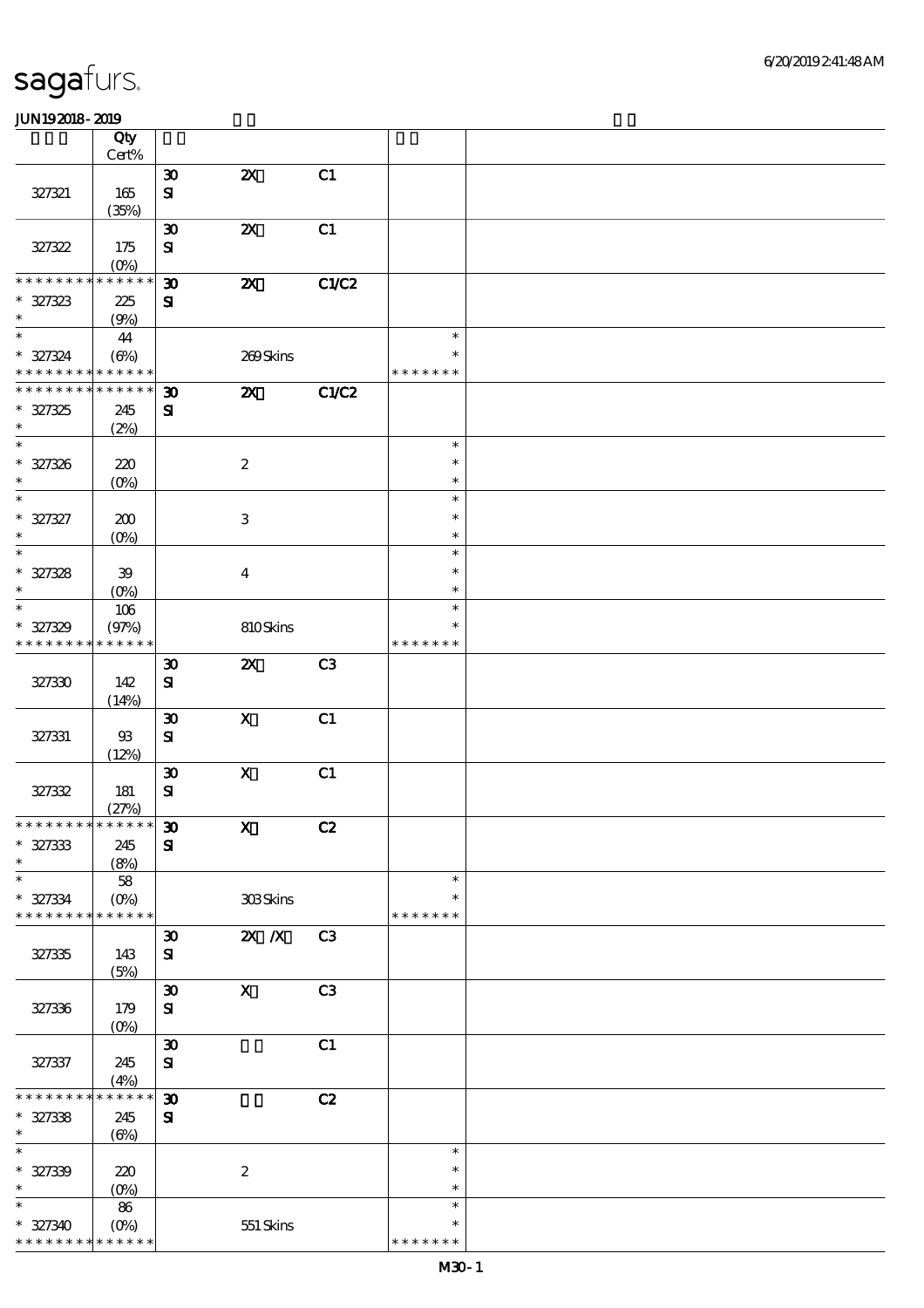|                      | Qty                    |                                   |               |  |
|----------------------|------------------------|-----------------------------------|---------------|--|
|                      | Cert%                  |                                   |               |  |
| * * * * * * * *      | * * * * * *            | C2<br>$\boldsymbol{\mathfrak{D}}$ |               |  |
| $* 327341$           | 220                    | $\mathbf{S}$                      |               |  |
| $\ast$               | $(O\%)$                |                                   |               |  |
| $\ast$               |                        |                                   | $\ast$        |  |
| $* 327342$           | 220                    | $\boldsymbol{2}$                  | $\ast$        |  |
| $\ast$               | $(0\%)$                |                                   | $\ast$        |  |
| $\ast$               | 125                    |                                   | $\ast$        |  |
| $* 327343$           | $(0\%)$                | 565Skins                          | $\ast$        |  |
| * * * * * * * *      | * * * * * *            |                                   | * * * * * * * |  |
|                      |                        | C3<br>$\boldsymbol{\mathfrak{D}}$ |               |  |
| 327344               | 227                    |                                   |               |  |
|                      |                        | $\mathbf{S}$                      |               |  |
| * * * * * * * *      | (4%)<br>* * * * * *    |                                   |               |  |
|                      |                        | C1<br>$\boldsymbol{\mathfrak{D}}$ |               |  |
| $* 327345$           | 245                    | ${\bf s}$                         |               |  |
| $\ast$               | (11%)                  |                                   |               |  |
| $\overline{\ast}$    |                        |                                   | $\ast$        |  |
| $* 327346$           | 220                    | $\boldsymbol{2}$                  | $\ast$        |  |
| $\ast$               | $(O\%)$                |                                   | $\ast$        |  |
| $\ast$               | 154                    |                                   | $\ast$        |  |
| $* 327347$           | $(O\%)$                | 619Skins                          | $\ast$        |  |
| * * * * * * *        | * * * * * *            |                                   | * * * * * * * |  |
| * * * * * * *        | * * * * * *            | $\boldsymbol{\mathfrak{D}}$<br>C2 |               |  |
| $* 327348$           | 245                    | $\mathbf{S}$                      |               |  |
| $\ast$               | $(O\%)$                |                                   |               |  |
| $\ast$               |                        |                                   | $\ast$        |  |
| $* 327349$           | 220                    | $\boldsymbol{2}$                  | $\ast$        |  |
| $\ast$               | $(O\!/\!o)$            |                                   | $\ast$        |  |
| $\ast$               |                        |                                   | $\ast$        |  |
| $* 327350$           | 220                    | $\,3\,$                           | $\ast$        |  |
| $\ast$               | $(0\%)$                |                                   | $\ast$        |  |
| $\ast$               |                        |                                   | $\ast$        |  |
| $* 327351$           |                        |                                   | $\ast$        |  |
| $\ast$               | 220                    | $\bf{4}$                          | $\ast$        |  |
| $\ast$               | $(0\%)$                |                                   | $\ast$        |  |
|                      |                        |                                   | $\ast$        |  |
| $* 327352$<br>$\ast$ | 220                    | $\mathbf 5$                       |               |  |
|                      | $(0\%)$                |                                   | $\ast$        |  |
| $\ast$               |                        |                                   | $\ast$        |  |
| $* 327353$           | 220                    | $\bf 6$                           | $\ast$        |  |
| $\ast$               | (34%)                  |                                   | $\ast$        |  |
| $\ast$               |                        |                                   | $\ast$        |  |
| $* 327354$           | 220                    | $\tau$                            | $\ast$        |  |
| $\ast$               | $(0\%)$                |                                   | $\ast$        |  |
| $\ast$               |                        |                                   | $\ast$        |  |
| $* 327355$           | 220                    | 8                                 | $\ast$        |  |
| $\ast$               | $(0\%)$                |                                   | $\ast$        |  |
| $\ast$               |                        |                                   | $\ast$        |  |
| $* 327356$           | 220                    | $\boldsymbol{9}$                  | $\ast$        |  |
| $\ast$               | $(0\%)$                |                                   | $\ast$        |  |
| $\ast$               | 46                     |                                   | $\ast$        |  |
| $* 327357$           | $(O\%)$                | $2051$ Skins                      | $\ast$        |  |
| * * * * * * * *      | * * * * * *            |                                   | * * * * * * * |  |
| * * * *              | * * * * * *            | C3<br>$\boldsymbol{\mathfrak{D}}$ |               |  |
| $* 327358$           | 245                    | $\mathbf{S}$                      |               |  |
| $\ast$               | (20%)                  |                                   |               |  |
| $\ast$               |                        |                                   | $\ast$        |  |
| $* 327359$           | 220                    | $\boldsymbol{2}$                  | $\ast$        |  |
| $\ast$               | (0%)                   |                                   | $\ast$        |  |
| $\ast$               | 220                    |                                   | $\ast$        |  |
| $* 327300$           |                        |                                   | $\ast$        |  |
| * * * * * * *        | $(0\%)$<br>* * * * * * | 685Skins                          | * * * * * * * |  |
|                      |                        |                                   |               |  |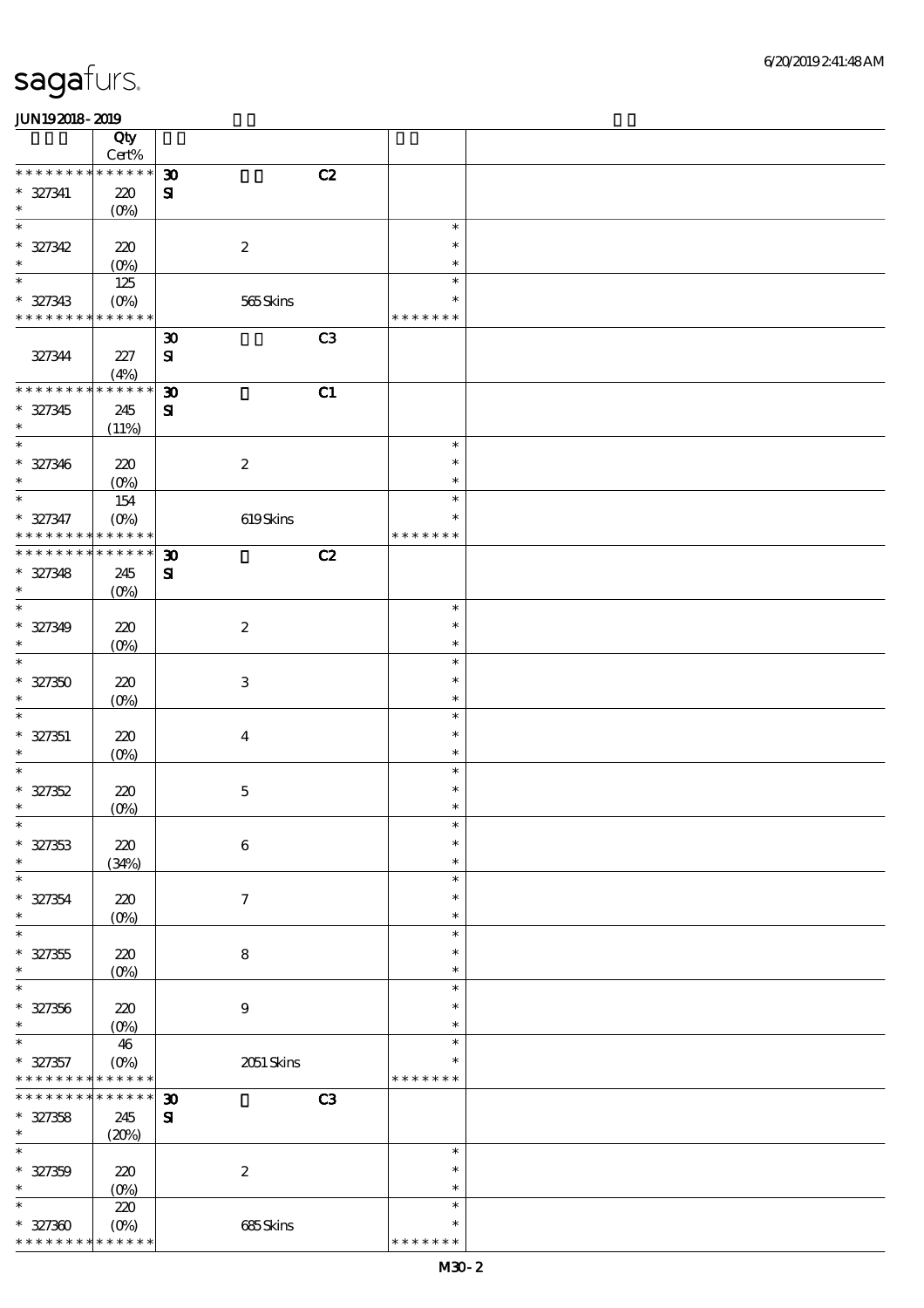|                                                        | Qty                            |                                                   |                  |  |
|--------------------------------------------------------|--------------------------------|---------------------------------------------------|------------------|--|
| * * * * * * * *                                        | $\mbox{Cert}\%$<br>* * * * * * |                                                   |                  |  |
| $* 327361$                                             | 245                            | C1<br>$\boldsymbol{\mathfrak{D}}$<br>${\bf S}$    |                  |  |
| $\ast$                                                 | (10%)                          |                                                   |                  |  |
| $\ast$                                                 |                                |                                                   | $\ast$           |  |
| $* 327362$                                             | 220                            | $\boldsymbol{2}$                                  | $\ast$           |  |
| $\ast$                                                 | $(0\%)$                        |                                                   | $\ast$           |  |
| $\ast$                                                 | $209$                          |                                                   | $\ast$           |  |
| $* 327363$                                             | $(O\%)$                        | 674Skins                                          | $\ast$           |  |
| * * * * * * * * <mark>* * * * * * *</mark>             |                                |                                                   | * * * * * * *    |  |
| * * * * * * * *                                        | $* * * * * * *$                | C2<br>$\boldsymbol{\mathfrak{D}}$                 |                  |  |
| $* 327364$<br>$\ast$                                   | 245                            | ${\bf s}$                                         |                  |  |
| $\overline{\phantom{0}}$                               | $(0\%)$                        |                                                   | $\ast$           |  |
| $* 327365$                                             | 220                            | $\boldsymbol{2}$                                  | $\ast$           |  |
| $\ast$                                                 | $(0\%)$                        |                                                   | $\ast$           |  |
| $\ast$                                                 |                                |                                                   | $\ast$           |  |
| $* 327366$                                             | $220$                          | $\ensuremath{\mathbf{3}}$                         | $\ast$           |  |
| $\ast$                                                 | $(0\%)$                        |                                                   | $\ast$           |  |
| $\ast$                                                 |                                |                                                   | $\ast$           |  |
| $* 327367$                                             | 220                            | $\boldsymbol{4}$                                  | $\ast$           |  |
| $\ast$                                                 | $(0\%)$                        |                                                   | $\ast$           |  |
| $\ast$                                                 |                                |                                                   | $\ast$           |  |
| $* 327368$                                             | 220                            | $\mathbf 5$                                       | $\ast$           |  |
| $\ast$                                                 | $(0\%)$                        |                                                   | $\ast$           |  |
| $\ast$                                                 |                                |                                                   | $\ast$           |  |
| $* 327309$                                             | 220                            | $\boldsymbol{6}$                                  | $\ast$           |  |
| $\ast$                                                 | (28%)                          |                                                   | $\ast$           |  |
| $\ast$                                                 |                                |                                                   | $\ast$           |  |
| $* 327370$<br>$\ast$                                   | 220                            | $\boldsymbol{\tau}$                               | $\ast$<br>$\ast$ |  |
| $\ast$                                                 | (1%)                           |                                                   | $\ast$           |  |
| $* 327371$                                             | 220                            | ${\bf 8}$                                         | $\ast$           |  |
| $\ast$                                                 | $(0\%)$                        |                                                   | $\ast$           |  |
| $\ast$                                                 |                                |                                                   | $\ast$           |  |
| $* 327372$                                             | $220$                          | $\boldsymbol{9}$                                  | $\ast$           |  |
| $\ast$                                                 | (0%)                           |                                                   | $\ast$           |  |
| $\ast$                                                 |                                |                                                   | $\ast$           |  |
| $* 327373$                                             | 220                            | $10\,$                                            | $\ast$           |  |
| $\ast$                                                 | $(0\%)$                        |                                                   | $\ast$           |  |
| $\ast$                                                 | ${\bf 32}$                     |                                                   | $\ast$           |  |
| $* 327374$<br>* * * * * * * *                          | $(O\%)$                        | 2257Skins                                         | $\ast$           |  |
| * * * * * * * *                                        | * * * * * *<br>* * * * * *     |                                                   | * * * * * * *    |  |
| $* 327375$                                             | 245                            | C3<br>$\boldsymbol{\mathfrak{D}}$<br>$\mathbf{S}$ |                  |  |
| $\ast$                                                 | (18%)                          |                                                   |                  |  |
| $\ast$                                                 |                                |                                                   | $\ast$           |  |
| $* 327376$                                             | 220                            | $\boldsymbol{2}$                                  | $\ast$           |  |
| $\ast$                                                 | $(0\%)$                        |                                                   | $\ast$           |  |
| $\ast$                                                 |                                |                                                   | $\ast$           |  |
| $* 327377$                                             | 220                            | $\,3$                                             | $\ast$           |  |
| $\ast$                                                 | $(O\!/\!o)$                    |                                                   | $\ast$           |  |
| $\ast$                                                 |                                |                                                   | $\ast$           |  |
| $* 327378$                                             | 220                            | $\boldsymbol{4}$                                  | $\ast$           |  |
| $\ast$<br>$\ast$                                       | $(O\%)$                        |                                                   | $\ast$           |  |
|                                                        | 64                             |                                                   | $\ast$<br>$\ast$ |  |
| $* 327379$<br>* * * * * * * * <mark>* * * * * *</mark> | $(O\%)$                        | 989Skins                                          | * * * * * * *    |  |
| * * * * * * * *                                        | * * * * * *                    | $\mathbf{X}$<br>C1<br>$\boldsymbol{\mathfrak{D}}$ |                  |  |
| $* 327380$                                             | 225                            | ${\bf S}$                                         |                  |  |
| $\ast$                                                 | (8%)                           |                                                   |                  |  |
|                                                        |                                |                                                   |                  |  |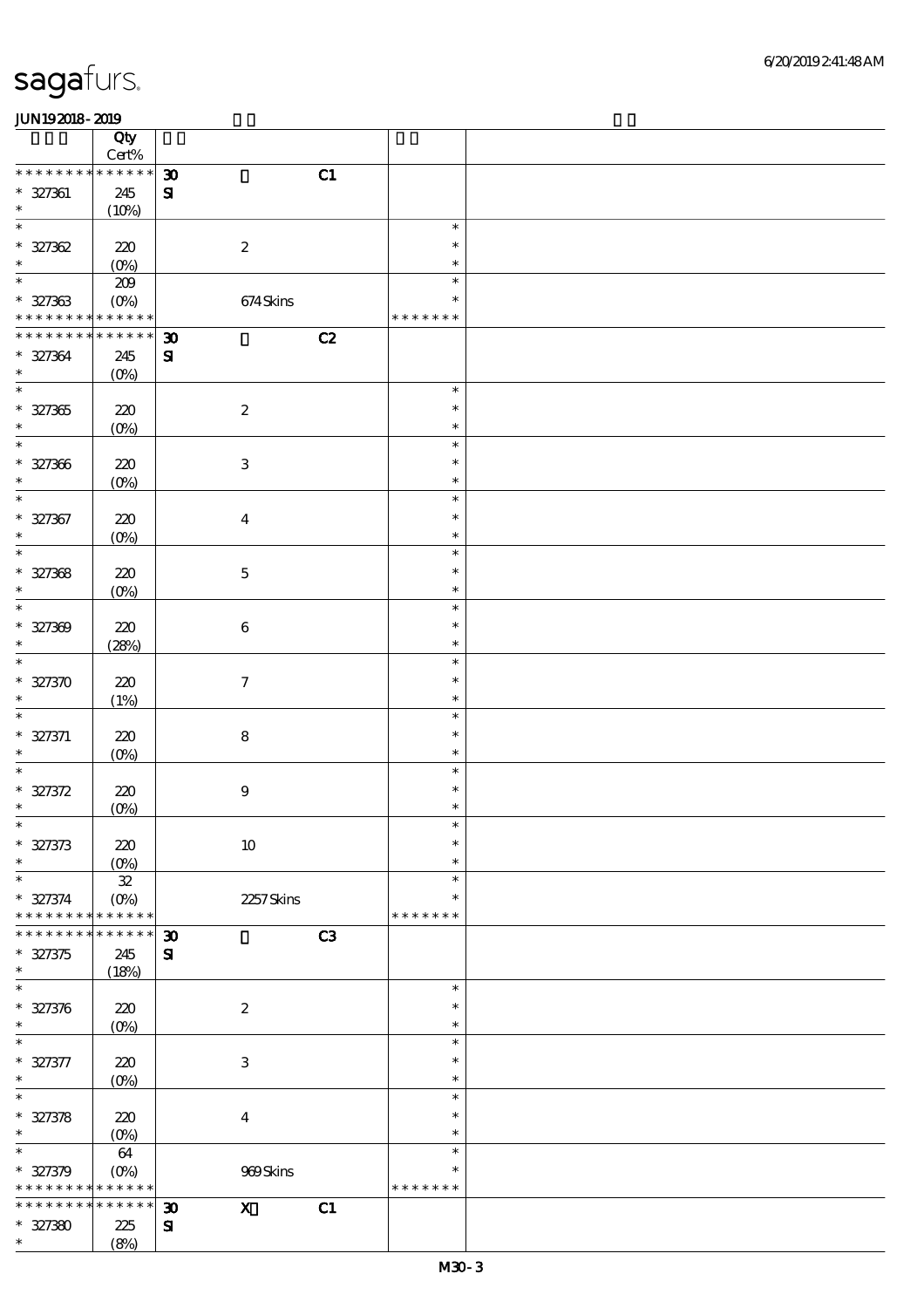|                                          | Qty                    |                             |                              |                |               |  |
|------------------------------------------|------------------------|-----------------------------|------------------------------|----------------|---------------|--|
|                                          | $\mbox{Cert}\%$        |                             |                              |                |               |  |
| $\ast$                                   | $5\!3$                 | $\boldsymbol{\mathfrak{D}}$ | $\mathbf X$                  | C1             | $\ast$        |  |
| $* 327381$                               | $(O\%)$                | $\mathbf{S}$                |                              |                | $\ast$        |  |
| * * * * * * * *                          | * * * * * *            |                             |                              |                | * * * * * * * |  |
| * * * * * * * *                          | * * * * * *            | $\boldsymbol{\mathfrak{D}}$ | $\mathbf X$                  | C2             |               |  |
| $* 327382$                               | 245                    | ${\bf s}$                   |                              |                |               |  |
| $\ast$                                   | (9%)                   |                             |                              |                |               |  |
| $\ast$                                   |                        |                             |                              |                | $\ast$        |  |
| $* 327383$                               | 220                    |                             | $\boldsymbol{2}$             |                | $\ast$        |  |
| $\ast$                                   | $(0\%)$                |                             |                              |                | $\ast$        |  |
| $\ast$                                   |                        |                             |                              |                | $\ast$        |  |
| $* 327384$                               | 220                    |                             | $\ensuremath{\mathbf{3}}$    |                | $\ast$        |  |
| $\ast$                                   | $(0\%)$                |                             |                              |                | $\ast$        |  |
| $\ast$                                   |                        |                             |                              |                | $\ast$        |  |
| $* 327335$                               | 220                    |                             | $\boldsymbol{4}$             |                | $\ast$        |  |
| $\ast$                                   | $(O\%)$                |                             |                              |                | $\ast$        |  |
| $\overline{\ast}$                        | $167$                  |                             |                              |                | $\ast$        |  |
| $* 327386$                               | $(O\!/\!\!\delta)$     |                             | 1072Skins                    |                | $\ast$        |  |
| * * * * * * *                            | * * * * * *            |                             |                              |                | * * * * * * * |  |
| * * * * * * * *                          | * * * * * *            | $\boldsymbol{\mathfrak{D}}$ | $\mathbf{x}$                 | C <sub>3</sub> |               |  |
| $* 327387$                               | 245                    | ${\bf s}$                   |                              |                |               |  |
| $\ast$<br>$\ast$                         | (11%)                  |                             |                              |                | $\ast$        |  |
|                                          |                        |                             |                              |                | $\ast$        |  |
| $* 327388$<br>$\ast$                     | 220                    |                             | $\boldsymbol{z}$             |                | $\ast$        |  |
| $\ast$                                   | (O <sub>0</sub> )      |                             |                              |                | $\ast$        |  |
| $* 327389$                               | 45                     |                             |                              |                | $\ast$        |  |
| * * * * * * * *                          | $(O\%)$<br>* * * * * * |                             | 510Skins                     |                | * * * * * * * |  |
|                                          |                        | $\boldsymbol{\mathfrak{D}}$ |                              | C2             |               |  |
| 327390                                   | 65                     | ${\bf s}$                   | <b>GRSY1</b>                 |                |               |  |
|                                          | (O <sub>0</sub> )      |                             |                              |                |               |  |
|                                          |                        | $\pmb{\mathfrak{D}}$        | $\boldsymbol{\mathsf{X}}$    | C2             |               |  |
| 327391                                   | 148                    | ${\bf S\!I}$                | $\ensuremath{\mathbf{INAP}}$ |                |               |  |
|                                          | (18%)                  |                             |                              |                |               |  |
|                                          |                        | $\boldsymbol{\mathfrak{D}}$ | $\mathbf{x}$                 | C2             |               |  |
| 327392                                   | $192$                  | ${\bf S}$                   | $\ensuremath{\text{INAP}}$   |                |               |  |
|                                          | (16%)                  |                             |                              |                |               |  |
| *************** 30                       |                        |                             |                              | C2             |               |  |
| $* 327303$                               | 245                    | ${\bf s}$                   | <b>LNAP</b>                  |                |               |  |
| $\ast$                                   | (10%)                  |                             |                              |                |               |  |
| $\ast$                                   | 89                     |                             |                              |                | $\ast$        |  |
| $* 327394$                               | $(O\%)$                |                             | 334Skins                     |                | $\ast$        |  |
| * * * * * * * *                          | * * * * * *            |                             |                              |                | * * * * * * * |  |
|                                          |                        | $\boldsymbol{\mathfrak{D}}$ |                              | C2             |               |  |
| 327395                                   | 253                    | ${\bf s}$                   | <b>INAP</b>                  |                |               |  |
|                                          | $(\Theta)$             |                             |                              |                |               |  |
| * * * * * * * *                          | * * * * * *            | $\boldsymbol{\mathfrak{D}}$ | $\mathbf{X}$                 | C2             |               |  |
| $* 327396$                               | 245                    | ${\bf s}$                   | <b>LNAP</b>                  |                |               |  |
| $\ast$                                   | (5%)                   |                             |                              |                |               |  |
| $\ast$                                   | $3\!4$                 |                             |                              |                | $\ast$        |  |
| $* 327397$                               | $(O\%)$                |                             | 279Skins                     |                | $\ast$        |  |
| * * * * * * * * * * * * * *              |                        |                             |                              |                | * * * * * * * |  |
| * * * * * * * *                          | $* * * * * * *$        | $\boldsymbol{\mathfrak{D}}$ |                              | C2             |               |  |
| $* 327398$                               | 245                    | $\, {\bf B}$                |                              |                |               |  |
| $\ast$                                   | (12%)                  |                             |                              |                |               |  |
| $\ast$                                   | 208                    |                             |                              |                | $\ast$        |  |
| $* 327399$                               | (5%)                   |                             | 453Skins                     |                | *             |  |
| * * * * * * * * <mark>* * * * * *</mark> |                        |                             |                              |                | * * * * * * * |  |
|                                          |                        | $\boldsymbol{\mathfrak{D}}$ | $\mathcal{L}$                | C2             |               |  |
| 327400                                   | 115                    | $\, {\bf I} \! {\bf B} \,$  | MET1                         |                |               |  |
|                                          | (12%)                  |                             |                              |                |               |  |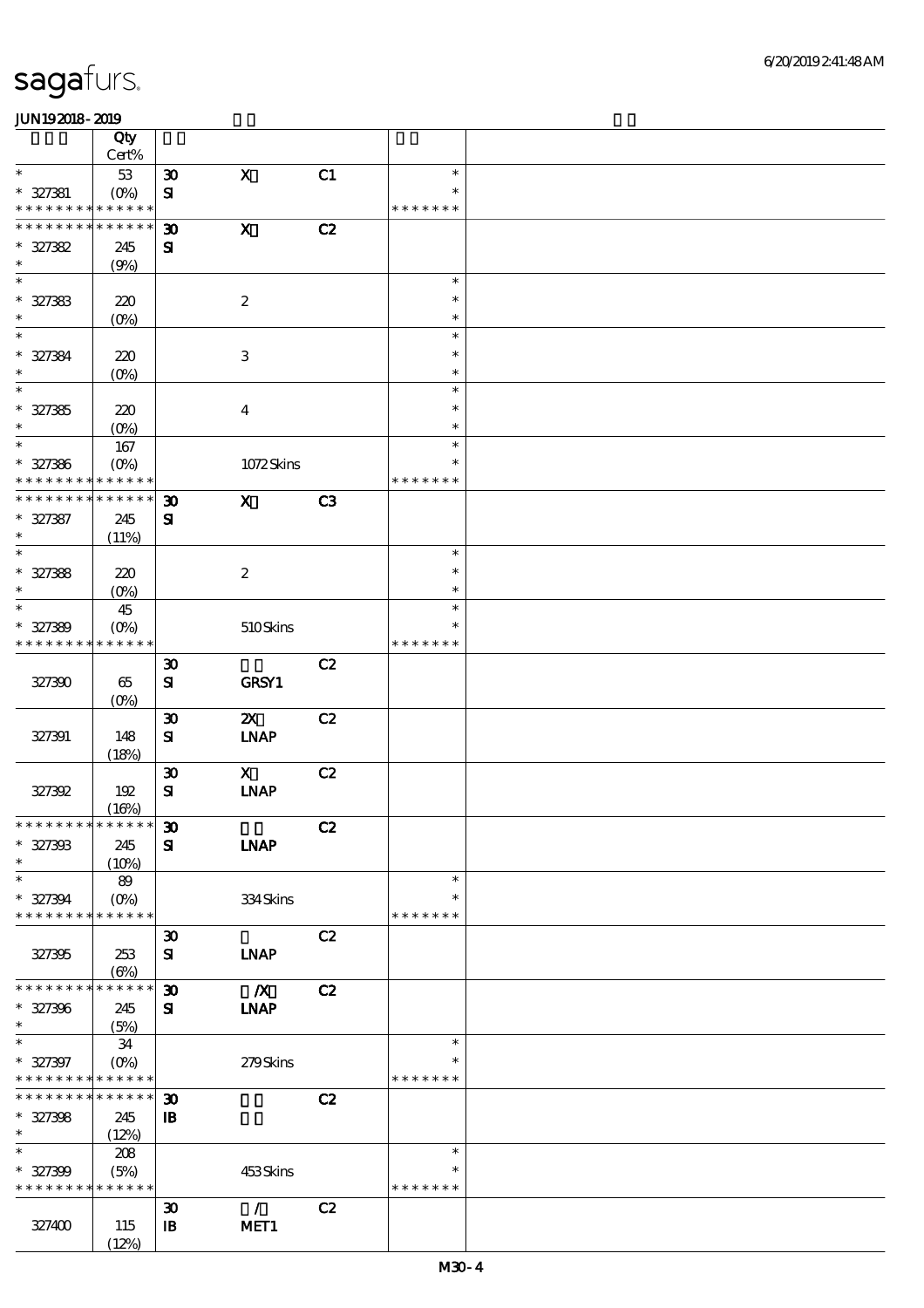|                                    | Qty                        |                              |                           |             |                  |  |
|------------------------------------|----------------------------|------------------------------|---------------------------|-------------|------------------|--|
|                                    | Cert%                      |                              |                           |             |                  |  |
| * * * * * * * *                    | ******                     | $\boldsymbol{\mathfrak{D}}$  | $\mathbf{X}$ /            | C2          |                  |  |
| $* 327401$                         | 245                        | ${\bf I\!B}$                 |                           |             |                  |  |
| $\ast$<br>$\ast$                   | (4%)                       |                              |                           |             |                  |  |
|                                    |                            |                              |                           |             | $\ast$           |  |
| $* 327402$                         | 200                        |                              | $\boldsymbol{2}$          |             | $\ast$           |  |
| $\ast$                             | $(\Theta)$                 |                              |                           |             | $\ast$           |  |
| $\ast$                             | 43                         |                              |                           |             | $\ast$           |  |
| $* 327408$                         | (2%)                       |                              | 488Skins                  |             | $\ast$           |  |
| * * * * * * * *                    | * * * * * *                |                              |                           |             | * * * * * * *    |  |
| * * * * * * * *                    | $\ast\ast\ast\ast\ast\ast$ | $\boldsymbol{\mathfrak{D}}$  | $\mathcal{L}$             | C2          |                  |  |
| $* 327404$                         | 245                        | ${\bf I\!B}$                 |                           |             |                  |  |
| $\ast$                             | $(\Theta)$                 |                              |                           |             |                  |  |
| $\ast$                             |                            |                              |                           |             | $\ast$           |  |
| $* 327405$                         | 220                        |                              | $\boldsymbol{2}$          |             | $\ast$           |  |
| $\ast$                             | (4%)                       |                              |                           |             | $\ast$           |  |
| $\ast$                             |                            |                              |                           |             | $\ast$           |  |
| $* 327406$                         | 220                        |                              | $\ensuremath{\mathbf{3}}$ |             | $\ast$           |  |
| $\ast$                             | (2%)                       |                              |                           |             | $\ast$           |  |
| $\overline{\ast}$                  |                            |                              |                           |             | $\ast$           |  |
| $* 327407$                         | 220                        |                              | $\boldsymbol{4}$          |             | $\ast$           |  |
| $\ast$                             | (1%)                       |                              |                           |             | $\ast$           |  |
| $\ast$                             |                            |                              |                           |             | $\ast$           |  |
| $* 327408$                         | 220                        |                              | $\mathbf 5$               |             | $\ast$           |  |
| $\ast$                             | (3%)                       |                              |                           |             | $\ast$           |  |
| $\ast$                             | 193                        |                              |                           |             | $\ast$           |  |
| $* 327409$                         | (2%)                       |                              | 1318Skins                 |             | $\ast$           |  |
| * * * * * * * *                    | * * * * * *                |                              |                           |             | * * * * * * *    |  |
|                                    |                            | $\boldsymbol{\mathfrak{D}}$  | $\mathcal{L}$             | C2          |                  |  |
| 327410                             | 214                        | $\, {\bf B}$                 |                           | <b>LNAP</b> |                  |  |
|                                    | (4%)                       |                              |                           |             |                  |  |
|                                    |                            | $\boldsymbol{\mathfrak{D}}$  | $\mathbf{X}$ /            | C2          |                  |  |
| 327411                             | 65                         | П                            |                           |             |                  |  |
|                                    | (4%)                       |                              |                           |             |                  |  |
|                                    |                            | $\boldsymbol{\mathfrak{D}}$  | $\mathcal{L}$             | C2          |                  |  |
| 327412                             | 252                        | $\mathbf I$                  |                           |             |                  |  |
|                                    | (5%)                       |                              |                           |             |                  |  |
| *************** 30                 |                            |                              | $\boldsymbol{\mathsf{z}}$ | C1          |                  |  |
| $* 327413$                         | 225                        | <b>SAGA</b>                  |                           |             |                  |  |
| $\ast$                             | (17%)                      |                              |                           |             |                  |  |
| $\ast$                             | $\mathcal{Z}$              |                              |                           |             | $\ast$           |  |
| $* 327414$                         | $(O\%)$                    |                              | 297 Skins                 |             | $\ast$           |  |
| * * * * * * * *                    | * * * * * *                |                              |                           |             | * * * * * * *    |  |
| * * * * * * *                      | * * * * * *                | $\boldsymbol{\mathfrak{D}}$  | $\boldsymbol{\mathsf{z}}$ | C2          |                  |  |
| $* 327415$                         | 225                        | <b>SAGA</b>                  |                           |             |                  |  |
| $\ast$<br>$\overline{\ast}$        | (35%)                      |                              |                           |             |                  |  |
|                                    |                            |                              |                           |             | $\ast$           |  |
| $* 327416$                         | 200                        |                              | $\boldsymbol{2}$          |             | $\ast$           |  |
| $\ast$<br>$\overline{\phantom{0}}$ | $(0\%)$                    |                              |                           |             | $\ast$           |  |
|                                    |                            |                              |                           |             | $\ast$           |  |
| $* 327417$                         | 200                        |                              | 3                         |             | $\ast$           |  |
| $\ast$<br>$\ast$                   | $(0\%)$                    |                              |                           |             | $\ast$           |  |
|                                    |                            |                              |                           |             | $\ast$           |  |
| $* 327418$                         | 200                        |                              | $\boldsymbol{4}$          |             | $\ast$           |  |
| $\ast$<br>$\overline{\phantom{0}}$ | $(0\%)$                    |                              |                           |             | $\ast$<br>$\ast$ |  |
|                                    | 114                        |                              |                           |             |                  |  |
| $* 327419$                         | $(O\%)$                    |                              | 939Skins                  |             | $\ast$           |  |
| * * * * * * * * * * * * * *        |                            |                              |                           |             | * * * * * * *    |  |
| * * * * * * * * * * * * * *        |                            | $\boldsymbol{\mathfrak{D}}$  | $\boldsymbol{\mathsf{z}}$ | C3          |                  |  |
| $* 327420$                         | 225                        | $\ensuremath{\mathsf{SAGA}}$ |                           |             |                  |  |
| $\ast$                             | (0%                        |                              |                           |             |                  |  |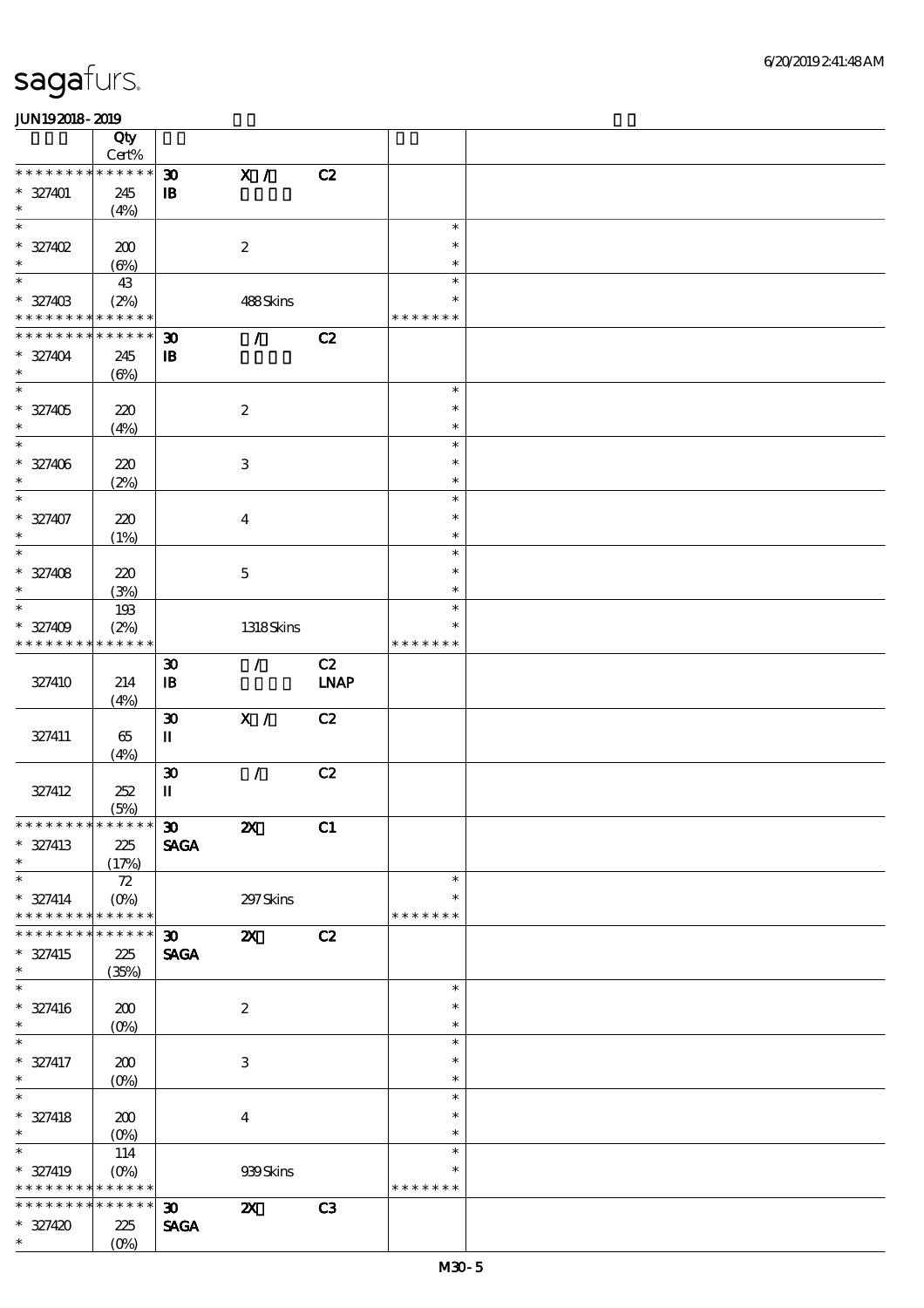|                                            | Qty                    |                                            |                           |    |                         |  |
|--------------------------------------------|------------------------|--------------------------------------------|---------------------------|----|-------------------------|--|
| $\ast$                                     | Cert%                  |                                            |                           |    |                         |  |
| $* 327421$                                 | 10B<br>(41%)           | $\boldsymbol{\mathfrak{D}}$<br><b>SAGA</b> | $\pmb{\mathsf{zx}}$       | C3 | $\ast$<br>$\ast$        |  |
| * * * * * * * * <mark>* * * * * * *</mark> |                        |                                            |                           |    | * * * * * * *           |  |
| * * * * * * *                              | * * * * * *            | $\boldsymbol{\mathfrak{D}}$                | $\mathbf X$               | C1 |                         |  |
| $* 327422$                                 | 225                    | <b>SAGA</b>                                |                           |    |                         |  |
| $\ast$                                     | (12%)                  |                                            |                           |    |                         |  |
| $\ast$                                     |                        |                                            |                           |    | $\ast$<br>$\ast$        |  |
| $* 327423$<br>$\ast$                       | 200<br>$(O\%)$         |                                            | $\boldsymbol{2}$          |    | $\ast$                  |  |
| $\overline{\ast}$                          | ${\bf 35}$             |                                            |                           |    | $\ast$                  |  |
| $* 327424$                                 | $(O\%)$                |                                            | 460Skins                  |    | *                       |  |
| * * * * * * * * * * * * * *                |                        |                                            |                           |    | * * * * * * *           |  |
| * * * * * * * *                            | * * * * * *            | $\boldsymbol{\mathfrak{D}}$                | $\boldsymbol{\mathrm{X}}$ | C2 |                         |  |
| $* 327425$<br>$\ast$                       | 225                    | <b>SAGA</b>                                |                           |    |                         |  |
| $\overline{\phantom{0}}$                   | $(O\%)$                |                                            |                           |    | $\ast$                  |  |
| $* 327426$                                 | 200                    |                                            | $\boldsymbol{2}$          |    | $\ast$                  |  |
| $\ast$                                     | $(0\%)$                |                                            |                           |    | $\ast$                  |  |
| $\overline{\phantom{0}}$                   |                        |                                            |                           |    | $\ast$                  |  |
| $* 327427$<br>$\ast$                       | 200                    |                                            | $\,3\,$                   |    | $\ast$                  |  |
| $\ast$                                     | $(O\!/\!o)$            |                                            |                           |    | $\ast$<br>$\ast$        |  |
| $* 327428$                                 | 200                    |                                            | $\overline{\mathbf{4}}$   |    | $\ast$                  |  |
| $\ast$                                     | $(O\%)$                |                                            |                           |    | $\ast$                  |  |
| $\ast$                                     |                        |                                            |                           |    | $\ast$                  |  |
| $* 327429$                                 | 200                    |                                            | $\mathbf 5$               |    | $\ast$                  |  |
| $\ast$<br>$\ast$                           | $(O\%)$                |                                            |                           |    | $\ast$<br>$\ast$        |  |
| $* 327430$                                 | 200                    |                                            | $\boldsymbol{6}$          |    | $\ast$                  |  |
| $\ast$                                     | $(0\%)$                |                                            |                           |    | $\ast$                  |  |
| $\ast$                                     |                        |                                            |                           |    | $\ast$                  |  |
| $* 327431$                                 | 200                    |                                            | $\boldsymbol{\tau}$       |    | $\ast$                  |  |
| $\ast$                                     | $(O\%)$                |                                            |                           |    | $\ast$                  |  |
| $\ast$                                     |                        |                                            |                           |    | $\ast$<br>$\ast$        |  |
| $* 327432$<br>$\ast$                       | 173<br>$(0\%)$         |                                            | $\bf 8$                   |    | $\ast$                  |  |
| $*$                                        | $117\,$                |                                            |                           |    | $\ast$                  |  |
| $* 327433$                                 | (100%)                 |                                            | 1715Skins                 |    | $\ast$                  |  |
| * * * * * * * *                            | * * * * * *            |                                            |                           |    | * * * * * * *           |  |
| * * * * * * * *                            | * * * * * *            | $\boldsymbol{\mathfrak{D}}$                | $\mathbf{X}$              | C3 |                         |  |
| $* 327434$<br>$\ast$                       | 225<br>(24%)           | $\operatorname{\mathsf{SAGA}}$             |                           |    |                         |  |
| $\ast$                                     |                        |                                            |                           |    | $\ast$                  |  |
| $* 327435$                                 | 200                    |                                            | $\boldsymbol{2}$          |    | $\ast$                  |  |
| $\ast$                                     | $(0\%)$                |                                            |                           |    | $\ast$                  |  |
| $\ast$                                     | 214                    |                                            |                           |    | $\ast$                  |  |
| $* 327436$<br>* * * * * * * *              | $(O\%)$<br>* * * * * * |                                            | 639Skins                  |    | $\ast$<br>* * * * * * * |  |
| * * * * * * *                              | * * * * * *            | $\boldsymbol{\mathfrak{D}}$                |                           | C1 |                         |  |
| * 327437                                   | 225                    | $\operatorname{\mathsf{SAGA}}$             |                           |    |                         |  |
| $\ast$                                     | (24%)                  |                                            |                           |    |                         |  |
| $\ast$                                     |                        |                                            |                           |    | $\ast$                  |  |
| $* 327438$                                 | 200                    |                                            | $\boldsymbol{2}$          |    | $\ast$                  |  |
| $\ast$<br>$\ast$                           | (4%)                   |                                            |                           |    | $\ast$<br>$\ast$        |  |
| $* 327439$                                 | 200                    |                                            | $\,3\,$                   |    | $\ast$                  |  |
| $\ast$                                     | $(0\%)$                |                                            |                           |    | $\ast$                  |  |
| $\ast$                                     |                        |                                            |                           |    | $\ast$                  |  |
| $* 32740$                                  | 200                    |                                            | $\boldsymbol{4}$          |    | $\ast$                  |  |
| $\ast$                                     | $(0\%)$                |                                            |                           |    | $\ast$                  |  |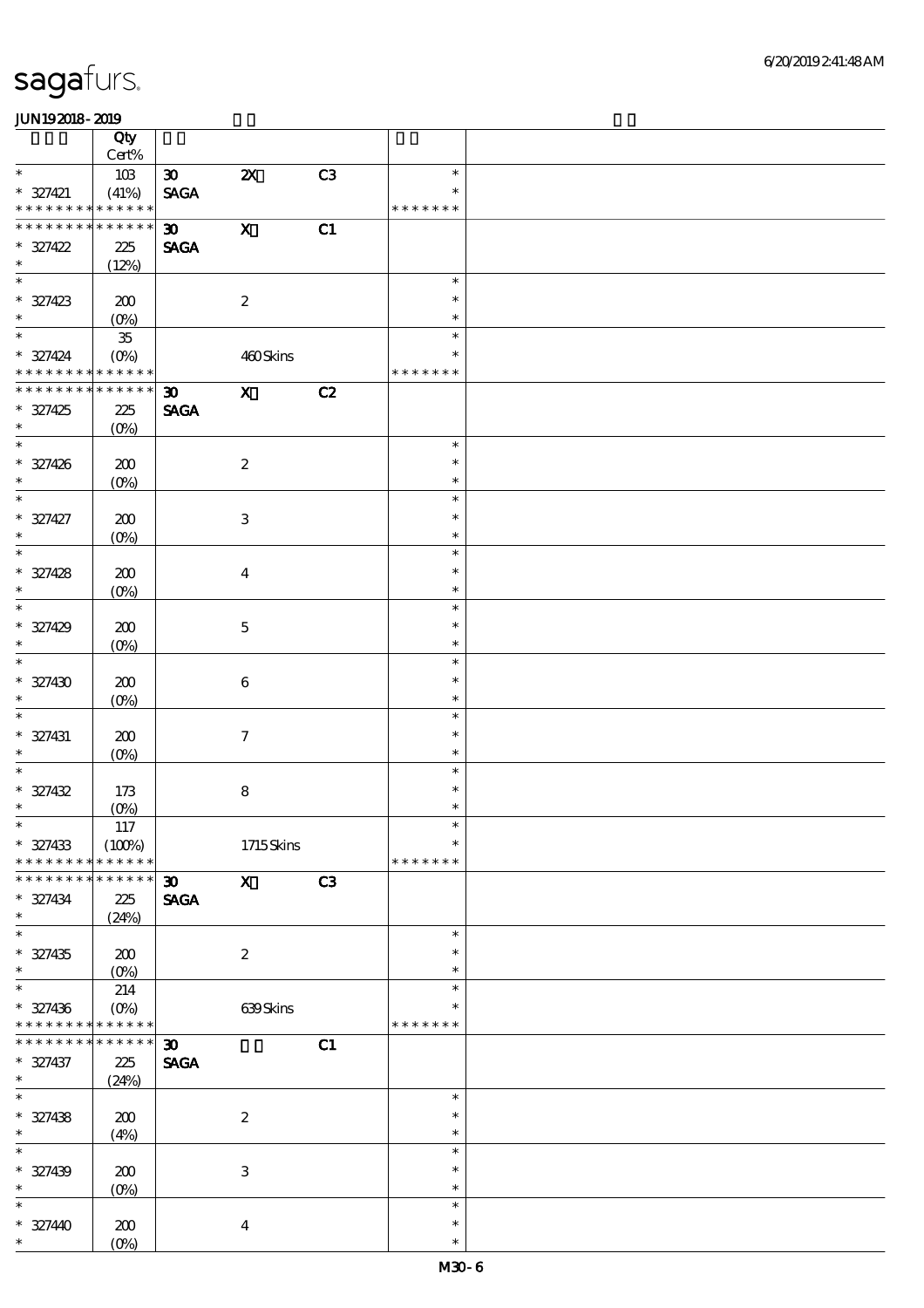|                                                    | Qty<br>$\mbox{Cert}\%$     |                                                  |                            |  |
|----------------------------------------------------|----------------------------|--------------------------------------------------|----------------------------|--|
| $\ast$                                             |                            | C1<br>$\boldsymbol{\mathfrak{D}}$                | $\ast$                     |  |
| $* 327441$<br>$\ast$                               | 200                        | $\ensuremath{\mathsf{SAGA}}$                     | $\ast$<br>$\ast$           |  |
| $\ast$                                             | (0%)                       |                                                  | $\ast$                     |  |
| $* 327442$<br>* * * * * * * * * * * * * *          | 94<br>$(O\%)$              | 1119Skins                                        | $\ast$                     |  |
|                                                    |                            |                                                  | * * * * * * *              |  |
| * * * * * * * *<br>$* 327443$<br>$\ast$            | $******$<br>$2\!2$<br>(0%) | $\boldsymbol{\mathfrak{D}}$<br>C2<br><b>SAGA</b> |                            |  |
| $\ast$<br>$* 327444$<br>$\ast$                     | 200<br>$(0\%)$             | $\boldsymbol{2}$                                 | $\ast$<br>$\ast$<br>$\ast$ |  |
| $\overline{\phantom{0}}$<br>$* 327445$<br>$\ast$   | 200<br>$(0\%)$             | $\ensuremath{\mathbf{3}}$                        | $\ast$<br>$\ast$<br>$\ast$ |  |
| $\ast$<br>$* 327446$<br>$\ast$                     | $200\,$<br>$(0\%)$         | $\boldsymbol{4}$                                 | $\ast$<br>$\ast$<br>$\ast$ |  |
| $\ast$                                             |                            |                                                  | $\ast$                     |  |
| $* 327447$<br>$\ast$                               | 200<br>$(0\%)$             | $\mathbf 5$                                      | $\ast$<br>$\ast$           |  |
| $\overline{\ast}$                                  |                            |                                                  | $\ast$                     |  |
| $* 327448$<br>$\ast$<br>$\ast$                     | 200<br>$(0\%)$             | $\bf 6$                                          | $\ast$<br>$\ast$           |  |
| $* 32740$<br>$\ast$                                | 200<br>$(0\%)$             | $\tau$                                           | $\ast$<br>$\ast$<br>$\ast$ |  |
| $\ast$<br>$* 327450$<br>$\ast$                     | 200<br>$(0\%)$             | $\bf 8$                                          | $\ast$<br>$\ast$<br>$\ast$ |  |
| $\ast$<br>$* 327451$<br>$\ast$                     | 200<br>$(O\%)$             | $\boldsymbol{9}$                                 | $\ast$<br>$\ast$<br>$\ast$ |  |
| $\ast$<br>$* 327452$<br>$\ast$                     | 200<br>(0%)                | $10\,$                                           | $\ast$<br>$\ast$<br>$\ast$ |  |
| $\ast$<br>$* 327453$<br>$\ast$                     | 200<br>$(0\%)$             | $11\,$                                           | $\ast$<br>$\ast$<br>$\ast$ |  |
| $\ast$<br>$* 327454$<br>$\ast$                     | ${\bf Z0}$<br>(0%)         | $12\,$                                           | $\ast$<br>$\ast$<br>$\ast$ |  |
| $\overline{\phantom{a}^*}$<br>$* 327455$<br>$\ast$ | ${\bf Z0}$<br>(0%)         | $1\!3$                                           | $\ast$<br>$\ast$<br>$\ast$ |  |
| $\overline{\ast}$<br>$* 327456$<br>$\ast$          | 200<br>$(0\%)$             | $14\,$                                           | $\ast$<br>$\ast$<br>$\ast$ |  |
| $\ast$<br>$* 327457$<br>$\ast$                     | ${\bf Z0}$<br>(0%)         | 15                                               | $\ast$<br>$\ast$<br>$\ast$ |  |
| $\overline{\ast}$<br>$* 327458$<br>$\ast$          | ${\bf 20}$<br>(0%)         | $16\,$                                           | $\ast$<br>$\ast$<br>$\ast$ |  |
| $\ast$<br>$* 327459$<br>$\ast$                     | 200<br>(0%)                | $17\,$                                           | $\ast$<br>$\ast$<br>$\ast$ |  |
| $\ast$<br>$* 327400$<br>$\ast$                     | $200$<br>$(0\%)$           | $18\,$                                           | $\ast$<br>$\ast$<br>$\ast$ |  |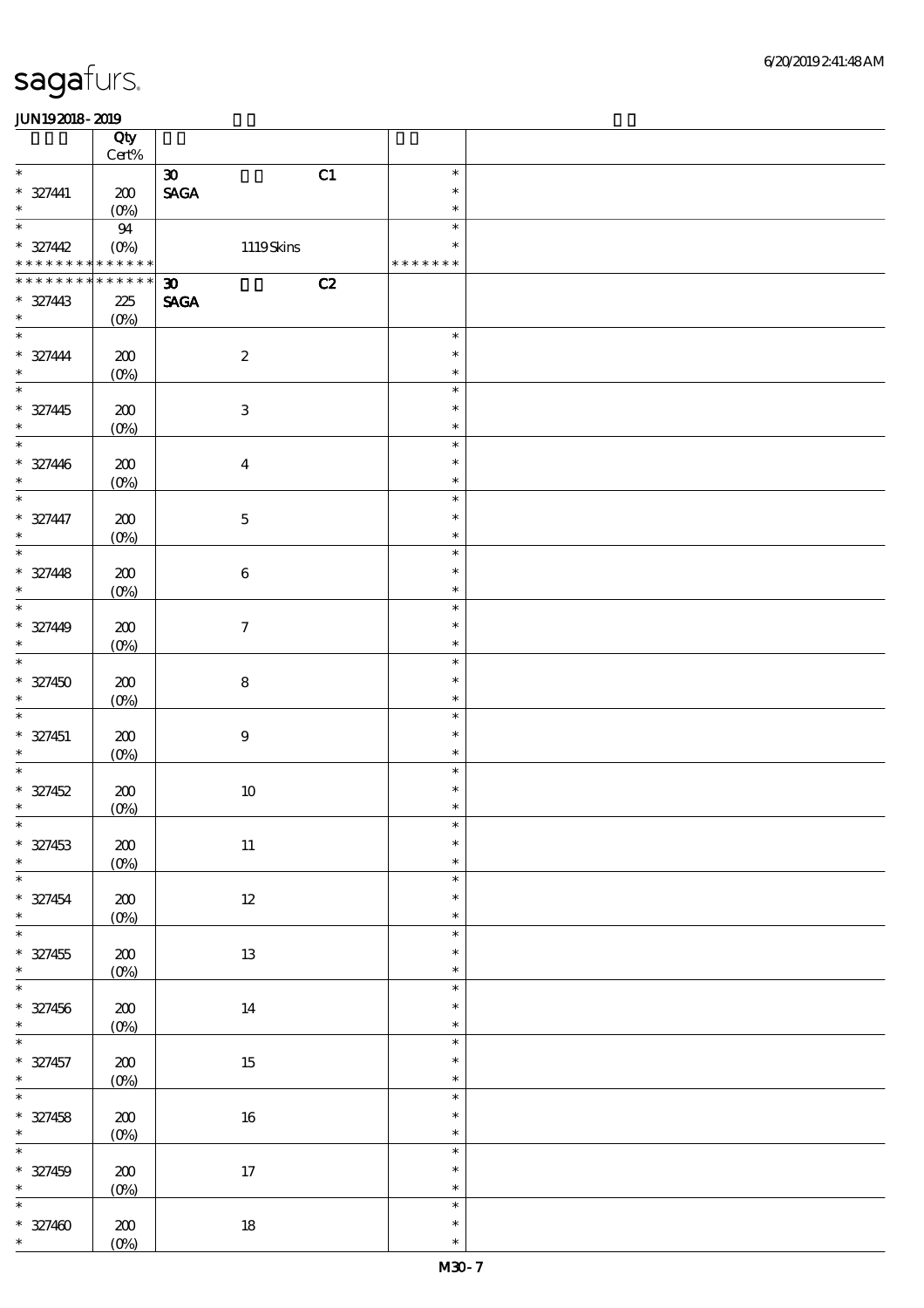|                                            | Qty<br>$\mbox{Cert}\%$ |                                   |               |  |
|--------------------------------------------|------------------------|-----------------------------------|---------------|--|
| $\ast$                                     |                        | C2<br>$\boldsymbol{\mathfrak{D}}$ | $\ast$        |  |
|                                            |                        |                                   | $\ast$        |  |
| $* 327461$                                 | 200                    | <b>SAGA</b>                       |               |  |
| $\ast$                                     | $(O\%)$                |                                   | $\ast$        |  |
| $\ast$                                     |                        |                                   | $\ast$        |  |
| $* 327462$                                 | 41                     | $\pmb{\mathcal{X}}$               | $\ast$        |  |
| $\ast$                                     | (O <sub>0</sub> )      |                                   | $\ast$        |  |
| $\ast$                                     | 171                    |                                   | $\ast$        |  |
| $* 327463$                                 | (100%)                 | 4037Skins                         | $\ast$        |  |
| * * * * * * * *                            | * * * * * *            |                                   | * * * * * * * |  |
| * * * * * * * *                            | * * * * * *            | C3<br>$\boldsymbol{\mathfrak{D}}$ |               |  |
|                                            |                        | <b>SAGA</b>                       |               |  |
| $* 327464$<br>$\ast$                       | 225                    |                                   |               |  |
|                                            | $(O\!/\!\!\delta)$     |                                   |               |  |
| $\ast$                                     |                        |                                   | $\ast$        |  |
| $* 327465$                                 | 200                    | $\boldsymbol{2}$                  | $\ast$        |  |
| $\ast$                                     | $(0\%)$                |                                   | $\ast$        |  |
| $\ast$                                     |                        |                                   | $\ast$        |  |
| $* 327406$                                 | 200                    | $\ensuremath{\mathbf{3}}$         | $\ast$        |  |
| $\ast$                                     | $(0\%)$                |                                   | $\ast$        |  |
| $\ast$                                     |                        |                                   | $\ast$        |  |
| $* 327467$                                 | 200                    | $\boldsymbol{4}$                  | $\ast$        |  |
| $\ast$                                     | $(0\%)$                |                                   | $\ast$        |  |
| $\ast$                                     |                        |                                   | $\ast$        |  |
|                                            |                        |                                   | $\ast$        |  |
| $* 327468$<br>$\ast$                       | 200                    | $\mathbf 5$                       |               |  |
|                                            | $(0\%)$                |                                   | $\ast$        |  |
| $\ast$                                     |                        |                                   | $\ast$        |  |
| $* 327409$                                 | 200                    | $\boldsymbol{6}$                  | $\ast$        |  |
| $\ast$                                     | (28%)                  |                                   | $\ast$        |  |
| $\ast$                                     |                        |                                   | $\ast$        |  |
| $* 327470$                                 | 200                    | $\boldsymbol{\tau}$               | $\ast$        |  |
|                                            |                        |                                   | $\ast$        |  |
| $\ast$                                     |                        |                                   |               |  |
| $\ast$                                     | (10%)                  |                                   | $\ast$        |  |
|                                            | $3\!7$                 |                                   | $\ast$        |  |
| $* 327471$<br>* * * * * * * * * * * * * *  | $(O\%)$                | 1462Skins                         | * * * * * * * |  |
| * * * * * * * *                            | * * * * * *            |                                   |               |  |
|                                            |                        | C1<br>$\boldsymbol{\mathfrak{D}}$ |               |  |
| $* 327472$<br>$\ast$                       | 225                    | <b>SAGA</b>                       |               |  |
| $*$                                        | $(0\%)$                |                                   | $\ast$        |  |
|                                            |                        |                                   |               |  |
| $* 327473$                                 | 200                    | $\boldsymbol{2}$                  | $\ast$        |  |
| $\ast$                                     | $(0\%)$                |                                   | $\ast$        |  |
| $\ast$                                     |                        |                                   | $\ast$        |  |
| $* 327474$                                 | 200                    | $\ensuremath{\mathbf{3}}$         | $\ast$        |  |
| $\ast$                                     | $(0\%)$                |                                   | $\ast$        |  |
| $\ast$                                     |                        |                                   | $\ast$        |  |
| $* 327475$                                 | 200                    | $\boldsymbol{4}$                  | $\ast$        |  |
| $\ast$                                     | $(O\%)$                |                                   | $\ast$        |  |
| $\ast$                                     |                        |                                   | $\ast$        |  |
|                                            |                        |                                   | $\ast$        |  |
| $* 327476$<br>$\ast$                       | 200                    | $\mathbf 5$                       | $\ast$        |  |
| $\ast$                                     | $(0\%)$                |                                   | $\ast$        |  |
|                                            |                        |                                   | $\ast$        |  |
| $* 327477$                                 | 200                    | $\boldsymbol{6}$                  |               |  |
| $\ast$                                     | (29%)                  |                                   | $\ast$        |  |
| $\ast$                                     | 131                    |                                   | $\ast$        |  |
| $* 327478$                                 | (5%)                   | $1356$ Skins                      | $\ast$        |  |
| * * * * * * * * <mark>* * * * * * *</mark> |                        |                                   | * * * * * * * |  |
| * * * * * * * *                            | * * * * * *            | C2<br>$\boldsymbol{\mathfrak{D}}$ |               |  |
| $* 327479$                                 | 225                    | <b>SAGA</b>                       |               |  |
| $\ast$                                     | $(O\%)$                |                                   |               |  |
| $\ast$                                     |                        |                                   | $\ast$        |  |
| $* 327480$<br>$\ast$                       | 200<br>$(0\%)$         | $\boldsymbol{2}$                  | $\ast$        |  |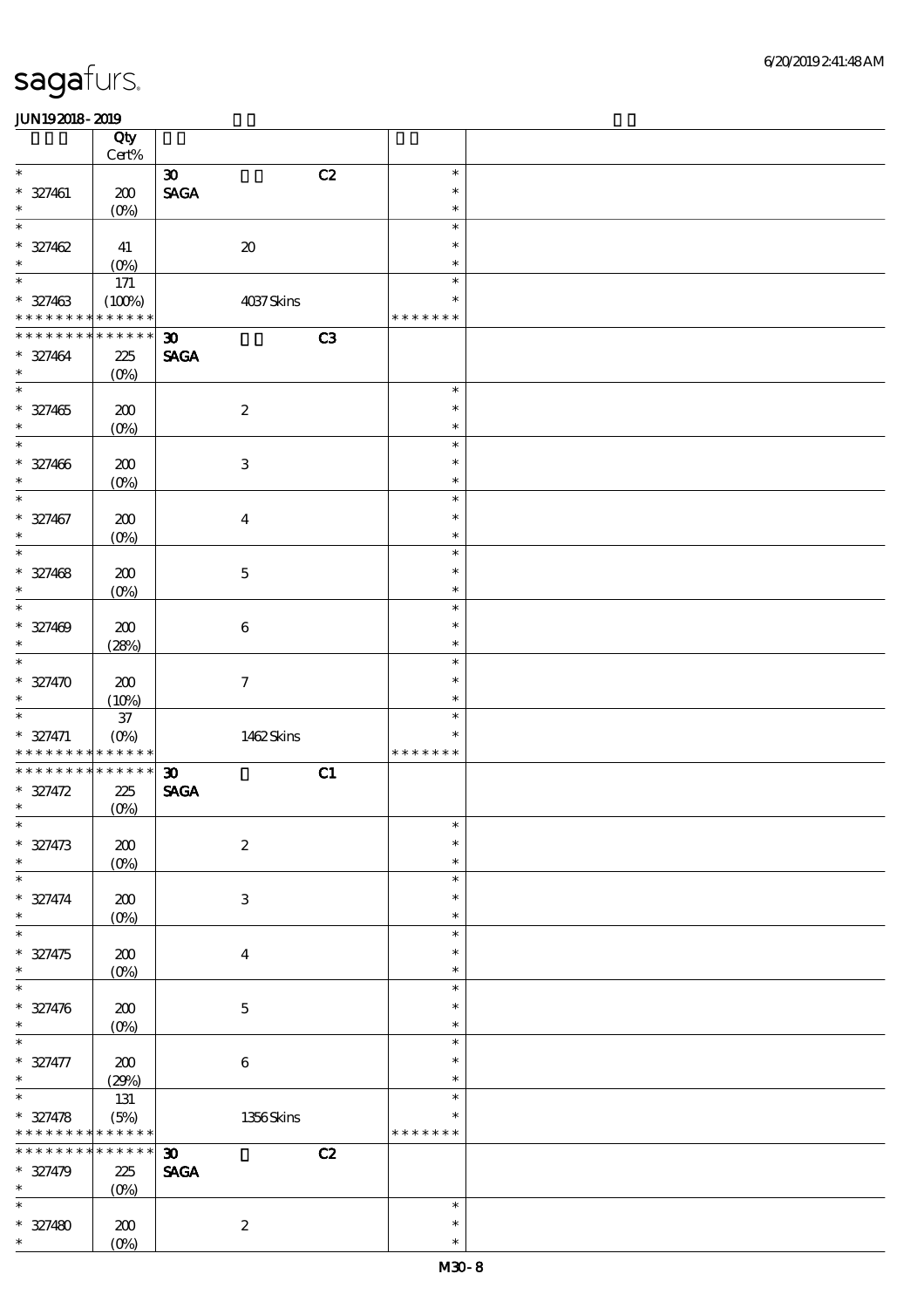|                             | Qty<br>$\mbox{Cert}\%$ |                                   |                  |  |
|-----------------------------|------------------------|-----------------------------------|------------------|--|
| $\ast$                      |                        | $\boldsymbol{\mathfrak{D}}$<br>C2 | $\ast$           |  |
| $* 327481$                  | $200$                  | $\ensuremath{\mathsf{SAGA}}$      | $\ast$           |  |
| $\ast$                      | $(0\%)$                |                                   | $\ast$           |  |
| $\ast$                      |                        |                                   | $\ast$           |  |
| $* 327482$                  | $200\,$                | $\boldsymbol{4}$                  | $\ast$           |  |
| $\ast$                      | (0%)                   |                                   | $\ast$           |  |
| $\ast$                      |                        |                                   | $\ast$           |  |
| $^\ast$ 327483 $^\ast$      | $200\,$                | $\mathbf 5$                       | $\ast$           |  |
|                             | (0%)                   |                                   | $\ast$           |  |
| $\overline{\ast}$           |                        |                                   | $\ast$           |  |
| $* 327484$                  | $200\,$                | $\,6\,$                           | $\ast$           |  |
| $\ast$                      | $(0\%)$                |                                   | $\ast$           |  |
| $\ast$                      |                        |                                   | $\ast$           |  |
| $* 327485$                  | $200\,$                | $\boldsymbol{7}$                  | $\ast$           |  |
| $\ast$                      | $(0\%)$                |                                   | $\ast$           |  |
| $\overline{\phantom{0}}$    |                        |                                   | $\ast$           |  |
| $* 327486$                  | $200\,$                | $\bf 8$                           | $\ast$           |  |
| $\ast$<br>$\overline{\ast}$ | (0%)                   |                                   | $\ast$           |  |
|                             |                        |                                   | $\ast$           |  |
| $* 327487$<br>$\ast$        | 200                    | $\boldsymbol{9}$                  | $\ast$           |  |
| $\overline{\phantom{0}}$    | $(0\%)$                |                                   | $\ast$<br>$\ast$ |  |
|                             |                        |                                   | $\ast$           |  |
| $* 327488$<br>$\ast$        | $200\,$                | $10\,$                            | $\ast$           |  |
| $\overline{\phantom{0}}$    | (0%)                   |                                   | $\ast$           |  |
| $* 327489$                  | $200\,$                | $11\,$                            | $\ast$           |  |
| $\ast$                      | (0%)                   |                                   | $\ast$           |  |
| $\overline{\phantom{a}^*}$  |                        |                                   | $\ast$           |  |
| $* 327490$                  | 200                    | $12\,$                            | $\ast$           |  |
| $\ast$                      | $(0\%)$                |                                   | $\ast$           |  |
| $\ast$                      |                        |                                   | $\ast$           |  |
| $* 327491$                  | $200\,$                | $13\,$                            | $\ast$           |  |
| $\ast$                      | $(0\%)$                |                                   | $\ast$           |  |
| $\ast$                      |                        |                                   | $\ast$           |  |
| $* 327492$                  | $200\,$                | $14\,$                            | $\ast$           |  |
| $\ast$                      | (0%)                   |                                   | $\ast$           |  |
| $*$                         |                        |                                   | $\ast$           |  |
| $* 327493$                  | 200                    | 15                                | $\ast$           |  |
| $\ast$                      | $(0\%)$                |                                   | $\ast$           |  |
| $\ast$                      |                        |                                   | $\ast$           |  |
| $* 327494$                  | 200                    | 16                                | $\ast$           |  |
| $\ast$<br>$\ast$            | $(0\%)$                |                                   | $\ast$           |  |
|                             |                        |                                   | $\ast$<br>$\ast$ |  |
| $* 327495$<br>$\ast$        | 180                    | 17                                | $\ast$           |  |
| $\ast$                      | (0%)<br>49             |                                   | $\ast$           |  |
| $* 327496$                  | $(O\%)$                | 3454Skins                         | $\ast$           |  |
| * * * * * * * *             | * * * * * *            |                                   | * * * * * * *    |  |
| * * * * * * *<br>∗          | * * * * * *            |                                   |                  |  |
| $* 327497$                  | 225                    |                                   |                  |  |
| $\ast$                      | (0%)                   |                                   |                  |  |
| $\ast$                      |                        |                                   | $\ast$           |  |
| $* 327498$                  | 200                    | $\boldsymbol{2}$                  | $\ast$           |  |
| $\ast$                      | $(0\%)$                |                                   | $\ast$           |  |
| $\ast$                      |                        |                                   | $\ast$           |  |
| $* 327499$                  | 200                    | $\ensuremath{\mathbf{3}}$         | $\ast$           |  |
| $\ast$                      | $(0\%)$                |                                   | $\ast$           |  |
| $\ast$                      |                        |                                   | $\ast$           |  |
| $* 327500$                  | ${\bf Z0}$             | $\boldsymbol{4}$                  | $\ast$           |  |
| $\ast$                      | $(0\%)$                |                                   | $\ast$           |  |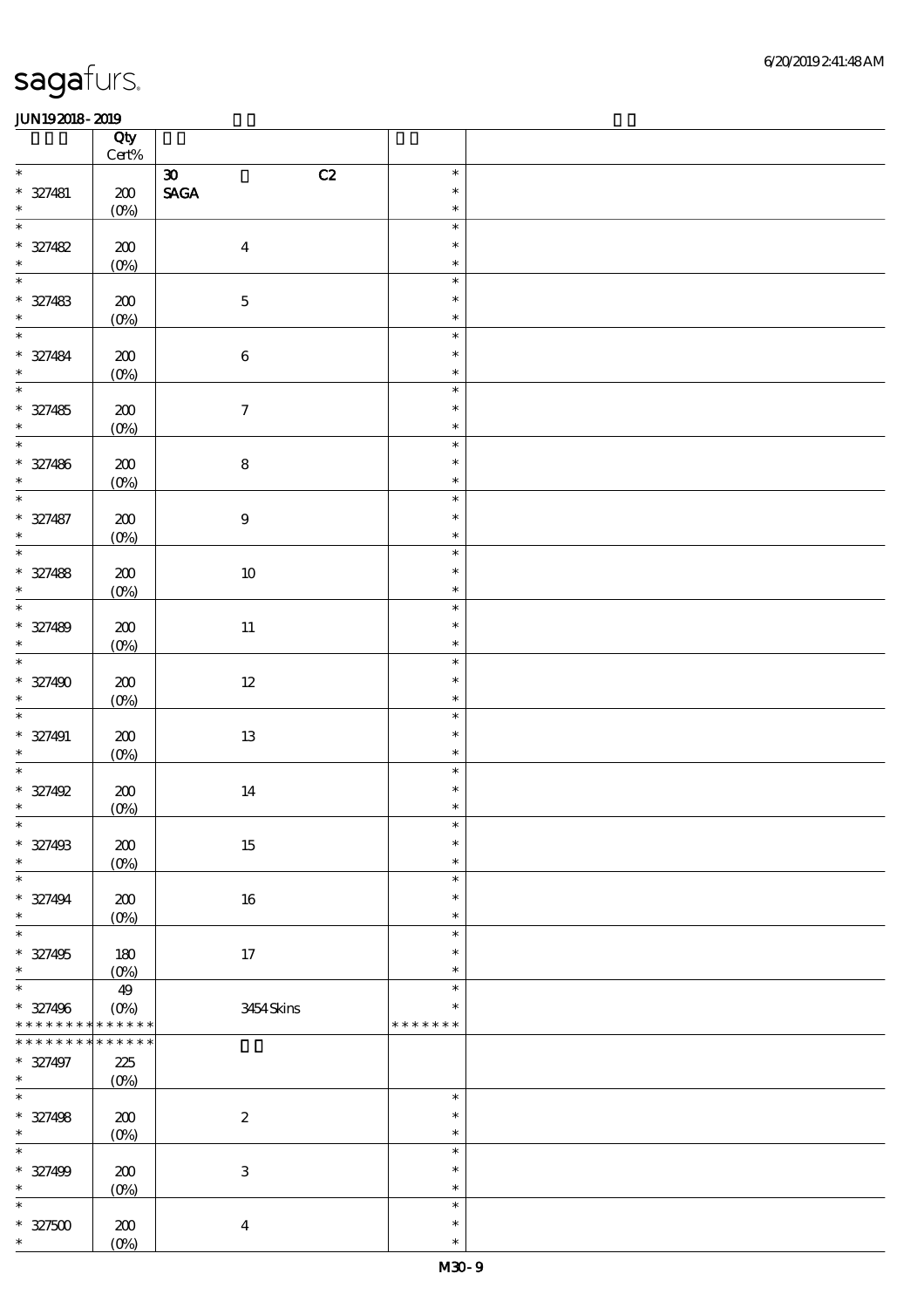|                             | Qty                   |                                   |                         |  |
|-----------------------------|-----------------------|-----------------------------------|-------------------------|--|
| $\ast$                      | $\mbox{Cert}\%$       | $\boldsymbol{\mathfrak{D}}$<br>C2 | $\ast$                  |  |
| $* 327501$                  | 200                   | $\ensuremath{\mathsf{SAGA}}$      | $\ast$                  |  |
| $\ast$                      | $(O\%)$               |                                   | $\ast$                  |  |
| $\ast$                      |                       |                                   | $\ast$                  |  |
| $* 327502$                  | 167                   | $\,6\,$                           | $\ast$                  |  |
| $\ast$                      | (0%)                  |                                   | $\ast$                  |  |
| $\ast$                      | 130                   |                                   | $\ast$                  |  |
| * 327503<br>* * * * * * * * | (100%)<br>* * * * * * | 1322Skins                         | $\ast$<br>* * * * * * * |  |
| * * * * * * * *             | * * * * * *           | C3<br>$\boldsymbol{\mathfrak{D}}$ |                         |  |
| $* 327504$                  | 225                   | <b>SAGA</b>                       |                         |  |
| $\ast$                      | $(O\%)$               |                                   |                         |  |
| $\overline{\ast}$           |                       |                                   | $\ast$                  |  |
| $* 327505$                  | 200                   | $\boldsymbol{2}$                  | $\ast$                  |  |
| $\ast$                      | $(0\%)$               |                                   | $\ast$                  |  |
| $\overline{\phantom{0}}$    |                       |                                   | $\ast$                  |  |
| $* 327506$<br>$\ast$        | 200                   | $\ensuremath{\mathbf{3}}$         | $\ast$<br>$\ast$        |  |
| $\ast$                      | $(0\%)$               |                                   | $\ast$                  |  |
| $* 327507$                  | 200                   | $\boldsymbol{4}$                  | $\ast$                  |  |
| $\ast$                      | $(0\%)$               |                                   | $\ast$                  |  |
| $\ast$                      |                       |                                   | $\ast$                  |  |
| * 327508                    | 200                   | $\mathbf 5$                       | $\ast$                  |  |
| $\ast$                      | $(0\%)$               |                                   | $\ast$                  |  |
| $\ast$                      |                       |                                   | $\ast$                  |  |
| $* 327509$<br>$\ast$        | 200<br>$(0\%)$        | $\bf 6$                           | $\ast$<br>$\ast$        |  |
| $\ast$                      |                       |                                   | $\ast$                  |  |
| $* 327510$                  | 200                   | $\tau$                            | $\ast$                  |  |
| $\ast$                      | $(0\%)$               |                                   | $\ast$                  |  |
| $\ast$                      |                       |                                   | $\ast$                  |  |
| $* 327511$                  | 200                   | ${\bf 8}$                         | $\ast$                  |  |
| $\ast$                      | $(0\%)$               |                                   | $\ast$                  |  |
| $* 327512$                  | 200                   | $\boldsymbol{9}$                  | $\ast$<br>$\ast$        |  |
| $\ast$                      | $(0\%)$               |                                   | $\ast$                  |  |
|                             |                       |                                   |                         |  |
| $* 327513$                  | 200                   | $10\,$                            | $\ast$                  |  |
| $\ast$                      | $(0\%)$               |                                   | $\ast$                  |  |
| $\ast$                      |                       |                                   | $\ast$                  |  |
| $* 327514$                  | $68\,$                | $11\,$                            | $\ast$                  |  |
| $\ast$<br>$\ast$            | $(O\%)$               |                                   | $\ast$<br>$\ast$        |  |
| $* 327515$                  | $127\,$<br>(100%)     | 2220Skins                         | $\ast$                  |  |
| * * * * * * * *             | * * * * * *           |                                   | * * * * * * *           |  |
| * * * * * * *               | * * * * * *           | C1<br>$\boldsymbol{\mathfrak{D}}$ |                         |  |
| $* 327516$                  | 225                   | $\pmb{\text{SAGA}}$               |                         |  |
| $\ast$                      | (16%)                 |                                   |                         |  |
| $\ast$                      |                       |                                   | $\ast$<br>$\ast$        |  |
| $* 327517$<br>$\ast$        | 200<br>$(0\%)$        | $\boldsymbol{2}$                  | $\ast$                  |  |
| $\ast$                      |                       |                                   | $\ast$                  |  |
| $* 327518$                  | 200                   | $\ensuremath{\mathbf{3}}$         | $\ast$                  |  |
| $\ast$                      | $(0\%)$               |                                   | $\ast$                  |  |
| $\ast$                      |                       |                                   | $\ast$                  |  |
| $* 327519$                  | 200                   | $\boldsymbol{4}$                  | $\ast$                  |  |
| $\ast$                      | $(0\%)$               |                                   | $\ast$                  |  |
| $\ast$                      |                       |                                   | $\ast$<br>$\ast$        |  |
| $* 327520$<br>$\ast$        | 200<br>$(0\%)$        | $\bf 5$                           | $\ast$                  |  |
|                             |                       |                                   |                         |  |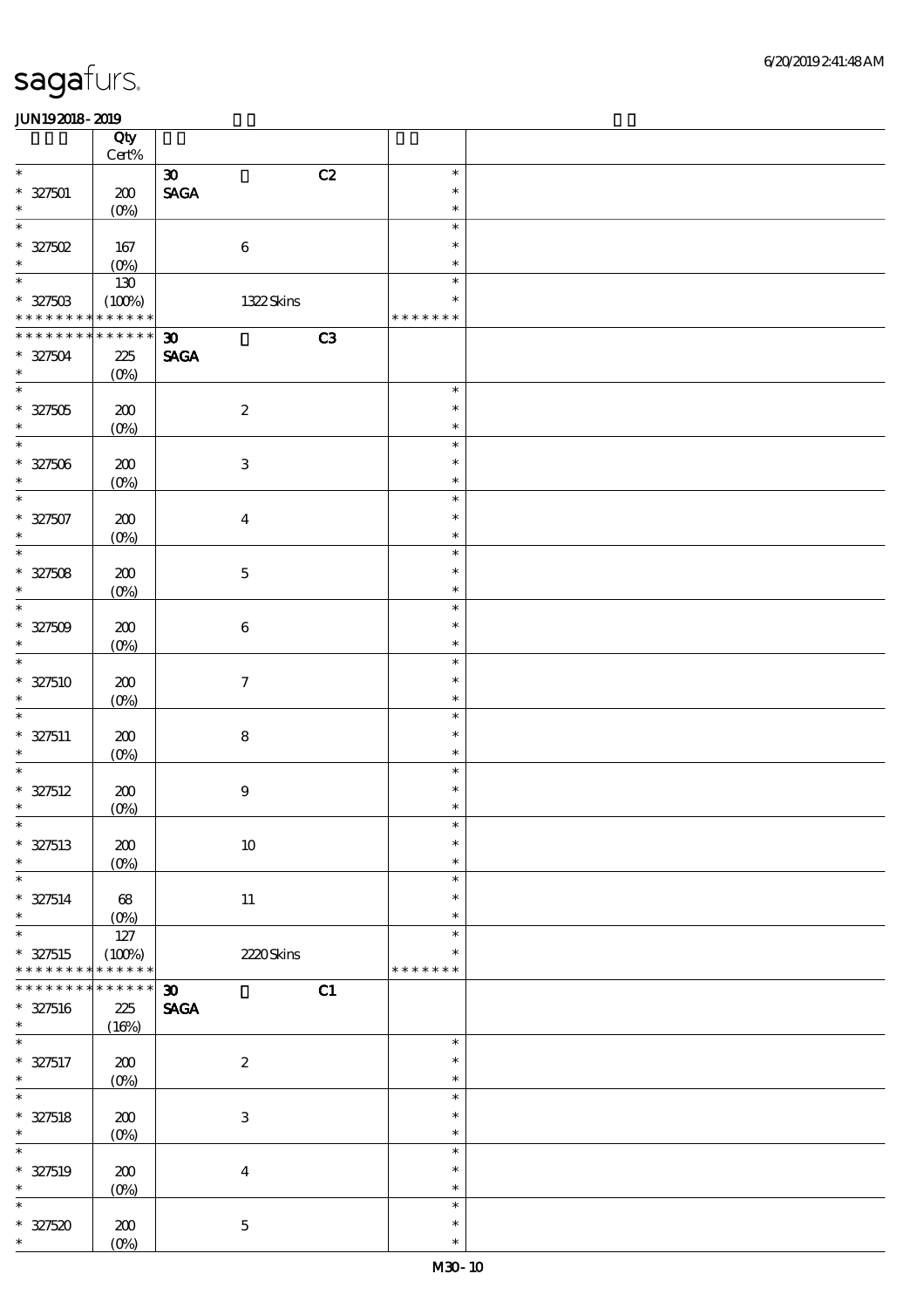|                                            | Qty<br>Cert%            |                                   |               |  |
|--------------------------------------------|-------------------------|-----------------------------------|---------------|--|
| $\ast$                                     | 58                      | C1<br>$\boldsymbol{\mathfrak{D}}$ | $\ast$        |  |
| $* 327521$                                 | $(0\%)$                 | $\ensuremath{\mathsf{SAGA}}$      | $\ast$        |  |
| * * * * * * * * <mark>* * * * * *</mark> * |                         |                                   | * * * * * * * |  |
| * * * * * * * *                            | * * * * * *             | C2<br>$\boldsymbol{\mathfrak{D}}$ |               |  |
| $* 327522$                                 | 225                     | <b>SAGA</b>                       |               |  |
| $\ast$                                     | $(0\%)$                 |                                   |               |  |
| $\overline{\ast}$                          |                         |                                   | $\ast$        |  |
| $* 327523$                                 | 200                     | $\boldsymbol{2}$                  | $\ast$        |  |
| $\ast$                                     | $(0\%)$                 |                                   | $\ast$        |  |
| $\ast$                                     |                         |                                   | $\ast$        |  |
| $* 327524$                                 | $200$                   | $\ensuremath{\mathbf{3}}$         | $\ast$        |  |
| $\ast$                                     | $(0\%)$                 |                                   | $\ast$        |  |
| $\overline{\phantom{0}}$                   |                         |                                   | $\ast$        |  |
| $* 327525$                                 |                         |                                   | $\ast$        |  |
| $\ast$                                     | $200\,$                 | $\boldsymbol{4}$                  | $\ast$        |  |
| $\overline{\phantom{0}}$                   | $(0\%)$                 |                                   | $\ast$        |  |
|                                            |                         |                                   |               |  |
| $* 327526$                                 | 200                     | $\mathbf 5$                       | $\ast$        |  |
| $\ast$                                     | $(0\%)$                 |                                   | $\ast$        |  |
| $\ast$                                     |                         |                                   | $\ast$        |  |
| $* 327527$                                 | 200                     | $\,6\,$                           | $\ast$        |  |
| $\ast$                                     | $(0\%)$                 |                                   | $\ast$        |  |
| $\overline{\ast}$                          |                         |                                   | $\ast$        |  |
| $* 327528$                                 | $200\,$                 | $\boldsymbol{7}$                  | $\ast$        |  |
| $\ast$                                     | $(0\%)$                 |                                   | $\ast$        |  |
| $\overline{\phantom{0}}$                   |                         |                                   | $\ast$        |  |
| $* 327529$                                 | 200                     | $\bf 8$                           | $\ast$        |  |
| $\ast$                                     | $(0\%)$                 |                                   | $\ast$        |  |
| $\ast$                                     |                         |                                   | $\ast$        |  |
| $* 327530$                                 | 200                     | $\boldsymbol{9}$                  | $\ast$        |  |
| $\ast$                                     | $(0\%)$                 |                                   | $\ast$        |  |
| $\ast$                                     |                         |                                   | $\ast$        |  |
| $* 327531$                                 | 200                     | $10\,$                            | $\ast$        |  |
| $\ast$                                     | $(0\%)$                 |                                   | $\ast$        |  |
| $\ast$                                     |                         |                                   | $\ast$        |  |
|                                            |                         |                                   | $\ast$        |  |
| $* 327532$<br>$\ast$                       | 200                     | $11\,$                            | $\ast$        |  |
| $\ast$                                     | (0%)                    |                                   | $\ast$        |  |
|                                            |                         |                                   |               |  |
| $* 327533$                                 | $\pmb{30}$              | $12\,$                            | $\ast$        |  |
| $\ast$                                     | $(0\%)$                 |                                   | $\ast$        |  |
| $\ast$                                     |                         |                                   | $\ast$        |  |
| $* 327534$                                 | $200\,$                 | 13                                | $\ast$        |  |
| $\ast$                                     | $(0\%)$                 |                                   | $\ast$        |  |
| $\ast$                                     |                         |                                   | $\ast$        |  |
| $* 327535$                                 | 200                     | 14                                | $\ast$        |  |
| $\ast$                                     | $(0\%)$                 |                                   | $\ast$        |  |
| $\ast$                                     |                         |                                   | $\ast$        |  |
| $* 327536$                                 | $\pmb{30}$              | $15\,$                            | $\ast$        |  |
| $\ast$                                     | $(0\%)$                 |                                   | $\ast$        |  |
| $\ast$                                     |                         |                                   | $\ast$        |  |
| $* 327537$                                 | $\pmb{30}$              | $16\,$                            | $\ast$        |  |
| $\ast$                                     | $(0\%)$                 |                                   | $\ast$        |  |
| $\overline{\ast}$                          |                         |                                   | $\ast$        |  |
| $* 327538$                                 | 200                     | $17\,$                            | $\ast$        |  |
| $\ast$                                     | (0%)                    |                                   | $\ast$        |  |
| $\ast$                                     | $\boldsymbol{\omega}$   |                                   | $\ast$        |  |
| $* 327539$                                 | $(O\!\!\!\!\!\!/\,\!o)$ | 3485Skins                         | $\ast$        |  |
| * * * * * * * *                            | * * * * * *             |                                   | * * * * * * * |  |
| * * * * * * *                              | * * * * * *             |                                   |               |  |
| $* 327540$                                 | 225                     |                                   |               |  |
| $\ast$                                     |                         |                                   |               |  |
|                                            | $(O\%)$                 |                                   |               |  |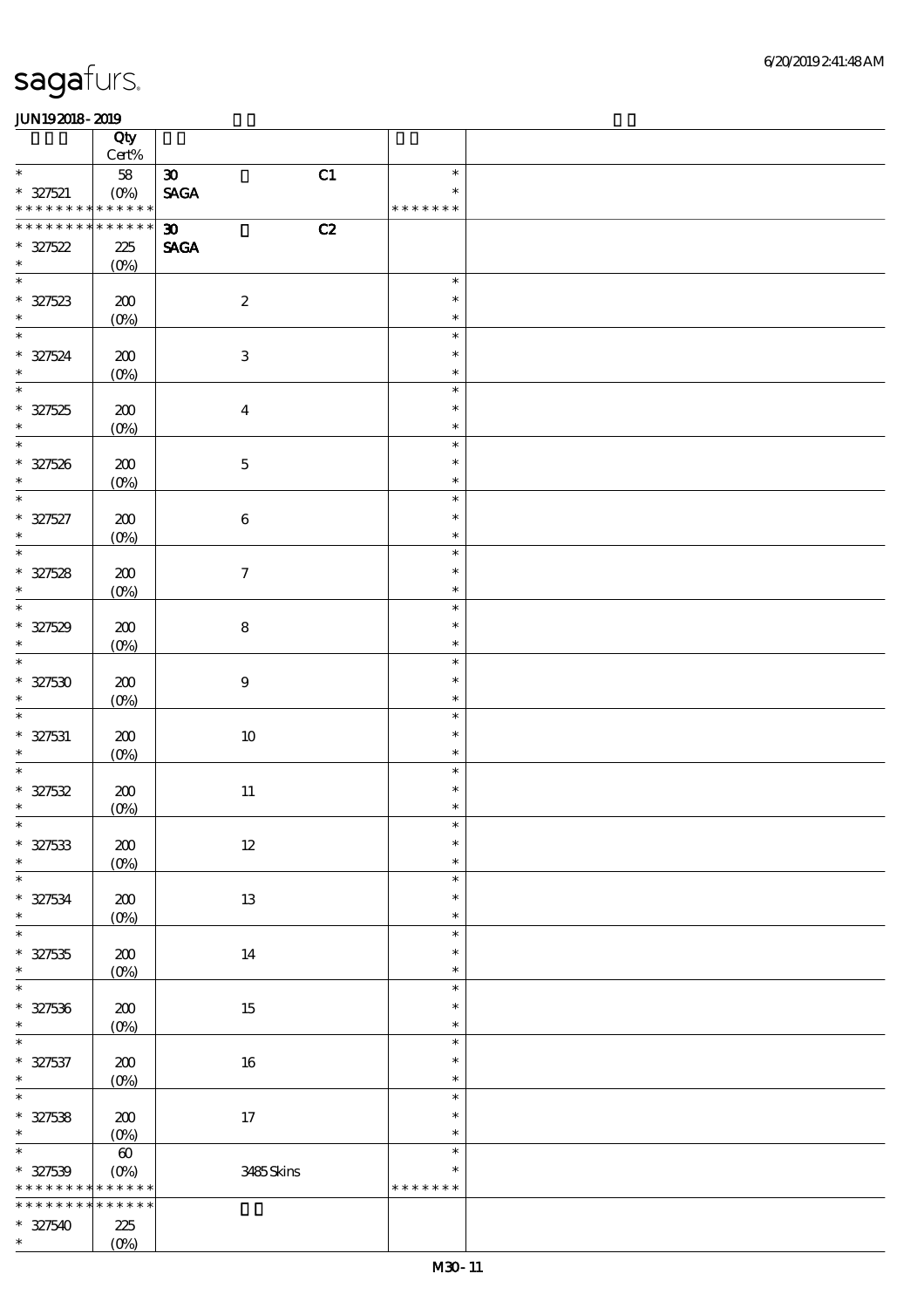|                                           | Qty            |                              |                           |                |                         |  |
|-------------------------------------------|----------------|------------------------------|---------------------------|----------------|-------------------------|--|
| $\ast$                                    | $Cert\%$       | $\boldsymbol{\mathfrak{D}}$  |                           | C2             | $\ast$                  |  |
| $* 327541$                                | 200            | $\ensuremath{\mathsf{SAGA}}$ |                           |                | $\ast$                  |  |
| $\ast$                                    | $(0\%)$        |                              |                           |                | $\ast$                  |  |
| $\ast$                                    |                |                              |                           |                | $\ast$                  |  |
| $* 327542$<br>$\ast$                      | 200            |                              | $\ensuremath{\mathbf{3}}$ |                | $\ast$<br>$\ast$        |  |
| $\ast$                                    | $(0\%)$        |                              |                           |                | $\ast$                  |  |
| $* 327543$                                | $96\,$         |                              | $\boldsymbol{4}$          |                | $\ast$                  |  |
| $\ast$                                    | (100%)         |                              |                           |                | $\ast$                  |  |
| $\ast$                                    | $147\,$        |                              |                           |                | $\ast$                  |  |
| $* 327544$<br>* * * * * * * * * * * * * * | $(O\%)$        |                              | 868Skins                  |                | $\ast$<br>* * * * * * * |  |
| * * * * * * * *                           | * * * * * *    | $\boldsymbol{\mathfrak{D}}$  |                           | C <sub>3</sub> |                         |  |
| $* 327545$                                | $225\,$        | <b>SAGA</b>                  |                           |                |                         |  |
| $\ast$                                    | $(0\%)$        |                              |                           |                |                         |  |
| $\ast$                                    |                |                              |                           |                | $\ast$                  |  |
| $* 327546$<br>$\ast$                      | 200<br>$(0\%)$ |                              | $\boldsymbol{2}$          |                | $\ast$<br>$\ast$        |  |
| $\ast$                                    |                |                              |                           |                | $\ast$                  |  |
| $* 327547$                                | 200            |                              | $\ensuremath{\mathbf{3}}$ |                | $\ast$                  |  |
| $\ast$                                    | $(0\%)$        |                              |                           |                | $\ast$                  |  |
| $\ast$                                    |                |                              |                           |                | $\ast$                  |  |
| $* 327548$<br>$\ast$                      | 200<br>$(0\%)$ |                              | $\boldsymbol{4}$          |                | $\ast$<br>$\ast$        |  |
| $\ast$                                    |                |                              |                           |                | $\ast$                  |  |
| $* 327549$                                | 200            |                              | $\mathbf 5$               |                | $\ast$                  |  |
| $\ast$                                    | $(0\%)$        |                              |                           |                | $\ast$                  |  |
| $\ast$                                    |                |                              |                           |                | $\ast$<br>$\ast$        |  |
| $* 32750$<br>$\ast$                       | 200<br>(27%)   |                              | $\boldsymbol{6}$          |                | $\ast$                  |  |
| $\ast$                                    |                |                              |                           |                | $\ast$                  |  |
| $* 327551$                                | 200            |                              | $\boldsymbol{7}$          |                | $\ast$                  |  |
| $\ast$<br>$\ast$                          | (16%)          |                              |                           |                | $\ast$                  |  |
| $* 327552$                                | 200            |                              | $\bf 8$                   |                | $\ast$<br>$\ast$        |  |
| $\ast$                                    | (0%)           |                              |                           |                | $\ast$                  |  |
| $*$                                       |                |                              |                           |                | $\ast$                  |  |
| $* 327553$                                | 200            |                              | $\boldsymbol{9}$          |                | $\ast$                  |  |
| $\ast$<br>$\ast$                          | $(O\%)$        |                              |                           |                | $\ast$<br>$\ast$        |  |
| $* 327554$                                | 88<br>$(O\%)$  |                              | $1913$ Skins              |                | $\ast$                  |  |
| * * * * * * * *                           | * * * * * *    |                              |                           |                | * * * * * * *           |  |
| * * * * * * *                             | * * * * * *    | $\boldsymbol{\mathfrak{D}}$  | $\mathbf{x}$              | C1             |                         |  |
| $* 327555$                                | 225            | <b>SAGA</b>                  |                           |                |                         |  |
| $\ast$<br>$\ast$                          | (10%)<br>191   |                              |                           |                | $\ast$                  |  |
| $* 327556$                                | $(O\%)$        |                              | 416Skins                  |                | $\ast$                  |  |
| * * * * * * * * * * * * * *               |                |                              |                           |                | * * * * * * *           |  |
| * * * * * * *                             | * * * * * *    | $\boldsymbol{\mathfrak{D}}$  | $\mathbf{X}$              | C2             |                         |  |
| $* 327557$<br>$\ast$                      | 225            | <b>SAGA</b>                  |                           |                |                         |  |
| $\ast$                                    | $(O\%)$        |                              |                           |                | $\ast$                  |  |
| $* 327558$                                | 200            |                              | $\boldsymbol{2}$          |                | $\ast$                  |  |
| $\ast$                                    | (0%)           |                              |                           |                | $\ast$                  |  |
| $\ast$                                    |                |                              |                           |                | $\ast$                  |  |
| $* 327559$<br>$\ast$                      | 200            |                              | $\ensuremath{\mathbf{3}}$ |                | $\ast$<br>$\ast$        |  |
| $\ast$                                    | $(0\%)$        |                              |                           |                | $\ast$                  |  |
| $* 327500$                                | 200            |                              | $\boldsymbol{4}$          |                | $\ast$                  |  |
| $\ast$                                    | $(0\%)$        |                              |                           |                | $\ast$                  |  |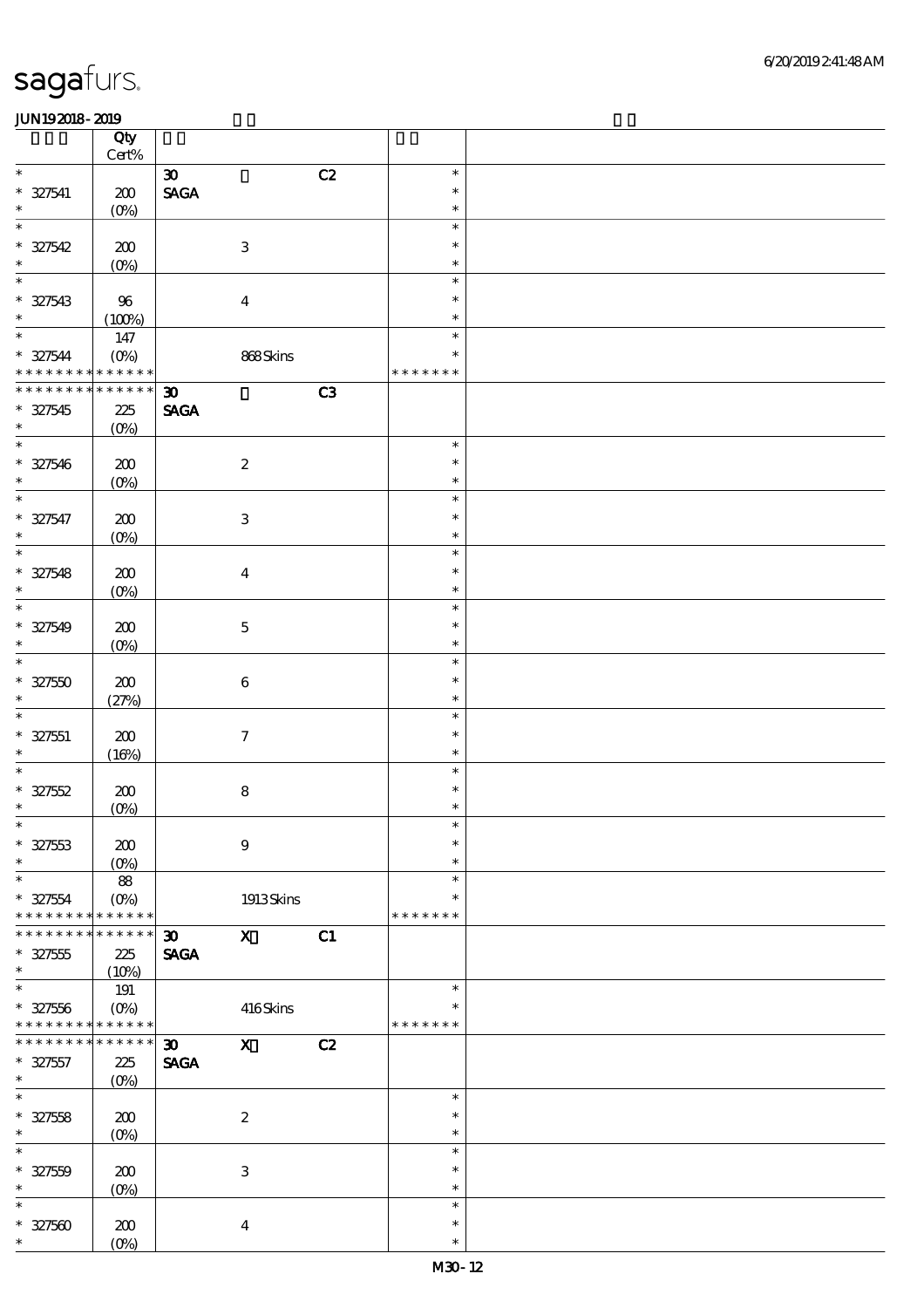|                          | Qty<br>Cert%                    |                                |                           |    |               |  |
|--------------------------|---------------------------------|--------------------------------|---------------------------|----|---------------|--|
|                          |                                 |                                |                           |    |               |  |
| $\ast$                   |                                 | $\boldsymbol{\mathfrak{D}}$    | $\mathbf X$               | C2 | $\ast$        |  |
| $* 327561$               | 200                             | <b>SAGA</b>                    |                           |    | $\ast$        |  |
| $\ast$                   | $(O\!/\!\!\delta)$              |                                |                           |    | $\ast$        |  |
| $\ast$                   |                                 |                                |                           |    | $\ast$        |  |
| $* 327562$               | 200                             |                                | $\bf 6$                   |    | $\ast$        |  |
| $\ast$                   |                                 |                                |                           |    | $\ast$        |  |
|                          | (25%)                           |                                |                           |    |               |  |
| $\ast$                   |                                 |                                |                           |    | $\ast$        |  |
| $* 327563$               | 200                             |                                | $\tau$                    |    | $\ast$        |  |
| $\ast$                   | $(0\%)$                         |                                |                           |    | $\ast$        |  |
| $\ast$                   |                                 |                                |                           |    | $\ast$        |  |
| $* 327564$               | 200                             |                                | 8                         |    | $\ast$        |  |
| $\ast$                   | $(O\%)$                         |                                |                           |    | $\ast$        |  |
| $\overline{\phantom{1}}$ |                                 |                                |                           |    | $\ast$        |  |
|                          | 42                              |                                |                           |    |               |  |
| $* 327565$               | $(O\%)$                         |                                | $1667$ Skins              |    | $\ast$        |  |
| * * * * * * * *          | * * * * * *                     |                                |                           |    | * * * * * * * |  |
| * * * * * * *            | * * * * * *                     | $\boldsymbol{\mathfrak{D}}$    | $\mathbf{X}$              | C3 |               |  |
| $* 327566$               | 225                             | <b>SAGA</b>                    |                           |    |               |  |
| $\ast$                   | (24%)                           |                                |                           |    |               |  |
| $\ast$                   |                                 |                                |                           |    | $\ast$        |  |
|                          |                                 |                                |                           |    |               |  |
| $* 327567$               | 200                             |                                | $\boldsymbol{z}$          |    | $\ast$        |  |
| $\ast$                   | $(O\!/\!o)$                     |                                |                           |    | $\ast$        |  |
| $\overline{\ast}$        |                                 |                                |                           |    | $\ast$        |  |
| $* 327568$               | 200                             |                                | $\,3\,$                   |    | $\ast$        |  |
| $\ast$                   | $(O\%)$                         |                                |                           |    | $\ast$        |  |
| $\ast$                   | 108                             |                                |                           |    | $\ast$        |  |
|                          |                                 |                                |                           |    | *             |  |
| $* 327569$               | $(O\%)$                         |                                | 733Skins                  |    |               |  |
| ********                 | * * * * * *                     |                                |                           |    | * * * * * * * |  |
|                          |                                 | $\boldsymbol{\mathfrak{D}}$    |                           | C2 |               |  |
| 327570                   | 186                             | <b>SAGA</b>                    | <b>GRSY1</b>              |    |               |  |
|                          | $(O\%)$                         |                                |                           |    |               |  |
| * * * * * * * *          | * * * * * *                     | $\boldsymbol{\mathfrak{D}}$    | $\boldsymbol{\alpha}$     | C2 |               |  |
| $* 327571$               |                                 |                                |                           |    |               |  |
| $\ast$                   | 225                             | $\operatorname{\mathbf{SAGA}}$ | <b>INAP</b>               |    |               |  |
|                          | $(O\%)$                         |                                |                           |    |               |  |
| $\ast$                   |                                 |                                |                           |    | $\ast$        |  |
| $* 327572$               | 200                             |                                | $\boldsymbol{2}$          |    | $\ast$        |  |
| $\ast$                   | $(0\%)$                         |                                |                           |    | $\ast$        |  |
| $\ast$                   |                                 |                                |                           |    | $\ast$        |  |
| $* 327573$               | 113                             |                                | $\,3$                     |    | $\ast$        |  |
| $\ast$                   | $(0\%)$                         |                                |                           |    | $\ast$        |  |
| $\ast$                   | 92                              |                                |                           |    | $\ast$        |  |
|                          |                                 |                                |                           |    |               |  |
| $* 327574$               | (97%)                           |                                | 630Skins                  |    | $\ast$        |  |
| * * * * * * *            | * * * * * *                     |                                |                           |    | * * * * * * * |  |
| * * * * * * *            | * * * * * *                     | $\boldsymbol{\mathfrak{D}}$    | $\mathbf x$               | C2 |               |  |
| $* 327575$               | 225                             | <b>SAGA</b>                    | <b>INAP</b>               |    |               |  |
| $\ast$                   | (36%)                           |                                |                           |    |               |  |
| $\ast$                   |                                 |                                |                           |    | $\ast$        |  |
| $* 327576$               | 200                             |                                | $\boldsymbol{2}$          |    | $\ast$        |  |
| $\ast$                   |                                 |                                |                           |    | $\ast$        |  |
| $\ast$                   | $(0\%)$                         |                                |                           |    |               |  |
|                          |                                 |                                |                           |    | $\ast$        |  |
| $* 327577$               | 200                             |                                | $\ensuremath{\mathsf{3}}$ |    | $\ast$        |  |
| $\ast$                   | $(0\%)$                         |                                |                           |    | $\ast$        |  |
| $\ast$                   |                                 |                                |                           |    | $\ast$        |  |
| $* 327578$               | 180                             |                                | $\bf{4}$                  |    | $\ast$        |  |
| $\ast$                   | $(0\%)$                         |                                |                           |    | $\ast$        |  |
| $\ast$                   |                                 |                                |                           |    | $\ast$        |  |
|                          | 44                              |                                |                           |    |               |  |
| $* 327579$               | $(O\!\!\!\!\!\!\backslash\rho)$ |                                | 849Skins                  |    | $\ast$        |  |
| * * * * * * * *          | * * * * * *                     |                                |                           |    | * * * * * * * |  |
| * * * * * * *            | * * * * * *                     | $\boldsymbol{\mathfrak{D}}$    |                           | C2 |               |  |
| $* 327580$               | 225                             | <b>SAGA</b>                    | <b>INAP</b>               |    |               |  |
|                          |                                 |                                |                           |    |               |  |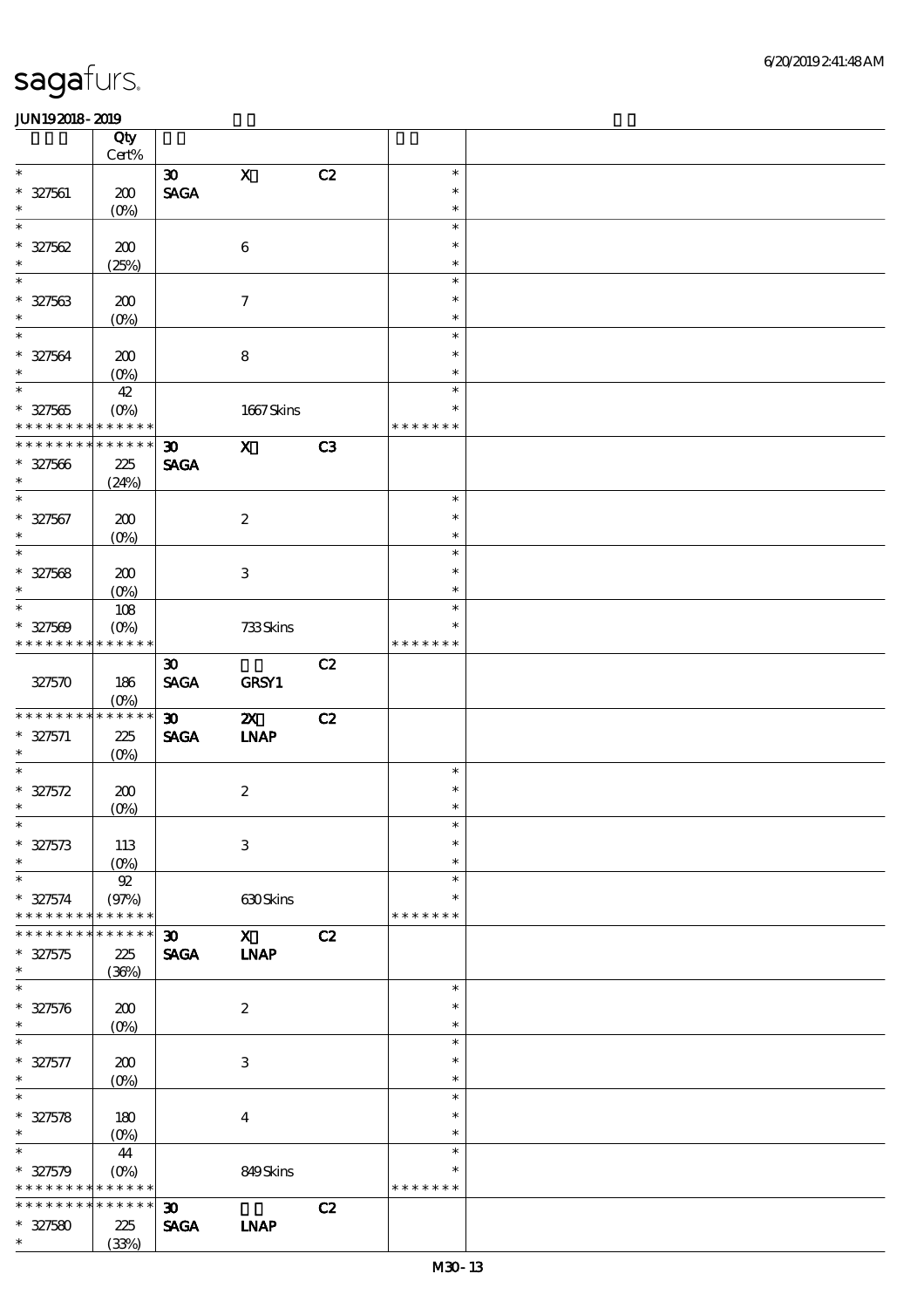|                                          | Qty<br>$Cert\%$ |                              |                           |    |               |  |
|------------------------------------------|-----------------|------------------------------|---------------------------|----|---------------|--|
| $\ast$                                   |                 |                              |                           |    | $\ast$        |  |
|                                          |                 | $\boldsymbol{\mathfrak{D}}$  |                           | C2 |               |  |
| $* 327581$                               | 200             | $\ensuremath{\mathsf{SAGA}}$ | <b>LNAP</b>               |    | $\ast$        |  |
| $\ast$                                   | $(0\%)$         |                              |                           |    | $\ast$        |  |
| $\ast$                                   |                 |                              |                           |    | $\ast$        |  |
| $* 327582$                               | 200             |                              | $\ensuremath{\mathbf{3}}$ |    | $\ast$        |  |
| $\ast$                                   | $(0\%)$         |                              |                           |    | $\ast$        |  |
| $\ast$                                   |                 |                              |                           |    | $\ast$        |  |
|                                          |                 |                              |                           |    | $\ast$        |  |
| $* 327583$                               | 200             |                              | $\boldsymbol{4}$          |    |               |  |
| $\ast$                                   | $(0\%)$         |                              |                           |    | $\ast$        |  |
| $\ast$                                   |                 |                              |                           |    | $\ast$        |  |
| $* 327584$                               | 200             |                              | $\mathbf 5$               |    | $\ast$        |  |
| $\ast$                                   | $(0\%)$         |                              |                           |    | $\ast$        |  |
| $\overline{\ast}$                        | $165\,$         |                              |                           |    | $\ast$        |  |
|                                          |                 |                              |                           |    | $\ast$        |  |
| $* 327585$                               | $(O\%)$         |                              | 1190Skins                 |    |               |  |
| * * * * * * * *                          | $******$        |                              |                           |    | * * * * * * * |  |
| * * * * * * * * * * * * * *              |                 | $\boldsymbol{\mathfrak{D}}$  |                           | C2 |               |  |
| $* 327586$                               | $225\,$         | $\ensuremath{\mathsf{SAGA}}$ | <b>INAP</b>               |    |               |  |
| $\ast$                                   | $(O\%)$         |                              |                           |    |               |  |
| $\ast$                                   |                 |                              |                           |    | $\ast$        |  |
| $* 327587$                               | 200             |                              | $\boldsymbol{2}$          |    | $\ast$        |  |
| $\ast$                                   |                 |                              |                           |    | $\ast$        |  |
| $\overline{\ast}$                        | $(0\%)$         |                              |                           |    | $\ast$        |  |
|                                          |                 |                              |                           |    |               |  |
| $* 327588$                               | 200             |                              | $\ensuremath{\mathbf{3}}$ |    | $\ast$        |  |
| $\ast$                                   | $(0\%)$         |                              |                           |    | $\ast$        |  |
| $\ast$                                   |                 |                              |                           |    | $\ast$        |  |
| $* 327589$                               | 200             |                              | $\boldsymbol{4}$          |    | $\ast$        |  |
| $\ast$                                   | $(0\%)$         |                              |                           |    | $\ast$        |  |
| $\ast$                                   |                 |                              |                           |    | $\ast$        |  |
|                                          |                 |                              |                           |    | $\ast$        |  |
| $* 327500$                               | 200             |                              | $\mathbf 5$               |    |               |  |
| $\ast$                                   | $(0\%)$         |                              |                           |    | $\ast$        |  |
| $\ast$                                   |                 |                              |                           |    | $\ast$        |  |
| $* 327591$                               | 200             |                              | $\,6\,$                   |    | $\ast$        |  |
| $\ast$                                   | $(0\%)$         |                              |                           |    | $\ast$        |  |
| $\ast$                                   |                 |                              |                           |    | $\ast$        |  |
| $* 327592$                               | 200             |                              | $\boldsymbol{7}$          |    | $\ast$        |  |
| $\ast$                                   |                 |                              |                           |    | $\ast$        |  |
| $\ast$                                   | $(0\%)$         |                              |                           |    | $\ast$        |  |
|                                          |                 |                              |                           |    |               |  |
| $* 327503$                               | 200             |                              | $\bf 8$                   |    | $\ast$        |  |
| $\ast$                                   | $(0\%)$         |                              |                           |    | $\ast$        |  |
| $\ast$                                   |                 |                              |                           |    | $\ast$        |  |
| $* 327594$                               | 200             |                              | 9                         |    | $\ast$        |  |
| $\ast$                                   | (2%)            |                              |                           |    | $\ast$        |  |
| $\ast$                                   |                 |                              |                           |    | $\ast$        |  |
| $* 327595$                               | 200             |                              | $10\,$                    |    | $\ast$        |  |
| $\ast$                                   |                 |                              |                           |    | $\ast$        |  |
|                                          | (29%)           |                              |                           |    |               |  |
| $\ast$                                   | 48              |                              |                           |    | $\ast$        |  |
| $* 327596$                               | (6%)            |                              | 2073Skins                 |    | $\ast$        |  |
| * * * * * * * * <mark>* * * * * *</mark> |                 |                              |                           |    | * * * * * * * |  |
| * * * * * * *                            | $******$        | $\boldsymbol{\mathfrak{D}}$  |                           | C2 |               |  |
| $* 327597$                               | 225             | <b>SAGA</b>                  | <b>INAP</b>               |    |               |  |
| $\ast$                                   | (3%)            |                              |                           |    |               |  |
| $\ast$                                   |                 |                              |                           |    | $\ast$        |  |
|                                          |                 |                              |                           |    | $\ast$        |  |
| $* 327508$                               | 200             |                              | $\boldsymbol{2}$          |    |               |  |
| $\ast$                                   | (1%)            |                              |                           |    | $\ast$        |  |
| $\ast$                                   |                 |                              |                           |    | $\ast$        |  |
| $* 327509$                               | 200             |                              | $\ensuremath{\mathbf{3}}$ |    | $\ast$        |  |
| $\ast$                                   | $(0\%)$         |                              |                           |    | $\ast$        |  |
| $\ast$                                   |                 |                              |                           |    | $\ast$        |  |
|                                          |                 |                              |                           |    | $\ast$        |  |
| $* 327000$                               | 200             |                              | $\boldsymbol{4}$          |    |               |  |
| $\ast$                                   | $(O\%)$         |                              |                           |    | $\ast$        |  |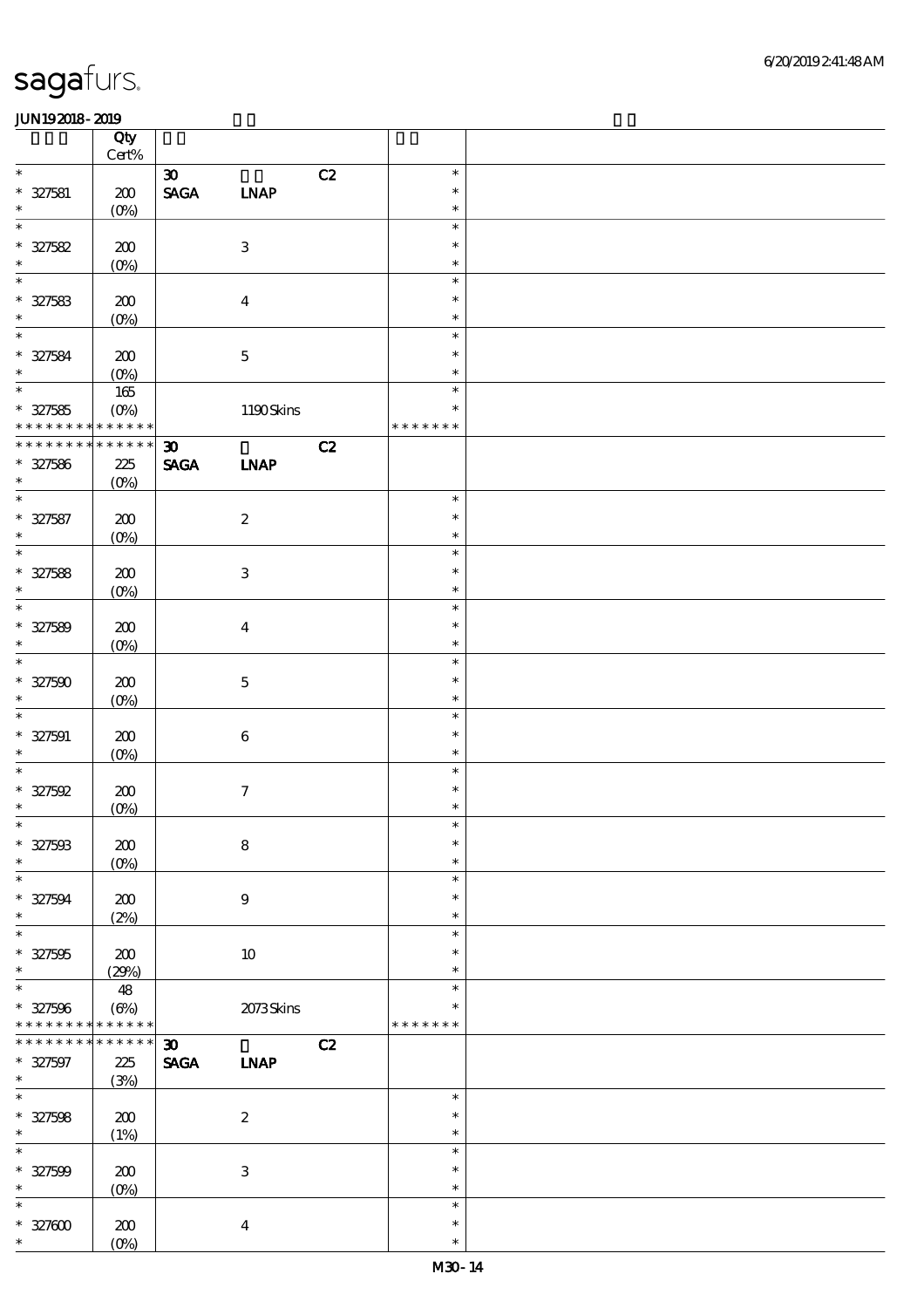|                                          | Qty<br>$Cert\%$    |                             |                           |    |               |  |
|------------------------------------------|--------------------|-----------------------------|---------------------------|----|---------------|--|
| $\ast$                                   |                    |                             |                           |    | $\ast$        |  |
|                                          |                    | $\boldsymbol{\mathfrak{D}}$ |                           | C2 |               |  |
| $* 327001$                               | 200                | $\pmb{\text{SAGA}}$         | <b>INAP</b>               |    | $\ast$        |  |
| $\ast$                                   | $(O\!/\!\!\delta)$ |                             |                           |    | $\ast$        |  |
| $\ast$                                   |                    |                             |                           |    | $\ast$        |  |
| $*$ 327602                               | 200                |                             | $\boldsymbol{6}$          |    | $\ast$        |  |
| $\ast$                                   | $(0\%)$            |                             |                           |    | $\ast$        |  |
| $\ast$                                   | 145                |                             |                           |    | $\ast$        |  |
| $* 32760B$                               | (15%)              |                             | 1370Skins                 |    | $\ast$        |  |
| * * * * * * * * <mark>* * * * * *</mark> |                    |                             |                           |    | * * * * * * * |  |
| * * * * * * * * * * * * * *              |                    | $\boldsymbol{\mathfrak{D}}$ | $\mathbf{x}$              | C2 |               |  |
|                                          |                    |                             | <b>INAP</b>               |    |               |  |
| $* 327004$<br>$\ast$                     | 225                | <b>SAGA</b>                 |                           |    |               |  |
| $\ast$                                   | (7%)               |                             |                           |    |               |  |
|                                          | 126                |                             |                           |    | $\ast$        |  |
| $* 327005$                               | $(O\%)$            |                             | 351 Skins                 |    | $\ast$        |  |
| * * * * * * * * * * * * * *              |                    |                             |                           |    | * * * * * * * |  |
| * * * * * * * * * * * * * *              |                    | $\boldsymbol{\mathfrak{D}}$ |                           | C2 |               |  |
| $* 327006$                               | 225                | IA                          |                           |    |               |  |
| $\ast$                                   | (12%)              |                             |                           |    |               |  |
| $\ast$                                   |                    |                             |                           |    | $\ast$        |  |
| $* 327607$                               | 200                |                             | $\boldsymbol{2}$          |    | $\ast$        |  |
| $\ast$                                   |                    |                             |                           |    | $\ast$        |  |
| $\ast$                                   | (24%)              |                             |                           |    | $\ast$        |  |
|                                          |                    |                             |                           |    |               |  |
| $* 327008$                               | 200                |                             | $\,3$                     |    | $\ast$        |  |
| $\ast$                                   | (7%)               |                             |                           |    | $\ast$        |  |
| $\ast$                                   |                    |                             |                           |    | $\ast$        |  |
| $* 327009$                               | 200                |                             | $\bf{4}$                  |    | $\ast$        |  |
| $\ast$                                   | (8%)               |                             |                           |    | $\ast$        |  |
| $\ast$                                   | 208                |                             |                           |    | $\ast$        |  |
| * 327610                                 | $(O\%)$            |                             | 1033Skins                 |    | $\ast$        |  |
| * * * * * * * * * * * * * *              |                    |                             |                           |    | * * * * * * * |  |
| * * * * * * * * * * * * * *              |                    | $\boldsymbol{\mathfrak{D}}$ |                           | C2 |               |  |
|                                          |                    |                             | X /                       |    |               |  |
| $* 327611$                               | 225                | IA                          | MET <sub>1</sub>          |    |               |  |
| $\ast$                                   | (11%)              |                             |                           |    |               |  |
| $\ast$                                   | 174                |                             |                           |    | $\ast$        |  |
| $* 327612$                               | (5%)               |                             | 399Skins                  |    | $\ast$        |  |
| * * * * * * * * * * * * * *              |                    |                             |                           |    | * * * * * * * |  |
| <b>C</b>  ************** <b>30</b>       |                    |                             | X /                       | C2 |               |  |
| $* 327613$                               | 225                | $\mathbf{I}\mathbf{A}$      |                           |    |               |  |
| $\ast$                                   | (3%)               |                             |                           |    |               |  |
| $\ast$                                   |                    |                             |                           |    | $\ast$        |  |
| $* 327614$                               | 200                |                             | $\boldsymbol{2}$          |    | $\ast$        |  |
| $\ast$                                   | (2%)               |                             |                           |    | $\ast$        |  |
| $\ast$                                   |                    |                             |                           |    | $\ast$        |  |
| $* 327615$                               | 200                |                             | $\ensuremath{\mathsf{3}}$ |    | $\ast$        |  |
| $\ast$                                   |                    |                             |                           |    | $\ast$        |  |
| $\ast$                                   | (1%)               |                             |                           |    |               |  |
|                                          |                    |                             |                           |    | $\ast$        |  |
| $* 327616$                               | 200                |                             | $\bf{4}$                  |    | $\ast$        |  |
| $\ast$                                   | (2%)               |                             |                           |    | $\ast$        |  |
|                                          |                    |                             |                           |    | $\ast$        |  |
| $* 327617$                               | 200                |                             | $\mathbf 5$               |    | $\ast$        |  |
| $\ast$                                   | (2%)               |                             |                           |    | $\ast$        |  |
| $\ast$                                   |                    |                             |                           |    | $\ast$        |  |
| $* 327618$                               | 200                |                             | $\,6\,$                   |    | $\ast$        |  |
| $\ast$                                   | $(0\%)$            |                             |                           |    | $\ast$        |  |
| $\ast$                                   |                    |                             |                           |    | $\ast$        |  |
|                                          |                    |                             |                           |    |               |  |
| $* 327619$                               | 200                |                             | $\boldsymbol{7}$          |    | $\ast$        |  |
| $\ast$                                   | (4%)               |                             |                           |    | $\ast$        |  |
| $\ast$                                   |                    |                             |                           |    | $\ast$        |  |
| $* 327620$                               | 200                |                             | $\bf 8$                   |    | $\ast$        |  |
|                                          | (13%)              |                             |                           |    | $\ast$        |  |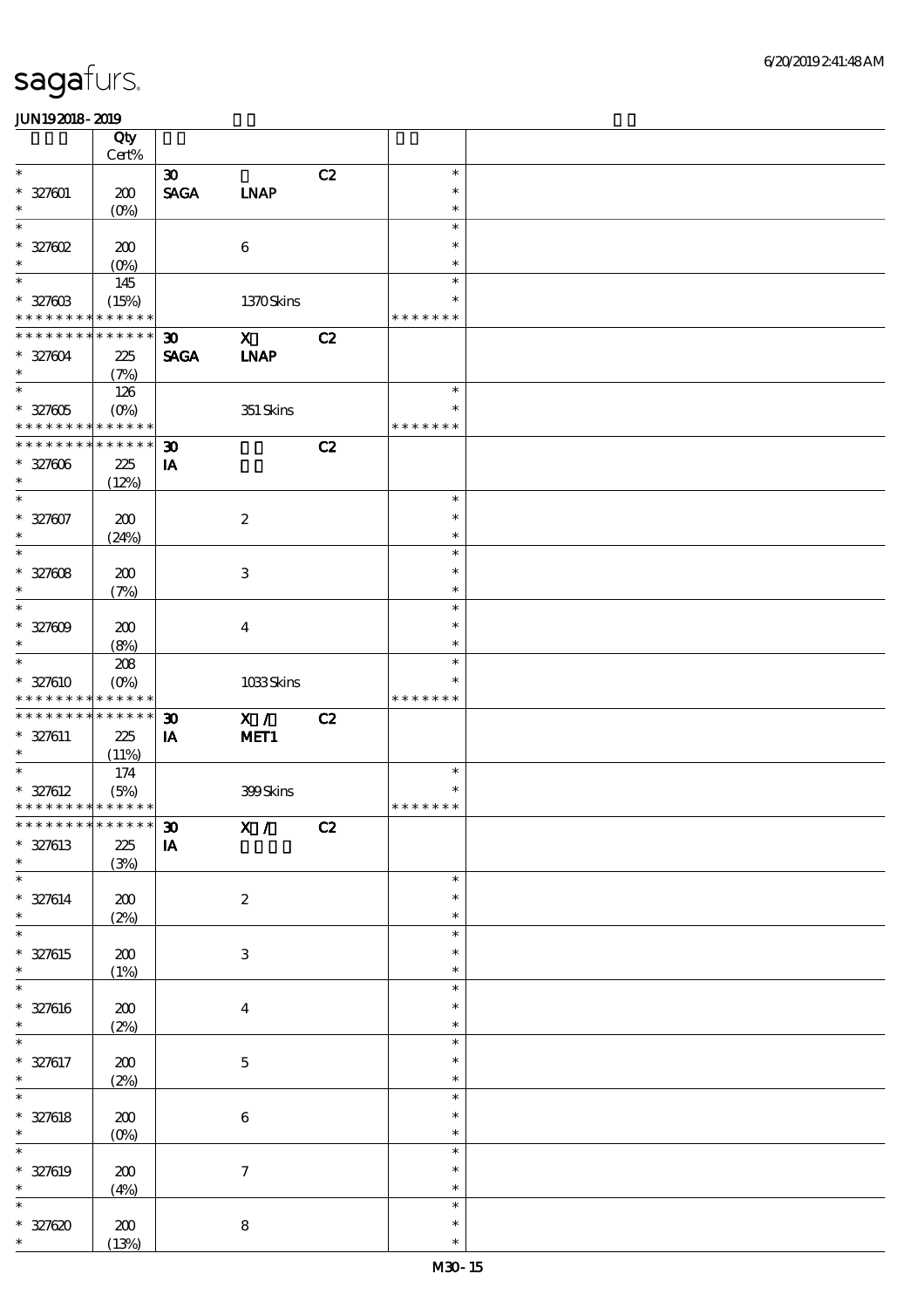|                                    | Qty                  |                             |                  |    |                  |  |
|------------------------------------|----------------------|-----------------------------|------------------|----|------------------|--|
| $\ast$                             | $\mbox{Cert}\%$      |                             |                  |    | $\ast$           |  |
|                                    |                      | $\pmb{\mathfrak{B}}$        | $\mathbf{X}$ /   | C2 | $\ast$           |  |
| $* 327621$<br>$\ast$               | 200                  | $\mathbf{I} \mathbf{A}$     |                  |    | $\ast$           |  |
| $\ast$                             | (10%)                |                             |                  |    | $\ast$           |  |
|                                    |                      |                             |                  |    | $\ast$           |  |
| $* 327622$<br>$\ast$               | 200                  |                             | $10\,$           |    | $\ast$           |  |
| $\ast$                             | (2%)                 |                             |                  |    | $\ast$           |  |
|                                    |                      |                             |                  |    |                  |  |
| * 327623                           | $200$                |                             | $11\,$           |    | $\ast$           |  |
| $\overline{\ast}$                  | (4%)                 |                             |                  |    | $\ast$           |  |
|                                    |                      |                             |                  |    | $\ast$           |  |
| * 327624                           | 200                  |                             | $12\,$           |    | $\ast$           |  |
| $\overline{\ast}$                  | (2%)                 |                             |                  |    | $\ast$           |  |
|                                    |                      |                             |                  |    | $\ast$           |  |
| $* 327625$                         | $200$                |                             | 13               |    | $\ast$           |  |
| $\overline{\phantom{0}}$           | (1%)                 |                             |                  |    | $\ast$           |  |
|                                    |                      |                             |                  |    | $\ast$           |  |
| $* 327626$                         | ${\bf Z0}$           |                             | $14\,$           |    | $\ast$           |  |
| $\ast$<br>$\overline{\ast}$        | (2%)                 |                             |                  |    | $\ast$           |  |
|                                    |                      |                             |                  |    | $\ast$           |  |
| $* 327627$                         | 200                  |                             | 15               |    | $\ast$           |  |
| $\ast$<br>$\overline{\phantom{0}}$ | (4%)                 |                             |                  |    | $\ast$           |  |
|                                    |                      |                             |                  |    | $\ast$           |  |
| $* 327628$                         | ${\bf Z0}$           |                             | $16\,$           |    | $\ast$           |  |
| $\ast$<br>$\overline{\phantom{0}}$ | (7%)                 |                             |                  |    | $\ast$           |  |
|                                    |                      |                             |                  |    | $\ast$           |  |
| $* 327629$                         | ${\bf Z0}$           |                             | 17               |    | $\ast$           |  |
| $\ast$<br>$\overline{\ast}$        | $(\Theta)$           |                             |                  |    | $\ast$           |  |
|                                    |                      |                             |                  |    | $\ast$           |  |
| $* 327630$                         | 200                  |                             | 18               |    | $\ast$           |  |
| $\ast$                             | (4%)                 |                             |                  |    | $\ast$           |  |
| $\ast$                             |                      |                             |                  |    | $\ast$           |  |
| $* 327631$                         | 200                  |                             | $19\,$           |    | $\ast$           |  |
| $\ast$                             | (5%)                 |                             |                  |    | $\ast$           |  |
| $\ast$                             |                      |                             |                  |    | $\ast$           |  |
| $* 327632$                         | ${\bf Z0}$           |                             | ${\bf 20}$       |    | $\ast$           |  |
| $\ast$<br>$\ast$                   | (8%)                 |                             |                  |    | $\ast$<br>$\ast$ |  |
|                                    |                      |                             |                  |    |                  |  |
| $* 327633$                         | 200                  |                             | 21               |    | $\ast$           |  |
| $\ast$                             | (6%)                 |                             |                  |    | $\ast$           |  |
| $\ast$                             | $37\,$               |                             |                  |    | $\ast$           |  |
| $* 327634$                         | $(O\%)$              |                             | 4262Skins        |    | $\ast$           |  |
| * * * * * * * *                    | * * * * * *          |                             |                  |    | * * * * * * *    |  |
| * * * * * * *                      | * * * * * *          | $\boldsymbol{\mathfrak{D}}$ | X /              | C2 |                  |  |
| $* 327635$<br>$\ast$               | 200                  | ${\bf I} {\bf A}$           |                  |    |                  |  |
| $\ast$                             | $(\Theta)$           |                             |                  |    | $\ast$           |  |
|                                    |                      |                             |                  |    |                  |  |
| $* 327636$<br>$\ast$               | 200                  |                             | $\boldsymbol{2}$ |    | $\ast$           |  |
| $\ast$                             | (10%)                |                             |                  |    | $\ast$<br>$\ast$ |  |
|                                    |                      |                             |                  |    | $\ast$           |  |
| $* 327637$<br>$\ast$               | 200                  |                             | $\,3$            |    | $\ast$           |  |
| $\ast$                             | $(\Theta)$           |                             |                  |    | $\ast$           |  |
|                                    | 133                  |                             |                  |    | $\ast$           |  |
| $* 327638$                         | (17%)<br>* * * * * * |                             | 733Skins         |    | * * * * * * *    |  |
| * * * * * * * *<br>* * * * * * *   | * * * * * *          |                             | $\mathcal{L}$    |    |                  |  |
|                                    |                      | $\boldsymbol{\mathfrak{D}}$ |                  | C2 |                  |  |
| $* 327639$<br>$\ast$               | 225                  | IA                          |                  |    |                  |  |
| $\ast$                             | (3%)                 |                             |                  |    | $\ast$           |  |
|                                    |                      |                             |                  |    | $\ast$           |  |
| $* 327640$<br>$\ast$               | 200                  |                             | $\boldsymbol{2}$ |    | $\ast$           |  |
|                                    | (1%)                 |                             |                  |    |                  |  |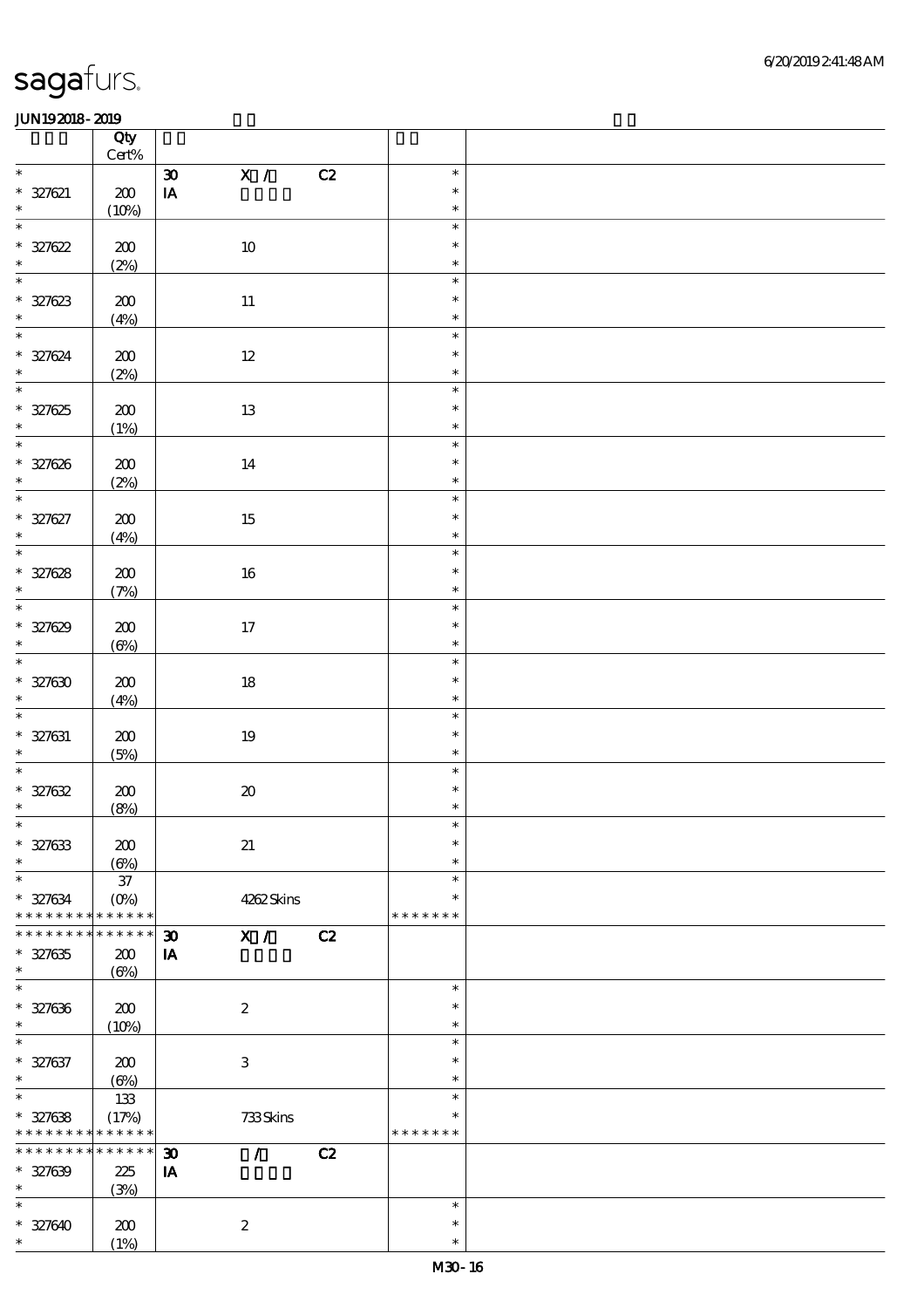|                                           | Qty<br>$\mbox{Cert}\%$ |                                             |                            |  |
|-------------------------------------------|------------------------|---------------------------------------------|----------------------------|--|
| $\ast$                                    |                        | $\mathcal{L}$<br>C2<br>$\pmb{\mathfrak{D}}$ | $\ast$                     |  |
| $* 327641$<br>$\ast$                      | $200\,$                | $\mathbf{I}\mathbf{A}$                      | $\ast$                     |  |
|                                           | (1%)                   |                                             | $\ast$                     |  |
| $\overline{\ast}$<br>$* 327642$<br>$\ast$ | $200\,$                | $\boldsymbol{4}$                            | $\ast$<br>$\ast$           |  |
|                                           | (4%)                   |                                             | $\ast$                     |  |
| $\overline{\ast}$<br>$* 327643$<br>$\ast$ | $200\,$<br>(2%)        | $\mathbf 5$                                 | $\ast$<br>$\ast$<br>$\ast$ |  |
| $\overline{\ast}$                         |                        |                                             | $\ast$                     |  |
| $* 327644$<br>$\ast$                      | $200\,$<br>(1%)        | $\,6\,$                                     | $\ast$<br>$\ast$           |  |
| $\overline{\phantom{0}}$                  |                        |                                             | $\ast$                     |  |
| * 327645<br>$\ast$                        | $\pmb{20}$<br>(1%)     | $\boldsymbol{7}$                            | $\ast$<br>$\ast$           |  |
| $\overline{\phantom{0}}$                  |                        |                                             | $\ast$                     |  |
| $* 327646$<br>$\ast$                      | $200\,$<br>(0%)        | $\bf 8$                                     | $\ast$<br>$\ast$           |  |
| $\overline{\ast}$                         |                        |                                             | $\ast$                     |  |
| $* 327647$<br>$\ast$                      | $200\,$<br>(3%)        | $\boldsymbol{9}$                            | $\ast$<br>$\ast$           |  |
| $\overline{\phantom{0}}$                  |                        |                                             | $\ast$                     |  |
| $* 327648$<br>$\ast$                      | $200\,$<br>(0%)        | $10\,$                                      | $\ast$<br>$\ast$           |  |
| $\overline{\ast}$                         |                        |                                             | $\ast$                     |  |
| $* 327649$<br>$\ast$                      | 200<br>(1%)            | $11\,$                                      | $\ast$<br>$\ast$           |  |
| $\ast$                                    |                        |                                             | $\ast$                     |  |
| $* 327650$<br>$\ast$                      | $\pmb{30}$<br>(2%)     | $12\,$                                      | $\ast$<br>$\ast$           |  |
| $\ast$                                    |                        |                                             | $\ast$                     |  |
| $* 327651$<br>$\ast$                      | $180$<br>(2%)          | $13\,$                                      | $\ast$<br>$\ast$           |  |
| $\ast$                                    |                        |                                             | $\ast$                     |  |
| $* 327652$<br>$\ast$                      | $200\,$<br>(1%)        | $14\,$                                      | $\ast$<br>$\ast$           |  |
| $\ast$                                    |                        |                                             | $\ast$                     |  |
| $* 327653$<br>$\ast$                      | $\pmb{30}$<br>(3%)     | $15\,$                                      | $\ast$<br>$\ast$           |  |
| $\ast$                                    |                        |                                             | $\ast$                     |  |
| $* 327654$<br>$\ast$                      | $200\,$<br>(5%)        | $16\,$                                      | $\ast$<br>$\ast$           |  |
| $\overline{\ast}$                         |                        |                                             | $\ast$                     |  |
| $* 327655$<br>$\ast$                      | $200\,$<br>(4%)        | $17\,$                                      | $\ast$<br>$\ast$           |  |
| $\ast$                                    |                        |                                             | $\ast$                     |  |
| $* 327656$<br>$\ast$                      | $200\,$<br>(2%)        | $18\,$                                      | $\ast$<br>$\ast$           |  |
| $\overline{\ast}$                         |                        |                                             | $\ast$                     |  |
| $* 327657$<br>$\ast$                      | $\pmb{30}$<br>(3%)     | $19\,$                                      | $\ast$<br>$\ast$           |  |
| $\overline{\ast}$                         |                        |                                             | $\ast$                     |  |
| $* 327658$<br>$\ast$                      | $200$<br>(1%)          | $\pmb{\mathcal{X}}$                         | $\ast$<br>$\ast$           |  |
| $\ast$                                    |                        |                                             | $\ast$                     |  |
| $* 327659$<br>$\ast$                      | $200\,$<br>(1%)        | $21\,$                                      | $\ast$<br>$\ast$           |  |
| $\ast$                                    |                        |                                             | $\ast$                     |  |
| $* 32700$                                 | $200$<br>(3%)          | $\boldsymbol{\mathcal{Z}}$                  | $\ast$<br>$\ast$           |  |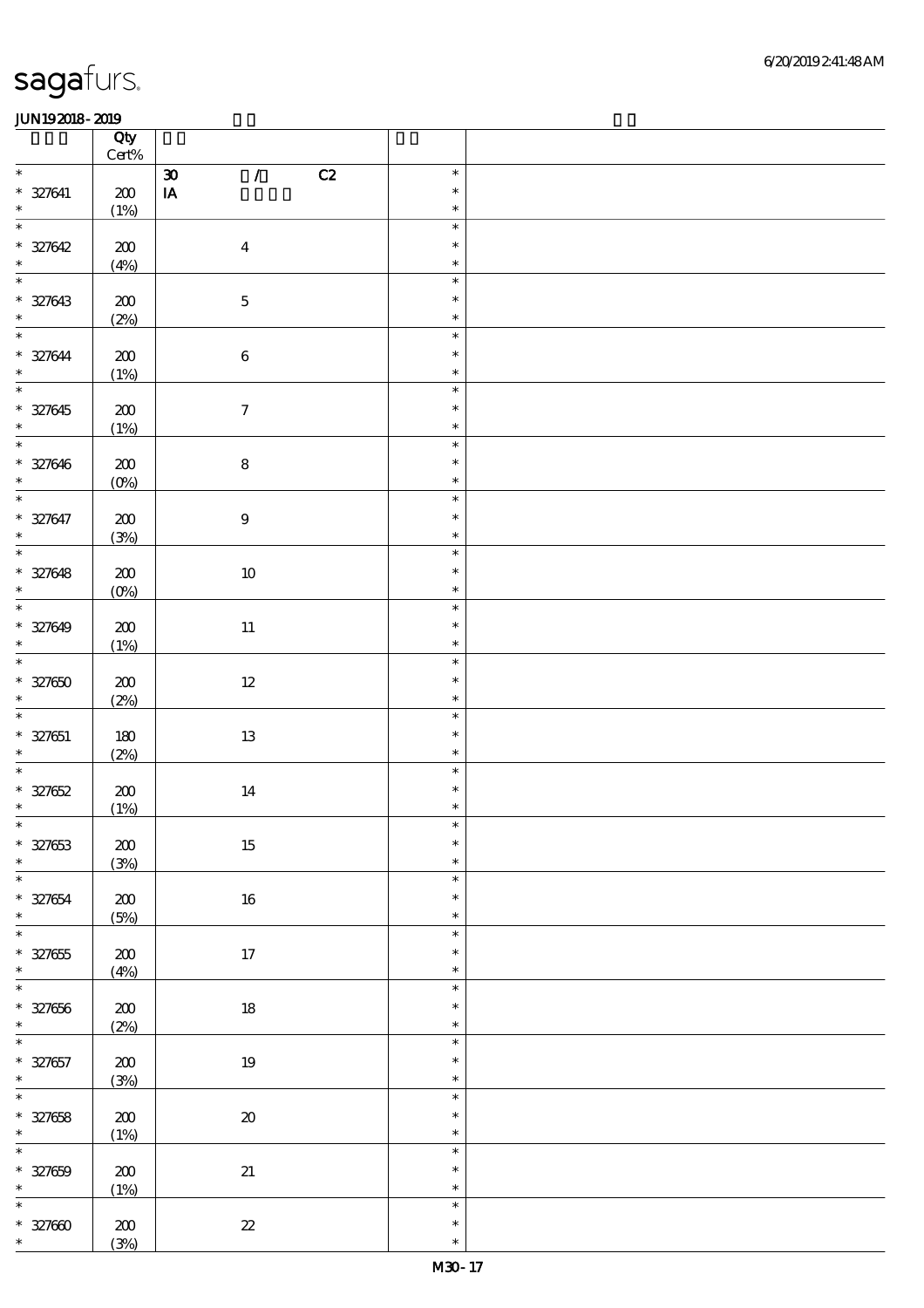|                                            | Qty               |                             |                           |                |                  |  |
|--------------------------------------------|-------------------|-----------------------------|---------------------------|----------------|------------------|--|
|                                            | $Cert\%$          |                             |                           |                |                  |  |
| $\ast$                                     |                   | $\boldsymbol{\mathfrak{D}}$ | $\mathcal{L}$             | C2             | $\ast$           |  |
| $* 327061$<br>$\ast$                       | 200               | IA                          |                           |                | $\ast$<br>$\ast$ |  |
| $\ast$                                     | (2%)              |                             |                           |                | $\ast$           |  |
| $* 327662$                                 | 200               |                             | 24                        |                | $\ast$           |  |
| $\ast$                                     | $(0\%)$           |                             |                           |                | $\ast$           |  |
| $\ast$                                     |                   |                             |                           |                | $\ast$           |  |
| $* 327663$                                 | 200               |                             | 25                        |                | $\ast$           |  |
| $\ast$                                     | (4%)              |                             |                           |                | $\ast$           |  |
| $\ast$                                     | 116               |                             |                           |                | $\ast$           |  |
| $* 327664$                                 | (4%)              |                             | 5121 Skins                |                | $\ast$           |  |
| * * * * * * * * * * * * * *                |                   |                             |                           |                | * * * * * * *    |  |
| * * * * * * * *                            | * * * * * *       | $\boldsymbol{\mathfrak{D}}$ | X /                       | C2             |                  |  |
| $* 327665$                                 | 225               | IA                          |                           | <b>INAP</b>    |                  |  |
| $\ast$                                     | (8%)              |                             |                           |                |                  |  |
| $\ast$                                     |                   |                             |                           |                | $\ast$           |  |
| $* 327006$                                 | 200               |                             | $\boldsymbol{2}$          |                | $\ast$           |  |
| $\ast$                                     | (2%)              |                             |                           |                | $\ast$           |  |
| $\ast$                                     | 197               |                             |                           |                | $\ast$           |  |
| $* 327667$                                 | (4%)              |                             | 622Skins                  |                | $\ast$           |  |
| * * * * * * * *                            | * * * * * *       |                             |                           |                | * * * * * * *    |  |
| * * * * * * *                              | * * * * * *       | $\boldsymbol{\mathfrak{D}}$ | $\mathcal{L}$             | C2             |                  |  |
| $* 327668$                                 | 225               | IA                          |                           | <b>INAP</b>    |                  |  |
| $\ast$                                     | (O <sub>0</sub> ) |                             |                           |                |                  |  |
| $\ast$                                     |                   |                             |                           |                | $\ast$           |  |
| $* 327609$                                 | 200               |                             | $\boldsymbol{2}$          |                | $\ast$           |  |
| $\ast$                                     | $(O\!/\!\delta)$  |                             |                           |                | $\ast$           |  |
| $\ast$                                     |                   |                             |                           |                | $\ast$           |  |
| $* 327670$                                 | 200               |                             | 3                         |                | $\ast$           |  |
| $\ast$                                     | (2%)              |                             |                           |                | $\ast$           |  |
| $\ast$                                     |                   |                             |                           |                | $\ast$           |  |
| $* 327671$<br>$\ast$                       | 200               |                             | $\boldsymbol{4}$          |                | $\ast$<br>$\ast$ |  |
| $\ast$                                     | (2%)              |                             |                           |                | $\ast$           |  |
| $* 327672$                                 | 145<br>(2%)       |                             | 970Skins                  |                | $\ast$           |  |
| * * * * * * * * * * * * * *                |                   |                             |                           |                | * * * * * * *    |  |
|                                            |                   | $\boldsymbol{\mathfrak{D}}$ | $\boldsymbol{\mathsf{X}}$ | C1             |                  |  |
| 327673                                     | $93$              | <b>SROY</b>                 |                           |                |                  |  |
|                                            | (10%)             |                             |                           |                |                  |  |
| * * * * * * * *                            | * * * * * *       | $\boldsymbol{\mathfrak{D}}$ | $\boldsymbol{\mathsf{X}}$ | C2             |                  |  |
| $* 327674$                                 | 205               | <b>SROY</b>                 |                           |                |                  |  |
| $\ast$                                     | (41%)             |                             |                           |                |                  |  |
| $\ast$                                     |                   |                             |                           |                | $\ast$           |  |
| $* 327675$                                 | 180               |                             | $\boldsymbol{2}$          |                | $\ast$           |  |
| $\ast$                                     | $(O\%)$           |                             |                           |                | $\ast$           |  |
| $\ast$                                     | $5\!$             |                             |                           |                | $\ast$           |  |
| $* 327676$                                 | $(O\%)$           |                             | 440Skins                  |                | ∗                |  |
| * * * * * * * * * * * * * *                |                   |                             |                           |                | * * * * * * *    |  |
| * * * * * * * * <mark>* * * * * * *</mark> |                   | $\boldsymbol{\mathfrak{D}}$ | $\boldsymbol{\mathsf{X}}$ | C2             |                  |  |
| $* 327677$                                 | 205               | <b>SROY</b>                 |                           |                |                  |  |
| $\ast$                                     | (14%)             |                             |                           |                |                  |  |
| $\ast$                                     | 192               |                             |                           |                | $\ast$           |  |
| $* 327678$                                 | $(O\%)$           |                             | 397Skins                  |                | $\ast$           |  |
| * * * * * * * * * * * * * *                |                   |                             |                           |                | * * * * * * *    |  |
| * * * * * * * * * * * * * *                |                   | $\boldsymbol{\mathfrak{D}}$ | $\boldsymbol{\mathsf{z}}$ | C <sub>3</sub> |                  |  |
| $* 327679$                                 | 195               | <b>SROY</b>                 |                           |                |                  |  |
| $\ast$                                     | (27%)             |                             |                           |                |                  |  |
| $\ast$                                     | ${\bf 3\!}$       |                             |                           |                | $\ast$           |  |
| $* 327680$                                 | $(0\%)$           |                             | 227Skins                  |                | $\ast$           |  |
| * * * * * * * * * * * * * *                |                   |                             |                           |                | * * * * * * *    |  |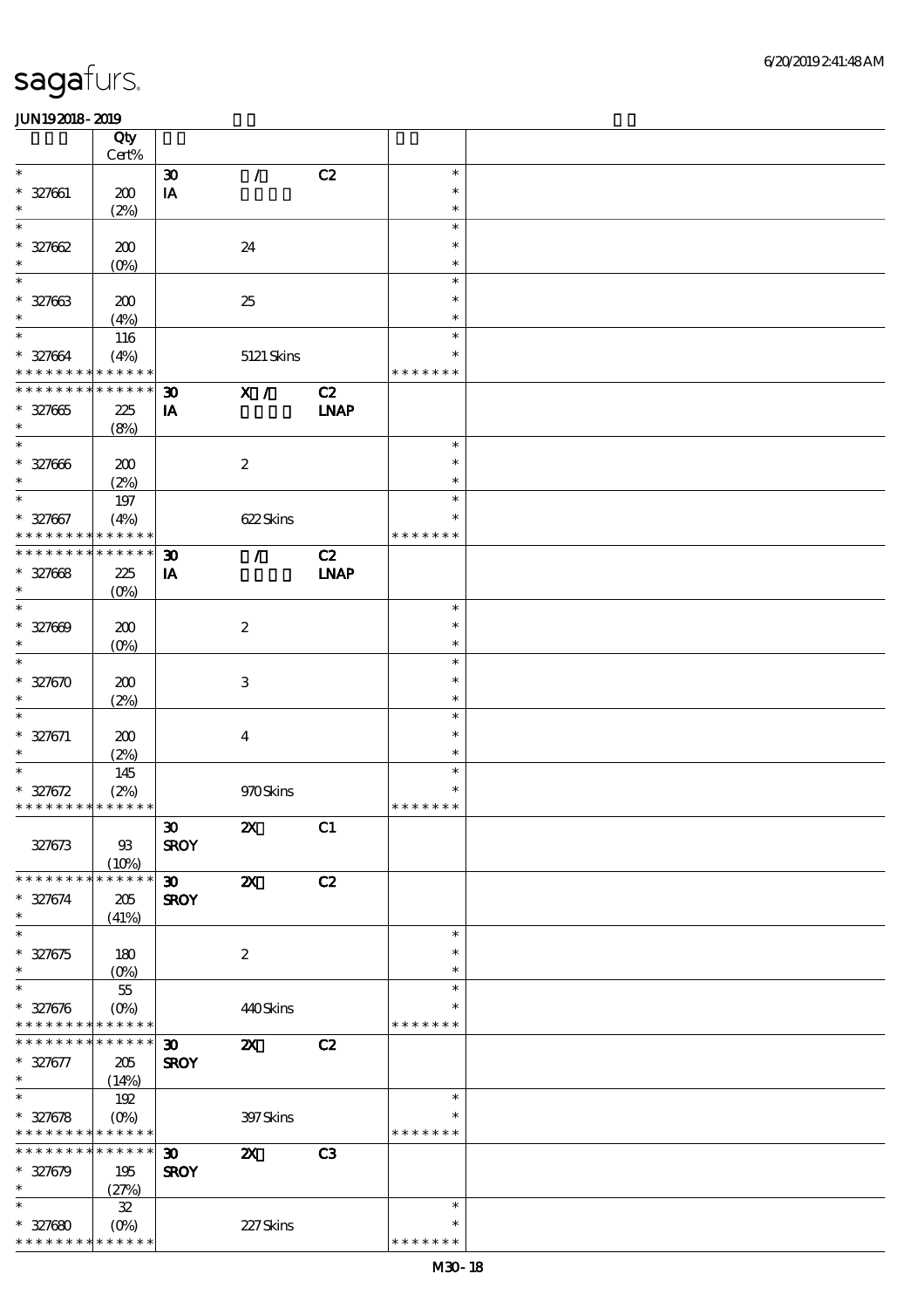|                               | Qty<br>Cert%           |                             |                                 |                |                         |  |
|-------------------------------|------------------------|-----------------------------|---------------------------------|----------------|-------------------------|--|
|                               |                        | $\boldsymbol{\mathfrak{D}}$ | $\mathbf X$                     | C1             |                         |  |
| 327681                        | 131                    | <b>SROY</b>                 |                                 |                |                         |  |
|                               | (18%)                  |                             |                                 |                |                         |  |
| * * * * * * * *               | * * * * * *            | $\boldsymbol{\mathfrak{D}}$ | $\mathbf X$                     | C2             |                         |  |
| $* 327682$<br>$\ast$          | 205<br>(43%)           | <b>SROY</b>                 |                                 |                |                         |  |
| $\ast$                        |                        |                             |                                 |                | $\ast$                  |  |
| $* 327683$                    | 180                    |                             | $\boldsymbol{2}$                |                | $\ast$                  |  |
| $\ast$                        | $(0\%)$                |                             |                                 |                | $\ast$                  |  |
| $\overline{\ast}$             |                        |                             |                                 |                | $\ast$                  |  |
| $* 327684$                    | 180                    |                             | $\ensuremath{\mathbf{3}}$       |                | $\ast$                  |  |
| $\ast$<br>$\ast$              | $(O\%)$                |                             |                                 |                | $\ast$<br>$\ast$        |  |
| $* 327685$                    | 144<br>$(O\%)$         |                             | <b>709Skins</b>                 |                | $\ast$                  |  |
| * * * * * * * *               | * * * * * *            |                             |                                 |                | * * * * * * *           |  |
| * * * * * * * *               | * * * * * *            | 30 <sub>o</sub>             | $\mathbf{x}$                    | C <sub>3</sub> |                         |  |
| $* 327686$                    | 225                    | <b>SROY</b>                 |                                 |                |                         |  |
| $\ast$                        | (31%)                  |                             |                                 |                |                         |  |
| $\ast$                        | $182$                  |                             |                                 |                | $\ast$                  |  |
| $* 327687$<br>* * * * * * * * | $(O\%)$<br>* * * * * * |                             | 407Skins                        |                | $\ast$<br>* * * * * * * |  |
| * * * * * * * *               | * * * * * *            | $\boldsymbol{\mathfrak{D}}$ |                                 | C1             |                         |  |
| $* 327688$                    | 205                    | <b>SROY</b>                 |                                 |                |                         |  |
| $\ast$                        | (11%)                  |                             |                                 |                |                         |  |
| $\ast$                        | $\boldsymbol{\omega}$  |                             |                                 |                | $\ast$                  |  |
| $* 327689$                    | (4%)                   |                             | $274\mspace{3mu}\mathrm{Skins}$ |                | $\ast$                  |  |
| * * * * * * * *               | * * * * * *            |                             |                                 |                | * * * * * * *           |  |
| * * * * * * * *               | $* * * * * * *$        | $\boldsymbol{\mathfrak{D}}$ |                                 | C2             |                         |  |
| $* 327000$<br>$\ast$          | 205<br>$(0\%)$         | <b>SROY</b>                 |                                 |                |                         |  |
| $\ast$                        |                        |                             |                                 |                | $\ast$                  |  |
| $* 327091$                    | 180                    |                             | $\boldsymbol{2}$                |                | $\ast$                  |  |
| $\ast$                        | $(0\%)$                |                             |                                 |                | $\ast$                  |  |
| $\ast$                        |                        |                             |                                 |                | $\ast$                  |  |
| $* 327002$                    | $180\,$                |                             | $\,3$                           |                | $\ast$                  |  |
| $\ast$<br>$*$                 | (0%)                   |                             |                                 |                | $\ast$<br>$\ast$        |  |
| $* 32700B$                    | $180\,$                |                             | $\boldsymbol{4}$                |                | $\ast$                  |  |
| $\ast$                        | $(0\%)$                |                             |                                 |                | $\ast$                  |  |
| $\ast$                        |                        |                             |                                 |                | $\ast$                  |  |
| $* 327004$                    | 180                    |                             | $\mathbf 5$                     |                | $\ast$                  |  |
| $\ast$                        | $(0\%)$                |                             |                                 |                | $\ast$                  |  |
| $\ast$                        |                        |                             |                                 |                | $\ast$<br>$\ast$        |  |
| $* 327005$<br>$\ast$          | 180                    |                             | $\boldsymbol{6}$                |                | $\ast$                  |  |
| $\ast$                        | $(0\%)$                |                             |                                 |                | $\ast$                  |  |
| $* 327006$                    | $180\,$                |                             | $\boldsymbol{7}$                |                | $\ast$                  |  |
| $\ast$                        | $(0\%)$                |                             |                                 |                | $\ast$                  |  |
| $\ast$                        |                        |                             |                                 |                | $\ast$                  |  |
| $* 327097$                    | 180                    |                             | $\bf 8$                         |                | $\ast$                  |  |
| $\ast$<br>$\overline{\ast}$   | $(0\%)$                |                             |                                 |                | $\ast$                  |  |
| $* 327008$                    | 65                     |                             | $\boldsymbol{9}$                |                | $\ast$<br>$\ast$        |  |
| $\ast$                        | $(O\!/\!o)$            |                             |                                 |                | $\ast$                  |  |
| $\ast$                        | 117                    |                             |                                 |                | $\ast$                  |  |
| $* 327000$                    | (100%)                 |                             | 1647Skins                       |                | $\ast$                  |  |
| * * * * * * * *               | * * * * * *            |                             |                                 |                | * * * * * * *           |  |
| * * * * * * *                 | * * * * * *            | $\boldsymbol{\mathfrak{D}}$ |                                 | C3             |                         |  |
| $* 32700$<br>$\ast$           | 205<br>(40%)           | <b>SROY</b>                 |                                 |                |                         |  |
|                               |                        |                             |                                 |                |                         |  |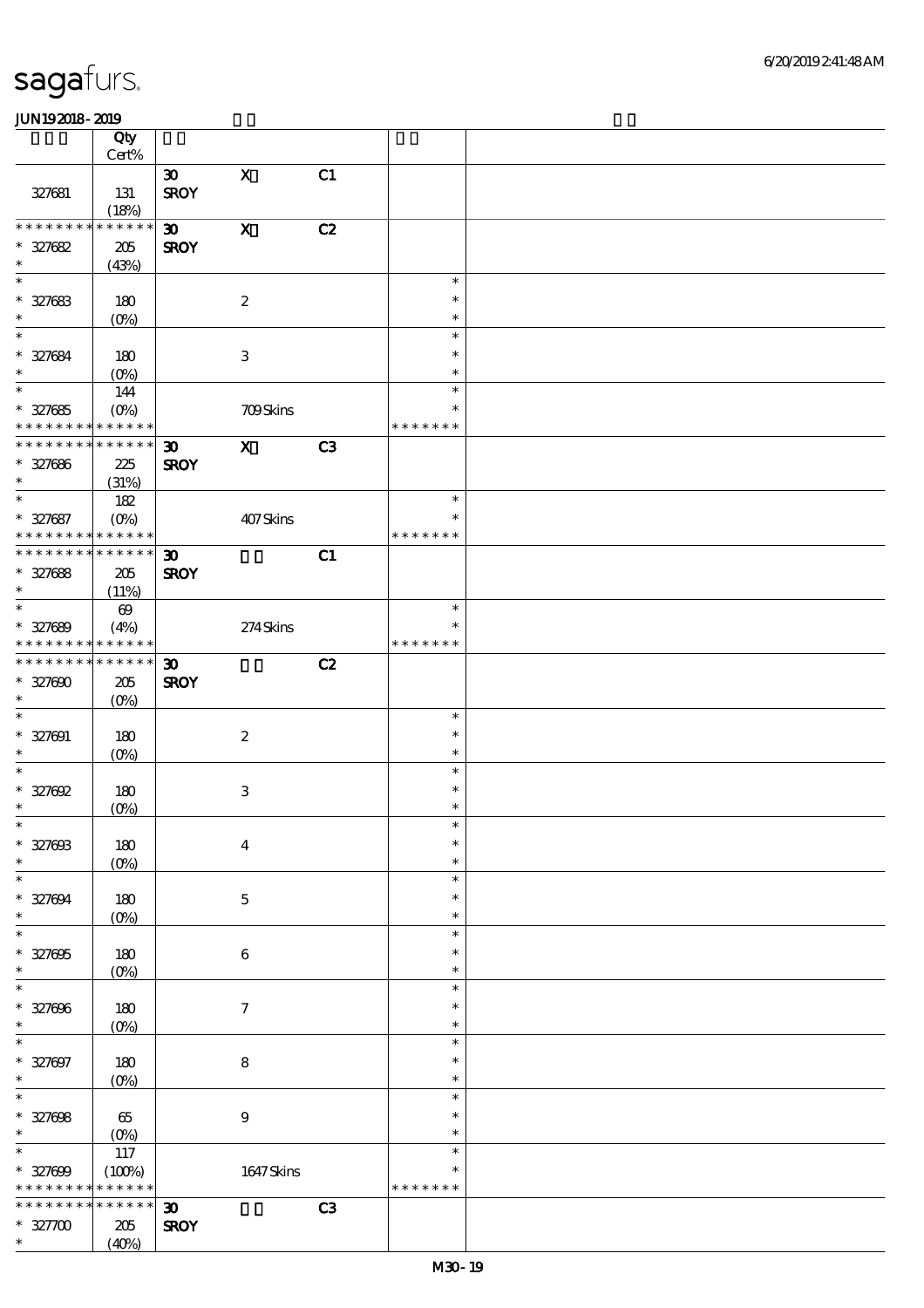|                                                          | Qty<br>Cert%               |                             |                |                  |  |
|----------------------------------------------------------|----------------------------|-----------------------------|----------------|------------------|--|
| $\ast$                                                   |                            | $\boldsymbol{\mathfrak{D}}$ | C3             | $\ast$           |  |
| $* 32701$                                                | 180                        | <b>SROY</b>                 |                | $\ast$           |  |
| $\ast$                                                   | $(O\%)$                    |                             |                | $\ast$           |  |
| $\ast$                                                   |                            |                             |                | $\ast$           |  |
| $* 32702$                                                | 180                        | $\,3$                       |                | $\ast$           |  |
| $\ast$                                                   | $(0\%)$                    |                             |                | $\ast$           |  |
| $\ast$                                                   |                            |                             |                | $\ast$           |  |
| $* 3270B$                                                | 180                        | $\boldsymbol{4}$            |                | $\ast$           |  |
| $\ast$                                                   | $(O\!/\!o)$                |                             |                | $\ast$           |  |
| $\ast$                                                   | 161                        |                             |                | $\ast$<br>$\ast$ |  |
| $* 327704$<br>* * * * * * * * <mark>* * * * * * *</mark> | $(O\%)$                    | 906Skins                    |                | * * * * * * *    |  |
| * * * * * * * *                                          | $\ast\ast\ast\ast\ast\ast$ | $\boldsymbol{\mathfrak{D}}$ | C1             |                  |  |
| $* 32705$                                                | 205                        | <b>SROY</b>                 |                |                  |  |
| $\ast$                                                   | (4%)                       |                             |                |                  |  |
| $\ast$                                                   | 169                        |                             |                | $\ast$           |  |
| $* 327706$                                               | $(O\!/\!\!\delta)$         | 374Skins                    |                | $\ast$           |  |
| * * * * * * * *                                          | $******$                   |                             |                | * * * * * * *    |  |
| * * * * * * * *                                          | * * * * * *                | $\boldsymbol{\mathfrak{D}}$ | C2             |                  |  |
| $* 327707$                                               | 205                        | <b>SROY</b>                 |                |                  |  |
| $\ast$                                                   | $(O\%)$                    |                             |                |                  |  |
| $\ast$                                                   |                            |                             |                | $\ast$           |  |
| $* 32708$                                                | 180                        | $\boldsymbol{2}$            |                | $\ast$           |  |
| $\ast$                                                   | $(0\%)$                    |                             |                | $\ast$           |  |
| $\ast$                                                   |                            |                             |                | $\ast$<br>$\ast$ |  |
| $* 32709$<br>$\ast$                                      | 180                        | $\,3$                       |                | $\ast$           |  |
| $\ast$                                                   | $(O\!/\!\delta)$           |                             |                | $\ast$           |  |
| $* 327710$                                               | 180                        | $\boldsymbol{4}$            |                | $\ast$           |  |
| $\ast$                                                   | $(0\%)$                    |                             |                | $\ast$           |  |
| $\ast$                                                   |                            |                             |                | $\ast$           |  |
| $* 327711$                                               | 180                        | $\mathbf 5$                 |                | $\ast$           |  |
| $\ast$                                                   | $(O\%)$                    |                             |                | $\ast$           |  |
| $\ast$                                                   |                            |                             |                | $\ast$           |  |
| $* 327712$                                               | 180                        | $\,6\,$                     |                | $\ast$           |  |
| $\ast$                                                   | $(0\%)$                    |                             |                | $\ast$           |  |
| $\ast$                                                   |                            |                             |                | $\ast$           |  |
| $* 327713$                                               | $180\,$                    | $\boldsymbol{7}$            |                | $\ast$           |  |
| $\ast$<br>$\ast$                                         | (17%)                      |                             |                | $\ast$<br>$\ast$ |  |
|                                                          | 100                        | 1385Skins                   |                | $\ast$           |  |
| $* 327714$<br>* * * * * * * *                            | $(O\%)$<br>* * * * * *     |                             |                | * * * * * * *    |  |
| * * * * * * *                                            | * * * * * *                | $\boldsymbol{\mathfrak{D}}$ | C <sub>3</sub> |                  |  |
| $* 327715$                                               | 205                        | <b>SROY</b>                 |                |                  |  |
| $\ast$                                                   | (8%)                       |                             |                |                  |  |
| $\ast$                                                   |                            |                             |                | $\ast$           |  |
| $* 327716$                                               | 180                        | $\boldsymbol{2}$            |                | $\ast$           |  |
| $\ast$                                                   | $(0\%)$                    |                             |                | $\ast$           |  |
| $\ast$                                                   | 166                        |                             |                | $\ast$           |  |
| $* 327717$                                               | $(O\%)$                    | $551$ Skins                 |                | $\ast$           |  |
| * * * * * * * *                                          | ******                     |                             |                | * * * * * * *    |  |
| * * * * * * *                                            | ******                     | $\boldsymbol{\mathfrak{D}}$ | C1             |                  |  |
| $* 327718$<br>$\ast$                                     | 205                        | <b>SROY</b>                 |                |                  |  |
| $\ast$                                                   | (1%)<br>$\boldsymbol{\pi}$ |                             |                | $\ast$           |  |
| $* 327719$                                               | $(0\%)$                    | 281 Skins                   |                | $\ast$           |  |
| * * * * * * * * * * * * * *                              |                            |                             |                | * * * * * * *    |  |
| * * * * * * * * <mark>* * * * * * *</mark>               |                            | $\boldsymbol{\mathfrak{D}}$ | C2             |                  |  |
| $* 327720$                                               | 205                        | <b>SROY</b>                 |                |                  |  |
| $\ast$                                                   | (9%)                       |                             |                |                  |  |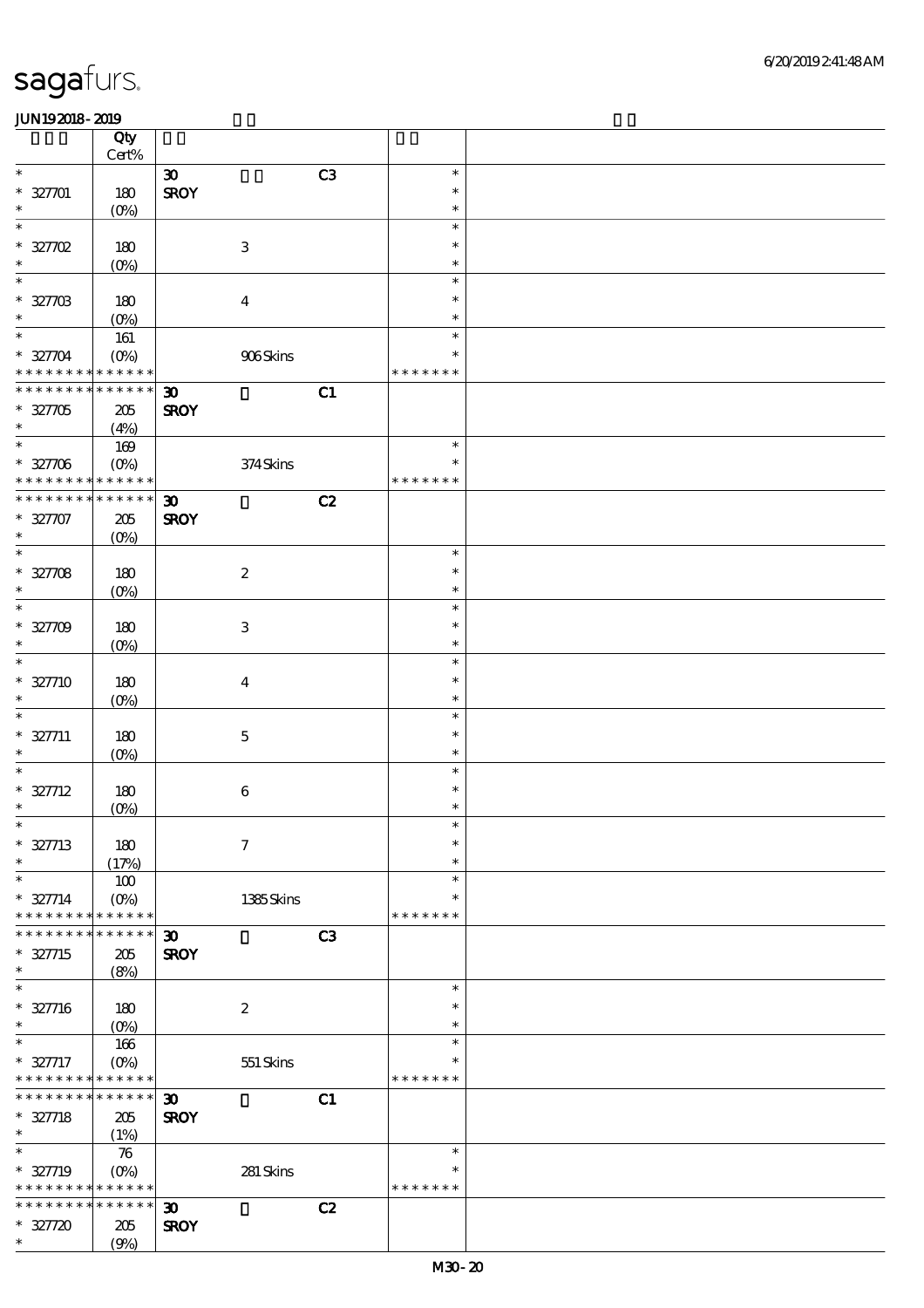|                                                             | Qty<br>Cert% |                             |                  |       |                  |  |
|-------------------------------------------------------------|--------------|-----------------------------|------------------|-------|------------------|--|
| $\ast$                                                      |              | $\boldsymbol{\mathfrak{D}}$ |                  | C2    | $\ast$           |  |
| $* 327721$                                                  | 180          | <b>SROY</b>                 |                  |       | $\ast$           |  |
| $\ast$                                                      | $(O\%)$      |                             |                  |       | $\ast$           |  |
| $\ast$                                                      |              |                             |                  |       | $\ast$           |  |
| $* 327722$                                                  | 180          |                             | 3                |       | $\ast$           |  |
| $\ast$<br>$\ast$                                            | $(O\%)$      |                             |                  |       | $\ast$           |  |
|                                                             |              |                             |                  |       | $\ast$<br>$\ast$ |  |
| $* 327723$<br>$\ast$                                        | 180          |                             | $\boldsymbol{4}$ |       | $\ast$           |  |
| $\overline{\ast}$                                           | $(O\%)$      |                             |                  |       | $\ast$           |  |
| $* 327724$                                                  | 180          |                             | $\mathbf 5$      |       | $\ast$           |  |
| $\ast$                                                      | $(O\%)$      |                             |                  |       | $\ast$           |  |
| $\overline{\phantom{0}}$                                    | 96           |                             |                  |       | $\ast$           |  |
| $* 327725$                                                  | $(O\%)$      |                             | 1021 Skins       |       | ∗                |  |
| * * * * * * * * * * * * * *                                 |              |                             |                  |       | * * * * * * *    |  |
| * * * * * * * * * * * * * * *                               |              | $\boldsymbol{\mathfrak{D}}$ |                  | C3    |                  |  |
| $* 327726$                                                  | 205          | <b>SROY</b>                 |                  |       |                  |  |
| $\ast$                                                      | (11%)        |                             |                  |       |                  |  |
| $\ast$                                                      | 198          |                             |                  |       | $\ast$           |  |
| $* 327727$                                                  |              |                             | 403Skins         |       | ∗                |  |
| * * * * * * * * * * * * * *<br>******** <mark>******</mark> |              |                             |                  |       | * * * * * * *    |  |
|                                                             |              | 30 <sub>o</sub>             | $\mathbf{X}$     | C1/C2 |                  |  |
| $* 327728$<br>$\ast$                                        | 205          | <b>SROY</b>                 |                  |       |                  |  |
| $\overline{\ast}$                                           | (2%)<br>130  |                             |                  |       | $\ast$           |  |
| $* 327729$                                                  | $(O\%)$      |                             | 335Skins         |       | $\ast$           |  |
| * * * * * * * * * * * * * *                                 |              |                             |                  |       | * * * * * * *    |  |
|                                                             |              | $\boldsymbol{\mathfrak{D}}$ | $\mathbf{x}$     | C3    |                  |  |
| 327730                                                      | 120          | <b>SROY</b>                 |                  |       |                  |  |
|                                                             | (10%)        |                             |                  |       |                  |  |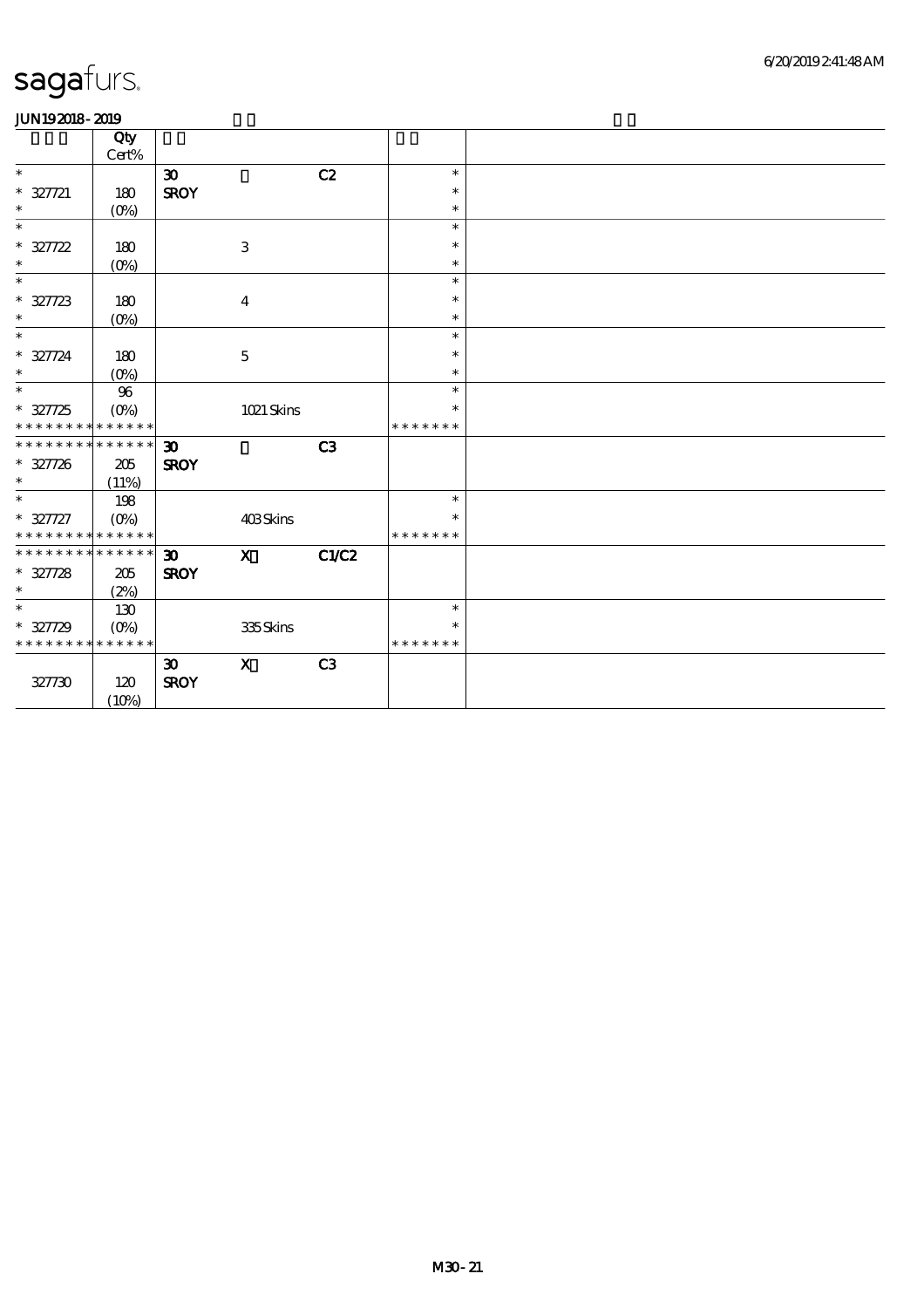|                                            | Qty                              |                             |                           |                |               |  |
|--------------------------------------------|----------------------------------|-----------------------------|---------------------------|----------------|---------------|--|
|                                            | Cert%                            |                             |                           |                |               |  |
|                                            |                                  | $\boldsymbol{\mathsf{20}}$  | $\boldsymbol{\mathsf{Z}}$ | C1/C2          |               |  |
| 327781                                     | 232                              | $\mathbf{S}$                |                           |                |               |  |
|                                            | (9%)                             |                             |                           |                |               |  |
| * * * * * * * *                            | * * * * * *                      | $\boldsymbol{\mathbf{z}}$   | $\boldsymbol{\mathsf{z}}$ | C2             |               |  |
| $* 327782$                                 | 260                              | ${\bf s}$                   |                           |                |               |  |
| $\ast$                                     | $(0\%)$                          |                             |                           |                |               |  |
| $\ast$                                     |                                  |                             |                           |                | $\ast$        |  |
| $* 327783$                                 | 260                              |                             | $\boldsymbol{2}$          |                | $\ast$        |  |
| $\ast$                                     | $(O_0)$                          |                             |                           |                | $\ast$        |  |
| $\overline{\ast}$                          | 160                              |                             |                           |                | $\ast$        |  |
| * 327784                                   | $(O\%)$                          |                             | 680Skins                  |                | $\ast$        |  |
| * * * * * * * * * * * * * *                |                                  |                             |                           |                | * * * * * * * |  |
|                                            |                                  | $\boldsymbol{\mathfrak{D}}$ | $\boldsymbol{\mathsf{X}}$ | C1             |               |  |
| 327785                                     | 157                              | ${\bf s}$                   |                           |                |               |  |
|                                            | (7%)                             |                             |                           |                |               |  |
| * * * * * * * *                            | * * * * * *                      | $\boldsymbol{\mathbf{z}}$   | $\mathbf{x}$              | C1             |               |  |
| $* 327786$                                 | 280                              | ${\bf s}$                   |                           |                |               |  |
| $\ast$                                     | (O <sub>0</sub> )                |                             |                           |                |               |  |
| $\ast$                                     |                                  |                             |                           |                | $\ast$        |  |
| $* 327787$                                 | 280                              |                             | $\boldsymbol{2}$          |                | $\ast$        |  |
| $\ast$                                     | $(O\%)$                          |                             |                           |                | $\ast$        |  |
| $\ast$                                     | 179                              |                             |                           |                | $\ast$        |  |
|                                            |                                  |                             | 739Skins                  |                | $\ast$        |  |
| $* 327788$<br>* * * * * * * *              | (O <sub>0</sub> )<br>* * * * * * |                             |                           |                | * * * * * * * |  |
|                                            |                                  |                             |                           |                |               |  |
|                                            |                                  | $\boldsymbol{\mathbf{z}}$   | $\mathbf{x}$              | C2             |               |  |
| 327789                                     | 281                              | $\mathbf{S}$                |                           |                |               |  |
|                                            | (7%)                             |                             |                           |                |               |  |
|                                            |                                  | $\boldsymbol{\mathsf{20}}$  | $X$ $X$                   | C <sub>3</sub> |               |  |
| 327790                                     | 104                              | ${\bf S}$                   |                           |                |               |  |
|                                            | (16%)                            |                             |                           |                |               |  |
| * * * * * * * *                            | * * * * * *                      | $\boldsymbol{\mathbf{z}}$   |                           | C1             |               |  |
| $* 327791$                                 | 265                              | ${\bf s}$                   |                           |                |               |  |
| $\ast$                                     | (8%)                             |                             |                           |                |               |  |
| $\ast$                                     | 49                               |                             |                           |                | $\ast$        |  |
| $* 327792$                                 | $(O\!/\!\!\delta)$               |                             | 314Skins                  |                |               |  |
| * * * * * * * * * * * * * *                |                                  |                             |                           |                | * * * * * * * |  |
| **************** 20                        |                                  |                             |                           | C2             |               |  |
| $* 327798$                                 | 285                              | ${\bf s}$                   |                           |                |               |  |
| $\ast$                                     | (13%)                            |                             |                           |                |               |  |
| $\ast$                                     | 190                              |                             |                           |                | $\ast$        |  |
| $* 327794$                                 | $(O\!/\!o)$                      |                             | 475Skins                  |                | $\ast$        |  |
| * * * * * * * *                            | * * * * * *                      |                             |                           |                | * * * * * * * |  |
|                                            |                                  | $\boldsymbol{\mathsf{20}}$  |                           | C <sub>3</sub> |               |  |
| 327795                                     | 130                              | $\mathbf{S}$                |                           |                |               |  |
|                                            | (18%)                            |                             |                           |                |               |  |
| * * * * * * * *                            | * * * * * *                      | $\boldsymbol{\mathbf{z}}$   |                           | C1             |               |  |
| $* 327796$                                 | 285                              | ${\bf s}$                   |                           |                |               |  |
| $\ast$                                     | (12%)                            |                             |                           |                |               |  |
| $\overline{\ast}$                          |                                  |                             |                           |                | $\ast$        |  |
| $* 327797$                                 | 260                              |                             | $\boldsymbol{2}$          |                | $\ast$        |  |
| $\ast$                                     | $(O\%)$                          |                             |                           |                | $\ast$        |  |
| $\ast$                                     | 128                              |                             |                           |                | $\ast$        |  |
| $* 327798$                                 | $(O\%)$                          |                             | 673Skins                  |                |               |  |
| * * * * * * * * <mark>* * * * * *</mark> * |                                  |                             |                           |                | * * * * * * * |  |
| * * * * * * * *                            | $\ast\ast\ast\ast\ast\ast$       | $\boldsymbol{\mathbf{z}}$   |                           | C2             |               |  |
|                                            |                                  |                             |                           |                |               |  |
| $* 327799$<br>$\ast$                       | 285                              | ${\bf S}$                   |                           |                |               |  |
| $\ast$                                     | $(0\%)$                          |                             |                           |                | $\ast$        |  |
|                                            |                                  |                             |                           |                |               |  |
| $* 327800$                                 | 260                              |                             | $\boldsymbol{2}$          |                | $\ast$        |  |
| $\ast$                                     | (O <sub>0</sub> )                |                             |                           |                | $\ast$        |  |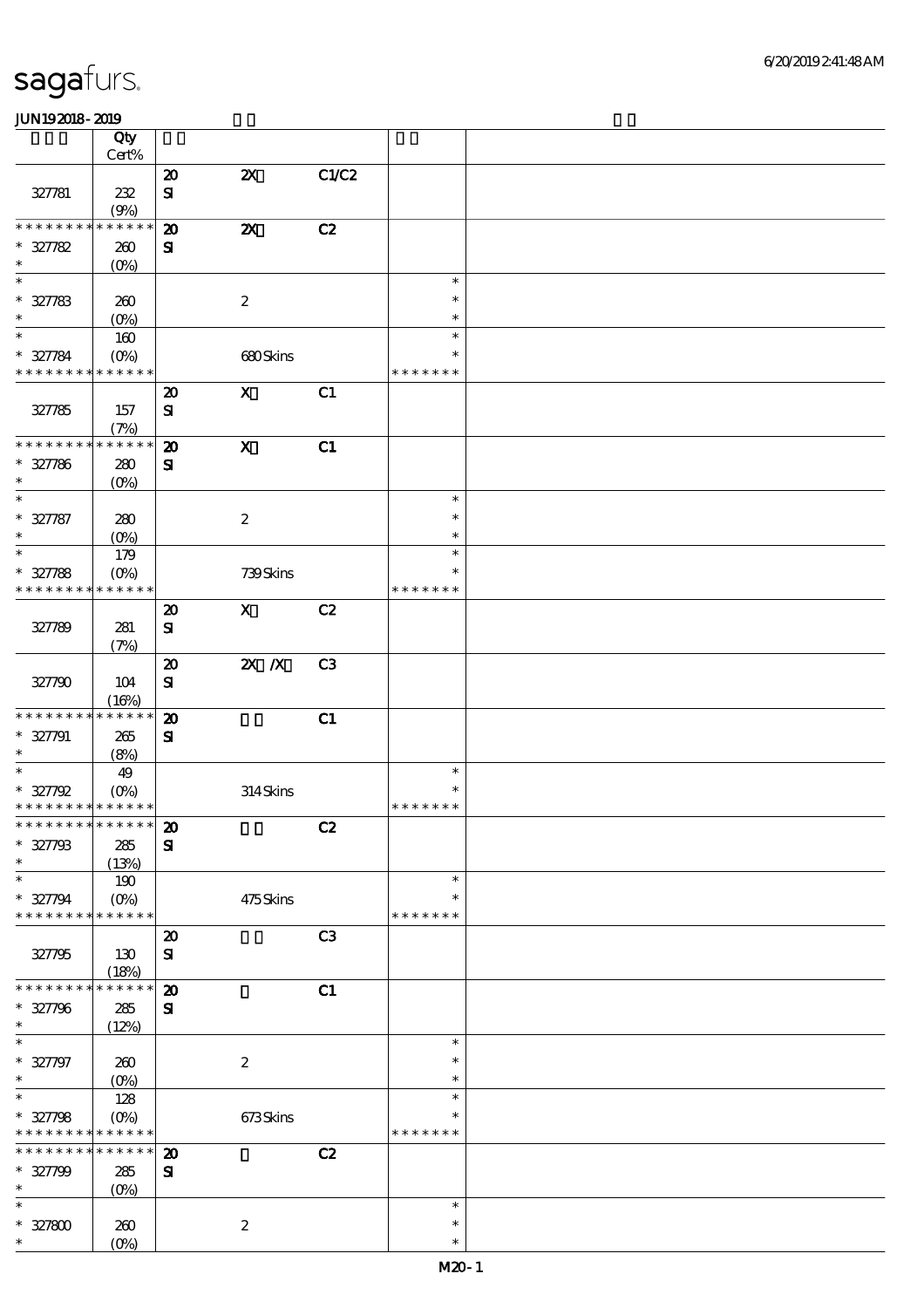|                                            | Qty                       |                                            |                                          |                |                  |  |
|--------------------------------------------|---------------------------|--------------------------------------------|------------------------------------------|----------------|------------------|--|
| $\ast$                                     | $\mbox{Cert}\%$           | $\boldsymbol{\mathsf{20}}$                 |                                          | C2             | $\ast$           |  |
| $* 327801$                                 | 260                       | ${\bf S}$                                  |                                          |                | $\ast$           |  |
| $\ast$                                     | $(O\%)$                   |                                            |                                          |                | $\ast$           |  |
| $\ast$                                     |                           |                                            |                                          |                | $\ast$           |  |
| $* 327802$                                 | 260                       |                                            | $\boldsymbol{4}$                         |                | $\ast$           |  |
| $\ast$<br>$\ast$                           | $(0\%)$                   |                                            |                                          |                | $\ast$<br>$\ast$ |  |
| $* 327803$                                 | 260                       |                                            | $\mathbf 5$                              |                | $\ast$           |  |
| $\ast$                                     | $(\Theta\% )$             |                                            |                                          |                | $\ast$           |  |
| $\ast$                                     | 259                       |                                            |                                          |                | $\ast$           |  |
| * 327804                                   | (17%)                     |                                            | 1584Skins                                |                | $\ast$           |  |
| * * * * * * * *                            | * * * * * *               |                                            |                                          |                | * * * * * * *    |  |
| * * * * * * * *                            | * * * * * *               | $\boldsymbol{\mathbf{z}}$                  |                                          | C <sub>3</sub> |                  |  |
| $* 327805$<br>$\ast$                       | 285<br>(22%)              | ${\bf s}$                                  |                                          |                |                  |  |
| $\ast$                                     | 247                       |                                            |                                          |                | $\ast$           |  |
| $* 327806$                                 | $(O\%)$                   |                                            | 532Skins                                 |                | $\ast$           |  |
|                                            | * * * * * *               |                                            |                                          |                | * * * * * * *    |  |
| * * * * * * * *                            | * * * * * *               | $\boldsymbol{\mathsf{20}}$                 |                                          | C1             |                  |  |
| $* 327807$<br>$\ast$                       | 275<br>(7%)               | $\mathbf{S}$                               |                                          |                |                  |  |
| $\ast$                                     | ${\bf 36}$                |                                            |                                          |                | $\ast$           |  |
| $* 327808$                                 | $(0\%)$                   |                                            | $311$ Skins                              |                | $\ast$           |  |
| * * * * * * * *                            | * * * * * *               |                                            |                                          |                | * * * * * * *    |  |
| * * * * * * *                              | * * * * * *               | $\boldsymbol{\mathbf{z}}$                  |                                          | C2             |                  |  |
| $* 327809$<br>$\ast$                       | 285                       | $\mathbf{S}$                               |                                          |                |                  |  |
| $\ast$                                     | (15%)                     |                                            |                                          |                | $\ast$           |  |
| $* 327810$                                 | 260                       |                                            | $\boldsymbol{2}$                         |                | $\ast$           |  |
| $\ast$                                     | $(O\%)$                   |                                            |                                          |                | $\ast$           |  |
| $\ast$                                     | 257                       |                                            |                                          |                | $\ast$           |  |
| * 327811                                   | $(O\%)$                   |                                            | 802Skins                                 |                | $\ast$           |  |
| * * * * * * * *                            | * * * * * *               |                                            |                                          |                | * * * * * * *    |  |
| 327812                                     | 283                       | $\boldsymbol{\mathsf{20}}$<br>$\mathbf{S}$ |                                          | C <sub>3</sub> |                  |  |
|                                            | (16%)                     |                                            |                                          |                |                  |  |
|                                            |                           | $\boldsymbol{\mathfrak{D}}$                | $\mathbf X$                              | C1             |                  |  |
| 327813                                     | 116                       | ${\bf s}$                                  |                                          |                |                  |  |
|                                            | (7%)                      |                                            |                                          |                |                  |  |
| 327814                                     | 276                       | $\boldsymbol{\mathbf{z}}$<br>${\bf s}$     | $\boldsymbol{\mathsf{X}}$                | C2             |                  |  |
|                                            | (9%)                      |                                            |                                          |                |                  |  |
|                                            |                           | $\pmb{\mathcal{D}}$                        | $\mathbf{x}$                             | C3             |                  |  |
| 327815                                     | 87                        | ${\bf s}$                                  |                                          |                |                  |  |
|                                            | (31%)                     |                                            |                                          |                |                  |  |
| 327816                                     |                           | $\boldsymbol{\mathfrak{D}}$                | $\boldsymbol{\mathsf{X}}$<br><b>INAP</b> | C2             |                  |  |
|                                            | 113<br>(24%)              | ${\bf s}$                                  |                                          |                |                  |  |
|                                            |                           | $\boldsymbol{\mathsf{20}}$                 | $\mathbf{X}$                             | C2             |                  |  |
| 327817                                     | 202                       | ${\bf s}$                                  | <b>INAP</b>                              |                |                  |  |
|                                            | (15%)                     |                                            |                                          |                |                  |  |
| * * * * * * * *                            | * * * * * *               | $\boldsymbol{\mathfrak{D}}$                |                                          | C2             |                  |  |
| $* 327818$<br>$\ast$                       | 275<br>(18%)              | ${\bf s}$                                  | <b>INAP</b>                              |                |                  |  |
| $\overline{\ast}$                          | 39                        |                                            |                                          |                | $\ast$           |  |
| $* 327819$                                 | $(O\!\!\!\!\!\!\!/\,\!o)$ |                                            | $314$ Skins                              |                | $\ast$           |  |
| * * * * * * * * <mark>* * * * * * *</mark> |                           |                                            |                                          |                | * * * * * * *    |  |
| * * * * * * * *                            | ******                    | $\boldsymbol{\mathfrak{D}}$                |                                          | C2             |                  |  |
| $* 327820$<br>$\ast$                       | 285                       | ${\bf s}$                                  | <b>INAP</b>                              |                |                  |  |
|                                            | (13%)                     |                                            |                                          |                |                  |  |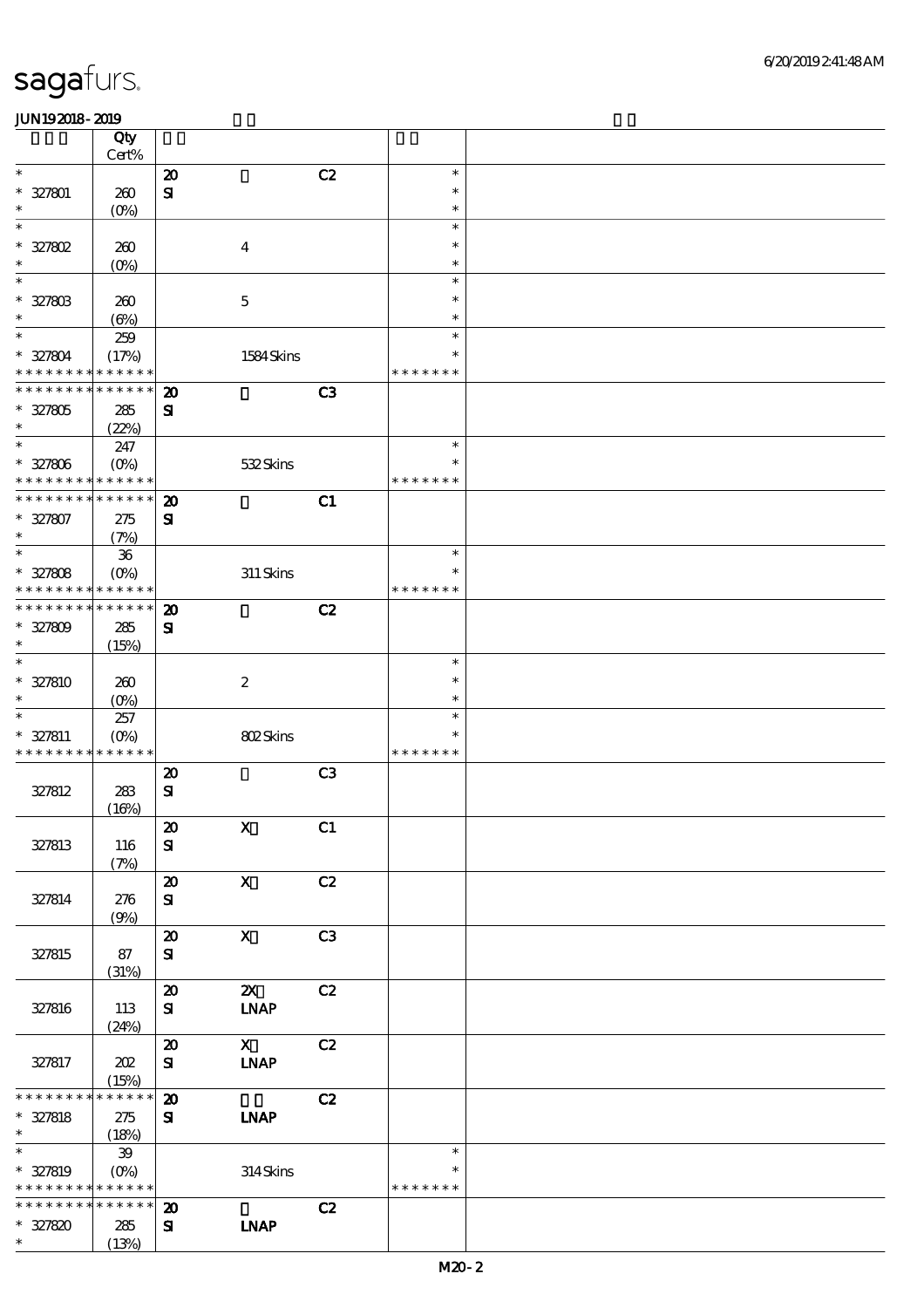|                                          | Qty                    |                             |                              |    |               |  |
|------------------------------------------|------------------------|-----------------------------|------------------------------|----|---------------|--|
|                                          | Cert%                  |                             |                              |    |               |  |
| $\ast$                                   |                        | $\boldsymbol{\mathsf{20}}$  |                              | C2 | $\ast$        |  |
| $* 327821$                               | 260                    | $\bf S\!I$                  | <b>LNAP</b>                  |    | $\ast$        |  |
| $\ast$                                   |                        |                             |                              |    | $\ast$        |  |
| $\ast$                                   | (3%)                   |                             |                              |    | $\ast$        |  |
|                                          | 86                     |                             |                              |    |               |  |
| $* 327822$                               | $(O\%)$                |                             | 631 Skins                    |    | $\ast$        |  |
| * * * * * * * * <mark>* * * * * *</mark> |                        |                             |                              |    | * * * * * * * |  |
|                                          |                        | $\boldsymbol{\mathbf{z}}$   |                              | C2 |               |  |
| 327823                                   | 223                    | ${\bf s}$                   | <b>INAP</b>                  |    |               |  |
|                                          | (7%)                   |                             |                              |    |               |  |
|                                          |                        | $\boldsymbol{\mathsf{20}}$  | $\mathbf x$                  | C2 |               |  |
| 327824                                   | 101                    | $\mathbf{S}$                | $\ensuremath{\mathbf{INAP}}$ |    |               |  |
|                                          | (11%)                  |                             |                              |    |               |  |
| * * * * * * *                            | * * * * * *            | $\boldsymbol{\mathbf{z}}$   |                              | C2 |               |  |
|                                          |                        |                             |                              |    |               |  |
| $* 327825$                               | 235                    | $\mathbf{B}$                |                              |    |               |  |
| $\ast$                                   | (10%)                  |                             |                              |    |               |  |
| $\ast$                                   | 49                     |                             |                              |    | $\ast$        |  |
| $* 327826$                               | (2%)                   |                             | 284Skins                     |    | $\ast$        |  |
| * * * * * * * *                          | * * * * * *            |                             |                              |    | * * * * * * * |  |
|                                          |                        | $\boldsymbol{\mathsf{20}}$  | X /                          | C2 |               |  |
| 327827                                   | 98                     | $\mathbf{B}$                | MET1                         |    |               |  |
|                                          | $(\Theta)$             |                             |                              |    |               |  |
| * * * * * * * *                          | * * * * * *            | $\boldsymbol{\mathbf{z}}$   | X /                          | C2 |               |  |
| $* 327828$                               | 285                    | $\mathbf{B}$                |                              |    |               |  |
| $\ast$                                   | $(\Theta)$             |                             |                              |    |               |  |
| $\ast$                                   |                        |                             |                              |    | $\ast$        |  |
|                                          | 140                    |                             |                              |    |               |  |
| $* 327829$                               | (5%)                   |                             | 425Skins                     |    | $\ast$        |  |
| * * * * * * * *                          | * * * * * *            |                             |                              |    | * * * * * * * |  |
| * * * * * * * * * * * * * *              |                        | $\boldsymbol{\mathfrak{D}}$ | $\mathcal{L}$                | C2 |               |  |
| $* 327830$                               | 285                    | ${\bf I\!B}$                |                              |    |               |  |
| $\ast$                                   | $(\Theta)$             |                             |                              |    |               |  |
| $\ast$                                   | $99$                   |                             |                              |    | $\ast$        |  |
| $* 327831$                               | (7%)                   |                             | 384Skins                     |    | *             |  |
| * * * * * * * * * * * * * *              |                        |                             |                              |    | * * * * * * * |  |
|                                          |                        | $\boldsymbol{\mathsf{20}}$  | X /                          | C2 |               |  |
| 327832                                   | 90                     | $\mathbf I$                 |                              |    |               |  |
|                                          |                        |                             |                              |    |               |  |
|                                          | (15%)                  |                             |                              |    |               |  |
| *************** 20                       |                        |                             | $\mathcal{L}(\mathcal{L})$   | C2 |               |  |
| $* 327833$                               | $285\,$                | $\mathbf I$                 |                              |    |               |  |
| $\ast$                                   | (20%)                  |                             |                              |    |               |  |
| $\ast$                                   |                        |                             |                              |    | $\ast$        |  |
| $* 327834$                               | 250                    |                             | $\boldsymbol{2}$             |    | $\ast$        |  |
| $\ast$                                   | (24%)                  |                             |                              |    | $\ast$        |  |
| $\ast$                                   | ${\bf 35}$             |                             |                              |    | $\ast$        |  |
| $* 327835$                               | (8%)                   |                             | 570Skins                     |    | $\ast$        |  |
| * * * * * * * *                          | * * * * * *            |                             |                              |    | * * * * * * * |  |
| * * * * * * *                            | * * * * * *            | $\boldsymbol{\mathfrak{D}}$ | $\boldsymbol{\mathsf{z}}$    | C1 |               |  |
| $* 327836$                               | 265                    | <b>SAGA</b>                 |                              |    |               |  |
| $\ast$                                   | (14%)                  |                             |                              |    |               |  |
| $\ast$                                   | 131                    |                             |                              |    | $\ast$        |  |
|                                          |                        |                             |                              |    |               |  |
| $* 327837$<br>* * * * * * * *            | $(O\%)$<br>* * * * * * |                             | 396Skins                     |    | * * * * * * * |  |
|                                          |                        |                             |                              |    |               |  |
| * * * * * * *                            | * * * * * *            | $\boldsymbol{\mathfrak{D}}$ | $\boldsymbol{\mathsf{z}}$    | C2 |               |  |
| $* 327838$                               | 265                    | <b>SAGA</b>                 |                              |    |               |  |
| $\ast$                                   | (O <sub>0</sub> )      |                             |                              |    |               |  |
| $\ast$                                   |                        |                             |                              |    | $\ast$        |  |
| $* 327839$                               | 240                    |                             | $\boldsymbol{2}$             |    | $\ast$        |  |
| $\ast$                                   | $(0\%)$                |                             |                              |    | $\ast$        |  |
| $\ast$                                   |                        |                             |                              |    | $\ast$        |  |
| $* 327840$                               | 240                    |                             | $\,3$                        |    | $\ast$        |  |
| $\ast$                                   | (O <sub>0</sub> )      |                             |                              |    | $\ast$        |  |
|                                          |                        |                             |                              |    |               |  |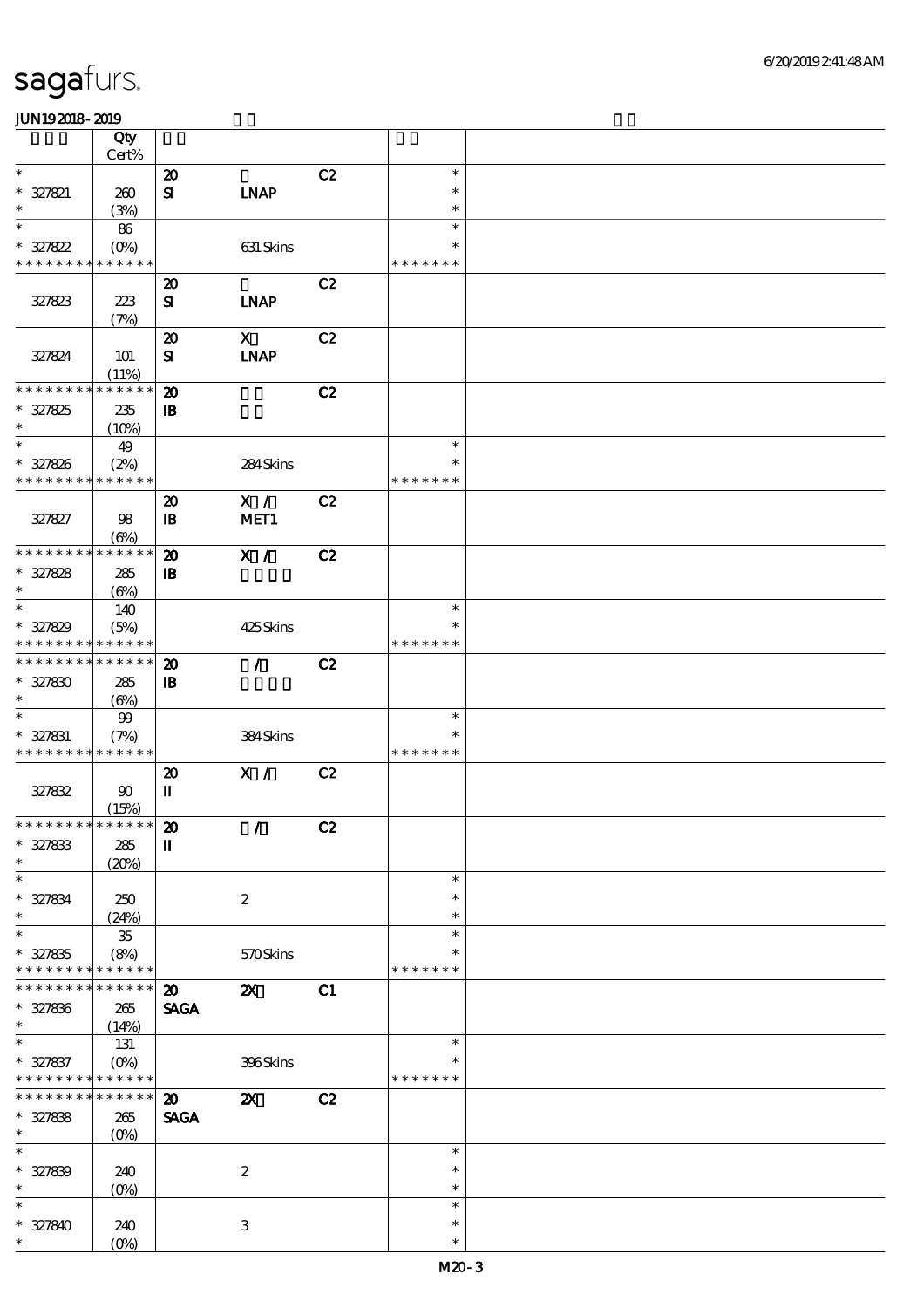|                      | Qty<br>$\mbox{Cert}\%$ |                             |                           |    |               |  |
|----------------------|------------------------|-----------------------------|---------------------------|----|---------------|--|
| $\ast$               |                        | $\boldsymbol{\mathsf{20}}$  | $\boldsymbol{\mathsf{z}}$ | C2 | $\ast$        |  |
|                      |                        |                             |                           |    | $\ast$        |  |
| $* 327841$<br>$\ast$ | 240                    | <b>SAGA</b>                 |                           |    | $\ast$        |  |
|                      | $(O\!/\!\!\delta)$     |                             |                           |    |               |  |
| $\ast$               |                        |                             |                           |    | $\ast$        |  |
| $* 327842$           | 240                    |                             | $\mathbf 5$               |    | $\ast$        |  |
| $\ast$               | $(0\%)$                |                             |                           |    | $\ast$        |  |
| $\ast$               |                        |                             |                           |    | $\ast$        |  |
| $* 327843$           | 136                    |                             | $\,6\,$                   |    | $\ast$        |  |
| $\ast$               | $(O\!/\!o)$            |                             |                           |    | $\ast$        |  |
| $\ast$               | 122                    |                             |                           |    | $\ast$        |  |
| $* 327844$           | (100%)                 |                             | 1483Skins                 |    | $\ast$        |  |
| * * * * * * * *      | * * * * * *            |                             |                           |    | * * * * * * * |  |
| * * * * * * * *      | * * * * * *            | $\boldsymbol{\mathfrak{D}}$ | $\boldsymbol{\mathsf{z}}$ | C2 |               |  |
|                      |                        | <b>SAGA</b>                 |                           |    |               |  |
| $* 327845$<br>$\ast$ | 260                    |                             |                           |    |               |  |
| $\ast$               | $(O\%)$                |                             |                           |    |               |  |
|                      | $200$                  |                             |                           |    | $\ast$        |  |
| $* 327846$           | $(O\%)$                |                             | 520Skins                  |    | $\ast$        |  |
| * * * *<br>* * *     | * * * * * *            |                             |                           |    | * * * * * * * |  |
| * * * * * * * *      | * * * * * *            | $\boldsymbol{\mathfrak{D}}$ | $\boldsymbol{\mathsf{z}}$ | C2 |               |  |
| * 327847             | 285                    | <b>SAGA</b>                 |                           |    |               |  |
| $\ast$               | $(O\!/\!\!\delta)$     |                             |                           |    |               |  |
| $\ast$               |                        |                             |                           |    | $\ast$        |  |
| $* 327848$           | 260                    |                             | $\boldsymbol{2}$          |    | $\ast$        |  |
| $\ast$               | $(O\%)$                |                             |                           |    | $\ast$        |  |
| $\ast$               |                        |                             |                           |    | $\ast$        |  |
| $* 327849$           | 260                    |                             | $\ensuremath{\mathbf{3}}$ |    | $\ast$        |  |
| $\ast$               |                        |                             |                           |    | $\ast$        |  |
| $\ast$               | $(O\!/\!\!\delta)$     |                             |                           |    | $\ast$        |  |
|                      |                        |                             |                           |    |               |  |
| $* 327850$           | 260                    |                             | $\boldsymbol{4}$          |    | $\ast$        |  |
| $\ast$               | $(O\%)$                |                             |                           |    | $\ast$        |  |
| $\ast$               | $200$                  |                             |                           |    | $\ast$        |  |
| * 327851             | $(O\%)$                |                             | 1325 Skins                |    | *             |  |
| * * * * * * * *      | * * * * * *            |                             |                           |    | * * * * * * * |  |
| * * * * * * *        | * * * * * *            | $\boldsymbol{\mathbf{z}}$   | $\boldsymbol{\mathsf{z}}$ | C3 |               |  |
| $* 327852$           | 265                    | <b>SAGA</b>                 |                           |    |               |  |
| $\ast$               | (30%)                  |                             |                           |    |               |  |
| $*$                  |                        |                             |                           |    | $\ast$        |  |
| $* 327853$           | 240                    |                             | $\boldsymbol{2}$          |    | $\ast$        |  |
| $\ast$               | $(O\%)$                |                             |                           |    | $\ast$        |  |
| $\ast$               | $92\,$                 |                             |                           |    | $\ast$        |  |
| $* 327854$           | $(O\%)$                |                             | 597Skins                  |    | $\ast$        |  |
| * * * * * * *        | * * * * * *            |                             |                           |    | * * * * * * * |  |
| * * * * * *          | * * * * * *            |                             |                           |    |               |  |
|                      |                        | $\boldsymbol{\mathbf{z}}$   | $\mathbf{X}$              | C1 |               |  |
| $* 327855$           | 265                    | <b>SAGA</b>                 |                           |    |               |  |
| $\ast$               | (19%)                  |                             |                           |    |               |  |
| $\ast$               |                        |                             |                           |    | $\ast$        |  |
| $* 327856$           | 240                    |                             | $\boldsymbol{2}$          |    | $\ast$        |  |
| $\ast$               | $(0\%)$                |                             |                           |    | $\ast$        |  |
| $\ast$               |                        |                             |                           |    | $\ast$        |  |
| $* 327857$           | 240                    |                             | $\ensuremath{\mathbf{3}}$ |    | $\ast$        |  |
| $\ast$               | $(0\%)$                |                             |                           |    | $\ast$        |  |
| $\ast$               | ${\bf 77}$             |                             |                           |    | $\ast$        |  |
| $* 327858$           | $(O\!/\!\!\delta)$     |                             | 822Skins                  |    | $\ast$        |  |
| * * * * * * * *      | * * * * * *            |                             |                           |    | * * * * * * * |  |
|                      |                        | $\boldsymbol{\mathfrak{D}}$ | $\mathbf{X}$              | C1 |               |  |
|                      |                        | <b>SAGA</b>                 |                           |    |               |  |
| 327859               | 260                    |                             |                           |    |               |  |
| * * * * * *          | $(O\%)$<br>* * * * * * |                             |                           |    |               |  |
|                      |                        | $\boldsymbol{\mathfrak{D}}$ | $\boldsymbol{\mathrm{X}}$ | C1 |               |  |
| $* 327800$           | $200$                  | <b>SAGA</b>                 |                           |    |               |  |
| $\ast$               | $(O\%)$                |                             |                           |    |               |  |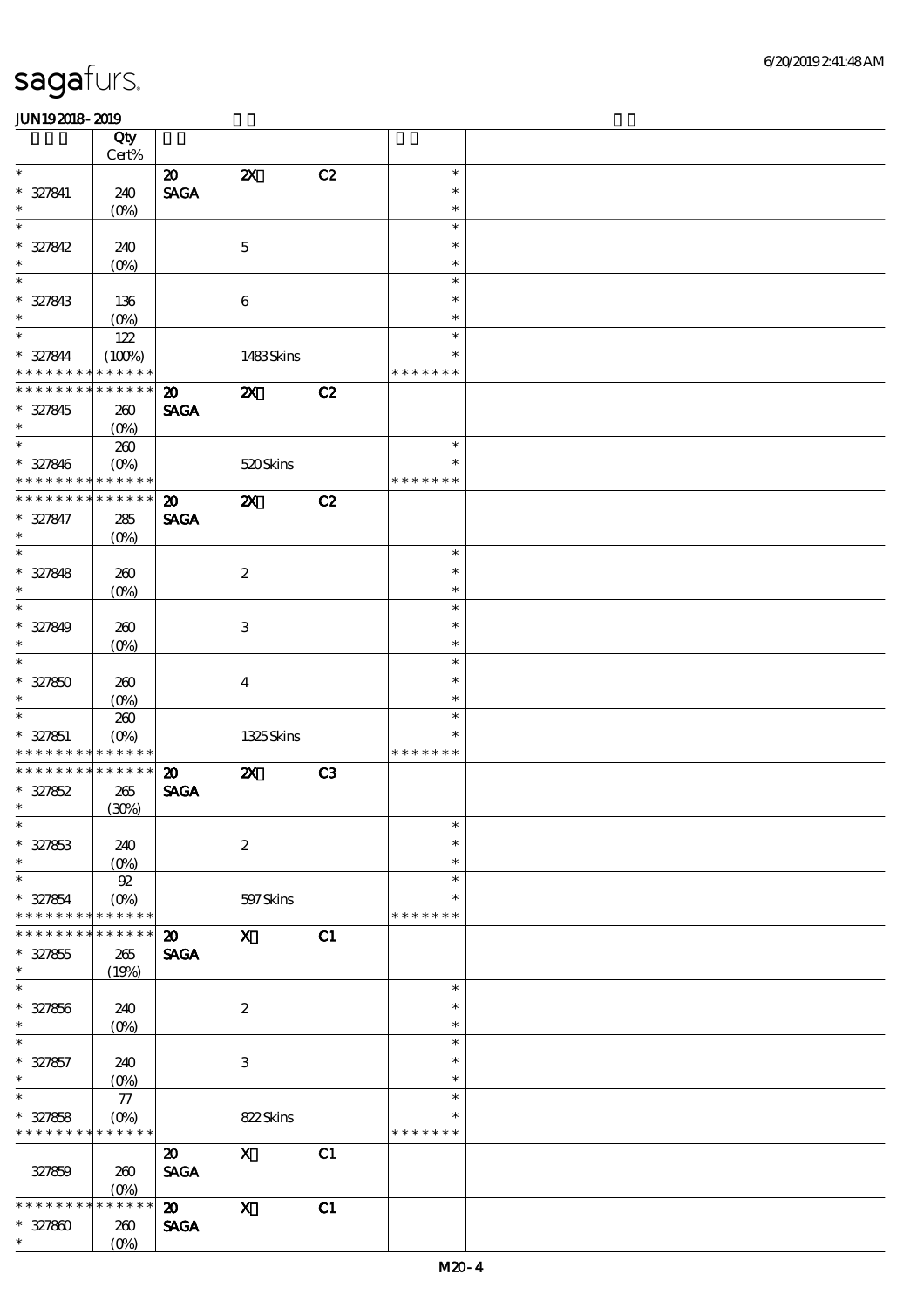|                                            | Qty<br>$Cert\%$       |                                            |                           |    |                         |  |
|--------------------------------------------|-----------------------|--------------------------------------------|---------------------------|----|-------------------------|--|
| $\ast$                                     |                       | $\boldsymbol{\mathsf{20}}$                 | $\mathbf X$               | C1 | $\ast$                  |  |
| $* 327861$                                 | 260                   | $\ensuremath{\mathsf{SAGA}}$               |                           |    | $\ast$                  |  |
| $\ast$                                     | $(0\%)$               |                                            |                           |    | $\ast$                  |  |
| $\ast$<br>$* 327862$                       | 114<br>$(O\%)$        |                                            | 634Skins                  |    | $\ast$<br>$\ast$        |  |
| * * * * * * * * <mark>* * * * * * *</mark> |                       |                                            |                           |    | * * * * * * *           |  |
| * * * * * * *                              | * * * * * *           | $\boldsymbol{\mathfrak{D}}$                | $\mathbf{x}$              | C2 |                         |  |
| $* 327863$<br>$\ast$                       | $265\,$<br>$(O\%)$    | <b>SAGA</b>                                |                           |    |                         |  |
| $\ast$                                     |                       |                                            |                           |    | $\ast$                  |  |
| $* 327864$<br>$\ast$                       | 240<br>$(0\%)$        |                                            | $\boldsymbol{2}$          |    | $\ast$<br>$\ast$        |  |
| $\overline{\ast}$                          |                       |                                            |                           |    | $\ast$                  |  |
| $* 327865$<br>$\ast$                       | 240<br>$(0\%)$        |                                            | $\ensuremath{\mathbf{3}}$ |    | $\ast$<br>$\ast$        |  |
| $\overline{\phantom{0}}$                   |                       |                                            |                           |    | $\ast$                  |  |
| $* 327866$<br>$\ast$                       | 240<br>$(0\%)$        |                                            | $\boldsymbol{4}$          |    | $\ast$<br>$\ast$        |  |
| $\ast$                                     |                       |                                            |                           |    | $\ast$                  |  |
| $* 327867$<br>$\ast$                       | 240<br>$(0\%)$        |                                            | $\mathbf 5$               |    | $\ast$<br>$\ast$        |  |
| $\overline{\ast}$                          |                       |                                            |                           |    | $\ast$                  |  |
| $* 327868$<br>$\ast$                       | 240<br>$(0\%)$        |                                            | $\,6$                     |    | $\ast$<br>$\ast$        |  |
| $\ast$                                     |                       |                                            |                           |    | $\ast$                  |  |
| $* 327809$<br>$\ast$                       | 240<br>$(O\%)$        |                                            | $\boldsymbol{7}$          |    | $\ast$<br>$\ast$        |  |
| $\ast$                                     |                       |                                            |                           |    | $\ast$                  |  |
| $* 327870$<br>$\ast$                       | 240<br>$(O\%)$        |                                            | $\bf 8$                   |    | $\ast$<br>$\ast$        |  |
| $\ast$                                     |                       |                                            |                           |    | $\ast$                  |  |
| $* 327871$<br>$\ast$                       | 240<br>$(0\%)$        |                                            | $\boldsymbol{9}$          |    | $\ast$<br>$\ast$        |  |
| $\ast$                                     |                       |                                            |                           |    | $\ast$                  |  |
| $* 327872$                                 | 220                   |                                            | $10\,$                    |    | $\ast$                  |  |
| $\ast$                                     | $(0\%)$               |                                            |                           |    | $\ast$                  |  |
| $\ast$                                     |                       |                                            |                           |    | $\ast$                  |  |
| $* 327873$<br>$\ast$                       | 47<br>$(0\%)$         |                                            | $11\,$                    |    | $\ast$<br>$\ast$        |  |
| $\ast$                                     | 144                   |                                            |                           |    | $\ast$                  |  |
| $* 327874$                                 | (100%)<br>* * * * * * |                                            | 2506Skins                 |    | $\ast$                  |  |
| * * * * * * * *<br>* * * * * * *           | * * * * * *           |                                            |                           |    | * * * * * * *           |  |
| $* 327875$                                 | 240                   | $\boldsymbol{\mathfrak{D}}$<br><b>SAGA</b> | $\mathbf{x}$              | C2 |                         |  |
| $\ast$                                     | (O <sub>0</sub> )     |                                            |                           |    |                         |  |
| $\ast$                                     |                       |                                            |                           |    | $\ast$                  |  |
| $* 327876$<br>$\ast$                       | 61<br>$(0\%)$         |                                            | $\boldsymbol{2}$          |    | $\ast$<br>$\ast$        |  |
| $\ast$                                     | 225                   |                                            |                           |    | $\ast$                  |  |
| $* 327877$<br>* * * * * * * *              | (100%)<br>* * * * * * |                                            | 526Skins                  |    | $\ast$<br>* * * * * * * |  |
| * * * * * * * *                            | * * * * * *           | $\boldsymbol{\mathfrak{D}}$                | $\mathbf X$               | C2 |                         |  |
| $* 327878$<br>$\ast$                       | 260                   | <b>SAGA</b>                                |                           |    |                         |  |
| $\ast$                                     | (O <sub>0</sub> )     |                                            |                           |    | $\ast$                  |  |
|                                            |                       |                                            |                           |    |                         |  |
| $* 327879$<br>$\ast$                       | 260<br>$(0\%)$        |                                            | $\boldsymbol{2}$          |    | $\ast$<br>$\ast$        |  |
| $\ast$                                     |                       |                                            |                           |    | $\ast$                  |  |
| $* 327880$                                 | 260                   |                                            | 3                         |    | $\ast$                  |  |
| $\ast$                                     | $(0\%)$               |                                            |                           |    | $\ast$                  |  |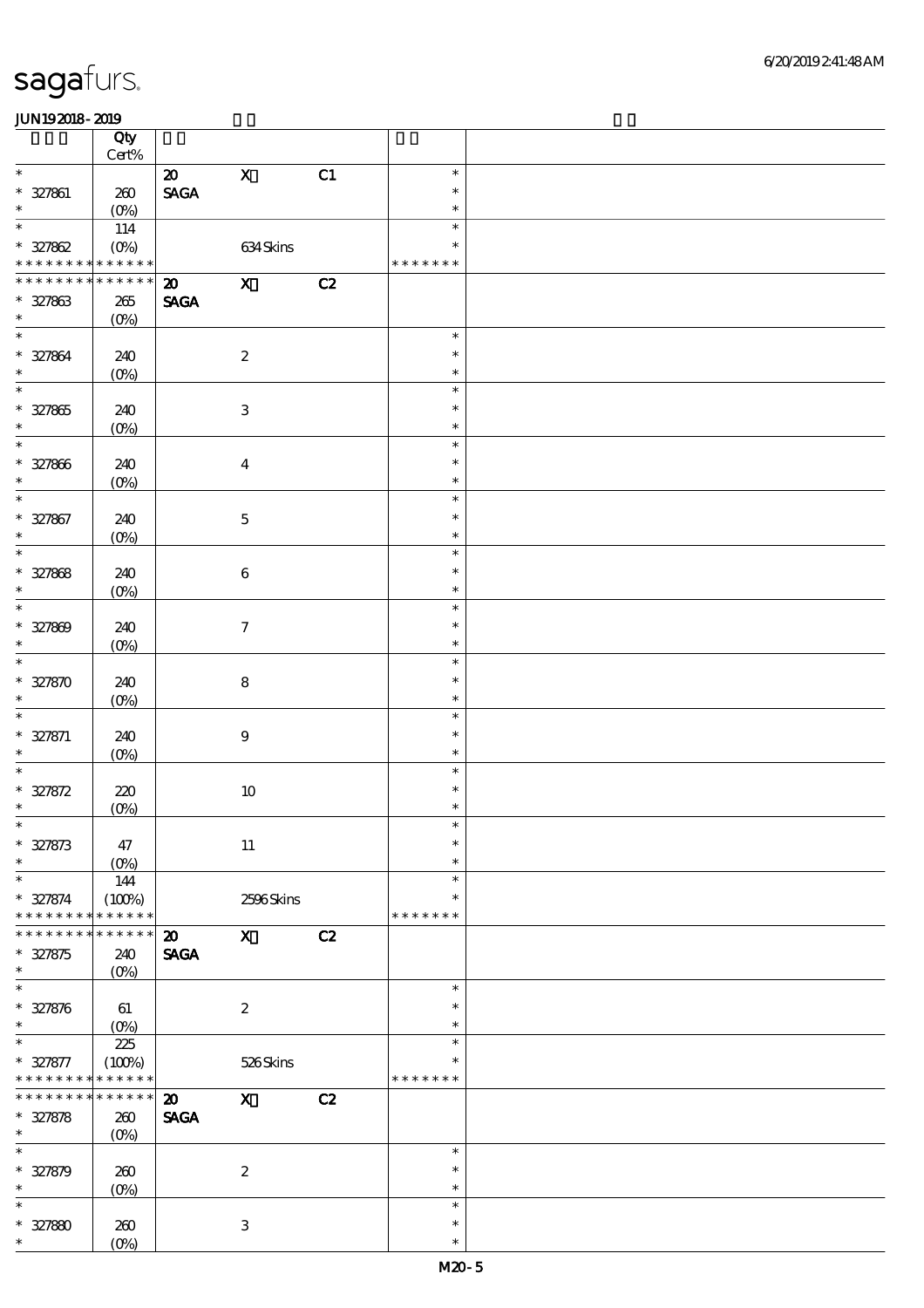|                             | Qty<br>Cert%      |                              |                           |    |               |  |
|-----------------------------|-------------------|------------------------------|---------------------------|----|---------------|--|
| $\ast$                      |                   | $\boldsymbol{\mathfrak{D}}$  | $\mathbf X$               | C2 | $\ast$        |  |
|                             |                   | $\ensuremath{\mathsf{SAGA}}$ |                           |    | $\ast$        |  |
| $* 327881$<br>$\ast$        | 260               |                              |                           |    | $\ast$        |  |
| $\ast$                      | $(0\%)$           |                              |                           |    | $\ast$        |  |
|                             |                   |                              |                           |    | $\ast$        |  |
| $* 327882$                  | $200$             |                              | $\mathbf 5$               |    |               |  |
| $\ast$                      | $(0\%)$           |                              |                           |    | $\ast$        |  |
| $\ast$                      |                   |                              |                           |    | $\ast$        |  |
| $* 327883$                  | 260               |                              | $\,6\,$                   |    | $\ast$        |  |
| $\ast$                      | $(0\%)$           |                              |                           |    | $\ast$        |  |
| $\ast$                      |                   |                              |                           |    | $\ast$        |  |
| $* 327884$                  | $200$             |                              | $\boldsymbol{7}$          |    | $\ast$        |  |
| $\ast$                      | $(0\%)$           |                              |                           |    | $\ast$        |  |
| $\overline{\phantom{1}}$    |                   |                              |                           |    | $\ast$        |  |
| $* 327885$                  | $200$             |                              | $\bf 8$                   |    | $\ast$        |  |
| $\ast$                      | $(0\%)$           |                              |                           |    | $\ast$        |  |
| $\overline{\ast}$           |                   |                              |                           |    | $\ast$        |  |
| $* 327886$                  | $200$             |                              | $\boldsymbol{9}$          |    | $\ast$        |  |
| $\ast$                      |                   |                              |                           |    | $\ast$        |  |
| $\ast$                      | $(O\%)$           |                              |                           |    | $\ast$        |  |
|                             | 260               |                              |                           |    |               |  |
| $* 327887$                  | $(0\%)$           |                              | 2600Skins                 |    | $\ast$        |  |
| * * * * * * * *             | * * * * * *       |                              |                           |    | * * * * * * * |  |
| * * * * * * * * * * * * * * |                   | $\boldsymbol{\mathsf{20}}$   | $\mathbf{x}$              | C2 |               |  |
| $* 327888$                  | 260               | <b>SAGA</b>                  |                           |    |               |  |
| $\ast$                      | $(0\%)$           |                              |                           |    |               |  |
| $\ast$                      |                   |                              |                           |    | $\ast$        |  |
| $* 327889$                  | 260               |                              | $\boldsymbol{2}$          |    | $\ast$        |  |
| $\ast$                      | $(0\%)$           |                              |                           |    | $\ast$        |  |
| $\ast$                      |                   |                              |                           |    | $\ast$        |  |
| $* 327800$                  | $200$             |                              | $\ensuremath{\mathbf{3}}$ |    | $\ast$        |  |
| $\ast$                      | $(0\%)$           |                              |                           |    | $\ast$        |  |
| $\ast$                      |                   |                              |                           |    | $\ast$        |  |
| $* 327891$                  |                   |                              |                           |    | $\ast$        |  |
| $\ast$                      | 260               |                              | $\boldsymbol{4}$          |    | $\ast$        |  |
| $\ast$                      | $(0\%)$           |                              |                           |    |               |  |
|                             |                   |                              |                           |    | $\ast$        |  |
| $* 327892$                  | $200$             |                              | $\mathbf 5$               |    | $\ast$        |  |
| $\ast$                      | (0%)              |                              |                           |    | $\ast$        |  |
| $\ast$                      |                   |                              |                           |    | $\ast$        |  |
| $* 327808$                  | 260               |                              | $\,6\,$                   |    | $\ast$        |  |
| $\ast$                      | $(O\%)$           |                              |                           |    | $\ast$        |  |
| $\ast$                      | 101               |                              |                           |    | $\ast$        |  |
| $* 327894$                  | $(O\%)$           |                              | $1661$ Skins              |    | $\ast$        |  |
| * * * * * * * *             | * * * * * *       |                              |                           |    | * * * * * * * |  |
| * * * *                     | * * * * * *       | $\boldsymbol{\mathbf{z}}$    | $\mathbf x$               | C3 |               |  |
| $* 327895$                  | 265               | <b>SAGA</b>                  |                           |    |               |  |
| $\ast$                      | (O <sub>0</sub> ) |                              |                           |    |               |  |
| $\ast$                      |                   |                              |                           |    | $\ast$        |  |
| $* 327806$                  | 240               |                              | $\boldsymbol{2}$          |    | $\ast$        |  |
| $\ast$                      | $(O\%)$           |                              |                           |    | $\ast$        |  |
| $\ast$                      |                   |                              |                           |    | $\ast$        |  |
|                             |                   |                              |                           |    | $\ast$        |  |
| $* 327897$                  | 233               |                              | $\,3$                     |    |               |  |
| $\ast$<br>$\ast$            | $(0\%)$           |                              |                           |    | $\ast$        |  |
|                             | 91                |                              |                           |    | $\ast$        |  |
| $* 327808$                  | (100%)            |                              | 829Skins                  |    | $\ast$        |  |
| * * * * * * * *             | * * * * * *       |                              |                           |    | * * * * * * * |  |
| * * * * * * *               | * * * * * *       | $\boldsymbol{\mathfrak{D}}$  |                           | C1 |               |  |
| $* 327800$                  | $265\,$           | <b>SAGA</b>                  |                           |    |               |  |
| $\ast$                      | $(O\%)$           |                              |                           |    |               |  |
| $\ast$                      |                   |                              |                           |    | $\ast$        |  |
| $* 327900$                  | 240               |                              | $\boldsymbol{2}$          |    | $\ast$        |  |
| $\ast$                      | $(0\%)$           |                              |                           |    | $\ast$        |  |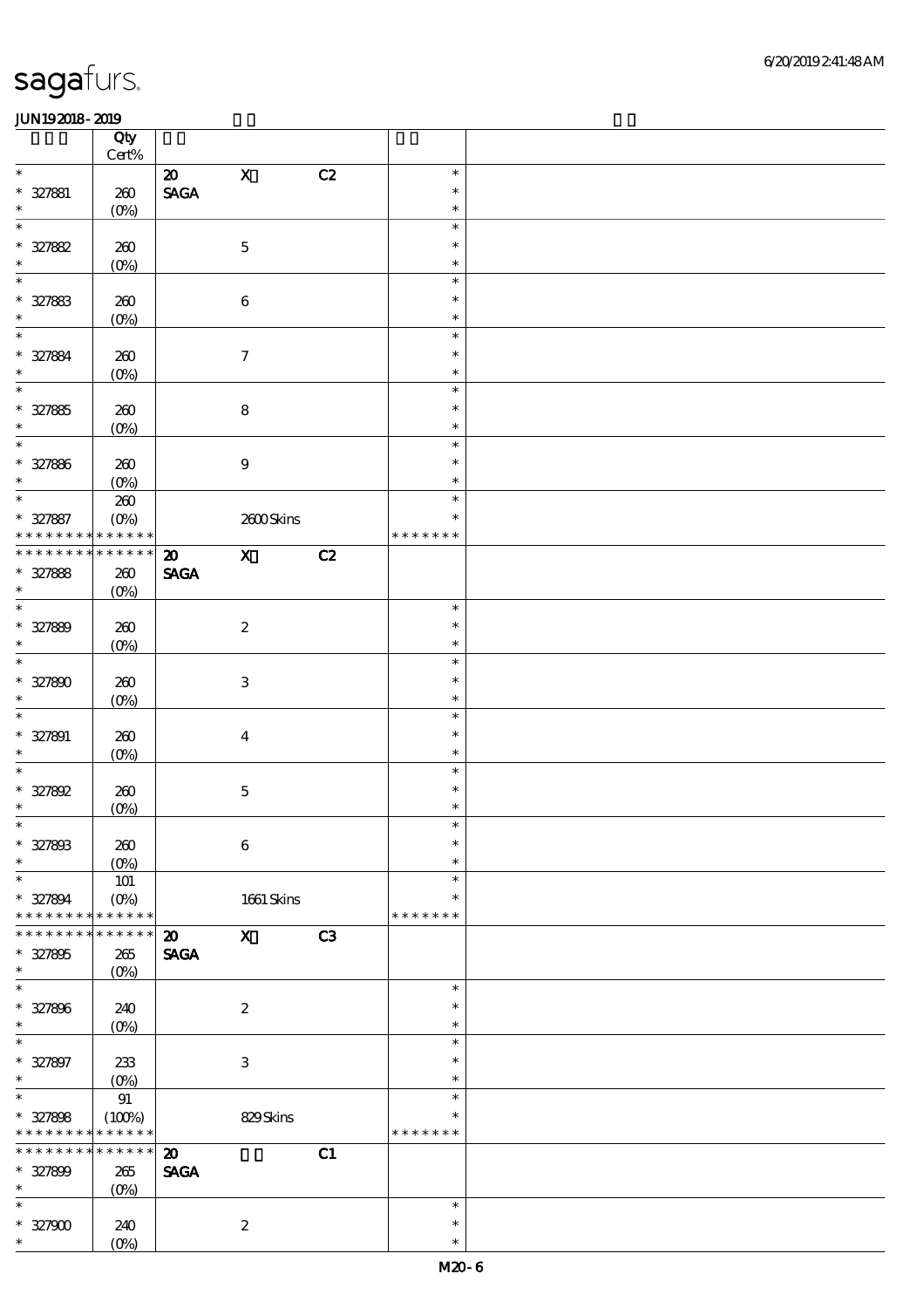|                             | Qty<br>$\mbox{Cert}\%$ |                                   |               |  |
|-----------------------------|------------------------|-----------------------------------|---------------|--|
| $\ast$                      |                        | C1<br>$\boldsymbol{\mathfrak{D}}$ | $\ast$        |  |
|                             |                        |                                   | $\ast$        |  |
| $* 327901$<br>$\ast$        | 240                    | $\ensuremath{\mathsf{SAGA}}$      | $\ast$        |  |
| $\ast$                      | $(0\%)$                |                                   | $\ast$        |  |
|                             |                        |                                   |               |  |
| $*$ 327902                  | 240                    | $\boldsymbol{4}$                  | $\ast$        |  |
| $\ast$                      | $(0\%)$                |                                   | $\ast$        |  |
| $\ast$                      |                        |                                   | $\ast$        |  |
| $* 32790B$                  | 240                    | $\mathbf 5$                       | $\ast$        |  |
| $\ast$                      | (31%)                  |                                   | $\ast$        |  |
| $\overline{\ast}$           |                        |                                   | $\ast$        |  |
| $* 327904$                  | 240                    | $\bf 6$                           | $\ast$        |  |
| $\ast$                      | $(0\%)$                |                                   | $\ast$        |  |
| $\overline{\ast}$           |                        |                                   | $\ast$        |  |
| $* 327905$                  | 240                    | $\boldsymbol{7}$                  | $\ast$        |  |
| $\ast$                      | $(0\%)$                |                                   | $\ast$        |  |
| $\overline{\ast}$           | $5\!\mathrm{O}$        |                                   | $\ast$        |  |
| $* 327906$                  | $(O\%)$                | $1755$ Skins                      | $\ast$        |  |
| * * *                       | * * * * * *            |                                   | * * * * * * * |  |
| * * * * * * *               | * * * * * *            | C2<br>$\boldsymbol{\mathfrak{D}}$ |               |  |
| $* 327907$                  | $265\,$                | <b>SAGA</b>                       |               |  |
| $\ast$                      |                        |                                   |               |  |
| $\overline{\ast}$           | $(0\%)$                |                                   | $\ast$        |  |
|                             |                        |                                   |               |  |
| $* 327908$                  | 240                    | $\boldsymbol{2}$                  | $\ast$        |  |
| $\ast$<br>$\overline{\ast}$ | $(0\%)$                |                                   | $\ast$        |  |
|                             |                        |                                   | $\ast$        |  |
| $* 327909$                  | 240                    | $\ensuremath{\mathsf{3}}$         | $\ast$        |  |
| $\ast$                      | $(0\%)$                |                                   | $\ast$        |  |
| $\overline{\ast}$           |                        |                                   | $\ast$        |  |
| $* 327910$                  | 240                    | $\boldsymbol{4}$                  | $\ast$        |  |
| $\ast$                      | $(0\%)$                |                                   | $\ast$        |  |
| $\ast$                      |                        |                                   | $\ast$        |  |
| $* 327911$                  | 240                    | $\mathbf 5$                       | $\ast$        |  |
| $\ast$                      | $(0\%)$                |                                   | $\ast$        |  |
| $\ast$                      |                        |                                   | $\ast$        |  |
| $* 327912$                  | 240                    | $\bf 6$                           | $\ast$        |  |
| $\ast$                      | (0%)                   |                                   | $\ast$        |  |
| $*$                         |                        |                                   | $\ast$        |  |
| $* 327913$                  | 240                    | $\boldsymbol{7}$                  | $\ast$        |  |
| $\ast$                      | $(0\%)$                |                                   | $\ast$        |  |
| $\frac{1}{\ast}$            |                        |                                   | $\ast$        |  |
| $* 327914$                  | 240                    | ${\bf 8}$                         | $\ast$        |  |
| $\ast$                      | (0%)                   |                                   | $\ast$        |  |
| $\overline{\ast}$           |                        |                                   | $\ast$        |  |
|                             |                        |                                   | $\ast$        |  |
| $* 327915$<br>$\ast$        | 240                    | $9\,$                             | $\ast$        |  |
| $\overline{\phantom{0}}$    | $(0\%)$                |                                   | $\ast$        |  |
|                             |                        |                                   |               |  |
| $* 327916$                  | 240                    | $10\,$                            | $\ast$        |  |
| $\ast$<br>$\ast$            | $(0\%)$                |                                   | $\ast$        |  |
|                             |                        |                                   | $\ast$        |  |
| $* 327917$                  | 240                    | $11\,$                            | $\ast$        |  |
| $\ast$                      | (0%)                   |                                   | $\ast$        |  |
| $\overline{\ast}$           |                        |                                   | $\ast$        |  |
| $* 327918$                  | 240                    | $12\,$                            | $\ast$        |  |
| $\ast$                      | $(0\%)$                |                                   | $\ast$        |  |
| $\overline{\ast}$           |                        |                                   | $\ast$        |  |
| $* 327919$                  | 240                    | $1\!3$                            | $\ast$        |  |
| $\ast$                      | $(0\%)$                |                                   | $\ast$        |  |
| $\ast$                      |                        |                                   | $\ast$        |  |
| $* 327920$                  | 240                    | $14\,$                            | $\ast$        |  |
|                             | $(0\%)$                |                                   | $\ast$        |  |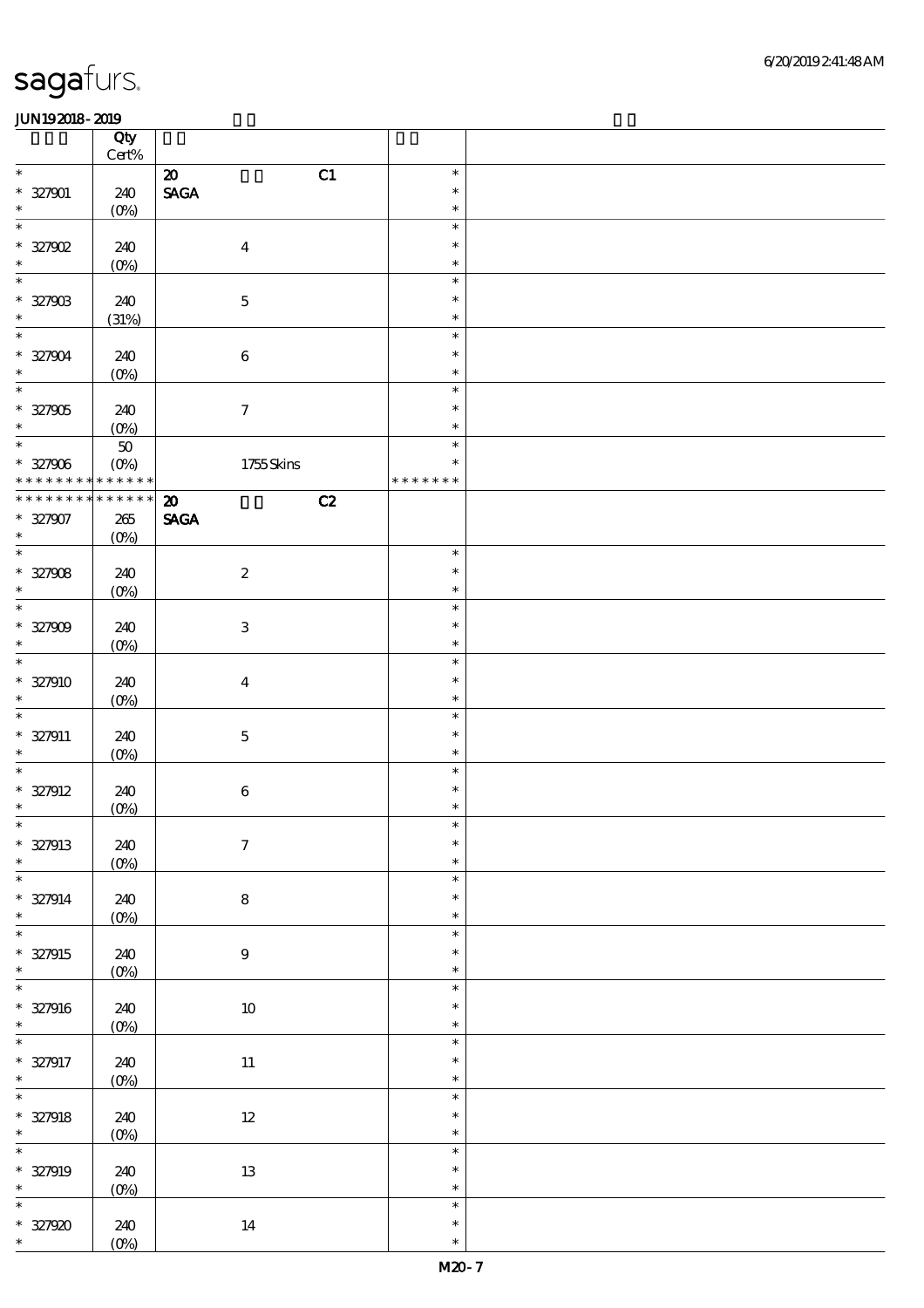|                                    | Qty         |                             |    |               |  |
|------------------------------------|-------------|-----------------------------|----|---------------|--|
|                                    | Cert%       |                             |    |               |  |
| $\ast$                             |             | $\boldsymbol{\mathfrak{D}}$ | C2 | $\ast$        |  |
| $* 327921$                         | 240         | <b>SAGA</b>                 |    | $\ast$        |  |
| $\ast$                             | $(0\%)$     |                             |    | $\ast$        |  |
| $\overline{\ast}$                  |             |                             |    | $\ast$        |  |
| $* 327922$                         | 240         | 16                          |    | $\ast$        |  |
| $\ast$                             | $(0\%)$     |                             |    | $\ast$        |  |
| $\ast$                             |             |                             |    | $\ast$        |  |
| $* 327923$                         | 240         | $17\,$                      |    | $\ast$        |  |
| $\ast$                             | $(0\%)$     |                             |    | $\ast$        |  |
| $\ast$                             |             |                             |    | $\ast$        |  |
| $* 327924$                         | 151         | $18\,$                      |    | $\ast$        |  |
| $\ast$                             | $(0\%)$     |                             |    | $\ast$        |  |
| $\overline{\ast}$                  | $202\,$     |                             |    | $\ast$        |  |
| $* 327925$                         | (100%)      | 4458Skins                   |    | $\ast$        |  |
| * * * * * * * *                    | * * * * * * |                             |    | * * * * * * * |  |
| * * * * * * * *                    | * * * * * * | $\boldsymbol{\mathbf{z}}$   | C2 |               |  |
|                                    |             |                             |    |               |  |
| $* 327926$<br>$\ast$               | 280         | <b>SAGA</b>                 |    |               |  |
| $\ast$                             | $(O\%)$     |                             |    | $\ast$        |  |
|                                    |             |                             |    | $\ast$        |  |
| $* 327927$                         | 280         | $\boldsymbol{z}$            |    |               |  |
| $\ast$<br>$\overline{\phantom{a}}$ | (0%)        |                             |    | $\ast$        |  |
|                                    |             |                             |    | $\ast$        |  |
| $* 327928$                         | 260         | $\ensuremath{\mathsf{3}}$   |    | $\ast$        |  |
| $\ast$                             | $(O\%)$     |                             |    | $\ast$        |  |
| $\ast$                             | 260         |                             |    | $\ast$        |  |
| $* 327929$                         | $(O\%)$     | 1080Skins                   |    |               |  |
| * * * * * * * *                    | * * * * * * |                             |    | * * * * * * * |  |
| * * * * * * *                      | * * * * * * | $\boldsymbol{\mathfrak{D}}$ | C3 |               |  |
| $* 327900$                         | $265\,$     | <b>SAGA</b>                 |    |               |  |
| $\ast$                             | $(O\%)$     |                             |    |               |  |
| $\ast$                             |             |                             |    | $\ast$        |  |
| $* 327931$                         | 240         | $\boldsymbol{2}$            |    | $\ast$        |  |
| $\ast$                             | $(O\%)$     |                             |    | $\ast$        |  |
| $\ast$                             |             |                             |    | $\ast$        |  |
| $* 327932$                         | 240         | $\ensuremath{\mathbf{3}}$   |    | $\ast$        |  |
| $\ast$                             | $(0\%)$     |                             |    | $\ast$        |  |
| $\ast$                             |             |                             |    | $\ast$        |  |
| $* 327933$                         | 240         | $\boldsymbol{4}$            |    | $\ast$        |  |
| $\ast$                             | $(O\%)$     |                             |    | $\ast$        |  |
| $\ast$                             |             |                             |    | $\ast$        |  |
| $* 327934$                         | 188         | $\mathbf 5$                 |    | $\ast$        |  |
| $\ast$                             | $(0\%)$     |                             |    | $\ast$        |  |
| $\ast$                             | 138         |                             |    | $\ast$        |  |
| $* 327935$                         | (100%)      | $1311$ Skins                |    |               |  |
| * * * * * * * *                    | * * * * * * |                             |    | * * * * * * * |  |
| * * * * * * *                      | * * * * * * |                             |    |               |  |
|                                    |             | $\boldsymbol{\mathbf{z}}$   | C3 |               |  |
| $* 327936$<br>$\ast$               | 240         | <b>SAGA</b>                 |    |               |  |
| $\ast$                             | $(O\%)$     |                             |    | $\ast$        |  |
|                                    |             |                             |    |               |  |
| $* 327937$                         | 240         | $\boldsymbol{2}$            |    | $\ast$        |  |
| $\ast$<br>$\ast$                   | $(O_0)$     |                             |    | $\ast$        |  |
|                                    |             |                             |    | $\ast$        |  |
| $* 327938$                         | 240         | $\ensuremath{\mathsf{3}}$   |    | $\ast$        |  |
| $\ast$                             | (97%)       |                             |    | $\ast$        |  |
| $\ast$                             |             |                             |    | $\ast$        |  |
| $* 327939$                         | 59          | $\boldsymbol{4}$            |    | $\ast$        |  |
| $\ast$                             | (80%)       |                             |    | $\ast$        |  |
| $\ast$                             | 85          |                             |    | $\ast$        |  |
| $* 327940$                         | $(O\!/\!o)$ | 864Skins                    |    | ∗             |  |
| * * * * * * *                      | * * * * * * |                             |    | * * * * * * * |  |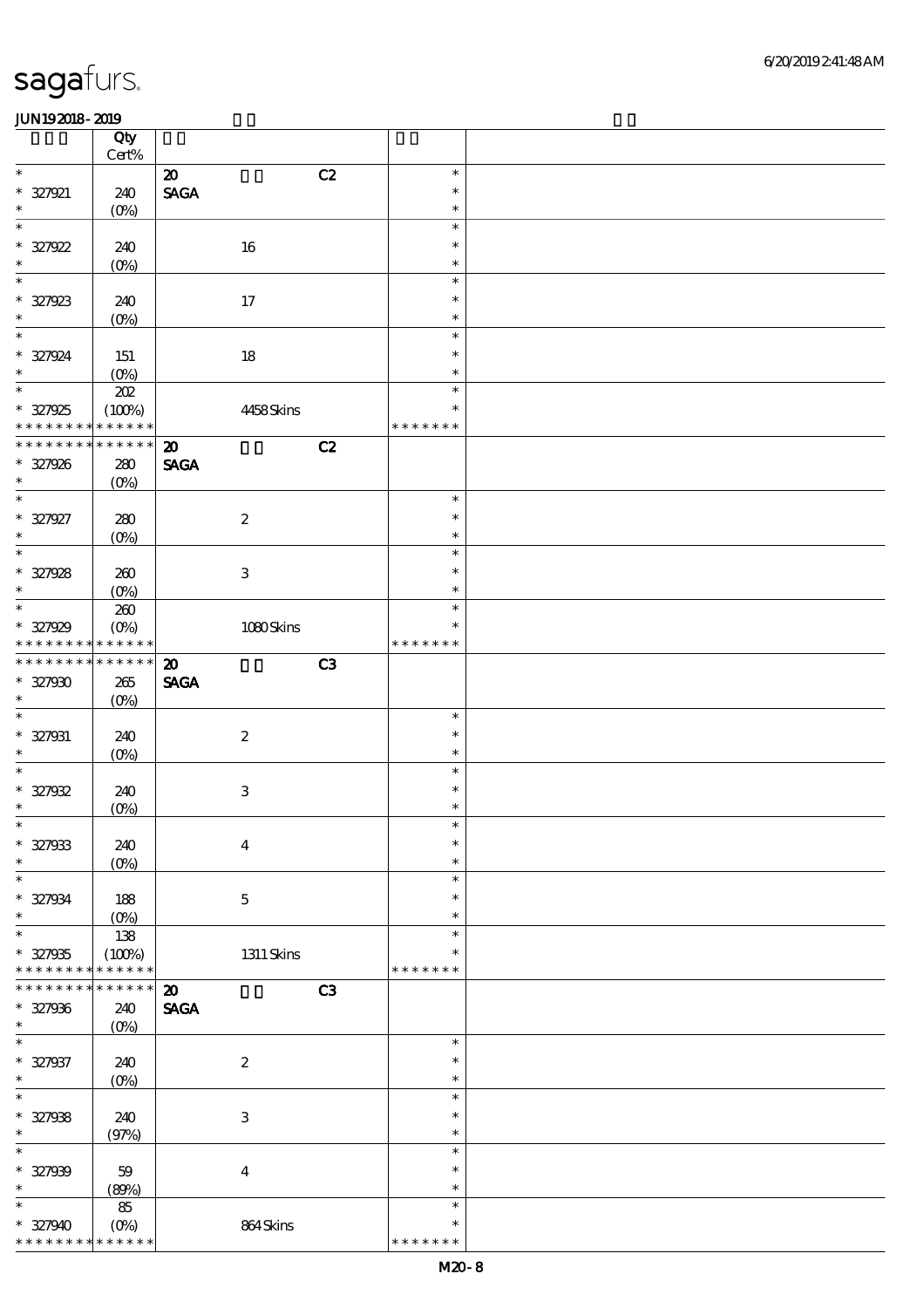|                             | Qty                       |                                   |                  |  |
|-----------------------------|---------------------------|-----------------------------------|------------------|--|
| * * * * * * * *             | $Cert\%$<br>* * * * * *   | $\boldsymbol{\mathfrak{D}}$       |                  |  |
| $* 327941$                  | 265                       | C1<br><b>SAGA</b>                 |                  |  |
| $\ast$                      | $(O\%)$                   |                                   |                  |  |
| $\ast$                      |                           |                                   | $\ast$           |  |
| $* 327942$                  | 240                       | $\boldsymbol{2}$                  | $\ast$           |  |
| $\ast$                      | $(0\%)$                   |                                   | $\ast$           |  |
| $\ast$                      |                           |                                   | $\ast$<br>$\ast$ |  |
| $* 327943$<br>$\ast$        | 240<br>$(0\%)$            | $\,3$                             | $\ast$           |  |
| $\ast$                      |                           |                                   | $\ast$           |  |
| $* 327944$                  | 240                       | $\boldsymbol{4}$                  | $\ast$           |  |
| $\ast$                      | $(0\%)$                   |                                   | $\ast$           |  |
| $\overline{\phantom{0}}$    |                           |                                   | $\ast$           |  |
| $* 327945$                  | 240                       | $\mathbf 5$                       | $\ast$           |  |
| $\ast$<br>$\overline{\ast}$ | (13%)                     |                                   | $\ast$<br>$\ast$ |  |
| $* 327946$                  | 260                       | $\,6\,$                           | $\ast$           |  |
| $\ast$                      | (10%)                     |                                   | $\ast$           |  |
| $\ast$                      | $109$                     |                                   | $\ast$           |  |
| * 327947                    | $(O\!\!\!\!\!\!\!/\,\!o)$ | 1594Skins                         | $\ast$           |  |
| * * * * * * * *             | * * * * * *               |                                   | * * * * * * *    |  |
| * * * * * * *               | * * * * * *               | C1<br>$\boldsymbol{\mathbf{z}}$   |                  |  |
| $* 327948$<br>$\ast$        | 220                       | <b>SAGA</b>                       |                  |  |
| $\overline{\phantom{0}}$    | $(O\%)$<br>${\bf 58}$     |                                   | $\ast$           |  |
| $* 327949$                  | $(O\%)$                   | 278Skins                          | $\ast$           |  |
| * * * * * * * *             | * * * * * *               |                                   | * * * * * * *    |  |
| * * * * * * * *             | * * * * * *               | C2<br>$\boldsymbol{\mathfrak{D}}$ |                  |  |
| $* 327950$                  | $265\,$                   | <b>SAGA</b>                       |                  |  |
| $\ast$                      | $(O\%)$                   |                                   |                  |  |
| $\ast$                      |                           |                                   | $\ast$           |  |
| $* 327951$<br>$\ast$        | 240<br>$(0\%)$            | $\boldsymbol{2}$                  | $\ast$<br>$\ast$ |  |
| $\ast$                      |                           |                                   | $\ast$           |  |
| $* 327952$                  | 240                       | $\,3$                             | $\ast$           |  |
| $\ast$                      | (0%)                      |                                   | $\ast$           |  |
| $*$                         |                           |                                   | $\ast$           |  |
| $* 327953$                  | 240                       | $\boldsymbol{4}$                  | $\ast$           |  |
| $\ast$<br>$\ast$            | $(0\%)$                   |                                   | $\ast$<br>$\ast$ |  |
| $* 327954$                  | 240                       | $\bf 5$                           | $\ast$           |  |
| $\ast$                      | (0%)                      |                                   | $\ast$           |  |
| $\ast$                      |                           |                                   | $\ast$           |  |
| $* 327955$                  | 240                       | $\,6\,$                           | $\ast$           |  |
| $\ast$                      | $(0\%)$                   |                                   | $\ast$           |  |
| $\ast$                      |                           |                                   | $\ast$           |  |
| $* 327956$<br>$\ast$        | 240                       | $\boldsymbol{7}$                  | $\ast$<br>$\ast$ |  |
| $\ast$                      | (0%)                      |                                   | $\ast$           |  |
| $* 327957$                  | 240                       | $\bf 8$                           | $\ast$           |  |
| $\ast$                      | (0%)                      |                                   | $\ast$           |  |
| $\overline{\ast}$           |                           |                                   | $\ast$           |  |
| $* 327958$                  | 240                       | $\boldsymbol{9}$                  | $\ast$           |  |
| $\ast$                      | (0%)                      |                                   | $\ast$           |  |
| $\ast$                      |                           |                                   | $\ast$           |  |
| $* 327959$<br>$\ast$        | 240                       | $10\,$                            | $\ast$<br>$\ast$ |  |
| $\ast$                      | $(O\!/\!\!\delta)$        |                                   | $\ast$           |  |
| * 327960 $*$                | 240                       | $11\,$                            | $\ast$           |  |
|                             | $(0\%)$                   |                                   | $\ast$           |  |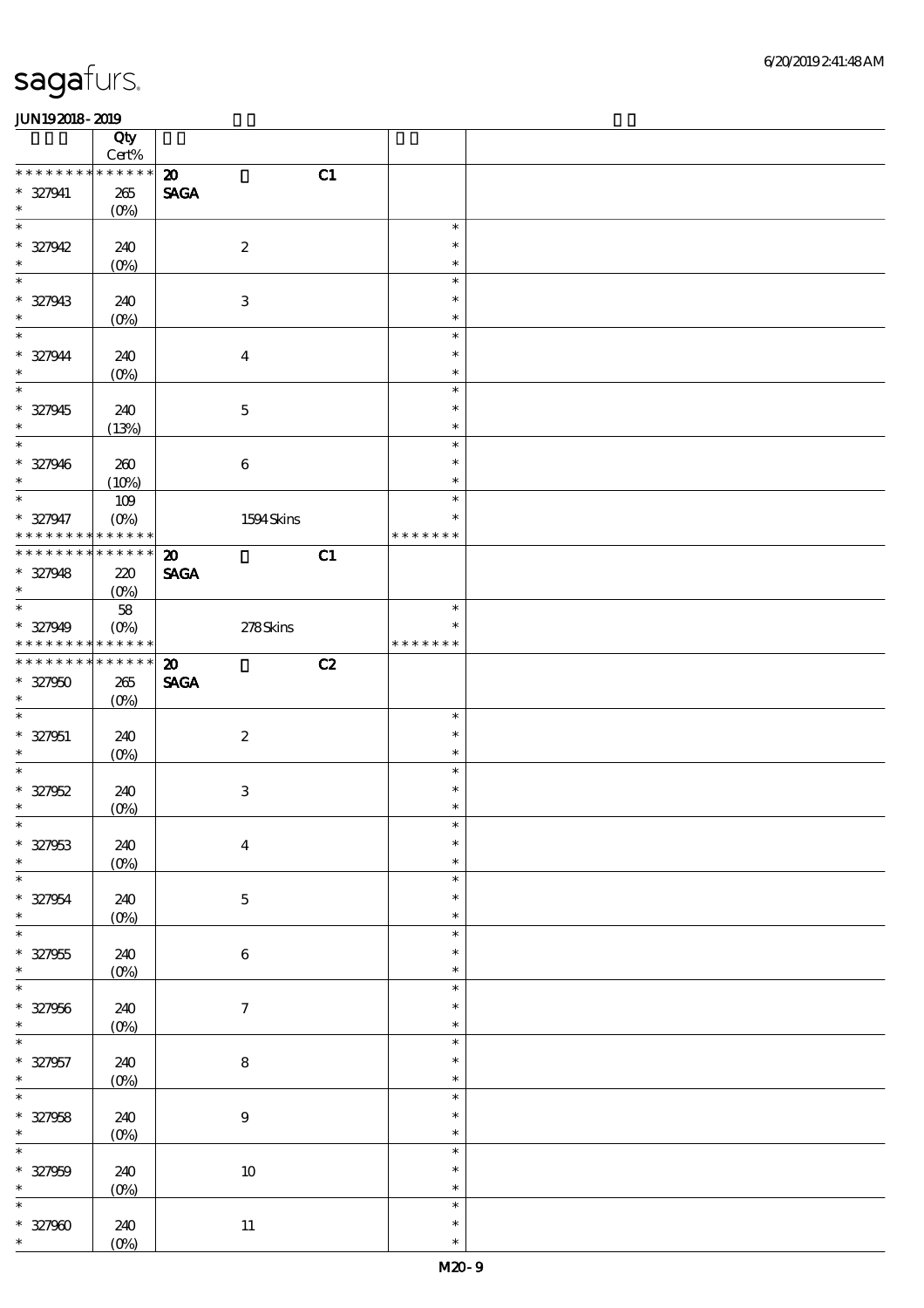|                                            | Qty               |                                   |                  |  |
|--------------------------------------------|-------------------|-----------------------------------|------------------|--|
| $\ast$                                     | $\mbox{Cert}\%$   | C2<br>${\bf Z}$                   | $\ast$           |  |
| $* 327961$                                 | 240               | <b>SAGA</b>                       | $\ast$           |  |
| $\ast$                                     | $(0\%)$           |                                   | $\ast$           |  |
| $\ast$                                     |                   |                                   | $\ast$           |  |
| $* 327962$                                 | 240               | 13                                | $\ast$           |  |
| $\ast$                                     | $(0\%)$           |                                   | $\ast$           |  |
| $\ast$                                     |                   |                                   | $\ast$           |  |
| $* 327963$                                 | 240               | $14\,$                            | $\ast$           |  |
| $\ast$                                     | $(0\%)$           |                                   | $\ast$           |  |
| $\ast$                                     |                   |                                   | $\ast$           |  |
| $* 327964$                                 | 240               | 15                                | $\ast$           |  |
| $\ast$                                     | $(0\%)$           |                                   | $\ast$           |  |
| $\ast$                                     |                   |                                   | $\ast$           |  |
| $* 327965$                                 | 240               | $16\,$                            | $\ast$           |  |
| $\ast$<br>$\overline{\ast}$                | (3%)              |                                   | $\ast$<br>$\ast$ |  |
|                                            |                   |                                   | $\ast$           |  |
| $* 327966$<br>$\ast$                       | 250<br>(1%)       | $17\,$                            | $\ast$           |  |
| $\overline{\ast}$                          |                   |                                   | $\ast$           |  |
| $* 327967$                                 | ${\bf 54}$        | $18\,$                            | $\ast$           |  |
| $\ast$                                     | (0%)              |                                   | $\ast$           |  |
| $\ast$                                     | $185\,$           |                                   | $\ast$           |  |
| $* 327968$                                 | (100%)            | 4354Skins                         | $\ast$           |  |
| * * * * * * * *                            | * * * * * *       |                                   | * * * * * * *    |  |
| * * * * * * *                              | * * * * * *       | $\boldsymbol{\mathfrak{D}}$<br>C2 |                  |  |
| $* 327909$                                 | $200$             | <b>SAGA</b>                       |                  |  |
| $\ast$                                     | $(0\%)$           |                                   |                  |  |
| $\overline{\ast}$                          |                   |                                   | $\ast$           |  |
| $* 327970$                                 | 260               | $\boldsymbol{2}$                  | $\ast$           |  |
| $\ast$<br>$\ast$                           | $(0\%)$           |                                   | $\ast$           |  |
|                                            |                   |                                   | $\ast$<br>$\ast$ |  |
| $* 327971$<br>$\ast$                       | $200$             | $\,3\,$                           | $\ast$           |  |
| $\ast$                                     | $(0\%)$           |                                   | $\ast$           |  |
| $* 327972$                                 | $200$             | $\overline{\mathbf{4}}$           | $\ast$           |  |
| $\ast$                                     | (0%)              |                                   | $\ast$           |  |
| $*$                                        |                   |                                   | $\ast$           |  |
| $* 327973$                                 | 260               | $\bf 5$                           | $\ast$           |  |
| $\ast$                                     | $(0\%)$           |                                   | $\ast$           |  |
| $\ast$                                     |                   |                                   | $\ast$           |  |
| $* 327974$                                 | $200$             | $\bf 6$                           | $\ast$           |  |
| $\ast$                                     | $(0\%)$           |                                   | $\ast$           |  |
| $\ast$                                     |                   |                                   | $\ast$           |  |
| $* 327975$<br>$\ast$                       | $200$             | $\boldsymbol{7}$                  | $\ast$           |  |
| $\ast$                                     | $(0\%)$           |                                   | $\ast$<br>$\ast$ |  |
| $* 327976$                                 | 260               | $\bf8$                            | $\ast$           |  |
| $\ast$                                     | (O <sub>0</sub> ) |                                   | $\ast$           |  |
| $\ast$                                     | 48                |                                   | $\ast$           |  |
| $* 327977$                                 | (0%)              | $2128$ Skins                      | *                |  |
| * * * * * * * * <mark>* * * * * *</mark> * |                   |                                   | * * * * * * *    |  |
| * * * * * * *                              | * * * * * *       | $\pmb{\mathfrak{D}}$<br>C3        |                  |  |
| $* 327978$                                 | $265\,$           | <b>SAGA</b>                       |                  |  |
| $\ast$                                     | $(0\%)$           |                                   |                  |  |
| $\ast$                                     |                   |                                   | $\ast$           |  |
| $* 327979$                                 | 240               | $\boldsymbol{2}$                  | $\ast$           |  |
| $\ast$                                     | $(0\%)$           |                                   | $\ast$           |  |
| $\ast$                                     |                   |                                   | $\ast$           |  |
| $* 327980$                                 | 240               | $\,3\,$                           | $\ast$           |  |
| $\ast$                                     | $(0\%)$           |                                   | $\ast$           |  |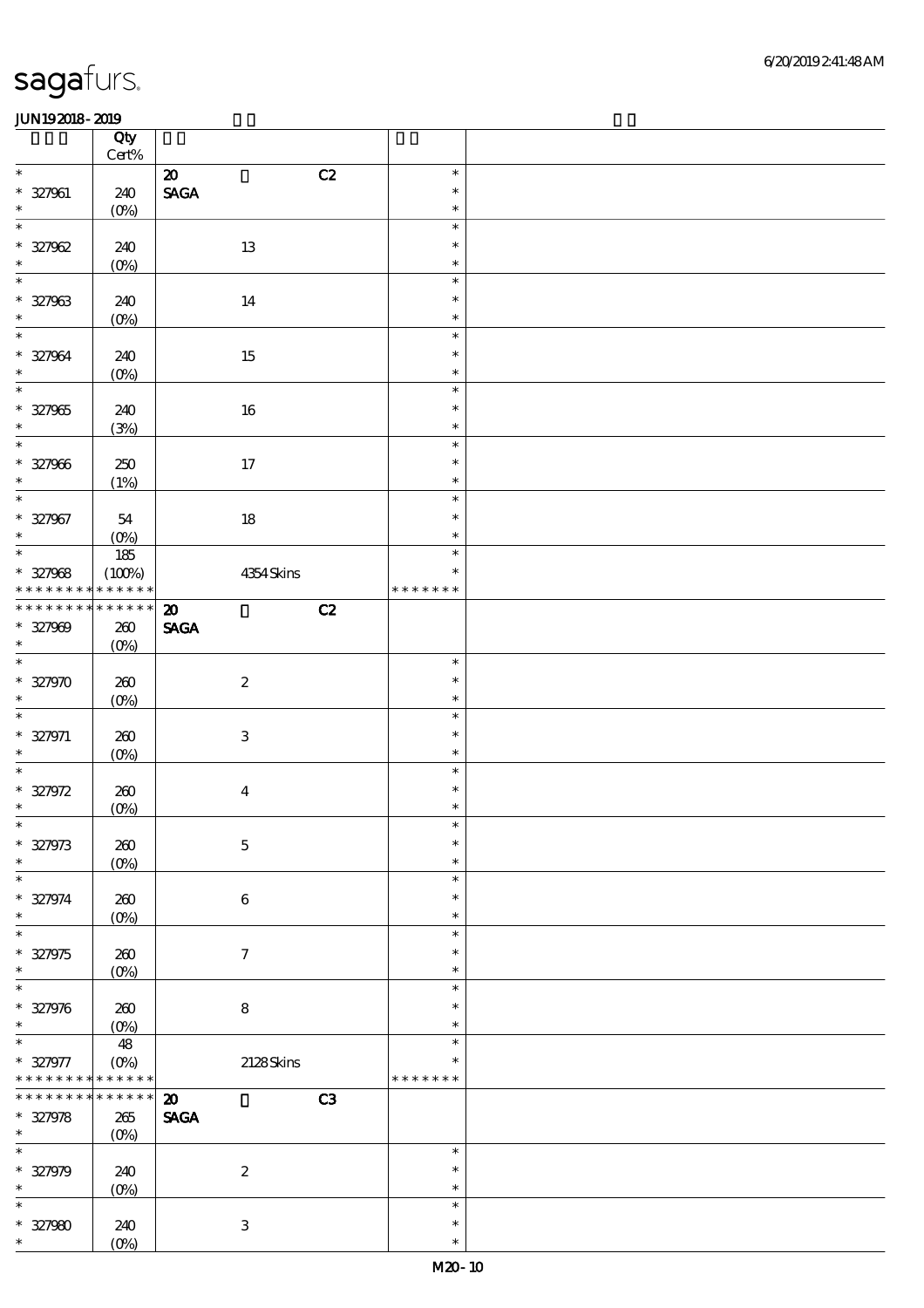|                               | Qty                               |                                |                           |                |                  |  |
|-------------------------------|-----------------------------------|--------------------------------|---------------------------|----------------|------------------|--|
|                               | Cert%                             |                                |                           |                |                  |  |
| $\ast$                        |                                   | $\boldsymbol{\mathsf{20}}$     |                           | C3             | $\ast$           |  |
| $* 327981$                    | 188                               | $\operatorname{\mathsf{SAGA}}$ |                           |                | $\ast$           |  |
| $\ast$<br>$\ast$              | $(O\%)$                           |                                |                           |                | $\ast$<br>$\ast$ |  |
|                               | 138                               |                                |                           |                | $\ast$           |  |
| $* 327982$<br>* * * * * * * * | (100%)<br>* * * * * *             |                                | $1071$ Skins              |                | * * * * * * *    |  |
| * * * * * * *                 | * * * * * *                       | $\boldsymbol{\mathfrak{D}}$    |                           | C3             |                  |  |
| $* 327983$                    | 240                               | <b>SAGA</b>                    |                           |                |                  |  |
| $\ast$                        | (O <sub>0</sub> )                 |                                |                           |                |                  |  |
| $\ast$                        |                                   |                                |                           |                | $\ast$           |  |
| $* 327984$                    | 161                               |                                | $\boldsymbol{2}$          |                | $\ast$           |  |
| $\ast$                        | $(O\%)$                           |                                |                           |                | $\ast$           |  |
| $\ast$                        | 199                               |                                |                           |                | $\ast$           |  |
| $* 327985$                    | (90%)                             |                                | 600Skins                  |                | $\ast$           |  |
| * * * * * * * *               | * * * * * *                       |                                |                           |                | * * * * * * *    |  |
|                               |                                   | $\boldsymbol{\mathbf{z}}$      |                           | C <sub>3</sub> |                  |  |
| 327986                        | 260                               | <b>SAGA</b>                    |                           |                |                  |  |
|                               | $(O\%)$                           |                                |                           |                |                  |  |
| * * * * * * * *               | * * * * * *                       | $\boldsymbol{\mathbf{z}}$      |                           | C1             |                  |  |
| $* 327987$                    | 265                               | <b>SAGA</b>                    |                           |                |                  |  |
| $\ast$<br>$\ast$              | (9%)                              |                                |                           |                | $\ast$           |  |
|                               |                                   |                                |                           |                | $\ast$           |  |
| $* 327988$<br>$\ast$          | 240                               |                                | $\boldsymbol{2}$          |                | $\ast$           |  |
| $\ast$                        | (O <sub>0</sub> )<br>195          |                                |                           |                | $\ast$           |  |
| $* 327989$                    | $(O\%)$                           |                                | <b>700Skins</b>           |                | $\ast$           |  |
| * * *                         | * * * * * *                       |                                |                           |                | * * * * * * *    |  |
| * * * * * * * *               | * * * * * *                       | $\boldsymbol{\mathfrak{D}}$    |                           | C2             |                  |  |
| $* 327990$                    | 265                               | <b>SAGA</b>                    |                           |                |                  |  |
| $\ast$                        | $(O\%)$                           |                                |                           |                |                  |  |
| $\ast$                        |                                   |                                |                           |                | $\ast$           |  |
| $* 327991$                    | 240                               |                                | $\boldsymbol{2}$          |                | $\ast$           |  |
| $\ast$                        | $(0\%)$                           |                                |                           |                | $\ast$           |  |
| $\ast$                        |                                   |                                |                           |                | $\ast$           |  |
| $*327992$                     | 240                               |                                | $\,3\,$                   |                | $\ast$           |  |
| $\ast$                        | $(0\%)$                           |                                |                           |                | $\ast$           |  |
| $\ast$                        |                                   |                                |                           |                | $\ast$           |  |
| $* 327908$<br>$\ast$          | 240                               |                                | $\bf{4}$                  |                | $\ast$<br>$\ast$ |  |
| $\ast$                        | (O <sub>0</sub> )                 |                                |                           |                | $\ast$           |  |
| $* 327994$                    | 240                               |                                | $\mathbf{5}$              |                | $\ast$           |  |
| $\ast$                        | (17%)                             |                                |                           |                | $\ast$           |  |
| $\ast$                        |                                   |                                |                           |                | $\ast$           |  |
| $* 327995$                    | 240                               |                                | $\boldsymbol{6}$          |                | $\ast$           |  |
| $\ast$                        | (13%)                             |                                |                           |                | $\ast$           |  |
| $\ast$                        | 100                               |                                |                           |                | $\ast$           |  |
| * 327996                      | $(O\%)$                           |                                | 1565Skins                 |                |                  |  |
| * * * * * * * *               | * * * * * *                       |                                |                           |                | * * * * * * *    |  |
| * * * * * * *                 | * * * * * *                       | $\boldsymbol{\mathfrak{D}}$    |                           | C3             |                  |  |
| $* 327997$                    | 265                               | <b>SAGA</b>                    |                           |                |                  |  |
| $\ast$<br>$\ast$              | (32%)                             |                                |                           |                |                  |  |
|                               | 165                               |                                |                           |                | $\ast$<br>$\ast$ |  |
| $* 327998$<br>* * * * * * * * | $(O\!/\!\!\delta)$<br>* * * * * * |                                | 430Skins                  |                | * * * * * * *    |  |
|                               |                                   | $\boldsymbol{\mathfrak{D}}$    | $\mathbf{x}$              | C1             |                  |  |
| 327999                        | 153                               | <b>SAGA</b>                    |                           |                |                  |  |
|                               | (5%)                              |                                |                           |                |                  |  |
| * * * * * * *                 | * * * * * *                       | $\boldsymbol{\omega}$          | $\boldsymbol{\mathrm{X}}$ | C2             |                  |  |
| $*32800$                      | 265                               | <b>SAGA</b>                    |                           |                |                  |  |
| $\ast$                        | (8%)                              |                                |                           |                |                  |  |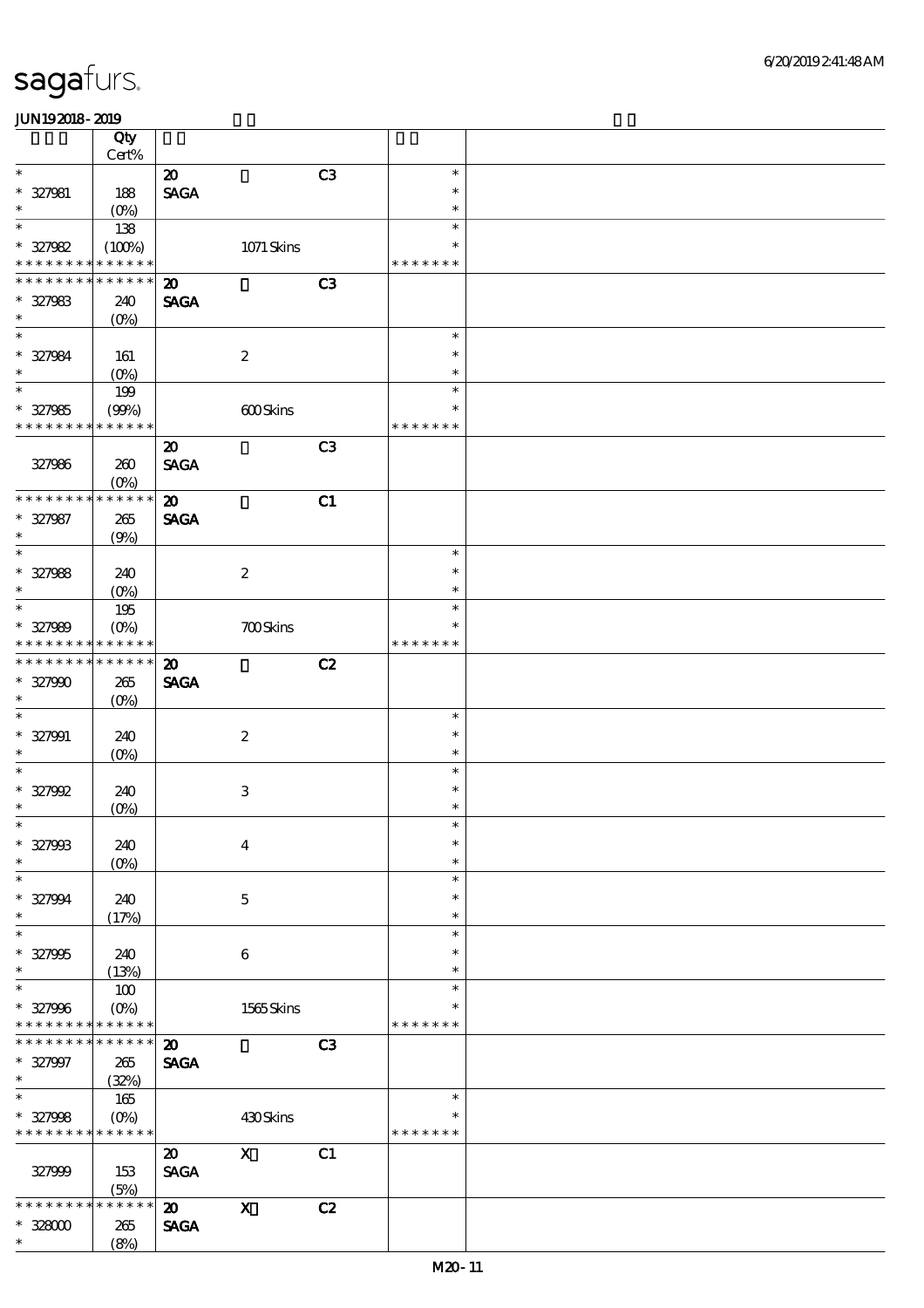|                                                                        | Qty                    |                             |                           |    |                  |  |
|------------------------------------------------------------------------|------------------------|-----------------------------|---------------------------|----|------------------|--|
|                                                                        | Cert%                  |                             |                           |    |                  |  |
| $\ast$                                                                 | 139                    | $\boldsymbol{\mathfrak{D}}$ | $\mathbf X$               | C2 | $\ast$           |  |
| $* 328001$                                                             | $(O\%)$                | <b>SAGA</b>                 |                           |    | $\ast$           |  |
| * * * * * * * * * * * * * *                                            |                        |                             |                           |    | * * * * * * *    |  |
|                                                                        |                        | $\boldsymbol{\mathfrak{D}}$ | $\mathbf X$               | C3 |                  |  |
| <b>328002</b>                                                          | 115                    | <b>SAGA</b>                 |                           |    |                  |  |
|                                                                        | (22%)                  |                             |                           |    |                  |  |
| * * * * * * * *                                                        | * * * * * *            | $\boldsymbol{\mathbf{z}}$   | $\boldsymbol{\mathsf{X}}$ | C2 |                  |  |
| $^*$ 328003 $\,$                                                       | 265                    | <b>SAGA</b>                 | <b>INAP</b>               |    |                  |  |
| $\ast$                                                                 | (O <sub>0</sub> )      |                             |                           |    |                  |  |
| $\ast$                                                                 |                        |                             |                           |    | $\ast$           |  |
| * 328004                                                               | 240                    |                             | $\boldsymbol{2}$          |    | $\ast$           |  |
| $\ast$                                                                 | $(0\%)$                |                             |                           |    | $\ast$           |  |
| $\overline{\ast}$                                                      |                        |                             |                           |    | $\ast$           |  |
| $* 328005$                                                             | 109                    |                             | $\,3$                     |    | $\ast$           |  |
| $\ast$                                                                 |                        |                             |                           |    | $\ast$           |  |
| $\overline{\phantom{0}}$                                               | $(O\%)$                |                             |                           |    | $\ast$           |  |
|                                                                        | 125                    |                             |                           |    | $\ast$           |  |
| $* 328006$<br>* * * * * * * *                                          | (91%)<br>* * * * * *   |                             | 739Skins                  |    | * * * * * * *    |  |
| * * * * * * * *                                                        | * * * * * *            |                             |                           |    |                  |  |
|                                                                        |                        | $\boldsymbol{\mathfrak{D}}$ | $\mathbf{X}$              | C2 |                  |  |
| $* 328007$                                                             | 265                    | <b>SAGA</b>                 | <b>INAP</b>               |    |                  |  |
| $\ast$                                                                 | (30%)                  |                             |                           |    |                  |  |
| $\ast$                                                                 |                        |                             |                           |    | $\ast$           |  |
| $* 328008$                                                             | 240                    |                             | $\boldsymbol{2}$          |    | $\ast$           |  |
| $\ast$                                                                 | (O <sub>0</sub> )      |                             |                           |    | $\ast$           |  |
| $\ast$                                                                 |                        |                             |                           |    | $\ast$           |  |
| $^\ast$ 328009                                                         | 240                    |                             | $\,3\,$                   |    | $\ast$           |  |
| $\ast$                                                                 | $(O\!/\!\!\delta)$     |                             |                           |    | $\ast$           |  |
| $\ast$                                                                 | 244                    |                             |                           |    | $\ast$           |  |
| $* 328010$                                                             | $(O\%)$                |                             | 989Skins                  |    | $\ast$           |  |
| * * * * * * * * * * * * * *                                            |                        |                             |                           |    | * * * * * * *    |  |
|                                                                        |                        |                             |                           |    |                  |  |
| * * * * * * * *                                                        | * * * * * *            | $\boldsymbol{\mathfrak{D}}$ |                           | C2 |                  |  |
| $* 328011$                                                             | 265                    | <b>SAGA</b>                 | <b>LNAP</b>               |    |                  |  |
| $\ast$                                                                 | (20%)                  |                             |                           |    |                  |  |
| $\ast$                                                                 |                        |                             |                           |    | $\ast$           |  |
|                                                                        | 240                    |                             |                           |    | $\ast$           |  |
| $* 328012$<br>$\ast$                                                   |                        |                             | $\boldsymbol{2}$          |    | $\ast$           |  |
| $*$                                                                    | $(0\%)$                |                             |                           |    | $\ast$           |  |
|                                                                        |                        |                             |                           |    | $\ast$           |  |
| $* 328013$<br>$\ast$                                                   | 240                    |                             | $\,3$                     |    | $\ast$           |  |
| $\ast$                                                                 | $(0\%)$                |                             |                           |    | $\ast$           |  |
|                                                                        |                        |                             |                           |    | $\ast$           |  |
| $* 328014$<br>$\ast$                                                   | 240                    |                             | $\boldsymbol{4}$          |    | $\ast$           |  |
| $\ast$                                                                 | $(0\%)$                |                             |                           |    | $\ast$           |  |
|                                                                        |                        |                             |                           |    | $\ast$           |  |
| $* 328015$<br>$\ast$                                                   | 240                    |                             | $\mathbf 5$               |    | $\ast$           |  |
| $\ast$                                                                 | (O <sub>0</sub> )      |                             |                           |    | $\ast$           |  |
|                                                                        | 83                     |                             |                           |    | $\ast$           |  |
| * * * * * * * *                                                        | $(O\%)$<br>* * * * * * |                             | 1308Skins                 |    | * * * * * * *    |  |
| * * * * * * *                                                          |                        |                             |                           |    |                  |  |
|                                                                        | * * * * * *            | $\boldsymbol{\mathfrak{D}}$ |                           | C2 |                  |  |
| $\ast$                                                                 | $265\,$                | <b>SAGA</b>                 | <b>INAP</b>               |    |                  |  |
|                                                                        | $(O\%)$                |                             |                           |    |                  |  |
|                                                                        |                        |                             |                           |    | $\ast$           |  |
|                                                                        | 240                    |                             | $\boldsymbol{2}$          |    | $\ast$           |  |
| $\ast$                                                                 | $(0\%)$                |                             |                           |    | $\ast$           |  |
| $\ast$                                                                 |                        |                             |                           |    | $\ast$           |  |
|                                                                        | 240                    |                             | $\,3$                     |    | $\ast$           |  |
| $* 328016$<br>* 328017<br>$\ast$<br>$* 328018$<br>$* 328019$<br>$\ast$ | $(0\%)$                |                             |                           |    | $\ast$           |  |
| $\ast$                                                                 |                        |                             |                           |    | $\ast$           |  |
| $* 32800$<br>$\ast$                                                    | 240<br>$(0\%)$         |                             | $\boldsymbol{4}$          |    | $\ast$<br>$\ast$ |  |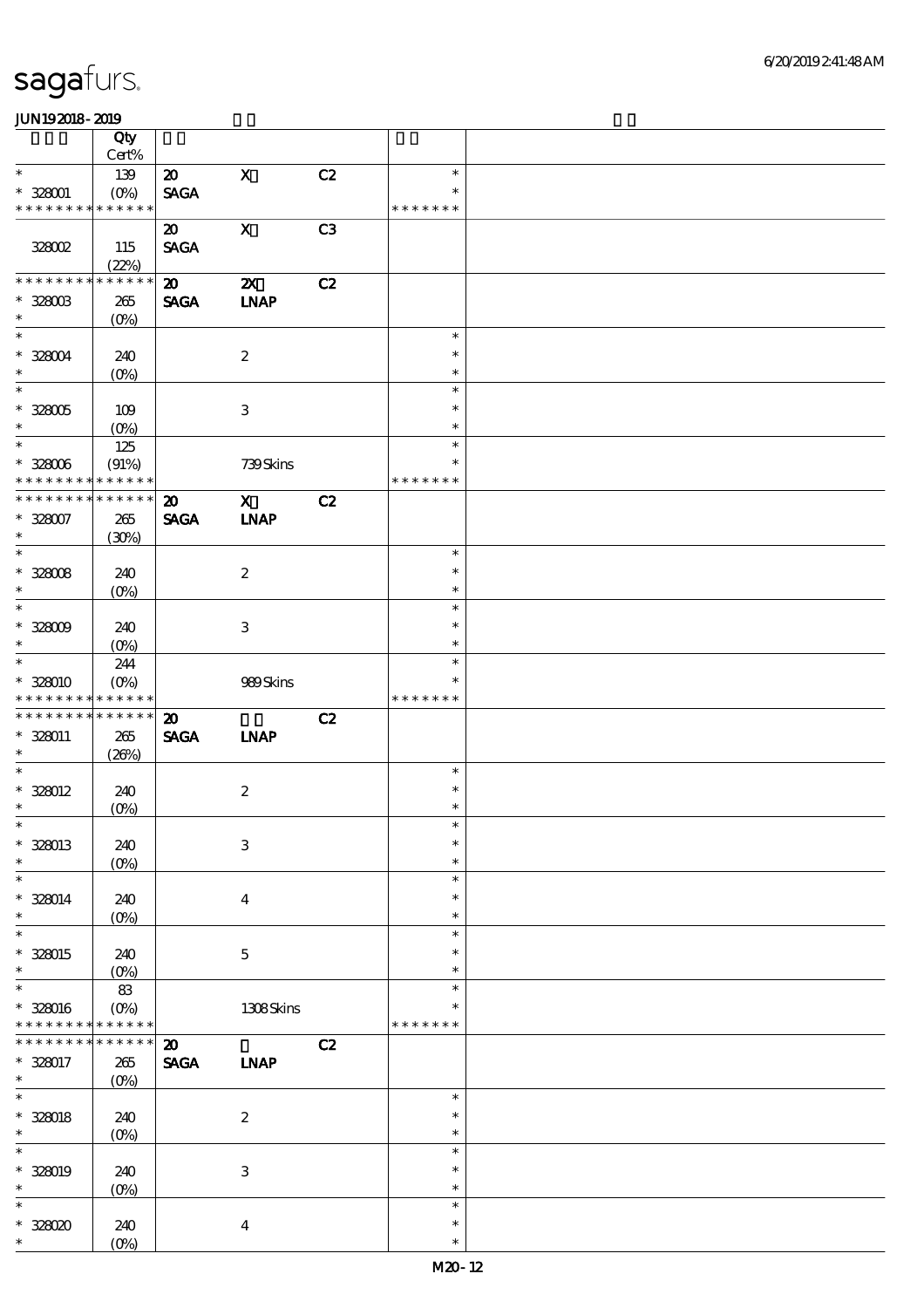|                                            | Qty<br>$Cert\%$ |                             |                           |    |               |  |
|--------------------------------------------|-----------------|-----------------------------|---------------------------|----|---------------|--|
| $\ast$                                     |                 | $\boldsymbol{\mathfrak{D}}$ |                           | C2 | $\ast$        |  |
|                                            |                 |                             |                           |    | $\ast$        |  |
| $*$ 328021                                 | 240             | $\pmb{\text{SAGA}}$         | <b>INAP</b>               |    |               |  |
| $\ast$                                     | (15%)           |                             |                           |    | $\ast$        |  |
| $\ast$                                     |                 |                             |                           |    | $\ast$        |  |
| $* 328022$                                 | 240             |                             | $\boldsymbol{6}$          |    | $\ast$        |  |
| $\ast$                                     | (9%)            |                             |                           |    | $\ast$        |  |
| $\ast$                                     | $54\,$          |                             |                           |    | $\ast$        |  |
| $* 328023$                                 | $(0\%)$         |                             | 1519Skins                 |    | $\ast$        |  |
| * * * * * * * * <mark>* * * * * * *</mark> |                 |                             |                           |    | * * * * * * * |  |
| * * * * * * * * * * * * * *                |                 | $\boldsymbol{\mathfrak{D}}$ |                           | C2 |               |  |
| * 328024                                   | 265             | <b>SAGA</b>                 | <b>INAP</b>               |    |               |  |
| $\ast$                                     |                 |                             |                           |    |               |  |
| $\ast$                                     | (13%)           |                             |                           |    |               |  |
|                                            |                 |                             |                           |    | $\ast$        |  |
| $* 328025$                                 | 240             |                             | $\boldsymbol{2}$          |    | $\ast$        |  |
| $\ast$                                     | $(0\%)$         |                             |                           |    | $\ast$        |  |
| $\ast$                                     | $207\,$         |                             |                           |    | $\ast$        |  |
| $* 328026$                                 | $(O\%)$         |                             | 712Skins                  |    | $\ast$        |  |
| * * * * * * * *                            | * * * * * *     |                             |                           |    | * * * * * * * |  |
|                                            |                 | $\boldsymbol{\mathfrak{D}}$ | $\mathbf x$               | C2 |               |  |
| 328027                                     | 186             | <b>SAGA</b>                 | <b>INAP</b>               |    |               |  |
|                                            | $(\Theta\%)$    |                             |                           |    |               |  |
| * * * * * * * *                            | * * * * * *     |                             |                           |    |               |  |
|                                            |                 | $\boldsymbol{\mathbf{z}}$   |                           | C2 |               |  |
| $* 328028$                                 | 225             | $\mathbf{I} \mathbf{A}$     |                           |    |               |  |
| $\ast$                                     | (16%)           |                             |                           |    |               |  |
| $\ast$                                     |                 |                             |                           |    | $\ast$        |  |
| $* 328029$                                 | 200             |                             | $\boldsymbol{2}$          |    | $\ast$        |  |
| $\ast$                                     | (4%)            |                             |                           |    | $\ast$        |  |
| $\ast$                                     | 209             |                             |                           |    | $\ast$        |  |
| $* 32800$                                  | (4%)            |                             | 634Skins                  |    | $\ast$        |  |
| * * * * * * * * * * * * * *                |                 |                             |                           |    | * * * * * * * |  |
| * * * * * * * *                            | * * * * * *     | $\boldsymbol{\mathbf{z}}$   | X /                       | C2 |               |  |
| $* 328031$                                 | 265             | IA                          | MET1                      |    |               |  |
| $\ast$                                     | (10%)           |                             |                           |    |               |  |
| $\ast$                                     |                 |                             |                           |    | $\ast$        |  |
| $* 328032$                                 | 240             |                             | $\boldsymbol{2}$          |    | $\ast$        |  |
| $\ast$                                     |                 |                             |                           |    | $\ast$        |  |
| $\ast$                                     | (7%)            |                             |                           |    | $\ast$        |  |
|                                            | $106\,$         |                             |                           |    | $\ast$        |  |
| $^*$ 328033                                | (4%)            |                             | $611$ Skins               |    |               |  |
| * * * * * * * *                            | * * * * * *     |                             |                           |    | * * * * * * * |  |
| * * * * * * *                              | * * * * * *     | $\boldsymbol{\mathbf{Z}}$   | $\mathbf{X}$ /            | C2 |               |  |
| $* 328034$                                 | 265             | IA                          |                           |    |               |  |
| $\ast$                                     | (3%)            |                             |                           |    |               |  |
| $\ast$                                     |                 |                             |                           |    | $\ast$        |  |
| $* 32805$                                  | 240             |                             | $\boldsymbol{2}$          |    | $\ast$        |  |
| $\ast$                                     | (2%)            |                             |                           |    | $\ast$        |  |
| $\ast$                                     |                 |                             |                           |    | $\ast$        |  |
| $* 328036$                                 | 240             |                             | $\ensuremath{\mathbf{3}}$ |    | $\ast$        |  |
| $\ast$                                     | (5%)            |                             |                           |    | $\ast$        |  |
| $\ast$                                     |                 |                             |                           |    | $\ast$        |  |
| $* 328037$                                 | 240             |                             | $\boldsymbol{4}$          |    | $\ast$        |  |
| $\ast$                                     | (9%)            |                             |                           |    | $\ast$        |  |
| $\ast$                                     |                 |                             |                           |    | $\ast$        |  |
|                                            |                 |                             |                           |    | $\ast$        |  |
| $* 328038$                                 | 240             |                             | $\mathbf 5$               |    |               |  |
| $\ast$                                     | (10%)           |                             |                           |    | $\ast$        |  |
| $\ast$                                     |                 |                             |                           |    | $\ast$        |  |
| $* 328039$                                 | 240             |                             | $\,6\,$                   |    | $\ast$        |  |
| $\ast$                                     | (4%)            |                             |                           |    | $\ast$        |  |
| $\ast$                                     |                 |                             |                           |    | $\ast$        |  |
| $* 328040$                                 | 240             |                             | $\boldsymbol{\tau}$       |    | $\ast$        |  |
| $\ast$                                     | (5%)            |                             |                           |    | $\ast$        |  |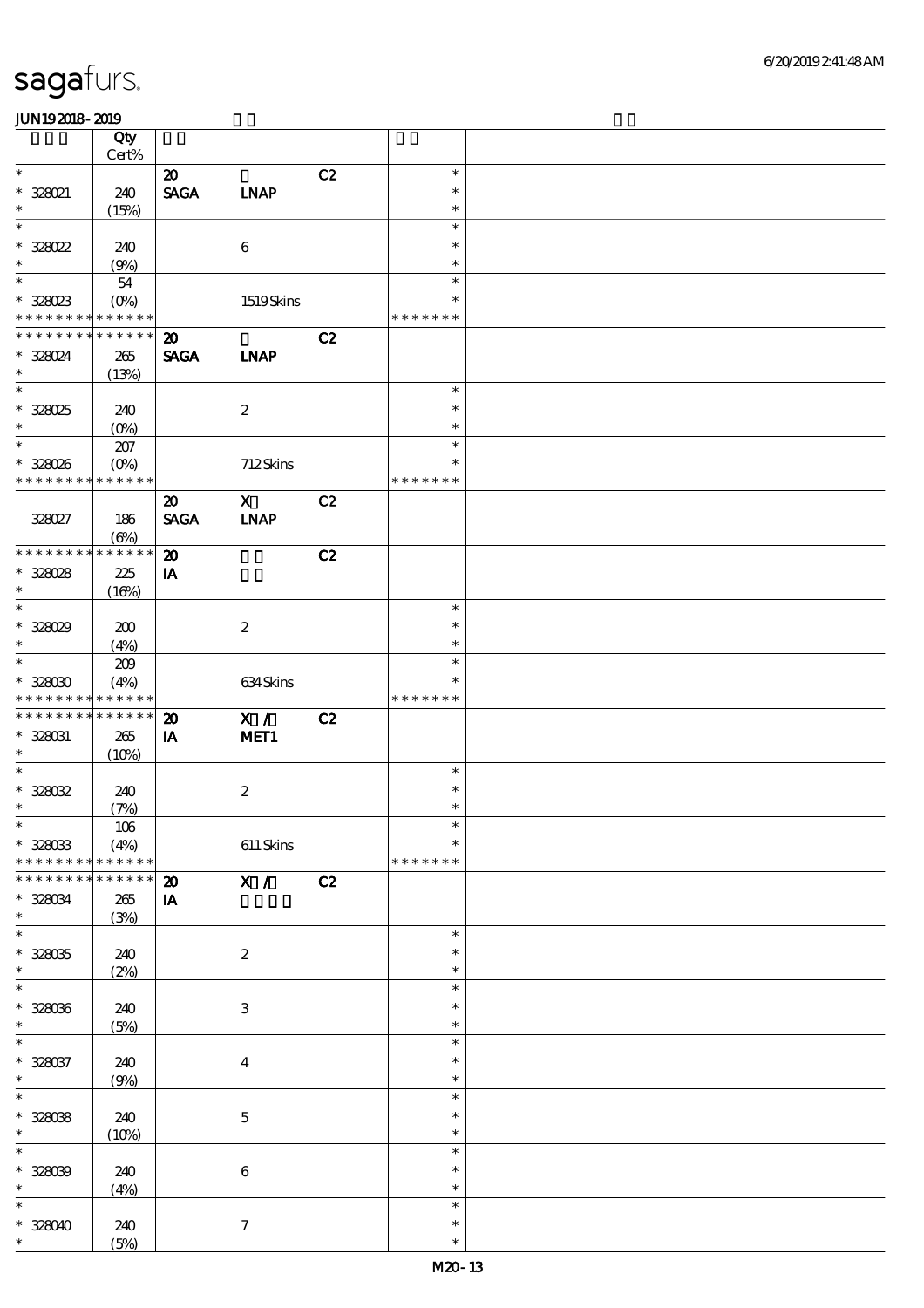|                                            | Qty<br>Cert%       |                             |                                 |                |               |  |
|--------------------------------------------|--------------------|-----------------------------|---------------------------------|----------------|---------------|--|
| $\ast$                                     |                    |                             |                                 |                | $\ast$        |  |
|                                            |                    | $\boldsymbol{\mathsf{20}}$  | $\mathbf{x}$ /                  | C2             |               |  |
| $* 328041$                                 | 240                | $\mathbf{I}\mathbf{A}$      |                                 |                | $\ast$        |  |
| $\ast$                                     | (7%)               |                             |                                 |                | $\ast$        |  |
| $\ast$                                     |                    |                             |                                 |                | $\ast$        |  |
| $* 328042$                                 | 240                |                             | $\boldsymbol{9}$                |                | $\ast$        |  |
| $\ast$                                     | $(0\%)$            |                             |                                 |                | $\ast$        |  |
| $\ast$                                     |                    |                             |                                 |                | $\ast$        |  |
| $* 328043$                                 | 240                |                             | $10\,$                          |                | $\ast$        |  |
| $\ast$                                     | (1%)               |                             |                                 |                | $\ast$        |  |
| $\ast$                                     |                    |                             |                                 |                | $\ast$        |  |
| * 328044                                   | 240                |                             | $11\,$                          |                | $\ast$        |  |
| $\ast$                                     |                    |                             |                                 |                | $\ast$        |  |
| $\ast$                                     | (2%)               |                             |                                 |                | $\ast$        |  |
|                                            | $\boldsymbol{\pi}$ |                             |                                 |                |               |  |
| * 328045                                   | (2%)               |                             | 2735Skins                       |                | $\ast$        |  |
| * * * * * * * * <mark>* * * * * * *</mark> |                    |                             |                                 |                | * * * * * * * |  |
| * * * * * * *                              | * * * * * *        | $\boldsymbol{\mathbf{z}}$   | $\mathcal{T}$ and $\mathcal{T}$ | C2             |               |  |
| $* 328046$                                 | $265\,$            | $\mathbf{I} \mathbf{A}$     |                                 |                |               |  |
| $\ast$                                     | (4%)               |                             |                                 |                |               |  |
| $\overline{\ast}$                          |                    |                             |                                 |                | $\ast$        |  |
| $* 328047$                                 | 240                |                             | $\boldsymbol{2}$                |                | $\ast$        |  |
| $\ast$                                     | (4%)               |                             |                                 |                | $\ast$        |  |
| $\overline{\ast}$                          |                    |                             |                                 |                | $\ast$        |  |
| $* 328048$                                 | 240                |                             | $\ensuremath{\mathbf{3}}$       |                | $\ast$        |  |
| $\ast$                                     | (1%)               |                             |                                 |                | $\ast$        |  |
| $\overline{\phantom{0}}$                   |                    |                             |                                 |                | $\ast$        |  |
|                                            |                    |                             |                                 |                | $\ast$        |  |
| $* 328049$                                 | 240                |                             | $\overline{\mathbf{4}}$         |                |               |  |
| $\ast$                                     | (2%)               |                             |                                 |                | $\ast$        |  |
| $\ast$                                     |                    |                             |                                 |                | $\ast$        |  |
| $* 328050$                                 | 240                |                             | $\mathbf 5$                     |                | $\ast$        |  |
| $\ast$                                     | (3%)               |                             |                                 |                | $\ast$        |  |
| $\ast$                                     |                    |                             |                                 |                | $\ast$        |  |
| $* 328051$                                 | 240                |                             | $\,6\,$                         |                | $\ast$        |  |
| $\ast$                                     | (3%)               |                             |                                 |                | $\ast$        |  |
| $\ast$                                     |                    |                             |                                 |                | $\ast$        |  |
| $* 328052$                                 | 240                |                             | $\boldsymbol{7}$                |                | $\ast$        |  |
| $\ast$                                     | (3%)               |                             |                                 |                | $\ast$        |  |
| $*$                                        | $165\,$            |                             |                                 |                | $\ast$        |  |
| $* 328053$                                 | (4%)               |                             | 1870Skins                       |                | $\ast$        |  |
| * * * * * * * *                            | * * * * * *        |                             |                                 |                | * * * * * * * |  |
| * * * * * * * * * * * * * *                |                    |                             |                                 |                |               |  |
|                                            |                    | $\boldsymbol{\mathfrak{D}}$ | X /                             | C2             |               |  |
| $* 328054$<br>$\ast$                       | 285                | IA                          |                                 | <b>INAP</b>    |               |  |
|                                            | (3%)               |                             |                                 |                |               |  |
| $\ast$                                     | 68                 |                             |                                 |                | $\ast$        |  |
| $* 328055$                                 | (4%)               |                             | 353Skins                        |                | $\ast$        |  |
| * * * * * * * *                            | * * * * * *        |                             |                                 |                | * * * * * * * |  |
|                                            |                    | $\boldsymbol{\mathfrak{D}}$ | $\mathcal{L}$                   | C2             |               |  |
| 328056                                     | 128                | IA                          |                                 | <b>LNAP</b>    |               |  |
|                                            | (4%)               |                             |                                 |                |               |  |
|                                            |                    | $\boldsymbol{\mathfrak{D}}$ | $\boldsymbol{\mathsf{z}}$       | C1             |               |  |
| 328057                                     | 94                 | <b>SROY</b>                 |                                 |                |               |  |
|                                            | (9%)               |                             |                                 |                |               |  |
| * * * * * * * *                            | * * * * * *        | $\boldsymbol{\mathfrak{D}}$ | $\boldsymbol{\mathsf{z}}$       | C2             |               |  |
| $* 328058$                                 | 245                | <b>SROY</b>                 |                                 |                |               |  |
| $\ast$                                     | (16%)              |                             |                                 |                |               |  |
| $\ast$                                     | 235                |                             |                                 |                | $\ast$        |  |
| $* 328059$                                 | $(0\%)$            |                             | 480Skins                        |                | $\ast$        |  |
| * * * * * * * * <mark>* * * * * *</mark>   |                    |                             |                                 |                | * * * * * * * |  |
|                                            |                    |                             |                                 |                |               |  |
|                                            |                    | $\boldsymbol{\mathfrak{D}}$ | $\boldsymbol{\mathsf{z}}$       | C <sub>3</sub> |               |  |
| 328000                                     | $205\,$            | <b>SROY</b>                 |                                 |                |               |  |
|                                            | (11%)              |                             |                                 |                |               |  |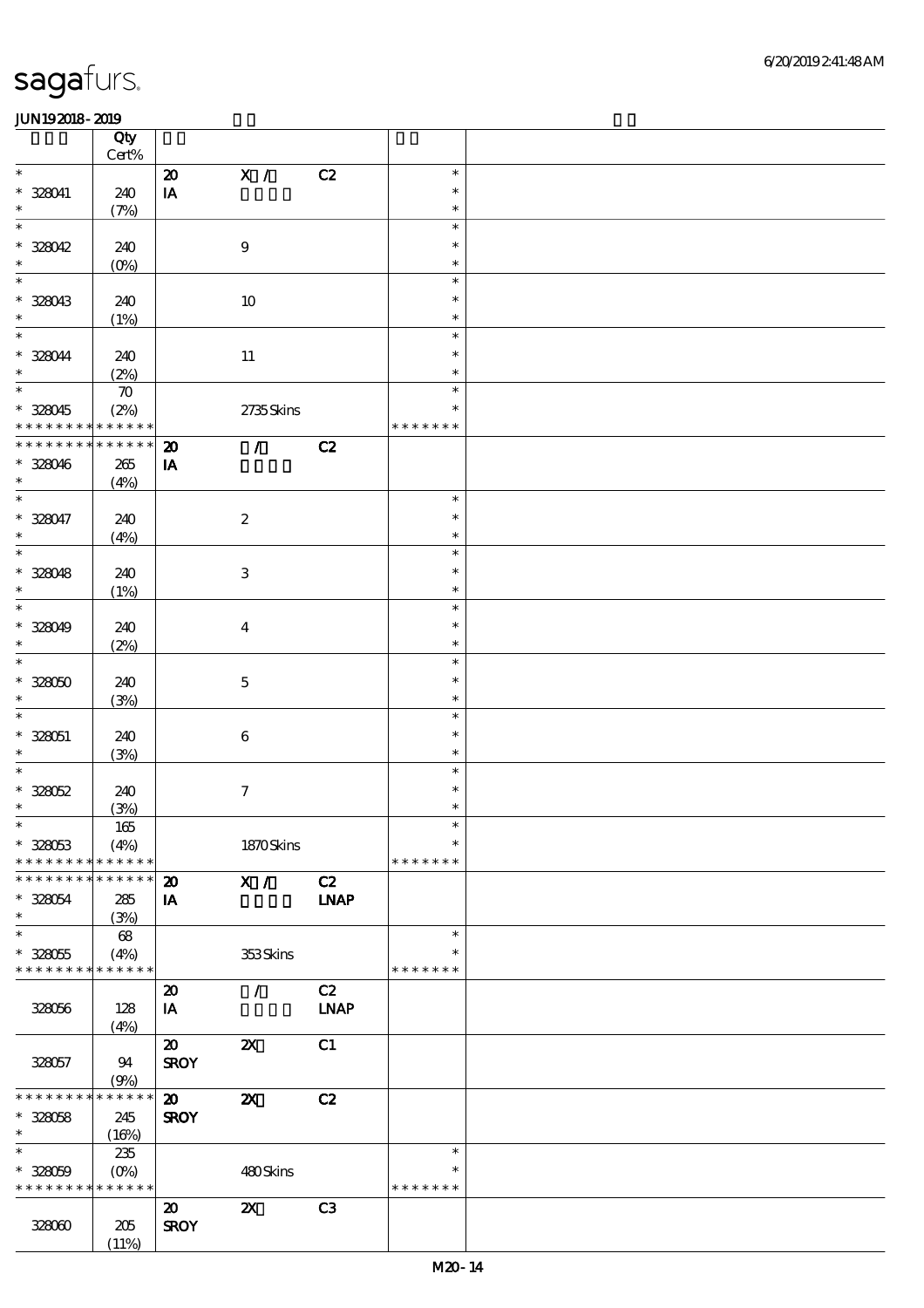|                                                          | Qty                 |                                          |                           |    |               |  |
|----------------------------------------------------------|---------------------|------------------------------------------|---------------------------|----|---------------|--|
|                                                          | Cert%               |                                          |                           |    |               |  |
|                                                          |                     | $\boldsymbol{\mathbf{z}}$<br><b>SROY</b> | $\mathbf X$               | C1 |               |  |
| 328061                                                   | 156<br>(4%)         |                                          |                           |    |               |  |
| * * * * * * *                                            | * * * * * *         | $\boldsymbol{\mathfrak{D}}$              | $\mathbf X$               | C2 |               |  |
| $* 32802$                                                | 245                 | <b>SROY</b>                              |                           |    |               |  |
| $\ast$                                                   | (11%)               |                                          |                           |    |               |  |
| $\ast$                                                   |                     |                                          |                           |    | $\ast$        |  |
| $* 328033$                                               | 220                 |                                          | $\boldsymbol{2}$          |    | $\ast$        |  |
| $\ast$<br>$\ast$                                         | (O <sub>0</sub> )   |                                          |                           |    | $\ast$        |  |
|                                                          | 117                 |                                          |                           |    | $\ast$<br>*   |  |
| * 328064<br>* * * * * * * * <mark>* * * * * *</mark>     | $(O\!/\!\!\delta)$  |                                          | 582Skins                  |    | * * * * * * * |  |
| * * * * * * * *                                          | * * * * * *         | $\boldsymbol{\mathfrak{D}}$              | $\boldsymbol{\mathrm{X}}$ | C3 |               |  |
| $* 32805$                                                | 245                 | <b>SROY</b>                              |                           |    |               |  |
| $\ast$                                                   | (14%)               |                                          |                           |    |               |  |
| $\ast$                                                   | 40                  |                                          |                           |    | $\ast$        |  |
| $* 328066$                                               | (O <sub>0</sub> )   |                                          | 285Skins                  |    | $\ast$        |  |
| * * * * * * * *                                          | * * * * * *         |                                          |                           |    | * * * * * * * |  |
|                                                          |                     | $\boldsymbol{\mathfrak{D}}$              |                           | C1 |               |  |
| 328067                                                   | 251                 | <b>SROY</b>                              |                           |    |               |  |
| * * * * * * * *                                          | (2%)<br>* * * * * * | $\boldsymbol{\mathfrak{D}}$              |                           | C2 |               |  |
| $* 328068$                                               | 245                 | <b>SROY</b>                              |                           |    |               |  |
| $\ast$                                                   | (13%)               |                                          |                           |    |               |  |
| $\ast$                                                   |                     |                                          |                           |    | $\ast$        |  |
| $* 328009$                                               | 220                 |                                          | $\boldsymbol{2}$          |    | $\ast$        |  |
| $\ast$                                                   | $(O\!/\!\!\delta)$  |                                          |                           |    | $\ast$        |  |
| $\ast$                                                   |                     |                                          |                           |    | $\ast$        |  |
| $* 328070$                                               | 220                 |                                          | $\,3$                     |    | $\ast$        |  |
| $\ast$                                                   | $(O\%)$             |                                          |                           |    | $\ast$        |  |
| $\ast$                                                   | $8\!3$              |                                          |                           |    | $\ast$<br>∗   |  |
| $* 328071$<br>* * * * * * * * <mark>* * * * * *</mark> * | $(O\%)$             |                                          | 768Skins                  |    | * * * * * * * |  |
| * * * * * * *                                            | * * * * * *         | $\boldsymbol{\mathfrak{D}}$              |                           | C3 |               |  |
| $* 328072$                                               | 245                 | <b>SROY</b>                              |                           |    |               |  |
| $\ast$                                                   | (15%)               |                                          |                           |    |               |  |
| $*$                                                      | $5\!1$              |                                          |                           |    | $\ast$        |  |
| $* 328073$                                               | $(O\%)$             |                                          | 296Skins                  |    | $\ast$        |  |
| * * * * * * * *                                          | * * * * * *         |                                          |                           |    | * * * * * * * |  |
| * * * * * * *                                            | * * * * * *         | $\boldsymbol{\mathbf{z}}$                |                           | C1 |               |  |
| $* 328074$<br>$\ast$                                     | 245<br>(3%)         | <b>SROY</b>                              |                           |    |               |  |
| $\ast$                                                   |                     |                                          |                           |    | $\ast$        |  |
| $* 328075$                                               | 220                 |                                          | $\boldsymbol{2}$          |    | $\ast$        |  |
| $\ast$                                                   | (O <sub>0</sub> )   |                                          |                           |    | $\ast$        |  |
| $\ast$                                                   | 46                  |                                          |                           |    | $\ast$        |  |
| $* 328076$                                               | $(O\%)$             |                                          | $511$ Skins               |    | $\ast$        |  |
| * * * * * * * *                                          | * * * * * *         |                                          |                           |    | * * * * * * * |  |
| * * * * * * *                                            | * * * * * *         | $\boldsymbol{\mathfrak{D}}$              |                           | C2 |               |  |
| * 328077<br>$\ast$                                       | 245                 | <b>SROY</b>                              |                           |    |               |  |
| $\ast$                                                   | $(O\%)$             |                                          |                           |    | $\ast$        |  |
| $* 328078$                                               | 220                 |                                          | $\boldsymbol{2}$          |    | $\ast$        |  |
| $\ast$                                                   | $(0\%)$             |                                          |                           |    | $\ast$        |  |
| $\ast$                                                   |                     |                                          |                           |    | $\ast$        |  |
| $* 328079$                                               | 220                 |                                          | $\ensuremath{\mathbf{3}}$ |    | $\ast$        |  |
| $\ast$                                                   | $(0\%)$             |                                          |                           |    | $\ast$        |  |
| $\ast$                                                   |                     |                                          |                           |    | $\ast$        |  |
| $* 328080$                                               | 220                 |                                          | $\boldsymbol{4}$          |    | $\ast$        |  |
| $\ast$                                                   | $(O\%)$             |                                          |                           |    | $\ast$        |  |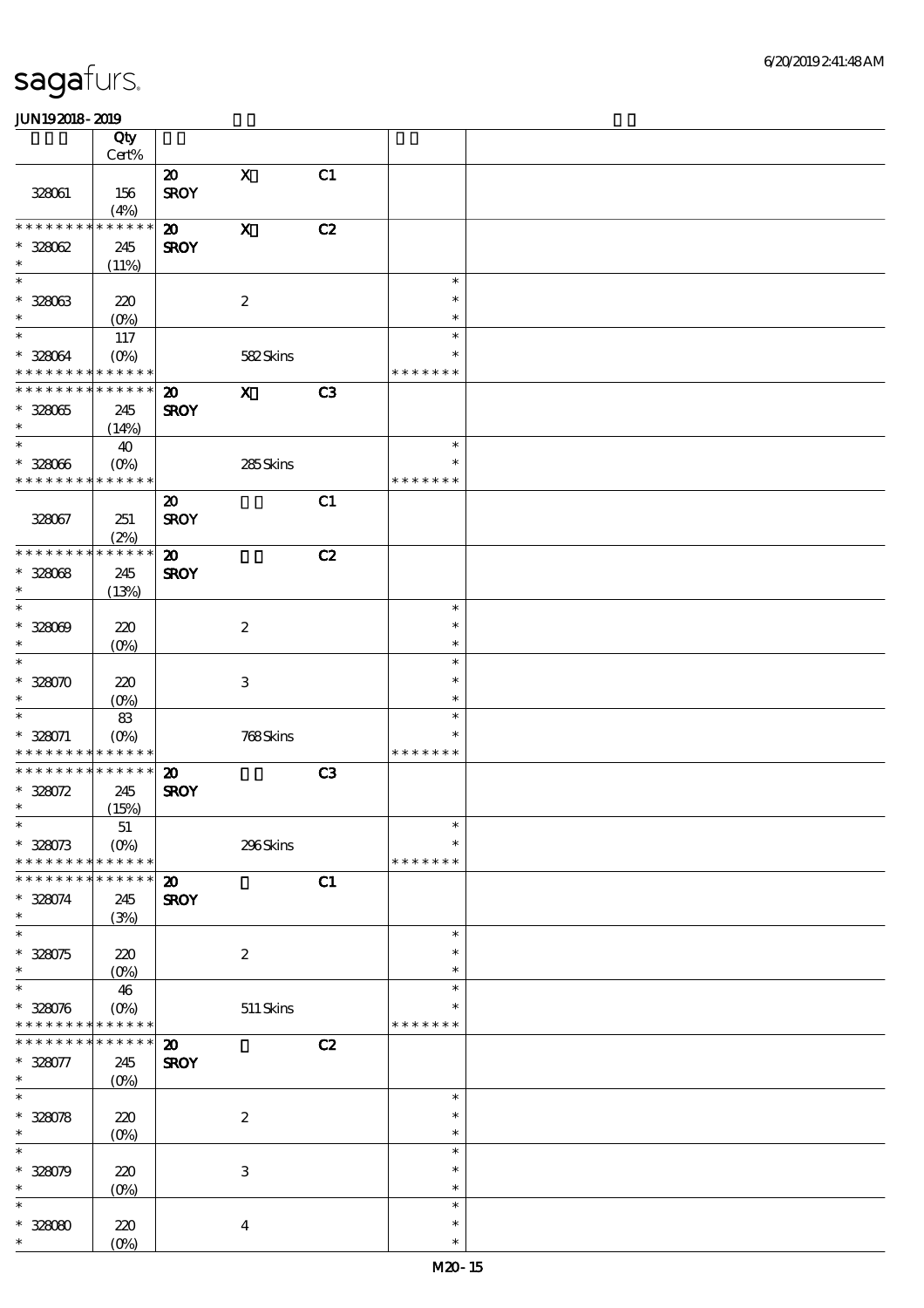| .                    |              |                             |                  |                |               |  |
|----------------------|--------------|-----------------------------|------------------|----------------|---------------|--|
|                      | Qty<br>Cert% |                             |                  |                |               |  |
| $\ast$               |              |                             |                  |                | $\ast$        |  |
|                      |              | $\boldsymbol{\mathbf{z}}$   |                  | C2             | $\ast$        |  |
| $* 328081$<br>$\ast$ | 220          | <b>SROY</b>                 |                  |                |               |  |
| $\ast$               | $(O\%)$      |                             |                  |                | $\ast$        |  |
|                      |              |                             |                  |                | $\ast$        |  |
| $* 328082$           | 220          |                             | $\,6\,$          |                | $\ast$        |  |
| $\ast$               | (23%)        |                             |                  |                | $\ast$        |  |
| $\ast$               | 133          |                             |                  |                | $\ast$        |  |
| $* 328083$           | $(O\%)$      |                             | 1478Skins        |                | $\ast$        |  |
| * * * * * * * *      | * * * * * *  |                             |                  |                | * * * * * * * |  |
| * * * * * * * *      | * * * * * *  | $\boldsymbol{\mathfrak{D}}$ |                  | C3             |               |  |
| $* 328084$           | 245          | <b>SROY</b>                 |                  |                |               |  |
| $\ast$               | (18%)        |                             |                  |                |               |  |
| $\ast$               | 139          |                             |                  |                | $\ast$        |  |
| $* 328085$           | $(O\% )$     |                             | 384Skins         |                | $\ast$        |  |
| * * * * * * * *      | * * * * * *  |                             |                  |                | * * * * * * * |  |
|                      |              | $\boldsymbol{\mathfrak{D}}$ |                  | C1             |               |  |
| 328086               | 189          | <b>SROY</b>                 |                  |                |               |  |
|                      | (3%)         |                             |                  |                |               |  |
| * * * * * * * *      | * * * * * *  | $\boldsymbol{\mathfrak{D}}$ |                  | C2             |               |  |
| $* 328087$           | 245          | <b>SROY</b>                 |                  |                |               |  |
| $\ast$               | $(\Theta)$   |                             |                  |                |               |  |
| $\ast$               |              |                             |                  |                | $\ast$        |  |
| $* 328088$           | 220          |                             | $\boldsymbol{2}$ |                | $\ast$        |  |
| $\ast$               | $(0\%)$      |                             |                  |                | $\ast$        |  |
| $\ast$               | 45           |                             |                  |                | $\ast$        |  |
| $* 328089$           | $(O\%)$      |                             | 510Skins         |                | $\ast$        |  |
| * * * * * * * *      | * * * * * *  |                             |                  |                | * * * * * * * |  |
|                      |              | $\boldsymbol{\mathfrak{D}}$ | $\mathbf x$      | C1/C2          |               |  |
| 328090               | 157          | <b>SROY</b>                 |                  |                |               |  |
|                      | (5%)         |                             |                  |                |               |  |
|                      |              | $\boldsymbol{\mathfrak{D}}$ | $\boldsymbol{X}$ | C <sub>3</sub> |               |  |
|                      |              |                             |                  |                |               |  |
| 328091               | 209          | <b>SROY</b>                 |                  |                |               |  |
|                      | (21%)        |                             |                  |                |               |  |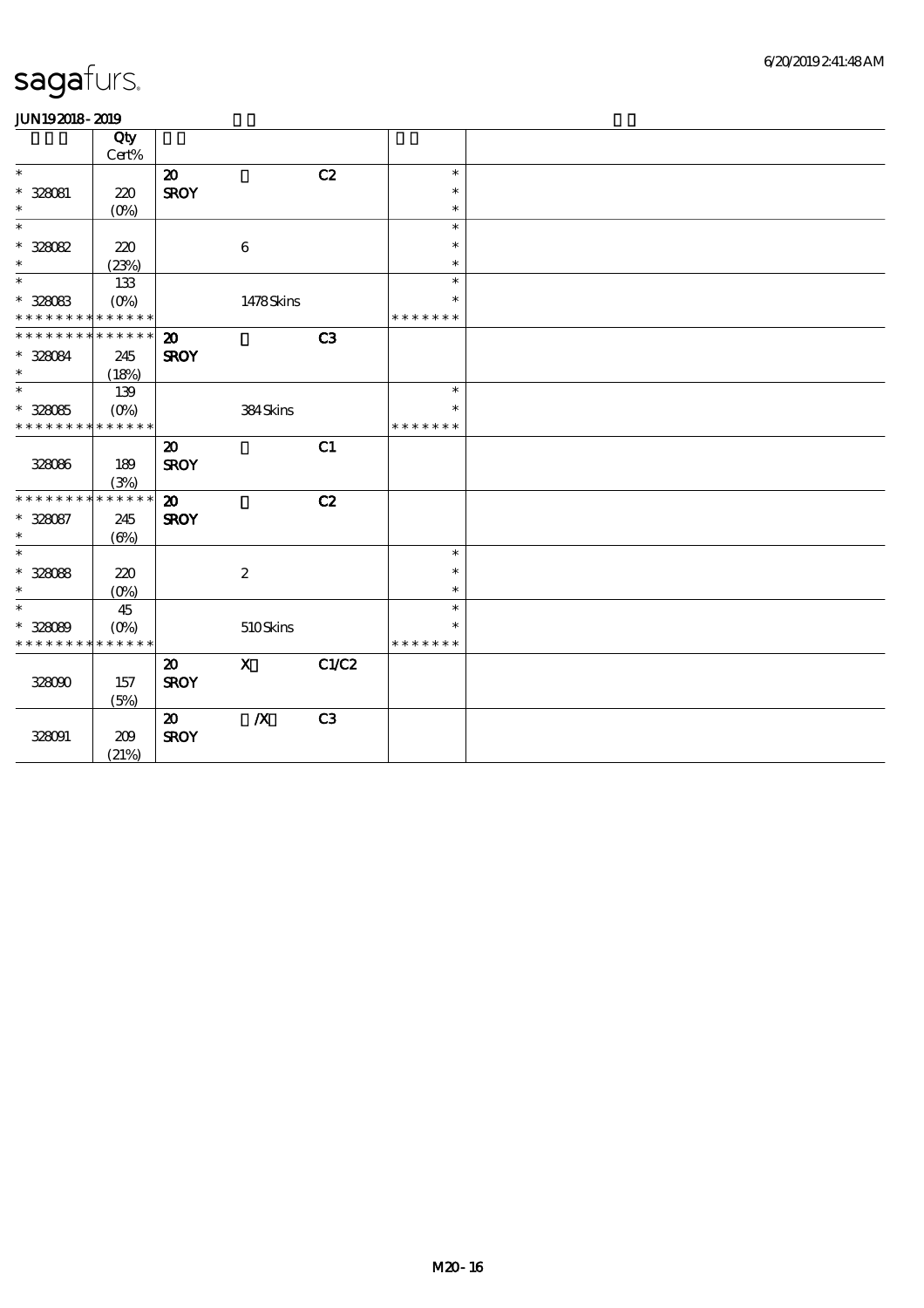|                                    | Qty                    |                                |                           |                |                  |  |
|------------------------------------|------------------------|--------------------------------|---------------------------|----------------|------------------|--|
|                                    | Cert%                  |                                |                           |                |                  |  |
|                                    |                        | $\mathbf 0$                    | $\boldsymbol{\mathsf{z}}$ | C2             |                  |  |
| 328141                             | 273                    | ${\bf s}$                      |                           |                |                  |  |
|                                    | (20%)                  |                                |                           |                |                  |  |
| * * * * * * * *                    | * * * * * *            | $\mathbf 0$                    | $\boldsymbol{\mathrm{X}}$ | C2             |                  |  |
| $* 328142$                         | $305\,$                | ${\bf s}$                      |                           |                |                  |  |
| $\ast$                             | (18%)                  |                                |                           |                |                  |  |
| $\ast$                             | 45                     |                                |                           |                | $\ast$           |  |
| $* 328143$                         | $(O\!/\!\delta)$       |                                | 350Skins                  |                | $\ast$           |  |
| * * * * * * * * * * * * * *        |                        |                                |                           |                | * * * * * * *    |  |
| * * * * * * * *                    | * * * * * *            | $\mathbf 0$                    |                           | C2             |                  |  |
| $* 328144$                         | 305                    | ${\bf s}$                      |                           |                |                  |  |
| $\ast$<br>$\overline{\phantom{0}}$ | (16%)                  |                                |                           |                |                  |  |
|                                    | 141                    |                                |                           |                | $\ast$           |  |
| $* 328145$                         | $(O\%)$                |                                | 446Skins                  |                | $\ast$           |  |
| * * * * * * * * * * * * * *        |                        |                                |                           |                | * * * * * * *    |  |
| * * * * * * * * * * * * * *        |                        | $\mathbf{o}$                   |                           | C2             |                  |  |
| $* 328146$<br>$\ast$               | 305                    | ${\bf s}$                      |                           |                |                  |  |
| $\ast$                             | (17%)                  |                                |                           |                |                  |  |
|                                    | 240                    |                                |                           |                | $\ast$<br>$\ast$ |  |
| $* 328147$<br>* * * * * * * *      | $(O\%)$<br>* * * * * * |                                | 545Skins                  |                | * * * * * * *    |  |
|                                    |                        |                                |                           |                |                  |  |
|                                    |                        | $\mathbf 0$                    |                           | C2             |                  |  |
| 328148                             | 324                    | ${\bf s}$                      |                           |                |                  |  |
|                                    | (13%)                  |                                |                           |                |                  |  |
|                                    |                        | $\mathbf 0$                    | $\boldsymbol{\mathrm{X}}$ | C2             |                  |  |
| 328149                             | 95                     | ${\bf s}$                      |                           |                |                  |  |
|                                    | (9%)                   |                                |                           |                |                  |  |
|                                    |                        | $\mathbf 0$                    | ZX                        | C2             |                  |  |
| 328150                             | 290                    | ${\bf S}$                      | <b>INAP</b>               |                |                  |  |
|                                    | (36%)                  | $\mathbf 0$                    | X /                       | C2             |                  |  |
|                                    | 152                    | ${\bf s}$                      | <b>INAP</b>               |                |                  |  |
| 328151                             | (20%)                  |                                |                           |                |                  |  |
|                                    |                        | $\mathbf 0$                    |                           | C2             |                  |  |
| 328152                             | 257                    | ${\bf s}$                      | <b>LNAP</b>               |                |                  |  |
|                                    | (18%)                  |                                |                           |                |                  |  |
|                                    |                        | $\mathbf{O}$                   | X / C2                    |                |                  |  |
| 328153                             | 242                    | $\mathbf{B}$                   |                           |                |                  |  |
|                                    | (14%)                  |                                |                           |                |                  |  |
|                                    |                        | $\mathbf 0$                    | $\mathcal{L}$             | C2             |                  |  |
| 328154                             | 118                    | $\mathbf{B}$                   |                           |                |                  |  |
|                                    | (13%)                  |                                |                           |                |                  |  |
|                                    |                        | $\mathbf{o}$                   | X /                       | C2             |                  |  |
| 328155                             | 151                    | $\mathbf{B}$                   |                           | <b>LNAP</b>    |                  |  |
|                                    | (36%)                  |                                |                           |                |                  |  |
|                                    |                        | $\mathbf{0}$                   | $\boldsymbol{\mathsf{z}}$ | C1             |                  |  |
| 328156                             | $90^{\circ}$           | <b>SAGA</b>                    |                           |                |                  |  |
|                                    | (15%)                  |                                |                           |                |                  |  |
|                                    |                        | $\mathbf{O}$                   | $\boldsymbol{\mathsf{z}}$ | C1             |                  |  |
| 328157                             | 114                    | <b>SAGA</b>                    |                           |                |                  |  |
|                                    | (23%)                  |                                |                           |                |                  |  |
| * * * * * * *                      | * * * * * *            | $\mathbf{O}$                   | $\boldsymbol{\mathsf{z}}$ | C2             |                  |  |
| $* 328158$                         | 285                    | <b>SAGA</b>                    |                           |                |                  |  |
| $*$                                | (20%)                  |                                |                           |                |                  |  |
| $\overline{\ast}$                  | 157                    |                                |                           |                | $\ast$           |  |
| $* 328159$                         | $(0\%)$                |                                | 442Skins                  |                | $\ast$           |  |
| * * * * * * * * * * * * * *        |                        |                                |                           |                | * * * * * * *    |  |
|                                    |                        | $\mathbf{O}$                   | $\boldsymbol{\mathsf{X}}$ | C <sub>3</sub> |                  |  |
| 328160                             | 260                    | $\operatorname{\mathsf{SAGA}}$ |                           |                |                  |  |
|                                    | (22%)                  |                                |                           |                |                  |  |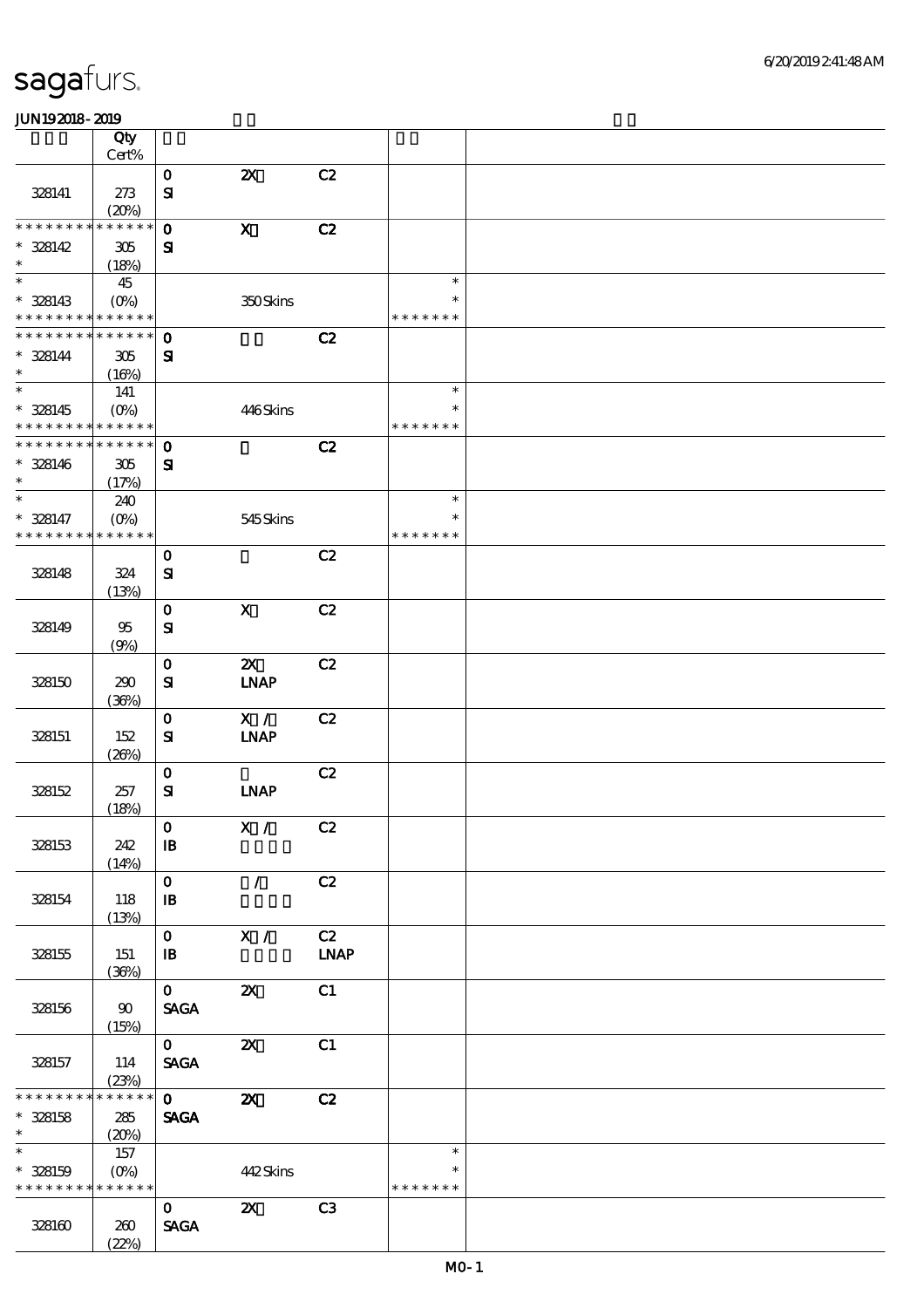|                               | Qty                    |              |                           |                |               |  |
|-------------------------------|------------------------|--------------|---------------------------|----------------|---------------|--|
|                               | Cert%                  |              |                           |                |               |  |
|                               |                        | $\mathbf{O}$ | $\boldsymbol{\mathsf{z}}$ | C3             |               |  |
| 328161                        | 214                    | <b>SAGA</b>  |                           |                |               |  |
|                               | (17%)                  |              |                           |                |               |  |
|                               |                        | $\mathbf{O}$ | $\mathbf X$               | C1             |               |  |
| 328162                        | 242                    | <b>SAGA</b>  |                           |                |               |  |
|                               | (11%)                  |              |                           |                |               |  |
| * * * * * * *                 | * * * * * *            | $\mathbf{o}$ | $\boldsymbol{\mathsf{X}}$ | C1/C2          |               |  |
| $* 328163$                    | 285                    | <b>SAGA</b>  |                           |                |               |  |
| $\ast$                        | (16%)                  |              |                           |                |               |  |
| $\overline{\ast}$             | 278                    |              |                           |                | $\ast$        |  |
| $* 328164$                    | $(O\%)$                |              | 563Skins                  |                | $\ast$        |  |
| * * * * * * * *               | * * * * * *            |              |                           |                | * * * * * * * |  |
| * * * * * * *                 | * * * * * *            | $\mathbf 0$  | $\mathbf{X}$              | C2             |               |  |
| $* 328165$                    | 285                    | <b>SAGA</b>  |                           |                |               |  |
| $\ast$                        | (30%)                  |              |                           |                |               |  |
| $\ast$                        |                        |              |                           |                | $\ast$        |  |
| $^\ast$ 328166                | 260                    |              | $\boldsymbol{2}$          |                | $\ast$        |  |
| $\ast$                        |                        |              |                           |                | $\ast$        |  |
| $\ast$                        | $(O\%)$                |              |                           |                | $\ast$        |  |
|                               | 236                    |              |                           |                | $\ast$        |  |
| $* 328167$<br>* * * * * * * * | $(O\%)$<br>* * * * * * |              | 781 Skins                 |                | * * * * * * * |  |
|                               |                        |              |                           |                |               |  |
|                               |                        | $\mathbf{O}$ | $\mathbf{x}$              | C3             |               |  |
| 328168                        | 291                    | <b>SAGA</b>  |                           |                |               |  |
|                               | (13%)                  |              |                           |                |               |  |
|                               |                        | $\mathbf{O}$ | $\boldsymbol{\mathrm{X}}$ | C3             |               |  |
| 328169                        | 298                    | <b>SAGA</b>  |                           |                |               |  |
|                               | (17%)                  |              |                           |                |               |  |
| * * * * * * * *               | $******$               | $\mathbf{O}$ | $\mathbf{X}$              | C <sub>3</sub> |               |  |
| $* 328170$                    | 285                    | <b>SAGA</b>  |                           |                |               |  |
| $\ast$                        | (16%)                  |              |                           |                |               |  |
| $\ast$                        | 10B                    |              |                           |                | $\ast$        |  |
| $* 328171$                    | $(O\%)$                |              | 388Skins                  |                | $\ast$        |  |
| * * * * * * * * * * * * * *   |                        |              |                           |                | * * * * * * * |  |
|                               |                        | $\mathbf{O}$ |                           | C1             |               |  |
| 328172                        | 142                    | <b>SAGA</b>  |                           |                |               |  |
|                               | (4%)                   |              |                           |                |               |  |
| **************                |                        | $\mathbf 0$  |                           | C2             |               |  |
| $* 328173$                    | 285                    | <b>SAGA</b>  |                           |                |               |  |
| $\ast$                        | (12%)                  |              |                           |                |               |  |
| $\ast$                        |                        |              |                           |                | $\ast$        |  |
| $* 328174$                    | 260                    |              | $\boldsymbol{2}$          |                | $\ast$        |  |
| $\ast$                        | $(O\%)$                |              |                           |                | $\ast$        |  |
| $\ast$                        | 62                     |              |                           |                | $\ast$        |  |
| $* 328175$                    | $(O\%)$                |              | 607Skins                  |                |               |  |
| * * * * * * * *               | * * * * * *            |              |                           |                | * * * * * * * |  |
| * * * * * * *                 | * * * * * *            | $\mathbf 0$  |                           | C2             |               |  |
| $* 328176$                    |                        | <b>SAGA</b>  |                           |                |               |  |
| $\ast$                        | 48                     |              |                           |                |               |  |
| $\ast$                        | $(0\%)$                |              |                           |                | $\ast$        |  |
|                               | 106                    |              |                           |                |               |  |
| $* 328177$<br>* * * * * * * * | (100%)<br>* * * * * *  |              | 154Skins                  |                | * * * * * * * |  |
|                               |                        |              |                           |                |               |  |
|                               |                        | $\mathbf 0$  |                           | C3             |               |  |
| 328178                        | 276                    | <b>SAGA</b>  |                           |                |               |  |
|                               | (17%)                  |              |                           |                |               |  |
| * * * * * * * *               | * * * * * *            | $\mathbf{o}$ |                           | C3             |               |  |
| $* 328179$                    | 285                    | <b>SAGA</b>  |                           |                |               |  |
| $\ast$                        | (18%)                  |              |                           |                |               |  |
| $\ast$                        | 139                    |              |                           |                | $\ast$        |  |
| $* 328180$                    | $(O\%)$                |              | 424 Skins                 |                | $\ast$        |  |
| * * * * * * * *               | * * * * * *            |              |                           |                | * * * * * * * |  |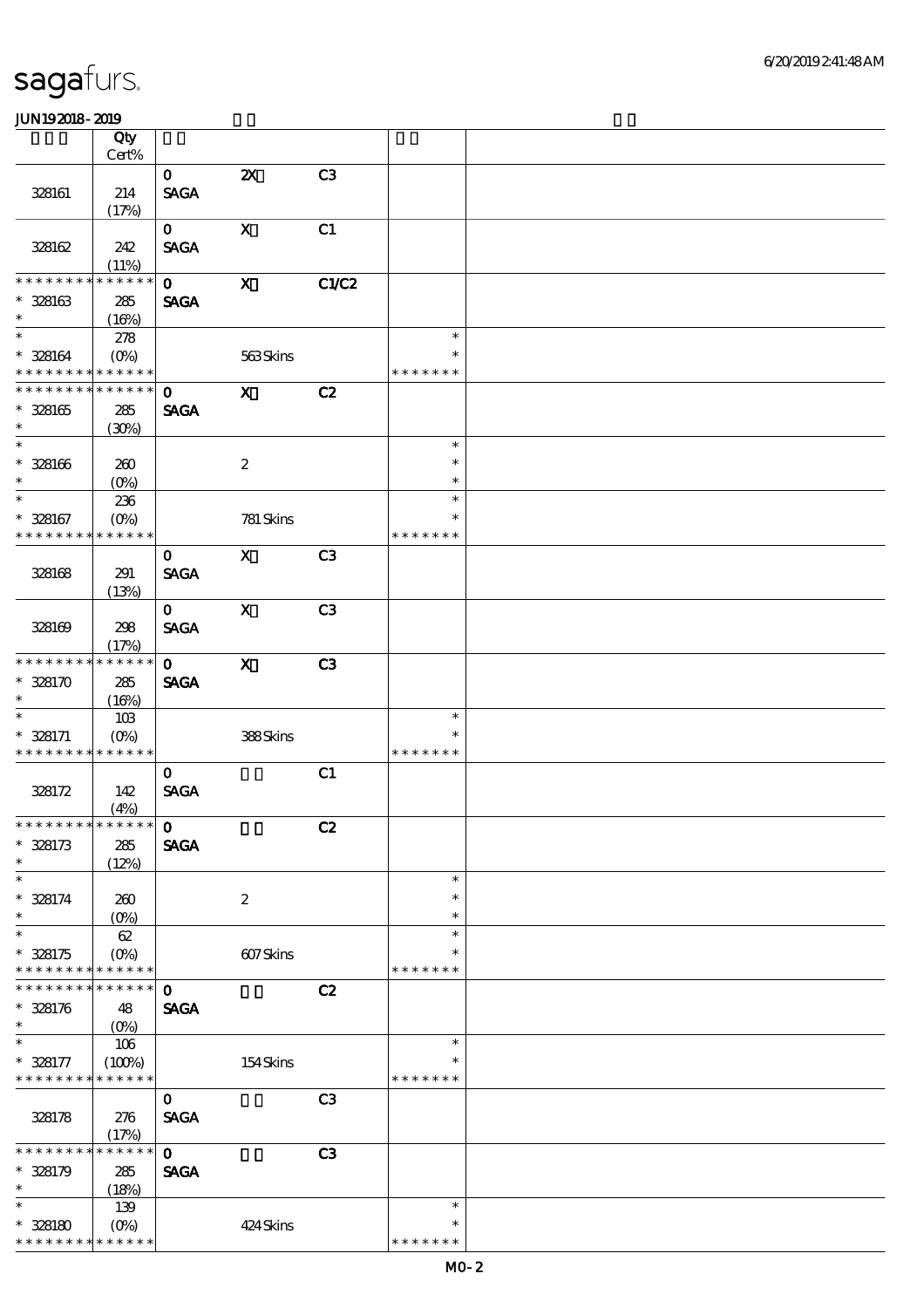|                             | Qty<br>Cert%        |              |                           |                |                  |  |
|-----------------------------|---------------------|--------------|---------------------------|----------------|------------------|--|
|                             |                     | $\mathbf{o}$ |                           | C1             |                  |  |
| 328181                      | 265                 | <b>SAGA</b>  |                           |                |                  |  |
|                             | (5%)                |              |                           |                |                  |  |
|                             |                     | $\mathbf 0$  |                           | C1             |                  |  |
| 328182                      | 256                 | <b>SAGA</b>  |                           |                |                  |  |
|                             | $(\Theta)$          |              |                           |                |                  |  |
| * * * * * * * *             | * * * * * *         | $\mathbf{o}$ |                           | C2             |                  |  |
| $* 328183$                  | 285                 | <b>SAGA</b>  |                           |                |                  |  |
| $\ast$                      | (23%)               |              |                           |                |                  |  |
| $\ast$                      |                     |              |                           |                | $\ast$           |  |
| $* 328184$                  | 260                 |              | $\boldsymbol{2}$          |                | $\ast$           |  |
| $\ast$                      | $(O\%)$             |              |                           |                | $\ast$           |  |
| $\overline{\ast}$           | 198                 |              |                           |                | $\ast$           |  |
| $* 328185$                  | $(O\%)$             |              | 743Skins                  |                | $\ast$           |  |
| * * * * * * * *             | * * * * * *         |              |                           |                | * * * * * * *    |  |
| * * * * * * * *             | * * * * * *         | $\mathbf{o}$ |                           | C2             |                  |  |
| $* 328186$                  | 285                 | <b>SAGA</b>  |                           |                |                  |  |
| $\ast$<br>$\ast$            | (31%)               |              |                           |                |                  |  |
|                             |                     |              |                           |                | $\ast$<br>$\ast$ |  |
| $* 328187$<br>$\ast$        | 260                 |              | $\boldsymbol{2}$          |                | $\ast$           |  |
| $\ast$                      | $(O\!/\!\!\delta)$  |              |                           |                | $\ast$           |  |
| $* 328188$                  | 260                 |              | $\,3$                     |                | $\ast$           |  |
| $\ast$                      | $(O\%)$             |              |                           |                | $\ast$           |  |
| $\ast$                      |                     |              |                           |                | $\ast$           |  |
| $* 328189$                  | 260                 |              | $\overline{4}$            |                | $\ast$           |  |
| $\ast$                      | $(O\!/\!\!\delta)$  |              |                           |                | $\ast$           |  |
| $\ast$                      | $5\hskip-2pt 9$     |              |                           |                | $\ast$           |  |
| $* 328190$                  | $(O\%)$             |              | 1124Skins                 |                | $\ast$           |  |
| * * * * * * * *             | * * * * * *         |              |                           |                | * * * * * * *    |  |
| * * * * * * * *             | * * * * * *         | $\mathbf 0$  |                           | C3             |                  |  |
| $* 328191$                  | 285                 | <b>SAGA</b>  |                           |                |                  |  |
| $\ast$                      | (20%)               |              |                           |                |                  |  |
| $\ast$                      | 114                 |              |                           |                | $\ast$           |  |
| $* 328192$                  | $(O\!/\!o)$         |              | 399Skins                  |                | $\ast$           |  |
| * * * * * * * * * * * * * * |                     |              |                           |                | * * * * * * *    |  |
|                             |                     |              |                           | C <sub>3</sub> |                  |  |
| $* 328193$                  | 285                 | <b>SAGA</b>  |                           |                |                  |  |
| $\ast$                      | (20%)               |              |                           |                |                  |  |
| $\ast$                      | 100                 |              |                           |                | $\ast$           |  |
| $* 328194$                  | $(O\!/\!o)$         |              | 385Skins                  |                | $\ast$           |  |
| * * * * * * * *             | * * * * * *         |              |                           |                | * * * * * * *    |  |
|                             |                     | $\mathbf{O}$ |                           | C1             |                  |  |
| 328195                      | 129                 | <b>SAGA</b>  |                           |                |                  |  |
| * * * * * * * *             | (5%)<br>* * * * * * |              |                           |                |                  |  |
|                             |                     | $\mathbf 0$  |                           | C2             |                  |  |
| $* 328196$<br>$\ast$        | 285                 | <b>SAGA</b>  |                           |                |                  |  |
| $\ast$                      | (7%)<br>96          |              |                           |                | $\ast$           |  |
| $* 328197$                  | $(O\%)$             |              | 381 Skins                 |                | $\ast$           |  |
| * * * * * * * * * * * * * * |                     |              |                           |                | * * * * * * *    |  |
|                             |                     | $\mathbf{O}$ |                           | C <sub>3</sub> |                  |  |
| 328198                      | 201                 | <b>SAGA</b>  |                           |                |                  |  |
|                             | (17%)               |              |                           |                |                  |  |
|                             |                     | $\mathbf{O}$ | $\boldsymbol{\mathsf{X}}$ | C2             |                  |  |
| 328199                      | 182                 | <b>SAGA</b>  |                           |                |                  |  |
|                             | (7%)                |              |                           |                |                  |  |
|                             |                     | 200          |                           | C2             |                  |  |
| 328200                      | $93$                | <b>SAGA</b>  | GRSY1                     |                |                  |  |
|                             | $(O\!/\!\!\delta)$  |              |                           |                |                  |  |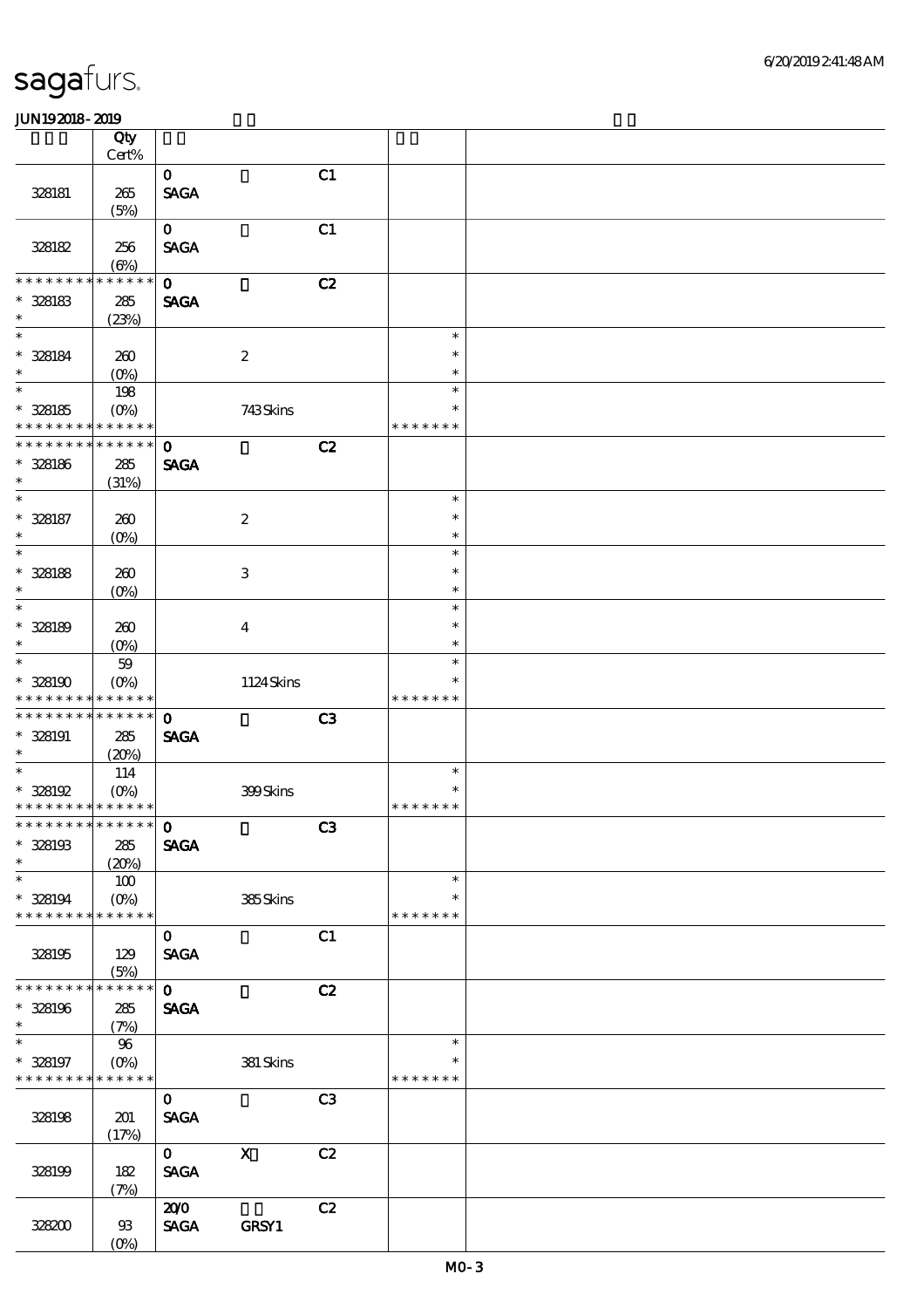|                                           | Qty<br>$Cert\%$ |                             |                                          |                              |                         |  |
|-------------------------------------------|-----------------|-----------------------------|------------------------------------------|------------------------------|-------------------------|--|
|                                           |                 |                             |                                          |                              |                         |  |
| 328201                                    | 138<br>(30%)    | $\mathbf{O}$<br><b>SAGA</b> | $\boldsymbol{\mathsf{Z}}$<br><b>INAP</b> | C2                           |                         |  |
|                                           |                 |                             |                                          |                              |                         |  |
| 328202                                    | 147             | $\mathbf{0}$<br><b>SAGA</b> | $\mathbf{X}$<br><b>LNAP</b>              | C2                           |                         |  |
|                                           | (21%)           |                             |                                          |                              |                         |  |
| 328203                                    | 147<br>(12%)    | $\mathbf{O}$<br><b>SAGA</b> | <b>INAP</b>                              | C2                           |                         |  |
|                                           |                 |                             |                                          |                              |                         |  |
| 328204                                    | 182<br>(12%)    | $\mathbf{O}$<br><b>SAGA</b> | <b>INAP</b>                              | C2                           |                         |  |
|                                           |                 | $\mathbf{O}$                | $\mathbf{X}$                             | C2                           |                         |  |
| 328205                                    | 153<br>(7%)     | <b>SAGA</b>                 | <b>LNAP</b>                              |                              |                         |  |
|                                           |                 | $\mathbf{o}$                |                                          | C2                           |                         |  |
| 328206                                    | 166<br>(11%)    | IA                          |                                          |                              |                         |  |
| * * * * * * * *                           | * * * * * *     | $\mathbf{o}$                | $\overline{\mathbf{X}$ /                 | C2                           |                         |  |
| $* 328207$<br>$\ast$                      | 285<br>(9%)     | IA                          |                                          |                              |                         |  |
| $\overline{\phantom{1}}$                  |                 |                             |                                          |                              | $\ast$                  |  |
|                                           |                 |                             |                                          |                              |                         |  |
| $* 328208$<br>$\ast$                      | 260<br>(7%)     |                             | $\boldsymbol{2}$                         |                              | $\ast$<br>$\ast$        |  |
| $\overline{\ast}$                         |                 |                             |                                          |                              | $\ast$                  |  |
|                                           | $90\,$          |                             |                                          |                              |                         |  |
| $* 328209$<br>* * * * * * * * * * * * * * | $(\Theta_0)$    |                             | 635Skins                                 |                              | $\ast$<br>* * * * * * * |  |
|                                           |                 |                             |                                          |                              |                         |  |
| * * * * * * * * * * * * * * *             |                 | $\mathbf 0$                 | $\mathcal{L}$                            | C2                           |                         |  |
| $* 328210$                                | 285             | IA                          |                                          |                              |                         |  |
| $\ast$                                    | (8%)            |                             |                                          |                              |                         |  |
| $\ast$                                    | 74              |                             |                                          |                              | $\ast$                  |  |
|                                           |                 |                             |                                          |                              | $\ast$                  |  |
| * 328211                                  | (9%)            |                             | 359Skins                                 |                              |                         |  |
| * * * * * * * * * * * * * *               |                 |                             |                                          |                              | * * * * * * *           |  |
| **************                            |                 | $\mathbf{o}$                | $\mathcal{F}$                            | C2                           |                         |  |
| $* 328212$                                | 285             | IA                          |                                          |                              |                         |  |
| $\ast$                                    | (7%)            |                             |                                          |                              |                         |  |
|                                           |                 |                             |                                          |                              | $\ast$                  |  |
|                                           |                 |                             |                                          |                              | $\ast$                  |  |
| $* 328213$<br>$\ast$                      | 260             |                             | $\boldsymbol{2}$                         |                              | $\ast$                  |  |
|                                           | (8%)            |                             |                                          |                              |                         |  |
| $\ast$                                    | 152             |                             |                                          |                              | $\ast$                  |  |
| * 328214                                  | (13%)           |                             | 697Skins                                 |                              | $\ast$                  |  |
| * * * * * * * *                           | * * * * * *     |                             |                                          |                              | * * * * * * *           |  |
|                                           |                 | $\mathbf{o}$                | $\mathbf{X}$ /                           | C2                           |                         |  |
| 328215                                    | 207             | IA                          |                                          | $\ensuremath{\mathbf{INAP}}$ |                         |  |
|                                           | (23%)           |                             |                                          |                              |                         |  |
|                                           |                 |                             |                                          |                              |                         |  |
|                                           |                 | $\mathbf 0$                 | $\mathcal{L}$                            | C2                           |                         |  |
| 328216                                    | 206             | IA                          |                                          | <b>INAP</b>                  |                         |  |
|                                           | (14%)           |                             |                                          |                              |                         |  |
|                                           |                 | $\mathbf{O}$                | $\pmb{\mathsf{z}}$                       | C <sub>3</sub>               |                         |  |
| 328217                                    | 120             | <b>SROY</b>                 |                                          |                              |                         |  |
|                                           | (11%)           |                             |                                          |                              |                         |  |
|                                           |                 | $\mathbf{0}$                | $\mathbf X$                              | C <sub>3</sub>               |                         |  |
|                                           |                 |                             |                                          |                              |                         |  |
| 328218                                    | 130             | <b>SROY</b>                 |                                          |                              |                         |  |
|                                           | (14%)           |                             |                                          |                              |                         |  |
|                                           |                 | $\mathbf{O}$                |                                          | C <sub>3</sub>               |                         |  |
| 328219                                    | 138             | <b>SROY</b>                 |                                          |                              |                         |  |
|                                           | (8%)            |                             |                                          |                              |                         |  |
|                                           |                 | $\mathbf{O}$                |                                          | C <sub>3</sub>               |                         |  |
|                                           |                 |                             |                                          |                              |                         |  |
| 32820                                     | 123             | <b>SROY</b>                 |                                          |                              |                         |  |
|                                           | (8%)            |                             |                                          |                              |                         |  |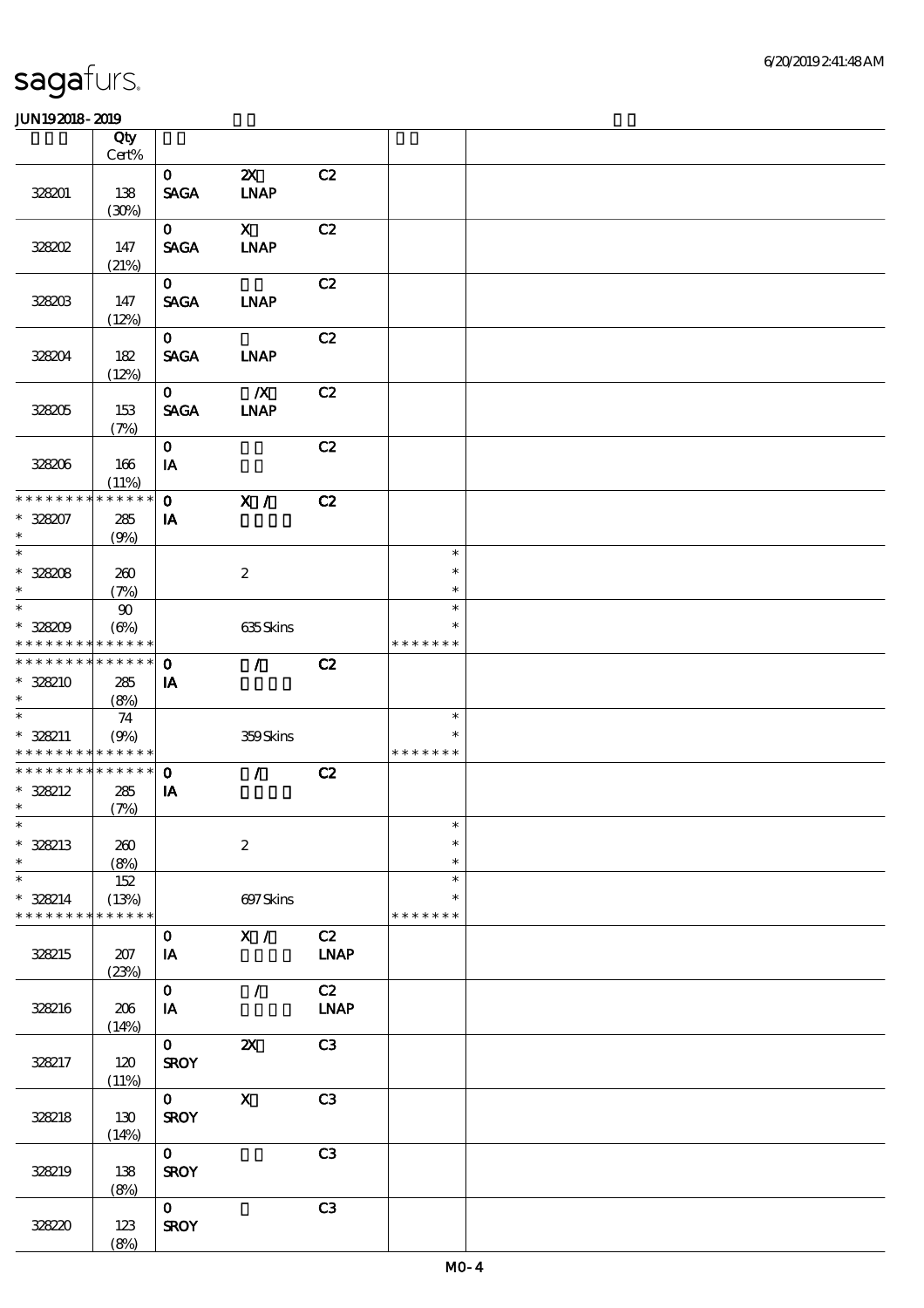|        | Qty<br>Cert%   |                  |         |  |
|--------|----------------|------------------|---------|--|
| 328221 | 156<br>$(O\%)$ | ∼<br><b>SROY</b> | rο<br>ັ |  |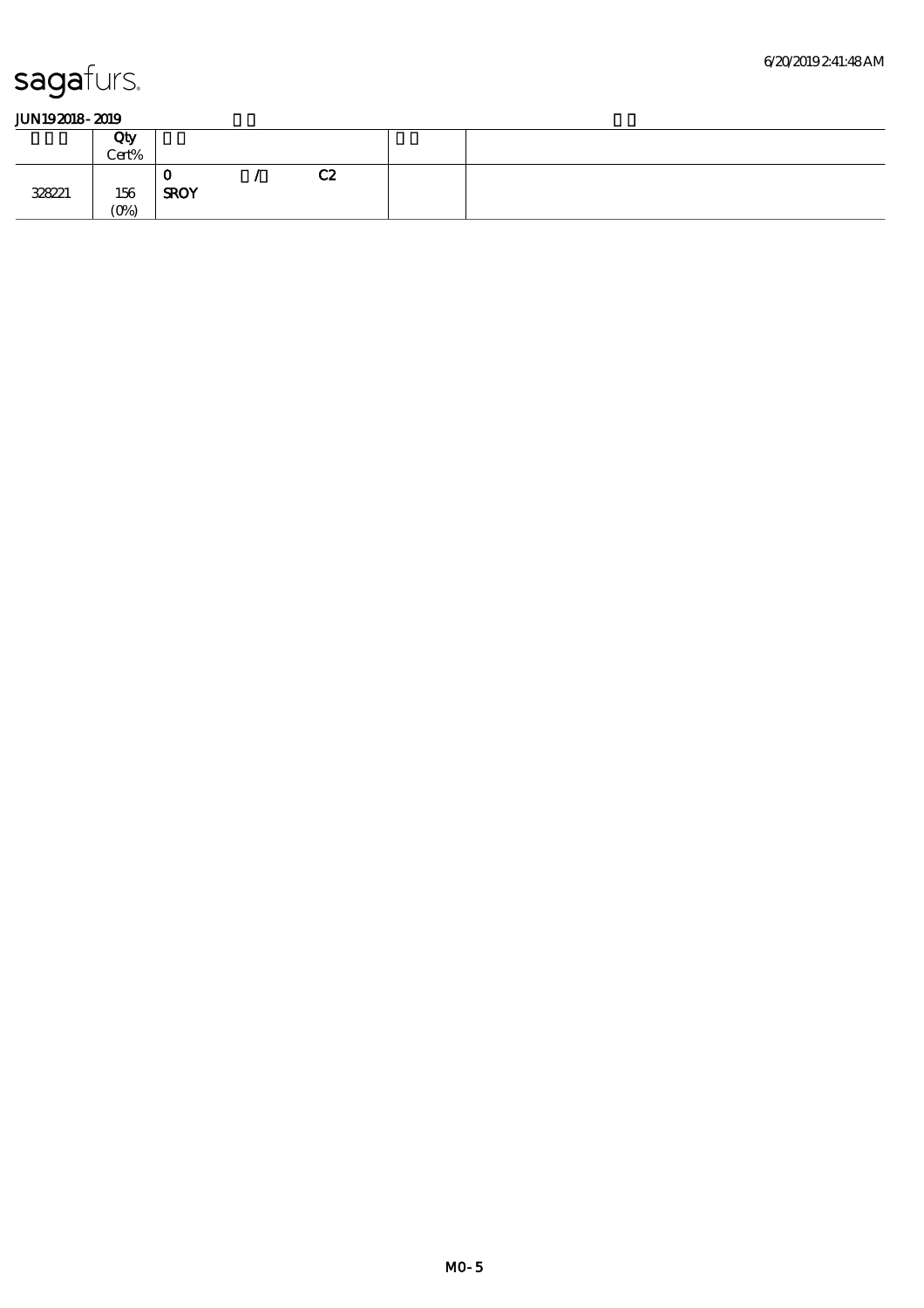|                                                     | Qty<br>Cert%                |                                                |                                                     |       |                                   |  |
|-----------------------------------------------------|-----------------------------|------------------------------------------------|-----------------------------------------------------|-------|-----------------------------------|--|
|                                                     |                             |                                                | $\boldsymbol{\mathsf{z}}$                           | C1/C2 |                                   |  |
| 328281                                              | 222<br>(22%)                | $\mathbf{1}$<br>${\bf s}$                      |                                                     |       |                                   |  |
| 328282                                              | 186                         | $\mathbf{1}$<br>$\mathbf{S}$                   | $\mathbf{X}$                                        | C1/C2 |                                   |  |
|                                                     | (17%)                       |                                                |                                                     |       |                                   |  |
| 328283                                              | 258<br>(14%)                | $\mathbf{1}$<br>${\bf s}$                      |                                                     | C1/C2 |                                   |  |
| 328284                                              | 225<br>(19%)                | $\mathbf{1}$<br>${\bf s}$                      | X /                                                 | C3    |                                   |  |
| 328285                                              | 264<br>(12%)                | $\mathbf{1}$<br>${\bf s}$                      |                                                     | C1/C2 |                                   |  |
| 328286                                              | 152<br>(24%)                | $\mathbf 1$<br>${\bf s}$                       | $\mathcal{L}$                                       | C3    |                                   |  |
| 328287                                              | 160<br>(13%)                | $\mathbf{1}$<br>${\bf s}$                      | $\boldsymbol{X}$                                    | C1/C2 |                                   |  |
| 328288                                              | 86<br>(20%)                 | $\mathbf{1}$<br>$\mathbf{S}$                   | $\boldsymbol{\alpha}$<br>$\ensuremath{\text{IMAP}}$ | C2    |                                   |  |
| 328289                                              | 160<br>(21%)                | $\mathbf{1}$<br>${\bf S}$                      | $\overline{X}$ /<br>$\ensuremath{\mathbf{INAP}}$    | C2    |                                   |  |
| 328290                                              | 169<br>(14%)                | $\mathbf{1}$<br>${\bf S}$                      | $\mathcal{L}$<br><b>INAP</b>                        | C2    |                                   |  |
| 328291                                              | 291<br>(18%)                | $\mathbf{1}$<br>$\operatorname{\mathsf{SAGA}}$ | $\boldsymbol{\mathsf{X}}$                           | C1/C2 |                                   |  |
| 328292                                              | 152<br>(30%)                | $\mathbf{1}$<br>$\ensuremath{\mathsf{SAGA}}$   | $\boldsymbol{\mathsf{z}}$                           | C3    |                                   |  |
| 328233                                              | 338<br>(14%)                | $\mathbf{1}$<br><b>SAGA</b>                    | $\mathbf{X}$                                        | C1/C2 |                                   |  |
| 328294                                              | 180<br>(20%)                | $1 \quad \blacksquare$<br><b>SAGA</b>          | $\mathbf{X}$                                        | C3    |                                   |  |
| * * * * * * * *<br>$* 328295$<br>$\ast$             | $******$<br>345<br>(11%)    | $\mathbf{1}$<br><b>SAGA</b>                    |                                                     | C1/C2 |                                   |  |
| $\ast$<br>* 328296<br>* * * * * * * * * * * * * *   | $52\,$<br>$(O\%)$           |                                                | 397Skins                                            |       | $\ast$<br>$\ast$<br>* * * * * * * |  |
| 328297                                              | 191<br>(16%)                | $\mathbf{1}$<br>$\operatorname{\mathsf{SAGA}}$ |                                                     | C3    |                                   |  |
| 328298                                              | 182<br>$(\Theta)$           | 1<br>$\ensuremath{\mathsf{SAGA}}$              |                                                     | C1    |                                   |  |
| * * * * * * *<br>$* 328299$<br>$\ast$               | * * * * * *<br>345<br>(13%) | $\mathbf{1}$<br><b>SAGA</b>                    |                                                     | C2    |                                   |  |
| $\ast$<br>$* 328300$<br>* * * * * * * * * * * * * * | 96                          |                                                | 441 Skins                                           |       | $\ast$<br>$\ast$<br>* * * * * * * |  |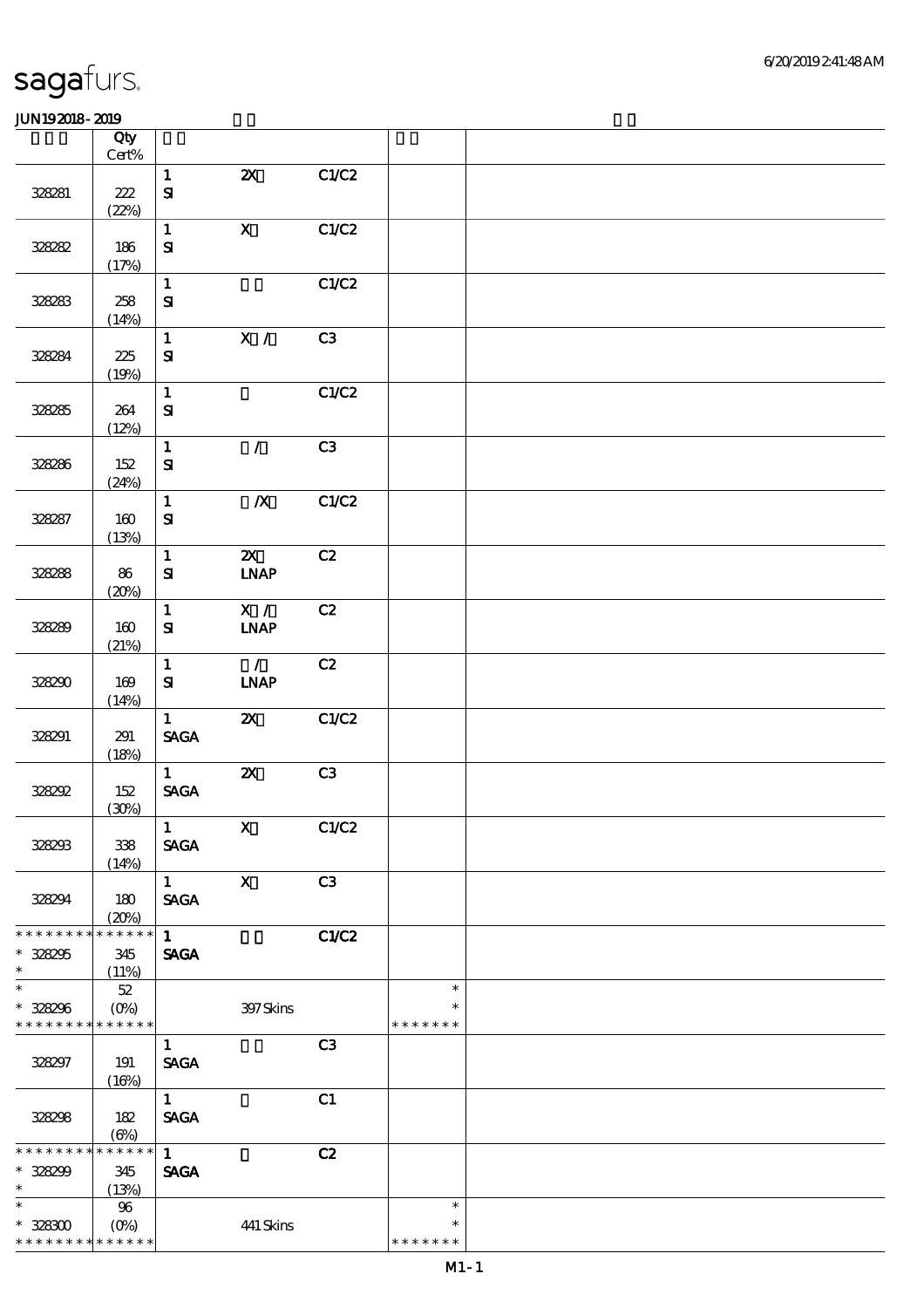| 6/20/2019241:48AM |
|-------------------|
|-------------------|

|        | Qty      |                        |                              |       |  |  |  |
|--------|----------|------------------------|------------------------------|-------|--|--|--|
|        | $Cert\%$ |                        |                              |       |  |  |  |
|        |          | $\mathbf{1}$           |                              | C3    |  |  |  |
| 328301 | 298      | <b>SAGA</b>            |                              |       |  |  |  |
|        | (15%)    |                        |                              |       |  |  |  |
|        |          | $1 -$                  |                              | C1    |  |  |  |
| 328302 | 85       | <b>SAGA</b>            |                              |       |  |  |  |
|        | (5%)     |                        |                              |       |  |  |  |
|        |          | $1 -$                  |                              | C2    |  |  |  |
| 328303 | 264      | <b>SAGA</b>            |                              |       |  |  |  |
|        | (7%)     |                        |                              |       |  |  |  |
|        |          | 1                      |                              | C3    |  |  |  |
| 328304 | 155      | <b>SAGA</b>            |                              |       |  |  |  |
|        | (12%)    |                        |                              |       |  |  |  |
|        |          | $1 \quad \blacksquare$ | $\mathbf{X}$                 | C2    |  |  |  |
| 328305 | 145      | <b>SAGA</b>            |                              |       |  |  |  |
|        | (13%)    |                        |                              |       |  |  |  |
|        |          | $1 \quad \blacksquare$ | $\boldsymbol{\mathsf{Z}}$    | C2    |  |  |  |
| 328306 | 125      | <b>SAGA</b>            | $\ensuremath{\mathbf{INAP}}$ |       |  |  |  |
|        | (36%)    |                        |                              |       |  |  |  |
|        |          | $1 \quad \blacksquare$ | $\mathbf{X}$                 | C2    |  |  |  |
| 328307 | 109      | <b>SAGA</b>            | <b>LNAP</b>                  |       |  |  |  |
|        | (24%)    |                        |                              |       |  |  |  |
|        |          | 1                      |                              | C2    |  |  |  |
| 328308 | 89       | <b>SAGA</b>            | <b>INAP</b>                  |       |  |  |  |
|        | (29%)    |                        |                              |       |  |  |  |
|        |          | $\mathbf{1}$           | $\mathcal{L}$                | C2    |  |  |  |
| 328309 | 238      | <b>SAGA</b>            | <b>INAP</b>                  |       |  |  |  |
|        | (11%)    |                        |                              |       |  |  |  |
|        |          | $\mathbf{1}$           | X /                          | C2    |  |  |  |
| 328310 | 344      | $I$ A                  |                              |       |  |  |  |
|        | (12%)    |                        |                              |       |  |  |  |
|        |          | $\mathbf{1}$           | $\mathcal{L}$                | C2    |  |  |  |
| 328311 | 268      | $I$ A                  |                              |       |  |  |  |
|        | (10%)    | 1                      | X /                          | C2    |  |  |  |
|        |          |                        |                              |       |  |  |  |
| 328312 | 105      | <b>SROY</b>            |                              |       |  |  |  |
|        | (18%)    | $\mathbf{1}$           |                              | C1/C2 |  |  |  |
|        |          |                        |                              |       |  |  |  |
| 328313 | $177$    | <b>SROY</b>            |                              |       |  |  |  |
|        | $(O\%)$  |                        |                              |       |  |  |  |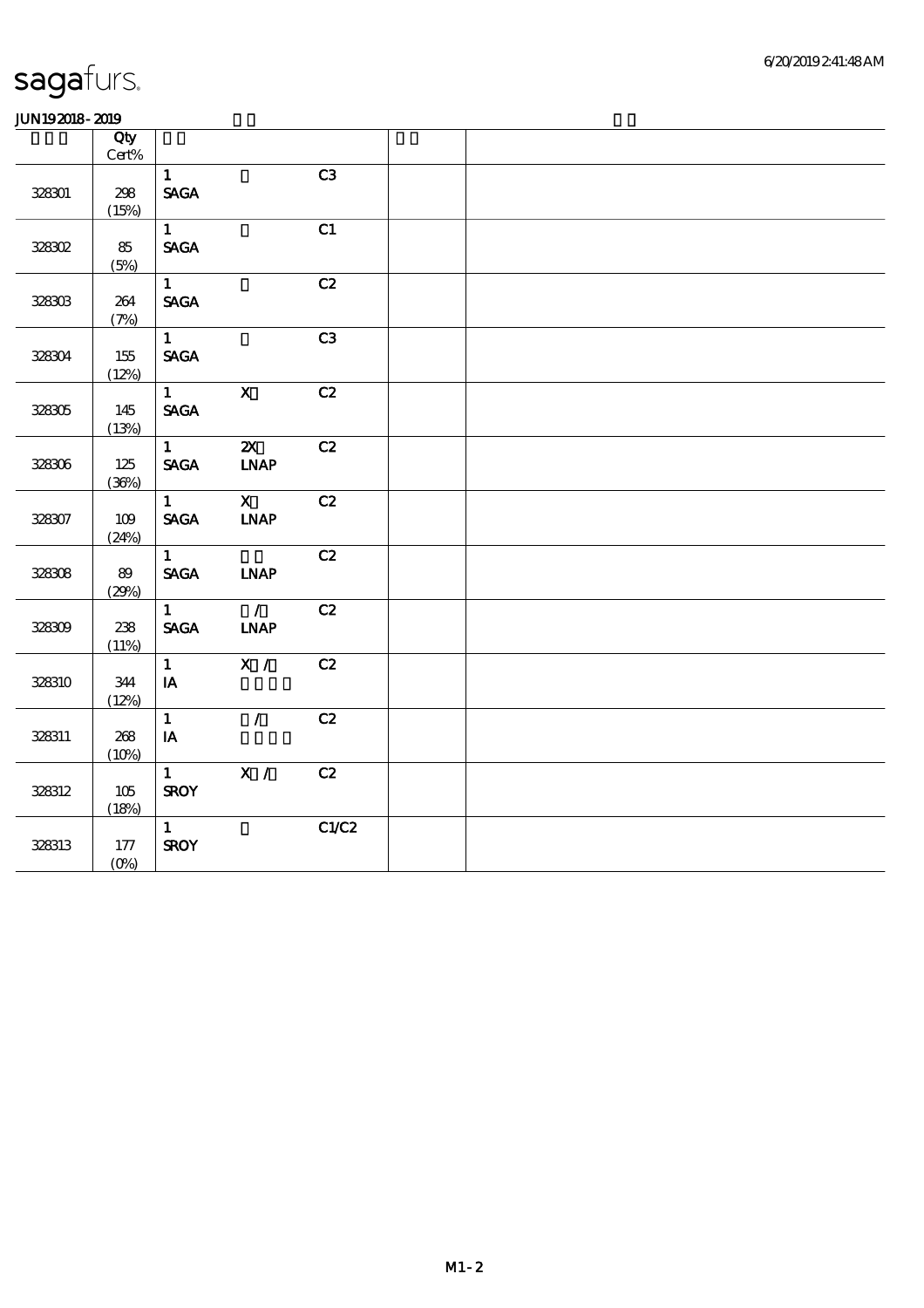|                                          | Qty<br>Cert%                    |                             |                                 |                |               |  |
|------------------------------------------|---------------------------------|-----------------------------|---------------------------------|----------------|---------------|--|
|                                          |                                 |                             |                                 |                |               |  |
|                                          |                                 | 50                          | <b>2X X</b> C1/C2               |                |               |  |
| 328361                                   | 136                             | ${\bf s}$                   | $\mathbf{1}$                    |                |               |  |
|                                          | (10%)                           |                             |                                 |                |               |  |
|                                          |                                 | 50                          |                                 | C1/C2          |               |  |
| 328362                                   | 172                             | ${\bf s}$                   | $\mathbf{1}$                    |                |               |  |
|                                          | (8%)                            |                             |                                 |                |               |  |
|                                          |                                 | 50                          | X / C3                          |                |               |  |
| 328363                                   | 90                              | ${\bf s}$                   | $\mathbf{1}$                    |                |               |  |
|                                          | (11%)                           |                             |                                 |                |               |  |
| * * * * * * * *                          | * * * * * *                     | 50                          |                                 | C1/C2          |               |  |
| $* 328364$                               | 205                             | ${\bf s}$                   | $\mathbf{1}$                    |                |               |  |
| $\ast$                                   | (8%)                            |                             |                                 |                |               |  |
| $\overline{\ast}$                        | 31                              |                             |                                 |                | $\ast$        |  |
|                                          |                                 |                             |                                 |                |               |  |
| $* 328365$                               | $(0\%)$                         |                             | 236Skins                        |                | $\ast$        |  |
| * * * * * * * * <mark>* * * * * *</mark> |                                 |                             |                                 |                | * * * * * * * |  |
| * * * * * * * * * * * * * *              |                                 | 50                          |                                 | C1/C2          |               |  |
| $* 328366$                               | 205                             | ${\bf s}$                   | $\mathbf{1}$                    |                |               |  |
| $\ast$                                   | (9%)                            |                             |                                 |                |               |  |
| $\ast$                                   | 62                              |                             |                                 |                | $\ast$        |  |
| $* 328367$                               | $(O\!\!\!\!\!\!\backslash\rho)$ |                             | 267Skins                        |                | $\ast$        |  |
| * * * * * * * *                          | * * * * * *                     |                             |                                 |                | * * * * * * * |  |
|                                          |                                 | 50                          | $\mathcal{L}$ and $\mathcal{L}$ | C <sub>3</sub> |               |  |
| 328368                                   | 160                             | ${\bf s}$                   | $\mathbf{1}$                    |                |               |  |
|                                          | (10%)                           |                             |                                 |                |               |  |
|                                          |                                 | 50                          | $\mathbf{x}$                    | C1/C2          |               |  |
| 328369                                   | 196                             | ${\bf s}$                   | $\mathbf{1}$                    |                |               |  |
|                                          | (4%)                            |                             |                                 |                |               |  |
|                                          |                                 |                             |                                 | C1/C2          |               |  |
|                                          |                                 | 50                          | $\mathbb{Z}$ X                  |                |               |  |
| 328370                                   | 133                             | ${\bf s}$                   | $\boldsymbol{z}$                |                |               |  |
|                                          | (8%)                            |                             |                                 |                |               |  |
| * * * * * * * *                          | * * * * * *                     | $\boldsymbol{\mathfrak{D}}$ |                                 | C1/C2          |               |  |
| $* 328371$                               | 205                             | ${\bf s}$                   | $\boldsymbol{z}$                |                |               |  |
| $\ast$                                   | (14%)                           |                             |                                 |                |               |  |
| $\ast$                                   | $\mathbf{39}$                   |                             |                                 |                | $\ast$        |  |
| $* 328372$                               | $(O\%)$                         |                             | 244Skins                        |                | $\ast$        |  |
| * * * * * * * * * * * * * *              |                                 |                             |                                 |                | * * * * * * * |  |
|                                          |                                 | $\boldsymbol{\omega}$       | $\overline{X}$ / C3             |                |               |  |
| 328373                                   | 84                              | ${\bf s}$                   | $\boldsymbol{z}$                |                |               |  |
|                                          | (5%)                            |                             |                                 |                |               |  |
| * * * * * * * *                          | * * * * * *                     | $\boldsymbol{\mathfrak{D}}$ |                                 | C1/C2          |               |  |
| $* 328374$                               | 205                             | ${\bf s}$                   | $\boldsymbol{z}$                |                |               |  |
| $\ast$                                   | (13%)                           |                             |                                 |                |               |  |
| $\ast$                                   | 48                              |                             |                                 |                | $\ast$        |  |
| $* 328375$                               |                                 |                             | 253Skins                        |                |               |  |
| * * * * * * * *                          | * * * * * *                     |                             |                                 |                | * * * * * * * |  |
|                                          |                                 | 50                          |                                 | C1             |               |  |
|                                          |                                 |                             |                                 |                |               |  |
| 328376                                   | 81                              | ${\bf s}$                   | $\boldsymbol{z}$                |                |               |  |
|                                          | (8%)                            |                             |                                 |                |               |  |
|                                          |                                 | 50                          |                                 | C2             |               |  |
| 328377                                   | 163                             | ${\bf s}$                   | $\boldsymbol{z}$                |                |               |  |
|                                          | (15%)                           |                             |                                 |                |               |  |
|                                          |                                 | 50                          | $\mathcal{L}$                   | C3             |               |  |
| 328378                                   | 126                             | ${\bf s}$                   | $\boldsymbol{z}$                |                |               |  |
|                                          | (19%)                           |                             |                                 |                |               |  |
|                                          |                                 | 50                          | $\boldsymbol{\mathsf{X}}$       | C1/C2          |               |  |
| 328379                                   | 150                             | ${\bf s}$                   | $\boldsymbol{z}$                |                |               |  |
|                                          | (12%)                           |                             |                                 |                |               |  |
|                                          |                                 | 50                          | $\mathbf x$                     | C2             |               |  |
| 328380                                   | 176                             | ${\bf s}$                   | $\boldsymbol{z}$                |                |               |  |
|                                          | (23%)                           |                             |                                 |                |               |  |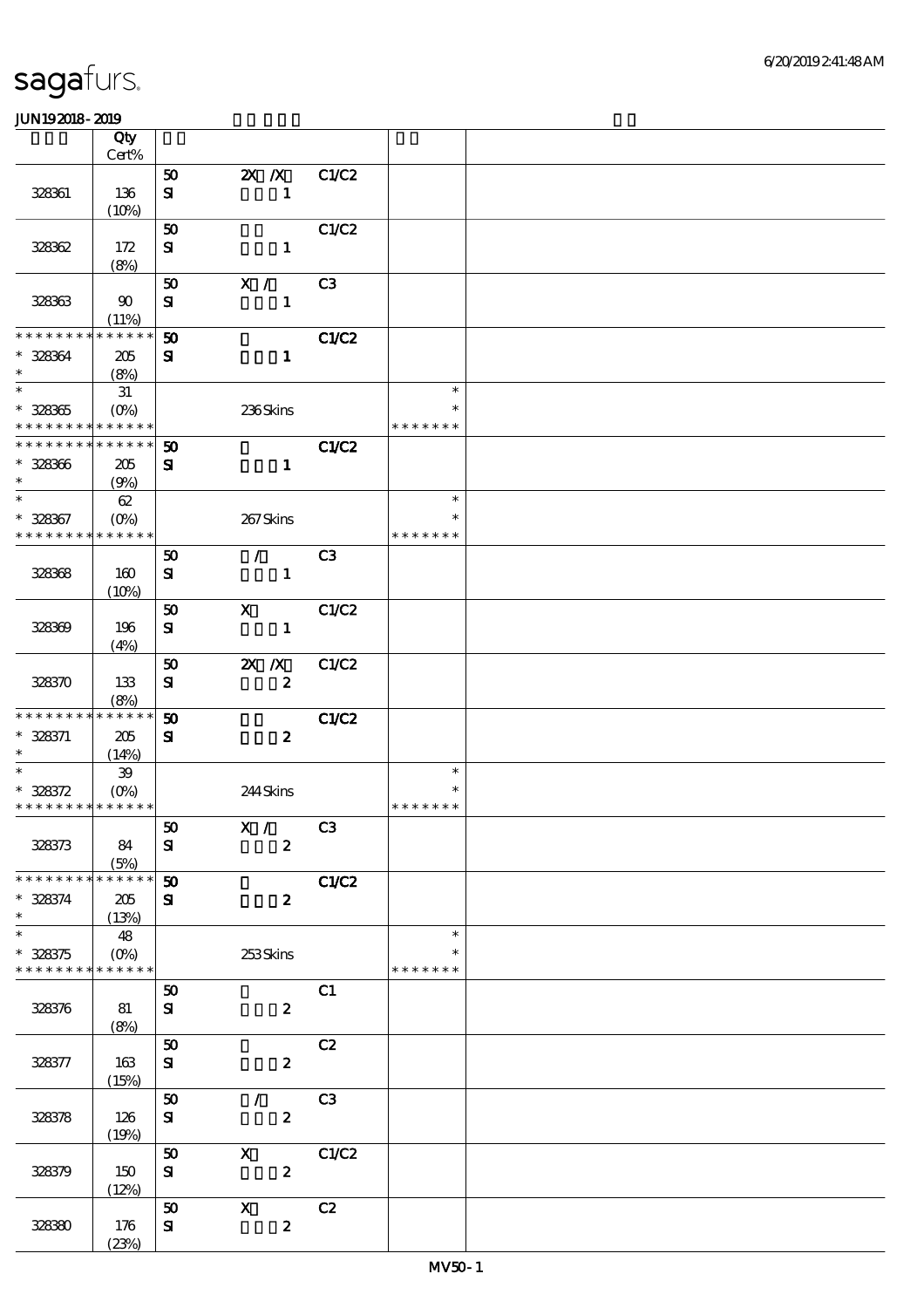|                               | Qty                        |                             |                           |                |                  |  |
|-------------------------------|----------------------------|-----------------------------|---------------------------|----------------|------------------|--|
|                               | $Cert\%$                   |                             |                           |                |                  |  |
|                               |                            | 50                          | $\boldsymbol{\mathsf{Z}}$ | C1/C2          |                  |  |
| 328381                        | 120<br>(2%)                | <b>SAGA</b>                 | $\mathbf{1}$              |                |                  |  |
| * * * * * * * *               | * * * * * *                | 50                          | $\mathbf{x}$              | C1/C2          |                  |  |
| $* 328382$                    | 185                        | <b>SAGA</b>                 | $\mathbf{1}$              |                |                  |  |
| $\ast$                        | $(\Theta)$                 |                             |                           |                |                  |  |
| $\ast$                        | ${\bf 33}$                 |                             |                           |                | $\ast$           |  |
| $* 328383$                    | (15%)                      |                             | 218Skins                  |                |                  |  |
| * * * * * * * *               | * * * * * *                |                             |                           |                | * * * * * * *    |  |
|                               |                            | 50 <sub>1</sub>             | $X$ $N$                   | C3             |                  |  |
| 328384                        | 80<br>(15%)                | <b>SAGA</b>                 | $\mathbf{1}$              |                |                  |  |
|                               |                            | $\boldsymbol{\mathfrak{D}}$ |                           | C1             |                  |  |
| 32835                         | 195                        | <b>SAGA</b>                 | $\mathbf{1}$              |                |                  |  |
|                               | (8%)                       |                             |                           |                |                  |  |
| * * * * * * * *               | * * * * * *                | 50 <sub>o</sub>             |                           | C2             |                  |  |
| $* 328366$                    | 185                        | <b>SAGA</b>                 | $\mathbf{1}$              |                |                  |  |
| $\ast$                        | (17%)                      |                             |                           |                |                  |  |
| $\overline{\ast}$             |                            |                             |                           |                | $\ast$           |  |
| $* 328387$<br>$\ast$          | 160                        |                             | $\boldsymbol{2}$          |                | $\ast$<br>$\ast$ |  |
| $\ast$                        | $(O\%)$<br>$27\,$          |                             |                           |                | $\ast$           |  |
| $* 328388$                    | $(O\%)$                    |                             | $372$ Skins               |                | $\ast$           |  |
| * * * * * * * *               | * * * * * *                |                             |                           |                | * * * * * * *    |  |
|                               |                            | 50 <sub>o</sub>             |                           | C <sub>3</sub> |                  |  |
| 32839                         | 133                        | <b>SAGA</b>                 | $\mathbf{1}$              |                |                  |  |
|                               | (15%)                      |                             |                           |                |                  |  |
|                               |                            | 50 <sub>1</sub>             |                           | C1             |                  |  |
| 328300                        | 127                        | <b>SAGA</b>                 | $\mathbf{1}$              |                |                  |  |
| * * * * * * *                 | (8%)<br>* * * * * *        | 50 <sub>2</sub>             |                           | C2             |                  |  |
| $* 328391$                    | 185                        | <b>SAGA</b>                 | $\mathbf{1}$              |                |                  |  |
| $\ast$                        | (27%)                      |                             |                           |                |                  |  |
| $\ast$                        |                            |                             |                           |                | $\ast$           |  |
| $* 328392$                    | 160                        |                             | $\boldsymbol{2}$          |                | $\ast$           |  |
| $\ast$<br>$*$                 | $(0\%)$                    |                             |                           |                | $\ast$           |  |
|                               | 140                        |                             |                           |                | $\ast$<br>$\ast$ |  |
| $* 328303$<br>* * * * * * * * | $(O\!/\!o)$<br>* * * * * * |                             | 485Skins                  |                | * * * * * * *    |  |
| * * * * * * * *               | * * * * * *                | $\boldsymbol{\mathfrak{D}}$ |                           | C3             |                  |  |
| $* 328394$                    | 175                        | <b>SAGA</b>                 | $\mathbf{1}$              |                |                  |  |
| $\ast$                        | (10%)                      |                             |                           |                |                  |  |
| $\ast$                        | 42                         |                             |                           |                | $\ast$           |  |
| $* 328305$                    | $(O\%)$                    |                             | 217Skins                  |                |                  |  |
| * * * * * * * *               | * * * * * *                |                             |                           |                | * * * * * * *    |  |
| 328396                        | 159                        | 50<br><b>SAGA</b>           | $\mathbf{1}$              | C1             |                  |  |
|                               | $(\Theta)$                 |                             |                           |                |                  |  |
| * * * * * * *                 | * * * * * *                | $\boldsymbol{\mathfrak{D}}$ |                           | C2             |                  |  |
| $* 328397$                    | 185                        | <b>SAGA</b>                 | $\mathbf{1}$              |                |                  |  |
| $\ast$                        | (19%)                      |                             |                           |                |                  |  |
| $\ast$                        |                            |                             |                           |                | $\ast$           |  |
| $* 328308$                    | 160                        |                             | $\boldsymbol{z}$          |                | $\ast$           |  |
| $\ast$<br>$\ast$              | (1%)                       |                             |                           |                | $\ast$<br>$\ast$ |  |
| $* 328399$                    |                            |                             | $\ensuremath{\mathbf{3}}$ |                | $\ast$           |  |
| $\ast$                        | 140<br>$(0\%)$             |                             |                           |                | $\ast$           |  |
| $\ast$                        | 40                         |                             |                           |                | $\ast$           |  |
| $* 328400$                    | $(O\%)$                    |                             | 525Skins                  |                | $\ast$           |  |
| * * * * * * * * * * * * * *   |                            |                             |                           |                | * * * * * * *    |  |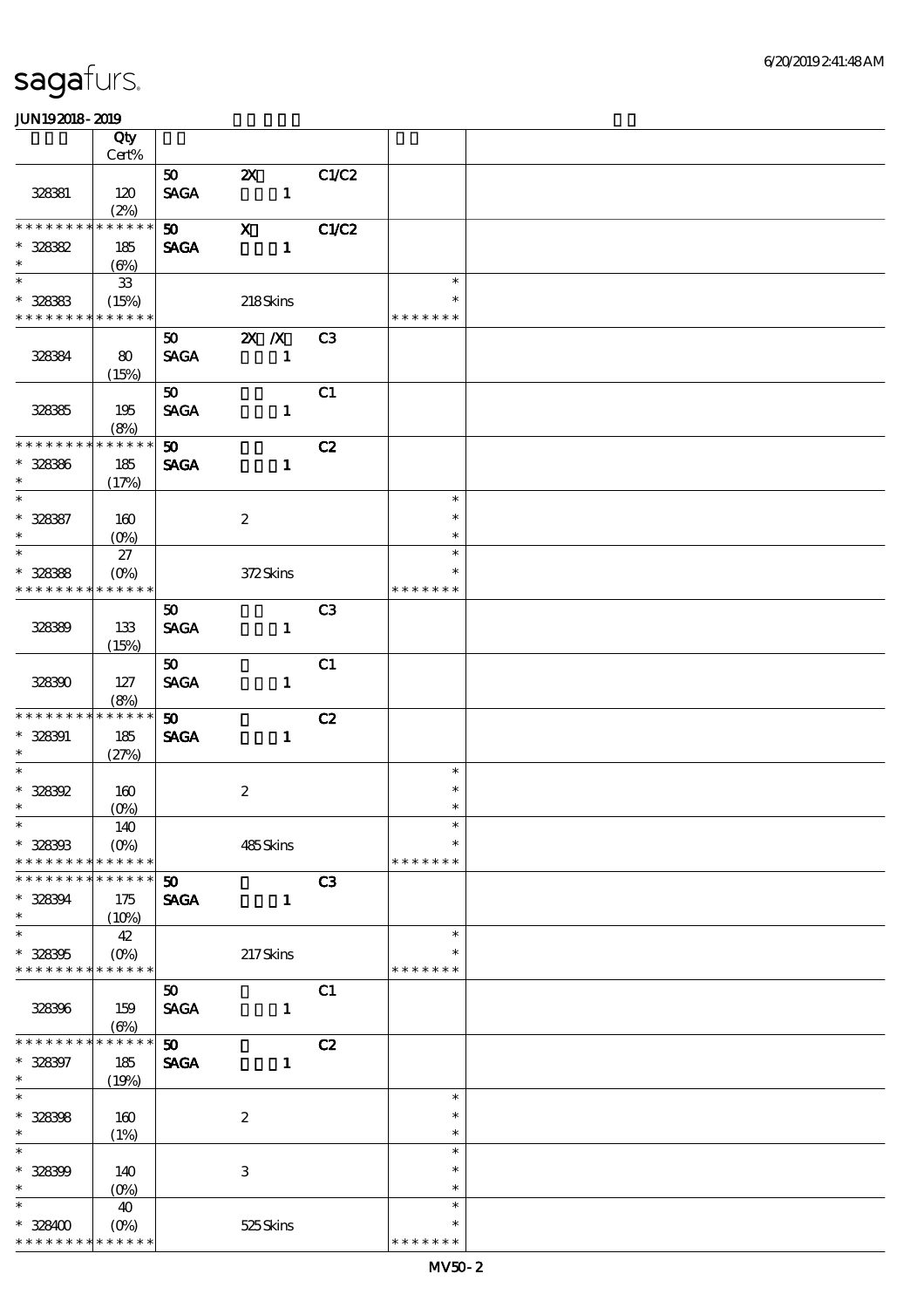|                                          | Qty                   |                             |                           |                |               |  |
|------------------------------------------|-----------------------|-----------------------------|---------------------------|----------------|---------------|--|
|                                          | Cert%                 |                             |                           |                |               |  |
| * * * * * * * *                          | * * * * * *           | 50 <sub>2</sub>             |                           | C3             |               |  |
| * 328401                                 | 195                   | <b>SAGA</b>                 | $\mathbf{1}$              |                |               |  |
| $\ast$                                   | (13%)                 |                             |                           |                |               |  |
| $\overline{\ast}$                        | - 36                  |                             |                           |                | $\ast$        |  |
| $*328402$                                | $(O\% )$              |                             | 231 Skins                 |                | $\ast$        |  |
| * * * * * * * * <mark>* * * * * *</mark> |                       |                             |                           |                | * * * * * * * |  |
|                                          |                       | 50                          | $\mathbf{x}$              | C1             |               |  |
| 328403                                   | 88                    | <b>SAGA</b>                 | $\mathbf{1}$              |                |               |  |
|                                          | $(\Theta)$            |                             |                           |                |               |  |
| * * * * * * * *                          | * * * * * *           | 50 <sub>1</sub>             | $\mathbf{x}$              | C2             |               |  |
| $* 328404$                               | 185                   | <b>SAGA</b>                 | $\mathbf{1}$              |                |               |  |
| $\ast$                                   | (9%)                  |                             |                           |                |               |  |
| $\overline{\ast}$                        | 99                    |                             |                           |                | $\ast$        |  |
| $* 328405$                               | $(O\%)$               |                             | 284Skins                  |                | $\ast$        |  |
| * * * * * * * * * * * * * *              |                       |                             |                           |                | * * * * * * * |  |
|                                          |                       | 50                          | $\mathbf{X}$              | C3             |               |  |
| 328406                                   | 84                    | <b>SAGA</b>                 | $\mathbf{1}$              |                |               |  |
|                                          | (8%)                  |                             |                           |                |               |  |
|                                          |                       | 50                          | $\boldsymbol{\mathsf{Z}}$ | C1/C2          |               |  |
| 328407                                   | 118                   | <b>SAGA</b>                 | $\boldsymbol{z}$          |                |               |  |
|                                          | (7%)                  |                             |                           |                |               |  |
| * * * * * * * * * * * * * *              |                       | 50                          | $\mathbf{x}$              | C1/C2          |               |  |
| $* 328408$                               | 185                   | <b>SAGA</b>                 | $\boldsymbol{z}$          |                |               |  |
| $\ast$                                   | (18%)                 |                             |                           |                |               |  |
| $\ast$                                   | 114                   |                             |                           |                | $\ast$        |  |
| $* 328409$                               | (16%)                 |                             | 299Skins                  |                | $\ast$        |  |
| * * * * * * * *                          | * * * * * *           |                             |                           |                | * * * * * * * |  |
|                                          |                       | 50                          | $X$ $X$                   | C <sub>3</sub> |               |  |
| 328410                                   | 99                    | <b>SAGA</b>                 | $\boldsymbol{z}$          |                |               |  |
|                                          |                       |                             |                           |                |               |  |
| * * * * * * * *                          | (11%)<br>* * * * * *  | 50 <sub>o</sub>             |                           | C1             |               |  |
|                                          |                       |                             |                           |                |               |  |
| * 328411<br>$\ast$                       | 185                   | <b>SAGA</b>                 | $\boldsymbol{z}$          |                |               |  |
| $\ast$                                   | (25%)<br>118          |                             |                           |                | $\ast$        |  |
| * 328412                                 |                       |                             |                           |                | $\ast$        |  |
| * * * * * * * * * * * * * *              | $(O\% )$              |                             | 308Skins                  |                | * * * * * * * |  |
| *************** 50                       |                       |                             | C2                        |                |               |  |
|                                          |                       |                             |                           |                |               |  |
| * 328413<br>$\ast$                       | 185                   | <b>SAGA</b>                 | $\boldsymbol{z}$          |                |               |  |
| $\ast$                                   | (2%)                  |                             |                           |                | $\ast$        |  |
|                                          |                       |                             |                           |                | $\ast$        |  |
| $* 328414$<br>$\ast$                     | 160                   |                             | $\boldsymbol{2}$          |                | $\ast$        |  |
| $\ast$                                   | $(O\%)$               |                             |                           |                | $\ast$        |  |
|                                          |                       |                             |                           |                | $\ast$        |  |
| * 328415<br>$\ast$                       | 160                   |                             | $\,3$                     |                | $\ast$        |  |
| $\ast$                                   | $(O\%)$               |                             |                           |                | $\ast$        |  |
|                                          |                       |                             |                           |                | $\ast$        |  |
| * 328416<br>$\ast$                       | 95                    |                             | $\overline{\mathbf{4}}$   |                | $\ast$        |  |
| $\ast$                                   | $(O\%)$               |                             |                           |                | $\ast$        |  |
|                                          | 108                   |                             |                           |                |               |  |
| * 328417                                 | (100%)<br>* * * * * * |                             | 708Skins                  |                |               |  |
| * * * * * * * *                          |                       |                             |                           |                | * * * * * * * |  |
|                                          |                       | 50 <sub>o</sub>             |                           | C <sub>3</sub> |               |  |
| 328418                                   | 195                   | <b>SAGA</b>                 | $\boldsymbol{z}$          |                |               |  |
|                                          | (18%)                 |                             |                           |                |               |  |
| * * * * * * *                            | * * * * * *           | $\boldsymbol{\mathfrak{D}}$ |                           | C1             |               |  |
| $* 328419$                               | 185                   | <b>SAGA</b>                 | $\boldsymbol{z}$          |                |               |  |
| $\ast$                                   | (41%)                 |                             |                           |                |               |  |
| $\ast$                                   |                       |                             |                           |                | $\ast$        |  |
| $* 328420$                               | 160                   |                             | $\boldsymbol{2}$          |                | $\ast$        |  |
| $\ast$                                   | $(O\%)$               |                             |                           |                | $\ast$        |  |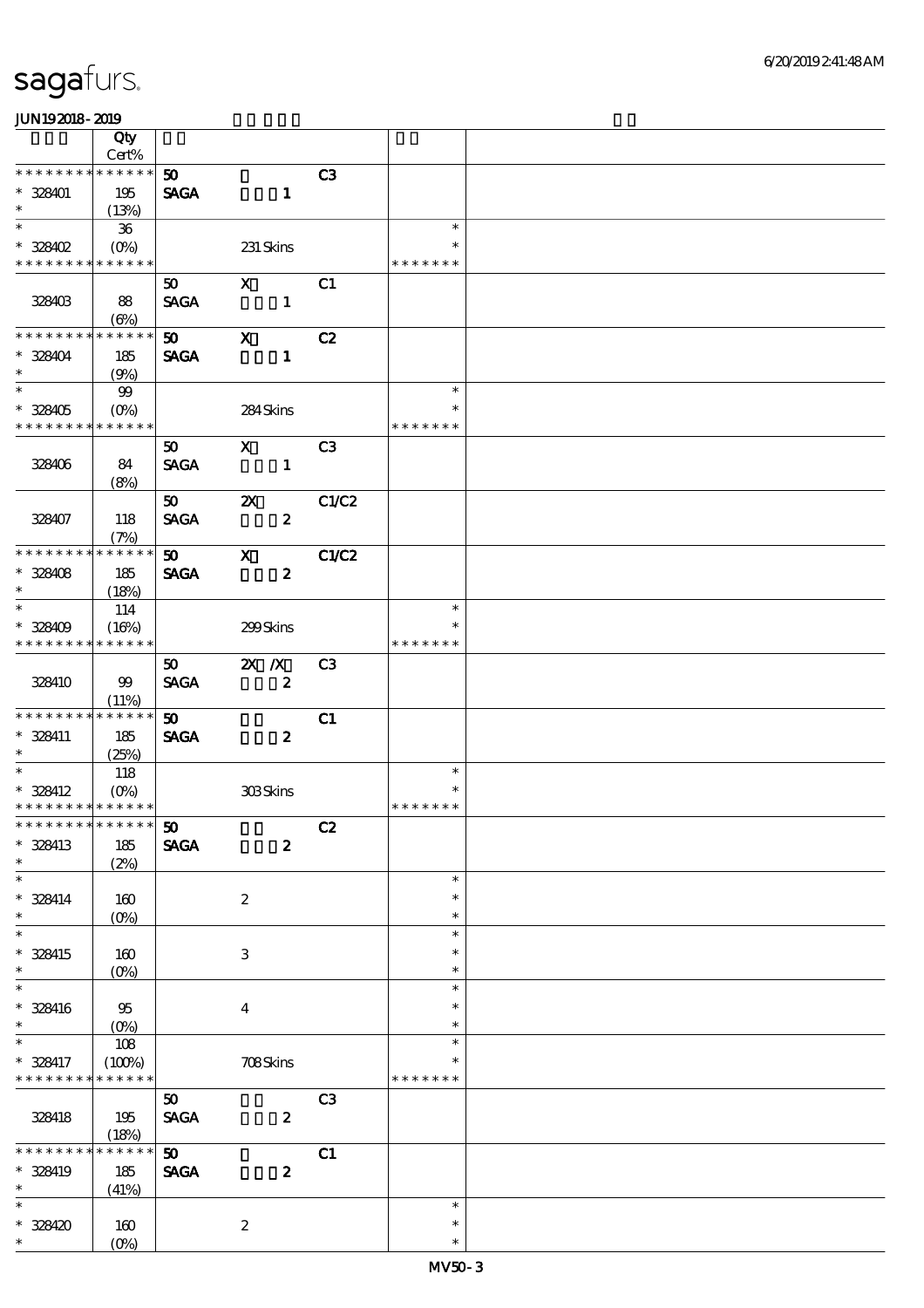|                                  | Qty                        |                             |                           |    |                         |  |
|----------------------------------|----------------------------|-----------------------------|---------------------------|----|-------------------------|--|
|                                  | $Cert\%$                   |                             |                           |    |                         |  |
| $\ast$                           | $65\,$                     | 50                          |                           | C1 | $\ast$                  |  |
| $* 328421$<br>* * * *<br>* * * * | $(0\%)$<br>* * * * * *     | <b>SAGA</b>                 | $\pmb{2}$                 |    | $\ast$<br>* * * * * * * |  |
| * * * * * * * *                  | * * * * * *                | $\boldsymbol{\mathfrak{D}}$ |                           | C2 |                         |  |
| $* 328422$                       | 185                        | <b>SAGA</b>                 | $\boldsymbol{2}$          |    |                         |  |
| $\ast$                           | $(0\%)$                    |                             |                           |    |                         |  |
| $\ast$                           |                            |                             |                           |    | $\ast$                  |  |
| $* 328423$                       | 160                        |                             | $\boldsymbol{z}$          |    | $\ast$                  |  |
| $\ast$                           | $(O\%)$                    |                             |                           |    | $\ast$                  |  |
| $\overline{\phantom{0}}$         |                            |                             |                           |    | $\ast$                  |  |
| $* 328424$                       | 160                        |                             | $\ensuremath{\mathsf{3}}$ |    | $\ast$                  |  |
| $\ast$                           | $(0\%)$                    |                             |                           |    | $\ast$                  |  |
|                                  |                            |                             |                           |    | $\ast$                  |  |
| $* 328425$                       | 160                        |                             | $\boldsymbol{4}$          |    | $\ast$                  |  |
| $\ast$                           | $(0\%)$                    |                             |                           |    | $\ast$                  |  |
|                                  |                            |                             |                           |    | $\ast$                  |  |
| * 328426                         | 160                        |                             | $\mathbf 5$               |    | $\ast$                  |  |
| $\ast$                           | $(O\%)$                    |                             |                           |    | $\ast$                  |  |
| $\overline{\phantom{0}}$         |                            |                             |                           |    | $\ast$                  |  |
| $* 328427$                       | 61                         |                             | $\bf 6$                   |    | $\ast$                  |  |
| $\ast$                           | $(O\%)$                    |                             |                           |    | $\ast$                  |  |
| $\ast$                           | 129                        |                             |                           |    | $\ast$                  |  |
| $* 328428$                       | (100%)                     |                             | 1015Skins                 |    | $\ast$                  |  |
| * * * * * * * *                  | * * * * * *                |                             |                           |    | * * * * * * *           |  |
| * * * * * * * *                  | * * * * * *                | 50                          |                           | C3 |                         |  |
| $* 328429$                       | 185                        | <b>SAGA</b>                 | $\boldsymbol{z}$          |    |                         |  |
| $\ast$                           | (20%)                      |                             |                           |    |                         |  |
| $\overline{\ast}$                | $66\,$                     |                             |                           |    | $\ast$                  |  |
| $* 328430$                       | $(O\%)$                    |                             | 251 Skins                 |    | $\ast$                  |  |
| * * * * * * * *                  | * * * * * *                |                             |                           |    | * * * * * * *           |  |
| * * * * * * * *                  | * * * * * *                | $\boldsymbol{\mathfrak{D}}$ |                           | C1 |                         |  |
| * 328431<br>$\ast$               | 185                        | <b>SAGA</b>                 | $\boldsymbol{z}$          |    |                         |  |
| $\ast$                           | (44%)                      |                             |                           |    | $\ast$                  |  |
| $* 328432$                       | 160                        |                             | $\boldsymbol{2}$          |    | $\ast$                  |  |
| $\ast$                           | $(O\%)$                    |                             |                           |    | $\ast$                  |  |
| $\ast$                           |                            |                             |                           |    |                         |  |
|                                  |                            |                             |                           |    |                         |  |
|                                  | 174                        |                             |                           |    | $\ast$                  |  |
| * 328433<br>* * * * * * * *      | $(O\!/\!o)$<br>* * * * * * |                             | $519S$ kins               |    | * * * * * * *           |  |
| * * * * * * *                    | * * * * * *                |                             |                           |    |                         |  |
|                                  |                            | $\boldsymbol{\mathfrak{D}}$ |                           | C2 |                         |  |
| * 328434<br>$\ast$               | 185<br>$(O\%)$             | <b>SAGA</b>                 | $\boldsymbol{z}$          |    |                         |  |
| $\ast$                           |                            |                             |                           |    | $\ast$                  |  |
| $* 328435$                       | 160                        |                             | $\boldsymbol{z}$          |    | $\ast$                  |  |
| $\ast$                           | $(0\%)$                    |                             |                           |    | $\ast$                  |  |
|                                  |                            |                             |                           |    | $\ast$                  |  |
| * 328436                         | $160$                      |                             | $\ensuremath{\mathsf{3}}$ |    | $\ast$                  |  |
| $\ast$                           | $(0\%)$                    |                             |                           |    | $\ast$                  |  |
| $\overline{\ast}$                |                            |                             |                           |    | $\ast$                  |  |
| * 328437                         | 160                        |                             | $\bf{4}$                  |    | ∗                       |  |
| $\ast$                           | $(0\%)$                    |                             |                           |    | $\ast$                  |  |
| $\overline{\ast}$                |                            |                             |                           |    | $\ast$                  |  |
| $* 328438$                       | $160$                      |                             | $\mathbf 5$               |    | $\ast$                  |  |
| $\ast$                           | $(0\%)$                    |                             |                           |    | $\ast$                  |  |
| $\overline{\phantom{0}}$         |                            |                             |                           |    | $\ast$                  |  |
| * 328439<br>$\ast$               | 160                        |                             | $\,6\,$                   |    | $\ast$<br>$\ast$        |  |
| $\ast$                           | (100%)                     |                             |                           |    | $\ast$                  |  |
| * 328440                         | $5\!1$                     |                             | $\boldsymbol{7}$          |    | $\ast$                  |  |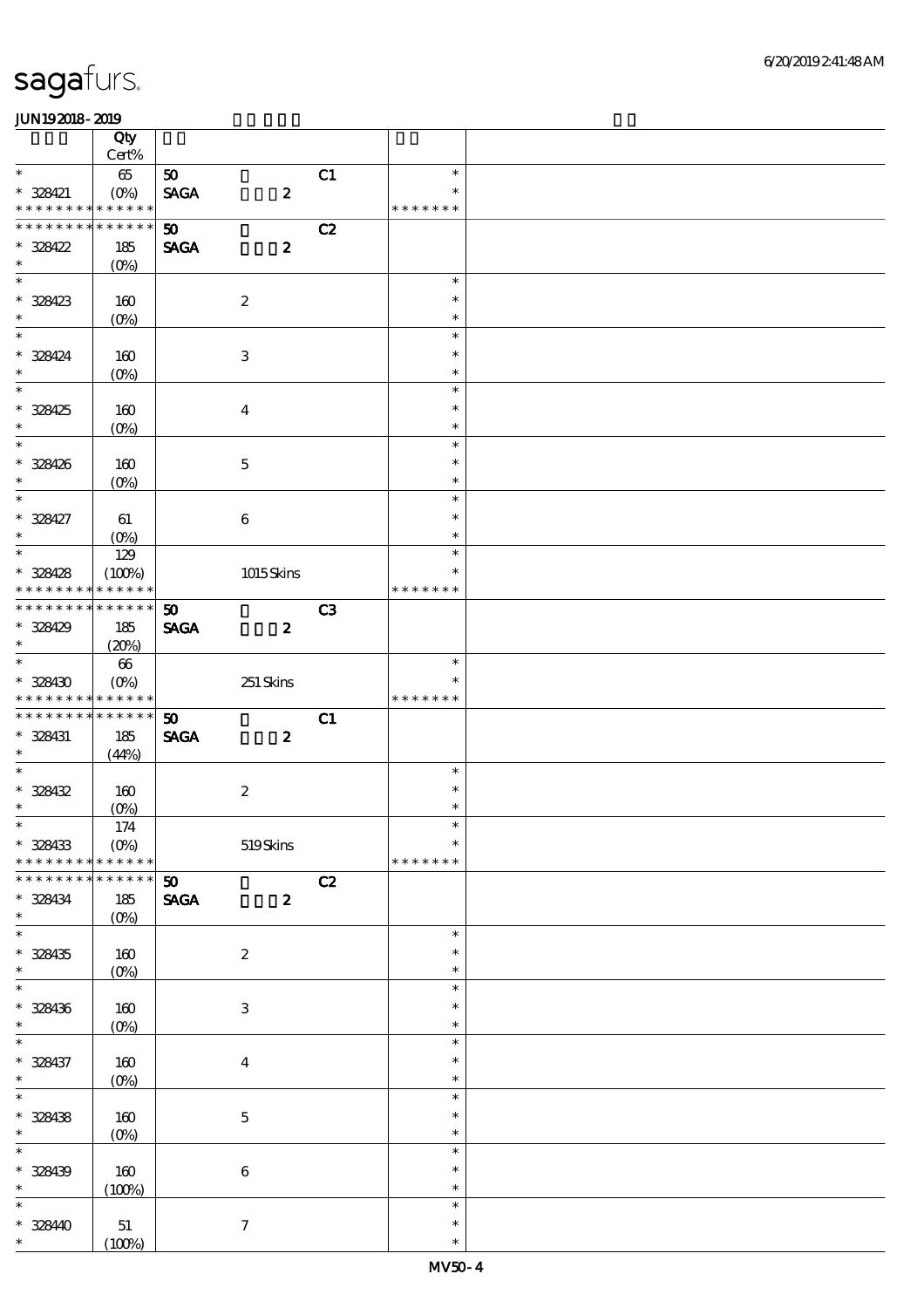|                                            | Qty                |                             |                         |    |               |  |
|--------------------------------------------|--------------------|-----------------------------|-------------------------|----|---------------|--|
|                                            | Cert%              |                             |                         |    |               |  |
| $\ast$                                     | 88                 | 50                          |                         | C2 | $\ast$        |  |
| $* 328411$                                 | $(O_0)$            | <b>SAGA</b>                 | $\boldsymbol{z}$        |    | $\ast$        |  |
| * * * * * * * *                            | * * * * * *        |                             |                         |    | * * * * * * * |  |
| * * * * * * * * * * * * * *                |                    | $\boldsymbol{\mathfrak{D}}$ |                         | C3 |               |  |
| $* 328442$                                 | 185                | <b>SAGA</b>                 | $\boldsymbol{z}$        |    |               |  |
| $\ast$                                     | (28%)              |                             |                         |    |               |  |
| $\ast$                                     | 102                |                             |                         |    | $\ast$        |  |
| $* 328443$                                 | $(O\%)$            |                             | 287Skins                |    | $\ast$        |  |
| * * * * * * * * <mark>* * * * * * *</mark> |                    |                             |                         |    | * * * * * * * |  |
| * * * * * * * * * * * * * *                |                    | 50                          | $\mathbf{x}$            | C1 |               |  |
| $* 328444$                                 | 185                | <b>SAGA</b>                 | $\boldsymbol{z}$        |    |               |  |
| $\ast$                                     | (28%)              |                             |                         |    |               |  |
| $\overline{\phantom{a}^*}$                 | 95                 |                             |                         |    | $\ast$        |  |
| $* 328445$                                 | $(O\%)$            |                             | 280Skins                |    | $\ast$        |  |
| * * * * * * * * <mark>* * * * * *</mark>   |                    |                             |                         |    | * * * * * * * |  |
| * * * * * * * * * * * * * *                |                    | 50                          | $\mathbf X$             | C2 |               |  |
| * 328446                                   | 185                | <b>SAGA</b>                 | $\boldsymbol{z}$        |    |               |  |
| $\ast$                                     | $(O\%)$            |                             |                         |    |               |  |
| $\overline{\ast}$                          |                    |                             |                         |    | $\ast$        |  |
| $* 328447$                                 | 160                |                             | $\boldsymbol{2}$        |    | $\ast$        |  |
| $\ast$                                     | $(O\%)$            |                             |                         |    | $\ast$        |  |
| $\overline{\ast}$                          |                    |                             |                         |    | $\ast$        |  |
| $* 328448$                                 | 111                |                             | $\,3\,$                 |    | $\ast$        |  |
| $\ast$                                     | $(O\%)$            |                             |                         |    | $\ast$        |  |
| $\ast$                                     | 126                |                             |                         |    | $\ast$        |  |
| $* 328449$                                 | (100%)             |                             | 582Skins                |    | $\ast$        |  |
| * * * * * * * *                            | * * * * * *        |                             |                         |    | * * * * * * * |  |
|                                            |                    | 50                          | $\mathbf{X}$            | C3 |               |  |
| 328450                                     | 148                | <b>SAGA</b>                 | $\overline{\mathbf{z}}$ |    |               |  |
|                                            | (37%)              |                             |                         |    |               |  |
| * * * * * * * *                            | * * * * * *        | $\boldsymbol{\mathfrak{D}}$ | X /                     | C2 |               |  |
| $* 328451$                                 | 185                | IA                          | $\mathbf{1}$            |    |               |  |
| $\ast$                                     | (3%)               |                             |                         |    |               |  |
| $\ast$                                     | $\boldsymbol{\pi}$ |                             |                         |    | $\ast$        |  |
| $* 328452$                                 | (1%)               |                             | 255Skins                |    | $\ast$        |  |
| * * * * * * * * * * * * * *                |                    |                             |                         |    | * * * * * * * |  |
| *************** 50                         |                    |                             | $\sqrt{C^2}$            |    |               |  |
| $* 328453$                                 | 185                | IA                          | $\mathbf{1}$            |    |               |  |
| $\ast$                                     | (5%)               |                             |                         |    |               |  |
| $\ast$                                     |                    |                             |                         |    | $\ast$        |  |
| $* 328454$                                 | 160                |                             | $\boldsymbol{2}$        |    | $\ast$        |  |
| $\ast$                                     | (8%)               |                             |                         |    | $\ast$        |  |
| $\ast$                                     | 176                |                             |                         |    | $\ast$        |  |
| $* 328455$                                 | (7%)               |                             | 521 Skins               |    | *             |  |
| * * * * * * * *                            | * * * * * *        |                             |                         |    | * * * * * * * |  |
| * * * * * * *                              | * * * * * *        | 50                          | X /                     | C2 |               |  |
| $* 328456$                                 | 195                | IA                          | $\boldsymbol{2}$        |    |               |  |
| $\ast$                                     | (10%)              |                             |                         |    |               |  |
| $\ast$                                     | $37\,$             |                             |                         |    | $\ast$        |  |
| $* 328457$                                 | (5%)               |                             | 232Skins                |    |               |  |
| * * * * * * * *                            | * * * * * *        |                             |                         |    | * * * * * * * |  |
| * * * * * * *                              | * * * * * *        | 50                          | $\mathcal{L}$           | C2 |               |  |
| $* 328458$                                 | 185                | IA                          | $\boldsymbol{z}$        |    |               |  |
| $\ast$                                     | (8%)               |                             |                         |    |               |  |
| $\ast$                                     |                    |                             |                         |    | $\ast$        |  |
| $* 328459$                                 | 160                |                             | $\boldsymbol{2}$        |    | $\ast$        |  |
| $\ast$                                     | $(\Theta)$         |                             |                         |    | $\ast$        |  |
| $\ast$                                     |                    |                             |                         |    | $\ast$        |  |
| $* 328400$                                 | 160                |                             | $\,3\,$                 |    | $\ast$        |  |
| $\ast$                                     | (8%)               |                             |                         |    | $\ast$        |  |
|                                            |                    |                             |                         |    |               |  |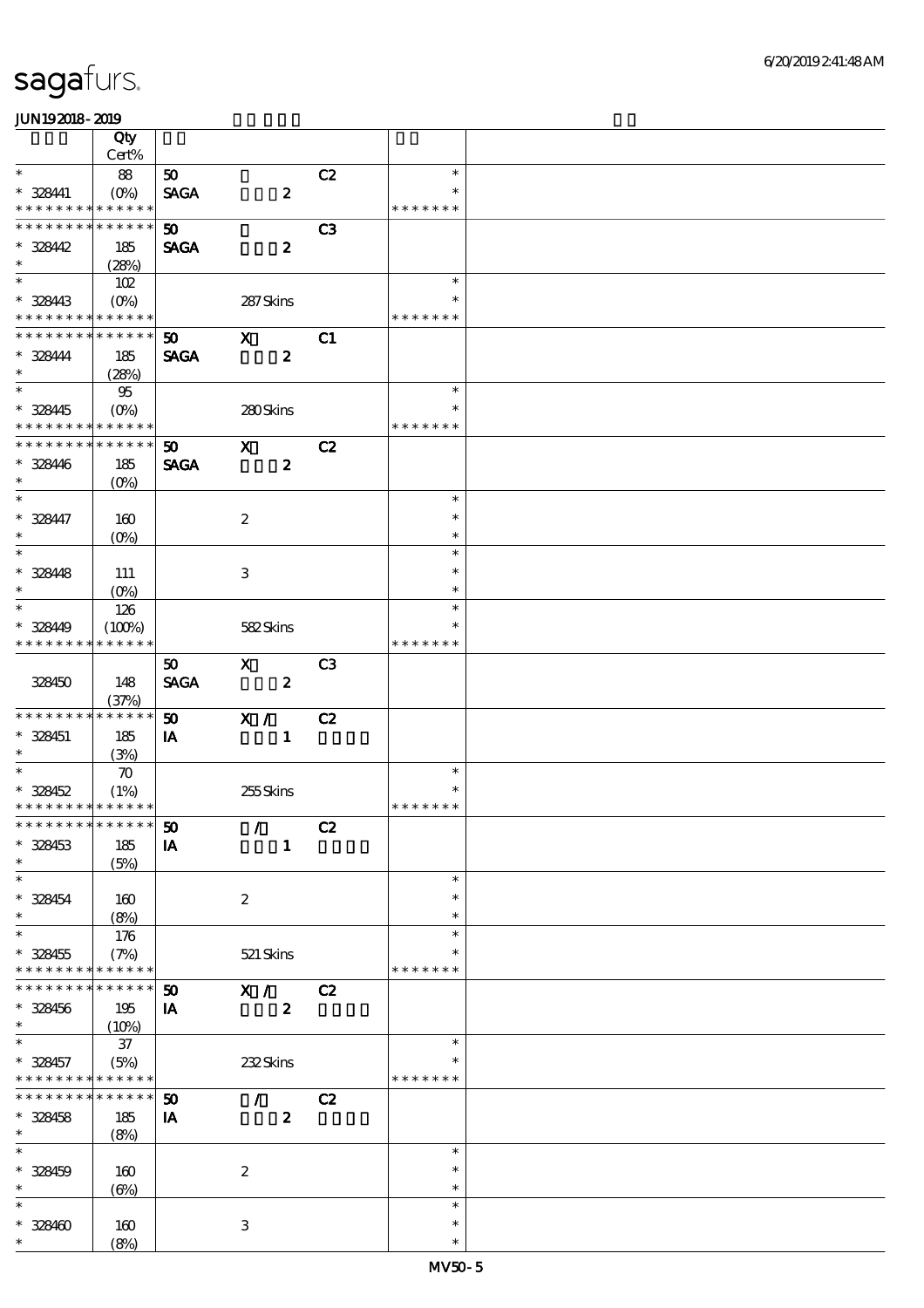|                                          | Qty          |                                |                         |                |                  |  |
|------------------------------------------|--------------|--------------------------------|-------------------------|----------------|------------------|--|
|                                          | Cert%        |                                |                         |                |                  |  |
| $\ast$                                   |              | 50                             | $\mathcal{L}$           | C2             | $\ast$           |  |
| $* 328461$<br>$\ast$                     | 160          | IA                             | $\boldsymbol{z}$        |                | $\ast$<br>$\ast$ |  |
| $\ast$                                   | (23%)        |                                |                         |                | $\ast$           |  |
| $* 328462$                               | 160          |                                | $\mathbf 5$             |                | $\ast$           |  |
| $\ast$                                   | (20%)        |                                |                         |                | $\ast$           |  |
| $\ast$                                   | 46           |                                |                         |                | $\ast$           |  |
| $* 328463$                               | (15%)        |                                | 871 Skins               |                | $\ast$           |  |
| * * * * * * * *                          | * * * * * *  |                                |                         |                | * * * * * * *    |  |
|                                          |              | 50                             | $\mathbf{z}$            | C2             |                  |  |
| 328464                                   | 87           | <b>SROY</b>                    | $\mathbf{1}$            |                |                  |  |
|                                          | (12%)        |                                |                         |                |                  |  |
|                                          |              | 50<br><b>SROY</b>              | $X$ $X$<br>$\mathbf{1}$ | C1/C2          |                  |  |
| 328465                                   | 191<br>(12%) |                                |                         |                |                  |  |
|                                          |              | 50                             |                         | C1             |                  |  |
| 328466                                   | 104          | <b>SROY</b>                    | $\mathbf{1}$            |                |                  |  |
|                                          | (8%)         |                                |                         |                |                  |  |
| * * * * * * * *                          | * * * * * *  | 50 <sub>2</sub>                |                         | C2             |                  |  |
| * 328467                                 | 185          | <b>SROY</b>                    | $\mathbf{1}$            |                |                  |  |
| $\ast$                                   | (8%)         |                                |                         |                |                  |  |
| $\ast$                                   | ${\bf 33}$   |                                |                         |                | $\ast$           |  |
| $* 328468$                               | $(O\%)$      |                                | 218Skins                |                | $\ast$           |  |
| * * * * * * * *                          | * * * * * *  |                                |                         |                | * * * * * * *    |  |
| 328469                                   | 125          | 50 <sub>2</sub><br><b>SROY</b> | $\mathbf{1}$            | C1/C2          |                  |  |
|                                          | (4%)         |                                |                         |                |                  |  |
|                                          |              | 50 <sub>o</sub>                |                         | C3             |                  |  |
| 328470                                   | 94           | <b>SROY</b>                    | $\mathbf{1}$            |                |                  |  |
|                                          | (20%)        |                                |                         |                |                  |  |
|                                          |              | 50                             |                         | C1/C2          |                  |  |
| 328471                                   | 156          | <b>SROY</b>                    | $\mathbf{1}$            |                |                  |  |
|                                          | (3%)         |                                |                         |                |                  |  |
|                                          |              | 50                             | $\mathbf{x}$            | C1/C2          |                  |  |
| 328472                                   | 80           | <b>SROY</b>                    | $\mathbf{1}$            |                |                  |  |
|                                          | (8%)         |                                |                         |                |                  |  |
| $* 328473$                               | 185          | <b>SROY</b>                    | $\boldsymbol{z}$        |                |                  |  |
| $\ast$                                   | (13%)        |                                |                         |                |                  |  |
| $\ast$                                   | 46           |                                |                         |                | $\ast$           |  |
| $* 328474$                               | $(O\% )$     |                                | 231 Skins               |                | $\ast$           |  |
| * * * * * * * *                          | * * * * * *  |                                |                         |                | * * * * * * *    |  |
|                                          |              | 50                             | $X$ $X$                 | C <sub>3</sub> |                  |  |
| 328475                                   | 75           | <b>SROY</b>                    | $\boldsymbol{z}$        |                |                  |  |
|                                          | (13%)        |                                |                         |                |                  |  |
|                                          |              | 50                             |                         | C1             |                  |  |
| 328476                                   | 150<br>(14%) | <b>SROY</b>                    | $\boldsymbol{z}$        |                |                  |  |
| * * * * * * *                            | * * * * * *  | $\boldsymbol{\mathfrak{D}}$    |                         | C2             |                  |  |
| $* 328477$                               | 185          | <b>SROY</b>                    | $\boldsymbol{z}$        |                |                  |  |
| $\ast$                                   | (22%)        |                                |                         |                |                  |  |
| $\ast$                                   |              |                                |                         |                | $\ast$           |  |
| $* 328478$                               | 160          |                                | $\boldsymbol{z}$        |                | $\ast$           |  |
| $\ast$                                   | $(O\%)$      |                                |                         |                | $\ast$           |  |
| $\ast$                                   | 67           |                                |                         |                | $\ast$           |  |
| $* 328479$                               | $(0\%)$      |                                | 412Skins                |                | $\ast$           |  |
| * * * * * * * * <mark>* * * * * *</mark> |              |                                |                         |                | * * * * * * *    |  |
| 328480                                   | 138          | 50<br><b>SROY</b>              | $\boldsymbol{z}$        | C <sub>3</sub> |                  |  |
|                                          | (16%)        |                                |                         |                |                  |  |
|                                          |              |                                |                         |                |                  |  |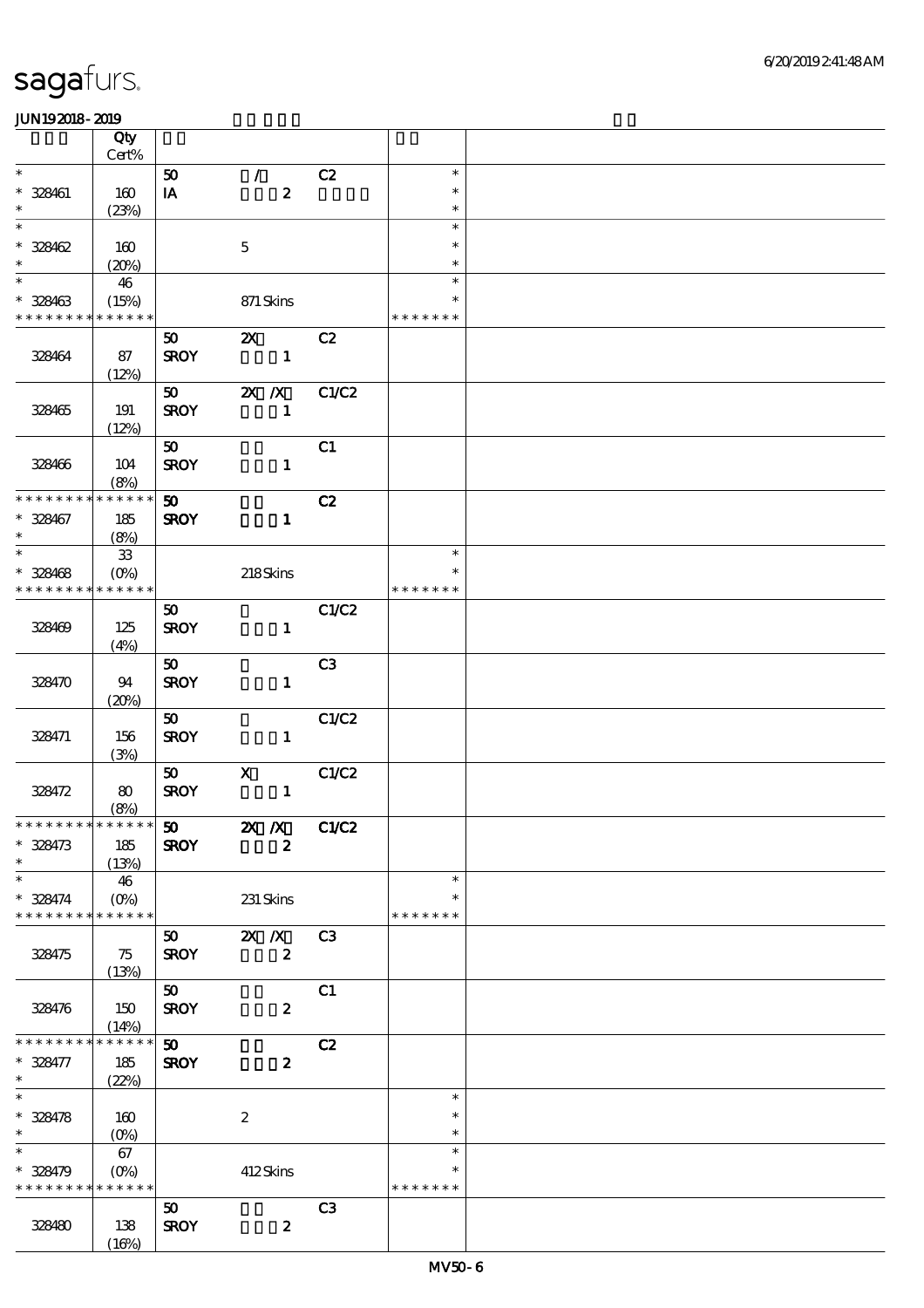|                             | Qty                |                 |                           |                |               |  |
|-----------------------------|--------------------|-----------------|---------------------------|----------------|---------------|--|
|                             | Cert%              |                 |                           |                |               |  |
|                             |                    | 50              |                           | C1             |               |  |
| 328481                      | 136                | <b>SROY</b>     | $\boldsymbol{z}$          |                |               |  |
|                             | (14%)              |                 |                           |                |               |  |
| * * * * * * * *             | * * * * * *        | 50 <sub>o</sub> |                           | C2             |               |  |
| $* 328482$                  | 185                | <b>SROY</b>     | $\boldsymbol{z}$          |                |               |  |
| $\ast$                      | (33%)              |                 |                           |                |               |  |
| $\ast$                      |                    |                 |                           |                | $\ast$        |  |
| $* 328483$                  | 160                |                 | $\boldsymbol{2}$          |                | $\ast$        |  |
| $\ast$                      | $(O\!/\!o)$        |                 |                           |                | $\ast$        |  |
| $\overline{\phantom{a}}$    | 122                |                 |                           |                | $\ast$        |  |
| * 328484                    | $(O\!/\!\!\delta)$ |                 | 467Skins                  |                | $\ast$        |  |
| * * * * * * * *             | * * * * * *        |                 |                           |                | * * * * * * * |  |
|                             |                    | 50              |                           | C <sub>3</sub> |               |  |
| 328485                      | 136                | <b>SROY</b>     | $\boldsymbol{z}$          |                |               |  |
|                             | (19%)              |                 |                           |                |               |  |
|                             |                    | 50 <sub>o</sub> |                           | C1             |               |  |
| 328486                      | 178                | <b>SROY</b>     | $\boldsymbol{z}$          |                |               |  |
|                             |                    |                 |                           |                |               |  |
| * * * * * * * *             | (20%)<br>$******$  |                 |                           |                |               |  |
|                             |                    | 50 <sub>o</sub> |                           | C2             |               |  |
| $* 328487$<br>$\ast$        | 185                | <b>SROY</b>     | $\boldsymbol{z}$          |                |               |  |
|                             | (45%)              |                 |                           |                |               |  |
| $\ast$                      |                    |                 |                           |                | $\ast$        |  |
| $* 328488$                  | 160                |                 | $\boldsymbol{2}$          |                | $\ast$        |  |
| $\ast$<br>$\overline{\ast}$ | (2%)               |                 |                           |                | $\ast$        |  |
|                             | 149                |                 |                           |                | $\ast$        |  |
| $* 328489$                  | $(O\%)$            |                 | 494 Skins                 |                | $\ast$        |  |
| * * * * * * * *             | * * * * * *        |                 |                           |                | * * * * * * * |  |
|                             |                    | 50              |                           | C <sub>3</sub> |               |  |
| 328490                      | 125                | <b>SROY</b>     | $\boldsymbol{z}$          |                |               |  |
|                             | (16%)              |                 |                           |                |               |  |
|                             |                    | 50              | $\boldsymbol{\mathsf{X}}$ | C1             |               |  |
| 328491                      | 112                | <b>SROY</b>     | $\boldsymbol{z}$          |                |               |  |
|                             | (17%)              |                 |                           |                |               |  |
|                             |                    | 50              | $\mathbf x$               | C1             |               |  |
| 328492                      | 142                | <b>SROY</b>     | $\boldsymbol{z}$          |                |               |  |
|                             | (47%)              |                 |                           |                |               |  |
| * * * * * * * * * * * * * * |                    | 50              | $\boldsymbol{\mathrm{X}}$ | C2             |               |  |
| * 328493                    | 185                | <b>SROY</b>     | $\boldsymbol{z}$          |                |               |  |
| $\ast$                      | (30%)              |                 |                           |                |               |  |
| $\ast$                      | $37\,$             |                 |                           |                | $\ast$        |  |
| $* 328494$                  | $(O\%)$            |                 | 222Skins                  |                | $\ast$        |  |
| * * * * * * * * * * * * * * |                    |                 |                           |                | * * * * * * * |  |
|                             |                    | 50              | $\mathbf X$               | C <sub>3</sub> |               |  |
| 328495                      | 89                 | <b>SROY</b>     | $\boldsymbol{z}$          |                |               |  |
|                             | (29%)              |                 |                           |                |               |  |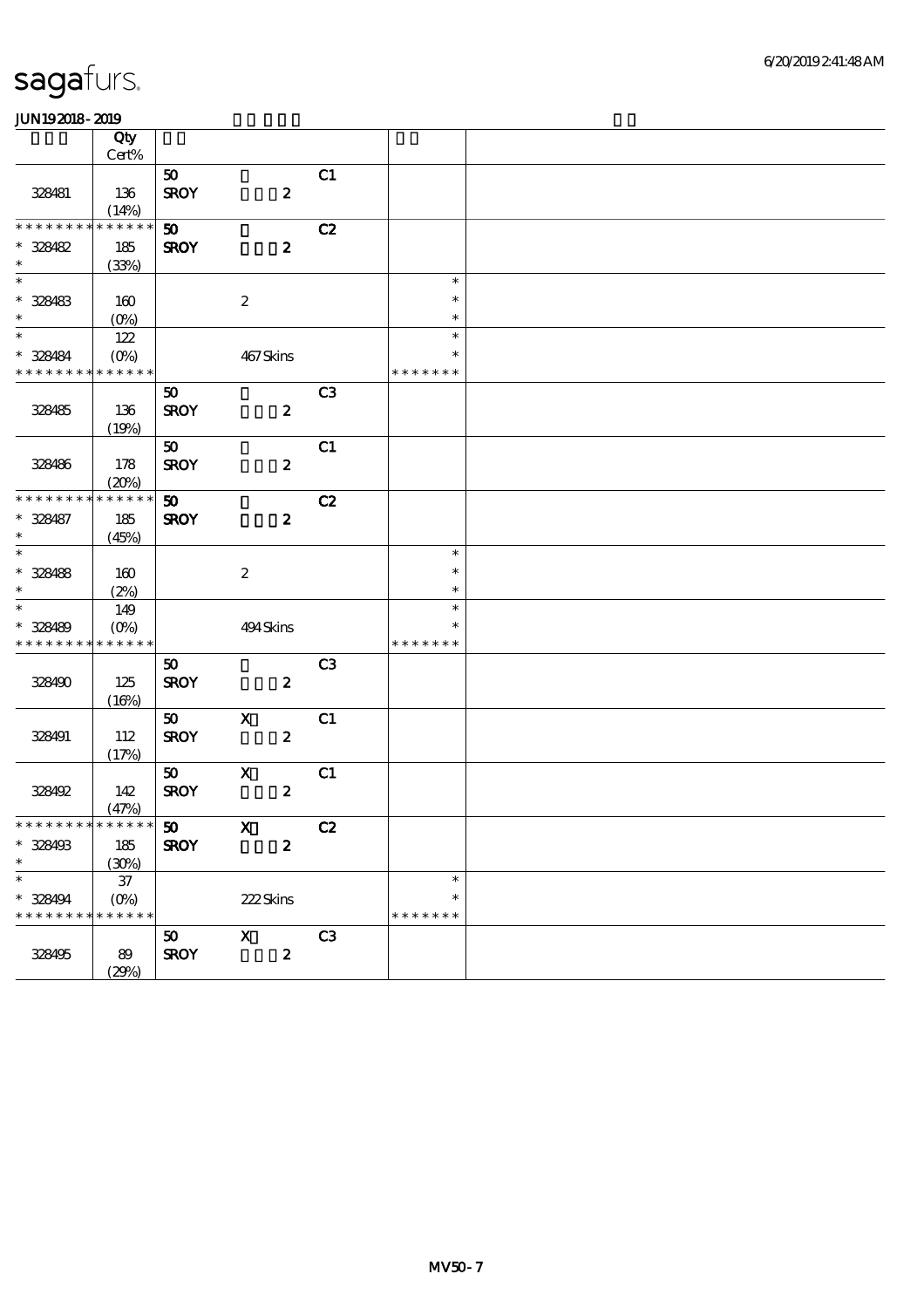|                             | Qty         |                       |                           |       |               |  |
|-----------------------------|-------------|-----------------------|---------------------------|-------|---------------|--|
|                             | $Cert\%$    |                       |                           |       |               |  |
|                             |             | $\boldsymbol{\omega}$ | $\mathbf{X}$              | C1/C2 |               |  |
| 328541                      | 114         | ${\bf s}$             | $\mathbf{1}$              |       |               |  |
|                             | (7%)        |                       |                           |       |               |  |
|                             |             | $\boldsymbol{\omega}$ | $X$ $N$                   | C2    |               |  |
| 328542                      | 176         | ${\bf s}$             | $\mathbf{1}$              |       |               |  |
|                             | (11%)       |                       |                           |       |               |  |
|                             |             | $\boldsymbol{\omega}$ | $\mathbf{X}$              | C1/C2 |               |  |
| 328543                      | 197         | ${\bf s}$             | $\mathbf{1}$              |       |               |  |
|                             | (13%)       |                       |                           |       |               |  |
| * * * * * * * *             | * * * * * * | $\boldsymbol{\omega}$ |                           | C1/C2 |               |  |
| $* 328544$                  | 225         | ${\bf z}$             | $\mathbf{1}$              |       |               |  |
| $\ast$                      | (20%)       |                       |                           |       |               |  |
| $\overline{\ast}$           |             |                       |                           |       | $\ast$        |  |
|                             |             |                       |                           |       | $\ast$        |  |
| $* 328545$                  | 200         |                       | $\boldsymbol{2}$          |       |               |  |
| $\ast$<br>$\overline{\ast}$ | $(O\%)$     |                       |                           |       | $\ast$        |  |
|                             | $37\,$      |                       |                           |       | $\ast$        |  |
| $* 328546$                  | $(O\!/\!o)$ |                       | 462Skins                  |       | $\ast$        |  |
| * * * * * * * *             | * * * * * * |                       |                           |       | * * * * * * * |  |
|                             |             | $\boldsymbol{\omega}$ | X /                       | C3    |               |  |
| 328547                      | 194         | ${\bf s}$             | $\mathbf{1}$              |       |               |  |
|                             | (12%)       |                       |                           |       |               |  |
|                             |             | $\boldsymbol{\omega}$ |                           | C1    |               |  |
| 328548                      | 126         | ${\bf S}$             | $\mathbf{1}$              |       |               |  |
|                             | (4%)        |                       |                           |       |               |  |
| * * * * * * * *             | ******      | $\boldsymbol{\omega}$ |                           | C2    |               |  |
| $* 328549$                  | 225         | ${\bf s}$             | $\mathbf{1}$              |       |               |  |
| $\ast$                      | (25%)       |                       |                           |       |               |  |
| $\ast$                      | 222         |                       |                           |       | $\ast$        |  |
| $* 32850$                   | $(O\%)$     |                       | 447Skins                  |       |               |  |
| * * * * * * * *             | * * * * * * |                       |                           |       | * * * * * * * |  |
|                             |             |                       |                           |       |               |  |
|                             |             | 40                    |                           | C3    |               |  |
| 328551                      | 220         | ${\bf s}$             | $\mathbf{1}$              |       |               |  |
|                             | (10%)       |                       |                           |       |               |  |
|                             |             | $\boldsymbol{\omega}$ |                           | C1    |               |  |
| 32852                       | 127         | $\mathbf{S}$          | $\mathbf{1}$              |       |               |  |
|                             | (7%)        |                       |                           |       |               |  |
| *************** 10          |             |                       |                           | C2    |               |  |
| $* 32853$                   | 225         | ${\bf s}$             | $\mathbf{1}$              |       |               |  |
| $\ast$                      | (17%)       |                       |                           |       |               |  |
| $\ast$                      |             |                       |                           |       | $\ast$        |  |
| $* 328554$                  | 200         |                       | $\boldsymbol{2}$          |       | $\ast$        |  |
| $\ast$                      | $(O\%)$     |                       |                           |       | $\ast$        |  |
| $\ast$                      | 134         |                       |                           |       | $\ast$        |  |
| $* 328555$                  | $(O\%)$     |                       | 559Skins                  |       |               |  |
| * * * * * * * *             | * * * * * * |                       |                           |       | * * * * * * * |  |
| * * * *                     | * * * * * * | $\boldsymbol{\omega}$ |                           | C3    |               |  |
| $* 32856$                   | 225         | ${\bf s}$             | $\mathbf{1}$              |       |               |  |
| $\ast$                      | (11%)       |                       |                           |       |               |  |
| $\ast$                      | $59\,$      |                       |                           |       | $\ast$        |  |
| $* 328557$                  | $(0\%)$     |                       | 284Skins                  |       | $\ast$        |  |
| * * * * * * * * * * * * * * |             |                       |                           |       | * * * * * * * |  |
|                             |             |                       |                           |       |               |  |
|                             |             | $\boldsymbol{\omega}$ | $\mathbf X$               | C1    |               |  |
| 328558                      | 89          | ${\bf s}$             | $\mathbf{1}$              |       |               |  |
|                             | (8%)        |                       |                           |       |               |  |
| * * * * * *                 | * * * * * * | $\boldsymbol{\omega}$ | $\boldsymbol{\mathrm{X}}$ | C2    |               |  |
| $* 32850$                   | 225         | ${\bf s}$             | $\mathbf{1}$              |       |               |  |
| $\ast$                      | (8%)        |                       |                           |       |               |  |
| $\ast$                      | 149         |                       |                           |       | $\ast$        |  |
| $* 328500$                  |             |                       | 374Skins                  |       | $\ast$        |  |
| * * * * * * * *             | * * * * * * |                       |                           |       | * * * * * * * |  |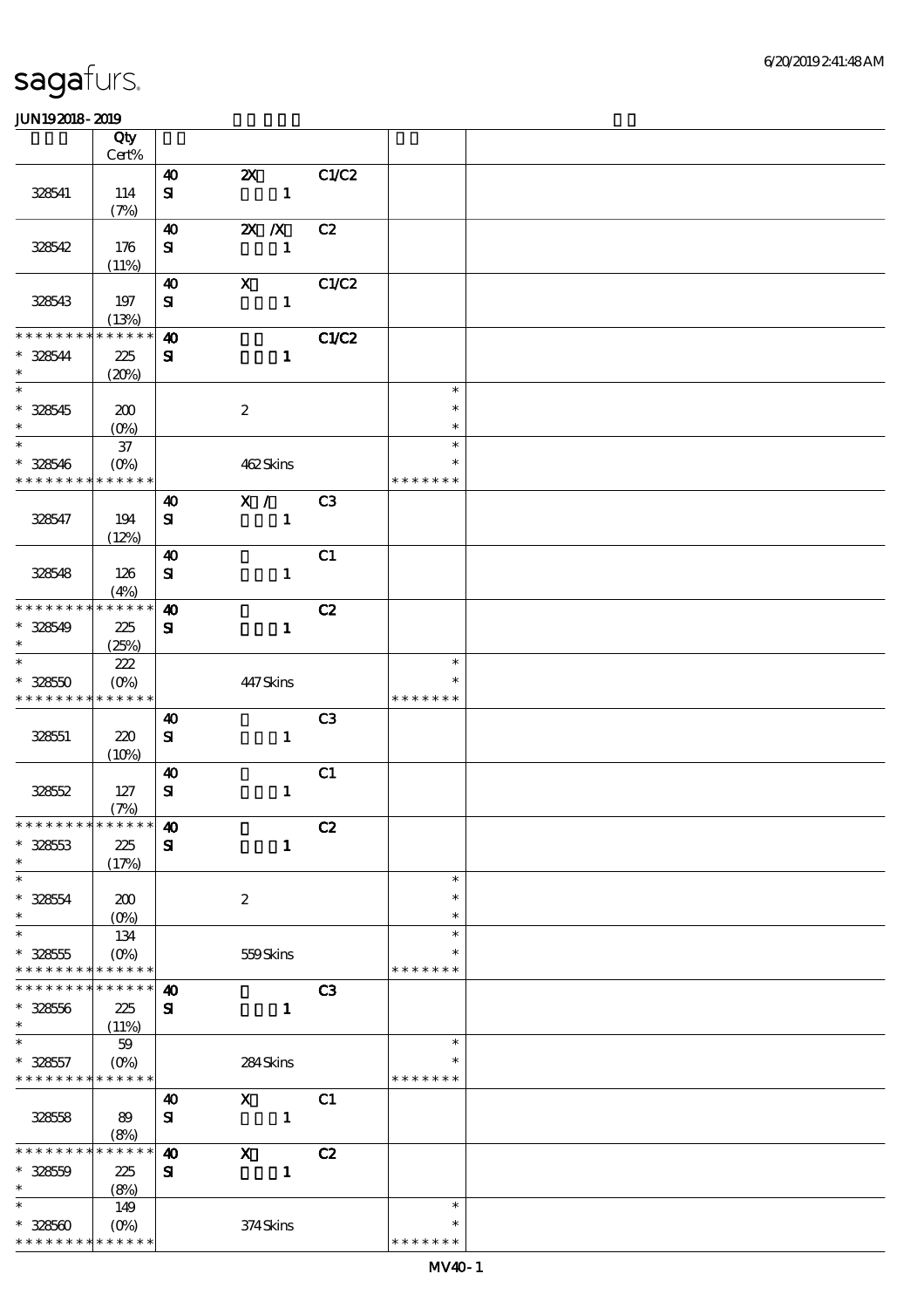|                             | Qty                                            |                            |                             |                |               |  |
|-----------------------------|------------------------------------------------|----------------------------|-----------------------------|----------------|---------------|--|
|                             | Cert%                                          |                            |                             |                |               |  |
|                             |                                                | $\boldsymbol{\omega}$      | $\mathbf X$                 | C3             |               |  |
| 328561                      | 205<br>(9%)                                    | ${\bf s}$                  | $\mathbf{1}$                |                |               |  |
|                             |                                                | 40                         | $X$ $X$                     | C1/C2          |               |  |
| 328562                      | 148                                            | ${\bf s}$                  | $\boldsymbol{z}$            |                |               |  |
|                             | (12%)                                          |                            |                             |                |               |  |
| * * * * * * * *             | * * * * * *                                    | $\boldsymbol{\omega}$      |                             | C1/C2          |               |  |
| $* 328563$                  | 205                                            | ${\bf s}$                  | $\boldsymbol{z}$            |                |               |  |
| $\ast$                      | (16%)                                          |                            |                             |                |               |  |
| $\ast$                      | 41                                             |                            |                             |                | $\ast$        |  |
| $* 328564$                  | $(O\%)$                                        |                            | 246Skins                    |                | $\ast$        |  |
| * * * * * * * * * * * * * * |                                                |                            |                             |                | * * * * * * * |  |
|                             |                                                | 40                         | X /                         | C <sub>3</sub> |               |  |
| 328565                      | 86                                             | ${\bf s}$                  | $\boldsymbol{z}$            |                |               |  |
|                             | (11%)                                          |                            |                             |                |               |  |
|                             |                                                | $\boldsymbol{\omega}$      |                             | C1             |               |  |
| 328566                      | 111                                            | ${\bf s}$                  | $\boldsymbol{z}$            |                |               |  |
|                             | (9%)                                           |                            |                             |                |               |  |
| * * * * * * * *             | * * * * * *                                    | $\boldsymbol{\omega}$      |                             | C2             |               |  |
| * 328567                    | 225                                            | ${\bf s}$                  | $\boldsymbol{z}$            |                |               |  |
| $\ast$                      | (16%)                                          |                            |                             |                |               |  |
| $\ast$                      | 66                                             |                            |                             |                | $\ast$        |  |
| $* 328568$                  | $(O\!\!\!\!\!\!\backslash\rho)$                |                            | 291 Skins                   |                | $\ast$        |  |
| * * * * * * * * * * * * * * |                                                |                            |                             |                | * * * * * * * |  |
|                             |                                                | 40                         |                             | C <sub>3</sub> |               |  |
| 328569                      | 110                                            | ${\bf s}$                  | $\boldsymbol{z}$            |                |               |  |
|                             | (12%)                                          |                            |                             |                |               |  |
|                             |                                                | $\boldsymbol{\omega}$      |                             | C1             |               |  |
| 328570                      | 120                                            | ${\bf s}$                  | $\boldsymbol{z}$            |                |               |  |
|                             | (7%)                                           |                            |                             |                |               |  |
| * * * * * * * *             | $\ast\ast\ast\ast\ast\ast$                     | $\boldsymbol{\omega}$      |                             | C2             |               |  |
| $* 328571$                  | 225                                            | ${\bf s}$                  | $\boldsymbol{z}$            |                |               |  |
| $\ast$                      | (16%)                                          |                            |                             |                |               |  |
| $\ast$                      | 49                                             |                            |                             |                | $\ast$        |  |
| $* 328572$                  |                                                |                            | 274Skins                    |                | $\ast$        |  |
| * * * * * * * * * * * * * * |                                                |                            |                             |                | * * * * * * * |  |
|                             |                                                | $\boldsymbol{\omega}$      | $X$ C1                      |                |               |  |
| 328573                      | $97\,$                                         | ${\bf s}$                  | $\boldsymbol{z}$            |                |               |  |
|                             | (12%)                                          | $\boldsymbol{\omega}$      | $\mathbf{x}$                | C2             |               |  |
|                             | 228                                            |                            | $\boldsymbol{z}$            |                |               |  |
| 328574                      | (13%)                                          | ${\bf s}$                  |                             |                |               |  |
|                             |                                                | $\boldsymbol{\omega}$      | $\chi$ C3                   |                |               |  |
| 328575                      | 207                                            | ${\bf s}$                  | $\boldsymbol{z}$            |                |               |  |
|                             | (19%)                                          |                            |                             |                |               |  |
|                             |                                                | $\boldsymbol{\omega}$      | X / C2                      |                |               |  |
| 328576                      | 218                                            | $\mathbf{B}$               | $\blacksquare$              |                |               |  |
|                             | $(\Theta)$                                     |                            |                             |                |               |  |
| * * * * * * * *             | $* * * * * * *$                                | $\boldsymbol{\omega}$      | $\mathcal{T} = \mathcal{I}$ | C2             |               |  |
| $* 328577$                  | 205                                            | $\, {\bf I} \! {\bf B} \,$ | $\mathbf{1}$                |                |               |  |
| $*$ and $*$                 | $\left(\frac{\partial y_0}{\partial x}\right)$ |                            |                             |                |               |  |
| $\overline{\ast}$           | 41                                             |                            |                             |                | $\ast$        |  |
| $* 328578$                  | (9%)                                           |                            | 246Skins                    |                | $\ast$        |  |
| * * * * * * * * * * * * * * |                                                |                            |                             |                | * * * * * * * |  |
|                             |                                                | 40                         | $\mathcal{T} = \mathcal{I}$ | C2             |               |  |
| 328579                      | 169                                            | $\mathbf{B}$               | $\boldsymbol{2}$            |                |               |  |
|                             | (10%)                                          |                            |                             |                |               |  |
|                             |                                                | <b>40</b>                  | $\boldsymbol{\alpha}$       | C1             |               |  |
| 328580                      | 161                                            | <b>SAGA</b>                | $\mathbf{1}$                |                |               |  |
|                             | (8%)                                           |                            |                             |                |               |  |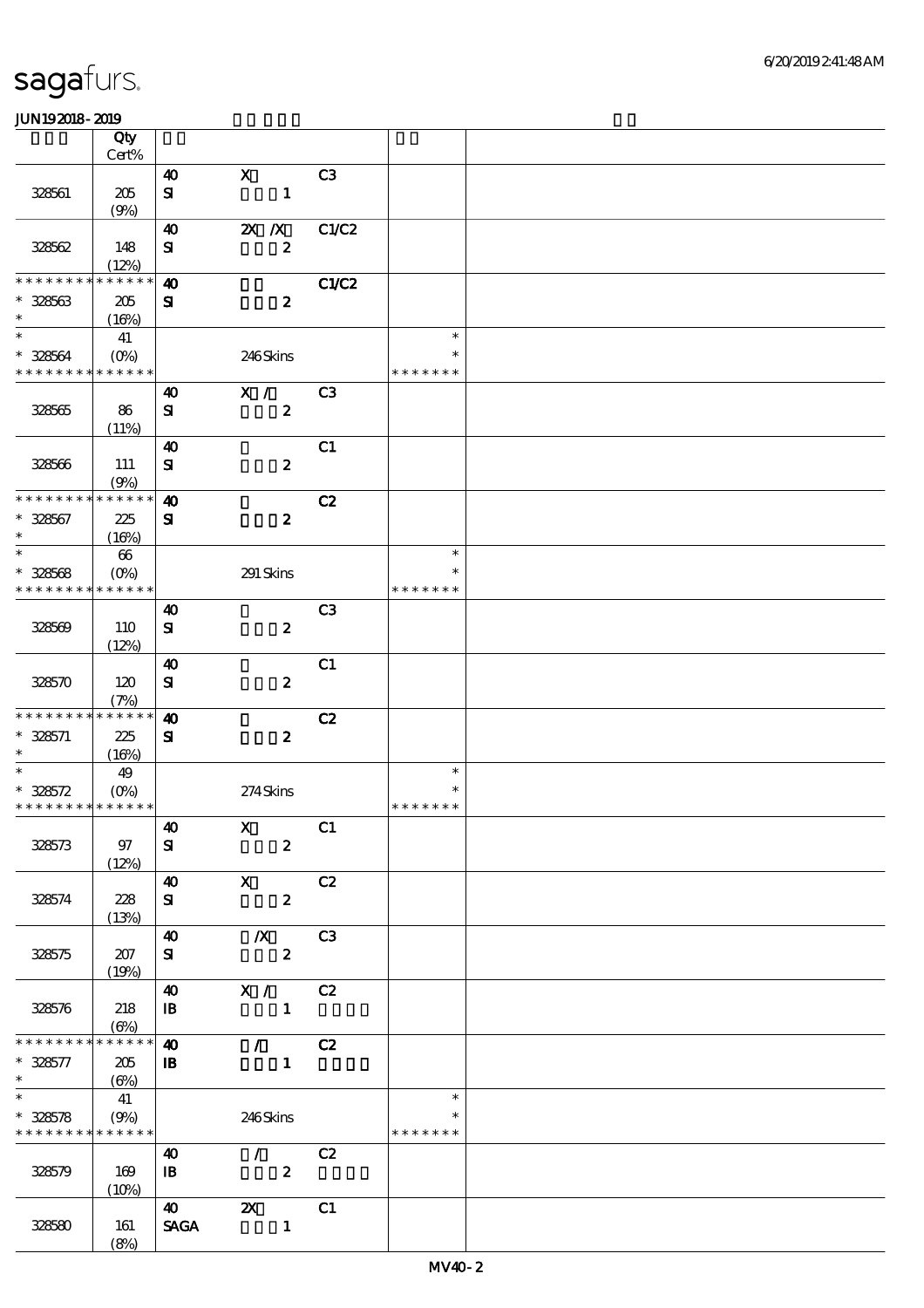|                                    | Qty                       |                       |                           |              |                         |               |  |
|------------------------------------|---------------------------|-----------------------|---------------------------|--------------|-------------------------|---------------|--|
|                                    | $Cert\%$                  |                       |                           |              |                         |               |  |
| * * * * * * * *                    | * * * * * *               | $\boldsymbol{\omega}$ | $\boldsymbol{\mathsf{z}}$ |              | C2                      |               |  |
| $* 328581$                         | 205                       | <b>SAGA</b>           |                           | $\mathbf{1}$ |                         |               |  |
| $\ast$                             | (30%)                     |                       |                           |              |                         |               |  |
| $\ast$                             |                           |                       |                           |              |                         | $\ast$        |  |
| $* 328582$                         | 180                       |                       | $\boldsymbol{z}$          |              |                         | $\ast$        |  |
| $\ast$                             | $(O\%)$                   |                       |                           |              |                         | $\ast$        |  |
| $\ast$                             |                           |                       |                           |              |                         | $\ast$        |  |
|                                    | 130                       |                       |                           |              |                         | $\ast$        |  |
| $* 328583$                         | $(O\!\!\!\!\!\!\!/\,\!o)$ |                       | 515Skins                  |              |                         |               |  |
| * * * * * * * *                    | * * * * * *               |                       |                           |              |                         | * * * * * * * |  |
|                                    |                           | 40                    | $\boldsymbol{\mathsf{Z}}$ |              | C <sub>3</sub>          |               |  |
| 328584                             | 172                       | <b>SAGA</b>           |                           | $\mathbf{1}$ |                         |               |  |
|                                    | (11%)                     |                       |                           |              |                         |               |  |
| * * * * * * *                      | * * * * * *               | $\boldsymbol{\omega}$ | $\mathbf X$               |              | C1                      |               |  |
| $* 328585$                         | 205                       | <b>SAGA</b>           |                           | $\mathbf{1}$ |                         |               |  |
| $\ast$                             | (15%)                     |                       |                           |              |                         |               |  |
| $\ast$                             | $73$                      |                       |                           |              |                         | $\ast$        |  |
| $* 328586$                         | $(O\%)$                   |                       | 278Skins                  |              |                         | $\ast$        |  |
| * * * * * * * *                    | * * * * * *               |                       |                           |              |                         | * * * * * * * |  |
| * * * * * * * *                    | * * * * * *               | $\boldsymbol{\omega}$ | $\mathbf{x}$              |              | C2                      |               |  |
| $* 328587$                         | 205                       | <b>SAGA</b>           |                           | $\mathbf{1}$ |                         |               |  |
| $\ast$                             | (45%)                     |                       |                           |              |                         |               |  |
| $\ast$                             |                           |                       |                           |              |                         | $\ast$        |  |
|                                    |                           |                       |                           |              |                         | $\ast$        |  |
| $* 328588$<br>$\ast$               | 180                       |                       | $\boldsymbol{2}$          |              |                         | $\ast$        |  |
| $\ast$                             | $(0\%)$                   |                       |                           |              |                         | $\ast$        |  |
|                                    |                           |                       |                           |              |                         |               |  |
| $* 328589$                         | 180                       |                       | 3                         |              |                         | $\ast$        |  |
| $\ast$                             | $(O\%)$                   |                       |                           |              |                         | $\ast$        |  |
| $\ast$                             | 191                       |                       |                           |              |                         | $\ast$        |  |
| $* 328500$                         | $(O\%)$                   |                       | 756Skins                  |              |                         | $\ast$        |  |
| * * * * * * *                      | * * * * * *               |                       |                           |              |                         | * * * * * * * |  |
| * * * * * * *                      | * * * * * *               | $\boldsymbol{\omega}$ | $\mathbf{x}$              |              | C3                      |               |  |
| $* 328591$                         | 205                       | <b>SAGA</b>           |                           | $\mathbf{1}$ |                         |               |  |
| $\ast$                             | (22%)                     |                       |                           |              |                         |               |  |
| $\ast$                             | 109                       |                       |                           |              |                         | $\ast$        |  |
| $* 328592$                         | $(O\!\!\!\!\!\!\!/\,\!o)$ |                       | 314Skins                  |              |                         |               |  |
| * * * * * * * * * * * * * *        |                           |                       |                           |              |                         | * * * * * * * |  |
| *************** <b>40</b>          |                           |                       |                           |              | $\overline{\text{c}}$ 1 |               |  |
| $* 328503$                         | $205\,$                   | <b>SAGA</b>           |                           | $\mathbf{1}$ |                         |               |  |
| $\ast$                             | (21%)                     |                       |                           |              |                         |               |  |
| $\ast$                             |                           |                       |                           |              |                         | $\ast$        |  |
| $* 328594$                         | 180                       |                       | $\boldsymbol{2}$          |              |                         | $\ast$        |  |
| $\ast$                             | $(O_0)$                   |                       |                           |              |                         | $\ast$        |  |
| $\ast$                             | ${\mathfrak B}$           |                       |                           |              |                         | $\ast$        |  |
|                                    |                           |                       | 478Skins                  |              |                         | $\ast$        |  |
| $* 328505$<br>* * * * * * * *      | $(O\%)$<br>* * * * * *    |                       |                           |              |                         | * * * * * * * |  |
| * * * * * * *                      | $*******$                 |                       |                           |              |                         |               |  |
|                                    |                           | $\boldsymbol{\omega}$ |                           |              | C2                      |               |  |
| $* 328596$                         | 205                       | <b>SAGA</b>           |                           | $\mathbf{1}$ |                         |               |  |
| $\ast$<br>$\overline{\phantom{1}}$ | $(O\%)$                   |                       |                           |              |                         |               |  |
|                                    |                           |                       |                           |              |                         | $\ast$        |  |
| $* 328597$                         | 180                       |                       | $\boldsymbol{2}$          |              |                         | $\ast$        |  |
| $\ast$                             | $(0\%)$                   |                       |                           |              |                         | $\ast$        |  |
| $\ast$                             |                           |                       |                           |              |                         | $\ast$        |  |
| $* 328508$                         | 180                       |                       | $\ensuremath{\mathsf{3}}$ |              |                         | $\ast$        |  |
| $\ast$                             | $(Q_0)$                   |                       |                           |              |                         | $\ast$        |  |
| $\overline{\phantom{0}}$           |                           |                       |                           |              |                         | $\ast$        |  |
| $* 328500$                         | 180                       |                       | $\boldsymbol{4}$          |              |                         | $\ast$        |  |
| $\ast$                             | $(0\%)$                   |                       |                           |              |                         | $\ast$        |  |
| $\ast$                             |                           |                       |                           |              |                         | $\ast$        |  |
| $^\ast$ 328600                     | 180                       |                       | $\bf 5$                   |              |                         | $\ast$        |  |
| $\ast$                             | $(0\%)$                   |                       |                           |              |                         | $\ast$        |  |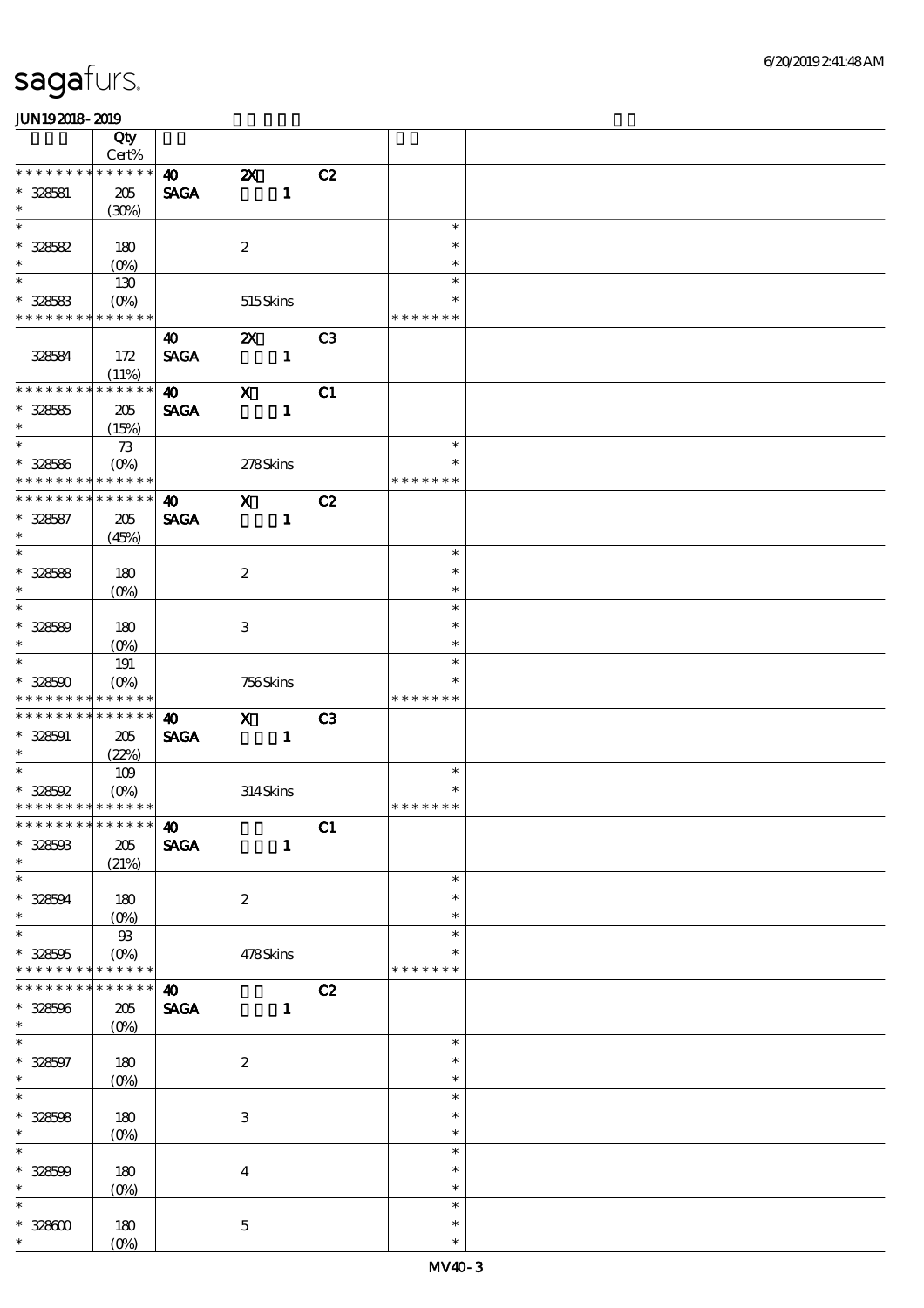|                             | Qty<br>Cert%       |                                |                           |                |               |  |
|-----------------------------|--------------------|--------------------------------|---------------------------|----------------|---------------|--|
| $\ast$                      |                    |                                |                           | C2             | $\ast$        |  |
|                             |                    | $\boldsymbol{\omega}$          |                           |                |               |  |
| $* 328001$                  | 180                | $\ensuremath{\mathsf{SAGA}}$   | $\mathbf{1}$              |                | $\ast$        |  |
| $\ast$                      | $(O\!/\!\!\delta)$ |                                |                           |                | $\ast$        |  |
| $\ast$                      |                    |                                |                           |                | $\ast$        |  |
| $*$ 328602                  | 180                |                                | $\boldsymbol{\tau}$       |                | $\ast$        |  |
|                             |                    |                                |                           |                |               |  |
| $\ast$                      | $(0\%)$            |                                |                           |                | $\ast$        |  |
| $\ast$                      |                    |                                |                           |                | $\ast$        |  |
| $* 32860B$                  | $37\,$             |                                | $\bf8$                    |                | $\ast$        |  |
| $\ast$                      | $(O\%)$            |                                |                           |                | $\ast$        |  |
| $\ast$                      |                    |                                |                           |                | $\ast$        |  |
|                             | $135\,$            |                                |                           |                |               |  |
| $* 328004$                  | (100%)             |                                | 1457 Skins                |                | $\ast$        |  |
| * * * * * * * *             | * * * * * *        |                                |                           |                | * * * * * * * |  |
| * * * * * * * * * * * * * * |                    | $\boldsymbol{\omega}$          |                           | C <sub>3</sub> |               |  |
|                             |                    | <b>SAGA</b>                    |                           |                |               |  |
| $* 328005$                  | 205                |                                | $\mathbf{1}$              |                |               |  |
| $\ast$                      | (30%)              |                                |                           |                |               |  |
| $\overline{\ast}$           |                    |                                |                           |                | $\ast$        |  |
| $^\ast$ 328606              | 180                |                                | $\boldsymbol{2}$          |                | $\ast$        |  |
| $\ast$                      | $(O\%)$            |                                |                           |                | $\ast$        |  |
| $\overline{\ast}$           |                    |                                |                           |                |               |  |
|                             |                    |                                |                           |                | $\ast$        |  |
| $* 328007$                  | 180                |                                | $\ensuremath{\mathbf{3}}$ |                | $\ast$        |  |
| $\ast$                      | $(O\!/\!o)$        |                                |                           |                | $\ast$        |  |
| $\overline{\ast}$           | 43                 |                                |                           |                | $\ast$        |  |
|                             |                    |                                |                           |                | $\ast$        |  |
| $* 32808$                   | $(O\%)$            |                                | 608Skins                  |                |               |  |
| * * * * * * * *             | * * * * * *        |                                |                           |                | * * * * * * * |  |
| * * * * * * *               | * * * * * *        | $\boldsymbol{\omega}$          |                           | C1             |               |  |
| $* 32800$                   | 205                | <b>SAGA</b>                    | $\mathbf{1}$              |                |               |  |
| $\ast$                      | (31%)              |                                |                           |                |               |  |
| $\ast$                      |                    |                                |                           |                | $\ast$        |  |
|                             |                    |                                |                           |                |               |  |
| $* 328610$                  | 180                |                                | $\boldsymbol{2}$          |                | $\ast$        |  |
| $\ast$                      | $(0\%)$            |                                |                           |                | $\ast$        |  |
| $\ast$                      |                    |                                |                           |                | $\ast$        |  |
|                             |                    |                                |                           |                | $\ast$        |  |
| $* 328611$                  | 180                |                                | $\ensuremath{\mathbf{3}}$ |                |               |  |
| $\ast$                      | $(O\%)$            |                                |                           |                | $\ast$        |  |
| $\ast$                      |                    |                                |                           |                | $\ast$        |  |
| $* 328612$                  | 180                |                                | $\boldsymbol{4}$          |                | $\ast$        |  |
| $\ast$                      | $(0\%)$            |                                |                           |                | $\ast$        |  |
| $\ast$                      |                    |                                |                           |                | $\ast$        |  |
|                             | ${\it 77}$         |                                |                           |                |               |  |
| $* 328613$                  | $(O\%)$            |                                | 822Skins                  |                | $\ast$        |  |
| * * * * * * * *             | * * * * * *        |                                |                           |                | * * * * * * * |  |
| * * * * * * *               | * * * * * *        | $\boldsymbol{\omega}$          |                           | C2             |               |  |
|                             |                    |                                |                           |                |               |  |
| $* 328614$                  | 205                | $\operatorname{\mathsf{SAGA}}$ | $\mathbf{1}$              |                |               |  |
| $\ast$                      | $(0\%)$            |                                |                           |                |               |  |
| $\overline{\ast}$           |                    |                                |                           |                | $\ast$        |  |
| $* 328615$                  | 180                |                                | $\boldsymbol{2}$          |                | $\ast$        |  |
| $\ast$                      | $(0\%)$            |                                |                           |                | $\ast$        |  |
| $\ast$                      |                    |                                |                           |                | $\ast$        |  |
|                             |                    |                                |                           |                |               |  |
| $* 328616$                  | $180$              |                                | $\ensuremath{\mathbf{3}}$ |                | $\ast$        |  |
| $\ast$                      | $(0\%)$            |                                |                           |                | $\ast$        |  |
| $\ast$                      |                    |                                |                           |                | $\ast$        |  |
| $* 328617$                  | 180                |                                |                           |                | $\ast$        |  |
|                             |                    |                                | $\boldsymbol{4}$          |                |               |  |
| $\ast$                      | $(0\%)$            |                                |                           |                | $\ast$        |  |
| $\ast$                      |                    |                                |                           |                | $\ast$        |  |
| $* 328618$                  | 180                |                                | $\mathbf 5$               |                | $\ast$        |  |
| $\ast$                      | $(0\%)$            |                                |                           |                | $\ast$        |  |
| $\ast$                      |                    |                                |                           |                | $\ast$        |  |
|                             |                    |                                |                           |                |               |  |
| $* 328619$                  | 180                |                                | $\,6\,$                   |                | $\ast$        |  |
| $\ast$                      | $(0\%)$            |                                |                           |                | $\ast$        |  |
| $\ast$                      |                    |                                |                           |                | $\ast$        |  |
|                             |                    |                                |                           |                | $\ast$        |  |
| $* 328620$                  | 180                |                                | $\boldsymbol{7}$          |                |               |  |
| $\ast$                      | $(0\%)$            |                                |                           |                | $\ast$        |  |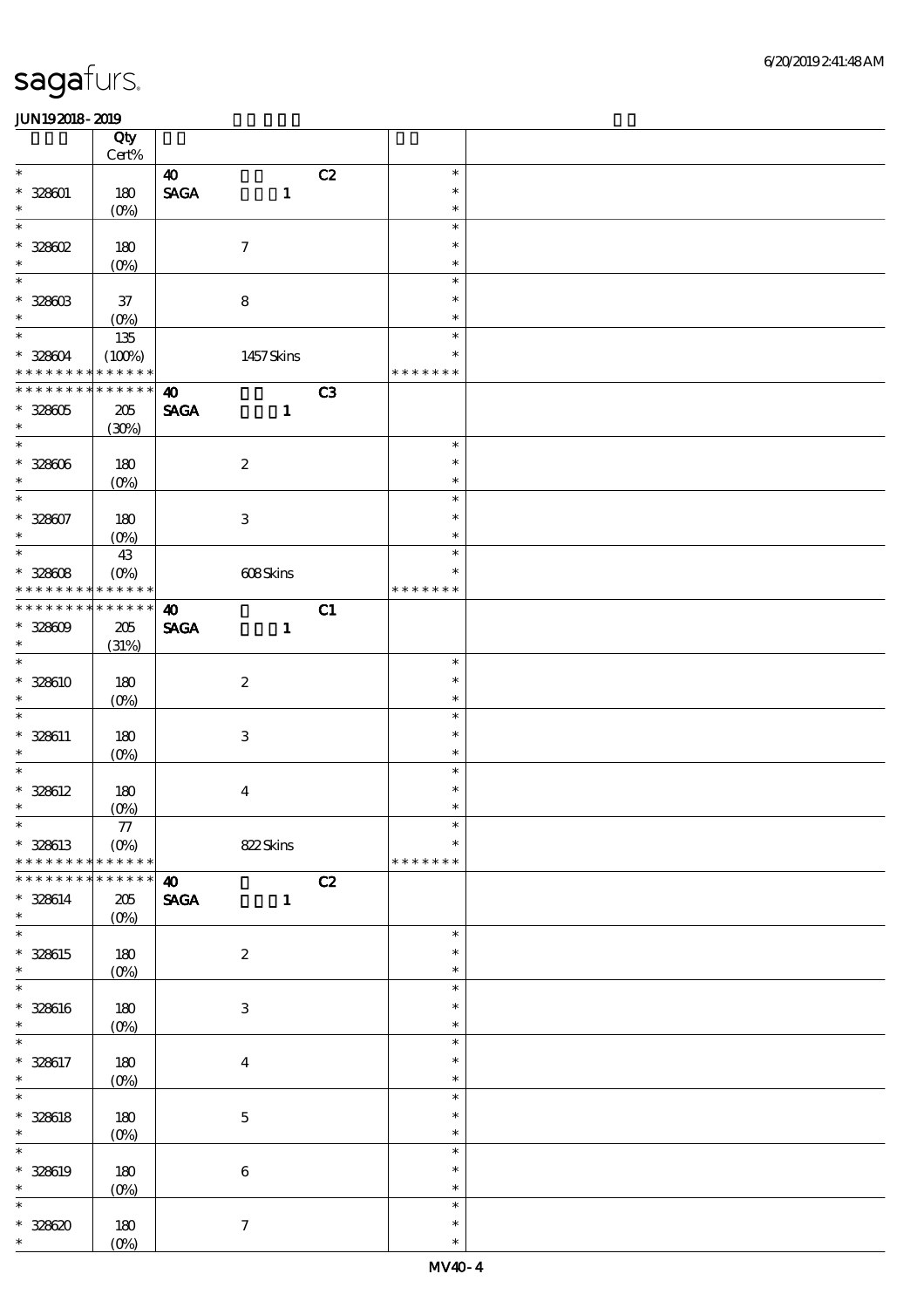|                                          | Qty<br>Cert%          |                              |                           |                |               |  |
|------------------------------------------|-----------------------|------------------------------|---------------------------|----------------|---------------|--|
| $\ast$                                   |                       |                              |                           |                | $\ast$        |  |
|                                          |                       | $\boldsymbol{\omega}$        |                           | C2             |               |  |
| $* 328621$                               | 180                   | $\ensuremath{\mathsf{SAGA}}$ | $\mathbf{1}$              |                | $\ast$        |  |
| $\ast$                                   | $(0\%)$               |                              |                           |                | $\ast$        |  |
| $\ast$                                   |                       |                              |                           |                | $\ast$        |  |
| $* 328622$                               | 180                   |                              | $\boldsymbol{9}$          |                | $\ast$        |  |
| $\ast$                                   | $(O\%)$               |                              |                           |                | $\ast$        |  |
| $\ast$                                   |                       |                              |                           |                | $\ast$        |  |
| $* 328623$                               | 180                   |                              | 10                        |                | $\ast$        |  |
| $\ast$                                   | $(0\%)$               |                              |                           |                | $\ast$        |  |
| $\ast$                                   |                       |                              |                           |                | $\ast$        |  |
|                                          |                       |                              |                           |                | $\ast$        |  |
| * 328624                                 | 180                   |                              | $11\,$                    |                |               |  |
| $\ast$<br>$\overline{\phantom{0}}$       | $(0\%)$               |                              |                           |                | $\ast$        |  |
|                                          |                       |                              |                           |                | $\ast$        |  |
| $* 328625$                               | 180                   |                              | $12\,$                    |                | $\ast$        |  |
| $\ast$                                   | $(0\%)$               |                              |                           |                | $\ast$        |  |
| $\overline{\ast}$                        |                       |                              |                           |                | $\ast$        |  |
| $* 328626$                               | 119                   |                              | 13                        |                | $\ast$        |  |
| $\ast$                                   | $(O\%)$               |                              |                           |                | $\ast$        |  |
| $\overline{\ast}$                        | $171\,$               |                              |                           |                | $\ast$        |  |
| * 328627                                 | (100%)                |                              | 2475Skins                 |                | $\ast$        |  |
| * * * * * * * *                          | * * * * * *           |                              |                           |                | * * * * * * * |  |
| * * * * * * * *                          | * * * * * *           | $\boldsymbol{\omega}$        |                           | C <sub>3</sub> |               |  |
|                                          |                       |                              |                           |                |               |  |
| $* 328628$                               | 205                   | <b>SAGA</b>                  | $\mathbf{1}$              |                |               |  |
| $\ast$<br>$\overline{\phantom{0}}$       | $(O\%)$               |                              |                           |                |               |  |
|                                          |                       |                              |                           |                | $\ast$        |  |
| $* 328629$                               | 180                   |                              | $\boldsymbol{2}$          |                | $\ast$        |  |
| $\ast$                                   | $(O\!/\!o)$           |                              |                           |                | $\ast$        |  |
| $\ast$                                   |                       |                              |                           |                | $\ast$        |  |
| $* 328630$                               | 180                   |                              | $\ensuremath{\mathbf{3}}$ |                | $\ast$        |  |
| $\ast$                                   | $(0\%)$               |                              |                           |                | $\ast$        |  |
| $\ast$                                   |                       |                              |                           |                | $\ast$        |  |
|                                          |                       |                              |                           |                | $\ast$        |  |
| $* 328631$<br>$\ast$                     | 180                   |                              | $\boldsymbol{4}$          |                |               |  |
|                                          | $(0\%)$               |                              |                           |                | $\ast$        |  |
| $\ast$                                   |                       |                              |                           |                | $\ast$        |  |
| $* 328632$                               | 180                   |                              | $\mathbf 5$               |                | $\ast$        |  |
| $\ast$                                   | $(0\%)$               |                              |                           |                | $\ast$        |  |
| $\ast$                                   |                       |                              |                           |                | $\ast$        |  |
| $* 328633$                               | 160                   |                              | $\,6\,$                   |                | $\ast$        |  |
| $\ast$                                   | $(O\%)$               |                              |                           |                | $\ast$        |  |
| $\ast$                                   |                       |                              |                           |                | $\ast$        |  |
| $* 328634$                               | 44                    |                              | $\tau$                    |                | $\ast$        |  |
| $\ast$                                   | $(0\%)$               |                              |                           |                | $\ast$        |  |
| $\ast$                                   | 126                   |                              |                           |                | $\ast$        |  |
|                                          |                       |                              |                           |                | $\ast$        |  |
| $* 328635$                               | (100%)<br>* * * * * * |                              | 1255Skins                 |                |               |  |
| * * * * * * * *                          |                       |                              |                           |                | * * * * * * * |  |
| * * * * * * *                            | * * * * * *           | $\boldsymbol{\omega}$        |                           | C1             |               |  |
| $* 328636$                               | 205                   | <b>SAGA</b>                  | $\mathbf{1}$              |                |               |  |
| $\ast$                                   | (18%)                 |                              |                           |                |               |  |
| $\ast$                                   |                       |                              |                           |                | $\ast$        |  |
| $* 328637$                               | 180                   |                              | $\boldsymbol{2}$          |                | $\ast$        |  |
| $\ast$                                   | (3%)                  |                              |                           |                | $\ast$        |  |
| $\ast$                                   |                       |                              |                           |                | $\ast$        |  |
| $* 328638$                               | 180                   |                              | $\,3$                     |                | $\ast$        |  |
| $\ast$                                   |                       |                              |                           |                | $\ast$        |  |
| $\ast$                                   | $(O\%)$               |                              |                           |                | $\ast$        |  |
|                                          | 83                    |                              |                           |                |               |  |
| $* 328639$                               | $(O\%)$               |                              | 648Skins                  |                | $\ast$        |  |
| * * * * * * * * <mark>* * * * * *</mark> |                       |                              |                           |                | * * * * * * * |  |
| ********                                 | * * * * * *           | $\boldsymbol{\omega}$        |                           | C2             |               |  |
| $* 328640$                               | 205                   | <b>SAGA</b>                  | $\mathbf{1}$              |                |               |  |
| $\ast$                                   | $(O\%)$               |                              |                           |                |               |  |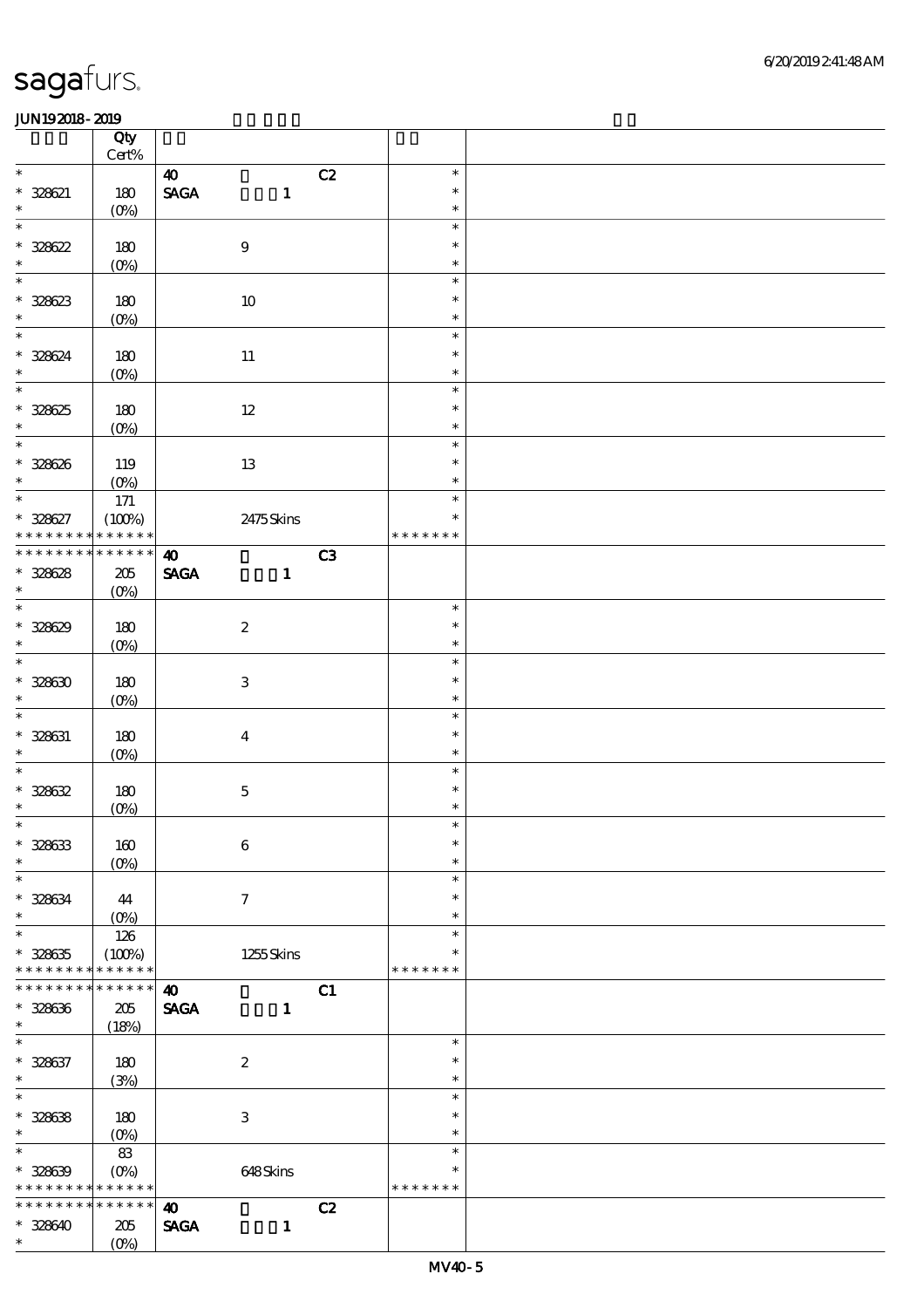|                          | Qty<br>$\mbox{Cert}\%$ |                                              |               |  |
|--------------------------|------------------------|----------------------------------------------|---------------|--|
| $\ast$                   |                        | $\boldsymbol{\omega}$<br>C2                  | $\ast$        |  |
|                          |                        |                                              |               |  |
| $* 328641$               | 180                    | $\ensuremath{\mathsf{SAGA}}$<br>$\mathbf{1}$ | $\ast$        |  |
| $\ast$                   | (0%)                   |                                              | $\ast$        |  |
| $\overline{\ast}$        |                        |                                              | $\ast$        |  |
| $* 328642$               | 180                    | $\ensuremath{\mathbf{3}}$                    | $\ast$        |  |
| $\ast$                   | $(0\%)$                |                                              | $\ast$        |  |
| $\ast$                   |                        |                                              | $\ast$        |  |
|                          |                        |                                              | $\ast$        |  |
| $* 328643$               | $180$                  | $\boldsymbol{4}$                             |               |  |
| $\ast$                   | $(0\%)$                |                                              | $\ast$        |  |
| $\overline{\ast}$        |                        |                                              | $\ast$        |  |
| $* 328644$               | $180$                  | $\mathbf 5$                                  | $\ast$        |  |
| $\ast$                   | $(0\%)$                |                                              | $\ast$        |  |
| $\overline{\ast}$        |                        |                                              | $\ast$        |  |
| $* 328645$               | 180                    | $\bf 6$                                      | $\ast$        |  |
| $\ast$                   |                        |                                              | $\ast$        |  |
| $\overline{\ast}$        | $(0\%)$                |                                              | $\ast$        |  |
|                          |                        |                                              |               |  |
| $* 328646$               | 180                    | $\boldsymbol{7}$                             | $\ast$        |  |
| $\ast$                   | $(0\%)$                |                                              | $\ast$        |  |
| $\overline{\ast}$        |                        |                                              | $\ast$        |  |
| $* 328647$               | 180                    | ${\bf 8}$                                    | $\ast$        |  |
| $\ast$                   | $(0\%)$                |                                              | $\ast$        |  |
| $\overline{\ast}$        |                        |                                              | $\ast$        |  |
| $* 328648$               | 180                    | $\boldsymbol{9}$                             | $\ast$        |  |
| $\ast$                   |                        |                                              | $\ast$        |  |
| $\overline{\ast}$        | $(0\%)$                |                                              |               |  |
|                          |                        |                                              | $\ast$        |  |
| $* 328649$               | $180$                  | $10\,$                                       | $\ast$        |  |
| $\ast$                   | (0%)                   |                                              | $\ast$        |  |
| $\ast$                   |                        |                                              | $\ast$        |  |
| $* 32860$                | 180                    | $11\,$                                       | $\ast$        |  |
| $\ast$                   | $(0\%)$                |                                              | $\ast$        |  |
| $\ast$                   |                        |                                              | $\ast$        |  |
| $* 328651$               | 190                    | $12\,$                                       | $\ast$        |  |
| $\ast$                   |                        |                                              | $\ast$        |  |
| $\ast$                   | $(0\%)$                |                                              |               |  |
|                          |                        |                                              | $\ast$        |  |
| $* 328652$               | ${\bf 45}$             | $13\,$                                       | $\ast$        |  |
| $\ast$                   | (0%)                   |                                              | $\ast$        |  |
| $\ast$                   | $137\,$                |                                              | $\ast$        |  |
| $* 328653$               | (100%)                 | $2377$ Skins                                 | $\ast$        |  |
| * * * * * * *            | * * * * * *            |                                              | * * * * * * * |  |
| * * * * * * *            | * * * * * *            | C3<br>$\boldsymbol{\omega}$                  |               |  |
| $* 328654$               | 205                    | $\ensuremath{\mathsf{SAGA}}$<br>$\mathbf{1}$ |               |  |
| $\ast$                   |                        |                                              |               |  |
| $\overline{\ast}$        | $(0\%)$                |                                              |               |  |
|                          |                        |                                              | $\ast$        |  |
| $^\ast$ 328655           | 180                    | $\boldsymbol{2}$                             | $\ast$        |  |
| $\ast$                   | $(0\%)$                |                                              | $\ast$        |  |
| $\ast$                   |                        |                                              | $\ast$        |  |
| $* 328656$               | $180\,$                | $\ensuremath{\mathbf{3}}$                    | $\ast$        |  |
| $\ast$                   | $(0\%)$                |                                              | $\ast$        |  |
| $\overline{\phantom{0}}$ |                        |                                              | $\ast$        |  |
| $* 328657$               | $180\,$                | $\boldsymbol{4}$                             | $\ast$        |  |
| $\ast$                   |                        |                                              | $\ast$        |  |
| $\ast$                   | $(0\%)$                |                                              | $\ast$        |  |
|                          |                        |                                              |               |  |
| $* 328658$               | 180                    | $\bf 5$                                      | $\ast$        |  |
| $\ast$                   | $(0\%)$                |                                              | $\ast$        |  |
| $\ast$                   |                        |                                              | $\ast$        |  |
| $* 32860$                | 180                    | $\bf 6$                                      | $\ast$        |  |
| $\ast$                   | $(0\%)$                |                                              | $\ast$        |  |
| $\ast$                   |                        |                                              | $\ast$        |  |
| $* 32860$                | $136\,$                | $\boldsymbol{\tau}$                          | $\ast$        |  |
| $\ast$                   | (100%)                 |                                              | $\ast$        |  |
|                          |                        |                                              |               |  |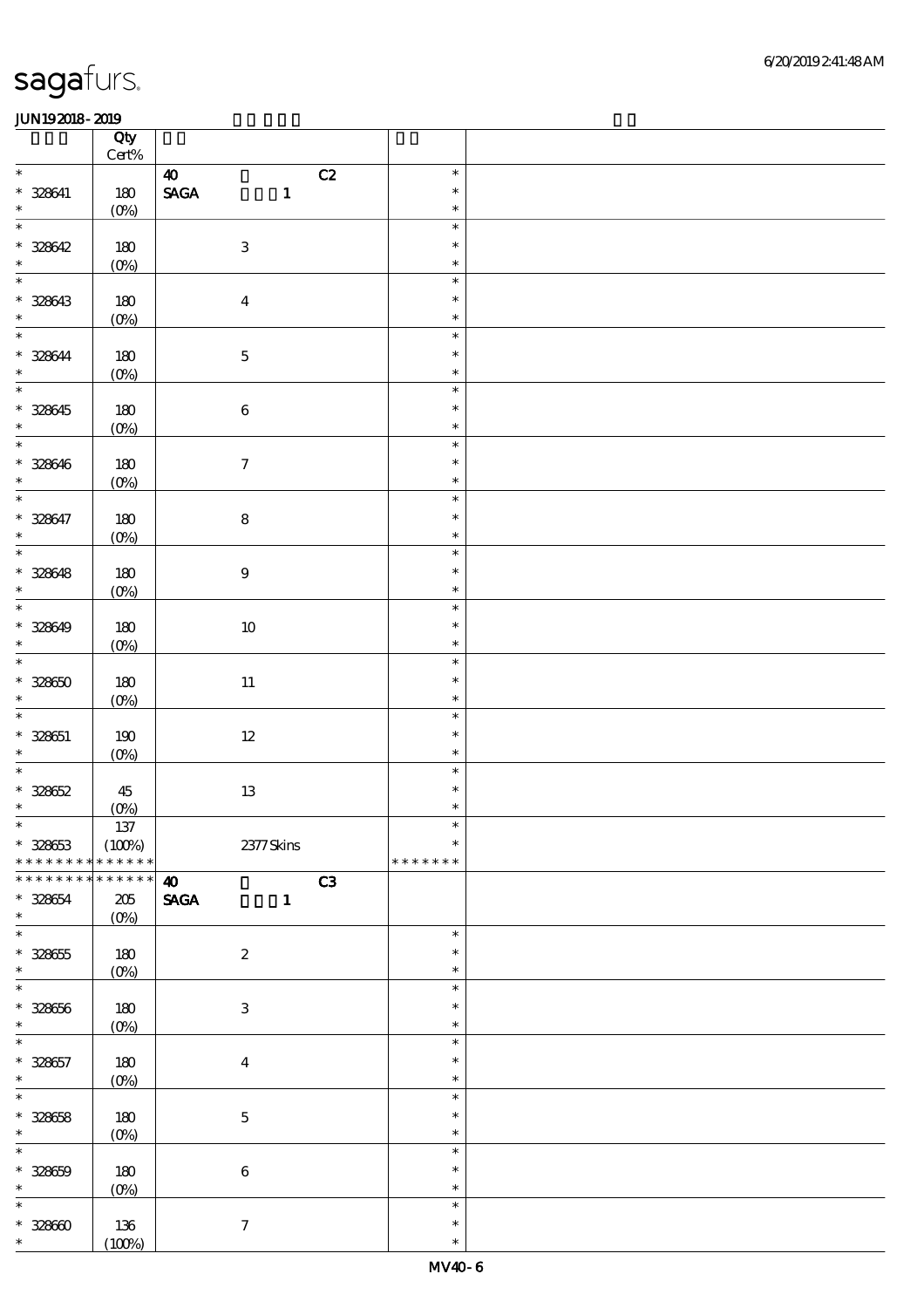6/20/2019 2:41:48 AM

# sagafurs.

|                                                | Qty                 |                       |                  |                  |       |                         |  |
|------------------------------------------------|---------------------|-----------------------|------------------|------------------|-------|-------------------------|--|
|                                                | $Cert\%$            |                       |                  |                  |       |                         |  |
| $\ast$                                         | 65                  | $\boldsymbol{\omega}$ |                  |                  | C3    | $\ast$                  |  |
| $* 328661$                                     | $(O\!/\!o)$         | <b>SAGA</b>           |                  | $\mathbf{1}$     |       | $\ast$<br>* * * * * * * |  |
| * * * * * * * * * * * * * *<br>* * * * * * * * | * * * * * *         |                       |                  |                  |       |                         |  |
|                                                |                     | $\boldsymbol{\omega}$ | $\mathbf X$      |                  | C1    |                         |  |
| $* 32862$<br>$\ast$                            | 205                 | <b>SAGA</b>           |                  | $\mathbf{1}$     |       |                         |  |
| $\ast$                                         | (15%)<br>140        |                       |                  |                  |       | $\ast$                  |  |
| $* 32863$                                      | $(O\!/\!o)$         |                       | 345Skins         |                  |       | $\ast$                  |  |
| * * * * * * * * * * * * * *                    |                     |                       |                  |                  |       | * * * * * * *           |  |
| * * * * * * * * * * * * * *                    |                     | $\boldsymbol{\omega}$ | $\mathbf{x}$     |                  | C2    |                         |  |
| * 328664                                       | 205                 | <b>SAGA</b>           |                  | $\mathbf{1}$     |       |                         |  |
| $\ast$                                         | (17%)               |                       |                  |                  |       |                         |  |
| $\ast$                                         |                     |                       |                  |                  |       | $\ast$                  |  |
| $* 328665$                                     | 180                 |                       | $\boldsymbol{2}$ |                  |       | $\ast$                  |  |
| $\ast$                                         | $(0\%)$             |                       |                  |                  |       | $\ast$                  |  |
| $\ast$                                         |                     |                       |                  |                  |       | $\ast$                  |  |
| $* 328666$                                     | 180                 |                       | 3                |                  |       | $\ast$                  |  |
| $\ast$                                         | $(O\!/\!o)$         |                       |                  |                  |       | $\ast$                  |  |
| $\ast$                                         |                     |                       |                  |                  |       | $\ast$                  |  |
| $* 328667$                                     | 180                 |                       | $\boldsymbol{4}$ |                  |       | $\ast$                  |  |
| $\ast$<br>$\ast$                               | $(O\%)$             |                       |                  |                  |       | $\ast$<br>$\ast$        |  |
| $* 32868$                                      |                     |                       |                  |                  |       | $\ast$                  |  |
| $\ast$                                         | 180<br>$(0\%)$      |                       | $\mathbf 5$      |                  |       | $\ast$                  |  |
| $\ast$                                         |                     |                       |                  |                  |       | $\ast$                  |  |
| $* 328609$                                     | 180                 |                       | 6                |                  |       | $\ast$                  |  |
| $\ast$                                         | $(\Theta)$          |                       |                  |                  |       | $\ast$                  |  |
| $\ast$                                         |                     |                       |                  |                  |       | $\ast$                  |  |
| $* 328670$                                     | 180                 |                       | $\mathcal I$     |                  |       | $\ast$                  |  |
| $\ast$                                         | (10%)               |                       |                  |                  |       | $\ast$                  |  |
| $\ast$                                         | 145                 |                       |                  |                  |       | $\ast$                  |  |
| $* 328671$                                     | $(\Theta\%)$        |                       | 1430Skins        |                  |       | $\ast$                  |  |
|                                                |                     |                       |                  |                  |       |                         |  |
| * * * * * * * * * * * * * *                    |                     |                       |                  |                  |       | * * * * * * *           |  |
| * * * * * * * * * * * * * *                    |                     | $\boldsymbol{\omega}$ | $\mathbf{x}$     |                  | C3    |                         |  |
| $* 328672$                                     | 205                 | <b>SAGA</b>           |                  | $\mathbf{1}$     |       |                         |  |
| $\ast$                                         | (20%)               |                       |                  |                  |       |                         |  |
| $*$                                            |                     |                       |                  |                  |       | $\ast$                  |  |
| $* 328673$<br>$\ast$                           | $180\,$             |                       | $\boldsymbol{2}$ |                  |       | $\ast$<br>$\ast$        |  |
| $\ast$                                         | (20%)               |                       |                  |                  |       | $\ast$                  |  |
|                                                |                     |                       |                  |                  |       | $\ast$                  |  |
| $* 328674$<br>$\ast$                           | 200<br>$(O\% )$     |                       | 3                |                  |       | $\ast$                  |  |
| $\ast$                                         | 81                  |                       |                  |                  |       | $\ast$                  |  |
| $* 328675$                                     | $(O\%)$             |                       | 666Skins         |                  |       | $\ast$                  |  |
| * * * * * * * *                                | * * * * * *         |                       |                  |                  |       | * * * * * * *           |  |
| * * * * * * * * * * * * * *                    |                     | $\boldsymbol{\omega}$ | $\mathbf{X}$     |                  | C1/C2 |                         |  |
| $* 328676$                                     | 205                 | <b>SAGA</b>           |                  | $\boldsymbol{z}$ |       |                         |  |
| $\ast$                                         | (14%)               |                       |                  |                  |       |                         |  |
| $\ast$                                         | 108                 |                       |                  |                  |       | $\ast$                  |  |
| $* 328677$                                     | $(O\%)$             |                       | 313Skins         |                  |       | $\ast$<br>* * * * * * * |  |
| * * * * * * * * * * * * * *                    |                     |                       |                  |                  |       |                         |  |
|                                                |                     | 40                    | $\mathbf{x}$     |                  | C1    |                         |  |
| 328678                                         | 174                 | <b>SAGA</b>           |                  | $\boldsymbol{z}$ |       |                         |  |
| * * * * * * *                                  | (9%)<br>* * * * * * | $\boldsymbol{\omega}$ |                  |                  |       |                         |  |
| $* 328679$                                     |                     |                       | $\mathbf X$      | $\boldsymbol{z}$ | C2    |                         |  |
| $\ast$                                         | 205<br>(25%)        | <b>SAGA</b>           |                  |                  |       |                         |  |
| $\ast$                                         |                     |                       |                  |                  |       | $\ast$                  |  |
| $* 328680$<br>$\ast$                           | 180                 |                       | $\boldsymbol{2}$ |                  |       | $\ast$                  |  |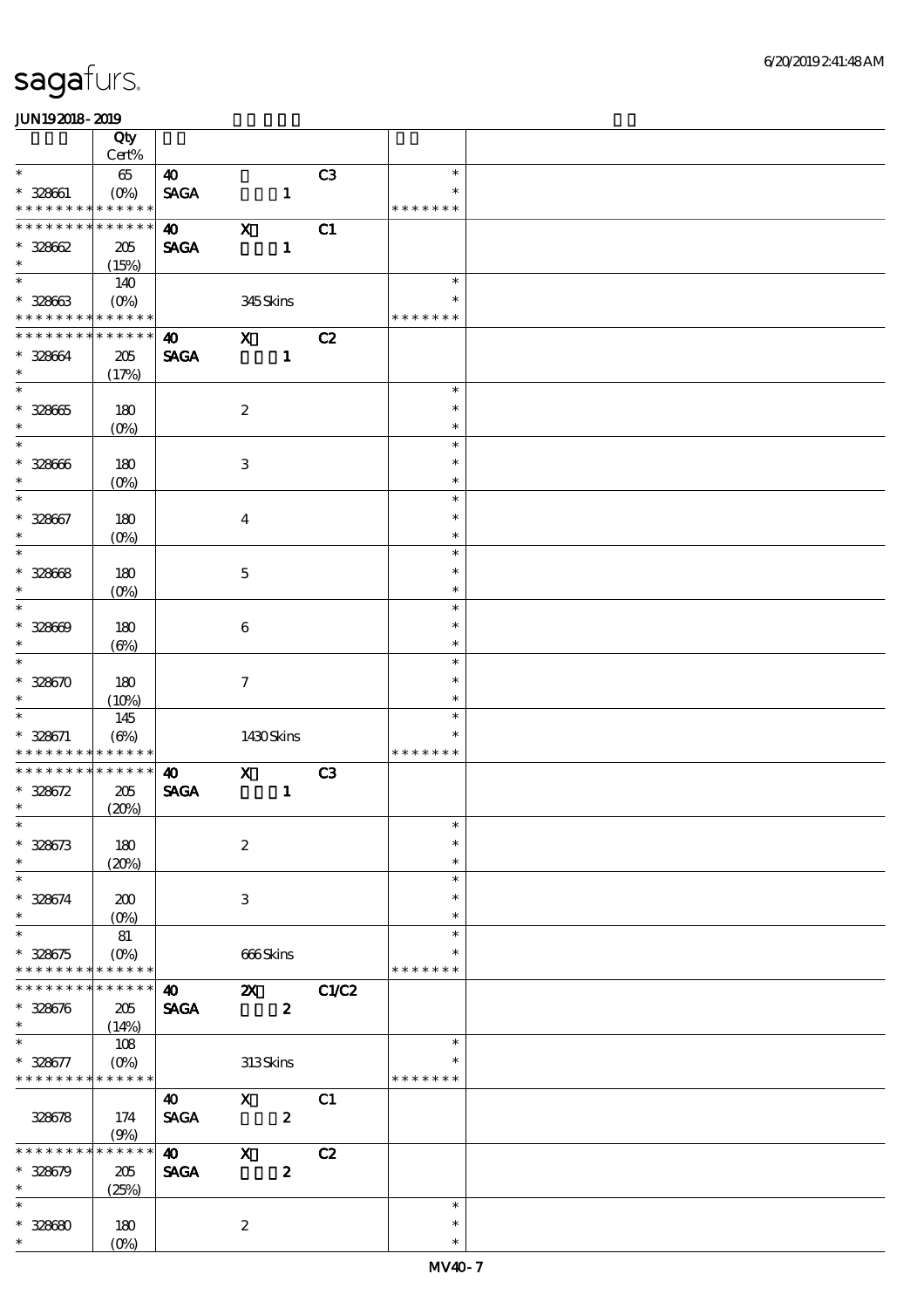|                                                          | Qty                        |                       |                                                 |                  |                |                         |  |
|----------------------------------------------------------|----------------------------|-----------------------|-------------------------------------------------|------------------|----------------|-------------------------|--|
|                                                          | $Cert\%$                   |                       |                                                 |                  |                |                         |  |
| $\ast$                                                   | 153                        | $\boldsymbol{\omega}$ | $\mathbf{x}$                                    |                  | C2             | $\ast$                  |  |
| $* 328081$<br>* * * * * * * * <mark>* * * * * *</mark> * | $(O\!/\!o)$                | <b>SAGA</b>           |                                                 | $\boldsymbol{z}$ |                | $\ast$<br>* * * * * * * |  |
| * * * * * * * *                                          | * * * * * *                | $\boldsymbol{\omega}$ | $\overline{\mathbf{X}}$ $\overline{\mathbf{X}}$ |                  | C <sub>3</sub> |                         |  |
| $* 328682$                                               | 205                        | <b>SAGA</b>           |                                                 | $\boldsymbol{z}$ |                |                         |  |
| $\ast$                                                   | (3%)                       |                       |                                                 |                  |                |                         |  |
| $\overline{\phantom{0}}$                                 | 36                         |                       |                                                 |                  |                | $\ast$                  |  |
| $* 328683$                                               | (72%)                      |                       | 241 Skins                                       |                  |                | $\ast$                  |  |
| * * * * * * * * <mark>* * * * * *</mark> *               |                            |                       |                                                 |                  |                | * * * * * * *           |  |
| * * * * * * * *                                          | * * * * * *                | $\boldsymbol{\omega}$ |                                                 |                  | C1             |                         |  |
| * 328684                                                 | 205                        | <b>SAGA</b>           |                                                 | $\boldsymbol{z}$ |                |                         |  |
| $\ast$                                                   | (47%)                      |                       |                                                 |                  |                |                         |  |
| $\overline{\ast}$                                        |                            |                       |                                                 |                  |                | $\ast$                  |  |
| $* 328685$                                               | 180                        |                       | $\boldsymbol{2}$                                |                  |                | $\ast$                  |  |
| $\ast$                                                   | $(0\%)$                    |                       |                                                 |                  |                | $\ast$                  |  |
| $\overline{\phantom{0}}$                                 |                            |                       |                                                 |                  |                | $\ast$                  |  |
| $* 328686$                                               | 170                        |                       | $\ensuremath{\mathbf{3}}$                       |                  |                | $\ast$                  |  |
| $\ast$                                                   | $(O\%)$                    |                       |                                                 |                  |                | $\ast$                  |  |
| $\overline{\ast}$                                        | 42                         |                       |                                                 |                  |                | $\ast$                  |  |
| $* 328687$                                               | $(O\%)$                    |                       | 597Skins                                        |                  |                | $\ast$                  |  |
| * * * * * * * *                                          | * * * * * *                |                       |                                                 |                  |                | * * * * * * *           |  |
| * * * * * * *                                            | * * * * * *                | $\boldsymbol{\omega}$ |                                                 |                  | C2             |                         |  |
| $* 328688$                                               | 205                        | <b>SAGA</b>           |                                                 | $\boldsymbol{z}$ |                |                         |  |
| $\ast$<br>$\overline{\phantom{a}^*}$                     | $(O\%)$                    |                       |                                                 |                  |                |                         |  |
|                                                          |                            |                       |                                                 |                  |                | $\ast$<br>$\ast$        |  |
| $* 328689$<br>$\ast$                                     | 180                        |                       | $\boldsymbol{2}$                                |                  |                | $\ast$                  |  |
| $\overline{\ast}$                                        | $(O\!/\!\!\delta)$         |                       |                                                 |                  |                | $\ast$                  |  |
| $* 328600$                                               | 180                        |                       | $\ensuremath{\mathbf{3}}$                       |                  |                | $\ast$                  |  |
| $\ast$                                                   | $(0\%)$                    |                       |                                                 |                  |                | $\ast$                  |  |
| $\ast$                                                   |                            |                       |                                                 |                  |                | $\ast$                  |  |
| $* 328001$                                               | 180                        |                       | $\boldsymbol{4}$                                |                  |                | $\ast$                  |  |
| $\ast$                                                   | $(O\%)$                    |                       |                                                 |                  |                | $\ast$                  |  |
| $\ast$                                                   |                            |                       |                                                 |                  |                | $\ast$                  |  |
| $* 328692$                                               | 180                        |                       | $\mathbf 5$                                     |                  |                | $\ast$                  |  |
| $\ast$                                                   | $(0\%)$                    |                       |                                                 |                  |                | $\ast$                  |  |
| $*$                                                      |                            |                       |                                                 |                  |                | $\ast$                  |  |
| $* 328003$                                               | 180                        |                       | $\,6\,$                                         |                  |                | $\ast$                  |  |
| $\ast$                                                   | $(0\%)$                    |                       |                                                 |                  |                | $\ast$                  |  |
| $\ast$                                                   |                            |                       |                                                 |                  |                | $\ast$                  |  |
| $* 328094$                                               | 180                        |                       | $\boldsymbol{7}$                                |                  |                | $\ast$                  |  |
| $\ast$                                                   | $(0\%)$                    |                       |                                                 |                  |                | $\ast$                  |  |
| $\ast$                                                   |                            |                       |                                                 |                  |                | $\ast$                  |  |
| $* 328005$                                               | 180                        |                       | $\bf 8$                                         |                  |                | $\ast$                  |  |
| $\ast$                                                   | (90%)                      |                       |                                                 |                  |                | $\ast$                  |  |
| $\ast$                                                   |                            |                       |                                                 |                  |                | $\ast$                  |  |
| $* 328006$                                               | 44                         |                       | $9$                                             |                  |                | $\ast$                  |  |
| $\ast$                                                   | (100%)                     |                       |                                                 |                  |                | $\ast$                  |  |
| $\ast$                                                   | $135\,$                    |                       |                                                 |                  |                | $\ast$                  |  |
| $* 328007$                                               | $(O\%)$                    |                       | 1644Skins                                       |                  |                | ∗                       |  |
| * * * * * * * *<br>* * * * * * *                         | * * * * * *<br>* * * * * * |                       |                                                 |                  |                | * * * * * * *           |  |
|                                                          |                            | $\boldsymbol{\omega}$ |                                                 |                  | C <sub>3</sub> |                         |  |
| $* 328008$<br>$\ast$                                     | $205\,$                    | <b>SAGA</b>           |                                                 | $\boldsymbol{z}$ |                |                         |  |
| $\ast$                                                   | (39%)                      |                       |                                                 |                  |                | $\ast$                  |  |
|                                                          |                            |                       |                                                 |                  |                | $\ast$                  |  |
| $* 328000$<br>$\ast$                                     | 180                        |                       | $\boldsymbol{2}$                                |                  |                | $\ast$                  |  |
| $\ast$                                                   | $(O\%)$<br>$137$           |                       |                                                 |                  |                | $\ast$                  |  |
| $* 328700$                                               | $(O\%)$                    |                       | 522Skins                                        |                  |                | $\ast$                  |  |
| * * * * * * * *                                          | * * * * * *                |                       |                                                 |                  |                | * * * * * * *           |  |
|                                                          |                            |                       |                                                 |                  |                |                         |  |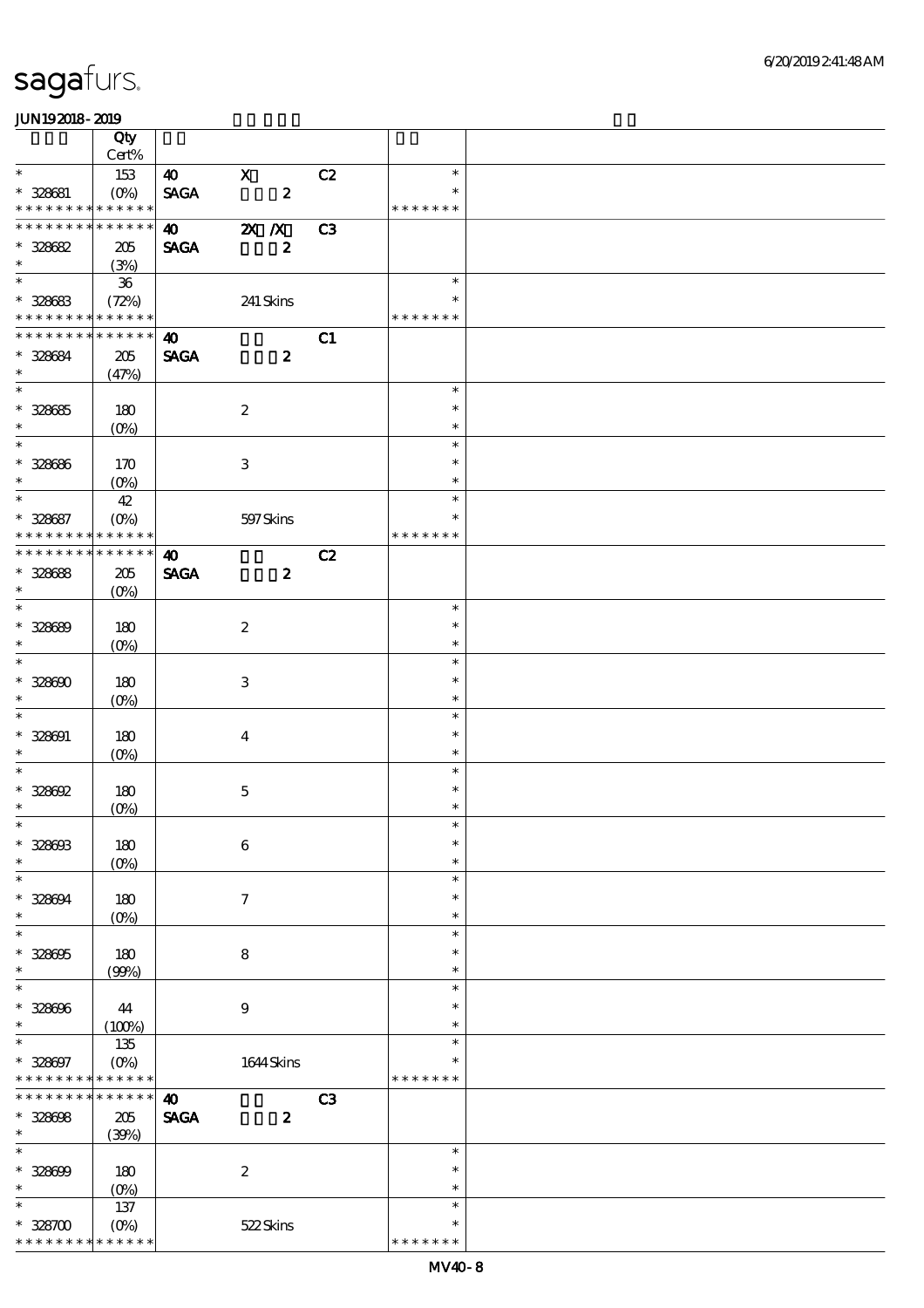| * * * * * *<br>C1<br>* * * * * * *<br>$\boldsymbol{\omega}$<br>$\operatorname{\mathbf{SAGA}}$<br>$\boldsymbol{z}$<br>$205\,$<br>$\ast$<br>$(0\%)$<br>$\ast$<br>$\ast$<br>180<br>$\boldsymbol{2}$<br>$\ast$<br>$\ast$<br>$(0\%)$<br>$\ast$<br>$\overline{\ast}$<br>$\ast$<br>$\ensuremath{\mathbf{3}}$<br>180<br>$\ast$<br>$\ast$<br>$(0\%)$<br>$\ast$<br>$\ast$<br>$\ast$<br>180<br>$\boldsymbol{4}$<br>$\ast$<br>$(0\%)$<br>$\ast$<br>$\overline{\phantom{0}}$<br>$\ast$<br>$\ast$<br>$\mathbf 5$<br>147<br>$(0\%)$<br>$\ast$<br>$\ast$<br>$173$<br>$\ast$<br>$1065$ Skins<br>(100%)<br>$\ast$<br>* * * * * *<br>* * * * * * * *<br>* * * * * * *<br>* * * * * *<br>$\boldsymbol{\omega}$<br>C2<br>* * * * * * *<br>$\ensuremath{\mathsf{SAGA}}$<br>$\boldsymbol{z}$<br>205<br>$\ast$<br>$(0\%)$<br>$\overline{\phantom{0}}$<br>$\ast$<br>$\boldsymbol{2}$<br>180<br>$\ast$<br>$\ast$<br>$(0\%)$<br>$\ast$<br>$\overline{\phantom{0}}$<br>$\ast$<br>$\,3\,$<br>180<br>$\ast$<br>$\ast$<br>$(0\%)$<br>$\ast$<br>$\ast$<br>$\ast$<br>180<br>$\boldsymbol{4}$<br>$\ast$<br>$\ast$<br>$(0\%)$<br>$\ast$<br>$\ast$<br>$\ast$<br>180<br>$\mathbf 5$<br>$\ast$<br>$\ast$<br>$(0\%)$<br>$\ast$<br>$\ast$<br>$\ast$<br>$\,6\,$<br>180<br>$\ast$<br>$\ast$<br>(0%)<br>$\ast$<br>$\ast$<br>$\ast$<br>$\boldsymbol{7}$<br>$180$<br>$\ast$<br>$\ast$<br>$\ast$<br>$(0\%)$<br>$\ast$<br>$\ast$<br>180<br>$\bf 8$<br>$\ast$<br>$\ast$<br>(0%)<br>$\ast$<br>$\overline{\ast}$<br>$\ast$<br>$180$<br>$\boldsymbol{9}$<br>$\ast$<br>$\ast$<br>$\ast$<br>(0%)<br>$\ast$<br>$\ast$<br>$180$<br>$10\,$<br>$\ast$<br>$\ast$<br>$(0\%)$<br>$\ast$<br>$\ast$<br>$\ast$<br>$180$<br>$11\,$<br>$\ast$<br>$\ast$<br>(0%)<br>$\ast$<br>$\ast$<br>$* 328718$<br>$12\,$<br>$180$<br>$\ast$<br>$\ast$<br>$\ast$<br>(0%)<br>$\ast$<br>$\ast$<br>189<br>$13\,$<br>$\ast$<br>$\ast$<br>$(O\!/\!\delta)$<br>$\ast$<br>$\ast$<br>$\ast$<br>* 328720<br>$180\,$<br>14<br>$\ast$<br>(90%)<br>$\ast$ |                      | Qty<br>$Cert\%$ |  |  |  |
|----------------------------------------------------------------------------------------------------------------------------------------------------------------------------------------------------------------------------------------------------------------------------------------------------------------------------------------------------------------------------------------------------------------------------------------------------------------------------------------------------------------------------------------------------------------------------------------------------------------------------------------------------------------------------------------------------------------------------------------------------------------------------------------------------------------------------------------------------------------------------------------------------------------------------------------------------------------------------------------------------------------------------------------------------------------------------------------------------------------------------------------------------------------------------------------------------------------------------------------------------------------------------------------------------------------------------------------------------------------------------------------------------------------------------------------------------------------------------------------------------------------------------------------------------------------------------------------------------------------------------------------------------------------------------------------------------------------------------------------------------------------------------------------------------------------------------------------------------------------------------------------------------------------------------------------------------------------|----------------------|-----------------|--|--|--|
|                                                                                                                                                                                                                                                                                                                                                                                                                                                                                                                                                                                                                                                                                                                                                                                                                                                                                                                                                                                                                                                                                                                                                                                                                                                                                                                                                                                                                                                                                                                                                                                                                                                                                                                                                                                                                                                                                                                                                                |                      |                 |  |  |  |
|                                                                                                                                                                                                                                                                                                                                                                                                                                                                                                                                                                                                                                                                                                                                                                                                                                                                                                                                                                                                                                                                                                                                                                                                                                                                                                                                                                                                                                                                                                                                                                                                                                                                                                                                                                                                                                                                                                                                                                | $* 328701$           |                 |  |  |  |
|                                                                                                                                                                                                                                                                                                                                                                                                                                                                                                                                                                                                                                                                                                                                                                                                                                                                                                                                                                                                                                                                                                                                                                                                                                                                                                                                                                                                                                                                                                                                                                                                                                                                                                                                                                                                                                                                                                                                                                |                      |                 |  |  |  |
|                                                                                                                                                                                                                                                                                                                                                                                                                                                                                                                                                                                                                                                                                                                                                                                                                                                                                                                                                                                                                                                                                                                                                                                                                                                                                                                                                                                                                                                                                                                                                                                                                                                                                                                                                                                                                                                                                                                                                                | $*328702$            |                 |  |  |  |
|                                                                                                                                                                                                                                                                                                                                                                                                                                                                                                                                                                                                                                                                                                                                                                                                                                                                                                                                                                                                                                                                                                                                                                                                                                                                                                                                                                                                                                                                                                                                                                                                                                                                                                                                                                                                                                                                                                                                                                |                      |                 |  |  |  |
|                                                                                                                                                                                                                                                                                                                                                                                                                                                                                                                                                                                                                                                                                                                                                                                                                                                                                                                                                                                                                                                                                                                                                                                                                                                                                                                                                                                                                                                                                                                                                                                                                                                                                                                                                                                                                                                                                                                                                                | $* 328703$           |                 |  |  |  |
|                                                                                                                                                                                                                                                                                                                                                                                                                                                                                                                                                                                                                                                                                                                                                                                                                                                                                                                                                                                                                                                                                                                                                                                                                                                                                                                                                                                                                                                                                                                                                                                                                                                                                                                                                                                                                                                                                                                                                                |                      |                 |  |  |  |
|                                                                                                                                                                                                                                                                                                                                                                                                                                                                                                                                                                                                                                                                                                                                                                                                                                                                                                                                                                                                                                                                                                                                                                                                                                                                                                                                                                                                                                                                                                                                                                                                                                                                                                                                                                                                                                                                                                                                                                |                      |                 |  |  |  |
|                                                                                                                                                                                                                                                                                                                                                                                                                                                                                                                                                                                                                                                                                                                                                                                                                                                                                                                                                                                                                                                                                                                                                                                                                                                                                                                                                                                                                                                                                                                                                                                                                                                                                                                                                                                                                                                                                                                                                                | $* 328704$<br>$\ast$ |                 |  |  |  |
|                                                                                                                                                                                                                                                                                                                                                                                                                                                                                                                                                                                                                                                                                                                                                                                                                                                                                                                                                                                                                                                                                                                                                                                                                                                                                                                                                                                                                                                                                                                                                                                                                                                                                                                                                                                                                                                                                                                                                                |                      |                 |  |  |  |
|                                                                                                                                                                                                                                                                                                                                                                                                                                                                                                                                                                                                                                                                                                                                                                                                                                                                                                                                                                                                                                                                                                                                                                                                                                                                                                                                                                                                                                                                                                                                                                                                                                                                                                                                                                                                                                                                                                                                                                | $* 328705$<br>$\ast$ |                 |  |  |  |
|                                                                                                                                                                                                                                                                                                                                                                                                                                                                                                                                                                                                                                                                                                                                                                                                                                                                                                                                                                                                                                                                                                                                                                                                                                                                                                                                                                                                                                                                                                                                                                                                                                                                                                                                                                                                                                                                                                                                                                |                      |                 |  |  |  |
|                                                                                                                                                                                                                                                                                                                                                                                                                                                                                                                                                                                                                                                                                                                                                                                                                                                                                                                                                                                                                                                                                                                                                                                                                                                                                                                                                                                                                                                                                                                                                                                                                                                                                                                                                                                                                                                                                                                                                                | $* 328706$           |                 |  |  |  |
|                                                                                                                                                                                                                                                                                                                                                                                                                                                                                                                                                                                                                                                                                                                                                                                                                                                                                                                                                                                                                                                                                                                                                                                                                                                                                                                                                                                                                                                                                                                                                                                                                                                                                                                                                                                                                                                                                                                                                                |                      |                 |  |  |  |
|                                                                                                                                                                                                                                                                                                                                                                                                                                                                                                                                                                                                                                                                                                                                                                                                                                                                                                                                                                                                                                                                                                                                                                                                                                                                                                                                                                                                                                                                                                                                                                                                                                                                                                                                                                                                                                                                                                                                                                | $* 328707$           |                 |  |  |  |
|                                                                                                                                                                                                                                                                                                                                                                                                                                                                                                                                                                                                                                                                                                                                                                                                                                                                                                                                                                                                                                                                                                                                                                                                                                                                                                                                                                                                                                                                                                                                                                                                                                                                                                                                                                                                                                                                                                                                                                |                      |                 |  |  |  |
|                                                                                                                                                                                                                                                                                                                                                                                                                                                                                                                                                                                                                                                                                                                                                                                                                                                                                                                                                                                                                                                                                                                                                                                                                                                                                                                                                                                                                                                                                                                                                                                                                                                                                                                                                                                                                                                                                                                                                                | $* 328708$           |                 |  |  |  |
|                                                                                                                                                                                                                                                                                                                                                                                                                                                                                                                                                                                                                                                                                                                                                                                                                                                                                                                                                                                                                                                                                                                                                                                                                                                                                                                                                                                                                                                                                                                                                                                                                                                                                                                                                                                                                                                                                                                                                                |                      |                 |  |  |  |
|                                                                                                                                                                                                                                                                                                                                                                                                                                                                                                                                                                                                                                                                                                                                                                                                                                                                                                                                                                                                                                                                                                                                                                                                                                                                                                                                                                                                                                                                                                                                                                                                                                                                                                                                                                                                                                                                                                                                                                | $* 328709$           |                 |  |  |  |
|                                                                                                                                                                                                                                                                                                                                                                                                                                                                                                                                                                                                                                                                                                                                                                                                                                                                                                                                                                                                                                                                                                                                                                                                                                                                                                                                                                                                                                                                                                                                                                                                                                                                                                                                                                                                                                                                                                                                                                |                      |                 |  |  |  |
|                                                                                                                                                                                                                                                                                                                                                                                                                                                                                                                                                                                                                                                                                                                                                                                                                                                                                                                                                                                                                                                                                                                                                                                                                                                                                                                                                                                                                                                                                                                                                                                                                                                                                                                                                                                                                                                                                                                                                                | $* 328710$           |                 |  |  |  |
|                                                                                                                                                                                                                                                                                                                                                                                                                                                                                                                                                                                                                                                                                                                                                                                                                                                                                                                                                                                                                                                                                                                                                                                                                                                                                                                                                                                                                                                                                                                                                                                                                                                                                                                                                                                                                                                                                                                                                                |                      |                 |  |  |  |
|                                                                                                                                                                                                                                                                                                                                                                                                                                                                                                                                                                                                                                                                                                                                                                                                                                                                                                                                                                                                                                                                                                                                                                                                                                                                                                                                                                                                                                                                                                                                                                                                                                                                                                                                                                                                                                                                                                                                                                | $* 328711$           |                 |  |  |  |
|                                                                                                                                                                                                                                                                                                                                                                                                                                                                                                                                                                                                                                                                                                                                                                                                                                                                                                                                                                                                                                                                                                                                                                                                                                                                                                                                                                                                                                                                                                                                                                                                                                                                                                                                                                                                                                                                                                                                                                |                      |                 |  |  |  |
|                                                                                                                                                                                                                                                                                                                                                                                                                                                                                                                                                                                                                                                                                                                                                                                                                                                                                                                                                                                                                                                                                                                                                                                                                                                                                                                                                                                                                                                                                                                                                                                                                                                                                                                                                                                                                                                                                                                                                                | * 328712             |                 |  |  |  |
|                                                                                                                                                                                                                                                                                                                                                                                                                                                                                                                                                                                                                                                                                                                                                                                                                                                                                                                                                                                                                                                                                                                                                                                                                                                                                                                                                                                                                                                                                                                                                                                                                                                                                                                                                                                                                                                                                                                                                                |                      |                 |  |  |  |
|                                                                                                                                                                                                                                                                                                                                                                                                                                                                                                                                                                                                                                                                                                                                                                                                                                                                                                                                                                                                                                                                                                                                                                                                                                                                                                                                                                                                                                                                                                                                                                                                                                                                                                                                                                                                                                                                                                                                                                | $* 328713$           |                 |  |  |  |
|                                                                                                                                                                                                                                                                                                                                                                                                                                                                                                                                                                                                                                                                                                                                                                                                                                                                                                                                                                                                                                                                                                                                                                                                                                                                                                                                                                                                                                                                                                                                                                                                                                                                                                                                                                                                                                                                                                                                                                |                      |                 |  |  |  |
|                                                                                                                                                                                                                                                                                                                                                                                                                                                                                                                                                                                                                                                                                                                                                                                                                                                                                                                                                                                                                                                                                                                                                                                                                                                                                                                                                                                                                                                                                                                                                                                                                                                                                                                                                                                                                                                                                                                                                                | $* 328714$           |                 |  |  |  |
|                                                                                                                                                                                                                                                                                                                                                                                                                                                                                                                                                                                                                                                                                                                                                                                                                                                                                                                                                                                                                                                                                                                                                                                                                                                                                                                                                                                                                                                                                                                                                                                                                                                                                                                                                                                                                                                                                                                                                                |                      |                 |  |  |  |
|                                                                                                                                                                                                                                                                                                                                                                                                                                                                                                                                                                                                                                                                                                                                                                                                                                                                                                                                                                                                                                                                                                                                                                                                                                                                                                                                                                                                                                                                                                                                                                                                                                                                                                                                                                                                                                                                                                                                                                | $* 328715$           |                 |  |  |  |
|                                                                                                                                                                                                                                                                                                                                                                                                                                                                                                                                                                                                                                                                                                                                                                                                                                                                                                                                                                                                                                                                                                                                                                                                                                                                                                                                                                                                                                                                                                                                                                                                                                                                                                                                                                                                                                                                                                                                                                |                      |                 |  |  |  |
|                                                                                                                                                                                                                                                                                                                                                                                                                                                                                                                                                                                                                                                                                                                                                                                                                                                                                                                                                                                                                                                                                                                                                                                                                                                                                                                                                                                                                                                                                                                                                                                                                                                                                                                                                                                                                                                                                                                                                                | $* 328716$           |                 |  |  |  |
|                                                                                                                                                                                                                                                                                                                                                                                                                                                                                                                                                                                                                                                                                                                                                                                                                                                                                                                                                                                                                                                                                                                                                                                                                                                                                                                                                                                                                                                                                                                                                                                                                                                                                                                                                                                                                                                                                                                                                                |                      |                 |  |  |  |
|                                                                                                                                                                                                                                                                                                                                                                                                                                                                                                                                                                                                                                                                                                                                                                                                                                                                                                                                                                                                                                                                                                                                                                                                                                                                                                                                                                                                                                                                                                                                                                                                                                                                                                                                                                                                                                                                                                                                                                | $* 328717$           |                 |  |  |  |
|                                                                                                                                                                                                                                                                                                                                                                                                                                                                                                                                                                                                                                                                                                                                                                                                                                                                                                                                                                                                                                                                                                                                                                                                                                                                                                                                                                                                                                                                                                                                                                                                                                                                                                                                                                                                                                                                                                                                                                | $\overline{\ast}$    |                 |  |  |  |
|                                                                                                                                                                                                                                                                                                                                                                                                                                                                                                                                                                                                                                                                                                                                                                                                                                                                                                                                                                                                                                                                                                                                                                                                                                                                                                                                                                                                                                                                                                                                                                                                                                                                                                                                                                                                                                                                                                                                                                |                      |                 |  |  |  |
|                                                                                                                                                                                                                                                                                                                                                                                                                                                                                                                                                                                                                                                                                                                                                                                                                                                                                                                                                                                                                                                                                                                                                                                                                                                                                                                                                                                                                                                                                                                                                                                                                                                                                                                                                                                                                                                                                                                                                                |                      |                 |  |  |  |
|                                                                                                                                                                                                                                                                                                                                                                                                                                                                                                                                                                                                                                                                                                                                                                                                                                                                                                                                                                                                                                                                                                                                                                                                                                                                                                                                                                                                                                                                                                                                                                                                                                                                                                                                                                                                                                                                                                                                                                | $* 328719$           |                 |  |  |  |
|                                                                                                                                                                                                                                                                                                                                                                                                                                                                                                                                                                                                                                                                                                                                                                                                                                                                                                                                                                                                                                                                                                                                                                                                                                                                                                                                                                                                                                                                                                                                                                                                                                                                                                                                                                                                                                                                                                                                                                |                      |                 |  |  |  |
|                                                                                                                                                                                                                                                                                                                                                                                                                                                                                                                                                                                                                                                                                                                                                                                                                                                                                                                                                                                                                                                                                                                                                                                                                                                                                                                                                                                                                                                                                                                                                                                                                                                                                                                                                                                                                                                                                                                                                                |                      |                 |  |  |  |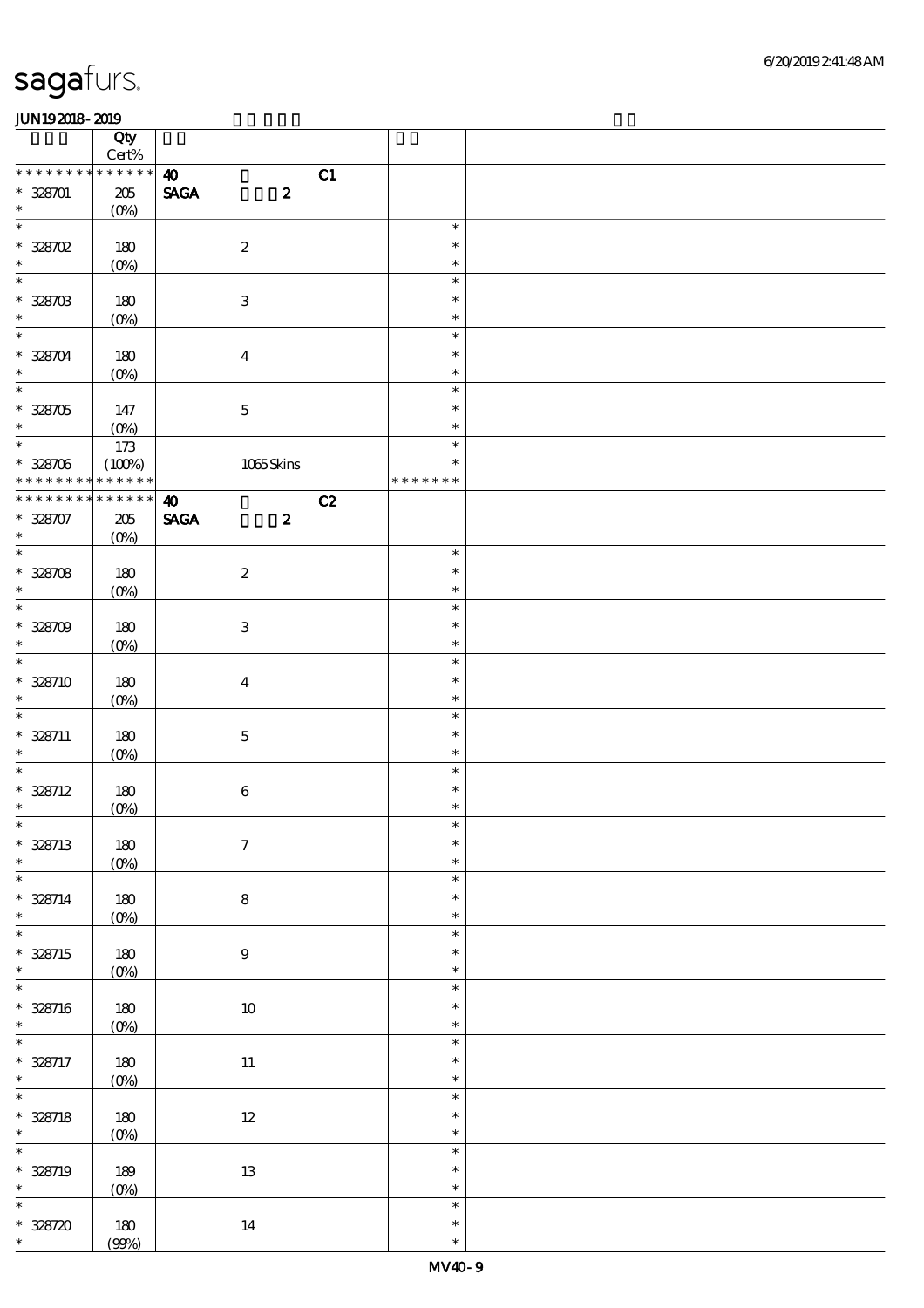|                             | Qty               |                                |                           |    |                  |  |
|-----------------------------|-------------------|--------------------------------|---------------------------|----|------------------|--|
|                             | $Cert\%$          |                                |                           |    |                  |  |
| $\ast$                      |                   | $\boldsymbol{\omega}$          |                           | C2 | $\ast$           |  |
| $* 328721$<br>$\ast$        | 180               | $\operatorname{\mathsf{SAGA}}$ | $\boldsymbol{z}$          |    | $\ast$<br>$\ast$ |  |
| $\ast$                      | (100%)<br>$5\!5$  |                                |                           |    | $\ast$           |  |
| $* 328722$                  | (100%)            |                                | 2789Skins                 |    | $\ast$           |  |
| * * * * * * * * * * * * * * |                   |                                |                           |    | * * * * * * *    |  |
| * * * * * * *               | * * * * * *       | $\boldsymbol{\omega}$          |                           | C3 |                  |  |
| $* 328723$                  | 205               | <b>SAGA</b>                    | $\boldsymbol{z}$          |    |                  |  |
| $\ast$                      | $(O\%)$           |                                |                           |    |                  |  |
| $\overline{\ast}$           |                   |                                |                           |    | $\ast$           |  |
| $* 328724$                  | 180               |                                | $\boldsymbol{2}$          |    | $\ast$           |  |
| $\ast$                      | $(0\%)$           |                                |                           |    | $\ast$           |  |
| $\ast$                      |                   |                                |                           |    | $\ast$           |  |
| $* 328725$                  | 180               |                                | $\ensuremath{\mathbf{3}}$ |    | $\ast$           |  |
| $\ast$<br>$\ast$            | $(0\%)$           |                                |                           |    | $\ast$<br>$\ast$ |  |
| $* 328726$                  |                   |                                |                           |    | $\ast$           |  |
| $\ast$                      | 158<br>$(O\%)$    |                                | $\boldsymbol{4}$          |    | $\ast$           |  |
| $\overline{\ast}$           | 151               |                                |                           |    | $\ast$           |  |
| $* 328727$                  | (100%)            |                                | 874Skins                  |    | $\ast$           |  |
| * * * * * * * *             | * * * * * *       |                                |                           |    | * * * * * * *    |  |
| * * * * * * * *             | * * * * * *       | $\boldsymbol{\omega}$          |                           | C1 |                  |  |
| $* 328728$                  | 205               | <b>SAGA</b>                    | $\boldsymbol{z}$          |    |                  |  |
| $\ast$                      | $(O\%)$           |                                |                           |    |                  |  |
| $\ast$                      |                   |                                |                           |    | $\ast$           |  |
| $* 328729$                  | 180               |                                | $\boldsymbol{2}$          |    | $\ast$           |  |
| $\ast$                      | $(O\%)$           |                                |                           |    | $\ast$           |  |
| $\overline{\ast}$           |                   |                                |                           |    | $\ast$           |  |
| $* 328730$                  | 180               |                                | $\ensuremath{\mathbf{3}}$ |    | $\ast$           |  |
| $\ast$                      | $(0\%)$           |                                |                           |    | $\ast$           |  |
| $\ast$                      |                   |                                |                           |    | $\ast$           |  |
| $* 328731$<br>$\ast$        | 180               |                                | $\boldsymbol{4}$          |    | $\ast$<br>$\ast$ |  |
| $\ast$                      | (O <sub>0</sub> ) |                                |                           |    | $\ast$           |  |
| $* 328732$                  | $5\!3$            |                                | $\mathbf 5$               |    | $\ast$           |  |
| $\ast$                      | $(0\%)$           |                                |                           |    | $\ast$           |  |
| $\ast$                      | 185               |                                |                           |    |                  |  |
| $* 328733$                  | (100%)            |                                | 983Skins                  |    | $\ast$           |  |
| * * * * * * * *             | * * * * * *       |                                |                           |    | * * * * * * *    |  |
| * * * * * * *               | * * * * * *       | $\boldsymbol{\omega}$          |                           | C2 |                  |  |
| $* 328734$                  | $205\,$           | $\ensuremath{\mathsf{SAGA}}$   | $\boldsymbol{z}$          |    |                  |  |
| $\ast$                      | $(O\%)$           |                                |                           |    |                  |  |
| $\ast$                      |                   |                                |                           |    | $\ast$<br>$\ast$ |  |
| $* 328735$<br>$\ast$        | 180               |                                | $\boldsymbol{2}$          |    | $\ast$           |  |
| $\overline{\ast}$           | $(0\%)$           |                                |                           |    | $\ast$           |  |
| $* 328736$                  | 180               |                                | $\,3$                     |    | $\ast$           |  |
| $\ast$                      | $(0\%)$           |                                |                           |    | $\ast$           |  |
| $\ast$                      |                   |                                |                           |    | $\ast$           |  |
| $* 328737$                  | 180               |                                | $\boldsymbol{4}$          |    | $\ast$           |  |
| $\ast$                      | $(0\%)$           |                                |                           |    | $\ast$           |  |
| $\ast$                      |                   |                                |                           |    | $\ast$           |  |
| $* 328738$                  | 180               |                                | $\mathbf 5$               |    | $\ast$           |  |
| $\ast$                      | $(0\%)$           |                                |                           |    | $\ast$           |  |
| $\ast$                      |                   |                                |                           |    | $\ast$           |  |
| $* 328739$                  | $180$             |                                | $\,6\,$                   |    | $\ast$           |  |
| $\ast$                      | $(0\%)$           |                                |                           |    | $\ast$           |  |
| $\ast$                      |                   |                                |                           |    | $\ast$           |  |
| $* 328740$                  | 180               |                                | $\boldsymbol{7}$          |    | $\ast$           |  |
| $\ast$                      | $(0\%)$           |                                |                           |    | $\ast$           |  |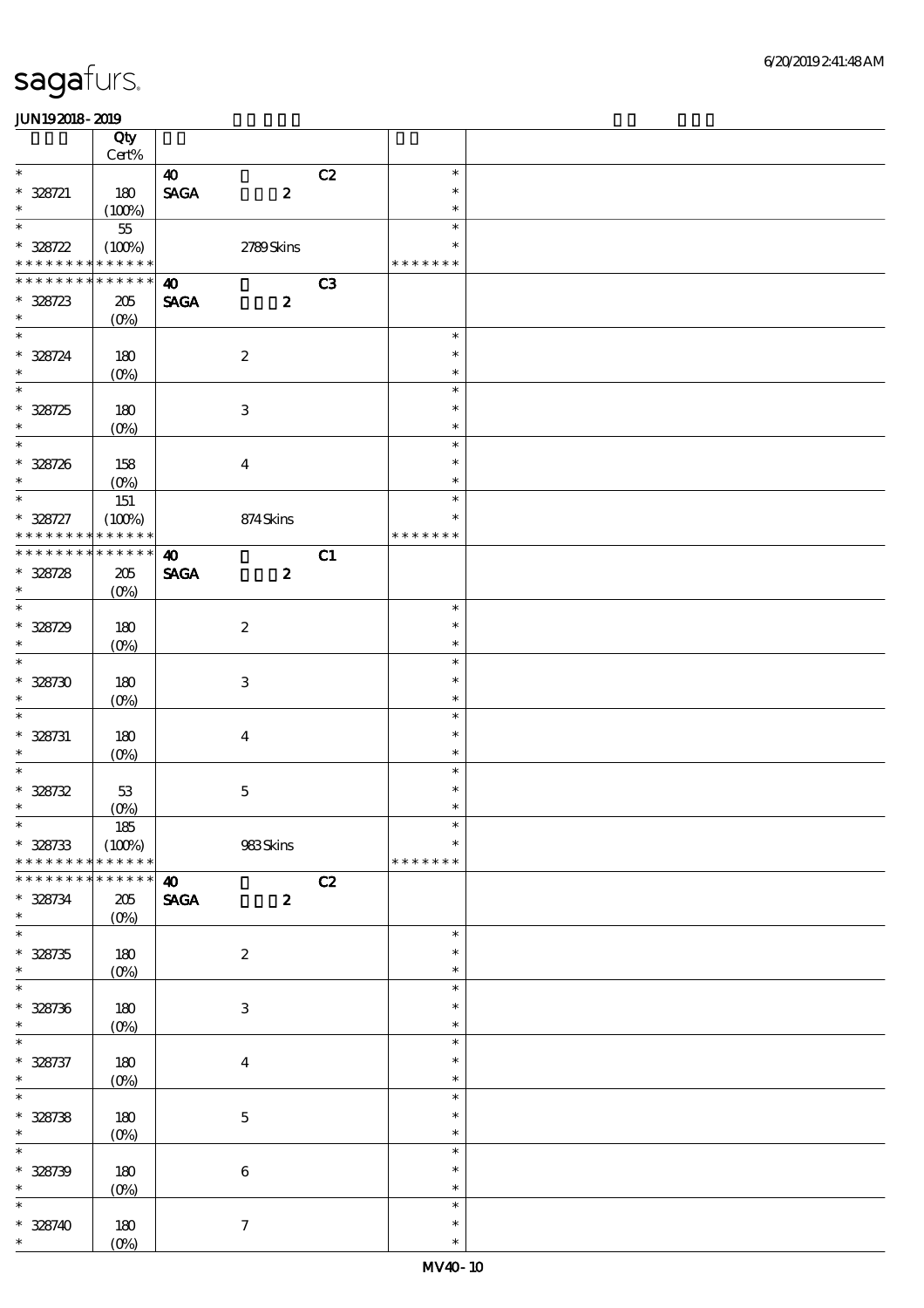|                               | Qty<br>Cert%                 |                                |                           |                  |    |               |  |
|-------------------------------|------------------------------|--------------------------------|---------------------------|------------------|----|---------------|--|
| $\ast$                        |                              | $\boldsymbol{\omega}$          |                           |                  | C2 | $\ast$        |  |
| $* 328741$                    | 180                          | $\ensuremath{\mathsf{SAGA}}$   |                           | $\boldsymbol{z}$ |    | $\ast$        |  |
| $\ast$                        | $(O\%)$                      |                                |                           |                  |    | $\ast$        |  |
| $\ast$                        |                              |                                |                           |                  |    | $\ast$        |  |
| $* 328742$                    | 180                          |                                | $\boldsymbol{9}$          |                  |    | $\ast$        |  |
| $\ast$                        | $(0\%)$                      |                                |                           |                  |    | $\ast$        |  |
| $\ast$                        |                              |                                |                           |                  |    | $\ast$        |  |
| $* 328743$                    | 180                          |                                | 10                        |                  |    | $\ast$        |  |
| $\ast$                        | $(0\%)$                      |                                |                           |                  |    | $\ast$        |  |
| $\ast$                        |                              |                                |                           |                  |    | $\ast$        |  |
| $* 328744$                    | 180                          |                                | $11\,$                    |                  |    | $\ast$        |  |
| $\ast$                        | $(0\%)$                      |                                |                           |                  |    | $\ast$        |  |
| $\overline{\phantom{0}}$      |                              |                                |                           |                  |    | $\ast$        |  |
| $* 328745$                    | 180                          |                                | $12\,$                    |                  |    | $\ast$        |  |
| $\ast$                        | (100%)                       |                                |                           |                  |    | $\ast$        |  |
| $\overline{\ast}$             |                              |                                |                           |                  |    | $\ast$        |  |
| $* 328746$                    | 180                          |                                | 13                        |                  |    | $\ast$        |  |
| $\ast$                        | (100%)                       |                                |                           |                  |    | $\ast$        |  |
| $\overline{\ast}$             |                              |                                |                           |                  |    | $\ast$        |  |
| $* 328747$                    | 158                          |                                | 14                        |                  |    | $\ast$        |  |
| $\ast$                        | (100%)                       |                                |                           |                  |    | $\ast$        |  |
| $\overline{\phantom{0}}$      | $150\,$                      |                                |                           |                  |    | $\ast$        |  |
| $* 328748$<br>* * * * * * * * | $(O\%)$                      |                                |                           | 2673Skins        |    | $\ast$        |  |
| * * * * * * * *               | $***$ * * * *<br>* * * * * * |                                |                           |                  |    | * * * * * * * |  |
|                               |                              | $\boldsymbol{\omega}$          |                           |                  | C3 |               |  |
| $* 328749$<br>$\ast$          | 205                          | <b>SAGA</b>                    |                           | $\boldsymbol{z}$ |    |               |  |
| $\ast$                        | (O <sub>0</sub> )            |                                |                           |                  |    | $\ast$        |  |
| $* 328750$                    | 180                          |                                | $\boldsymbol{2}$          |                  |    | $\ast$        |  |
| $\ast$                        | $(O\%)$                      |                                |                           |                  |    | $\ast$        |  |
| $\ast$                        |                              |                                |                           |                  |    | $\ast$        |  |
| $* 328751$                    | 180                          |                                | $\ensuremath{\mathbf{3}}$ |                  |    | $\ast$        |  |
| $\ast$                        | $(O\%)$                      |                                |                           |                  |    | $\ast$        |  |
| $\ast$                        |                              |                                |                           |                  |    | $\ast$        |  |
| $* 328752$                    | 180                          |                                | $\boldsymbol{4}$          |                  |    | $\ast$        |  |
| $\ast$                        | (100%)                       |                                |                           |                  |    | $\ast$        |  |
| $\ast$                        |                              |                                |                           |                  |    | $\ast$        |  |
| $* 328753$                    | ${\bf 39}$                   |                                | $\mathbf 5$               |                  |    | $\ast$        |  |
| $\ast$                        | (100%)                       |                                |                           |                  |    | $\ast$        |  |
| $\ast$                        | 144                          |                                |                           |                  |    | $\ast$        |  |
| $* 328754$                    | $(O\%)$                      |                                | 928Skins                  |                  |    | $\ast$        |  |
| * * * * * * * *               | * * * * * *                  |                                |                           |                  |    | * * * * * * * |  |
| * * * * * * *                 | * * * * * *                  | $\boldsymbol{\omega}$          | $\mathbf{x}$              |                  | C1 |               |  |
| $* 328755$<br>$\ast$          | 205                          | <b>SAGA</b>                    |                           | $\boldsymbol{z}$ |    |               |  |
| $\ast$                        | (O <sub>0</sub> )            |                                |                           |                  |    | $\ast$        |  |
| $* 328756$                    |                              |                                | $\boldsymbol{2}$          |                  |    | $\ast$        |  |
| $\ast$                        | 176                          |                                |                           |                  |    | $\ast$        |  |
| $\ast$                        | $(0\%)$<br>$96\,$            |                                |                           |                  |    | $\ast$        |  |
| $* 328757$                    | (100%)                       |                                | 477Skins                  |                  |    | $\ast$        |  |
| * * * * * * * *               | * * * * * *                  |                                |                           |                  |    | * * * * * * * |  |
| * * * * * * * *               | * * * * * *                  | $\boldsymbol{\omega}$          | $\mathbf{x}$              |                  | C2 |               |  |
| $* 328758$                    | 205                          | $\operatorname{\mathbf{SAGA}}$ |                           | $\boldsymbol{z}$ |    |               |  |
| $\ast$                        | (O <sub>0</sub> )            |                                |                           |                  |    |               |  |
| $\ast$                        |                              |                                |                           |                  |    | $\ast$        |  |
| $* 328759$                    | 180                          |                                | $\boldsymbol{2}$          |                  |    | $\ast$        |  |
| $\ast$                        | $(0\%)$                      |                                |                           |                  |    | $\ast$        |  |
| $\ast$                        |                              |                                |                           |                  |    | $\ast$        |  |
| $* 328700$                    | 180                          |                                | $\,3$                     |                  |    | $\ast$        |  |
| $\ast$                        | $(O\%)$                      |                                |                           |                  |    | $\ast$        |  |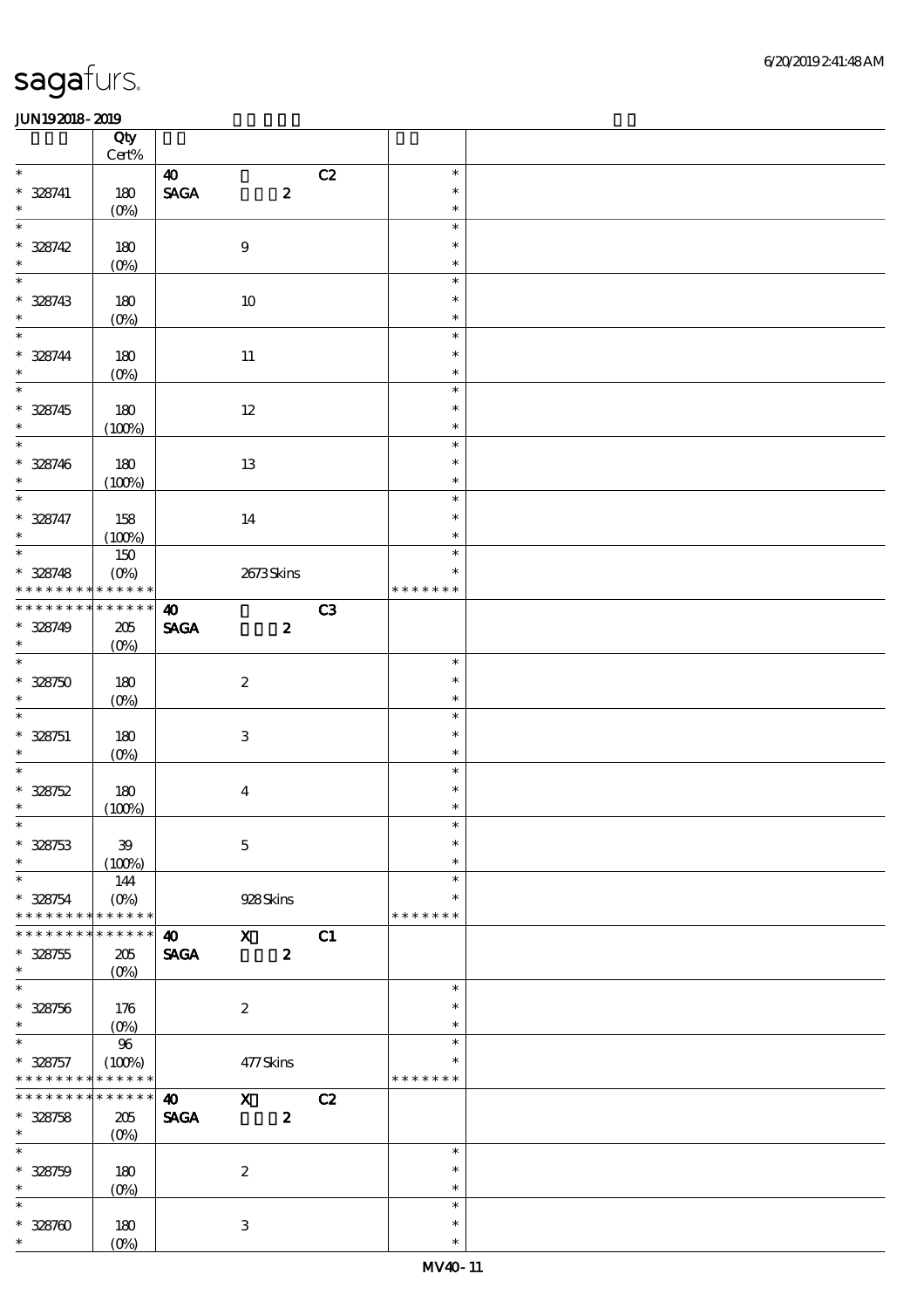|                      | Qty<br>Cert%      |                                                         |                                 |                |                  |  |
|----------------------|-------------------|---------------------------------------------------------|---------------------------------|----------------|------------------|--|
|                      |                   |                                                         |                                 |                |                  |  |
| $\ast$<br>$* 328761$ | 180               | $\boldsymbol{\omega}$<br>$\operatorname{\mathsf{SAGA}}$ | $\mathbf x$<br>$\boldsymbol{z}$ | C2             | $\ast$<br>$\ast$ |  |
| $\ast$               | (O <sub>0</sub> ) |                                                         |                                 |                | $\ast$           |  |
| $\ast$<br>$* 328762$ | 180               |                                                         | $\mathbf 5$                     |                | $\ast$<br>$\ast$ |  |
| $\ast$               | $(0\%)$           |                                                         |                                 |                | $\ast$           |  |
| $\ast$               |                   |                                                         |                                 |                |                  |  |
|                      |                   |                                                         |                                 |                | $\ast$           |  |
| $* 328763$           | 180               |                                                         | $\,6\,$                         |                | $\ast$           |  |
|                      |                   |                                                         |                                 |                |                  |  |
| $\ast$               | (100%)            |                                                         |                                 |                | $\ast$           |  |
| $\ast$               |                   |                                                         |                                 |                | $\ast$           |  |
|                      |                   |                                                         |                                 |                |                  |  |
| $* 328764$           | 125               |                                                         | $\boldsymbol{\tau}$             |                | $\ast$           |  |
| $\ast$               | (100%)            |                                                         |                                 |                | $\ast$           |  |
|                      |                   |                                                         |                                 |                |                  |  |
| $\overline{\ast}$    | 128               |                                                         |                                 |                | $\ast$           |  |
| $* 328765$           | $(O\%)$           |                                                         | 1358Skins                       |                | $\ast$           |  |
|                      |                   |                                                         |                                 |                |                  |  |
| * * * * * * * *      | * * * * * *       |                                                         |                                 |                | * * * * * * *    |  |
| * * * * * * *        | * * * * * *       | $\boldsymbol{\omega}$                                   | $\mathbf x$                     | C <sub>3</sub> |                  |  |
|                      |                   |                                                         |                                 |                |                  |  |
| $* 328706$           | 205               | <b>SAGA</b>                                             | $\boldsymbol{z}$                |                |                  |  |
| $\ast$               | $(O\%)$           |                                                         |                                 |                |                  |  |
|                      |                   |                                                         |                                 |                |                  |  |
| $\ast$               |                   |                                                         |                                 |                | $\ast$           |  |
| $* 328767$           | 142               |                                                         | $\boldsymbol{2}$                |                | $\ast$           |  |
| $\ast$               |                   |                                                         |                                 |                | $\ast$           |  |
|                      | $(O\%)$           |                                                         |                                 |                |                  |  |
| $\overline{\ast}$    | 130               |                                                         |                                 |                | $\ast$           |  |
|                      |                   |                                                         |                                 |                | $\ast$           |  |
| $* 328768$           | (100%)            |                                                         | 477Skins                        |                |                  |  |
| * * * * * * * *      | * * * * * *       |                                                         |                                 |                | * * * * * * *    |  |
|                      |                   | 5040                                                    | $X / \sqrt{2}$                  | C2             |                  |  |
|                      |                   |                                                         |                                 |                |                  |  |
| 328769               | 130               | <b>SAGA</b>                                             | $\mathbf{3}$                    |                |                  |  |
|                      | (16%)             |                                                         |                                 |                |                  |  |
|                      |                   |                                                         |                                 |                |                  |  |
| * * * * * * * *      | * * * * * *       | 50 <sup>/40</sup>                                       | $\mathcal{L}$                   | C2             |                  |  |
| $* 32870$            | 205               | <b>SAGA</b>                                             | $\mathbf{3}$                    |                |                  |  |
| $\ast$               |                   |                                                         |                                 |                |                  |  |
|                      | (20%)             |                                                         |                                 |                |                  |  |
| $\ast$               | ${\bf 39}$        |                                                         |                                 |                | $\ast$           |  |
| $* 328771$           | (35%)             |                                                         | $244\mspace{3mu}\mathrm{Skins}$ |                | $\ast$           |  |
|                      |                   |                                                         |                                 |                |                  |  |
| * * * * * * * *      | * * * * * *       |                                                         |                                 |                | * * * * * * *    |  |
| * * * * * * *        | * * * * * *       | $\boldsymbol{\omega}$                                   | X /                             | C2             |                  |  |
| $* 328772$           | 205               | IA                                                      | $\mathbf{1}$                    | COR1           |                  |  |
|                      |                   |                                                         |                                 |                |                  |  |
| $\ast$               | (17%)             |                                                         |                                 |                |                  |  |
|                      |                   |                                                         |                                 |                |                  |  |
| $* 328773$           | 190               |                                                         | $\boldsymbol{2}$                |                | $\ast$           |  |
|                      |                   |                                                         |                                 |                |                  |  |
| $\ast$               | (10%)             |                                                         |                                 |                | $\ast$           |  |
| $\ast$               | 40                |                                                         |                                 |                | $\ast$           |  |
|                      |                   |                                                         |                                 |                | $\ast$           |  |
| $* 328774$           | (17%)             |                                                         | 435Skins                        |                |                  |  |
| * * * * * * * *      | * * * * * *       |                                                         |                                 |                | * * * * * * *    |  |
| * * * * * * * *      | * * * * * *       | $\boldsymbol{\omega}$                                   | $\mathbf{X}$ /                  | C2             |                  |  |
|                      |                   |                                                         |                                 |                |                  |  |
| $* 328775$           | $205\,$           | $\mathbf{I} \mathbf{A}$                                 | $\mathbf{1}$                    |                |                  |  |
| $\ast$               | (3%)              |                                                         |                                 |                |                  |  |
| $\ast$               |                   |                                                         |                                 |                | $\ast$           |  |
|                      |                   |                                                         |                                 |                |                  |  |
| $* 328776$           | 180               |                                                         | $\boldsymbol{2}$                |                | $\ast$           |  |
| $\ast$               | $(\Theta)$        |                                                         |                                 |                | $\ast$           |  |
| $\overline{\ast}$    |                   |                                                         |                                 |                | $\ast$           |  |
|                      |                   |                                                         |                                 |                |                  |  |
| $* 328777$           | 180               |                                                         | $\,3$                           |                | $\ast$           |  |
| $\ast$               | (3%)              |                                                         |                                 |                | $\ast$           |  |
|                      |                   |                                                         |                                 |                |                  |  |
| $\ast$               |                   |                                                         |                                 |                | $\ast$           |  |
| $* 328778$           | 180               |                                                         | $\boldsymbol{4}$                |                | *                |  |
| $\ast$               |                   |                                                         |                                 |                |                  |  |
|                      | (5%)              |                                                         |                                 |                | $\ast$           |  |
| $\ast$               |                   |                                                         |                                 |                | $\ast$           |  |
| $* 328779$           | 180               |                                                         |                                 |                | $\ast$           |  |
|                      |                   |                                                         | $\mathbf 5$                     |                |                  |  |
| $\ast$               | (11%)             |                                                         |                                 |                | $\ast$           |  |
|                      |                   |                                                         |                                 |                | $\ast$           |  |
|                      |                   |                                                         |                                 |                |                  |  |
| $* 328780$           | 180               |                                                         | $\,6\,$                         |                | $\ast$           |  |
| $\ast$               | (10%)             |                                                         |                                 |                | $\ast$           |  |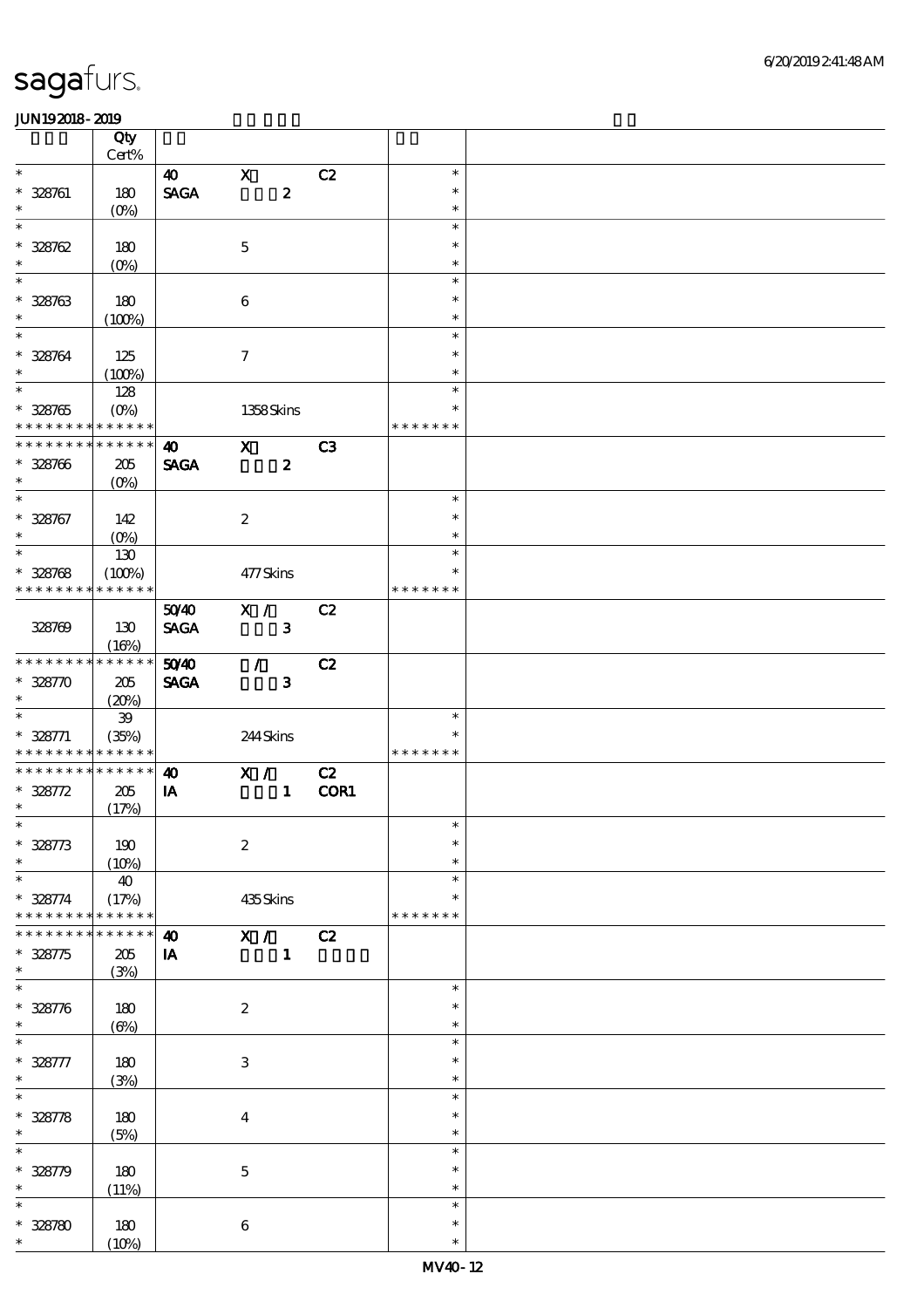|                                            | Qty           |                                                            |                  |  |
|--------------------------------------------|---------------|------------------------------------------------------------|------------------|--|
|                                            | $Cert\%$      |                                                            |                  |  |
| $\ast$                                     |               | X / C2<br>$\boldsymbol{\omega}$                            | $\ast$           |  |
| $* 328781$                                 | 180           | $\mathbf{1}$<br>$\mathbf{I}\mathbf{A}$                     | $\ast$           |  |
| $\ast$                                     | (6%)          |                                                            | $\ast$           |  |
| $\ast$                                     | 195           |                                                            | $\ast$           |  |
| $* 328782$                                 | (9%)          | 1480Skins                                                  | $\ast$           |  |
| * * * * * * * * <mark>* * * * * * *</mark> |               |                                                            | * * * * * * *    |  |
| * * * * * * *                              | * * * * * *   | C2<br>$\mathcal{T} = \mathcal{I}$<br>$\boldsymbol{\omega}$ |                  |  |
| $* 328783$<br>$\ast$                       | $205\,$       | ${\bf I} {\bf A}$<br>$\mathbf{1}$                          |                  |  |
| $\ast$                                     | $(\Theta)$    |                                                            |                  |  |
|                                            |               |                                                            | $\ast$           |  |
| $* 328784$                                 | 180           | $\boldsymbol{2}$                                           | $\ast$           |  |
| $\ast$<br>$\ast$                           | (5%)          |                                                            | $\ast$           |  |
|                                            |               |                                                            | $\ast$           |  |
| $* 328785$                                 | 180           | $\ensuremath{\mathbf{3}}$                                  | $\ast$           |  |
| $\ast$                                     | (7%)          |                                                            | $\ast$           |  |
| $\overline{\ast}$                          |               |                                                            | $\ast$           |  |
| $* 328786$                                 | 180           | $\boldsymbol{4}$                                           | $\ast$           |  |
| $\ast$                                     | $(\Theta\% )$ |                                                            | $\ast$           |  |
| $\ast$                                     |               |                                                            | $\ast$           |  |
| $* 328787$                                 | 180           | $\mathbf 5$                                                | $\ast$           |  |
| $\ast$                                     | (8%)          |                                                            | $\ast$           |  |
| $\ast$                                     |               |                                                            | $\ast$           |  |
| $* 328788$                                 | 180           | $\bf 6$                                                    | $\ast$           |  |
| $\ast$<br>$\ast$                           | $(\Theta)$    |                                                            | $\ast$           |  |
|                                            |               |                                                            | $\ast$           |  |
| $* 328789$                                 | 180           | $\boldsymbol{\tau}$                                        | $\ast$           |  |
| $\ast$<br>$\ast$                           | (2%)          |                                                            | $\ast$           |  |
|                                            |               |                                                            | $\ast$           |  |
| $* 328790$                                 | 180           | ${\bf 8}$                                                  | $\ast$           |  |
| $\ast$<br>$\ast$                           | (3%)          |                                                            | $\ast$           |  |
|                                            |               |                                                            | $\ast$           |  |
| $* 328791$<br>$\ast$                       | 180           | $\boldsymbol{9}$                                           | $\ast$<br>$\ast$ |  |
| $\ast$                                     | $(\Theta\%$   |                                                            | $\ast$           |  |
| $*328792$                                  |               |                                                            | $\ast$           |  |
| $\ast$                                     | 180           | $10\,$                                                     | $\ast$           |  |
| $*$                                        | (2%)          |                                                            | $\ast$           |  |
| $* 328793$                                 | $180$         | $11\,$                                                     | $\ast$           |  |
| $\ast$                                     | (4%)          |                                                            | $\ast$           |  |
| $\ast$                                     |               |                                                            | $\ast$           |  |
| $* 328794$                                 | 180           | $12\,$                                                     | $\ast$           |  |
| $\ast$                                     | $(\Theta)$    |                                                            | $\ast$           |  |
| $\ast$                                     |               |                                                            | $\ast$           |  |
| $* 328795$                                 | 180           | $13\,$                                                     | $\ast$           |  |
| $\ast$                                     | (3%)          |                                                            | $\ast$           |  |
| $\ast$                                     |               |                                                            | $\ast$           |  |
| $* 328796$                                 | 180           | 14                                                         | $\ast$           |  |
| $\ast$                                     | (2%)          |                                                            | $\ast$           |  |
| $\ast$                                     |               |                                                            | $\ast$           |  |
| $* 328797$                                 | $180$         | $15\,$                                                     | $\ast$           |  |
| $\ast$                                     | $(\Theta)$    |                                                            | $\ast$           |  |
| $\overline{\ast}$                          |               |                                                            | $\ast$           |  |
| $* 328798$                                 | $180$         | $16\,$                                                     | $\ast$           |  |
| $\ast$                                     | (4%)          |                                                            | $\ast$           |  |
| $\ast$                                     |               |                                                            | $\ast$           |  |
| $* 328799$                                 | 180           | $17\,$                                                     | $\ast$           |  |
| $\ast$                                     | $(\Theta)$    |                                                            | $\ast$           |  |
| $\ast$                                     | $176$         |                                                            | $\ast$           |  |
| $^\ast$ 328800                             | (9%)          | 3261 Skins                                                 | $\ast$           |  |
| * * * * * * * *                            | ******        |                                                            | * * * * * * *    |  |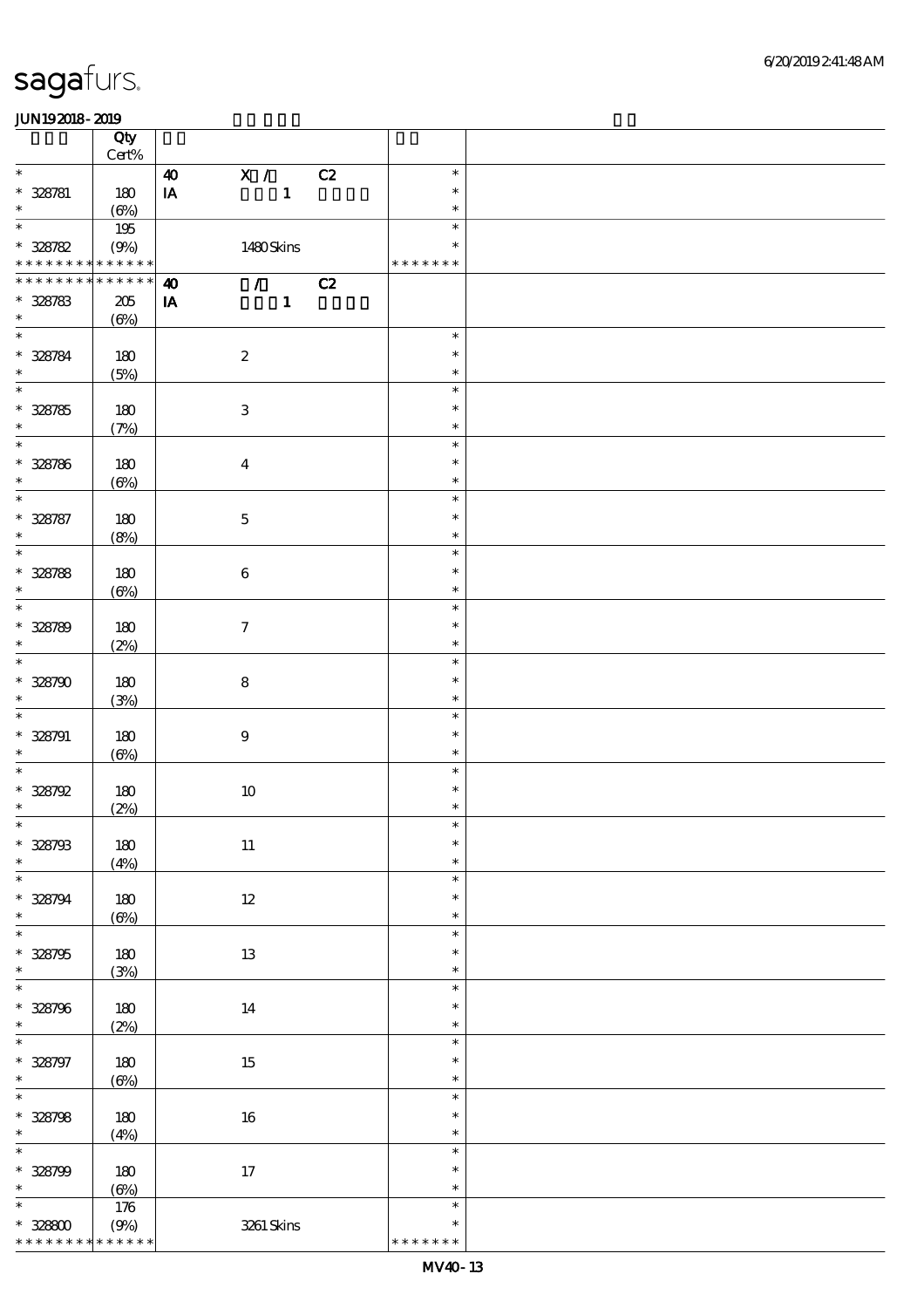|                                  | Qty<br>Cert%                |                                                                            |                            |  |
|----------------------------------|-----------------------------|----------------------------------------------------------------------------|----------------------------|--|
| * * * * * * * *                  | ******                      | $\overline{X}$ /<br>$\boldsymbol{\omega}$<br>C2                            |                            |  |
| $* 32801$<br>$\ast$              | $205\,$<br>(15%)            | $\boldsymbol{2}$<br>${\bf I} {\bf A}$                                      |                            |  |
| $\ast$                           |                             |                                                                            | $\ast$                     |  |
| $*$ 328802<br>$\ast$             | 180<br>(18%)                | $\boldsymbol{2}$                                                           | $\ast$<br>$\ast$           |  |
| $\ast$                           |                             |                                                                            | $\ast$                     |  |
| $^*$ 328803<br>$\ast$            | 180<br>(18%)                | $\ensuremath{\mathbf{3}}$                                                  | $\ast$<br>$\ast$           |  |
| $\ast$                           |                             |                                                                            | $\ast$                     |  |
| $* 328804$<br>$\ast$             | $180$<br>(14%)              | $\boldsymbol{4}$                                                           | $\ast$<br>$\ast$           |  |
| $\overline{\ast}$                |                             |                                                                            | $\ast$                     |  |
| $^\ast$ 328805<br>$\ast$         | 180<br>(10%)                | $\mathbf 5$                                                                | $\ast$<br>$\ast$           |  |
| $\ast$                           |                             |                                                                            | $\ast$                     |  |
| $^\ast$ 328806<br>* * *<br>* * * | 178<br>(10%)<br>* * * * * * | $110B$ Skins                                                               | $\ast$<br>* * * * * * *    |  |
| * * * * * * * *                  | $******$                    | $\mathcal{T}^{\mathcal{A}}$                                                |                            |  |
| $* 328807$<br>$\ast$             | $205\,$<br>(15%)            | C2<br>$\boldsymbol{\omega}$<br>$\boldsymbol{z}$<br>$\mathbf{I} \mathbf{A}$ |                            |  |
| $\overline{\phantom{0}}$         |                             |                                                                            | $\ast$                     |  |
| $* 32808$<br>$\ast$              | 180                         | $\boldsymbol{2}$                                                           | $\ast$<br>$\ast$           |  |
| $\ast$                           | (13%)                       |                                                                            |                            |  |
| $* 32800$<br>$\ast$              | 180<br>(16%)                | $\,3$                                                                      | $\ast$<br>$\ast$<br>$\ast$ |  |
| $\ast$                           |                             |                                                                            | $\ast$                     |  |
| $* 328810$<br>$\ast$             | 180<br>(12%)                | $\boldsymbol{4}$                                                           | $\ast$<br>$\ast$           |  |
| $\ast$                           |                             |                                                                            | $\ast$                     |  |
| $* 328811$<br>$\ast$             | 180<br>(11%)                | $\mathbf 5$                                                                | $\ast$<br>$\ast$           |  |
| $\ast$                           |                             |                                                                            | $\ast$                     |  |
| $* 328812$<br>$\ast$             | 180<br>(13%)                | $\,6\,$                                                                    | $\ast$<br>$\ast$           |  |
| $*$                              |                             |                                                                            | $\ast$                     |  |
| $* 328813$<br>$\ast$             | $180\,$<br>(17%)            | $\boldsymbol{7}$                                                           | $\ast$<br>$\ast$           |  |
| $\overline{\phantom{0}}$         |                             |                                                                            | $\ast$                     |  |
| $* 328814$<br>$\ast$             | $180$<br>(25%)              | $\bf 8$                                                                    | $\ast$<br>$\ast$           |  |
| $\ast$                           |                             |                                                                            | $\ast$                     |  |
| $* 328815$<br>$\ast$             | $180\,$<br>(17%)            | $\boldsymbol{9}$                                                           | $\ast$<br>$\ast$           |  |
| $\overline{\ast}$                |                             |                                                                            | $\ast$                     |  |
| $* 328816$<br>$\ast$             | $180$<br>(17%)              | $10\,$                                                                     | $\ast$<br>$\ast$           |  |
| $\ast$                           |                             |                                                                            | $\ast$                     |  |
| $* 328817$<br>$\ast$             | $180\,$<br>(12%)            | $11\,$                                                                     | $\ast$<br>$\ast$           |  |
| $\ast$<br>$* 328818$             | $180\,$                     | $12\,$                                                                     | $\ast$<br>$\ast$           |  |
| $\ast$                           | (11%)                       |                                                                            | $\ast$                     |  |
| $\ast$                           |                             |                                                                            | $\ast$                     |  |
|                                  |                             |                                                                            |                            |  |
| $* 328819$                       | 180                         | $13\,$                                                                     | $\ast$                     |  |
| $\ast$                           | (10%)                       |                                                                            | $\ast$                     |  |
| $\ast$                           |                             |                                                                            | $\ast$                     |  |
| * 328820 *                       | 180                         | $14\,$                                                                     | $\ast$                     |  |
|                                  | (12%)                       |                                                                            | $\ast$                     |  |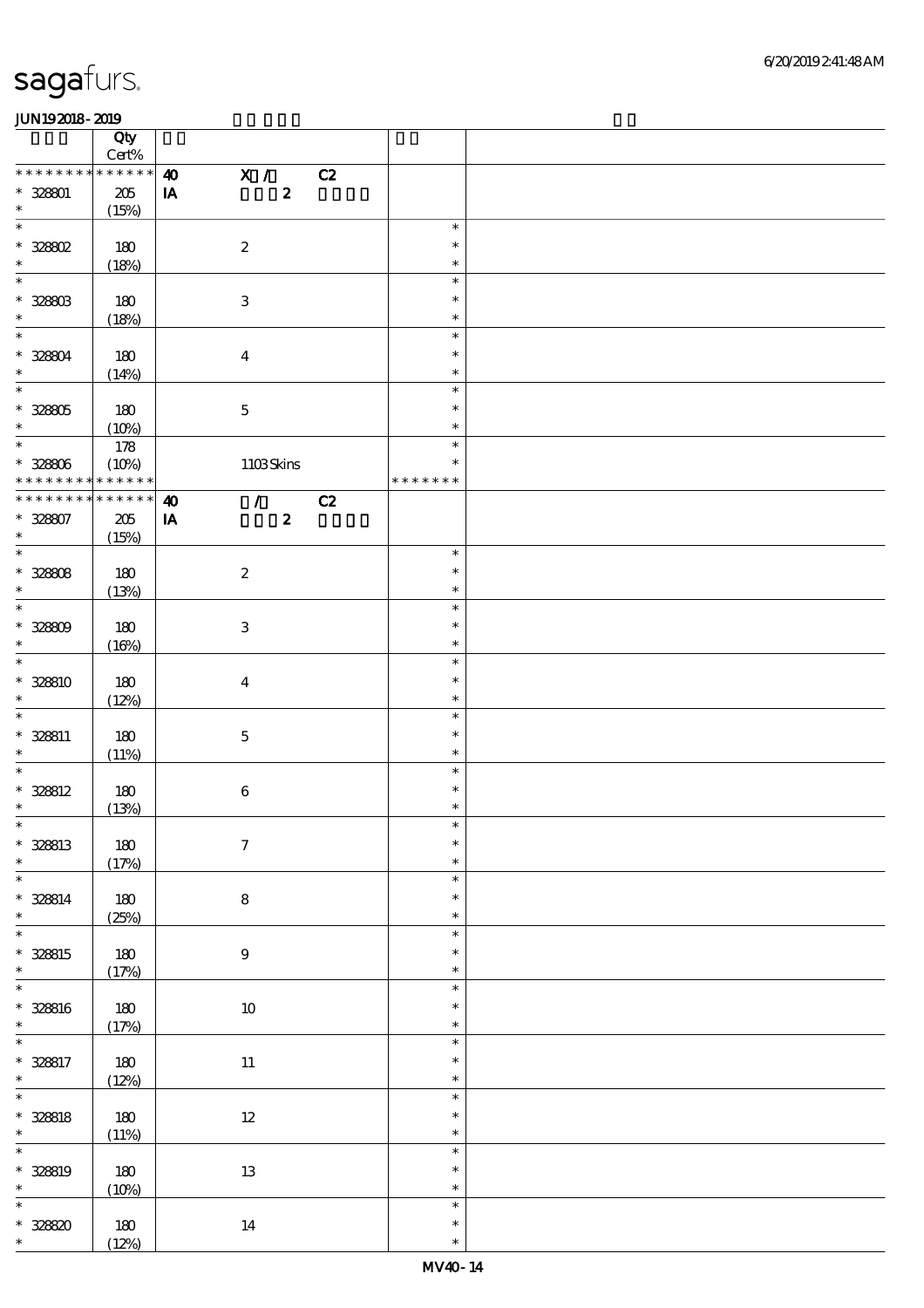|                                            | Qty<br>Cert%      |                       |                           |                  |                |               |  |
|--------------------------------------------|-------------------|-----------------------|---------------------------|------------------|----------------|---------------|--|
|                                            |                   |                       |                           |                  |                |               |  |
| $\ast$                                     |                   | $\boldsymbol{\omega}$ | $\mathcal{F}$             |                  | C2             | $\ast$        |  |
| $* 328821$                                 | 180               | IA                    |                           | $\boldsymbol{z}$ |                | $\ast$        |  |
| $\ast$                                     | (18%)             |                       |                           |                  |                | $\ast$        |  |
| $\ast$                                     |                   |                       |                           |                  |                | $\ast$        |  |
| $* 328822$                                 | 180               |                       | 16                        |                  |                | $\ast$        |  |
| $\ast$                                     | (12%)             |                       |                           |                  |                | $\ast$        |  |
| $\ast$                                     | 208               |                       |                           |                  |                | $\ast$        |  |
|                                            |                   |                       |                           |                  |                | $\ast$        |  |
| $* 328823$                                 | (9%)              |                       | 3113Skins                 |                  |                |               |  |
| * * * * * * * * <mark>* * * * * *</mark>   |                   |                       |                           |                  |                | * * * * * * * |  |
|                                            |                   | $\boldsymbol{\omega}$ | $\boldsymbol{\mathsf{Z}}$ |                  | C1             |               |  |
| 328824                                     | 148               | <b>SROY</b>           |                           | $\mathbf{1}$     |                |               |  |
|                                            | (8%)              |                       |                           |                  |                |               |  |
|                                            |                   | $\boldsymbol{\omega}$ | $\boldsymbol{\mathsf{z}}$ |                  | C1             |               |  |
|                                            |                   |                       |                           |                  |                |               |  |
| 328825                                     | 177               | <b>SROY</b>           |                           | $\mathbf{1}$     |                |               |  |
|                                            | (9%)              |                       |                           |                  |                |               |  |
| * * * * * * *                              | * * * * * *       | $\boldsymbol{\omega}$ | $\boldsymbol{\alpha}$     |                  | C2             |               |  |
| * 328826                                   | 220               | <b>SROY</b>           |                           | $\mathbf{1}$     |                |               |  |
| $\ast$                                     | (23%)             |                       |                           |                  |                |               |  |
| $\ast$                                     |                   |                       |                           |                  |                | $\ast$        |  |
| $* 328827$                                 | 195               |                       | $\boldsymbol{2}$          |                  |                | $\ast$        |  |
| $\ast$                                     | $(O\%)$           |                       |                           |                  |                | $\ast$        |  |
| $\overline{\phantom{0}}$                   |                   |                       |                           |                  |                | $\ast$        |  |
|                                            | 80                |                       |                           |                  |                |               |  |
| $* 328828$                                 | $(O\%)$           |                       | 495Skins                  |                  |                | $\ast$        |  |
| * * *                                      | * * * * * *       |                       |                           |                  |                | * * * * * * * |  |
| * * * * * * * *                            | * * * * * *       | $\boldsymbol{\omega}$ | $\boldsymbol{\mathsf{z}}$ |                  | C2             |               |  |
| * 328829                                   | 205               | <b>SROY</b>           |                           | $\mathbf{1}$     |                |               |  |
| $\ast$                                     | (40%)             |                       |                           |                  |                |               |  |
| $\ast$                                     |                   |                       |                           |                  |                | $\ast$        |  |
|                                            |                   |                       |                           |                  |                | $\ast$        |  |
| $* 32830$                                  | 180               |                       | $\boldsymbol{2}$          |                  |                |               |  |
| $\ast$                                     | $(0\%)$           |                       |                           |                  |                | $\ast$        |  |
| $\ast$                                     | 108               |                       |                           |                  |                | $\ast$        |  |
| $* 328831$                                 | $(O\%)$           |                       | 493Skins                  |                  |                | $\ast$        |  |
| * * * * * * * *                            | * * * * * *       |                       |                           |                  |                | * * * * * * * |  |
|                                            |                   | 40                    | $\boldsymbol{\mathsf{Z}}$ |                  | C <sub>3</sub> |               |  |
| 328832                                     | 202               | <b>SROY</b>           |                           | $\mathbf{1}$     |                |               |  |
|                                            | (13%)             |                       |                           |                  |                |               |  |
|                                            |                   | $\boldsymbol{\omega}$ |                           | <b>2X</b> C3     |                |               |  |
|                                            |                   |                       |                           |                  |                |               |  |
| 328833                                     | 180               | <b>SROY</b>           |                           | $\mathbf{1}$     |                |               |  |
|                                            | (17%)             |                       |                           |                  |                |               |  |
|                                            |                   | $\boldsymbol{\omega}$ | $\boldsymbol{\mathsf{X}}$ |                  | C1             |               |  |
| 328834                                     | 150               | <b>SROY</b>           |                           | $\mathbf{1}$     |                |               |  |
|                                            | $(\Theta)$        |                       |                           |                  |                |               |  |
| * * * * * * * *                            | * * * * * *       | $\boldsymbol{\omega}$ | $\mathbf x$               |                  | C2             |               |  |
| $* 32835$                                  | $205\,$           | <b>SROY</b>           |                           | $\mathbf{1}$     |                |               |  |
| $\ast$                                     | (36%)             |                       |                           |                  |                |               |  |
| $\ast$                                     |                   |                       |                           |                  |                | $\ast$        |  |
|                                            |                   |                       |                           |                  |                | $\ast$        |  |
| $* 32836$<br>$\ast$                        | 180               |                       | $\boldsymbol{2}$          |                  |                |               |  |
|                                            | $(0\%)$           |                       |                           |                  |                | $\ast$        |  |
| $\ast$                                     |                   |                       |                           |                  |                | $\ast$        |  |
| $* 328837$                                 | 180               |                       | $\,3$                     |                  |                | $\ast$        |  |
| $\ast$                                     | $(O\!/\!\delta)$  |                       |                           |                  |                | $\ast$        |  |
| $\ast$                                     | 117               |                       |                           |                  |                | $\ast$        |  |
| $* 328838$                                 | $(O\%)$           |                       | 682Skins                  |                  |                |               |  |
| * * * * * * * * <mark>* * * * * *</mark> * |                   |                       |                           |                  |                | * * * * * * * |  |
| * * * * * * * *                            | $******$          | $\boldsymbol{\omega}$ | $\boldsymbol{\mathrm{X}}$ |                  | C2             |               |  |
|                                            |                   |                       |                           |                  |                |               |  |
| $* 32839$<br>$\ast$                        | $205\,$           | <b>SROY</b>           |                           | $\blacksquare$   |                |               |  |
|                                            | (O <sub>0</sub> ) |                       |                           |                  |                |               |  |
| $\ast$                                     |                   |                       |                           |                  |                | $\ast$        |  |
| $* 328840$                                 | 180               |                       | $\boldsymbol{2}$          |                  |                | $\ast$        |  |
| $\ast$                                     | $(O\%)$           |                       |                           |                  |                | $\ast$        |  |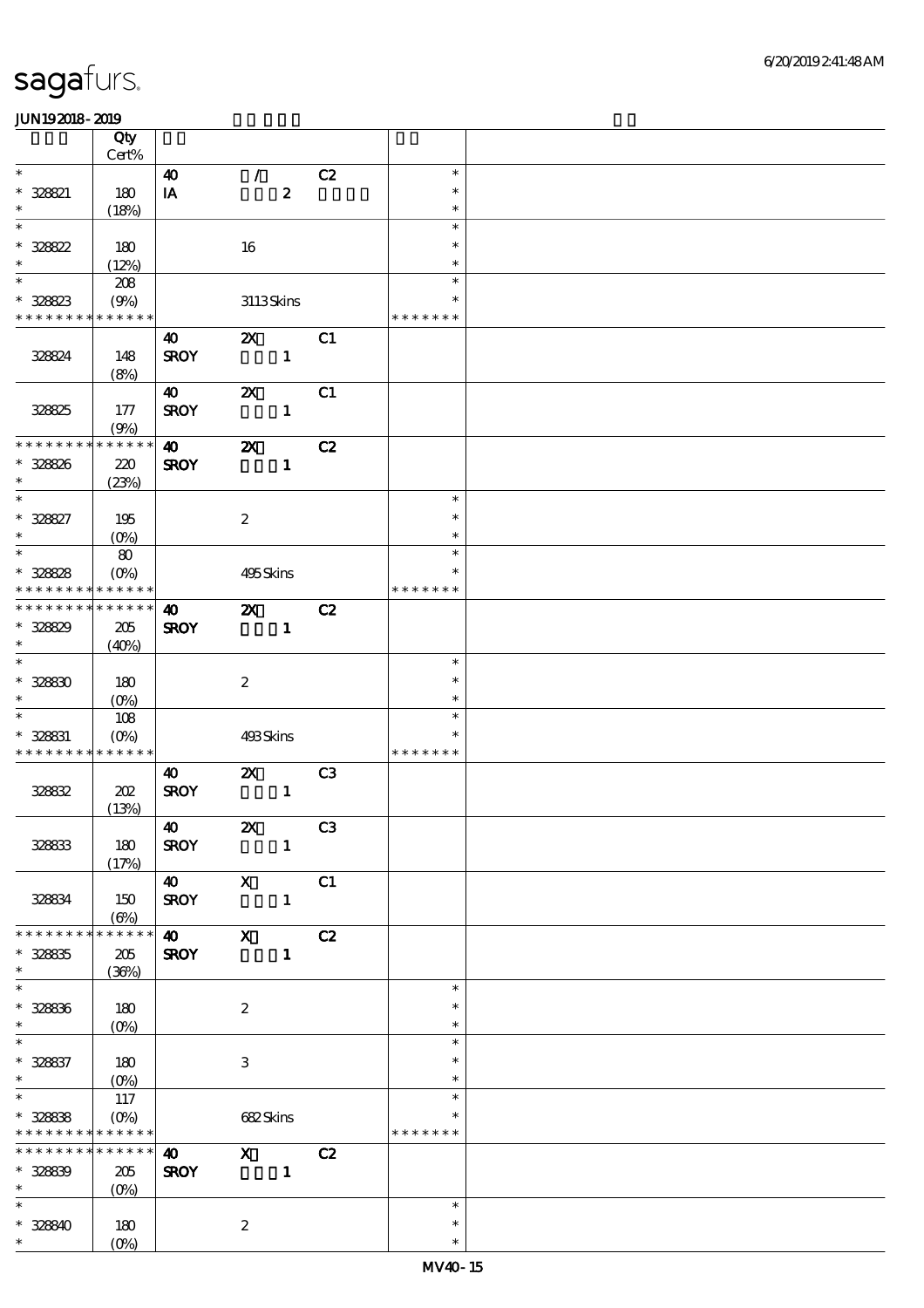|                                                          | Qty                                                       |                       |                           |    |                         |  |
|----------------------------------------------------------|-----------------------------------------------------------|-----------------------|---------------------------|----|-------------------------|--|
| $\ast$                                                   | $Cert\%$                                                  | $\boldsymbol{\omega}$ | $\boldsymbol{\mathrm{X}}$ | C2 | $\ast$                  |  |
| $* 328841$<br>$\ast$                                     | 180                                                       | <b>SROY</b>           | $\mathbf{1}$              |    | $\ast$<br>$\ast$        |  |
| $\ast$                                                   | $(O\%)$                                                   |                       |                           |    | $\ast$                  |  |
| $* 328842$<br>$\ast$                                     | 145                                                       |                       | $\boldsymbol{4}$          |    | $\ast$<br>$\ast$        |  |
| $\ast$                                                   | (O <sub>0</sub> )<br>$99$                                 |                       |                           |    | $\ast$                  |  |
| $* 328843$<br>* * * * * * * * * * * * * *                | (100%)                                                    |                       | 809Skins                  |    | $\ast$<br>* * * * * * * |  |
| * * * * * * * * <mark>* * * * * *</mark>                 |                                                           | 40                    | $\mathbf{x}$              | C3 |                         |  |
| * 328844<br>$\ast$                                       | 205<br>(22%)                                              | <b>SROY</b>           | $\mathbf{1}$              |    |                         |  |
|                                                          | 173                                                       |                       |                           |    | $\ast$                  |  |
| $* 328845$<br>* * * * * * * * <mark>* * * * * *</mark> * | $(O\% )$                                                  |                       | 378Skins                  |    | $\ast$<br>* * * * * * * |  |
| * * * * * * * * <mark>* * * * * *</mark>                 |                                                           | $\boldsymbol{\omega}$ |                           | C1 |                         |  |
| $* 328846$<br>$\ast$                                     | 205<br>(20%)                                              | <b>SROY</b>           | $\mathbf{1}$              |    |                         |  |
| $\overline{\ast}$                                        | 130                                                       |                       |                           |    | $\ast$                  |  |
| $* 328847$<br>* * * * * * * *                            | $(O\!\!\!\!\!\!\!/\,\!o)$<br>* * * * * *                  |                       | 335Skins                  |    | $\ast$<br>* * * * * * * |  |
| * * * * * * * * * * * * * *                              |                                                           | $\boldsymbol{\omega}$ |                           | C1 |                         |  |
| $* 328848$                                               | 205                                                       | <b>SROY</b>           | $\mathbf{1}$              |    |                         |  |
| $\ast$                                                   | (35%)                                                     |                       |                           |    |                         |  |
| $\ast$                                                   |                                                           |                       |                           |    | $\ast$                  |  |
| $* 328849$                                               | 180                                                       |                       | $\boldsymbol{2}$          |    | $\ast$                  |  |
| $\ast$                                                   | (3%)                                                      |                       |                           |    | $\ast$                  |  |
| $\overline{\ast}$                                        | $\boldsymbol{\omega}$                                     |                       |                           |    | $\ast$<br>$\ast$        |  |
| $* 32850$                                                | $(O\!/\!o)$<br>* * * * * * * * <mark>* * * * * *</mark> * |                       | 454Skins                  |    | * * * * * * *           |  |
|                                                          |                                                           |                       |                           |    |                         |  |
| * * * * * * * *                                          | * * * * * *                                               |                       |                           |    |                         |  |
|                                                          |                                                           | $\boldsymbol{\omega}$ |                           | C2 |                         |  |
| $* 328851$<br>$\ast$                                     | 205<br>$(O\%)$                                            | <b>SROY</b>           | $\mathbf{1}$              |    |                         |  |
| $\ast$                                                   |                                                           |                       |                           |    | $\ast$                  |  |
| $* 328852$                                               | 180                                                       |                       | $\boldsymbol{2}$          |    | $\ast$                  |  |
| $\ast$                                                   | $(O\%)$                                                   |                       |                           |    | $\ast$                  |  |
| $\ast$                                                   |                                                           |                       |                           |    | $\ast$                  |  |
| $* 32863$<br>$\ast$                                      | 180                                                       |                       | $\,3$                     |    | $\ast$<br>$\ast$        |  |
| $\ast$                                                   | $(0\%)$                                                   |                       |                           |    | $\ast$                  |  |
| $* 328854$                                               | 180                                                       |                       | $\bf{4}$                  |    | $\ast$                  |  |
| $\ast$                                                   | $(0\%)$                                                   |                       |                           |    | $\ast$                  |  |
| $\ast$                                                   |                                                           |                       |                           |    | $\ast$                  |  |
| $^\ast$ 328855                                           | 180                                                       |                       | $\mathbf 5$               |    | $\ast$                  |  |
| $\ast$<br>$\ast$                                         | (O <sub>0</sub> )                                         |                       |                           |    | $\ast$<br>$\ast$        |  |
|                                                          |                                                           |                       |                           |    | $\ast$                  |  |
| $* 328856$<br>$\ast$                                     | 196                                                       |                       | $\bf 6$                   |    | $\ast$                  |  |
| $\ast$                                                   | $(0\%)$<br>114                                            |                       |                           |    | $\ast$                  |  |
| * 328857                                                 | (100%)                                                    |                       | 1235Skins                 |    | *                       |  |
| * * * * * * * *                                          | * * * * * *                                               |                       |                           |    | * * * * * * *           |  |
| * * * *                                                  | * * * * * *                                               | $\boldsymbol{\omega}$ |                           | C2 |                         |  |
| $\ast$                                                   | $205\,$                                                   | <b>SROY</b>           | $\mathbf{1}$              |    |                         |  |
| * 32858<br>$\overline{\ast}$                             | $(O\%)$                                                   |                       |                           |    | $\ast$                  |  |
| $* 328859$                                               | 180                                                       |                       | $\boldsymbol{2}$          |    | $\ast$                  |  |
| $\ast$                                                   | $(0\%)$                                                   |                       |                           |    | $\ast$                  |  |
| $\ast$                                                   |                                                           |                       |                           |    | $\ast$                  |  |
| $* 32880$<br>$\ast$                                      | 180<br>(O <sub>0</sub> )                                  |                       | $\,3$                     |    | $\ast$<br>$\ast$        |  |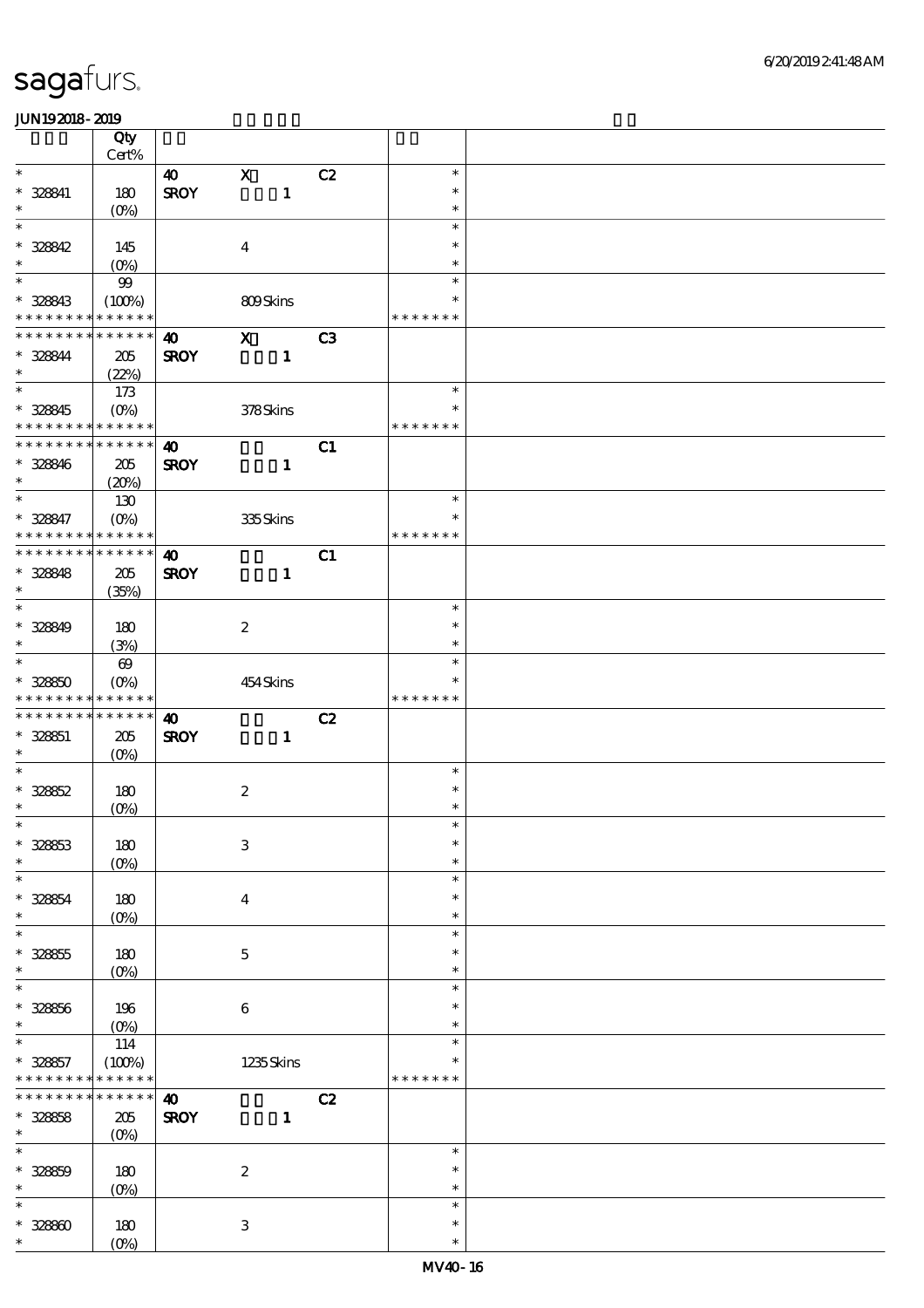|                                    | Qty                        |                           |              |    |                         |  |
|------------------------------------|----------------------------|---------------------------|--------------|----|-------------------------|--|
|                                    | Cert%                      |                           |              |    |                         |  |
| $\ast$                             |                            | $\boldsymbol{\omega}$     |              | C2 | $\ast$                  |  |
| $* 32861$                          | 180                        | <b>SROY</b>               | $\mathbf{1}$ |    | $\ast$                  |  |
| $\ast$                             | $(0\%)$                    |                           |              |    | $\ast$                  |  |
| $\ast$                             |                            |                           |              |    | $\ast$                  |  |
| $* 328802$                         | 180                        | $\mathbf 5$               |              |    | $\ast$                  |  |
| $\ast$                             | $(0\%)$                    |                           |              |    | $\ast$                  |  |
| $\ast$                             |                            |                           |              |    | $\ast$                  |  |
| $* 32863$                          | 180                        | $\,6\,$                   |              |    | $\ast$                  |  |
| $\ast$                             | $(0\%)$                    |                           |              |    | $\ast$                  |  |
| $\ast$                             |                            |                           |              |    | $\ast$                  |  |
| * 328864                           | 180                        | $\boldsymbol{\tau}$       |              |    | $\ast$                  |  |
| $\ast$<br>$\overline{\phantom{0}}$ | $(0\%)$                    |                           |              |    | $\ast$                  |  |
|                                    |                            |                           |              |    | $\ast$                  |  |
| $* 328865$                         | 180                        | ${\bf 8}$                 |              |    | $\ast$                  |  |
| $\ast$                             | (100%)                     |                           |              |    | $\ast$                  |  |
| $\ast$                             |                            |                           |              |    | $\ast$                  |  |
| $* 328866$                         | 44                         | $\boldsymbol{9}$          |              |    | $\ast$                  |  |
| $\ast$                             | (100%)                     |                           |              |    | $\ast$                  |  |
| $\ast$                             | $5\!5$                     |                           |              |    | $\ast$                  |  |
| $* 328867$                         | $(O\%)$                    |                           | 1564 Skins   |    | $\ast$                  |  |
| * * * * * * * *                    | * * * * * *<br>* * * * * * |                           |              |    | * * * * * * *           |  |
| * * * * * * *<br>∗                 |                            | $\boldsymbol{\omega}$     |              | C3 |                         |  |
| $* 32868$                          | 205                        | <b>SROY</b>               | $\mathbf{1}$ |    |                         |  |
| $\ast$<br>$\ast$                   | (30%)                      |                           |              |    |                         |  |
|                                    |                            |                           |              |    | $\ast$                  |  |
| $* 328809$<br>$\ast$               | 180                        | $\boldsymbol{2}$          |              |    | $\ast$                  |  |
|                                    | (O <sub>0</sub> )          |                           |              |    | $\ast$                  |  |
| $\ast$                             |                            |                           |              |    | $\ast$                  |  |
| $* 32850$                          | 180                        | $\ensuremath{\mathbf{3}}$ |              |    | $\ast$                  |  |
| $\ast$                             | (O <sub>0</sub> )          |                           |              |    | $\ast$                  |  |
| $\ast$                             | 134                        |                           |              |    | $\ast$                  |  |
| $* 328871$<br>* * *                | $(O\%)$<br>***********     | 699Skins                  |              |    | $\ast$<br>* * * * * * * |  |
| * * * * * * * * * * * * * *        |                            |                           |              |    |                         |  |
|                                    |                            | $\boldsymbol{\omega}$     |              | C1 |                         |  |
| $* 328572$<br>$\ast$               | 205                        | <b>SROY</b>               | $\mathbf{1}$ |    |                         |  |
| $\ast$                             | (8%)                       |                           |              |    | $\ast$                  |  |
| $* 328873$                         | 46<br>$(O\%)$              |                           |              |    | $\ast$                  |  |
| * * * * * * * *                    | * * * * * *                | 251 Skins                 |              |    | * * * * * * *           |  |
|                                    |                            | $\boldsymbol{\omega}$     |              | C1 |                         |  |
|                                    |                            | <b>SROY</b>               |              |    |                         |  |
| 328874                             | 204<br>(20%)               |                           | $\mathbf{1}$ |    |                         |  |
| * * * * * * * *                    | * * * * * *                | $\boldsymbol{\omega}$     |              | C2 |                         |  |
| $* 328875$                         | 205                        | <b>SROY</b>               | $\mathbf{1}$ |    |                         |  |
| $\ast$                             | (40%)                      |                           |              |    |                         |  |
| $\ast$                             |                            |                           |              |    | $\ast$                  |  |
| $* 328876$                         | 180                        | $\boldsymbol{2}$          |              |    | $\ast$                  |  |
| $\ast$                             | $(O\%)$                    |                           |              |    | $\ast$                  |  |
| $\ast$                             |                            |                           |              |    | $\ast$                  |  |
| $* 328877$                         | 180                        | $\,3$                     |              |    | $\ast$                  |  |
| $\ast$                             | $(0\%)$                    |                           |              |    | $\ast$                  |  |
| $\ast$                             |                            |                           |              |    | $\ast$                  |  |
| $* 328878$                         | 180                        | $\boldsymbol{4}$          |              |    | $\ast$                  |  |
| $\ast$                             | $(O\!/\!\delta)$           |                           |              |    | $\ast$                  |  |
| $\ast$                             |                            |                           |              |    | $\ast$                  |  |
| $* 328879$                         | 180                        | $\mathbf 5$               |              |    | $\ast$                  |  |
| $\ast$                             | (0%)                       |                           |              |    | $\ast$                  |  |
| $\ast$                             | 176                        |                           |              |    | $\ast$                  |  |
| $* 32880$                          | $(O\%)$                    |                           | 1101 Skins   |    | $\ast$                  |  |
| * * * * * * * *                    | * * * * * *                |                           |              |    | * * * * * * *           |  |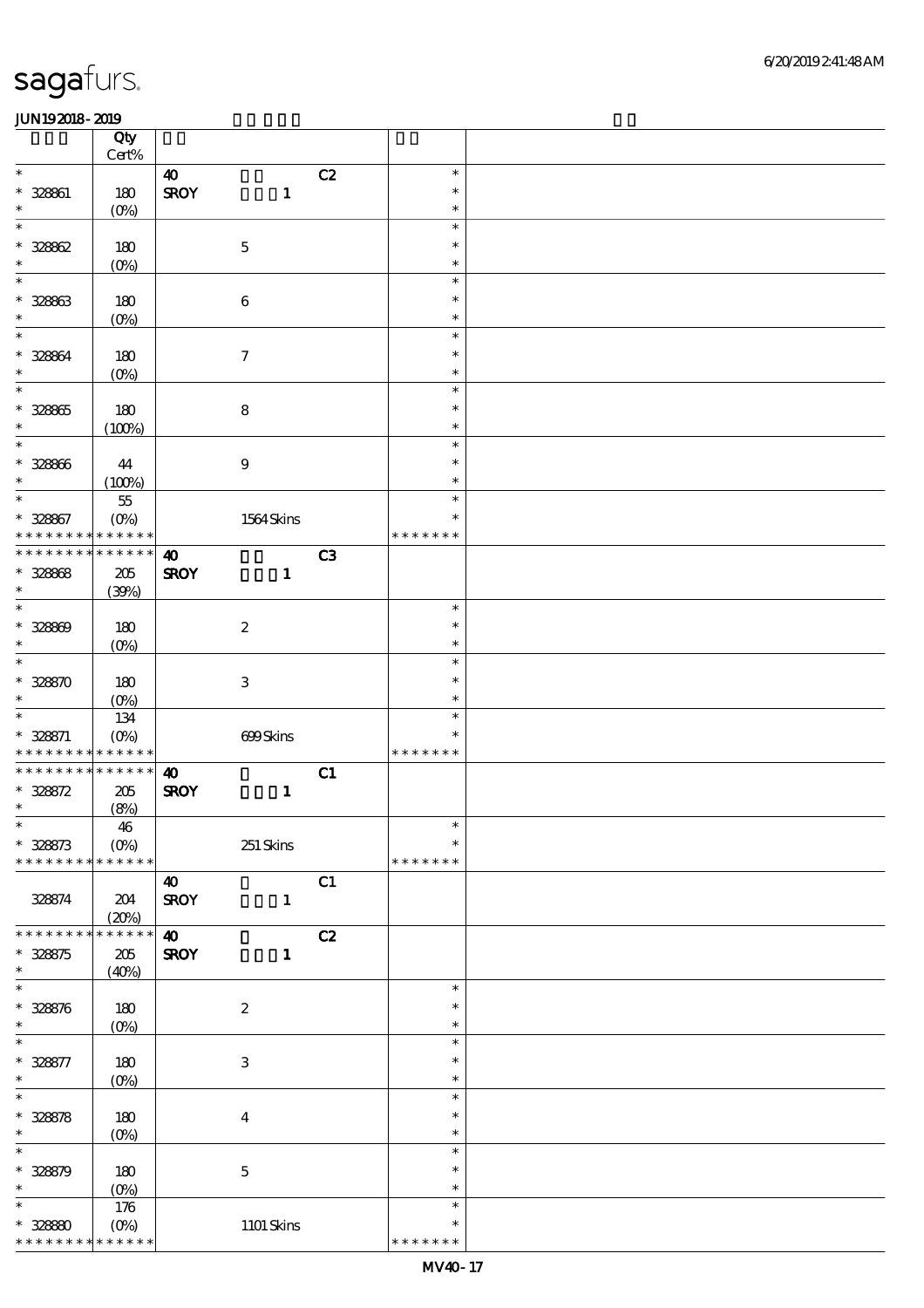|                 | Qty                |                        |                           |                |               |  |
|-----------------|--------------------|------------------------|---------------------------|----------------|---------------|--|
|                 | Cert%              |                        |                           |                |               |  |
| * * * * * * * * | * * * * * *        | $\boldsymbol{\Lambda}$ |                           | C3             |               |  |
| $* 328881$      | 205                | <b>SROY</b>            | $\mathbf{1}$              |                |               |  |
| $\ast$          | (37%)              |                        |                           |                |               |  |
| $\ast$          |                    |                        |                           |                | $\ast$        |  |
| $* 32882$       | 180                |                        | $\boldsymbol{2}$          |                | $\ast$        |  |
| $\ast$          | $(0\%)$            |                        |                           |                | $\ast$        |  |
| $\ast$          |                    |                        |                           |                | $\ast$        |  |
| $* 32883$       | 180                |                        | $\,3$                     |                | $\ast$        |  |
| $\ast$          | $(O\!/\!o)$        |                        |                           |                | $\ast$        |  |
| $\ast$          | 141                |                        |                           |                | $\ast$        |  |
| * 328884        | $(O\%)$            |                        | 706Skins                  |                | $\ast$        |  |
| * * * * * * * * | * * * * * *        |                        |                           |                | * * * * * * * |  |
|                 |                    | $\boldsymbol{\omega}$  |                           | C1             |               |  |
| 32885           | 187                | <b>SROY</b>            | $\mathbf{1}$              |                |               |  |
|                 | (10%)              |                        |                           |                |               |  |
| * * * * * * * * | * * * * * *        | $\boldsymbol{\omega}$  |                           | C2             |               |  |
| $* 32886$       | $205\,$            | <b>SROY</b>            | $\mathbf{1}$              |                |               |  |
| $\ast$          | (29%)              |                        |                           |                |               |  |
| $\ast$          |                    |                        |                           |                | $\ast$        |  |
| $* 328887$      | 180                |                        | $\boldsymbol{2}$          |                | $\ast$        |  |
| $\ast$          | (1%)               |                        |                           |                | $\ast$        |  |
| $\ast$          |                    |                        |                           |                | $\ast$        |  |
| $* 32888$       | 180                |                        | $\,3$                     |                | $\ast$        |  |
| $\ast$          | (O <sub>0</sub> )  |                        |                           |                | $\ast$        |  |
| $\ast$          |                    |                        |                           |                | $\ast$        |  |
| $* 32889$       | 180                |                        | $\boldsymbol{4}$          |                | $\ast$        |  |
| $\ast$          | $(O\!/\!\delta)$   |                        |                           |                | $\ast$        |  |
| $\ast$          |                    |                        |                           |                | $\ast$        |  |
| $* 328800$      | 180                |                        | $\mathbf 5$               |                | $\ast$        |  |
| $\ast$          | $(O\%)$            |                        |                           |                | $\ast$        |  |
| $\ast$          | $66\,$             |                        |                           |                | $\ast$        |  |
| * 328891        | $(O\%)$            |                        | 991 Skins                 |                | $\ast$        |  |
| * * * *         | * * * * * *        |                        |                           |                | * * * * * * * |  |
| * * * * * * *   | $******$           | $\boldsymbol{\omega}$  |                           | C3             |               |  |
| $* 328892$      | $205\,$            | <b>SROY</b>            | $\mathbf{1}$              |                |               |  |
| $\ast$          | (32%)              |                        |                           |                |               |  |
| $\ast$          |                    |                        |                           |                | $\ast$        |  |
| $* 328803$      | 180                |                        | $\boldsymbol{2}$          |                | $\ast$        |  |
| $\ast$          | $(O\%)$            |                        |                           |                | $\ast$        |  |
| $\ast$          |                    |                        |                           |                | $\ast$        |  |
| $* 328894$      | 180                |                        | $\,3$                     |                | $\ast$        |  |
| $\ast$          | $(O\%)$            |                        |                           |                | $\ast$        |  |
| $\ast$          | ${\bf 38}$         |                        |                           |                | $\ast$        |  |
| $* 328805$      | $(0\%)$            |                        | 603Skins                  |                | $\ast$        |  |
| * * * * * * * * | * * * * * *        |                        |                           |                | * * * * * * * |  |
| $\ast$<br>* * * | * * * * * *        | $\boldsymbol{\omega}$  | $\mathbf{x}$              | C1/C2          |               |  |
| * 328896        | 205                | <b>SROY</b>            | $\mathbf{1}$              |                |               |  |
| $\ast$          | (10%)              |                        |                           |                |               |  |
| $\ast$          |                    |                        |                           |                | $\ast$        |  |
| $* 328897$      | 180                |                        | $\boldsymbol{2}$          |                | $\ast$        |  |
| $\ast$          | (3%)               |                        |                           |                | $\ast$        |  |
| $\ast$          | <b>101</b>         |                        |                           |                | $\ast$        |  |
| $* 328808$      | $(O\!/\!\!\delta)$ |                        | 486Skins                  |                | $\ast$        |  |
| * * * *         | * * * * * *        |                        |                           |                | * * * * * * * |  |
| * * * * * * * * | * * * * * *        | $\boldsymbol{\omega}$  | $\boldsymbol{\mathrm{X}}$ | C <sub>3</sub> |               |  |
| $* 328809$      | 205                | <b>SROY</b>            | $\mathbf{1}$              |                |               |  |
| $\ast$          | (14%)              |                        |                           |                |               |  |
| $\ast$          | 30                 |                        |                           |                | $\ast$        |  |
| $*32800$        |                    |                        | 235Skins                  |                | ∗             |  |
| * * * * * * * * | * * * * * *        |                        |                           |                | * * * * * * * |  |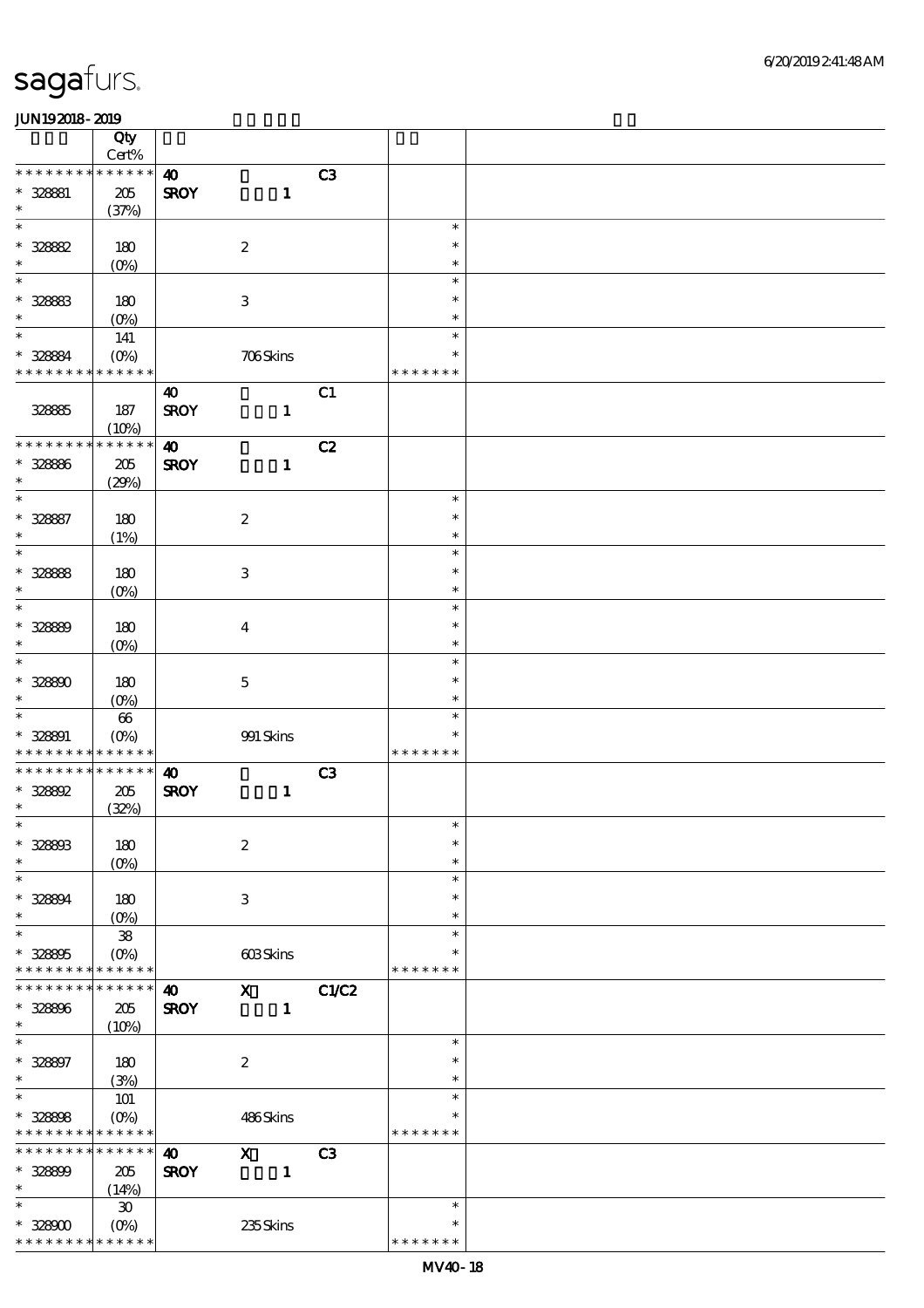|                                                          | Qty                                    |                       |                           |                  |                |                  |  |
|----------------------------------------------------------|----------------------------------------|-----------------------|---------------------------|------------------|----------------|------------------|--|
|                                                          | $\mbox{Cert}\%$                        |                       |                           |                  |                |                  |  |
|                                                          |                                        | $\boldsymbol{\omega}$ | $\boldsymbol{\mathsf{Z}}$ |                  | C <sub>1</sub> |                  |  |
| 328901                                                   | 98<br>(11%)                            | <b>SROY</b>           |                           | $\boldsymbol{z}$ |                |                  |  |
| * * * * * * * *                                          | * * * * * *                            | $\boldsymbol{\omega}$ | $\boldsymbol{\mathsf{z}}$ |                  | C2             |                  |  |
| $*$ 328002                                               | 205                                    | <b>SROY</b>           |                           | $\boldsymbol{z}$ |                |                  |  |
| $\ast$                                                   | (19%)                                  |                       |                           |                  |                |                  |  |
| $\ast$                                                   | 111                                    |                       |                           |                  |                | $\ast$           |  |
| $* 328003$                                               | $(O\!/\!o)$                            |                       | 316Skins                  |                  |                | $\ast$           |  |
| * * * * * * * * * * * * * *                              |                                        |                       |                           |                  |                | * * * * * * *    |  |
|                                                          |                                        | $\boldsymbol{\omega}$ | $\boldsymbol{\mathsf{Z}}$ |                  | C <sub>3</sub> |                  |  |
| 328004                                                   | 158<br>(10%)                           | <b>SROY</b>           |                           | $\boldsymbol{z}$ |                |                  |  |
|                                                          |                                        | $\boldsymbol{40}$     | $\boldsymbol{\mathrm{X}}$ |                  | C1             |                  |  |
| 328005                                                   | 205                                    | <b>SROY</b>           |                           | $\boldsymbol{z}$ |                |                  |  |
|                                                          | (14%)                                  |                       |                           |                  |                |                  |  |
| * * * * * * * *                                          | ==<br>  * * * * * *                    | $\boldsymbol{\omega}$ | $\mathbf{x}$              |                  | C2             |                  |  |
| $* 328006$                                               | 205                                    | <b>SROY</b>           |                           | $\boldsymbol{z}$ |                |                  |  |
| $\ast$<br>$\overline{\phantom{a}^*}$                     | $(O\%)$                                |                       |                           |                  |                |                  |  |
| $* 328007$                                               |                                        |                       |                           |                  |                | $\ast$<br>$\ast$ |  |
| $\ast$                                                   | 180<br>$(O\!/\!\delta)$                |                       | $\boldsymbol{2}$          |                  |                | $\ast$           |  |
| $\overline{\phantom{0}}$                                 |                                        |                       |                           |                  |                | $\ast$           |  |
| $* 328008$                                               | 180                                    |                       | $\ensuremath{\mathbf{3}}$ |                  |                | $\ast$           |  |
| $\ast$                                                   | $(O\%)$                                |                       |                           |                  |                | $\ast$           |  |
| $\overline{\ast}$                                        |                                        |                       |                           |                  |                | $\ast$           |  |
| $* 32800$                                                | 100                                    |                       | $\bf{4}$                  |                  |                | $\ast$           |  |
| $\ast$<br>$\overline{\ast}$                              | $(O\%)$                                |                       |                           |                  |                | $\ast$           |  |
| * 328910                                                 | $95\,$                                 |                       |                           |                  |                | $\ast$           |  |
| * * * * * * * *                                          | (100%)<br>* * * * * *                  |                       | 760Skins                  |                  |                | * * * * * * *    |  |
| * * * * * * * * * * * * * *                              |                                        | $\boldsymbol{\omega}$ | $\boldsymbol{\mathrm{X}}$ |                  | C <sub>3</sub> |                  |  |
| $* 328011$                                               | 205                                    | <b>SROY</b>           |                           | $\boldsymbol{z}$ |                |                  |  |
| $\ast$                                                   | (29%)                                  |                       |                           |                  |                |                  |  |
| $\overline{\ast}$                                        | 187                                    |                       |                           |                  |                | $\ast$           |  |
| $* 328912$                                               | (2%)                                   |                       | 392Skins                  |                  |                | $\ast$           |  |
| * * * * * * * * * * * * * *<br>*************** <b>10</b> |                                        |                       |                           |                  |                | * * * * * * *    |  |
| $*328913$                                                | 205                                    | <b>SROY</b>           |                           | $\boldsymbol{z}$ | C1             |                  |  |
| $\ast$                                                   | $(0\%)$                                |                       |                           |                  |                |                  |  |
| $\overline{\ast}$                                        |                                        |                       |                           |                  |                | $\ast$           |  |
| $* 328914$                                               | 180                                    |                       | $\boldsymbol{2}$          |                  |                | $\ast$           |  |
| $\ast$                                                   | $(O_0)$                                |                       |                           |                  |                | $\ast$           |  |
| $\ast$                                                   |                                        |                       |                           |                  |                | $\ast$           |  |
| $* 328915$<br>$\ast$                                     | 180                                    |                       | $\ensuremath{\mathbf{3}}$ |                  |                | $\ast$           |  |
| $\overline{\phantom{a}}$                                 |                                        |                       |                           |                  |                |                  |  |
|                                                          | $(0\%)$                                |                       |                           |                  |                | $\ast$           |  |
|                                                          |                                        |                       |                           |                  |                | $\ast$<br>*      |  |
| $* 328916$<br>$\ast$                                     | 39                                     |                       | $\bf{4}$                  |                  |                | $\ast$           |  |
| $\ast$                                                   | $(O\!\!\!\!\!\!\backslash\rho)$<br>115 |                       |                           |                  |                | *                |  |
| * 328917                                                 | (100%)                                 |                       | 719Skins                  |                  |                |                  |  |
| * * * * * * * *                                          | * * * * * *                            |                       |                           |                  |                | * * * * * * *    |  |
| * * * * * * *<br>$\ast$                                  | * * * * * *                            | $\boldsymbol{\omega}$ |                           |                  | C2             |                  |  |
| $* 328918$                                               | 205                                    | <b>SROY</b>           |                           | $\boldsymbol{z}$ |                |                  |  |
| $\ast$<br>$\overline{\phantom{0}}$                       | $(O\!/\!o)$                            |                       |                           |                  |                | $\ast$           |  |
|                                                          |                                        |                       |                           |                  |                | $\ast$           |  |
| $* 328919$<br>$\ast$                                     | 180<br>$(0\%)$                         |                       | $\boldsymbol{2}$          |                  |                | $\ast$           |  |
| $\ast$                                                   |                                        |                       |                           |                  |                | $\ast$           |  |
| $* 328920$<br>$\ast$                                     | 180<br>$(O\%)$                         |                       | $\,3$                     |                  |                | $\ast$<br>$\ast$ |  |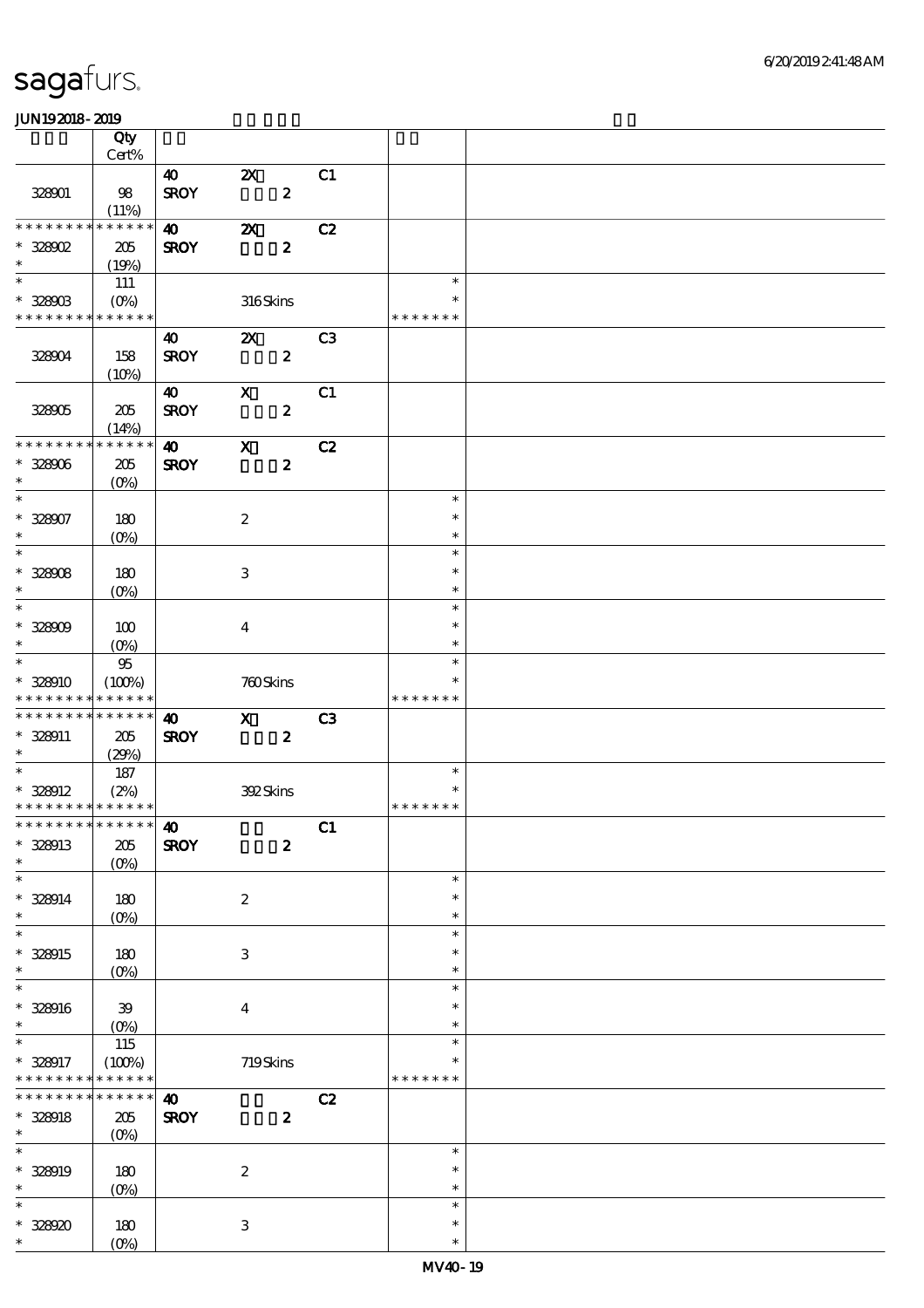|                               | Qty<br>$Cert\%$             |                                 |    |                         |  |
|-------------------------------|-----------------------------|---------------------------------|----|-------------------------|--|
| $\ast$                        |                             | $\boldsymbol{\omega}$           | C2 | $\ast$                  |  |
|                               |                             |                                 |    | $\ast$                  |  |
| $* 328021$<br>$\ast$          | 180                         | <b>SROY</b><br>$\pmb{2}$        |    | $\ast$                  |  |
| $\ast$                        | (0%)                        |                                 |    |                         |  |
|                               |                             |                                 |    | $\ast$                  |  |
| $* 328922$                    | 180                         | $\mathbf 5$                     |    | $\ast$                  |  |
| $\ast$                        | $(0\%)$                     |                                 |    | $\ast$                  |  |
| $\ast$                        |                             |                                 |    | $\ast$                  |  |
| $* 328923$                    | 180                         | $\,6\,$                         |    | $\ast$                  |  |
| $\ast$                        | $(0\%)$                     |                                 |    | $\ast$                  |  |
| $\ast$                        |                             |                                 |    | $\ast$                  |  |
| * 328924                      | 180                         | $\boldsymbol{\tau}$             |    | $\ast$                  |  |
| $\ast$                        | $(0\%)$                     |                                 |    | $\ast$                  |  |
| $_{*}^{-}$                    |                             |                                 |    | $\ast$                  |  |
| $* 328925$                    | 180                         | $\bf 8$                         |    | $\ast$                  |  |
| $\ast$                        | $(0\%)$                     |                                 |    | $\ast$                  |  |
| $\ast$                        |                             |                                 |    | $\ast$                  |  |
|                               |                             |                                 |    | $\ast$                  |  |
| $* 328926$                    | 180                         | $\boldsymbol{9}$                |    |                         |  |
| $\ast$                        | $(0\%)$                     |                                 |    | $\ast$                  |  |
| $\overline{\ast}$             |                             |                                 |    | $\ast$                  |  |
| $* 328027$                    | 180                         | $10\,$                          |    | $\ast$                  |  |
| $\ast$                        | $(0\%)$                     |                                 |    | $\ast$                  |  |
| $\overline{\ast}$             |                             |                                 |    | $\ast$                  |  |
| $* 328928$                    | 180                         | $11\,$                          |    | $\ast$                  |  |
| $\ast$                        | (100%)                      |                                 |    | $\ast$                  |  |
| $\ast$                        |                             |                                 |    | $\ast$                  |  |
| $* 328929$                    | 182                         | $12\,$                          |    | $\ast$                  |  |
| $\ast$                        | (100%)                      |                                 |    | $\ast$                  |  |
| $\ast$                        | 84                          |                                 |    | $\ast$                  |  |
| $* 32800$                     | $(O\%)$                     | $2271$ Skins                    |    |                         |  |
|                               | * * * * * * * * * * * * * * |                                 |    | * * * * * * *           |  |
|                               |                             |                                 |    |                         |  |
|                               |                             |                                 |    |                         |  |
| * * * * * * * *               | $* * * * * * *$             | $\boldsymbol{\omega}$           | C3 |                         |  |
| * 328031                      | 205                         | <b>SROY</b><br>$\boldsymbol{z}$ |    |                         |  |
| $\ast$                        | $(O\%)$                     |                                 |    |                         |  |
| $\ast$                        |                             |                                 |    | $\ast$                  |  |
| $* 32802$                     | 180                         | $\boldsymbol{2}$                |    | $\ast$                  |  |
| $\ast$                        | (0%)                        |                                 |    | $\ast$                  |  |
| $*$                           |                             |                                 |    | $\ast$                  |  |
| $* 328033$                    | 180                         | $\,3$                           |    | $\ast$                  |  |
| $\ast$                        | $(0\%)$                     |                                 |    | $\ast$                  |  |
| $\ast$                        |                             |                                 |    | $\ast$                  |  |
| $* 328034$                    | 180                         | $\boldsymbol{4}$                |    | $\ast$                  |  |
| $\ast$                        | (O <sub>0</sub> )           |                                 |    | $\ast$                  |  |
| $\ast$                        |                             |                                 |    | $\ast$                  |  |
| $* 32805$                     | 44                          | $\mathbf 5$                     |    | $\ast$                  |  |
| $\ast$                        | $(0\%)$                     |                                 |    | $\ast$                  |  |
| $\ast$                        | 161                         |                                 |    | $\ast$                  |  |
| $* 328036$                    |                             |                                 |    |                         |  |
| * * * * * * * *               | (100%)<br>* * * * * *       | 950Skins                        |    | * * * * * * *           |  |
| * * * * * * *                 | * * * * * *                 |                                 |    |                         |  |
|                               |                             | $\boldsymbol{\omega}$           | C1 |                         |  |
| * 328037<br>$\ast$            | $205\,$                     | <b>SROY</b><br>$\boldsymbol{z}$ |    |                         |  |
| $\ast$                        | $(O\%)$                     |                                 |    | $\ast$                  |  |
|                               |                             |                                 |    | $\ast$                  |  |
| $* 32808$                     | 180                         | $\boldsymbol{2}$                |    |                         |  |
| $\ast$                        | $(0\%)$                     |                                 |    | $\ast$                  |  |
| $\ast$                        |                             |                                 |    | $\ast$                  |  |
| $* 32800$                     | 170                         | $\,3\,$                         |    | $\ast$                  |  |
| $\ast$                        | $(0\%)$                     |                                 |    | $\ast$                  |  |
| $\ast$                        | 110                         |                                 |    | $\ast$                  |  |
| $* 328940$<br>* * * * * * * * | (100%)<br>* * * * * *       | 665Skins                        |    | $\ast$<br>* * * * * * * |  |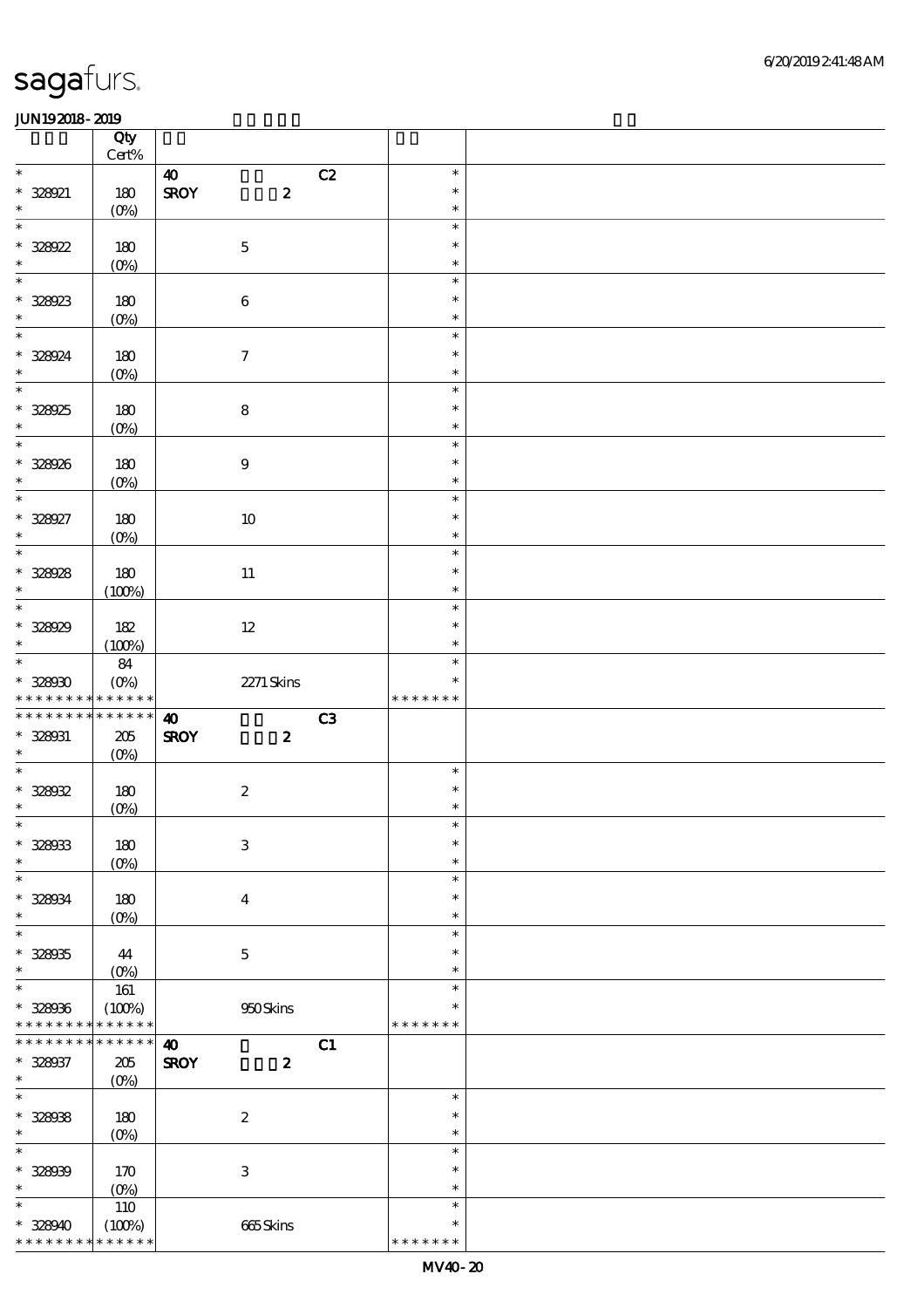|                                            | Qty                     |                       |                  |    |               |  |
|--------------------------------------------|-------------------------|-----------------------|------------------|----|---------------|--|
| * * * * * * * *                            | $Cert\%$<br>* * * * * * |                       |                  |    |               |  |
|                                            |                         | $\boldsymbol{\omega}$ |                  | C2 |               |  |
| $* 328941$<br>$\ast$                       | $205\,$                 | <b>SROY</b>           | $\boldsymbol{z}$ |    |               |  |
| $\ast$                                     | $(0\%)$                 |                       |                  |    | $\ast$        |  |
| $* 328942$                                 | 180                     |                       | $\boldsymbol{2}$ |    | $\ast$        |  |
| $\ast$                                     | $(0\%)$                 |                       |                  |    | $\ast$        |  |
| $\ast$                                     |                         |                       |                  |    | $\ast$        |  |
| $* 328043$                                 | 180                     |                       | $\,3$            |    | $\ast$        |  |
| $\ast$                                     | $(0\%)$                 |                       |                  |    | $\ast$        |  |
| $\ast$                                     |                         |                       |                  |    | $\ast$        |  |
| * 328944                                   | 180                     |                       | $\boldsymbol{4}$ |    | $\ast$        |  |
| $\ast$                                     | $(0\%)$                 |                       |                  |    | $\ast$        |  |
| $\ast$                                     |                         |                       |                  |    | $\ast$        |  |
| $* 328945$                                 | 180                     |                       | $\mathbf 5$      |    | $\ast$        |  |
| $\ast$                                     | $(0\%)$                 |                       |                  |    | $\ast$        |  |
| $\overline{\ast}$                          |                         |                       |                  |    | $\ast$        |  |
| $* 328946$                                 | 180                     |                       | $\,6\,$          |    | $\ast$        |  |
| $\ast$                                     | (1%)                    |                       |                  |    | $\ast$        |  |
| $\ast$                                     |                         |                       |                  |    | $\ast$        |  |
| $* 328947$                                 | 180                     |                       | $\boldsymbol{7}$ |    | $\ast$        |  |
| $\ast$                                     | $(0\%)$                 |                       |                  |    | $\ast$        |  |
| $\ast$                                     |                         |                       |                  |    | $\ast$        |  |
| $* 328048$                                 | 180                     |                       | $\bf 8$          |    | $\ast$        |  |
| $\ast$                                     | $(0\%)$                 |                       |                  |    | $\ast$        |  |
| $\ast$                                     |                         |                       |                  |    | $\ast$        |  |
| $* 328949$                                 | 180                     |                       | $\boldsymbol{9}$ |    | $\ast$        |  |
| $\ast$                                     | (98%)                   |                       |                  |    | $\ast$        |  |
| $\ast$                                     |                         |                       |                  |    | $\ast$        |  |
| $* 32800$                                  | 136                     |                       | $10\,$           |    | $\ast$        |  |
| $\ast$                                     | (100%)                  |                       |                  |    | $\ast$        |  |
| $\ast$                                     | 179                     |                       |                  |    | $\ast$        |  |
| $* 328051$                                 | $(O\%)$                 |                       | 1930Skins        |    | $\ast$        |  |
| * * * * * * * * <mark>* * * * * *</mark> * |                         |                       |                  |    | * * * * * * * |  |
| * * * * * * * *                            | $******$                | $\boldsymbol{\omega}$ |                  | C3 |               |  |
| $* 328052$<br>$\ast$                       | $205\,$                 | <b>SROY</b>           | $\pmb{2}$        |    |               |  |
| $\ast$                                     | (0%)                    |                       |                  |    | $\ast$        |  |
| $* 328053$                                 | 180                     |                       | $\boldsymbol{2}$ |    | $\ast$        |  |
| $\ast$                                     | $(O\%)$                 |                       |                  |    | $\ast$        |  |
| $\ast$                                     |                         |                       |                  |    | $\ast$        |  |
| $* 328054$                                 | 144                     |                       | $\,3\,$          |    | $\ast$        |  |
| $\ast$                                     | $(O_0)$                 |                       |                  |    | $\ast$        |  |
| $\ast$                                     | 131                     |                       |                  |    | $\ast$        |  |
| $* 328055$                                 | (100%)                  |                       | 660Skins         |    | $\ast$        |  |
| * * * * * * * *                            | * * * * * *             |                       |                  |    | * * * * * * * |  |
| * * * * * * * *                            | * * * * * *             | $\boldsymbol{\omega}$ |                  | C1 |               |  |
| $* 328056$                                 | $205\,$                 | <b>SROY</b>           | $\boldsymbol{z}$ |    |               |  |
| $\ast$                                     | $(O\% )$                |                       |                  |    |               |  |
| $\overline{\phantom{a}}$                   |                         |                       |                  |    | $\ast$        |  |
| $* 328057$                                 | 180                     |                       | $\boldsymbol{2}$ |    | $\ast$        |  |
| $\ast$                                     | $(O\!/\!o)$             |                       |                  |    | $\ast$        |  |
| $\overline{\ast}$                          |                         |                       |                  |    | $\ast$        |  |
| $* 328058$                                 | 132                     |                       | $\,3$            |    | $\ast$        |  |
| $\ast$                                     | $(O\%)$                 |                       |                  |    | $\ast$        |  |
| $\ast$                                     | 124                     |                       |                  |    | $\ast$        |  |
| $* 328000$                                 | (100%)                  |                       | $641$ Skins      |    | $\ast$        |  |
| * * * * * * * * <mark>* * * * * *</mark>   |                         |                       |                  |    | * * * * * * * |  |
| * * * * * * * *                            | * * * * * *             | $\boldsymbol{\omega}$ |                  | C2 |               |  |
| $* 32800$<br>$\ast$                        | 205                     | <b>SROY</b>           | $\boldsymbol{z}$ |    |               |  |
|                                            | $(O\!/\!\!\delta)$      |                       |                  |    |               |  |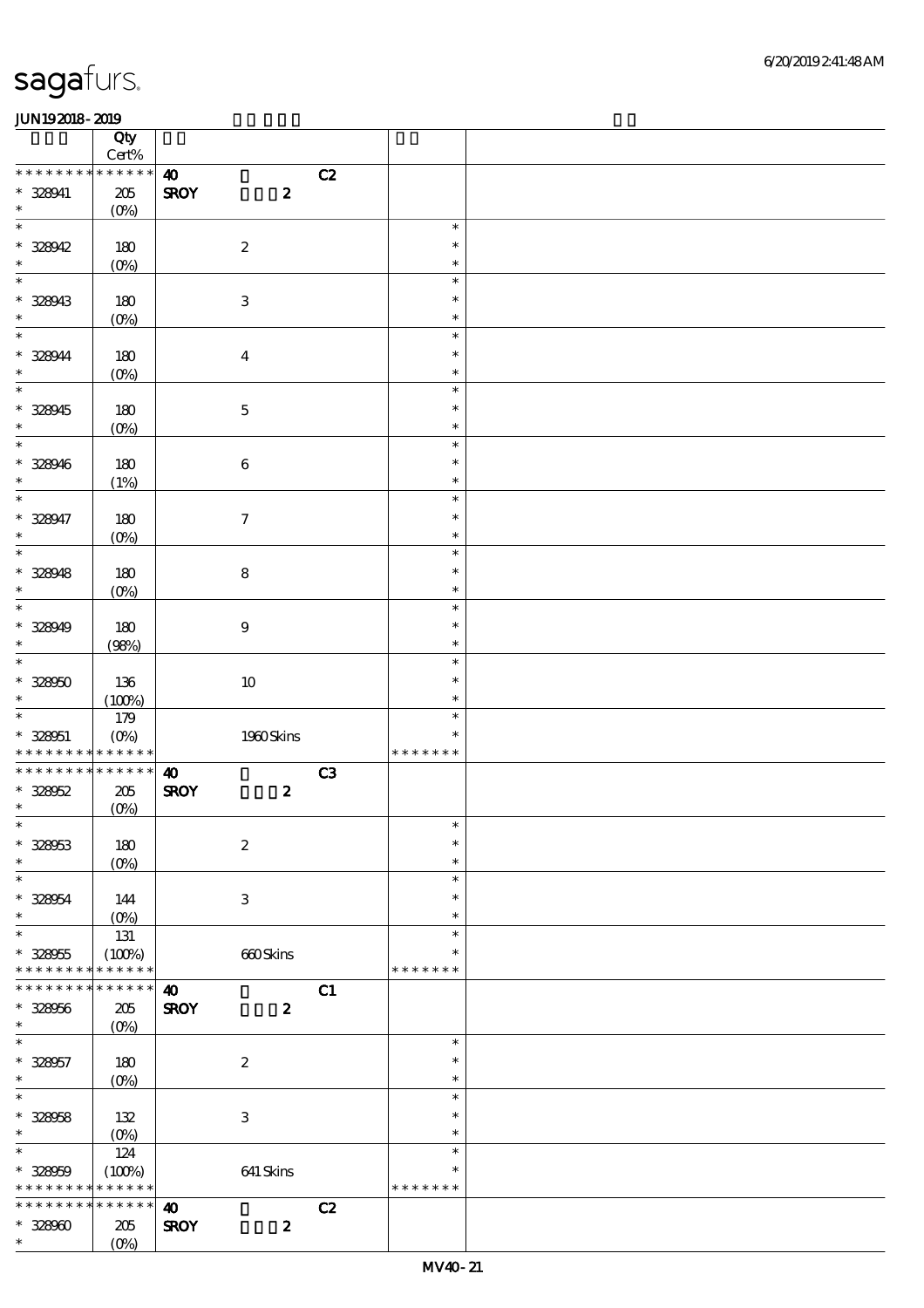|                                    | Qty<br>Cert%      |                       |                           |                  |    |                  |  |
|------------------------------------|-------------------|-----------------------|---------------------------|------------------|----|------------------|--|
| $\ast$                             |                   |                       |                           |                  |    | $\ast$           |  |
|                                    |                   | $\boldsymbol{\omega}$ |                           |                  | C2 | $\ast$           |  |
| $* 328061$                         | 180               | <b>SROY</b>           |                           | $\pmb{2}$        |    |                  |  |
| $\ast$                             | $(0\%)$           |                       |                           |                  |    | $\ast$           |  |
| $\ast$                             |                   |                       |                           |                  |    | $\ast$           |  |
| $* 328062$                         | 180               |                       | $\ensuremath{\mathbf{3}}$ |                  |    | $\ast$           |  |
| $\ast$                             | $(0\%)$           |                       |                           |                  |    | $\ast$           |  |
| $\ast$                             |                   |                       |                           |                  |    | $\ast$           |  |
| $* 32803$                          | 180               |                       | $\boldsymbol{4}$          |                  |    | $\ast$           |  |
| $\ast$                             | $(0\%)$           |                       |                           |                  |    | $\ast$           |  |
| $\ast$                             |                   |                       |                           |                  |    | $\ast$           |  |
| $* 328064$                         | 180               |                       | $\mathbf 5$               |                  |    | $\ast$           |  |
| $\ast$                             | $(O\%)$           |                       |                           |                  |    | $\ast$           |  |
| $\overline{\ast}$                  |                   |                       |                           |                  |    | $\ast$           |  |
| $* 328005$                         | 180               |                       | $\bf 6$                   |                  |    | $\ast$           |  |
| $\ast$                             | $(0\%)$           |                       |                           |                  |    | $\ast$           |  |
| $\overline{\ast}$                  |                   |                       |                           |                  |    | $\ast$           |  |
|                                    |                   |                       |                           |                  |    | $\ast$           |  |
| $* 328066$<br>$\ast$               | 180               |                       | $\boldsymbol{7}$          |                  |    |                  |  |
| $\overline{\ast}$                  | $(O\%)$           |                       |                           |                  |    | $\ast$           |  |
|                                    |                   |                       |                           |                  |    | $\ast$           |  |
| $* 328067$                         | 180               |                       | ${\bf 8}$                 |                  |    | $\ast$           |  |
| $\ast$                             | $(Q_0)$           |                       |                           |                  |    | $\ast$           |  |
| $\overline{\phantom{1}}$           |                   |                       |                           |                  |    | $\ast$           |  |
| $* 32808$                          | 180               |                       | 9                         |                  |    | $\ast$           |  |
| $\ast$                             | (90%)             |                       |                           |                  |    | $\ast$           |  |
| $\ast$                             |                   |                       |                           |                  |    | $\ast$           |  |
| $* 32800$                          | 194               |                       | $10\,$                    |                  |    | $\ast$           |  |
| $\ast$                             | (100%)            |                       |                           |                  |    | $\ast$           |  |
| $\ast$                             | $127$             |                       |                           |                  |    | $\ast$           |  |
| $* 328970$                         | $(O\%)$           |                       |                           | $1966$ Skins     |    | $\ast$           |  |
| * * * * * * * *                    | * * * * * *       |                       |                           |                  |    | * * * * * * *    |  |
| * * * * * * * *                    | * * * * * *       | $\boldsymbol{\omega}$ |                           |                  | C3 |                  |  |
| $* 328971$                         | $205\,$           | <b>SROY</b>           |                           | $\boldsymbol{z}$ |    |                  |  |
| $\ast$                             | (0%)              |                       |                           |                  |    |                  |  |
| $\ast$                             |                   |                       |                           |                  |    | $\ast$           |  |
| $* 328972$                         | 180               |                       | $\boldsymbol{2}$          |                  |    | $\ast$           |  |
| $\ast$                             | $(0\%)$           |                       |                           |                  |    | $\ast$           |  |
| $\ast$                             |                   |                       |                           |                  |    | $\ast$           |  |
|                                    |                   |                       |                           |                  |    | $\ast$           |  |
| $* 328973$                         | 121               |                       | $\ensuremath{\mathbf{3}}$ |                  |    |                  |  |
| $\ast$<br>$\ast$                   | (O <sub>0</sub> ) |                       |                           |                  |    | $\ast$<br>$\ast$ |  |
|                                    | 117               |                       |                           |                  |    |                  |  |
| $* 328974$                         | (100%)            |                       | 623Skins                  |                  |    | $\ast$           |  |
| * * * * * * *                      | * * * * * *       |                       |                           |                  |    | * * * * * * *    |  |
| * * * * * * *                      | * * * * * *       | $\boldsymbol{\omega}$ | $\mathbf{x}$              |                  | C1 |                  |  |
| $* 328975$                         | 205               | <b>SROY</b>           |                           | $\boldsymbol{z}$ |    |                  |  |
| $\ast$                             | (35%)             |                       |                           |                  |    |                  |  |
| $\ast$                             |                   |                       |                           |                  |    | $\ast$           |  |
| $* 328976$                         | 172               |                       |                           |                  |    |                  |  |
|                                    | $(O\%)$           |                       | $377$ Skins               |                  |    | ∗                |  |
| * * * * * * * *                    | * * * * * *       |                       |                           |                  |    | * * * * * * *    |  |
| * * * * * * *                      | * * * * * *       | $\boldsymbol{\omega}$ | $\mathbf{x}$              |                  | C2 |                  |  |
|                                    | 205               | <b>SROY</b>           |                           | $\boldsymbol{z}$ |    |                  |  |
| $\ast$                             | (3%)              |                       |                           |                  |    |                  |  |
| $\ast$                             |                   |                       |                           |                  |    | $\ast$           |  |
|                                    |                   |                       |                           |                  |    | $\ast$           |  |
| $\ast$                             | 180               |                       | $\boldsymbol{2}$          |                  |    | $\ast$           |  |
| $* 328977$<br>$* 328978$<br>$\ast$ | $(0\%)$           |                       |                           |                  |    | $\ast$           |  |
|                                    |                   |                       |                           |                  |    | $\ast$           |  |
| $* 328979$<br>$\ast$               | 180               |                       | $\,3\,$                   |                  |    | $\ast$           |  |
| $\ast$                             | $(0\%)$           |                       |                           |                  |    | $\ast$           |  |
|                                    |                   |                       |                           |                  |    |                  |  |
| $* 328980$<br>$\ast$               | 187<br>$(O\%)$    |                       | $\boldsymbol{4}$          |                  |    | $\ast$<br>$\ast$ |  |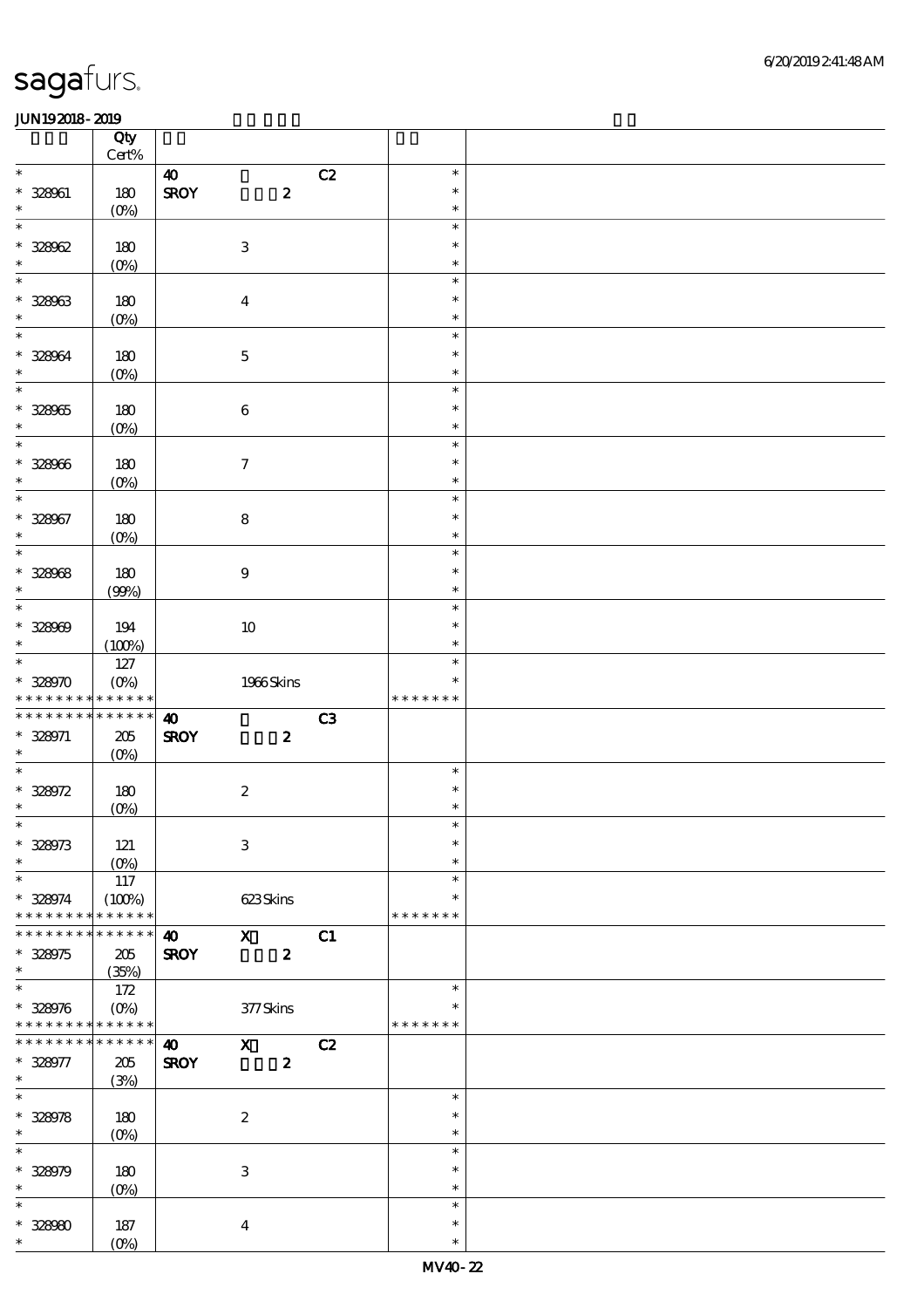|                               | Qty<br>Cert% |                       |                  |    |               |  |
|-------------------------------|--------------|-----------------------|------------------|----|---------------|--|
| $\ast$                        |              | $\boldsymbol{\omega}$ | $\mathbf{X}$     | C2 | $\ast$        |  |
| $* 328081$                    | 180          | <b>SROY</b>           | $\boldsymbol{z}$ |    | $\ast$        |  |
| $\ast$                        | (97%)        |                       |                  |    | $\ast$        |  |
| $\ast$                        | 72           |                       |                  |    | $\ast$        |  |
| $* 328082$                    | (98%)        |                       | 1004Skins        |    | $\ast$        |  |
| * * * * * * * * * * * * * * * |              |                       |                  |    | *******       |  |
| ******** <mark>******</mark>  |              | $\boldsymbol{\omega}$ | $\mathbf{x}$     | C3 |               |  |
| $* 328083$                    | 205          | <b>SROY</b>           | $\boldsymbol{z}$ |    |               |  |
| $\ast$                        | (20%)        |                       |                  |    |               |  |
| $\ast$                        | 42           |                       |                  |    | $\ast$        |  |
| $* 328084$                    |              |                       | 247Skins         |    | $\ast$        |  |
| * * * * * * * * * * * * * * * |              |                       |                  |    | * * * * * * * |  |
|                               |              | 40                    | X /              | C2 |               |  |
| 328985                        | 209          | <b>LUMI</b>           | $\boldsymbol{z}$ |    |               |  |
|                               | (14%)        |                       |                  |    |               |  |
|                               |              | 40                    |                  | C2 |               |  |
| 328986                        | 136          | <b>LUMI</b>           | $\boldsymbol{z}$ |    |               |  |
|                               | (14%)        |                       |                  |    |               |  |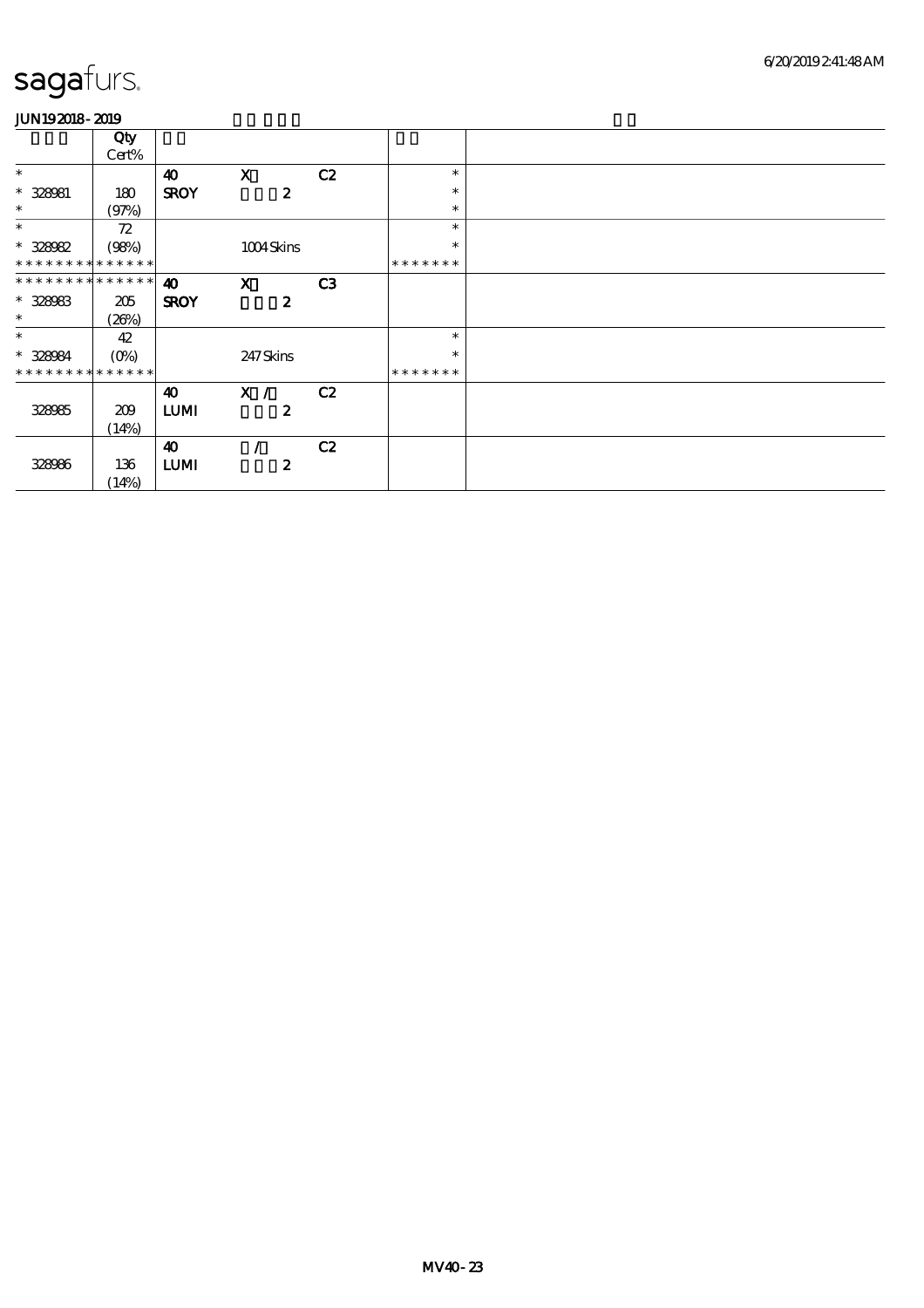|                               | Qty<br>Cert%            |                                          |                                           |                  |                         |  |
|-------------------------------|-------------------------|------------------------------------------|-------------------------------------------|------------------|-------------------------|--|
|                               |                         |                                          |                                           |                  |                         |  |
| 329041                        | 126                     | $\boldsymbol{\mathfrak{D}}$<br>${\bf s}$ | $\mathbf{X}$<br>$\mathbf{1}$              | C1               |                         |  |
|                               | (9%)                    |                                          |                                           |                  |                         |  |
| 329042                        | 236<br>(8%)             | $\boldsymbol{\mathfrak{D}}$<br>${\bf s}$ | $\boldsymbol{\mathsf{X}}$<br>$\mathbf{1}$ | C1/C2            |                         |  |
| * * * * * * *                 | $******$                | $\boldsymbol{\mathfrak{D}}$              | $\boldsymbol{\mathsf{Z}}$                 | C2               |                         |  |
| $*329043$<br>$\ast$           | 245<br>(12%)            | ${\bf s}$                                | $\mathbf{1}$                              |                  |                         |  |
| $\overline{\ast}$             | 40                      |                                          |                                           |                  | $\ast$                  |  |
| $*329044$<br>* * * * * * * *  | $(O\% )$<br>* * * * * * |                                          | 285Skins                                  |                  | $\ast$<br>* * * * * * * |  |
|                               |                         | $\boldsymbol{\mathfrak{D}}$              | <b>2X</b> C <sub>2</sub>                  |                  |                         |  |
| 320045                        | 216<br>(9%)             | ${\bf s}$                                | $\mathbf{1}$                              |                  |                         |  |
|                               |                         | $\boldsymbol{\mathfrak{D}}$              | $\mathbf{x}$                              | C1               |                         |  |
| 329046                        | 86<br>(5%)              | ${\bf s}$                                | $\mathbf{1}$                              |                  |                         |  |
|                               |                         | $\boldsymbol{\mathfrak{D}}$              | $\mathbf x$                               | C1               |                         |  |
| 329047                        | 168<br>(15%)            | ${\bf s}$                                | $\mathbf{1}$                              |                  |                         |  |
|                               |                         | $\boldsymbol{\mathfrak{D}}$              | $\mathbf{x}$                              | $\overline{C_1}$ |                         |  |
| 320048                        | 125<br>(12%)            | ${\bf s}$                                | $\mathbf{1}$                              |                  |                         |  |
|                               |                         | $\boldsymbol{\mathfrak{D}}$              | $\mathbf{x}$                              | C2               |                         |  |
| 320049                        | 213<br>(12%)            | ${\bf s}$                                | $\mathbf{1}$                              |                  |                         |  |
| 32050                         | 83                      | $\boldsymbol{\mathfrak{D}}$<br>${\bf s}$ | <b>2X</b> / <b>X</b> C3<br>$\mathbf{1}$   |                  |                         |  |
|                               | (7%)                    |                                          |                                           |                  |                         |  |
|                               |                         | $\boldsymbol{\mathfrak{D}}$              |                                           | C1               |                         |  |
| 329051                        | 196<br>$(\Theta)$       | ${\bf s}$                                | $\mathbf{1}$                              |                  |                         |  |
| * * * * * * * *               | * * * * * *             | $\boldsymbol{\mathfrak{D}}$              |                                           | C2               |                         |  |
| $* 320052$                    | 245                     | ${\bf s}$                                | $\mathbf{1}$                              |                  |                         |  |
| $\ast$                        | (7%)                    |                                          |                                           |                  |                         |  |
| $\ast$                        | 126                     |                                          |                                           |                  | $\ast$                  |  |
| $* 329053$<br>* * * * * * * * | $(O\%)$<br>* * * * * *  |                                          | 371 Skins                                 |                  | $\ast$<br>* * * * * * * |  |
|                               |                         | $\boldsymbol{\mathfrak{D}}$              |                                           | C <sub>3</sub>   |                         |  |
| 320054                        | 121<br>(6%)             | ${\bf s}$                                | $\mathbf{1}$                              |                  |                         |  |
|                               |                         | $\boldsymbol{\mathfrak{D}}$              |                                           | C1               |                         |  |
| 32005                         | 247<br>(4%)             | $\mathbf{S}$                             | $\mathbf{1}$                              |                  |                         |  |
| * * * * * * *                 | * * * * * *             | $\boldsymbol{\mathfrak{D}}$              |                                           | C2               |                         |  |
| $* 329056$<br>$\ast$          | 245<br>(16%)            | ${\bf s}$                                | $\mathbf{1}$                              |                  |                         |  |
| $\ast$                        |                         |                                          |                                           |                  | $\ast$                  |  |
| $* 320057$                    | 220                     |                                          | $\boldsymbol{z}$                          |                  | $\ast$                  |  |
| $\ast$<br>$\ast$              | $(O_0)$                 |                                          |                                           |                  | $\ast$<br>$\ast$        |  |
|                               | 89                      |                                          |                                           |                  |                         |  |
| $* 320058$<br>* * * * * * * * | $(0\%)$<br>* * * * * *  |                                          | $554$ Skins                               |                  | * * * * * * *           |  |
|                               |                         | $\boldsymbol{\mathfrak{D}}$              |                                           | C <sub>3</sub>   |                         |  |
| 32009                         | 204<br>(9%)             | ${\bf s}$                                | $\mathbf{1}$                              |                  |                         |  |
| * * * * * * * *               | * * * * * *             | $\boldsymbol{\mathfrak{D}}$              |                                           | C1               |                         |  |
| $* 32900$                     | 245                     | ${\bf s}$                                | $\mathbf{1}$                              |                  |                         |  |
| $\ast$                        | (9%)                    |                                          |                                           |                  |                         |  |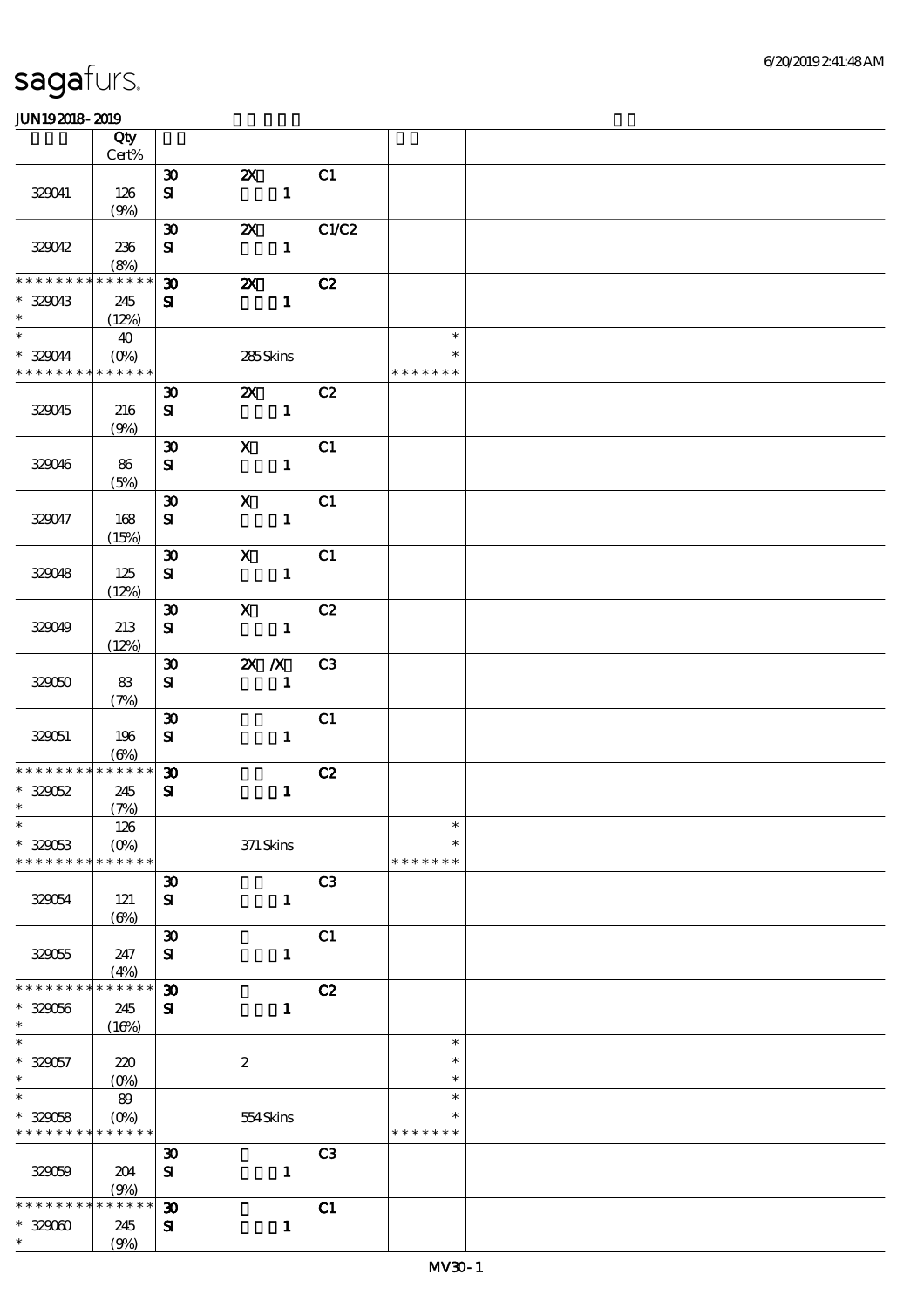|                                    | Qty                                      |                             |                           |                  |       |                  |  |
|------------------------------------|------------------------------------------|-----------------------------|---------------------------|------------------|-------|------------------|--|
| $\ast$                             | Cert%                                    |                             |                           |                  |       | $\ast$           |  |
| $* 329061$                         | 137                                      | $\boldsymbol{\mathfrak{D}}$ |                           |                  | C1    | $\ast$           |  |
| * * * * * * * *                    | $(0\%)$<br>* * * * * *                   | $\mathbf{S}$                |                           | $\mathbf{1}$     |       | * * * * * * *    |  |
| * * * * * * * *                    | * * * * * *                              | $\boldsymbol{\mathfrak{D}}$ |                           |                  | C2    |                  |  |
| $* 32002$                          | 245                                      | ${\bf s}$                   |                           | $\mathbf{1}$     |       |                  |  |
| $\ast$                             | (17%)                                    |                             |                           |                  |       |                  |  |
| $\overline{\phantom{0}}$           |                                          |                             |                           |                  |       | $\ast$           |  |
| $* 32903$                          | 220                                      |                             | $\boldsymbol{2}$          |                  |       | $\ast$           |  |
| $\ast$                             | $(O\%)$                                  |                             |                           |                  |       | $\ast$           |  |
| $\overline{\ast}$                  |                                          |                             |                           |                  |       | $\ast$           |  |
| $* 320034$                         | 220                                      |                             | $\,3$                     |                  |       | $\ast$           |  |
| $\ast$<br>$\ast$                   | $(O\%)$                                  |                             |                           |                  |       | $\ast$           |  |
|                                    | 172                                      |                             |                           |                  |       | $\ast$<br>$\ast$ |  |
| $* 32005$<br>* * * * * * * *       | $(O\!\!\!\!\!\!\!/\,\!o)$<br>* * * * * * |                             | 857Skins                  |                  |       | * * * * * * *    |  |
| * * * * * * * *                    | * * * * * *                              | $\boldsymbol{\mathfrak{D}}$ |                           |                  | C3    |                  |  |
| $* 329066$                         | 245                                      | $\mathbf{S}$                |                           | $\mathbf{1}$     |       |                  |  |
| $\ast$                             | (7%)                                     |                             |                           |                  |       |                  |  |
| $\overline{\ast}$                  | 79                                       |                             |                           |                  |       | $\ast$           |  |
| $* 329067$                         | (34%)                                    |                             | 324Skins                  |                  |       | $\ast$           |  |
| * * * * * * * *                    | * * * * * *                              |                             |                           |                  |       | * * * * * * *    |  |
| * * * * * * * *                    | * * * * * *                              | $\boldsymbol{\mathfrak{D}}$ | $\mathbf{x}$              |                  | C1    |                  |  |
| $* 32008$                          | 245                                      | ${\bf s}$                   |                           | $\mathbf{1}$     |       |                  |  |
| $\ast$                             | (5%)                                     |                             |                           |                  |       |                  |  |
| $\overline{\ast}$                  | ${\bf 36}$                               |                             |                           |                  |       | $\ast$           |  |
| $* 329009$                         | $(O\%)$                                  |                             | 281 Skins                 |                  |       | $\ast$           |  |
| * * * * * * * *<br>* * * * * * * * | * * * * * *<br>* * * * * *               |                             |                           |                  |       | * * * * * * *    |  |
| $* 32900$                          |                                          | $\boldsymbol{\mathfrak{D}}$ | $\mathbf{x}$              |                  | C2    |                  |  |
| $\ast$                             | 245<br>(9%)                              | ${\bf s}$                   |                           | $\mathbf{1}$     |       |                  |  |
| $\ast$                             |                                          |                             |                           |                  |       | $\ast$           |  |
| $* 329071$                         | 220                                      |                             | $\boldsymbol{2}$          |                  |       | $\ast$           |  |
| $\ast$                             | $(O\%)$                                  |                             |                           |                  |       | $\ast$           |  |
| $\ast$                             |                                          |                             |                           |                  |       | $\ast$           |  |
| $* 329072$                         | 220                                      |                             | $\,3$                     |                  |       | $\ast$           |  |
| $\ast$                             | $(O\%)$                                  |                             |                           |                  |       | $\ast$           |  |
| $\ast$                             | $162$                                    |                             |                           |                  |       | $\ast$           |  |
| $* 320073$                         | $(O\!\!\!\!\!\!\!/\,\!o)$                |                             | 847Skins                  |                  |       | $\ast$           |  |
| * * * * * * * *                    | * * * * * *                              |                             |                           |                  |       | * * * * * * *    |  |
| * * * * * * * *                    | * * * * * *                              | $\boldsymbol{\mathfrak{D}}$ | $\mathbf X$               |                  | C3    |                  |  |
| $* 329074$<br>$\ast$               | 225<br>$(O\%)$                           | ${\bf s}$                   |                           | $\mathbf{1}$     |       |                  |  |
| $\overline{\phantom{0}}$           | $36\,$                                   |                             |                           |                  |       | $\ast$           |  |
| $* 329075$                         | (63%)                                    |                             | 261 Skins                 |                  |       | $\ast$           |  |
| * * * * * * * *                    | * * * * * *                              |                             |                           |                  |       | * * * * * * *    |  |
|                                    |                                          | $\boldsymbol{\mathfrak{D}}$ | $\mathbf{x}$              |                  | C1/C2 |                  |  |
| 329076                             | 112                                      | ${\bf s}$                   |                           | $\boldsymbol{2}$ |       |                  |  |
|                                    | (12%)                                    |                             |                           |                  |       |                  |  |
|                                    |                                          | $\boldsymbol{\mathfrak{D}}$ | $\boldsymbol{\mathsf{Z}}$ |                  | C2    |                  |  |
| 329077                             | 171                                      | ${\bf s}$                   |                           | $\boldsymbol{z}$ |       |                  |  |
|                                    | (15%)                                    |                             |                           |                  |       |                  |  |
|                                    |                                          | $\boldsymbol{\mathfrak{D}}$ | $\mathbf X$               |                  | C1    |                  |  |
| 329078                             | 139                                      | ${\bf s}$                   |                           | $\boldsymbol{z}$ |       |                  |  |
|                                    | (8%)                                     | $\boldsymbol{\mathfrak{D}}$ | $\boldsymbol{\mathsf{X}}$ |                  | C1/C2 |                  |  |
| 329079                             | 206                                      | ${\bf s}$                   |                           | $\boldsymbol{z}$ |       |                  |  |
|                                    | (11%)                                    |                             |                           |                  |       |                  |  |
|                                    |                                          | $\boldsymbol{\mathfrak{D}}$ | $\mathbf{x}$              |                  | C2    |                  |  |
|                                    |                                          |                             |                           |                  |       |                  |  |
| 32080                              | 256                                      | ${\bf s}$                   |                           | $\boldsymbol{z}$ |       |                  |  |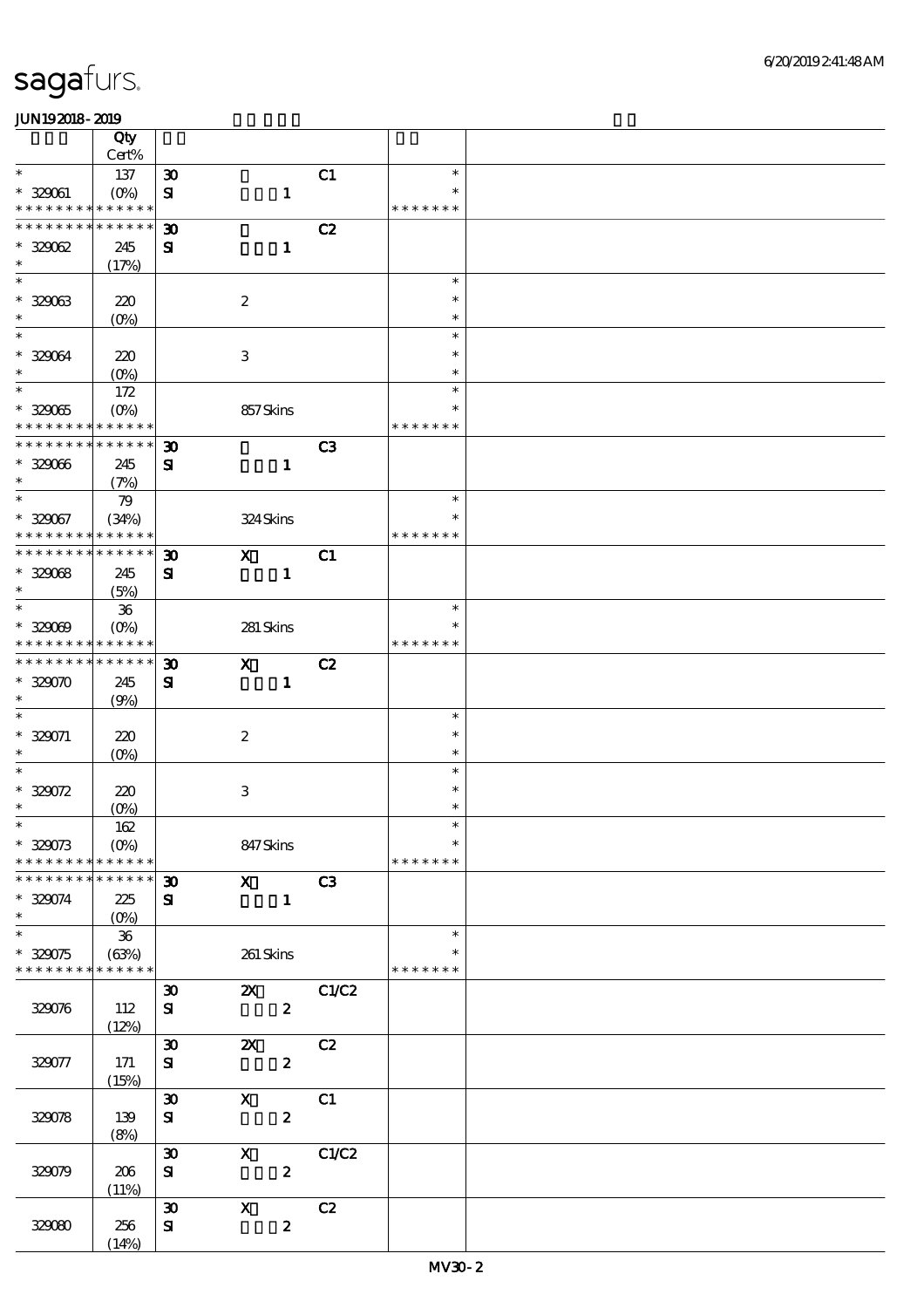| 6/20/2019241:48AM |
|-------------------|
|                   |

|                                                          | Qty                                         |                                             |                                  |                |                                   |  |
|----------------------------------------------------------|---------------------------------------------|---------------------------------------------|----------------------------------|----------------|-----------------------------------|--|
|                                                          | Cert%                                       |                                             |                                  |                |                                   |  |
| 329081                                                   | 288<br>(16%)                                | $\boldsymbol{\mathfrak{D}}$<br>${\bf s}$    | $\mathbf{x}$<br>$\boldsymbol{z}$ | C2             |                                   |  |
| 320022                                                   | 68<br>(17%)                                 | $\boldsymbol{\mathfrak{D}}$<br>${\bf s}$    | $X$ $X$<br>$\boldsymbol{2}$      | C <sub>3</sub> |                                   |  |
| 329083                                                   | 193<br>(11%)                                | $\boldsymbol{\mathfrak{D}}$<br>${\bf s}$    | $\boldsymbol{2}$                 | C1             |                                   |  |
| * * * * * * * *<br>$* 320034$<br>$\ast$                  | * * * * * *<br>245<br>(16%)                 | $\boldsymbol{\mathfrak{D}}$<br>$\mathbf{S}$ | $\boldsymbol{z}$                 | C2             |                                   |  |
| $* 329085$<br>* * * * * * * * <mark>* * * * * * *</mark> | 100<br>$(O\% )$                             |                                             | 345Skins                         |                | $\ast$<br>* * * * * * *           |  |
| * * * * * * * *<br>$* 32006$<br>$\ast$                   | * * * * * *<br>245<br>$(0\%)$               | $\boldsymbol{\mathfrak{D}}$<br>${\bf s}$    | $\boldsymbol{z}$                 | C2             |                                   |  |
| $\overline{\ast}$<br>$* 329087$<br>$\ast$                | 220<br>$(O\%)$                              |                                             | $\boldsymbol{2}$                 |                | $\ast$<br>$\ast$<br>$\ast$        |  |
| $\overline{\ast}$<br>$* 32008$<br>$\ast$                 | 106<br>$(0\%)$                              |                                             | $\ensuremath{\mathbf{3}}$        |                | $\ast$<br>$\ast$<br>$\ast$        |  |
| $\ast$<br>$* 329089$<br>* * * * * * * *                  | 110<br>(100%)<br>* * * * * *                |                                             | 681 Skins                        |                | $\ast$<br>$\ast$<br>* * * * * * * |  |
| 32000                                                    | 129<br>(16%)                                | $\boldsymbol{\mathfrak{D}}$<br>${\bf S}$    | $\boldsymbol{z}$                 | C <sub>3</sub> |                                   |  |
| 320001                                                   | 136<br>(11%)                                | $\boldsymbol{\mathfrak{D}}$<br>${\bf s}$    | $\boldsymbol{2}$                 | C1             |                                   |  |
| 32002                                                    | 251<br>(8%)                                 | $\boldsymbol{\mathfrak{D}}$<br>$\mathbf{S}$ | $\boldsymbol{z}$                 | C2             |                                   |  |
| *************** 30<br>$^\ast$ 329003<br>$\ast$           | 245<br>(17%)                                | ${\bf s}$                                   | $\boldsymbol{2}$                 | C2             |                                   |  |
| $\ast$<br>$* 32004$<br>* * * * * * * *                   | $\boldsymbol{78}$<br>$(0\%)$<br>* * * * * * |                                             | 323Skins                         |                | $\ast$<br>$\ast$<br>* * * * * * * |  |
| 32005                                                    | 87<br>(11%)                                 | $\boldsymbol{\mathfrak{D}}$<br>$\mathbf{S}$ | $\boldsymbol{z}$                 | C <sub>3</sub> |                                   |  |
| 329096                                                   | 140<br>(5%)                                 | $\boldsymbol{\mathfrak{D}}$<br>${\bf s}$    | $\boldsymbol{z}$                 | C1             |                                   |  |
| * * * * * * * *<br>$* 32007$<br>$\ast$                   | * * * * * *<br>245<br>(7%)                  | $\boldsymbol{\mathfrak{D}}$<br>${\bf s}$    | $\boldsymbol{z}$                 | C2             |                                   |  |
| $\ast$<br>$* 329098$<br>* * * * * * * * * * * * * *      | 40<br>$(O\%)$                               |                                             | 285Skins                         |                | $\ast$<br>∗<br>* * * * * * *      |  |
| 32009                                                    | 99<br>(22%)                                 | $\boldsymbol{\mathfrak{D}}$<br>${\bf S}$    | $\boldsymbol{2}$                 | C <sub>3</sub> |                                   |  |
| 329100                                                   | 152<br>(3%)                                 | $\boldsymbol{\mathfrak{D}}$<br>${\bf S\!I}$ | $\mathbf X$<br>$\pmb{2}$         | C1             |                                   |  |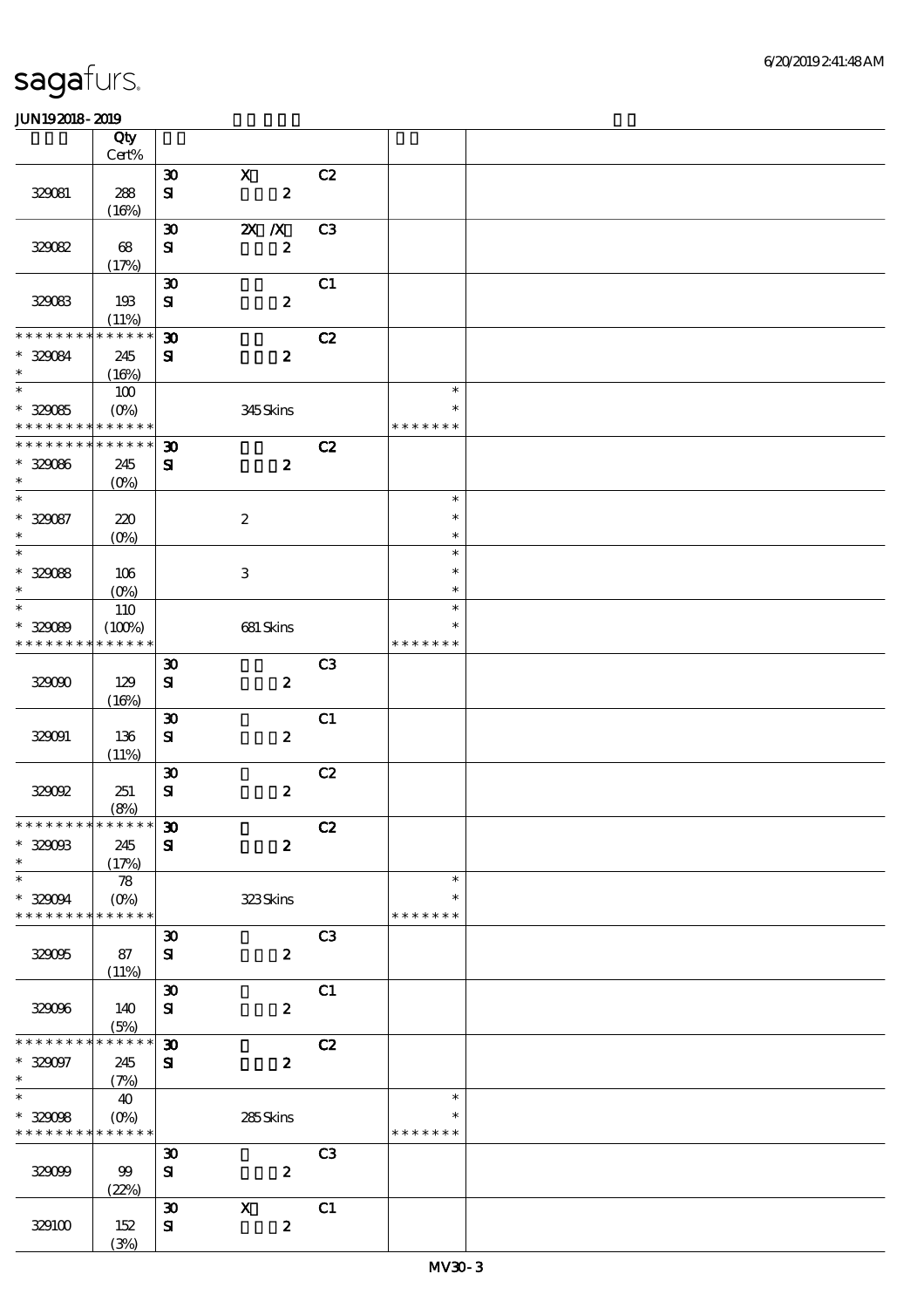|                             | Qty               |                             |                           |                  |                |               |  |
|-----------------------------|-------------------|-----------------------------|---------------------------|------------------|----------------|---------------|--|
|                             | $Cert\%$          |                             |                           |                  |                |               |  |
| * * * * * * * *             | * * * * * *       | $\boldsymbol{\mathfrak{D}}$ | $\mathbf x$               |                  | C2             |               |  |
| $* 329101$                  | 265               | ${\bf s}$                   |                           | $\boldsymbol{2}$ |                |               |  |
| $\ast$                      | (8%)              |                             |                           |                  |                |               |  |
| $\ast$                      | 86                |                             |                           |                  |                | $\ast$        |  |
| $*329102$                   | $(O\%)$           |                             | 351 Skins                 |                  |                | $\ast$        |  |
| * * * * * * * *             | * * * * * *       |                             |                           |                  |                | * * * * * * * |  |
|                             |                   | $\boldsymbol{\mathfrak{D}}$ | $\mathbf{x}$              |                  | C <sub>3</sub> |               |  |
| 329103                      | 94                | ${\bf s}$                   |                           | $\boldsymbol{z}$ |                |               |  |
|                             | (12%)             |                             |                           |                  |                |               |  |
|                             |                   | $\boldsymbol{\mathfrak{D}}$ | X /                       |                  | C2             |               |  |
| 329104                      | 260               | $\, {\bf I} \! {\bf B} \,$  |                           | $\mathbf{1}$     | COR1           |               |  |
|                             | (5%)              |                             |                           |                  |                |               |  |
|                             |                   | $\boldsymbol{\mathfrak{D}}$ | X /                       |                  | C2             |               |  |
| 329105                      | 188               | $\, {\bf I} \! {\bf B} \,$  |                           | $\mathbf{1}$     |                |               |  |
|                             | (7%)              |                             |                           |                  |                |               |  |
| * * * * * * * *             | * * * * * *       | $\boldsymbol{\mathfrak{D}}$ | $\mathcal{L}$             |                  | C2             |               |  |
| $* 329106$                  | 245               | $\mathbf{B}$                |                           | $\mathbf{1}$     |                |               |  |
| $\ast$                      | (5%)              |                             |                           |                  |                |               |  |
| $\ast$                      |                   |                             |                           |                  |                | $\ast$        |  |
| $* 329107$                  | 220               |                             | $\boldsymbol{2}$          |                  |                | $\ast$        |  |
| $\ast$                      | (5%)              |                             |                           |                  |                | $\ast$        |  |
| $\ast$                      | 177               |                             |                           |                  |                | $\ast$        |  |
| $* 329108$                  | (3%)              |                             | 642Skins                  |                  |                | $\ast$        |  |
| * * * * * * * *             | * * * * * *       |                             |                           |                  |                | * * * * * * * |  |
| * * * * * * * *             | * * * * * *       | 30 <sub>o</sub>             | $\boldsymbol{\alpha}$     |                  | C1             |               |  |
| $* 329109$                  | 225               | <b>SAGA</b>                 |                           | $\mathbf{1}$     |                |               |  |
| $\ast$                      | (16%)             |                             |                           |                  |                |               |  |
| $\ast$                      |                   |                             |                           |                  |                | $\ast$        |  |
| $* 329110$                  | 200               |                             | $\boldsymbol{2}$          |                  |                | $\ast$        |  |
| $\ast$                      | (O <sub>0</sub> ) |                             |                           |                  |                | $\ast$        |  |
| $\ast$                      | $91\,$            |                             |                           |                  |                | $\ast$        |  |
| $* 329111$                  | $(O\%)$           |                             | 516Skins                  |                  |                | $\ast$        |  |
| * * * * * * * * * * * * * * |                   |                             |                           |                  |                | * * * * * * * |  |
| * * * * * * * *             | $* * * * * * *$   | $\boldsymbol{\mathfrak{D}}$ | $\boldsymbol{\mathsf{z}}$ |                  | C2             |               |  |
| $* 329112$<br>$\ast$        | 225               | <b>SAGA</b>                 |                           | $\mathbf{1}$     |                |               |  |
| $*$                         | $(0\%)$           |                             |                           |                  |                | $\ast$        |  |
|                             |                   |                             |                           |                  |                | $\ast$        |  |
| $* 329113$<br>$\ast$        | 200               |                             | $\boldsymbol{2}$          |                  |                | $\ast$        |  |
| $\ast$                      | $(0\%)$           |                             |                           |                  |                | $\ast$        |  |
| $* 329114$                  | 200               |                             | $\,3$                     |                  |                | $\ast$        |  |
| $\ast$                      |                   |                             |                           |                  |                | $\ast$        |  |
| $\ast$                      | $(O\!/\!o)$       |                             |                           |                  |                | $\ast$        |  |
| $* 329115$                  | 200               |                             | $\boldsymbol{4}$          |                  |                | $\ast$        |  |
| $\ast$                      | $(O\!/\!o)$       |                             |                           |                  |                | $\ast$        |  |
| $\ast$                      |                   |                             |                           |                  |                | $\ast$        |  |
| $* 329116$                  | 200               |                             | $\mathbf 5$               |                  |                | $\ast$        |  |
| $\ast$                      | $(0\%)$           |                             |                           |                  |                | $\ast$        |  |
| $\ast$                      |                   |                             |                           |                  |                | $\ast$        |  |
| $* 329117$                  | 187               |                             | $\,6\,$                   |                  |                | $\ast$        |  |
| $\ast$                      | $(O_0)$           |                             |                           |                  |                | $\ast$        |  |
| $\ast$                      | $155\,$           |                             |                           |                  |                | $\ast$        |  |
| $* 329118$                  | (100%)            |                             | 1367Skins                 |                  |                | $\ast$        |  |
| * * * * * * * *             | * * * * * *       |                             |                           |                  |                | * * * * * * * |  |
| * * * * * * *               | * * * * * *       | $\boldsymbol{\mathfrak{D}}$ | $\boldsymbol{\mathsf{z}}$ |                  | C3             |               |  |
| $* 329119$                  | 225               | <b>SAGA</b>                 |                           | $\mathbf{1}$     |                |               |  |
| $\ast$                      | (20%)             |                             |                           |                  |                |               |  |
| $\ast$                      | 161               |                             |                           |                  |                | $\ast$        |  |
| $* 329120$                  | $(O\%)$           |                             | 386Skins                  |                  |                | $\ast$        |  |
| * * * * * * * *             | * * * * * *       |                             |                           |                  |                | * * * * * * * |  |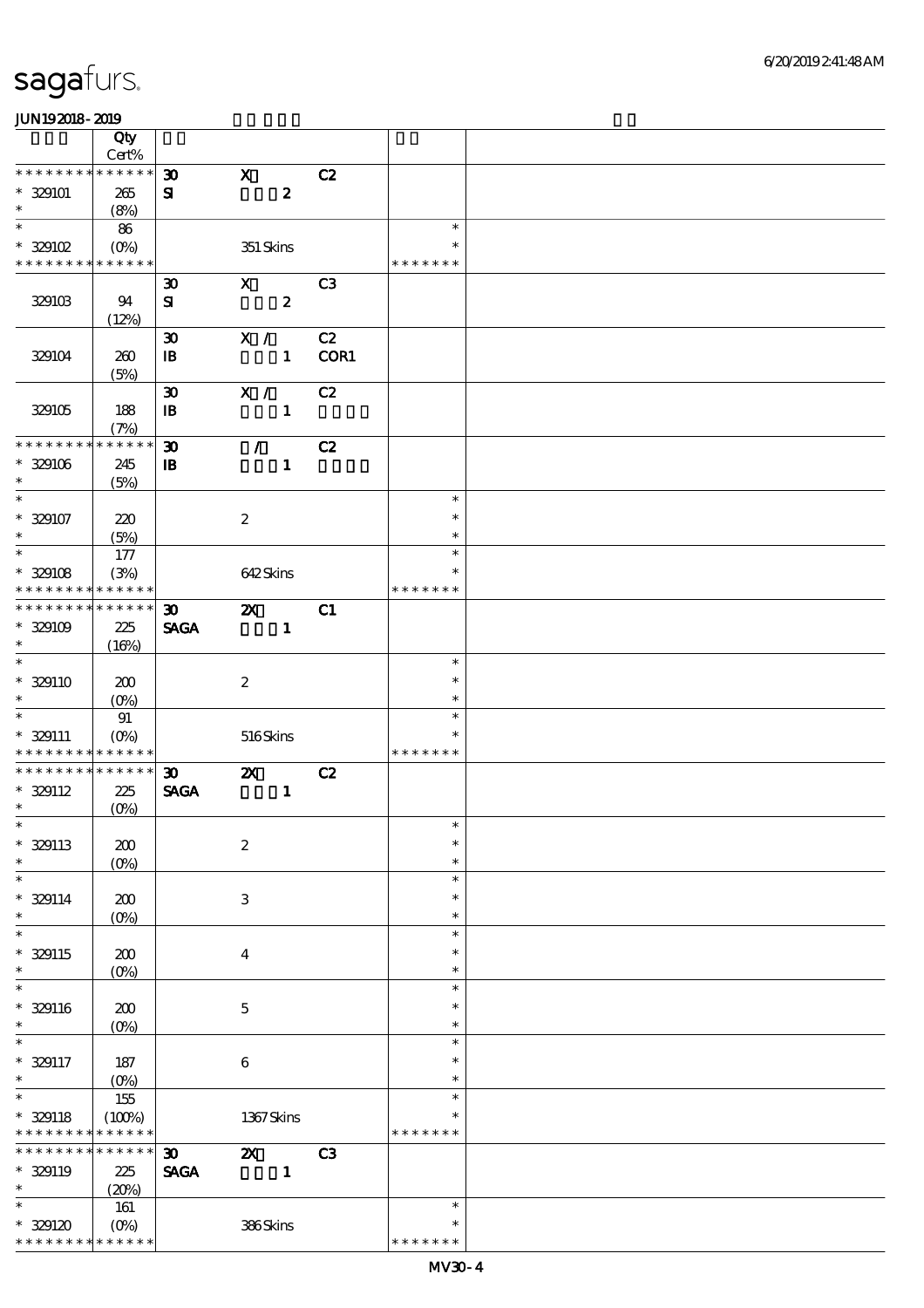|                                          | Qty<br>Cert%          |                              |                           |              |                |               |  |
|------------------------------------------|-----------------------|------------------------------|---------------------------|--------------|----------------|---------------|--|
| * * * * * * *                            | * * * * * *           | $\boldsymbol{\mathfrak{D}}$  | $\mathbf x$               |              | C1             |               |  |
| $* 329121$                               | 225                   | $\ensuremath{\mathsf{SAGA}}$ |                           | $\mathbf{1}$ |                |               |  |
| $\ast$                                   | (25%)                 |                              |                           |              |                |               |  |
| $\ast$                                   |                       |                              |                           |              |                | $\ast$        |  |
| $* 329122$                               | 200                   |                              | $\boldsymbol{2}$          |              |                | $\ast$        |  |
| $\ast$                                   |                       |                              |                           |              |                | $\ast$        |  |
| $\overline{\phantom{0}}$                 | $(O\%)$               |                              |                           |              |                |               |  |
|                                          |                       |                              |                           |              |                | $\ast$        |  |
| $* 329123$                               | 200                   |                              | $\ensuremath{\mathbf{3}}$ |              |                | $\ast$        |  |
| $\ast$                                   | $(O\%)$               |                              |                           |              |                | $\ast$        |  |
| $\overline{\ast}$                        | 84                    |                              |                           |              |                | $\ast$        |  |
| $* 329124$                               | $(O\%)$               |                              | 709Skins                  |              |                | $\ast$        |  |
| * * * * * * * * * * * * * *              |                       |                              |                           |              |                | * * * * * * * |  |
| * * * * * * * * * * * * * *              |                       | $\boldsymbol{\mathfrak{D}}$  | $\mathbf{x}$              | C2           |                |               |  |
| $* 329125$                               | 225                   | <b>SAGA</b>                  |                           | $\mathbf{1}$ |                |               |  |
| $\ast$                                   | $(O\%)$               |                              |                           |              |                |               |  |
| $\overline{\ast}$                        |                       |                              |                           |              |                | $\ast$        |  |
| $* 329126$                               | 200                   |                              | $\boldsymbol{2}$          |              |                | $\ast$        |  |
| $\ast$                                   | $(O\%)$               |                              |                           |              |                | $\ast$        |  |
| $\overline{\ast}$                        |                       |                              |                           |              |                | $\ast$        |  |
| $* 329127$                               | 200                   |                              | $\ensuremath{\mathbf{3}}$ |              |                | $\ast$        |  |
| $\ast$                                   | $(0\%)$               |                              |                           |              |                | $\ast$        |  |
| $\overline{\phantom{0}}$                 |                       |                              |                           |              |                | $\ast$        |  |
| $* 329128$                               | 200                   |                              |                           |              |                | $\ast$        |  |
| $\ast$                                   |                       |                              | $\bf{4}$                  |              |                | $\ast$        |  |
| $\overline{\ast}$                        | $(O\%)$               |                              |                           |              |                | $\ast$        |  |
|                                          |                       |                              |                           |              |                | $\ast$        |  |
| $* 329129$<br>$\ast$                     | 200                   |                              | $\mathbf 5$               |              |                |               |  |
|                                          | $(O\!/\!o)$           |                              |                           |              |                | $\ast$        |  |
| $\ast$                                   |                       |                              |                           |              |                | $\ast$        |  |
| $^*$ 329130 $\,$                         | 200                   |                              | $\,6\,$                   |              |                | $\ast$        |  |
| $\ast$                                   | $(0\%)$               |                              |                           |              |                | $\ast$        |  |
| $\ast$                                   |                       |                              |                           |              |                | $\ast$        |  |
| $*$ 329131                               | 200                   |                              | $\boldsymbol{\tau}$       |              |                | $\ast$        |  |
| $\ast$                                   | $(0\%)$               |                              |                           |              |                | $\ast$        |  |
| $\ast$                                   |                       |                              |                           |              |                | $\ast$        |  |
| $* 329132$                               | 200                   |                              | $\bf 8$                   |              |                | $\ast$        |  |
| $\ast$                                   | $(0\%)$               |                              |                           |              |                | $\ast$        |  |
| $\ast$                                   |                       |                              |                           |              |                | $\ast$        |  |
| $* 329133$                               | 180                   |                              | $\boldsymbol{9}$          |              |                | $\ast$        |  |
| $\ast$                                   | $(O\%)$               |                              |                           |              |                | $\ast$        |  |
| $\ast$                                   |                       |                              |                           |              |                | $\ast$        |  |
| $* 329134$                               | 49                    |                              | $10\,$                    |              |                | $\ast$        |  |
| $\ast$                                   | $(0\%)$               |                              |                           |              |                | $\ast$        |  |
| $\ast$                                   | 155                   |                              |                           |              |                | $\ast$        |  |
| $* 329135$                               | (100%)                |                              | 2009Skins                 |              |                | $\ast$        |  |
| * * * * * * * *                          | ******                |                              |                           |              |                | * * * * * * * |  |
| * * * * * * *                            | * * * * * *           | $\boldsymbol{\mathfrak{D}}$  | $\mathbf{x}$              |              | C <sub>3</sub> |               |  |
| $* 329136$                               | 225                   | <b>SAGA</b>                  |                           | $\mathbf{1}$ |                |               |  |
| $\ast$                                   | (36%)                 |                              |                           |              |                |               |  |
| $\ast$                                   |                       |                              |                           |              |                | $\ast$        |  |
| $* 329137$                               |                       |                              |                           |              |                | $\ast$        |  |
| $\ast$                                   | 200                   |                              | $\boldsymbol{2}$          |              |                | $\ast$        |  |
| $\overline{\ast}$                        | $(O\%)$               |                              |                           |              |                | $\ast$        |  |
|                                          |                       |                              |                           |              |                | $\ast$        |  |
| $*$ 329138<br>$\ast$                     | 200                   |                              | $\,3$                     |              |                |               |  |
| $\ast$                                   | $(O\%)$               |                              |                           |              |                | $\ast$        |  |
|                                          | $\boldsymbol{\omega}$ |                              |                           |              |                | $\ast$        |  |
| $* 329139$                               | $(O\%)$               |                              | 694Skins                  |              |                | $\ast$        |  |
| * * * * * * * * <mark>* * * * * *</mark> |                       |                              |                           |              |                | * * * * * * * |  |
| __<br>* * * * * * * *                    | * * * * * *           | 30 <sub>o</sub>              |                           |              | C1             |               |  |
| $* 329140$                               | 225                   | <b>SAGA</b>                  |                           | $\mathbf{1}$ |                |               |  |
| $\ast$                                   | $(O\%)$               |                              |                           |              |                |               |  |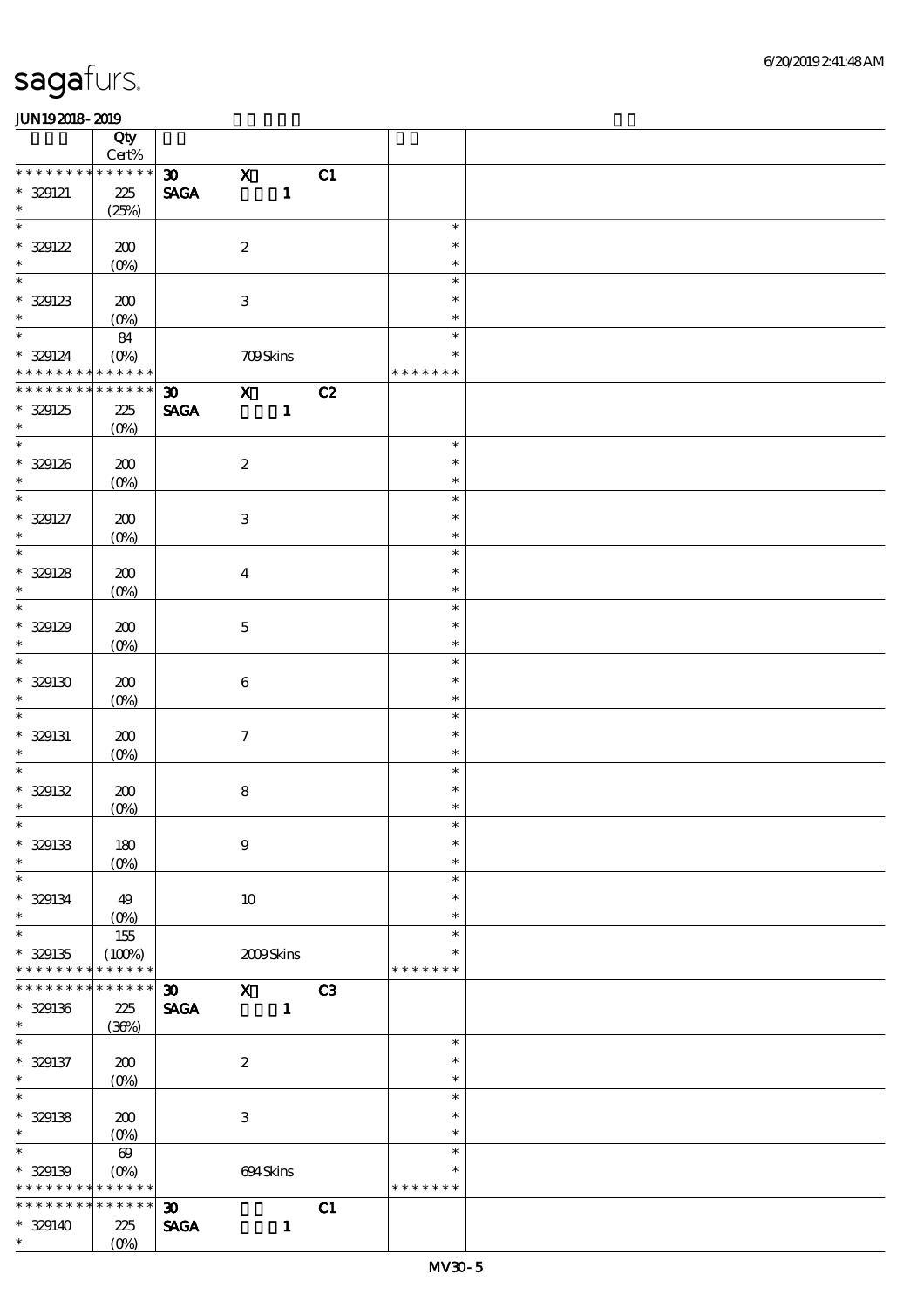|                                | Qty<br>$\mbox{Cert}\%$       |                                                |    |                            |  |
|--------------------------------|------------------------------|------------------------------------------------|----|----------------------------|--|
| $\ast$                         |                              | $\boldsymbol{\mathfrak{D}}$                    | C1 | $\ast$                     |  |
| $* 329141$<br>$\ast$           | 200                          | $\operatorname{\mathbf{SAGA}}$<br>$\mathbf{1}$ |    | $\ast$<br>$\ast$           |  |
|                                | $(0\%)$                      |                                                |    |                            |  |
| $\ast$<br>$* 329142$<br>$\ast$ | 200                          | $\ensuremath{\mathbf{3}}$                      |    | $\ast$<br>$\ast$<br>$\ast$ |  |
| $\overline{\ast}$              | $(0\%)$                      |                                                |    |                            |  |
| $*$ 329143                     | $200\,$<br>$(0\%)$           | $\boldsymbol{4}$                               |    | $\ast$<br>$\ast$<br>$\ast$ |  |
| $\overline{\ast}$              |                              |                                                |    | $\ast$                     |  |
| $* 329144$<br>$\ast$           | 200<br>$(0\%)$               | $\mathbf 5$                                    |    | $\ast$<br>$\ast$           |  |
| $\ast$                         |                              |                                                |    | $\ast$                     |  |
| $* 329145$<br>$\ast$           | 183<br>$(0\%)$               | $\,6\,$                                        |    | $\ast$<br>$\ast$           |  |
| $\overline{\phantom{0}}$       | $105\,$                      |                                                |    | $\ast$                     |  |
| $* 329146$<br>* * * * * * * *  | (100%)<br>* * * * * *        | $1313$ Skins                                   |    | $\ast$<br>* * * * * * *    |  |
| * * * * * * * *                | * * * * * *                  | $\boldsymbol{\mathfrak{D}}$                    | C2 |                            |  |
| $* 329147$<br>$\ast$           | $225\,$<br>(O <sub>0</sub> ) | <b>SAGA</b><br>$\mathbf{1}$                    |    |                            |  |
| $\ast$                         |                              |                                                |    | $\ast$                     |  |
| $* 329148$                     | $200\,$                      |                                                |    | $\ast$                     |  |
| $\ast$                         |                              | $\boldsymbol{2}$                               |    | $\ast$                     |  |
| $\overline{\phantom{a}^*}$     | $(0\%)$                      |                                                |    |                            |  |
|                                |                              |                                                |    | $\ast$                     |  |
| $* 329149$                     | $200\,$                      | $\,3\,$                                        |    | $\ast$                     |  |
| $\ast$                         | $(0\%)$                      |                                                |    | $\ast$                     |  |
| $\ast$                         |                              |                                                |    | $\ast$                     |  |
| $^\ast$ 329150                 | 200                          | $\boldsymbol{4}$                               |    | $\ast$                     |  |
| $\ast$                         | $(0\%)$                      |                                                |    | $\ast$                     |  |
| $\ast$                         |                              |                                                |    | $\ast$                     |  |
|                                |                              |                                                |    | $\ast$                     |  |
| $*$ 329151<br>$\ast$           | 200                          | $\mathbf 5$                                    |    |                            |  |
| $\ast$                         | $(0\%)$                      |                                                |    | $\ast$                     |  |
|                                |                              |                                                |    | $\ast$                     |  |
| $* 329152$                     | 200                          | $\,$ 6 $\,$                                    |    | $\ast$                     |  |
| $\ast$                         | (0%)                         |                                                |    | $\ast$                     |  |
| $*$                            |                              |                                                |    | $\ast$                     |  |
| $*$ 329153                     | 200                          | $\boldsymbol{7}$                               |    | $\ast$                     |  |
| $\ast$                         | $(0\%)$                      |                                                |    | $\ast$                     |  |
| $\ast$                         |                              |                                                |    | $\ast$                     |  |
| $* 329154$                     | $200\,$                      | $\bf 8$                                        |    | $\ast$                     |  |
| $\ast$                         | (0%)                         |                                                |    | $\ast$                     |  |
| $\ast$                         |                              |                                                |    | $\ast$                     |  |
| $^\ast$ 329155                 | $200\,$                      | $\boldsymbol{9}$                               |    | $\ast$                     |  |
| $\ast$                         | $(0\%)$                      |                                                |    | $\ast$                     |  |
| $\ast$                         |                              |                                                |    | $\ast$                     |  |
| $*$ 329156                     | $\pmb{30}$                   | $10\,$                                         |    | $\ast$                     |  |
| $\ast$                         | $(0\%)$                      |                                                |    | $\ast$                     |  |
| $\ast$                         |                              |                                                |    | $\ast$                     |  |
|                                |                              |                                                |    | $\ast$                     |  |
| $* 329157$<br>$\ast$           | $200\,$                      | $11\,$                                         |    | $\ast$                     |  |
| $\ast$                         | (0%)                         |                                                |    |                            |  |
|                                |                              |                                                |    | $\ast$                     |  |
| $*$ 329158                     | $\pmb{30}$                   | $12\,$                                         |    | $\ast$                     |  |
| $\ast$                         | (0%)                         |                                                |    | $\ast$                     |  |
| $\ast$                         |                              |                                                |    | $\ast$                     |  |
| $* 329159$                     | $\pmb{30}$                   | $1\!3$                                         |    | $\ast$                     |  |
| $\ast$                         | $(0\%)$                      |                                                |    | $\ast$                     |  |
| $\ast$                         |                              |                                                |    | $\ast$                     |  |
|                                |                              |                                                |    | $\ast$                     |  |
| $* 329160$<br>$\ast$           | $200\,$                      | $14\,$                                         |    |                            |  |
|                                | $(0\%)$                      |                                                |    | $\ast$                     |  |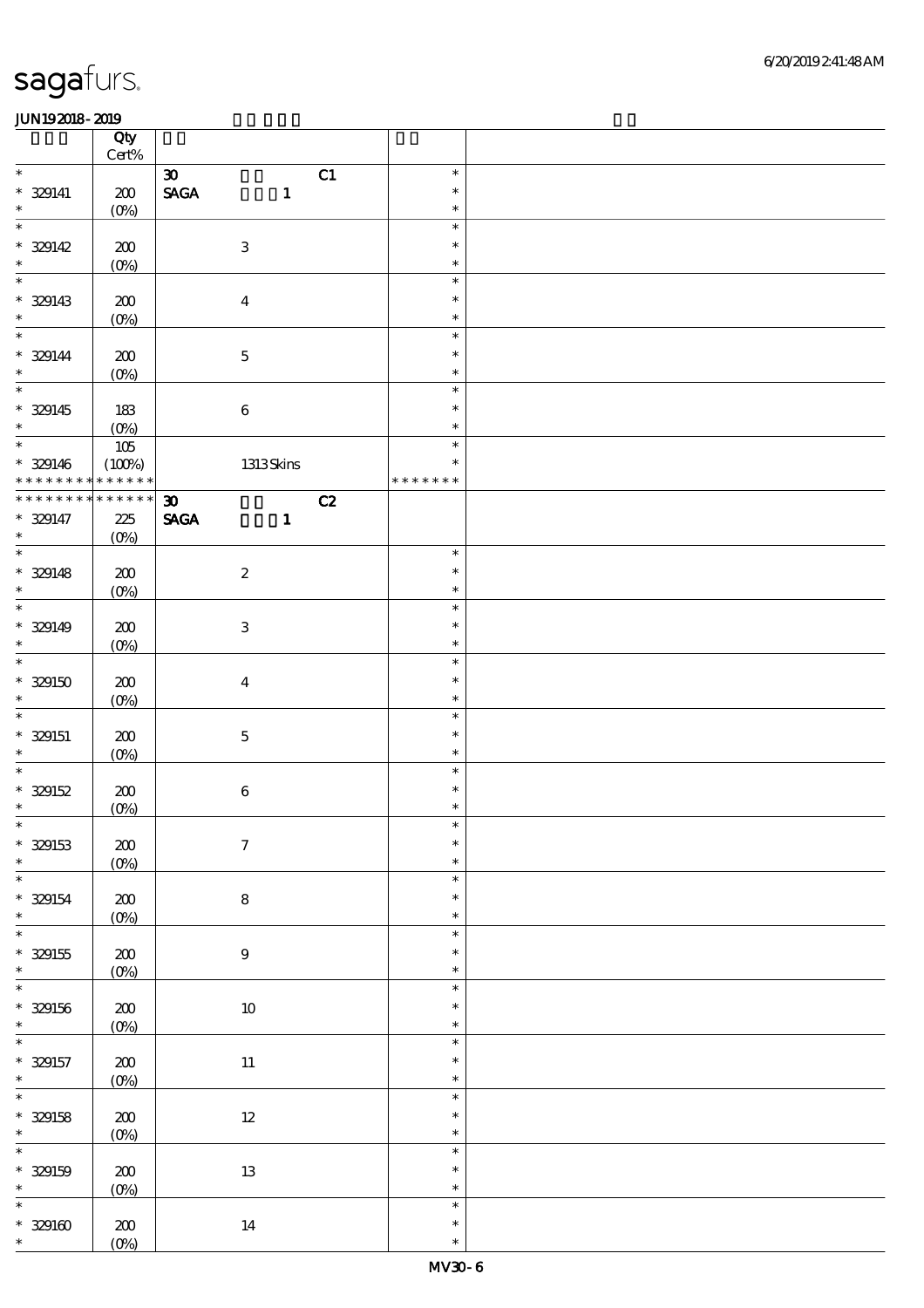|                          | Qty<br>Cert%      |                                |              |    |               |  |
|--------------------------|-------------------|--------------------------------|--------------|----|---------------|--|
| $\ast$                   |                   |                                |              |    | $\ast$        |  |
|                          |                   | $\boldsymbol{\mathfrak{D}}$    |              | C2 |               |  |
| $* 329161$               | 200               | $\ensuremath{\mathsf{SAGA}}$   | $\mathbf{1}$ |    | $\ast$        |  |
| $\ast$                   | $(0\%)$           |                                |              |    | $\ast$        |  |
| $\ast$                   |                   |                                |              |    | $\ast$        |  |
| $* 329162$               | 200               |                                | $16\,$       |    | $\ast$        |  |
|                          |                   |                                |              |    |               |  |
| $\ast$                   | $(0\%)$           |                                |              |    | $\ast$        |  |
| $\ast$                   |                   |                                |              |    | $\ast$        |  |
| $* 329163$               | 200               | $17$                           |              |    | $\ast$        |  |
| $\ast$                   | $(0\%)$           |                                |              |    | $\ast$        |  |
| $\ast$                   |                   |                                |              |    | $\ast$        |  |
|                          |                   |                                |              |    |               |  |
| $* 329164$               | 200               |                                | $18\,$       |    | $\ast$        |  |
| $\ast$                   | (100%)            |                                |              |    | $\ast$        |  |
| $\overline{\phantom{0}}$ |                   |                                |              |    | $\ast$        |  |
| $* 329165$               |                   |                                | $19\,$       |    | $\ast$        |  |
|                          | $\boldsymbol{78}$ |                                |              |    |               |  |
| $\ast$                   | (100%)            |                                |              |    | $\ast$        |  |
| $\ast$                   | $\pmb{\infty}$    |                                |              |    | $\ast$        |  |
| $* 329166$               | $(O\%)$           |                                | $3772$ Skins |    | $\ast$        |  |
| * * * * * * * *          | * * * * * *       |                                |              |    | * * * * * * * |  |
| * * * * * * *            | * * * * * *       | $\boldsymbol{\mathfrak{D}}$    |              | C3 |               |  |
|                          |                   |                                |              |    |               |  |
| $* 329167$               | 225               | <b>SAGA</b>                    | $\mathbf{1}$ |    |               |  |
| $\ast$                   | $(0\%)$           |                                |              |    |               |  |
| $\overline{\ast}$        |                   |                                |              |    | $\ast$        |  |
| $* 329168$               | 200               | $\boldsymbol{2}$               |              |    | $\ast$        |  |
| $\ast$                   |                   |                                |              |    | $\ast$        |  |
|                          | $(0\%)$           |                                |              |    |               |  |
| $\ast$                   |                   |                                |              |    | $\ast$        |  |
| $* 329169$               | 200               | $\ensuremath{\mathbf{3}}$      |              |    | $\ast$        |  |
| $\ast$                   | $(0\%)$           |                                |              |    | $\ast$        |  |
| $\ast$                   |                   |                                |              |    | $\ast$        |  |
|                          |                   |                                |              |    | $\ast$        |  |
| $* 329170$               | 200               | $\boldsymbol{4}$               |              |    |               |  |
| $\ast$                   | $(0\%)$           |                                |              |    | $\ast$        |  |
| $\ast$                   |                   |                                |              |    | $\ast$        |  |
| $* 329171$               | 200               | $\mathbf 5$                    |              |    | $\ast$        |  |
| $\ast$                   | $(0\%)$           |                                |              |    | $\ast$        |  |
| $\ast$                   |                   |                                |              |    | $\ast$        |  |
|                          |                   |                                |              |    |               |  |
| $* 329172$               | 200               | $\,6\,$                        |              |    | $\ast$        |  |
| $\ast$                   | (0%)              |                                |              |    | $\ast$        |  |
| $\ast$                   |                   |                                |              |    | $\ast$        |  |
|                          |                   |                                |              |    | $\ast$        |  |
| $* 329173$               | 124               | $\boldsymbol{\tau}$            |              |    |               |  |
| $\ast$                   | (0%)              |                                |              |    | $\ast$        |  |
| $\ast$                   | 131               |                                |              |    | $\ast$        |  |
| $* 329174$               | (100%)            |                                | 1480Skins    |    | $\ast$        |  |
| * * * * * * * *          | * * * * * *       |                                |              |    | * * * * * * * |  |
| * * * * * * *            | * * * * * *       | $\boldsymbol{\mathfrak{D}}$    |              | C1 |               |  |
|                          |                   |                                |              |    |               |  |
| $* 329175$               | 225               | $\operatorname{\mathsf{SAGA}}$ | $\mathbf{1}$ |    |               |  |
| $\ast$                   | $(O\%)$           |                                |              |    |               |  |
| $\ast$                   |                   |                                |              |    | $\ast$        |  |
| $* 329176$               | 200               | $\boldsymbol{2}$               |              |    | $\ast$        |  |
| $\ast$                   | $(O\%)$           |                                |              |    | $\ast$        |  |
| $\ast$                   |                   |                                |              |    | $\ast$        |  |
|                          |                   |                                |              |    |               |  |
| $* 329177$               | 200               | $\ensuremath{\mathbf{3}}$      |              |    | $\ast$        |  |
| $\ast$                   | $(0\%)$           |                                |              |    | $\ast$        |  |
| $\ast$                   |                   |                                |              |    | $\ast$        |  |
| $* 329178$               |                   |                                |              |    | $\ast$        |  |
|                          | 200               | $\bf{4}$                       |              |    |               |  |
| $\ast$                   | $(0\%)$           |                                |              |    | $\ast$        |  |
| $\ast$                   |                   |                                |              |    | $\ast$        |  |
| $* 329179$               | 200               | $\mathbf 5$                    |              |    | $\ast$        |  |
| $\ast$                   | $(0\%)$           |                                |              |    | $\ast$        |  |
| $\ast$                   |                   |                                |              |    | $\ast$        |  |
|                          |                   |                                |              |    |               |  |
| $*$ 329180               | 200               | $\,6$                          |              |    | $\ast$        |  |
| $\ast$                   | $(0\%)$           |                                |              |    | $\ast$        |  |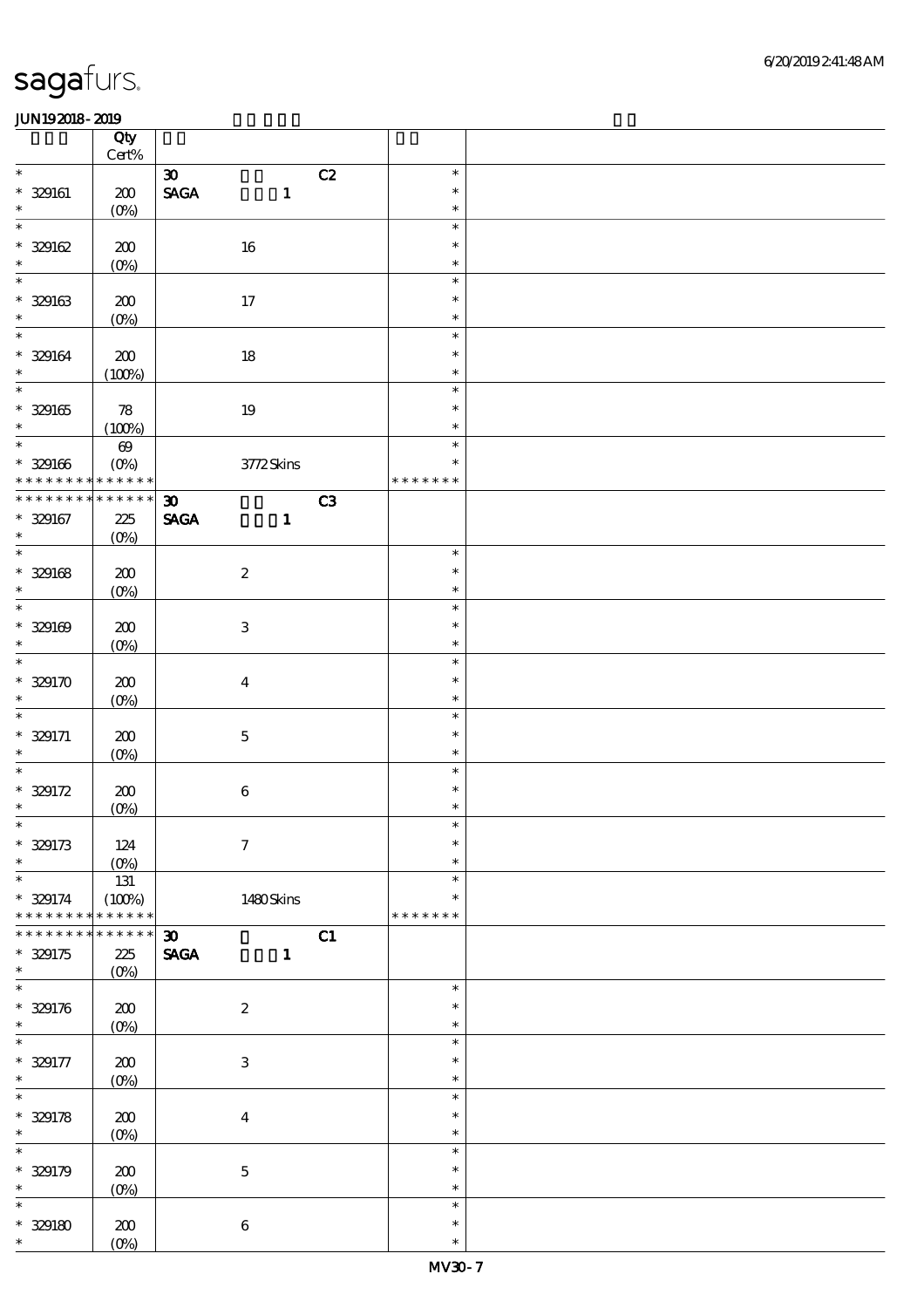|                             | Qty<br>Cert%          |                                                             |                           |    |                  |  |
|-----------------------------|-----------------------|-------------------------------------------------------------|---------------------------|----|------------------|--|
| $\ast$                      |                       |                                                             |                           | C1 | $\ast$           |  |
| $* 329181$                  | 200                   | $\boldsymbol{\mathfrak{D}}$<br>$\ensuremath{\mathsf{SAGA}}$ | $\mathbf 1$               |    | $\ast$           |  |
| $\ast$                      | $(0\%)$               |                                                             |                           |    | $\ast$           |  |
| $\ast$                      |                       |                                                             |                           |    | $\ast$           |  |
| $* 329182$<br>$\ast$        | $200\,$<br>$(0\%)$    |                                                             | $\bf 8$                   |    | $\ast$<br>$\ast$ |  |
| $\ast$                      |                       |                                                             |                           |    | $\ast$           |  |
| $*$ 329183                  | 124                   |                                                             | $\boldsymbol{9}$          |    | $\ast$           |  |
| $\ast$                      | $(O\%)$               |                                                             |                           |    | $\ast$           |  |
| $\ast$<br>$* 329184$        | 144<br>(90%)          |                                                             |                           |    | $\ast$<br>$\ast$ |  |
| * * * * * * * *             | ******                |                                                             | 1893Skins                 |    | * * * * * * *    |  |
| * * * * * * * * * * * * * * |                       | $\boldsymbol{\mathfrak{D}}$                                 |                           | C2 |                  |  |
| $* 329185$                  | 225                   | <b>SAGA</b>                                                 | $\mathbf{1}$              |    |                  |  |
| $\ast$                      | (0%)                  |                                                             |                           |    |                  |  |
| $\overline{\ast}$           |                       |                                                             |                           |    | $\ast$           |  |
| $*$ 329186<br>$\ast$        | 200<br>$(0\%)$        |                                                             | $\boldsymbol{2}$          |    | $\ast$<br>$\ast$ |  |
| $\overline{\phantom{0}}$    |                       |                                                             |                           |    | $\ast$           |  |
| $* 329187$                  | 200                   |                                                             | $\ensuremath{\mathbf{3}}$ |    | $\ast$           |  |
| $\ast$                      | $(0\%)$               |                                                             |                           |    | $\ast$           |  |
| $\overline{\ast}$           |                       |                                                             |                           |    | $\ast$<br>$\ast$ |  |
| $*$ 329188<br>$\ast$        | 200<br>$(0\%)$        |                                                             | $\bf{4}$                  |    | $\ast$           |  |
| $\ast$                      |                       |                                                             |                           |    | $\ast$           |  |
| $* 329189$                  | 200                   |                                                             | $\mathbf 5$               |    | $\ast$           |  |
| $\ast$                      | $(0\%)$               |                                                             |                           |    | $\ast$           |  |
| $\ast$<br>$* 329190$        |                       |                                                             |                           |    | $\ast$<br>$\ast$ |  |
| $\ast$                      | 200<br>$(0\%)$        |                                                             | $\,6\,$                   |    | $\ast$           |  |
| $\ast$                      |                       |                                                             |                           |    | $\ast$           |  |
| $*$ 329191                  | 200                   |                                                             | $\boldsymbol{\tau}$       |    | $\ast$           |  |
| $\ast$<br>$\ast$            | $(0\%)$               |                                                             |                           |    | $\ast$<br>$\ast$ |  |
| $* 329192$                  | 200                   |                                                             | $\bf 8$                   |    | $\ast$           |  |
| $\ast$                      | $(0\%)$               |                                                             |                           |    | $\ast$           |  |
| $\ast$                      |                       |                                                             |                           |    | $\ast$           |  |
| $*$ 329193<br>$\ast$        | $\pmb{30}$            |                                                             | $\boldsymbol{9}$          |    | $\ast$<br>$\ast$ |  |
| $\ast$                      | $(0\%)$               |                                                             |                           |    | $\ast$           |  |
| $* 329194$                  | $200\,$               |                                                             | $10\,$                    |    | $\ast$           |  |
| $\ast$                      | $(0\%)$               |                                                             |                           |    | $\ast$           |  |
| $\overline{\ast}$           |                       |                                                             |                           |    | $\ast$<br>$\ast$ |  |
| $* 329195$<br>$\ast$        | 200<br>$(0\%)$        |                                                             | $11\,$                    |    | $\ast$           |  |
| $\ast$                      |                       |                                                             |                           |    | $\ast$           |  |
| $* 329196$                  | ${\bf Z0}$            |                                                             | $12\,$                    |    | $\ast$           |  |
| $\ast$<br>$_*^-$            | $(0\%)$               |                                                             |                           |    | $\ast$           |  |
|                             |                       |                                                             |                           |    | $\ast$<br>$\ast$ |  |
| $* 329197$<br>$\ast$        | $\pmb{30}$<br>$(0\%)$ |                                                             | $1\!3$                    |    | $\ast$           |  |
| $\overline{\ast}$           |                       |                                                             |                           |    | $\ast$           |  |
| $*$ 329198                  | 200                   |                                                             | $14\,$                    |    | $\ast$           |  |
| $\ast$<br>$\ast$            | (0%)                  |                                                             |                           |    | $\ast$           |  |
| $* 329199$                  | ${\bf Z0}$            |                                                             | $15\,$                    |    | $\ast$<br>$\ast$ |  |
| $\ast$                      | (0%)                  |                                                             |                           |    | $\ast$           |  |
| $\ast$                      |                       |                                                             |                           |    | $\ast$           |  |
| * 329200 *                  | $\pmb{30}$            |                                                             | $16\,$                    |    | $\ast$           |  |
|                             | $(0\%)$               |                                                             |                           |    | $\ast$           |  |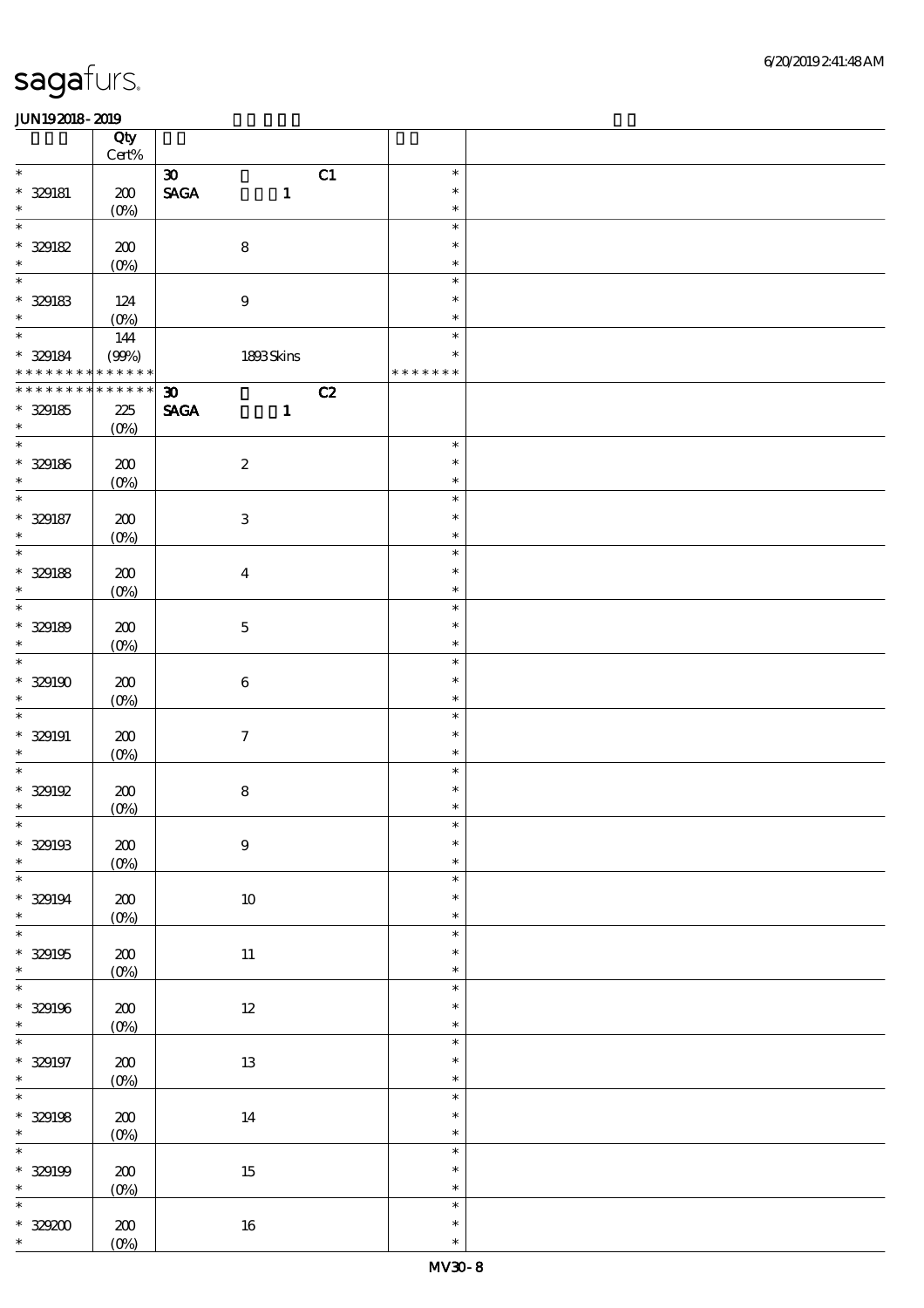|                                           | Qty<br>Cert%  |                                              |    |                  |  |
|-------------------------------------------|---------------|----------------------------------------------|----|------------------|--|
| $\ast$                                    |               | $\boldsymbol{\mathfrak{D}}$                  | C2 | $\ast$           |  |
| $* 329001$                                | 200           | $\ensuremath{\mathsf{SAGA}}$<br>$\mathbf{1}$ |    | $\ast$           |  |
| $\ast$                                    | $(O\%)$       |                                              |    | $\ast$           |  |
| $\ast$<br>$*32902$                        | 47<br>$(0\%)$ | 3472Skins                                    |    | $\ast$<br>$\ast$ |  |
| * * * * * * * * <mark>* * * * * *</mark>  |               |                                              |    | * * * * * * *    |  |
| * * * * * * *                             | * * * * * *   |                                              |    |                  |  |
| $* 329203$                                | 225           |                                              |    |                  |  |
| $\ast$                                    |               |                                              |    |                  |  |
|                                           | $(0\%)$       |                                              |    |                  |  |
| $\ast$                                    |               |                                              |    | $\ast$           |  |
| $* 329204$                                | 200           | $\boldsymbol{2}$                             |    | $\ast$           |  |
| $\ast$                                    | $(0\%)$       |                                              |    | $\ast$           |  |
| $\overline{\ast}$                         |               |                                              |    | $\ast$           |  |
| $* 329205$                                | 200           | $\ensuremath{\mathbf{3}}$                    |    | $\ast$           |  |
| $\ast$                                    |               |                                              |    | $\ast$           |  |
|                                           | $(0\%)$       |                                              |    |                  |  |
| $\ast$                                    |               |                                              |    | $\ast$           |  |
| $* 329006$                                | 200           | $\boldsymbol{4}$                             |    | $\ast$           |  |
| $\ast$                                    | $(0\%)$       |                                              |    | $\ast$           |  |
| $\ast$                                    |               |                                              |    | $\ast$           |  |
| $* 329207$                                | 200           | $\mathbf 5$                                  |    | $\ast$           |  |
| $\ast$                                    | $(0\%)$       |                                              |    | $\ast$           |  |
| $\overline{\ast}$                         |               |                                              |    | $\ast$           |  |
|                                           |               |                                              |    | $\ast$           |  |
| $* 32908$                                 | 200           | $\,6\,$                                      |    |                  |  |
| $\ast$                                    | $(0\%)$       |                                              |    | $\ast$           |  |
| $\ast$                                    |               |                                              |    | $\ast$           |  |
| $* 329009$                                | 211           | $\boldsymbol{7}$                             |    | $\ast$           |  |
| $\ast$                                    | $(0\%)$       |                                              |    | $\ast$           |  |
| $\ast$                                    |               |                                              |    | $\ast$           |  |
| $* 329210$                                | 200           | $\bf 8$                                      |    | $\ast$           |  |
| $\ast$                                    |               |                                              |    | $\ast$           |  |
|                                           | (100%)        |                                              |    |                  |  |
|                                           |               |                                              |    |                  |  |
| $\ast$                                    | $147\,$       |                                              |    | $\ast$           |  |
| * 329211                                  | (100%)        | 1783Skins                                    |    | $\ast$           |  |
| * * * * * * * * <mark>* * * * * *</mark>  |               |                                              |    | * * * * * * *    |  |
| * * * * * * * * * * * * * *               |               | $\boldsymbol{\mathfrak{D}}$                  | C3 |                  |  |
| $* 329212$                                | 225           | <b>SAGA</b><br>$\mathbf{1}$                  |    |                  |  |
| $\ast$                                    |               |                                              |    |                  |  |
| $\ast$                                    | $(0\%)$       |                                              |    | $\ast$           |  |
|                                           |               |                                              |    | $\ast$           |  |
| $* 329213$                                | $\pmb{30}$    | $\boldsymbol{2}$                             |    |                  |  |
| $\ast$                                    | $(0\%)$       |                                              |    | $\ast$           |  |
| $\ast$                                    |               |                                              |    | $\ast$           |  |
| $* 329214$                                | $200\,$       | $\,3$                                        |    | $\ast$           |  |
| $\ast$                                    | (0%)          |                                              |    | $\ast$           |  |
| $\overline{\ast}$                         |               |                                              |    | $\ast$           |  |
|                                           |               |                                              |    | $\ast$           |  |
| * 329215<br>$\ast$                        | $200\,$       | $\boldsymbol{4}$                             |    | $\ast$           |  |
| $\ast$                                    | $(0\%)$       |                                              |    | $\ast$           |  |
|                                           |               |                                              |    |                  |  |
| $* 329216$                                | $200\,$       | $\mathbf 5$                                  |    | $\ast$           |  |
| $\ast$                                    | $(0\%)$       |                                              |    | $\ast$           |  |
| $\overline{\ast}$                         |               |                                              |    | $\ast$           |  |
| * 329217                                  | $\pmb{30}$    | $\,6\,$                                      |    | $\ast$           |  |
| $\ast$                                    | (0%)          |                                              |    | $\ast$           |  |
|                                           |               |                                              |    | $\ast$           |  |
|                                           |               |                                              |    | $\ast$           |  |
| $\overline{\ast}$<br>$* 329218$<br>$\ast$ | 200           | $\boldsymbol{7}$                             |    | $\ast$           |  |
| $\ast$                                    | (0%)          |                                              |    |                  |  |
|                                           |               |                                              |    | $\ast$           |  |
| $* 329219$                                | $200\,$       | $\bf 8$                                      |    | $\ast$           |  |
| $\ast$                                    | (0%)          |                                              |    | $\ast$           |  |
| $\ast$                                    |               |                                              |    | $\ast$           |  |
| $* 32920$<br>$\ast$                       | 42<br>$(0\%)$ | $\boldsymbol{9}$                             |    | $\ast$           |  |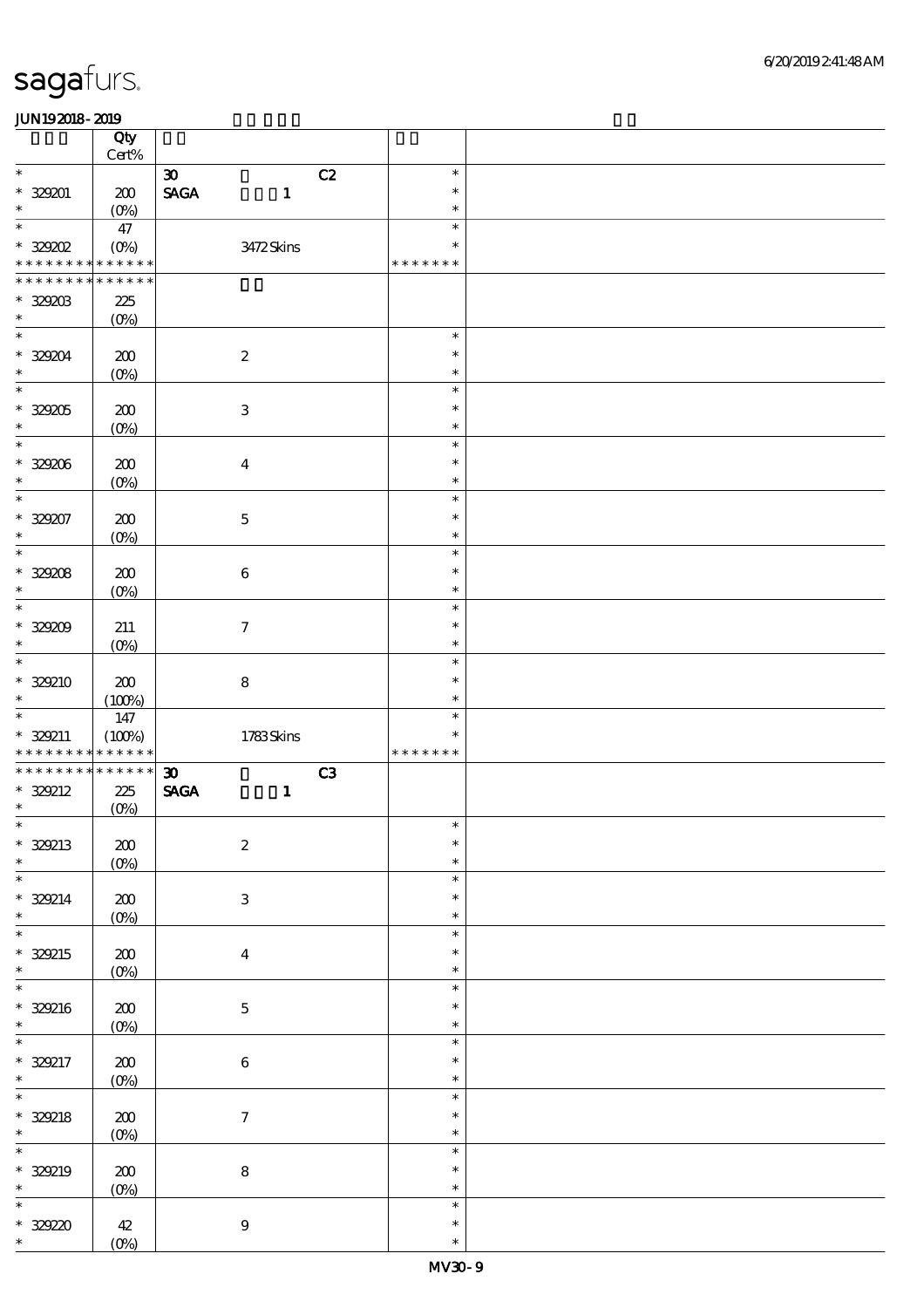|                                    | Qty<br>$Cert\%$                      |                                                |                         |  |
|------------------------------------|--------------------------------------|------------------------------------------------|-------------------------|--|
| $\ast$                             | 203                                  | $\boldsymbol{\mathfrak{D}}$<br>C3              | $\ast$                  |  |
| $* 329221$<br>* * * * * * * *      | (100%)<br>$\ast\ast\ast\ast\ast\ast$ | $\operatorname{\mathsf{SAGA}}$<br>$\mathbf{1}$ | $\ast$<br>* * * * * * * |  |
| * * * * * * * *                    | $***$ * * * *                        | C1<br>$\boldsymbol{\mathfrak{D}}$              |                         |  |
|                                    |                                      |                                                |                         |  |
| $* 329222$                         | 225                                  | <b>SAGA</b><br>$\mathbf{1}$                    |                         |  |
| $\ast$<br>$\overline{\phantom{0}}$ | $(O\%)$                              |                                                |                         |  |
|                                    |                                      |                                                | $\ast$                  |  |
| * 32923                            | 200                                  | $\boldsymbol{2}$                               | $\ast$                  |  |
|                                    | $(0\%)$                              |                                                | $\ast$                  |  |
|                                    |                                      |                                                | $\ast$                  |  |
|                                    | 200                                  | $\ensuremath{\mathbf{3}}$                      | $\ast$                  |  |
| * 32924                            | $(0\%)$                              |                                                | $\ast$                  |  |
|                                    |                                      |                                                | $\ast$                  |  |
|                                    |                                      |                                                | $\ast$                  |  |
| * 32925                            | 200                                  | $\boldsymbol{4}$                               |                         |  |
|                                    | $(0\%)$                              |                                                | $\ast$                  |  |
|                                    |                                      |                                                | $\ast$                  |  |
| * 329236                           | 200                                  | $\mathbf 5$                                    | $\ast$                  |  |
| $\ast$                             | $(0\%)$                              |                                                | $\ast$                  |  |
| $\overline{\ast}$                  |                                      |                                                | $\ast$                  |  |
| $* 329227$                         | 200                                  | $\bf 6$                                        | $\ast$                  |  |
| $\ast$                             | $(0\%)$                              |                                                | $\ast$                  |  |
|                                    |                                      |                                                | $\ast$                  |  |
| $* 32928$                          | 200                                  | $\boldsymbol{\tau}$                            | $\ast$                  |  |
| $\ast$                             |                                      |                                                | $\ast$                  |  |
|                                    | $(0\%)$                              |                                                | $\ast$                  |  |
|                                    |                                      |                                                |                         |  |
| $* 32929$                          | 200                                  | $\bf8$                                         | $\ast$                  |  |
| $\ast$                             | $(0\%)$                              |                                                | $\ast$                  |  |
|                                    |                                      |                                                | $\ast$                  |  |
| $* 329230$                         | 200                                  | $\boldsymbol{9}$                               | $\ast$                  |  |
| $\ast$                             | $(O\%)$                              |                                                | $\ast$                  |  |
|                                    |                                      |                                                | $\ast$                  |  |
| * 329231                           | 180                                  | $10\,$                                         | $\ast$                  |  |
| $\ast$                             | $(O\%)$                              |                                                | $\ast$                  |  |
| $\ast$                             |                                      |                                                | $\ast$                  |  |
| * 329232                           | ${\bf 38}$                           | $11\,$                                         | $\ast$                  |  |
| $\ast$                             | (0%)                                 |                                                | $\ast$                  |  |
| $\ast$                             | 144                                  |                                                | $\ast$                  |  |
| $* 329233$                         | (100%)                               | 2187Skins                                      | $\ast$                  |  |
| * * * * * * * *                    | * * * * * *                          |                                                | * * * * * * *           |  |
| * * * * * * * *                    | * * * * * *                          | C2<br>$\boldsymbol{\mathfrak{D}}$              |                         |  |
|                                    |                                      |                                                |                         |  |
| * 329234<br>$\ast$                 | 225                                  | <b>SAGA</b><br>$\mathbf{1}$                    |                         |  |
| $*$                                | $(O\%)$                              |                                                | $\ast$                  |  |
|                                    |                                      |                                                |                         |  |
| $* 329235$                         | 200                                  | $\boldsymbol{z}$                               | $\ast$                  |  |
| $\ast$                             | $(0\%)$                              |                                                | $\ast$                  |  |
|                                    |                                      |                                                | $\ast$                  |  |
| * 329236                           | 200                                  | $\ensuremath{\mathsf{3}}$                      | $\ast$                  |  |
| $\ast$                             | $(0\%)$                              |                                                | $\ast$                  |  |
|                                    |                                      |                                                | $\ast$                  |  |
| * 329237                           | ${\bf Z0}$                           | $\boldsymbol{4}$                               | $\ast$                  |  |
| $*$                                | $(0\%)$                              |                                                | $\ast$                  |  |
| $\overline{\ast}$                  |                                      |                                                | $\ast$                  |  |
| * 329238                           | ${\bf Z0}$                           | $\mathbf 5$                                    | $\ast$                  |  |
| $\ast$                             | $(0\%)$                              |                                                | $\ast$                  |  |
| $\overline{\ast}$                  |                                      |                                                | $\ast$                  |  |
| * 329239                           | ${\bf Z0}$                           | $\bf 6$                                        | $\ast$                  |  |
| $\ast$                             | $(0\%)$                              |                                                | $\ast$                  |  |
| $\ast$                             |                                      |                                                | $\ast$                  |  |
| $* 329240$                         |                                      |                                                | $\ast$                  |  |
| $\ast$                             | 200<br>$(O\%)$                       | $\boldsymbol{7}$                               | $\ast$                  |  |
|                                    |                                      |                                                |                         |  |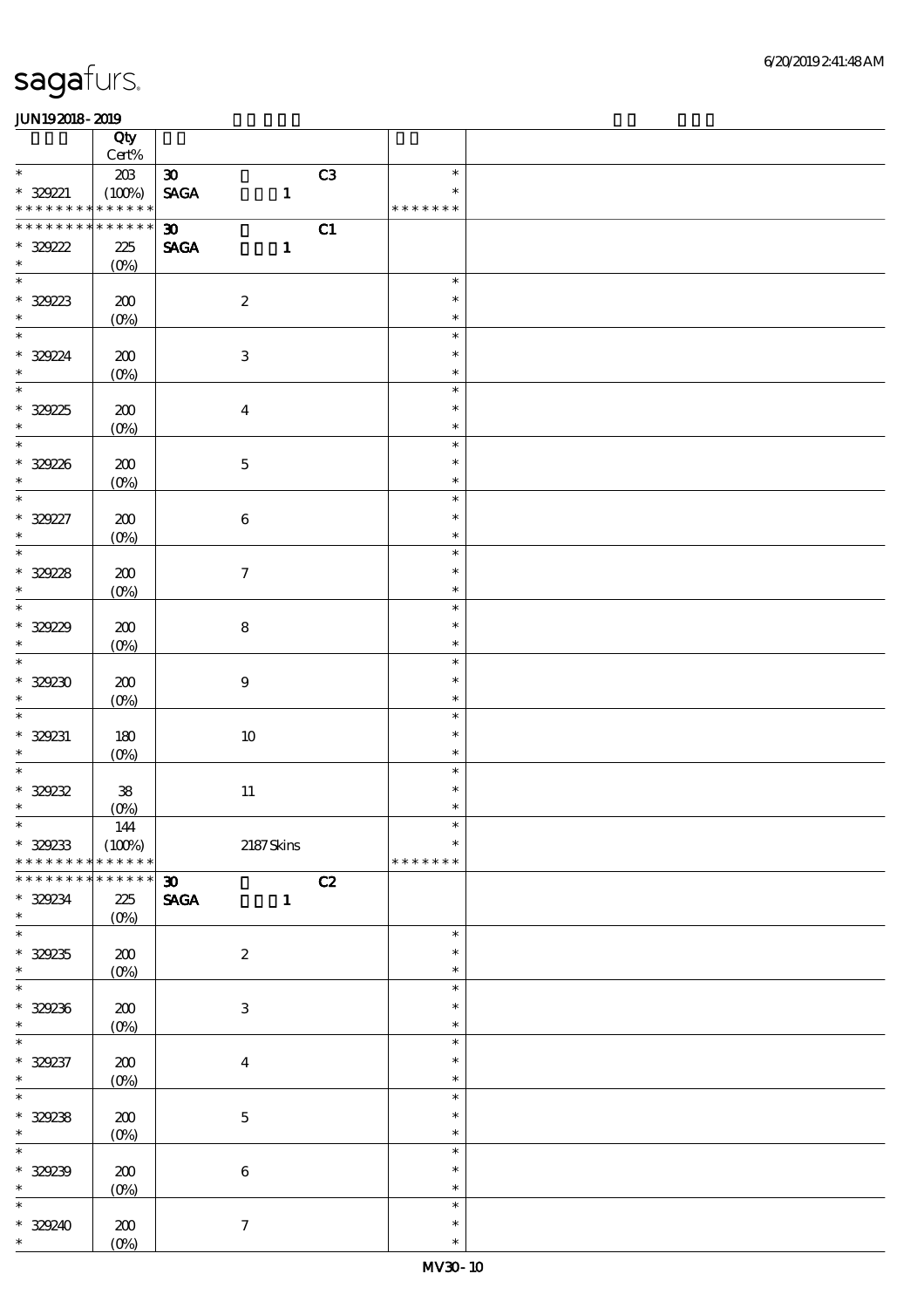|                             | Qty<br>$\mbox{Cert}\%$ |                                                |                  |  |
|-----------------------------|------------------------|------------------------------------------------|------------------|--|
| $\ast$                      |                        | $\boldsymbol{\mathfrak{D}}$<br>C2              | $\ast$           |  |
| $* 329241$<br>$\ast$        | 200                    | $\operatorname{\mathsf{SAGA}}$<br>$\mathbf{1}$ | $\ast$<br>$\ast$ |  |
| $\ast$                      | $(0\%)$                |                                                | $\ast$           |  |
| $*329242$<br>$\ast$         | 200<br>$(0\%)$         | $\boldsymbol{9}$                               | $\ast$<br>$\ast$ |  |
| $\ast$                      |                        |                                                | $\ast$           |  |
| $* 329243$<br>$\ast$        | 200<br>$(0\%)$         | $10\,$                                         | $\ast$<br>$\ast$ |  |
| $\ast$                      |                        |                                                | $\ast$           |  |
| $* 329244$<br>$\ast$        | 200<br>$(0\%)$         | $11\,$                                         | $\ast$<br>$\ast$ |  |
| $\ast$                      |                        |                                                | $\ast$           |  |
| $* 329245$<br>$\ast$        | 200<br>$(0\%)$         | $12\,$                                         | $\ast$<br>$\ast$ |  |
| $\overline{\phantom{0}}$    |                        |                                                | $\ast$           |  |
| $* 329246$<br>$\ast$        | 200<br>$(0\%)$         | $13\,$                                         | $\ast$<br>$\ast$ |  |
| $\overline{\phantom{0}}$    |                        |                                                | $\ast$           |  |
| $* 329247$<br>$\ast$        | 200<br>$(0\%)$         | $14\,$                                         | $\ast$<br>$\ast$ |  |
| $\ast$                      |                        |                                                | $\ast$           |  |
| $* 329248$<br>$\ast$        | 200<br>$(0\%)$         | $15\,$                                         | $\ast$<br>$\ast$ |  |
| $\overline{\phantom{0}}$    |                        |                                                | $\ast$           |  |
| $* 329249$<br>$\ast$        | 200<br>$(0\%)$         | $16\,$                                         | $\ast$<br>$\ast$ |  |
| $\overline{\phantom{a}^*}$  |                        |                                                | $\ast$           |  |
| $* 329250$<br>$\ast$        | 200<br>$(O\%)$         | $17$                                           | $\ast$<br>$\ast$ |  |
| $\ast$                      | 183                    |                                                | $\ast$           |  |
| $* 329251$                  | $(O\%)$                | 3608Skins                                      | $\ast$           |  |
| * * * * * * * * * * * * * * |                        |                                                | * * * * * * *    |  |
| * * * * * * * *             | * * * * * *            |                                                |                  |  |
| $* 329252$                  | $225\,$                |                                                |                  |  |
| $\ast$                      | $(0\%)$                |                                                |                  |  |
| $*$                         |                        |                                                | $\ast$           |  |
| $* 329253$                  | 200                    | $\boldsymbol{2}$                               | $\ast$           |  |
| $\ast$                      | $(0\%)$                |                                                | $\ast$           |  |
| $\overline{\phantom{0}}$    |                        |                                                | $\ast$           |  |
| $* 329254$<br>$\ast$        | 200<br>(0%)            | $\ensuremath{\mathbf{3}}$                      | $\ast$<br>$\ast$ |  |
| $\overline{\phantom{0}}$    |                        |                                                | $\ast$           |  |
| $* 329255$<br>$\ast$        | ${\bf Z0}$<br>$(0\%)$  | $\boldsymbol{4}$                               | $\ast$<br>$\ast$ |  |
| $\overline{\ast}$           |                        |                                                | $\ast$           |  |
| $* 329256$<br>$\ast$        | ${\bf Z0}$<br>$(0\%)$  | $\mathbf 5$                                    | $\ast$<br>$\ast$ |  |
| $\ast$                      |                        |                                                | $\ast$           |  |
| $* 329257$<br>$\ast$        | $200\,$<br>$(0\%)$     | $\,6\,$                                        | $\ast$<br>$\ast$ |  |
| $\ast$                      |                        |                                                | $\ast$           |  |
| $* 329258$<br>$\ast$        | ${\bf Z0}$<br>$(0\%)$  | $\boldsymbol{7}$                               | $\ast$<br>$\ast$ |  |
| $\ast$                      |                        |                                                | $\ast$           |  |
| $* 329259$                  | $\pmb{30}$             | $\bf 8$                                        | $\ast$           |  |
| $\ast$                      | $(0\%)$                |                                                | $\ast$           |  |
| $\ast$                      |                        |                                                | $\ast$           |  |
| $* 329200$                  | $200\,$                | $\boldsymbol{9}$                               | $\ast$           |  |
| $\ast$                      | $(0\%)$                |                                                | $\ast$           |  |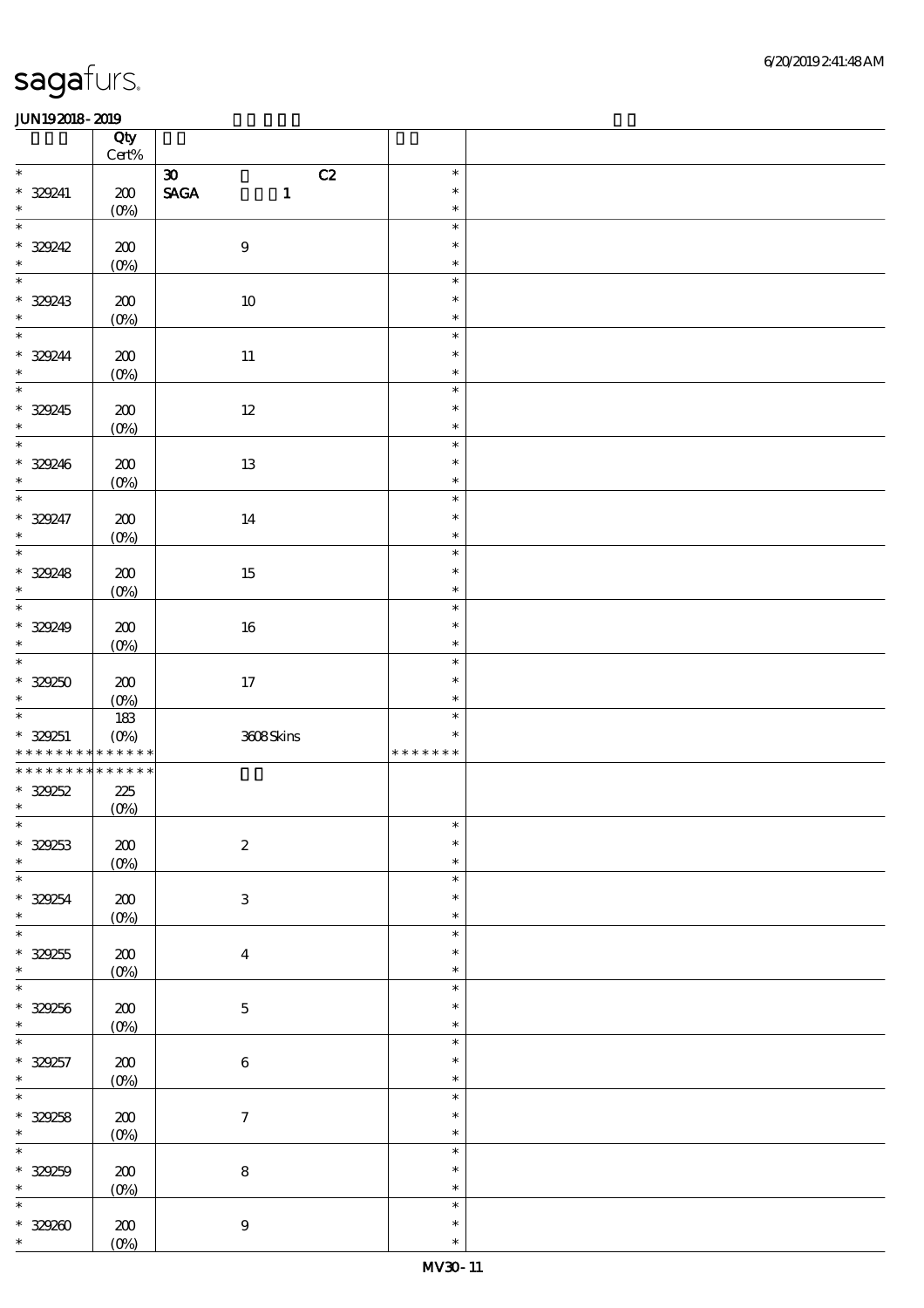|                                           | Qty<br>Cert%   |                              |                                |    |                  |  |
|-------------------------------------------|----------------|------------------------------|--------------------------------|----|------------------|--|
| $\ast$                                    |                | $\boldsymbol{\mathfrak{D}}$  |                                | C2 | $\ast$           |  |
| $* 329261$                                | $200$          | $\ensuremath{\mathsf{SAGA}}$ | $\mathbf{1}$                   |    | $\ast$           |  |
| $\ast$                                    | $(0\%)$        |                              |                                |    | $\ast$           |  |
| $\ast$                                    |                |                              |                                |    | $\ast$           |  |
| $* 329262$                                | 200            |                              | $11\,$                         |    | $\ast$           |  |
| $\ast$                                    | $(0\%)$        |                              |                                |    | $\ast$           |  |
| $\ast$                                    |                |                              |                                |    | $\ast$           |  |
| $* 329263$<br>$\ast$                      | 200            |                              | $12 \,$                        |    | $\ast$           |  |
| $\ast$                                    | (100%)         |                              |                                |    | $\ast$<br>$\ast$ |  |
| * 329264                                  | 131            |                              | 13                             |    | $\ast$           |  |
| $\ast$                                    | (100%)         |                              |                                |    | $\ast$           |  |
| $\ast$                                    | ${\bf 90}$     |                              |                                |    | $\ast$           |  |
| $* 329265$                                | $(O\%)$        |                              | 2646Skins                      |    | $\ast$           |  |
| * * * * * * * * * * * * * *               |                |                              |                                |    | * * * * * * *    |  |
| * * * * * * * *                           | * * * * * *    | $\boldsymbol{\mathfrak{D}}$  |                                | C3 |                  |  |
| $* 329266$                                | 225            | <b>SAGA</b>                  | $\mathbf{1}$                   |    |                  |  |
| $\ast$                                    | $(O\%)$        |                              |                                |    |                  |  |
| $\overline{\ast}$                         |                |                              |                                |    | $\ast$           |  |
| $* 329267$<br>$\ast$                      | 200            |                              | $\boldsymbol{2}$               |    | $\ast$<br>$\ast$ |  |
| $\overline{\phantom{0}}$                  | $(0\%)$        |                              |                                |    | $\ast$           |  |
| $* 329268$                                | 200            |                              | $\ensuremath{\mathbf{3}}$      |    | $\ast$           |  |
| $\ast$                                    | $(0\%)$        |                              |                                |    | $\ast$           |  |
| $\ast$                                    |                |                              |                                |    | $\ast$           |  |
| $* 329209$                                | 200            |                              | $\overline{\mathbf{4}}$        |    | $\ast$           |  |
| $\ast$                                    | $(O\%)$        |                              |                                |    | $\ast$           |  |
| $\ast$                                    |                |                              |                                |    | $\ast$           |  |
| $* 329270$                                | 200            |                              | $\mathbf 5$                    |    | $\ast$           |  |
| $\ast$                                    | $(0\%)$        |                              |                                |    | $\ast$           |  |
| $\ast$                                    |                |                              |                                |    | $\ast$<br>$\ast$ |  |
| $* 329271$<br>$\ast$                      | 200<br>$(O\%)$ |                              | $\,6\,$                        |    | $\ast$           |  |
| $\ast$                                    |                |                              |                                |    | $\ast$           |  |
| $* 329272$                                | 200            |                              | $\boldsymbol{\tau}$            |    | $\ast$           |  |
| $\ast$                                    | (0%)           |                              |                                |    | $\ast$           |  |
| $\ast$                                    |                |                              |                                |    | $\ast$           |  |
| $*$ 329273                                | 200            |                              | $\bf 8$                        |    | $\ast$           |  |
| $\ast$                                    | $(O\%)$        |                              |                                |    | $\ast$           |  |
| $\ast$                                    |                |                              |                                |    | $\ast$           |  |
| $* 329274$                                | 200            |                              | $\boldsymbol{9}$               |    | $\ast$           |  |
| $\ast$<br>$\ast$                          | $(0\%)$        |                              |                                |    | $\ast$<br>$\ast$ |  |
| $* 329275$                                | 200            |                              | 10                             |    | $\ast$           |  |
| $\ast$                                    | $(O\!/\!o)$    |                              |                                |    | $\ast$           |  |
| $\ast$                                    |                |                              |                                |    | $\ast$           |  |
| $* 329276$                                | 200            |                              | 11                             |    | $\ast$           |  |
| $\ast$                                    | (100%)         |                              |                                |    | $\ast$           |  |
| $\ast$                                    |                |                              |                                |    | $\ast$           |  |
| $* 329277$                                | 98             |                              | $12 \,$                        |    | $\ast$           |  |
| $\ast$                                    | (100%)         |                              |                                |    | $\ast$           |  |
| $\ast$                                    | 36             |                              |                                |    | $\ast$<br>$\ast$ |  |
| $* 329278$<br>* * * * * * * * * * * * * * | $(0\%)$        |                              | 2359Skins                      |    | * * * * * * *    |  |
| * * * * * * * * * * * * * *               |                | $\boldsymbol{\mathfrak{D}}$  |                                | C1 |                  |  |
| $* 329279$                                | 225            | <b>SAGA</b>                  | $\overline{x}$<br>$\mathbf{1}$ |    |                  |  |
| $\ast$                                    | $(0\%)$        |                              |                                |    |                  |  |
| $\ast$                                    |                |                              |                                |    | $\ast$           |  |
| $* 329280$                                | 200            |                              | $\boldsymbol{2}$               |    | $\ast$           |  |
| $\ast$                                    | $(O\%)$        |                              |                                |    | $\ast$           |  |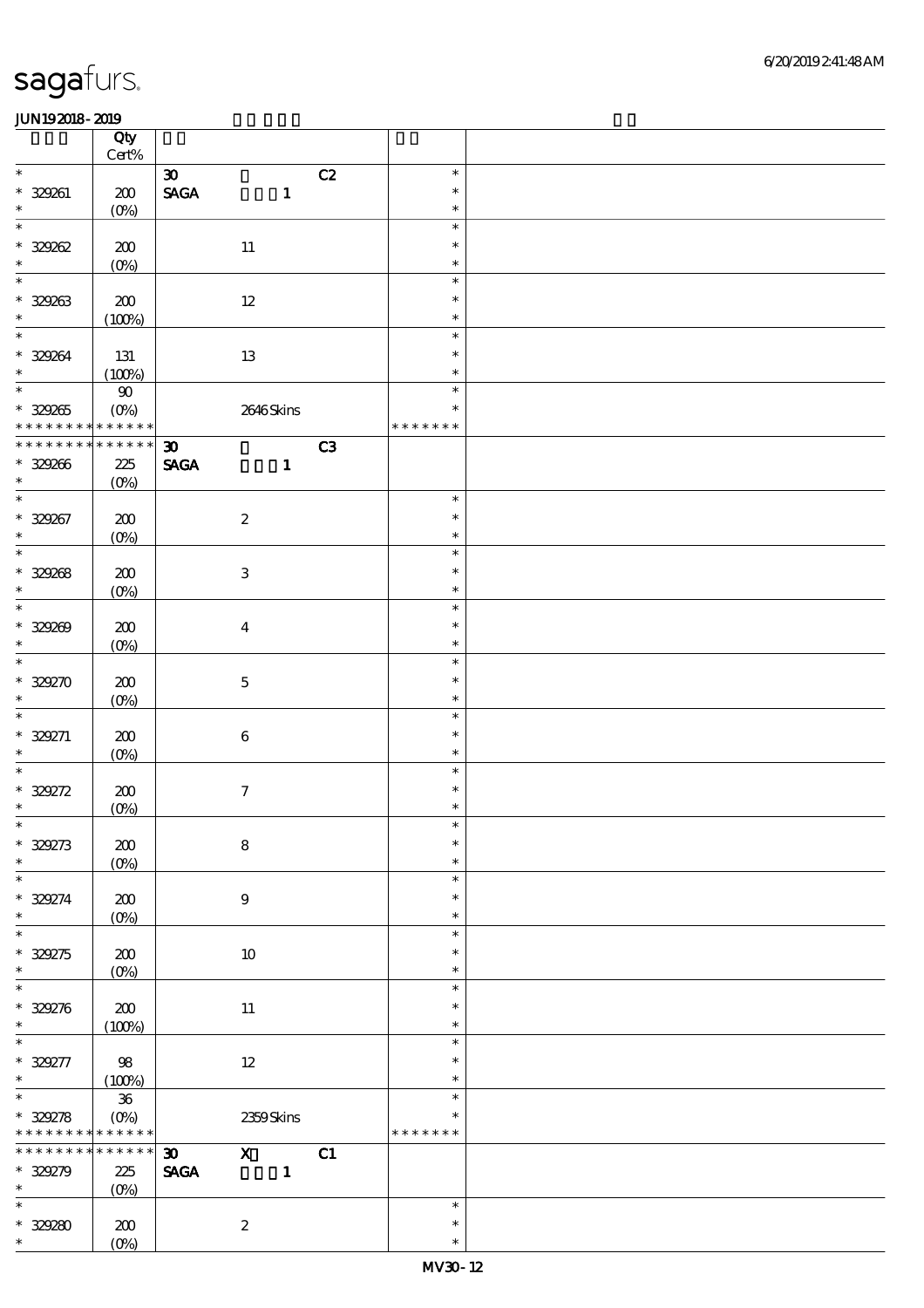|                          | Qty<br>$\mbox{Cert}\%$ |                                                        |              |    |               |  |
|--------------------------|------------------------|--------------------------------------------------------|--------------|----|---------------|--|
|                          |                        |                                                        |              |    |               |  |
| $\ast$                   |                        | $\mathbf{X}$<br>$\boldsymbol{\mathfrak{D}}$            |              | C1 | $\ast$        |  |
| $* 329281$               | $200\,$                | $\operatorname{\mathbf{SAGA}}$                         | $\mathbf{1}$ |    | $\ast$        |  |
| $\ast$                   | $(0\%)$                |                                                        |              |    | $\ast$        |  |
| $\ast$                   |                        |                                                        |              |    | $\ast$        |  |
|                          |                        |                                                        |              |    | $\ast$        |  |
| $* 329282$               | 200                    | $\boldsymbol{4}$                                       |              |    |               |  |
| $\ast$                   | $(O\%)$                |                                                        |              |    | $\ast$        |  |
| $\ast$                   |                        |                                                        |              |    | $\ast$        |  |
| $* 329283$               | 200                    | $\mathbf 5$                                            |              |    | $\ast$        |  |
| $\ast$                   |                        |                                                        |              |    | $\ast$        |  |
|                          | $(O\%)$                |                                                        |              |    |               |  |
| $\overline{\ast}$        |                        |                                                        |              |    | $\ast$        |  |
| * 329284                 | $200$                  | $\bf 6$                                                |              |    | $\ast$        |  |
|                          | (17%)                  |                                                        |              |    | $\ast$        |  |
| $\overline{\ast}$        |                        |                                                        |              |    | $\ast$        |  |
|                          |                        |                                                        |              |    | $\ast$        |  |
| $* 329285$               | 200                    | $\boldsymbol{7}$                                       |              |    |               |  |
| $\ast$                   | (20%)                  |                                                        |              |    | $\ast$        |  |
|                          | $73\,$                 |                                                        |              |    | $\ast$        |  |
| * 329286                 | $(O\!/\!o)$            |                                                        | 1498Skins    |    | $\ast$        |  |
| * * * * * * * *          | * * * * * *            |                                                        |              |    | * * * * * * * |  |
| * * * * * * * *          | ******                 |                                                        |              |    |               |  |
|                          |                        | $\overline{\mathbf{x}}$<br>$\boldsymbol{\mathfrak{D}}$ | C2           |    |               |  |
| $* 329287$               | 225                    | <b>SAGA</b>                                            | $\mathbf{1}$ |    |               |  |
| $\ast$                   | $(O\%)$                |                                                        |              |    |               |  |
| $\overline{\ast}$        |                        |                                                        |              |    | $\ast$        |  |
| $* 329288$               | 200                    | $\boldsymbol{2}$                                       |              |    | $\ast$        |  |
| $\ast$                   |                        |                                                        |              |    |               |  |
|                          | $(0\%)$                |                                                        |              |    | $\ast$        |  |
| $\overline{\ast}$        |                        |                                                        |              |    | $\ast$        |  |
| $* 329289$               | 200                    | $\,3$                                                  |              |    | $\ast$        |  |
| $\ast$                   | $(O\%)$                |                                                        |              |    | $\ast$        |  |
| $\overline{\ast}$        |                        |                                                        |              |    | $\ast$        |  |
|                          |                        |                                                        |              |    |               |  |
| $* 329290$               | 200                    | $\boldsymbol{4}$                                       |              |    | $\ast$        |  |
| $\ast$                   | $(0\%)$                |                                                        |              |    | $\ast$        |  |
| $\ast$                   |                        |                                                        |              |    | $\ast$        |  |
| $* 329291$               | 200                    | $\mathbf 5$                                            |              |    | $\ast$        |  |
| $\ast$                   |                        |                                                        |              |    | $\ast$        |  |
|                          | $(O\%)$                |                                                        |              |    |               |  |
| $\ast$                   |                        |                                                        |              |    | $\ast$        |  |
| $*$ 329292               | 200                    | $\bf 6$                                                |              |    | $\ast$        |  |
| $\ast$                   | $(0\%)$                |                                                        |              |    | $\ast$        |  |
|                          |                        |                                                        |              |    |               |  |
|                          |                        |                                                        |              |    | $\ast$        |  |
| $* 329293$               | $\pmb{30}$             | $\boldsymbol{7}$                                       |              |    |               |  |
| $\ast$                   | $(0\%)$                |                                                        |              |    | $\ast$        |  |
| $\overline{\phantom{0}}$ |                        |                                                        |              |    | $\ast$        |  |
| $* 329294$               | $200\,$                | $\bf 8$                                                |              |    | $\ast$        |  |
| $\ast$                   | (0%)                   |                                                        |              |    | $\ast$        |  |
| $\ast$                   |                        |                                                        |              |    | $\ast$        |  |
|                          |                        |                                                        |              |    |               |  |
| $* 32925$                | $200\,$                | $\boldsymbol{9}$                                       |              |    | $\ast$        |  |
| $\ast$                   | (0%)                   |                                                        |              |    | $\ast$        |  |
| $\overline{\ast}$        |                        |                                                        |              |    | $\ast$        |  |
| $* 329296$               | $200\,$                | $10\,$                                                 |              |    | $\ast$        |  |
| $\ast$                   | $(0\%)$                |                                                        |              |    | $\ast$        |  |
| $\overline{\phantom{0}}$ |                        |                                                        |              |    |               |  |
|                          |                        |                                                        |              |    | $\ast$        |  |
| $* 329297$               | $200\,$                | $11\,$                                                 |              |    | $\ast$        |  |
| $\ast$                   | (0%)                   |                                                        |              |    | $\ast$        |  |
| $\ast$                   |                        |                                                        |              |    | $\ast$        |  |
| $* 329298$               | 200                    | $12\,$                                                 |              |    | $\ast$        |  |
| $\ast$                   |                        |                                                        |              |    |               |  |
|                          | (0%)                   |                                                        |              |    | $\ast$        |  |
| $\overline{\phantom{0}}$ |                        |                                                        |              |    | $\ast$        |  |
| $* 329299$               | $200\,$                | $13\,$                                                 |              |    | $\ast$        |  |
| $\ast$                   | (0%)                   |                                                        |              |    | $\ast$        |  |
| $\ast$                   |                        |                                                        |              |    | $\ast$        |  |
|                          |                        |                                                        |              |    | $\ast$        |  |
| $^\ast$ 329300           | 200                    | $14\,$                                                 |              |    |               |  |
| $\ast$                   | $(O\%)$                |                                                        |              |    | $\ast$        |  |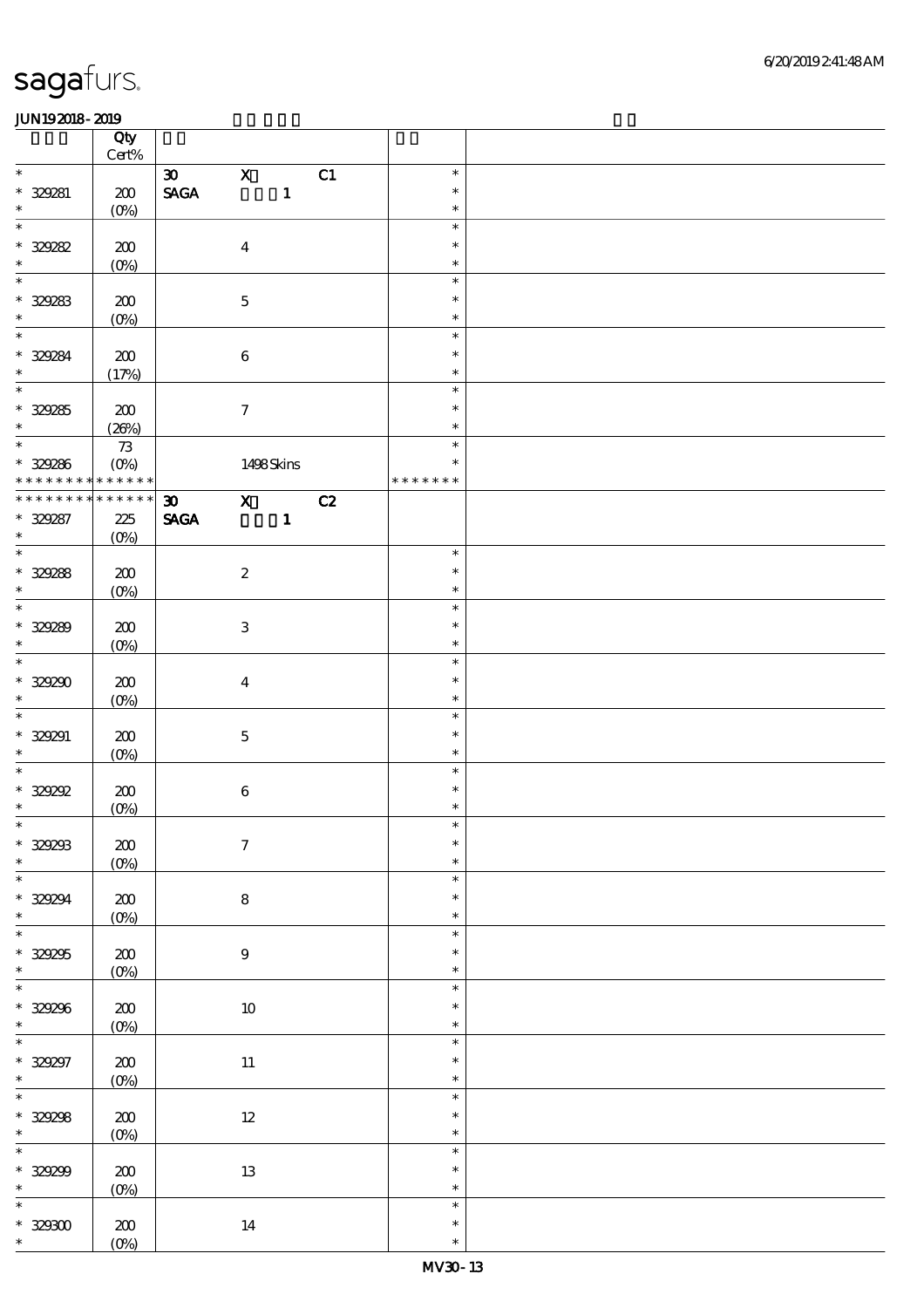|                                    | Qty<br>$Cert\%$   |                                |                           |                  |                |                  |  |
|------------------------------------|-------------------|--------------------------------|---------------------------|------------------|----------------|------------------|--|
| $\overline{\ast}$                  |                   |                                |                           |                  |                |                  |  |
|                                    |                   | $\boldsymbol{\mathfrak{D}}$    | $\overline{\mathbf{x}}$   |                  | C2             | $\ast$           |  |
| $* 329001$<br>$\ast$               | 200               | $\operatorname{\mathsf{SAGA}}$ |                           | $\mathbf{1}$     |                | $\ast$<br>$\ast$ |  |
| $\ast$                             | $(0\%)$           |                                |                           |                  |                | $\ast$           |  |
|                                    |                   |                                |                           |                  |                | $\ast$           |  |
| $*$ 329302<br>$\ast$               | 200               |                                | 16                        |                  |                |                  |  |
| $\ast$                             | $(0\%)$           |                                |                           |                  |                | $\ast$           |  |
|                                    |                   |                                |                           |                  |                | $\ast$           |  |
| $^\ast$ 329303                     | 200               |                                | $17$                      |                  |                | $\ast$           |  |
| $\ast$                             | $(0\%)$           |                                |                           |                  |                | $\ast$           |  |
| $\ast$                             |                   |                                |                           |                  |                | $\ast$           |  |
| $* 329004$                         | 200               |                                | $18\,$                    |                  |                | $\ast$           |  |
| $\ast$                             | $(0\%)$           |                                |                           |                  |                | $\ast$           |  |
| $\overline{\ast}$                  |                   |                                |                           |                  |                | $\ast$           |  |
| $* 329005$                         | 96                |                                | 19                        |                  |                | $\ast$           |  |
| $\ast$                             | $(0\%)$           |                                |                           |                  |                | $\ast$           |  |
| $\overline{\ast}$                  | 169               |                                |                           |                  |                | $\ast$           |  |
| $* 329006$                         | (90%)             |                                |                           | 3800Skins        |                | $\ast$           |  |
| * * * * * * * *                    | * * * * * *       |                                |                           |                  |                | * * * * * * *    |  |
| * * * * * * *                      | * * * * * *       | $\boldsymbol{\mathfrak{D}}$    | $\mathbf{X}$              |                  | C3             |                  |  |
| $* 32907$                          | 225               | <b>SAGA</b>                    |                           | $\mathbf{1}$     |                |                  |  |
| $\ast$                             | $(0\%)$           |                                |                           |                  |                |                  |  |
| $\overline{\ast}$                  |                   |                                |                           |                  |                | $\ast$           |  |
| $* 32908$                          | 200               |                                | $\boldsymbol{2}$          |                  |                | $\ast$           |  |
| $\ast$                             | $(0\%)$           |                                |                           |                  |                | $\ast$           |  |
| $\ast$                             |                   |                                |                           |                  |                | $\ast$           |  |
| $* 32909$                          | 200               |                                | $\,3$                     |                  |                | $\ast$           |  |
| $\ast$                             | $(0\%)$           |                                |                           |                  |                | $\ast$           |  |
| $\ast$                             |                   |                                |                           |                  |                | $\ast$           |  |
| $* 329310$                         | 200               |                                | $\boldsymbol{4}$          |                  |                | $\ast$           |  |
| $\ast$                             | $(0\%)$           |                                |                           |                  |                | $\ast$           |  |
| $\ast$                             |                   |                                |                           |                  |                | $\ast$           |  |
| * 329311                           | 200               |                                | $\mathbf 5$               |                  |                | $\ast$           |  |
| $\ast$                             | $(0\%)$           |                                |                           |                  |                | $\ast$           |  |
| $\ast$                             |                   |                                |                           |                  |                | $\ast$           |  |
| $* 329312$                         | $165\,$           |                                | $\,6\,$                   |                  |                | $\ast$           |  |
| $\ast$                             | $(0\%)$           |                                |                           |                  |                | $\ast$           |  |
| $\ast$                             | 156               |                                |                           |                  |                |                  |  |
| $* 329313$                         | (100%)            |                                |                           | 1346Skins        |                | $\ast$           |  |
| * * * * * * * *                    | * * * * * *       |                                |                           |                  |                | * * * * * * *    |  |
|                                    |                   | $\boldsymbol{\mathfrak{D}}$    | $\boldsymbol{\mathsf{X}}$ |                  | C1             |                  |  |
| 329314                             | 117               | $\operatorname{\mathsf{SAGA}}$ |                           | $\boldsymbol{z}$ |                |                  |  |
|                                    | (9%)              |                                |                           |                  |                |                  |  |
|                                    |                   | $\infty$                       | $\boldsymbol{\mathsf{z}}$ |                  | C2             |                  |  |
| 329315                             | 258               | <b>SAGA</b>                    |                           | $\boldsymbol{z}$ |                |                  |  |
|                                    | (17%)             |                                |                           |                  |                |                  |  |
|                                    |                   | $\infty$                       | $\boldsymbol{\mathsf{X}}$ |                  | C <sub>3</sub> |                  |  |
| 329316                             | 73                | <b>SAGA</b>                    |                           | $\boldsymbol{z}$ |                |                  |  |
|                                    | (20%)             |                                |                           |                  |                |                  |  |
|                                    |                   | $\boldsymbol{\mathfrak{D}}$    | $\boldsymbol{\mathrm{X}}$ |                  | C1             |                  |  |
| 329317                             | 245               | <b>SAGA</b>                    |                           | $\boldsymbol{z}$ |                |                  |  |
|                                    | (11%)             |                                |                           |                  |                |                  |  |
| * * * * * * * *                    | * * * * * *       | 30                             | $\mathbf{x}$              |                  | C2             |                  |  |
| $*$ 329318                         | 225               | <b>SAGA</b>                    |                           | $\boldsymbol{z}$ |                |                  |  |
| $\ast$<br>$\overline{\phantom{0}}$ | (O <sub>0</sub> ) |                                |                           |                  |                |                  |  |
|                                    |                   |                                |                           |                  |                | $\ast$           |  |
| $* 329319$                         | 191               |                                | $\boldsymbol{2}$          |                  |                | $\ast$           |  |
| $\ast$                             | $(0\%)$           |                                |                           |                  |                | $\ast$           |  |
| $\overline{\phantom{0}}$           | $94\,$            |                                |                           |                  |                | $\ast$           |  |
| $* 32930$                          | (100%)            |                                | $510S$ kins               |                  |                | $\ast$           |  |
| * * * * * * * *                    | * * * * * *       |                                |                           |                  |                | * * * * * * *    |  |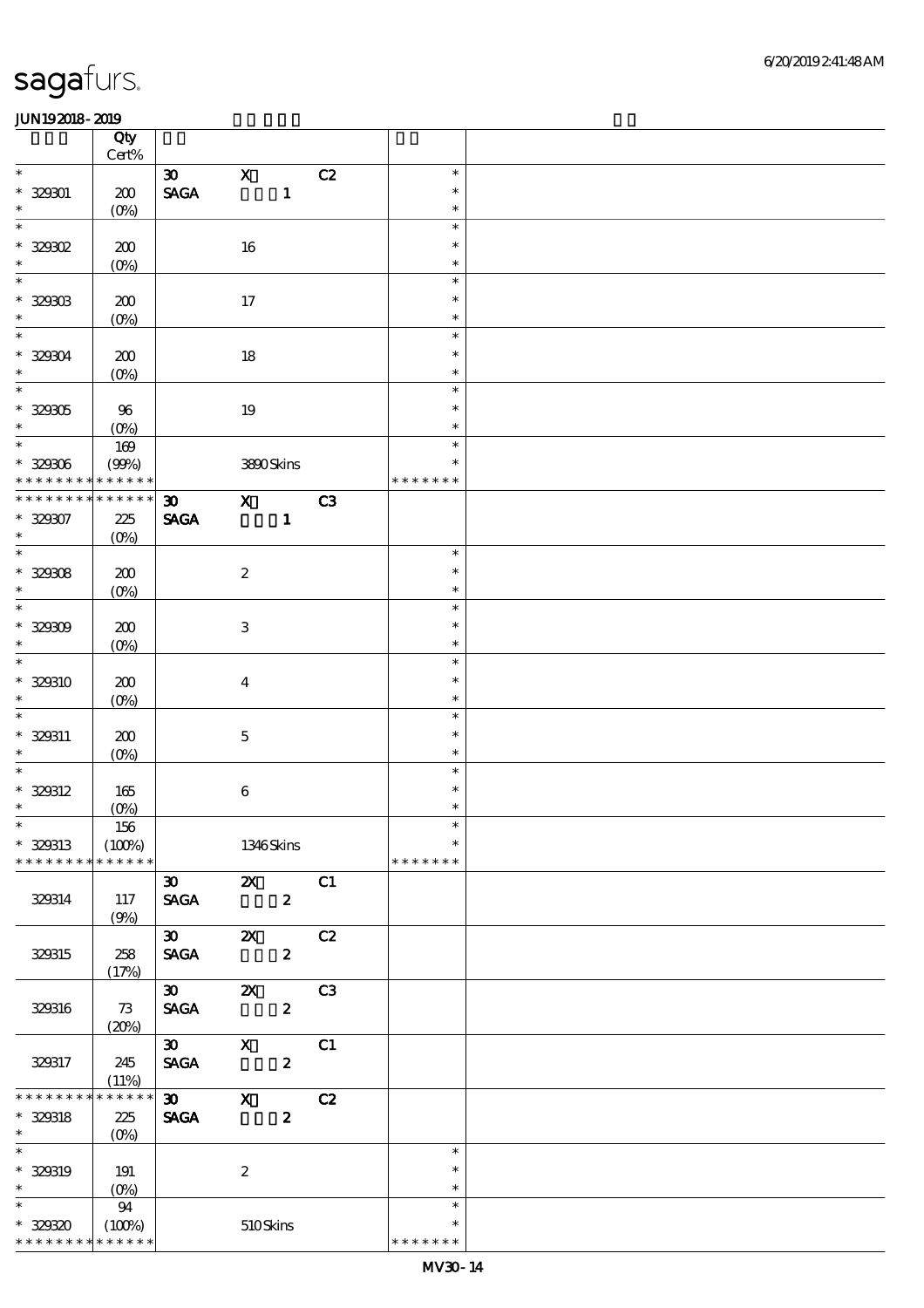|                                                                           | Qty                        |                                                             |                                  |    |                         |  |
|---------------------------------------------------------------------------|----------------------------|-------------------------------------------------------------|----------------------------------|----|-------------------------|--|
|                                                                           | $Cert\%$                   |                                                             |                                  |    |                         |  |
| 329321                                                                    | 174<br>(19%)               | $\boldsymbol{\mathfrak{D}}$<br>$\ensuremath{\mathsf{SAGA}}$ | $\mathbf{X}$<br>$\boldsymbol{z}$ | C3 |                         |  |
| * * * * * * *                                                             | ******                     | $\boldsymbol{\mathfrak{D}}$                                 |                                  | C1 |                         |  |
| $* 329322$<br>$\ast$                                                      | $2\!2$<br>$(0\%)$          | <b>SAGA</b>                                                 | $\boldsymbol{z}$                 |    |                         |  |
| $\ast$                                                                    |                            |                                                             |                                  |    | $\ast$                  |  |
| $* 32933$                                                                 | 200<br>$(0\%)$             |                                                             | $\boldsymbol{2}$                 |    | $\ast$<br>$\ast$        |  |
|                                                                           |                            |                                                             |                                  |    | $\ast$<br>$\ast$        |  |
| * 320324                                                                  | 10B<br>$(O\%)$             |                                                             | $\,3\,$                          |    | $\ast$                  |  |
|                                                                           | $90\,$                     |                                                             |                                  |    | $\ast$                  |  |
| $* 329325$                                                                | (100%)                     |                                                             | 618Skins                         |    | $\ast$                  |  |
| * * * * * * * * <mark>* * * * * *</mark> *<br>* * * * * * * * * * * * * * |                            | $\boldsymbol{\mathfrak{D}}$                                 |                                  | C2 | * * * * * * *           |  |
| * 329326<br>$*$                                                           | 225<br>$(O\%)$             | <b>SAGA</b>                                                 | $\boldsymbol{z}$                 |    |                         |  |
|                                                                           |                            |                                                             |                                  |    | $\ast$                  |  |
| $* 329327$<br>$\ast$                                                      | 200<br>$(0\%)$             |                                                             | $\boldsymbol{2}$                 |    | $\ast$<br>$\ast$        |  |
| $* 329328$                                                                |                            |                                                             |                                  |    | $\ast$<br>$\ast$        |  |
| $\ast$                                                                    | 200<br>$(0\%)$             |                                                             | $\,3\,$                          |    | $\ast$                  |  |
| $\overline{\ast}$                                                         |                            |                                                             |                                  |    | $\ast$                  |  |
| $* 329329$                                                                | 200                        |                                                             | $\boldsymbol{4}$                 |    | $\ast$                  |  |
| $\ast$<br>$\overline{\phantom{a}^*}$                                      | $(O\!/\!\!\delta)$         |                                                             |                                  |    | $\ast$<br>$\ast$        |  |
| $* 32930$<br>$\ast$                                                       | 200                        |                                                             | $\mathbf 5$                      |    | $\ast$<br>$\ast$        |  |
| $\overline{\phantom{0}}$                                                  | $(0\%)$                    |                                                             |                                  |    | $\ast$                  |  |
| $* 329331$<br>$\ast$                                                      | 200<br>(1%)                |                                                             | $\,6\,$                          |    | $\ast$<br>$\ast$        |  |
| $\ast$                                                                    |                            |                                                             |                                  |    | $\ast$                  |  |
| $* 32932$<br>$\ast$                                                       | 180                        |                                                             | $\boldsymbol{\tau}$              |    | $\ast$                  |  |
| $*$                                                                       | (100%)                     |                                                             |                                  |    | $\ast$                  |  |
| $* 329333$<br>$\ast$                                                      | $55\,$<br>(100%)           |                                                             | $\bf 8$                          |    | $\ast$<br>$\ast$        |  |
| $\ast$                                                                    | $99$                       |                                                             |                                  |    | $\ast$                  |  |
| $* 329334$<br>* * * * * * * *                                             | $(O\!/\!o)$<br>* * * * * * |                                                             | 1559Skins                        |    | $\ast$<br>* * * * * * * |  |
| * * * * * * *                                                             | * * * * * *                | $\boldsymbol{\mathfrak{D}}$                                 |                                  | C3 |                         |  |
| $* 329335$<br>$\ast$                                                      | 225<br>$(O\!/\!\!\delta)$  | <b>SAGA</b>                                                 | $\boldsymbol{z}$                 |    |                         |  |
| $\overline{\ast}$                                                         |                            |                                                             |                                  |    | $\ast$                  |  |
| $* 329336$<br>$\ast$                                                      | 213<br>$(0\%)$             |                                                             | $\boldsymbol{2}$                 |    | $\ast$<br>$\ast$        |  |
| $\ast$                                                                    | 100                        |                                                             |                                  |    | $\ast$                  |  |
| $* 329337$                                                                | (100%)                     |                                                             | 538Skins                         |    | *                       |  |
| * * * * * * * *<br>* * * * * * *                                          | * * * * * *<br>* * * * * * | $\boldsymbol{\mathfrak{D}}$                                 |                                  | C1 | * * * * * * *           |  |
| $* 329338$                                                                | 225                        | <b>SAGA</b>                                                 | $\boldsymbol{z}$                 |    |                         |  |
| $\ast$                                                                    | $(O\!/\!\!\delta)$         |                                                             |                                  |    |                         |  |
| $\overline{\ast}$                                                         |                            |                                                             |                                  |    | $\ast$                  |  |
| $* 32939$<br>$\ast$                                                       | 200<br>$(0\%)$             |                                                             | $\boldsymbol{2}$                 |    | $\ast$<br>$\ast$        |  |
| $\ast$                                                                    |                            |                                                             |                                  |    | $\ast$                  |  |
| $* 329340$                                                                | 200                        |                                                             | $\,3$                            |    | $\ast$                  |  |
| $\ast$                                                                    | $(O\!/\!\!\delta)$         |                                                             |                                  |    | $\ast$                  |  |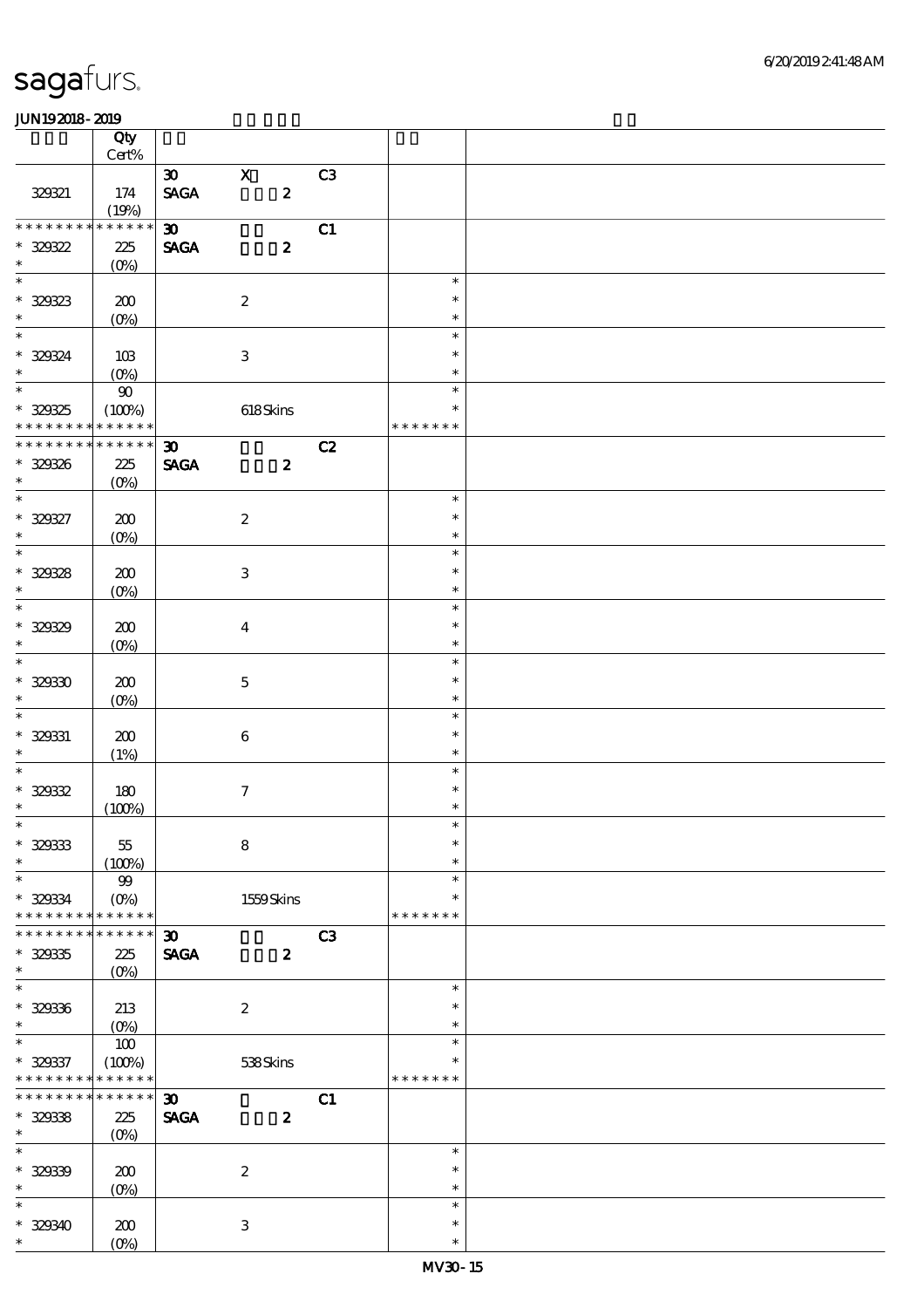|                          | Qty                |                                                             |                           |                |                  |  |
|--------------------------|--------------------|-------------------------------------------------------------|---------------------------|----------------|------------------|--|
| $\ast$                   | $Cert\%$           |                                                             |                           |                | $\ast$           |  |
| $* 329341$               |                    | $\boldsymbol{\mathfrak{D}}$<br>$\ensuremath{\mathsf{SAGA}}$ | $\boldsymbol{z}$          | C1             | $\ast$           |  |
| $\ast$                   | 115<br>(0%)        |                                                             |                           |                | $\ast$           |  |
| $\ast$                   | 111                |                                                             |                           |                | $\ast$           |  |
| $* 329342$               | (100%)             |                                                             | 851 Skins                 |                | $\ast$           |  |
| * * * * * * * *          | * * * * * *        |                                                             |                           |                | * * * * * * *    |  |
| * * * * * * *            | * * * * * *        | $\boldsymbol{\mathfrak{D}}$                                 |                           | C2             |                  |  |
| $* 329343$               | $225\,$            | <b>SAGA</b>                                                 | $\boldsymbol{z}$          |                |                  |  |
| $\ast$                   | $(O\%)$            |                                                             |                           |                |                  |  |
| $\overline{\ast}$        |                    |                                                             |                           |                | $\ast$           |  |
| $* 329344$<br>$\ast$     | 200                |                                                             | $\boldsymbol{2}$          |                | $\ast$<br>$\ast$ |  |
| $\overline{\phantom{0}}$ | $(0\%)$            |                                                             |                           |                | $\ast$           |  |
| $* 329345$               | 200                |                                                             | $\ensuremath{\mathbf{3}}$ |                | $\ast$           |  |
| $\ast$                   | $(0\%)$            |                                                             |                           |                | $\ast$           |  |
| $\overline{\ast}$        |                    |                                                             |                           |                | $\ast$           |  |
| $* 329346$               | 200                |                                                             | $\boldsymbol{4}$          |                | $\ast$           |  |
| $\ast$                   | $(0\%)$            |                                                             |                           |                | $\ast$           |  |
| $\overline{\ast}$        |                    |                                                             |                           |                | $\ast$           |  |
| $* 329347$<br>$\ast$     | $200\,$            |                                                             | $\mathbf 5$               |                | $\ast$<br>$\ast$ |  |
| $\ast$                   | $(0\%)$            |                                                             |                           |                | $\ast$           |  |
| $* 329348$               | 200                |                                                             | $\,6\,$                   |                | $\ast$           |  |
| $\ast$                   | $(0\%)$            |                                                             |                           |                | $\ast$           |  |
| $\overline{\phantom{0}}$ |                    |                                                             |                           |                | $\ast$           |  |
| $* 329349$               | 200                |                                                             | $\boldsymbol{\tau}$       |                | $\ast$           |  |
| $\ast$                   | $(0\%)$            |                                                             |                           |                | $\ast$           |  |
| $\ast$                   |                    |                                                             |                           |                | $\ast$           |  |
| $* 329350$               | 200                |                                                             | $\bf 8$                   |                | $\ast$           |  |
| $\ast$<br>$\ast$         | $(0\%)$            |                                                             |                           |                | $\ast$<br>$\ast$ |  |
| $* 329351$               | 200                |                                                             | $\boldsymbol{9}$          |                | $\ast$           |  |
| $\ast$                   | $(0\%)$            |                                                             |                           |                | $\ast$           |  |
| $\ast$                   |                    |                                                             |                           |                | $\ast$           |  |
| $* 329352$               | 200                |                                                             | $10\,$                    |                | $\ast$           |  |
| $\ast$                   | (0%)               |                                                             |                           |                | $\ast$           |  |
| $*$                      |                    |                                                             |                           |                | $\ast$           |  |
| $* 32953$<br>$\ast$      | 200                |                                                             | $11\,$                    |                | $\ast$<br>$\ast$ |  |
| $\ast$                   | (100%)             |                                                             |                           |                | $\ast$           |  |
| $* 329354$               | 174                |                                                             | $12\,$                    |                | $\ast$           |  |
| $\ast$                   | (100%)             |                                                             |                           |                | $\ast$           |  |
| $\ast$                   | $68\,$             |                                                             |                           |                | $\ast$           |  |
| $^\ast$ 329355           | $(O\%)$            |                                                             | 2467Skins                 |                | $\ast$           |  |
| * * * * * * * *          | * * * * * *        |                                                             |                           |                | * * * * * * *    |  |
| * * * * * * *            | * * * * * *        | $\boldsymbol{\mathfrak{D}}$                                 |                           | C <sub>3</sub> |                  |  |
| $* 329356$<br>$\ast$     | 225                | <b>SAGA</b>                                                 | $\boldsymbol{z}$          |                |                  |  |
| $\overline{\phantom{0}}$ | $(O\%)$            |                                                             |                           |                | $\ast$           |  |
| $* 329357$               | 200                |                                                             | $\boldsymbol{2}$          |                | $\ast$           |  |
| $\ast$                   | $(O\!/\!o)$        |                                                             |                           |                | $\ast$           |  |
| $\overline{\ast}$        |                    |                                                             |                           |                | $\ast$           |  |
| $* 329358$               | 200                |                                                             | $\,3$                     |                | $\ast$           |  |
| $\ast$                   | $(0\%)$            |                                                             |                           |                | $\ast$           |  |
| $\ast$                   |                    |                                                             |                           |                | $\ast$           |  |
| $* 329359$<br>$\ast$     | 96                 |                                                             | $\boldsymbol{4}$          |                | $\ast$<br>$\ast$ |  |
| $\ast$                   | $(0\%)$<br>$165\,$ |                                                             |                           |                | $\ast$           |  |
| $* 32930$                | (100%)             |                                                             | 886Skins                  |                | $\ast$           |  |
| * * * * * * * *          | * * * * * *        |                                                             |                           |                | * * * * * * *    |  |
|                          |                    |                                                             |                           |                |                  |  |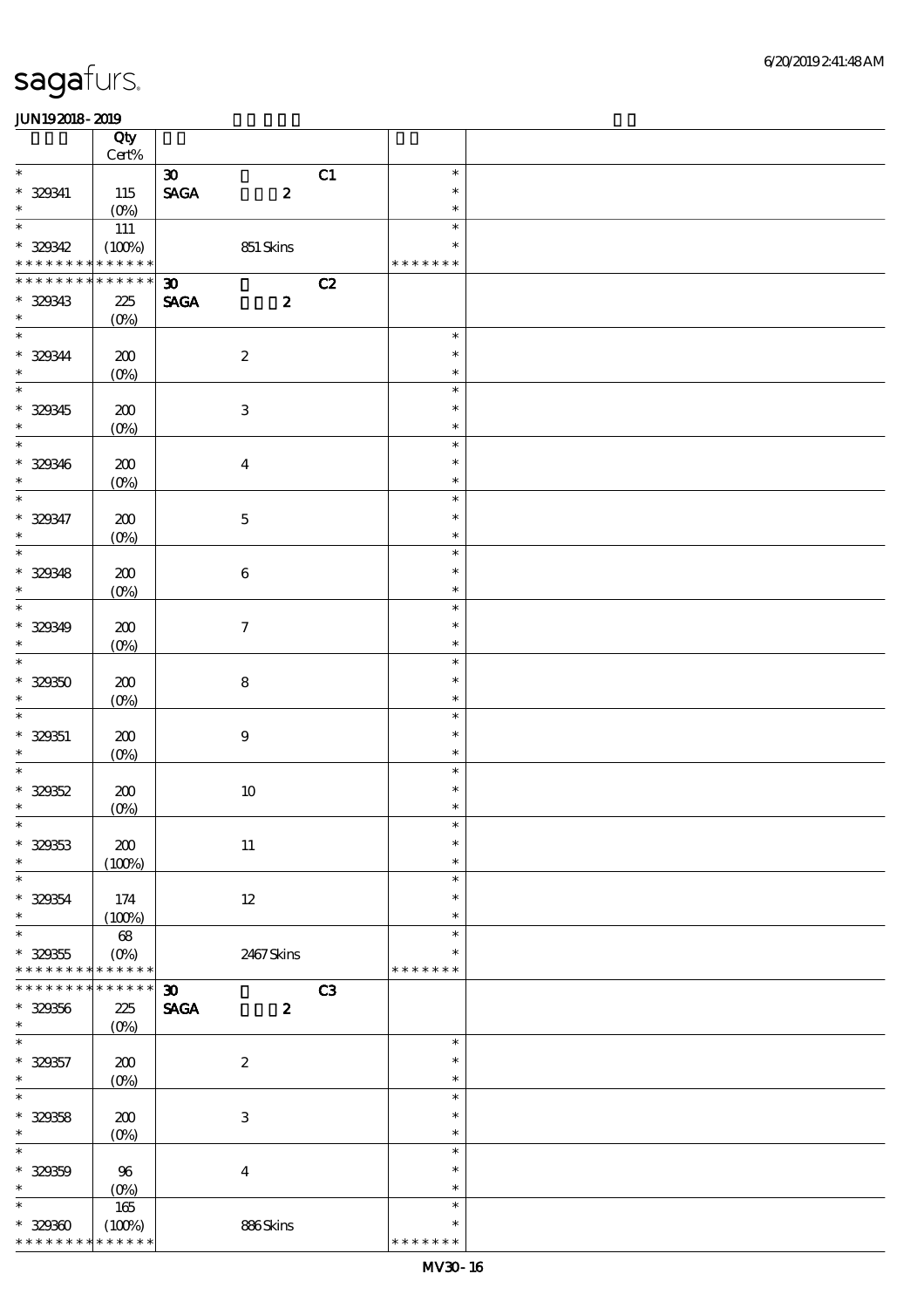|                              | Qty                         |                                                    |    |                  |  |
|------------------------------|-----------------------------|----------------------------------------------------|----|------------------|--|
| * * * * * * * *              | $Cert\%$<br>* * * * * *     |                                                    |    |                  |  |
|                              |                             | $\boldsymbol{\mathfrak{D}}$                        | C1 |                  |  |
| $* 32961$                    | $2\!2$                      | $\operatorname{\mathbf{SAGA}}$<br>$\boldsymbol{z}$ |    |                  |  |
| $\ast$                       | $(O\!/\!\!\delta)$          |                                                    |    |                  |  |
| $\ast$                       |                             |                                                    |    | $\ast$           |  |
| $* 32962$                    | 200                         | $\boldsymbol{2}$                                   |    | $\ast$           |  |
|                              | $(0\%)$                     |                                                    |    | $\ast$           |  |
| $\ast$                       |                             |                                                    |    | $\ast$           |  |
| $* 32963$                    | 200                         | $\ensuremath{\mathbf{3}}$                          |    | $\ast$           |  |
| $\ast$                       | $(0\%)$                     |                                                    |    | $\ast$           |  |
| $\ast$                       |                             |                                                    |    | $\ast$           |  |
| $* 329364$                   | 200                         | $\boldsymbol{4}$                                   |    | $\ast$           |  |
| $\ast$                       | $(0\%)$                     |                                                    |    | $\ast$           |  |
| $\ast$                       |                             |                                                    |    | $\ast$           |  |
| $* 329365$                   | $\boldsymbol{\mathfrak{D}}$ | $\mathbf 5$                                        |    | $\ast$           |  |
| $\ast$                       | (0%)                        |                                                    |    | $\ast$           |  |
| $\overline{\phantom{0}}$     | $176$                       |                                                    |    | $\ast$           |  |
| $* 329966$                   | (100%)                      | $1031$ Skins                                       |    | $\ast$           |  |
| * * *<br>* * *               | * * * * * *                 |                                                    |    | * * * * * * *    |  |
| * * * * * * * *              | * * * * * *                 | $\boldsymbol{\mathfrak{D}}$                        | C2 |                  |  |
| $* 329367$                   | $225\,$                     | <b>SAGA</b><br>$\boldsymbol{z}$                    |    |                  |  |
| $\ast$                       | $(0\%)$                     |                                                    |    |                  |  |
| $\ast$                       |                             |                                                    |    | $\ast$           |  |
| $* 329368$                   | 200                         | $\boldsymbol{2}$                                   |    | $\ast$           |  |
| $\ast$                       | $(0\%)$                     |                                                    |    | $\ast$           |  |
| $\overline{\ast}$            |                             |                                                    |    | $\ast$           |  |
| $* 32969$                    | 200                         | $\ensuremath{\mathbf{3}}$                          |    | $\ast$           |  |
| $\ast$                       | $(0\%)$                     |                                                    |    | $\ast$           |  |
| $\ast$                       |                             |                                                    |    | $\ast$           |  |
| $* 329370$                   | 200                         | $\boldsymbol{4}$                                   |    | $\ast$           |  |
| $\ast$                       | $(0\%)$                     |                                                    |    | $\ast$           |  |
| $\ast$                       |                             |                                                    |    | $\ast$           |  |
| $* 329371$                   | 200                         | $\mathbf 5$                                        |    | $\ast$           |  |
| $\ast$                       | $(0\%)$                     |                                                    |    | $\ast$           |  |
| $\ast$                       |                             |                                                    |    | $\ast$           |  |
| $* 329372$                   | 200                         | $\bf 6$                                            |    | $\ast$           |  |
| $\ast$                       | (0%)                        |                                                    |    | $\ast$           |  |
| $*$                          |                             |                                                    |    | $\ast$           |  |
| $* 329373$                   | 200                         | $\boldsymbol{7}$                                   |    | $\ast$           |  |
| $\ast$                       | $(0\%)$                     |                                                    |    | $\ast$           |  |
| $\ast$                       |                             |                                                    |    | $\ast$           |  |
| $* 329374$<br>$\ast$         | 200                         | $\bf 8$                                            |    | $\ast$           |  |
| $\ast$                       | $(0\%)$                     |                                                    |    | $\ast$           |  |
|                              |                             |                                                    |    | $\ast$<br>$\ast$ |  |
| $* 329375$<br>$\ast$         | 200                         | $9$                                                |    |                  |  |
| $\ast$                       | $(0\%)$                     |                                                    |    | $\ast$<br>$\ast$ |  |
|                              |                             |                                                    |    | $\ast$           |  |
| $* 329376$<br>$\ast$         | 200                         | $10\,$                                             |    | $\ast$           |  |
| $\ast$                       | $(0\%)$                     |                                                    |    | $\ast$           |  |
| $* 329377$                   |                             |                                                    |    | $\ast$           |  |
| $\ast$                       | $\pmb{30}$                  | $11\,$                                             |    | $\ast$           |  |
| $\ast$                       | $(0\%)$                     |                                                    |    | $\ast$           |  |
|                              |                             |                                                    |    | $\ast$           |  |
| $* 329378$<br>$\ast$         | $\pmb{30}$                  | $12\,$                                             |    | $\ast$           |  |
| $\ast$                       | (100%)                      |                                                    |    | $\ast$           |  |
|                              |                             |                                                    |    | $\ast$           |  |
| $* 329379$<br>$\ast$         | 215                         | $13\,$                                             |    | $\ast$           |  |
| $\ast$                       | (100%)                      |                                                    |    | $\ast$           |  |
|                              | $173$                       |                                                    |    | $\ast$           |  |
| $* 32930$<br>* * * * * * * * | $(0\%)$<br>* * * * * *      | 2813Skins                                          |    | * * * * * * *    |  |
|                              |                             |                                                    |    |                  |  |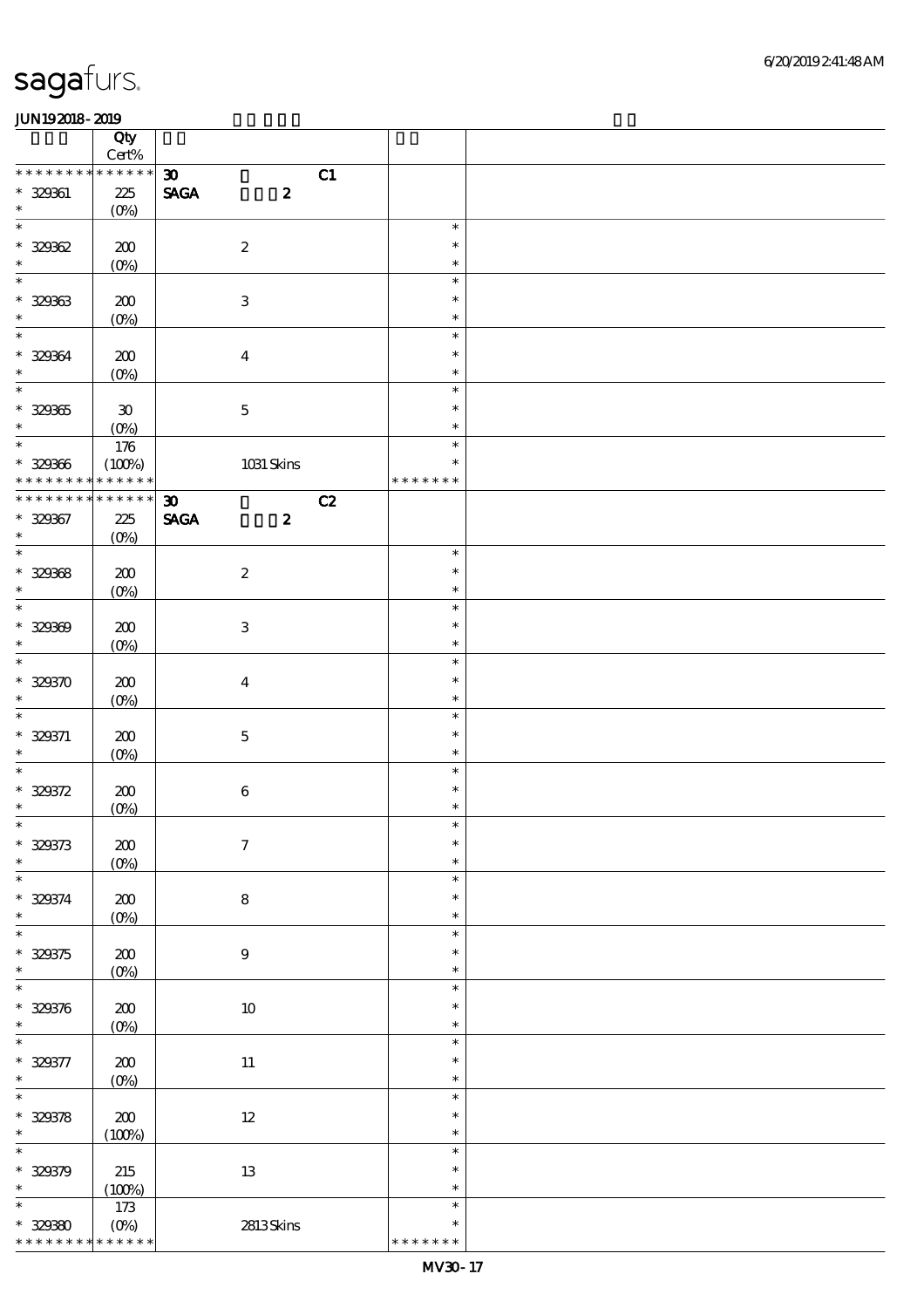|                               | Qty<br>Cert%          |                             |                           |                  |    |                  |  |
|-------------------------------|-----------------------|-----------------------------|---------------------------|------------------|----|------------------|--|
| * * * * * * * *               | $******$              | $\boldsymbol{\mathfrak{D}}$ |                           |                  | C3 |                  |  |
| $* 329331$<br>$\ast$          | 225<br>$(O\%)$        | <b>SAGA</b>                 |                           | $\boldsymbol{z}$ |    |                  |  |
| $\ast$                        |                       |                             |                           |                  |    | $\ast$           |  |
| $* 32932$                     | 200                   |                             | $\boldsymbol{2}$          |                  |    | $\ast$           |  |
| $\ast$                        |                       |                             |                           |                  |    | $\ast$           |  |
| $\ast$                        | $(0\%)$               |                             |                           |                  |    | $\ast$           |  |
|                               |                       |                             |                           |                  |    |                  |  |
| $* 329333$                    | 200                   |                             | $\,3$                     |                  |    | $\ast$           |  |
| $\ast$                        | $(0\%)$               |                             |                           |                  |    | $\ast$           |  |
| $\ast$                        |                       |                             |                           |                  |    | $\ast$           |  |
| $* 329384$                    | 200                   |                             | $\boldsymbol{4}$          |                  |    | $\ast$           |  |
| $\ast$                        | $(0\%)$               |                             |                           |                  |    | $\ast$           |  |
| $\overline{\phantom{0}}$      |                       |                             |                           |                  |    | $\ast$           |  |
| $* 32935$                     | 200                   |                             | $\mathbf 5$               |                  |    | $\ast$           |  |
| $\ast$                        | (100%)                |                             |                           |                  |    | $\ast$           |  |
| $\overline{\phantom{0}}$      |                       |                             |                           |                  |    | $\ast$           |  |
| $* 32936$                     | $\boldsymbol{\omega}$ |                             | $\bf 6$                   |                  |    | $\ast$           |  |
| $\ast$                        | (100%)                |                             |                           |                  |    | $\ast$           |  |
| $\overline{\ast}$             | 61                    |                             |                           |                  |    | $\ast$           |  |
| $* 329387$                    | $(O\%)$               |                             |                           | 1146Skins        |    | $\ast$           |  |
| * * * * * * * *               | * * * * * *           |                             |                           |                  |    | * * * * * * *    |  |
| * * * * * * *                 | * * * * * *<br>$\ast$ | $\boldsymbol{\mathfrak{D}}$ | $\mathbf{x}$              |                  | C1 |                  |  |
|                               |                       |                             |                           |                  |    |                  |  |
| $* 329388$                    | 225                   | <b>SAGA</b>                 |                           | $\boldsymbol{z}$ |    |                  |  |
| $\ast$<br>$\overline{\ast}$   | $(O\%)$               |                             |                           |                  |    |                  |  |
|                               |                       |                             |                           |                  |    | $\ast$           |  |
| $* 329399$                    | 220                   |                             | $\boldsymbol{2}$          |                  |    | $\ast$           |  |
| $\ast$                        | $(O\!/\!o)$           |                             |                           |                  |    | $\ast$           |  |
| $\ast$                        |                       |                             |                           |                  |    | $\ast$           |  |
|                               | 10B                   |                             | $\ensuremath{\mathbf{3}}$ |                  |    | $\ast$           |  |
|                               |                       |                             |                           |                  |    |                  |  |
| $* 329300$<br>$\ast$          |                       |                             |                           |                  |    | $\ast$           |  |
| $\ast$                        | $(0\%)$               |                             |                           |                  |    | $\ast$           |  |
|                               | ${\bf 98}$            |                             |                           |                  |    | $\ast$           |  |
| $* 320001$<br>* * * * * * * * | (100%)<br>* * * * * * |                             | 646Skins                  |                  |    | * * * * * * *    |  |
| * * * * * * * * * * * * * *   |                       |                             |                           |                  |    |                  |  |
|                               |                       | $\boldsymbol{\mathfrak{D}}$ | $\mathbf{x}$              |                  | C2 |                  |  |
| $*$ 329392<br>$\ast$          | 225                   | <b>SAGA</b>                 |                           | $\boldsymbol{z}$ |    |                  |  |
| $\ast$                        | (0%)                  |                             |                           |                  |    | $\ast$           |  |
|                               |                       |                             |                           |                  |    |                  |  |
| $* 329303$                    | 200                   |                             | $\boldsymbol{2}$          |                  |    | $\ast$<br>$\ast$ |  |
| $\ast$                        | $(0\%)$               |                             |                           |                  |    |                  |  |
| $\ast$                        |                       |                             |                           |                  |    | $\ast$           |  |
| $* 329394$                    | $200\,$               |                             | $\ensuremath{\mathbf{3}}$ |                  |    | $\ast$           |  |
| $\ast$                        | $(0\%)$               |                             |                           |                  |    | $\ast$           |  |
| $\ast$                        |                       |                             |                           |                  |    | $\ast$           |  |
| $* 329305$                    | 200                   |                             | $\boldsymbol{4}$          |                  |    | $\ast$           |  |
| $\ast$                        | $(0\%)$               |                             |                           |                  |    | $\ast$           |  |
| $\ast$                        |                       |                             |                           |                  |    | $\ast$           |  |
| $* 329306$                    | $200\,$               |                             | $\mathbf 5$               |                  |    | $\ast$           |  |
| $\ast$                        | $(0\%)$               |                             |                           |                  |    | $\ast$           |  |
| $\ast$                        |                       |                             |                           |                  |    | $\ast$           |  |
|                               |                       |                             |                           |                  |    | $\ast$           |  |
| $* 329397$<br>$\ast$          | $200$                 |                             | $\,6\,$                   |                  |    | $\ast$           |  |
| $\ast$                        | $(0\%)$               |                             |                           |                  |    | $\ast$           |  |
|                               |                       |                             |                           |                  |    | $\ast$           |  |
| $* 329308$<br>$\ast$          | 200                   |                             | $\boldsymbol{7}$          |                  |    | $\ast$           |  |
|                               | $(0\%)$               |                             |                           |                  |    |                  |  |
| $\ast$                        |                       |                             |                           |                  |    | $\ast$           |  |
| $* 329399$                    | 200                   |                             | $\bf 8$                   |                  |    | $\ast$           |  |
| $\ast$                        | $(0\%)$               |                             |                           |                  |    | $\ast$           |  |
| $\ast$                        |                       |                             |                           |                  |    | $\ast$           |  |
| $*329100$                     | 200<br>(100%)         |                             | $9\,$                     |                  |    | $\ast$<br>$\ast$ |  |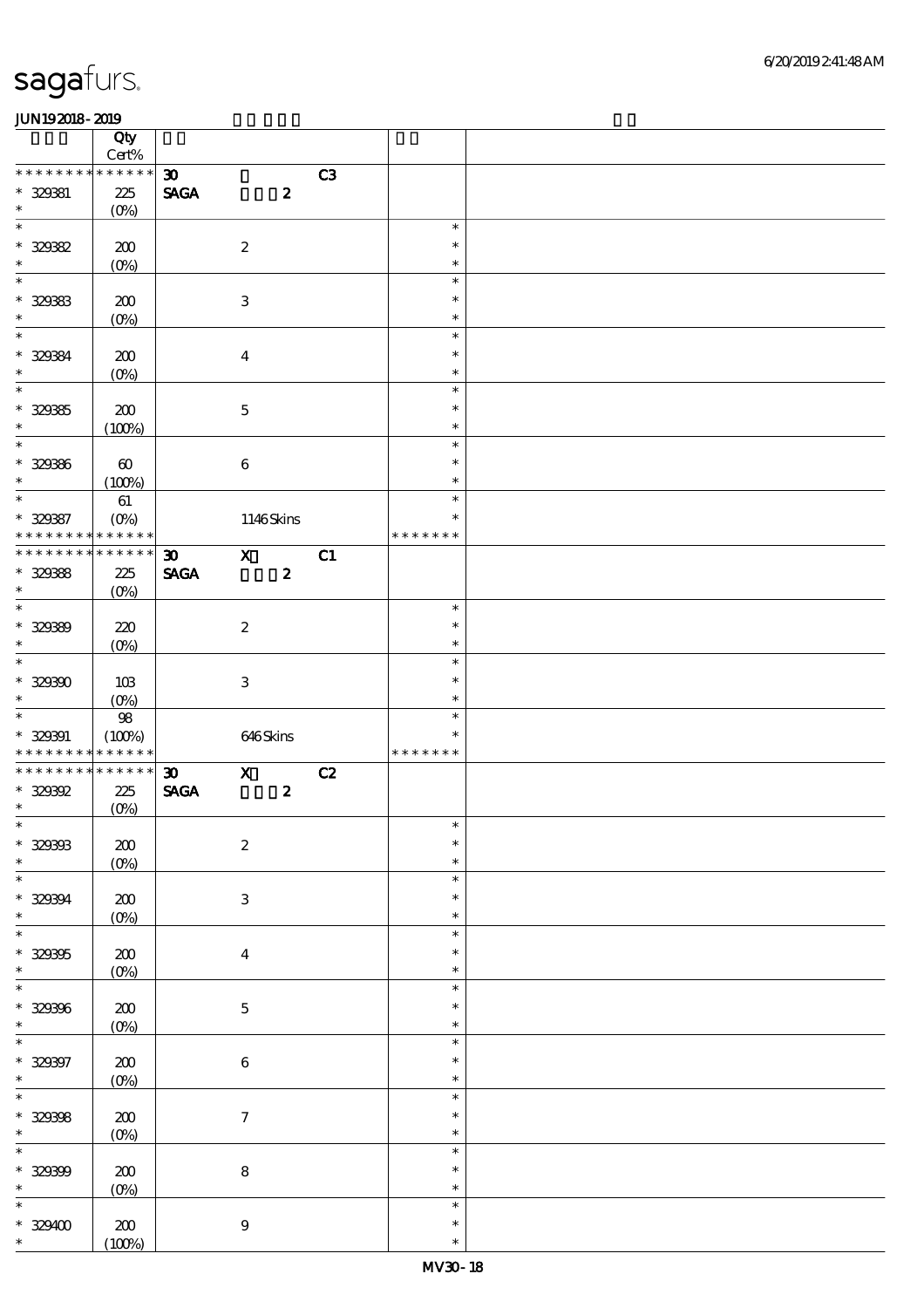|                                            | Qty         |                             |                           |                  |      |                      |  |
|--------------------------------------------|-------------|-----------------------------|---------------------------|------------------|------|----------------------|--|
|                                            | Cert%       |                             |                           |                  |      |                      |  |
| $\ast$                                     |             | $\boldsymbol{\mathfrak{D}}$ | $\mathbf{x}$              |                  | C2   | $\ast$               |  |
| $* 329401$                                 | 74          | <b>SAGA</b>                 |                           | $\boldsymbol{z}$ |      | $\ast$               |  |
| $\ast$                                     | (100%)      |                             |                           |                  |      | $\ast$               |  |
| $\overline{\ast}$                          | $50\,$      |                             |                           |                  |      | $\ast$               |  |
| $*329102$                                  | $(O\%)$     |                             | 1949Skins                 |                  |      | $\ast$               |  |
| * * * * * * * * <mark>* * * * * *</mark> * |             |                             |                           |                  |      | * * * * * * *        |  |
| * * * * * * *<br>∗                         | * * * * * * | $\boldsymbol{\mathfrak{D}}$ | $\mathbf{x}$              |                  | C3   |                      |  |
| $*329403$                                  | 225         | <b>SAGA</b>                 |                           | $\boldsymbol{z}$ |      |                      |  |
| $\ast$                                     |             |                             |                           |                  |      |                      |  |
| $\ast$                                     | $(O\%)$     |                             |                           |                  |      | $\ast$               |  |
|                                            |             |                             |                           |                  |      |                      |  |
| * 329404                                   | 200         |                             | $\boldsymbol{2}$          |                  |      | $\ast$               |  |
| $\ast$                                     | $(O\!/\!o)$ |                             |                           |                  |      | $\ast$               |  |
| $\overline{\phantom{0}}$                   |             |                             |                           |                  |      | $\ast$               |  |
| $*329405$                                  | 126         |                             | $\ensuremath{\mathbf{3}}$ |                  |      | $\ast$               |  |
| $\ast$                                     | $(O\%)$     |                             |                           |                  |      | $\ast$               |  |
| $\overline{\phantom{0}}$                   | 171         |                             |                           |                  |      | $\ast$               |  |
| $*329406$                                  | (100%)      |                             | 722Skins                  |                  |      | $\ast$               |  |
| * * * * * * * *                            | * * * * * * |                             |                           |                  |      | * * * * * * *        |  |
|                                            |             | $\boldsymbol{\mathfrak{D}}$ | X /                       |                  | C2   |                      |  |
| 329407                                     | 100         | <b>SAGA</b>                 |                           | $\mathbf{3}$     |      |                      |  |
|                                            | (34%)       |                             |                           |                  |      |                      |  |
| * * * * * * * * * * * * * *                |             | $\boldsymbol{\mathfrak{D}}$ | $\mathcal{L}$             |                  | C2   |                      |  |
|                                            |             |                             |                           |                  |      |                      |  |
| $*329408$                                  | 225         | <b>SAGA</b>                 |                           | $\mathbf{3}$     |      |                      |  |
| $\ast$                                     | (22%)       |                             |                           |                  |      |                      |  |
| $\ast$                                     | ${\bf 32}$  |                             |                           |                  |      | $\ast$               |  |
| $* 329409$                                 | (21%)       |                             | 257Skins                  |                  |      | $\ast$               |  |
| * * * * * * * *                            | * * * * * * |                             |                           |                  |      | * * * * * * *        |  |
| * * * * * * * *                            | * * * * * * | $\boldsymbol{\mathfrak{D}}$ | $\boldsymbol{\mathsf{z}}$ |                  | C2   |                      |  |
| * 329410                                   | 225         | IA                          |                           | $\mathbf{1}$     | COR1 |                      |  |
| $\ast$                                     | (1%)        |                             |                           |                  |      |                      |  |
| $\ast$                                     | 55          |                             |                           |                  |      | $\ast$               |  |
| * 329411                                   | (43%)       |                             | 280Skins                  |                  |      | $\ast$               |  |
| * * * * * * * *                            | * * * * * * |                             |                           |                  |      | * * * * * * *        |  |
| * * * * * * * * * * * * * *                |             | $\boldsymbol{\mathfrak{D}}$ | $\mathbf{x}$              |                  | C2   |                      |  |
| * 329412                                   | 225         | IA                          |                           | $\mathbf{1}$     | COR1 |                      |  |
| $\ast$                                     |             |                             |                           |                  |      |                      |  |
| $\ast$                                     | (13%)       |                             |                           |                  |      | $\ddot{\phantom{1}}$ |  |
|                                            | 46          |                             |                           |                  |      |                      |  |
| * 329413                                   | $(O\%)$     |                             | 271 Skins                 |                  |      | $\ast$               |  |
| * * * * * * * *                            | * * * * * * |                             |                           |                  |      | * * * * * * *        |  |
| * * * * * * *                              | * * * * * * | $\boldsymbol{\mathfrak{D}}$ |                           |                  | C2   |                      |  |
| $* 329414$                                 | 225         | IA                          |                           | $\mathbf{1}$     | COR1 |                      |  |
| $\ast$                                     | (14%)       |                             |                           |                  |      |                      |  |
| $\ast$                                     |             |                             |                           |                  |      | $\ast$               |  |
| $* 329415$                                 | 160         |                             | $\boldsymbol{2}$          |                  |      | $\ast$               |  |
| $\ast$                                     | $(O\%)$     |                             |                           |                  |      | $\ast$               |  |
| $\ast$                                     | 64          |                             |                           |                  |      | $\ast$               |  |
| * 329416                                   | $(O\%)$     |                             | 449Skins                  |                  |      | *                    |  |
| * * * * * * * *                            | * * * * * * |                             |                           |                  |      | * * * * * * *        |  |
| * * * * * * *                              | * * * * * * | $\boldsymbol{\mathfrak{D}}$ | X /                       |                  | C2   |                      |  |
| * 329417                                   | 225         | IA                          |                           | $\mathbf{1}$     |      |                      |  |
| $\ast$                                     | (8%)        |                             |                           |                  |      |                      |  |
| $\ast$                                     |             |                             |                           |                  |      | $\ast$               |  |
|                                            |             |                             |                           |                  |      | $\ast$               |  |
| $* 329418$<br>$\ast$                       | 200         |                             | $\boldsymbol{2}$          |                  |      |                      |  |
|                                            | (4%)        |                             |                           |                  |      | $\ast$               |  |
| $\ast$                                     |             |                             |                           |                  |      | $\ast$               |  |
| $* 329419$                                 | 200         |                             | $\,3$                     |                  |      | $\ast$               |  |
| $\ast$                                     | (7%)        |                             |                           |                  |      | $\ast$               |  |
| $\ast$                                     |             |                             |                           |                  |      | $\ast$               |  |
| $* 329420$                                 | 200         |                             | $\bf{4}$                  |                  |      | $\ast$               |  |
| $\ast$                                     | (7%)        |                             |                           |                  |      | $\ast$               |  |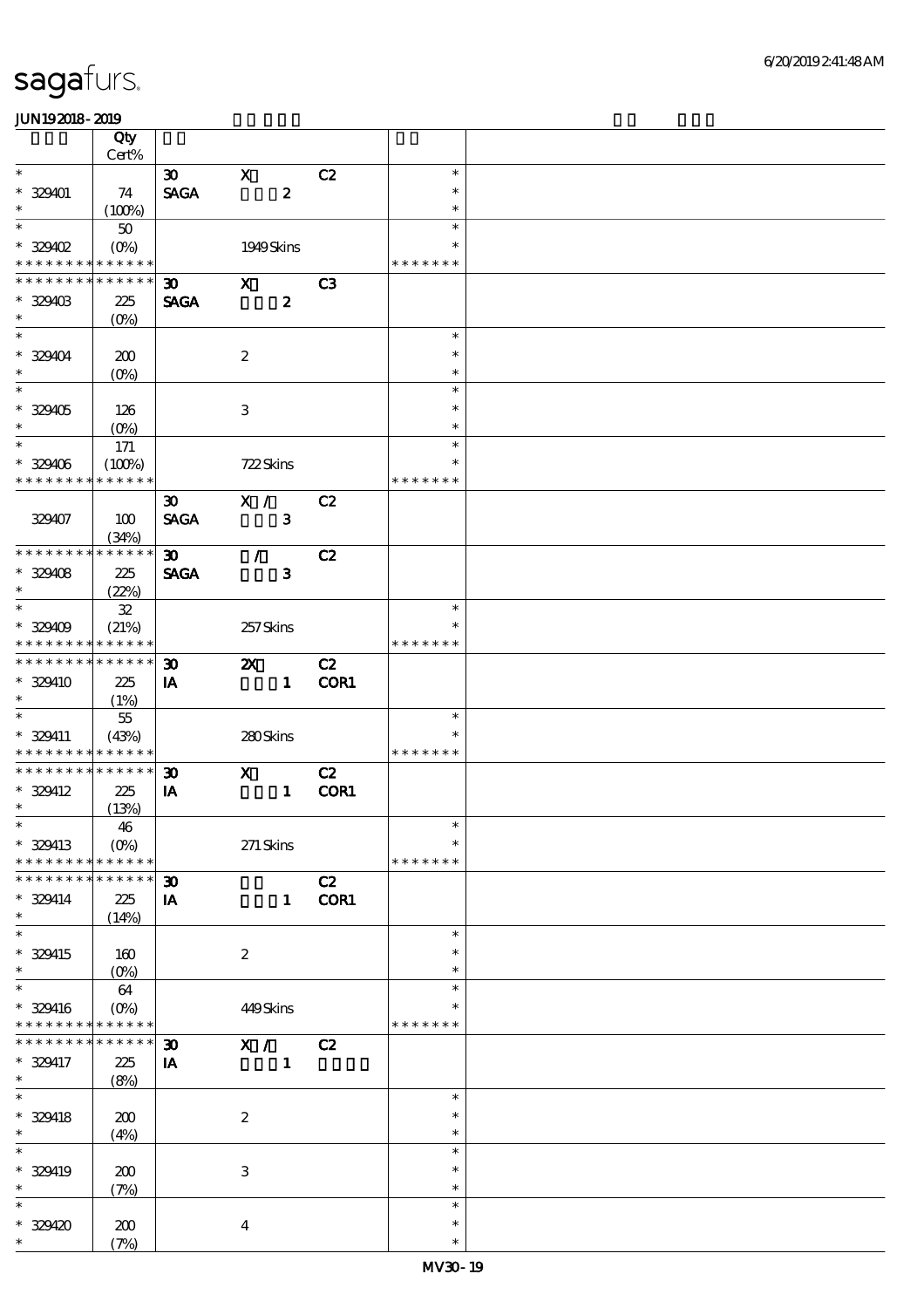|                          | Qty<br>$Cert\%$ |                                                    |               |  |
|--------------------------|-----------------|----------------------------------------------------|---------------|--|
|                          |                 |                                                    |               |  |
| $*$                      |                 | X / C2<br>$\boldsymbol{\mathfrak{D}}$              | $\ast$        |  |
| $* 329421$               | 200             | $\blacksquare$<br>$\mathbf{I} \mathbf{A}$          | $\ast$        |  |
| $\ast$                   | (9%)            |                                                    | $\ast$        |  |
|                          |                 |                                                    | $\ast$        |  |
|                          |                 |                                                    |               |  |
| * 329422                 | 200             | $\bf 6$                                            | $\ast$        |  |
| $\ast$                   | (1%)            |                                                    | $\ast$        |  |
|                          |                 |                                                    | $\ast$        |  |
|                          |                 |                                                    |               |  |
| $* 329423$               | 200             | $\boldsymbol{\tau}$                                | $\ast$        |  |
| $\ast$                   | (4%)            |                                                    | $\ast$        |  |
| $*$                      |                 |                                                    |               |  |
|                          |                 |                                                    | $\ast$        |  |
| $* 329424$               | 200             | $\bf8$                                             | $\ast$        |  |
| $\ast$                   | (15%)           |                                                    | $\ast$        |  |
|                          |                 |                                                    |               |  |
|                          |                 |                                                    | $\ast$        |  |
| $* 329425$               | 200             | $\boldsymbol{9}$                                   | $\ast$        |  |
| $\ast$                   |                 |                                                    | $\ast$        |  |
|                          | (13%)           |                                                    |               |  |
|                          |                 |                                                    | $\ast$        |  |
| * 329426                 | 200             | $10\,$                                             | $\ast$        |  |
| $\star$                  |                 |                                                    | $\ast$        |  |
|                          | (11%)           |                                                    |               |  |
| $*$                      |                 |                                                    | $\ast$        |  |
| $* 329427$               | 200             | $11\,$                                             | $\ast$        |  |
| $\ast$                   |                 |                                                    | $\ast$        |  |
|                          | (11%)           |                                                    |               |  |
| $\overline{\phantom{0}}$ |                 |                                                    | $\ast$        |  |
| * 329428                 | 200             | $12\,$                                             | $\ast$        |  |
|                          |                 |                                                    |               |  |
| $\ast$                   | (7%)            |                                                    | $\ast$        |  |
| $\overline{\ast}$        |                 |                                                    | $\ast$        |  |
| $* 329429$               | $200\,$         | $13\,$                                             | $\ast$        |  |
|                          |                 |                                                    |               |  |
| $\ast$                   | (1%)            |                                                    | $\ast$        |  |
| $\overline{\ast}$        |                 |                                                    | $\ast$        |  |
| $* 329430$               | 200             | $14\,$                                             | $\ast$        |  |
|                          |                 |                                                    |               |  |
| $\ast$                   | (1%)            |                                                    | $\ast$        |  |
| $\overline{\phantom{0}}$ |                 |                                                    | $\ast$        |  |
| $* 329431$               |                 |                                                    | $\ast$        |  |
|                          | 200             | 15                                                 |               |  |
| $\ast$                   | (3%)            |                                                    | $\ast$        |  |
|                          |                 |                                                    | $\ast$        |  |
| * 329432                 | ${\bf Z0}$      | $16\,$                                             | $\ast$        |  |
|                          |                 |                                                    |               |  |
| $\ast$                   | (7%)            |                                                    | $\ast$        |  |
| $\ast$                   |                 |                                                    |               |  |
| * 329433                 | 200             | $17\,$                                             | $\ast$        |  |
|                          |                 |                                                    |               |  |
| $\ast$                   | (5%)            |                                                    | $\ast$        |  |
| $\ast$                   |                 |                                                    | $\ast$        |  |
| * 329434                 |                 |                                                    | $\ast$        |  |
|                          | 200             | $18\,$                                             |               |  |
| $\ast$                   | (4%)            |                                                    | $\ast$        |  |
| $\overline{\ast}$        |                 |                                                    | $\ast$        |  |
| $* 329435$               | 200             | 19                                                 | $\ast$        |  |
|                          |                 |                                                    |               |  |
| $\ast$                   | (3%)            |                                                    | $\ast$        |  |
| $\ast$                   | 174             |                                                    | $\ast$        |  |
|                          |                 |                                                    | $\ast$        |  |
| * 329436                 | $(O\%)$         | 3999Skins                                          |               |  |
| * * * * * * * *          | * * * * * *     |                                                    | * * * * * * * |  |
| * * * * * * *            | * * * * * *     | $\boldsymbol{\mathfrak{D}}$<br>C2<br>$\mathcal{F}$ |               |  |
|                          | 225             | $\mathbf{1}$                                       |               |  |
| * 329437                 |                 | IA                                                 |               |  |
| $\ast$                   | (2%)            |                                                    |               |  |
| $\overline{\ast}$        |                 |                                                    | $\ast$        |  |
|                          |                 |                                                    | $\ast$        |  |
| $* 329438$               | $\pmb{30}$      | $\boldsymbol{z}$                                   |               |  |
| $\ast$                   | (3%)            |                                                    | $\ast$        |  |
| $\ast$                   |                 |                                                    | $\ast$        |  |
|                          |                 |                                                    |               |  |
| $* 329439$               | 200             | $\,3$                                              | $\ast$        |  |
| $\ast$                   | (17%)           |                                                    | $\ast$        |  |
| $\ast$                   |                 |                                                    | $\ast$        |  |
|                          |                 |                                                    |               |  |
| $* 32940$                | $\pmb{30}$      | $\boldsymbol{4}$                                   | $\ast$        |  |
| $\ast$                   | (7%)            |                                                    | $\ast$        |  |
|                          |                 |                                                    |               |  |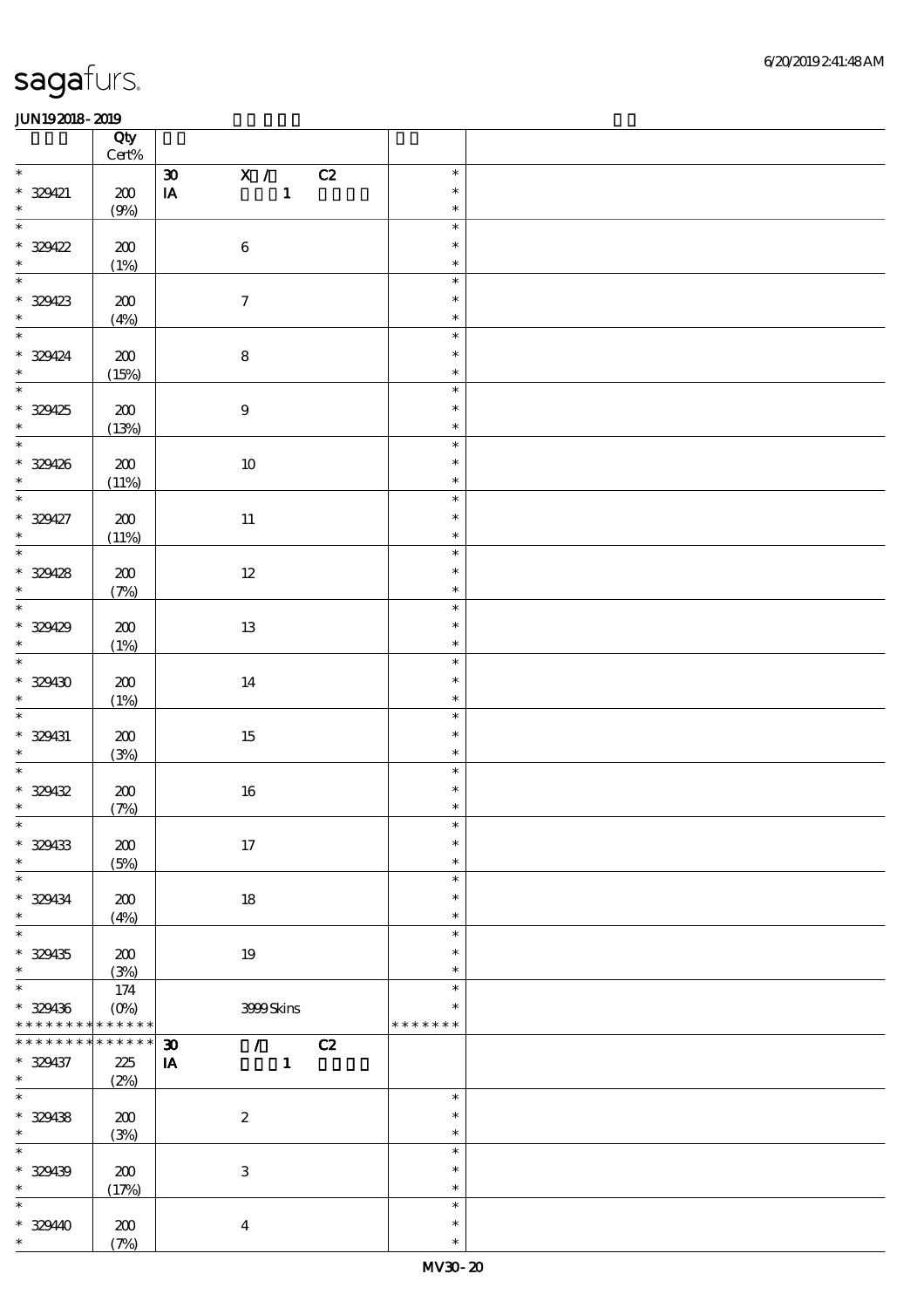|                                    | Qty<br>$\mbox{Cert\%}$ |                                                           |                         |  |
|------------------------------------|------------------------|-----------------------------------------------------------|-------------------------|--|
| $\ast$                             |                        | $\pmb{\mathfrak{D}}$<br>$\mathcal{T}^{\mathcal{A}}$<br>C2 | $\ast$                  |  |
| $* 32941$                          | $200\,$                | $\mathbf{1}$<br>$\mathbf{I}\mathbf{A}$                    | $\ast$                  |  |
| $\ast$                             | (0%)                   |                                                           | $\ast$                  |  |
| $\ast$<br>$* 32942$                |                        |                                                           | $\ast$<br>$\ast$        |  |
| $\ast$                             | $200\,$<br>(2%)        | $\,6\,$                                                   | $\ast$                  |  |
| $\ast$                             |                        |                                                           | $\ast$                  |  |
| $* 32943$                          | $200\,$                | $\boldsymbol{7}$                                          | $\ast$                  |  |
| $\overline{\ast}$                  | (7%)                   |                                                           | $\ast$<br>$\ast$        |  |
| * 329444                           | $200\,$                | $\bf 8$                                                   | $\ast$                  |  |
| $\ast$<br>$\overline{\ast}$        | $(\Theta)$             |                                                           | $\ast$<br>$\ast$        |  |
|                                    |                        |                                                           | $\ast$                  |  |
| $* 32945$<br>$\ast$                | $200\,$<br>(8%)        | $\boldsymbol{9}$                                          | $\ast$                  |  |
| $\overline{\phantom{0}}$           |                        |                                                           | $\ast$                  |  |
| $* 329446$                         | $\pmb{30}$             | $10\,$                                                    | $\ast$                  |  |
| $\ast$<br>$\overline{\phantom{0}}$ | (8%)                   |                                                           | $\ast$<br>$\ast$        |  |
| $* 329447$                         | 200                    | $11\,$                                                    | $\ast$                  |  |
| $\ast$                             | (8%)                   |                                                           | $\ast$                  |  |
| $\overline{\ast}$                  |                        |                                                           | $\ast$                  |  |
| $* 32948$<br>$\ast$                | $200\,$<br>(5%)        | $12\,$                                                    | $\ast$<br>$\ast$        |  |
| $\overline{\phantom{0}}$           |                        |                                                           | $\ast$                  |  |
| $* 32949$                          | $200\,$                | $13\,$                                                    | $\ast$                  |  |
| $\ast$<br>$\overline{\ast}$        | (8%)                   |                                                           | $\ast$<br>$\ast$        |  |
| $* 329450$                         | $200\,$                | 14                                                        | $\ast$                  |  |
| $\ast$                             | (11%)                  |                                                           | $\ast$                  |  |
| $\ast$                             |                        |                                                           | $\ast$<br>$\ast$        |  |
| $* 329451$<br>$\ast$               | $\pmb{30}$<br>(9%)     | $15\,$                                                    | $\ast$                  |  |
| $\ast$                             |                        |                                                           | $\ast$                  |  |
| * 329452                           | $\pmb{30}$             | $16\,$                                                    | $\ast$                  |  |
| $\ast$<br>$*$                      | (9%)                   |                                                           | $\ast$<br>$\ast$        |  |
| $* 329453$                         | 200                    | 17                                                        | $\ast$                  |  |
| $\ast$                             | (9%)                   |                                                           | $\ast$                  |  |
| $\ast$                             | 141                    |                                                           | $\ast$                  |  |
| $* 329454$<br>* * * * * * * *      | (8%)<br>* * * * * *    | 3566Skins                                                 | $\ast$<br>* * * * * * * |  |
| * * * * * * *                      | * * * * * *            | X /<br>$\boldsymbol{\mathfrak{D}}$<br>C2                  |                         |  |
| $* 329455$                         | 225                    | $\boldsymbol{z}$<br>$\mathbf{I}\mathbf{A}$                |                         |  |
| $\ast$                             | (14%)                  |                                                           |                         |  |
| $\overline{\ast}$                  |                        |                                                           | $\ast$                  |  |
| $* 329456$<br>$\ast$               | 200<br>(18%)           | $\boldsymbol{2}$                                          | $\ast$<br>$\ast$        |  |
| $\ast$                             |                        |                                                           | $\ast$                  |  |
| $* 329457$                         | 200                    | $\ensuremath{\mathbf{3}}$                                 | $\ast$                  |  |
| $\ast$<br>$\ast$                   | (20%)                  |                                                           | $\ast$<br>$\ast$        |  |
| $* 329458$                         | 200                    | $\boldsymbol{4}$                                          | $\ast$                  |  |
| $\ast$                             | (11%)                  |                                                           | $\ast$                  |  |
| $\ast$                             |                        |                                                           | $\ast$                  |  |
| $* 329459$<br>$\ast$               | 200                    | $\mathbf 5$                                               | $\ast$<br>$\ast$        |  |
| $\ast$                             | (14%)                  |                                                           | $\ast$                  |  |
| $* 329400$                         | 200                    | $\,6\,$                                                   | $\ast$                  |  |
| $\ast$                             | (14%)                  |                                                           | $\ast$                  |  |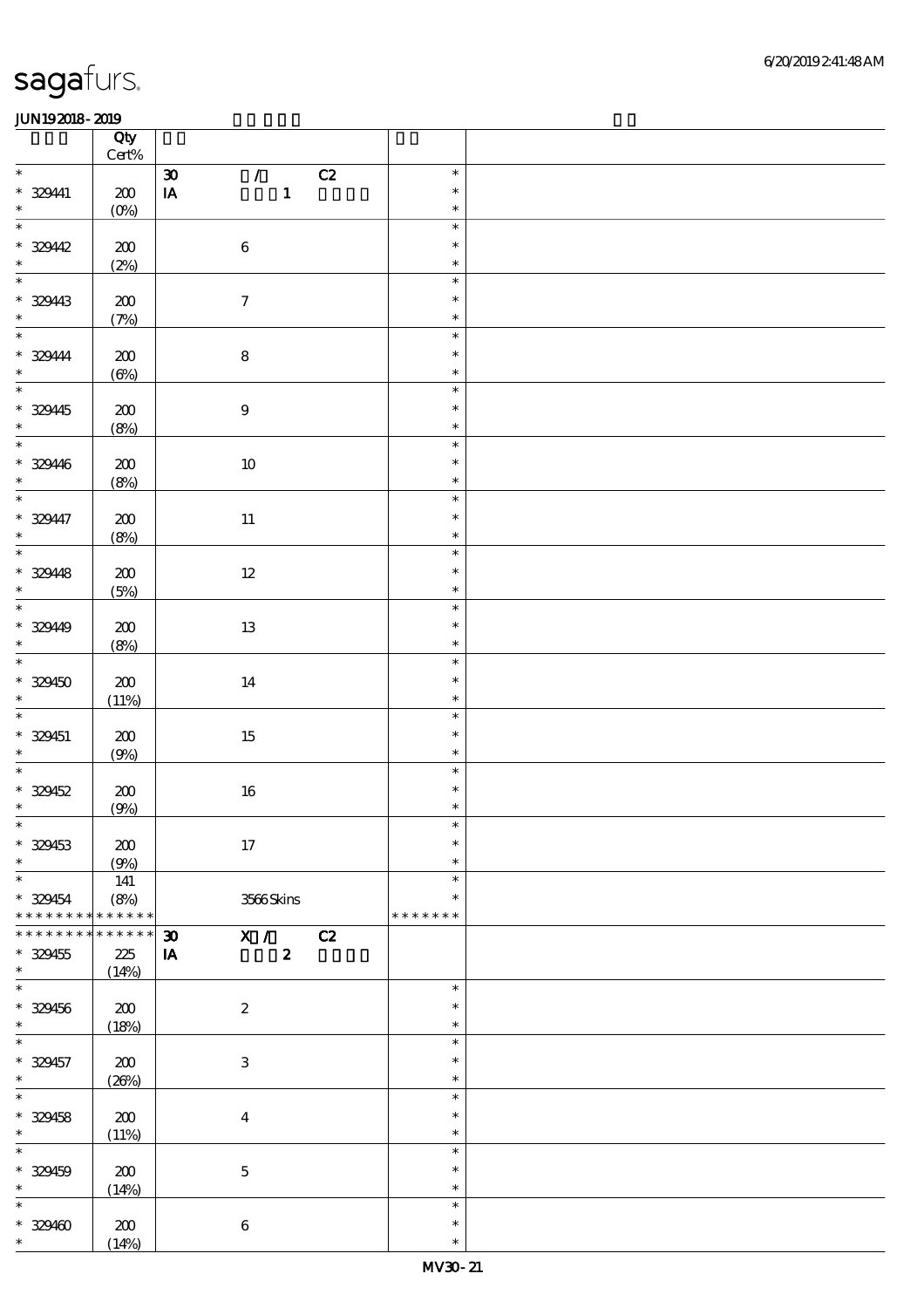|                                            | Qty                       |                             |                             |    |               |  |
|--------------------------------------------|---------------------------|-----------------------------|-----------------------------|----|---------------|--|
| $\ast$                                     | $\mbox{Cert}\%$           |                             |                             |    | $\ast$        |  |
|                                            |                           | $\pmb{\mathfrak{D}}$        | X / C2                      |    |               |  |
| $* 329461$<br>$\ast$                       | 200                       | $\mathbf{I}\mathbf{A}$      | $\boldsymbol{2}$            |    | $\ast$        |  |
| $\ast$                                     | (9%)                      |                             |                             |    | $\ast$        |  |
|                                            |                           |                             |                             |    | $\ast$        |  |
| $* 329462$                                 | 200                       |                             | $\bf 8$                     |    | $\ast$        |  |
| $\ast$                                     | (16%)                     |                             |                             |    | $\ast$        |  |
| $\ast$                                     |                           |                             |                             |    | $\ast$        |  |
| $* 329463$                                 | 200                       |                             | $\boldsymbol{9}$            |    | $\ast$        |  |
| $\ast$                                     | (8%)                      |                             |                             |    | $\ast$        |  |
| $\ast$                                     |                           |                             |                             |    | $\ast$        |  |
| $* 329464$                                 | 200                       |                             | 10                          |    | $\ast$        |  |
| $\ast$                                     | $(\Theta\%)$              |                             |                             |    | $\ast$        |  |
| $\ast$                                     | ${\bf 80}$                |                             |                             |    | $\ast$        |  |
| $* 329465$                                 | $(\Theta\%)$              |                             | 2105Skins                   |    | $\ast$        |  |
| * * * * * * * * <mark>* * * * * *</mark> * |                           |                             |                             |    | * * * * * * * |  |
| * * * * * * *                              | * * * * * *               | $\boldsymbol{\mathfrak{D}}$ | $\mathcal{T} = \mathcal{I}$ | C2 |               |  |
| $* 329406$                                 | 225                       | $\mathbf{I} \mathbf{A}$     | $\boldsymbol{z}$            |    |               |  |
| $\ast$                                     | (8%)                      |                             |                             |    |               |  |
| $\overline{\ast}$                          |                           |                             |                             |    | $\ast$        |  |
| $* 329467$                                 | 200                       |                             | $\boldsymbol{2}$            |    | $\ast$        |  |
| $\ast$                                     | (25%)                     |                             |                             |    | $\ast$        |  |
| $\ast$                                     |                           |                             |                             |    | $\ast$        |  |
| $* 329468$                                 | $200\,$                   |                             | $\,3\,$                     |    | $\ast$        |  |
| $\ast$                                     | (25%)                     |                             |                             |    | $\ast$        |  |
| $\ast$                                     |                           |                             |                             |    | $\ast$        |  |
| $* 329409$                                 | 200                       |                             | $\boldsymbol{4}$            |    | $\ast$        |  |
| $\ast$                                     |                           |                             |                             |    | $\ast$        |  |
| $\overline{\ast}$                          | (11%)                     |                             |                             |    | $\ast$        |  |
| $* 329470$                                 |                           |                             |                             |    | $\ast$        |  |
| $\ast$                                     | 200                       |                             | $\mathbf 5$                 |    |               |  |
| $\ast$                                     | (13%)                     |                             |                             |    | $\ast$        |  |
|                                            |                           |                             |                             |    | $\ast$        |  |
| $* 329471$                                 | 200                       |                             | $\bf 6$                     |    | $\ast$        |  |
| $\ast$                                     | (8%)                      |                             |                             |    | $\ast$        |  |
| $\ast$                                     |                           |                             |                             |    | $\ast$        |  |
| $* 329472$                                 | 200                       |                             | $\boldsymbol{7}$            |    | $\ast$        |  |
| $\ast$                                     | (15%)                     |                             |                             |    | $\ast$        |  |
| $*$                                        |                           |                             |                             |    | $\ast$        |  |
| $* 329473$                                 | 200                       |                             | $\bf 8$                     |    | $\ast$        |  |
| $\ast$                                     | (20%)                     |                             |                             |    | $\ast$        |  |
| $\ast$                                     |                           |                             |                             |    | $\ast$        |  |
| $* 329474$                                 | 200                       |                             | $\boldsymbol{9}$            |    | $\ast$        |  |
| $\ast$                                     | (14%)                     |                             |                             |    | $\ast$        |  |
| $\ast$                                     |                           |                             |                             |    | $\ast$        |  |
| $* 329475$                                 | 200                       |                             | $10\,$                      |    | $\ast$        |  |
| $\ast$                                     | (8%)                      |                             |                             |    | $\ast$        |  |
| $\ast$                                     | 179                       |                             |                             |    | $\ast$        |  |
| $* 329476$                                 | (12%)                     |                             | 2204Skins                   |    | $\ast$        |  |
| * * * * * * * *                            | * * * * * *               |                             |                             |    | * * * * * * * |  |
| * * * * * * * *                            | * * * * * *               | $\boldsymbol{\mathfrak{D}}$ | $\boldsymbol{\alpha}$       | C1 |               |  |
| * 329477                                   | 205                       | <b>SROY</b>                 | $\mathbf{1}$                |    |               |  |
| $\ast$                                     | (13%)                     |                             |                             |    |               |  |
| $\overline{\phantom{0}}$                   | 102                       |                             |                             |    | $\ast$        |  |
| $* 329478$                                 | $(O\!\!\!\!\!\!\!/\,\!o)$ |                             | 307Skins                    |    | $\ast$        |  |
| * * * * * * * * <mark>* * * * * *</mark> * |                           |                             |                             |    | * * * * * * * |  |
| * * * * * * * * * * * * * *                |                           | $\boldsymbol{\mathfrak{D}}$ | $\boldsymbol{\mathsf{z}}$   | C2 |               |  |
| $* 329479$                                 | $205\,$                   | <b>SROY</b>                 | $\mathbf{1}$                |    |               |  |
| $\ast$                                     | $(0\%)$                   |                             |                             |    |               |  |
| $\ast$                                     |                           |                             |                             |    | $\ast$        |  |
| $* 329480$                                 | 180                       |                             | $\boldsymbol{2}$            |    | $\ast$        |  |
| $\ast$                                     | $(O_0)$                   |                             |                             |    | $\ast$        |  |
|                                            |                           |                             |                             |    |               |  |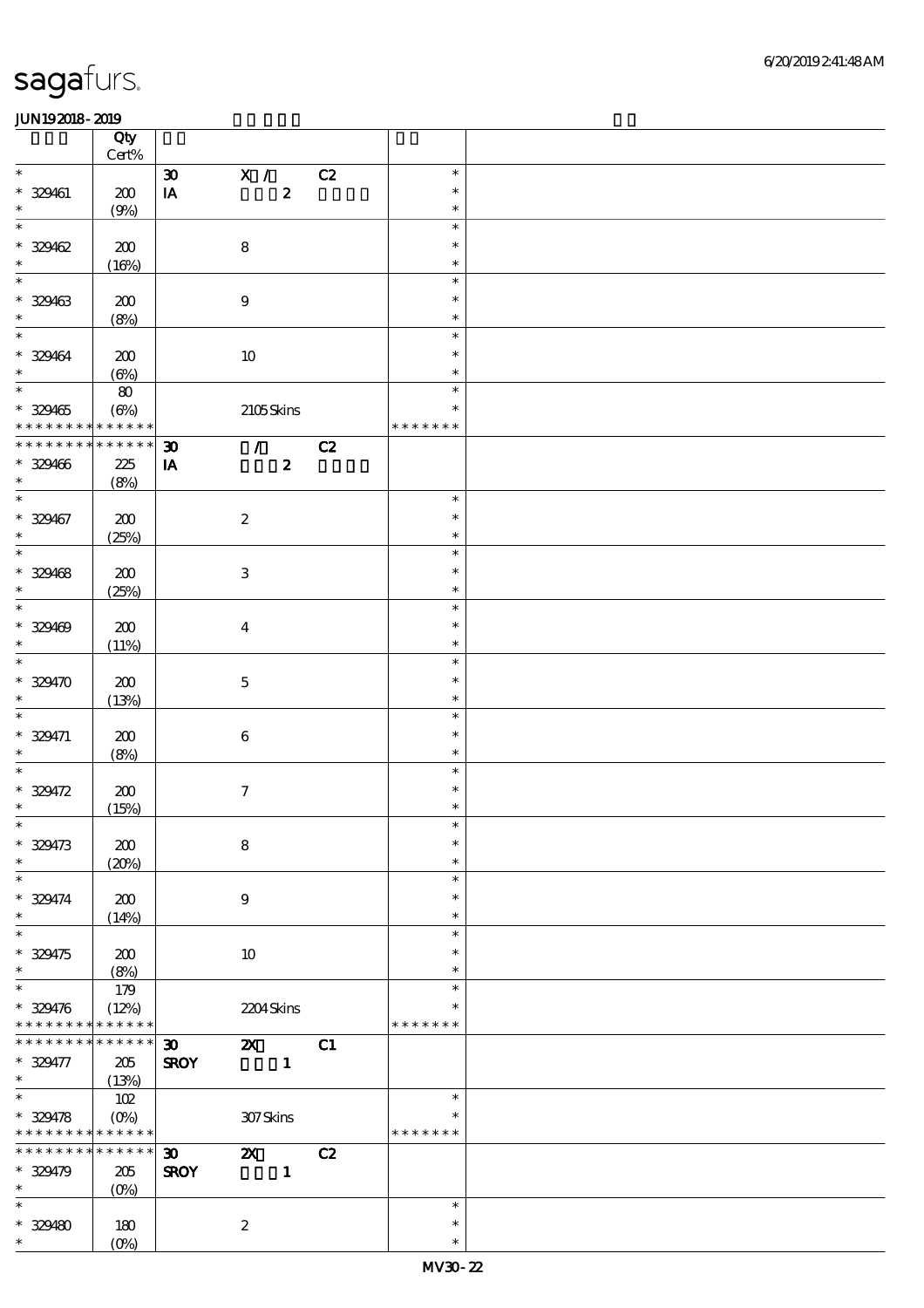|                                            | Qty         |                             |                           |              |                |               |  |
|--------------------------------------------|-------------|-----------------------------|---------------------------|--------------|----------------|---------------|--|
| $\ast$                                     | Cert%       |                             |                           |              |                | $\ast$        |  |
|                                            |             | $\boldsymbol{\mathfrak{D}}$ | $\boldsymbol{\mathsf{Z}}$ |              | C2             |               |  |
| * 329481                                   | 180         | <b>SROY</b>                 |                           | $\mathbf{1}$ |                | $\ast$        |  |
| $\ast$                                     | $(O\%)$     |                             |                           |              |                | $\ast$        |  |
| $\ast$                                     |             |                             |                           |              |                | $\ast$        |  |
| * 329482                                   | 157         |                             | $\boldsymbol{4}$          |              |                | $\ast$        |  |
| $\ast$                                     | $(O\%)$     |                             |                           |              |                | $\ast$        |  |
| $\ast$                                     | 117         |                             |                           |              |                | $\ast$        |  |
| $* 329483$                                 | (100%)      |                             | 839Skins                  |              |                | $\ast$        |  |
| * * * * * * * * <mark>* * * * * *</mark>   |             |                             |                           |              |                | * * * * * * * |  |
| * * * * * * * * * * * * * *                |             | $\boldsymbol{\mathfrak{D}}$ | $\boldsymbol{\mathsf{Z}}$ |              | C <sub>3</sub> |               |  |
| * 329484                                   | 205         | <b>SROY</b>                 |                           | $\mathbf{1}$ |                |               |  |
| $\ast$                                     | (9%)        |                             |                           |              |                |               |  |
| $\overline{\ast}$                          | ${\bf 35}$  |                             |                           |              |                | $\ast$        |  |
| $*329485$                                  |             |                             |                           |              |                | $\ast$        |  |
| * * * * * * * * <mark>* * * * * *</mark>   | (100%)      |                             | 240Skins                  |              |                | * * * * * * * |  |
| * * * * * * * * * * * * * *                |             |                             |                           |              |                |               |  |
|                                            |             | $\boldsymbol{\mathfrak{D}}$ | $\mathbf{x}$              |              | C1             |               |  |
| * 329486                                   | 225         | <b>SROY</b>                 |                           | $\mathbf{1}$ |                |               |  |
| $\ast$                                     | (17%)       |                             |                           |              |                |               |  |
| $\ast$                                     | 92          |                             |                           |              |                | $\ast$        |  |
| $* 329487$                                 | $(O\%)$     |                             | 317Skins                  |              |                | $\ast$        |  |
| * * * * * * * * <mark>* * * * * * *</mark> |             |                             |                           |              |                | * * * * * * * |  |
| * * * * * * * * * * * * * *                |             | $\boldsymbol{\mathfrak{D}}$ | $\mathbf{x}$              |              | C2             |               |  |
| * 329488                                   | 215         | <b>SROY</b>                 |                           | $\mathbf{1}$ |                |               |  |
| $\ast$                                     | $(O\%)$     |                             |                           |              |                |               |  |
| $\ast$                                     |             |                             |                           |              |                | $\ast$        |  |
| $* 329489$                                 | 180         |                             | $\boldsymbol{2}$          |              |                | $\ast$        |  |
| $\ast$                                     | $(O\%)$     |                             |                           |              |                | $\ast$        |  |
| $\ast$                                     |             |                             |                           |              |                | $\ast$        |  |
|                                            |             |                             |                           |              |                |               |  |
| * 329490                                   | 180         |                             | $\ensuremath{\mathbf{3}}$ |              |                | $\ast$        |  |
| $\ast$                                     | $(0\%)$     |                             |                           |              |                | $\ast$        |  |
| $\ast$                                     |             |                             |                           |              |                | $\ast$        |  |
| * 329491                                   | 180         |                             | $\boldsymbol{4}$          |              |                | $\ast$        |  |
| $\ast$                                     | $(O\%)$     |                             |                           |              |                | $\ast$        |  |
| $\ast$                                     |             |                             |                           |              |                | $\ast$        |  |
| * 329492                                   | 161         |                             | $\mathbf 5$               |              |                | $\ast$        |  |
| $\ast$                                     | $(O\%)$     |                             |                           |              |                | $\ast$        |  |
| $\ast$                                     | 94          |                             |                           |              |                |               |  |
| * 329498                                   | (100%)      |                             |                           | 1010Skins    |                | $\ast$        |  |
| * * * * * * * *                            | * * * * * * |                             |                           |              |                | * * * * * * * |  |
| * * * * * * * * * * * * * *                |             | $\boldsymbol{\mathfrak{D}}$ | $\mathbf{x}$              |              | C3             |               |  |
| $* 329494$                                 | 225         | <b>SROY</b>                 |                           | $\mathbf{1}$ |                |               |  |
| $\ast$                                     | (27%)       |                             |                           |              |                |               |  |
| $\ast$                                     |             |                             |                           |              |                | $\ast$        |  |
|                                            | 199         |                             |                           |              |                | $\ast$        |  |
| $* 329495$                                 | $(O\%)$     |                             | 424Skins                  |              |                |               |  |
| * * * * * * * * * * * * * *                |             |                             |                           |              |                | * * * * * * * |  |
| * * * * * * * *                            | * * * * * * | $\boldsymbol{\mathfrak{D}}$ | $\mathbf X$               |              | C <sub>3</sub> |               |  |
| * 329496                                   | 205         | <b>SROY</b>                 |                           | $\mathbf{1}$ |                |               |  |
| $\ast$                                     | $(0\%)$     |                             |                           |              |                |               |  |
| $\ast$                                     |             |                             |                           |              |                | $\ast$        |  |
| $* 329497$                                 | 162         |                             | $\boldsymbol{2}$          |              |                | $\ast$        |  |
| $\ast$                                     | $(O\%)$     |                             |                           |              |                | $\ast$        |  |
| $\ast$                                     | 118         |                             |                           |              |                | $\ast$        |  |
| * 329498                                   | (100%)      |                             | 485Skins                  |              |                | *             |  |
| * * * * * * * * * * * * * *                |             |                             |                           |              |                | * * * * * * * |  |
| * * * * * * * *                            | * * * * * * | $\boldsymbol{\mathfrak{D}}$ |                           |              | C1             |               |  |
| $* 329499$                                 | 205         | <b>SROY</b>                 |                           | $\mathbf{1}$ |                |               |  |
| $\ast$                                     |             |                             |                           |              |                |               |  |
| $\ast$                                     | (29%)       |                             |                           |              |                | $\ast$        |  |
|                                            |             |                             |                           |              |                |               |  |
| $* 329500$                                 | 180         |                             | $\boldsymbol{2}$          |              |                | $\ast$        |  |
| $\ast$                                     | $(O\%)$     |                             |                           |              |                | $\ast$        |  |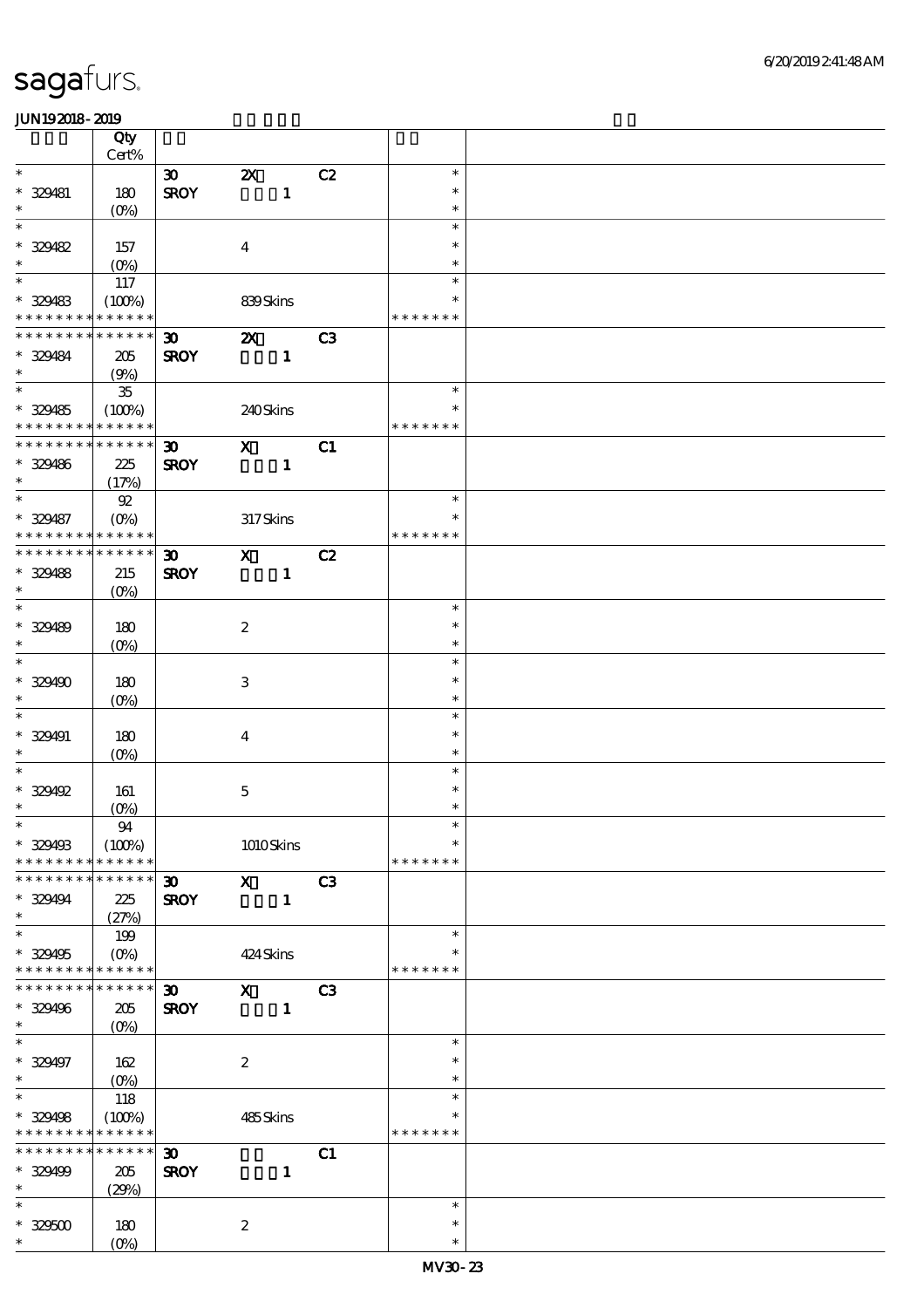|                                            | Qty                        |                             |                           |    |                  |  |
|--------------------------------------------|----------------------------|-----------------------------|---------------------------|----|------------------|--|
| $\ast$                                     | $\mbox{Cert}\%$            |                             |                           |    |                  |  |
|                                            |                            | $\boldsymbol{\mathfrak{D}}$ |                           | C1 | $\ast$           |  |
| $* 329501$<br>$\ast$                       | 180                        | <b>SROY</b>                 | $\mathbf{1}$              |    | $\ast$<br>$\ast$ |  |
| $\ast$                                     | $(O\!/\!o)$                |                             |                           |    | $\ast$           |  |
|                                            | 173                        |                             |                           |    | $\ast$           |  |
| $*32502$<br>* * * * * * * * * * * * * *    | $(0\%)$                    |                             | 738Skins                  |    | * * * * * * *    |  |
| * * * * * * * * * * * * * *                |                            |                             |                           |    |                  |  |
|                                            |                            | $\boldsymbol{\mathfrak{D}}$ |                           | C2 |                  |  |
| $^\ast$ 329503<br>$\ast$                   | 206                        | <b>SROY</b>                 | $\mathbf{1}$              |    |                  |  |
| $\overline{\ast}$                          | $(0\%)$                    |                             |                           |    |                  |  |
|                                            |                            |                             |                           |    | $\ast$           |  |
| $* 329504$                                 | 180                        |                             | $\boldsymbol{2}$          |    | $\ast$           |  |
| $\ast$                                     | $(0\%)$                    |                             |                           |    | $\ast$           |  |
| $\ast$                                     |                            |                             |                           |    | $\ast$           |  |
| $* 329505$                                 | 180                        |                             | $\ensuremath{\mathbf{3}}$ |    | $\ast$           |  |
| $\ast$<br>$\overline{\phantom{0}}$         | $(0\%)$                    |                             |                           |    | $\ast$           |  |
|                                            |                            |                             |                           |    | $\ast$           |  |
| $* 32506$                                  | 180                        |                             | $\boldsymbol{4}$          |    | $\ast$           |  |
| $\ast$<br>$\overline{\ast}$                | $(0\%)$                    |                             |                           |    | $\ast$           |  |
|                                            |                            |                             |                           |    | $\ast$           |  |
| $* 329507$                                 | 180                        |                             | $\mathbf 5$               |    | $\ast$           |  |
| $\ast$                                     | (0%)                       |                             |                           |    | $\ast$           |  |
| $\ast$                                     |                            |                             |                           |    | $\ast$           |  |
| $* 32508$                                  | 180                        |                             | $\,6\,$                   |    | $\ast$           |  |
| $\ast$<br>$\overline{\phantom{a}^*}$       | $(0\%)$                    |                             |                           |    | $\ast$           |  |
|                                            |                            |                             |                           |    | $\ast$           |  |
| $* 32509$                                  | 180                        |                             | $\boldsymbol{7}$          |    | $\ast$           |  |
| $\ast$                                     | $(0\%)$                    |                             |                           |    | $\ast$           |  |
| $\overline{\ast}$                          |                            |                             |                           |    | $\ast$           |  |
| $* 320510$                                 | 180                        |                             | $\bf 8$                   |    | $\ast$           |  |
| $\ast$                                     | $(0\%)$                    |                             |                           |    | $\ast$           |  |
| $\ast$                                     |                            |                             |                           |    | $\ast$           |  |
| $* 320511$                                 | 180                        |                             | $\boldsymbol{9}$          |    | $\ast$           |  |
| $\ast$                                     | $(0\%)$                    |                             |                           |    | $\ast$           |  |
| $\ast$                                     |                            |                             |                           |    | $\ast$           |  |
| $* 320512$                                 | $8\!2$                     |                             | 10                        |    | $\ast$           |  |
| $\ast$<br>$*$                              | $(0\%)$                    |                             |                           |    | $\ast$<br>$\ast$ |  |
|                                            | 176                        |                             |                           |    |                  |  |
| $* 329513$                                 | (100%)                     |                             | 1904 Skins                |    | $\ast$           |  |
| * * * * * * * *                            | * * * * * *<br>* * * * * * |                             |                           |    | * * * * * * *    |  |
| * * * * * * * *                            |                            | $\boldsymbol{\mathfrak{D}}$ |                           | C3 |                  |  |
| $* 320514$                                 | 205                        | <b>SROY</b>                 | $\mathbf{1}$              |    |                  |  |
| $\ast$<br>$\ast$                           | $(0\%)$                    |                             |                           |    |                  |  |
|                                            |                            |                             |                           |    | $\ast$<br>$\ast$ |  |
| $* 320515$<br>$\ast$                       | 180                        |                             | $\boldsymbol{2}$          |    | $\ast$           |  |
| $\ast$                                     | $(0\%)$                    |                             |                           |    | $\ast$           |  |
|                                            |                            |                             |                           |    | $\ast$           |  |
| $* 320516$<br>$\ast$                       | 180                        |                             | $\,3$                     |    | $\ast$           |  |
| $\ast$                                     | $(0\%)$                    |                             |                           |    | $\ast$           |  |
|                                            |                            |                             |                           |    | $\ast$           |  |
| $* 329517$<br>$\ast$                       | 115                        |                             | $\boldsymbol{4}$          |    | $\ast$           |  |
| $\overline{\phantom{a}^*}$                 | $(0\%)$<br>116             |                             |                           |    | $\ast$           |  |
| $* 320518$                                 | (100%)                     |                             | 796Skins                  |    | $\ast$           |  |
| * * * * * * * * <mark>* * * * * *</mark> * |                            |                             |                           |    | * * * * * * *    |  |
| * * * * * * * * * * * * * *                |                            | $\boldsymbol{\mathfrak{D}}$ |                           | C3 |                  |  |
| $* 329519$                                 | 205                        | <b>SROY</b>                 | $\mathbf{1}$              |    |                  |  |
| $\ast$                                     | $(0\%)$                    |                             |                           |    |                  |  |
| $\ast$                                     |                            |                             |                           |    | $\ast$           |  |
| $* 32520$                                  | 180                        |                             | $\boldsymbol{2}$          |    | $\ast$           |  |
| $\ast$                                     | $(0\%)$                    |                             |                           |    | $\ast$           |  |
|                                            |                            |                             |                           |    |                  |  |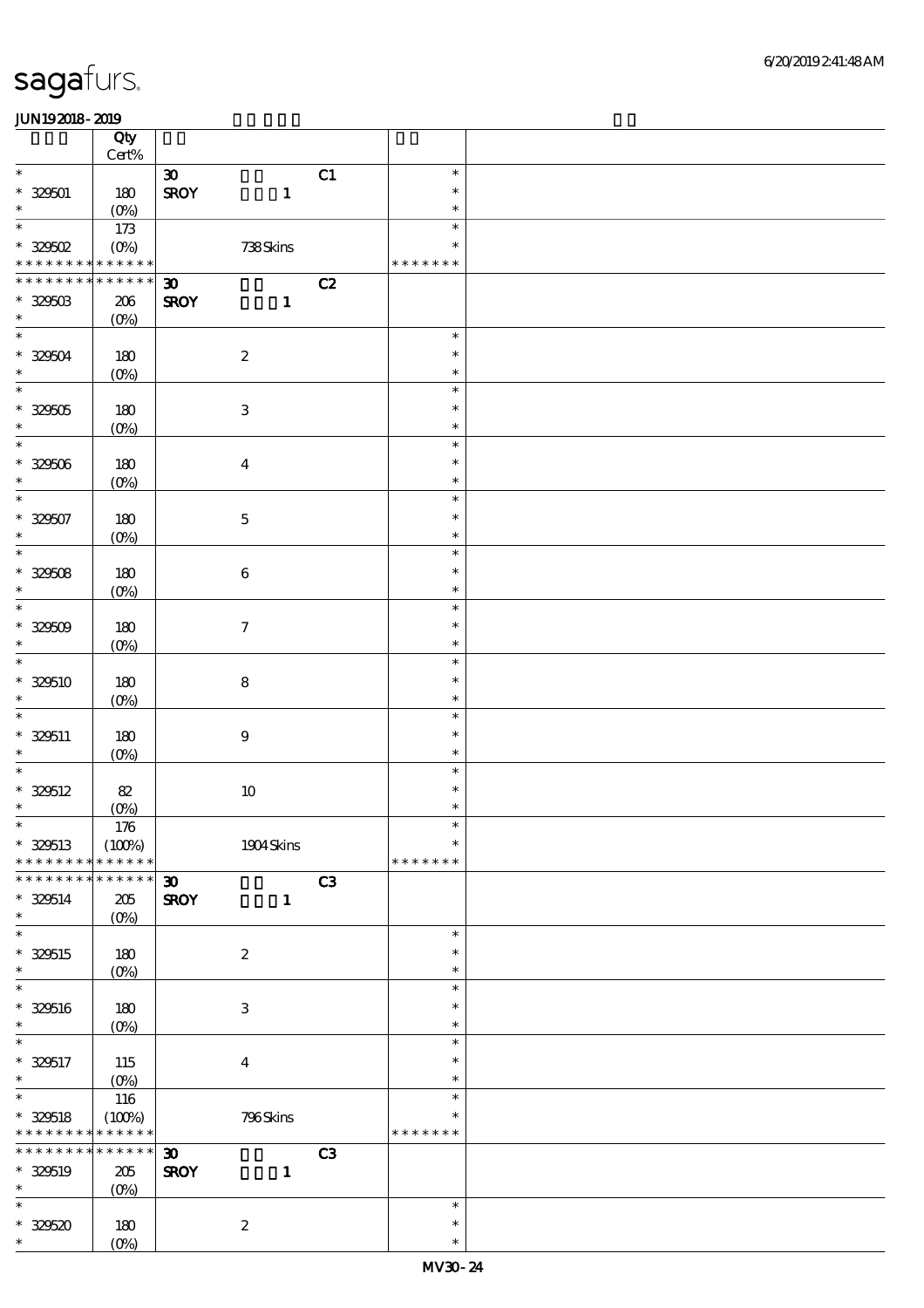|                             | Qty<br>Cert%     |                             |                           |              |    |               |  |
|-----------------------------|------------------|-----------------------------|---------------------------|--------------|----|---------------|--|
| $\ast$                      |                  |                             |                           |              |    | $\ast$        |  |
|                             |                  | $\boldsymbol{\mathfrak{D}}$ |                           |              | C3 |               |  |
| $* 329521$                  | 160              | <b>SROY</b>                 |                           | $\mathbf{1}$ |    | $\ast$        |  |
| $\ast$                      | (100%)           |                             |                           |              |    | $\ast$        |  |
| $\ast$                      |                  |                             |                           |              |    | $\ast$        |  |
| $* 325622$                  | 48               |                             | $\boldsymbol{4}$          |              |    | $\ast$        |  |
| $\ast$                      |                  |                             |                           |              |    | $\ast$        |  |
|                             | (100%)           |                             |                           |              |    |               |  |
| $\overline{\phantom{0}}$    | 156              |                             |                           |              |    | $\ast$        |  |
| $* 32523$                   | $(O\%)$          |                             | 749Skins                  |              |    | $\ast$        |  |
| * * * * * * * * * * * * * * |                  |                             |                           |              |    | * * * * * * * |  |
| * * * * * * * * * * * * * * |                  | $\boldsymbol{\mathfrak{D}}$ |                           |              | C1 |               |  |
|                             |                  |                             |                           |              |    |               |  |
| $* 329524$                  | 205              | <b>SROY</b>                 |                           | $\mathbf{1}$ |    |               |  |
| $\ast$                      | (24%)            |                             |                           |              |    |               |  |
| $\overline{\phantom{a}^*}$  |                  |                             |                           |              |    | $\ast$        |  |
| $* 32525$                   | 180              |                             | $\boldsymbol{2}$          |              |    | $\ast$        |  |
| $\ast$                      |                  |                             |                           |              |    | $\ast$        |  |
| $\overline{\ast}$           | $(O\%)$          |                             |                           |              |    |               |  |
|                             |                  |                             |                           |              |    | $\ast$        |  |
| $* 329526$                  | 180              |                             | $\ensuremath{\mathbf{3}}$ |              |    | $\ast$        |  |
| $\ast$                      | $(O_0)$          |                             |                           |              |    | $\ast$        |  |
| $\overline{\phantom{0}}$    | ${\bf 39}$       |                             |                           |              |    | $\ast$        |  |
|                             |                  |                             |                           |              |    | $\ast$        |  |
| $* 329527$                  | $(O\%)$          |                             | 604Skins                  |              |    |               |  |
| * * * * * * * *             | * * * * * *      |                             |                           |              |    | * * * * * * * |  |
| * * * * * * * * * * * * * * |                  | $\boldsymbol{\mathfrak{D}}$ |                           |              | C1 |               |  |
| $* 32528$                   | 205              | <b>SROY</b>                 |                           | $\mathbf{1}$ |    |               |  |
| $\ast$                      | $(O\%)$          |                             |                           |              |    |               |  |
| $\overline{\phantom{0}}$    |                  |                             |                           |              |    |               |  |
|                             |                  |                             |                           |              |    | $\ast$        |  |
| $* 329529$                  | 180              |                             | $\boldsymbol{2}$          |              |    | $\ast$        |  |
| $\ast$                      | $(O\!/\!\delta)$ |                             |                           |              |    | $\ast$        |  |
| $\ast$                      |                  |                             |                           |              |    | $\ast$        |  |
| $* 329530$                  |                  |                             |                           |              |    | $\ast$        |  |
|                             | 160              |                             | 3                         |              |    |               |  |
| $\ast$                      | $(0\%)$          |                             |                           |              |    | $\ast$        |  |
| $\ast$                      |                  |                             |                           |              |    | $\ast$        |  |
| $* 329531$                  | 195              |                             | $\boldsymbol{4}$          |              |    | $\ast$        |  |
| $\ast$                      | (100%)           |                             |                           |              |    | $\ast$        |  |
| $\ast$                      |                  |                             |                           |              |    | $\ast$        |  |
|                             | 46               |                             |                           |              |    |               |  |
| $* 329532$                  | $(O\!/\!o)$      |                             | 786Skins                  |              |    | $\ast$        |  |
| * * * * * * * * * * * * * * |                  |                             |                           |              |    | * * * * * * * |  |
|                             |                  | $\boldsymbol{\mathfrak{D}}$ |                           |              | C1 |               |  |
| 329533                      | $225\,$          | <b>SROY</b>                 |                           |              |    |               |  |
|                             |                  |                             |                           | $\mathbf{1}$ |    |               |  |
|                             | (16%)            |                             |                           |              |    |               |  |
| * * * * * * * *             | * * * * * *      | 30 <sub>2</sub>             |                           |              | C2 |               |  |
| $* 329534$                  | 205              | <b>SROY</b>                 |                           | $\mathbf{1}$ |    |               |  |
| $\ast$                      | (0%)             |                             |                           |              |    |               |  |
| $\overline{\ast}$           |                  |                             |                           |              |    | $\ast$        |  |
|                             |                  |                             |                           |              |    | $\ast$        |  |
| $* 329535$                  | 180              |                             | $\boldsymbol{2}$          |              |    |               |  |
| $\ast$                      | $(0\%)$          |                             |                           |              |    | $\ast$        |  |
| $\ast$                      |                  |                             |                           |              |    | $\ast$        |  |
| $* 32536$                   | $180$            |                             | $\,3$                     |              |    | $\ast$        |  |
| $\ast$                      | $(0\%)$          |                             |                           |              |    | $\ast$        |  |
| $\ast$                      |                  |                             |                           |              |    |               |  |
|                             |                  |                             |                           |              |    | $\ast$        |  |
| $* 329537$                  | 180              |                             | $\boldsymbol{4}$          |              |    | $\ast$        |  |
| $\ast$                      | $(0\%)$          |                             |                           |              |    | $\ast$        |  |
| $\ast$                      |                  |                             |                           |              |    | $\ast$        |  |
| $* 32538$                   |                  |                             |                           |              |    | $\ast$        |  |
|                             | 180              |                             | $\mathbf 5$               |              |    |               |  |
| $\ast$                      | $(0\%)$          |                             |                           |              |    | $\ast$        |  |
| $\ast$                      |                  |                             |                           |              |    | $\ast$        |  |
| $* 325539$                  | 180              |                             | $\,6\,$                   |              |    | $\ast$        |  |
| $\ast$                      | $(0\%)$          |                             |                           |              |    | $\ast$        |  |
| $\ast$                      |                  |                             |                           |              |    | $\ast$        |  |
|                             |                  |                             |                           |              |    |               |  |
| $* 329540$                  | 180              |                             | $\boldsymbol{\tau}$       |              |    | $\ast$        |  |
| $\ast$                      | $(0\%)$          |                             |                           |              |    | $\ast$        |  |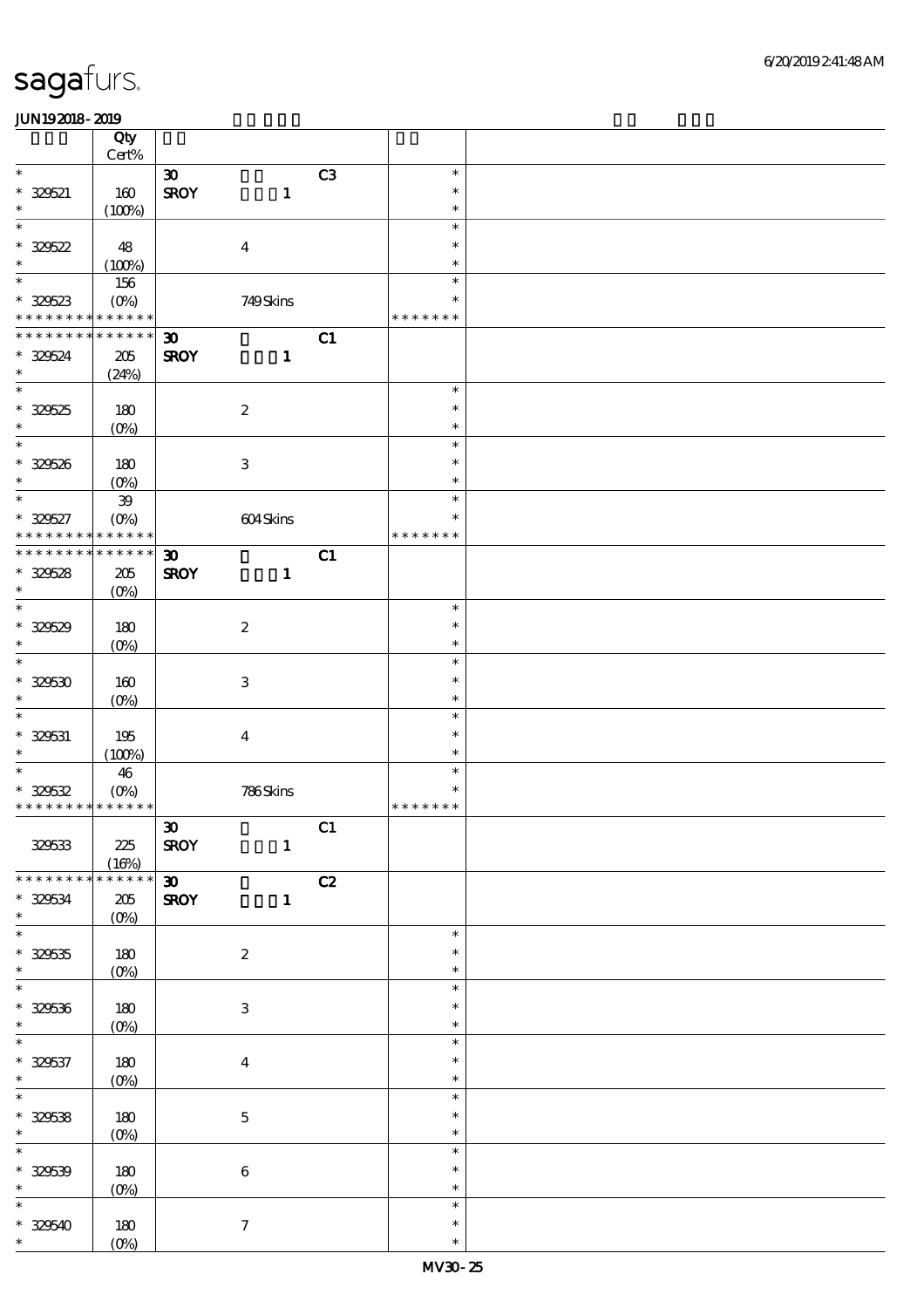|                                            | Qty<br>Cert%              |                             |    |               |  |
|--------------------------------------------|---------------------------|-----------------------------|----|---------------|--|
| $\ast$                                     |                           | $\boldsymbol{\mathfrak{D}}$ | C2 | $\ast$        |  |
| * 329541                                   | 180                       | <b>SROY</b><br>$\mathbf{1}$ |    | $\ast$        |  |
| $\ast$                                     |                           |                             |    | $\ast$        |  |
| $\ast$                                     | $(0\%)$                   |                             |    | $\ast$        |  |
|                                            |                           |                             |    |               |  |
| $* 329542$                                 | 180                       | $\boldsymbol{9}$            |    | $\ast$        |  |
| $\ast$                                     | $(O\%)$                   |                             |    | $\ast$        |  |
| $\overline{\ast}$                          |                           |                             |    | $\ast$        |  |
| $* 329543$                                 | 180                       | 10                          |    | $\ast$        |  |
| $\ast$                                     | $(0\%)$                   |                             |    | $\ast$        |  |
| $\ast$                                     |                           |                             |    | $\ast$        |  |
| $* 329544$                                 | 71                        |                             |    | $\ast$        |  |
| $\ast$                                     |                           | $11\,$                      |    | $\ast$        |  |
| $\overline{\phantom{a}^*}$                 | (0%)                      |                             |    |               |  |
|                                            | 156                       |                             |    | $\ast$        |  |
| $* 329545$                                 | (100%)                    | 2052 Skins                  |    | $\ast$        |  |
| * * * * * * * *                            | $******$                  |                             |    | * * * * * * * |  |
| * * * * * * * * * * * * * *                |                           | $\boldsymbol{\mathfrak{D}}$ | C2 |               |  |
| $* 329546$                                 | 205                       | <b>SROY</b><br>$\mathbf{1}$ |    |               |  |
| $\ast$                                     | $(O\%)$                   |                             |    |               |  |
| $\overline{\ast}$                          |                           |                             |    | $\ast$        |  |
| $* 329547$                                 | 180                       |                             |    | $\ast$        |  |
| $\ast$                                     |                           | $\boldsymbol{z}$            |    |               |  |
| $\overline{\phantom{a}}$                   | $(0\%)$                   |                             |    | $\ast$        |  |
|                                            |                           |                             |    | $\ast$        |  |
| $* 329548$                                 | 180                       | $\ensuremath{\mathbf{3}}$   |    | $\ast$        |  |
| $\ast$                                     | $(O\%)$                   |                             |    | $\ast$        |  |
| $\overline{\phantom{0}}$                   |                           |                             |    | $\ast$        |  |
| $* 329549$                                 | 180                       | $\boldsymbol{4}$            |    | $\ast$        |  |
| $\ast$                                     | $(O\!/\!\delta)$          |                             |    | $\ast$        |  |
| $\ast$                                     |                           |                             |    | $\ast$        |  |
| $* 32950$                                  |                           |                             |    | $\ast$        |  |
|                                            | 180                       | $\mathbf 5$                 |    |               |  |
| $\ast$                                     | $(0\%)$                   |                             |    | $\ast$        |  |
| $\ast$                                     |                           |                             |    | $\ast$        |  |
| $* 329551$                                 | 180                       | $\,6\,$                     |    | $\ast$        |  |
| $\ast$                                     | (1%)                      |                             |    | $\ast$        |  |
| $\ast$                                     |                           |                             |    | $\ast$        |  |
| $* 329552$                                 | 180                       | $\boldsymbol{7}$            |    | $\ast$        |  |
| $\ast$                                     | (1%)                      |                             |    | $\ast$        |  |
| $\ast$                                     |                           |                             |    | $\ast$        |  |
| $* 32953$                                  | $180$                     | $\bf 8$                     |    | $\ast$        |  |
| $\ast$                                     |                           |                             |    | $\ast$        |  |
| $\ast$                                     | $(0\%)$                   |                             |    |               |  |
|                                            |                           |                             |    | $\ast$        |  |
| $* 329554$                                 | 180                       | $\boldsymbol{9}$            |    | $\ast$        |  |
| $\ast$                                     | $(0\%)$                   |                             |    | $\ast$        |  |
| $\ast$                                     |                           |                             |    | $\ast$        |  |
| $* 329555$                                 | 180                       | $10\,$                      |    | $\ast$        |  |
| $\ast$                                     | $(O\%)$                   |                             |    | $\ast$        |  |
| $\ast$                                     |                           |                             |    | $\ast$        |  |
| $* 329566$                                 | $180$                     | $11\,$                      |    | $\ast$        |  |
| $\ast$                                     | (100%)                    |                             |    | $\ast$        |  |
| $\ast$                                     |                           |                             |    | $\ast$        |  |
|                                            |                           |                             |    |               |  |
| $* 329557$                                 | 180                       | $12\,$                      |    | $\ast$        |  |
| $\ast$                                     | (100%)                    |                             |    | $\ast$        |  |
| $\ast$                                     |                           |                             |    | $\ast$        |  |
| $* 329558$                                 | 184                       | 13                          |    | $\ast$        |  |
| $\ast$                                     | (90%)                     |                             |    | $\ast$        |  |
| $\ast$                                     | 134                       |                             |    | $\ast$        |  |
| $* 329559$                                 | $(O\!\!\!\!\!\!\!/\,\!o)$ | 2503Skins                   |    | $\ast$        |  |
| * * * * * * * * <mark>* * * * * * *</mark> |                           |                             |    | * * * * * * * |  |
| * * * * * * * *                            | $******$                  | $\boldsymbol{\mathfrak{D}}$ | C3 |               |  |
|                                            |                           |                             |    |               |  |
| $* 329500$                                 | 205                       | <b>SROY</b><br>$\mathbf{1}$ |    |               |  |
| $\ast$                                     | $(O\%)$                   |                             |    |               |  |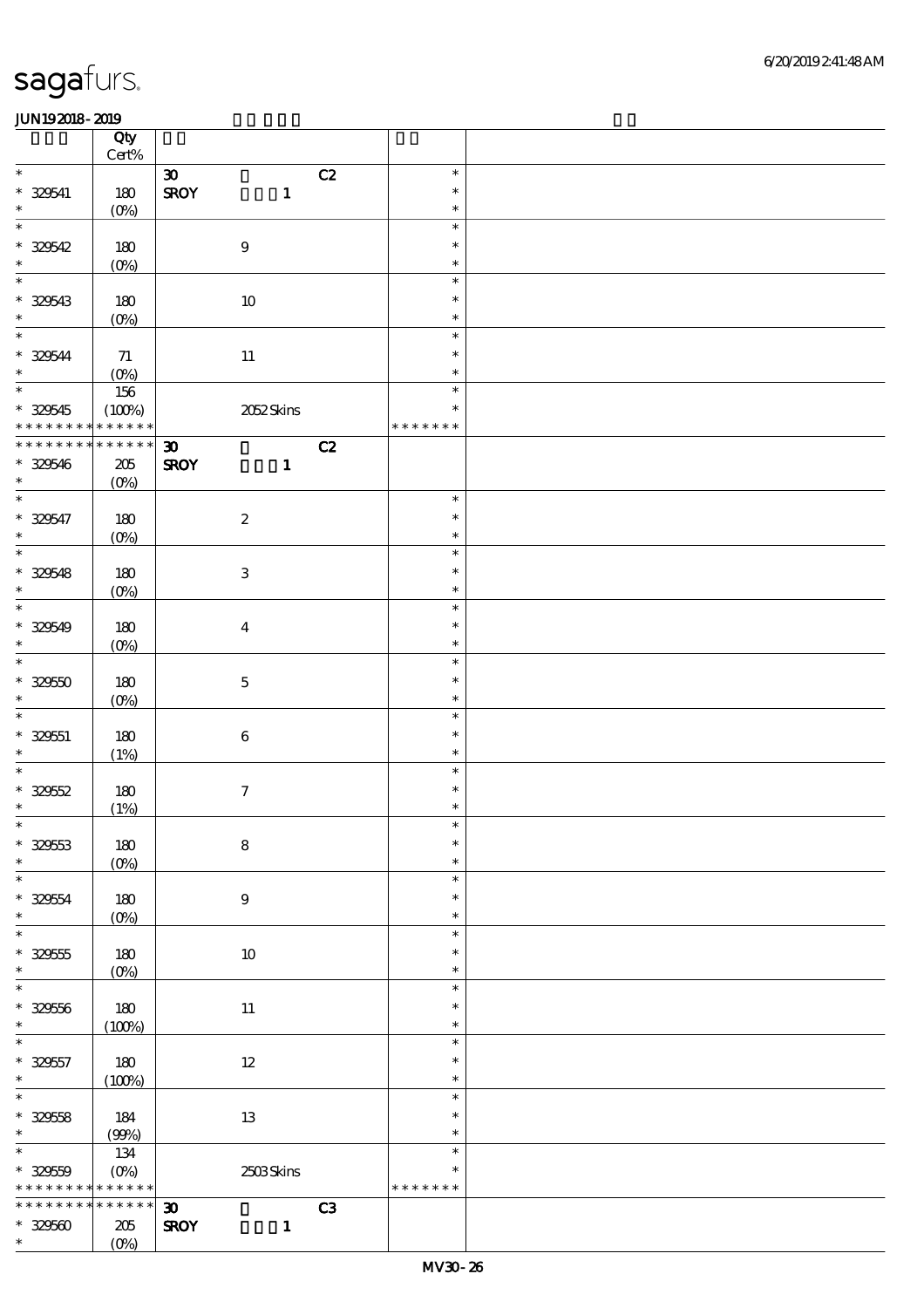|                                           | Qty<br>Cert%       |                             |                           |    |                  |  |
|-------------------------------------------|--------------------|-----------------------------|---------------------------|----|------------------|--|
| $\ast$                                    |                    | $\boldsymbol{\mathfrak{D}}$ |                           | C3 | $\ast$           |  |
|                                           |                    |                             |                           |    |                  |  |
| $* 329561$                                | 180                | <b>SROY</b>                 | $\mathbf{1}$              |    | $\ast$           |  |
| $\ast$                                    | $(O\!/\!\!\delta)$ |                             |                           |    | $\ast$           |  |
| $\ast$                                    |                    |                             |                           |    | $\ast$           |  |
| $* 32562$                                 | 180                |                             | $\,3$                     |    | $\ast$           |  |
| $\ast$                                    | $(0\%)$            |                             |                           |    | $\ast$           |  |
| $\ast$                                    |                    |                             |                           |    | $\ast$           |  |
|                                           |                    |                             |                           |    |                  |  |
| $* 329563$                                | 43                 |                             | $\boldsymbol{4}$          |    | $\ast$           |  |
| $\ast$                                    | $(O\%)$            |                             |                           |    | $\ast$           |  |
| $\ast$                                    | 128                |                             |                           |    | $\ast$           |  |
|                                           |                    |                             |                           |    | $\ast$           |  |
| $* 329564$                                | (100%)             |                             | 736Skins                  |    |                  |  |
| * * * * * * * *                           | * * * * * *        |                             |                           |    | * * * * * * *    |  |
| * * * * * * * * * * * * * *               |                    | $\boldsymbol{\mathfrak{D}}$ |                           | C1 |                  |  |
| $* 329565$                                | 205                | <b>SROY</b>                 | $\mathbf{1}$              |    |                  |  |
| $\ast$                                    | (29%)              |                             |                           |    |                  |  |
| $\ast$                                    |                    |                             |                           |    | $\ast$           |  |
|                                           |                    |                             |                           |    |                  |  |
| $* 329566$                                | 180                |                             | $\boldsymbol{2}$          |    | $\ast$           |  |
| $\ast$                                    | $(O\%)$            |                             |                           |    | $\ast$           |  |
| $\ast$                                    |                    |                             |                           |    | $\ast$           |  |
| $* 329567$                                | 180                |                             | $\ensuremath{\mathbf{3}}$ |    | $\ast$           |  |
| $\ast$                                    |                    |                             |                           |    |                  |  |
|                                           | $(O\%)$            |                             |                           |    | $\ast$           |  |
| $\overline{\phantom{0}}$                  | $171$              |                             |                           |    | $\ast$           |  |
| $* 329568$                                | $(O\%)$            |                             | 736Skins                  |    | $\ast$           |  |
| * * * * * * * *                           | $******$           |                             |                           |    | * * * * * * *    |  |
| * * * * * * * *                           | * * * * * *        | $\boldsymbol{\mathfrak{D}}$ |                           | C1 |                  |  |
|                                           |                    |                             |                           |    |                  |  |
| $* 329569$                                | 205                | <b>SROY</b>                 | $\mathbf{1}$              |    |                  |  |
| $\ast$                                    | $(O\%)$            |                             |                           |    |                  |  |
| $\ast$                                    |                    |                             |                           |    | $\ast$           |  |
| $* 329570$                                | 147                |                             | $\boldsymbol{2}$          |    | $\ast$           |  |
|                                           |                    |                             |                           |    |                  |  |
| $\ast$                                    | $(0\%)$            |                             |                           |    | $\ast$           |  |
|                                           |                    |                             |                           |    |                  |  |
| $\ast$                                    | 126                |                             |                           |    | $\ast$           |  |
|                                           |                    |                             |                           |    | $\ast$           |  |
| $* 329571$<br>* * * * * * * * * * * * * * | (100%)             |                             | 478Skins                  |    | * * * * * * *    |  |
|                                           |                    |                             |                           |    |                  |  |
| * * * * * * * * * * * * * *               |                    | $\boldsymbol{\mathfrak{D}}$ |                           | C2 |                  |  |
| $* 329572$                                | 205                | <b>SROY</b>                 | $\mathbf{1}$              |    |                  |  |
| $\ast$                                    | $(0\%)$            |                             |                           |    |                  |  |
| $\ast$                                    |                    |                             |                           |    | $\ast$           |  |
|                                           |                    |                             |                           |    | $\ast$           |  |
| $* 329573$                                | $180$              |                             | $\boldsymbol{2}$          |    | $\ast$           |  |
| $\ast$                                    | $(0\%)$            |                             |                           |    |                  |  |
| $\ast$                                    |                    |                             |                           |    | $\ast$           |  |
| $* 329574$                                | 180                |                             | $\ensuremath{\mathbf{3}}$ |    | $\ast$           |  |
| $\ast$                                    |                    |                             |                           |    | $\ast$           |  |
| $\ast$                                    | $(0\%)$            |                             |                           |    | $\ast$           |  |
|                                           |                    |                             |                           |    | $\ast$           |  |
| $* 329575$                                | 180                |                             | $\boldsymbol{4}$          |    |                  |  |
| $\ast$                                    | $(0\%)$            |                             |                           |    | $\ast$           |  |
| $\ast$                                    |                    |                             |                           |    | $\ast$           |  |
|                                           | $180$              |                             |                           |    | $\ast$           |  |
| $* 329576$<br>$\ast$                      |                    |                             | $\mathbf 5$               |    | $\ast$           |  |
| $\ast$                                    | $(0\%)$            |                             |                           |    |                  |  |
|                                           |                    |                             |                           |    | $\ast$           |  |
| $* 329577$                                | 180                |                             | $\,6\,$                   |    | $\ast$           |  |
| $\ast$                                    | (0%)               |                             |                           |    | $\ast$           |  |
| $\ast$                                    |                    |                             |                           |    | $\ast$           |  |
|                                           |                    |                             |                           |    | $\ast$           |  |
| $* 329578$                                | 180                |                             | $\boldsymbol{7}$          |    |                  |  |
| $\ast$                                    | (0%)               |                             |                           |    | $\ast$           |  |
| $\ast$                                    |                    |                             |                           |    | $\ast$           |  |
| $* 329579$                                | 180                |                             |                           |    | $\ast$           |  |
| $\ast$                                    |                    |                             | $\bf 8$                   |    | $\ast$           |  |
| $\ast$                                    | (0%)               |                             |                           |    |                  |  |
|                                           |                    |                             |                           |    | $\ast$           |  |
| $* 329580$<br>$\ast$                      | 180<br>$(0\%)$     |                             | $9\,$                     |    | $\ast$<br>$\ast$ |  |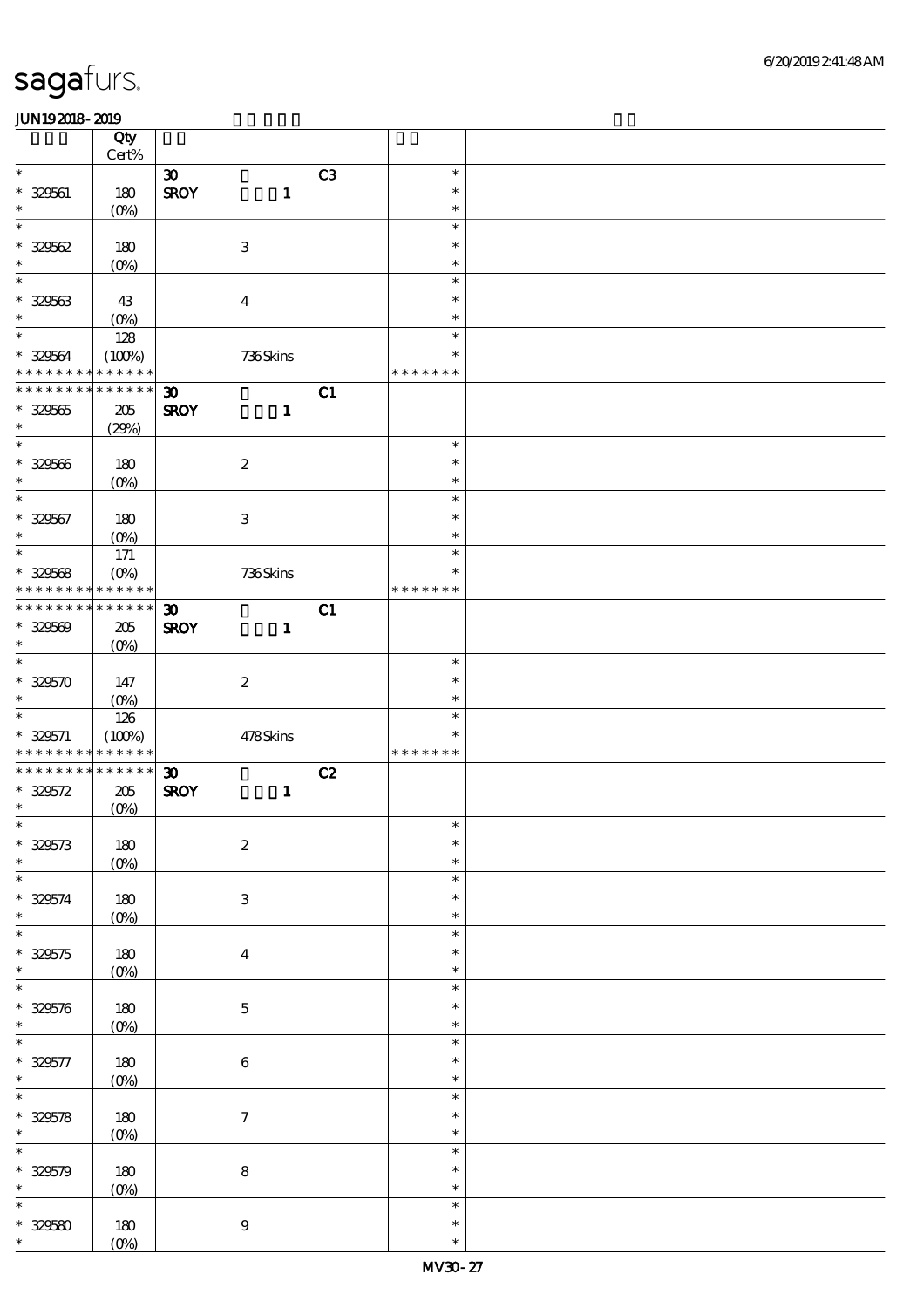|                                            | Qty<br>$Cert\%$ |                             |                           |    |                  |  |
|--------------------------------------------|-----------------|-----------------------------|---------------------------|----|------------------|--|
| $\ast$                                     |                 | $\boldsymbol{\mathfrak{D}}$ |                           | C2 | $\ast$           |  |
| $* 329581$                                 | 180             | <b>SROY</b>                 | $\mathbf{1}$              |    | $\ast$           |  |
| $\ast$                                     | $(0\%)$         |                             |                           |    | $\ast$           |  |
| $\ast$                                     |                 |                             |                           |    | $\ast$           |  |
| $* 32562$                                  | 180             |                             | $11\,$                    |    | $\ast$           |  |
| $\ast$                                     | $(0\%)$         |                             |                           |    | $\ast$           |  |
| $\ast$                                     |                 |                             |                           |    | $\ast$           |  |
| $* 329583$                                 | 108             |                             | $12\,$                    |    | $\ast$           |  |
| $\ast$                                     | $(O\%)$         |                             |                           |    | $\ast$           |  |
| $\ast$                                     | 130             |                             |                           |    | $\ast$           |  |
| $* 329584$                                 | (100%)          |                             | 2243Skins                 |    | $\ast$           |  |
| * * * * * * * * <mark>* * * * * *</mark>   |                 |                             |                           |    | * * * * * * *    |  |
| * * * * * * * *                            | * * * * * *     | $\boldsymbol{\mathfrak{D}}$ |                           | C2 |                  |  |
| $* 329585$<br>$\ast$                       | $205\,$         | <b>SROY</b>                 | $\mathbf{1}$              |    |                  |  |
| $\ast$                                     | $(O\%)$         |                             |                           |    | $\ast$           |  |
| $* 320586$                                 | 180             |                             |                           |    | $\ast$           |  |
| $\ast$                                     | $(0\%)$         |                             | $\boldsymbol{2}$          |    | $\ast$           |  |
| $\ast$                                     |                 |                             |                           |    | $\ast$           |  |
| $* 329587$                                 | 180             |                             | $\ensuremath{\mathbf{3}}$ |    | $\ast$           |  |
| $\ast$                                     | $(0\%)$         |                             |                           |    | $\ast$           |  |
| $\overline{\ast}$                          |                 |                             |                           |    | $\ast$           |  |
| $* 325688$                                 | 180             |                             | $\boldsymbol{4}$          |    | $\ast$           |  |
| $\ast$                                     | $(0\%)$         |                             |                           |    | $\ast$           |  |
| $\ast$                                     |                 |                             |                           |    | $\ast$           |  |
| $* 329589$                                 | 180             |                             | $\mathbf 5$               |    | $\ast$           |  |
| $\ast$                                     | $(O\!/\!o)$     |                             |                           |    | $\ast$           |  |
| $\ast$                                     |                 |                             |                           |    | $\ast$           |  |
| $* 329500$                                 | 180             |                             | $\boldsymbol{6}$          |    | $\ast$           |  |
| $\ast$                                     | $(0\%)$         |                             |                           |    | $\ast$           |  |
| $\ast$                                     |                 |                             |                           |    | $\ast$<br>$\ast$ |  |
| $* 329591$<br>$\ast$                       | 180             |                             | $\boldsymbol{7}$          |    | $\ast$           |  |
| $\ast$                                     | (100%)          |                             |                           |    | $\ast$           |  |
| $\hspace{0.1cm}^*$ 329592                  | 193             |                             | $\bf8$                    |    | $\ast$           |  |
| $\ast$                                     | (100%)          |                             |                           |    | $\ast$           |  |
| $*$                                        | $125\,$         |                             |                           |    | $\ast$           |  |
| $* 329503$                                 | $(O\%)$         |                             | $1608$ Skins              |    | $\ast$           |  |
| * * * * * * * *                            | $* * * * * * *$ |                             |                           |    | * * * * * * *    |  |
| * * * * * * * *                            | $******$        | $\boldsymbol{\mathfrak{D}}$ |                           | C3 |                  |  |
| $* 329594$                                 | 205             | <b>SROY</b>                 | $\mathbf{1}$              |    |                  |  |
| $\ast$                                     | $(O\%)$         |                             |                           |    |                  |  |
| $\ast$                                     |                 |                             |                           |    | $\ast$           |  |
| $* 329505$<br>$\ast$                       | 180             |                             | $\boldsymbol{2}$          |    | $\ast$<br>$\ast$ |  |
| $\ast$                                     | $(O\%)$         |                             |                           |    | $\ast$           |  |
| $* 329596$                                 | 180             |                             | $\ensuremath{\mathbf{3}}$ |    | $\ast$           |  |
| $\ast$                                     | $(O\%)$         |                             |                           |    | $\ast$           |  |
| $\ast$                                     |                 |                             |                           |    | $\ast$           |  |
| $* 329597$                                 | 169             |                             | $\boldsymbol{4}$          |    | $\ast$           |  |
| $\ast$                                     | $(0\%)$         |                             |                           |    | $\ast$           |  |
| $\ast$                                     | 115             |                             |                           |    | $\ast$           |  |
| $* 32568$                                  | (100%)          |                             | 849Skins                  |    | $\ast$           |  |
| * * * * * * * * <mark>* * * * * * *</mark> |                 |                             |                           |    | * * * * * * *    |  |
| * * * * * * * * * * * * * *                |                 | $\boldsymbol{\mathfrak{D}}$ |                           | C3 |                  |  |
| $* 329509$                                 | 205             | <b>SROY</b>                 | $\mathbf{1}$              |    |                  |  |
| $\ast$                                     | (0%)            |                             |                           |    |                  |  |
| $\ast$                                     |                 |                             |                           |    | $\ast$           |  |
| $^\ast$ 329600<br>$\ast$                   | 160             |                             | $\boldsymbol{2}$          |    | $\ast$<br>$\ast$ |  |
|                                            | $(O\%)$         |                             |                           |    |                  |  |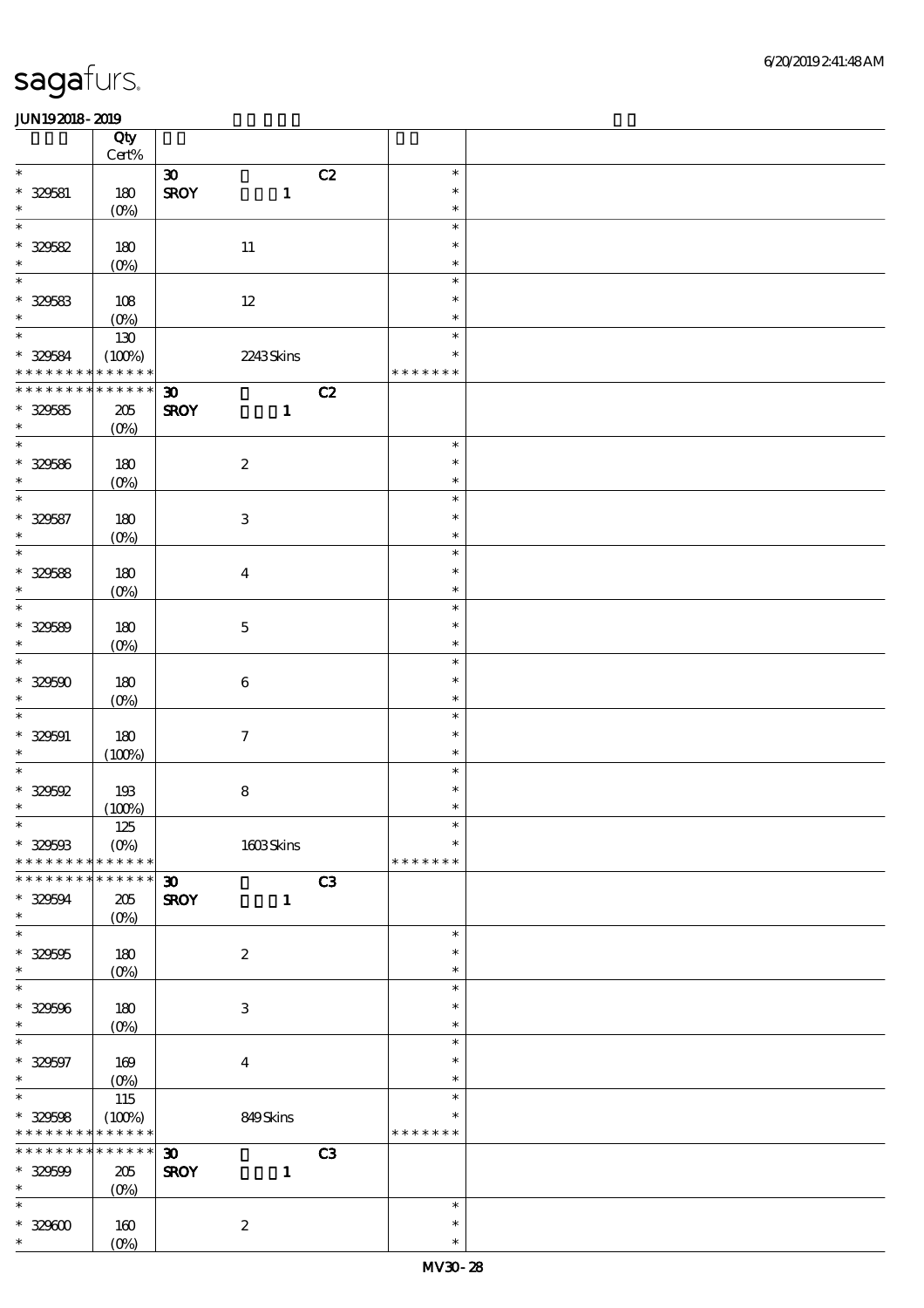|                                            | Qty                       |                             |                           |                  |                |               |  |
|--------------------------------------------|---------------------------|-----------------------------|---------------------------|------------------|----------------|---------------|--|
|                                            | Cert%                     |                             |                           |                  |                |               |  |
| $\ast$                                     |                           | $\boldsymbol{\mathfrak{D}}$ |                           |                  | C3             | $\ast$        |  |
| $* 329001$                                 | 180                       | <b>SROY</b>                 |                           | $\mathbf{1}$     |                | $\ast$        |  |
| $\ast$                                     | (100%)                    |                             |                           |                  |                | $\ast$        |  |
| $\ast$                                     |                           |                             |                           |                  |                | $\ast$        |  |
|                                            |                           |                             |                           |                  |                |               |  |
| $*$ 329602                                 | 50                        |                             | $\boldsymbol{4}$          |                  |                | $\ast$        |  |
| $\ast$                                     | (100%)                    |                             |                           |                  |                | $\ast$        |  |
| $\ast$                                     | 44                        |                             |                           |                  |                | $\ast$        |  |
|                                            |                           |                             |                           |                  |                | $\ast$        |  |
| $* 32900B$                                 | $(O\%)$                   |                             | 639Skins                  |                  |                |               |  |
| * * * * * * * *                            | * * * * * *               |                             |                           |                  |                | * * * * * * * |  |
| * * * * * * * * * * * * * *                |                           | $\boldsymbol{\mathfrak{D}}$ | $\mathbf{x}$              |                  | C1             |               |  |
| $* 329004$                                 | 205                       | <b>SROY</b>                 |                           | $\mathbf{1}$     |                |               |  |
| $\ast$                                     |                           |                             |                           |                  |                |               |  |
|                                            | (15%)                     |                             |                           |                  |                |               |  |
| $\ast$                                     | 144                       |                             |                           |                  |                | $\ast$        |  |
| $* 329005$                                 | $(O\%)$                   |                             | 349Skins                  |                  |                |               |  |
| * * * * * * * * <mark>* * * * * *</mark> * |                           |                             |                           |                  |                | * * * * * * * |  |
| * * * * * * * *                            | * * * * * *               |                             |                           |                  |                |               |  |
|                                            |                           | $\boldsymbol{\mathfrak{D}}$ | $\mathbf{x}$              |                  | C2             |               |  |
| $* 329006$                                 | 205                       | <b>SROY</b>                 |                           | $\mathbf{1}$     |                |               |  |
| $\ast$                                     | (29%)                     |                             |                           |                  |                |               |  |
| $\overline{\ast}$                          |                           |                             |                           |                  |                | $\ast$        |  |
| $* 329007$                                 | 180                       |                             | $\boldsymbol{2}$          |                  |                | $\ast$        |  |
|                                            |                           |                             |                           |                  |                |               |  |
| $\ast$                                     | (2%)                      |                             |                           |                  |                | $\ast$        |  |
| $\ast$                                     |                           |                             |                           |                  |                | $\ast$        |  |
| $* 32908$                                  | 180                       |                             | $\,3\,$                   |                  |                | $\ast$        |  |
| $\ast$                                     | $(O\%)$                   |                             |                           |                  |                | $\ast$        |  |
| $\ast$                                     |                           |                             |                           |                  |                | $\ast$        |  |
|                                            |                           |                             |                           |                  |                |               |  |
| $* 329009$                                 | 180                       |                             | $\bf{4}$                  |                  |                | $\ast$        |  |
| $\ast$                                     | (O <sub>0</sub> )         |                             |                           |                  |                | $\ast$        |  |
| $\ast$                                     |                           |                             |                           |                  |                | $\ast$        |  |
|                                            |                           |                             |                           |                  |                | $\ast$        |  |
| $* 329610$                                 | 200                       |                             | $\mathbf 5$               |                  |                |               |  |
| $\ast$                                     | $(O\%)$                   |                             |                           |                  |                | $\ast$        |  |
| $\ast$                                     | 100                       |                             |                           |                  |                | $\ast$        |  |
| * 329611                                   | $(O\%)$                   |                             |                           | 1045Skins        |                |               |  |
| * * * * * * * * * * * * * *                |                           |                             |                           |                  |                | * * * * * * * |  |
|                                            |                           |                             |                           |                  |                |               |  |
| * * * * * * * * * * * * * *                |                           | $\boldsymbol{\mathfrak{D}}$ | $\mathbf{x}$              |                  | C3             |               |  |
| * 329612                                   | 205                       | <b>SROY</b>                 |                           | $\mathbf{1}$     |                |               |  |
| $\ast$                                     | (32%)                     |                             |                           |                  |                |               |  |
| $\ast$                                     | 159                       |                             |                           |                  |                | $\rightarrow$ |  |
|                                            |                           |                             |                           |                  |                | $\ast$        |  |
| * 329613                                   | $(O\%)$                   |                             | 364Skins                  |                  |                |               |  |
| * * * * * * * * * * * * * *                |                           |                             |                           |                  |                | * * * * * * * |  |
|                                            |                           | $\boldsymbol{\mathfrak{D}}$ | $\mathbf{x}$              |                  | C <sub>3</sub> |               |  |
| 329614                                     | 212                       | <b>SROY</b>                 |                           | $\mathbf{1}$     |                |               |  |
|                                            |                           |                             |                           |                  |                |               |  |
|                                            | (38%)                     |                             |                           |                  |                |               |  |
|                                            |                           | $\infty$                    | $\boldsymbol{\mathsf{z}}$ |                  | C1             |               |  |
| 329615                                     | 149                       | <b>SROY</b>                 |                           | $\boldsymbol{z}$ |                |               |  |
|                                            | (9%)                      |                             |                           |                  |                |               |  |
| * * * * * * * *                            | * * * * * *               | $\boldsymbol{\mathfrak{D}}$ | $\boldsymbol{\mathsf{z}}$ |                  | C2             |               |  |
|                                            |                           |                             |                           |                  |                |               |  |
| $* 329616$                                 |                           | <b>SROY</b>                 |                           | $\boldsymbol{z}$ |                |               |  |
|                                            | 225                       |                             |                           |                  |                |               |  |
| $\ast$                                     | (29%)                     |                             |                           |                  |                |               |  |
| $\ast$                                     |                           |                             |                           |                  |                | $\ast$        |  |
|                                            | 189                       |                             |                           |                  |                |               |  |
| * 329617                                   | $(O\!\!\!\!\!\!\!/\,\!o)$ |                             | 414Skins                  |                  |                | * * * * * * * |  |
| * * * * * * * * <mark>* * * * * *</mark>   |                           |                             |                           |                  |                |               |  |
|                                            |                           | $\boldsymbol{\mathfrak{D}}$ | $\mathbf{x}$              |                  | C <sub>3</sub> |               |  |
| 329618                                     | 189                       | <b>SROY</b>                 |                           | $\boldsymbol{z}$ |                |               |  |
|                                            |                           |                             |                           |                  |                |               |  |
|                                            | (20%)                     |                             |                           |                  |                |               |  |
|                                            |                           | $\boldsymbol{\mathfrak{D}}$ | $\boldsymbol{\mathsf{X}}$ |                  | C1             |               |  |
| 329619                                     | 208                       | <b>SROY</b>                 |                           | $\boldsymbol{z}$ |                |               |  |
|                                            | (12%)                     |                             |                           |                  |                |               |  |
| * * * * * * *                              | ******                    | $\boldsymbol{\mathfrak{D}}$ | $\boldsymbol{\mathrm{X}}$ |                  | C1             |               |  |
|                                            |                           |                             |                           |                  |                |               |  |
| $* 329620$<br>$\ast$                       | 205<br>(38%)              | <b>SROY</b>                 |                           | $\boldsymbol{z}$ |                |               |  |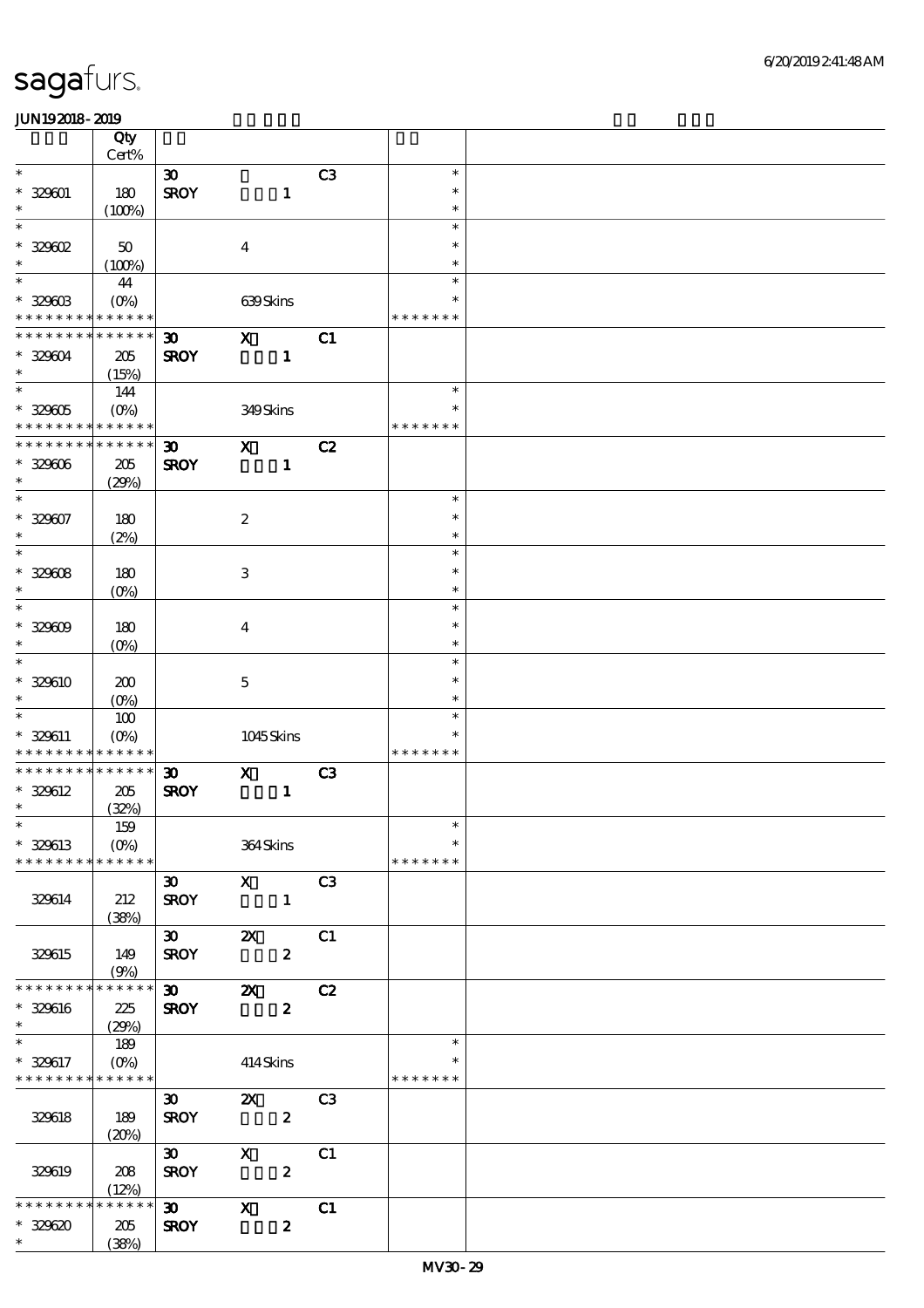|                                            | Qty                       |                             |                  |                  |                |               |  |
|--------------------------------------------|---------------------------|-----------------------------|------------------|------------------|----------------|---------------|--|
|                                            | $Cert\%$                  |                             |                  |                  |                |               |  |
| $\ast$                                     |                           | $\boldsymbol{\mathfrak{D}}$ | $\mathbf{x}$     |                  | C1             | $\ast$        |  |
| $* 329621$                                 | 180                       | <b>SROY</b>                 |                  | $\boldsymbol{z}$ |                | $\ast$        |  |
| $\ast$                                     | $(O_0)$                   |                             |                  |                  |                | $\ast$        |  |
| $\ast$                                     |                           |                             |                  |                  |                | $\ast$        |  |
|                                            | 108                       |                             |                  |                  |                |               |  |
| * 329622                                   | $(O\!\!\!\!\!\!\!/\,\!o)$ |                             | 493Skins         |                  |                | $\ast$        |  |
| * * *                                      | * * * * * *               |                             |                  |                  |                | * * * * * * * |  |
| * * * * * * * *                            | * * * * * *               | $\boldsymbol{\mathfrak{D}}$ | $\mathbf{x}$     |                  | C2             |               |  |
|                                            |                           |                             |                  |                  |                |               |  |
| $* 329623$                                 | $205\,$                   | <b>SROY</b>                 |                  | $\boldsymbol{z}$ |                |               |  |
| $\ast$                                     | $(O\%)$                   |                             |                  |                  |                |               |  |
| $\ast$                                     |                           |                             |                  |                  |                | $\ast$        |  |
|                                            | 180                       |                             |                  |                  |                | $\ast$        |  |
| * 329624                                   |                           |                             | $\boldsymbol{2}$ |                  |                |               |  |
|                                            | $(0\%)$                   |                             |                  |                  |                | $\ast$        |  |
| $\overline{\phantom{0}}$                   |                           |                             |                  |                  |                | $\ast$        |  |
| $* 329625$                                 | 180                       |                             | $\,3$            |                  |                | $\ast$        |  |
| $\ast$                                     |                           |                             |                  |                  |                | $\ast$        |  |
|                                            | $(0\%)$                   |                             |                  |                  |                |               |  |
| $\overline{\ast}$                          |                           |                             |                  |                  |                | $\ast$        |  |
| $* 329626$                                 | 130                       |                             | $\bf{4}$         |                  |                | $\ast$        |  |
| $\ast$                                     | $(O\%)$                   |                             |                  |                  |                | $\ast$        |  |
| $\overline{\ast}$                          |                           |                             |                  |                  |                | $\ast$        |  |
|                                            | 111                       |                             |                  |                  |                |               |  |
| * 329627                                   | (100%)                    |                             | 806Skins         |                  |                | $\ast$        |  |
| * * * * * * * *                            | * * * * * *               |                             |                  |                  |                | * * * * * * * |  |
| * * * * * * * *                            | * * * * * *               | $\boldsymbol{\mathfrak{D}}$ | $\mathbf{x}$     |                  | C <sub>3</sub> |               |  |
|                                            |                           |                             |                  |                  |                |               |  |
| $* 329628$                                 | 225                       | <b>SROY</b>                 |                  | $\boldsymbol{z}$ |                |               |  |
| $\ast$                                     | (31%)                     |                             |                  |                  |                |               |  |
| $\ast$                                     | 104                       |                             |                  |                  |                | $\ast$        |  |
| $* 329629$                                 |                           |                             |                  |                  |                | $\ast$        |  |
|                                            | $(O\%)$                   |                             | 329Skins         |                  |                |               |  |
| * * * * * * * *                            | * * * * * *               |                             |                  |                  |                | * * * * * * * |  |
| * * * * * * * *                            | * * * * * *               | $\boldsymbol{\mathfrak{D}}$ |                  |                  | C1             |               |  |
| $* 329630$                                 | 225                       | <b>SROY</b>                 |                  | $\boldsymbol{z}$ |                |               |  |
|                                            |                           |                             |                  |                  |                |               |  |
| $\ast$                                     | (37%)                     |                             |                  |                  |                |               |  |
| $\ast$                                     |                           |                             |                  |                  |                | $\ast$        |  |
| $* 329631$                                 | 200                       |                             | $\boldsymbol{2}$ |                  |                | $\ast$        |  |
| $\ast$                                     |                           |                             |                  |                  |                | $\ast$        |  |
| $\ast$                                     | $(0\%)$                   |                             |                  |                  |                |               |  |
|                                            | $\pmb{8}$                 |                             |                  |                  |                | $\ast$        |  |
| $* 329632$                                 | $(0\%)$                   |                             | 505Skins         |                  |                | $\ast$        |  |
| * * * * * * * * <mark>* * * * * * *</mark> |                           |                             |                  |                  |                | * * * * * * * |  |
| * * * * * * * * * * * * * * *              |                           |                             |                  |                  | C1             |               |  |
|                                            |                           | $\mathbf{D}$                |                  |                  |                |               |  |
| $* 329633$                                 | 205                       | <b>SROY</b>                 |                  | $\boldsymbol{z}$ |                |               |  |
| $\ast$                                     | (0%)                      |                             |                  |                  |                |               |  |
| $\overline{\ast}$                          |                           |                             |                  |                  |                | $\ast$        |  |
| $* 329634$                                 | $180\,$                   |                             | $\boldsymbol{2}$ |                  |                | $\ast$        |  |
|                                            |                           |                             |                  |                  |                |               |  |
| $\ast$                                     | (O <sub>0</sub> )         |                             |                  |                  |                | $\ast$        |  |
| $\overline{\ast}$                          |                           |                             |                  |                  |                | $\ast$        |  |
| $^\ast$ 329635                             | 180                       |                             | $\,3$            |                  |                | $\ast$        |  |
| $\ast$                                     | $(0\%)$                   |                             |                  |                  |                | $\ast$        |  |
| $\ast$                                     |                           |                             |                  |                  |                |               |  |
|                                            |                           |                             |                  |                  |                | $\ast$        |  |
| $* 329636$                                 | 180                       |                             | $\boldsymbol{4}$ |                  |                | $\ast$        |  |
| $\ast$                                     | $(0\%)$                   |                             |                  |                  |                | $\ast$        |  |
| $\ast$                                     |                           |                             |                  |                  |                | $\ast$        |  |
|                                            |                           |                             |                  |                  |                |               |  |
| $* 329637$                                 | $160$                     |                             | $\mathbf 5$      |                  |                | $\ast$        |  |
| $\ast$                                     | (100%)                    |                             |                  |                  |                | $\ast$        |  |
| $\ast$                                     |                           |                             |                  |                  |                | $\ast$        |  |
|                                            |                           |                             |                  |                  |                | $\ast$        |  |
| $* 329638$                                 | $53\,$                    |                             | $\,6\,$          |                  |                |               |  |
| $\ast$                                     | (100%)                    |                             |                  |                  |                | $\ast$        |  |
| $\ast$                                     | 126                       |                             |                  |                  |                | $\ast$        |  |
| $* 329639$                                 | $(O\!\!\!\!\!\!\!/\,\!o)$ |                             | 1084Skins        |                  |                | $\ast$        |  |
| * * * * * * * *                            | * * * * * *               |                             |                  |                  |                | * * * * * * * |  |
|                                            |                           |                             |                  |                  |                |               |  |
| * * * * * * * *                            | ******                    | $\boldsymbol{\mathfrak{D}}$ |                  |                  | C2             |               |  |
| $* 329640$                                 | $205\,$                   | <b>SROY</b>                 |                  | $\boldsymbol{z}$ |                |               |  |
| $\ast$                                     | (0%)                      |                             |                  |                  |                |               |  |
|                                            |                           |                             |                  |                  |                |               |  |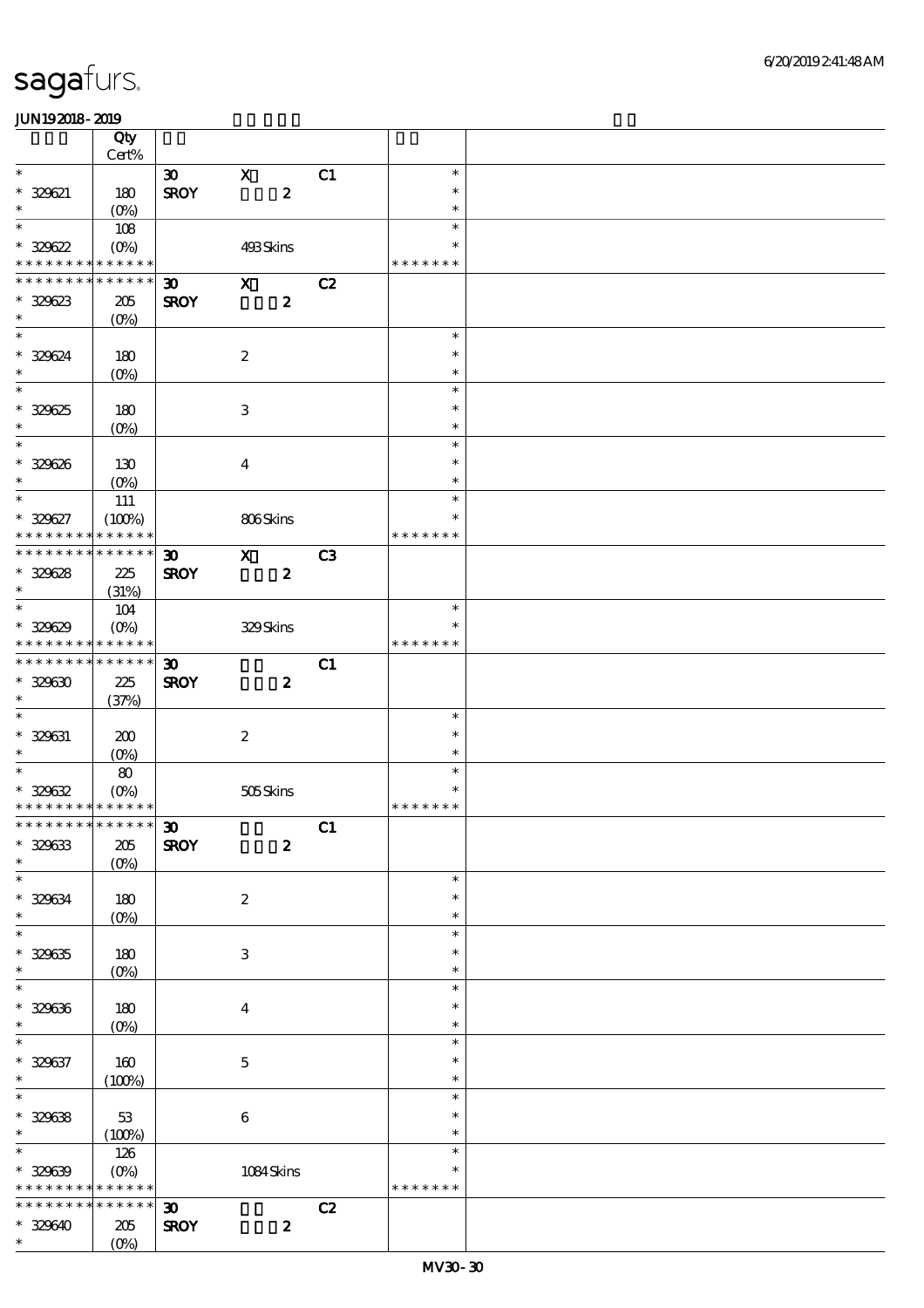|                                           | Qty<br>$Cert\%$ |                                 |               |  |
|-------------------------------------------|-----------------|---------------------------------|---------------|--|
| $\ast$                                    |                 | $\boldsymbol{\mathfrak{D}}$     | C2<br>$\ast$  |  |
| $* 329641$                                | 180             | <b>SROY</b><br>$\boldsymbol{z}$ | $\ast$        |  |
| $\ast$                                    |                 |                                 | $\ast$        |  |
| $\ast$                                    | $(0\%)$         |                                 | $\ast$        |  |
|                                           |                 |                                 | $\ast$        |  |
| $* 329642$                                | 180             | $\,3\,$                         |               |  |
| $\ast$                                    | $(0\%)$         |                                 | $\ast$        |  |
| $\ast$                                    |                 |                                 | $\ast$        |  |
| $* 329643$                                | 180             | $\boldsymbol{4}$                | $\ast$        |  |
| $\ast$                                    | $(0\%)$         |                                 | $\ast$        |  |
| $\ast$                                    |                 |                                 | $\ast$        |  |
| $* 329644$                                | 180             | $\mathbf 5$                     | $\ast$        |  |
| $\ast$                                    | $(0\%)$         |                                 | $\ast$        |  |
| $\overline{\phantom{a}^*}$                |                 |                                 | $\ast$        |  |
| $* 329645$                                | 180             | $\,6\,$                         | $\ast$        |  |
| $\ast$                                    | $(0\%)$         |                                 | $\ast$        |  |
| $\overline{\ast}$                         |                 |                                 | $\ast$        |  |
| $* 329646$                                |                 |                                 | $\ast$        |  |
| $\ast$                                    | 180             | $\boldsymbol{7}$                | $\ast$        |  |
| $\overline{\phantom{0}}$                  | $(0\%)$         |                                 |               |  |
|                                           |                 |                                 | $\ast$        |  |
| $* 329647$                                | 180             | ${\bf 8}$                       | $\ast$        |  |
| $\ast$                                    | $(0\%)$         |                                 | $\ast$        |  |
| $\overline{\ast}$                         |                 |                                 | $\ast$        |  |
| $* 329648$                                | 180             | $\boldsymbol{9}$                | $\ast$        |  |
| $\ast$                                    | $(0\%)$         |                                 | $\ast$        |  |
| $\overline{\ast}$                         |                 |                                 | $\ast$        |  |
| $* 329649$                                | 180             | $10\,$                          | $\ast$        |  |
| $\ast$                                    | (90%)           |                                 | $\ast$        |  |
| $\ast$                                    |                 |                                 | $\ast$        |  |
| $* 32960$                                 | 142             | $11\,$                          | $\ast$        |  |
| $\ast$                                    | (100%)          |                                 | $\ast$        |  |
| $\ast$                                    | $109$           |                                 | $\ast$        |  |
|                                           |                 |                                 | $\ast$        |  |
| $* 329651$<br>* * * * * * * * * * * * * * | (0%)            | 2076Skins                       | * * * * * * * |  |
| * * * * * * * * * * * * * *               |                 |                                 | C3            |  |
|                                           |                 | $\boldsymbol{\mathfrak{D}}$     |               |  |
| $* 329652$<br>$\ast$                      | $205\,$         | <b>SROY</b><br>$\boldsymbol{z}$ |               |  |
| $\ast$                                    | (0%)            |                                 | $\ast$        |  |
|                                           |                 |                                 |               |  |
| $* 329653$                                | $180\,$         | $\boldsymbol{2}$                | $\ast$        |  |
| $\ast$                                    | $(0\%)$         |                                 | $\ast$        |  |
| $\ast$                                    |                 |                                 | $\ast$        |  |
| $* 329654$                                | 180             | $\ensuremath{\mathbf{3}}$       | $\ast$        |  |
| $\ast$                                    | $(0\%)$         |                                 | $\ast$        |  |
| $\ast$                                    |                 |                                 | $\ast$        |  |
| $* 329655$                                | 193             | $\boldsymbol{4}$                | $\ast$        |  |
| $\ast$                                    | (100%)          |                                 | $\ast$        |  |
| $\ast$                                    | 151             |                                 | $\ast$        |  |
| $* 329656$                                | $(O\%)$         | 909Skins                        | $\ast$        |  |
| * * * * * * * * <mark>* * * * * *</mark>  |                 |                                 | * * * * * * * |  |
| * * * * * * *                             | $******$        | $\boldsymbol{\mathfrak{D}}$     | C3            |  |
| $* 329657$                                | $205\,$         | <b>SROY</b><br>$\boldsymbol{z}$ |               |  |
| $\ast$                                    | $(0\%)$         |                                 |               |  |
| $\ast$                                    |                 |                                 | $\ast$        |  |
| $* 329658$                                | 180             | $\boldsymbol{2}$                | $\ast$        |  |
| $\ast$                                    |                 |                                 | $\ast$        |  |
| $\ast$                                    | $(O\%)$         |                                 | $\ast$        |  |
|                                           |                 |                                 |               |  |
| $* 329659$                                | 180             | $\ensuremath{\mathbf{3}}$       | $\ast$        |  |
| $\ast$                                    | $(0\%)$         |                                 | $\ast$        |  |
| $\ast$                                    |                 |                                 | $\ast$        |  |
| $* 32960$                                 | 180             | $\boldsymbol{4}$                | $\ast$        |  |
| $\ast$                                    | $(O\%)$         |                                 | $\ast$        |  |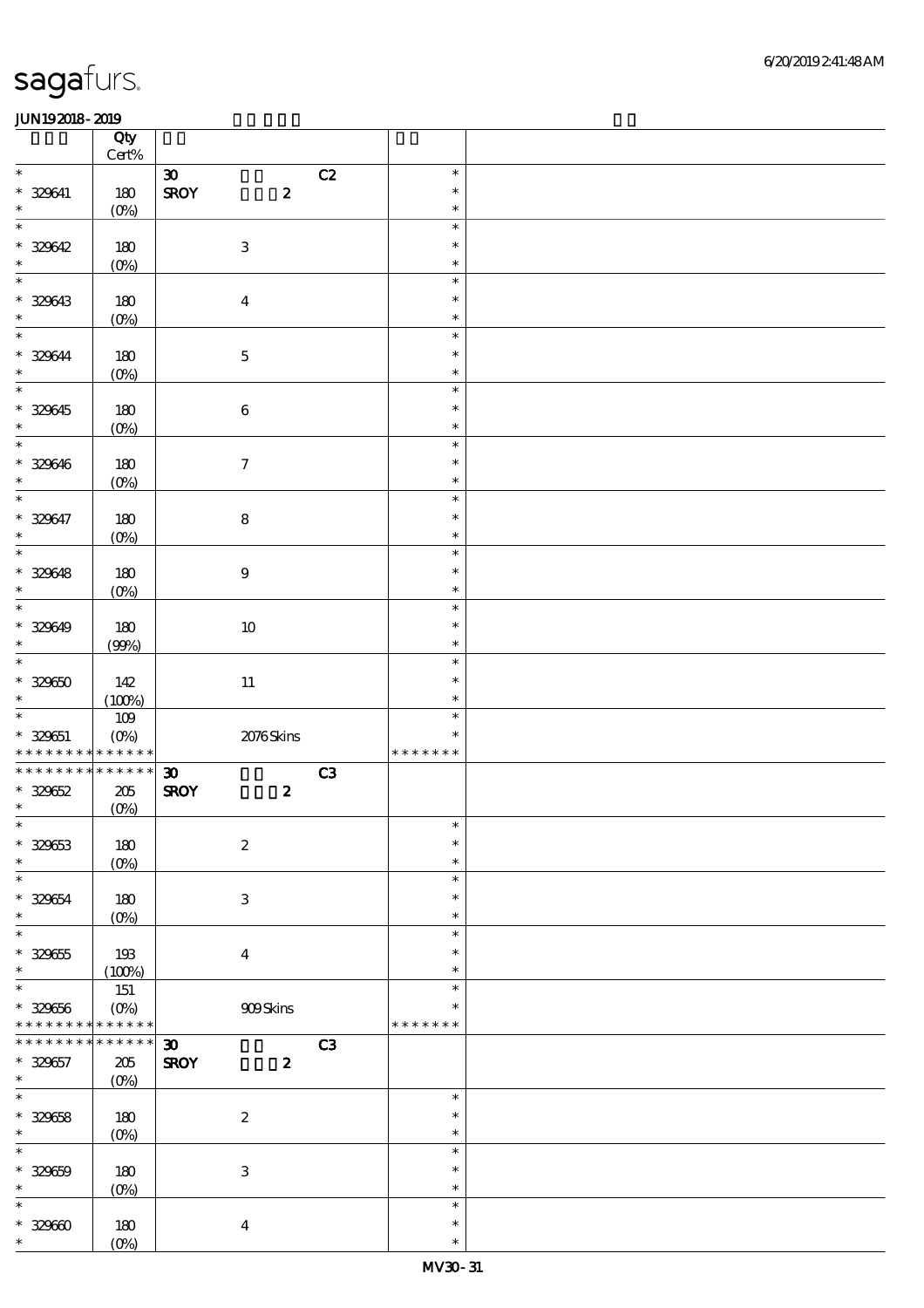|                               | Qty                    |                             |                           |    |               |  |
|-------------------------------|------------------------|-----------------------------|---------------------------|----|---------------|--|
|                               | $Cert\%$               |                             |                           |    |               |  |
| $\ast$                        |                        | $\boldsymbol{\mathfrak{D}}$ |                           | C3 | $\ast$        |  |
| $* 329661$                    | 202                    | <b>SROY</b>                 | $\boldsymbol{z}$          |    | $\ast$        |  |
| $\ast$                        | $(O\%)$                |                             |                           |    | $\ast$        |  |
| $\ast$                        |                        |                             |                           |    | $\ast$        |  |
| $* 32962$                     | 180                    |                             | $\,6\,$                   |    | $\ast$        |  |
| $\ast$                        | (100%)                 |                             |                           |    | $\ast$        |  |
| $\ast$                        | 180                    |                             |                           |    | $\ast$        |  |
| $* 32963$                     | (100%)                 |                             | 1307Skins                 |    | $\ast$        |  |
| * * * * * * * * * * * * * *   |                        |                             |                           |    | * * * * * * * |  |
| * * * * * * * *               | $******$               | $\boldsymbol{\mathfrak{D}}$ |                           | C1 |               |  |
| $* 329664$                    | 205                    | <b>SROY</b>                 | $\boldsymbol{z}$          |    |               |  |
| $\ast$                        | (41%)                  |                             |                           |    |               |  |
| $\overline{\ast}$             |                        |                             |                           |    | $\ast$        |  |
| $* 329665$                    | 180                    |                             | $\boldsymbol{2}$          |    | $\ast$        |  |
| $\ast$                        | $(O\%)$                |                             |                           |    | $\ast$        |  |
| $\overline{\phantom{a}^*}$    |                        |                             |                           |    | $\ast$        |  |
| $* 329666$                    | 180                    |                             | $\ensuremath{\mathbf{3}}$ |    | $\ast$        |  |
| $\ast$                        | $(O\%)$                |                             |                           |    | $\ast$        |  |
| $\ast$                        | ${\bf 35}$             |                             |                           |    | $\ast$        |  |
| $* 329667$                    | $(O\!/\!\!\delta)$     |                             | 600Skins                  |    | $\ast$        |  |
| * * *<br>* * *                | * * * * * *            |                             |                           |    | * * * * * * * |  |
| * * * * * * * * * * * * * *   |                        | $\boldsymbol{\mathfrak{D}}$ |                           | C1 |               |  |
| $* 32968$                     | 205                    | <b>SROY</b>                 | $\boldsymbol{z}$          |    |               |  |
| $\ast$                        | $(O\%)$                |                             |                           |    |               |  |
| $\ast$                        |                        |                             |                           |    | $\ast$        |  |
| $* 329609$                    | 180                    |                             | $\boldsymbol{2}$          |    | $\ast$        |  |
| $\ast$                        | $(O\%)$                |                             |                           |    | $\ast$        |  |
| $\ast$                        |                        |                             |                           |    | $\ast$        |  |
| $* 329670$                    | 180                    |                             | $\,3$                     |    | $\ast$        |  |
| $\ast$                        | $(0\%)$                |                             |                           |    | $\ast$        |  |
| $\ast$                        |                        |                             |                           |    | $\ast$        |  |
| $* 329671$                    | 160                    |                             | $\bf{4}$                  |    | $\ast$        |  |
| $\ast$                        | $(O\%)$                |                             |                           |    | $\ast$        |  |
| $\ast$                        |                        |                             |                           |    | $\ast$        |  |
| $* 329672$                    | 180                    |                             | $\mathbf 5$               |    | $\ast$        |  |
| $\ast$                        | (100%)                 |                             |                           |    | $\ast$        |  |
|                               |                        |                             |                           |    |               |  |
| $* 329673$                    | 186                    |                             | $\,6\,$                   |    | $\ast$        |  |
| $\ast$                        |                        |                             |                           |    | $\ast$        |  |
| $\ast$                        | (100%)                 |                             |                           |    | $\ast$        |  |
|                               |                        |                             |                           |    | $\ast$        |  |
| $* 329674$<br>$\ast$          | 44                     |                             | $\tau$                    |    | $\ast$        |  |
| $\ast$                        | $(O\%)$                |                             |                           |    | $\ast$        |  |
|                               | $96\,$                 |                             |                           |    | $\ast$        |  |
| $* 329675$<br>* * * * * * * * | $(O\%)$<br>* * * * * * |                             | 1231 Skins                |    | * * * * * * * |  |
| * * * * * * *                 | * * * * * *            | $\boldsymbol{\mathfrak{D}}$ |                           |    |               |  |
|                               | 205                    |                             | $\boldsymbol{z}$          | C2 |               |  |
| $* 329676$<br>$\ast$          |                        | <b>SROY</b>                 |                           |    |               |  |
| $\ast$                        | $(O\%)$                |                             |                           |    | $\ast$        |  |
|                               |                        |                             |                           |    | $\ast$        |  |
| $* 329677$<br>$\ast$          | 180                    |                             | $\boldsymbol{2}$          |    | $\ast$        |  |
| $\ast$                        | $(O\%)$                |                             |                           |    | $\ast$        |  |
|                               |                        |                             |                           |    | $\ast$        |  |
| $* 329678$<br>$\ast$          | 180                    |                             | $\ensuremath{\mathbf{3}}$ |    |               |  |
| $\ast$                        | $(O\%)$                |                             |                           |    | $\ast$        |  |
|                               |                        |                             |                           |    | $\ast$        |  |
| $* 329679$                    | 180                    |                             | $\boldsymbol{4}$          |    | $\ast$        |  |
| $\ast$                        | $(0\%)$                |                             |                           |    | $\ast$        |  |
| $\ast$                        |                        |                             |                           |    | $\ast$        |  |
| $* 32960$                     | 180                    |                             | $\mathbf 5$               |    | $\ast$        |  |
| $\ast$                        | $(0\%)$                |                             |                           |    | $\ast$        |  |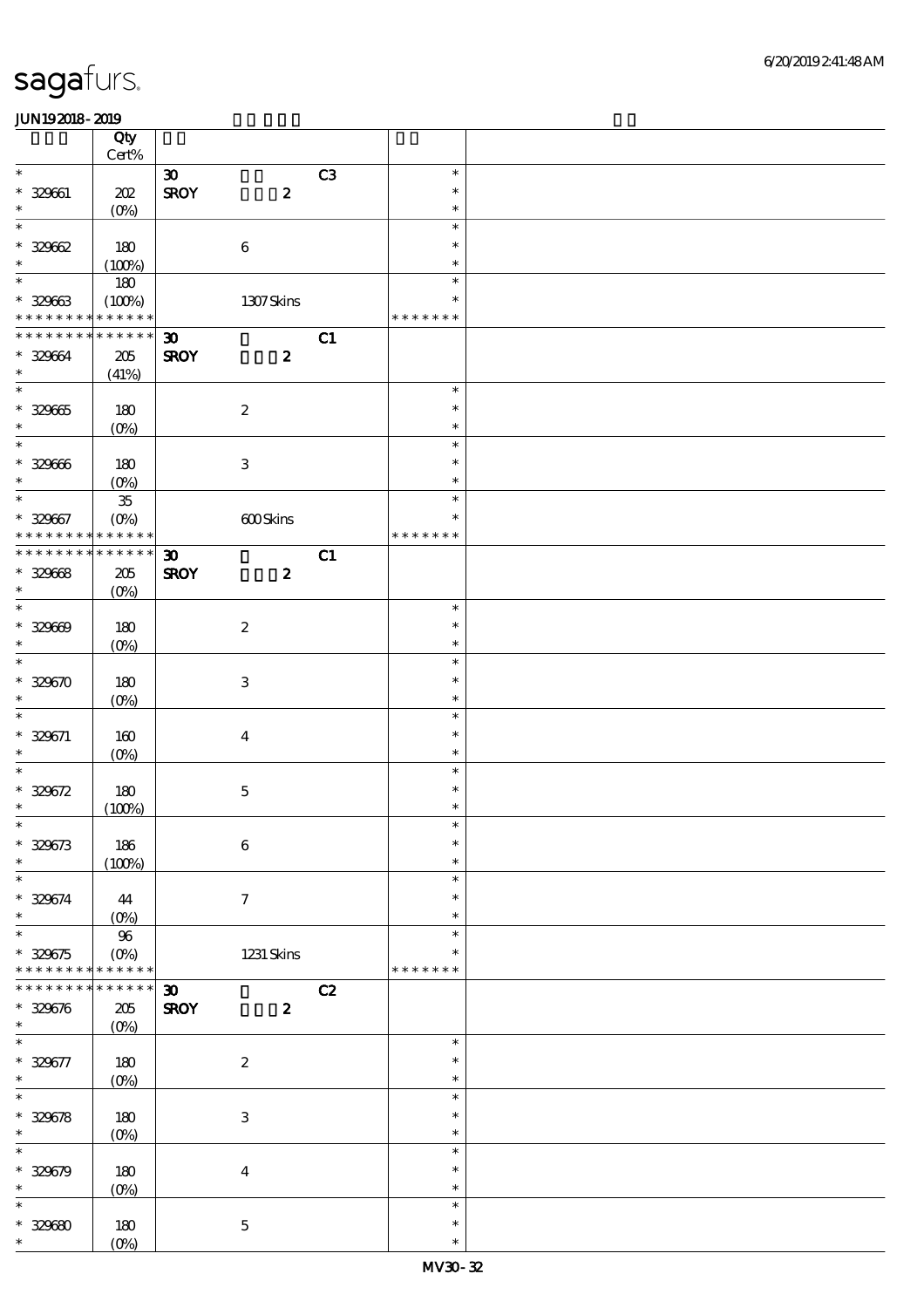|                            | Qty<br>Cert% |                                   |               |  |
|----------------------------|--------------|-----------------------------------|---------------|--|
| $\ast$                     |              | C2<br>$\boldsymbol{\mathfrak{D}}$ | $\ast$        |  |
|                            |              |                                   |               |  |
| $* 329681$                 | 180          | <b>SROY</b><br>$\pmb{2}$          | $\ast$        |  |
| $\ast$                     | $(0\%)$      |                                   | $\ast$        |  |
| $\ast$                     |              |                                   | $\ast$        |  |
| $* 329682$                 | 180          | $\boldsymbol{7}$                  | $\ast$        |  |
| $\ast$                     |              |                                   | $\ast$        |  |
|                            | $(0\%)$      |                                   |               |  |
| $\ast$                     |              |                                   | $\ast$        |  |
| $* 329683$                 | 180          | ${\bf 8}$                         | $\ast$        |  |
| $\ast$                     | $(0\%)$      |                                   | $\ast$        |  |
| $\overline{\ast}$          |              |                                   | $\ast$        |  |
|                            |              |                                   | $\ast$        |  |
| * 329684                   | $180$        | $\bf 9$                           |               |  |
| $\ast$                     | (100%)       |                                   | $\ast$        |  |
| $\overline{\phantom{a}^*}$ |              |                                   | $\ast$        |  |
| $* 329685$                 | 151          | $10\,$                            | $\ast$        |  |
| $\ast$                     | (100%)       |                                   | $\ast$        |  |
| $\overline{\phantom{0}}$   |              |                                   | $\ast$        |  |
|                            | 153          |                                   |               |  |
| $* 329686$                 | $(O\%)$      | 1949Skins                         | $\ast$        |  |
| * * * * * * * *            | * * * * * *  |                                   | * * * * * * * |  |
| * * * * * * *              | * * * * * *  | C2<br>$\boldsymbol{\mathfrak{D}}$ |               |  |
| $* 329687$                 | $205\,$      | <b>SROY</b><br>$\boldsymbol{z}$   |               |  |
| $\ast$                     | $(0\%)$      |                                   |               |  |
| $_{*}^{-}$                 |              |                                   | $\ast$        |  |
|                            |              |                                   |               |  |
| $* 329688$                 | 180          | $\boldsymbol{2}$                  | $\ast$        |  |
| $\ast$                     | $(0\%)$      |                                   | $\ast$        |  |
| $\overline{\ast}$          |              |                                   | $\ast$        |  |
| $* 329689$                 | 180          | $\ensuremath{\mathbf{3}}$         | $\ast$        |  |
| $\ast$                     | $(0\%)$      |                                   | $\ast$        |  |
| $\ast$                     |              |                                   | $\ast$        |  |
|                            |              |                                   | $\ast$        |  |
| $* 329600$                 | 180          | $\boldsymbol{4}$                  |               |  |
| $\ast$                     | $(0\%)$      |                                   | $\ast$        |  |
| $\ast$                     |              |                                   | $\ast$        |  |
| $* 329001$                 | 180          | $\mathbf 5$                       | $\ast$        |  |
| $\ast$                     | $(0\%)$      |                                   | $\ast$        |  |
| $\ast$                     |              |                                   | $\ast$        |  |
| $*$ 329692                 | 180          |                                   | $\ast$        |  |
| $\ast$                     |              | $\bf 6$                           | $\ast$        |  |
|                            | (0%)         |                                   |               |  |
| $\ast$                     |              |                                   | $\ast$        |  |
| $* 329603$                 | $180\,$      | $\boldsymbol{7}$                  | $\ast$        |  |
| $\ast$                     | $(0\%)$      |                                   | $\ast$        |  |
| $\overline{\phantom{0}}$   |              |                                   | $\ast$        |  |
| $* 329694$                 | $180\,$      | ${\bf 8}$                         | $\ast$        |  |
| $\ast$                     |              |                                   | $\ast$        |  |
| $\overline{\ast}$          | $(0\%)$      |                                   |               |  |
|                            |              |                                   | $\ast$        |  |
| $* 329005$                 | $180\,$      | $\boldsymbol{9}$                  | $\ast$        |  |
| $\ast$                     | $(0\%)$      |                                   | $\ast$        |  |
| $\ast$                     |              |                                   | $\ast$        |  |
| $* 329696$                 | $180\,$      | $10\,$                            | $\ast$        |  |
| $\ast$                     |              |                                   | $\ast$        |  |
| $\overline{\phantom{0}}$   | $(0\%)$      |                                   | $\ast$        |  |
|                            |              |                                   |               |  |
| $* 329097$                 | $180\,$      | $11\,$                            | $\ast$        |  |
| $\ast$                     | (0%)         |                                   | $\ast$        |  |
| $\overline{\ast}$          |              |                                   | $\ast$        |  |
| $* 329008$                 | 180          | $12\,$                            | $\ast$        |  |
| $\ast$                     | (0%)         |                                   | $\ast$        |  |
| $\ast$                     |              |                                   | $\ast$        |  |
|                            |              |                                   |               |  |
| $* 329009$                 | 180          | $1\!3$                            | $\ast$        |  |
| $\ast$                     | (100%)       |                                   | $\ast$        |  |
| $\ast$                     |              |                                   | $\ast$        |  |
|                            | 180          | $14\,$                            | $\ast$        |  |
| $*329700$                  | (100%)       |                                   | $\ast$        |  |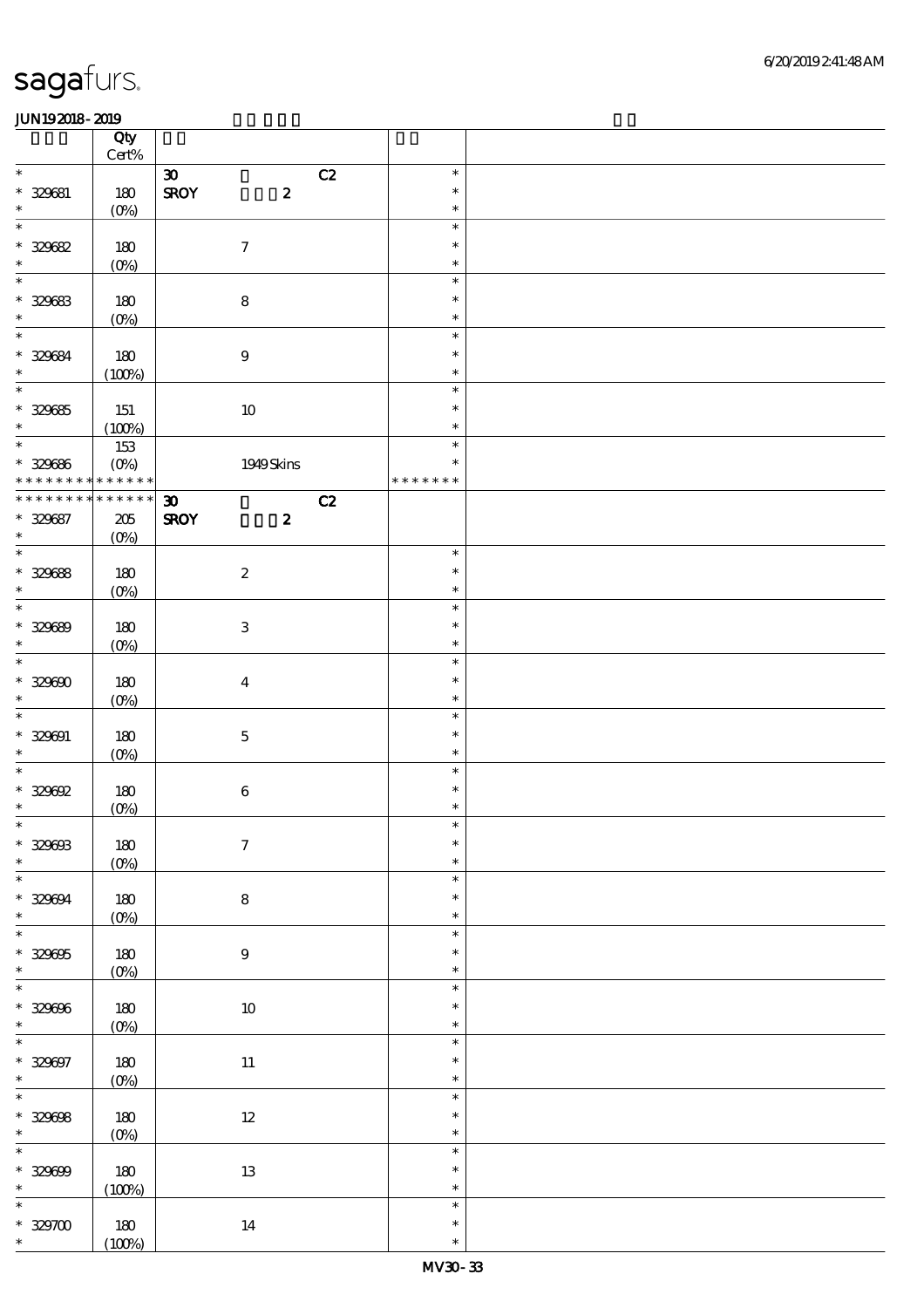|                                            | Qty                   |                             |                           |    |                  |  |
|--------------------------------------------|-----------------------|-----------------------------|---------------------------|----|------------------|--|
| $\ast$                                     | $Cert\%$              |                             |                           |    |                  |  |
|                                            |                       | $\boldsymbol{\mathfrak{D}}$ |                           | C2 | $\ast$<br>$\ast$ |  |
| $* 329701$<br>$\ast$                       | 180                   | <b>SROY</b>                 | $\boldsymbol{z}$          |    | $\ast$           |  |
| $\ast$                                     | (100%)                |                             |                           |    | $\ast$           |  |
|                                            |                       |                             |                           |    |                  |  |
| $*329702$                                  | 180                   |                             | 16                        |    | $\ast$           |  |
| $\ast$                                     | (100%)                |                             |                           |    | $\ast$           |  |
| $\ast$                                     |                       |                             |                           |    | $\ast$           |  |
| $^\ast$ 329703 $^\ast$                     | 187                   |                             | $17$                      |    | $\ast$           |  |
|                                            | (100%)                |                             |                           |    | $\ast$           |  |
| $\ast$                                     |                       |                             |                           |    | $\ast$           |  |
| $* 329704$                                 | 180                   |                             | $18\,$                    |    | $\ast$           |  |
| $\ast$                                     | $(0\%)$               |                             |                           |    | $\ast$           |  |
| $\overline{\ast}$                          |                       |                             |                           |    | $\ast$           |  |
| $* 329705$                                 | 180                   |                             | 19                        |    | $\ast$           |  |
| $\ast$                                     | $(O\%)$               |                             |                           |    | $\ast$           |  |
| $_{*}^{-}$                                 | 100                   |                             |                           |    | $\ast$           |  |
| $* 329706$                                 | $(O\%)$               |                             | 3552Skins                 |    | $\ast$           |  |
| * * * * * * * * <mark>* * * * * *</mark> * |                       |                             |                           |    | * * * * * * *    |  |
| * * * * * * * * * * * * * *                |                       | $\boldsymbol{\mathfrak{D}}$ |                           | C3 |                  |  |
| $* 329707$                                 | $205\,$               | <b>SROY</b>                 | $\boldsymbol{z}$          |    |                  |  |
| $\ast$                                     | $(O\%)$               |                             |                           |    |                  |  |
| $\overline{\ast}$                          |                       |                             |                           |    | $\ast$           |  |
| $* 329708$                                 | 180                   |                             | $\boldsymbol{2}$          |    | $\ast$           |  |
| $\ast$                                     | $(O\%)$               |                             |                           |    | $\ast$           |  |
| $\ast$                                     |                       |                             |                           |    | $\ast$           |  |
| $* 329709$                                 | 168                   |                             | $\ensuremath{\mathbf{3}}$ |    | $\ast$           |  |
| $\ast$                                     | $(O\%)$               |                             |                           |    | $\ast$           |  |
| $\ast$                                     | 183                   |                             |                           |    | $\ast$           |  |
| $* 329710$                                 | (100%)                |                             | 736Skins                  |    | $\ast$           |  |
|                                            |                       |                             |                           |    |                  |  |
| * * * * * * * *                            | * * * * * *           |                             |                           |    | * * * * * * *    |  |
| * * * * * * * *                            | * * * * * *           | $\boldsymbol{\mathfrak{D}}$ |                           |    |                  |  |
|                                            |                       |                             | $\boldsymbol{z}$          | C1 |                  |  |
| $* 329711$<br>$\ast$                       | $205\,$<br>$(O\%)$    | <b>SROY</b>                 |                           |    |                  |  |
| $\ast$                                     |                       |                             |                           |    | $\ast$           |  |
| $* 329712$                                 | 180                   |                             |                           |    | $\ast$           |  |
| $\ast$                                     |                       |                             | $\boldsymbol{2}$          |    | $\ast$           |  |
| $\ast$                                     | (0%)                  |                             |                           |    |                  |  |
|                                            |                       |                             |                           |    | $\ast$           |  |
| $* 329713$<br>$\ast$                       | 180                   |                             | $\,3$                     |    | $\ast$           |  |
| $\ast$                                     | $(0\%)$               |                             |                           |    | $\ast$           |  |
|                                            |                       |                             |                           |    | $\ast$           |  |
| $* 329714$<br>$\ast$                       | 131<br>$(O\%)$        |                             | $\boldsymbol{4}$          |    | $\ast$           |  |
| $\ast$                                     |                       |                             |                           |    | $\ast$           |  |
|                                            | 123                   |                             |                           |    | $\ast$           |  |
| $* 329715$<br>* * * * * * * *              | (100%)<br>* * * * * * |                             | 819Skins                  |    | * * * * * * *    |  |
| * * * * * * *                              | * * * * * *           | $\boldsymbol{\mathfrak{D}}$ |                           | C2 |                  |  |
|                                            |                       |                             |                           |    |                  |  |
| $* 329716$<br>$\ast$                       | $205\,$<br>$(O\%)$    | <b>SROY</b>                 | $\boldsymbol{z}$          |    |                  |  |
| $\ast$                                     |                       |                             |                           |    | $\ast$           |  |
|                                            |                       |                             |                           |    | $\ast$           |  |
| $* 329717$<br>$\ast$                       | 180                   |                             | $\boldsymbol{2}$          |    | $\ast$           |  |
| $\ast$                                     | $(O\%)$               |                             |                           |    | $\ast$           |  |
| $* 329718$                                 | 180                   |                             | $\,3$                     |    | $\ast$           |  |
| $\ast$                                     |                       |                             |                           |    | $\ast$           |  |
| $\ast$                                     | $(0\%)$               |                             |                           |    | $\ast$           |  |
|                                            |                       |                             |                           |    | $\ast$           |  |
| $* 329719$<br>$\ast$                       | 180                   |                             | $\boldsymbol{4}$          |    | $\ast$           |  |
| $\ast$                                     | $(0\%)$               |                             |                           |    | $\ast$           |  |
| $* 329720$                                 | 180                   |                             | $\bf 5$                   |    | $\ast$           |  |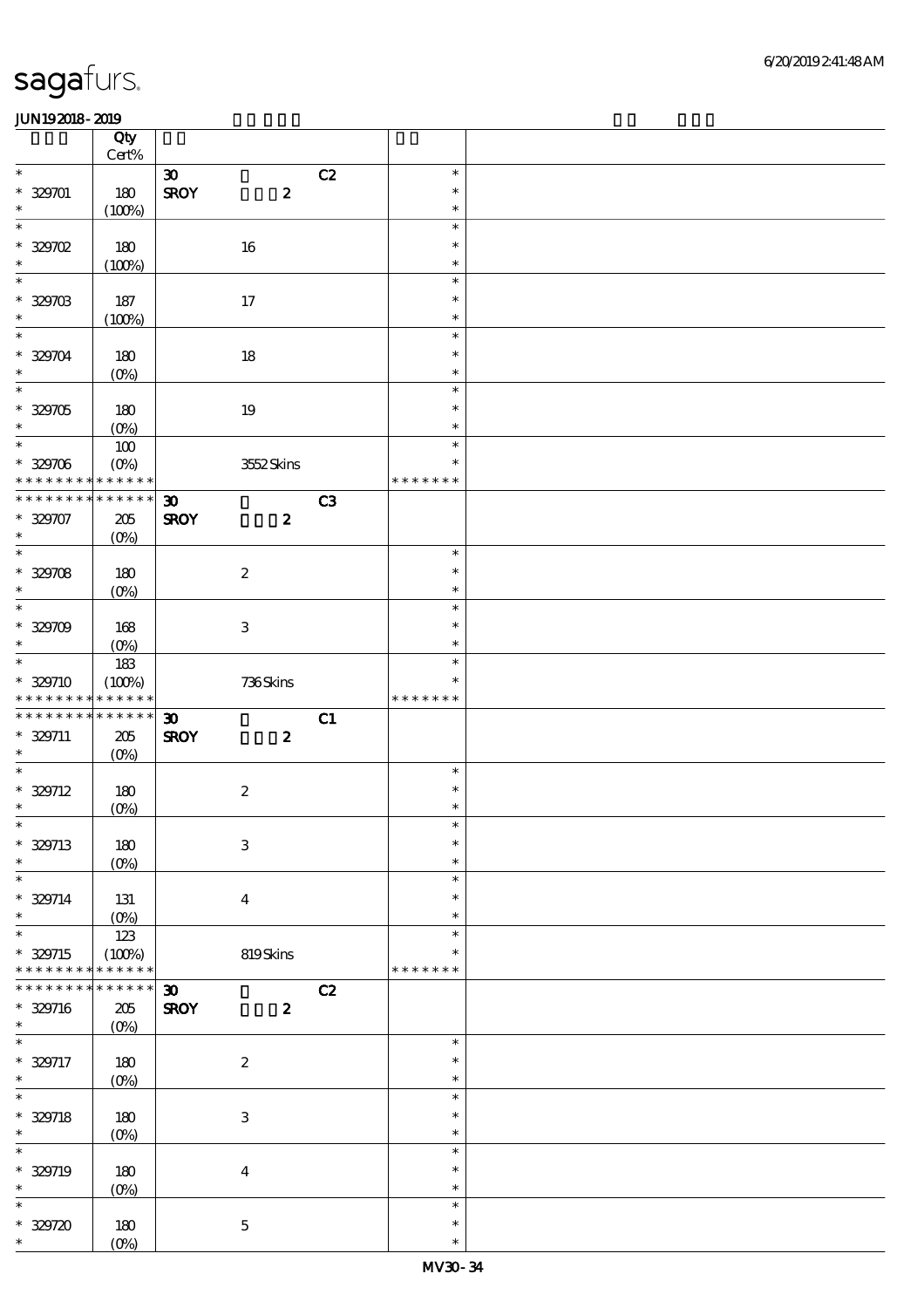| $\ast$<br>C2<br>$\boldsymbol{\mathfrak{D}}$<br>$\ast$<br>$* 329721$<br><b>SROY</b><br>$\boldsymbol{z}$<br>180<br>$\ast$<br>$\ast$<br>$(0\%)$<br>$\ast$<br>$\ast$<br>$\ast$<br>$* 329722$<br>180<br>$\boldsymbol{7}$<br>$\ast$<br>$\ast$<br>$(0\%)$<br>$\ast$<br>$\ast$<br>$\ast$<br>$* 329723$<br>180<br>${\bf 8}$<br>$\ast$<br>$\ast$<br>$\ast$<br>$(0\%)$<br>$\ast$<br>$\ast$<br>$* 329724$<br>180<br>$9\,$<br>$\ast$<br>$\ast$<br>$(0\%)$<br>$\ast$<br>$_{*}^{-}$<br>$\ast$<br>$* 329725$<br>180<br>$10\,$<br>$\ast$<br>$\ast$<br>(100%)<br>$\ast$<br>$\overline{\ast}$<br>$\ast$<br>$* 329726$<br>209<br>$11\,$<br>$\ast$<br>$\ast$<br>$\ast$<br>(100%)<br>$\overline{\phantom{0}}$<br>126<br>$\ast$<br>$* 329727$<br>$(O\%)$<br>$2160$ Skins<br>$\ast$<br>* * * * * *<br>* * * * * * *<br>* * * * * * * *<br>* * * * * * * * * * * * * *<br>$\boldsymbol{\mathfrak{D}}$<br>C2<br><b>SROY</b><br>$* 329728$<br>$\boldsymbol{z}$<br>205<br>$\ast$<br>$(O\%)$<br>$\overline{\ast}$<br>$\ast$<br>$* 329729$<br>$\boldsymbol{2}$<br>180<br>$\ast$<br>$\ast$<br>$\ast$<br>$(O\%)$<br>$\ast$<br>$\ast$<br>$* 329730$<br>$\ensuremath{\mathbf{3}}$<br>180<br>$\ast$<br>$\ast$<br>$(O\%)$<br>$\ast$<br>$\ast$<br>$\ast$<br>$* 329731$<br>180<br>$\ast$<br>$\boldsymbol{4}$<br>$\ast$<br>$O($ %)<br>$\ast$<br>$\ast$<br>$\ast$<br>$* 329732$<br>$\mathbf 5$<br>180<br>$\ast$<br>$\ast$<br>$\ast$<br>(0%)<br>$\ast$<br>$\ast$<br>$* 329733$<br>$180\,$<br>$\,6\,$<br>$\ast$<br>$\ast$<br>(0%)<br>$\ast$<br>$\ast$<br>$\ast$<br>$* 329734$<br>$180$<br>$\tau$<br>$\ast$<br>$\ast$<br>$(0\%)$<br>$\ast$<br>$\overline{\ast}$<br>$\ast$<br>$* 329735$<br>$180$<br>$\bf 8$<br>$\ast$<br>$\ast$<br>$\ast$<br>$(0\%)$<br>$\ast$<br>$\ast$<br>$* 329736$<br>$180\,$<br>$\boldsymbol{9}$<br>$\ast$<br>$\ast$<br>$(0\%)$<br>$\ast$<br>$\ast$<br>$\ast$<br>$* 329737$<br>$10\,$<br>$180\,$<br>$\ast$<br>$\ast$<br>$\ast$<br>(0%)<br>$\ast$<br>$\ast$<br>$* 329738$<br>$11\,$<br>180<br>$\ast$<br>$\ast$<br>$\ast$<br>(0%)<br>$\ast$<br>$\ast$<br>$* 329739$<br>$180\,$<br>$12\,$<br>$\ast$<br>$\ast$<br>(0%)<br>$\ast$<br>$\ast$<br>$\ast$<br>$13\,$<br>$180\,$<br>$\ast$ |            | Qty<br>Cert% |  |  |  |
|-----------------------------------------------------------------------------------------------------------------------------------------------------------------------------------------------------------------------------------------------------------------------------------------------------------------------------------------------------------------------------------------------------------------------------------------------------------------------------------------------------------------------------------------------------------------------------------------------------------------------------------------------------------------------------------------------------------------------------------------------------------------------------------------------------------------------------------------------------------------------------------------------------------------------------------------------------------------------------------------------------------------------------------------------------------------------------------------------------------------------------------------------------------------------------------------------------------------------------------------------------------------------------------------------------------------------------------------------------------------------------------------------------------------------------------------------------------------------------------------------------------------------------------------------------------------------------------------------------------------------------------------------------------------------------------------------------------------------------------------------------------------------------------------------------------------------------------------------------------------------------------------------------------------------------------------------------------------------------------------------------------------------------------------------------------------------------------------------------------------------------------------------------------|------------|--------------|--|--|--|
|                                                                                                                                                                                                                                                                                                                                                                                                                                                                                                                                                                                                                                                                                                                                                                                                                                                                                                                                                                                                                                                                                                                                                                                                                                                                                                                                                                                                                                                                                                                                                                                                                                                                                                                                                                                                                                                                                                                                                                                                                                                                                                                                                           |            |              |  |  |  |
|                                                                                                                                                                                                                                                                                                                                                                                                                                                                                                                                                                                                                                                                                                                                                                                                                                                                                                                                                                                                                                                                                                                                                                                                                                                                                                                                                                                                                                                                                                                                                                                                                                                                                                                                                                                                                                                                                                                                                                                                                                                                                                                                                           |            |              |  |  |  |
|                                                                                                                                                                                                                                                                                                                                                                                                                                                                                                                                                                                                                                                                                                                                                                                                                                                                                                                                                                                                                                                                                                                                                                                                                                                                                                                                                                                                                                                                                                                                                                                                                                                                                                                                                                                                                                                                                                                                                                                                                                                                                                                                                           |            |              |  |  |  |
|                                                                                                                                                                                                                                                                                                                                                                                                                                                                                                                                                                                                                                                                                                                                                                                                                                                                                                                                                                                                                                                                                                                                                                                                                                                                                                                                                                                                                                                                                                                                                                                                                                                                                                                                                                                                                                                                                                                                                                                                                                                                                                                                                           |            |              |  |  |  |
|                                                                                                                                                                                                                                                                                                                                                                                                                                                                                                                                                                                                                                                                                                                                                                                                                                                                                                                                                                                                                                                                                                                                                                                                                                                                                                                                                                                                                                                                                                                                                                                                                                                                                                                                                                                                                                                                                                                                                                                                                                                                                                                                                           |            |              |  |  |  |
|                                                                                                                                                                                                                                                                                                                                                                                                                                                                                                                                                                                                                                                                                                                                                                                                                                                                                                                                                                                                                                                                                                                                                                                                                                                                                                                                                                                                                                                                                                                                                                                                                                                                                                                                                                                                                                                                                                                                                                                                                                                                                                                                                           |            |              |  |  |  |
|                                                                                                                                                                                                                                                                                                                                                                                                                                                                                                                                                                                                                                                                                                                                                                                                                                                                                                                                                                                                                                                                                                                                                                                                                                                                                                                                                                                                                                                                                                                                                                                                                                                                                                                                                                                                                                                                                                                                                                                                                                                                                                                                                           |            |              |  |  |  |
|                                                                                                                                                                                                                                                                                                                                                                                                                                                                                                                                                                                                                                                                                                                                                                                                                                                                                                                                                                                                                                                                                                                                                                                                                                                                                                                                                                                                                                                                                                                                                                                                                                                                                                                                                                                                                                                                                                                                                                                                                                                                                                                                                           |            |              |  |  |  |
|                                                                                                                                                                                                                                                                                                                                                                                                                                                                                                                                                                                                                                                                                                                                                                                                                                                                                                                                                                                                                                                                                                                                                                                                                                                                                                                                                                                                                                                                                                                                                                                                                                                                                                                                                                                                                                                                                                                                                                                                                                                                                                                                                           |            |              |  |  |  |
|                                                                                                                                                                                                                                                                                                                                                                                                                                                                                                                                                                                                                                                                                                                                                                                                                                                                                                                                                                                                                                                                                                                                                                                                                                                                                                                                                                                                                                                                                                                                                                                                                                                                                                                                                                                                                                                                                                                                                                                                                                                                                                                                                           |            |              |  |  |  |
|                                                                                                                                                                                                                                                                                                                                                                                                                                                                                                                                                                                                                                                                                                                                                                                                                                                                                                                                                                                                                                                                                                                                                                                                                                                                                                                                                                                                                                                                                                                                                                                                                                                                                                                                                                                                                                                                                                                                                                                                                                                                                                                                                           |            |              |  |  |  |
|                                                                                                                                                                                                                                                                                                                                                                                                                                                                                                                                                                                                                                                                                                                                                                                                                                                                                                                                                                                                                                                                                                                                                                                                                                                                                                                                                                                                                                                                                                                                                                                                                                                                                                                                                                                                                                                                                                                                                                                                                                                                                                                                                           |            |              |  |  |  |
|                                                                                                                                                                                                                                                                                                                                                                                                                                                                                                                                                                                                                                                                                                                                                                                                                                                                                                                                                                                                                                                                                                                                                                                                                                                                                                                                                                                                                                                                                                                                                                                                                                                                                                                                                                                                                                                                                                                                                                                                                                                                                                                                                           |            |              |  |  |  |
|                                                                                                                                                                                                                                                                                                                                                                                                                                                                                                                                                                                                                                                                                                                                                                                                                                                                                                                                                                                                                                                                                                                                                                                                                                                                                                                                                                                                                                                                                                                                                                                                                                                                                                                                                                                                                                                                                                                                                                                                                                                                                                                                                           |            |              |  |  |  |
|                                                                                                                                                                                                                                                                                                                                                                                                                                                                                                                                                                                                                                                                                                                                                                                                                                                                                                                                                                                                                                                                                                                                                                                                                                                                                                                                                                                                                                                                                                                                                                                                                                                                                                                                                                                                                                                                                                                                                                                                                                                                                                                                                           |            |              |  |  |  |
|                                                                                                                                                                                                                                                                                                                                                                                                                                                                                                                                                                                                                                                                                                                                                                                                                                                                                                                                                                                                                                                                                                                                                                                                                                                                                                                                                                                                                                                                                                                                                                                                                                                                                                                                                                                                                                                                                                                                                                                                                                                                                                                                                           |            |              |  |  |  |
|                                                                                                                                                                                                                                                                                                                                                                                                                                                                                                                                                                                                                                                                                                                                                                                                                                                                                                                                                                                                                                                                                                                                                                                                                                                                                                                                                                                                                                                                                                                                                                                                                                                                                                                                                                                                                                                                                                                                                                                                                                                                                                                                                           |            |              |  |  |  |
|                                                                                                                                                                                                                                                                                                                                                                                                                                                                                                                                                                                                                                                                                                                                                                                                                                                                                                                                                                                                                                                                                                                                                                                                                                                                                                                                                                                                                                                                                                                                                                                                                                                                                                                                                                                                                                                                                                                                                                                                                                                                                                                                                           |            |              |  |  |  |
|                                                                                                                                                                                                                                                                                                                                                                                                                                                                                                                                                                                                                                                                                                                                                                                                                                                                                                                                                                                                                                                                                                                                                                                                                                                                                                                                                                                                                                                                                                                                                                                                                                                                                                                                                                                                                                                                                                                                                                                                                                                                                                                                                           |            |              |  |  |  |
|                                                                                                                                                                                                                                                                                                                                                                                                                                                                                                                                                                                                                                                                                                                                                                                                                                                                                                                                                                                                                                                                                                                                                                                                                                                                                                                                                                                                                                                                                                                                                                                                                                                                                                                                                                                                                                                                                                                                                                                                                                                                                                                                                           |            |              |  |  |  |
|                                                                                                                                                                                                                                                                                                                                                                                                                                                                                                                                                                                                                                                                                                                                                                                                                                                                                                                                                                                                                                                                                                                                                                                                                                                                                                                                                                                                                                                                                                                                                                                                                                                                                                                                                                                                                                                                                                                                                                                                                                                                                                                                                           |            |              |  |  |  |
|                                                                                                                                                                                                                                                                                                                                                                                                                                                                                                                                                                                                                                                                                                                                                                                                                                                                                                                                                                                                                                                                                                                                                                                                                                                                                                                                                                                                                                                                                                                                                                                                                                                                                                                                                                                                                                                                                                                                                                                                                                                                                                                                                           |            |              |  |  |  |
|                                                                                                                                                                                                                                                                                                                                                                                                                                                                                                                                                                                                                                                                                                                                                                                                                                                                                                                                                                                                                                                                                                                                                                                                                                                                                                                                                                                                                                                                                                                                                                                                                                                                                                                                                                                                                                                                                                                                                                                                                                                                                                                                                           |            |              |  |  |  |
|                                                                                                                                                                                                                                                                                                                                                                                                                                                                                                                                                                                                                                                                                                                                                                                                                                                                                                                                                                                                                                                                                                                                                                                                                                                                                                                                                                                                                                                                                                                                                                                                                                                                                                                                                                                                                                                                                                                                                                                                                                                                                                                                                           |            |              |  |  |  |
|                                                                                                                                                                                                                                                                                                                                                                                                                                                                                                                                                                                                                                                                                                                                                                                                                                                                                                                                                                                                                                                                                                                                                                                                                                                                                                                                                                                                                                                                                                                                                                                                                                                                                                                                                                                                                                                                                                                                                                                                                                                                                                                                                           |            |              |  |  |  |
|                                                                                                                                                                                                                                                                                                                                                                                                                                                                                                                                                                                                                                                                                                                                                                                                                                                                                                                                                                                                                                                                                                                                                                                                                                                                                                                                                                                                                                                                                                                                                                                                                                                                                                                                                                                                                                                                                                                                                                                                                                                                                                                                                           |            |              |  |  |  |
|                                                                                                                                                                                                                                                                                                                                                                                                                                                                                                                                                                                                                                                                                                                                                                                                                                                                                                                                                                                                                                                                                                                                                                                                                                                                                                                                                                                                                                                                                                                                                                                                                                                                                                                                                                                                                                                                                                                                                                                                                                                                                                                                                           |            |              |  |  |  |
|                                                                                                                                                                                                                                                                                                                                                                                                                                                                                                                                                                                                                                                                                                                                                                                                                                                                                                                                                                                                                                                                                                                                                                                                                                                                                                                                                                                                                                                                                                                                                                                                                                                                                                                                                                                                                                                                                                                                                                                                                                                                                                                                                           |            |              |  |  |  |
|                                                                                                                                                                                                                                                                                                                                                                                                                                                                                                                                                                                                                                                                                                                                                                                                                                                                                                                                                                                                                                                                                                                                                                                                                                                                                                                                                                                                                                                                                                                                                                                                                                                                                                                                                                                                                                                                                                                                                                                                                                                                                                                                                           |            |              |  |  |  |
|                                                                                                                                                                                                                                                                                                                                                                                                                                                                                                                                                                                                                                                                                                                                                                                                                                                                                                                                                                                                                                                                                                                                                                                                                                                                                                                                                                                                                                                                                                                                                                                                                                                                                                                                                                                                                                                                                                                                                                                                                                                                                                                                                           |            |              |  |  |  |
|                                                                                                                                                                                                                                                                                                                                                                                                                                                                                                                                                                                                                                                                                                                                                                                                                                                                                                                                                                                                                                                                                                                                                                                                                                                                                                                                                                                                                                                                                                                                                                                                                                                                                                                                                                                                                                                                                                                                                                                                                                                                                                                                                           |            |              |  |  |  |
|                                                                                                                                                                                                                                                                                                                                                                                                                                                                                                                                                                                                                                                                                                                                                                                                                                                                                                                                                                                                                                                                                                                                                                                                                                                                                                                                                                                                                                                                                                                                                                                                                                                                                                                                                                                                                                                                                                                                                                                                                                                                                                                                                           |            |              |  |  |  |
|                                                                                                                                                                                                                                                                                                                                                                                                                                                                                                                                                                                                                                                                                                                                                                                                                                                                                                                                                                                                                                                                                                                                                                                                                                                                                                                                                                                                                                                                                                                                                                                                                                                                                                                                                                                                                                                                                                                                                                                                                                                                                                                                                           |            |              |  |  |  |
|                                                                                                                                                                                                                                                                                                                                                                                                                                                                                                                                                                                                                                                                                                                                                                                                                                                                                                                                                                                                                                                                                                                                                                                                                                                                                                                                                                                                                                                                                                                                                                                                                                                                                                                                                                                                                                                                                                                                                                                                                                                                                                                                                           |            |              |  |  |  |
|                                                                                                                                                                                                                                                                                                                                                                                                                                                                                                                                                                                                                                                                                                                                                                                                                                                                                                                                                                                                                                                                                                                                                                                                                                                                                                                                                                                                                                                                                                                                                                                                                                                                                                                                                                                                                                                                                                                                                                                                                                                                                                                                                           |            |              |  |  |  |
|                                                                                                                                                                                                                                                                                                                                                                                                                                                                                                                                                                                                                                                                                                                                                                                                                                                                                                                                                                                                                                                                                                                                                                                                                                                                                                                                                                                                                                                                                                                                                                                                                                                                                                                                                                                                                                                                                                                                                                                                                                                                                                                                                           |            |              |  |  |  |
|                                                                                                                                                                                                                                                                                                                                                                                                                                                                                                                                                                                                                                                                                                                                                                                                                                                                                                                                                                                                                                                                                                                                                                                                                                                                                                                                                                                                                                                                                                                                                                                                                                                                                                                                                                                                                                                                                                                                                                                                                                                                                                                                                           |            |              |  |  |  |
|                                                                                                                                                                                                                                                                                                                                                                                                                                                                                                                                                                                                                                                                                                                                                                                                                                                                                                                                                                                                                                                                                                                                                                                                                                                                                                                                                                                                                                                                                                                                                                                                                                                                                                                                                                                                                                                                                                                                                                                                                                                                                                                                                           |            |              |  |  |  |
|                                                                                                                                                                                                                                                                                                                                                                                                                                                                                                                                                                                                                                                                                                                                                                                                                                                                                                                                                                                                                                                                                                                                                                                                                                                                                                                                                                                                                                                                                                                                                                                                                                                                                                                                                                                                                                                                                                                                                                                                                                                                                                                                                           |            |              |  |  |  |
| $(O\%)$<br>$\ast$                                                                                                                                                                                                                                                                                                                                                                                                                                                                                                                                                                                                                                                                                                                                                                                                                                                                                                                                                                                                                                                                                                                                                                                                                                                                                                                                                                                                                                                                                                                                                                                                                                                                                                                                                                                                                                                                                                                                                                                                                                                                                                                                         | $* 329740$ |              |  |  |  |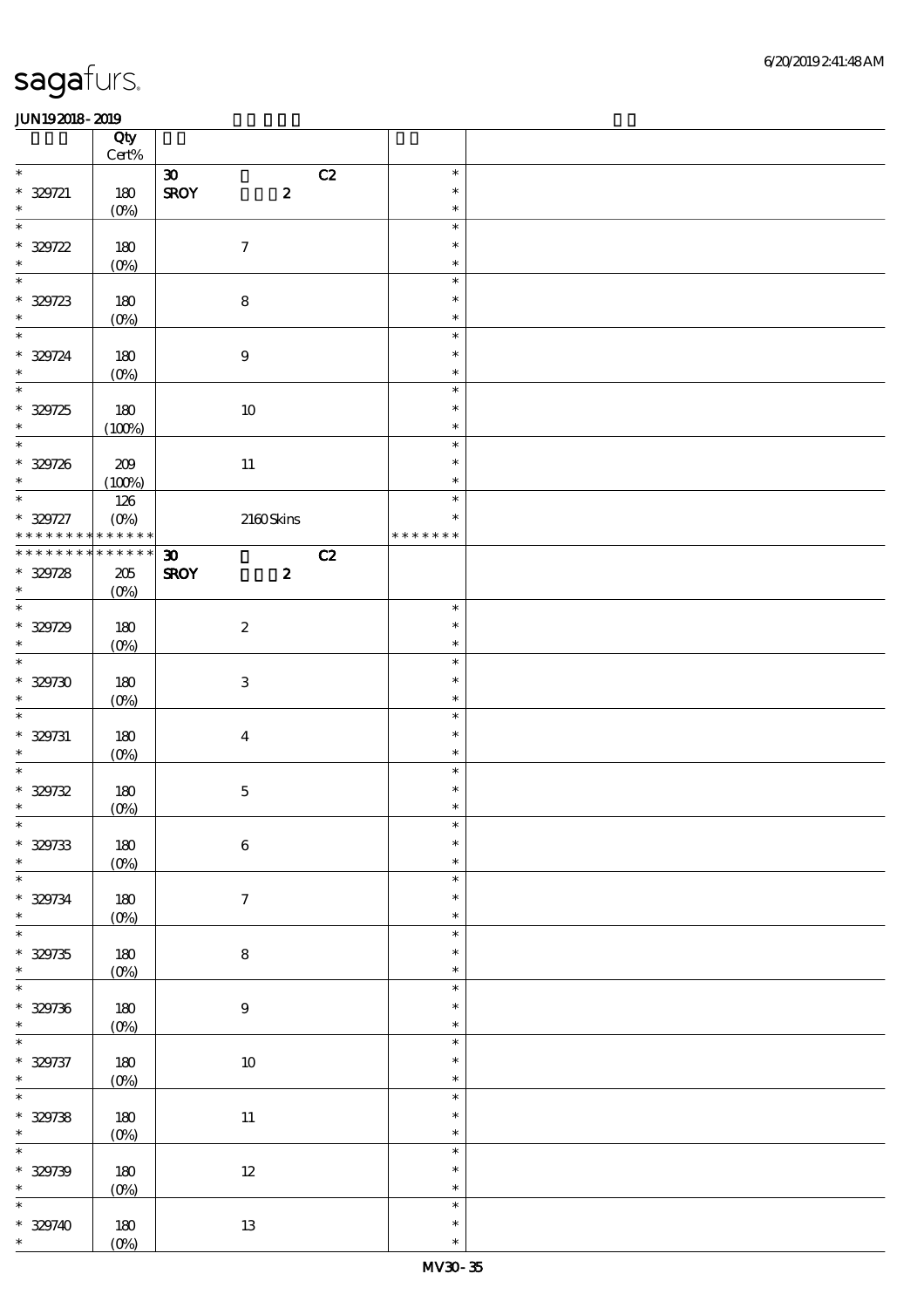|                                                        | Qty               |                             |                                     |                  |                |               |  |
|--------------------------------------------------------|-------------------|-----------------------------|-------------------------------------|------------------|----------------|---------------|--|
| $\ast$                                                 | $Cert\%$          |                             |                                     |                  |                | $\ast$        |  |
|                                                        |                   | $\boldsymbol{\mathfrak{D}}$ |                                     |                  | C2             | $\ast$        |  |
| $* 329741$<br>$\ast$                                   | 180               | <b>SROY</b>                 |                                     | $\boldsymbol{z}$ |                | $\ast$        |  |
| $\ast$                                                 | (100%)            |                             |                                     |                  |                | $\ast$        |  |
|                                                        |                   |                             |                                     |                  |                | $\ast$        |  |
| $* 329742$                                             | 180               |                             | 15                                  |                  |                |               |  |
| $\ast$<br>$\ast$                                       | (100%)            |                             |                                     |                  |                | $\ast$        |  |
|                                                        |                   |                             |                                     |                  |                | $\ast$        |  |
| $* 329743$                                             | 180               |                             | 16                                  |                  |                | $\ast$        |  |
| $\ast$                                                 | (100%)            |                             |                                     |                  |                | $\ast$        |  |
| $\ast$                                                 |                   |                             |                                     |                  |                | $\ast$        |  |
| $* 329744$                                             | 180               |                             | 17                                  |                  |                | $\ast$        |  |
| $\ast$                                                 | (100%)            |                             |                                     |                  |                | $\ast$        |  |
| $\overline{\phantom{0}}$                               |                   |                             |                                     |                  |                | $\ast$        |  |
| $* 329745$                                             | 180               |                             | $18\,$                              |                  |                | $\ast$        |  |
| $\ast$                                                 | (100%)            |                             |                                     |                  |                | $\ast$        |  |
| $\ast$                                                 |                   |                             |                                     |                  |                | $\ast$        |  |
| $* 329746$                                             | 180               |                             | $19\,$                              |                  |                | $\ast$        |  |
| $\ast$                                                 | (100%)            |                             |                                     |                  |                | $\ast$        |  |
| $\ast$                                                 |                   |                             |                                     |                  |                | $\ast$        |  |
| $* 329747$                                             | 182               |                             | $\boldsymbol{\boldsymbol{\lambda}}$ |                  |                | $\ast$        |  |
| $\ast$                                                 | (100%)            |                             |                                     |                  |                | $\ast$        |  |
| $\overline{\phantom{0}}$                               |                   |                             |                                     |                  |                | $\ast$        |  |
| $* 329748$                                             | 180               |                             | 21                                  |                  |                | $\ast$        |  |
| $\ast$                                                 | (0%)              |                             |                                     |                  |                | $\ast$        |  |
| $\ast$                                                 | $\bf{8}$          |                             |                                     |                  |                | $\ast$        |  |
| $* 329749$                                             | $(O\%)$           |                             | 3887Skins                           |                  |                | *             |  |
| * * * * * * * * * * * * * *                            |                   |                             |                                     |                  |                | * * * * * * * |  |
| * * * * * * * * * * * * * *                            |                   | $\boldsymbol{\mathfrak{D}}$ |                                     |                  | C <sub>3</sub> |               |  |
| $* 329750$                                             | 225               | <b>SROY</b>                 |                                     | $\boldsymbol{z}$ |                |               |  |
| $\ast$                                                 | (O <sub>0</sub> ) |                             |                                     |                  |                |               |  |
| $\ast$                                                 |                   |                             |                                     |                  |                | $\ast$        |  |
| $* 329751$                                             | 180               |                             | $\boldsymbol{2}$                    |                  |                | $\ast$        |  |
| $\ast$                                                 | $(O\%)$           |                             |                                     |                  |                | $\ast$        |  |
| $\ast$                                                 |                   |                             |                                     |                  |                | $\ast$        |  |
| $* 329752$                                             | 176               |                             | $\ensuremath{\mathbf{3}}$           |                  |                | $\ast$        |  |
| $\ast$                                                 | $(O\%)$           |                             |                                     |                  |                | $\ast$        |  |
| $\ast$                                                 | $198\,$           |                             |                                     |                  |                | $\ast$        |  |
| $* 329753$                                             | (100%)            |                             | 779Skins                            |                  |                | $\ast$        |  |
| * * * * * * * *                                        | * * * * * *       |                             |                                     |                  |                | * * * * * * * |  |
|                                                        |                   | $\boldsymbol{\mathfrak{D}}$ |                                     |                  | C <sub>3</sub> |               |  |
| 329754                                                 | 146               | <b>SROY</b>                 |                                     | $\boldsymbol{z}$ |                |               |  |
|                                                        | $(O\%)$           |                             |                                     |                  |                |               |  |
| * * * * * * * *                                        | * * * * * *       | $\boldsymbol{\mathfrak{D}}$ | $\mathbf x$                         |                  | C1             |               |  |
| $* 329755$                                             | 205               | <b>SROY</b>                 |                                     | $\boldsymbol{z}$ |                |               |  |
| $\ast$                                                 | (36%)             |                             |                                     |                  |                |               |  |
| $\ast$                                                 |                   |                             |                                     |                  |                | $\ast$        |  |
| $* 329756$                                             | 180               |                             | $\boldsymbol{2}$                    |                  |                | $\ast$        |  |
| $\ast$                                                 | $(0\%)$           |                             |                                     |                  |                | $\ast$        |  |
| $\ast$                                                 | 117               |                             |                                     |                  |                | $\ast$        |  |
| $* 329757$                                             | $(O\%)$           |                             | 502Skins                            |                  |                | $\ast$        |  |
| * * * * * * * * <mark>* * * * * *</mark>               |                   |                             |                                     |                  |                | * * * * * * * |  |
| * * * * * * * *                                        | $******$          | $\boldsymbol{\mathfrak{D}}$ | $\mathbf{X}$                        |                  | C1             |               |  |
| $* 329758$                                             | $205\,$           | <b>SROY</b>                 |                                     | $\boldsymbol{z}$ |                |               |  |
| $\ast$                                                 | $(O\%)$           |                             |                                     |                  |                |               |  |
| $\ast$                                                 |                   |                             |                                     |                  |                | $\ast$        |  |
| $* 329759$                                             |                   |                             |                                     |                  |                | $\ast$        |  |
| $\ast$                                                 | 180               |                             | $\boldsymbol{2}$                    |                  |                | $\ast$        |  |
| $\ast$                                                 | (O <sub>0</sub> ) |                             |                                     |                  |                | $\ast$        |  |
|                                                        | 51                |                             |                                     |                  |                | $\ast$        |  |
| $* 329700$<br>* * * * * * * * <mark>* * * * * *</mark> | $(0\%)$           |                             | 436Skins                            |                  |                | * * * * * * * |  |
|                                                        |                   |                             |                                     |                  |                |               |  |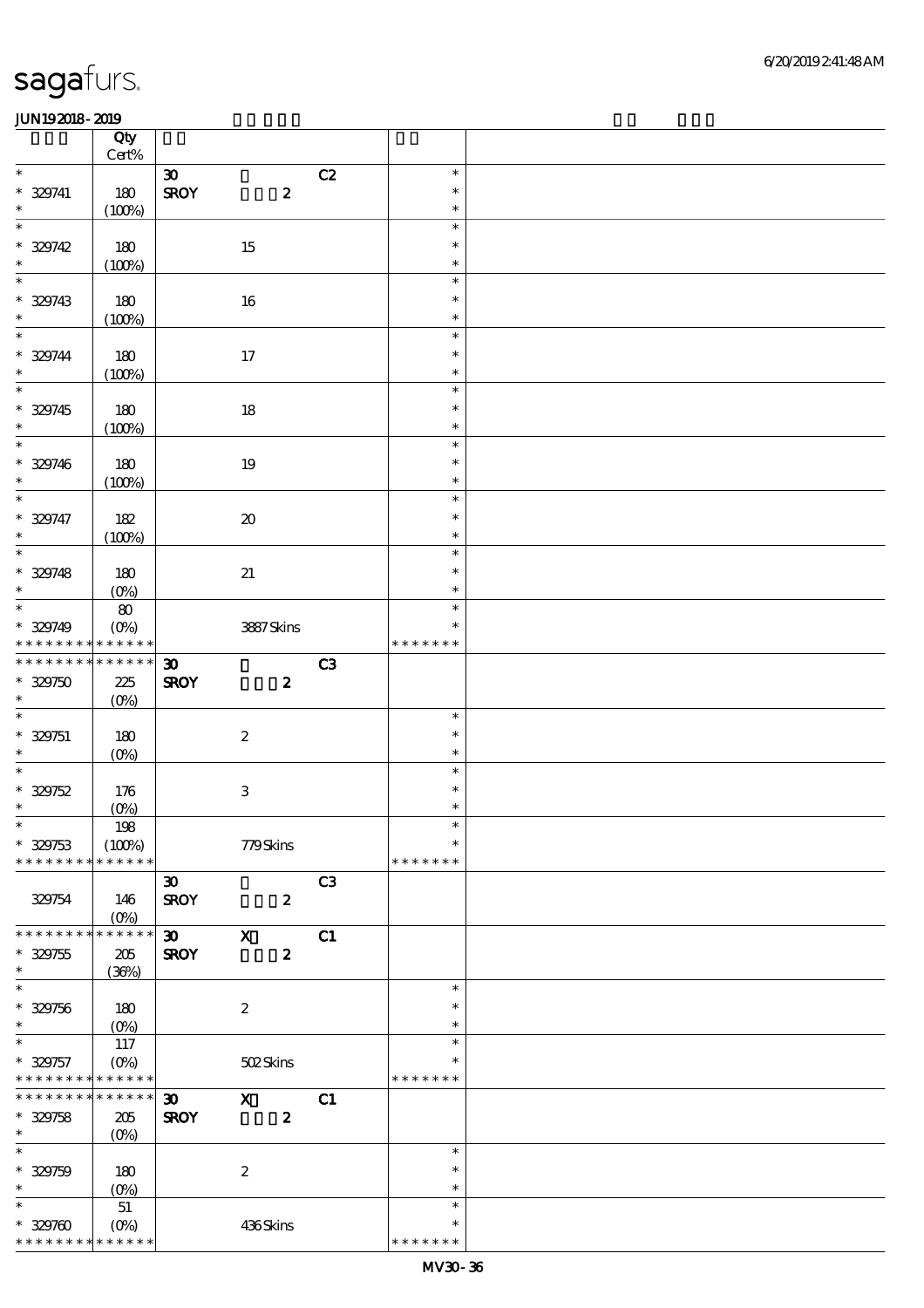|                             | Qty                     |                             |                           |                  |    |                  |  |
|-----------------------------|-------------------------|-----------------------------|---------------------------|------------------|----|------------------|--|
| * * * * * * * *             | $Cert\%$<br>* * * * * * |                             |                           |                  |    |                  |  |
|                             |                         | $\boldsymbol{\mathfrak{D}}$ | $\mathbf{x}$              |                  | C2 |                  |  |
| $* 329761$                  | 205                     | <b>SROY</b>                 |                           | $\boldsymbol{z}$ |    |                  |  |
| $\ast$<br>$\overline{\ast}$ | $(0\%)$                 |                             |                           |                  |    |                  |  |
|                             |                         |                             |                           |                  |    | $\ast$           |  |
| $* 329762$                  | 180                     |                             | $\boldsymbol{2}$          |                  |    | $\ast$           |  |
| $\ast$                      | (0%)                    |                             |                           |                  |    | $\ast$           |  |
| $\overline{\ast}$           |                         |                             |                           |                  |    | $\ast$           |  |
| $* 329763$                  | 180                     |                             | $\,3$                     |                  |    | $\ast$           |  |
| $\ast$                      | $(0\%)$                 |                             |                           |                  |    | $\ast$           |  |
| $\ast$                      |                         |                             |                           |                  |    | $\ast$           |  |
| $* 329764$                  | 180                     |                             | $\boldsymbol{4}$          |                  |    | $\ast$           |  |
| $\ast$                      | $(0\%)$                 |                             |                           |                  |    | $\ast$           |  |
| $\overline{\phantom{0}}$    |                         |                             |                           |                  |    | $\ast$           |  |
| $* 329765$                  | 180                     |                             | $\mathbf 5$               |                  |    | $\ast$           |  |
| $\ast$                      | $(0\%)$                 |                             |                           |                  |    | $\ast$           |  |
| $\overline{\phantom{0}}$    |                         |                             |                           |                  |    | $\ast$           |  |
| $* 329766$                  | 180                     |                             | $\bf 6$                   |                  |    | $\ast$           |  |
| $\ast$                      |                         |                             |                           |                  |    | $\ast$           |  |
| $\ast$                      | (100%)                  |                             |                           |                  |    | $\ast$           |  |
|                             |                         |                             |                           |                  |    | $\ast$           |  |
| $* 329767$<br>$\ast$        | 47                      |                             | $\tau$                    |                  |    |                  |  |
| $\overline{\phantom{0}}$    | (100%)                  |                             |                           |                  |    | $\ast$           |  |
|                             | $\pmb{\infty}$          |                             |                           |                  |    | $\ast$           |  |
| $* 329768$                  | $(O\%)$                 |                             | $1212$ Skins              |                  |    | $\ast$           |  |
| * * * * * * * *             | * * * * * *             |                             |                           |                  |    | * * * * * * *    |  |
| * * * * * * *               | * * * * * *             | $\boldsymbol{\mathfrak{D}}$ | $\mathbf{x}$              |                  | C2 |                  |  |
| $* 329709$                  | 205                     | <b>SROY</b>                 |                           | $\boldsymbol{z}$ |    |                  |  |
| $\ast$                      | $(O\!/\!o)$             |                             |                           |                  |    |                  |  |
| $\ast$                      |                         |                             |                           |                  |    | $\ast$           |  |
| $* 32970$                   | 180                     |                             | $\boldsymbol{2}$          |                  |    | $\ast$           |  |
| $\ast$                      | $(0\%)$                 |                             |                           |                  |    | $\ast$           |  |
| $\ast$                      |                         |                             |                           |                  |    | $\ast$           |  |
| $* 329771$                  | 180                     |                             | $\ensuremath{\mathbf{3}}$ |                  |    | $\ast$           |  |
| $\ast$                      | $(O\%)$                 |                             |                           |                  |    | $\ast$           |  |
| $\ast$                      |                         |                             |                           |                  |    | $\ast$           |  |
| * 329772                    | 180                     |                             | $\boldsymbol{4}$          |                  |    | $\ast$           |  |
| $\ast$                      | (0%)                    |                             |                           |                  |    | $\ast$           |  |
| $\ast$                      |                         |                             |                           |                  |    | $\ast$           |  |
| $* 329773$                  | 180                     |                             | $\mathbf 5$               |                  |    | $\ast$           |  |
| $\ast$                      |                         |                             |                           |                  |    | $\ast$           |  |
| $\ast$                      | $(0\%)$                 |                             |                           |                  |    | $\ast$           |  |
|                             |                         |                             |                           |                  |    |                  |  |
| $* 329774$<br>$\ast$        | 180                     |                             | $\,6$                     |                  |    | $\ast$<br>$\ast$ |  |
| $\ast$                      | (100%)                  |                             |                           |                  |    |                  |  |
|                             |                         |                             |                           |                  |    | $\ast$           |  |
| $* 329775$                  | 180                     |                             | $\boldsymbol{\tau}$       |                  |    | $\ast$           |  |
| $\ast$                      | (100%)                  |                             |                           |                  |    | $\ast$           |  |
| $\ast$                      |                         |                             |                           |                  |    | $\ast$           |  |
| $* 329776$                  |                         |                             |                           |                  |    |                  |  |
| $\ast$                      | $180\,$                 |                             | $\bf 8$                   |                  |    | $\ast$           |  |
|                             | (100%)                  |                             |                           |                  |    | $\ast$           |  |
| $\ast$                      |                         |                             |                           |                  |    | $\ast$           |  |
| $* 329777$                  | 180                     |                             | $\boldsymbol{9}$          |                  |    | $\ast$           |  |
| $\ast$                      | (100%)                  |                             |                           |                  |    | $\ast$           |  |
| $\ast$                      |                         |                             |                           |                  |    | $\ast$           |  |
| $* 329778$                  | 174                     |                             | 10                        |                  |    | $\ast$           |  |
| $\ast$                      | (100%)                  |                             |                           |                  |    | $\ast$           |  |
| $\ast$                      |                         |                             |                           |                  |    | $\ast$           |  |
| $* 329779$                  | 180                     |                             |                           |                  |    | $\ast$           |  |
| $\ast$                      |                         |                             | $11\,$                    |                  |    | $\ast$           |  |
| $\ast$                      | (0%)                    |                             |                           |                  |    | $\ast$           |  |
| $* 329780$                  | $4\!2$<br>$(0\%)$       |                             | 2041 Skins                |                  |    | $\ast$           |  |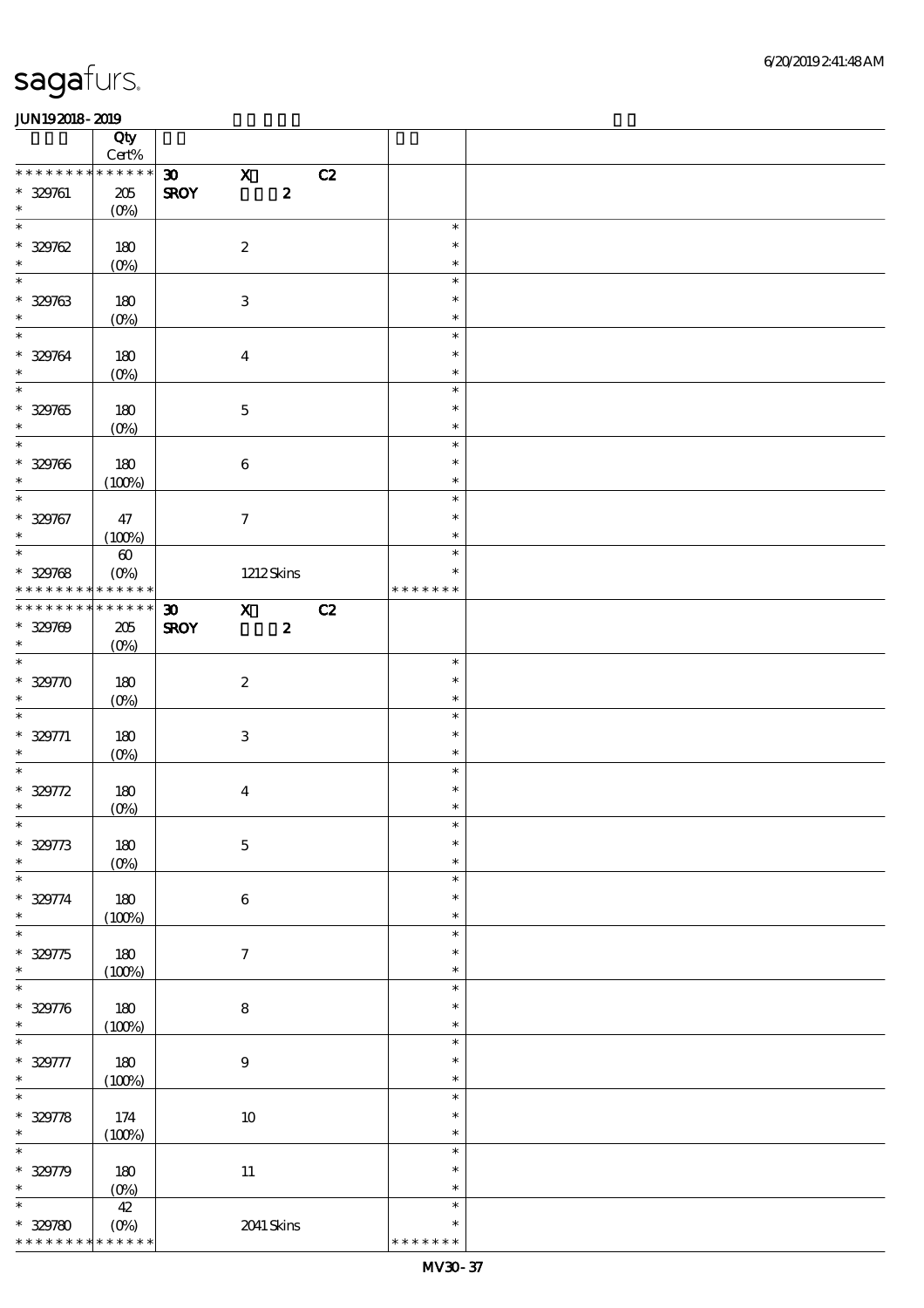| .                           |             |                                  |                           |                   |                 |               |
|-----------------------------|-------------|----------------------------------|---------------------------|-------------------|-----------------|---------------|
|                             | Qty         |                                  |                           |                   |                 |               |
|                             | Cert%       |                                  |                           |                   |                 |               |
| * * * * * * * * * * * * * * |             | $\infty$                         | $\mathbf{x}$              |                   | C3              |               |
| $* 329781$                  | 205         | <b>SROY</b>                      |                           | $\boldsymbol{z}$  |                 |               |
| $\ast$                      | $(O\%)$     |                                  |                           |                   |                 |               |
| $\overline{\ast}$           |             |                                  |                           |                   |                 | $\ast$        |
| $* 329782$                  | 119         |                                  | $\boldsymbol{2}$          |                   |                 | $\ast$        |
| $\ast$                      | $(O\%)$     |                                  |                           |                   |                 | $\ast$        |
| $\ast$                      | 149         |                                  |                           |                   |                 | $\ast$        |
| $* 329783$                  | (100%)      |                                  | 473Skins                  |                   |                 |               |
| * * * * * * * *             | * * * * * * |                                  |                           |                   |                 | * * * * * * * |
|                             |             | $\infty$                         |                           |                   | <b>2X</b> C1/C2 |               |
| 329784                      | 115         | <b>LUMI</b>                      |                           | $\boldsymbol{2}$  |                 |               |
|                             |             |                                  |                           |                   |                 |               |
|                             | (22%)       |                                  |                           |                   |                 |               |
|                             |             | 30                               | $\mathbf{X}$              |                   | C1/C2           |               |
| 329785                      | 186         | $\textbf{L}\textbf{U}\textbf{M}$ |                           | $\boldsymbol{2}$  |                 |               |
|                             | (10%)       |                                  |                           |                   |                 |               |
|                             |             | 30                               | $\mathbf{X}$ $\mathbf{X}$ |                   | C <sub>3</sub>  |               |
| 329786                      | 121         | <b>LUMI</b>                      |                           | $\boldsymbol{2}$  |                 |               |
|                             | (28%)       |                                  |                           |                   |                 |               |
| * * * * * * * *             | $******$    | $\boldsymbol{\mathfrak{D}}$      |                           |                   | C1/C2           |               |
| $* 329787$                  | 205         | <b>LUMI</b>                      |                           | $\boldsymbol{2}$  |                 |               |
| $\ast$                      | (28%)       |                                  |                           |                   |                 |               |
| $\ast$                      | 163         |                                  |                           |                   |                 | $\ast$        |
| $* 329788$                  | $(O\!/\!o)$ |                                  | 368Skins                  |                   |                 | $\ast$        |
| * * * * * * * * * * * * * * |             |                                  |                           |                   |                 | * * * * * * * |
|                             |             | $\boldsymbol{\mathfrak{D}}$      |                           |                   | C <sub>3</sub>  |               |
| 329789                      | 163         | ${\bf LUM}$                      |                           | $\boldsymbol{z}$  |                 |               |
|                             |             |                                  |                           |                   |                 |               |
|                             | (17%)       |                                  |                           |                   |                 |               |
|                             |             | $\boldsymbol{\mathfrak{D}}$      |                           | $\mathcal{F}$ and | C1/C2           |               |
| 329790                      | 208         | ${\bf LUM}$                      |                           | $\boldsymbol{z}$  |                 |               |
|                             | (20%)       |                                  |                           |                   |                 |               |
|                             |             | $\boldsymbol{\mathfrak{D}}$      | $\mathcal{L}$             |                   | C2              |               |
| 329791                      | 111         | LUM                              |                           | $\boldsymbol{z}$  |                 |               |
|                             | (42%)       |                                  |                           |                   |                 |               |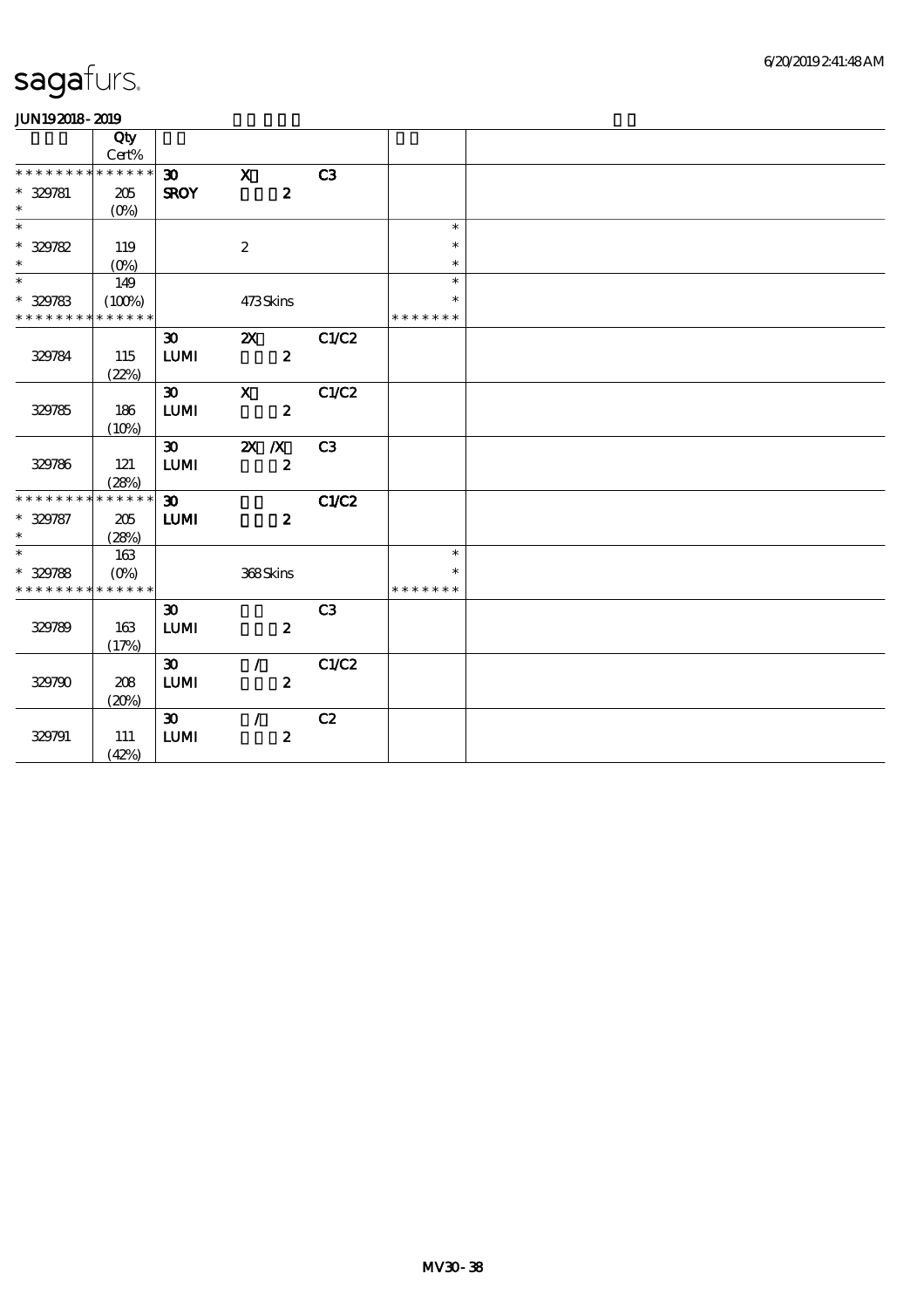|                             | Qty<br>Cert%              |                             |                           |                |               |  |
|-----------------------------|---------------------------|-----------------------------|---------------------------|----------------|---------------|--|
|                             |                           |                             |                           |                |               |  |
|                             |                           | $\boldsymbol{\mathbf{z}}$   | $\mathbf{X}$              | C1             |               |  |
| 329841                      | 218                       | ${\bf s}$                   | $\mathbf{1}$              |                |               |  |
|                             | (14%)                     |                             |                           |                |               |  |
|                             |                           | $\boldsymbol{\mathsf{20}}$  | $\boldsymbol{\mathsf{Z}}$ | C1/C2          |               |  |
| 329842                      | 178                       | ${\bf S}$                   | $\mathbf{1}$              |                |               |  |
|                             | (10%)                     |                             |                           |                |               |  |
|                             |                           | $\boldsymbol{\mathsf{20}}$  | $\boldsymbol{\mathsf{z}}$ | C2             |               |  |
| 329843                      | 281                       | ${\bf s}$                   | $\mathbf{1}$              |                |               |  |
|                             | (8%)                      |                             |                           |                |               |  |
|                             |                           | $\boldsymbol{\mathfrak{D}}$ | $\boldsymbol{\mathsf{Z}}$ | C2             |               |  |
| 329844                      | 200                       | ${\bf s}$                   | $\mathbf{1}$              |                |               |  |
|                             | (16%)                     |                             |                           |                |               |  |
|                             |                           | $\boldsymbol{\mathfrak{D}}$ | $\mathbf{x}$              | C1/C2          |               |  |
| 329845                      | 242                       | $\mathbf{S}$                | $\mathbf{1}$              |                |               |  |
|                             | (7%)                      |                             |                           |                |               |  |
|                             |                           | $\boldsymbol{\mathbf{z}}$   | $\mathbf{x}$              | C1/C2          |               |  |
| 329846                      | 266                       | ${\bf s}$                   | $\mathbf{1}$              |                |               |  |
|                             | (18%)                     |                             |                           |                |               |  |
|                             |                           | $\boldsymbol{\mathfrak{D}}$ | $X$ $X$                   | C3             |               |  |
| 329847                      | 81                        | ${\bf s}$                   | $\mathbf{1}$              |                |               |  |
|                             | $(\Theta)$                |                             |                           |                |               |  |
|                             |                           | $\boldsymbol{\mathfrak{D}}$ | $\mathbf{X}$              | C <sub>3</sub> |               |  |
| 329848                      | 119                       | ${\bf s}$                   | $\mathbf{1}$              |                |               |  |
|                             | (15%)                     |                             |                           |                |               |  |
|                             |                           | $\boldsymbol{\mathbf{z}}$   |                           | C1             |               |  |
| 329849                      | 158                       | ${\bf s}$                   | $\mathbf{1}$              |                |               |  |
| * * * * * * * * * * * * * * | (8%)                      | $\boldsymbol{\mathbf{z}}$   |                           | C2             |               |  |
| $* 329850$                  |                           |                             |                           |                |               |  |
| $\ast$                      | 285                       | ${\bf s}$                   | $\mathbf{1}$              |                |               |  |
| $\overline{\ast}$           | (9%)                      |                             |                           |                | $\ast$        |  |
| $* 329851$                  | ${\bf 33}$<br>$(O\!/\!o)$ |                             | $318S$ kins               |                | $\ast$        |  |
| * * * * * * * * * * * * * * |                           |                             |                           |                | * * * * * * * |  |
|                             |                           | $\boldsymbol{\mathfrak{D}}$ |                           | C <sub>3</sub> |               |  |
| 329652                      | 98                        | ${\bf s}$                   | $\mathbf{1}$              |                |               |  |
|                             | (17%)                     |                             |                           |                |               |  |
|                             |                           | $\overline{\mathbf{a}}$     |                           | C3             |               |  |
| 329853                      | 169                       | ${\bf s}$                   | $\mathbf{1}$              |                |               |  |
|                             | (21%)                     |                             |                           |                |               |  |
| * * * * * * * *             | * * * * * *               | $\boldsymbol{\mathbf{z}}$   |                           | C1             |               |  |
| * 329854                    | 285                       | ${\bf s}$                   | $\mathbf{1}$              |                |               |  |
| $\ast$                      | $(\Theta)$                |                             |                           |                |               |  |
| $\ast$                      | 75                        |                             |                           |                | $\ast$        |  |
| $* 329855$                  |                           |                             | 360Skins                  |                | $\ast$        |  |
| * * * * * * * *             | * * * * * *               |                             |                           |                | * * * * * * * |  |
|                             |                           | $\boldsymbol{\mathfrak{D}}$ |                           | C1             |               |  |
| 329856                      | 200                       | ${\bf s}$                   | $\mathbf{1}$              |                |               |  |
|                             | (12%)                     |                             |                           |                |               |  |
|                             |                           | $\boldsymbol{\mathsf{20}}$  |                           | C1             |               |  |
| 329857                      | 97                        | ${\bf s}$                   | $\mathbf{1}$              |                |               |  |
|                             | (14%)                     |                             |                           |                |               |  |
| * * * * * *                 | * * * * * *               | $\boldsymbol{\mathsf{20}}$  |                           | C2             |               |  |
| $* 329858$                  | 285                       | $\mathbf{S}$                | $\mathbf{1}$              |                |               |  |
| $\ast$                      | (21%)                     |                             |                           |                |               |  |
| $\ast$                      |                           |                             |                           |                | $\ast$        |  |
| $* 329859$                  | 260                       |                             | $\boldsymbol{2}$          |                | $\ast$        |  |
| $\ast$                      | $(0\%)$                   |                             |                           |                | $\ast$        |  |
| $\ast$                      |                           |                             |                           |                | $\ast$        |  |
| $* 32980$                   | 260                       |                             | $\,3\,$                   |                | $\ast$        |  |
| $\ast$                      | $(O\!/\!o)$               |                             |                           |                | $\ast$        |  |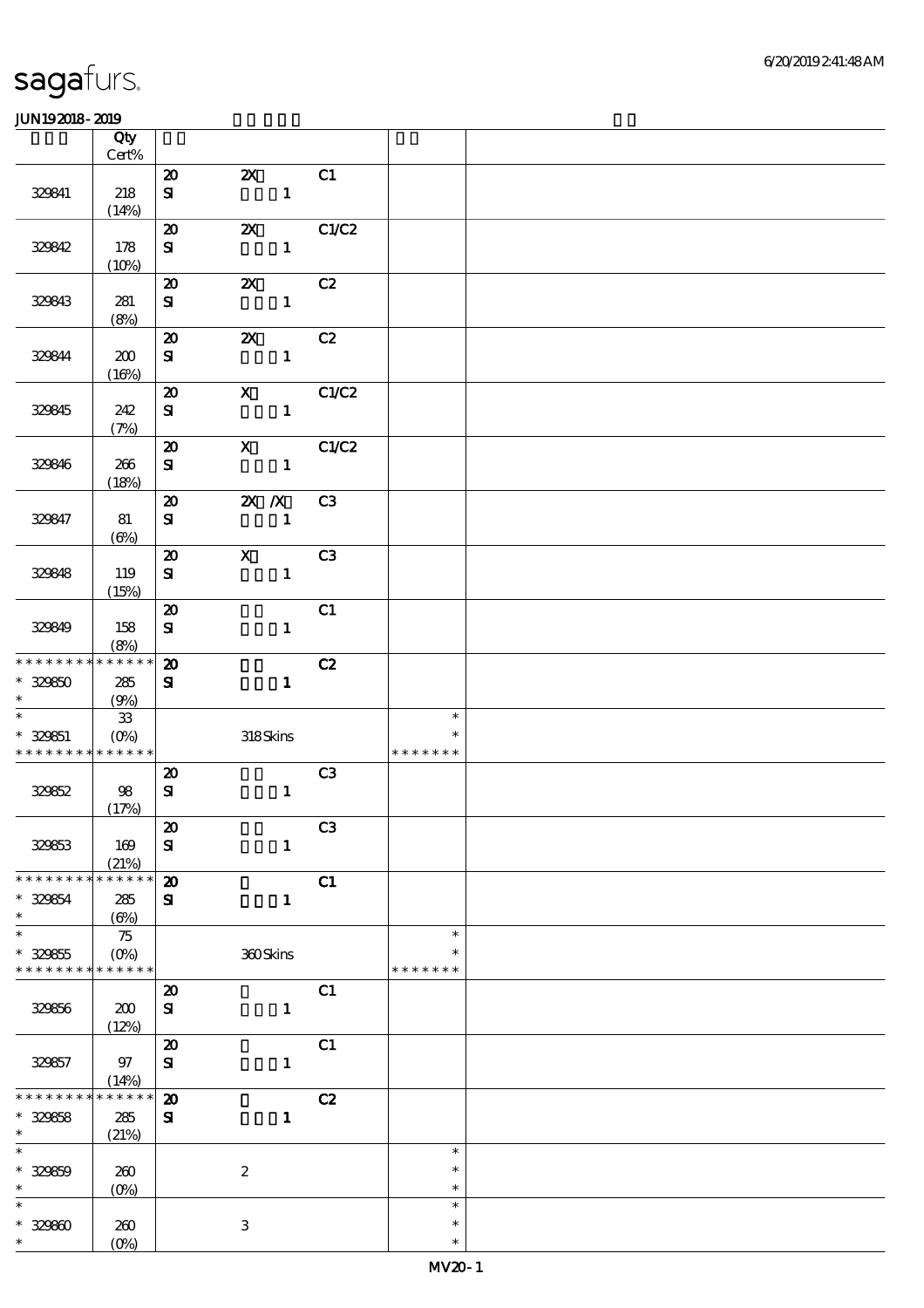|                               | Qty<br>Cert%           |                             |                           |                |               |  |
|-------------------------------|------------------------|-----------------------------|---------------------------|----------------|---------------|--|
| $\ast$                        |                        |                             |                           |                | $\ast$        |  |
|                               | 49                     | $\boldsymbol{\mathbf{z}}$   |                           | C2             | $\ast$        |  |
| $* 329601$<br>* * * * * * * * | $(0\%)$<br>* * * * * * | $\bf S\!I$                  | $\mathbf{1}$              |                | * * * * * * * |  |
|                               |                        | $\boldsymbol{\mathsf{20}}$  |                           | C <sub>3</sub> |               |  |
| 329862                        | 198                    | ${\bf S}$                   | $\mathbf{1}$              |                |               |  |
|                               | (17%)                  |                             |                           |                |               |  |
|                               |                        | $\boldsymbol{\mathsf{20}}$  |                           | C <sub>3</sub> |               |  |
| 329863                        | 191                    | ${\bf S\!I}$                | $\mathbf{1}$              |                |               |  |
|                               | (36%)                  |                             |                           |                |               |  |
|                               |                        | $\boldsymbol{\mathsf{20}}$  |                           | C <sub>3</sub> |               |  |
| 32964                         | 176                    | $\bf S\!I$                  | $\mathbf{1}$              |                |               |  |
|                               | (13%)                  |                             |                           |                |               |  |
| * * * * * * * *               | * * * * * *            | $\boldsymbol{\mathsf{20}}$  |                           | C1             |               |  |
| $* 329865$                    | 265                    | ${\bf s}$                   | $\mathbf{1}$              |                |               |  |
| $\ast$                        | $(\Theta_0)$           |                             |                           |                |               |  |
| $\ast$                        | 43                     |                             |                           |                | $\ast$        |  |
| $* 32966$                     | $(0\%)$                |                             | 308Skins                  |                | $\ast$        |  |
| * * * * * * * *               | * * * * * *            |                             |                           |                | * * * * * * * |  |
|                               |                        | $\boldsymbol{\mathbf{z}}$   |                           | C1             |               |  |
| 329867                        | 120                    |                             |                           |                |               |  |
|                               |                        | $\bf S\bf I$                | $\mathbf{1}$              |                |               |  |
| * * * * * * * *               | (16%)<br>* * * * * *   | $\boldsymbol{\mathbf{z}}$   |                           | C2             |               |  |
|                               |                        |                             |                           |                |               |  |
| $* 32968$<br>$\ast$           | 285                    | ${\bf s}$                   | $\mathbf{1}$              |                |               |  |
| $\ast$                        | (12%)                  |                             |                           |                | $\ast$        |  |
|                               | 225                    |                             |                           |                | $\ast$        |  |
| $* 329809$<br>* * * * * * * * | $(O\%)$<br>* * * * * * |                             | $510\mbox{Skins}$         |                | * * * * * * * |  |
|                               |                        |                             |                           |                |               |  |
|                               |                        | $\boldsymbol{\mathsf{20}}$  |                           | C <sub>3</sub> |               |  |
| 329870                        | 162                    | ${\bf s}$                   | $\mathbf{1}$              |                |               |  |
|                               | (15%)                  |                             |                           |                |               |  |
|                               |                        | $\boldsymbol{\mathbf{z}}$   | $\boldsymbol{\mathrm{X}}$ | C1             |               |  |
| 329871                        | 148                    | ${\bf S}$                   | $\mathbf{1}$              |                |               |  |
|                               | $(\Theta)$             |                             |                           |                |               |  |
|                               |                        | $\boldsymbol{\mathsf{20}}$  | $\mathbf X$               | C2             |               |  |
| 329872                        | 291                    | $\mathbf{S}$                | $\mathbf{1}$              |                |               |  |
|                               | (12%)                  |                             |                           |                |               |  |
|                               |                        | $\boldsymbol{\omega}$       | $\mathbf{X}$              | C3             |               |  |
| 329873                        | 83                     | ${\bf s}$                   | $\mathbf{1}$              |                |               |  |
|                               | (24%)                  |                             |                           |                |               |  |
|                               |                        |                             | 20 2X /X C2               |                |               |  |
| 329874                        | 223                    | ${\bf s}$                   | $\overline{\mathbf{2}}$   |                |               |  |
|                               | (9%)                   |                             |                           |                |               |  |
|                               |                        |                             | 20 2X X C2                |                |               |  |
| 329875                        | 160                    | ${\bf s}$                   | $\overline{\mathbf{z}}$   |                |               |  |
|                               | (24%)                  |                             |                           |                |               |  |
|                               |                        |                             | 20 X / C2                 |                |               |  |
| 329876                        | 225                    | $S_{\mathbf{I}}$            |                           | $\mathbf{2}$   |               |  |
|                               | (17%)                  |                             |                           |                |               |  |
|                               |                        | $\boldsymbol{\mathsf{20}}$  |                           | C2             |               |  |
| 329877                        | 281                    | ${\bf s}$                   | $\mathbf{z}$              |                |               |  |
|                               | (12%)                  |                             |                           |                |               |  |
|                               |                        | $\boldsymbol{\mathbf{z}}$   |                           | C2             |               |  |
| 329878                        | 237                    | ${\bf s}$                   | $\boldsymbol{z}$          |                |               |  |
|                               | (20%)                  |                             |                           |                |               |  |
|                               |                        | $\boldsymbol{\mathfrak{D}}$ |                           | C1/C2          |               |  |
| 329879                        | 160                    | ${\bf s}$                   | $\mathbf{2}$              |                |               |  |
|                               | (6%)                   |                             |                           |                |               |  |
|                               |                        | $\boldsymbol{\mathfrak{D}}$ |                           | C2             |               |  |
| 32980                         | 285                    | ${\bf s}$                   | $\boldsymbol{z}$          |                |               |  |
|                               | (31%)                  |                             |                           |                |               |  |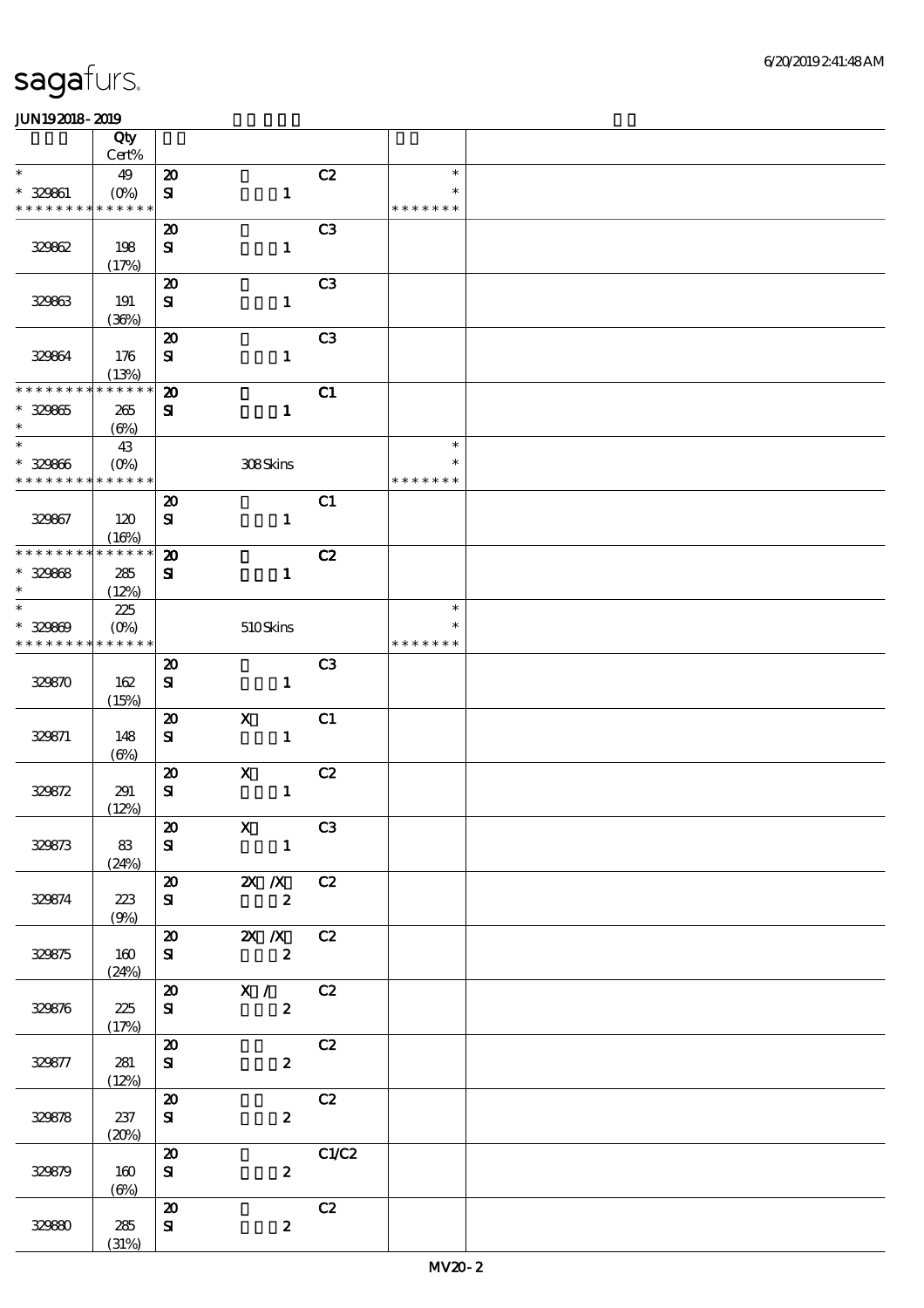|                                           | Qty<br>Cert% |                                             |                            |                |                         |  |
|-------------------------------------------|--------------|---------------------------------------------|----------------------------|----------------|-------------------------|--|
|                                           |              | $\boldsymbol{\mathbf{z}}$                   |                            | C2             |                         |  |
| 329881                                    | 156<br>(15%) | ${\bf S\hspace{-.075ex}I}$                  | $\boldsymbol{z}$           |                |                         |  |
|                                           |              | $\boldsymbol{\mathfrak{D}}$                 |                            | C1/C2          |                         |  |
| 329882                                    | 161<br>(9%)  | ${\bf S}$                                   | $\boldsymbol{z}$           |                |                         |  |
| * * * * * * * *                           | $******$     | $\boldsymbol{\mathbf{z}}$                   |                            | C2             |                         |  |
| $* 329883$<br>$\ast$                      | 285<br>(25%) | ${\bf s}$                                   | $\boldsymbol{z}$           |                |                         |  |
| $\ast$                                    | 136          |                                             |                            |                | $\ast$                  |  |
| * 329884<br>* * * * * * * * * * * * * *   | (9%)         |                                             | 421 Skins                  |                | $\ast$<br>* * * * * * * |  |
|                                           |              | $\boldsymbol{\mathfrak{D}}$                 |                            | C2             |                         |  |
| 32985                                     | 282          | ${\bf s}$                                   | $\boldsymbol{z}$           |                |                         |  |
|                                           | (18%)        | $\boldsymbol{\mathbf{Z}}$                   | $\mathbf{x}$               | C1/C2          |                         |  |
| 329886                                    | 168<br>(10%) | ${\bf s}$                                   | $\boldsymbol{z}$           |                |                         |  |
|                                           |              | $\boldsymbol{\mathsf{20}}$                  | $\mathbf X$                | C2             |                         |  |
| 329887                                    | 280<br>(20%) | $\mathbf{S}$                                | $\boldsymbol{z}$           |                |                         |  |
|                                           |              | $\boldsymbol{\mathfrak{D}}$                 | $\mathbf{X}$               | C2             |                         |  |
| 32988                                     | 234<br>(13%) | ${\bf S}$                                   | $\boldsymbol{z}$           |                |                         |  |
|                                           |              | $\boldsymbol{\mathfrak{D}}$                 | $\overline{\mathbf{X}}$    | C <sub>3</sub> |                         |  |
| 329899                                    | 127<br>(18%) | ${\bf s}$                                   | $\boldsymbol{z}$           |                |                         |  |
|                                           |              | $\boldsymbol{\mathsf{20}}$                  | X / C2                     |                |                         |  |
| 329800                                    | 112<br>(10%) | $\mathbf{B}$                                |                            | 1 COR1         |                         |  |
|                                           |              | $\boldsymbol{\mathfrak{D}}$                 | X / C2                     |                |                         |  |
| 329891                                    | 224<br>(8%)  | $\mathbf{B}$                                | $\blacksquare$             |                |                         |  |
| * * * * * * * * * * * * * *               |              | $\boldsymbol{\mathbf{z}}$                   | $\mathcal{T}=\mathcal{I}$  | C2             |                         |  |
| $* 329892$<br>$\ast$                      | 285          | $\mathbf{B}$                                | $\mathbf{1}$               |                |                         |  |
| $*$                                       | (7%)<br>43   |                                             |                            |                | $\ast$                  |  |
| $* 329803$                                | (11%)        |                                             | 328Skins                   |                | $\ast$                  |  |
| * * * * * * * *                           | * * * * * *  |                                             |                            |                | * * * * * * *           |  |
| 329894                                    | 219          | $\boldsymbol{\mathfrak{D}}$<br>$\mathbf{B}$ | X / C2<br>$\boldsymbol{z}$ |                |                         |  |
|                                           | $(\Theta)$   |                                             |                            |                |                         |  |
| * * * * * * * *                           | * * * * * *  | $\boldsymbol{\mathsf{20}}$                  | $\boldsymbol{\mathsf{z}}$  | C1             |                         |  |
| $* 329805$                                | 265          | <b>SAGA</b>                                 | $\mathbf{1}$               |                |                         |  |
| $\ast$<br>$\ast$                          | (12%)        |                                             |                            |                | $\ast$                  |  |
| $* 329806$                                | 240          |                                             | $\boldsymbol{z}$           |                | $\ast$                  |  |
| $\ast$                                    | $(0\%)$      |                                             |                            |                | $\ast$                  |  |
| $\ast$                                    | 118          |                                             |                            |                | $\ast$                  |  |
| $* 329897$<br>* * * * * * * * * * * * * * | $(O\%)$      |                                             | 623Skins                   |                | $\ast$<br>* * * * * * * |  |
| * * * * * * * * * * * * * * *             |              | $\boldsymbol{\mathfrak{D}}$                 | $\mathbf{X}$               | C1             |                         |  |
| $* 329808$                                | 265          | <b>SAGA</b>                                 | $\blacksquare$             |                |                         |  |
| $*$ $*$                                   | (16%)        |                                             |                            |                |                         |  |
| $\ast$                                    | 91           |                                             |                            |                | $\ast$<br>$\ast$        |  |
| $* 329809$<br>* * * * * * * * * * * * * * |              |                                             | 356Skins                   |                | * * * * * * *           |  |
| * * * * * * * * * * * * * *               |              | $\boldsymbol{\mathsf{20}}$                  | $\mathbf{X}$               | C2             |                         |  |
| $* 32900$                                 | 265          | <b>SAGA</b>                                 | $\mathbf 1$                |                |                         |  |
| $\ast$                                    | $(O\%)$      |                                             |                            |                |                         |  |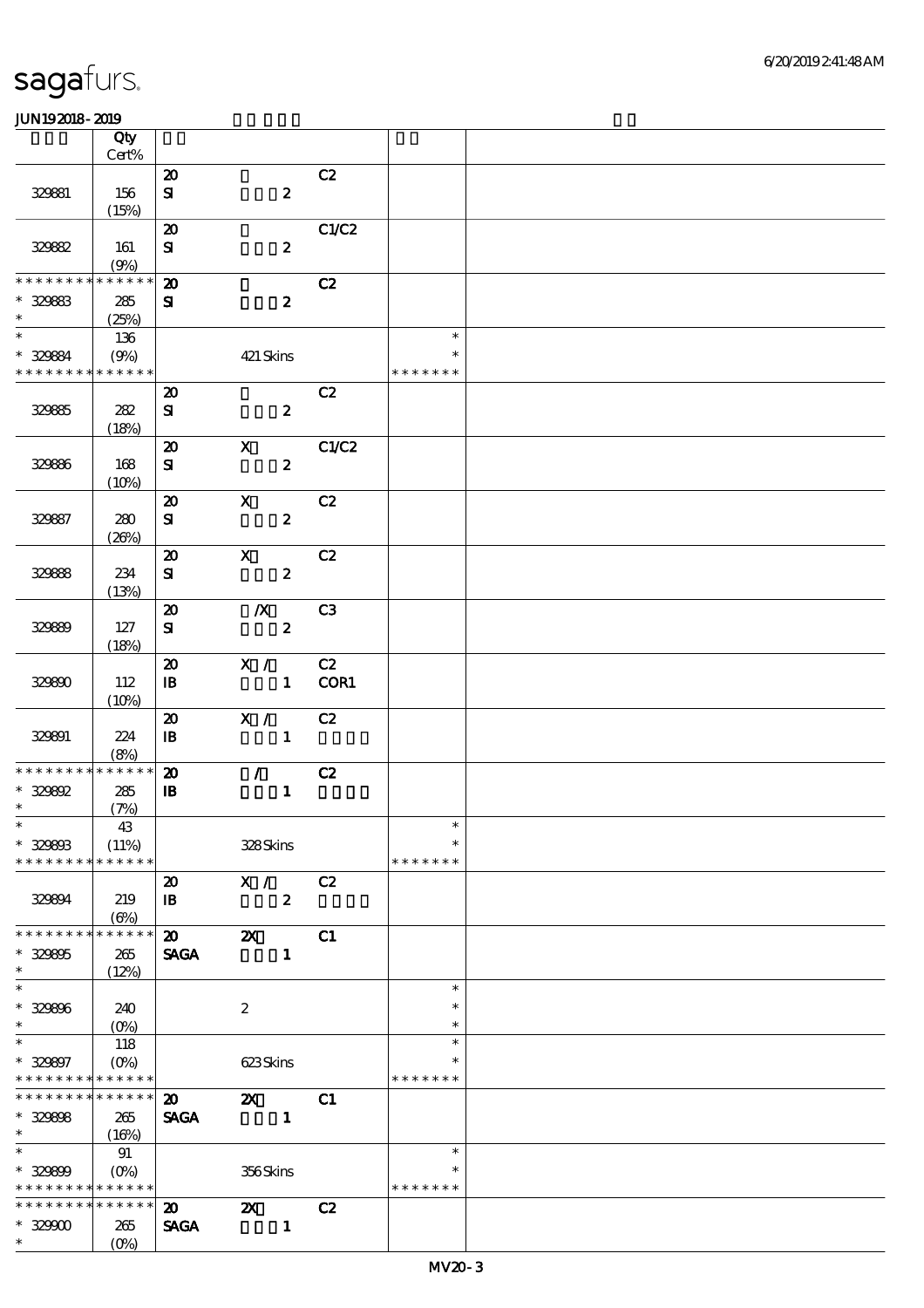|                                                       | Qty<br>$\mbox{Cert}\%$    |                                |                           |              |    |                         |  |
|-------------------------------------------------------|---------------------------|--------------------------------|---------------------------|--------------|----|-------------------------|--|
| $\ast$                                                |                           | $\boldsymbol{\mathfrak{D}}$    | $\boldsymbol{\mathsf{Z}}$ |              | C2 | $\ast$                  |  |
| $* 329001$<br>$\ast$                                  | 240<br>$(O\!/\!o)$        | $\ensuremath{\mathsf{SAGA}}$   |                           | $\mathbf{1}$ |    | $\ast$<br>$\ast$        |  |
| $\ast$                                                |                           |                                |                           |              |    | $\ast$                  |  |
| $*32902$<br>$\ast$                                    | 240                       |                                | $\ensuremath{\mathbf{3}}$ |              |    | $\ast$<br>$\ast$        |  |
| $\ast$                                                | $(0\%)$                   |                                |                           |              |    | $\ast$                  |  |
| $^*$ 329003 $\,$<br>$\ast$                            | 240                       |                                | $\boldsymbol{4}$          |              |    | $\ast$<br>$\ast$        |  |
| $\ast$                                                | $(0\%)$                   |                                |                           |              |    | $\ast$                  |  |
| $* 32904$<br>$\ast$                                   | 250<br>$(O\%)$            |                                | $\mathbf 5$               |              |    | $\ast$<br>$\ast$        |  |
| $\overline{\phantom{0}}$                              |                           |                                |                           |              |    | $\ast$                  |  |
| $* 32905$<br>$\ast$                                   | 46<br>$(0\%)$             |                                | $\bf 6$                   |              |    | $\ast$<br>$\ast$        |  |
| $\overline{\ast}$                                     | 138                       |                                |                           |              |    | $\ast$                  |  |
| $* 32906$<br>* * * * * * * *                          | (100%)<br>* * * * * *     |                                | 1419Skins                 |              |    | ∗<br>* * * * * * *      |  |
| * * * * * * * *                                       | * * * * * *               | $\boldsymbol{\mathfrak{D}}$    | $\boldsymbol{\mathsf{Z}}$ |              | C2 |                         |  |
| $* 329007$<br>$\ast$                                  | $265\,$<br>$(O\!/\!o)$    | <b>SAGA</b>                    |                           | $\mathbf{1}$ |    |                         |  |
| $\overline{\phantom{0}}$                              |                           |                                |                           |              |    | $\ast$                  |  |
|                                                       |                           |                                |                           |              |    |                         |  |
| $* 32908$                                             | 240                       |                                | $\boldsymbol{2}$          |              |    | $\ast$                  |  |
| $\ast$                                                | $(O\%)$                   |                                |                           |              |    | $\ast$                  |  |
| $\overline{\ast}$                                     |                           |                                |                           |              |    | $\ast$                  |  |
| $* 32909$                                             | 240                       |                                | $\ensuremath{\mathbf{3}}$ |              |    | $\ast$                  |  |
| $\ast$                                                | $(O\!/\!o)$               |                                |                           |              |    | $\ast$                  |  |
| $\ast$                                                |                           |                                |                           |              |    | $\ast$                  |  |
| $* 32900$                                             | 240                       |                                | $\boldsymbol{4}$          |              |    | $\ast$                  |  |
| $\ast$                                                | $(0\%)$                   |                                |                           |              |    | $\ast$                  |  |
| $\ast$                                                |                           |                                |                           |              |    | $\ast$                  |  |
| $* 329911$                                            | 176                       |                                | $\mathbf 5$               |              |    | $\ast$                  |  |
| $\ast$                                                | $(O\%)$                   |                                |                           |              |    | $\ast$                  |  |
| $\ast$                                                | $196\,$                   |                                |                           |              |    | $\ast$                  |  |
| * 329912                                              |                           |                                | 1357Skins                 |              |    |                         |  |
| * * * * * * * * * * * * * *                           | (100%)                    |                                |                           |              |    | * * * * * * *           |  |
|                                                       |                           |                                |                           |              |    |                         |  |
| * * * * * * * * * * * * * * *<br>$* 329013$<br>$\ast$ | 240<br>$(0\%)$            | 20<br><b>SAGA</b>              | $\boldsymbol{\mathsf{z}}$ | $\mathbf{1}$ | C2 |                         |  |
| $\overline{\phantom{0}}$                              |                           |                                |                           |              |    | $\ast$                  |  |
|                                                       |                           |                                |                           |              |    | $\ast$                  |  |
| $* 329914$<br>$\ast$                                  | 240                       |                                | $\boldsymbol{2}$          |              |    |                         |  |
| $\overline{\ast}$                                     | $(O\!/\!o)$               |                                |                           |              |    | $\ast$                  |  |
|                                                       |                           |                                |                           |              |    | $\ast$                  |  |
| $* 329915$                                            | 220                       |                                | $\ensuremath{\mathbf{3}}$ |              |    | $\ast$                  |  |
| $\ast$                                                | $(0\%)$                   |                                |                           |              |    | $\ast$                  |  |
| $\overline{\phantom{0}}$                              |                           |                                |                           |              |    | $\ast$                  |  |
| $* 329016$                                            | 45                        |                                | $\boldsymbol{4}$          |              |    | $\ast$                  |  |
| $\ast$                                                | $(0\%)$                   |                                |                           |              |    | $\ast$                  |  |
| $\ast$                                                | 193                       |                                |                           |              |    | $\ast$                  |  |
| $* 329917$<br>* * * * * * * *                         | (93%)<br>* * * * * *      |                                | 938Skins                  |              |    | $\ast$<br>* * * * * * * |  |
| * * * * * * *                                         | * * * * * *               | $\boldsymbol{\mathfrak{D}}$    | $\boldsymbol{\mathsf{X}}$ |              | C3 |                         |  |
| $* 329018$                                            | 265                       | <b>SAGA</b>                    |                           | $\mathbf{1}$ |    |                         |  |
| $\ast$                                                | (25%)                     |                                |                           |              |    |                         |  |
| $\overline{\phantom{0}}$                              |                           |                                |                           |              |    | $\ast$                  |  |
|                                                       | 156                       |                                |                           |              |    | $\ast$                  |  |
| $* 329919$<br>* * * * * * * * * * * * * *             | $(O\!\!\!\!\!\!\!/\,\!o)$ |                                | 421 Skins                 |              |    |                         |  |
|                                                       |                           |                                |                           |              |    | * * * * * * *           |  |
| * * * * * * * *                                       | * * * * * *               | $\boldsymbol{\mathfrak{D}}$    | $\boldsymbol{\mathsf{Z}}$ |              | C3 |                         |  |
| $* 32990$                                             | 265                       | $\operatorname{\mathsf{SAGA}}$ |                           | $\mathbf{1}$ |    |                         |  |
| $\ast$                                                | (0%)                      |                                |                           |              |    |                         |  |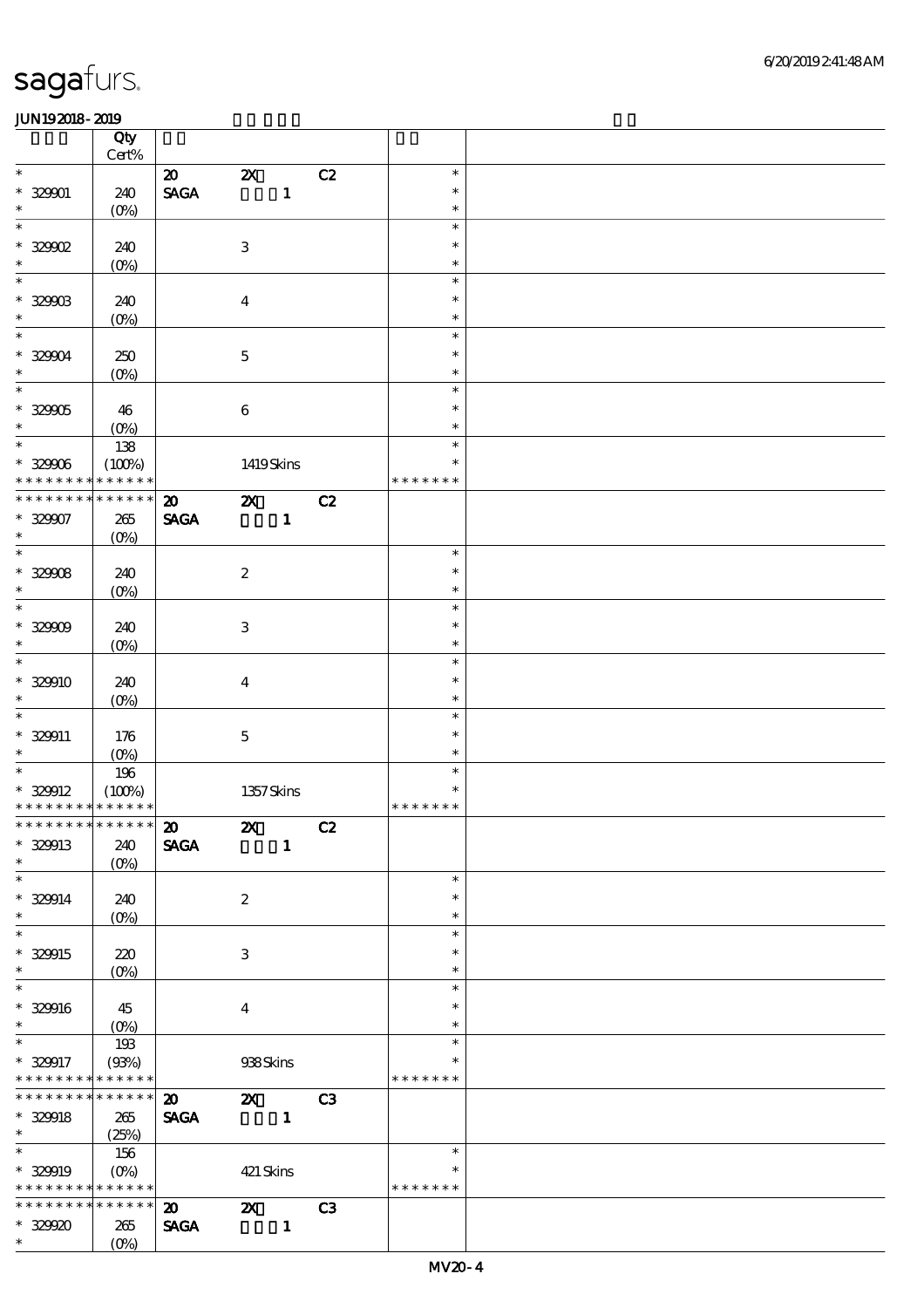|                                          | Qty                          |                                |                           |              |                |                  |  |
|------------------------------------------|------------------------------|--------------------------------|---------------------------|--------------|----------------|------------------|--|
|                                          | $Cert\%$                     |                                |                           |              |                |                  |  |
| $\overline{\phantom{0}}$                 |                              | $\boldsymbol{\mathfrak{D}}$    | $\boldsymbol{\mathsf{z}}$ |              | C <sub>3</sub> | $\ast$           |  |
| $* 329921$<br>$\ast$                     | 105                          | $\operatorname{\mathsf{SAGA}}$ |                           | $\mathbf{1}$ |                | $\ast$<br>$\ast$ |  |
| $\ast$                                   | $(O_0)$<br>108               |                                |                           |              |                | $\ast$           |  |
| $* 329922$                               | (100%)                       |                                | 478Skins                  |              |                | $\ast$           |  |
| * * * * * * * *                          | * * * * * *                  |                                |                           |              |                | * * * * * * *    |  |
| * * * * * * * *                          | * * * * * *                  | $\boldsymbol{\mathsf{20}}$     | $\boldsymbol{\alpha}$     |              | C <sub>3</sub> |                  |  |
| $* 329923$                               | 265                          | <b>SAGA</b>                    |                           | $\mathbf{1}$ |                |                  |  |
| $\ast$                                   | (30%)                        |                                |                           |              |                |                  |  |
| $\overline{\phantom{0}}$                 | 188                          |                                |                           |              |                | $\ast$           |  |
| * 329924                                 | $(O\!/\!o)$                  |                                | 453Skins                  |              |                | $\ast$           |  |
| * * * * * * * * <mark>* * * * * *</mark> |                              |                                |                           |              |                | * * * * * * *    |  |
| * * * * * * * *                          | * * * * * *                  | $\boldsymbol{\mathfrak{D}}$    | $\boldsymbol{\mathrm{X}}$ |              | C1             |                  |  |
| $* 329925$                               | 265                          | <b>SAGA</b>                    |                           | $\mathbf{1}$ |                |                  |  |
| $\ast$<br>$\overline{\ast}$              | (20%)                        |                                |                           |              |                |                  |  |
|                                          |                              |                                |                           |              |                | $\ast$<br>$\ast$ |  |
| $* 329926$<br>$\ast$                     | 240<br>$(O\%)$               |                                | $\boldsymbol{2}$          |              |                | $\ast$           |  |
| $\overline{\phantom{0}}$                 |                              |                                |                           |              |                | $\ast$           |  |
| $* 329927$                               | 240                          |                                | $\ensuremath{\mathbf{3}}$ |              |                | $\ast$           |  |
| $\ast$                                   | $(O\!/\!\!\delta)$           |                                |                           |              |                | $\ast$           |  |
| $\ast$                                   | 163                          |                                |                           |              |                | $\ast$           |  |
| $* 329928$                               | $(O\%)$                      |                                | 908Skins                  |              |                | $\ast$           |  |
| * * * * * * * *                          | * * * * * *                  |                                |                           |              |                | * * * * * * *    |  |
| * * * * * * * *                          | * * * * * *                  | $\boldsymbol{\mathbf{z}}$      | $\mathbf{x}$              |              | C1             |                  |  |
| $* 329929$                               | 265                          | <b>SAGA</b>                    |                           | $\mathbf{1}$ |                |                  |  |
| $\ast$                                   | (29%)                        |                                |                           |              |                |                  |  |
| $\overline{\phantom{0}}$                 |                              |                                |                           |              |                | $\ast$           |  |
| $* 32900$                                | 240                          |                                | $\boldsymbol{2}$          |              |                | $\ast$           |  |
| $\ast$<br>$\ast$                         | (3%)                         |                                |                           |              |                | $\ast$           |  |
|                                          | ${\bf 39}$                   |                                |                           |              |                | $\ast$<br>$\ast$ |  |
| $* 329031$<br>* * * * * * * *            | $(O\!/\!\!\delta)$<br>****** |                                | 544Skins                  |              |                | * * * * * * *    |  |
| * * * * * * * *                          | * * * * * *                  | $\boldsymbol{\mathfrak{D}}$    | $\mathbf{x}$              |              | C2             |                  |  |
| $* 329032$                               | 265                          | <b>SAGA</b>                    |                           | $\mathbf{1}$ |                |                  |  |
| $\ast$                                   | $(O\%)$                      |                                |                           |              |                |                  |  |
| $\star$                                  |                              |                                |                           |              |                | $\star$          |  |
| $* 329033$                               | 240                          |                                | $\boldsymbol{2}$          |              |                | $\ast$           |  |
| $\ast$                                   | $(0\%)$                      |                                |                           |              |                | $\ast$           |  |
| $\ast$                                   |                              |                                |                           |              |                | $\ast$           |  |
| $* 329034$                               | 240                          |                                | $\ensuremath{\mathbf{3}}$ |              |                | $\ast$           |  |
| $\ast$                                   | $(0\%)$                      |                                |                           |              |                | $\ast$           |  |
| $\ast$                                   |                              |                                |                           |              |                | $\ast$<br>$\ast$ |  |
| $^\ast$ 329035<br>$\ast$                 | 240                          |                                | $\boldsymbol{4}$          |              |                | $\ast$           |  |
| $\overline{\ast}$                        | $(0\%)$                      |                                |                           |              |                | $\ast$           |  |
| $* 329966$                               | 240                          |                                | $\mathbf 5$               |              |                | $\ast$           |  |
| $\ast$                                   | $(0\%)$                      |                                |                           |              |                | $\ast$           |  |
| $\ast$                                   |                              |                                |                           |              |                | $\ast$           |  |
| $* 329937$                               | 240                          |                                | $\,6\,$                   |              |                | ∗                |  |
| $\ast$                                   | $(0\%)$                      |                                |                           |              |                | $\ast$           |  |
| $\ast$                                   |                              |                                |                           |              |                | $\ast$           |  |
| $* 32903$                                | 240                          |                                | $\boldsymbol{7}$          |              |                | $\ast$           |  |
| $\ast$                                   | $(0\%)$                      |                                |                           |              |                | $\ast$           |  |
| $\ast$                                   |                              |                                |                           |              |                | $\ast$           |  |
| $* 32999$                                | 240                          |                                | $\bf 8$                   |              |                | $\ast$           |  |
| $\ast$<br>$\ast$                         | $(0\%)$                      |                                |                           |              |                | $\ast$           |  |
|                                          |                              |                                |                           |              |                | $\ast$<br>$\ast$ |  |
| $* 32940$                                | $\boldsymbol{\pi}$           |                                | $\boldsymbol{9}$          |              |                | $\ast$           |  |
| $\ast$                                   | $(0\%)$                      |                                |                           |              |                |                  |  |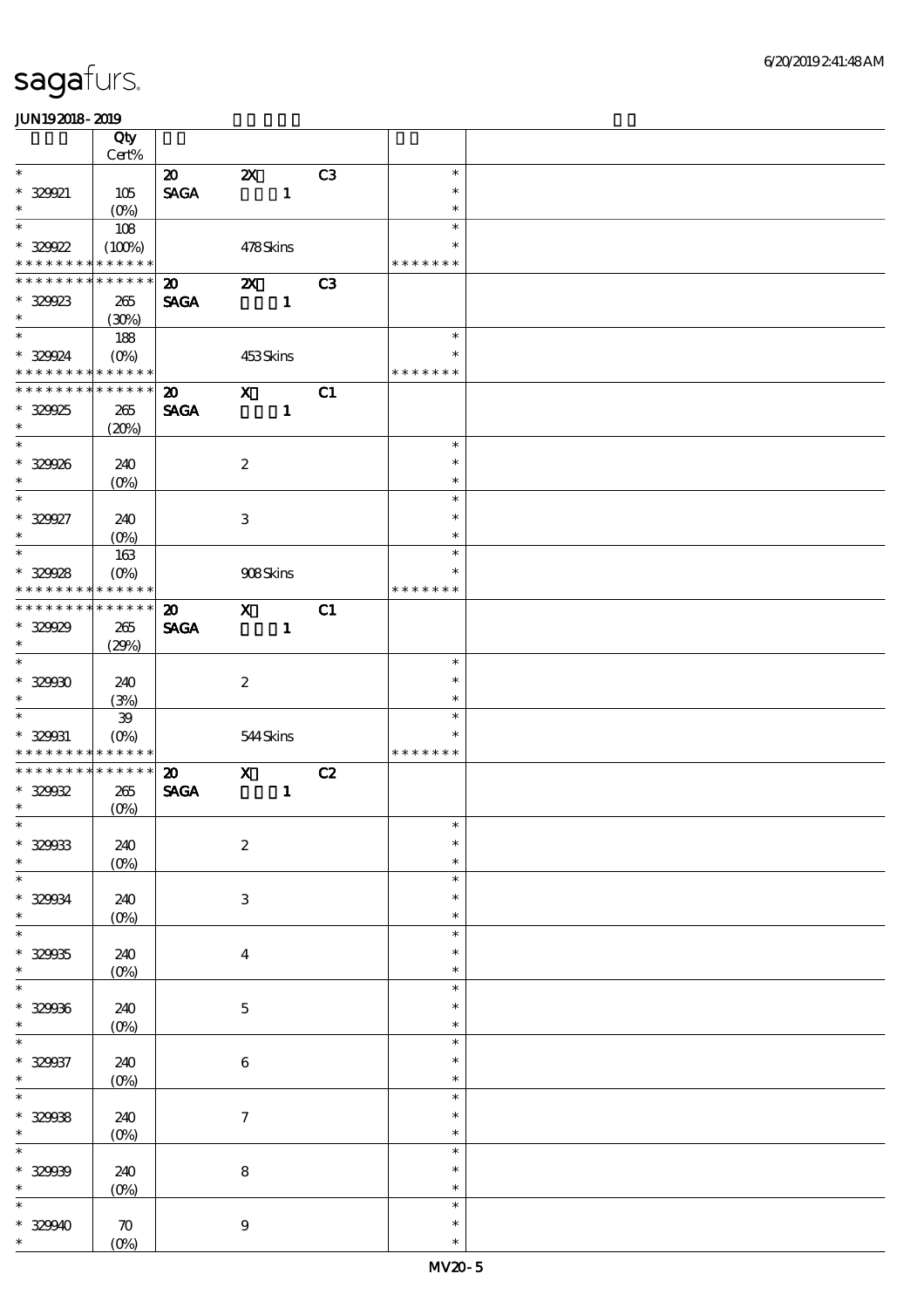|                                                                          | Qty                   |                             |                           |              |                |                    |  |
|--------------------------------------------------------------------------|-----------------------|-----------------------------|---------------------------|--------------|----------------|--------------------|--|
|                                                                          | $Cert\%$              |                             |                           |              |                |                    |  |
| $\ast$                                                                   | 196                   | $\boldsymbol{\mathfrak{D}}$ | $\mathbf x$               |              | C2             | $\ast$<br>$\ast$   |  |
| $* 329941$<br>* * * * * * * *                                            | (100%)<br>* * * * * * | <b>SAGA</b>                 |                           | $\mathbf{1}$ |                | * * * * * * *      |  |
| * * * * * * * *                                                          | * * * * * *           | $\boldsymbol{\mathfrak{D}}$ | $\mathbf{x}$              |              | C2             |                    |  |
| $* 32942$                                                                | 265                   | <b>SAGA</b>                 |                           | $\mathbf{1}$ |                |                    |  |
| $\ast$                                                                   | $(0\%)$               |                             |                           |              |                |                    |  |
| $\overline{\phantom{0}}$                                                 |                       |                             |                           |              |                | $\ast$             |  |
| * 329943<br>$\ast$                                                       | 240                   |                             | $\boldsymbol{2}$          |              |                | $\ast$             |  |
|                                                                          | $(0\%)$               |                             |                           |              |                | $\ast$<br>$\ast$   |  |
| $* 329944$                                                               | 240                   |                             | 3                         |              |                | $\ast$             |  |
| $\ast$                                                                   | $(O\%)$               |                             |                           |              |                | $\ast$             |  |
| $\overline{\phantom{0}}$                                                 |                       |                             |                           |              |                | $\ast$             |  |
| $* 329945$                                                               | 240                   |                             | $\boldsymbol{4}$          |              |                | $\ast$             |  |
| $\ast$                                                                   | $(0\%)$               |                             |                           |              |                | $\ast$             |  |
| $\overline{\phantom{0}}$                                                 |                       |                             |                           |              |                | $\ast$             |  |
| $* 32946$                                                                | 240                   |                             | $\mathbf 5$               |              |                | $\ast$             |  |
| $\ast$<br>$\ast$                                                         | $(O\!/\!o)$           |                             |                           |              |                | $\ast$<br>$\ast$   |  |
| $* 329947$                                                               | 240                   |                             | $\bf 6$                   |              |                | $\ast$             |  |
| $\ast$                                                                   | $(O\%)$               |                             |                           |              |                | $\ast$             |  |
| $\ast$                                                                   |                       |                             |                           |              |                | $\ast$             |  |
| $* 329948$                                                               | 240                   |                             | $\tau$                    |              |                | $\ast$             |  |
| $\ast$                                                                   | (100%)                |                             |                           |              |                | $\ast$             |  |
| $\overline{\ast}$                                                        |                       |                             |                           |              |                | $\ast$             |  |
| $* 32949$                                                                | $35\,$                |                             | $\bf8$                    |              |                | $\ast$             |  |
| $\ast$<br>$\overline{\ast}$                                              | (100%)                |                             |                           |              |                | $\ast$<br>$\ast$   |  |
| $* 32950$                                                                | 162<br>$(O\%)$        |                             | 1902Skins                 |              |                | ∗                  |  |
| * * * * * * * * * * * * * *                                              |                       |                             |                           |              |                | * * * * * * *      |  |
|                                                                          |                       |                             |                           |              |                |                    |  |
| * * * * * * * *                                                          | $******$              | $\boldsymbol{\mathfrak{D}}$ | $\mathbf{X}$              |              | C2             |                    |  |
| $* 329051$                                                               | 265                   | <b>SAGA</b>                 |                           | $\mathbf{1}$ |                |                    |  |
| $\ast$                                                                   | $(O\%)$               |                             |                           |              |                |                    |  |
| $\ast$                                                                   |                       |                             |                           |              |                | $\ast$             |  |
| $* 32962$                                                                | 240                   |                             | $\boldsymbol{2}$          |              |                | $\ast$             |  |
| $\ast$<br>$\ast$                                                         | $(O_0)$               |                             |                           |              |                | $\ast$<br>$\ast$   |  |
|                                                                          |                       |                             |                           |              |                | $\ast$             |  |
| $* 32963$<br>$\ast$                                                      | 240<br>$(O\%)$        |                             | $\ensuremath{\mathbf{3}}$ |              |                | $\ast$             |  |
| $\ast$                                                                   |                       |                             |                           |              |                | $\ast$             |  |
| $* 32964$                                                                | 240                   |                             | $\bf{4}$                  |              |                | $\ast$             |  |
| $\ast$                                                                   | $(O\%)$               |                             |                           |              |                | $\ast$             |  |
| $\ast$                                                                   |                       |                             |                           |              |                | $\ast$<br>$\ast$   |  |
| $* 329955$<br>$\ast$                                                     | 228                   |                             | $\mathbf 5$               |              |                | $\ast$             |  |
| $\ast$                                                                   | $(0\%)$<br>174        |                             |                           |              |                | $\ast$             |  |
|                                                                          | (97%)                 |                             | 1387Skins                 |              |                | ∗                  |  |
| $* 32956$<br>* * * * * * * *                                             | * * * * * *           |                             |                           |              |                | * * * * * * *      |  |
| * * * * * * * *                                                          | $* * * * * * *$       | $\boldsymbol{\mathfrak{D}}$ | $\mathbf{x}$              |              | C <sub>3</sub> |                    |  |
|                                                                          | 265                   | <b>SAGA</b>                 |                           | $\mathbf{1}$ |                |                    |  |
| $* 329057$<br>$\ast$                                                     | $(O_0)$               |                             |                           |              |                |                    |  |
|                                                                          |                       |                             |                           |              |                | $\ast$<br>$\ast$   |  |
|                                                                          | 240                   |                             | $\boldsymbol{z}$          |              |                | $\ast$             |  |
|                                                                          | $(O\%)$               |                             |                           |              |                | $\ast$             |  |
|                                                                          | 84                    |                             | $\ensuremath{\mathsf{3}}$ |              |                | $\ast$             |  |
|                                                                          | $(0\%)$               |                             |                           |              |                | $\ast$             |  |
| $\ast$<br>$* 32968$<br>$\ast$<br>$\ast$<br>$* 32969$<br>$\ast$<br>$\ast$ | 117                   |                             |                           |              |                | $\ast$             |  |
| $* 32900$<br>* * * * * * * * <mark>* * * * * *</mark>                    | (100%)                |                             | 706Skins                  |              |                | ∗<br>* * * * * * * |  |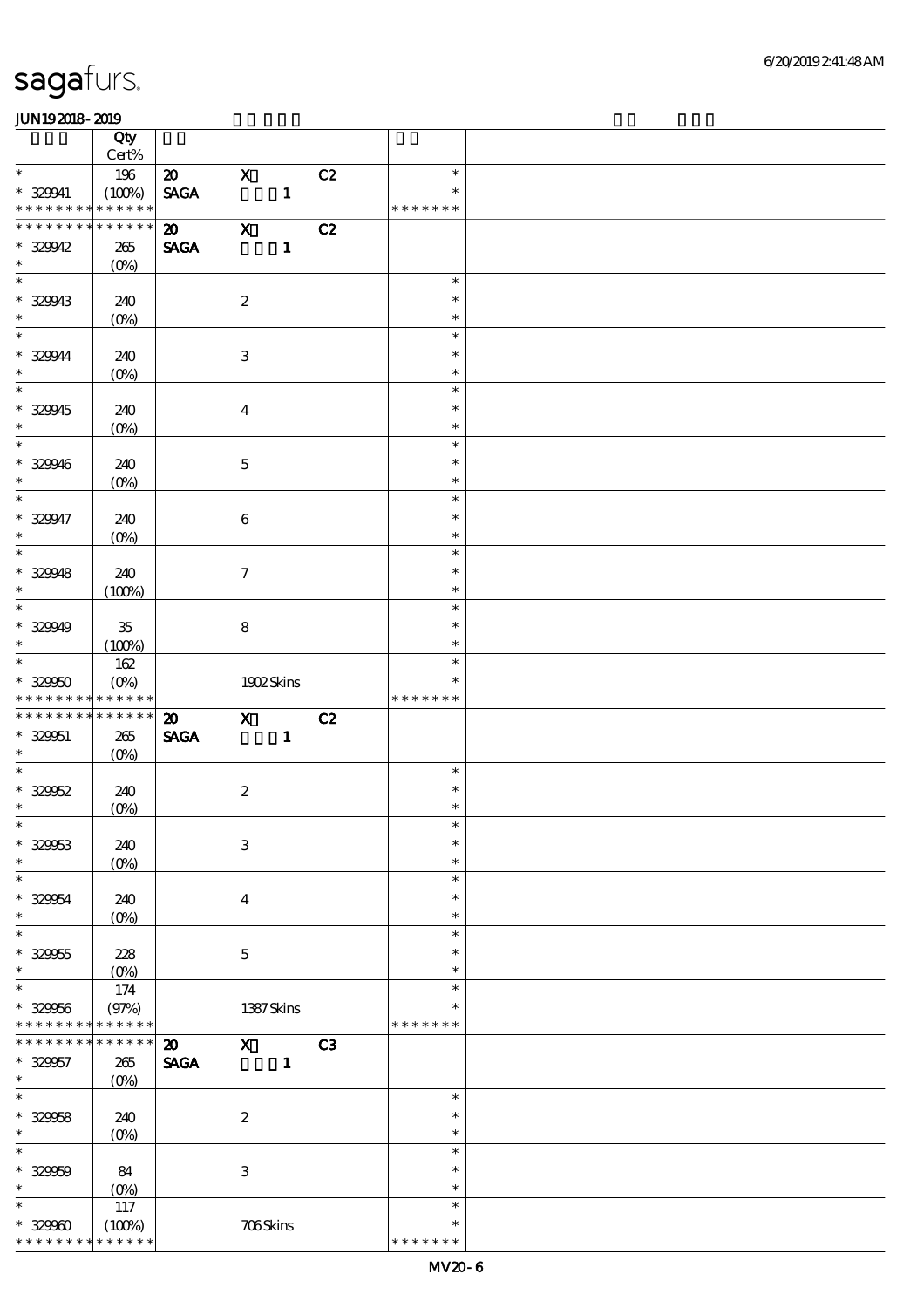|                                          | Qty               |                             |                     |              |    |               |  |
|------------------------------------------|-------------------|-----------------------------|---------------------|--------------|----|---------------|--|
|                                          | Cert%             |                             |                     |              |    |               |  |
| * * * * * * * * * * * * * *              |                   | $\boldsymbol{\omega}$       | $\mathbf{x}$        |              | C3 |               |  |
| $* 329961$                               | 265               | <b>SAGA</b>                 |                     | $\mathbf{1}$ |    |               |  |
| $\ast$                                   | $(O\%)$           |                             |                     |              |    |               |  |
| $\overline{\ast}$                        |                   |                             |                     |              |    | $\ast$        |  |
| $* 329962$                               | 238               |                             | $\boldsymbol{2}$    |              |    | $\ast$        |  |
| $\ast$                                   | $(O\%)$           |                             |                     |              |    | $\ast$        |  |
| $\ast$                                   | 176               |                             |                     |              |    | $\ast$        |  |
| $* 32963$                                | (100%)            |                             | 679Skins            |              |    | $\ast$        |  |
| * * * * * * * *                          | * * * * * *       |                             |                     |              |    | * * * * * * * |  |
| * * * * * * * *                          | $* * * * * * *$   | $\boldsymbol{\omega}$       | $\mathbf{x}$        |              | C3 |               |  |
| $* 32964$                                | 265               | <b>SAGA</b>                 |                     | $\mathbf{1}$ |    |               |  |
| $\ast$                                   | $(O\!/\!o)$       |                             |                     |              |    |               |  |
| $\overline{\ast}$                        | 240               |                             |                     |              |    | $\ast$        |  |
| $* 32905$                                | $(O\%)$           |                             | 505Skins            |              |    | $\ast$        |  |
| * * * * * * * * <mark>* * * * * *</mark> |                   |                             |                     |              |    | * * * * * * * |  |
| * * * * * * * * * * * * * *              |                   | $\boldsymbol{\mathfrak{D}}$ |                     |              | C1 |               |  |
| $* 329966$                               | 265               | <b>SAGA</b>                 |                     | $\mathbf{1}$ |    |               |  |
| $\ast$                                   | $(O\%)$           |                             |                     |              |    |               |  |
| $\overline{\phantom{0}}$                 |                   |                             |                     |              |    | $\ast$        |  |
| $* 329967$                               | 240               |                             | $\boldsymbol{2}$    |              |    | $\ast$        |  |
| $\ast$                                   | $(O\!/\!o)$       |                             |                     |              |    | $\ast$        |  |
| $\overline{\ast}$                        |                   |                             |                     |              |    | $\ast$        |  |
| $* 32908$                                | 240               |                             | $\,3\,$             |              |    | $\ast$        |  |
| $\ast$                                   |                   |                             |                     |              |    | $\ast$        |  |
| $\ast$                                   | $(O\%)$           |                             |                     |              |    | $\ast$        |  |
|                                          |                   |                             |                     |              |    | $\ast$        |  |
| $* 32900$<br>$\ast$                      | 240               |                             | $\bf{4}$            |              |    | $\ast$        |  |
| $\ast$                                   | $(O\!/\!o)$       |                             |                     |              |    | $\ast$        |  |
|                                          |                   |                             |                     |              |    | $\ast$        |  |
| $* 329970$                               | 240               |                             | $\mathbf 5$         |              |    |               |  |
| $\ast$                                   | $(O\%)$           |                             |                     |              |    | $\ast$        |  |
| $\ast$                                   |                   |                             |                     |              |    | $\ast$        |  |
| $* 329971$                               | 240               |                             | $\boldsymbol{6}$    |              |    | $\ast$        |  |
| $\ast$                                   | $(O\%)$           |                             |                     |              |    | $\ast$        |  |
|                                          |                   |                             |                     |              |    | $\ast$        |  |
| $* 329972$<br>$\ast$                     | 96                |                             | $\boldsymbol{\tau}$ |              |    | $\ast$        |  |
|                                          | $(0\%)$           |                             |                     |              |    | $\ast$        |  |
| $*$                                      | 116               |                             |                     |              |    |               |  |
| $* 329973$                               | (100%)            |                             | 1677Skins           |              |    | $\ast$        |  |
| * * * * * * * *                          | * * * * * *       |                             |                     |              |    | * * * * * * * |  |
| * * * * * * * *                          | $******$          | $\boldsymbol{\mathbf{z}}$   |                     |              | C1 |               |  |
| $* 329974$                               | 265               | <b>SAGA</b>                 |                     | $\mathbf{1}$ |    |               |  |
| $\ast$                                   | (O <sub>0</sub> ) |                             |                     |              |    |               |  |
| $\ast$                                   |                   |                             |                     |              |    | $\ast$        |  |
| $* 329975$                               | 240               |                             | $\boldsymbol{2}$    |              |    | $\ast$        |  |
| $\ast$                                   | $(O\!/\!o)$       |                             |                     |              |    | $\ast$        |  |
| $\ast$                                   |                   |                             |                     |              |    | $\ast$        |  |
| $* 329976$                               | 240               |                             | $\,3$               |              |    | $\ast$        |  |
| $\ast$                                   | $(0\%)$           |                             |                     |              |    | $\ast$        |  |
| $\ast$                                   |                   |                             |                     |              |    | $\ast$        |  |
| $* 329977$                               | 187               |                             | $\overline{4}$      |              |    | *             |  |
| $\ast$                                   | $(O\%)$           |                             |                     |              |    | $\ast$        |  |
| $\ast$                                   | 140               |                             |                     |              |    | $\ast$        |  |
| $* 329978$                               | (100%)            |                             | 1072Skins           |              |    |               |  |
| * * * * * * * * * * * * * *              |                   |                             |                     |              |    | * * * * * * * |  |
| * * * * * * * * * * * * * *              |                   | $\boldsymbol{\mathbf{z}}$   |                     |              | C1 |               |  |
| $* 32979$                                | $265\,$           | <b>SAGA</b>                 |                     | $\mathbf{1}$ |    |               |  |
| $\ast$                                   | (26%)             |                             |                     |              |    |               |  |
| $\ast$                                   | 240               |                             |                     |              |    | $\ast$        |  |
| $* 32980$                                | $(0\%)$           |                             | 505Skins            |              |    | $\ast$        |  |
| * * * * * * * * * * * * * *              |                   |                             |                     |              |    | * * * * * * * |  |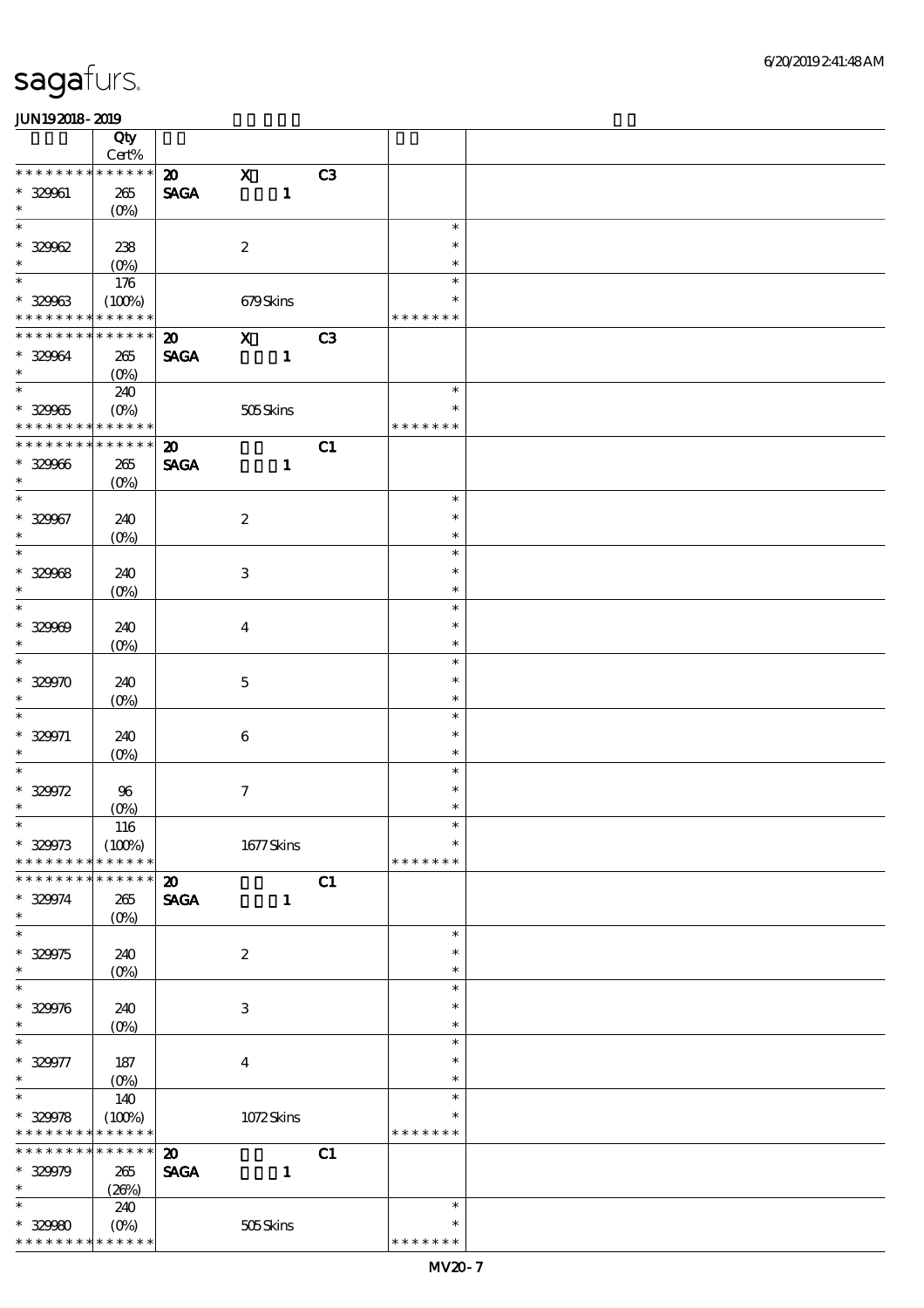|                                                          | Qty<br>$\mbox{Cert}\%$    |                                                |    |                  |  |
|----------------------------------------------------------|---------------------------|------------------------------------------------|----|------------------|--|
| * * * * * * * *                                          | * * * * * *               | $\boldsymbol{\mathfrak{D}}$                    | C2 |                  |  |
| $* 329981$                                               | $265\,$                   | $\operatorname{\mathbf{SAGA}}$<br>$\mathbf{1}$ |    |                  |  |
| $\ast$                                                   | $(0\%)$                   |                                                |    |                  |  |
| $\ast$                                                   |                           |                                                |    | $\ast$<br>$\ast$ |  |
| $* 32982$                                                | 240                       | $\boldsymbol{2}$                               |    | $\ast$           |  |
| $\overline{\ast}$                                        | $(0\%)$                   |                                                |    | $\ast$           |  |
| $* 329983$                                               | 240                       | $\,3$                                          |    | $\ast$           |  |
| $\ast$                                                   | $(0\%)$                   |                                                |    | $\ast$           |  |
| $\ast$                                                   |                           |                                                |    | $\ast$           |  |
| $* 329984$                                               | 240                       | $\boldsymbol{4}$                               |    | $\ast$           |  |
| $\ast$<br>$\overline{\phantom{0}}$                       | $(0\%)$                   |                                                |    | $\ast$           |  |
| $* 329985$                                               |                           |                                                |    | $\ast$<br>$\ast$ |  |
| $\ast$                                                   | 240<br>(0%)               | $\mathbf 5$                                    |    | $\ast$           |  |
| $\overline{\phantom{0}}$                                 |                           |                                                |    | $\ast$           |  |
| $* 329966$                                               | 240                       | $\,6\,$                                        |    | $\ast$           |  |
| $\ast$                                                   | $(0\%)$                   |                                                |    | $\ast$           |  |
| $\overline{\ast}$                                        |                           |                                                |    | $\ast$           |  |
| $* 329987$<br>$\ast$                                     | 240                       | $\boldsymbol{7}$                               |    | $\ast$<br>$\ast$ |  |
| $\overline{\ast}$                                        | (0%)                      |                                                |    | $\ast$           |  |
| $* 329988$                                               | 240                       | $\bf 8$                                        |    | $\ast$           |  |
| $\ast$                                                   | $(0\%)$                   |                                                |    | $\ast$           |  |
| $\overline{\phantom{0}}$                                 |                           |                                                |    | $\ast$           |  |
| $* 329999$                                               | 240                       | $\boldsymbol{9}$                               |    | $\ast$           |  |
| $\ast$<br>$\overline{\ast}$                              | $(0\%)$                   |                                                |    | $\ast$           |  |
| $* 32990$                                                |                           |                                                |    | $\ast$<br>$\ast$ |  |
| $\ast$                                                   | 240<br>$(0\%)$            | $10\,$                                         |    | $\ast$           |  |
| $\ast$                                                   |                           |                                                |    | $\ast$           |  |
| $* 329991$                                               | 240                       | $11\,$                                         |    | $\ast$           |  |
| $\ast$                                                   | $(0\%)$                   |                                                |    | $\ast$           |  |
| $\ast$                                                   |                           |                                                |    | $\ast$           |  |
| $* 329992$<br>$\ast$                                     | 240                       | $12\,$                                         |    | $\ast$<br>$\ast$ |  |
| $\ast$                                                   | $(0\%)$                   |                                                |    | $\ast$           |  |
| $* 32998$                                                | 240                       | 13                                             |    | $\ast$           |  |
| $\ast$                                                   | $(0\%)$                   |                                                |    | $\ast$           |  |
| $\ast$                                                   |                           |                                                |    | $\ast$           |  |
| $* 32994$                                                | 240                       | 14                                             |    | $\ast$           |  |
| $\ast$<br>$\overline{\ast}$                              | $(0\%)$                   |                                                |    | $\ast$           |  |
| $* 32995$                                                | 240                       | 15                                             |    | $\ast$<br>$\ast$ |  |
| $\ast$                                                   | (100%)                    |                                                |    | $\ast$           |  |
| $\ast$                                                   |                           |                                                |    | $\ast$           |  |
| $* 32996$                                                | 89                        | 16                                             |    | $\ast$           |  |
| $\ast$<br>$\overline{\phantom{0}}$                       | (100%)                    |                                                |    | $\ast$           |  |
|                                                          | 147                       |                                                |    | $\ast$<br>$\ast$ |  |
| $* 329997$<br>* * * * * * * * <mark>* * * * * *</mark> * | $(O\!\!\!\!\!\!\!/\,\!o)$ | $3861\,$ Skins                                 |    | * * * * * * *    |  |
| * * * * * * * * * * * * * * *                            |                           | $\boldsymbol{\mathfrak{D}}$                    | C2 |                  |  |
| $* 32998$                                                | 265                       | SAGA<br>$\mathbf{1}$                           |    |                  |  |
| $*$ $*$                                                  | $(O\%)$                   |                                                |    |                  |  |
| $\overline{\ast}$                                        |                           |                                                |    | $\ast$           |  |
| $* 329999$<br>$\ast$                                     | 240                       | $\boldsymbol{2}$                               |    | $\ast$<br>$\ast$ |  |
| $\ast$                                                   | $(0\%)$                   |                                                |    | $\ast$           |  |
| $^\ast$ 33000                                            | 240                       | $\,3\,$                                        |    | $\ast$           |  |
| $\ast$                                                   | $(O\%)$                   |                                                |    | $\ast$           |  |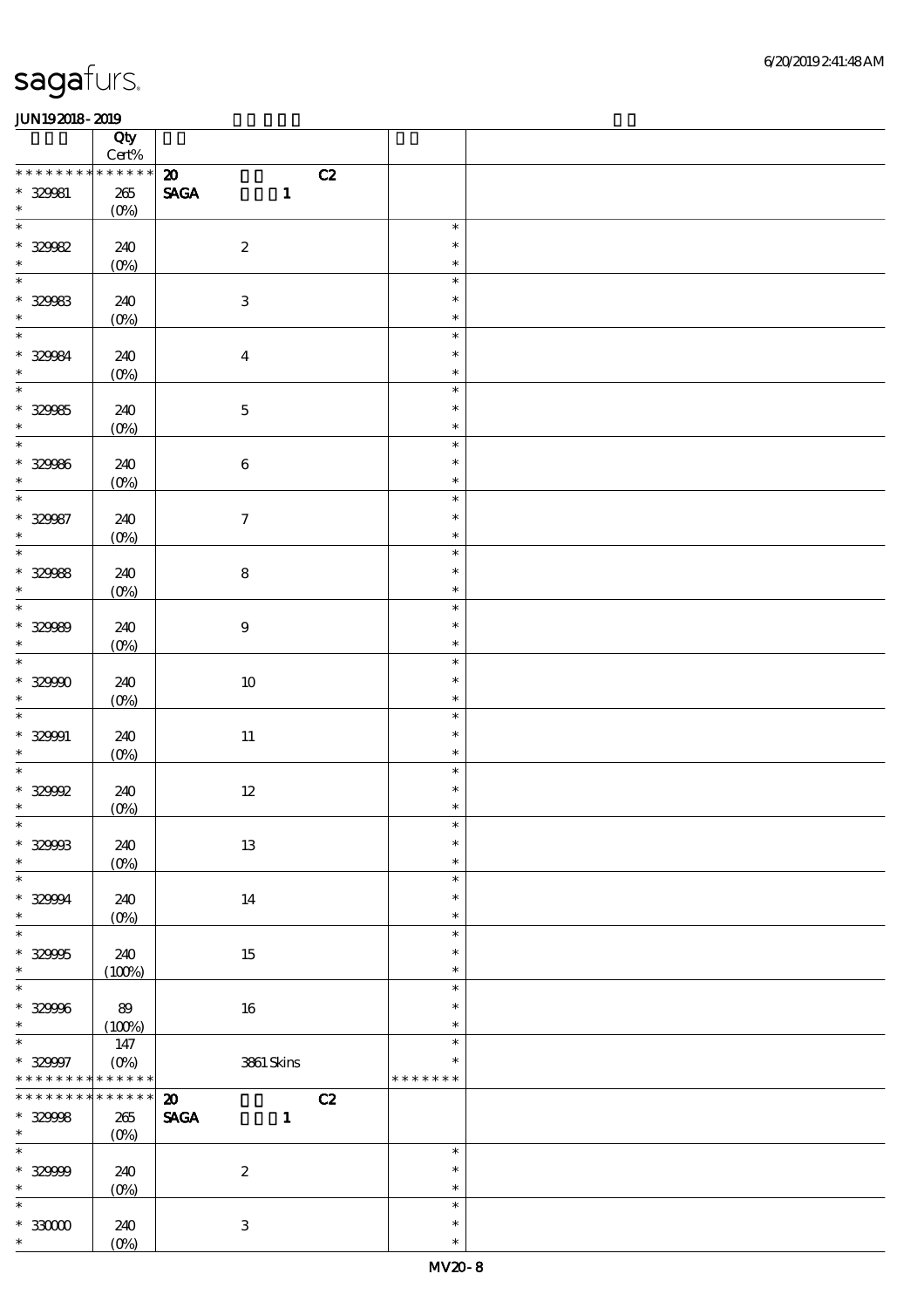|                                    | Qty<br>$\mbox{Cert}\%$ |                                                |                  |  |
|------------------------------------|------------------------|------------------------------------------------|------------------|--|
| $\ast$                             |                        | C2<br>$\boldsymbol{\mathsf{20}}$               | $\ast$           |  |
| $^\ast$ 330001                     | 240                    | $\operatorname{\mathsf{SAGA}}$<br>$\mathbf{1}$ | $\ast$           |  |
| $\ast$                             | $(0\%)$                |                                                | $\ast$           |  |
| $\ast$                             |                        |                                                | $\ast$           |  |
|                                    |                        |                                                | $\ast$           |  |
| $*30002$                           | 240                    | $\mathbf 5$                                    |                  |  |
| $\ast$                             | $(0\%)$                |                                                | $\ast$           |  |
| $\ast$                             |                        |                                                | $\ast$           |  |
| $^\ast$ 330003                     | 240                    | $\bf 6$                                        | $\ast$           |  |
| $\ast$                             | $(0\%)$                |                                                | $\ast$           |  |
| $\ast$                             |                        |                                                | $\ast$           |  |
|                                    |                        |                                                | $\ast$           |  |
| $^\ast$ 330004                     | 240                    | $\boldsymbol{\tau}$                            |                  |  |
| $\ast$<br>$\overline{\phantom{0}}$ | $(0\%)$                |                                                | $\ast$           |  |
|                                    |                        |                                                | $\ast$           |  |
| $^\ast$ 33005                      | 240                    | $\bf 8$                                        | $\ast$           |  |
| $\ast$                             | $(0\%)$                |                                                | $\ast$           |  |
| $\overline{\phantom{0}}$           |                        |                                                | $\ast$           |  |
| $^\ast$ 33006                      | 240                    | $\boldsymbol{9}$                               | $\ast$           |  |
| $\ast$                             |                        |                                                | $\ast$           |  |
| $\overline{\ast}$                  | $(0\%)$                |                                                | $\ast$           |  |
|                                    |                        |                                                |                  |  |
| $^\ast$ 330007                     | 240                    | $10\,$                                         | $\ast$           |  |
| $\ast$                             | $(0\%)$                |                                                | $\ast$           |  |
| $\overline{\ast}$                  |                        |                                                | $\ast$           |  |
| $^\ast$ 33008                      | 240                    | $11\,$                                         | $\ast$           |  |
| $\ast$                             | $(0\%)$                |                                                | $\ast$           |  |
| $\ast$                             |                        |                                                | $\ast$           |  |
|                                    |                        |                                                |                  |  |
| $^\ast$ 33009                      | 240                    | $12\,$                                         | $\ast$           |  |
| $\ast$                             | (100%)                 |                                                | $\ast$           |  |
| $\ast$                             |                        |                                                | $\ast$           |  |
| $*330010$                          | $182\,$                | $13\,$                                         | $\ast$           |  |
|                                    |                        |                                                | $\ast$           |  |
| $\ast$                             |                        |                                                |                  |  |
|                                    | (100%)                 |                                                |                  |  |
| $\ast$                             | 195                    |                                                | $\ast$           |  |
| $*330011$                          | $(0\%)$                | 3282Skins                                      | $\ast$           |  |
| * * * * * * * *                    | * * * * * *            |                                                | * * * * * * *    |  |
| * * * * * * * * * * * * * *        |                        | $\boldsymbol{\mathfrak{D}}$<br>C2              |                  |  |
| $^*$ 330012 $\,$                   | $265\,$                | $\ensuremath{\mathsf{SAGA}}$<br>$\mathbf{1}$   |                  |  |
| $\ast$                             | (0%)                   |                                                |                  |  |
| $*$                                |                        |                                                | $\ast$           |  |
|                                    |                        |                                                | $\ast$           |  |
| $*330013$<br>$\ast$                | 240                    | $\boldsymbol{2}$                               | $\ast$           |  |
| $\ast$                             | $(0\%)$                |                                                |                  |  |
|                                    |                        |                                                | $\ast$           |  |
| $* 330014$                         | 240                    | $\,3$                                          | $\ast$           |  |
| $\ast$                             | $(0\%)$                |                                                | $\ast$           |  |
| $\ast$                             |                        |                                                | $\ast$           |  |
| $*330015$                          | 240                    | $\boldsymbol{4}$                               | $\ast$           |  |
| $\ast$                             | $(0\%)$                |                                                | $\ast$           |  |
| $\ast$                             |                        |                                                | $\ast$           |  |
|                                    |                        |                                                | $\ast$           |  |
| $*330016$<br>$\ast$                | 240                    | $\mathbf 5$                                    | $\ast$           |  |
|                                    | $(0\%)$                |                                                |                  |  |
| $\ast$                             |                        |                                                | $\ast$           |  |
| $* 330017$                         | 240                    | $\,6\,$                                        | $\ast$           |  |
| $\ast$                             | $(0\%)$                |                                                | $\ast$           |  |
| $\ast$                             |                        |                                                | $\ast$           |  |
| $* 330018$                         | 240                    | $\boldsymbol{7}$                               | $\ast$           |  |
| $\ast$                             |                        |                                                | $\ast$           |  |
| $\ast$                             | (0%)                   |                                                | $\ast$           |  |
|                                    |                        |                                                | $\ast$           |  |
| $* 330019$                         | 240                    | $\bf 8$                                        |                  |  |
| $\ast$                             | (95%)                  |                                                | $\ast$           |  |
| $\ast$                             |                        |                                                | $\ast$           |  |
| $^\ast$ 330020<br>$\ast$           | $34\,$<br>(97%)        | $\boldsymbol{9}$                               | $\ast$<br>$\ast$ |  |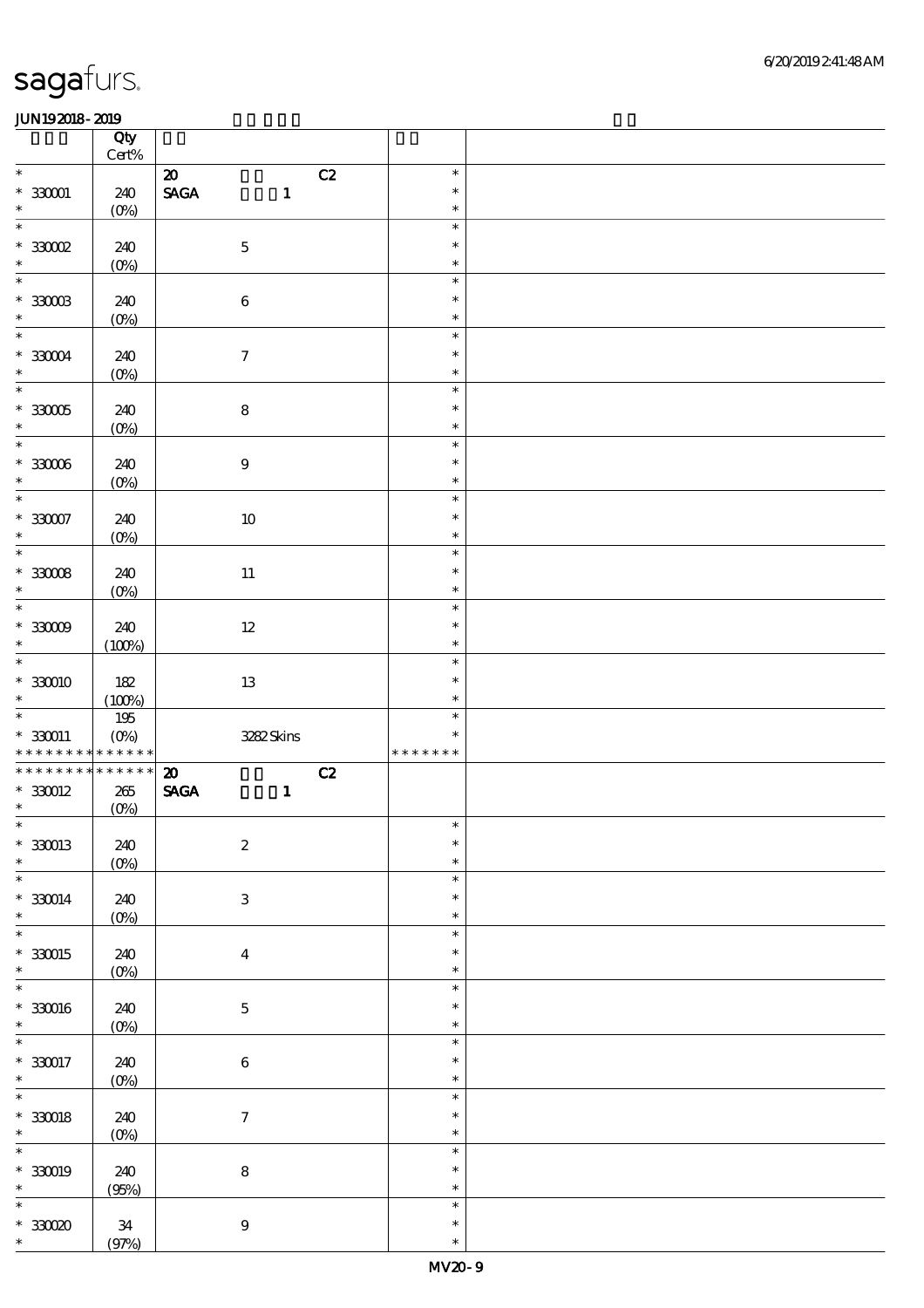|                              | Qty<br>$Cert\%$        |                             |                           |    |                         |  |
|------------------------------|------------------------|-----------------------------|---------------------------|----|-------------------------|--|
| $\ast$                       | ${\bf 33}$             | $\boldsymbol{\mathfrak{D}}$ |                           | C2 | $\ast$                  |  |
| $*33021$<br>* * * * * * * *  | $(O\%)$<br>* * * * * * | <b>SAGA</b>                 | $\mathbf{1}$              |    | $\ast$<br>* * * * * * * |  |
| * * * * * * * *              | * * * * * *            | $\boldsymbol{\mathfrak{D}}$ |                           | C3 |                         |  |
| $*30022$                     | $265\,$                | <b>SAGA</b>                 | $\mathbf{1}$              |    |                         |  |
| $\ast$                       |                        |                             |                           |    |                         |  |
|                              | $(O\%)$                |                             |                           |    | $\ast$                  |  |
|                              |                        |                             |                           |    |                         |  |
| $*30023$                     | 240                    |                             | $\boldsymbol{2}$          |    | $\ast$                  |  |
| $\ast$                       | $(0\%)$                |                             |                           |    | $\ast$                  |  |
|                              |                        |                             |                           |    | $\ast$                  |  |
| $*30024$                     | 240                    |                             | $\ensuremath{\mathsf{3}}$ |    | $\ast$                  |  |
| $\ast$                       | $(0\%)$                |                             |                           |    | $\ast$                  |  |
|                              |                        |                             |                           |    | $\ast$                  |  |
| $*30025$                     | 240                    |                             | $\boldsymbol{4}$          |    | $\ast$                  |  |
| $\ast$                       | $(O\%)$                |                             |                           |    | $\ast$                  |  |
| $\overline{\phantom{0}}$     |                        |                             |                           |    | $\ast$                  |  |
|                              |                        |                             |                           |    | $\ast$                  |  |
| $*30006$<br>$\ast$           | 42                     |                             | $\mathbf 5$               |    | $\ast$                  |  |
| $*$                          | $(O\%)$                |                             |                           |    |                         |  |
|                              | $217\,$                |                             |                           |    | $\ast$                  |  |
| $*30027$                     | (100%)                 |                             | 1244 Skins                |    | $\ast$                  |  |
| * * * * * * * *              | * * * * * *            |                             |                           |    | * * * * * * *           |  |
| * * * * * * * *              | * * * * * *            | $\boldsymbol{\mathbf{z}}$   |                           | C3 |                         |  |
| $*30028$                     | $265\,$                | <b>SAGA</b>                 | $\mathbf{1}$              |    |                         |  |
| $\ast$                       | $(O\%)$                |                             |                           |    |                         |  |
| $\ast$                       |                        |                             |                           |    | $\ast$                  |  |
| $*30029$                     | 240                    |                             | $\boldsymbol{z}$          |    | $\ast$                  |  |
| $\ast$                       | $(0\%)$                |                             |                           |    | $\ast$                  |  |
| $\overline{\ast}$            |                        |                             |                           |    | $\ast$                  |  |
| $*30000$                     | 240                    |                             | $\,3$                     |    | $\ast$                  |  |
| $\ast$                       | $(0\%)$                |                             |                           |    | $\ast$                  |  |
| $\ast$                       |                        |                             |                           |    | $\ast$                  |  |
| $*$ 330031                   |                        |                             |                           |    | $\ast$                  |  |
| $\ast$                       | 240                    |                             | $\boldsymbol{4}$          |    | $\ast$                  |  |
| $\ast$                       | (100%)                 |                             |                           |    | $\ast$                  |  |
|                              |                        |                             |                           |    |                         |  |
| $*30032$                     | ${\bf 33}$             |                             | $\mathbf 5$               |    | $\ast$                  |  |
| $\ast$                       | (100%)                 |                             |                           |    | $\ast$                  |  |
| $\ast$                       | 51                     |                             |                           |    | $\ast$                  |  |
| $*$ 330033                   | $(O\%)$                |                             | $1009$ Skins              |    | $\ast$                  |  |
| * * * * * * * *              | * * * * * *            |                             |                           |    | * * * * * * *           |  |
| * * * * * * * *              | * * * * * *            | $\boldsymbol{\mathbf{z}}$   |                           | C3 |                         |  |
| $*330034$                    | 265                    | <b>SAGA</b>                 | $\mathbf{1}$              |    |                         |  |
| $\ast$                       | $(O\%)$                |                             |                           |    |                         |  |
| $\ast$                       |                        |                             |                           |    | $\ast$                  |  |
| $*30035$                     | 240                    |                             | $\boldsymbol{2}$          |    | $\ast$                  |  |
| $\ast$                       | $(O\!/\!\!\delta)$     |                             |                           |    | $\ast$                  |  |
|                              |                        |                             |                           |    | $\ast$                  |  |
| $*30006$                     | 252                    |                             | $\,3$                     |    | $\ast$                  |  |
| $\ast$                       | $(0\%)$                |                             |                           |    | $\ast$                  |  |
| $*$                          | 181                    |                             |                           |    | $\ast$                  |  |
|                              |                        |                             |                           |    | ∗                       |  |
| $*330037$<br>* * * * * * * * | (98%)<br>* * * * * *   |                             | 938Skins                  |    | * * * * * * *           |  |
| * * * * * * * *              | * * * * * *            |                             |                           |    |                         |  |
|                              |                        | $\boldsymbol{\mathfrak{D}}$ |                           | C3 |                         |  |
| $*3008$                      | 265                    | <b>SAGA</b>                 | $\mathbf{1}$              |    |                         |  |
| $\ast$                       | $(O\%)$                |                             |                           |    |                         |  |
|                              |                        |                             |                           |    | $\ast$                  |  |
| $*30009$                     | 240                    |                             | $\boldsymbol{z}$          |    | $\ast$                  |  |
| $\ast$                       | $(0\%)$                |                             |                           |    | $\ast$                  |  |
| $\ast$                       |                        |                             |                           |    | $\ast$                  |  |
| $*30040$                     | 240                    |                             | $\,3$                     |    | $\ast$                  |  |
| $\ast$                       | $(O\%)$                |                             |                           |    | $\ast$                  |  |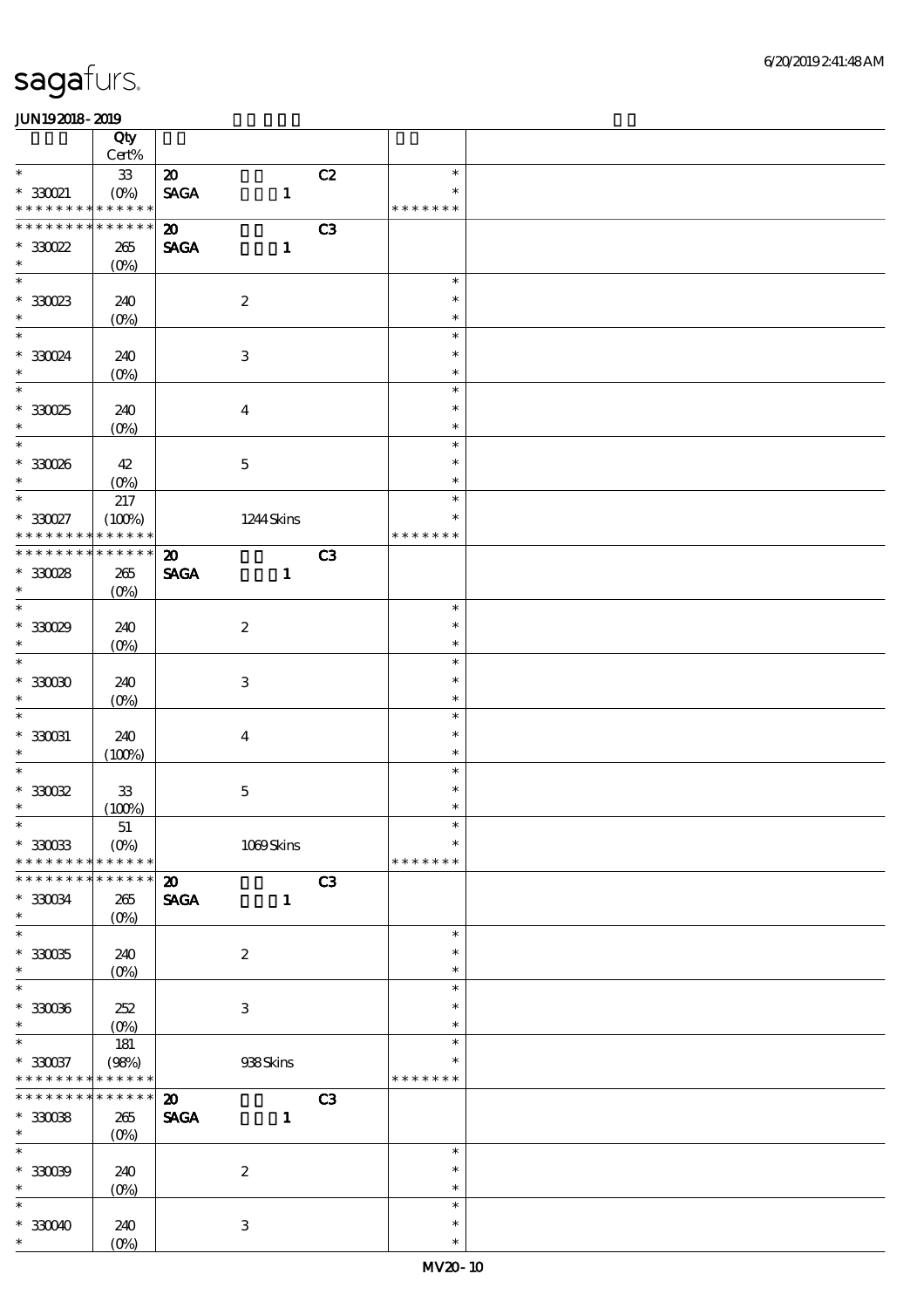|                               | Qty<br>$Cert\%$       |                                                               |    |                         |  |
|-------------------------------|-----------------------|---------------------------------------------------------------|----|-------------------------|--|
| $\ast$                        |                       |                                                               |    | $\ast$                  |  |
| $^\ast$ 330041                | 240                   | $\boldsymbol{\mathfrak{D}}$<br>$\operatorname{\mathsf{SAGA}}$ | C3 | $\ast$                  |  |
| * * * * * * * * * * * * * *   | $(O\%)$               | $\mathbf{1}$                                                  |    | * * * * * * *           |  |
| * * * * * * * *               | * * * * * *           | $\boldsymbol{\mathfrak{D}}$                                   | C1 |                         |  |
| $*30042$                      | 265                   | <b>SAGA</b><br>$\mathbf{1}$                                   |    |                         |  |
| $\ast$                        | (O <sub>0</sub> )     |                                                               |    |                         |  |
| $\overline{\phantom{0}}$      |                       |                                                               |    | $\ast$                  |  |
| $*30043$                      | 240                   | $\boldsymbol{2}$                                              |    | $\ast$                  |  |
| $\ast$                        | $(0\%)$               |                                                               |    | $\ast$                  |  |
| $\overline{\ast}$             |                       |                                                               |    | $\ast$                  |  |
| $*330044$                     | 240                   | $\,3\,$                                                       |    | $\ast$                  |  |
| $\ast$                        | $(0\%)$               |                                                               |    | $\ast$                  |  |
| $\ast$                        |                       |                                                               |    | $\ast$                  |  |
| $*30045$                      | 240                   | $\boldsymbol{4}$                                              |    | $\ast$                  |  |
| $\ast$                        | $(O\%)$               |                                                               |    | $\ast$                  |  |
| $\ast$                        |                       |                                                               |    | $\ast$                  |  |
| $*330046$                     | 240                   | $\mathbf 5$                                                   |    | $\ast$                  |  |
| $\ast$                        | $(0\%)$               |                                                               |    | $\ast$                  |  |
| $\ast$                        |                       |                                                               |    | $\ast$                  |  |
| $*330047$                     | 240                   | $\,6\,$                                                       |    | $\ast$                  |  |
| $\ast$                        | $(0\%)$               |                                                               |    | $\ast$                  |  |
| $\ast$                        |                       |                                                               |    | $\ast$                  |  |
| $*30048$                      | 240                   | $\boldsymbol{7}$                                              |    | $\ast$                  |  |
| $\ast$                        | $(O\%)$               |                                                               |    | $\ast$                  |  |
| $\ast$                        |                       |                                                               |    | $\ast$                  |  |
| $*30049$                      | 240                   | $\bf8$                                                        |    | $\ast$                  |  |
| $\ast$                        | $(O\%)$               |                                                               |    | $\ast$                  |  |
| $\ast$                        |                       |                                                               |    | $\ast$                  |  |
| $^\ast$ 330050                | 220                   | $\boldsymbol{9}$                                              |    | $\ast$                  |  |
| $\ast$                        | $(O\%)$               |                                                               |    | $\ast$                  |  |
| $\ast$                        | $134\,$               |                                                               |    | $\ast$                  |  |
| $* 330051$<br>* * * * * * * * | (100%)<br>* * * * * * | 2299Skins                                                     |    | $\ast$<br>* * * * * * * |  |
| * * * * * * * *               | $******$              | $\boldsymbol{\mathsf{20}}$                                    | C1 |                         |  |
| $*30052$                      | 265                   | $\operatorname{\mathbf{SAGA}}$<br>$\mathbf{1}$                |    |                         |  |
| $\ast$                        | $(0\%)$               |                                                               |    |                         |  |
| $\ast$                        |                       |                                                               |    | $\ast$                  |  |
| $^\ast$ 330053                | 240                   | $\boldsymbol{2}$                                              |    | $\ast$                  |  |
| $\ast$                        | $(0\%)$               |                                                               |    | $\ast$                  |  |
| $\ast$                        |                       |                                                               |    | $\ast$                  |  |
| $*330054$                     | 240                   | $\,3$                                                         |    | $\ast$                  |  |
| $\ast$                        | $(O\%)$               |                                                               |    | $\ast$                  |  |
| $\ast$                        |                       |                                                               |    | $\ast$                  |  |
| $^\ast$ 330055                | 186                   | $\boldsymbol{4}$                                              |    | $\ast$                  |  |
| $\ast$                        | $(0\%)$               |                                                               |    | $\ast$                  |  |
| $\ast$                        | $165\,$               |                                                               |    | $\ast$                  |  |
| $^\ast$ 330056                | (100%)                | $1096$ Skins                                                  |    | ∗                       |  |
| * * * * * * * *               | * * * * * *           |                                                               |    | * * * * * * *           |  |
| * * * * * * * *               | * * * * * *           | $\boldsymbol{\mathsf{20}}$                                    | C2 |                         |  |
| $*330057$                     | 265                   | $\operatorname{\mathsf{SAGA}}$<br>$\mathbf{1}$                |    |                         |  |
| $\ast$<br>$\overline{\ast}$   | $(O\%)$               |                                                               |    |                         |  |
|                               |                       |                                                               |    | $\ast$                  |  |
|                               | 240<br>(0%)           | $\boldsymbol{2}$                                              |    | $\ast$<br>$\ast$        |  |
| $*30058$                      |                       |                                                               |    | $\ast$                  |  |
| $\ast$                        |                       |                                                               |    |                         |  |
| $\ast$                        |                       |                                                               |    |                         |  |
| $*30059$                      | 240                   | $\,3$                                                         |    | $\ast$                  |  |
| $\ast$                        | $(0\%)$               |                                                               |    | $\ast$                  |  |
| $\ast$                        |                       |                                                               |    | $\ast$<br>$\ast$        |  |
| $^\ast$ 33000<br>$\ast$       | 240<br>$(O\%)$        | $\boldsymbol{4}$                                              |    | $\ast$                  |  |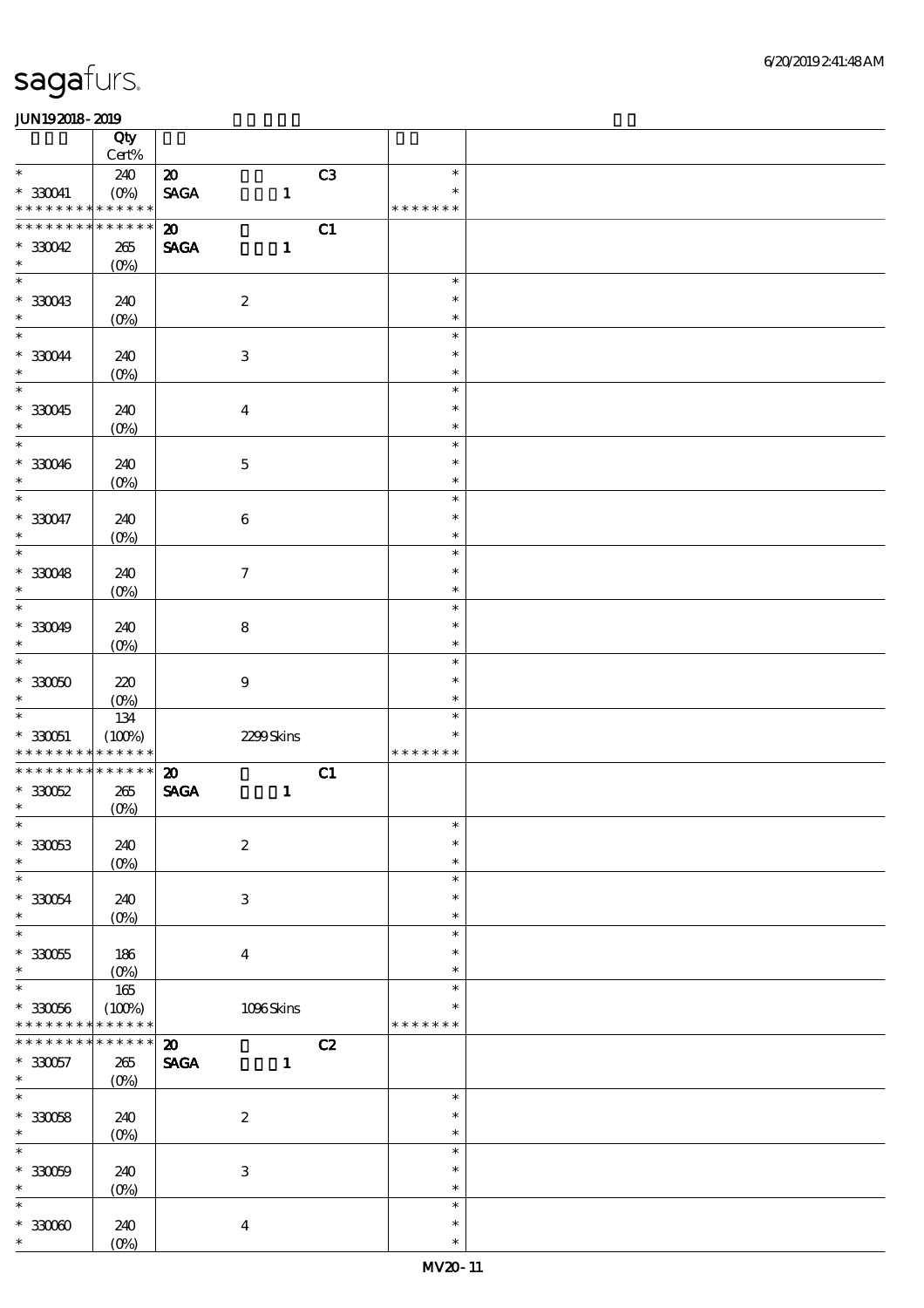|                                    | Qty<br>$\mbox{Cert}\%$     |                                                                  |                  |  |
|------------------------------------|----------------------------|------------------------------------------------------------------|------------------|--|
| $\ast$                             |                            | $\boldsymbol{\mathfrak{D}}$<br>C2                                | $\ast$           |  |
| $^\ast$ 330061<br>$\ast$           | 240<br>$(0\%)$             | $\ensuremath{\mathsf{SAGA}}$<br>$\mathbf{1}$                     | $\ast$<br>$\ast$ |  |
| $\ast$                             |                            |                                                                  | $\ast$           |  |
| $^\ast$ 33002<br>$\ast$            | 240<br>$(0\%)$             | $\,6\,$                                                          | $\ast$<br>$\ast$ |  |
| $\ast$                             |                            |                                                                  | $\ast$           |  |
| $^\ast$ 330063<br>$\ast$           | 240<br>$(0\%)$             | $\boldsymbol{\tau}$                                              | $\ast$<br>$\ast$ |  |
| $\ast$                             |                            |                                                                  | $\ast$           |  |
| $^\ast$ 330064<br>$\ast$           | 240<br>$(0\%)$             | ${\bf 8}$                                                        | $\ast$<br>$\ast$ |  |
| $\overline{\phantom{0}}$           |                            |                                                                  | $\ast$           |  |
| $^\ast$ 330065<br>$\ast$           | 240<br>(0%)                | $\boldsymbol{9}$                                                 | $\ast$<br>$\ast$ |  |
| $\overline{\phantom{0}}$           |                            |                                                                  | $\ast$           |  |
| $^\ast$ 330066<br>$\ast$           | 240<br>$(0\%)$             | $10\,$                                                           | $\ast$<br>$\ast$ |  |
| $\overline{\ast}$                  |                            |                                                                  | $\ast$           |  |
| $^\ast$ 330067<br>$\ast$           | 240<br>(0%)                | $11\,$                                                           | $\ast$<br>$\ast$ |  |
| $\overline{\phantom{0}}$           |                            |                                                                  | $\ast$           |  |
| $^\ast$ 33008<br>$\ast$            | 240<br>(0%)                | $12\,$                                                           | $\ast$<br>$\ast$ |  |
| $\overline{\phantom{0}}$           |                            |                                                                  | $\ast$           |  |
| $*30009$<br>$\ast$                 | 240<br>$(0\%)$             | 13                                                               | $\ast$<br>$\ast$ |  |
| $\ast$                             |                            |                                                                  | $\ast$           |  |
| $*3000$<br>$\ast$                  | 240<br>$(0\%)$             | $14\,$                                                           | $\ast$<br>$\ast$ |  |
| $\ast$                             |                            |                                                                  | $\ast$           |  |
| $* 330071$<br>$\ast$               | 240<br>$(0\%)$             | $15\,$                                                           | $\ast$<br>$\ast$ |  |
| $\ast$                             |                            |                                                                  | $\ast$           |  |
| $^\ast$ 330072<br>$\ast$           | 240                        | $16\,$                                                           | $\ast$           |  |
| $*$                                | $(0\%)$                    |                                                                  | $\ast$<br>$\ast$ |  |
| $*30073$                           | 240                        | $17$                                                             | $\ast$           |  |
| $\ast$<br>$\ast$                   | (100%)                     |                                                                  | $\ast$<br>$\ast$ |  |
| $* 330074$<br>$\ast$               | $92\,$                     | $18\,$                                                           | $\ast$<br>$\ast$ |  |
| $\ast$                             | (100%)<br>$82\,$           |                                                                  | $\ast$           |  |
| $*30075$                           | $(0\%)$                    | 4279Skins                                                        | $\ast$           |  |
| * * * * * * * *<br>* * * * * * * * | * * * * * *<br>* * * * * * |                                                                  | * * * * * * *    |  |
| $* 330076$                         | $265\,$                    | C2<br>$\boldsymbol{\mathfrak{D}}$<br><b>SAGA</b><br>$\mathbf{1}$ |                  |  |
| $\ast$                             | $(O\%)$                    |                                                                  |                  |  |
| $\ast$                             |                            |                                                                  | $\ast$           |  |
| $^\ast$ 330077<br>$\ast$           | 240<br>$(O\!/\!\delta)$    | $\boldsymbol{2}$                                                 | $\ast$<br>$\ast$ |  |
| $\ast$                             |                            |                                                                  | $\ast$           |  |
| $*30078$<br>$\ast$                 | 240<br>$(0\%)$             | $\ensuremath{\mathbf{3}}$                                        | $\ast$<br>$\ast$ |  |
| $\ast$                             |                            |                                                                  | $\ast$           |  |
| $*30079$                           | 240                        | $\boldsymbol{4}$                                                 | $\ast$           |  |
| $\ast$                             | $(0\%)$                    |                                                                  | $\ast$           |  |
| $\ast$                             |                            |                                                                  | $\ast$           |  |
| $^\ast$ 33000<br>$\ast$            | 240<br>$(O\%)$             | $\mathbf 5$                                                      | $\ast$<br>$\ast$ |  |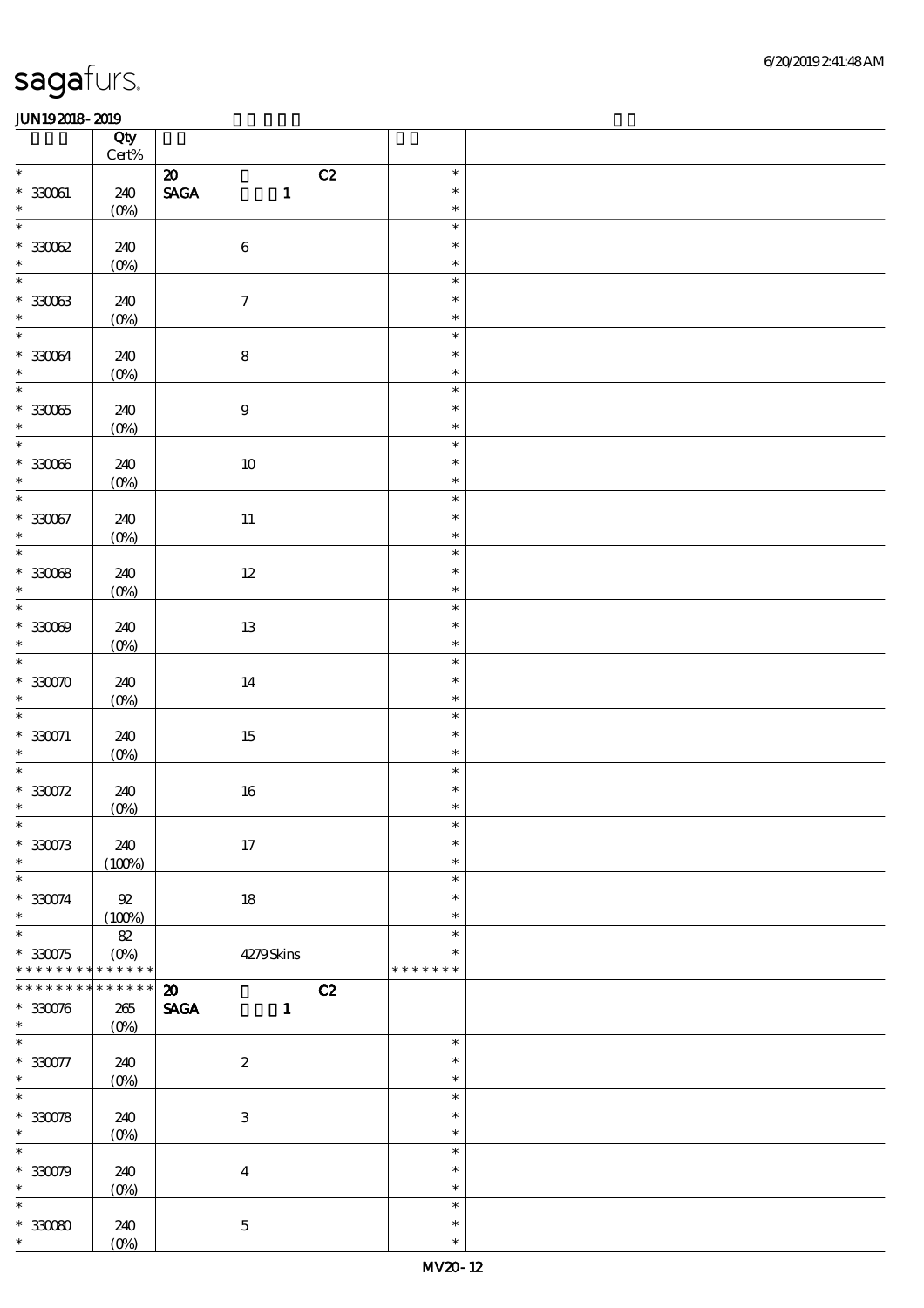|                                                   | Qty<br>Cert% |                                              |               |  |
|---------------------------------------------------|--------------|----------------------------------------------|---------------|--|
| $\ast$                                            |              |                                              | $\ast$        |  |
|                                                   |              | C2<br>$\boldsymbol{\mathfrak{D}}$            |               |  |
| $^*$ 330081 $\,$                                  | 240          | $\ensuremath{\mathsf{SAGA}}$<br>$\mathbf{1}$ | $\ast$        |  |
| $\ast$                                            | $(0\%)$      |                                              | $\ast$        |  |
| $\overline{\ast}$                                 |              |                                              | $\ast$        |  |
| $^\ast$ 330082                                    | 240          | $\boldsymbol{\tau}$                          | $\ast$        |  |
|                                                   |              |                                              |               |  |
| $\ast$                                            | $(0\%)$      |                                              | $\ast$        |  |
| $\overline{\phantom{0}}$                          |              |                                              | $\ast$        |  |
| $^\ast$ 330083                                    | 240          | $\bf 8$                                      | $\ast$        |  |
| $\ast$                                            |              |                                              | $\ast$        |  |
|                                                   | $(0\%)$      |                                              |               |  |
| $\overline{\ast}$                                 |              |                                              | $\ast$        |  |
| $*30084$                                          | 240          | $\bf 9$                                      | $\ast$        |  |
| $\ast$                                            | $(0\%)$      |                                              | $\ast$        |  |
| $\overline{\phantom{a}^*}$                        |              |                                              | $\ast$        |  |
|                                                   |              |                                              |               |  |
| $^\ast$ 330085                                    | 240          | $10\,$                                       | $\ast$        |  |
| $\ast$                                            | $(0\%)$      |                                              | $\ast$        |  |
| $\overline{\ast}$                                 |              |                                              | $\ast$        |  |
|                                                   |              |                                              | $\ast$        |  |
| $*30086$                                          | 240          | $11\,$                                       |               |  |
| $\ast$                                            | (100%)       |                                              | $\ast$        |  |
| $\overline{\ast}$                                 |              |                                              | $\ast$        |  |
| $^\ast$ 330087                                    | 240          | $12\,$                                       | $\ast$        |  |
| $\ast$                                            |              |                                              | $\ast$        |  |
| $_{*}^{-}$                                        | (100%)       |                                              |               |  |
|                                                   |              |                                              | $\ast$        |  |
| $*30088$                                          | 31           | 13                                           | $\ast$        |  |
| $\ast$                                            | (100%)       |                                              | $\ast$        |  |
| $\overline{\ast}$                                 |              |                                              | $\ast$        |  |
|                                                   | $167\,$      |                                              |               |  |
| $*30089$                                          | $(O\%)$      | $3103\mathrm{S} \mathrm{kins}$               | $\ast$        |  |
| * * * * * * * *                                   | * * * * * *  |                                              | * * * * * * * |  |
| * * * * * * * *                                   | * * * * * *  | C2<br>$\boldsymbol{\mathfrak{D}}$            |               |  |
|                                                   |              |                                              |               |  |
|                                                   |              | <b>SAGA</b><br>$\mathbf{1}$                  |               |  |
| $^\ast$ 33000                                     | 265          |                                              |               |  |
| $\ast$                                            | $(O\%)$      |                                              |               |  |
| $\overline{\phantom{0}}$                          |              |                                              | $\ast$        |  |
|                                                   |              |                                              |               |  |
|                                                   | 240          | $\boldsymbol{2}$                             | $\ast$        |  |
| $\ast$                                            | $(0\%)$      |                                              | $\ast$        |  |
| $\ast$                                            |              |                                              | $\ast$        |  |
|                                                   |              |                                              | $\ast$        |  |
|                                                   | 240          | $\,3$                                        | $\ast$        |  |
| $\ast$                                            | $(0\%)$      |                                              |               |  |
| $\ast$                                            |              |                                              | $\ast$        |  |
| $^\ast$ 330083                                    | 240          | $\boldsymbol{4}$                             | $\ast$        |  |
| $\ast$                                            |              |                                              | $\ast$        |  |
|                                                   | $(0\%)$      |                                              | $\ast$        |  |
| $\overline{\phantom{0}}$                          |              |                                              |               |  |
| $*33004$                                          | 240          | $\mathbf 5$                                  | $\ast$        |  |
| $\ast$                                            | (0%)         |                                              | $\ast$        |  |
| $* 330001$<br>$^\ast$ 330092<br>$\overline{\ast}$ |              |                                              | $\ast$        |  |
|                                                   |              |                                              | $\ast$        |  |
|                                                   | 240          | $\bf 6$                                      |               |  |
| $\ast$                                            | $(0\%)$      |                                              | $\ast$        |  |
| $^\ast$ 330065<br>$\ast$                          |              |                                              | $\ast$        |  |
|                                                   |              |                                              | $\ast$        |  |
| $*30006$                                          | 240          | $\boldsymbol{7}$                             | $\ast$        |  |
| $\ast$                                            | $(0\%)$      |                                              |               |  |
| $\overline{\phantom{0}}$                          |              |                                              | $\ast$        |  |
| $^\ast$ 330097                                    | 240          | $\bf 8$                                      | $\ast$        |  |
| $\ast$                                            |              |                                              | $\ast$        |  |
| $\overline{\ast}$                                 | $(0\%)$      |                                              |               |  |
|                                                   |              |                                              | $\ast$        |  |
| $*30008$                                          | 240          | $\boldsymbol{9}$                             | $\ast$        |  |
| $\ast$                                            | $(0\%)$      |                                              | $\ast$        |  |
| $\ast$                                            |              |                                              | $\ast$        |  |
|                                                   |              |                                              |               |  |
| $*30099$                                          | 240          | $10\,$                                       | $\ast$        |  |
| $\ast$                                            | (90%)        |                                              | $\ast$        |  |
| $\ast$                                            |              |                                              | $\ast$        |  |
|                                                   |              |                                              | $\ast$        |  |
| $^\ast$ 330100 $^\ast$                            | 137<br>(91%) | $11\,$                                       | $\ast$        |  |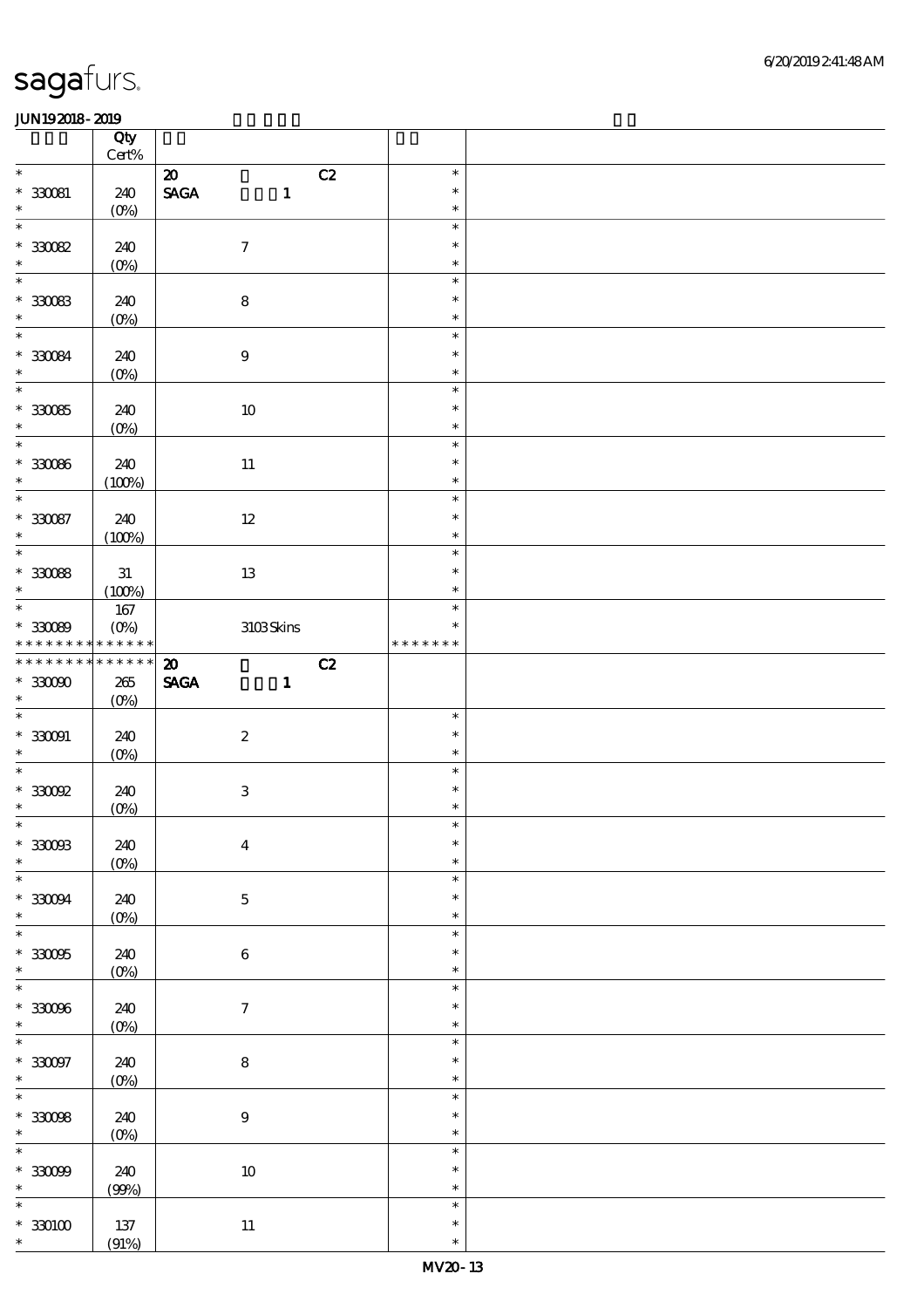|                                    | Qty                    |                             |                           |    |                  |  |
|------------------------------------|------------------------|-----------------------------|---------------------------|----|------------------|--|
|                                    | $Cert\%$               |                             |                           |    |                  |  |
| $\ast$                             | 230                    | $\boldsymbol{\mathsf{20}}$  |                           | C2 | $\ast$<br>$\ast$ |  |
| $*30001$<br>* * * * * * * *        | $(O\%)$<br>* * * * * * | <b>SAGA</b>                 | $\mathbf{1}$              |    | * * * * * * *    |  |
| * * * * * * *                      | * * * * * *            | $\boldsymbol{\mathfrak{D}}$ |                           | C3 |                  |  |
| $*30102$                           | $265\,$                | <b>SAGA</b>                 | $\mathbf{1}$              |    |                  |  |
| $\ast$                             | $(O\%)$                |                             |                           |    |                  |  |
| $\ast$                             |                        |                             |                           |    | $\ast$           |  |
| $*$ 330103                         | 240                    |                             | $\boldsymbol{2}$          |    | $\ast$           |  |
| $\ast$                             | $(0\%)$                |                             |                           |    | $\ast$           |  |
| $\overline{\ast}$                  |                        |                             |                           |    | $\ast$           |  |
| $*3004$                            | 250                    |                             | $\ensuremath{\mathsf{3}}$ |    | $\ast$           |  |
| $\ast$                             | $(O\%)$                |                             |                           |    | $\ast$           |  |
| $\overline{\phantom{0}}$           |                        |                             |                           |    | $\ast$           |  |
| $*$ 330105                         | 249                    |                             | $\boldsymbol{4}$          |    | $\ast$           |  |
| $\ast$<br>$\overline{\phantom{0}}$ | $(O\%)$                |                             |                           |    | $\ast$           |  |
|                                    | $207\,$                |                             |                           |    | $\ast$<br>$\ast$ |  |
| $*30006$<br>* * * * * * * *        | (100%)<br>* * * * * *  |                             | $1211$ Skins              |    | * * * * * * *    |  |
| * * * * * * * *                    | * * * * * *            | $\boldsymbol{\mathfrak{D}}$ |                           | C3 |                  |  |
| $*30007$                           | 265                    | <b>SAGA</b>                 | $\mathbf{1}$              |    |                  |  |
| $\ast$                             | $(O\%)$                |                             |                           |    |                  |  |
| $\overline{\ast}$                  |                        |                             |                           |    | $\ast$           |  |
| $*3008$                            | 240                    |                             | $\boldsymbol{2}$          |    | $\ast$           |  |
| $\ast$                             | $(O\%)$                |                             |                           |    | $\ast$           |  |
| $\ast$                             |                        |                             |                           |    | $\ast$           |  |
| $*30009$                           | 240                    |                             | $\ensuremath{\mathsf{3}}$ |    | $\ast$           |  |
| $\ast$                             | $(O\%)$                |                             |                           |    | $\ast$           |  |
| $\overline{\ast}$                  |                        |                             |                           |    | $\ast$           |  |
| $*330110$                          | 240                    |                             | $\bf{4}$                  |    | $\ast$           |  |
| $\ast$                             | (100%)                 |                             |                           |    | $\ast$           |  |
| $\ast$                             |                        |                             |                           |    | $\ast$           |  |
| $* 330111$<br>$\ast$               | 46                     |                             | $\mathbf 5$               |    | $\ast$<br>$\ast$ |  |
| $\ast$                             | (100%)<br>$77\,$       |                             |                           |    | $\ast$           |  |
| $* 330112$                         | (0%)                   |                             | $1108$ Skins              |    | $\ast$           |  |
| * * * * * * * * * * * * * *        |                        |                             |                           |    | * * * * * * *    |  |
| *************** 20                 |                        |                             |                           | C3 |                  |  |
| $*330113$                          | $265\,$                | <b>SAGA</b>                 | $\mathbf{1}$              |    |                  |  |
| $\ast$                             | $(O\%)$                |                             |                           |    |                  |  |
| $\ast$                             |                        |                             |                           |    | $\ast$           |  |
| $* 330114$                         | 240                    |                             | $\boldsymbol{2}$          |    | $\ast$           |  |
| $\ast$                             | $(0\%)$                |                             |                           |    | $\ast$           |  |
| $\overline{\ast}$                  |                        |                             |                           |    | $\ast$           |  |
| $*330115$                          | 240                    |                             | $\ensuremath{\mathsf{3}}$ |    | $\ast$           |  |
| $\ast$<br>$\overline{\phantom{0}}$ | $(0\%)$                |                             |                           |    | $\ast$<br>$\ast$ |  |
|                                    |                        |                             |                           |    | $\ast$           |  |
| $* 330116$<br>$\ast$               | 240                    |                             | $\bf{4}$                  |    | $\ast$           |  |
| $\overline{\phantom{0}}$           | $(0\%)$                |                             |                           |    | $\ast$           |  |
| * 330117                           | 68                     |                             | $\mathbf{5}$              |    | $\ast$           |  |
| $*$                                | $(0\%)$                |                             |                           |    | $\ast$           |  |
| $\overline{\ast}$                  | 236                    |                             |                           |    | $\ast$           |  |
| $* 330118$                         | (98%)                  |                             | $1289S$ kins              |    | $\ast$           |  |
| * * * * * * * *                    | * * * * * *            |                             |                           |    | * * * * * * *    |  |
| * * * * * * * *                    | $******$               | $\boldsymbol{\mathsf{20}}$  |                           | C1 |                  |  |
| $* 330119$                         | 265                    | <b>SAGA</b>                 | $\mathbf{1}$              |    |                  |  |
| $*$                                | $(O\%)$                |                             |                           |    |                  |  |
| $\overline{\ast}$                  |                        |                             |                           |    | $\ast$           |  |
| $*30120$                           | 240                    |                             | $\boldsymbol{2}$          |    | $\ast$           |  |
| $\ast$                             | $(0\%)$                |                             |                           |    | $\ast$           |  |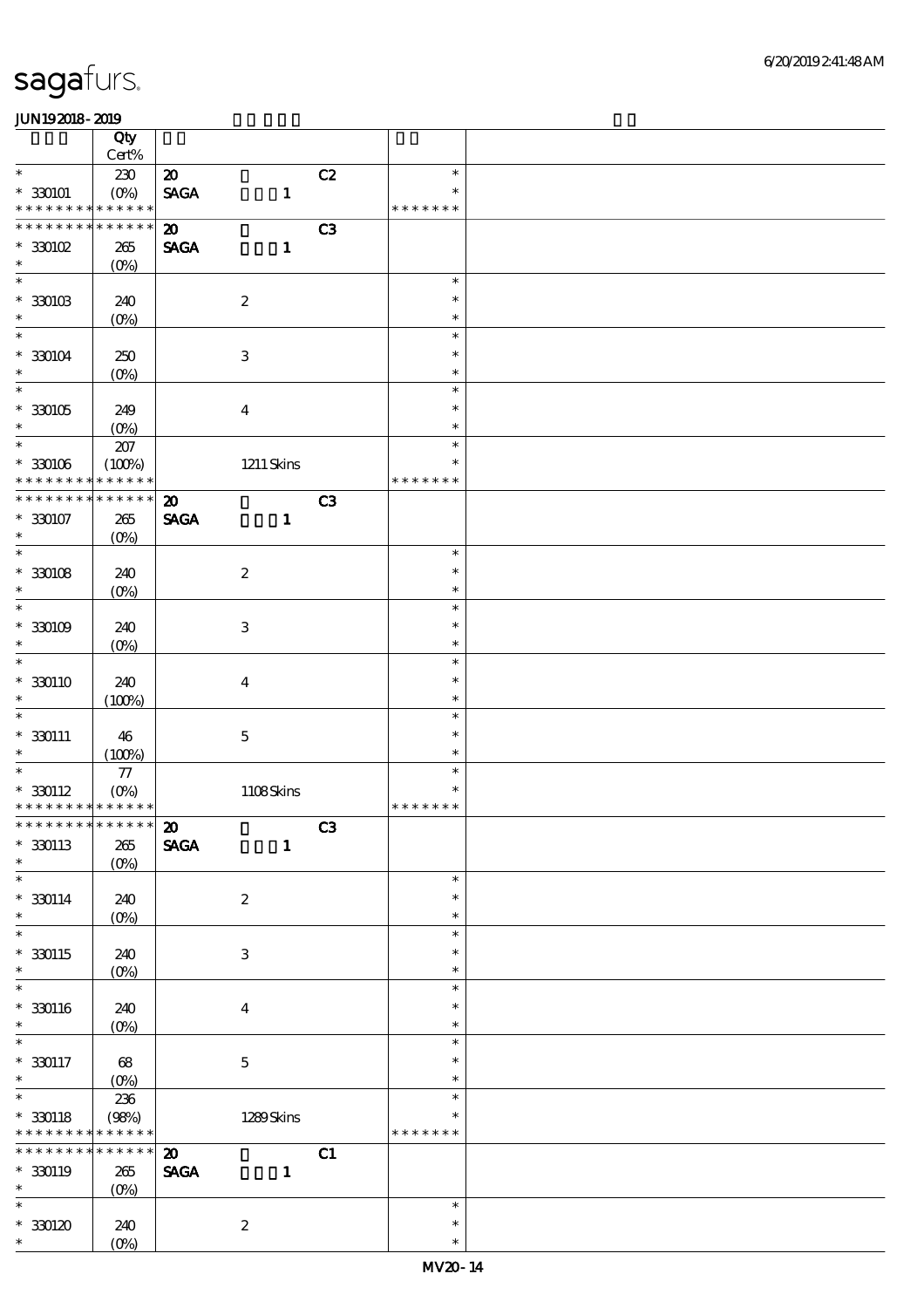|                          | Qty<br>Cert%                |                              |                  |    |               |  |
|--------------------------|-----------------------------|------------------------------|------------------|----|---------------|--|
| $\ast$                   |                             |                              |                  | C1 | $\ast$        |  |
|                          |                             | $\boldsymbol{\mathfrak{D}}$  |                  |    |               |  |
| $* 330121$               | 240                         | $\ensuremath{\mathsf{SAGA}}$ | $\mathbf{1}$     |    | $\ast$        |  |
| $\ast$                   | $(O\!/\!o)$                 |                              |                  |    | $\ast$        |  |
| $\ast$                   |                             |                              |                  |    | $\ast$        |  |
| $*30122$                 | 240                         |                              | $\boldsymbol{4}$ |    | $\ast$        |  |
|                          |                             |                              |                  |    |               |  |
| $\ast$                   | $(0\%)$                     |                              |                  |    | $\ast$        |  |
| $\ast$                   |                             |                              |                  |    | $\ast$        |  |
| $*30123$                 | 240                         |                              | $\mathbf 5$      |    | $\ast$        |  |
| $\ast$                   | $(0\%)$                     |                              |                  |    | $\ast$        |  |
| $\ast$                   |                             |                              |                  |    |               |  |
|                          |                             |                              |                  |    | $\ast$        |  |
| $* 30024$                | 240                         |                              | $\bf 6$          |    | $\ast$        |  |
| $\ast$                   | $(O\%)$                     |                              |                  |    | $\ast$        |  |
| $\overline{\phantom{0}}$ |                             |                              |                  |    | $\ast$        |  |
| $*30125$                 | 220                         |                              | $\tau$           |    | $\ast$        |  |
|                          |                             |                              |                  |    |               |  |
| $\ast$                   | $(0\%)$                     |                              |                  |    | $\ast$        |  |
| $\overline{\phantom{0}}$ |                             |                              |                  |    | $\ast$        |  |
| $^\ast$ 330126           | 29                          |                              | $\bf8$           |    | $\ast$        |  |
| $\ast$                   | $(O\%)$                     |                              |                  |    | $\ast$        |  |
| $\overline{\ast}$        |                             |                              |                  |    | $\ast$        |  |
|                          | 120                         |                              |                  |    |               |  |
| $* 30027$                | (100%)                      |                              | 1834 Skins       |    | $\ast$        |  |
| * * * * * * * *          | * * * * * *                 |                              |                  |    | * * * * * * * |  |
|                          | * * * * * * * * * * * * * * | $\boldsymbol{\mathfrak{D}}$  |                  | C1 |               |  |
| $*30128$                 | 54                          | <b>SAGA</b>                  | $\mathbf{1}$     |    |               |  |
| $\ast$                   |                             |                              |                  |    |               |  |
|                          | $(0\%)$                     |                              |                  |    |               |  |
| $\overline{\ast}$        | 128                         |                              |                  |    | $\ast$        |  |
| $*30129$                 | (100%)                      |                              | 182Skins         |    | $\ast$        |  |
|                          | * * * * * * * * * * * * * * |                              |                  |    | * * * * * * * |  |
| * * * * * * * *          | $* * * * * * *$             | $\boldsymbol{\mathfrak{D}}$  |                  | C2 |               |  |
|                          |                             |                              |                  |    |               |  |
| $*$ 330130               | 265                         | <b>SAGA</b>                  | $\mathbf{1}$     |    |               |  |
| $\ast$                   | $(O\%)$                     |                              |                  |    |               |  |
| $\ast$                   |                             |                              |                  |    | $\ast$        |  |
| $* 330131$               | 240                         |                              | $\boldsymbol{2}$ |    | $\ast$        |  |
| $\ast$                   |                             |                              |                  |    | $\ast$        |  |
|                          | $(O\%)$                     |                              |                  |    |               |  |
| $\ast$                   |                             |                              |                  |    | $\ast$        |  |
| $*30132$                 | 240                         |                              | $\,3$            |    | $\ast$        |  |
| $\ast$                   | $(0\%)$                     |                              |                  |    | $\ast$        |  |
| $\ast$                   |                             |                              |                  |    | $\ast$        |  |
|                          |                             |                              |                  |    |               |  |
| $*30133$                 | 240                         |                              | $\boldsymbol{4}$ |    | $\ast$        |  |
| $\ast$                   | $(0\%)$                     |                              |                  |    | $\ast$        |  |
| $\ast$                   |                             |                              |                  |    | $\ast$        |  |
| $* 30034$                | 240                         |                              | $\mathbf 5$      |    | $\ast$        |  |
| $\ast$                   |                             |                              |                  |    | $\ast$        |  |
|                          | $(0\%)$                     |                              |                  |    |               |  |
| $\ast$                   |                             |                              |                  |    | $\ast$        |  |
| $^\ast$ 330135           | 240                         |                              | $\,6\,$          |    | $\ast$        |  |
| $\ast$                   | $(0\%)$                     |                              |                  |    | $\ast$        |  |
| $\ast$                   |                             |                              |                  |    | $\ast$        |  |
|                          |                             |                              |                  |    | $\ast$        |  |
| $* 30136$                | 240                         |                              | $\boldsymbol{7}$ |    |               |  |
| $\ast$                   | $(0\%)$                     |                              |                  |    | $\ast$        |  |
| $\ast$                   |                             |                              |                  |    | $\ast$        |  |
| $* 330137$               | 240                         |                              | $\bf 8$          |    | $\ast$        |  |
| $\ast$                   | $(0\%)$                     |                              |                  |    | $\ast$        |  |
| $\ast$                   |                             |                              |                  |    |               |  |
|                          |                             |                              |                  |    | $\ast$        |  |
| $*$ 330138               | 240                         |                              | $\boldsymbol{9}$ |    | $\ast$        |  |
| $\ast$                   | O(6)                        |                              |                  |    | $\ast$        |  |
| $\ast$                   |                             |                              |                  |    | $\ast$        |  |
|                          |                             |                              |                  |    |               |  |
| $* 330139$               |                             |                              |                  |    |               |  |
| $\ast$                   | 240                         |                              | $10\,$           |    | $\ast$        |  |
|                          | $(0\%)$                     |                              |                  |    | $\ast$        |  |
| $\ast$                   |                             |                              |                  |    | $\ast$        |  |
|                          |                             |                              |                  |    | $\ast$        |  |
| $* 330140$<br>$\ast$     | 45<br>$(O\%)$               |                              | $11\,$           |    | $\ast$        |  |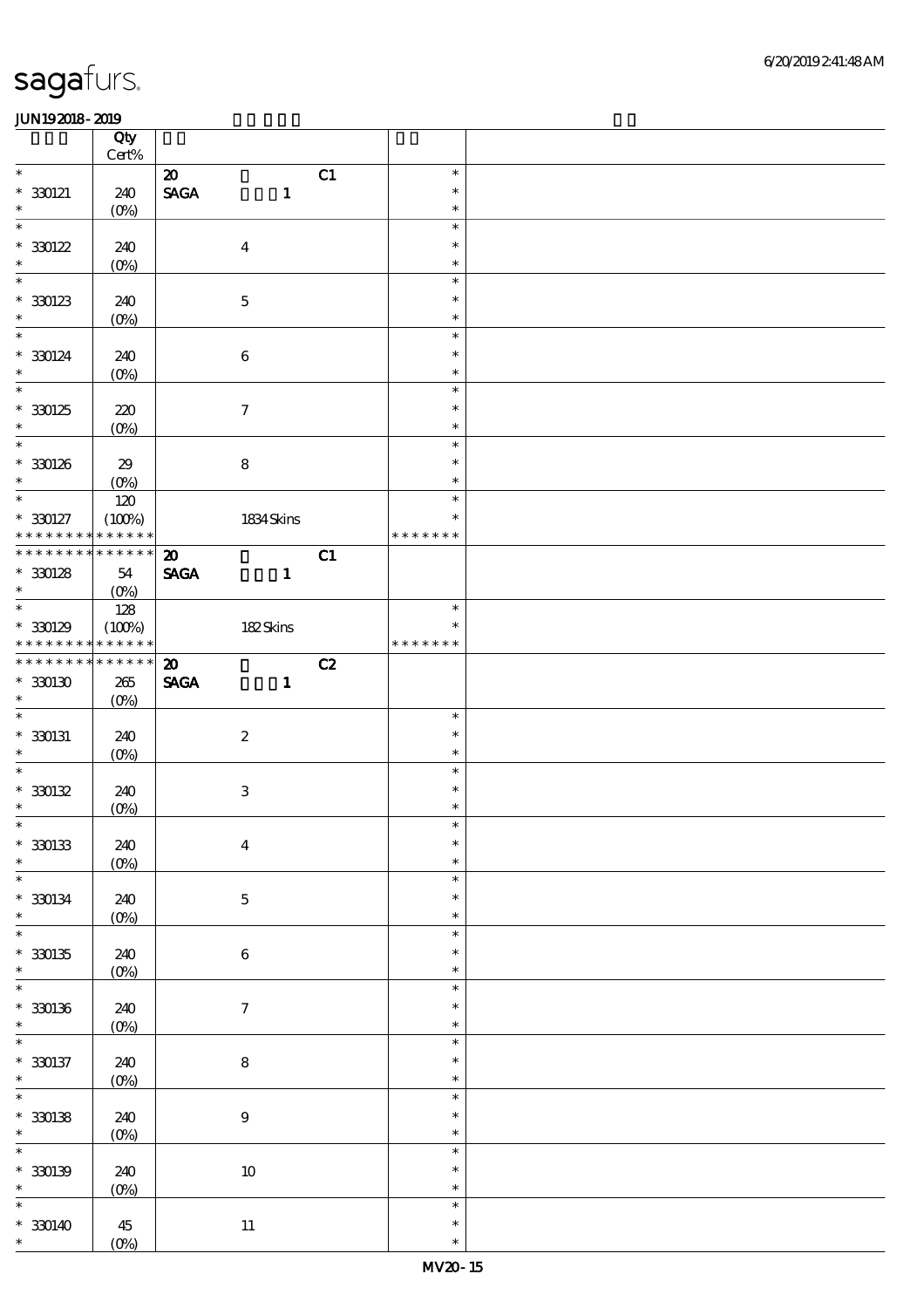|                               | $\overline{Q}$ ty               |                             |                           |              |                |                         |  |
|-------------------------------|---------------------------------|-----------------------------|---------------------------|--------------|----------------|-------------------------|--|
|                               | Cert%                           |                             |                           |              |                |                         |  |
| $\overline{\phantom{0}}$      | 241                             | $\boldsymbol{\mathfrak{D}}$ |                           |              | C2             | $\ast$                  |  |
| $* 330141$<br>* * * * * * * * | (100%)<br>* * * * * *           | <b>SAGA</b>                 |                           | $\mathbf{1}$ |                | $\ast$<br>* * * * * * * |  |
| * * * * * * *                 | * * * * * *                     | $\boldsymbol{\mathfrak{D}}$ |                           |              | C <sub>3</sub> |                         |  |
| $* 30142$                     | 265                             | <b>SAGA</b>                 |                           | $\mathbf{1}$ |                |                         |  |
| $\ast$                        | $(0\%)$                         |                             |                           |              |                |                         |  |
| $\overline{\ast}$             |                                 |                             |                           |              |                | $\ast$                  |  |
| $* 30143$                     | 240                             |                             | $\boldsymbol{2}$          |              |                | $\ast$                  |  |
| $\ast$                        | $(0\%)$                         |                             |                           |              |                | $\ast$                  |  |
| $\overline{\phantom{0}}$      |                                 |                             |                           |              |                | $\ast$                  |  |
| $* 330144$                    | 67                              |                             | $\,3$                     |              |                | $\ast$                  |  |
| $\ast$<br>$\overline{\ast}$   | $(0\%)$                         |                             |                           |              |                | $\ast$                  |  |
|                               | 161                             |                             |                           |              |                | $\ast$                  |  |
| $* 30145$<br>* * * * * * * *  | (100%)<br>* * * * * *           |                             | 733Skins                  |              |                | $\ast$<br>* * * * * * * |  |
| * * * * * * * *               | * * * * * *                     | $\boldsymbol{\mathsf{20}}$  | $\mathbf x$               |              | C1             |                         |  |
| $* 330146$                    | 265                             | <b>SAGA</b>                 |                           | $\mathbf{1}$ |                |                         |  |
| $\ast$                        | (19%)                           |                             |                           |              |                |                         |  |
| $\overline{\ast}$             |                                 |                             |                           |              |                | $\ast$                  |  |
| $* 330147$                    | 240                             |                             | $\boldsymbol{2}$          |              |                | $\ast$                  |  |
| $\ast$                        | $(0\%)$                         |                             |                           |              |                | $\ast$                  |  |
| $\overline{\ast}$             | 237                             |                             |                           |              |                | $\ast$                  |  |
| $* 30148$                     | $(O\!\!\!\!\!\!\backslash\rho)$ |                             | 742Skins                  |              |                | $\ast$                  |  |
| * * * * * * * *               | * * * * * *                     |                             |                           |              |                | * * * * * * *           |  |
|                               |                                 | $\boldsymbol{\mathfrak{D}}$ | $\mathbf{x}$              |              | C1             |                         |  |
| 330149                        | 258                             | <b>SAGA</b>                 |                           | $\mathbf{1}$ |                |                         |  |
| * * * * * * * *               | (27%)<br>* * * * * *            | $\boldsymbol{\mathfrak{D}}$ | $\mathbf{x}$              |              | C2             |                         |  |
| $^\ast$ 330150                | 265                             | <b>SAGA</b>                 |                           | $\mathbf{1}$ |                |                         |  |
| $\ast$                        | $(0\%)$                         |                             |                           |              |                |                         |  |
| $\overline{\ast}$             |                                 |                             |                           |              |                | $\ast$                  |  |
| $*$ 330151                    | 240                             |                             | $\boldsymbol{2}$          |              |                | $\ast$                  |  |
| $\ast$                        | $(O\!/\!o)$                     |                             |                           |              |                | $\ast$                  |  |
| $\ast$                        |                                 |                             |                           |              |                | $\ast$                  |  |
| $* 30152$                     | 240                             |                             | $\ensuremath{\mathbf{3}}$ |              |                | $\ast$                  |  |
| $\ast$                        | $(O\%)$                         |                             |                           |              |                | $\ast$                  |  |
| $\ast$                        |                                 |                             |                           |              |                | $\ast$                  |  |
| $* 30153$<br>$\ast$           | 188                             |                             | $\boldsymbol{4}$          |              |                | $\ast$                  |  |
| $\ast$                        | $(O\%)$<br>112                  |                             |                           |              |                | $\ast$                  |  |
| $* 330154$                    | (100%)                          |                             | 1045Skins                 |              |                | $\ast$                  |  |
| * * * * * * * *               | * * * * * *                     |                             |                           |              |                | * * * * * * *           |  |
| * * * * * * *                 | * * * * * *                     | $\boldsymbol{\mathfrak{D}}$ | $\mathbf{x}$              |              | C2             |                         |  |
| $*30155$                      | 265                             | <b>SAGA</b>                 |                           | $\mathbf{1}$ |                |                         |  |
| $\ast$                        | $(O\%)$                         |                             |                           |              |                |                         |  |
| $\ast$                        |                                 |                             |                           |              |                | $\ast$                  |  |
| $^\ast$ 330156                | 240                             |                             | $\boldsymbol{2}$          |              |                | $\ast$                  |  |
| $\ast$<br>$\ast$              | $(0\%)$                         |                             |                           |              |                | $\ast$                  |  |
|                               |                                 |                             |                           |              |                | $\ast$<br>$\ast$        |  |
| $* 330157$<br>$\ast$          | 97<br>$(O\%)$                   |                             | $\,3$                     |              |                | $\ast$                  |  |
| $\ast$                        | 181                             |                             |                           |              |                | $\ast$                  |  |
| $*$ 330158                    | (100%)                          |                             | 783Skins                  |              |                | $\ast$                  |  |
| * * * * * * * *               | * * * * * *                     |                             |                           |              |                | * * * * * * *           |  |
| * * * * * * * *               | * * * * * *                     | $\boldsymbol{\mathbf{z}}$   | $\mathbf X$               |              | C2             |                         |  |
| $* 30059$                     | 265                             | <b>SAGA</b>                 |                           | $\mathbf{1}$ |                |                         |  |
| $\ast$                        | $(O\%)$                         |                             |                           |              |                |                         |  |
| $\ast$                        |                                 |                             |                           |              |                | $\ast$                  |  |
| $^\ast$ 330160                | 240                             |                             | $\boldsymbol{2}$          |              |                | $\ast$                  |  |
| $\ast$                        | $(O\%)$                         |                             |                           |              |                | $\ast$                  |  |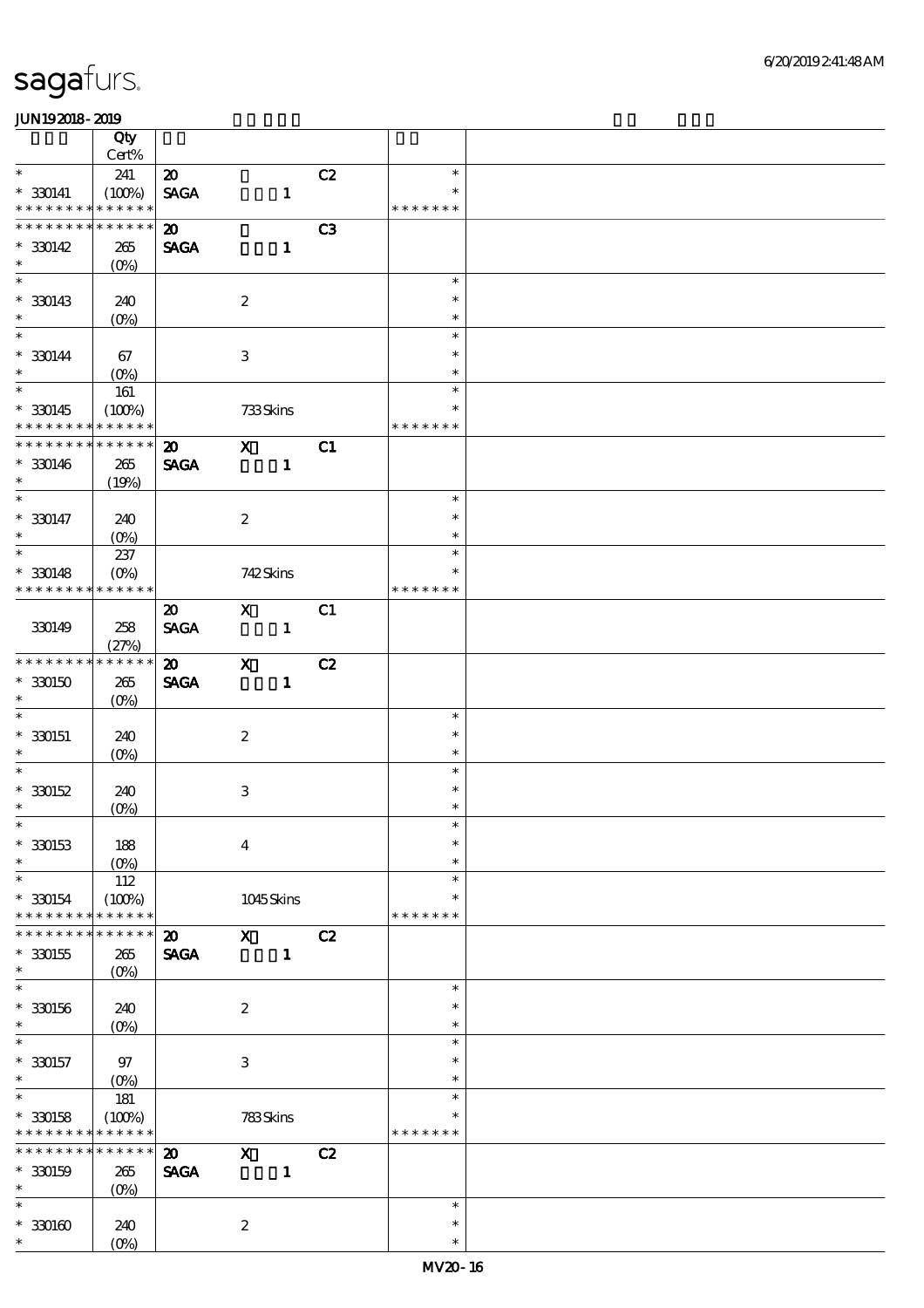|                             | $\overline{Q}$ ty          |                                            |                                               |                |               |  |
|-----------------------------|----------------------------|--------------------------------------------|-----------------------------------------------|----------------|---------------|--|
| $\overline{\ast}$           | Cert%                      |                                            |                                               |                | $\ast$        |  |
| $^\ast$ 330161              | 240                        | $\boldsymbol{\mathfrak{D}}$                | $\mathbf{x}$<br>$\mathbf{1}$                  | C2             | $\ast$        |  |
| * * * * * * * *             | $(O\!/\!o)$<br>* * * * * * | <b>SAGA</b>                                |                                               |                | * * * * * * * |  |
| * * * * * * * *             | * * * * * *                | $\boldsymbol{\mathfrak{D}}$                | $\mathbf{x}$                                  | C3             |               |  |
| $*30062$                    | 175                        | <b>SAGA</b>                                | $\mathbf{1}$                                  |                |               |  |
| $\ast$                      | $(O\% )$                   |                                            |                                               |                |               |  |
| $\ast$                      | 98                         |                                            |                                               |                | $\ast$        |  |
| $* 330163$                  | (100%)                     |                                            | 273Skins                                      |                | $\ast$        |  |
| * * * * * * * *             | * * * * * *                |                                            |                                               |                | * * * * * * * |  |
|                             |                            | $\boldsymbol{\mathfrak{D}}$                | $\mathbf x$                                   | C <sub>3</sub> |               |  |
| 330164                      | 242<br>(35%)               | <b>SAGA</b>                                | $\mathbf{1}$                                  |                |               |  |
|                             |                            | $\boldsymbol{\mathfrak{D}}$                | $\mathbf X$                                   | C3             |               |  |
| 330165                      | 286                        | <b>SAGA</b>                                | $\mathbf{1}$                                  |                |               |  |
|                             | (19%)                      |                                            |                                               |                |               |  |
|                             |                            | $\boldsymbol{\mathfrak{D}}$                | $\boldsymbol{\alpha}$                         | C <sub>1</sub> |               |  |
| 330166                      | 148                        | <b>SAGA</b>                                | $\boldsymbol{z}$                              |                |               |  |
|                             | (8%)                       |                                            |                                               |                |               |  |
|                             |                            | $\boldsymbol{\mathfrak{D}}$<br><b>SAGA</b> | $\boldsymbol{\mathsf{Z}}$<br>$\boldsymbol{z}$ | C1             |               |  |
| 330167                      | 158<br>(13%)               |                                            |                                               |                |               |  |
|                             |                            | $\boldsymbol{\mathfrak{D}}$                | $\boldsymbol{\mathsf{z}}$                     | C1             |               |  |
| 330168                      | 156                        | <b>SAGA</b>                                | $\boldsymbol{z}$                              |                |               |  |
|                             | (16%)                      |                                            |                                               |                |               |  |
|                             |                            | $\boldsymbol{\mathfrak{D}}$                | $\boldsymbol{\mathsf{X}}$                     | C1             |               |  |
| 330169                      | 285                        | <b>SAGA</b>                                | $\boldsymbol{z}$                              |                |               |  |
| * * * * * * * *             | (12%)<br>* * * * * *       |                                            |                                               |                |               |  |
| $*30170$                    | 285                        | $\boldsymbol{\mathfrak{D}}$<br><b>SAGA</b> | $\boldsymbol{\mathsf{z}}$<br>$\boldsymbol{z}$ | C2             |               |  |
| $\ast$                      | (17%)                      |                                            |                                               |                |               |  |
| $*$                         | $9\!\!3$                   |                                            |                                               |                | $\ast$        |  |
| $* 330171$                  | $(O\%)$                    |                                            | 378Skins                                      |                | ∗             |  |
| * * * * * * * *             | * * * * * *                |                                            |                                               |                | * * * * * * * |  |
| * * * * * * * *             | * * * * * *                | $\boldsymbol{\mathfrak{D}}$                | $\mathbf{x}$                                  | C2             |               |  |
| $*30172$<br>$\ast$          | 265                        | <b>SAGA</b>                                | $\boldsymbol{z}$                              |                |               |  |
| $\ast$                      | (29%)<br>123               |                                            |                                               |                | $\rightarrow$ |  |
| $^\ast$ 330173              | $(O\%)$                    |                                            | 388Skins                                      |                | $\ast$        |  |
| * * * * * * * *             | * * * * * *                |                                            |                                               |                | * * * * * * * |  |
| * * * * * * * *             | $\ast\ast\ast\ast\ast\ast$ | $\boldsymbol{\mathfrak{D}}$                | $\boldsymbol{\mathsf{Z}}$                     | <b>C2/C3</b>   |               |  |
| $* 30074$                   | 245                        | <b>SAGA</b>                                | $\boldsymbol{z}$                              |                |               |  |
| $\ast$                      | (29%)                      |                                            |                                               |                |               |  |
| $\ast$                      | 149                        |                                            |                                               |                | $\ast$        |  |
| $*30175$<br>* * * * * * * * | $(O\% )$<br>* * * * * *    |                                            | 394Skins                                      |                | * * * * * * * |  |
|                             |                            | $\boldsymbol{\mathfrak{D}}$                | $\mathbf{x}$                                  | C <sub>3</sub> |               |  |
| 330176                      | 125                        | <b>SAGA</b>                                | $\boldsymbol{z}$                              |                |               |  |
|                             | (20%)                      |                                            |                                               |                |               |  |
|                             |                            | $\boldsymbol{\mathsf{20}}$                 | $\boldsymbol{\alpha}$                         | C3             |               |  |
| 330177                      | 128                        | <b>SAGA</b>                                | $\boldsymbol{z}$                              |                |               |  |
|                             | (28%)                      |                                            |                                               |                |               |  |
| 330178                      | 184                        | $\boldsymbol{\mathsf{20}}$<br><b>SAGA</b>  | $\mathbf{X}$<br>$\boldsymbol{z}$              | C1             |               |  |
|                             | (7%)                       |                                            |                                               |                |               |  |
|                             |                            | $\boldsymbol{\omega}$                      | $\mathbf{X}$                                  | C1             |               |  |
| 330179                      | 262                        | $\pmb{\text{SAGA}}$                        | $\boldsymbol{z}$                              |                |               |  |
|                             | (14%)                      |                                            |                                               |                |               |  |
|                             |                            | $\boldsymbol{\omega}$                      | $\mathbf x$                                   | C1             |               |  |
| 330180                      | 185<br>(20%)               | $\operatorname{\mathsf{SAGA}}$             | $\pmb{2}$                                     |                |               |  |
|                             |                            |                                            |                                               |                |               |  |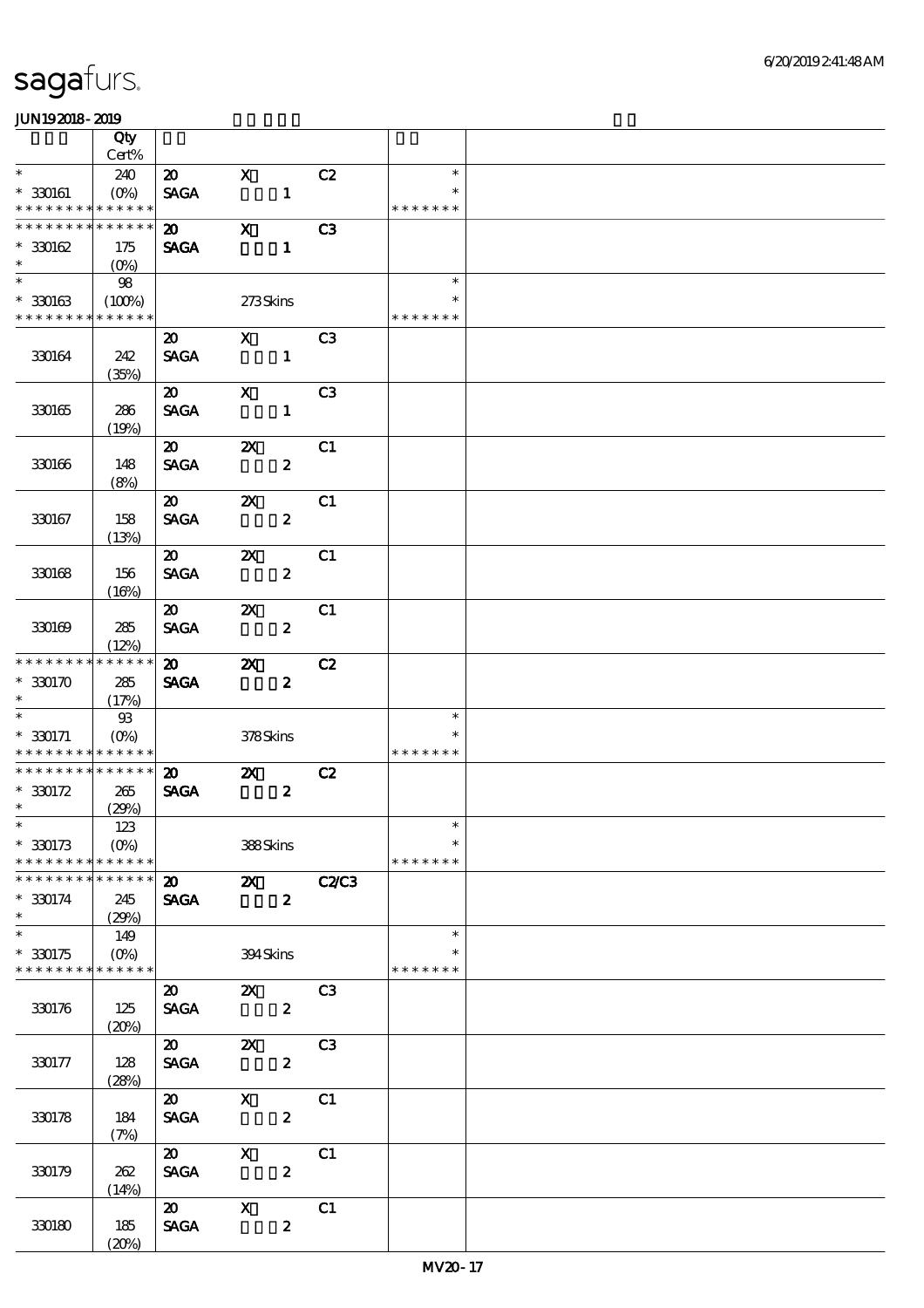|                                          | Qty                    |                             |                           |                  |                |                  |  |
|------------------------------------------|------------------------|-----------------------------|---------------------------|------------------|----------------|------------------|--|
|                                          | $Cert\%$               |                             |                           |                  |                |                  |  |
| * * * * * * * *                          | * * * * * *            | $\boldsymbol{\mathfrak{D}}$ | $\mathbf{x}$              |                  | C1             |                  |  |
| $^\ast$ 330181<br>$\ast$                 | $265\,$                | <b>SAGA</b>                 |                           | $\boldsymbol{z}$ |                |                  |  |
| $\overline{\ast}$                        | (23%)                  |                             |                           |                  |                | $\ast$           |  |
| $*30182$                                 | 82                     |                             |                           |                  |                | $\ast$           |  |
| * * * * * * * *                          | $(O\%)$<br>* * * * * * |                             | 347Skins                  |                  |                | * * * * * * *    |  |
| * * * * * * * *                          | * * * * * *            |                             |                           |                  |                |                  |  |
|                                          |                        | $\boldsymbol{\mathsf{20}}$  | $\mathbf{x}$              |                  | C2             |                  |  |
| $^\ast$ 330183<br>$\ast$                 | 285                    | <b>SAGA</b>                 |                           | $\boldsymbol{z}$ |                |                  |  |
| $\overline{\ast}$                        | (21%)                  |                             |                           |                  |                |                  |  |
|                                          | 197                    |                             |                           |                  |                | $\ast$<br>$\ast$ |  |
| $*30084$                                 | $(O\% )$               |                             | 482Skins                  |                  |                |                  |  |
| * * * * * * * * <mark>* * * * * *</mark> |                        |                             |                           |                  |                | * * * * * * *    |  |
| * * * * * * * *                          | * * * * * *            | $\boldsymbol{\mathfrak{D}}$ | $\mathbf{x}$              |                  | C2             |                  |  |
| $*30085$                                 | 265                    | <b>SAGA</b>                 |                           | $\boldsymbol{z}$ |                |                  |  |
| $\ast$<br>$\ast$                         | (O <sub>0</sub> )      |                             |                           |                  |                |                  |  |
|                                          |                        |                             |                           |                  |                | $\ast$           |  |
| $*$ 330186                               | 247                    |                             | $\boldsymbol{2}$          |                  |                | $\ast$           |  |
| $\ast$                                   | $(O\!/\!\!\delta)$     |                             |                           |                  |                | $\ast$           |  |
| $\overline{\ast}$                        | 121                    |                             |                           |                  |                | $\ast$           |  |
| $* 30087$                                | (100%)                 |                             | 633Skins                  |                  |                | $\ast$           |  |
| * * * * * * *                            | * * * * * *            |                             |                           |                  |                | * * * * * * *    |  |
| * * * * * * * *                          | * * * * * *            | $\boldsymbol{\mathbf{z}}$   | $\boldsymbol{\mathrm{X}}$ |                  | C2             |                  |  |
| $^\ast$ 330188                           | 265                    | <b>SAGA</b>                 |                           | $\boldsymbol{z}$ |                |                  |  |
| $\ast$                                   | (27%)                  |                             |                           |                  |                |                  |  |
| $\ast$                                   | 188                    |                             |                           |                  |                | $\ast$           |  |
| $* 30089$                                | $(O\%)$                |                             | 453Skins                  |                  |                | $\ast$           |  |
| * * * * * * * *                          | * * * * * *            |                             |                           |                  |                | * * * * * * *    |  |
| * * * * * * *                            | * * * * * *            | $\boldsymbol{\mathfrak{D}}$ | $\mathbf{x}$              |                  | C2             |                  |  |
| $*3000$                                  | 265                    | <b>SAGA</b>                 |                           | $\boldsymbol{z}$ |                |                  |  |
| $\ast$                                   | $(0\%)$                |                             |                           |                  |                |                  |  |
| $\ast$                                   |                        |                             |                           |                  |                | $\ast$           |  |
| $*$ 330191                               | 240                    |                             | $\boldsymbol{2}$          |                  |                | $\ast$           |  |
| $\ast$                                   | $(O\!/\!o)$            |                             |                           |                  |                | $\ast$           |  |
| $\ast$                                   |                        |                             |                           |                  |                | $\ast$           |  |
| $^*$ 330192 $\,$                         | 240                    |                             | $\,3$                     |                  |                | $\ast$           |  |
| $\ast$                                   | $(0\%)$                |                             |                           |                  |                | $\ast$           |  |
| $*$                                      |                        |                             |                           |                  |                |                  |  |
| $^\ast$ 330193                           | ${\bf 39}$             |                             | $\boldsymbol{4}$          |                  |                | $\ast$           |  |
| $\ast$                                   | $(O\%)$                |                             |                           |                  |                | $\ast$           |  |
| $\ast$                                   | $197$                  |                             |                           |                  |                | $\ast$           |  |
| $* 330194$                               | (85%)                  |                             | 981 Skins                 |                  |                | $\ast$           |  |
| * * * * * * * *                          | * * * * * *            |                             |                           |                  |                | * * * * * * *    |  |
|                                          |                        | $\boldsymbol{\mathfrak{D}}$ | $\mathbf{X}$              |                  | C <sub>3</sub> |                  |  |
| 330195                                   | 217                    | <b>SAGA</b>                 |                           | $\boldsymbol{z}$ |                |                  |  |
|                                          | (14%)                  |                             |                           |                  |                |                  |  |
|                                          |                        | $\boldsymbol{\mathsf{20}}$  | $\boldsymbol{\mathrm{X}}$ |                  | C <sub>3</sub> |                  |  |
| 330196                                   | 205                    | <b>SAGA</b>                 |                           | $\boldsymbol{2}$ |                |                  |  |
|                                          | (29%)                  |                             |                           |                  |                |                  |  |
|                                          |                        | $\boldsymbol{\mathsf{20}}$  | $\boldsymbol{\mathrm{X}}$ |                  | C <sub>3</sub> |                  |  |
| 330197                                   | 180                    | <b>SAGA</b>                 |                           | $\boldsymbol{z}$ |                |                  |  |
|                                          | (20%)                  |                             |                           |                  |                |                  |  |
|                                          |                        | $\boldsymbol{\omega}^-$     |                           |                  | C1             |                  |  |
| 330198                                   | 301                    | <b>SAGA</b>                 |                           | $\boldsymbol{z}$ |                |                  |  |
|                                          | (10%)                  |                             |                           |                  |                |                  |  |
| * * * * * * *                            | * * * * * *            | $\boldsymbol{\mathfrak{D}}$ |                           |                  | C1             |                  |  |
| $* 30099$                                | $265\,$                | <b>SAGA</b>                 |                           | $\boldsymbol{z}$ |                |                  |  |
| $*$                                      | $(0\%)$                |                             |                           |                  |                |                  |  |
| $\ast$                                   |                        |                             |                           |                  |                | $\ast$           |  |
| $^\ast$ 330200                           | 152                    |                             | $\boldsymbol{2}$          |                  |                | $\ast$           |  |
| $\ast$                                   | $(O\%)$                |                             |                           |                  |                | $\ast$           |  |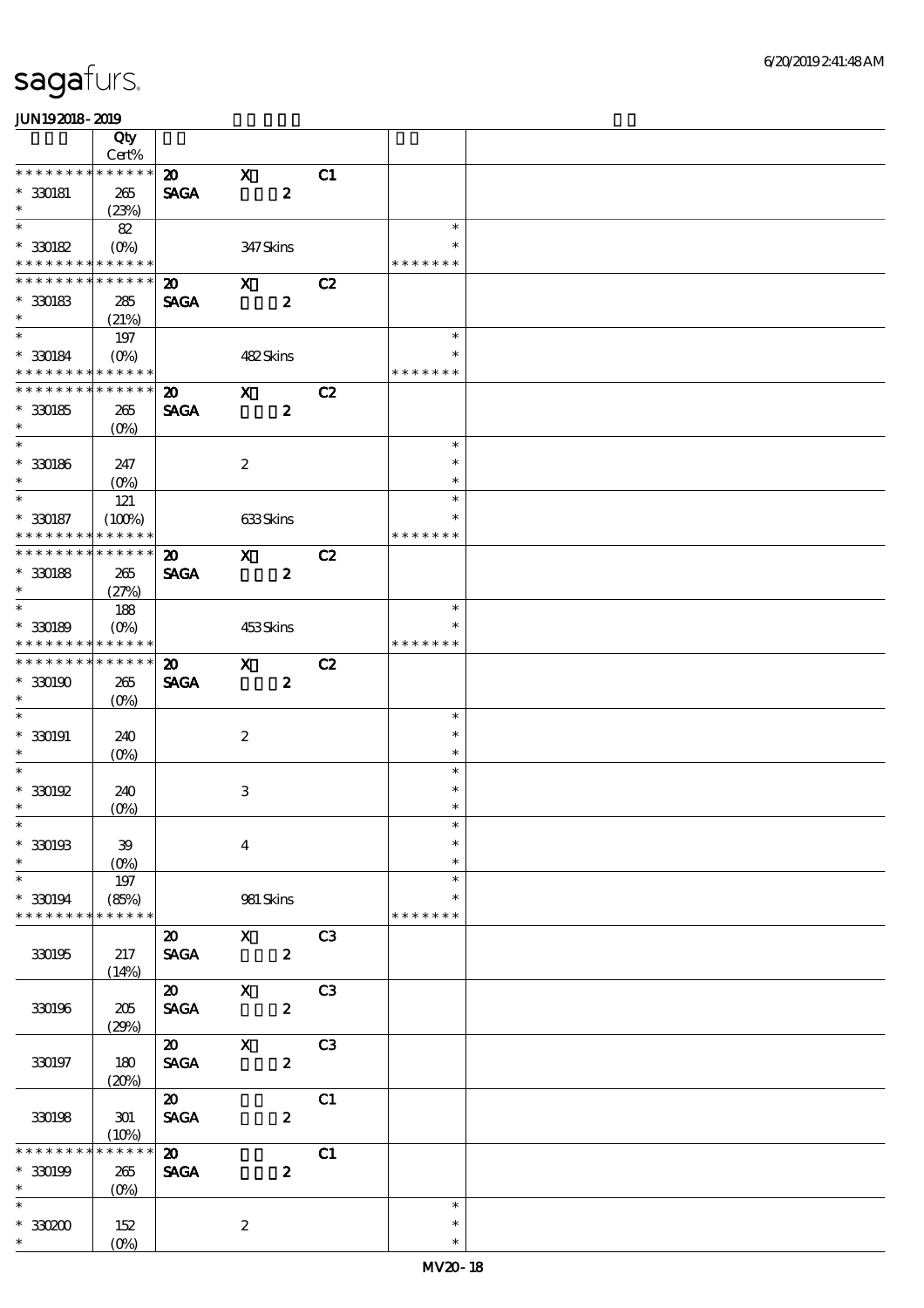|                                                              | Qty                        |                              |                           |    |                  |  |
|--------------------------------------------------------------|----------------------------|------------------------------|---------------------------|----|------------------|--|
|                                                              | Cert%                      |                              |                           |    |                  |  |
| $\ast$                                                       | 101                        | $\boldsymbol{\mathfrak{D}}$  |                           | C1 | $\ast$<br>$\ast$ |  |
| $*30201$<br>* * * * * * * *                                  | (100%)<br>* * * * * *      | <b>SAGA</b>                  | $\boldsymbol{z}$          |    | * * * * * * *    |  |
| * * * * * * *                                                | * * * * * *                | $\boldsymbol{\mathbf{z}}$    |                           | C1 |                  |  |
| $^\ast$ 330202                                               | 265                        | <b>SAGA</b>                  | $\boldsymbol{z}$          |    |                  |  |
| $\ast$                                                       | (13%)                      |                              |                           |    |                  |  |
| $\ast$                                                       | 106                        |                              |                           |    | $\ast$<br>$\ast$ |  |
| $^\ast$ 330203<br>* * * * * * * * <mark>* * * * * *</mark> * | $(O\%)$                    |                              | $371$ Skins               |    | * * * * * * *    |  |
| * * * * * * * * * * * * * *                                  |                            | $\boldsymbol{\mathfrak{D}}$  |                           | C1 |                  |  |
| $^*$ 330204 $\,$                                             | 245                        | <b>SAGA</b>                  | $\boldsymbol{z}$          |    |                  |  |
| $\ast$                                                       | $(O\%)$                    |                              |                           |    |                  |  |
| $\ast$                                                       |                            |                              |                           |    | $\ast$           |  |
| $*30005$<br>$\ast$                                           | 154                        |                              | $\boldsymbol{2}$          |    | $\ast$<br>$\ast$ |  |
| $\ast$                                                       | $(0\%)$<br>$99\,$          |                              |                           |    | $\ast$           |  |
| $*30006$                                                     | (Q2%)                      |                              | 498Skins                  |    | $\ast$           |  |
| * * * * * * * *                                              | * * * * * *                |                              |                           |    | * * * * * * *    |  |
| * * * * * * * *                                              | * * * * * *                | $\boldsymbol{\mathfrak{D}}$  |                           | C2 |                  |  |
| $*30007$                                                     | 285                        | <b>SAGA</b>                  | $\boldsymbol{z}$          |    |                  |  |
| $\ast$<br>$\overline{\ast}$                                  | (O <sub>0</sub> )          |                              |                           |    | $\ast$           |  |
| $*30008$                                                     | 260                        |                              | $\boldsymbol{2}$          |    | $\ast$           |  |
| $\ast$                                                       | $(0\%)$                    |                              |                           |    | $\ast$           |  |
| $\ast$                                                       |                            |                              |                           |    | $\ast$           |  |
| $^\ast$ 330209                                               | 239                        |                              | $\,3\,$                   |    | $\ast$           |  |
| $\ast$<br>$\ast$                                             | $(O\%)$                    |                              |                           |    | $\ast$<br>$\ast$ |  |
| * 330210                                                     | 119<br>(100%)              |                              | 908Skins                  |    | $\ast$           |  |
|                                                              |                            |                              |                           |    |                  |  |
| * * * * * * * *                                              | * * * * * *                |                              |                           |    | * * * * * * *    |  |
| * * * * * * * *                                              | $\ast\ast\ast\ast\ast\ast$ | $\boldsymbol{\mathfrak{D}}$  |                           | C2 |                  |  |
| $*330211$                                                    | 265                        | <b>SAGA</b>                  | $\boldsymbol{z}$          |    |                  |  |
| $\ast$                                                       | $(O\%)$                    |                              |                           |    |                  |  |
| $\ast$                                                       |                            |                              |                           |    | $\ast$           |  |
| $*330212$<br>$\ast$                                          | 240                        |                              | $\boldsymbol{2}$          |    | $\ast$<br>$\ast$ |  |
|                                                              | $(O\%)$                    |                              |                           |    |                  |  |
|                                                              | 240                        |                              | $\ensuremath{\mathbf{3}}$ |    | $\ast$           |  |
| $*330213$<br>$\ast$                                          | $(0\%)$                    |                              |                           |    | $\ast$           |  |
| $\ast$                                                       |                            |                              |                           |    | $\ast$           |  |
| $*330214$<br>$\ast$                                          | 240                        |                              | $\bf{4}$                  |    | $\ast$<br>$\ast$ |  |
| $\ast$                                                       | $(O_0)$                    |                              |                           |    | $\ast$           |  |
| $*330215$                                                    | 220                        |                              | $\mathbf 5$               |    | $\ast$           |  |
| $\ast$                                                       | (100%)                     |                              |                           |    | $\ast$           |  |
| $\ast$                                                       |                            |                              |                           |    | $\ast$           |  |
| $*330216$                                                    | 46                         |                              | $\bf 6$                   |    | $\ast$           |  |
| $\ast$<br>$\ast$                                             | (100%)                     |                              |                           |    | $\ast$<br>$\ast$ |  |
| $*330217$                                                    | 43<br>$(O\!/\!\!\delta)$   |                              | 1294Skins                 |    | $\ast$           |  |
| * * * * * * *                                                | * * * * * *                |                              |                           |    | * * * * * * *    |  |
| * * * * * * *                                                | * * * * * *                | $\boldsymbol{\mathfrak{D}}$  |                           | C2 |                  |  |
| $*330218$                                                    | $265\,$                    | $\ensuremath{\mathsf{SAGA}}$ | $\boldsymbol{z}$          |    |                  |  |
| $\ast$<br>$\ast$                                             | $(O\%)$                    |                              |                           |    | $\ast$           |  |
|                                                              |                            |                              |                           |    | $\ast$           |  |
| $*330219$<br>$\ast$                                          | 240<br>$(0\%)$             |                              | $\boldsymbol{z}$          |    | $\ast$           |  |
| $\ast$                                                       |                            |                              |                           |    | $\ast$           |  |
| $^*$ 330220<br>$\ast$                                        | 240<br>$(0\%)$             |                              | $\,3$                     |    | $\ast$<br>$\ast$ |  |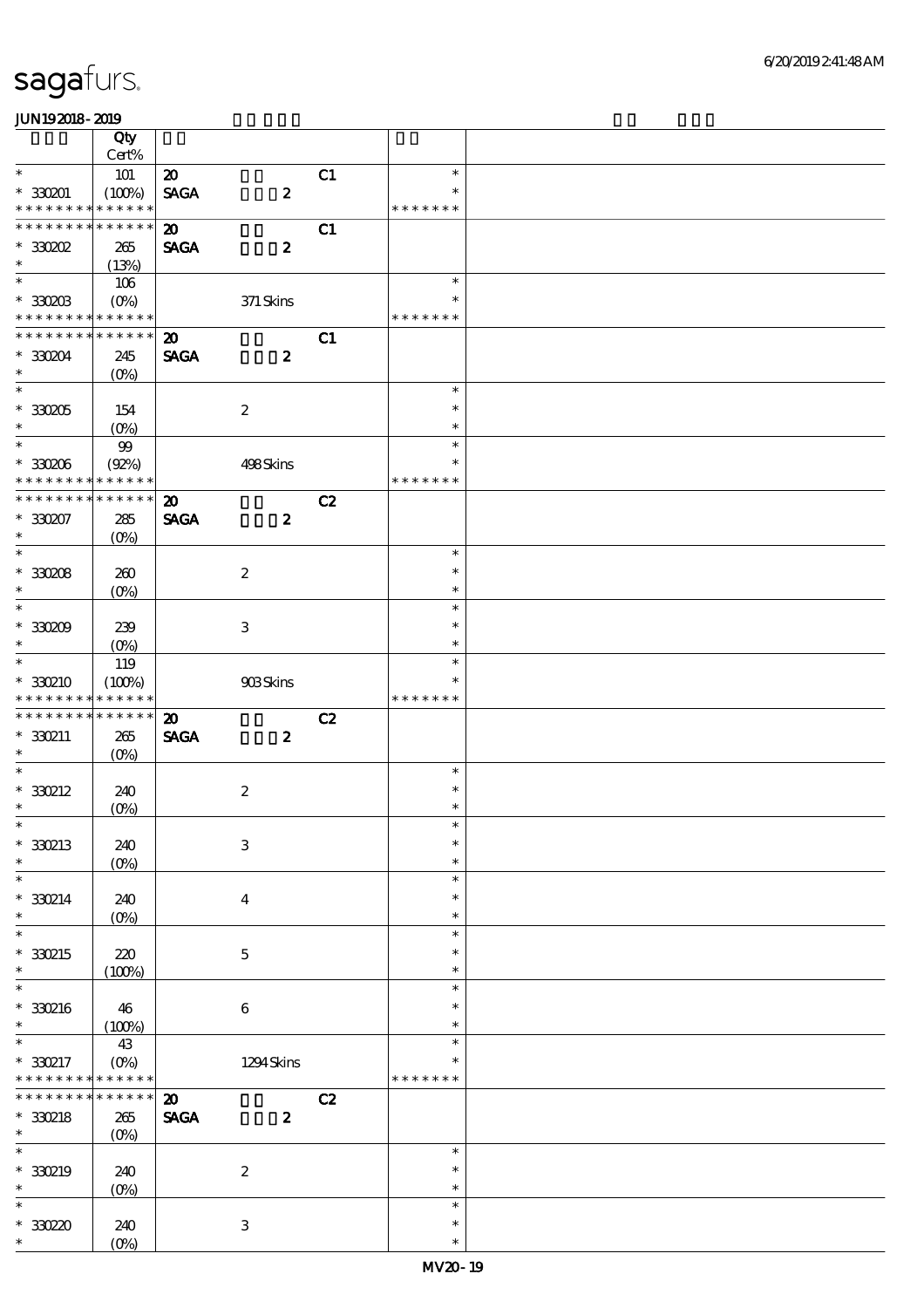|                                            | Qty                        |                                |                  |                |                  |  |
|--------------------------------------------|----------------------------|--------------------------------|------------------|----------------|------------------|--|
|                                            | $Cert\%$                   |                                |                  |                |                  |  |
| $\ast$                                     |                            | $\boldsymbol{\mathfrak{D}}$    |                  | C2             | $\ast$           |  |
| $*330221$                                  | 86                         | $\operatorname{\mathsf{SAGA}}$ | $\boldsymbol{z}$ |                | $\ast$           |  |
| $\ast$                                     | $(O_0)$                    |                                |                  |                | $\ast$           |  |
| $\ast$                                     | 154                        |                                |                  |                | $\ast$           |  |
| $^*$ 330222                                | (95%)                      |                                | 985Skins         |                | $\ast$           |  |
| * * * * * * * * <mark>* * * * * *</mark>   |                            |                                |                  |                | * * * * * * *    |  |
| * * * * * * * *                            | * * * * * *                | $\boldsymbol{\mathbf{z}}$      |                  | C2             |                  |  |
| $*30223$                                   | 240                        | <b>SAGA</b>                    | $\boldsymbol{z}$ |                |                  |  |
| $\ast$<br>$\overline{\ast}$                | (O <sub>0</sub> )          |                                |                  |                |                  |  |
|                                            |                            |                                |                  |                | $\ast$           |  |
| * 330224<br>$\ast$                         | 240                        |                                | $\boldsymbol{2}$ |                | $\ast$<br>$\ast$ |  |
| $\ast$                                     | $(0\%)$                    |                                |                  |                | $\ast$           |  |
| $*3025$                                    |                            |                                |                  |                | $\ast$           |  |
| $\ast$                                     | 240                        |                                | $\,3$            |                | $\ast$           |  |
| $\ast$                                     | $(O\!/\!o)$                |                                |                  |                | $\ast$           |  |
| $*30226$                                   | 240                        |                                | $\boldsymbol{4}$ |                | $\ast$           |  |
| $\ast$                                     | $(O\!/\!\!\delta)$         |                                |                  |                | $\ast$           |  |
| $\overline{\phantom{0}}$                   |                            |                                |                  |                | $\ast$           |  |
| $^*$ 330227 $\,$                           | 240                        |                                | $\mathbf 5$      |                | $\ast$           |  |
| $\ast$                                     | (88%)                      |                                |                  |                | $\ast$           |  |
| $\ast$                                     |                            |                                |                  |                | $\ast$           |  |
| $*30228$                                   | 130                        |                                | $\bf 6$          |                | $\ast$           |  |
| $\ast$                                     | (79%)                      |                                |                  |                | $\ast$           |  |
| $\ast$                                     | 100                        |                                |                  |                | $\ast$           |  |
| $*30229$                                   | $(O\%)$                    |                                | 1430Skins        |                | $\ast$           |  |
| * * * * * * * *                            | * * * * * *                |                                |                  |                | * * * * * * *    |  |
| * * * * * * * * * * * * * *                |                            | $\boldsymbol{\mathfrak{D}}$    |                  | C <sub>3</sub> |                  |  |
| $^*$ 330230 $\,$                           | 285                        | <b>SAGA</b>                    | $\boldsymbol{z}$ |                |                  |  |
| $\ast$                                     | (18%)                      |                                |                  |                |                  |  |
| $\ast$                                     | 74                         |                                |                  |                | $\ast$           |  |
| $*30231$                                   | $(O\!/\!o)$                |                                | 359Skins         |                | $\ast$           |  |
| * * * * * * * * <mark>* * * * * *</mark> * |                            |                                |                  |                | * * * * * * *    |  |
| * * * * * * * *                            | * * * * * *                | $\boldsymbol{\mathfrak{D}}$    |                  | C3             |                  |  |
| $*30232$                                   | 265                        | <b>SAGA</b>                    | $\boldsymbol{z}$ |                |                  |  |
| $\ast$                                     | $(O\%)$                    |                                |                  |                | $*$              |  |
| $*$                                        |                            |                                |                  |                | $\ast$           |  |
| $^\ast$ 330233<br>$\ast$                   | $5\!$                      |                                | $\boldsymbol{2}$ |                | $\ast$           |  |
| $\ast$                                     | (O <sub>0</sub> )<br>$154$ |                                |                  |                | $\ast$           |  |
| $*330234$                                  | (100%)                     |                                | 474Skins         |                | $\ast$           |  |
| * * * * * * * *                            | * * * * * *                |                                |                  |                | * * * * * * *    |  |
| * * * * * * *                              | * * * * * *                | $\boldsymbol{\mathbf{z}}$      |                  | C <sub>3</sub> |                  |  |
| $*30235$                                   | 265                        | <b>SAGA</b>                    | $\boldsymbol{z}$ |                |                  |  |
| $\ast$                                     | $(O\!/\!\!\delta)$         |                                |                  |                |                  |  |
| $\ast$                                     |                            |                                |                  |                | $\ast$           |  |
| $*330236$                                  | 39                         |                                | $\boldsymbol{2}$ |                | $\ast$           |  |
| $\ast$                                     |                            |                                |                  |                | $\ast$           |  |
| $\ast$                                     | $10B$                      |                                |                  |                | $\ast$           |  |
| $*30237$                                   | (100%)                     |                                | 407Skins         |                | $\ast$           |  |
| * * * * * * * *                            | * * * * * *                |                                |                  |                | * * * * * * *    |  |
| * * * * * * * *                            | * * * * * *                | $\boldsymbol{\mathfrak{D}}$    |                  | C <sub>3</sub> |                  |  |
| $*30238$                                   | 265                        | <b>SAGA</b>                    | $\boldsymbol{z}$ |                |                  |  |
| $\ast$                                     | $(O\!/\!\!\delta)$         |                                |                  |                |                  |  |
| $\overline{\phantom{0}}$                   |                            |                                |                  |                | $\ast$           |  |
| $*330239$                                  | 240                        |                                | $\boldsymbol{2}$ |                | $\ast$           |  |
| $\ast$                                     | (O <sub>0</sub> )          |                                |                  |                | $\ast$           |  |
| $\ast$                                     | 183                        |                                |                  |                | $\ast$           |  |
| $*330240$                                  | (84%)                      |                                | 688Skins         |                | $\ast$           |  |
| * * * * * * * *                            | * * * * * *                |                                |                  |                | * * * * * * *    |  |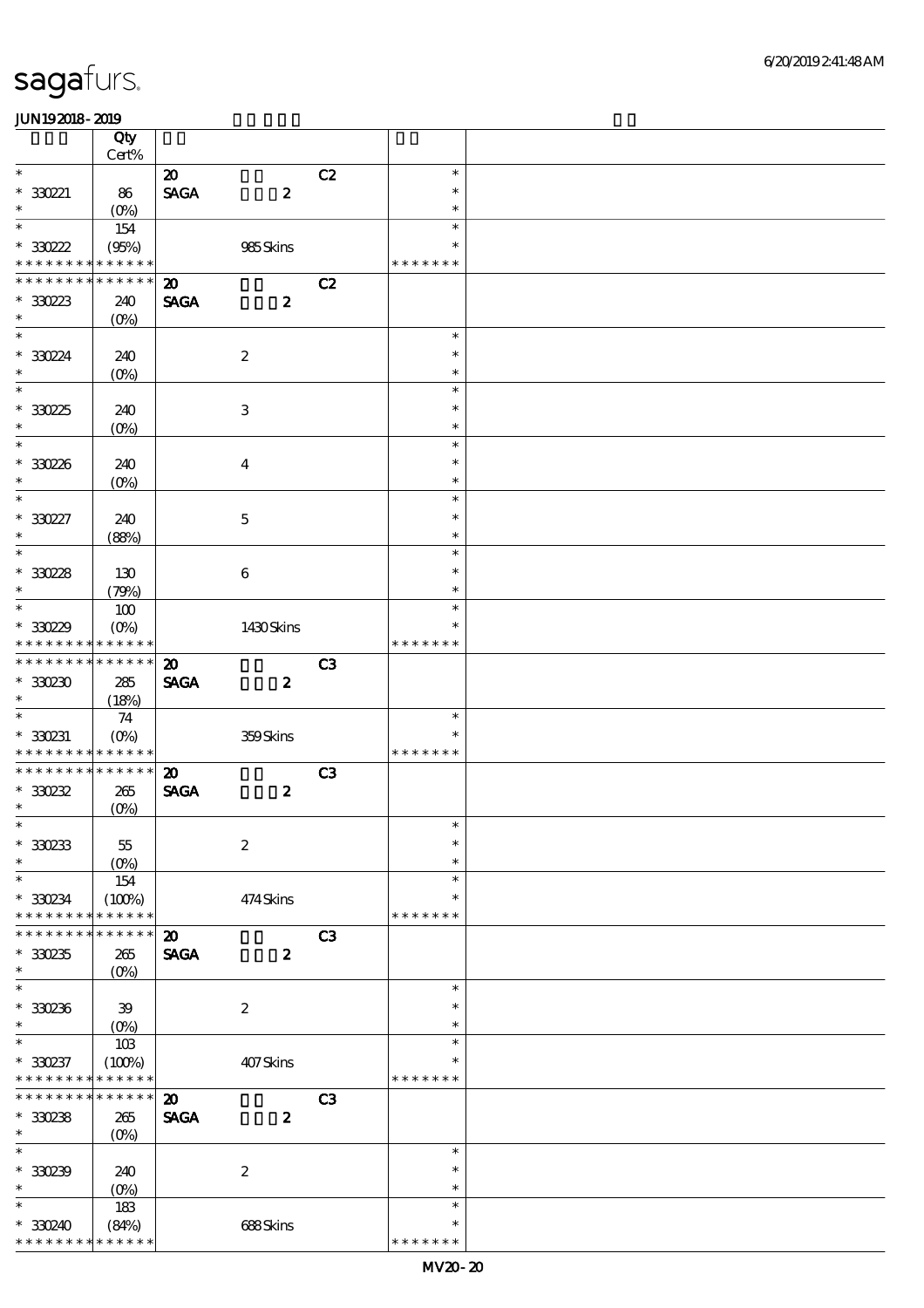|                                                                           | Qty                   |                                            |                  |    |                  |  |
|---------------------------------------------------------------------------|-----------------------|--------------------------------------------|------------------|----|------------------|--|
|                                                                           | Cert%                 |                                            |                  |    |                  |  |
| * * * * * * * * * * * * * *                                               |                       | $\boldsymbol{\mathfrak{D}}$                |                  | C1 |                  |  |
| $*330241$<br>$\ast$                                                       | 265<br>(17%)          | $\operatorname{\mathsf{SAGA}}$             | $\boldsymbol{z}$ |    |                  |  |
| $\overline{\ast}$                                                         |                       |                                            |                  |    | $\ast$           |  |
| $*30242$                                                                  | 220                   |                                            | $\boldsymbol{2}$ |    | $\ast$           |  |
| $\ast$                                                                    | (O <sub>0</sub> )     |                                            |                  |    | $\ast$           |  |
| $\ast$                                                                    | 42                    |                                            |                  |    | $\ast$           |  |
| $*30243$                                                                  | $(O\% )$              |                                            | 527Skins         |    | $\ast$           |  |
| * * * * * * * *                                                           | * * * * * *           |                                            |                  |    | * * * * * * *    |  |
| * * * * * * * *                                                           | * * * * * *           | $\boldsymbol{\mathfrak{D}}$                |                  | C1 |                  |  |
| $*30244$<br>$\ast$                                                        | 265                   | <b>SAGA</b>                                | $\boldsymbol{z}$ |    |                  |  |
|                                                                           | (O <sub>0</sub> )     |                                            |                  |    | $\ast$           |  |
| $*30245$                                                                  | 48                    |                                            | $\boldsymbol{2}$ |    | $\ast$           |  |
| $\ast$                                                                    | $(0\%)$               |                                            |                  |    | $\ast$           |  |
| $\overline{\ast}$                                                         | $93\,$                |                                            |                  |    | $\ast$           |  |
| $*330246$                                                                 | (100%)                |                                            | 406Skins         |    | $\ast$           |  |
| * * * * * * * *                                                           | * * * * * *           |                                            |                  |    | * * * * * * *    |  |
|                                                                           |                       | $\boldsymbol{\mathfrak{D}}$                |                  | C1 |                  |  |
| 330247                                                                    | 217                   | <b>SAGA</b>                                | $\boldsymbol{z}$ |    |                  |  |
| * * * * * * * *                                                           | (15%)<br>* * * * * *  |                                            |                  |    |                  |  |
| $*30248$                                                                  | 265                   | $\boldsymbol{\mathfrak{D}}$<br><b>SAGA</b> | $\boldsymbol{z}$ | C1 |                  |  |
| $\ast$                                                                    | (O <sub>0</sub> )     |                                            |                  |    |                  |  |
| $\ast$                                                                    |                       |                                            |                  |    | $\ast$           |  |
| $*30249$                                                                  | 113                   |                                            | $\boldsymbol{z}$ |    | $\ast$           |  |
| $\ast$                                                                    | $(O\%)$               |                                            |                  |    | $\ast$           |  |
| $\overline{\ast}$                                                         | 116                   |                                            |                  |    | $\ast$           |  |
| $*30250$                                                                  | (80%)                 |                                            | 494Skins         |    | $\ast$           |  |
| * * * * * * * *                                                           | * * * * * *           |                                            |                  |    | * * * * * * *    |  |
|                                                                           |                       |                                            |                  |    |                  |  |
| * * * * * * * *                                                           | * * * * * *           | $\boldsymbol{\mathbf{z}}$                  |                  | C2 |                  |  |
| $*330251$<br>$\ast$                                                       | 265                   | <b>SAGA</b>                                | $\boldsymbol{z}$ |    |                  |  |
| $\ast$                                                                    | $(O\%)$               |                                            |                  |    | $\ast$           |  |
|                                                                           | 240                   |                                            |                  |    | $\ast$           |  |
| $\ast$                                                                    | $(0\%)$               |                                            | $\boldsymbol{2}$ |    | $\ast$           |  |
|                                                                           |                       |                                            |                  |    | $\ast$           |  |
| $*30252$<br>$\ast$<br>$*30253$                                            | 240                   |                                            | $\,3$            |    | $\ast$           |  |
| $\ast$                                                                    | $(0\%)$               |                                            |                  |    | $\ast$           |  |
|                                                                           |                       |                                            |                  |    | $\ast$           |  |
|                                                                           | 240                   |                                            | $\boldsymbol{4}$ |    | $\ast$           |  |
| $\overline{\ast}$<br>$*330254$<br>$\ast$<br>$\ast$                        | $(0\%)$               |                                            |                  |    | $\ast$<br>$\ast$ |  |
|                                                                           |                       |                                            |                  |    | $\ast$           |  |
| $\ast$                                                                    | ${\bf 38}$<br>$(O\%)$ |                                            | $\mathbf 5$      |    | $\ast$           |  |
| $^\ast$ 330255<br>$\ast$                                                  | 114                   |                                            |                  |    | $\ast$           |  |
| $*330256$                                                                 | (100%)                |                                            | 1137Skins        |    | $\ast$           |  |
| * * * * * * *                                                             | * * * * * *           |                                            |                  |    | * * * * * * *    |  |
| * * * * * * *                                                             | * * * * * *           | $\boldsymbol{\mathsf{20}}$                 |                  | C2 |                  |  |
|                                                                           | $265\,$               | $\operatorname{\mathsf{SAGA}}$             | $\boldsymbol{z}$ |    |                  |  |
|                                                                           | $(O\!/\!o)$           |                                            |                  |    | $\ast$           |  |
|                                                                           |                       |                                            |                  |    | $\ast$           |  |
|                                                                           | 240<br>$(O\%)$        |                                            | $\boldsymbol{2}$ |    | $\ast$           |  |
| $\overline{\ast}$                                                         |                       |                                            |                  |    | $\ast$           |  |
|                                                                           | 240                   |                                            | $\,3$            |    | $\ast$           |  |
| $*30257$<br>$\ast$<br>$\ast$<br>$*30258$<br>$\ast$<br>$*330259$<br>$\ast$ | $(0\%)$               |                                            |                  |    | $\ast$           |  |
| $\ast$                                                                    |                       |                                            |                  |    | $\ast$           |  |
| $^\ast$ 330260<br>$\ast$                                                  | 240<br>(100%)         |                                            | $\boldsymbol{4}$ |    | $\ast$<br>$\ast$ |  |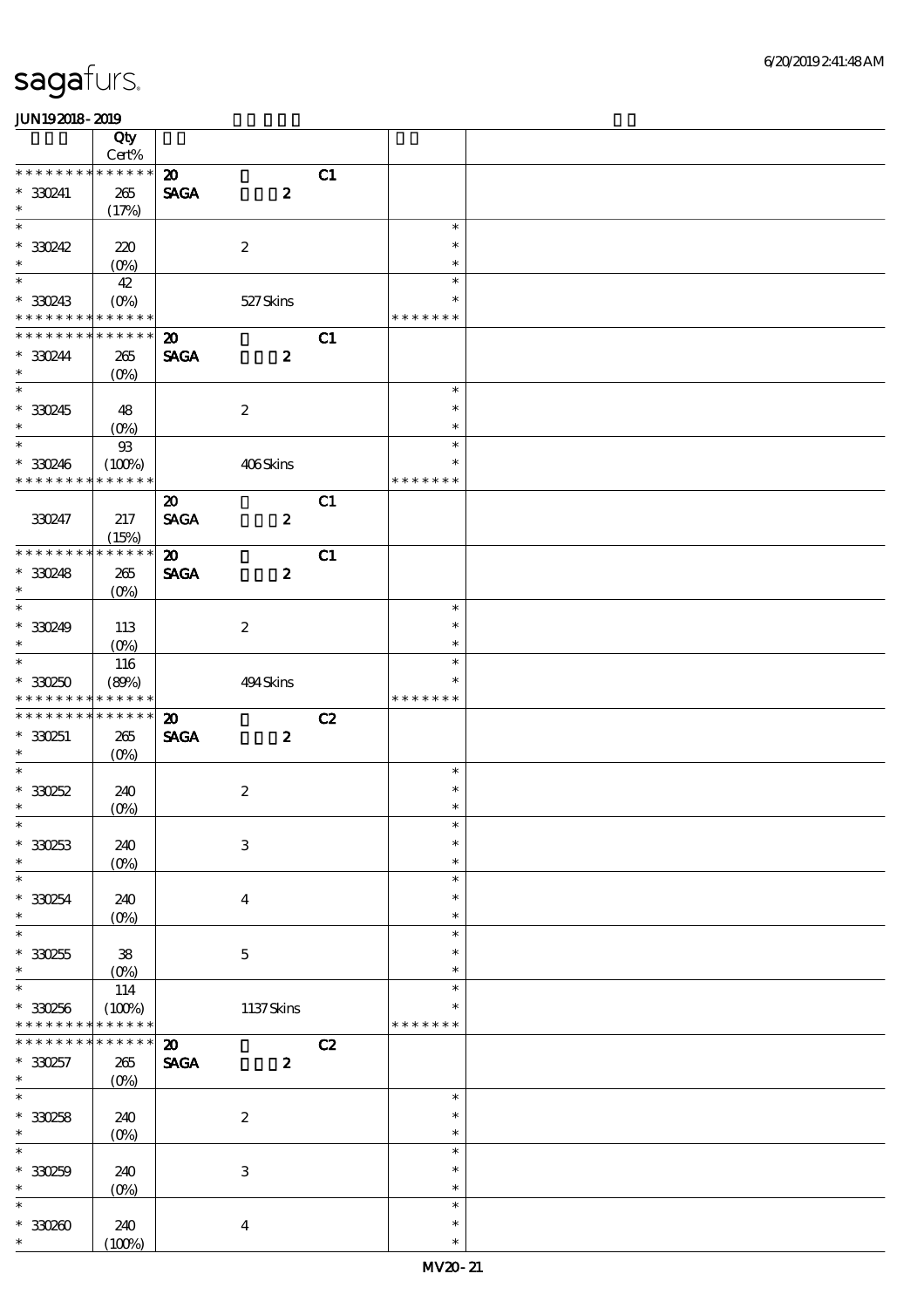|                                          | Qty                       |                              |                  |                |                  |  |
|------------------------------------------|---------------------------|------------------------------|------------------|----------------|------------------|--|
|                                          | $Cert\%$                  |                              |                  |                |                  |  |
| $\ast$                                   |                           | $\boldsymbol{\mathfrak{D}}$  |                  | C2             | $\ast$           |  |
| $* 330261$                               | 46                        | $\ensuremath{\mathsf{SAGA}}$ | $\boldsymbol{z}$ |                | $\ast$           |  |
| $\ast$                                   | (100%)                    |                              |                  |                | $\ast$           |  |
| $\ast$                                   |                           |                              |                  |                | $\ast$           |  |
|                                          | 105                       |                              |                  |                |                  |  |
| $*30002$                                 | $(O\!\!\!\!\!\!\!/\,\!o)$ |                              | 1136Skins        |                | $\ast$           |  |
| * * * * * * * * <mark>* * * * * *</mark> |                           |                              |                  |                | * * * * * * *    |  |
| * * * * * * * *                          | * * * * * *               | $\boldsymbol{\mathbf{z}}$    |                  | C2             |                  |  |
| $*30033$                                 | 265                       | <b>SAGA</b>                  | $\boldsymbol{z}$ |                |                  |  |
| $\ast$                                   | (O <sub>0</sub> )         |                              |                  |                |                  |  |
| $\overline{\ast}$                        |                           |                              |                  |                | $\ast$           |  |
| $*30064$                                 | 240                       |                              | $\boldsymbol{2}$ |                | $\ast$           |  |
| $\ast$                                   | $(0\%)$                   |                              |                  |                | $\ast$           |  |
| $\ast$                                   |                           |                              |                  |                | $\ast$           |  |
|                                          |                           |                              |                  |                | $\ast$           |  |
| $*30265$<br>$\ast$                       | 81                        |                              | $\,3$            |                |                  |  |
|                                          | (O <sub>0</sub> )         |                              |                  |                | $\ast$           |  |
| $\ast$                                   | $7\!3$                    |                              |                  |                | $\ast$           |  |
| $*30066$                                 | (100%)                    |                              | 659Skins         |                | $\ast$           |  |
| * * * * * * * *                          | * * * * * *               |                              |                  |                | * * * * * * *    |  |
| * * * * * * * * * * * * * *              |                           | $\boldsymbol{\mathfrak{D}}$  |                  | C2             |                  |  |
| $* 330267$                               | $265\,$                   | <b>SAGA</b>                  | $\boldsymbol{z}$ |                |                  |  |
| $\ast$                                   | $(O\%)$                   |                              |                  |                |                  |  |
| $\ast$                                   |                           |                              |                  |                | $\ast$           |  |
| $* 330088$                               | 240                       |                              | $\boldsymbol{2}$ |                | $\ast$           |  |
| $\ast$                                   | (O <sub>0</sub> )         |                              |                  |                | $\ast$           |  |
| $\ast$                                   |                           |                              |                  |                | $\ast$           |  |
|                                          |                           |                              |                  |                | $\ast$           |  |
| $* 330209$                               | 240                       |                              | $\,3\,$          |                |                  |  |
| $\ast$                                   | $(O\!/\!\!\delta)$        |                              |                  |                | $\ast$           |  |
| $\ast$                                   |                           |                              |                  |                | $\ast$           |  |
| $*30270$                                 | 240                       |                              | $\boldsymbol{4}$ |                | $\ast$           |  |
| $\ast$                                   | $(0\%)$                   |                              |                  |                | $\ast$           |  |
| $\ast$                                   |                           |                              |                  |                | $\ast$           |  |
| $*330271$                                | 240                       |                              | $\mathbf 5$      |                | $\ast$           |  |
| $\ast$                                   | (O <sub>0</sub> )         |                              |                  |                | $\ast$           |  |
| $\ast$                                   |                           |                              |                  |                | $\ast$           |  |
| $*330272$                                | 240                       |                              | $\bf 6$          |                | $\ast$           |  |
| $\ast$                                   | (73%)                     |                              |                  |                | $\ast$           |  |
|                                          |                           |                              |                  |                |                  |  |
| $*330273$                                |                           |                              | $\boldsymbol{7}$ |                | $\ast$           |  |
| $\ast$                                   | 194                       |                              |                  |                |                  |  |
| $\ast$                                   | (88%)                     |                              |                  |                | $\ast$<br>$\ast$ |  |
|                                          | 211                       |                              |                  |                |                  |  |
| $*330274$                                | $(O\%)$                   |                              | 1870Skins        |                | $\ast$           |  |
| * * * * * * * *                          | * * * * * *               |                              |                  |                | * * * * * * *    |  |
| * * * * * * *                            | * * * * * *               | $\boldsymbol{\mathfrak{D}}$  |                  | C3             |                  |  |
| $*30275$                                 | 265                       | <b>SAGA</b>                  | $\boldsymbol{z}$ |                |                  |  |
| $\ast$                                   | (32%)                     |                              |                  |                |                  |  |
| $\ast$                                   | 193                       |                              |                  |                | $\ast$           |  |
| $*30276$                                 | $(O\!\!\!\!\!\!\!/\,\!o)$ |                              | 458Skins         |                | $\ast$           |  |
| * * * * * * * *                          | * * * * * *               |                              |                  |                | * * * * * * *    |  |
| * * * * * * *                            | * * * * * *               | $\boldsymbol{\mathbf{z}}$    |                  | C <sub>3</sub> |                  |  |
| $*30277$                                 | 265                       | <b>SAGA</b>                  | $\boldsymbol{z}$ |                |                  |  |
| $\ast$                                   |                           |                              |                  |                |                  |  |
| $\ast$                                   | $(0\%)$                   |                              |                  |                |                  |  |
|                                          |                           |                              |                  |                | $\ast$           |  |
| $*30278$                                 | 64                        |                              | $\boldsymbol{2}$ |                | $\ast$           |  |
| $\ast$                                   | $(O\%)$                   |                              |                  |                | $\ast$           |  |
| $\overline{\phantom{0}}$                 | 184                       |                              |                  |                | $\ast$           |  |
| $*30279$                                 | (100%)                    |                              | 513Skins         |                | $\ast$           |  |
| * * * * * * * *                          | * * * * * *               |                              |                  |                | * * * * * * *    |  |
| * * * * * * * *                          | * * * * * *               | $\boldsymbol{\mathbf{z}}$    |                  | C1             |                  |  |
| $*30280$                                 | 265                       | <b>SAGA</b>                  | $\boldsymbol{z}$ |                |                  |  |
| $\ast$                                   | (20%)                     |                              |                  |                |                  |  |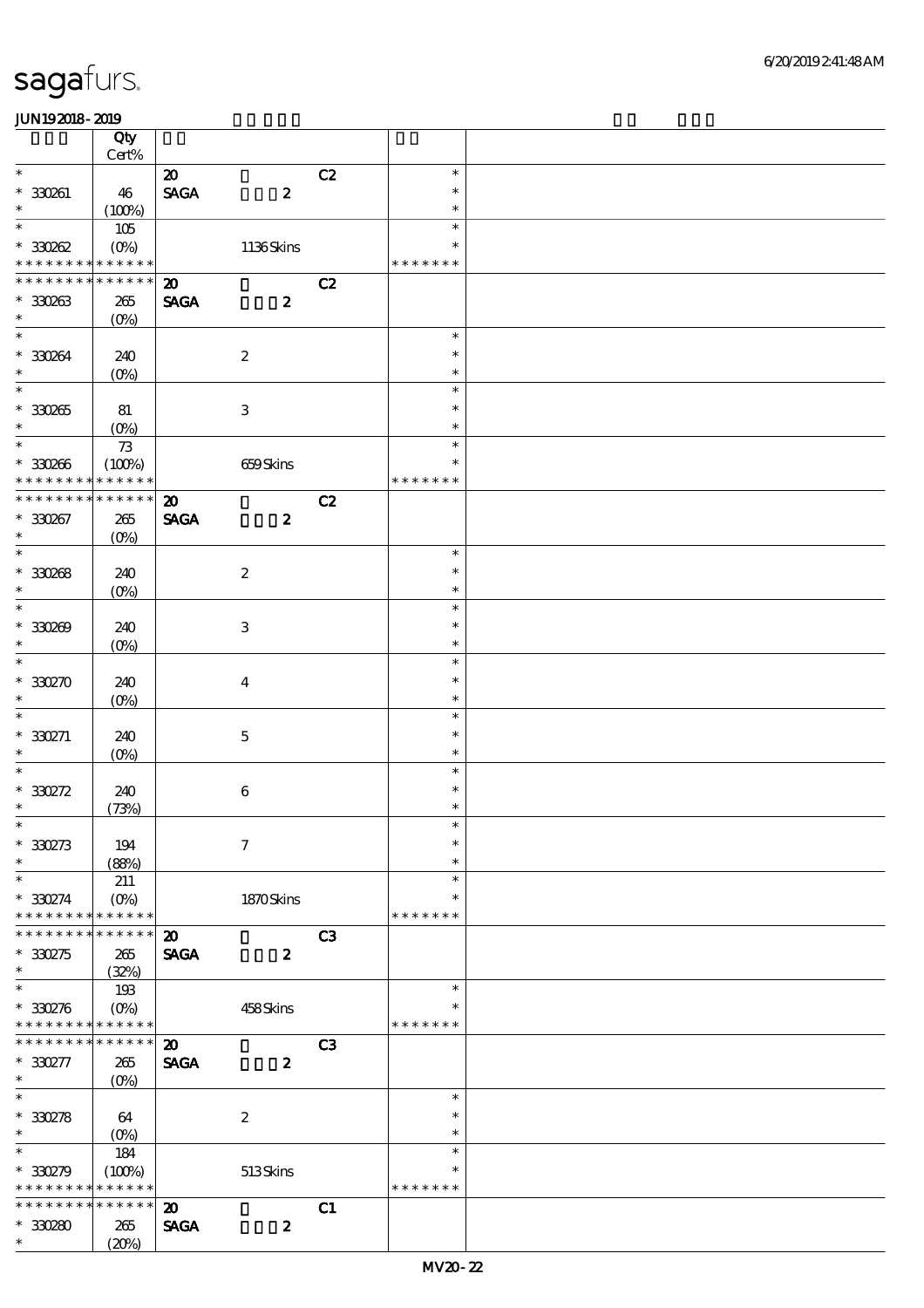|                                                        | Qty<br>Cert%                             |                                                               |                         |                |                         |  |
|--------------------------------------------------------|------------------------------------------|---------------------------------------------------------------|-------------------------|----------------|-------------------------|--|
| $\overline{\phantom{0}}$                               |                                          |                                                               |                         |                | $\ast$                  |  |
| $*30281$<br>$\ast$                                     | 240                                      | $\boldsymbol{\mathfrak{D}}$<br>$\operatorname{\mathsf{SAGA}}$ | $\boldsymbol{z}$        | C1             | $\ast$<br>$\ast$        |  |
| $\overline{\ast}$                                      | $(O\%)$                                  |                                                               |                         |                | $\ast$                  |  |
| $^\ast$ 330282<br>* * * * * * * *                      | 94<br>(1%)<br>* * * * * *                |                                                               | 599Skins                |                | $\ast$<br>* * * * * * * |  |
|                                                        |                                          |                                                               |                         |                |                         |  |
| * * * * * * *<br>$*30283$<br>$\ast$                    | * * * * * *<br>245<br>$(O\%)$            | $\boldsymbol{\mathfrak{D}}$<br><b>SAGA</b>                    | $\boldsymbol{z}$        | C2             |                         |  |
| $\overline{\ast}$                                      |                                          |                                                               |                         |                | $\ast$                  |  |
| $*30284$<br>$\ast$                                     | 220<br>$(O\!/\!o)$                       |                                                               | $\boldsymbol{2}$        |                | $\ast$<br>$\ast$        |  |
| $\overline{\phantom{0}}$                               |                                          |                                                               |                         |                | $\ast$                  |  |
| $^\ast$ 330285<br>$\ast$                               | 220<br>$(0\%)$                           |                                                               | $\,3$                   |                | $\ast$<br>$\ast$        |  |
| $\ast$                                                 |                                          |                                                               |                         |                | $\ast$                  |  |
| $* 330286$<br>$\ast$                                   | 220<br>$(O\%)$                           |                                                               | $\boldsymbol{4}$        |                | $\ast$<br>$\ast$        |  |
| $\overline{\phantom{0}}$                               |                                          |                                                               |                         |                | $\ast$                  |  |
| $* 330287$<br>$\ast$                                   | 122<br>$(O\%)$                           |                                                               | $\mathbf 5$             |                | $\ast$<br>$\ast$        |  |
| $\ast$                                                 | 161                                      |                                                               |                         |                | $\ast$                  |  |
| $*30288$<br>* * * * * * * *                            | (100%)<br>* * * * * *                    |                                                               | 1188Skins               |                | $\ast$<br>* * * * * * * |  |
| * * * * * * * *                                        | * * * * * *                              | $\boldsymbol{\mathfrak{D}}$                                   |                         | C3             |                         |  |
| $*30289$<br>$\ast$                                     | 265<br>(30%)                             | <b>SAGA</b>                                                   | $\boldsymbol{z}$        |                |                         |  |
| $\overline{\ast}$                                      | 187                                      |                                                               |                         |                | $\ast$                  |  |
| $*30290$<br>* * * * * * * *                            | $(0\%)$<br>* * * * * *                   |                                                               | 452Skins                |                | $\ast$<br>* * * * * * * |  |
| * * * * * * * *                                        | * * * * * *                              | $\boldsymbol{\mathfrak{D}}$                                   | $\mathbf{x}$            | C1             |                         |  |
| $* 330291$<br>$\ast$                                   | 265<br>(17%)                             | <b>SAGA</b>                                                   | $\boldsymbol{z}$        |                |                         |  |
| $\ast$                                                 | 159                                      |                                                               |                         |                | $\ast$                  |  |
| $*30292$<br>* * * * * * * * <mark>* * * * * * *</mark> | $(O\% )$                                 |                                                               | 424 Skins               |                | $\ast$<br>* * * * * * * |  |
|                                                        |                                          |                                                               | $X$ $C2$                |                |                         |  |
| $\hspace{0.1cm}^*$ 330293<br>$\ast$                    | $265\,$<br>$(0\%)$                       | <b>SAGA</b>                                                   | $\boldsymbol{z}$        |                |                         |  |
| $\overline{\ast}$                                      |                                          |                                                               |                         |                | $\ast$                  |  |
| $*330294$<br>$\ast$                                    | 240<br>$(O\%)$                           |                                                               | $\boldsymbol{2}$        |                | $\ast$<br>$\ast$        |  |
| $\overline{\ast}$                                      |                                          |                                                               |                         |                | $\ast$                  |  |
| $^\ast$ 330295<br>$\ast$                               | 239<br>$(0\%)$                           |                                                               | 3                       |                | $\ast$<br>$\ast$        |  |
| $\overline{\phantom{0}}$                               | $93\,$                                   |                                                               |                         |                | $\ast$                  |  |
| $*30296$<br>* * * * * * * *                            | (100%)<br>* * * * * *                    |                                                               | 837Skins                |                | $\ast$<br>* * * * * * * |  |
| * * * * * * *                                          | * * * * * *                              | $\boldsymbol{\mathfrak{D}}$                                   | $\mathbf{x}$            | C <sub>3</sub> |                         |  |
| $*30297$<br>$\ast$                                     | 245<br>(22%)                             | <b>SAGA</b>                                                   | $\boldsymbol{z}$        |                |                         |  |
| $\overline{\ast}$                                      | 57                                       |                                                               |                         |                | $\ast$                  |  |
| $*30298$<br>* * * * * * * *                            | $(O\!\!\!\!\!\!\!/\,\!o)$<br>* * * * * * |                                                               | 302Skins                |                | $\ast$<br>* * * * * * * |  |
|                                                        |                                          | $\boldsymbol{\omega}$                                         | $\mathbf{X}$ /          | C2             |                         |  |
| 330299                                                 | 185<br>(16%)                             | <b>SAGA</b>                                                   | $\overline{\mathbf{3}}$ |                |                         |  |
|                                                        |                                          | $\boldsymbol{\omega}$                                         | $\mathcal{L}$           | C2             |                         |  |
| 330300                                                 | 161<br>(10%)                             | <b>SAGA</b>                                                   | $\mathbf{3}$            |                |                         |  |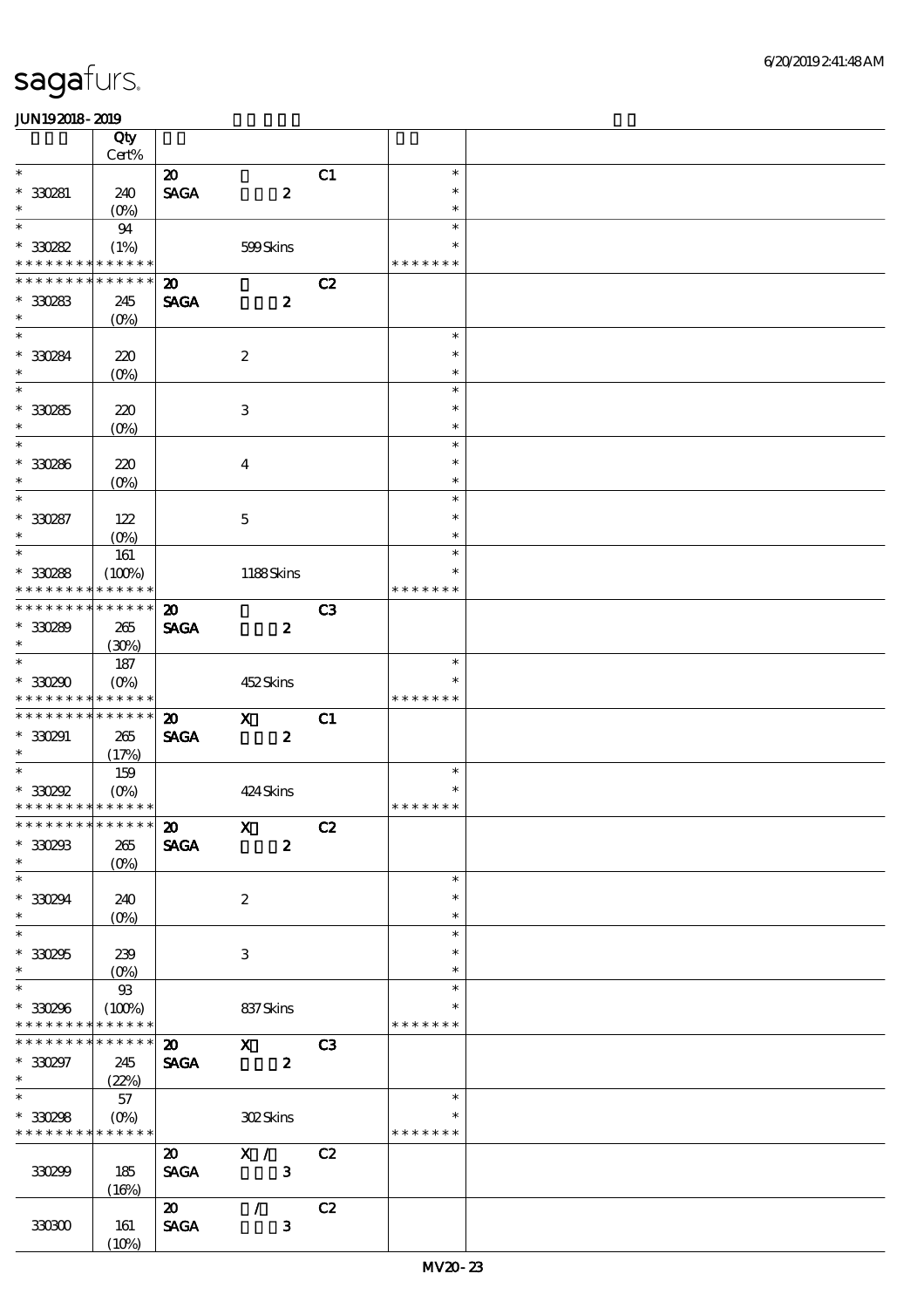|                          | Qty<br>$\mbox{Cert}\%$ |                             |                  |                  |        |               |  |
|--------------------------|------------------------|-----------------------------|------------------|------------------|--------|---------------|--|
| $* * *$<br>* * * *       | * * * * * *            |                             |                  |                  |        |               |  |
|                          |                        | $\boldsymbol{\mathfrak{D}}$ | X /              |                  | C2     |               |  |
| $* 330001$               | 265                    | IA                          |                  |                  | 1 COR1 |               |  |
| $\ast$                   | (4%)                   |                             |                  |                  |        |               |  |
| $\ast$                   |                        |                             |                  |                  |        | $\ast$        |  |
| $*30002$                 |                        |                             |                  |                  |        | $\ast$        |  |
|                          | 240                    |                             | $\boldsymbol{z}$ |                  |        |               |  |
| $\ast$                   | (4%)                   |                             |                  |                  |        | $\ast$        |  |
| $\ast$                   | 221                    |                             |                  |                  |        | $\ast$        |  |
| $^*$ 330303              | (11%)                  |                             | 726Skins         |                  |        | ∗             |  |
|                          |                        |                             |                  |                  |        | * * * * * * * |  |
| * * * * * * * *          | * * * * * *            |                             |                  |                  |        |               |  |
|                          |                        | $\boldsymbol{\mathbf{z}}$   | X /              |                  | C2     |               |  |
| 330304                   | 90                     | IA                          |                  | $\boldsymbol{z}$ | COR1   |               |  |
|                          |                        |                             |                  |                  |        |               |  |
|                          | $(\Theta)$             |                             |                  |                  |        |               |  |
| * * * * * * * *          | $******$               | $\boldsymbol{\mathbf{z}}$   | $X / \sqrt{2}$   |                  | C2     |               |  |
| $*30005$                 | 265                    | IA                          |                  | $\boldsymbol{z}$ | COR1   |               |  |
| $\ast$                   | (22%)                  |                             |                  |                  |        |               |  |
| $\overline{\phantom{0}}$ |                        |                             |                  |                  |        | $\ast$        |  |
|                          |                        |                             |                  |                  |        |               |  |
| $^\ast$ 330306           | 200                    |                             | $\boldsymbol{2}$ |                  |        | $\ast$        |  |
| $\ast$                   | (35%)                  |                             |                  |                  |        | $\ast$        |  |
| $\overline{\phantom{0}}$ | $5\!8$                 |                             |                  |                  |        | $\ast$        |  |
|                          |                        |                             |                  |                  |        |               |  |
| $* 330307$               | (31%)                  |                             | 523Skins         |                  |        |               |  |
| * * * * * * * *          | * * * * * *            |                             |                  |                  |        | * * * * * * * |  |
| * * * * * * * *          | * * * * * *            | $\boldsymbol{\mathbf{z}}$   |                  | $\mathbf{X}$ /   | C2     |               |  |
| $^*$ 330308              | 265                    | IA                          |                  | $\mathbf{1}$     |        |               |  |
|                          |                        |                             |                  |                  |        |               |  |
| $\ast$                   | (11%)                  |                             |                  |                  |        |               |  |
| $\ast$                   |                        |                             |                  |                  |        | $\ast$        |  |
| $*30009$                 | 240                    |                             | $\boldsymbol{z}$ |                  |        | $\ast$        |  |
| $\ast$                   |                        |                             |                  |                  |        | $\ast$        |  |
|                          | (12%)                  |                             |                  |                  |        |               |  |
| $\ast$                   |                        |                             |                  |                  |        | $\ast$        |  |
| $*330310$                | 240                    |                             | 3                |                  |        | $\ast$        |  |
| $\ast$                   |                        |                             |                  |                  |        | $\ast$        |  |
|                          | (2%)                   |                             |                  |                  |        |               |  |
| $\ast$                   |                        |                             |                  |                  |        | $\ast$        |  |
| $*$ 330311               | 240                    |                             | $\bf{4}$         |                  |        | $\ast$        |  |
| $\ast$                   | (4%)                   |                             |                  |                  |        | $\ast$        |  |
| $\ast$                   |                        |                             |                  |                  |        | $\ast$        |  |
|                          |                        |                             |                  |                  |        |               |  |
| $*$ 330312               | 240                    |                             | $\mathbf 5$      |                  |        | $\ast$        |  |
| $\ast$                   | (7%)                   |                             |                  |                  |        | $\ast$        |  |
| $*$                      |                        |                             |                  |                  |        | $\ast$        |  |
|                          |                        |                             |                  |                  |        |               |  |
| $*$ 330313               | 240                    |                             | $\bf 6$          |                  |        | $\ast$        |  |
| $\ast$                   | (9%)                   |                             |                  |                  |        | $\ast$        |  |
| $\ast$                   |                        |                             |                  |                  |        | $\ast$        |  |
|                          |                        |                             |                  |                  |        |               |  |
| $* 330314$               | 240                    |                             | $\boldsymbol{7}$ |                  |        | $\ast$        |  |
| $\ast$                   | (4%)                   |                             |                  |                  |        | $\ast$        |  |
| $\ast$                   |                        |                             |                  |                  |        | $\ast$        |  |
|                          |                        |                             |                  |                  |        | $\ast$        |  |
| $*$ 330315               | 240                    |                             | 8                |                  |        |               |  |
| $\ast$                   | (7%)                   |                             |                  |                  |        | $\ast$        |  |
| $\ast$                   |                        |                             |                  |                  |        | $\ast$        |  |
| $* 330316$               | 240                    |                             | $9\phantom{.0}$  |                  |        | ∗             |  |
| $\ast$                   |                        |                             |                  |                  |        |               |  |
|                          | (10%)                  |                             |                  |                  |        | $\ast$        |  |
| $\ast$                   |                        |                             |                  |                  |        | $\ast$        |  |
| $* 330317$               | 240                    |                             | $10\,$           |                  |        | $\ast$        |  |
| $\ast$                   |                        |                             |                  |                  |        | $\ast$        |  |
|                          | (4%)                   |                             |                  |                  |        |               |  |
| $\ast$                   |                        |                             |                  |                  |        | $\ast$        |  |
| $^\ast$ 330318           | 240                    |                             | $11\,$           |                  |        | $\ast$        |  |
| $\ast$                   | (17%)                  |                             |                  |                  |        | $\ast$        |  |
| $\overline{\ast}$        |                        |                             |                  |                  |        | $\ast$        |  |
|                          | 189                    |                             |                  |                  |        |               |  |
| * 330319                 | (10%)                  |                             |                  | 2854 Skins       |        |               |  |
| * * * *<br>* * * *       | * * * * * *            |                             |                  |                  |        | * * * * * * * |  |
| * * * * * * * *          | * * * * * *            | $\boldsymbol{\mathsf{20}}$  |                  | X / C2           |        |               |  |
|                          |                        |                             |                  |                  |        |               |  |
| $*3030$                  | 265                    | IA                          |                  | $\mathbf{1}$     |        |               |  |
| $*$                      | (13%)                  |                             |                  |                  |        |               |  |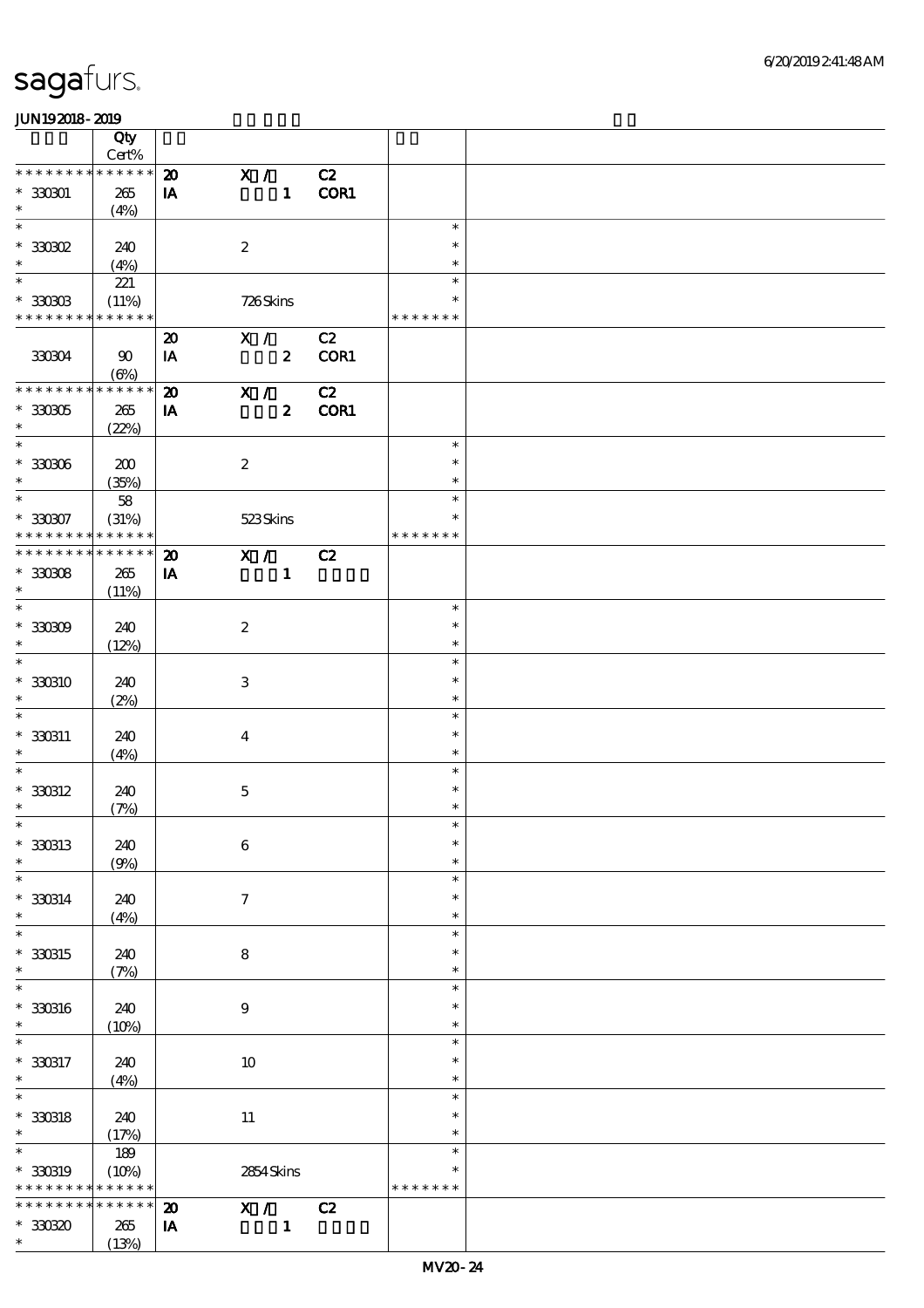|                          | Qty<br>$Cert\%$ |                                                  |               |  |
|--------------------------|-----------------|--------------------------------------------------|---------------|--|
|                          |                 |                                                  |               |  |
| $\ast$                   |                 | ${\bf Z}$<br>X / C2                              | $\ast$        |  |
| $*30021$                 | 240             | $\mathbf{1}$<br>IA                               | $\ast$        |  |
| $\ast$                   | (17%)           |                                                  | $\ast$        |  |
|                          |                 |                                                  | $\ast$        |  |
|                          |                 |                                                  |               |  |
| $*30022$                 | 240             | $\sqrt{3}$                                       | $\ast$        |  |
| $\ast$                   | (23%)           |                                                  | $\ast$        |  |
| $\overline{\phantom{0}}$ |                 |                                                  | $\ast$        |  |
|                          |                 |                                                  | $\ast$        |  |
| $*33023$                 | 240             | $\boldsymbol{4}$                                 |               |  |
| $\ast$                   | (48%)           |                                                  | $\ast$        |  |
| $\overline{\ast}$        |                 |                                                  | $\ast$        |  |
|                          |                 |                                                  | $\ast$        |  |
| $* 33024$                | 240             | $\mathbf 5$                                      |               |  |
| $\ast$                   | (37%)           |                                                  | $\ast$        |  |
|                          |                 |                                                  | $\ast$        |  |
|                          | 240             | $\bf 6$                                          | $\ast$        |  |
| $* 30825$                |                 |                                                  |               |  |
|                          | (3%)            |                                                  | $\ast$        |  |
|                          |                 |                                                  | $\ast$        |  |
| $* 330336$               | 240             | $\boldsymbol{\tau}$                              | $\ast$        |  |
| $\ast$                   |                 |                                                  | $\ast$        |  |
|                          | (5%)            |                                                  |               |  |
|                          |                 |                                                  | $\ast$        |  |
| $* 30827$                | 240             | ${\bf 8}$                                        | $\ast$        |  |
|                          | (4%)            |                                                  | $\ast$        |  |
|                          |                 |                                                  | $\ast$        |  |
|                          |                 |                                                  |               |  |
|                          | 240             | $\boldsymbol{9}$                                 | $\ast$        |  |
| $* 3088$                 | (10%)           |                                                  | $\ast$        |  |
|                          |                 |                                                  | $\ast$        |  |
|                          |                 |                                                  |               |  |
| $* 33029$                | 240             | $10\,$                                           | $\ast$        |  |
| $\ast$                   | (5%)            |                                                  | $\ast$        |  |
|                          |                 |                                                  | $\ast$        |  |
|                          |                 |                                                  |               |  |
| $*30030$                 | 240             | $11\,$                                           | $\ast$        |  |
| $*$ and $*$              | (16%)           |                                                  | $\ast$        |  |
|                          |                 |                                                  | $\ast$        |  |
|                          |                 |                                                  | $\ast$        |  |
| $^*$ 330331              | 240             | $12\,$                                           |               |  |
| $\ast$                   | (17%)           |                                                  | $\ast$        |  |
| $\overline{\phantom{0}}$ |                 |                                                  | $\ast$        |  |
| $*30032$                 | 240             | 13                                               | $\ast$        |  |
| $\ast$                   |                 |                                                  |               |  |
|                          | (15%)           |                                                  | $\ast$        |  |
| $\ast$                   |                 |                                                  | ∗             |  |
| $*30033$                 | 240             | 14                                               | $\ast$        |  |
| $\ast$                   |                 |                                                  | $\ast$        |  |
| $\overline{\ast}$        | (17%)           |                                                  |               |  |
|                          |                 |                                                  | $\ast$        |  |
| $* 33034$                | 240             | $15\,$                                           | $\ast$        |  |
| $\ast$                   | (14%)           |                                                  | $\ast$        |  |
| $\overline{\ast}$        |                 |                                                  | $\ast$        |  |
|                          |                 |                                                  |               |  |
| $*330335$                | 240             | $16\,$                                           | $\ast$        |  |
| $\ast$                   | (19%)           |                                                  | $\ast$        |  |
| $\overline{\phantom{0}}$ |                 |                                                  | $\ast$        |  |
|                          |                 |                                                  |               |  |
| $* 330336$               | 240             | $17\,$                                           | $\ast$        |  |
| $\ast$                   | (5%)            |                                                  | $\ast$        |  |
| $\overline{\ast}$        |                 |                                                  | $\ast$        |  |
| $* 330337$               |                 | $18\,$                                           | $\ast$        |  |
|                          | 240             |                                                  |               |  |
| $\ast$                   | (11%)           |                                                  | $\ast$        |  |
| $\overline{\ast}$        | 242             |                                                  | $\ast$        |  |
| $*30038$                 | (9%)            | 4587Skins                                        | $\ast$        |  |
| * * * * * * * *          | * * * * * *     |                                                  | * * * * * * * |  |
|                          |                 |                                                  |               |  |
| * * * * * * * *          | * * * * * *     | C2<br>$\boldsymbol{\mathbf{z}}$<br>$\mathcal{F}$ |               |  |
| $*30039$                 | $265\,$         | ${\bf I} {\bf A}$<br>$\mathbf{1}$                |               |  |
| $\ast$                   | (9%)            |                                                  |               |  |
|                          |                 |                                                  |               |  |
| $\ast$                   |                 |                                                  | $\ast$        |  |
| $*30340$                 | 240             | $\boldsymbol{2}$                                 | $\ast$        |  |
| $\ast$                   | (5%)            |                                                  | $\ast$        |  |
|                          |                 |                                                  |               |  |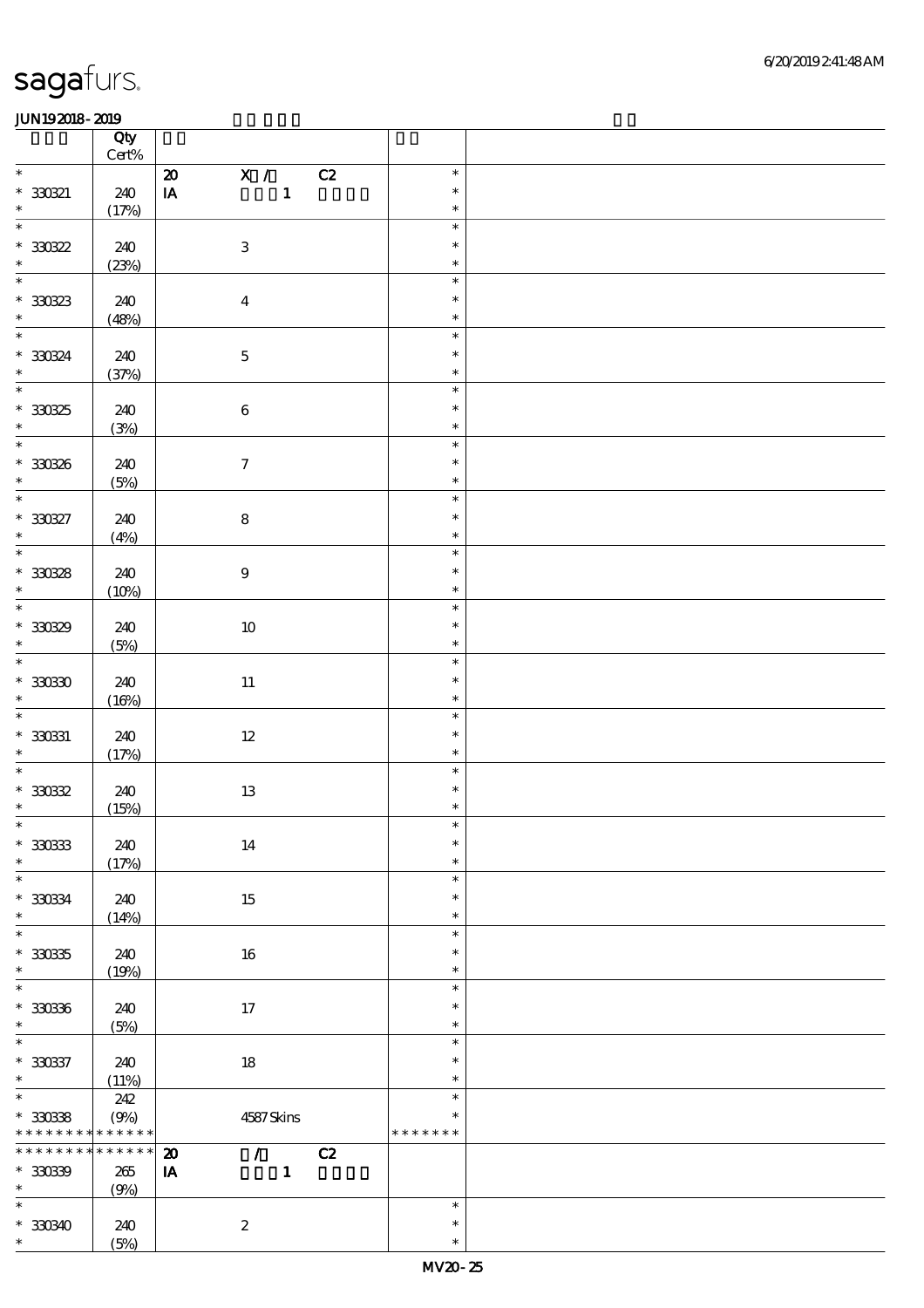|                          | Qty<br>Cert%    |                             |                                            |    |                  |  |
|--------------------------|-----------------|-----------------------------|--------------------------------------------|----|------------------|--|
|                          |                 |                             |                                            |    |                  |  |
| $\ast$<br>$* 330341$     | 240             | $\pmb{\mathcal{D}}$<br>IA   | $\mathcal{F}^{\mathbb{R}}$<br>$\mathbf{1}$ | C2 | $\ast$<br>$\ast$ |  |
| $\ast$                   | (5%)            |                             |                                            |    | $\ast$           |  |
| $\ast$                   |                 |                             |                                            |    | $\ast$           |  |
| $*30342$                 | 220             |                             | $\boldsymbol{4}$                           |    | $\ast$           |  |
| $\ast$                   |                 |                             |                                            |    | $\ast$           |  |
|                          | (11%)           |                             |                                            |    |                  |  |
| $\ast$                   | $5\!5$          |                             |                                            |    | $\ast$           |  |
| $*330343$                | (10%)           |                             | 1020Skins                                  |    | $\ast$           |  |
| * * * * * * * *          | * * * * * *     |                             |                                            |    | * * * * * * *    |  |
| * * * * * * * *          | $* * * * * * *$ | $\boldsymbol{\mathfrak{D}}$ | X / C2                                     |    |                  |  |
| $* 330344$               | $265\,$         | IA                          | $\boldsymbol{z}$                           |    |                  |  |
| $\ast$                   | (11%)           |                             |                                            |    |                  |  |
| $\overline{\ast}$        |                 |                             |                                            |    | $\ast$           |  |
|                          |                 |                             |                                            |    |                  |  |
| $* 330345$               | 240             |                             | $\boldsymbol{2}$                           |    | $\ast$           |  |
| $\ast$                   | (5%)            |                             |                                            |    | $\ast$           |  |
| $\ast$                   |                 |                             |                                            |    | $\ast$           |  |
| $* 330346$               | 240             |                             | $\,3$                                      |    | $\ast$           |  |
| $\ast$                   | (7%)            |                             |                                            |    | $\ast$           |  |
| $\overline{\phantom{0}}$ | 213             |                             |                                            |    | $\ast$           |  |
| $* 330347$               | (9%)            |                             | 958Skins                                   |    | $\ast$           |  |
|                          |                 |                             |                                            |    |                  |  |
| * * *                    | * * * * * *     |                             |                                            |    | * * * * * * *    |  |
| * * * * * * * *          | * * * * * *     | $\boldsymbol{\mathfrak{D}}$ | X /                                        | C2 |                  |  |
| $* 330348$               | 265             | IA                          | $\boldsymbol{z}$                           |    |                  |  |
| $\ast$                   | (13%)           |                             |                                            |    |                  |  |
| $\ast$                   |                 |                             |                                            |    | $\ast$           |  |
| $* 330349$               | 240             |                             | $\boldsymbol{2}$                           |    | $\ast$           |  |
| $\ast$                   | (20%)           |                             |                                            |    | $\ast$           |  |
| $\ast$                   |                 |                             |                                            |    | $\ast$           |  |
|                          |                 |                             |                                            |    |                  |  |
| $^\ast$ 330350           | 240             |                             | $\,3\,$                                    |    | $\ast$           |  |
| $\ast$                   | $(\Theta)$      |                             |                                            |    | $\ast$           |  |
| $\ast$                   |                 |                             |                                            |    | $\ast$           |  |
| $* 330351$               | 240             |                             | $\boldsymbol{4}$                           |    | $\ast$           |  |
| $\ast$                   | (5%)            |                             |                                            |    | $\ast$           |  |
| $\ast$                   |                 |                             |                                            |    | $\ast$           |  |
| $*30052$                 | 240             |                             | $\mathbf 5$                                |    | $\ast$           |  |
| $\ast$                   |                 |                             |                                            |    | $\ast$           |  |
|                          | (21%)           |                             |                                            |    |                  |  |
|                          |                 |                             |                                            |    |                  |  |
| $* 330353$               | 240             |                             | $\,6\,$                                    |    | $\ast$           |  |
| $\ast$                   | (11%)           |                             |                                            |    | $\ast$           |  |
| $\ast$                   | 250             |                             |                                            |    | $\ast$           |  |
| $* 330354$               | (15%)           |                             | 1715Skins                                  |    | $\ast$           |  |
| * * * * * * * *          | * * * * * *     |                             |                                            |    | * * * * * * *    |  |
| * * * * * * *            | * * * * * *     | $\boldsymbol{\mathfrak{D}}$ | $\mathcal{L}$                              | C2 |                  |  |
|                          |                 |                             |                                            |    |                  |  |
| $^\ast$ 330355<br>$\ast$ | 265             | $\mathbf{I} \mathbf{A}$     | $\boldsymbol{z}$                           |    |                  |  |
|                          | (11%)           |                             |                                            |    |                  |  |
| $\ast$                   |                 |                             |                                            |    | $\ast$           |  |
| $^\ast$ 330356           | 240             |                             | $\boldsymbol{2}$                           |    | $\ast$           |  |
| $\ast$                   | (14%)           |                             |                                            |    | $\ast$           |  |
| $\ast$                   |                 |                             |                                            |    | $\ast$           |  |
| $* 330357$               | 220             |                             | $\,3$                                      |    | $\ast$           |  |
| $\ast$                   | (21%)           |                             |                                            |    | $\ast$           |  |
| $\ast$                   |                 |                             |                                            |    | $\ast$           |  |
|                          | 43              |                             |                                            |    | $\ast$           |  |
| $* 30058$                | (16%)           |                             | 768Skins                                   |    |                  |  |
| * * * * * * * *          | * * * * * *     |                             |                                            |    | * * * * * * *    |  |
| * * * * * * * *          | * * * * * *     | $\boldsymbol{\mathbf{z}}$   | $\mathcal{L}$                              | C2 |                  |  |
| $* 30059$                | 240             | ${\bf I} {\bf A}$           | $\boldsymbol{2}$                           |    |                  |  |
| $\ast$                   | (20%)           |                             |                                            |    |                  |  |
| $\ast$                   |                 |                             |                                            |    | $\ast$           |  |
| $* 30000$                | 240             |                             | $\boldsymbol{2}$                           |    | $\ast$           |  |
| $\ast$                   | (14%)           |                             |                                            |    | $\ast$           |  |
|                          |                 |                             |                                            |    |                  |  |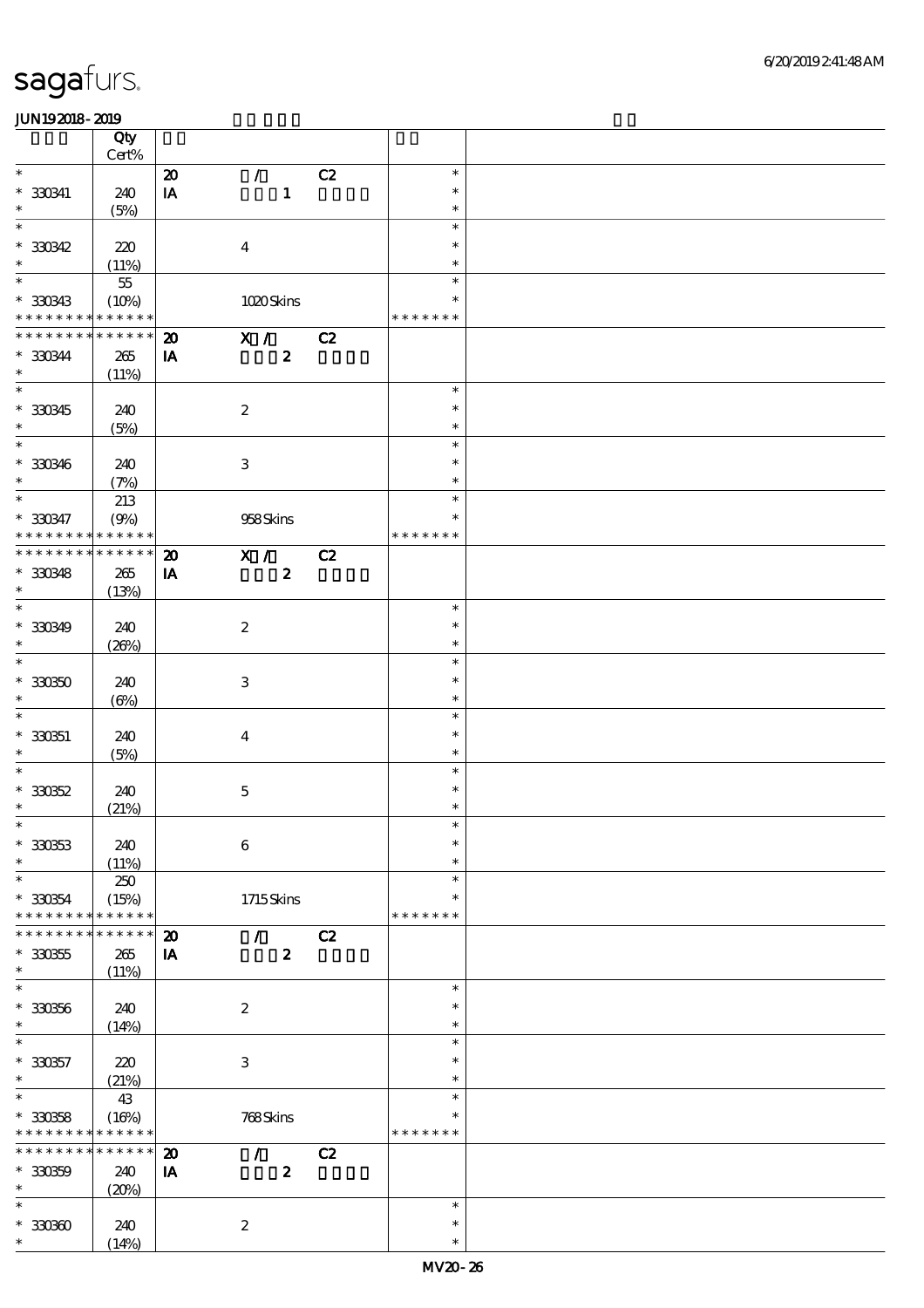|                                            | $\overline{Q}$ ty    |                                            |                                |                  |                |               |  |
|--------------------------------------------|----------------------|--------------------------------------------|--------------------------------|------------------|----------------|---------------|--|
|                                            | $\mbox{Cert}\%$      |                                            |                                |                  |                |               |  |
| $\ast$                                     | 52                   | $\boldsymbol{\mathfrak{D}}$                | $\mathbb{Z}_{\mathbb{Z}_{>0}}$ |                  | C2             | $\ast$        |  |
| $* 330361$                                 | (19%)                | IA                                         |                                | $\boldsymbol{z}$ |                |               |  |
| * * * * * * * * * * * * * *                |                      |                                            |                                |                  |                | * * * * * * * |  |
|                                            |                      | $\boldsymbol{\mathfrak{D}}$                | $\boldsymbol{\mathsf{Z}}$      |                  | C1             |               |  |
| 330362                                     | 217                  | <b>SROY</b>                                |                                | $\mathbf{1}$     |                |               |  |
|                                            | (7%)                 |                                            |                                |                  |                |               |  |
| * * * * * * * *                            | * * * * * *          | $\boldsymbol{\omega}$                      | $\boldsymbol{\mathsf{X}}$      |                  | C2             |               |  |
| $*30063$                                   | 245                  | <b>SROY</b>                                |                                | $\mathbf{1}$     |                |               |  |
| $\ast$                                     | (23%)                |                                            |                                |                  |                |               |  |
|                                            | 204                  |                                            |                                |                  |                | $\ast$        |  |
| $* 33064$                                  | $(O\% )$             |                                            | 449Skins                       |                  |                |               |  |
| * * * * * * * * * * * * * *                |                      |                                            |                                |                  |                | * * * * * * * |  |
| * * * * * * * * * * * * * *                |                      | $\boldsymbol{\mathsf{20}}$                 | $\mathbf{z}$                   |                  | C2             |               |  |
| $* 330365$                                 | 245                  | <b>SROY</b>                                |                                |                  |                |               |  |
| $\ast$                                     | (29%)                |                                            |                                |                  |                |               |  |
| $*$                                        | 87                   |                                            |                                |                  |                | $\ast$        |  |
| $* 30006$                                  |                      |                                            | 332Skins                       |                  |                |               |  |
| * * * * * * * * * * * * * *                |                      |                                            |                                |                  |                | * * * * * * * |  |
|                                            |                      | 20                                         | $\mathbf{z}$                   |                  | C3             |               |  |
| 330367                                     | 183                  | <b>SROY</b>                                | $\sim$ $\sim$ 1                |                  |                |               |  |
|                                            | (21%)                |                                            |                                |                  |                |               |  |
|                                            |                      | $\boldsymbol{\mathsf{20}}$                 | $\boldsymbol{\mathsf{Z}}$      |                  | C <sub>3</sub> |               |  |
| 330368                                     | 240                  | <b>SROY</b>                                |                                | $\mathbf{1}$     |                |               |  |
|                                            | (31%)                |                                            |                                |                  |                |               |  |
|                                            |                      | $\boldsymbol{\mathfrak{D}}$                | $\boldsymbol{\mathsf{Z}}$      |                  | C <sub>3</sub> |               |  |
| 330369                                     | 206                  | <b>SROY</b>                                |                                | $\mathbf{1}$     |                |               |  |
|                                            | (20%)                |                                            |                                |                  |                |               |  |
|                                            |                      | $\boldsymbol{\mathsf{20}}$                 | $\mathbf{x}$                   |                  | C1             |               |  |
| 330370                                     | 230                  | <b>SROY</b>                                |                                | $\mathbf{1}$     |                |               |  |
|                                            | (6%)                 |                                            |                                |                  |                |               |  |
| * * * * * * * *                            | $******$             | $\boldsymbol{\mathsf{20}}$                 | $\mathbf{X}$                   |                  | C2             |               |  |
| $* 330371$                                 | 245                  | <b>SROY</b>                                |                                | $\mathbf{1}$     |                |               |  |
| $\ast$                                     | (20%)                |                                            |                                |                  |                |               |  |
| $\ast$                                     |                      |                                            |                                |                  |                | $\ast$        |  |
| $* 330372$                                 | 220                  |                                            | $\boldsymbol{2}$               |                  |                | $\ast$        |  |
| $\ast$                                     | $(O\%)$              |                                            |                                |                  |                | $\ast$        |  |
|                                            | 118                  |                                            |                                |                  |                |               |  |
| $*330373$                                  | $(0\%)$              |                                            | 583Skins                       |                  |                | $\ast$        |  |
| * * * * * * * *                            | * * * * * *          |                                            |                                |                  |                | * * * * * * * |  |
|                                            |                      | $\boldsymbol{\mathfrak{D}}$                | $\mathbf{x}$                   |                  | C <sub>3</sub> |               |  |
| 330374                                     | 253                  | <b>SROY</b>                                |                                | $\mathbf{1}$     |                |               |  |
| * * * * * * * *                            | (20%)<br>* * * * * * |                                            |                                |                  |                |               |  |
| $* 330375$                                 | 205                  | $\boldsymbol{\mathfrak{D}}$<br><b>SROY</b> | $\boldsymbol{\mathrm{X}}$      | $\mathbf{1}$     | C3             |               |  |
| $\ast$                                     |                      |                                            |                                |                  |                |               |  |
| $\ast$                                     | $(10\%)$<br>59       |                                            |                                |                  |                | $\ast$        |  |
| $* 330376$                                 | (100%)               |                                            | 264Skins                       |                  |                | $\ast$        |  |
| * * * * * * * *                            | * * * * * *          |                                            |                                |                  |                | * * * * * *   |  |
| * * * * * * * *                            | * * * * * *          | $\boldsymbol{\mathfrak{D}}$                | $\mathbf{x}$                   |                  | C <sub>3</sub> |               |  |
| $* 330377$                                 | 245                  | <b>SROY</b>                                |                                | $\mathbf{1}$     |                |               |  |
| $\ast$                                     | (29%)                |                                            |                                |                  |                |               |  |
| $\ast$                                     | ${\bf 32}$           |                                            |                                |                  |                | $\ast$        |  |
| $* 330378$                                 | $(O\%)$              |                                            | 277Skins                       |                  |                |               |  |
| * * * * * * * * <mark>* * * * * *</mark>   |                      |                                            |                                |                  |                | * * * * * * * |  |
| * * * * * * * * <mark>* * * * * * *</mark> |                      | $\boldsymbol{\mathfrak{D}}$                |                                |                  | C1             |               |  |
| $*30379$                                   | 245                  | <b>SROY</b>                                |                                | $\mathbf{1}$     |                |               |  |
| $\ast$                                     | (10%)                |                                            |                                |                  |                |               |  |
| $\ast$                                     | 75                   |                                            |                                |                  |                | $\ast$        |  |
| $^\ast$ 33080                              | $(0\%)$              |                                            | 320Skins                       |                  |                | $\ast$        |  |
| * * * * * * * * <mark>* * * * * *</mark>   |                      |                                            |                                |                  |                | * * * * * * * |  |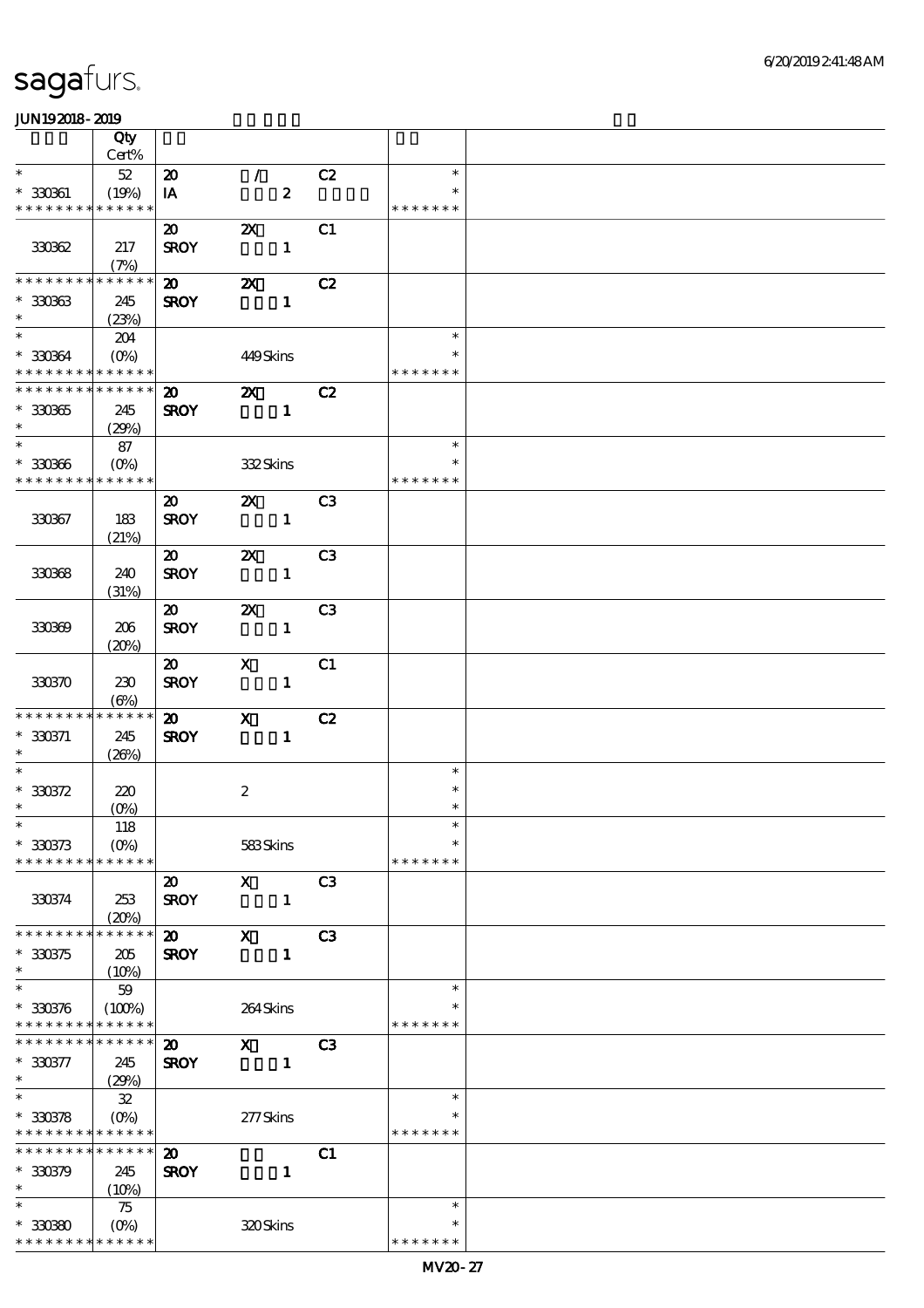|                               | Qty                             |                             |                        |    |               |  |
|-------------------------------|---------------------------------|-----------------------------|------------------------|----|---------------|--|
|                               | Cert%                           |                             |                        |    |               |  |
|                               |                                 | $\boldsymbol{\mathfrak{D}}$ |                        | C1 |               |  |
| 330381                        | 249                             | <b>SROY</b>                 | $\mathbf{1}$           |    |               |  |
|                               | $(\Theta)$                      |                             |                        |    |               |  |
|                               |                                 | $\boldsymbol{\mathfrak{D}}$ |                        | C1 |               |  |
| 33082                         | 42                              | <b>SROY</b>                 | $\mathbf{1}$           |    |               |  |
| * * * * * * * *               | $(0\%)$<br>* * * * * *          | $\boldsymbol{\mathfrak{D}}$ |                        | C2 |               |  |
| $* 33083$                     | 245                             | <b>SROY</b>                 | $\mathbf{1}$           |    |               |  |
| $\ast$                        | (1%)                            |                             |                        |    |               |  |
| $\ast$                        |                                 |                             |                        |    | $\ast$        |  |
| $* 30084$                     | 220                             |                             | $\boldsymbol{2}$       |    | $\ast$        |  |
| $\ast$                        | $(O\%)$                         |                             |                        |    | $\ast$        |  |
| $\overline{\ast}$             |                                 |                             |                        |    | $\ast$        |  |
| $*30085$                      | 220                             |                             | $\,3\,$                |    | $\ast$        |  |
| $\ast$                        | $(0\%)$                         |                             |                        |    | $\ast$        |  |
| $\ast$                        |                                 |                             |                        |    | $\ast$        |  |
| $* 30086$                     | 220                             |                             | $\boldsymbol{4}$       |    | $\ast$        |  |
| $\ast$                        | $(O\%)$                         |                             |                        |    | $\ast$        |  |
| $\overline{\ast}$             |                                 |                             |                        |    | $\ast$        |  |
| $* 330387$                    | $37\,$                          |                             | $\mathbf 5$            |    | $\ast$        |  |
| $\ast$                        | $(O\%)$                         |                             |                        |    | $\ast$        |  |
| $\overline{\ast}$             | $100\,$                         |                             |                        |    | $\ast$        |  |
| $^\ast$ 33088                 | (100%)                          |                             | 1042Skins              |    | $\ast$        |  |
| * * * * * * * *               | $* * * * * * *$                 |                             |                        |    | * * * * * * * |  |
| * * * * * * * *               | * * * * * *                     | $\boldsymbol{\mathsf{20}}$  |                        | C2 |               |  |
| $* 30089$                     | 245                             | <b>SROY</b>                 | $\mathbf{1}$           |    |               |  |
| $\ast$                        | $(O\%)$                         |                             |                        |    |               |  |
| $\ast$                        |                                 |                             |                        |    | $\ast$        |  |
| $* 330900$                    | 220                             |                             | $\boldsymbol{2}$       |    | $\ast$        |  |
| $\ast$                        | $(0\%)$                         |                             |                        |    | $\ast$        |  |
| $\ast$                        |                                 |                             |                        |    | $\ast$        |  |
| $* 330901$                    | 173                             |                             | $\,3\,$                |    | $\ast$        |  |
| $\ast$                        | $(O\!\!\!\!\!\!\backslash\rho)$ |                             |                        |    | $\ast$        |  |
| $\ast$                        | 150                             |                             |                        |    | $\ast$        |  |
| $*30002$                      | (100%)                          |                             | 788Skins               |    | $\ast$        |  |
| * * * * * * * * * * * * * *   |                                 |                             |                        |    | * * * * * *   |  |
| *************** 20            |                                 |                             | $\overline{\text{C3}}$ |    |               |  |
| $^\ast$ 330393                | 245                             | <b>SROY</b>                 | $\mathbf{1}$           |    |               |  |
| $\ast$                        | (23%)                           |                             |                        |    |               |  |
| $\ast$                        | 122                             |                             |                        |    | $\ast$        |  |
| $* 330394$                    | $(O\%)$                         |                             | 367Skins               |    | $\ast$        |  |
| * * * * * * * *               | * * * * * *                     |                             |                        |    | * * * * * * * |  |
| * * * * * * * *               | $* * * * * * *$                 | $\boldsymbol{\mathfrak{D}}$ |                        | C3 |               |  |
| $* 30005$                     | 240                             | <b>SROY</b>                 | $\mathbf{1}$           |    |               |  |
| $\ast$                        | $(O_0)$                         |                             |                        |    |               |  |
| $\ast$                        | 105                             |                             |                        |    | $\ast$        |  |
| $* 330306$<br>* * * * * * * * | (100%)<br>* * * * * *           |                             | 345Skins               |    | $\ast$        |  |
| * * * * * * * *               | * * * * * *                     |                             |                        |    | * * * * * * * |  |
|                               |                                 | $\boldsymbol{\mathbf{z}}$   |                        | C1 |               |  |
| $* 330397$<br>$\ast$          | 245                             | <b>SROY</b>                 | $\mathbf{1}$           |    |               |  |
| $\ast$                        | (20%)                           |                             |                        |    | $\ast$        |  |
|                               |                                 |                             |                        |    | $\ast$        |  |
| $*30008$<br>$\ast$            | 220                             |                             | $\boldsymbol{2}$       |    | $\ast$        |  |
| $\ast$                        | $(O\%)$                         |                             |                        |    | $\ast$        |  |
|                               |                                 |                             |                        |    | $\ast$        |  |
| $* 330399$<br>$\ast$          | 220                             |                             | $\,3\,$                |    | $\ast$        |  |
| $\ast$                        | $(0\%)$                         |                             |                        |    | $\ast$        |  |
|                               | 29                              |                             |                        |    | $\ast$        |  |
| $*330400$<br>* * * * * * * *  | $(0\%)$<br>* * * * * *          |                             | 714Skins               |    | * * * * * * * |  |
|                               |                                 |                             |                        |    |               |  |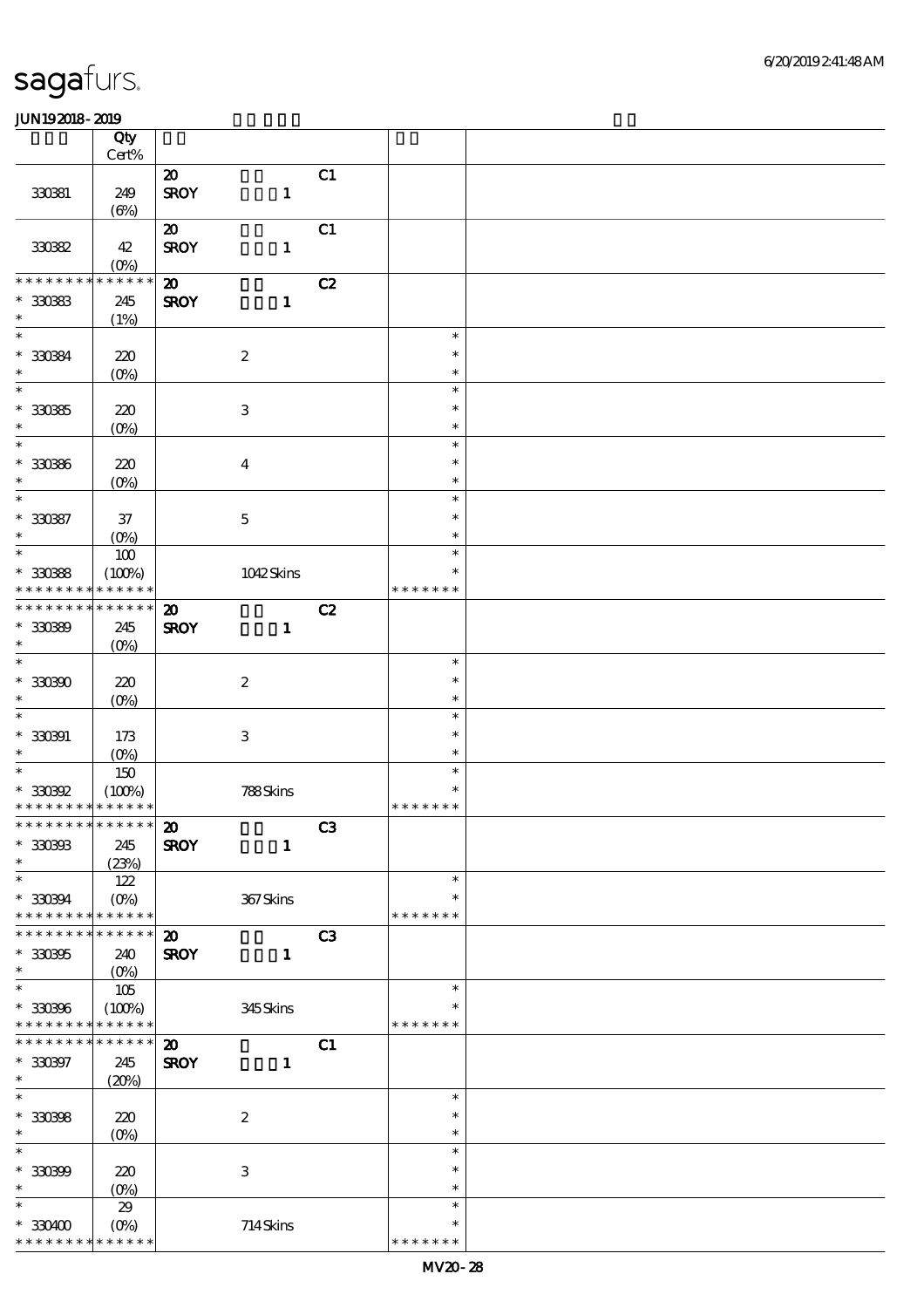|                                           | Qty               |                             |                  |    |               |  |
|-------------------------------------------|-------------------|-----------------------------|------------------|----|---------------|--|
|                                           | $Cert\%$          |                             |                  |    |               |  |
|                                           |                   | $\boldsymbol{\mathsf{20}}$  |                  | C1 |               |  |
| 330401                                    | 197<br>(18%)      | <b>SROY</b>                 | $\mathbf{1}$     |    |               |  |
| * * * * * * * *                           | * * * * * *       | $\boldsymbol{\mathfrak{D}}$ |                  | C2 |               |  |
| $*30002$                                  | 245               | <b>SROY</b>                 | $\mathbf{1}$     |    |               |  |
| $\ast$                                    | $(O\%)$           |                             |                  |    |               |  |
| $\ast$                                    |                   |                             |                  |    | $\ast$        |  |
|                                           | 220               |                             | $\boldsymbol{2}$ |    | $\ast$        |  |
| $*$ 330403                                | (O <sub>0</sub> ) |                             |                  |    | $\ast$        |  |
| $\ast$                                    |                   |                             |                  |    | $\ast$        |  |
| $*330404$                                 | 220               |                             | $\,3$            |    | $\ast$        |  |
| $\ast$                                    | $(O\!/\!o)$       |                             |                  |    | $\ast$        |  |
| $\overline{\ast}$                         |                   |                             |                  |    | $\ast$        |  |
| $*330405$                                 | 220               |                             | $\boldsymbol{4}$ |    | $\ast$        |  |
| $\ast$                                    | $(0\%)$           |                             |                  |    | $\ast$        |  |
| $\ast$                                    |                   |                             |                  |    | $\ast$        |  |
| $* 330406$                                | 199               |                             | $\mathbf 5$      |    | $\ast$        |  |
| $\ast$                                    | $(O\%)$           |                             |                  |    | $\ast$        |  |
| $\overline{\ast}$                         | 116               |                             |                  |    | $\ast$        |  |
| $* 330407$                                | (100%)            |                             | 1220Skins        |    | $\ast$        |  |
| * * * * * * *                             | * * * * * *       |                             |                  |    | * * * * * * * |  |
| * * * * * * * *                           | * * * * * *       | $\boldsymbol{\mathbf{z}}$   |                  | C2 |               |  |
| $*30408$                                  | 245               | <b>SROY</b>                 | $\mathbf{1}$     |    |               |  |
| $\ast$                                    | $(O\%)$           |                             |                  |    |               |  |
| $\ast$                                    |                   |                             |                  |    | $\ast$        |  |
| $*330409$                                 | 180               |                             | $\boldsymbol{2}$ |    | $\ast$        |  |
| $\ast$                                    | $(O\%)$           |                             |                  |    | $\ast$        |  |
| $\ast$                                    | 112               |                             |                  |    | $\ast$        |  |
| * 330410                                  | (100%)            |                             | 537Skins         |    | $\ast$        |  |
| * * * * * * * *                           | * * * * * *       |                             |                  |    | * * * * * * * |  |
| * * * * * * * *                           | * * * * * *       | $\boldsymbol{\mathbf{z}}$   |                  | C3 |               |  |
| $* 330411$                                | 245               | <b>SROY</b>                 | $\mathbf{1}$     |    |               |  |
| $\ast$<br>$\ast$                          | (33%)             |                             |                  |    | $\ast$        |  |
|                                           | 130               |                             |                  |    | $\ast$        |  |
| $* 330412$<br>* * * * * * * * * * * * * * | $(O\!/\!o)$       |                             | 375Skins         |    | * * * * * * * |  |
|                                           |                   | $\pmb{\mathcal{Z}}$         |                  | C3 |               |  |
| 330413                                    | 240               | <b>SROY</b>                 | $\mathbf{1}$     |    |               |  |
|                                           | (30%)             |                             |                  |    |               |  |
| * * * * * * * *                           | * * * * * *       | $\boldsymbol{\mathfrak{D}}$ |                  | C3 |               |  |
| $* 330414$                                | 245               | <b>SROY</b>                 | $\mathbf{1}$     |    |               |  |
| $\ast$                                    | $(O\%)$           |                             |                  |    |               |  |
| $\ast$                                    |                   |                             |                  |    | $\ast$        |  |
| $* 330415$                                | 65                |                             | $\boldsymbol{2}$ |    | $\ast$        |  |
| $\ast$                                    | $(O\%)$           |                             |                  |    | $\ast$        |  |
| $\ast$                                    | $109$             |                             |                  |    | $\ast$        |  |
| $* 330416$                                | (90%)             |                             | 419Skins         |    | $\ast$        |  |
| * * * * * * * *                           | * * * * * *       |                             |                  |    | * * * * * * * |  |
| * * * * * * *                             | * * * * * *       | $\boldsymbol{\mathbf{z}}$   |                  | C1 |               |  |
| * 330417                                  | 245               | <b>SROY</b>                 | $\mathbf{1}$     |    |               |  |
| $\ast$                                    | (8%)              |                             |                  |    |               |  |
| $\ast$                                    | 88                |                             |                  |    | $\ast$        |  |
| $* 330418$                                | $(O\!/\!o)$       |                             | 333Skins         |    |               |  |
| * * * * * * * * <mark>* * * * * *</mark>  |                   |                             |                  |    | * * * * * * * |  |
| * * * * * * * *                           | * * * * * *       | $\boldsymbol{\mathbf{z}}$   |                  | C2 |               |  |
| * 330419                                  | 245               | <b>SROY</b>                 | $\mathbf{1}$     |    |               |  |
| $\ast$                                    | (33%)             |                             |                  |    |               |  |
| $\ast$                                    |                   |                             |                  |    | $\ast$        |  |
| $*30420$                                  | 220               |                             | $\boldsymbol{2}$ |    | $\ast$        |  |
| $\ast$                                    | $(0\%)$           |                             |                  |    | $\ast$        |  |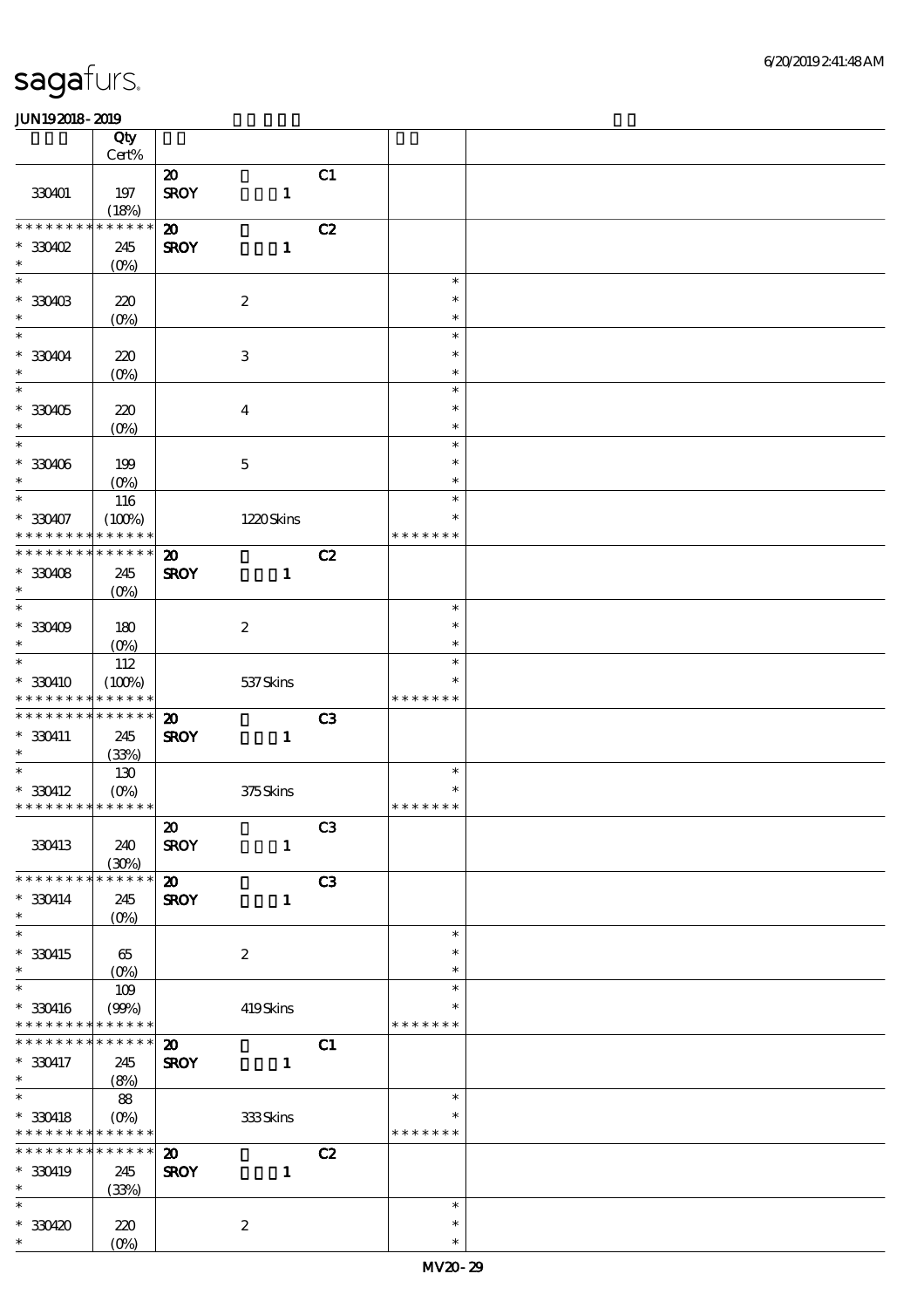|                                            | Qty                       |                                            |                                                                 |                        |               |  |
|--------------------------------------------|---------------------------|--------------------------------------------|-----------------------------------------------------------------|------------------------|---------------|--|
|                                            | $Cert\%$                  |                                            |                                                                 |                        |               |  |
| $\ast$                                     | 157                       | $\boldsymbol{\mathfrak{D}}$                |                                                                 | C2                     | $\ast$        |  |
| $*330421$                                  | $(O\%)$                   | <b>SROY</b>                                | $\mathbf{1}$                                                    |                        |               |  |
| * * * * * * * *                            | * * * * * *               |                                            |                                                                 |                        | * * * * * * * |  |
| 330422                                     | 242                       | $\boldsymbol{\mathfrak{D}}$<br><b>SROY</b> | $\mathbf{1}$                                                    | C2                     |               |  |
|                                            | (16%)                     |                                            |                                                                 |                        |               |  |
|                                            |                           | $\boldsymbol{\mathfrak{D}}$                |                                                                 | C <sub>3</sub>         |               |  |
| 330423                                     | 102                       | <b>SROY</b>                                | $\mathbf{1}$                                                    |                        |               |  |
|                                            | (35%)                     |                                            |                                                                 |                        |               |  |
|                                            |                           | $\boldsymbol{\mathfrak{D}}$                | $\mathbf x$                                                     | C1                     |               |  |
| 330424                                     | 108                       | <b>SROY</b>                                | $\mathbf{1}$                                                    |                        |               |  |
|                                            | (5%)                      |                                            |                                                                 |                        |               |  |
|                                            |                           | $\boldsymbol{\mathfrak{D}}$                | $\boldsymbol{\mathsf{X}}$                                       | C2                     |               |  |
| 330425                                     | 150                       | <b>SROY</b>                                |                                                                 | $\mathbf{1}$           |               |  |
|                                            | (16%)                     |                                            |                                                                 |                        |               |  |
| 330426                                     | 120                       | $\boldsymbol{\mathfrak{D}}$<br><b>SROY</b> | $\mathbf{X}$<br>$\mathbf{1}$                                    | C2                     |               |  |
|                                            | (28%)                     |                                            |                                                                 |                        |               |  |
|                                            |                           | $\boldsymbol{\mathfrak{D}}$                | $\boldsymbol{X}$                                                | C3                     |               |  |
| 330427                                     | 234                       | <b>SROY</b>                                | $\sim$ 1                                                        |                        |               |  |
|                                            | (31%)                     |                                            |                                                                 |                        |               |  |
|                                            |                           | $\boldsymbol{\mathsf{20}}$                 | $\boldsymbol{\mathsf{Z}}$                                       | C1                     |               |  |
| 330428                                     | 154                       | <b>SROY</b>                                |                                                                 | $\boldsymbol{z}$       |               |  |
|                                            | (20%)                     |                                            |                                                                 |                        |               |  |
|                                            |                           | $\boldsymbol{\mathfrak{D}}$                | $\boldsymbol{\mathsf{Z}}$                                       | C1/C2                  |               |  |
| 330429                                     | 217                       | <b>SROY</b>                                |                                                                 | $\boldsymbol{z}$       |               |  |
| * * * * * * * *                            | (18%)<br>* * * * * *      | $\boldsymbol{\mathfrak{D}}$                |                                                                 |                        |               |  |
| $*30430$                                   | 245                       | <b>SROY</b>                                | $\boldsymbol{\mathsf{z}}$                                       | C2<br>$\boldsymbol{z}$ |               |  |
| $\ast$                                     | $(O\%)$                   |                                            |                                                                 |                        |               |  |
|                                            |                           |                                            |                                                                 |                        | $\ast$        |  |
| $*330431$                                  | 42                        |                                            | $\boldsymbol{2}$                                                |                        | $\ast$        |  |
| $\ast$                                     | $(O\%)$                   |                                            |                                                                 |                        | $\ast$        |  |
| $*$                                        | ${\bf 98}$                |                                            |                                                                 |                        | $\ast$        |  |
| $*30432$                                   | (100%)                    |                                            | 385Skins                                                        |                        | *             |  |
| * * * * * * * * <mark>* * * * * * *</mark> |                           |                                            |                                                                 |                        | * * * * * * * |  |
| ************** 20                          |                           |                                            | $\boldsymbol{\mathsf{Z}}$                                       | C2                     |               |  |
| $*330433$<br>$*$                           | 245                       | <b>SROY</b>                                | $\overline{\mathbf{2}}$                                         |                        |               |  |
| $*$                                        | (20%)<br>74               |                                            |                                                                 |                        | $\ast$        |  |
| $* 330434$                                 | (1%)                      |                                            | 319Skins                                                        |                        | $\ast$        |  |
| * * * * * * * *                            | * * * * * *               |                                            |                                                                 |                        | * * * * * * * |  |
|                                            |                           | $\boldsymbol{\mathsf{20}}$                 | $\mathbf{x}$                                                    | C <sub>3</sub>         |               |  |
| 330435                                     | 81                        | <b>SROY</b>                                |                                                                 | $\boldsymbol{z}$       |               |  |
|                                            | (18%)                     |                                            |                                                                 |                        |               |  |
|                                            |                           | $\boldsymbol{\mathsf{20}}$                 | $\boldsymbol{\mathsf{Z}}$                                       | C3                     |               |  |
| 330436                                     | 144                       | <b>SROY</b>                                |                                                                 | $\boldsymbol{z}$       |               |  |
|                                            | (36%)                     |                                            |                                                                 |                        |               |  |
|                                            |                           | $\boldsymbol{\mathsf{20}}$                 | $\mathbf{X}$                                                    | C1                     |               |  |
| 330437                                     | 198<br>(21%)              | <b>SROY</b>                                |                                                                 | $\boldsymbol{2}$       |               |  |
|                                            |                           | $\boldsymbol{\omega}$                      | $\mathbf{X}$ and $\mathbf{X}$ and $\mathbf{X}$ and $\mathbf{X}$ | C1                     |               |  |
| 330438                                     | 100                       | <b>SROY</b>                                |                                                                 | $\boldsymbol{z}$       |               |  |
|                                            | (14%)                     |                                            |                                                                 |                        |               |  |
| * * * * * * * *                            | * * * * * *               | $\boldsymbol{\mathsf{20}}$                 | $\mathbf{X}$                                                    | C1/C2                  |               |  |
| $*30439$                                   | 245                       | <b>SROY</b>                                | $\boldsymbol{z}$                                                |                        |               |  |
| $*$ and $*$                                | (15%)                     |                                            |                                                                 |                        |               |  |
| $\ast$                                     | 55                        |                                            |                                                                 |                        | $\ast$        |  |
| * 330440                                   | $(O\!/\!\!\!\!\!\!\circ)$ |                                            | 300Skins                                                        |                        |               |  |
| * * * * * * * * <mark>* * * * * * *</mark> |                           |                                            |                                                                 |                        | * * * * * * * |  |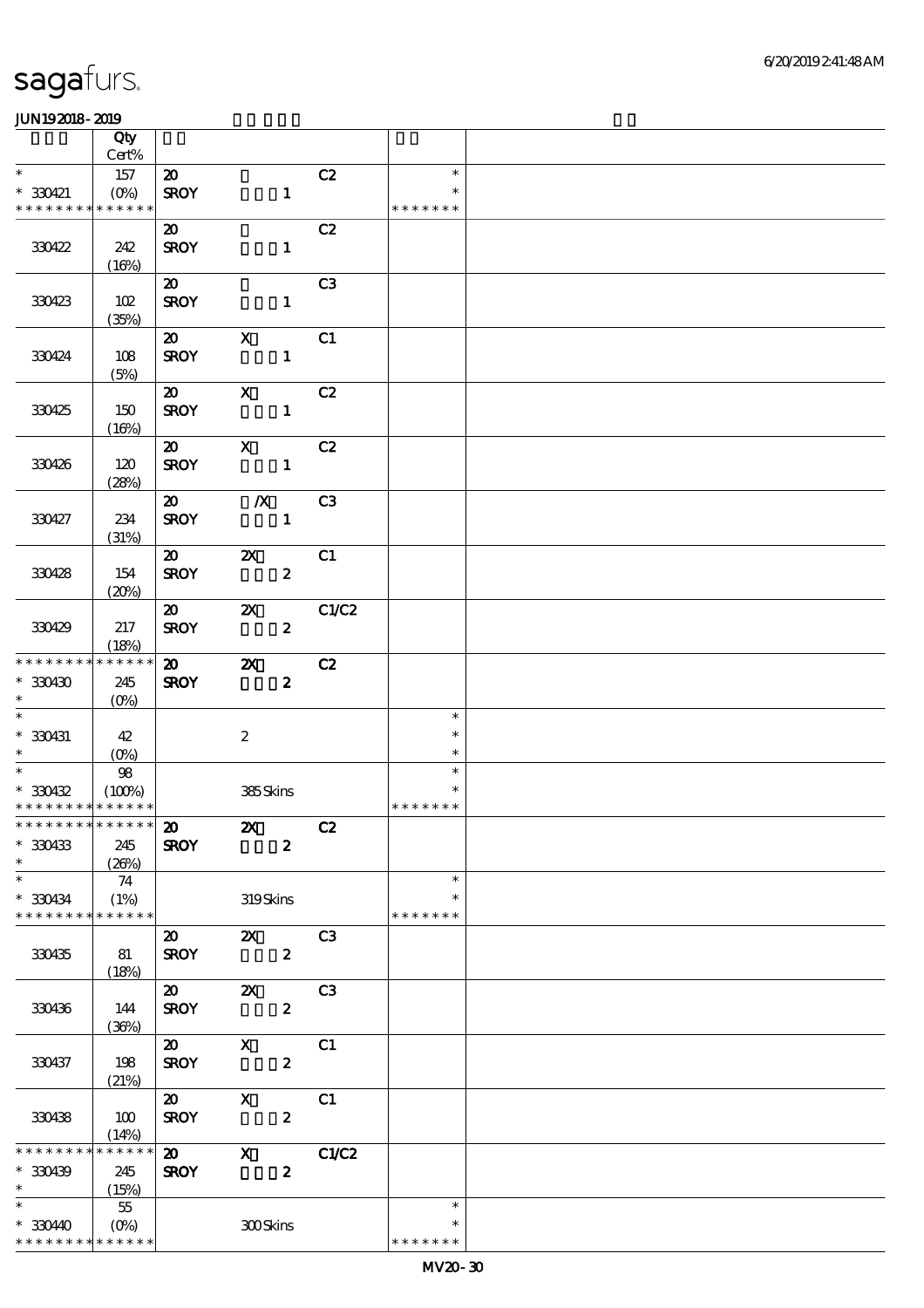|                              | <b>Qty</b>             |                             |                           |                  |                |               |  |
|------------------------------|------------------------|-----------------------------|---------------------------|------------------|----------------|---------------|--|
|                              | Cert%                  |                             |                           |                  |                |               |  |
| * * * * * * * *              | $******$               | $\boldsymbol{\mathfrak{D}}$ | $\mathbf x$               |                  | C2             |               |  |
| * 330441                     | 134                    | <b>SROY</b>                 |                           | $\boldsymbol{z}$ |                |               |  |
| $\ast$                       | $(O\!/\!o)$            |                             |                           |                  |                |               |  |
| $\overline{\ast}$            | 140                    |                             |                           |                  |                | $\ast$        |  |
| $*3042$                      | (100%)                 |                             | 274Skins                  |                  |                | $\ast$        |  |
| * * * * * * * * *            | * * * * * *            |                             |                           |                  |                | * * * * * * * |  |
| * * * * * * * *              | * * * * * *            | $\boldsymbol{\mathfrak{D}}$ | $\mathbf{x}$              |                  | C2             |               |  |
| $*33043$                     | 245                    | <b>SROY</b>                 |                           | $\boldsymbol{z}$ |                |               |  |
| $\ast$                       | (18%)                  |                             |                           |                  |                |               |  |
| $\ast$                       | $52\,$                 |                             |                           |                  |                | $\ast$        |  |
|                              |                        |                             |                           |                  |                | ∗             |  |
| $*330444$<br>* * * * * * * * | $(O\%)$<br>* * * * * * |                             | 297 Skins                 |                  |                | * * * * * * * |  |
|                              |                        |                             |                           |                  |                |               |  |
|                              |                        | $\boldsymbol{\mathfrak{D}}$ | $\boldsymbol{\mathsf{X}}$ |                  | C <sub>3</sub> |               |  |
| 330445                       | 140                    | <b>SROY</b>                 |                           | $\boldsymbol{z}$ |                |               |  |
|                              | (27%)                  |                             |                           |                  |                |               |  |
| * * * * * * * *              | * * * * * *            | $\boldsymbol{\mathbf{z}}$   | $\boldsymbol{\mathsf{X}}$ |                  | C <sub>3</sub> |               |  |
| $* 330446$                   | 139                    | <b>SROY</b>                 |                           | $\boldsymbol{z}$ |                |               |  |
| $\ast$                       | $(O\%)$                |                             |                           |                  |                |               |  |
| $\overline{\ast}$            | 147                    |                             |                           |                  |                | $\ast$        |  |
| $*330447$                    | (100%)                 |                             | 286Skins                  |                  |                | $\ast$        |  |
| * * * * * * * *              | * * * * * *            |                             |                           |                  |                | * * * * * * * |  |
|                              |                        | $\boldsymbol{\mathfrak{D}}$ | $\mathbf{X}$              |                  | C <sub>3</sub> |               |  |
|                              |                        |                             |                           |                  |                |               |  |
| 330448                       | 132                    | <b>SROY</b>                 |                           | $\boldsymbol{z}$ |                |               |  |
|                              | (32%)                  |                             |                           |                  |                |               |  |
|                              |                        | $\boldsymbol{\mathfrak{D}}$ |                           |                  | C1             |               |  |
| 33049                        | 149                    | <b>SROY</b>                 |                           | $\boldsymbol{z}$ |                |               |  |
|                              | (14%)                  |                             |                           |                  |                |               |  |
| * * * * * * * *              | * * * * * *            | $\boldsymbol{\mathfrak{D}}$ |                           |                  | C1             |               |  |
| $*330450$                    | 245                    | <b>SROY</b>                 |                           | $\boldsymbol{z}$ |                |               |  |
| $\ast$                       | (20%)                  |                             |                           |                  |                |               |  |
| $\ast$                       | 31                     |                             |                           |                  |                | $\ast$        |  |
| $*330451$                    | $(O\!/\!o)$            |                             | 276Skins                  |                  |                | ∗             |  |
| * * * * * * * * * * * * * *  |                        |                             |                           |                  |                | * * * * * * * |  |
|                              |                        |                             |                           |                  |                |               |  |
|                              |                        | $\boldsymbol{\mathsf{20}}$  |                           |                  | C1             |               |  |
| 330452                       | 172                    | <b>SROY</b>                 |                           | $\boldsymbol{z}$ |                |               |  |
|                              | (9%)                   |                             |                           |                  |                |               |  |
| ************** 20            |                        |                             |                           |                  | C2             |               |  |
| $* 330453$                   | 245                    | <b>SROY</b>                 |                           | $\boldsymbol{z}$ |                |               |  |
| $\ast$                       | (32%)                  |                             |                           |                  |                |               |  |
| $\ast$                       | 198                    |                             |                           |                  |                | $\ast$        |  |
| $* 330454$                   | $(O\%)$                |                             | 443Skins                  |                  |                | $\ast$        |  |
| * * * * * * * *              | * * * * * *            |                             |                           |                  |                | * * * * * * * |  |
| * * * * * * *                | * * * * * *            | $\boldsymbol{\mathfrak{D}}$ |                           |                  | C2             |               |  |
| $*330455$                    | 245                    | <b>SROY</b>                 |                           | $\boldsymbol{z}$ |                |               |  |
| $\ast$                       |                        |                             |                           |                  |                |               |  |
| $\ast$                       | $(O\%)$                |                             |                           |                  |                | $\ast$        |  |
|                              |                        |                             |                           |                  |                |               |  |
| $*330456$                    | 220                    |                             | $\boldsymbol{z}$          |                  |                | $\ast$        |  |
| $\ast$                       | $(O\!/\!o)$            |                             |                           |                  |                | $\ast$        |  |
| $\ast$                       |                        |                             |                           |                  |                | $\ast$        |  |
| $*330457$                    | 220                    |                             | 3                         |                  |                | ∗             |  |
| $\ast$                       | (100%)                 |                             |                           |                  |                | $\ast$        |  |
| $\ast$                       |                        |                             |                           |                  |                | $\ast$        |  |
| $*330458$                    | 44                     |                             | $\bf{4}$                  |                  |                | $\ast$        |  |
| $\ast$                       | (100%)                 |                             |                           |                  |                | $\ast$        |  |
| $\ast$                       | 135                    |                             |                           |                  |                | $\ast$        |  |
| $*330459$                    | $(O\%)$                |                             | 864Skins                  |                  |                |               |  |
| * * * * * * * *              | * * * * * *            |                             |                           |                  |                | * * * * * * * |  |
| * * * * * * * *              | ******                 |                             |                           |                  |                |               |  |
|                              |                        | $\boldsymbol{\mathfrak{D}}$ |                           |                  | C2             |               |  |
| $*330460$                    | 245                    | <b>SROY</b>                 |                           | $\pmb{2}$        |                |               |  |
| $\ast$                       | (24%)                  |                             |                           |                  |                |               |  |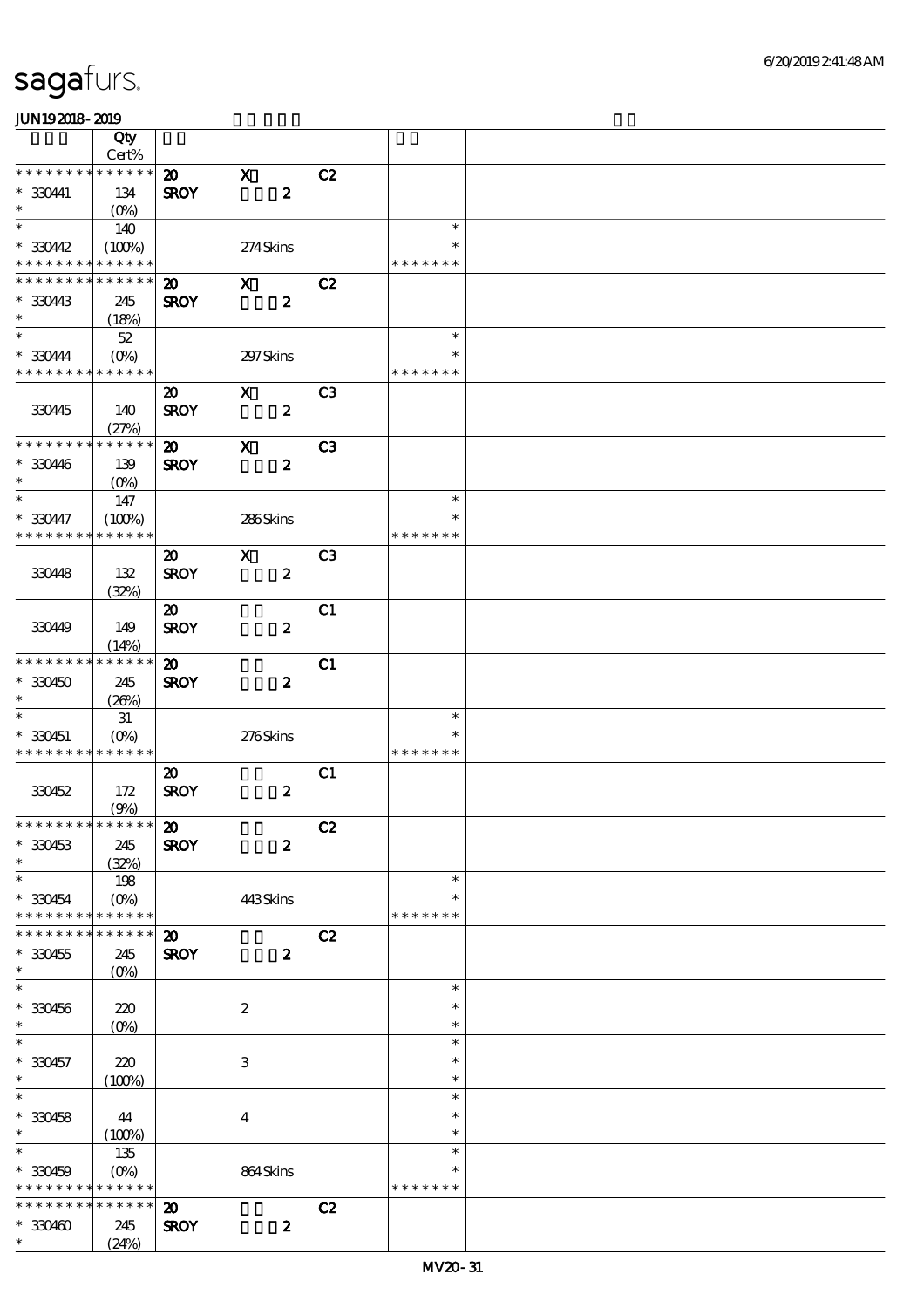|                                          | Qty<br>Cert%          |                             |                  |                |               |  |
|------------------------------------------|-----------------------|-----------------------------|------------------|----------------|---------------|--|
| $\ast$                                   |                       |                             |                  |                | $\ast$        |  |
|                                          |                       | $\boldsymbol{\mathfrak{D}}$ |                  | C2             | $\ast$        |  |
| $* 330461$                               | 220                   | <b>SROY</b>                 | $\boldsymbol{z}$ |                |               |  |
| $\ast$<br>$\overline{\ast}$              | $(O\!/\!\!\delta)$    |                             |                  |                | $\ast$        |  |
|                                          | $95\,$                |                             |                  |                | $\ast$        |  |
| $*30462$                                 | $(O\%)$               |                             | 560Skins         |                | $\ast$        |  |
| * * * * * * * *                          | * * * * * *           |                             |                  |                | * * * * * * * |  |
| * * * * * * * *                          | * * * * * *           | $\boldsymbol{\mathfrak{D}}$ |                  | C3             |               |  |
| $*30463$                                 | 245                   | <b>SROY</b>                 | $\boldsymbol{z}$ |                |               |  |
| $\ast$                                   | (33%)                 |                             |                  |                |               |  |
| $\ast$                                   | ${\bf 34}$            |                             |                  |                | $\ast$        |  |
| $*330464$                                | $(O\%)$               |                             | 279Skins         |                | $\ast$        |  |
| * * * * * * * * <mark>* * * * * *</mark> |                       |                             |                  |                | * * * * * * * |  |
| * * * * * * *                            | * * * * * *           | $\boldsymbol{\mathfrak{D}}$ |                  | C <sub>3</sub> |               |  |
| $*30465$                                 | 209                   | <b>SROY</b>                 | $\boldsymbol{z}$ |                |               |  |
| $\ast$                                   | $(O\%)$               |                             |                  |                |               |  |
| $\ast$                                   | 232                   |                             |                  |                | $\ast$        |  |
|                                          |                       |                             |                  |                | $\ast$        |  |
| $*330466$<br>* * * * * * * * * * * * * * | (100%)                |                             | 441 Skins        |                | * * * * * * * |  |
|                                          |                       |                             |                  |                |               |  |
| * * * * * * * *                          | * * * * * *           | $\boldsymbol{\mathfrak{D}}$ |                  | C <sub>3</sub> |               |  |
| * 330467                                 | 245                   | <b>SROY</b>                 | $\boldsymbol{z}$ |                |               |  |
| $\ast$                                   | (27%)                 |                             |                  |                |               |  |
| $\ast$                                   | $21\,$                |                             |                  |                | $\ast$        |  |
| $*330468$                                | (9%)                  |                             | 266Skins         |                | $\ast$        |  |
| * * * * * * * *                          | * * * * * *           |                             |                  |                | * * * * * * * |  |
|                                          |                       | $\boldsymbol{\mathfrak{D}}$ |                  | C1             |               |  |
| 330469                                   | 222                   | <b>SROY</b>                 | $\boldsymbol{z}$ |                |               |  |
|                                          | (14%)                 |                             |                  |                |               |  |
| * * * * * * * *                          | * * * * * *           | $\boldsymbol{\mathfrak{D}}$ |                  | C1             |               |  |
| $^*$ 330470 $\,$                         | 245                   | <b>SROY</b>                 | $\boldsymbol{z}$ |                |               |  |
| $\ast$                                   | (O <sub>0</sub> )     |                             |                  |                |               |  |
| $\ast$                                   | 129                   |                             |                  |                | $\ast$        |  |
|                                          |                       |                             |                  |                | $\ast$        |  |
| $* 330471$<br>* * * * * * * *            | (100%)<br>* * * * * * |                             | 374Skins         |                | * * * * * * * |  |
| * * * * * * * *                          | * * * * * *           |                             |                  |                |               |  |
|                                          |                       | $\boldsymbol{\mathfrak{D}}$ |                  | C2             |               |  |
| $*330472$<br>$\ast$                      | 245                   | <b>SROY</b>                 | $\boldsymbol{z}$ |                |               |  |
|                                          | $(O\%)$               |                             |                  |                | $\ast$        |  |
|                                          |                       |                             |                  |                |               |  |
| $* 330473$                               | 239                   |                             | $\boldsymbol{2}$ |                | $\ast$        |  |
| $\ast$                                   | $(0\%)$               |                             |                  |                | $\ast$        |  |
| $\ast$                                   | ${\bf 98}$            |                             |                  |                | $\ast$        |  |
| $*330474$                                | (100%)                |                             | 582Skins         |                | $\ast$        |  |
| * * * * * * * *                          | * * * * * *           |                             |                  |                | * * * * * * * |  |
| * * * * * * *                            | * * * * * *           | $\boldsymbol{\mathfrak{D}}$ |                  | C2             |               |  |
| $* 330475$                               | 245                   | <b>SROY</b>                 | $\boldsymbol{z}$ |                |               |  |
| $\ast$                                   | $(O\%)$               |                             |                  |                |               |  |
| $\ast$                                   |                       |                             |                  |                | $\ast$        |  |
| $* 330476$                               | 220                   |                             | $\boldsymbol{2}$ |                | $\ast$        |  |
| $\ast$                                   | $(0\%)$               |                             |                  |                | $\ast$        |  |
| $\ast$                                   |                       |                             |                  |                | $\ast$        |  |
| $* 330477$                               | 220                   |                             | $\,3$            |                | $\ast$        |  |
| $\ast$                                   | $(O\!/\!o)$           |                             |                  |                | $\ast$        |  |
| $\ast$                                   |                       |                             |                  |                | $\ast$        |  |
|                                          |                       |                             |                  |                | $\ast$        |  |
| $*30478$<br>$\ast$                       | $220$                 |                             | $\boldsymbol{4}$ |                | $\ast$        |  |
| $\ast$                                   | $(0\%)$               |                             |                  |                | $\ast$        |  |
|                                          |                       |                             |                  |                |               |  |
| $* 330479$                               | $220$                 |                             | $\mathbf 5$      |                | $\ast$        |  |
| $\ast$                                   | (100%)                |                             |                  |                | $\ast$        |  |
| $\ast$                                   |                       |                             |                  |                | $\ast$        |  |
| $* 330480$                               | 127                   |                             | $\,6\,$          |                | $\ast$        |  |
| $\ast$                                   | (100%)                |                             |                  |                | $\ast$        |  |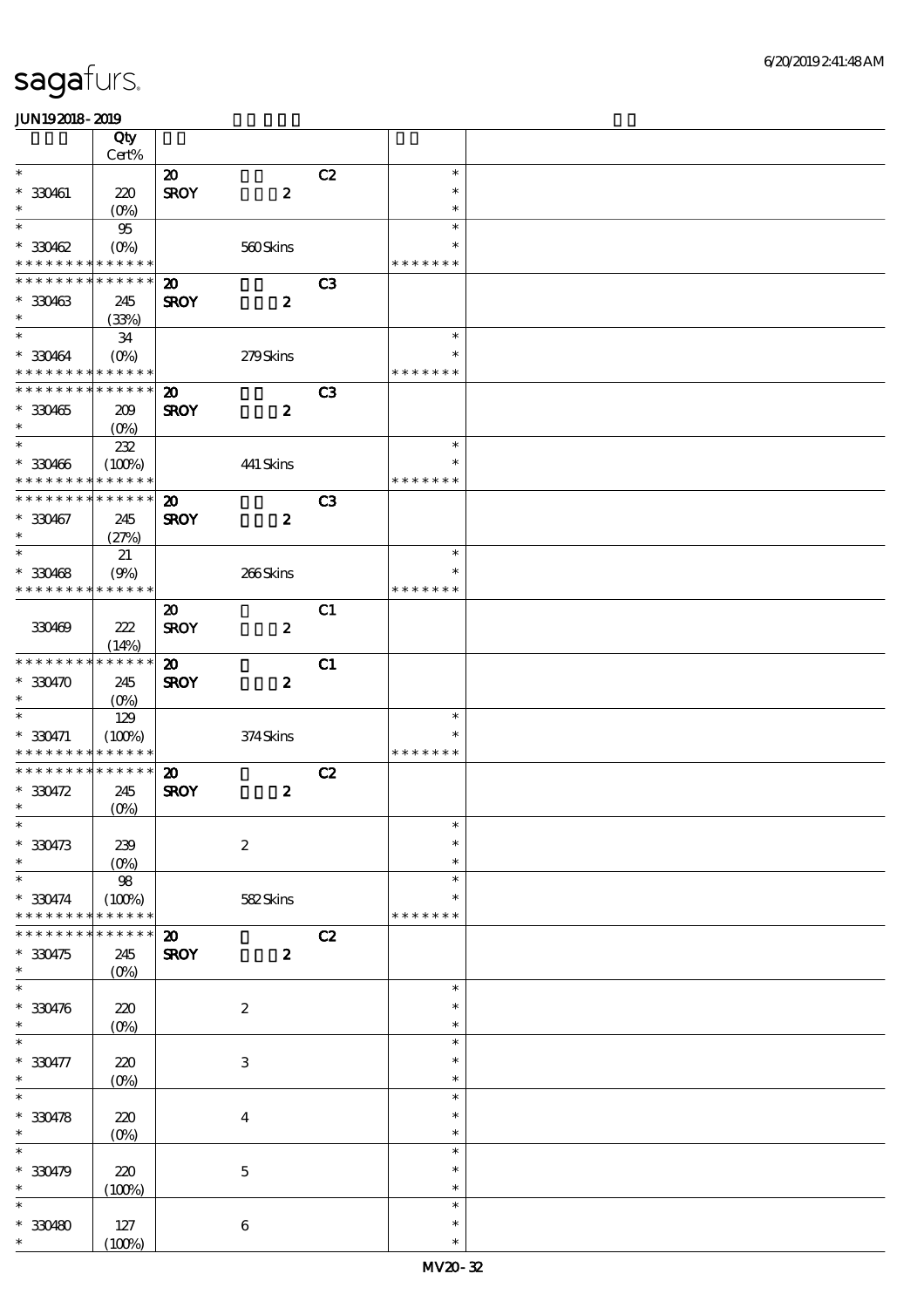| 6/20/2019241:48AM |
|-------------------|
|                   |

|                             | $135\,$              |                             |                           |                | $\ast$        |  |
|-----------------------------|----------------------|-----------------------------|---------------------------|----------------|---------------|--|
| $* 330481$                  | $(O\%)$              | <b>SROY</b>                 | $\pmb{2}$                 |                |               |  |
| * * * * * * * * * * * * * * |                      |                             |                           |                | * * * * * * * |  |
|                             |                      | $\boldsymbol{\mathfrak{D}}$ |                           | C <sub>3</sub> |               |  |
| 330482                      | 247                  | <b>SROY</b>                 | $\boldsymbol{2}$          |                |               |  |
|                             | (31%)                |                             |                           |                |               |  |
| * * * * * * * *             | * * * * * *          | $\boldsymbol{\mathbf{z}}$   |                           | C3             |               |  |
|                             |                      |                             |                           |                |               |  |
| $*330483$                   | 245                  | <b>SROY</b>                 | $\pmb{2}$                 |                |               |  |
| $\ast$                      | $(O\%)$              |                             |                           |                |               |  |
| $\ast$                      |                      |                             |                           |                | $\ast$        |  |
| $* 330484$                  | 220                  |                             | $\boldsymbol{2}$          |                | $\ast$        |  |
| $\ast$                      | (100%)               |                             |                           |                | $\ast$        |  |
| $\overline{\ast}$           |                      |                             |                           |                | $\ast$        |  |
| $*30485$                    | 106                  |                             | $\ensuremath{\mathbf{3}}$ |                | $\ast$        |  |
| $\ast$                      | (100%)               |                             |                           |                | $\ast$        |  |
| $\ast$                      | $137\,$              |                             |                           |                | $\ast$        |  |
| $* 330486$                  | $(0\%)$              |                             | 708Skins                  |                | $\ast$        |  |
| * * * * * * * *             | * * * * * *          |                             |                           |                | * * * * * * * |  |
|                             |                      |                             |                           |                |               |  |
|                             |                      | $\boldsymbol{\mathsf{20}}$  |                           | C1             |               |  |
| 330487                      | 237                  | <b>SROY</b>                 | $\boldsymbol{z}$          |                |               |  |
|                             | (15%)<br>* * * * * * |                             |                           |                |               |  |
| * * * * * * * *             |                      | $\boldsymbol{\mathbf{z}}$   |                           | C1             |               |  |
| $* 30488$                   | 237                  | <b>SROY</b>                 | $\boldsymbol{z}$          |                |               |  |
| $\ast$                      | $(O\%)$              |                             |                           |                |               |  |
| $\ast$                      | 108                  |                             |                           |                | $\ast$        |  |
| $* 330489$                  | (100%)               |                             | 345Skins                  |                | $\ast$        |  |
| * * * * * * * *             | * * * * * *          |                             |                           |                | * * * * * * * |  |
| * * * * * * * *             | $* * * * * * *$      | $\boldsymbol{\mathfrak{D}}$ |                           | C2             |               |  |
| $*30490$                    | 245                  | <b>SROY</b>                 | $\boldsymbol{z}$          |                |               |  |
| $\ast$                      | $(O\%)$              |                             |                           |                |               |  |
| $\ast$                      |                      |                             |                           |                | $\ast$        |  |
| $* 330491$                  | 222                  |                             | $\boldsymbol{2}$          |                | $\ast$        |  |
| $\ast$                      | $(O\%)$              |                             |                           |                | $\ast$        |  |
| $\ast$                      | 96                   |                             |                           |                | $\ast$        |  |
| $*30492$                    | (100%)               |                             | 563Skins                  |                | $\ast$        |  |
| * * * * * * * * * * * * * * |                      |                             |                           |                | * * * * * * * |  |
| * * * * * * * * * * * * * * |                      |                             |                           |                |               |  |
|                             |                      |                             |                           |                |               |  |
|                             |                      | $\boldsymbol{\mathfrak{D}}$ |                           | C2             |               |  |
| $* 330493$                  | 245                  | <b>SROY</b>                 | $\boldsymbol{z}$          |                |               |  |
| $\ast$                      | $(O\%)$              |                             |                           |                |               |  |
| $\ast$                      |                      |                             |                           |                | $\ast$        |  |
| $* 330494$                  | 220                  |                             | $\boldsymbol{2}$          |                | $\ast$        |  |
| $\ast$                      | $(0\%)$              |                             |                           |                | $\ast$        |  |
| $\ast$                      |                      |                             |                           |                | $\ast$        |  |
| $*30495$                    | 220                  |                             | $\ensuremath{\mathbf{3}}$ |                | $\ast$        |  |
| $\ast$                      | $(O\!/\!o)$          |                             |                           |                | $\ast$        |  |
| $\ast$                      |                      |                             |                           |                | $\ast$        |  |
|                             |                      |                             |                           |                | $\ast$        |  |
| $* 330496$<br>$\ast$        | 220                  |                             | $\boldsymbol{4}$          |                | $\ast$        |  |
| $\ast$                      | (100%)               |                             |                           |                | $\ast$        |  |
|                             |                      |                             |                           |                | $\ast$        |  |
| $* 330497$                  | 158                  |                             | $\mathbf 5$               |                | $\ast$        |  |
| $\ast$                      | (100%)               |                             |                           |                |               |  |
| $\ast$                      | 168                  |                             |                           |                | $\ast$        |  |
| $*30498$                    | $(O\%)$              |                             | $1231$ Skins              |                | ∗             |  |
| * * * * * * * *             | * * * * * *          |                             |                           |                | * * * * * * * |  |
| * * * * * * * *             | * * * * * *          | $\boldsymbol{\mathbf{z}}$   |                           | C3             |               |  |
| $*30499$                    | 198                  | <b>SROY</b>                 | $\boldsymbol{z}$          |                |               |  |
| $\ast$                      | (0%                  |                             |                           |                |               |  |
| $\ast$                      | 102                  |                             |                           |                | $\ast$        |  |
| $^\ast$ 330500              | (100%)               |                             | 300Skins                  |                |               |  |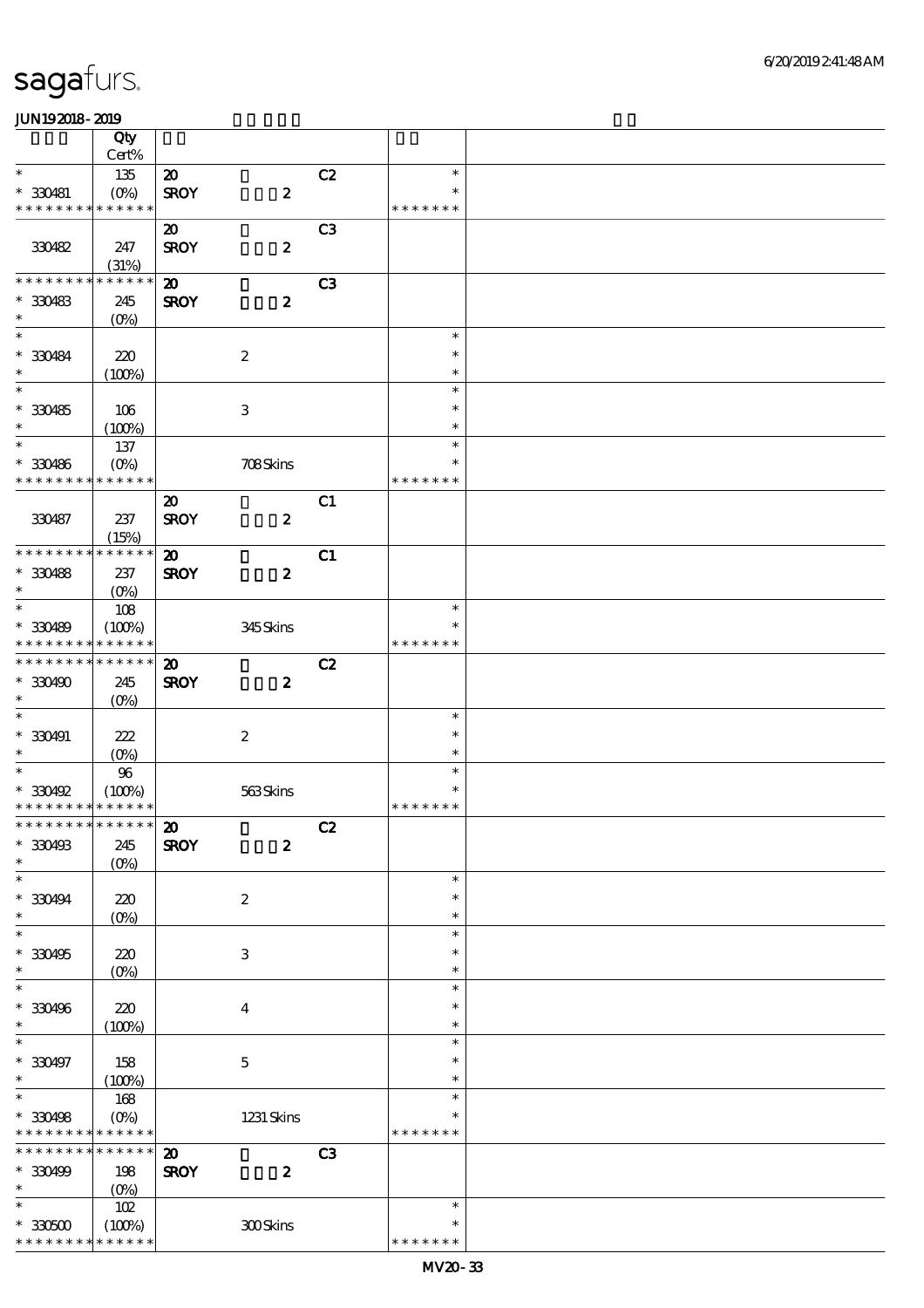|                             | Qty<br>$Cert\%$ |                             |                           |                |               |  |
|-----------------------------|-----------------|-----------------------------|---------------------------|----------------|---------------|--|
| * * * * * * * *             | * * * * * *     | $\boldsymbol{\mathfrak{D}}$ |                           | C3             |               |  |
| $*330501$                   | 245             | <b>SROY</b>                 | $\boldsymbol{z}$          |                |               |  |
| $\ast$                      |                 |                             |                           |                |               |  |
| $\ast$                      | $(0\%)$         |                             |                           |                | $\ast$        |  |
|                             |                 |                             |                           |                | $\ast$        |  |
| $^\ast$ 330502<br>$\ast$    | 220             |                             | $\boldsymbol{2}$          |                |               |  |
| $\overline{\ast}$           | (100%)          |                             |                           |                | $\ast$        |  |
|                             |                 |                             |                           |                | $\ast$        |  |
| $^\ast$ 330503              | 75              |                             | $\,3$                     |                | $\ast$        |  |
| $\ast$                      | (100%)          |                             |                           |                | $\ast$        |  |
| $\overline{\phantom{0}}$    | 44              |                             |                           |                | $\ast$        |  |
| $*30504$                    | $(O\%)$         |                             | 584Skins                  |                | $\ast$        |  |
| * * * * * * * *             | * * * * * *     |                             |                           |                | * * * * * * * |  |
|                             |                 | $\boldsymbol{\mathfrak{D}}$ | $\mathbf{x}$              | C1             |               |  |
| 330505                      | 153             | <b>SROY</b>                 | $\boldsymbol{z}$          |                |               |  |
|                             | (9%)            |                             |                           |                |               |  |
|                             |                 | $\boldsymbol{\mathfrak{D}}$ | $\boldsymbol{\mathrm{X}}$ | C1             |               |  |
| 330506                      | 179             | <b>SROY</b>                 | $\boldsymbol{z}$          |                |               |  |
|                             | (32%)           |                             |                           |                |               |  |
| * * * * * * * *             | * * * * * *     | $\boldsymbol{\mathfrak{D}}$ | $\mathbf x$               | C2             |               |  |
| $*30507$                    |                 |                             | $\boldsymbol{z}$          |                |               |  |
| $\ast$                      | 245             | <b>SROY</b>                 |                           |                |               |  |
| $\ast$                      | (27%)           |                             |                           |                | $\ast$        |  |
|                             | 87              |                             |                           |                |               |  |
| $*30508$                    | $(O\%)$         |                             | 332Skins                  |                | ∗             |  |
| * * * * * * * *             | * * * * * *     |                             |                           |                | * * * * * * * |  |
| * * * * * * * *             | * * * * * *     | $\boldsymbol{\mathbf{z}}$   | $\mathbf{x}$              | C2             |               |  |
| $*30509$                    | 245             | <b>SROY</b>                 | $\boldsymbol{z}$          |                |               |  |
| $\ast$                      | $(O\%)$         |                             |                           |                |               |  |
| $\overline{\ast}$           |                 |                             |                           |                | $\ast$        |  |
| $*330510$                   | 126             |                             | $\boldsymbol{2}$          |                | $\ast$        |  |
| $\ast$                      | $(O\%)$         |                             |                           |                | $\ast$        |  |
| $\ast$                      | 215             |                             |                           |                | $\ast$        |  |
| $*330511$                   | (100%)          |                             | 586Skins                  |                | $\ast$        |  |
| * * * * * * * *             | * * * * * *     |                             |                           |                | * * * * * * * |  |
|                             |                 | $\boldsymbol{\mathfrak{D}}$ | $\mathbf{x}$              | C <sub>3</sub> |               |  |
| 330512                      | 155             | <b>SROY</b>                 | $\boldsymbol{z}$          |                |               |  |
|                             | (43%)           |                             |                           |                |               |  |
| * * * * * * * * * * * * * * |                 | $\boldsymbol{\mathfrak{D}}$ | $\mathbf x$               | C <sub>3</sub> |               |  |
| $*30013$                    | 135             | <b>SROY</b>                 | $\boldsymbol{z}$          |                |               |  |
| $\ast$                      |                 |                             |                           |                |               |  |
| $\ast$                      | $(O\%)$         |                             |                           |                | $\ast$        |  |
|                             | 173             |                             |                           |                | $\ast$        |  |
| $*330514$                   | (100%)          |                             | 308Skins                  |                |               |  |
| * * * * * * * *             | * * * * * *     |                             |                           |                | * * * * * * * |  |
|                             |                 | $\boldsymbol{\mathfrak{D}}$ | $X$ $X$                   | C1/C2          |               |  |
| 330515                      | 194             | <b>LUM</b>                  | $\pmb{2}$                 |                |               |  |
|                             | (12%)           |                             |                           |                |               |  |
|                             |                 | $\boldsymbol{\mathfrak{D}}$ |                           | C1/C2          |               |  |
| 330516                      | 129             | <b>LUMI</b>                 | $\boldsymbol{z}$          |                |               |  |
|                             | (16%)           |                             |                           |                |               |  |
|                             |                 | $\boldsymbol{\mathfrak{D}}$ |                           | C2             |               |  |
| 330517                      | 194             | <b>LUMI</b>                 | $\boldsymbol{2}$          |                |               |  |
|                             | $(O_0)$         |                             |                           |                |               |  |
|                             |                 | $\boldsymbol{\mathsf{20}}$  | $\mathcal{L}$             | C2             |               |  |
| 330518                      | 133             | <b>LUM</b>                  | $\boldsymbol{z}$          |                |               |  |
|                             | (33%)           |                             |                           |                |               |  |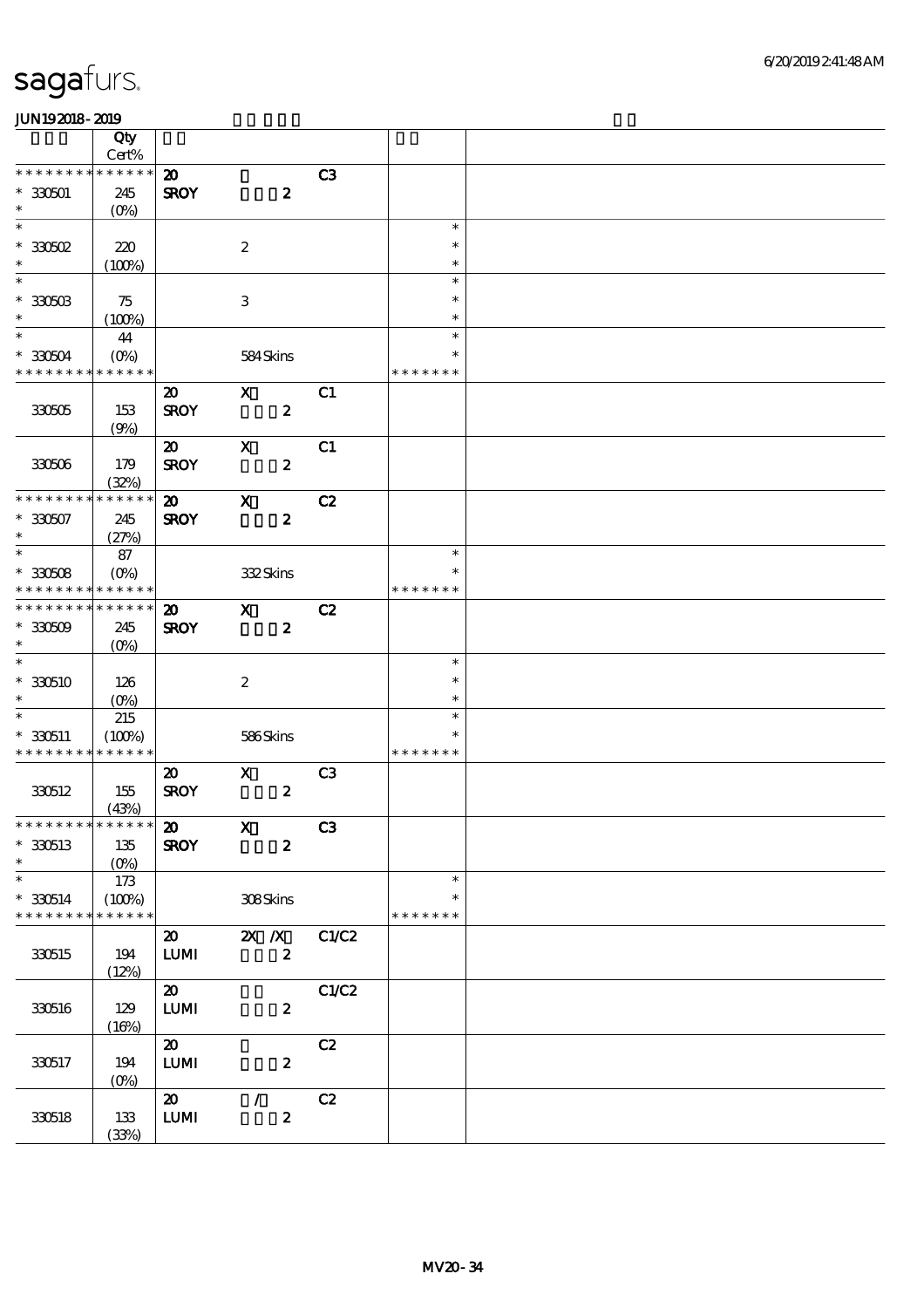|               | Qty<br>Cert%                              |                         |                           |       |  |
|---------------|-------------------------------------------|-------------------------|---------------------------|-------|--|
|               |                                           | $\mathbf 0$             | $\boldsymbol{\mathsf{X}}$ | C2    |  |
| 330561        | 98<br>(23%)                               | ${\bf S\!I}$            | $\mathbf{1}$              |       |  |
|               |                                           | $\mathbf{O}$            | $\boldsymbol{\mathsf{z}}$ | C2    |  |
| 330562        | 266<br>(20%)                              | ${\bf S}$               | $\mathbf{1}$              |       |  |
|               |                                           | $\mathbf O$             | $\boldsymbol{\mathrm{X}}$ | C1    |  |
| 330563        | $107$<br>(25%)                            | ${\bf S\!I}$            | $\mathbf{1}$              |       |  |
|               |                                           | $\mathbf 0$             | $\mathbf X$               | C2    |  |
| 330564        | 133<br>(13%)                              | $\mathbf{S}$            | $\mathbf{1}$              |       |  |
|               |                                           | $\mathbf 0$             |                           | C1    |  |
| 330565        | 149<br>(22%)                              | ${\bf s}$               | $\mathbf{1}$              |       |  |
|               |                                           | $\mathbf 0$             |                           | C2    |  |
| 330566        | 168<br>(8%)                               | ${\bf S\!I}$            | $\mathbf{1}$              |       |  |
|               |                                           | $\mathbf{o}$            |                           | C2    |  |
| 330567        | $\mathbf{3}\mathbf{0}\mathbf{3}$<br>(16%) | ${\bf S}$               | $\mathbf{1}$              |       |  |
|               |                                           | $\mathbf{o}$            |                           | C1/C2 |  |
| 330568        | 191<br>(12%)                              | ${\bf S}$               | $\mathbf{1}$              |       |  |
|               |                                           | $\mathbf O$             |                           | C2    |  |
| 330569        | 202<br>(15%)                              | ${\bf S\!I}$            | $\mathbf{1}$              |       |  |
|               |                                           | $\mathbf 0$             | $\mathcal{L}$             | C3    |  |
| 330570        | 157<br>(24%)                              | $\mathbf{S}$            | $\mathbf{1}$              |       |  |
|               |                                           | $\mathbf 0$             | $\boldsymbol{X}$          | C1/C2 |  |
| 330571        | 206<br>(11%)                              | ${\bf s}$               | $\mathbf{1}$              |       |  |
|               |                                           | $\mathbf 0$             | $X$ $X$                   | C2    |  |
| 330572        | 124<br>(29%)                              | ${\bf S\!I}$            | $\boldsymbol{z}$          |       |  |
|               |                                           | $\boxed{\mathbf{o}}$    | X / C2                    |       |  |
| 330573        | 130<br>(23%)                              | $\mathbf{S}$            | $\boldsymbol{z}$          |       |  |
|               |                                           | $\mathbf{0}$            |                           | C2    |  |
| 330574        | 155<br>(23%)                              | ${\bf s}$               | $\boldsymbol{z}$          |       |  |
|               |                                           | $\overline{\mathbf{o}}$ |                           | C2    |  |
| 330575        | 83<br>(20%)                               | ${\bf s}$               | $\boldsymbol{z}$          |       |  |
|               |                                           | $\mathbf{O}$            | $\overline{X}$ / C2       |       |  |
| 330576        | 125<br>(7%)                               | $\mathbf{B}$            | $\mathbf{1}$              |       |  |
|               |                                           | $\mathbf{O}$            | $\sqrt{C^2}$              |       |  |
| 330577        | 10 <sup>3</sup><br>(14%)                  | $\mathbf{B}$            | $\mathbf{1}$              |       |  |
|               |                                           |                         |                           |       |  |
| $3305\%$      | 124<br>(15%)                              |                         | SAGA 1                    |       |  |
|               |                                           | $\mathbf{0}$            | 2X C1                     |       |  |
| 330579        | 227                                       | <b>SAGA</b>             | $\mathbf{1}$              |       |  |
| * * * * * * * | (20%)<br>******                           | $\overline{\mathbf{0}}$ | <b>2X</b> C <sub>2</sub>  |       |  |
| $*30580$      | 285                                       | <b>SAGA</b>             |                           |       |  |
| $\ast$        | $(O\%)$                                   |                         |                           |       |  |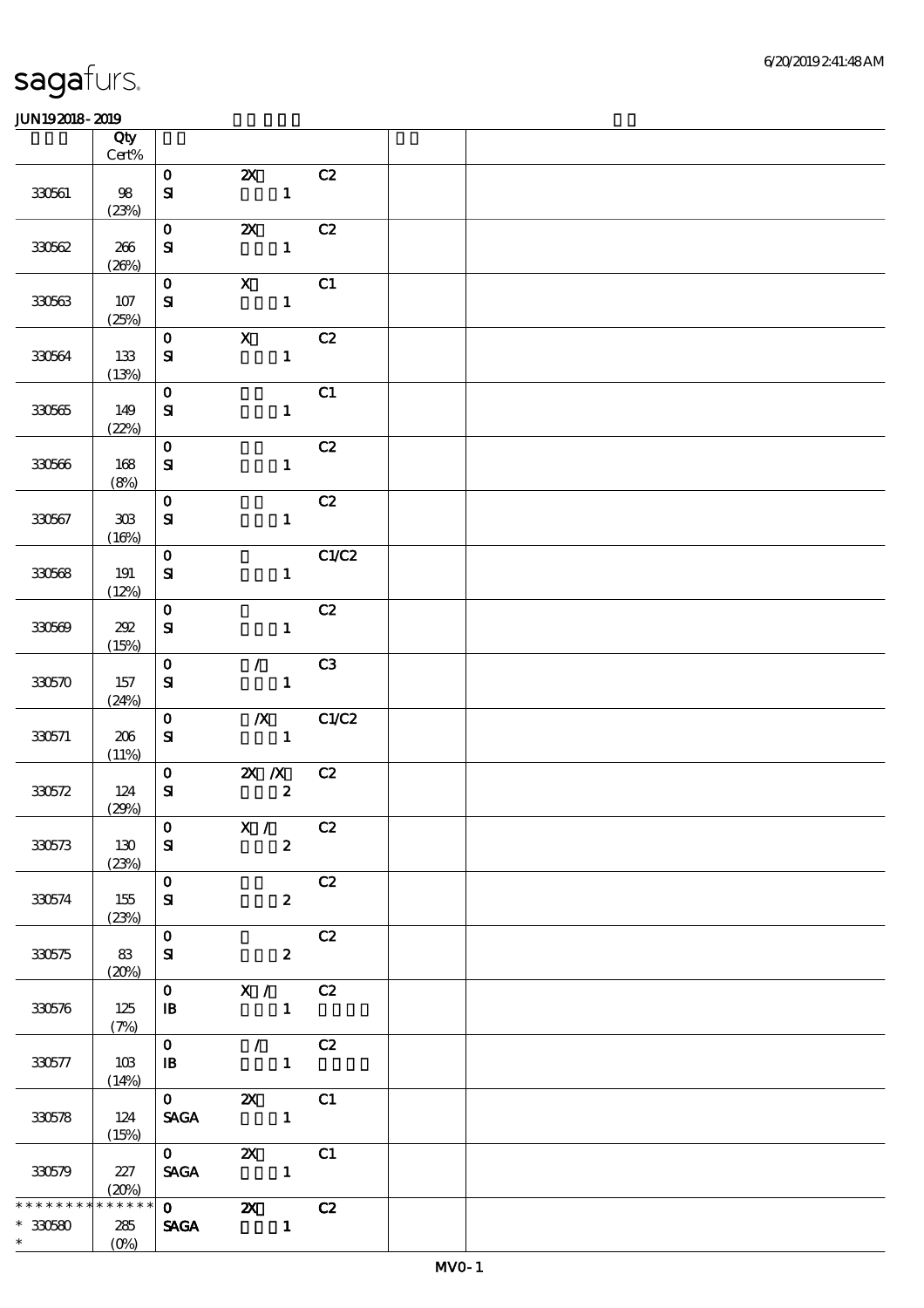|                                   | Qty                         |                                |                               |                |                |                  |  |
|-----------------------------------|-----------------------------|--------------------------------|-------------------------------|----------------|----------------|------------------|--|
|                                   | Cert%                       |                                |                               |                |                |                  |  |
| $\overline{\ast}$                 |                             | $\mathbf{O}$                   | $\mathbf{Z}$                  |                | C2             | $\ast$           |  |
| $* 330581$<br>$\ast$              | 148<br>$(O\%)$              | $\operatorname{\mathsf{SAGA}}$ |                               | $\mathbf{1}$   |                | $\ast$<br>$\ast$ |  |
| $\ast$                            | 100                         |                                |                               |                |                | $\ast$           |  |
| $^\ast$ 330582                    | (100%)                      |                                | 533Skins                      |                |                | $\ast$           |  |
| * * * * * * * *                   | * * * * * *                 |                                |                               |                |                | * * * * * * *    |  |
| * * * * * * * *                   | * * * * * *                 | $\mathbf{0}$                   | $\boldsymbol{\mathsf{Z}}$     |                | C2             |                  |  |
| $*30583$                          | 285                         | <b>SAGA</b>                    |                               | $\mathbf{1}$   |                |                  |  |
| $\ast$                            | (29%)                       |                                |                               |                |                |                  |  |
| $\overline{\phantom{0}}$          |                             |                                |                               |                |                | $\ast$           |  |
| $*30584$                          | 240                         |                                | $\boldsymbol{2}$              |                |                | $\ast$           |  |
| $\ast$                            | $(O\%)$                     |                                |                               |                |                | $\ast$           |  |
| $\overline{\ast}$                 | 45                          |                                |                               |                |                | $\ast$           |  |
| $*30585$                          | $(O\%)$                     |                                | 570Skins                      |                |                | $\ast$           |  |
| * * * * * * * * * * * * * *       |                             |                                |                               |                |                | * * * * * * *    |  |
|                                   |                             | $\mathbf{O}$                   | $\mathbf{x}$                  |                | C3             |                  |  |
| 330586                            | 287<br>(25%)                | <b>SAGA</b>                    |                               | $\blacksquare$ |                |                  |  |
|                                   |                             | $\mathbf{O}$                   | $\boldsymbol{\mathsf{Z}}$     |                | C3             |                  |  |
| 330587                            | 212                         | <b>SAGA</b>                    |                               | $\mathbf{1}$   |                |                  |  |
|                                   | (25%)                       |                                |                               |                |                |                  |  |
|                                   |                             | $\mathbf{O}$                   | $\mathbf{X}$                  |                | C1             |                  |  |
| 330588                            | 143                         | <b>SAGA</b>                    |                               | $\mathbf{1}$   |                |                  |  |
|                                   | (13%)                       |                                |                               |                |                |                  |  |
|                                   |                             | $\mathbf{O}$                   | $\mathbf{x}$                  |                | C1             |                  |  |
| 330589                            | 296                         | <b>SAGA</b>                    |                               | $\mathbf{1}$   |                |                  |  |
|                                   | (16%)                       |                                |                               |                |                |                  |  |
| * * * * * * * *                   | * * * * * *                 | $\mathbf{O}$                   | $\mathbf{X}$                  |                | C2             |                  |  |
| $*30500$                          | 285                         | <b>SAGA</b>                    |                               | $\mathbf{1}$   |                |                  |  |
| $\ast$                            | $(O\%)$                     |                                |                               |                |                |                  |  |
| $\ast$                            |                             |                                |                               |                |                | $\ast$           |  |
| $* 330591$<br>$\ast$              | 164                         |                                | $\boldsymbol{2}$              |                |                | $\ast$<br>$\ast$ |  |
| $\ast$                            | $(0\%)$<br>${\mathfrak{A}}$ |                                |                               |                |                | $\ast$           |  |
| $*30592$                          | (100%)                      |                                | 541 Skins                     |                |                | $\ast$           |  |
| * * * * * * * * * * * * * *       |                             |                                |                               |                |                | * * * * * * *    |  |
|                                   |                             |                                | $X$ C <sub>2</sub>            |                |                |                  |  |
| $^\ast$ 330593                    | $285\,$                     | <b>SAGA</b>                    |                               | $\mathbf{1}$   |                |                  |  |
| $\ast$                            | $(O\%)$                     |                                |                               |                |                |                  |  |
| $\ast$                            |                             |                                |                               |                |                | $\ast$           |  |
| $* 330594$                        | 260                         |                                | $\boldsymbol{2}$              |                |                | $\ast$           |  |
| $\ast$                            | $(O\%)$                     |                                |                               |                |                | $\ast$           |  |
| $\ast$                            |                             |                                |                               |                |                | $\ast$           |  |
| $*330505$                         | 71                          |                                | 3                             |                |                | $\ast$           |  |
| $\ast$<br>$\overline{\ast}$       |                             |                                |                               |                |                | $\ast$           |  |
|                                   | 112                         |                                |                               |                |                | $\ast$<br>*      |  |
| $^\ast$ 330596<br>* * * * * * * * | (100%)<br>* * * * * *       |                                | 728Skins                      |                |                | * * * * * * *    |  |
| * * * * * * * *                   | * * * * * *                 | $\mathbf{O}$                   | $\mathbf{X}$ and $\mathbf{X}$ |                | C3             |                  |  |
| $*30597$                          | 305                         | <b>SAGA</b>                    |                               |                |                |                  |  |
| $\ast$                            | (22%)                       |                                |                               |                |                |                  |  |
| $\ast$                            | 63                          |                                |                               |                |                | $\ast$           |  |
| $*30598$                          | $(0\%)$                     |                                | 368Skins                      |                |                |                  |  |
| * * * * * * * *                   | * * * * * *                 |                                |                               |                |                | * * * * * * *    |  |
|                                   |                             | $\mathbf{O}$                   | $X$ C3                        |                |                |                  |  |
| 330599                            | 237                         | <b>SAGA</b>                    |                               |                |                |                  |  |
|                                   | (23%)                       |                                |                               |                |                |                  |  |
| * * * * * * * *                   | $******$                    | $\mathbf{O}$                   | $\mathbf{x}$                  |                | C <sub>3</sub> |                  |  |
| $*33000$                          | 285                         | <b>SAGA</b>                    |                               | $\mathbf{1}$   |                |                  |  |
| $\ast$                            | (11%)                       |                                |                               |                |                |                  |  |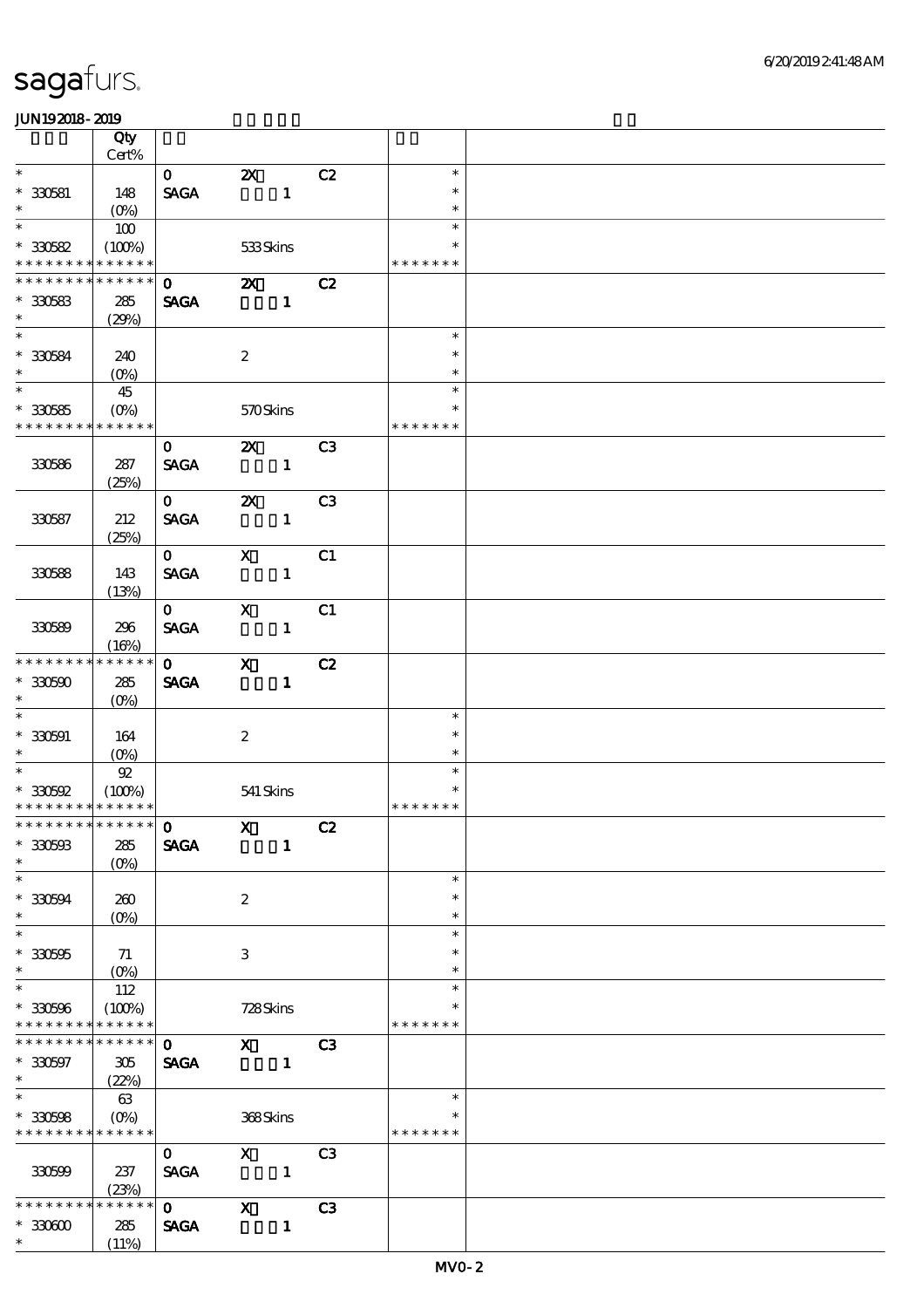|                               | Qty<br>Cert%           |              |                           |    |               |  |
|-------------------------------|------------------------|--------------|---------------------------|----|---------------|--|
| $\ast$                        |                        |              | $\mathbf X$               |    | $\ast$        |  |
|                               | ${\bf 39}$             | $\mathbf{O}$ |                           | C3 | $\ast$        |  |
| $* 330001$<br>* * * * * * * * | $(O_0)$<br>* * * * * * | <b>SAGA</b>  | $\mathbf{1}$              |    | * * * * * * * |  |
|                               |                        |              |                           |    |               |  |
|                               |                        | $\mathbf{O}$ |                           | C1 |               |  |
| 330602                        | 253                    | <b>SAGA</b>  | $\mathbf{1}$              |    |               |  |
|                               | (13%)                  |              |                           |    |               |  |
| * * * * * * * *               | $******$               | $\mathbf{o}$ |                           | C1 |               |  |
| $*33060B$                     | 285                    | <b>SAGA</b>  | $\mathbf{1}$              |    |               |  |
| $\ast$                        | (25%)                  |              |                           |    |               |  |
| $\ast$                        | 160                    |              |                           |    | $\ast$        |  |
| $* 33004$                     | $(O\%)$                |              | 445Skins                  |    | $\ast$        |  |
| * * * * * * * *               | * * * * * *            |              |                           |    | * * * * * * * |  |
| * * * * * * * * * * * * * *   |                        | $\mathbf 0$  |                           | C2 |               |  |
| $^\ast$ 330605                | 285                    | <b>SAGA</b>  | $\mathbf{1}$              |    |               |  |
| $\ast$                        | $(O\%)$                |              |                           |    |               |  |
| $\overline{\phantom{0}}$      |                        |              |                           |    | $\ast$        |  |
| $^\ast$ 330606                | 260                    |              | $\boldsymbol{2}$          |    | $\ast$        |  |
| $\ast$                        |                        |              |                           |    | $\ast$        |  |
| $\ast$                        | $(O\!/\!o)$            |              |                           |    | $\ast$        |  |
|                               |                        |              |                           |    |               |  |
| $^\ast$ 330607                | 126                    |              | $\ensuremath{\mathsf{3}}$ |    | $\ast$        |  |
| $\ast$                        | $(O\%)$                |              |                           |    | $\ast$        |  |
| $\overline{\phantom{0}}$      | 139                    |              |                           |    | $\ast$        |  |
| $*30008$                      | (100%)                 |              | 810Skins                  |    | $\ast$        |  |
| * * * * * * *                 | * * * * * *            |              |                           |    | * * * * * * * |  |
| * * * * * * *                 | * * * * * *            | $\mathbf{o}$ |                           | C2 |               |  |
| $*30009$                      | 285                    | <b>SAGA</b>  | $\mathbf{1}$              |    |               |  |
| $\ast$                        | $(O\%)$                |              |                           |    |               |  |
| $\ast$                        |                        |              |                           |    | $\ast$        |  |
| $*330610$                     | 260                    |              | $\boldsymbol{2}$          |    | $\ast$        |  |
| $\ast$                        | $(O\%)$                |              |                           |    | $\ast$        |  |
| $\ast$                        |                        |              |                           |    | $\ast$        |  |
| $*330611$                     |                        |              |                           |    | $\ast$        |  |
| $\ast$                        | 260                    |              | $\,3\,$                   |    | $\ast$        |  |
| $\ast$                        | $(O\%)$                |              |                           |    | $\ast$        |  |
|                               |                        |              |                           |    |               |  |
| $* 330612$                    | 180                    |              | $\bf{4}$                  |    | $\ast$        |  |
| $\ast$                        | $(O\!/\!o)$            |              |                           |    | $\ast$        |  |
| $\ast$                        | 152                    |              |                           |    | $\ast$        |  |
| $*$ 330613                    | (100%)                 |              | 1137Skins                 |    | $\ast$        |  |
| * * * * * * * *               | * * * * * *            |              |                           |    | * * * * * * * |  |
| * * * * * * *                 | * * * * * *            | $\mathbf 0$  |                           | C2 |               |  |
| $* 330614$                    | 285                    | <b>SAGA</b>  | $\mathbf{1}$              |    |               |  |
| $\ast$                        | (O <sub>0</sub> )      |              |                           |    |               |  |
| $\ast$                        |                        |              |                           |    | $\ast$        |  |
| $* 330615$                    | 260                    |              | $\boldsymbol{2}$          |    | $\ast$        |  |
| $\ast$                        | $(O\!/\!o)$            |              |                           |    | $\ast$        |  |
| $\ast$                        |                        |              |                           |    | $\ast$        |  |
| $* 330616$                    | 200                    |              | $\,3\,$                   |    | $\ast$        |  |
| $\ast$                        | $(0\%)$                |              |                           |    | $\ast$        |  |
| $\ast$                        |                        |              |                           |    | $\ast$        |  |
|                               |                        |              |                           |    | $\ast$        |  |
| $* 330617$                    | 260                    |              | $\boldsymbol{4}$          |    |               |  |
| $\ast$<br>$\overline{\ast}$   | $(O\%)$                |              |                           |    | $\ast$        |  |
|                               |                        |              |                           |    | $\ast$        |  |
| $*$ 330618                    | 206                    |              | $\mathbf 5$               |    | $\ast$        |  |
| $\ast$                        | $(O\!/\!o)$            |              |                           |    | $\ast$        |  |
| $\ast$                        | 129                    |              |                           |    | $\ast$        |  |
| $* 330619$                    | (96%)                  |              | 1400Skins                 |    | $\ast$        |  |
| * * * * * * * *               | * * * * * *            |              |                           |    | * * * * * * * |  |
| * * * * * * * *               | * * * * * *            | $\mathbf 0$  |                           | C3 |               |  |
| $^\ast$ 330620                | 285                    | <b>SAGA</b>  | $\mathbf{1}$              |    |               |  |
| $\ast$                        | $(O\%)$                |              |                           |    |               |  |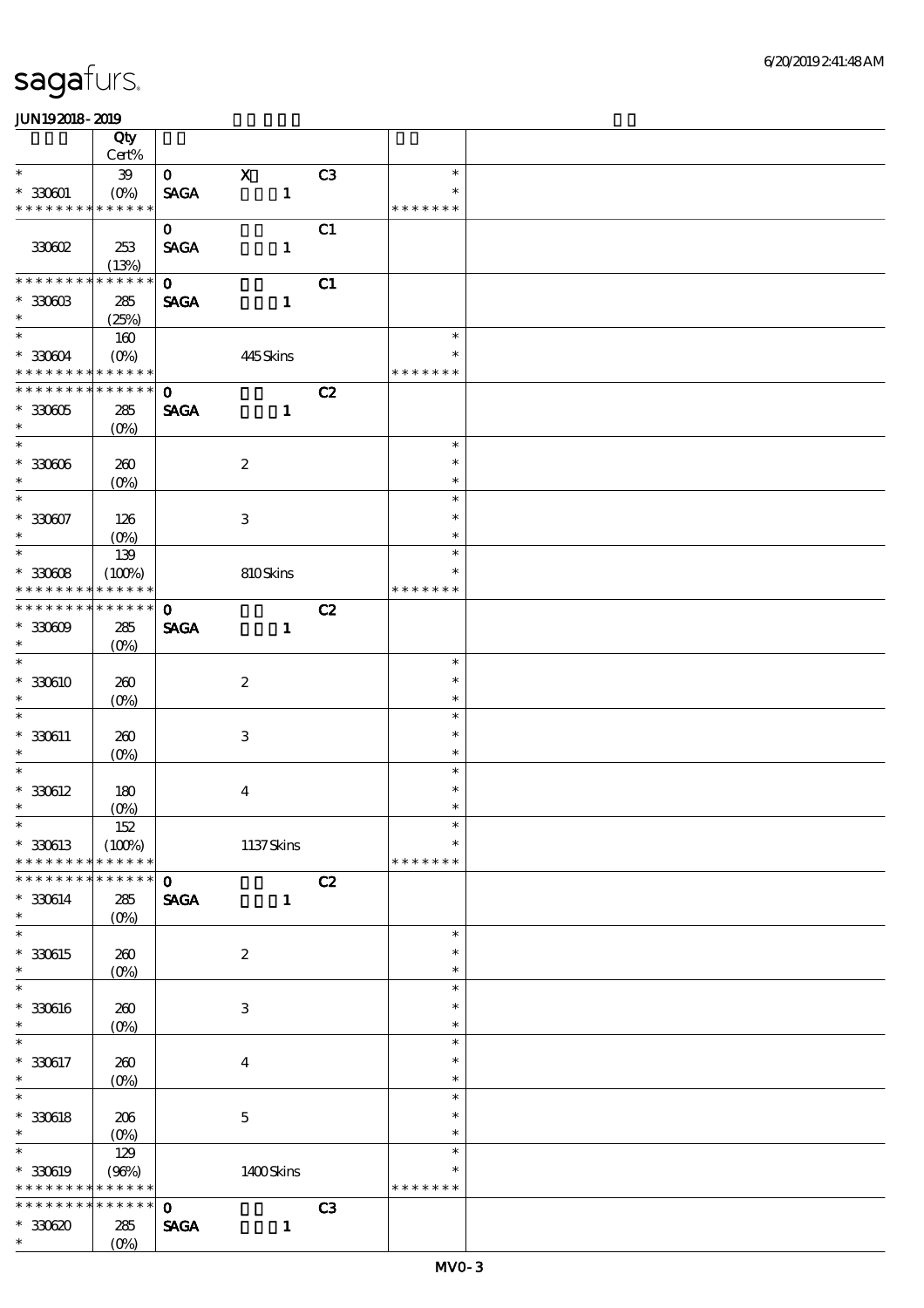|                                            | Qty<br>Cert% |              |                  |                |               |  |
|--------------------------------------------|--------------|--------------|------------------|----------------|---------------|--|
| $\ast$                                     |              |              |                  |                | $\ast$        |  |
|                                            |              | $\mathbf{O}$ |                  | C3             |               |  |
| $*30021$                                   | 72           | <b>SAGA</b>  | $\mathbf{1}$     |                | $\ast$        |  |
| $\ast$                                     | $(O\%)$      |              |                  |                | $\ast$        |  |
| $\ast$                                     | 108          |              |                  |                | $\ast$        |  |
| $*30622$                                   | (100%)       |              | 465Skins         |                | $\ast$        |  |
| * * * * * * * *                            | * * * * * *  |              |                  |                | * * * * * * * |  |
| * * * * * * * * * * * * * *                |              | $\mathbf 0$  |                  | C <sub>3</sub> |               |  |
| $*30623$                                   | 309          | <b>SAGA</b>  | $\mathbf{1}$     |                |               |  |
| $\ast$                                     | $(O\% )$     |              |                  |                |               |  |
| $\overline{\ast}$                          | 100          |              |                  |                | $\ast$        |  |
|                                            |              |              |                  |                | $\ast$        |  |
| $*30624$<br>* * * * * * * * * * * * * *    | (100%)       |              | 409Skins         |                | * * * * * * * |  |
|                                            |              |              |                  |                |               |  |
| * * * * * * * * * * * * * *                |              | $\mathbf 0$  |                  | C <sub>3</sub> |               |  |
| $*30625$                                   | 285          | <b>SAGA</b>  | $\mathbf{1}$     |                |               |  |
| $\ast$                                     | $(O\%)$      |              |                  |                |               |  |
| $\overline{\ast}$                          |              |              |                  |                | $\ast$        |  |
| $* 330626$                                 | 260          |              | $\boldsymbol{2}$ |                | $\ast$        |  |
| $\ast$                                     | $(O\!/\!o)$  |              |                  |                | $\ast$        |  |
| $\ast$                                     |              |              |                  |                | $\ast$        |  |
|                                            |              |              |                  |                | $\ast$        |  |
| $* 330627$                                 | 146          |              | 3                |                |               |  |
| $\ast$<br>$\overline{\ast}$                | $(O_0)$      |              |                  |                | $\ast$        |  |
|                                            | 119          |              |                  |                | $\ast$        |  |
| $*30628$                                   | (96%)        |              | 810Skins         |                | $\ast$        |  |
| * * * * * * * *                            | * * * * * *  |              |                  |                | * * * * * * * |  |
|                                            |              | $\mathbf{O}$ |                  | C1             |               |  |
| 330629                                     | 261          | <b>SAGA</b>  | $\mathbf{1}$     |                |               |  |
|                                            | (7%)         |              |                  |                |               |  |
| * * * * * * * * * * * * * *                |              | $\mathbf{0}$ |                  | C1             |               |  |
|                                            |              |              |                  |                |               |  |
| $*30630$                                   | 285          | <b>SAGA</b>  | $\mathbf{1}$     |                |               |  |
| $\ast$                                     | (17%)        |              |                  |                |               |  |
| $\ast$                                     | 153          |              |                  |                | $\ast$        |  |
| $* 330631$                                 | $(O\%)$      |              | 438Skins         |                | $\ast$        |  |
| * * * * * * * * <mark>* * * * * * *</mark> |              |              |                  |                | * * * * * * * |  |
| * * * * * * * * * * * * * * *              |              | $\mathbf{o}$ |                  | C2             |               |  |
| $* 30632$                                  | 285          | <b>SAGA</b>  | $\mathbf{1}$     |                |               |  |
| $*$                                        | (28%)        |              |                  |                |               |  |
| $*$                                        |              |              |                  |                | $\ast$        |  |
| $*30633$                                   | 260          |              | $\boldsymbol{2}$ |                | $\ast$        |  |
| $\ast$                                     |              |              |                  |                | $\ast$        |  |
|                                            | $(0\%)$      |              |                  |                |               |  |
| $\ast$                                     |              |              |                  |                | $\ast$        |  |
| $* 330634$                                 | 260          |              | $\,3$            |                | $\ast$        |  |
| $\ast$                                     | $(O\%)$      |              |                  |                | $\ast$        |  |
| $\ast$                                     | 45           |              |                  |                | $\ast$        |  |
| $*30635$                                   | $(O\%)$      |              | 850Skins         |                |               |  |
| * * * * * * * *                            | * * * * * *  |              |                  |                | * * * * * * * |  |
| * * * * * * *                              | * * * * * *  | $\mathbf 0$  |                  | C2             |               |  |
| $*30636$                                   | ${\bf 285}$  | <b>SAGA</b>  | $\mathbf{1}$     |                |               |  |
| $\ast$                                     |              |              |                  |                |               |  |
| $\ast$                                     | $(O\%)$      |              |                  |                | $\ast$        |  |
|                                            |              |              |                  |                |               |  |
| $* 330637$                                 | 260          |              | $\boldsymbol{2}$ |                | $\ast$        |  |
| $\ast$                                     | $(0\%)$      |              |                  |                | $\ast$        |  |
| $\ast$                                     |              |              |                  |                | $\ast$        |  |
| $*30638$                                   | 260          |              | $\,3$            |                | $\ast$        |  |
| $\ast$                                     | $(O\!/\!o)$  |              |                  |                | $\ast$        |  |
| $\ast$                                     |              |              |                  |                | $\ast$        |  |
| $* 30699$                                  | 260          |              | $\boldsymbol{4}$ |                | $\ast$        |  |
| $\ast$                                     |              |              |                  |                | $\ast$        |  |
| $\ast$                                     | $(0\%)$      |              |                  |                | $\ast$        |  |
|                                            |              |              |                  |                |               |  |
| $*30640$                                   | 112          |              | $\mathbf{5}$     |                | $\ast$        |  |
| $\ast$                                     | $(0\%)$      |              |                  |                | $\ast$        |  |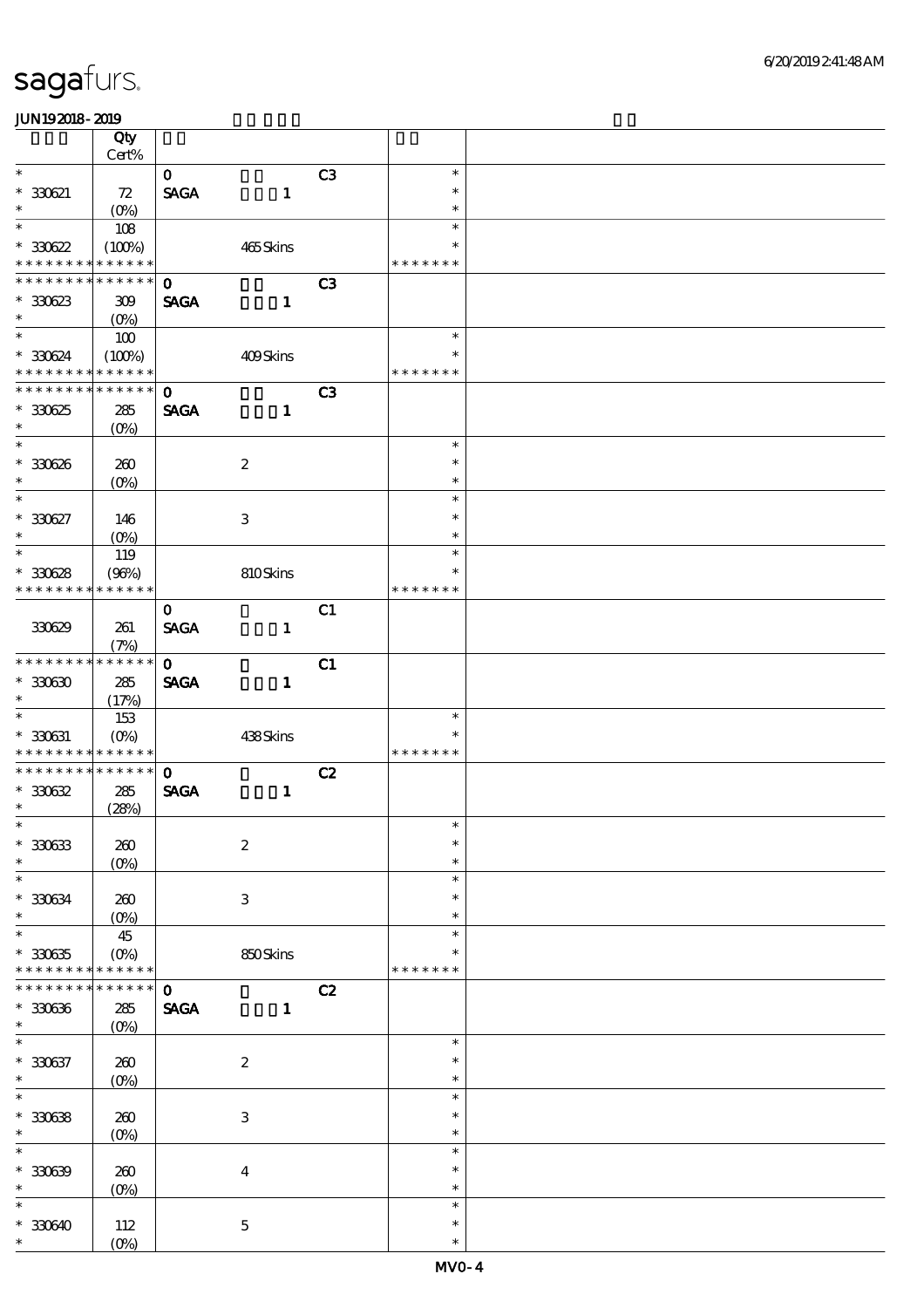|                                    | Qty                             |                             |                             |                |                         |  |
|------------------------------------|---------------------------------|-----------------------------|-----------------------------|----------------|-------------------------|--|
| $\ast$                             | Cert%                           | $\mathbf{O}$                |                             | C2             | $\ast$                  |  |
| $* 330641$                         | 173<br>(100%)                   | <b>SAGA</b>                 | $\mathbf{1}$                |                | $\ast$                  |  |
| * * * * * * * *                    | * * * * * *                     |                             |                             |                | * * * * * * *           |  |
| * * * * * * *                      | * * * * * *                     | $\mathbf{O}$                |                             | C3             |                         |  |
| $*30642$                           | 285                             | <b>SAGA</b>                 | $\mathbf{1}$                |                |                         |  |
| $\ast$                             | (28%)                           |                             |                             |                |                         |  |
| $\ast$                             | 95                              |                             |                             |                | $\ast$                  |  |
| $*330643$<br>* * * * * * * *       | * * * * * *                     |                             | 380Skins                    |                | $\ast$<br>* * * * * * * |  |
|                                    |                                 |                             |                             | C3             |                         |  |
| 330644                             | 233                             | $\mathbf{O}$<br><b>SAGA</b> | $\mathbf{1}$                |                |                         |  |
|                                    | (12%)                           |                             |                             |                |                         |  |
|                                    |                                 | $\mathbf{0}$                |                             | C1             |                         |  |
| 330645                             | 20B                             | <b>SAGA</b>                 | $\mathbf{1}$                |                |                         |  |
|                                    | (9%)                            |                             |                             |                |                         |  |
| * * * * * * * *                    | * * * * * *                     | $\mathbf{0}$                |                             | C1             |                         |  |
| $* 330646$<br>$\ast$               | $285\,$                         | <b>SAGA</b>                 | $\mathbf{1}$                |                |                         |  |
| $\ast$                             | (18%)<br>120                    |                             |                             |                | $\ast$                  |  |
| $* 330647$                         | $(O\!\!\!\!\!\!\backslash\rho)$ |                             | 405Skins                    |                | $\ast$                  |  |
| * * * * * * * *                    | * * * * * *                     |                             |                             |                | * * * * * * *           |  |
| * * * * * * *                      | * * * * * *                     | $\mathbf{O}$                |                             | C2             |                         |  |
| $* 330648$                         | 285                             | <b>SAGA</b>                 | $\mathbf{1}$                |                |                         |  |
| $\ast$                             | (16%)                           |                             |                             |                |                         |  |
| $\ast$                             | 208                             |                             |                             |                | $\ast$<br>$\ast$        |  |
| $*30649$<br>* * * * * * *          | $(O\%)$<br>* * * * * *          |                             | 493Skins                    |                | * * * * * * *           |  |
| * * * * * * * *                    | * * * * * *                     | $\mathbf{o}$                |                             | C2             |                         |  |
| $*3060$                            | 285                             | <b>SAGA</b>                 | $\mathbf{1}$                |                |                         |  |
| $\ast$                             | $(O\%)$                         |                             |                             |                |                         |  |
| $\ast$                             |                                 |                             |                             |                | $\ast$                  |  |
| $* 330651$                         | 260                             |                             | $\boldsymbol{2}$            |                | $\ast$                  |  |
| $\ast$<br>$\ast$                   | $(O\%)$                         |                             |                             |                | $\ast$                  |  |
| $*3062$                            |                                 |                             |                             |                | $\ast$<br>$\ast$        |  |
| $\ast$                             | 260<br>$(O\%)$                  |                             | $\ensuremath{\mathbf{3}}$   |                | $\ast$                  |  |
| $*$                                |                                 |                             |                             |                | $\ast$                  |  |
| $* 30053$                          | 260                             |                             | $\boldsymbol{4}$            |                | $\ast$                  |  |
| $\ast$                             | $(0\%)$                         |                             |                             |                | $\ast$                  |  |
| $\ast$                             |                                 |                             |                             |                | $\ast$                  |  |
| $* 330654$                         | 198                             |                             | $\mathbf{5}$                |                | $\ast$                  |  |
| $\ast$<br>$\overline{\phantom{0}}$ | (100%)<br>51                    |                             |                             |                | $\ast$<br>$\ast$        |  |
| $^\ast$ 330655                     | $(0\%)$                         |                             | 1314 Skins                  |                | $\ast$                  |  |
| * * * * * * * *                    | * * * * * *                     |                             |                             |                | * * * * * * *           |  |
|                                    |                                 | $\mathbf{O}$                |                             | C2             |                         |  |
| 330656                             | 122                             | <b>SAGA</b>                 | $\mathbf{1}$                |                |                         |  |
|                                    | $(O\!\!\!\!\!\!\backslash\rho)$ |                             |                             |                |                         |  |
|                                    |                                 | $\mathbf{O}$                |                             | C3             |                         |  |
| 330657                             | 285                             | <b>SAGA</b>                 | $\mathbf{1}$                |                |                         |  |
|                                    | (20%)                           | $\mathbf{O}$                | $\mathbf X$                 | C1             |                         |  |
| 330658                             | 184                             | <b>SAGA</b>                 | $\mathbf{1}$                |                |                         |  |
|                                    | (14%)                           |                             |                             |                |                         |  |
|                                    |                                 | $\mathbf{O}$                | $\mathbf{X}$                | $C1$ $C2$      |                         |  |
| 330659                             | 280                             | <b>SAGA</b>                 | $\mathbf{1}$                |                |                         |  |
|                                    | (12%)                           |                             |                             |                |                         |  |
| 330600                             | 116                             | $\mathbf{O}$<br><b>SAGA</b> | $\mathbf X$<br>$\mathbf{1}$ | C <sub>3</sub> |                         |  |
|                                    | (23%)                           |                             |                             |                |                         |  |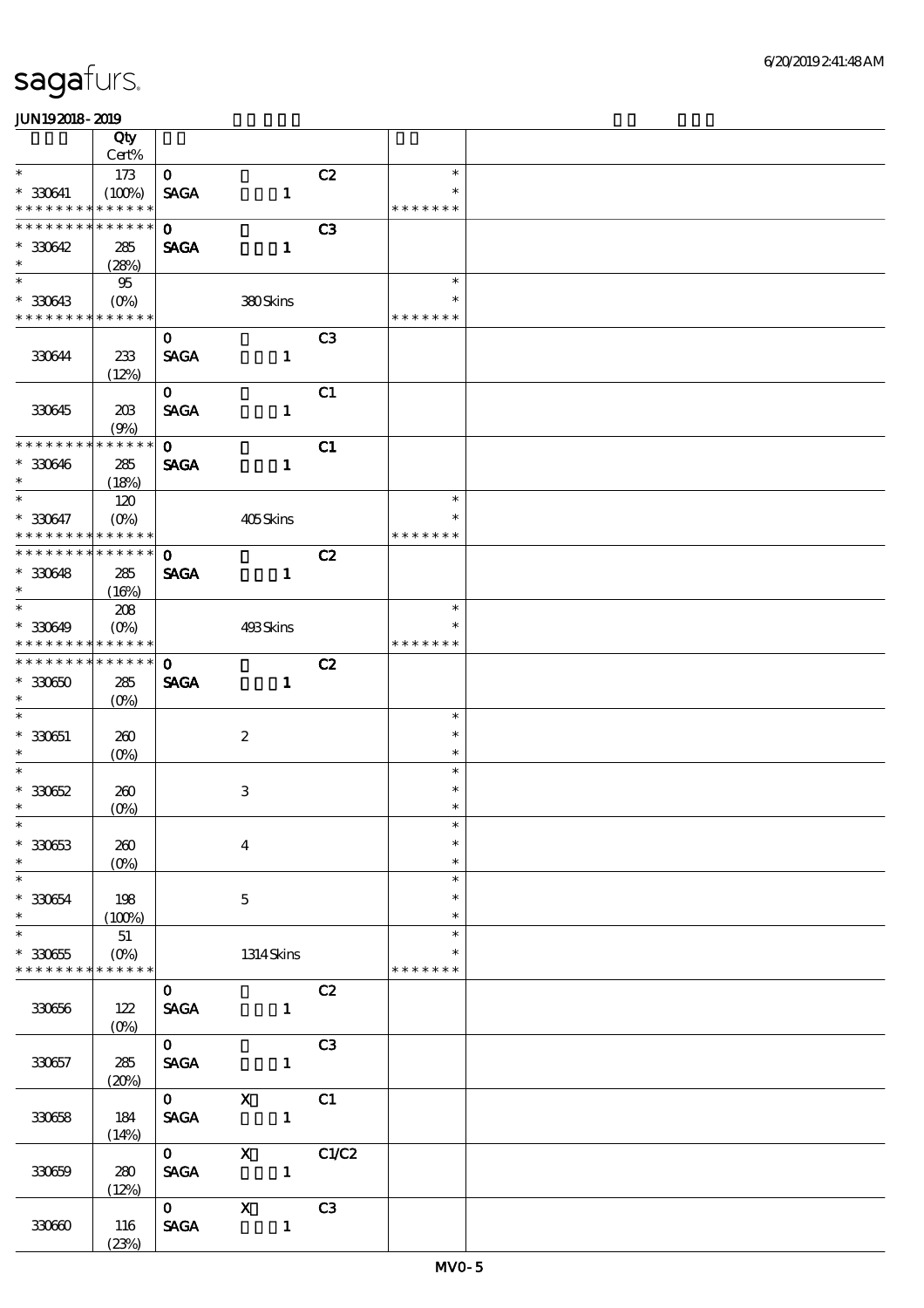|                               | Qty<br>$Cert\%$            |                                                         |                                                             |                   |                         |  |
|-------------------------------|----------------------------|---------------------------------------------------------|-------------------------------------------------------------|-------------------|-------------------------|--|
|                               |                            |                                                         |                                                             |                   |                         |  |
| 330661                        | 229                        | $\mathbf{O}$<br><b>SAGA</b>                             | $\overline{\mathbf{X}}$                                     | C3                |                         |  |
|                               | (24%)                      |                                                         |                                                             |                   |                         |  |
| 330622                        | 210                        | $\mathbf{O}$<br><b>SAGA</b>                             | $\overline{\text{C1} \text{C2}}$<br>$\boldsymbol{z}$        |                   |                         |  |
|                               | (21%)                      |                                                         |                                                             |                   |                         |  |
| 330663                        | 171                        | $\mathbf{O}$<br>$\operatorname{\mathbf{SAGA}}$          | $\mathbf{x}$<br>$\mathbf{z}$                                | C1/C2             |                         |  |
|                               | (22%)                      |                                                         |                                                             |                   |                         |  |
| 330664                        | 153                        | $\overline{\mathbf{0}}$<br>$\ensuremath{\mathsf{SAGA}}$ | $Z\!X$<br>$\boldsymbol{z}$                                  | C2                |                         |  |
|                               | (13%)                      |                                                         |                                                             |                   |                         |  |
| 330665                        | 89<br>(31%)                | $\mathbf{O}$<br><b>SAGA</b>                             | $\mathbf{X}$<br>$\boldsymbol{2}$                            | C3                |                         |  |
|                               |                            | $\mathbf{O}$                                            | $\mathbf{X}$                                                | C1/C2             |                         |  |
| 330666                        | 249<br>(16%)               | <b>SAGA</b>                                             | $\mathbf{2}$                                                |                   |                         |  |
|                               |                            | $\mathbf{O}$                                            | $\mathbf{X}$                                                | C2                |                         |  |
| 330667                        | 174<br>(13%)               | <b>SAGA</b>                                             | $\overline{\mathbf{z}}$                                     |                   |                         |  |
|                               |                            | $\mathbf{O}$                                            | $\mathbf{X}$                                                | C <sub>3</sub>    |                         |  |
| 330668                        | 121<br>(29%)               | <b>SAGA</b>                                             | $\overline{\mathbf{2}}$                                     |                   |                         |  |
|                               |                            |                                                         | $\overline{0}$ $\overline{z}$ $\overline{z}$ $\overline{z}$ | C3                |                         |  |
| 330669                        | 130<br>(36%)               | <b>SAGA</b>                                             | $\overline{\mathbf{z}}$                                     |                   |                         |  |
|                               |                            | $\mathbf{O}$                                            |                                                             | C1                |                         |  |
| 330670                        | 104<br>(17%)               | <b>SAGA</b>                                             | $\boldsymbol{z}$                                            |                   |                         |  |
|                               |                            | $\mathbf{O}$                                            |                                                             | C1                |                         |  |
| 330671                        | 117<br>(29%)               | <b>SAGA</b>                                             | $\mathbf{2}$                                                |                   |                         |  |
|                               |                            | $\mathbf{O}$                                            |                                                             | $\overline{C1}C2$ |                         |  |
| $330672\,$                    | 277<br>(14%)               | <b>SAGA</b>                                             | $\mathbf{z}$                                                |                   |                         |  |
| *************** 0             |                            |                                                         | C2                                                          |                   |                         |  |
| $* 330673$                    |                            |                                                         |                                                             |                   |                         |  |
| $\ast$<br>$\ast$              | 285<br>(22%)               | <b>SAGA</b>                                             | $\boldsymbol{z}$                                            |                   | $\ast$                  |  |
|                               | $59$                       |                                                         |                                                             |                   |                         |  |
| $* 330674$<br>* * * * * * * * | $(O\%)$<br>* * * * * *     |                                                         | 344Skins                                                    |                   | $\ast$<br>* * * * * * * |  |
| * * * * * * * *               | * * * * * *                | $\mathbf{o}$                                            |                                                             | C2                |                         |  |
| $* 330675$<br>$\ast$          | 285<br>(34%)               | <b>SAGA</b>                                             | $\mathbf{2}$                                                |                   |                         |  |
| $\ast$                        | 63                         |                                                         |                                                             |                   | $\ast$                  |  |
| $* 330676$<br>* * * * * * * * | $(O\%)$<br>$* * * * * * *$ |                                                         | 348Skins                                                    |                   | $\ast$<br>* * * * * * * |  |
|                               |                            | $\mathbf{O}$                                            |                                                             | C <sub>3</sub>    |                         |  |
| 330677                        | 257<br>(29%)               | <b>SAGA</b>                                             | $\boldsymbol{z}$                                            |                   |                         |  |
|                               |                            | $\mathbf{O}$                                            |                                                             | C <sub>3</sub>    |                         |  |
| 330678                        | 149<br>(37%)               | <b>SAGA</b>                                             | $\boldsymbol{z}$                                            |                   |                         |  |
|                               |                            | $\mathbf{O}$                                            |                                                             | C <sub>3</sub>    |                         |  |
| 330679                        | 157<br>(25%)               | <b>SAGA</b>                                             | $\boldsymbol{z}$                                            |                   |                         |  |
|                               |                            | $\mathbf{0}$                                            |                                                             | C1                |                         |  |
| 330680                        | 101<br>(29%)               | $\operatorname{\mathbf{SAGA}}$                          | $\pmb{2}$                                                   |                   |                         |  |
|                               |                            |                                                         |                                                             |                   |                         |  |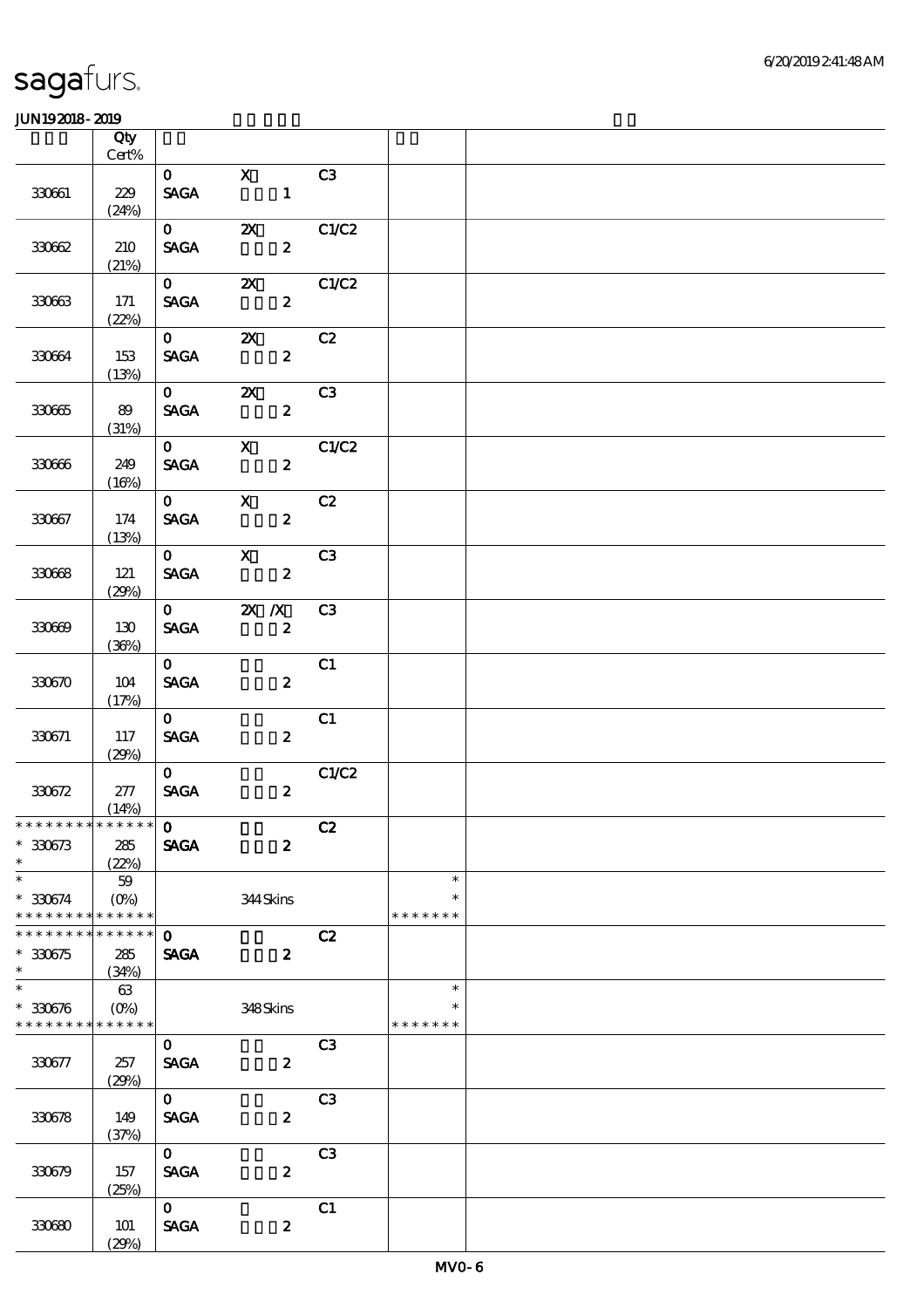|                                                   | Qty<br>Cert%                    |                               |                                                                   |                |                                   |  |
|---------------------------------------------------|---------------------------------|-------------------------------|-------------------------------------------------------------------|----------------|-----------------------------------|--|
| * * * * * * * *                                   | * * * * * *                     | $\mathbf{O}$                  |                                                                   |                |                                   |  |
| $* 330681$<br>$\ast$                              | 285<br>(28%)                    | <b>SAGA</b>                   | $\boldsymbol{z}$                                                  | C1/C2          |                                   |  |
| $\ast$                                            | $\mathfrak{B}$                  |                               |                                                                   |                | $\ast$                            |  |
| $^\ast$ 330682<br>* * * * * * * * * * * * * *     | $(O\!\!\!\!\!\!\backslash\rho)$ |                               | 378Skins                                                          |                | $\ast$<br>* * * * * * *           |  |
|                                                   |                                 | $\mathbf{O}$                  |                                                                   | C1/C2          |                                   |  |
| 330683                                            | 263<br>(11%)                    | <b>SAGA</b>                   | $\boldsymbol{z}$                                                  |                |                                   |  |
| 330684                                            | 278<br>(16%)                    | $\mathbf{O}$<br><b>SAGA</b>   | $\boldsymbol{z}$                                                  | C2             |                                   |  |
| 330685                                            | 184<br>(32%)                    | $\mathbf{O}$<br><b>SAGA</b>   | $\boldsymbol{z}$                                                  | C <sub>3</sub> |                                   |  |
| 330686                                            | 86<br>(19%)                     | $\mathbf{O}$<br><b>SAGA</b>   | $\boldsymbol{z}$                                                  | C <sub>3</sub> |                                   |  |
| 330687                                            | 137                             | $\mathbf{O}$<br><b>SAGA</b>   | $\boldsymbol{z}$                                                  | C1             |                                   |  |
| * * * * * * * * * * * * * *                       | (16%)                           |                               |                                                                   |                |                                   |  |
| $* 30088$<br>$\ast$                               | 285<br>(20%)                    | $\mathbf{O}$<br><b>SAGA</b>   | $\boldsymbol{z}$                                                  | C1/C2          |                                   |  |
| $\ast$                                            | 91                              |                               |                                                                   |                | $\ast$                            |  |
| $* 30089$<br>* * * * * * * * * * * * * *          | (1%)                            |                               | 376Skins                                                          |                | *<br>* * * * * * *                |  |
| 330690                                            | 280<br>(14%)                    | $\mathbf{O}$<br><b>SAGA</b>   | $\boldsymbol{z}$                                                  | C1/C2          |                                   |  |
| * * * * * * * *<br>$* 330001$<br>$*$              | * * * * * *<br>285<br>(22%)     | $\mathbf{o}$<br><b>SAGA</b>   | $\boldsymbol{z}$                                                  | C2             |                                   |  |
| $\ast$<br>$*30002$<br>* * * * * * * * * * * * * * | 65                              |                               | 350Skins                                                          |                | $\ast$<br>$\ast$<br>* * * * * * * |  |
| 330603                                            | 232<br>(21%)                    | $\mathbf{O}$<br><b>SAGA</b>   | $\boldsymbol{z}$                                                  | C3             |                                   |  |
| 330694                                            | 317<br>(15%)                    | <b>SAGA</b>                   | $\overline{0}$ X<br>$\mathbf{2}$                                  | C1/C2          |                                   |  |
| * * * * * * * *<br>$^\ast$ 330695<br>$\ast$       | ******<br>285<br>(19%)          |                               | $\overline{0}$ x $\overline{C1}C2$<br>$\mathbf{2}$<br><b>SAGA</b> |                |                                   |  |
| $* 330006$<br>* * * * * * * * * * * * * *         | 44<br>$(O\!\!\!\!\!\!\!/\,\!o)$ |                               | 329Skins                                                          |                | $\ast$<br>$\ast$<br>* * * * * * * |  |
| 330697                                            | 159<br>(24%)                    | $\mathbf{O}$<br><b>SAGA</b>   | $X$ C3<br>$\overline{\mathbf{z}}$                                 |                |                                   |  |
| 330698                                            | 195<br>(29%)                    | $\mathbf 0$<br><b>SAGA</b>    | $\frac{1}{\sqrt{1-\frac{1}{2}}}$                                  | C3             |                                   |  |
| 330699                                            | 42<br>(14%)                     | $\mathbf 0$<br><b>SAGA</b>    | X /<br>$\overline{\mathbf{3}}$                                    | C2             |                                   |  |
| 330700                                            | 146<br>(10%)                    | $\overline{0}$<br><b>SAGA</b> | $\mathcal{L}$<br>$\mathbf{3}$                                     | C2             |                                   |  |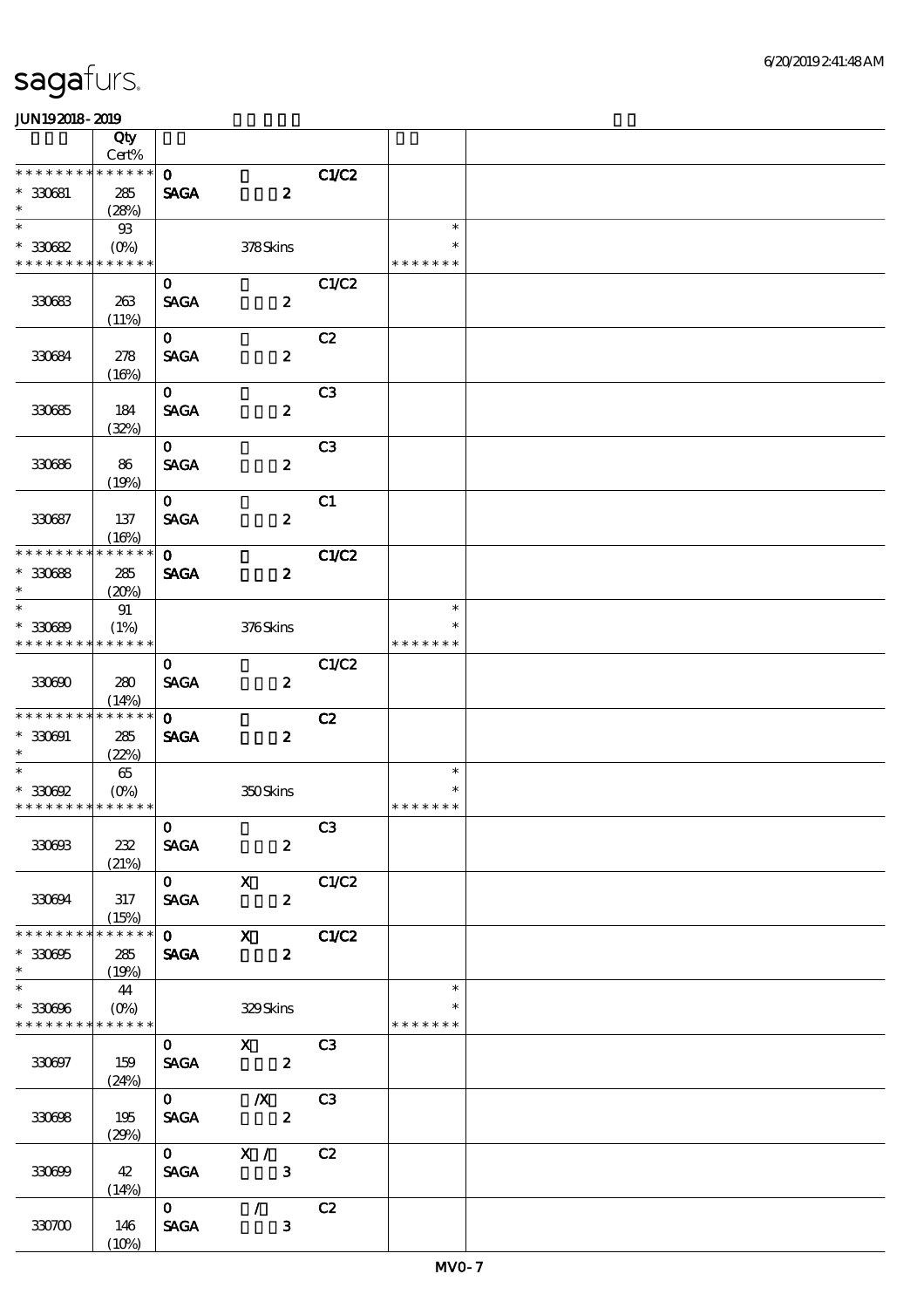|                                                            | Qty             |              |                           |                           |      |                  |  |
|------------------------------------------------------------|-----------------|--------------|---------------------------|---------------------------|------|------------------|--|
|                                                            | Cert%           |              |                           |                           |      |                  |  |
|                                                            |                 | $\mathbf{O}$ | $\boldsymbol{\mathsf{Z}}$ |                           | C2   |                  |  |
| 330701                                                     | 167             | IA           |                           | $\mathbf{1}$              | COR1 |                  |  |
|                                                            | (19%)           |              |                           |                           |      |                  |  |
|                                                            |                 | $\mathbf{O}$ | $\mathbf X$               |                           | C2   |                  |  |
| 330702                                                     | 153             | IA           |                           | $\mathbf{1}$              | COR1 |                  |  |
|                                                            | (18%)           |              |                           |                           |      |                  |  |
|                                                            |                 | $\mathbf 0$  |                           |                           | C2   |                  |  |
| 330703                                                     | 152             | IA           |                           | $\mathbf{1}$              | COR1 |                  |  |
| * * * * * * * *                                            | (19%)           |              |                           |                           |      |                  |  |
|                                                            | * * * * * *     | $\mathbf 0$  |                           |                           | C2   |                  |  |
| $*330704$<br>$\ast$                                        | 285             | IA           |                           | $\mathbf{1}$              | COR1 |                  |  |
| $\overline{\phantom{0}}$                                   | (14%)           |              |                           |                           |      | $\ast$           |  |
|                                                            | 180             |              |                           |                           |      |                  |  |
| $*30005$                                                   | (13%)           |              |                           | 465Skins                  |      | $\ast$           |  |
| * * * * * * * * * * * * * *<br>* * * * * * * * * * * * * * |                 |              |                           |                           |      | * * * * * * *    |  |
|                                                            |                 | $\mathbf 0$  |                           | $\overline{\mathbf{x}}$ / | C2   |                  |  |
| $*30706$<br>$\ast$                                         | 285             | IA           |                           | $\mathbf{1}$              |      |                  |  |
| $\ast$                                                     | (17%)           |              |                           |                           |      | $\ast$           |  |
|                                                            |                 |              |                           |                           |      | $\ast$           |  |
| $* 330707$<br>$\ast$                                       | 260             |              | $\boldsymbol{2}$          |                           |      | $\ast$           |  |
| $\overline{\ast}$                                          | (8%)            |              |                           |                           |      | $\ast$           |  |
|                                                            |                 |              |                           |                           |      |                  |  |
| $*30708$<br>$\ast$                                         | 260             |              | 3                         |                           |      | $\ast$<br>$\ast$ |  |
| $\ast$                                                     | (10%)           |              |                           |                           |      | $\ast$           |  |
|                                                            | 119             |              |                           |                           |      |                  |  |
| $*330709$<br>* * * * * * * * * * * * * *                   | (18%)           |              |                           | 924 Skins                 |      | * * * * * * *    |  |
| * * * * * * * * * * * * * *                                |                 |              |                           |                           |      |                  |  |
|                                                            |                 | $\mathbf 0$  |                           | X /                       | C2   |                  |  |
| * 330710<br>$\ast$                                         | 285             | IA           |                           | $\mathbf{1}$              |      |                  |  |
| $\ast$                                                     | (20%)           |              |                           |                           |      | $\ast$           |  |
|                                                            |                 |              |                           |                           |      | $\ast$           |  |
| $*330711$<br>$\ast$                                        | 260             |              | $\boldsymbol{2}$          |                           |      | $\ast$           |  |
| $\ast$                                                     | (14%)           |              |                           |                           |      | $\ast$           |  |
| $* 330712$                                                 |                 |              |                           |                           |      | $\ast$           |  |
| $\ast$                                                     | 260             |              | $\,3$                     |                           |      | $\ast$           |  |
| $\ast$                                                     | (12%)<br>$8\!3$ |              |                           |                           |      | $\ast$           |  |
| $*330713$                                                  | (15%)           |              |                           | 888Skins                  |      | $\ast$           |  |
| * * * * * * * *                                            | * * * * * *     |              |                           |                           |      | * * * * * * *    |  |
| * * * * * * *                                              | * * * * * *     | $\mathbf 0$  | $\mathcal{L}$             |                           | C2   |                  |  |
| $* 330714$                                                 | 285             | IA           |                           | $\mathbf{1}$              |      |                  |  |
| $\ast$                                                     | (12%)           |              |                           |                           |      |                  |  |
| $\ast$                                                     |                 |              |                           |                           |      | $\ast$           |  |
| $*330715$                                                  | 260             |              | $\boldsymbol{2}$          |                           |      | ∗                |  |
| $\ast$                                                     | $(\Theta)$      |              |                           |                           |      | $\ast$           |  |
| $\ast$                                                     | 279             |              |                           |                           |      | $\ast$           |  |
| $* 330716$                                                 | (7%)            |              |                           | 824Skins                  |      | ∗                |  |
| * * * * * * * * <mark>* * * * * *</mark> *                 |                 |              |                           |                           |      | * * * * * * *    |  |
| * * * * * * *                                              | * * * * * *     | $\mathbf{o}$ | $\mathcal{L}$             |                           | C2   |                  |  |
| * 330717                                                   | 285             | IA           |                           | $\mathbf{1}$              |      |                  |  |
| $\ast$                                                     | (14%)           |              |                           |                           |      |                  |  |
| $\ast$                                                     |                 |              |                           |                           |      | $\ast$           |  |
| $* 330718$                                                 | 260             |              | $\boldsymbol{2}$          |                           |      | $\ast$           |  |
| $\ast$                                                     | (7%)            |              |                           |                           |      | $\ast$           |  |
| $\ast$                                                     | 258             |              |                           |                           |      | $\ast$           |  |
| $*330719$                                                  | (25%)           |              |                           | 803Skins                  |      | $\ast$           |  |
| * * * * * * * * * * * * * *                                |                 |              |                           |                           |      | * * * * * * *    |  |
| * * * * * * *                                              | * * * * * *     | $\mathbf 0$  | X /                       |                           | C2   |                  |  |
| $*30720$                                                   | 285             | IA           |                           | $\boldsymbol{z}$          |      |                  |  |
| $\ast$                                                     | (15%)           |              |                           |                           |      |                  |  |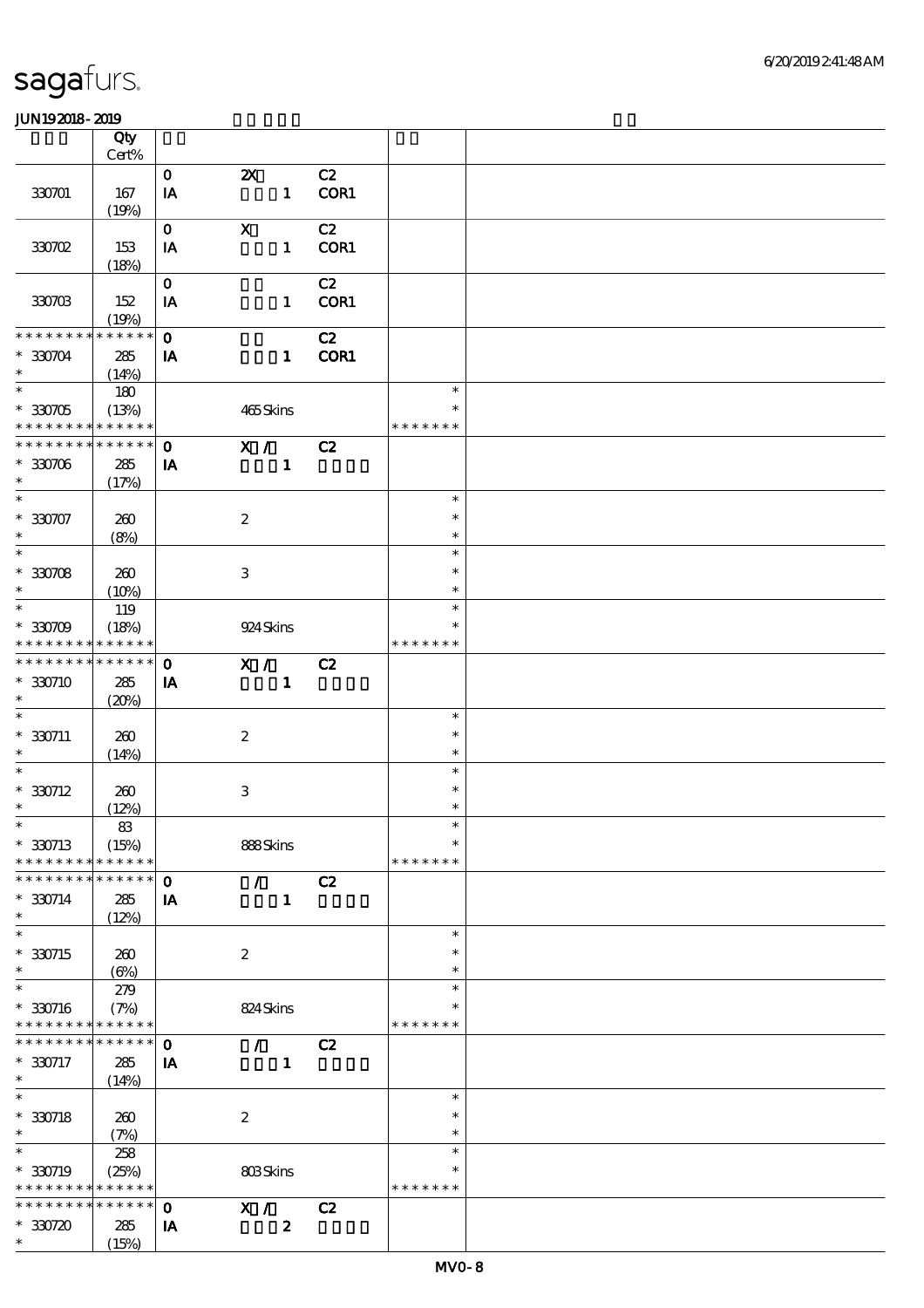|                             | Qty<br>Cert%               |                         |                             |                  |    |               |  |
|-----------------------------|----------------------------|-------------------------|-----------------------------|------------------|----|---------------|--|
| $\ast$                      |                            |                         |                             |                  |    | $\ast$        |  |
| $* 330721$                  | 44                         | $\mathbf 0$             | $\mathbf{X}$ /              | $\boldsymbol{z}$ | C2 |               |  |
| * * * * * * * * * * * * * * | (13%)                      | IA                      |                             |                  |    | * * * * * * * |  |
| * * * * * * * *             | * * * * * *                | $\mathbf 0$             | X /                         |                  | C2 |               |  |
| $*30722$                    | 285                        | IA                      |                             | $\boldsymbol{2}$ |    |               |  |
| $\ast$                      | (27%)                      |                         |                             |                  |    |               |  |
| $\ast$                      | 104                        |                         |                             |                  |    | $\ast$        |  |
| $*30723$                    | (19%)                      |                         | 389Skins                    |                  |    |               |  |
| * * * * * * * * * * * * * * |                            |                         |                             |                  |    | * * * * * * * |  |
| * * * * * * * *             | $\ast\ast\ast\ast\ast\ast$ | $\mathbf{o}$            | $\mathcal{F}^{\mathcal{F}}$ |                  | C2 |               |  |
| $*30724$                    | 285                        | IA                      |                             | $\boldsymbol{z}$ |    |               |  |
| $\ast$                      | (14%)                      |                         |                             |                  |    |               |  |
| $\overline{\ast}$           | 137                        |                         |                             |                  |    | $\ast$        |  |
| $*30725$                    | (13%)                      |                         | 422Skins                    |                  |    | $\ast$        |  |
| * * * * * * * * * * * * * * |                            |                         |                             |                  |    | * * * * * * * |  |
| * * * * * * * * * * * * * * |                            | $\mathbf 0$             | $\mathcal{L}$               |                  | C2 |               |  |
| $* 330726$                  | 285                        | IA                      |                             | $\boldsymbol{z}$ |    |               |  |
| $\ast$                      | (34%)                      |                         |                             |                  |    |               |  |
| $\ast$                      |                            |                         |                             |                  |    | $\ast$        |  |
| $* 330727$                  | 260                        |                         | $\boldsymbol{2}$            |                  |    | $\ast$        |  |
| $\ast$                      | (25%)                      |                         |                             |                  |    | $\ast$        |  |
| $\overline{\ast}$           | 57                         |                         |                             |                  |    | $\ast$        |  |
| $*30728$                    | (19%)                      |                         | 602Skins                    |                  |    | $\ast$        |  |
| * * * * * * * *             | * * * * * *                |                         |                             |                  |    | * * * * * * * |  |
|                             |                            | $\mathbf 0$             | $\boldsymbol{\mathsf{Z}}$   |                  | C1 |               |  |
| 330729                      | 104                        | <b>SROY</b>             |                             | $\mathbf{1}$     |    |               |  |
|                             | (12%)                      |                         |                             |                  |    |               |  |
| * * * * * * * *             | * * * * * *                | $\mathbf 0$             | $\boldsymbol{\mathsf{z}}$   |                  | C2 |               |  |
| $*30730$                    | 265                        | <b>SROY</b>             |                             | $\mathbf{1}$     |    |               |  |
| $\ast$                      | (22%)                      |                         |                             |                  |    |               |  |
| $\ast$                      | 64                         |                         |                             |                  |    | $\ast$        |  |
| $* 330731$                  | $(O\%)$                    |                         | 329Skins                    |                  |    |               |  |
| * * * * * * * * * * * * * * |                            |                         |                             |                  |    | * * * * * * * |  |
|                             |                            | $\mathbf{O}$            | $\boldsymbol{\mathsf{Z}}$   |                  | C3 |               |  |
| 330732                      | 95                         | <b>SROY</b>             |                             | $\mathbf{1}$     |    |               |  |
|                             | (29%)                      |                         |                             |                  |    |               |  |
|                             |                            | $\mathbf{O}$            | $X$ $C1$                    |                  |    |               |  |
| 330733                      | 179                        | <b>SROY</b>             |                             | $\mathbf{1}$     |    |               |  |
|                             | (13%)                      |                         |                             |                  |    |               |  |
|                             |                            | $\overline{\mathbf{0}}$ | $\mathbf{X}$                |                  | C2 |               |  |
| 330734                      | 114                        | <b>SROY</b>             |                             | $\mathbf{1}$     |    |               |  |
|                             | $(0\%)$                    |                         |                             |                  |    |               |  |
| * * * * * * * *             | $******$                   | $\overline{\mathbf{O}}$ | $\mathbf{x}$                |                  | C2 |               |  |
| $* 30735$                   | 265                        | <b>SROY</b>             |                             | $\mathbf{1}$     |    |               |  |
| $\ast$                      | (22%)                      |                         |                             |                  |    |               |  |
| $\ast$                      | 96                         |                         |                             |                  |    | $\ast$        |  |
| $* 330736$                  | $(O\!/\!o)$                |                         | 361 Skins                   |                  |    |               |  |
| * * * * * * * * * * * * * * |                            |                         |                             |                  |    | * * * * * * * |  |
|                             |                            | $\mathbf{O}$            | $X$ C3                      |                  |    |               |  |
| 330737                      | 119                        | <b>SROY</b>             |                             | $\blacksquare$   |    |               |  |
|                             | (20%)                      |                         |                             |                  |    |               |  |
|                             |                            | $\mathbf{O}$            |                             |                  | C1 |               |  |
| 330738                      | 194                        | <b>SROY</b>             |                             | $\mathbf{1}$     |    |               |  |
|                             | (22%)                      |                         |                             |                  |    |               |  |
|                             |                            | $\mathbf{O}$            |                             |                  | C2 |               |  |
| 330739                      | 151                        | <b>SROY</b>             |                             | $\mathbf{1}$     |    |               |  |
| * * * * * * *               | $(0\%)$<br>* * * * * *     | $\mathbf{o}$            |                             |                  | C2 |               |  |
| $* 330740$                  | 265                        | <b>SROY</b>             |                             | $\mathbf{1}$     |    |               |  |
| $\ast$                      | (25%)                      |                         |                             |                  |    |               |  |
|                             |                            |                         |                             |                  |    |               |  |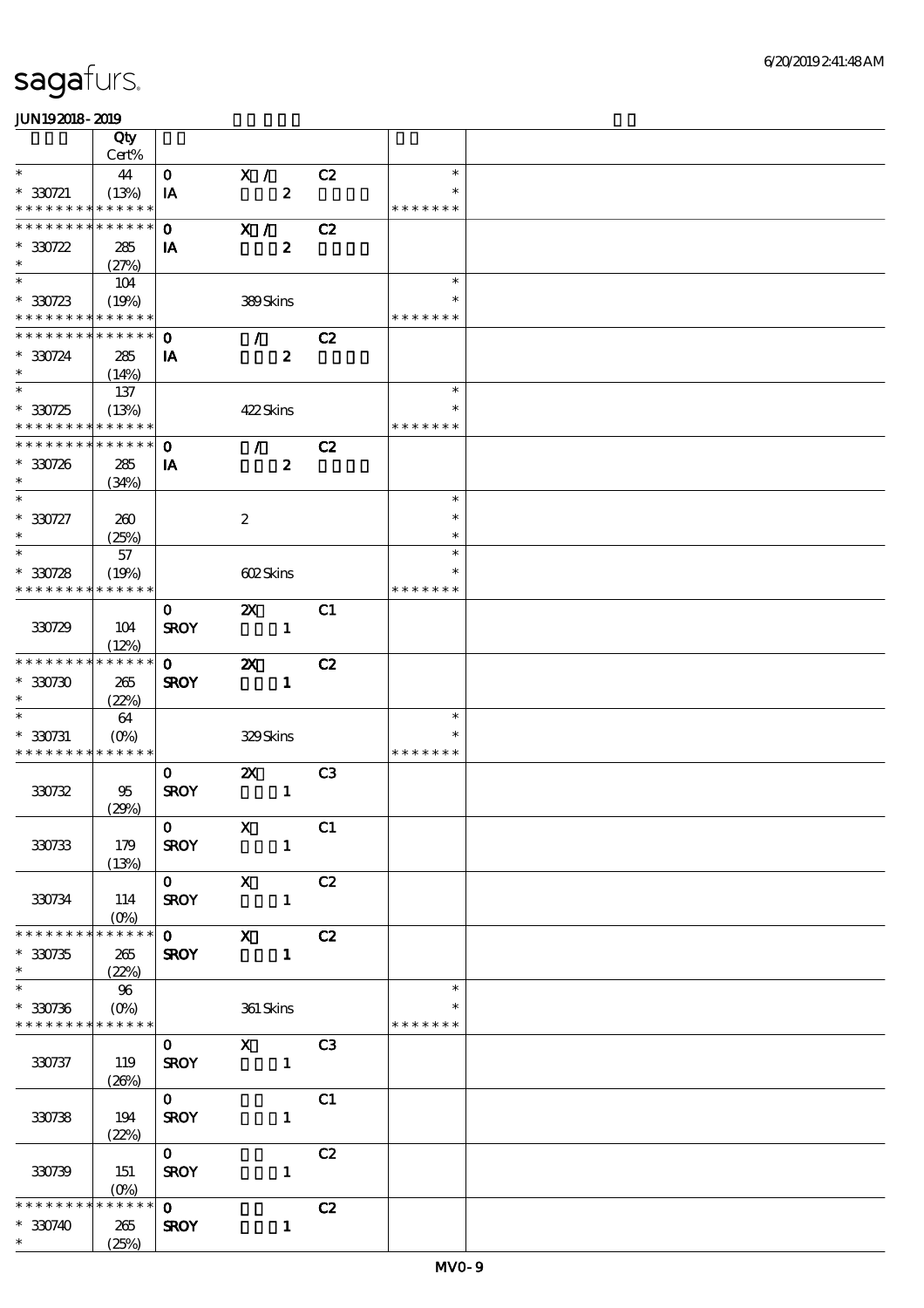|                                                         | Qty                                      |                         |                       |                |                         |  |
|---------------------------------------------------------|------------------------------------------|-------------------------|-----------------------|----------------|-------------------------|--|
| $\ast$                                                  | $Cert\%$<br>215                          | $\mathbf{o}$            |                       | C2             | $\ast$                  |  |
| $* 330741$<br>* * * * * * * * * * * * * *               | $(0\%)$                                  | <b>SROY</b>             | $\mathbf{1}$          |                | $\ast$<br>* * * * * * * |  |
|                                                         |                                          | $\mathbf{O}$            |                       | C <sub>3</sub> |                         |  |
| 330742                                                  | 143<br>(27%)                             | <b>SROY</b>             | $\mathbf{1}$          |                |                         |  |
|                                                         |                                          | $\mathbf{o}$            |                       | C1             |                         |  |
| 330743                                                  | 127<br>(8%)                              | <b>SROY</b>             | $\mathbf{1}$          |                |                         |  |
| * * * * * * * *                                         | * * * * * *                              | $\mathbf 0$             |                       | C1/C2          |                         |  |
| $*30744$<br>$\ast$                                      | 265<br>(10%)                             | <b>SROY</b>             | $\mathbf{1}$          |                |                         |  |
| $\ast$                                                  | 145                                      |                         |                       |                | $\ast$                  |  |
| $*30745$<br>* * * * * * * * * * * * * *                 | (19%)                                    |                         | 410Skins              |                | ∗<br>* * * * * * *      |  |
| * * * * * * * * * * * * * *                             |                                          | $\mathbf 0$             |                       | C2             |                         |  |
| $* 330746$<br>$\ast$                                    | 265<br>(16%)                             | <b>SROY</b>             | $\mathbf{1}$          |                |                         |  |
| $\overline{\ast}$                                       | 83                                       |                         |                       |                | $\ast$                  |  |
| $* 330747$<br>* * * * * * * *                           | $(O\!\!\!\!\!\!\!/\,\!o)$<br>* * * * * * |                         | 348Skins              |                | $\ast$<br>* * * * * * * |  |
|                                                         |                                          | $\mathbf{O}$            |                       | C <sub>3</sub> |                         |  |
| 330748                                                  | 194<br>(24%)                             | <b>SROY</b>             | $\mathbf{1}$          |                |                         |  |
|                                                         |                                          | $\mathbf{O}$            |                       | C <sub>3</sub> |                         |  |
| 330749                                                  | 121<br>(24%)                             | <b>SROY</b>             | $\mathbf{1}$          |                |                         |  |
|                                                         |                                          | $\mathbf{O}$            |                       | C1/C2          |                         |  |
| 330750                                                  | 270<br>(10%)                             | <b>SROY</b>             | $\mathbf{1}$          |                |                         |  |
|                                                         |                                          | $\mathbf{O}$            |                       | C2             |                         |  |
| 330751                                                  | 92<br>$(O\%)$                            | <b>SROY</b>             | $\mathbf{1}$          |                |                         |  |
|                                                         |                                          | $\mathbf{O}$            |                       | C <sub>3</sub> |                         |  |
| 330752                                                  | $106$<br>(23%)                           | <b>SROY</b>             | $\mathbf{1}$          |                |                         |  |
|                                                         |                                          | $\mathbf{O}$            | $\mathbf{X}$          | C2             |                         |  |
| 330753                                                  | 127<br>(22%)                             | <b>SROY</b>             | $\mathbf{1}$          |                |                         |  |
|                                                         |                                          | $\overline{\mathbf{0}}$ | $\boldsymbol{\alpha}$ | C1/C2          |                         |  |
| 330754                                                  | 168<br>(22%)                             | <b>SROY</b>             | $\boldsymbol{2}$      |                |                         |  |
| * * * * * * * *                                         | * * * * * *<br>265                       | $\overline{\mathbf{o}}$ | $\boldsymbol{z}$      | C1/C2          |                         |  |
| $*30755$<br>$\ast$                                      | (20%)                                    | <b>SROY</b>             |                       |                |                         |  |
| $\ast$                                                  | $31\,$                                   |                         |                       |                | $\ast$                  |  |
| $*330756$<br>* * * * * * * * <mark>* * * * * * *</mark> | $(O\!\!\!\!\!\!\!/\,\!o)$                |                         | 296Skins              |                | $\ast$<br>* * * * * * * |  |
|                                                         |                                          | $\mathbf{O}$            |                       | C <sub>3</sub> |                         |  |
| 330757                                                  | 111<br>(41%)                             | <b>SROY</b>             | $\boldsymbol{z}$      |                |                         |  |
|                                                         |                                          | $\mathbf{O}$            |                       | C1/C2          |                         |  |
| 330758                                                  | 258<br>(34%)                             | <b>SROY</b>             | $\boldsymbol{z}$      |                |                         |  |
|                                                         |                                          | $\mathbf{O}$            |                       | C1/C2          |                         |  |
| 330759                                                  | 255<br>(16%)                             | <b>SROY</b>             | $\boldsymbol{z}$      |                |                         |  |
|                                                         |                                          | $\overline{0}$          |                       | C2             |                         |  |
| 330760                                                  | 167<br>(O <sub>0</sub> )                 | <b>SROY</b>             | $\boldsymbol{z}$      |                |                         |  |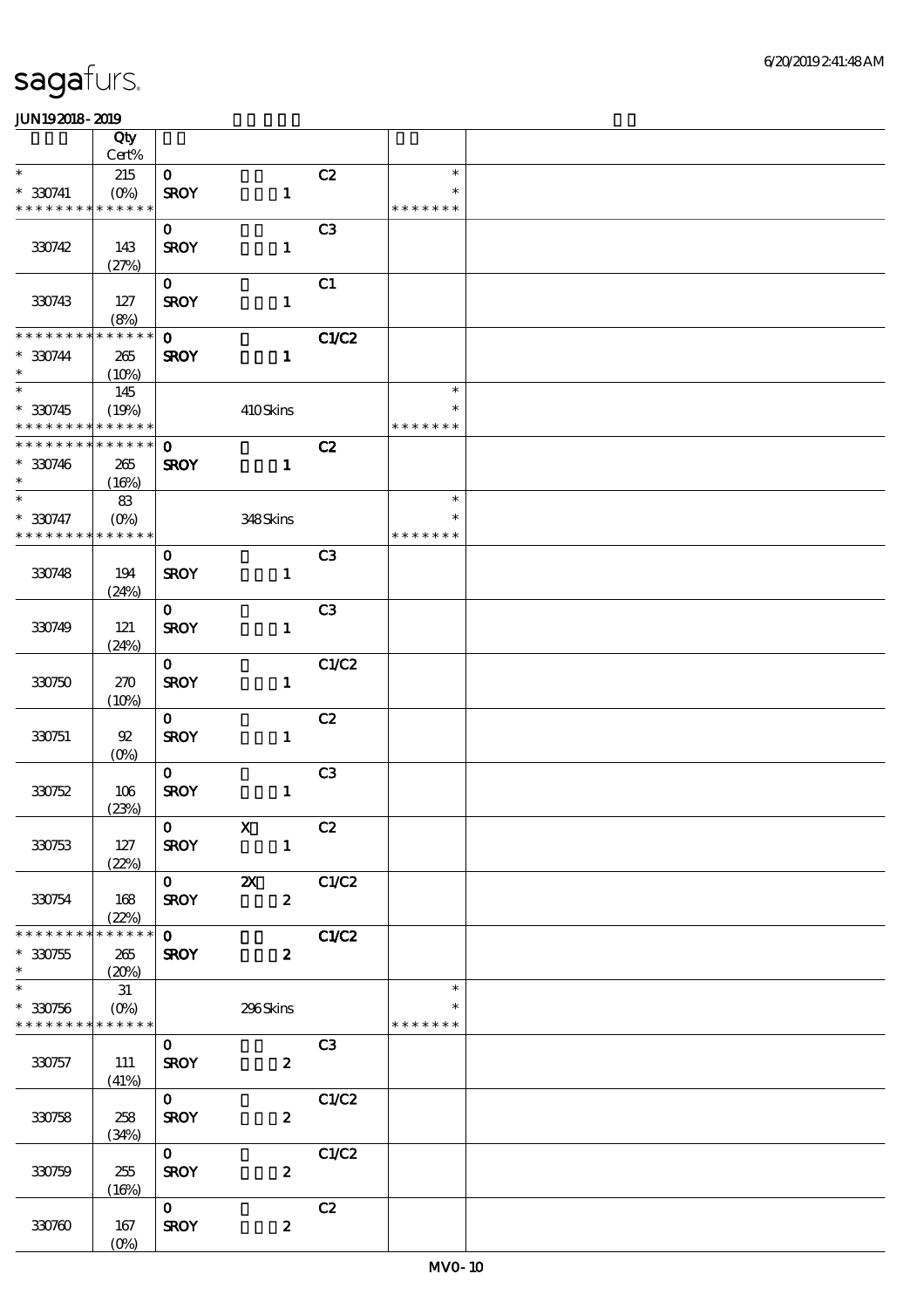|        | Qty        |             |                  |                |  |
|--------|------------|-------------|------------------|----------------|--|
|        | Cert%      |             |                  |                |  |
|        |            | O           |                  | C <sub>3</sub> |  |
| 330761 | 107        | <b>SROY</b> | $\boldsymbol{z}$ |                |  |
|        | (53%)      |             |                  |                |  |
|        |            | O           |                  | C <sub>3</sub> |  |
| 330762 | <b>110</b> | <b>SROY</b> | $\boldsymbol{z}$ |                |  |
|        | (31%)      |             |                  |                |  |
|        |            | O           |                  | C1/C2          |  |
| 330763 | 142        | <b>SROY</b> | $\boldsymbol{z}$ |                |  |
|        | $(0\%)$    |             |                  |                |  |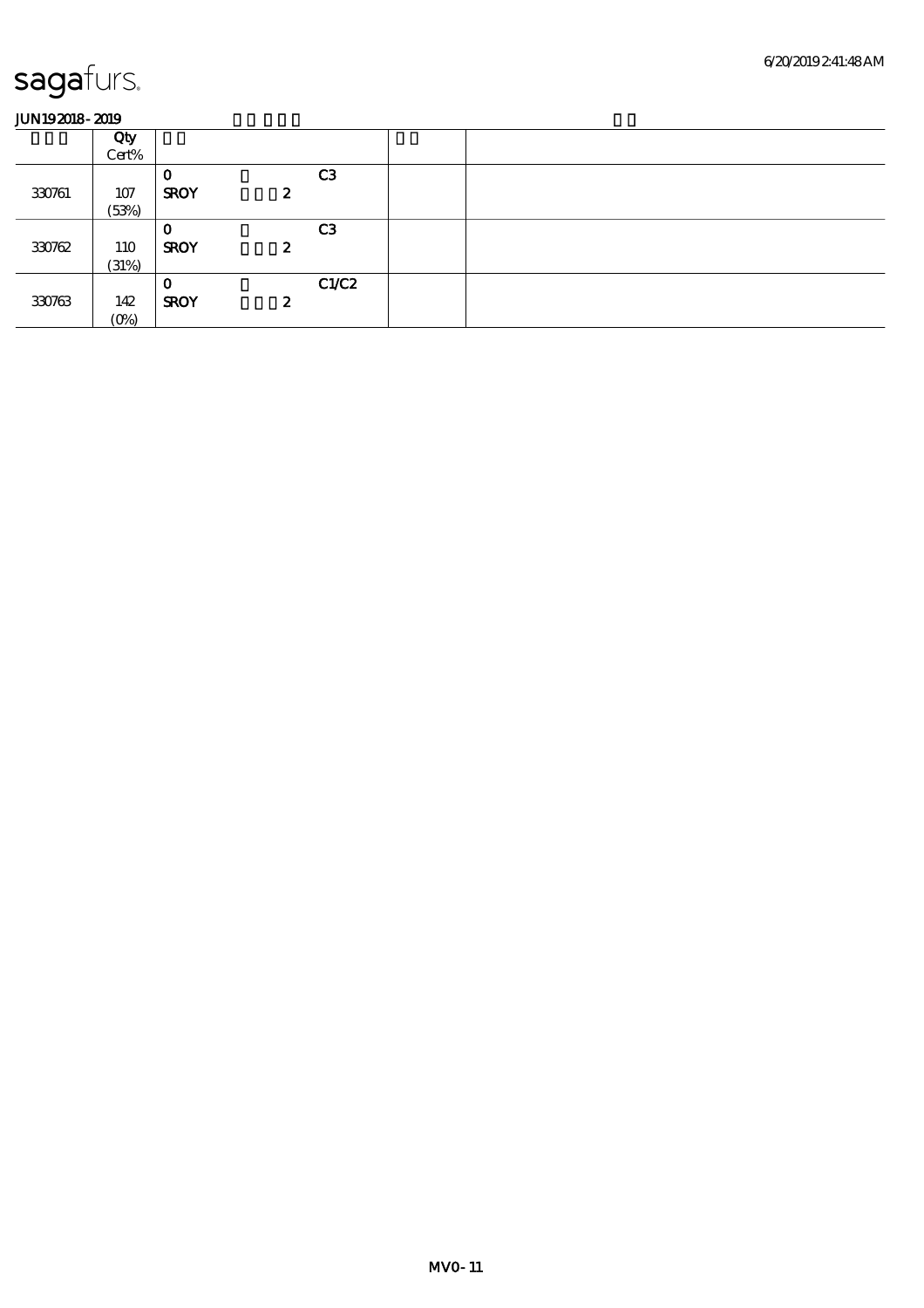|                             | Qty<br>Cert% |                           |                                           |                 |               |  |
|-----------------------------|--------------|---------------------------|-------------------------------------------|-----------------|---------------|--|
|                             |              |                           |                                           |                 |               |  |
| 330841                      | 140          | $\mathbf{1}$<br>${\bf s}$ | $\boldsymbol{\mathsf{Z}}$<br>$\mathbf{1}$ | C1/C2           |               |  |
|                             | (27%)        |                           |                                           |                 |               |  |
|                             |              | $\mathbf{1}$              | $\mathbf x$                               | C1/C2           |               |  |
| 330842                      | 152          | ${\bf s}$                 |                                           | $\mathbf{1}$    |               |  |
|                             | (32%)        |                           |                                           |                 |               |  |
|                             |              | $\mathbf{1}$              |                                           | C1/C2           |               |  |
| 330843                      | 118          | ${\bf s}$                 |                                           | $\mathbf{1}$    |               |  |
|                             | (19%)        |                           |                                           |                 |               |  |
|                             |              | $\mathbf{1}$              | X / C3                                    |                 |               |  |
| 330844                      | 99           | ${\bf s}$                 |                                           | $\mathbf{1}$    |               |  |
|                             | (38%)        |                           |                                           |                 |               |  |
|                             |              | $\mathbf{1}$              | $\mathcal{L}$                             | C2              |               |  |
| 330845                      | 244          | ${\bf s}$                 |                                           | $\mathbf{1}$    |               |  |
|                             | (18%)        |                           |                                           |                 |               |  |
|                             |              | $1 \quad \blacksquare$    | $\mathbf{X}$                              | C1/C2           |               |  |
| 330846                      | 343          | <b>SAGA</b>               |                                           | $\mathbf{1}$    |               |  |
|                             | (17%)        |                           |                                           |                 |               |  |
|                             |              | $1 \quad \Box$            | $Z\!X$                                    | C3              |               |  |
| 330847                      | 117          | <b>SAGA</b>               | $\mathbf{1}$                              |                 |               |  |
|                             | (33%)        |                           |                                           |                 |               |  |
|                             |              | $\overline{1}$            | $X$ $C1/C2$                               |                 |               |  |
| 330848                      | 324          | <b>SAGA</b>               |                                           | $\mathbf{1}$    |               |  |
|                             | (16%)        |                           |                                           |                 |               |  |
|                             |              |                           | $1$ $X$                                   | C3              |               |  |
| 330849                      | 166          | <b>SAGA</b>               |                                           | $\mathbf{1}$    |               |  |
|                             | (25%)        |                           |                                           |                 |               |  |
| * * * * * * * *             | * * * * * *  | $1 \quad$                 |                                           | C1/C2           |               |  |
| $^\ast$ 330850              | 345          | <b>SAGA</b>               | $\mathbf{1}$                              |                 |               |  |
| $\ast$                      | (18%)        |                           |                                           |                 |               |  |
| $\overline{\phantom{0}}$    | 49           |                           |                                           |                 | $\ast$        |  |
| $* 330651$                  | $(0\%)$      |                           | 394Skins                                  |                 | $\ast$        |  |
| * * * * * * * * * * * * * * |              |                           |                                           |                 | * * * * * * * |  |
|                             |              | $\mathbf{1}$              |                                           | C <sub>3</sub>  |               |  |
| 30852                       | 151          | <b>SAGA</b>               | $\mathbf{1}$                              |                 |               |  |
|                             | (23%)        |                           |                                           |                 |               |  |
|                             |              | $\vert 1 \vert$           |                                           | C1              |               |  |
| 330853                      | 143          | <b>SAGA</b>               |                                           |                 |               |  |
|                             | (14%)        |                           |                                           |                 |               |  |
| * * * * * * * *             | * * * * * *  | $1 \quad \blacksquare$    |                                           | C2              |               |  |
| $* 33064$                   | 345          |                           | <b>SAGA</b>                               | $\mathbf{1}$    |               |  |
| $\ast$                      | (21%)        |                           |                                           |                 |               |  |
|                             | $\infty$     |                           |                                           |                 | $\ast$        |  |
| $*330855$                   | $(O\% )$     |                           | 415Skins                                  |                 |               |  |
| * * * * * * * * * * * * * * |              |                           |                                           |                 | * * * * * * * |  |
|                             |              | $\mathbf{1}$              |                                           | C3              |               |  |
| 330856                      | 233          |                           | <b>SAGA</b>                               | $\mathbf{1}$    |               |  |
|                             | (24%)        |                           |                                           |                 |               |  |
|                             |              | $1 \quad \blacksquare$    |                                           | C1/C2           |               |  |
| 330857                      | 289          | <b>SAGA</b>               | $\mathbf{1}$                              |                 |               |  |
|                             | (8%)         |                           |                                           |                 |               |  |
|                             |              |                           | $\frac{1}{SAGA}$ X C1C2                   |                 |               |  |
| 330858                      | 107          |                           |                                           |                 |               |  |
|                             | (13%)        |                           |                                           |                 |               |  |
|                             |              |                           | $\overline{1}$ X                          | C3              |               |  |
| 330859                      | 188          | <b>SAGA</b>               | $\mathbf{1}$                              |                 |               |  |
|                             | (27%)        |                           |                                           |                 |               |  |
|                             |              | $\mathbf 1$               |                                           |                 |               |  |
|                             |              |                           |                                           | <b>2X</b> C1/C2 |               |  |
| 330860                      | 129          | <b>SAGA</b>               | $\boldsymbol{z}$                          |                 |               |  |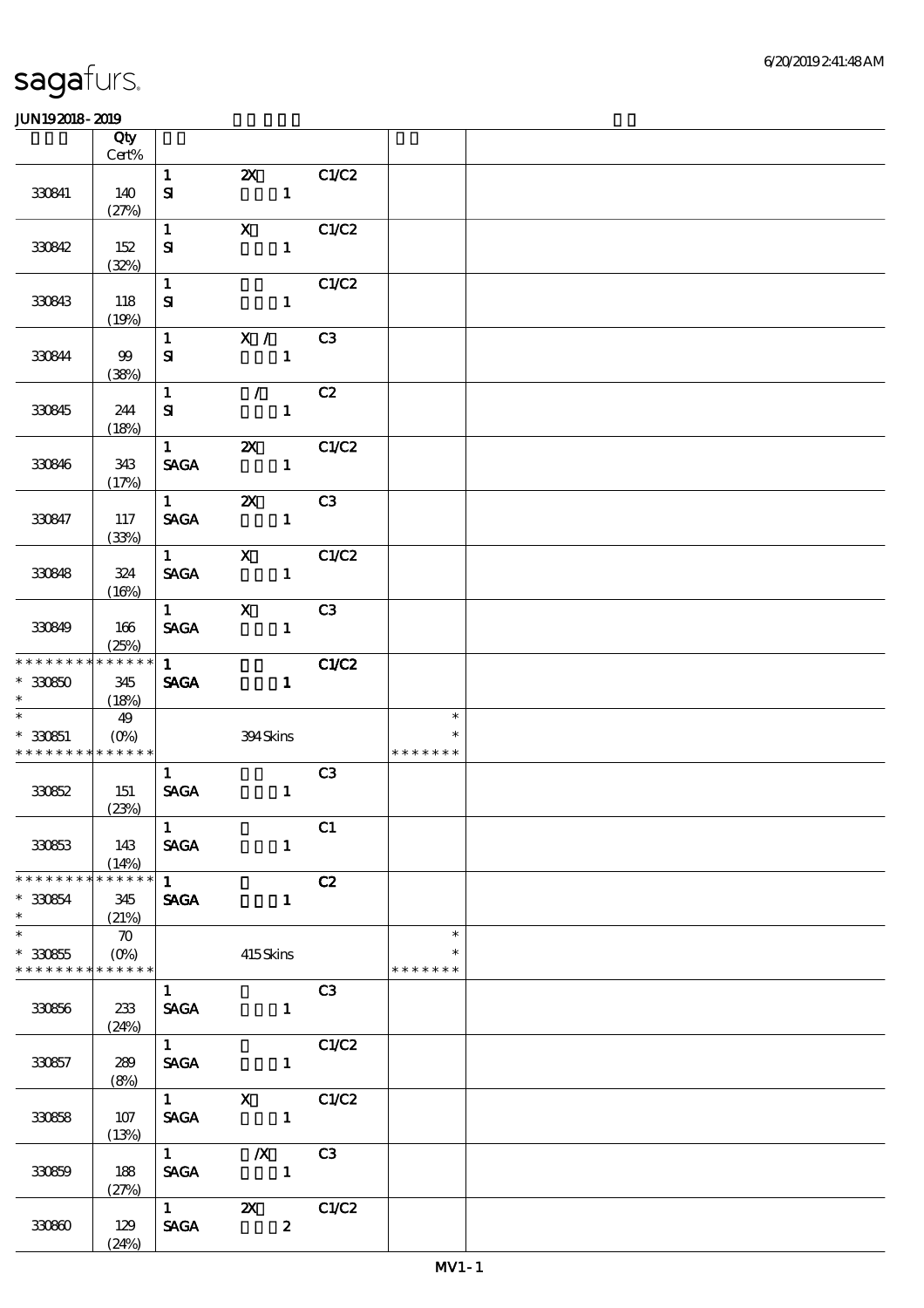| .      |              |                                                 |                             |       |  |  |  |
|--------|--------------|-------------------------------------------------|-----------------------------|-------|--|--|--|
|        | Qty<br>Cert% |                                                 |                             |       |  |  |  |
|        |              |                                                 | 1 X C1/C2                   |       |  |  |  |
| 330861 | 162          |                                                 | <b>SAGA</b><br>$\mathbf{2}$ |       |  |  |  |
|        | (25%)        |                                                 |                             |       |  |  |  |
|        |              | $1 \quad \blacksquare$                          |                             | C1/C2 |  |  |  |
| 30862  | 106          |                                                 | SAGA 2                      |       |  |  |  |
|        | (20%)        |                                                 |                             |       |  |  |  |
|        |              |                                                 | 1 $X / C3$                  |       |  |  |  |
| 330863 | 133          | <b>SAGA</b>                                     | $\mathbf{2}$                |       |  |  |  |
|        | (37%)        | $1 \quad \blacksquare$                          | C1/C2                       |       |  |  |  |
| 330864 | 138          | <b>SAGA</b>                                     | $\overline{\mathbf{z}}$     |       |  |  |  |
|        | (22%)        |                                                 |                             |       |  |  |  |
|        |              | $1 \quad \blacksquare$                          | $\mathcal{L}(\mathcal{L})$  | C3    |  |  |  |
| 330865 | 107          | <b>SAGA</b>                                     | $\mathbf{2}$                |       |  |  |  |
|        | (39%)        |                                                 |                             |       |  |  |  |
|        |              | $1 \quad \blacksquare$                          | $\overline{X}$ C1/C2        |       |  |  |  |
| 330866 | 128          | <b>SAGA</b>                                     | $\mathbf{2}$                |       |  |  |  |
|        | (14%)        |                                                 |                             |       |  |  |  |
| 330867 | 369          | $1 \qquad \qquad$<br>$I$ A                      | X / C2<br>$\sim$ $\sim$ 1   |       |  |  |  |
|        | (15%)        |                                                 |                             |       |  |  |  |
|        |              | 1                                               | $\mathcal{L} = \mathcal{L}$ | C2    |  |  |  |
| 330868 | 222          | $I$ A                                           |                             |       |  |  |  |
|        | (18%)        |                                                 |                             |       |  |  |  |
|        |              |                                                 | $1$ $X /$                   | C2    |  |  |  |
| 330869 | 199          | <b>SROY</b>                                     | $\mathbf{1}$                |       |  |  |  |
|        | (18%)        |                                                 |                             |       |  |  |  |
| 330870 | 207          | $1 \quad \overline{\phantom{1}}$<br><b>SROY</b> | $\mathbf{1}$                | C1/C2 |  |  |  |
|        | (15%)        |                                                 |                             |       |  |  |  |
|        |              | $1 \qquad \qquad$                               |                             | C1/C2 |  |  |  |
| 330871 | 154          | <b>SROY</b>                                     | $\mathbf{1}$                |       |  |  |  |
|        | (14%)        |                                                 |                             |       |  |  |  |
|        |              | $1 \quad \blacksquare$                          | $\mathcal{L} = \mathcal{L}$ | C3    |  |  |  |
| 330872 | 142          | <b>SROY</b>                                     | $\mathbf{1}$                |       |  |  |  |
|        | (29%)        |                                                 |                             |       |  |  |  |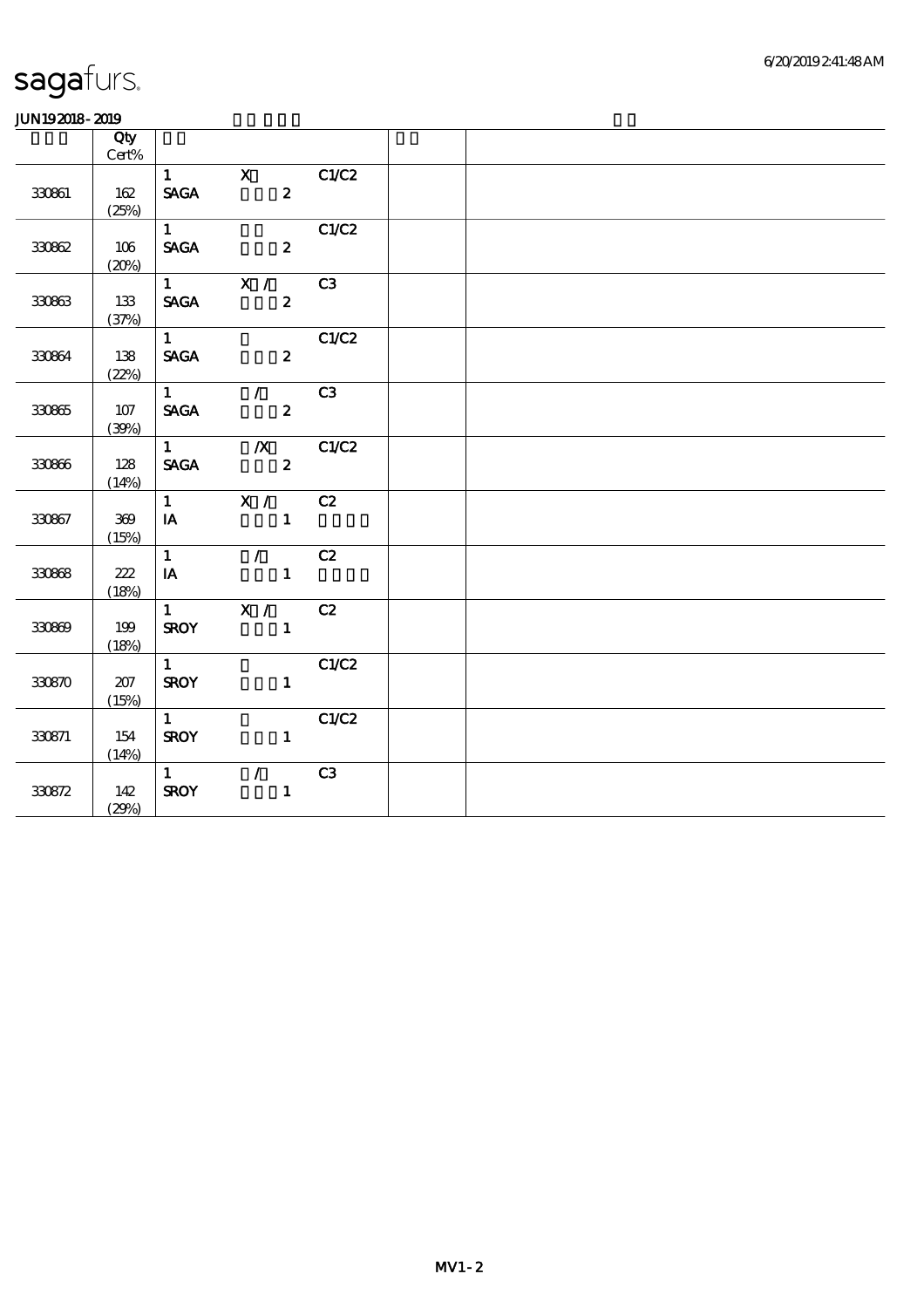|                                            | Qty<br>Cert% |                             |                                 |                            |                |               |  |
|--------------------------------------------|--------------|-----------------------------|---------------------------------|----------------------------|----------------|---------------|--|
|                                            |              |                             |                                 |                            |                |               |  |
| 330921                                     | 152<br>(7%)  | 50<br>(SI)                  | X / C2<br>$\mathbf{1}$          | $\blacksquare$             |                |               |  |
| * * * * * * *                              | * * * * * *  | 50                          | X /                             | C2                         |                |               |  |
| $*30022$                                   | 165          |                             | $\mathbf{1}$                    | $\overline{\phantom{a}}$   |                |               |  |
| $\ast$                                     | (7%)         | $\boldsymbol{S}$            |                                 |                            |                |               |  |
| $\ast$                                     | 45           |                             |                                 |                            |                | $\ast$        |  |
| $*30023$                                   | (11%)        |                             | 210Skins                        |                            |                | $\ast$        |  |
| * * * * * * * * <mark>* * * * * * *</mark> |              |                             |                                 |                            |                | * * * * * * * |  |
| * * * * * * * *                            | * * * * * *  | 50                          | $\sqrt{C^2}$                    |                            |                |               |  |
| $*30024$                                   | 205          | (S)                         | $\mathbf{1}$                    | $\overline{\phantom{a}}$   |                |               |  |
| $\ast$                                     | (11%)        |                             |                                 |                            |                |               |  |
| $\ast$                                     |              |                             |                                 |                            |                | $\ast$        |  |
| $*30925$                                   | 160          |                             | $\boldsymbol{2}$                |                            |                | $\ast$        |  |
| $\ast$                                     | (4%)         |                             |                                 |                            |                | $\ast$        |  |
| $\overline{\phantom{0}}$                   |              |                             |                                 |                            |                | $\ast$        |  |
| $*330926$                                  | 160          |                             | 3                               |                            |                | $\ast$        |  |
| $\ast$                                     | (11%)        |                             |                                 |                            |                | $\ast$        |  |
| $\overline{\phantom{0}}$                   |              |                             |                                 |                            |                | $\ast$        |  |
| $*330927$                                  | 160          |                             | $\overline{\mathbf{4}}$         |                            |                | $\ast$        |  |
| $\ast$                                     | (3%)         |                             |                                 |                            |                | $\ast$        |  |
| $\overline{\ast}$                          |              |                             |                                 |                            |                | $\ast$        |  |
| $*30928$                                   | 160          |                             | $\mathbf 5$                     |                            |                | $\ast$        |  |
| $\ast$                                     | (17%)        |                             |                                 |                            |                | $\ast$        |  |
| $\overline{\ast}$                          | 134          |                             |                                 |                            |                | $\ast$        |  |
| $*30029$                                   | (14%)        |                             | 979Skins                        |                            |                | $\ast$        |  |
| * * * * * * * *                            | * * * * * *  |                             |                                 |                            |                | * * * * * * * |  |
| * * * * * * * *                            | $******$     | 50                          | $\mathcal{L}$ and $\mathcal{L}$ | C2                         |                |               |  |
| $*3000$                                    | 185          | $\boldsymbol{S}$            | $\mathbf{1}$                    | $\overline{\phantom{a}}$ 1 |                |               |  |
| $\ast$                                     | (11%)        |                             |                                 |                            |                |               |  |
| $\ast$                                     |              |                             |                                 |                            |                | $\ast$        |  |
| $* 330031$                                 | 160          |                             | $\boldsymbol{2}$                |                            |                | $\ast$        |  |
| $\ast$                                     | (14%)        |                             |                                 |                            |                | $\ast$        |  |
| $\ast$                                     |              |                             |                                 |                            |                | $\ast$        |  |
| $*30002$                                   | 160          |                             | $\ensuremath{\mathbf{3}}$       |                            |                | $\ast$        |  |
| $\ast$                                     | (5%)         |                             |                                 |                            |                | $\ast$        |  |
| $*$                                        | 62           |                             |                                 |                            |                | $\ast$        |  |
| $*30033$                                   | (6%)         |                             | 567Skins                        |                            |                | $\ast$        |  |
| * * * * * * * *                            | * * * * * *  |                             |                                 |                            |                | * * * * * * * |  |
| * * * * * * * * * * * * * *                |              | $\boldsymbol{\mathfrak{D}}$ | X /                             | C2                         |                |               |  |
| $^\ast$ 330934                             | 185          | $\boldsymbol{\mathcal{S}}$  | $\boldsymbol{z}$                |                            | $\blacksquare$ |               |  |
| $\ast$                                     | (17%)        |                             |                                 |                            |                |               |  |
| $\ast$                                     | 43           |                             |                                 |                            |                | $\ast$        |  |
| $*30035$                                   | (9%)         |                             | 228Skins                        |                            |                | $\ast$        |  |
| * * * * * * * *                            | * * * * * *  |                             |                                 |                            |                | * * * * * * * |  |
| * * * * * * * *                            | * * * * * *  | 50                          | $\mathcal{L}$ and $\mathcal{L}$ | C2                         |                |               |  |
| $*30006$                                   | 185          | $\boldsymbol{S}$            | $\mathbf{z}$                    | $\blacksquare$             |                |               |  |
| $\ast$                                     | (25%)        |                             |                                 |                            |                |               |  |
| $\ast$                                     |              |                             |                                 |                            |                | $\ast$        |  |
| $*30037$                                   | 160          |                             | $\boldsymbol{2}$                |                            |                | $\ast$        |  |
| $\ast$                                     | (27%)        |                             |                                 |                            |                | $\ast$        |  |
| $\ast$                                     |              |                             |                                 |                            |                | $\ast$        |  |
| $*30038$                                   | 160          |                             | $\ensuremath{\mathbf{3}}$       |                            |                | $\ast$        |  |
| $\ast$                                     | (21%)        |                             |                                 |                            |                | $\ast$        |  |
| $\ast$                                     | $59$         |                             |                                 |                            |                | $\ast$        |  |
| $*30009$                                   | (10%)        |                             | 564Skins                        |                            |                | $\ast$        |  |
| * * * * * * * * <mark>* * * * * *</mark>   |              |                             |                                 |                            |                | * * * * * * * |  |
|                                            |              | $\boldsymbol{\omega}$       | $\mathbf{X}$ /                  | C2                         |                |               |  |
| 330940                                     | ${\bf 77}$   | (SI)                        | $\mathbf{1}$                    |                            | $\mathbf{1}$   |               |  |
|                                            | (9%)         |                             |                                 |                            |                |               |  |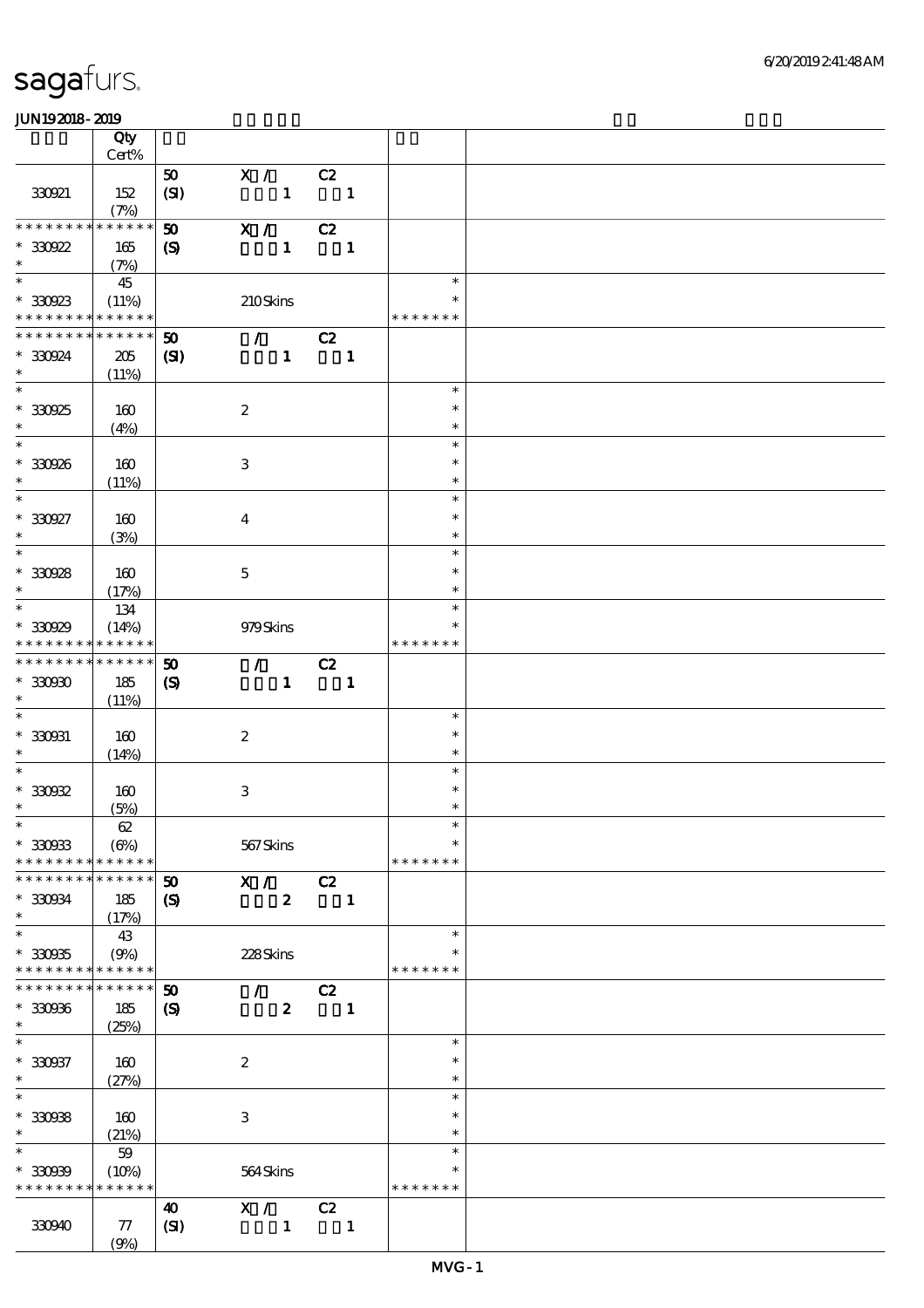|                                                        | Qty<br>$\mbox{Cert}\%$ |                             |                           |                             |                          |              |                         |  |
|--------------------------------------------------------|------------------------|-----------------------------|---------------------------|-----------------------------|--------------------------|--------------|-------------------------|--|
| * * * * * * * *                                        | $* * * * * * *$        | $\boldsymbol{\omega}$       | $\overline{\mathbf{x}}$ / |                             | C2                       |              |                         |  |
| $* 330941$<br>$\ast$                                   | 205<br>(11%)           | $\pmb{\infty}$              |                           | $\mathbf{1}$                | $\overline{\phantom{a}}$ |              |                         |  |
| $\ast$                                                 |                        |                             |                           |                             |                          |              | $\ast$                  |  |
| $*30042$<br>$\ast$                                     | 180<br>(11%)           |                             | $\boldsymbol{2}$          |                             |                          |              | $\ast$<br>$\ast$        |  |
| $\overline{\phantom{0}}$                               |                        |                             |                           |                             |                          |              | $\ast$                  |  |
| $*30943$<br>$\ast$                                     | 180<br>(7%)            |                             | $\,3\,$                   |                             |                          |              | $\ast$<br>$\ast$        |  |
| $\ast$                                                 |                        |                             |                           |                             |                          |              | $\ast$                  |  |
| $* 330944$<br>$\ast$                                   | 180<br>(12%)           |                             | $\boldsymbol{4}$          |                             |                          |              | $\ast$<br>$\ast$        |  |
| $\overline{\phantom{0}}$                               |                        |                             |                           |                             |                          |              | $\ast$                  |  |
| $*30045$<br>$\ast$                                     | 180<br>(10%)           |                             | $\mathbf 5$               |                             |                          |              | $\ast$<br>$\ast$        |  |
| $\overline{\phantom{0}}$                               |                        |                             |                           |                             |                          |              | $\ast$                  |  |
| $* 330946$<br>$\ast$                                   | 180<br>(8%)            |                             | $\,6\,$                   |                             |                          |              | $\ast$<br>$\ast$        |  |
| $\overline{\ast}$                                      | $8\!1$                 |                             |                           |                             |                          |              | $\ast$                  |  |
| $* 330947$<br>* * * * * * * *                          | (3%)<br>* * * * * *    |                             | 1186Skins                 |                             |                          |              | $\ast$<br>* * * * * * * |  |
| * * * * * * *                                          | * * * * * *            | $\boldsymbol{\omega}$       |                           | $\mathcal{L}$               | C2                       |              |                         |  |
| $* 330948$<br>$\ast$                                   | $225\,$<br>(15%)       | $\boldsymbol{\mathrm{(S)}}$ |                           | $\mathbf{1}$                | $\overline{\phantom{a}}$ |              |                         |  |
| $\overline{\phantom{0}}$                               |                        |                             |                           |                             |                          |              | $\ast$                  |  |
| $* 330949$<br>$\ast$                                   | 200<br>(15%)           |                             | $\boldsymbol{2}$          |                             |                          |              | $\ast$<br>$\ast$        |  |
| $\ast$                                                 |                        |                             |                           |                             |                          |              | $\ast$                  |  |
| $* 330950$<br>$\ast$                                   | 200<br>(11%)           |                             | $\,3$                     |                             |                          |              | $\ast$<br>$\ast$        |  |
| $\ast$                                                 | $9\!6$                 |                             |                           |                             |                          |              | $\ast$                  |  |
| $* 330051$<br>* * * * * * * * <mark>* * * * * *</mark> | (8%)                   |                             | 721 Skins                 |                             |                          |              | $\ast$<br>* * * * * * * |  |
| * * * * * * * * * * * * * *                            |                        |                             |                           |                             |                          |              |                         |  |
|                                                        |                        | $\boldsymbol{\omega}$       |                           | $\mathcal{T} = \mathcal{I}$ | C2                       |              |                         |  |
| $*30052$                                               | $205\,$                | $\boldsymbol{\mathrm{(S)}}$ |                           | $\mathbf{1}$                |                          | $\mathbf{1}$ |                         |  |
| $*$                                                    | (6%)                   |                             |                           |                             |                          |              |                         |  |
| $*$                                                    |                        |                             |                           |                             |                          |              | $\ast$                  |  |
| $* 330953$<br>$\ast$                                   | 180<br>(10%)           |                             | $\boldsymbol{2}$          |                             |                          |              | $\ast$<br>$\ast$        |  |
| $\ast$                                                 |                        |                             |                           |                             |                          |              | $\ast$                  |  |
| $* 330054$<br>$\ast$                                   | 180<br>(28%)           |                             | $\,3\,$                   |                             |                          |              | $\ast$<br>$\ast$        |  |
| $\overline{\ast}$                                      |                        |                             |                           |                             |                          |              | $\ast$                  |  |
| $^\ast$ 330955<br>$\ast$                               | $180\,$<br>(18%)       |                             | $\boldsymbol{4}$          |                             |                          |              | $\ast$<br>$\ast$        |  |
| $\ast$                                                 |                        |                             |                           |                             |                          |              | $\ast$                  |  |
| $* 330956$<br>$\ast$                                   | 180<br>(11%)           |                             | $\mathbf 5$               |                             |                          |              | $\ast$<br>$\ast$        |  |
| $\ast$                                                 |                        |                             |                           |                             |                          |              | $\ast$                  |  |
| $* 330957$<br>$\ast$                                   | 180<br>(9%)            |                             | $\,6\,$                   |                             |                          |              | $\ast$<br>$\ast$        |  |
| $\overline{\ast}$                                      |                        |                             |                           |                             |                          |              | $\ast$                  |  |
| $* 330058$<br>$\ast$                                   | $180$<br>(10%)         |                             | $\boldsymbol{7}$          |                             |                          |              | $\ast$<br>$\ast$        |  |
| $\ast$                                                 |                        |                             |                           |                             |                          |              | $\ast$                  |  |
| $* 330009$<br>$\ast$                                   | 180<br>(7%)            |                             | $\bf 8$                   |                             |                          |              | $\ast$<br>$\ast$        |  |
| $\ast$                                                 |                        |                             |                           |                             |                          |              | $\ast$                  |  |
| $^\ast$ 330900<br>$\ast$                               | 180<br>(3%)            |                             | $\boldsymbol{9}$          |                             |                          |              | $\ast$<br>$\ast$        |  |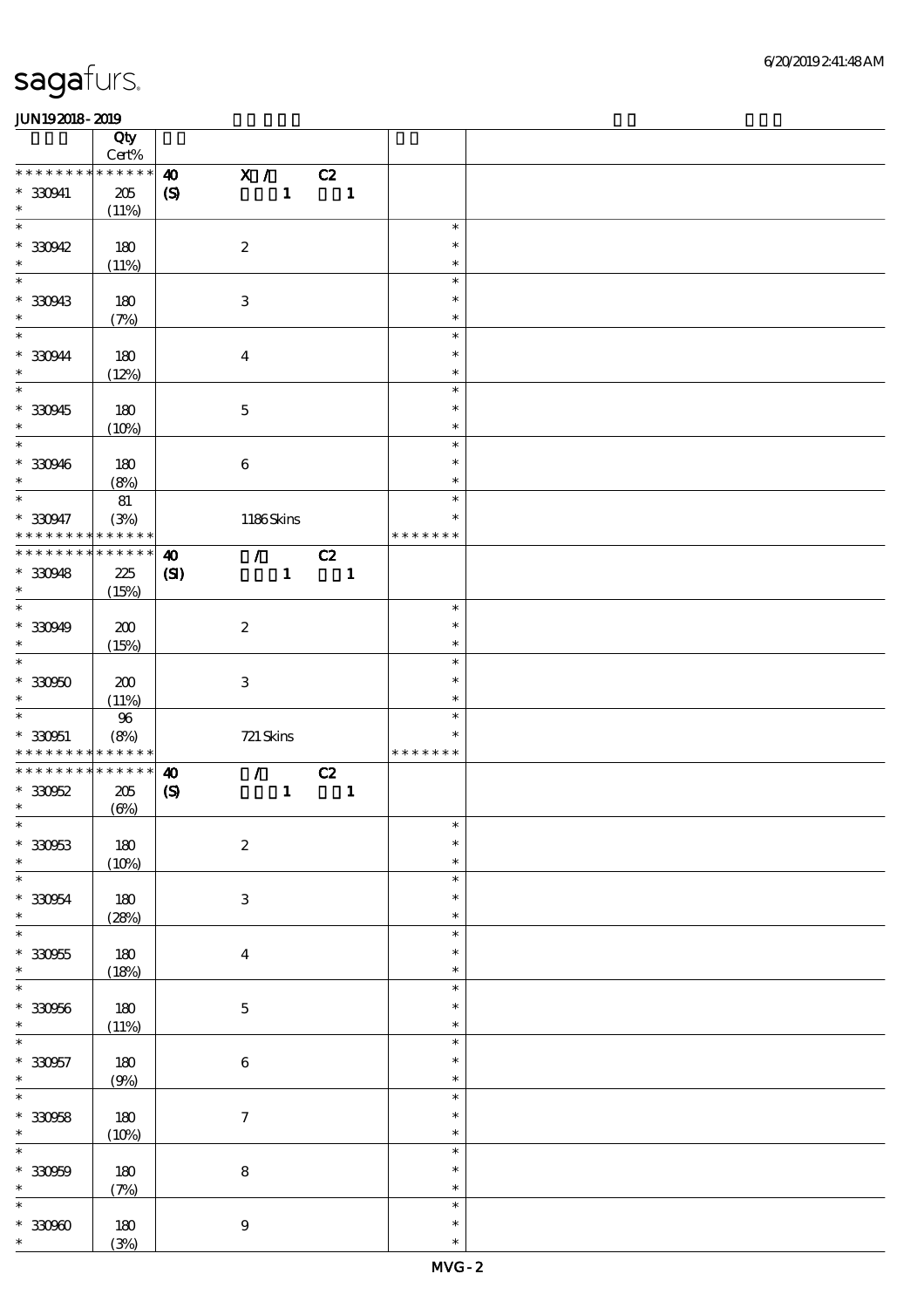|                                                                                      | Qty<br>$\mbox{Cert}\%$      |                                              |                                                 |                                |                                   |  |
|--------------------------------------------------------------------------------------|-----------------------------|----------------------------------------------|-------------------------------------------------|--------------------------------|-----------------------------------|--|
| $\ast$<br>$^\ast$ 330961<br>$\ast$                                                   | 180<br>(10%)                | $\boldsymbol{\omega}$<br>$\pmb{\in}$         | $\mathcal{L}^{\text{max}}$<br>$\mathbf{1}$      | C2<br>$\overline{\phantom{a}}$ | $\ast$<br>$\ast$<br>$\ast$        |  |
| $\overline{\ast}$<br>$*30062$<br>$\ast$                                              | 180<br>(8%)                 | $11\,$                                       |                                                 |                                | $\ast$<br>$\ast$<br>$\ast$        |  |
| $\overline{\ast}$<br>$* 330963$<br>$\ast$                                            | 180<br>(12%)                | $12\,$                                       |                                                 |                                | $\ast$<br>$\ast$<br>$\ast$        |  |
| $\overline{\ast}$<br>$^\ast$ 33064<br>$\ast$                                         | 180<br>(12%)                | $13\,$                                       |                                                 |                                | $\ast$<br>$\ast$<br>$\ast$        |  |
| $\overline{\phantom{0}}$<br>$* 330965$<br>$\ast$                                     | 180<br>(8%)                 | $14\,$                                       |                                                 |                                | $\ast$<br>$\ast$<br>$\ast$        |  |
| $\overline{\phantom{0}}$<br>$^\ast$ 330966<br>$\ast$                                 | 180<br>(5%)                 | $15\,$                                       |                                                 |                                | $\ast$<br>$\ast$<br>$\ast$        |  |
| $\ast$<br>$^*$ 330967<br>$\ast$                                                      | 180<br>(1%)                 | $16\,$                                       |                                                 |                                | $\ast$<br>$\ast$<br>$\ast$        |  |
| $\overline{\ast}$<br>$* 30068$<br>$\ast$                                             | 180<br>(3%)                 | $17$                                         |                                                 |                                | $\ast$<br>$\ast$<br>$\ast$        |  |
| $\overline{\phantom{0}}$<br>$* 330909$<br>$\ast$                                     | 180<br>(3%)                 | $18\,$                                       |                                                 |                                | $\ast$<br>$\ast$<br>$\ast$        |  |
| $\ast$<br>$*330970$<br>$\ast$                                                        | 180<br>(3%)                 | $19\,$                                       |                                                 |                                | $\ast$<br>$\ast$<br>$\ast$        |  |
| $\overline{\phantom{0}}$<br>$* 330971$<br>* * * * * * * * <mark>* * * * * * *</mark> | 118<br>(3%)                 |                                              | 3563Skins                                       |                                | $\ast$<br>$\ast$<br>* * * * * * * |  |
| * * * * * * * * * * * * * *<br>$*30072$<br>$\ast$                                    | $205\,$<br>(11%)            | $\boldsymbol{\omega}$<br>$\pmb{\mathcal{S}}$ | $\mathbf{X}$ /<br>$\boldsymbol{z}$              | C2<br>$\blacksquare$           |                                   |  |
| $*$<br>$* 330973$<br>$\ast$                                                          | 180<br>(7%)                 | $\boldsymbol{2}$                             |                                                 |                                | $\ast$<br>$\ast$<br>$\ast$        |  |
| $\ast$<br>$* 330974$<br>$\ast$                                                       | 180<br>(13%)                | $\,3\,$                                      |                                                 |                                | $\ast$<br>$\ast$<br>$\ast$        |  |
| $\ast$<br>$*30075$<br>$\ast$                                                         | 180<br>(20%)                | $\boldsymbol{4}$                             |                                                 |                                | $\ast$<br>$\ast$<br>$\ast$        |  |
| $\ast$<br>$* 330976$<br>$\ast$                                                       | 180<br>(13%)                | $\mathbf 5$                                  |                                                 |                                | $\ast$<br>$\ast$<br>$\ast$        |  |
| $\ast$<br>$* 330977$<br>$\ast$                                                       | 170<br>(12%)                | $\,6\,$                                      |                                                 |                                | $\ast$<br>$\ast$<br>$\ast$        |  |
| $\overline{\ast}$<br>$*30078$<br>* * * * * * * * <mark>* * * * * *</mark>            | 44<br>(2%)                  |                                              | 1139Skins                                       |                                | $\ast$<br>*<br>* * * * * * *      |  |
| * * * * * * * *<br>$*30079$<br>$\ast$                                                | * * * * * *<br>205<br>(20%) | $\boldsymbol{\omega}$<br>$\boldsymbol{S}$    | $\mathcal{T} = \mathcal{I}$<br>$\boldsymbol{z}$ | C2<br>$\mathbf{1}$             |                                   |  |
| $\ast$<br>$* 30000$<br>$\ast$                                                        | 180<br>(16%)                | $\boldsymbol{2}$                             |                                                 |                                | $\ast$<br>$\ast$<br>$\ast$        |  |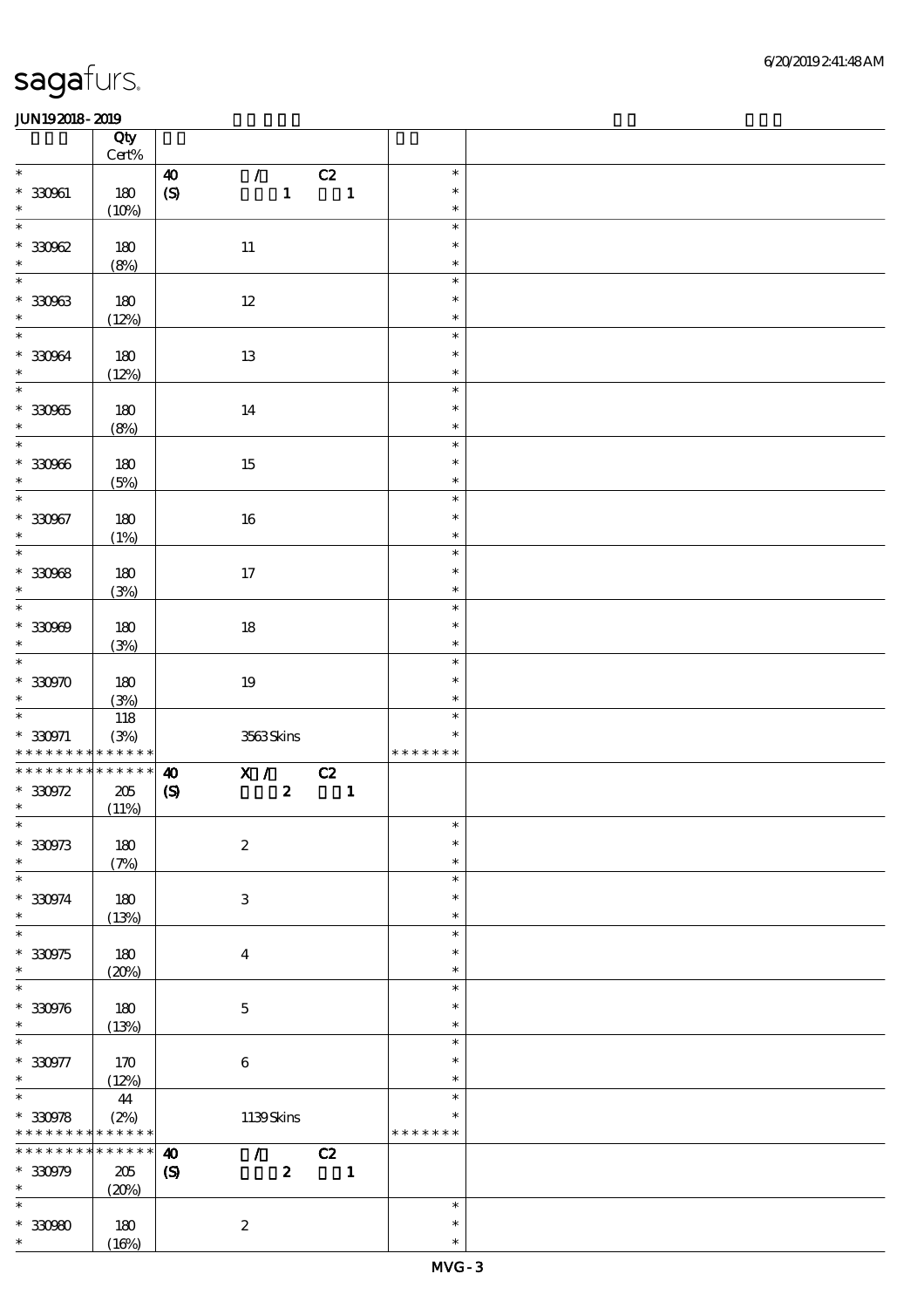|                                                                       | Qty<br>$\mbox{Cert}\%$        |                                                                                                                                                               |                                   |  |
|-----------------------------------------------------------------------|-------------------------------|---------------------------------------------------------------------------------------------------------------------------------------------------------------|-----------------------------------|--|
| $\ast$<br>$* 330981$<br>$\ast$                                        | 180<br>(20%)                  | $\mathcal{L}$ and $\mathcal{L}$<br>$\overline{c}$<br>$\boldsymbol{\omega}$<br>$\boldsymbol{z}$<br>$\blacksquare$<br>$\pmb{\text{(S)}}$                        | $\ast$<br>$\ast$<br>$\ast$        |  |
| $\overline{\ast}$<br>$^\ast$ 33082 $^\ast$                            | 180<br>(19%)                  | $\boldsymbol{4}$                                                                                                                                              | $\ast$<br>$\ast$<br>$\ast$        |  |
| $\overline{\ast}$<br>$^\ast$ 330983<br>$*$                            | 180<br>(24%)                  | $\mathbf 5$                                                                                                                                                   | $\ast$<br>$\ast$<br>$\ast$        |  |
| $\overline{\phantom{0}}$<br>$* 30084$<br>$\ast$                       | 180<br>(20%)                  | $\,6\,$                                                                                                                                                       | $\ast$<br>$\ast$<br>$\ast$        |  |
| $\overline{\phantom{0}}$<br>$^\ast$ 330985<br>$\ast$                  | 180<br>(22%)                  | $\boldsymbol{7}$                                                                                                                                              | $\ast$<br>$\ast$<br>$\ast$        |  |
| $\overline{\ast}$<br>$* 330966$<br>$\ast$                             | 180<br>(28%)                  | $\bf 8$                                                                                                                                                       | $\ast$<br>$\ast$<br>$\ast$        |  |
| $\overline{\ast}$<br>$* 330987$<br>$\ast$<br>$\overline{\phantom{a}}$ | 180<br>(20%)                  | $\boldsymbol{9}$                                                                                                                                              | $\ast$<br>$\ast$<br>$\ast$        |  |
| $* 30088$<br>$\ast$<br>$\overline{\ast}$                              | 180<br>(29%)                  | $10\,$                                                                                                                                                        | $\ast$<br>$\ast$<br>$\ast$        |  |
| $* 30000$<br>$\ast$                                                   | 180<br>(31%)                  | $11\,$                                                                                                                                                        | $\ast$<br>$\ast$<br>$\ast$        |  |
| $\ast$<br>$^\ast$ 330900<br>$\ast$<br>$\overline{\phantom{0}}$        | 180<br>(21%)                  | $12\,$                                                                                                                                                        | $\ast$<br>$\ast$<br>$\ast$        |  |
| $^\ast$ 330991<br>$\ast$                                              | 180<br>(16%)                  | $13\,$                                                                                                                                                        | $\ast$<br>$\ast$<br>$\ast$        |  |
| $\ast$<br>$^\ast$ 330992<br>$\ast$                                    | 180<br>(20%)                  | $14\,$                                                                                                                                                        | $\ast$<br>$\ast$<br>$\ast$        |  |
| $*$<br>$^\ast$ 330903<br>$\ast$                                       | 180<br>(18%)                  | 15                                                                                                                                                            | $\ast$<br>$\ast$<br>$\ast$        |  |
| $\ast$<br>$* 33094$<br>$\ast$<br>$\ast$                               | 180<br>(27%)                  | 16                                                                                                                                                            | $\ast$<br>$\ast$<br>$\ast$        |  |
| $* 33095$<br>$\ast$<br>$\ast$                                         | 180<br>(27%)                  | 17                                                                                                                                                            | $\ast$<br>$\ast$<br>$\ast$        |  |
| $* 330966$<br>$\ast$<br>$\overline{\phantom{0}}$                      | 180<br>(24%)                  | $18\,$                                                                                                                                                        | $\ast$<br>$\ast$<br>$\ast$        |  |
| $* 330907$<br>* * * * * * * * <mark>* * * * * * *</mark>              | 149<br>(27%)                  | 3414Skins                                                                                                                                                     | $\ast$<br>$\ast$<br>* * * * * * * |  |
| $* * * * * * * * *$<br>$* 33098$<br>$\ast$                            | $***$ * * * *<br>245<br>(13%) | $\overline{\mathbf{X}}$ / $\overline{\mathbf{C}}$ $\mathbf{C}$ $\mathbf{Z}$<br>$\boldsymbol{\mathfrak{D}}$<br>$\mathbf{1}$<br>$\overline{\phantom{a}}$<br>(S) |                                   |  |
| $\ast$<br>$* 330999$<br>$\ast$                                        | 220<br>(5%)                   | $\boldsymbol{2}$                                                                                                                                              | $\ast$<br>$\ast$<br>$\ast$        |  |
| $\ast$<br>$^\ast$ 331000<br>$\ast$                                    | 220<br>(12%)                  | $\,3$                                                                                                                                                         | $\ast$<br>$\ast$<br>$\ast$        |  |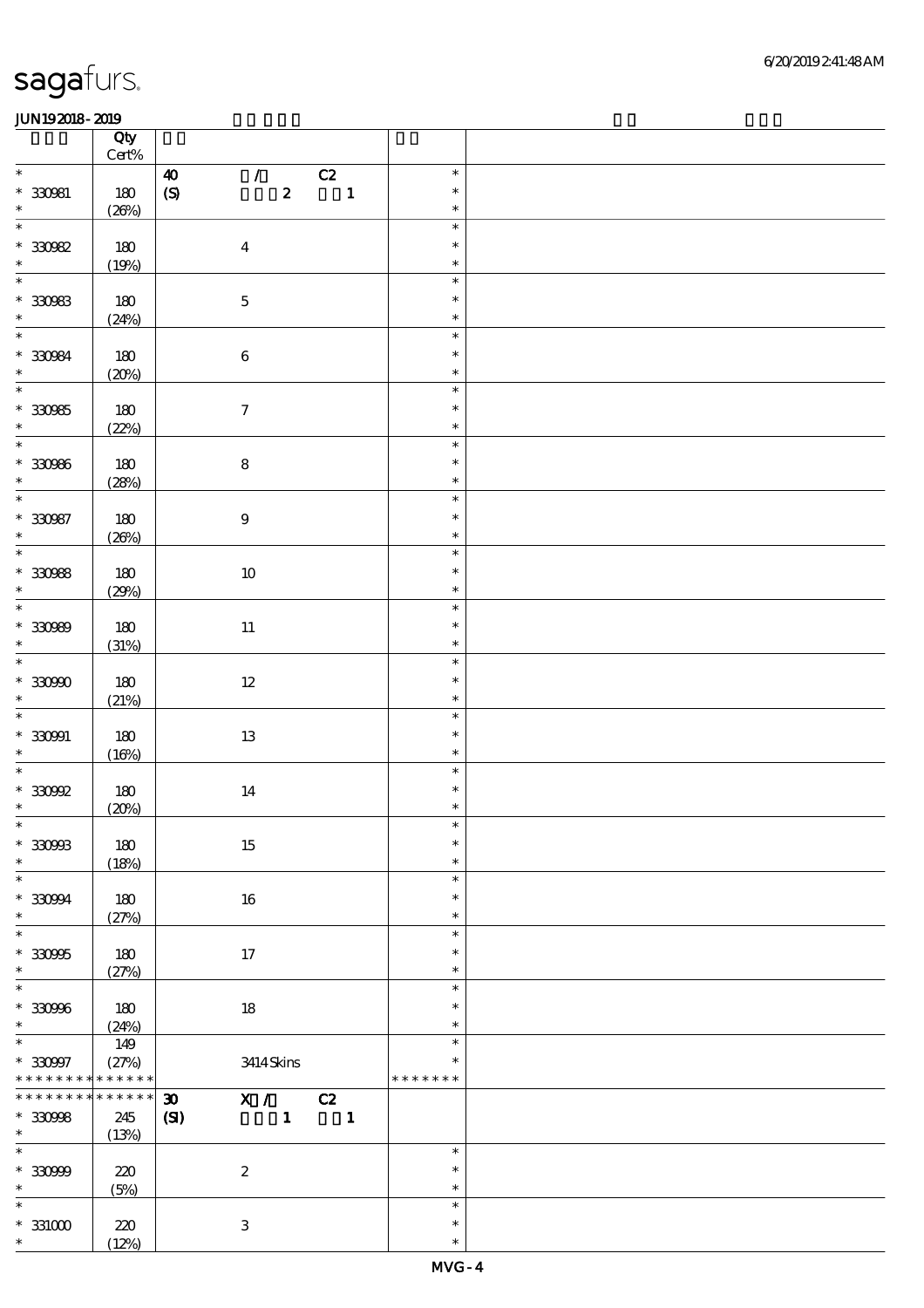|                                   | Qty<br>$\mbox{Cert}\%$ |                             |               |                            |                         |  |
|-----------------------------------|------------------------|-----------------------------|---------------|----------------------------|-------------------------|--|
| $\ast$                            |                        | $\pmb{\mathfrak{D}}$        | X / C2        |                            | $\ast$                  |  |
| $^\ast$ 331001<br>$\ast$          | 220<br>(7%)            | (SI)                        | $\mathbf{1}$  | $\overline{\phantom{a}}$   | $\ast$<br>$\ast$        |  |
| $\ast$                            | 142                    |                             |               |                            | $\ast$                  |  |
| $^\ast$ 331002<br>* * * * * * * * | (9%)<br>* * * * * *    |                             | 1047Skins     |                            | $\ast$<br>* * * * * * * |  |
| * * * * * * * *                   | * * * * * *            | $\boldsymbol{\mathfrak{D}}$ | X / C2        |                            |                         |  |
| $^\ast$ 331003<br>$\ast$          | 225<br>(10%)           | $\boldsymbol{\mathcal{S}}$  | $\mathbf{1}$  | $\overline{\phantom{a}}$ 1 |                         |  |
| $\overline{\phantom{0}}$          |                        |                             |               |                            | $\ast$                  |  |
| $^\ast$ 331004<br>$\ast$          | 200<br>(8%)            | $\boldsymbol{2}$            |               |                            | $\ast$<br>$\ast$        |  |
| $\overline{\ast}$                 |                        |                             |               |                            | $\ast$                  |  |
| $^\ast$ 331005<br>$\ast$          | 200<br>(8%)            | $\ensuremath{\mathbf{3}}$   |               |                            | $\ast$<br>$\ast$        |  |
| $\overline{\ast}$                 |                        |                             |               |                            | $\ast$                  |  |
| $^\ast$ 331006<br>$\ast$          | 200<br>(5%)            | $\boldsymbol{4}$            |               |                            | $\ast$<br>$\ast$        |  |
| $\overline{\ast}$                 |                        |                             |               |                            | $\ast$                  |  |
| $^\ast$ 331007<br>$\ast$          | 200<br>(5%)            | $\mathbf 5$                 |               |                            | $\ast$<br>$\ast$        |  |
| $\overline{\ast}$                 |                        |                             |               |                            | $\ast$                  |  |
| $^\ast$ 331008<br>$\ast$          | 200<br>$(\Theta)$      | $\,6\,$                     |               |                            | $\ast$<br>$\ast$        |  |
| $\ast$                            |                        |                             |               |                            | $\ast$                  |  |
| $^\ast$ 331009<br>$\ast$          | 200<br>(4%)            | $\boldsymbol{7}$            |               |                            | $\ast$<br>$\ast$        |  |
| $\ast$                            |                        |                             |               |                            | $\ast$                  |  |
| $*331010$<br>$\ast$               | 200<br>(7%)            | $\bf 8$                     |               |                            | $\ast$<br>$\ast$        |  |
| $\ast$                            |                        |                             |               |                            | $\ast$                  |  |
| $*$ 331011<br>$\ast$              | 200<br>(17%)           | $\boldsymbol{9}$            |               |                            | $\ast$<br>$\ast$        |  |
| $\ast$                            |                        |                             |               |                            | $\ast$                  |  |
| $* 331012$<br>$\ast$              | 200<br>(17%)           |                             | $10$          |                            | $\ast$<br>$\ast$        |  |
| $*$                               |                        |                             |               |                            | $\ast$                  |  |
| $* 331013$<br>$\ast$              | 200<br>(10%)           |                             | $11\,$        |                            | $\ast$<br>$\ast$        |  |
| $\ast$                            |                        |                             |               |                            | $\ast$                  |  |
| $* 331014$<br>$\ast$              | 200<br>(11%)           |                             | $12\,$        |                            | $\ast$<br>$\ast$        |  |
| $\ast$                            |                        |                             |               |                            | $\ast$                  |  |
| $* 331015$<br>$\ast$              | 200<br>(11%)           |                             | 13            |                            | $\ast$<br>$\ast$        |  |
| $\ast$                            |                        |                             |               |                            | $\ast$                  |  |
| $* 331016$<br>$\ast$              | 200<br>(3%)            |                             | 14            |                            | $\ast$<br>$\ast$        |  |
| $\ast$                            | $92\,$                 |                             |               |                            | $\ast$                  |  |
| $* 331017$<br>* * * * * * * *     | (2%)<br>* * * * * *    |                             | 2917 Skins    |                            | $\ast$<br>* * * * * * * |  |
| * * * * * * *                     | * * * * * *            | $\boldsymbol{\mathfrak{D}}$ | $\mathcal{L}$ | C2                         |                         |  |
| $* 331018$                        | 245                    | (S)                         | $\mathbf{1}$  | $\mathbf{1}$               |                         |  |
| $\ast$                            | (21%)                  |                             |               |                            |                         |  |
| $\overline{\ast}$                 |                        |                             |               |                            | $\ast$                  |  |
| $* 331019$<br>$\ast$              | 220                    | $\boldsymbol{2}$            |               |                            | $\ast$                  |  |
| $\ast$                            | (10%)                  |                             |               |                            | $\ast$<br>$\ast$        |  |
| $^*$ 331020                       | 124<br>(14%)           |                             | $589\,$ Skins |                            | $\ast$                  |  |
| * * * * * * * *                   | * * * * * *            |                             |               |                            | * * * * * * *           |  |
|                                   |                        |                             |               |                            |                         |  |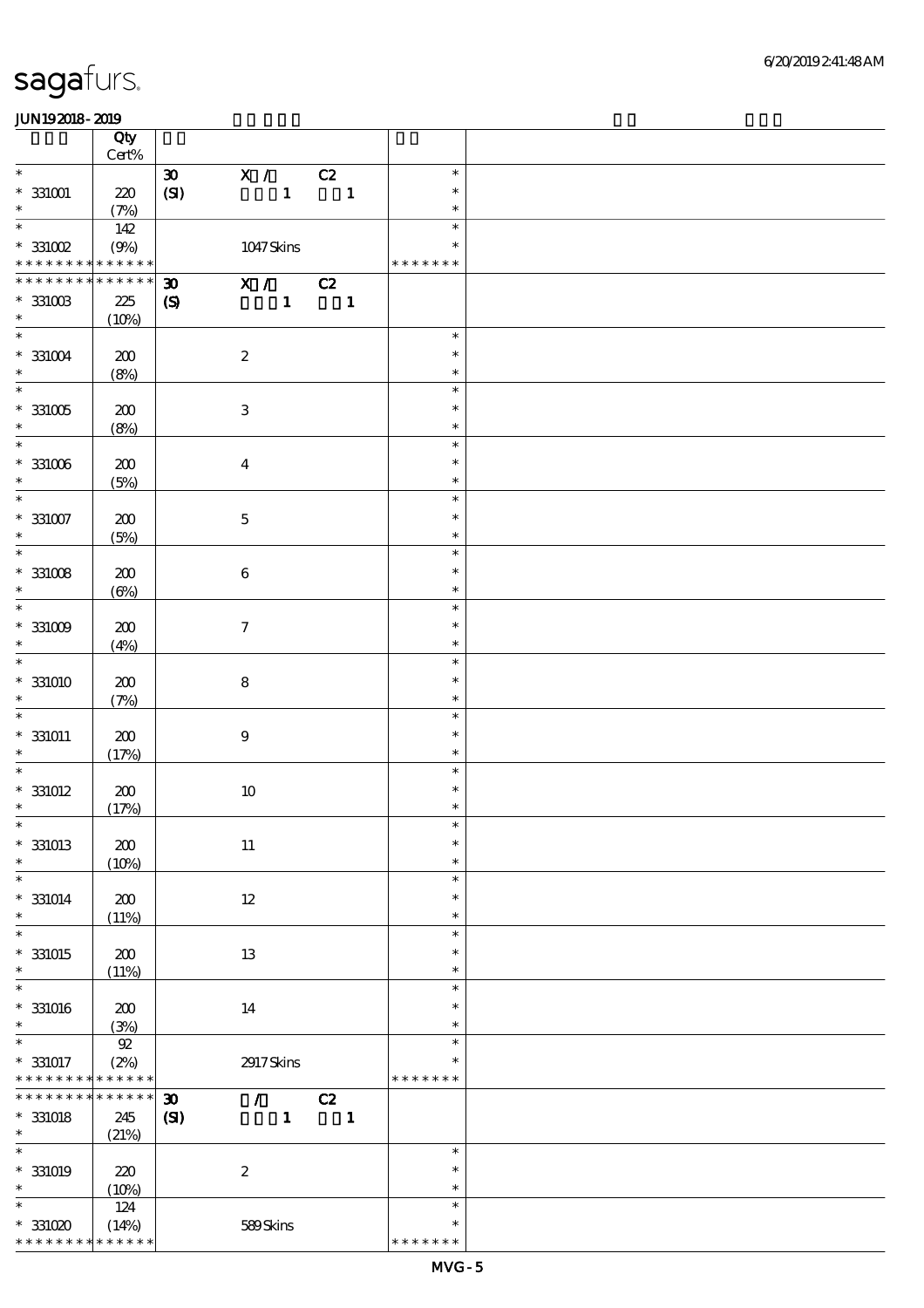|                                                               | Qty<br>$Cert\%$                    |                                                                                           |                                   |                                   |  |
|---------------------------------------------------------------|------------------------------------|-------------------------------------------------------------------------------------------|-----------------------------------|-----------------------------------|--|
| * * * * * * * *<br>$^*$ 331021 $\,$<br>$\ast$                 | * * * * * *<br>225<br>(18%)        | $\mathcal{L}^{\pm}$<br>$\boldsymbol{\mathfrak{D}}$<br>$\mathbf{1}$<br>$\pmb{\mathcal{S}}$ | C2<br>$\blacksquare$              |                                   |  |
| $\ast$<br>$^*$ 331022<br>$\ast$                               | 200<br>(22%)                       | $\boldsymbol{2}$                                                                          |                                   | $\ast$<br>$\ast$<br>$\ast$        |  |
| $\ast$<br>$*331023$<br>$\ast$                                 | 200<br>(12%)                       | $\ensuremath{\mathbf{3}}$                                                                 |                                   | $\ast$<br>$\ast$<br>$\ast$        |  |
| $\overline{\ast}$<br>$* 331024$<br>$\ast$                     | 200<br>(11%)                       | $\boldsymbol{4}$                                                                          |                                   | $\ast$<br>$\ast$<br>$\ast$        |  |
| $\overline{\ast}$<br>$*331025$<br>$\ast$                      | 200<br>(7%)                        | $\mathbf 5$                                                                               |                                   | $\ast$<br>$\ast$<br>$\ast$        |  |
| $*$<br>$* 331026$<br>$\ast$                                   | ${\bf Z0}$<br>(13%)                | $\,6\,$                                                                                   |                                   | $\ast$<br>$\ast$<br>$\ast$        |  |
| $\ast$<br>$^*$ 331027 $\,$<br>$\ast$                          | 200<br>(14%)                       | $\boldsymbol{7}$                                                                          |                                   | $\ast$<br>$\ast$<br>$\ast$        |  |
| $\ast$<br>$*331028$<br>$\ast$                                 | 200<br>(16%)                       | $\bf 8$                                                                                   |                                   | $\ast$<br>$\ast$<br>$\ast$        |  |
| $\ast$<br>$*331029$<br>$\ast$                                 | 200<br>(3%)                        | $\boldsymbol{9}$                                                                          |                                   | $\ast$<br>$\ast$<br>$\ast$        |  |
| $\ast$<br>$^\ast$ 331030<br>* * * * * * * *                   | 117<br>$(\Theta\%)$<br>* * * * * * | 1942Skins                                                                                 |                                   | $\ast$<br>$\ast$<br>* * * * * * * |  |
| * * * * * * * *                                               | * * * * * *                        | X /<br>$\boldsymbol{\mathfrak{D}}$                                                        | $\overline{c}z$                   |                                   |  |
| $^*$ 331031 $\,$<br>$\ast$                                    | 225<br>(15%)                       | $\boldsymbol{2}$<br>$\boldsymbol{\mathcal{S}}$                                            | $\overline{\phantom{a}}$          |                                   |  |
| $\ast$<br>$^\ast$ 331032<br>$\ast$                            | 200<br>(14%)                       | $\boldsymbol{2}$                                                                          |                                   | $\ast$<br>$\ast$<br>$\ast$        |  |
| $*$<br>$^\ast$ 331033<br>$\ast$                               | 200<br>(8%)                        | $\,3$                                                                                     |                                   | $\ast$<br>$\ast$<br>$\ast$        |  |
| $\ast$<br>$^\ast$ 331034<br>$\ast$                            | 200<br>(9%)                        | $\boldsymbol{4}$                                                                          |                                   | $\ast$<br>$\ast$<br>$\ast$        |  |
| $\ast$<br>$*331035$<br>$\ast$                                 | ${\bf Z0}$<br>(11%)                | $\mathbf 5$                                                                               |                                   | $\ast$<br>$\ast$<br>$\ast$        |  |
| $\ast$<br>$^\ast$ 331036<br>$\ast$                            | 200<br>(24%)                       | $\,6\,$                                                                                   |                                   | $\ast$<br>$\ast$<br>$\ast$        |  |
| $\ast$<br>$* 331037$<br>$\ast$                                | 200<br>(20%)                       | $\boldsymbol{\tau}$                                                                       |                                   | $\ast$<br>$\ast$<br>$\ast$        |  |
| $\overline{\phantom{0}}$<br>$^\ast$ 331038<br>* * * * * * * * | 142<br>(19%)<br>* * * * * *        | 1567Skins                                                                                 |                                   | $\ast$<br>$\ast$<br>* * * * * * * |  |
| * * * * * * * *<br>$^\ast$ 331039<br>$\ast$                   | * * * * * *<br>225<br>(15%)        | $\mathcal{L}$<br>$\boldsymbol{\mathfrak{D}}$<br>$\boldsymbol{z}$<br>$\boldsymbol{S}$      | $\overline{c}z$<br>$\blacksquare$ |                                   |  |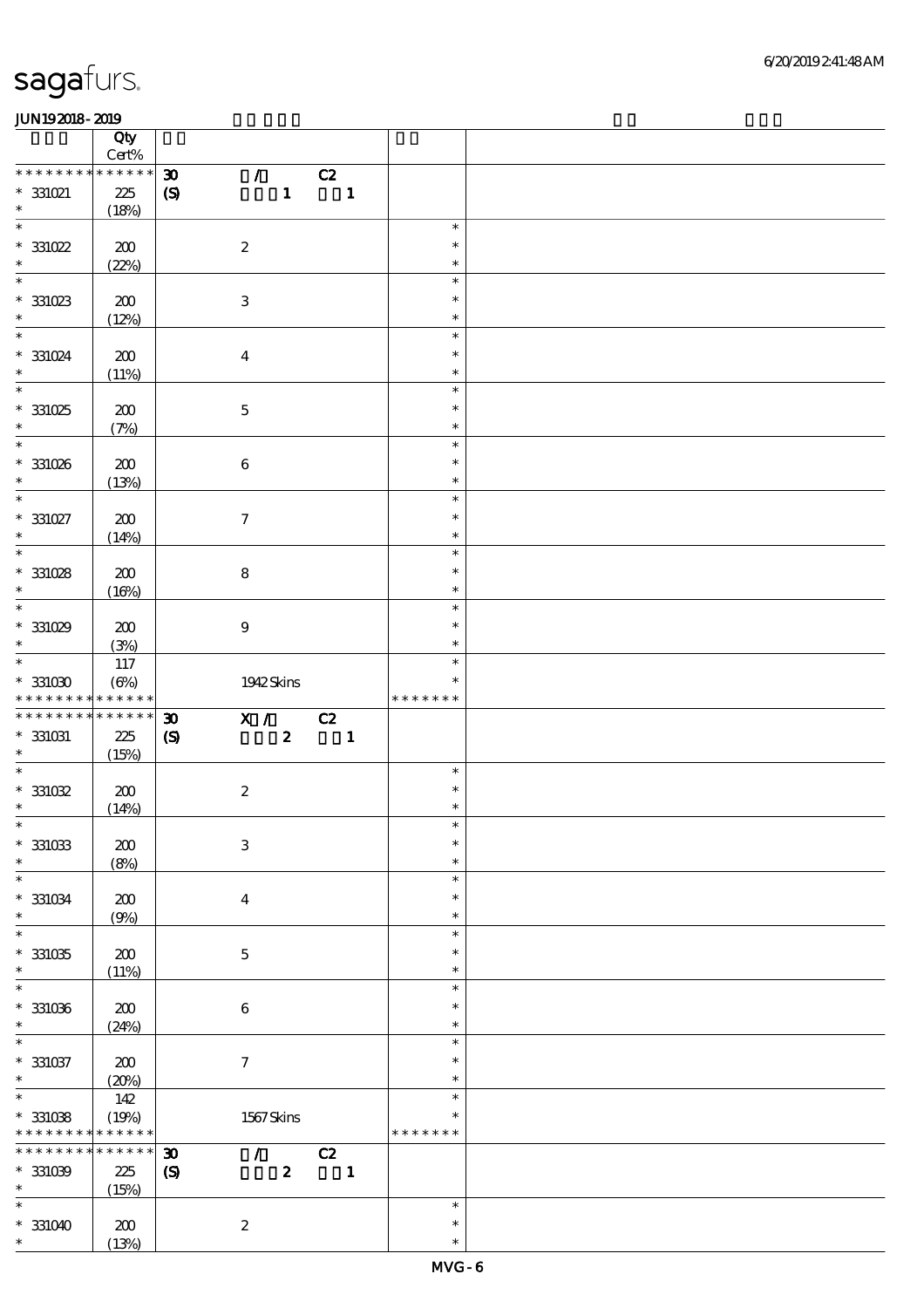|                                        | Qty<br>$Cert\%$            |                             |                           |                  |                                                |                  |  |
|----------------------------------------|----------------------------|-----------------------------|---------------------------|------------------|------------------------------------------------|------------------|--|
| $\overline{\phantom{0}}$               |                            | $\boldsymbol{\mathfrak{D}}$ |                           |                  | C2                                             | $\ast$           |  |
| $* 331041$<br>$\ast$                   | $200\,$<br>(8%)            | $\boldsymbol{S}$            | $\mathcal{T}=\mathcal{I}$ | $\boldsymbol{z}$ | $\blacksquare$                                 | $\ast$<br>$\ast$ |  |
| $\ast$                                 |                            |                             |                           |                  |                                                | $\ast$           |  |
| $* 331042$<br>$\ast$                   | 200<br>(33%)               |                             | $\boldsymbol{4}$          |                  |                                                | $\ast$<br>$\ast$ |  |
| $\ast$                                 |                            |                             |                           |                  |                                                | $\ast$           |  |
| $* 331043$<br>$\ast$                   | 200<br>(44%)               |                             | $\mathbf 5$               |                  |                                                | $\ast$<br>$\ast$ |  |
| $\overline{\ast}$                      |                            |                             |                           |                  |                                                | $\ast$           |  |
| $* 331044$<br>$\ast$                   | 200<br>(35%)               |                             | $\bf 6$                   |                  |                                                | $\ast$<br>$\ast$ |  |
| $\overline{\ast}$                      |                            |                             |                           |                  |                                                | $\ast$           |  |
| $* 331045$<br>$\ast$                   | 200<br>(18%)               |                             | $\boldsymbol{\tau}$       |                  |                                                | $\ast$<br>$\ast$ |  |
| $\overline{\ast}$                      |                            |                             |                           |                  |                                                | $\ast$           |  |
| $* 331046$<br>$\ast$                   | 200<br>(23%)               |                             | ${\bf 8}$                 |                  |                                                | $\ast$<br>$\ast$ |  |
| $\overline{\phantom{0}}$               |                            |                             |                           |                  |                                                | $\ast$           |  |
| $* 331047$<br>$\ast$                   | $200\,$<br>(19%)           |                             | $\boldsymbol{9}$          |                  |                                                | $\ast$<br>$\ast$ |  |
| $\overline{\ast}$                      |                            |                             |                           |                  |                                                | $\ast$           |  |
| $* 331048$                             | 200                        |                             | $10\,$                    |                  |                                                | $\ast$           |  |
| $\ast$                                 | (30%)                      |                             |                           |                  |                                                | $\ast$           |  |
| $\overline{\phantom{0}}$               |                            |                             |                           |                  |                                                | $\ast$           |  |
| $* 331049$                             | 200                        |                             | $11\,$                    |                  |                                                | $\ast$           |  |
| $\ast$                                 | (27%)                      |                             |                           |                  |                                                | $\ast$           |  |
| $\ast$                                 | $55\,$                     |                             |                           |                  |                                                | $\ast$           |  |
| $*331050$                              | (29%)                      |                             | 2280Skins                 |                  |                                                | $\ast$           |  |
| * * * * * * * *                        | $\ast\ast\ast\ast\ast\ast$ |                             |                           |                  |                                                | * * * * * * *    |  |
|                                        |                            | $\boldsymbol{\mathbf{z}}$   |                           | X / C2           |                                                |                  |  |
|                                        |                            |                             |                           |                  |                                                |                  |  |
| 331051                                 | 205                        | (SI)                        |                           |                  | $\begin{array}{cccc} 1 & 1 & 1 \end{array}$    |                  |  |
|                                        | (13%)                      |                             |                           |                  |                                                |                  |  |
| * * * * * * * *                        | * * * * * *                | $\boldsymbol{\mathbf{z}}$   |                           |                  | $\overline{\text{X}}$ / $\overline{\text{C2}}$ |                  |  |
| $*331052$                              | 265                        | $\boldsymbol{\mathcal{S}}$  |                           |                  | $1 \qquad \qquad 1$                            |                  |  |
| $\ast$                                 | (4%)                       |                             |                           |                  |                                                | $\rightarrow$    |  |
|                                        |                            |                             |                           |                  |                                                |                  |  |
| $* 331053$                             | 240                        |                             | $\boldsymbol{2}$          |                  |                                                | $\ast$           |  |
|                                        | (7%)                       |                             |                           |                  |                                                | $\ast$           |  |
| $\ast$<br>$\ast$                       |                            |                             |                           |                  |                                                | $\ast$           |  |
|                                        | 240                        |                             | $\,3\,$                   |                  |                                                | $\ast$           |  |
| $^\ast$ 331054<br>$\ast$               | (9%)                       |                             |                           |                  |                                                | $\ast$           |  |
| $\ast$                                 |                            |                             |                           |                  |                                                | $\ast$           |  |
| $* 331055$                             | 240                        |                             | $\boldsymbol{4}$          |                  |                                                | $\ast$           |  |
| $\ast$                                 | $(\Theta)$                 |                             |                           |                  |                                                | $\ast$           |  |
| $\ast$                                 |                            |                             |                           |                  |                                                | $\ast$           |  |
| $* 331056$                             | 240                        |                             | $\mathbf 5$               |                  |                                                | $\ast$           |  |
| $\ast$                                 | (10%)                      |                             |                           |                  |                                                | $\ast$           |  |
|                                        |                            |                             |                           |                  |                                                | $\ast$           |  |
|                                        | 240                        |                             | 6                         |                  |                                                | $\ast$           |  |
| $\ast$<br>$* 331057$<br>$\ast$         | (18%)                      |                             |                           |                  |                                                | $\ast$           |  |
| $\ast$                                 | 224                        |                             |                           |                  |                                                | $\ast$<br>∗      |  |
|                                        | (12%)                      |                             | 1689Skins                 |                  |                                                |                  |  |
| * * * * * * * *                        | * * * * * *                |                             |                           |                  |                                                | * * * * * * *    |  |
| * * * * * * * *                        | $\ast\ast\ast\ast\ast\ast$ | $\boldsymbol{\mathbf{z}}$   |                           | $\mathcal{L}$    | C2                                             |                  |  |
|                                        | ${\bf 285}$                | $\mathbf{C}$                |                           | $\mathbf{1}$     | $\overline{\mathbf{1}}$                        |                  |  |
| $^\ast$ 331058<br>$* 331059$<br>$\ast$ | (18%)                      |                             |                           |                  |                                                |                  |  |
| $\ast$                                 |                            |                             |                           |                  |                                                | $\ast$           |  |
| $^\ast$ 331060<br>$\ast$               | 260<br>(13%)               |                             | $\boldsymbol{2}$          |                  |                                                | $\ast$<br>$\ast$ |  |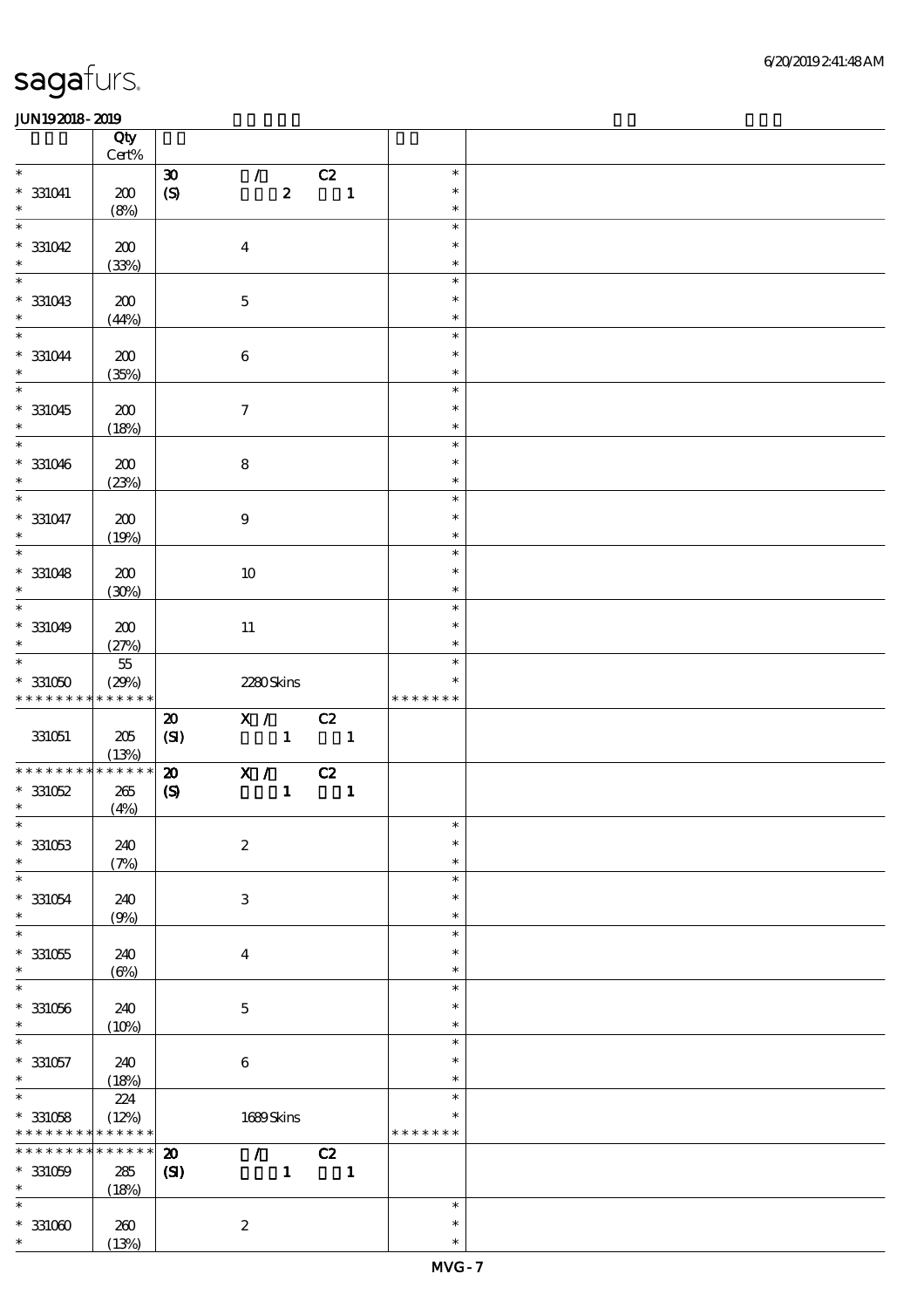|                               | Qty<br>$\mbox{Cert\%}$ |                             |                             |                         |                         |  |
|-------------------------------|------------------------|-----------------------------|-----------------------------|-------------------------|-------------------------|--|
| $\ast$                        |                        | ${\bf Z}$                   | $\mathcal{F}^{\mathcal{F}}$ | C2                      | $\ast$                  |  |
| $* 331061$<br>$\ast$          | 260<br>(13%)           | (SI)                        | $\mathbf{1}$                | $\mathbf{1}$            | $\ast$<br>$\ast$        |  |
| $\ast$                        |                        |                             |                             |                         | $\ast$                  |  |
| $*331062$<br>$\ast$           | 260<br>(25%)           |                             | $\boldsymbol{4}$            |                         | $\ast$<br>$\ast$        |  |
| $\ast$                        |                        |                             |                             |                         | $\ast$                  |  |
| $* 331063$<br>$\ast$          | 260<br>(25%)           |                             | $\mathbf 5$                 |                         | $\ast$<br>$\ast$        |  |
| $*$                           |                        |                             |                             |                         | $\ast$                  |  |
| $* 331064$<br>$\ast$          | 260<br>(16%)           |                             | $\bf 6$                     |                         | $\ast$<br>$\ast$        |  |
| $\overline{\phantom{0}}$      |                        |                             |                             |                         | $\ast$                  |  |
| $* 331065$<br>$\ast$          | 260<br>(8%)            |                             | $\tau$                      |                         | $\ast$<br>$\ast$        |  |
|                               | $7\!3$                 |                             |                             |                         | $\ast$                  |  |
| $*331066$<br>* * * * * * * *  | (8%)<br>* * * * * *    |                             | $1918$ Skins                |                         | $\ast$<br>* * * * * * * |  |
| * * * * * * * *               | * * * * * *            | $\boldsymbol{\mathfrak{D}}$ | $\mathcal{L}$               | C2                      |                         |  |
| $* 331067$<br>$\ast$          | $265\,$<br>(4%)        | $\boldsymbol{\mathrm{(S)}}$ | $\mathbf{1}$                | $\blacksquare$          |                         |  |
| $\overline{\phantom{0}}$      |                        |                             |                             |                         | $\ast$                  |  |
| $*331068$<br>$\ast$           | 240<br>$(\Theta)$      |                             | $\boldsymbol{2}$            |                         | $\ast$<br>$\ast$        |  |
| $\ast$                        |                        |                             |                             |                         | $\ast$                  |  |
| $*331009$<br>$\ast$           | 240<br>(8%)            |                             | $\ensuremath{\mathsf{3}}$   |                         | $\ast$<br>$\ast$        |  |
| $\overline{\phantom{0}}$      |                        |                             |                             |                         | $\ast$                  |  |
| $*331070$<br>$\ast$           | 240<br>(12%)           |                             | $\bf{4}$                    |                         | $\ast$<br>$\ast$        |  |
| $\ast$                        |                        |                             |                             |                         | $\ast$                  |  |
| $* 331071$<br>$\ast$          | 240<br>(10%)           |                             | $\mathbf 5$                 |                         | $\ast$<br>$\ast$        |  |
| $\ast$                        |                        |                             |                             |                         | $\ast$                  |  |
| $*331072$                     | 240                    |                             | $\bf 6$                     |                         | $\ast$                  |  |
| $\ast$                        | (15%)                  |                             |                             |                         | $\ast$                  |  |
| $*$                           |                        |                             |                             |                         | $\ast$                  |  |
| $* 331073$<br>$\ast$          | 240<br>(12%)           |                             | $\boldsymbol{\tau}$         |                         | $\ast$<br>$\ast$        |  |
| $\ast$                        |                        |                             |                             |                         | $\ast$                  |  |
| $* 331074$<br>$\ast$          | 240<br>(8%)            |                             | $\bf8$                      |                         | $\ast$<br>$\ast$        |  |
| $\ast$                        | $39\,$                 |                             |                             |                         | $\ast$                  |  |
| $* 331075$<br>* * * * * * * * | (10%)<br>* * * * * *   |                             | 1984 Skins                  |                         | $\ast$<br>* * * * * * * |  |
| * * * * * * *                 | * * * * * *            | $\boldsymbol{\mathbf{z}}$   | X /                         | C2                      |                         |  |
| $* 331076$<br>$\ast$          | 265<br>(19%)           | $\boldsymbol{\mathrm{(S)}}$ | $\boldsymbol{z}$            | $\blacksquare$          |                         |  |
| $\ast$                        |                        |                             |                             |                         | $\ast$                  |  |
| $* 331077$<br>$\ast$          | 240<br>(14%)           |                             | $\boldsymbol{z}$            |                         | $\ast$<br>$\ast$        |  |
| $\ast$                        | $5\!1$                 |                             |                             |                         | $\ast$                  |  |
| $*331078$<br>* * * * * * * *  | (15%)<br>* * * * * *   |                             | 556Skins                    |                         | $\ast$<br>* * * * * * * |  |
| * * * * * * *                 | * * * * * *            | $\boldsymbol{\mathbf{z}}$   | $\mathcal{L}$               | C2                      |                         |  |
| $*331079$                     | 265                    | $\boldsymbol{\mathrm{(S)}}$ | $\boldsymbol{2}$            | $\overline{\mathbf{1}}$ |                         |  |
| $\ast$                        | (20%)                  |                             |                             |                         |                         |  |
| $\ast$                        |                        |                             |                             |                         | $\ast$                  |  |
| $*331080$                     | 240                    |                             | $\boldsymbol{2}$            |                         | $\ast$                  |  |
| $\ast$                        | (33%)                  |                             |                             |                         | $\ast$                  |  |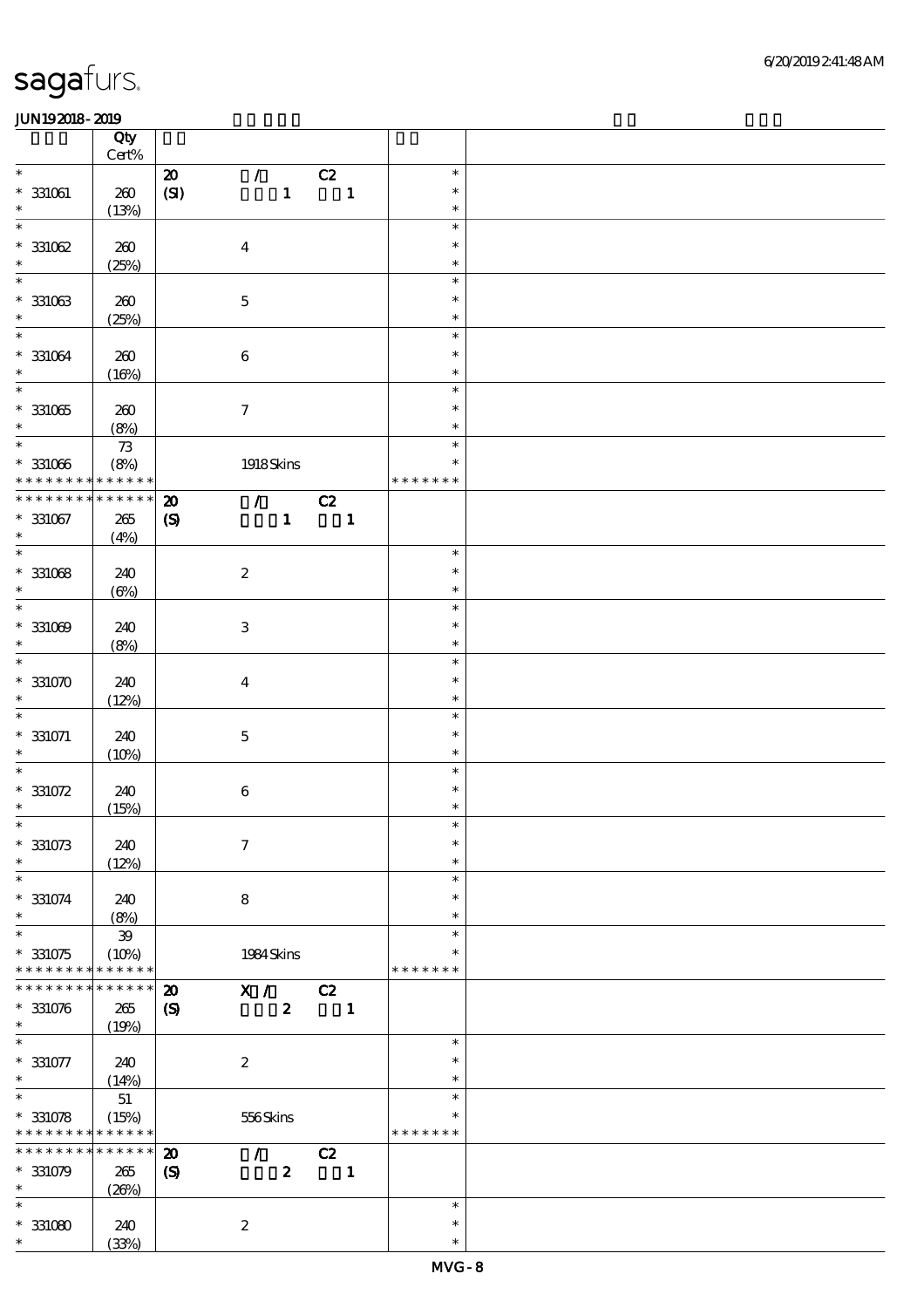|                                          | Qty         |                             |                  |               |                                 |                            |                |               |  |
|------------------------------------------|-------------|-----------------------------|------------------|---------------|---------------------------------|----------------------------|----------------|---------------|--|
|                                          | Cert%       |                             |                  |               |                                 |                            |                |               |  |
| $\ast$                                   |             | $\boldsymbol{\mathfrak{D}}$ |                  | $\mathcal{L}$ |                                 | C2                         |                | $\ast$        |  |
| $* 331081$                               | 240         | $\boldsymbol{S}$            |                  |               | $\boldsymbol{z}$                |                            | $\mathbf{1}$   | $\ast$        |  |
| $\ast$                                   | (16%)       |                             |                  |               |                                 |                            |                | $\ast$        |  |
| $\ast$                                   |             |                             |                  |               |                                 |                            |                | $\ast$        |  |
| $*331082$                                | 240         |                             | $\boldsymbol{4}$ |               |                                 |                            |                | $\ast$        |  |
| $\ast$                                   | $(\Theta)$  |                             |                  |               |                                 |                            |                | $\ast$        |  |
| $\ast$                                   |             |                             |                  |               |                                 |                            |                | $\ast$        |  |
| $*331083$                                | 240         |                             |                  |               |                                 |                            |                | $\ast$        |  |
| $\ast$                                   |             |                             | $\mathbf 5$      |               |                                 |                            |                | $\ast$        |  |
|                                          | (23%)       |                             |                  |               |                                 |                            |                |               |  |
| $\ast$                                   |             |                             |                  |               |                                 |                            |                | $\ast$        |  |
| $* 331084$                               | 240         |                             | $\boldsymbol{6}$ |               |                                 |                            |                | $\ast$        |  |
| $\ast$                                   | (10%)       |                             |                  |               |                                 |                            |                | $\ast$        |  |
| $\overline{\ast}$                        | 112         |                             |                  |               |                                 |                            |                | $\ast$        |  |
| $^\ast$ 331085                           | (23%)       |                             |                  | 1577Skins     |                                 |                            |                | $\ast$        |  |
| * * * * * * * *                          | * * * * * * |                             |                  |               |                                 |                            |                | * * * * * * * |  |
| * * * * * * * *                          | * * * * * * | $\mathbf{o}$                |                  |               |                                 | X / C2                     |                |               |  |
| $*331086$                                | 285         | $\boldsymbol{\mathcal{S}}$  |                  |               | $\mathbf{1}$                    | $\blacksquare$             |                |               |  |
| $\ast$                                   |             |                             |                  |               |                                 |                            |                |               |  |
| $\ast$                                   | (11%)       |                             |                  |               |                                 |                            |                | $\ast$        |  |
|                                          | 220         |                             |                  |               |                                 |                            |                |               |  |
| $* 331087$                               | (10%)       |                             |                  | 505Skins      |                                 |                            |                | $\ast$        |  |
| * * * * * * * *                          | * * * * * * |                             |                  |               |                                 |                            |                | * * * * * * * |  |
| * * * * * * * *                          | * * * * * * | $\mathbf 0$                 |                  | $\mathcal{L}$ |                                 | C2                         |                |               |  |
| $*$ 331088                               | 285         | $\boldsymbol{\mathcal{S}}$  |                  |               | $\mathbf{1}$                    | $\overline{\phantom{a}}$   |                |               |  |
| $\ast$                                   | (12%)       |                             |                  |               |                                 |                            |                |               |  |
| $\ast$                                   |             |                             |                  |               |                                 |                            |                | $\ast$        |  |
| $* 331089$                               | 260         |                             | $\boldsymbol{2}$ |               |                                 |                            |                | $\ast$        |  |
| $\ast$                                   | (14%)       |                             |                  |               |                                 |                            |                | $\ast$        |  |
| $\ast$                                   | 115         |                             |                  |               |                                 |                            |                | $\ast$        |  |
|                                          |             |                             |                  |               |                                 |                            |                | $\ast$        |  |
| $*331000$                                | (13%)       |                             |                  | 660Skins      |                                 |                            |                |               |  |
| * * * * * * * * <mark>* * * * * *</mark> |             |                             |                  |               |                                 |                            |                | * * * * * * * |  |
|                                          |             | $\mathbf 0$                 |                  | X /           |                                 | $\overline{C}$             |                |               |  |
| 331091                                   | 162         | $\boldsymbol{S}$            |                  |               | $\boldsymbol{2}$                | $\overline{\phantom{a}}$   |                |               |  |
|                                          | (20%)       |                             |                  |               |                                 |                            |                |               |  |
| * * * * * * * * * * * * * *              |             | $\mathbf{o}$                |                  | $\mathcal{L}$ |                                 | C2                         |                |               |  |
| $*331092$                                | 285         | $\boldsymbol{\mathcal{S}}$  |                  |               | $\boldsymbol{z}$                |                            | $\mathbf{1}$   |               |  |
| $\ast$                                   | (17%)       |                             |                  |               |                                 |                            |                |               |  |
| $\ast$                                   | $7\!3$      |                             |                  |               |                                 |                            |                | $\ast$        |  |
| $^\ast$ 331038                           | (15%)       |                             |                  | 358Skins      |                                 |                            |                | $\ast$        |  |
| * * * * * * * *                          | * * * * * * |                             |                  |               |                                 |                            |                | * * * * * * * |  |
|                                          |             |                             |                  |               |                                 |                            |                |               |  |
|                                          |             | $\mathbf{1}$                |                  |               |                                 | X / C2                     |                |               |  |
| 331094                                   | 149         | $\boldsymbol{S}$            |                  |               | $\mathbf{1}$                    | $\overline{\phantom{a}}$   |                |               |  |
|                                          | (14%)       |                             |                  |               |                                 |                            |                |               |  |
|                                          |             | $\mathbf{1}$                |                  |               | $\mathcal{L}$ and $\mathcal{L}$ | C2                         |                |               |  |
| 331095                                   | 232         | $\boldsymbol{S}$            |                  |               | $\mathbf{1}$                    | $\overline{\phantom{0}}$ 1 |                |               |  |
|                                          | (11%)       |                             |                  |               |                                 |                            |                |               |  |
|                                          |             | $\mathbf{1}$                |                  |               | $\mathbf{X}$ /                  | C2                         |                |               |  |
| 331096                                   | $137\,$     | $\boldsymbol{S}$            |                  |               | $\boldsymbol{z}$                | $\blacksquare$             |                |               |  |
|                                          |             |                             |                  |               |                                 |                            |                |               |  |
|                                          | (27%)       |                             |                  |               |                                 |                            |                |               |  |
|                                          |             | $\mathbf{1}$                |                  | $\mathcal{L}$ |                                 | C2                         |                |               |  |
| 331097                                   | 231         | $\boldsymbol{S}$            |                  |               | $\boldsymbol{z}$                |                            | $\blacksquare$ |               |  |
|                                          | (23%)       |                             |                  |               |                                 |                            |                |               |  |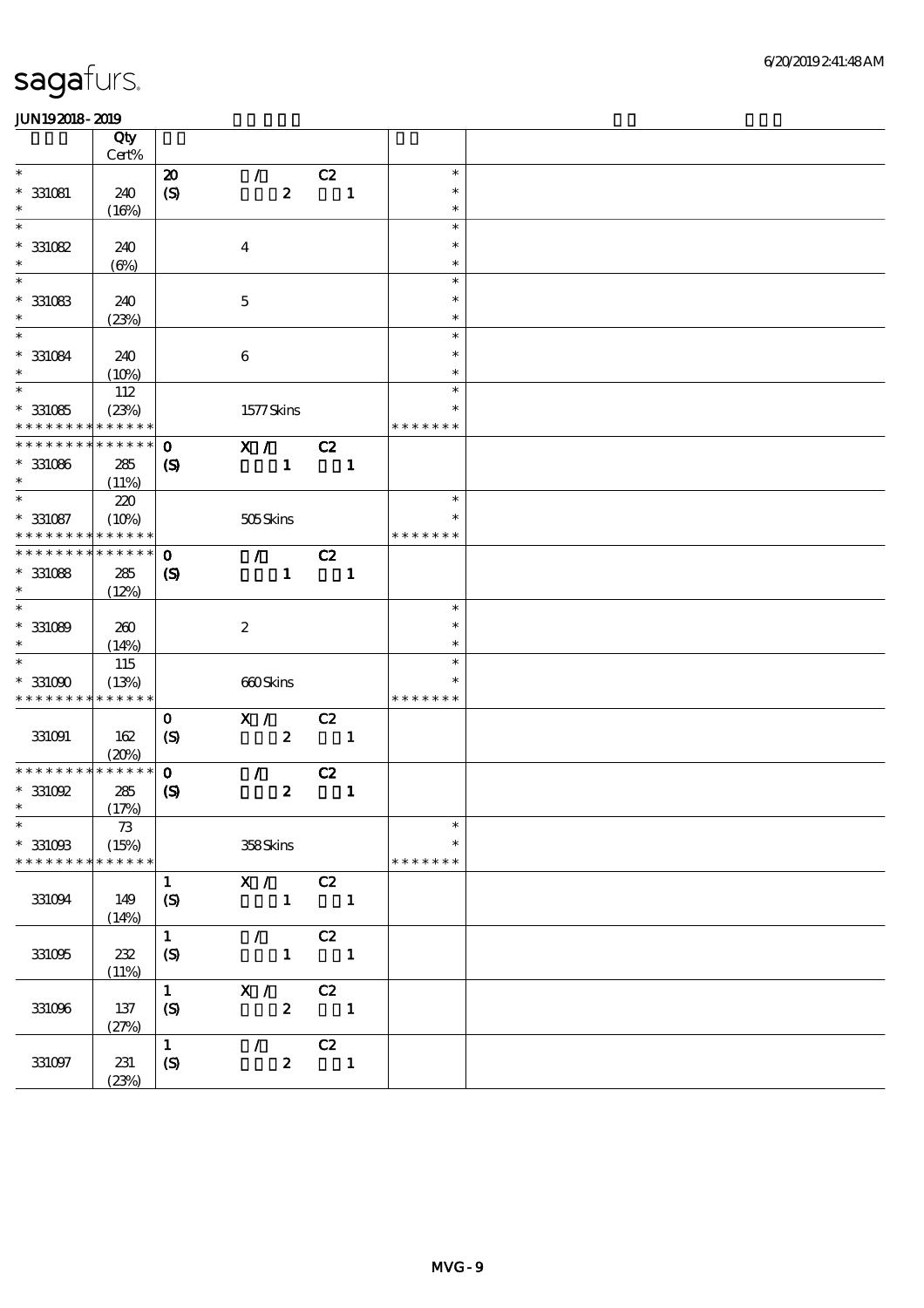|                                           | Qty<br>Cert%    |                                     |                  |    |                         |  |
|-------------------------------------------|-----------------|-------------------------------------|------------------|----|-------------------------|--|
|                                           |                 |                                     | $\mathbf{X}$ /   | C2 |                         |  |
| 331141                                    | 141<br>(4%)     | $\pmb{\mathfrak{D}}$<br>$\pmb{\in}$ | $\mathbf{1}$     |    |                         |  |
|                                           |                 | 50                                  | $\mathcal{L}$    | C2 |                         |  |
| 331142                                    | 188<br>(3%)     | (SI)                                | $\mathbf{1}$     |    |                         |  |
| * * * * * * * *                           | * * * * * *     | 50                                  | $\mathcal{L}$    | C2 |                         |  |
| $*$ 331143<br>$\ast$                      | 195<br>(4%)     | $\boldsymbol{\mathcal{S}}$          | $\mathbf{1}$     |    |                         |  |
| $\ast$                                    | 45              |                                     |                  |    | $\ast$                  |  |
| $* 331144$<br>* * * * * * * * * * * * * * | (4%)            |                                     | 240Skins         |    | $\ast$<br>* * * * * * * |  |
|                                           |                 | $\boldsymbol{\omega}$               | X /              | C2 |                         |  |
| 331145                                    | 239<br>(12%)    | (SI)                                | $\mathbf{1}$     |    |                         |  |
| * * * * * * * *                           | ******          | $\boldsymbol{\omega}$               | X /              | C2 |                         |  |
| $*$ 331146<br>$\ast$                      | $205\,$<br>(5%) | $\boldsymbol{\mathcal{S}}$          | $\mathbf{1}$     |    |                         |  |
| $\ast$                                    |                 |                                     |                  |    | $\ast$                  |  |
| $* 331147$<br>$\ast$                      | 180<br>(11%)    |                                     | $\boldsymbol{2}$ |    | $\ast$<br>$\ast$        |  |
| $\ast$                                    |                 |                                     |                  |    | $\ast$                  |  |
| $*$ 331148                                | 180             |                                     | $\,3\,$          |    | $\ast$                  |  |
| $\ast$                                    | (7%)            |                                     |                  |    | $\ast$                  |  |
| $\ast$                                    |                 |                                     |                  |    | $\ast$                  |  |
| $*$ 331149                                | 170             |                                     | $\boldsymbol{4}$ |    | $\ast$                  |  |
| $\ast$                                    | (5%)            |                                     |                  |    | $\ast$                  |  |
| $\ast$                                    | 44              |                                     |                  |    | $\ast$                  |  |
| $*331150$                                 | $(\Theta\%)$    |                                     | 779Skins         |    |                         |  |
| * * * * * * * * <mark>* * * * * *</mark>  |                 |                                     |                  |    | * * * * * * *           |  |
| * * * * * * * *                           | * * * * * *     | $\boldsymbol{\omega}$               | $\mathcal{T}$    | C2 |                         |  |
| $*$ 331151                                | 225             | $\mathbf{S}$                        | $\mathbf{1}$     |    |                         |  |
| $\ast$                                    | (11%)           |                                     |                  |    |                         |  |
| $\ast$                                    |                 |                                     |                  |    | $\ast$                  |  |
| $* 331152$                                | 200             |                                     | $\boldsymbol{2}$ |    | $\ast$                  |  |
| $\ast$                                    | (5%)            |                                     |                  |    | $\ast$                  |  |
| $*$                                       |                 |                                     |                  |    | $\ast$                  |  |
| $*$ 331153                                | 200             |                                     | $\,3$            |    | $\ast$                  |  |
| $\ast$                                    | (9%)            |                                     |                  |    | $\ast$                  |  |
| $\ast$                                    | ${\bf 3\!}$     |                                     |                  |    | $\ast$                  |  |
| $*331154$                                 | (3%)            |                                     | 657Skins         |    | $\ast$                  |  |
| * * * * * * * *                           | * * * * * *     |                                     |                  |    | * * * * * * *           |  |
| * * * * * * *                             | * * * * * *     | $\boldsymbol{\omega}$               | $\mathcal{L}$    | C2 |                         |  |
| $*331155$                                 | 205             | $\boldsymbol{S}$                    | $\mathbf{1}$     |    |                         |  |
| $\ast$                                    | (3%)            |                                     |                  |    |                         |  |
| $\ast$                                    |                 |                                     |                  |    | $\ast$                  |  |
| $* 331156$                                | 180             |                                     | $\boldsymbol{2}$ |    | $\ast$                  |  |
| $\ast$                                    | (2%)            |                                     |                  |    | $\ast$                  |  |
| $\ast$                                    |                 |                                     |                  |    | $\ast$                  |  |
| $* 331157$                                | 180             |                                     | $\,3\,$          |    | $\ast$                  |  |
| $\ast$                                    | (5%)            |                                     |                  |    | $\ast$                  |  |
| $\ast$                                    |                 |                                     |                  |    | $\ast$                  |  |
| $*$ 331158                                | 180             |                                     | $\boldsymbol{4}$ |    | $\ast$                  |  |
| $\ast$                                    | (7%)            |                                     |                  |    | $\ast$                  |  |
| $\ast$                                    |                 |                                     |                  |    | $\ast$                  |  |
| $*$ 331159                                | 180             |                                     | $\mathbf 5$      |    | $\ast$                  |  |
| $\ast$                                    | (8%)            |                                     |                  |    | $\ast$                  |  |
| $\ast$                                    |                 |                                     |                  |    | $\ast$                  |  |
| $^\ast$ 331160                            | 180             |                                     | $\bf 6$          |    | $\ast$                  |  |
| $\ast$                                    | $(\Theta\%)$    |                                     |                  |    | $\ast$                  |  |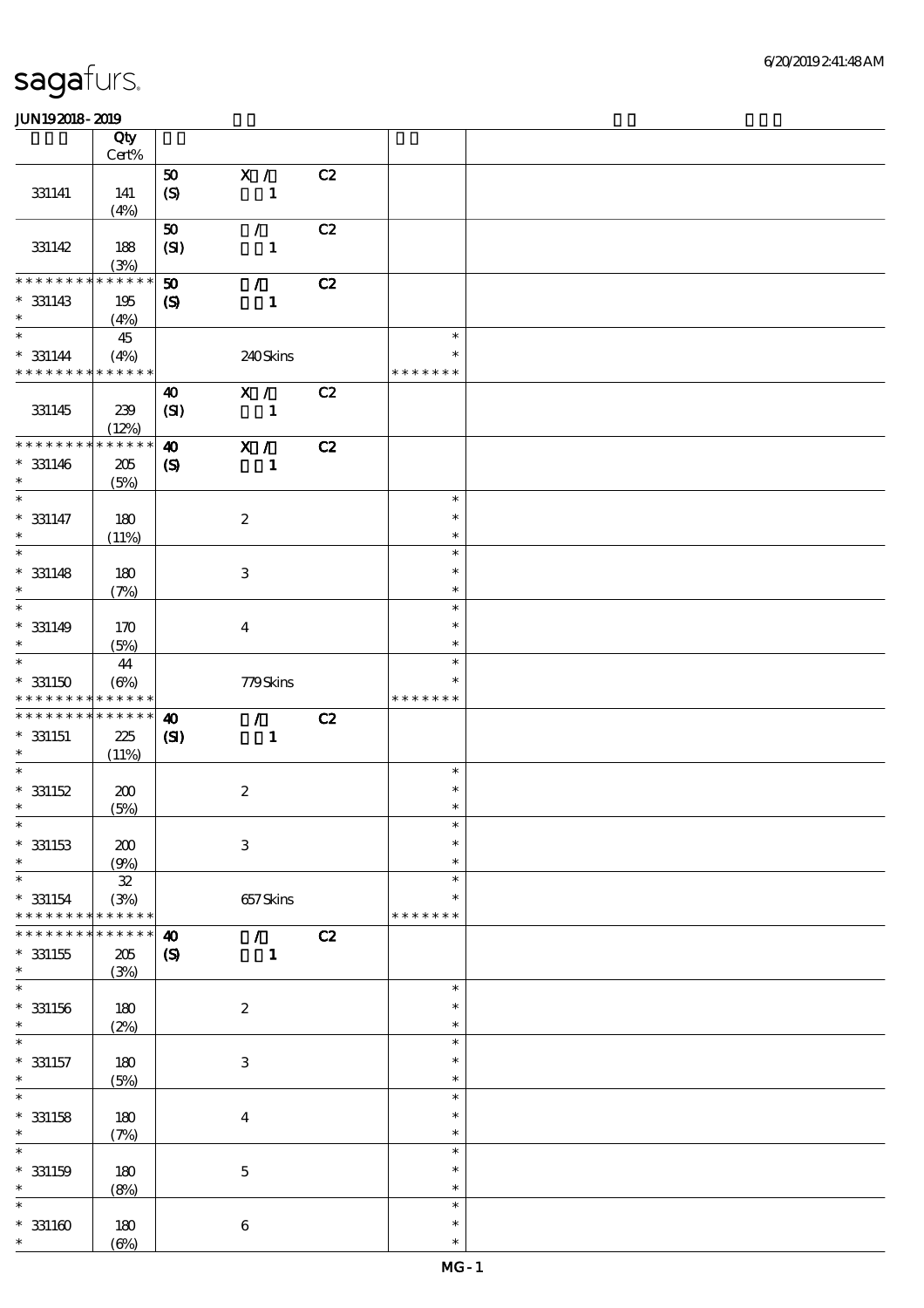6/20/2019 2:41:48 AM

#### sagafurs.

| Qty         |                                                                                                                                                                                                                                                                                                                                                                                                                                                                                                                     |                                                                                                                                                                                                                                                                                 |                                                                                                                                                                                                                                                                                                                                                                                                                |                            |                                                                                                                                                                                                                                                                                                                                                                                           |
|-------------|---------------------------------------------------------------------------------------------------------------------------------------------------------------------------------------------------------------------------------------------------------------------------------------------------------------------------------------------------------------------------------------------------------------------------------------------------------------------------------------------------------------------|---------------------------------------------------------------------------------------------------------------------------------------------------------------------------------------------------------------------------------------------------------------------------------|----------------------------------------------------------------------------------------------------------------------------------------------------------------------------------------------------------------------------------------------------------------------------------------------------------------------------------------------------------------------------------------------------------------|----------------------------|-------------------------------------------------------------------------------------------------------------------------------------------------------------------------------------------------------------------------------------------------------------------------------------------------------------------------------------------------------------------------------------------|
|             |                                                                                                                                                                                                                                                                                                                                                                                                                                                                                                                     |                                                                                                                                                                                                                                                                                 |                                                                                                                                                                                                                                                                                                                                                                                                                |                            |                                                                                                                                                                                                                                                                                                                                                                                           |
|             |                                                                                                                                                                                                                                                                                                                                                                                                                                                                                                                     |                                                                                                                                                                                                                                                                                 |                                                                                                                                                                                                                                                                                                                                                                                                                |                            |                                                                                                                                                                                                                                                                                                                                                                                           |
|             |                                                                                                                                                                                                                                                                                                                                                                                                                                                                                                                     |                                                                                                                                                                                                                                                                                 |                                                                                                                                                                                                                                                                                                                                                                                                                |                            |                                                                                                                                                                                                                                                                                                                                                                                           |
|             |                                                                                                                                                                                                                                                                                                                                                                                                                                                                                                                     |                                                                                                                                                                                                                                                                                 |                                                                                                                                                                                                                                                                                                                                                                                                                |                            |                                                                                                                                                                                                                                                                                                                                                                                           |
|             |                                                                                                                                                                                                                                                                                                                                                                                                                                                                                                                     |                                                                                                                                                                                                                                                                                 |                                                                                                                                                                                                                                                                                                                                                                                                                |                            |                                                                                                                                                                                                                                                                                                                                                                                           |
|             |                                                                                                                                                                                                                                                                                                                                                                                                                                                                                                                     |                                                                                                                                                                                                                                                                                 |                                                                                                                                                                                                                                                                                                                                                                                                                |                            |                                                                                                                                                                                                                                                                                                                                                                                           |
|             |                                                                                                                                                                                                                                                                                                                                                                                                                                                                                                                     |                                                                                                                                                                                                                                                                                 |                                                                                                                                                                                                                                                                                                                                                                                                                |                            |                                                                                                                                                                                                                                                                                                                                                                                           |
|             |                                                                                                                                                                                                                                                                                                                                                                                                                                                                                                                     |                                                                                                                                                                                                                                                                                 |                                                                                                                                                                                                                                                                                                                                                                                                                |                            |                                                                                                                                                                                                                                                                                                                                                                                           |
|             |                                                                                                                                                                                                                                                                                                                                                                                                                                                                                                                     |                                                                                                                                                                                                                                                                                 |                                                                                                                                                                                                                                                                                                                                                                                                                |                            |                                                                                                                                                                                                                                                                                                                                                                                           |
|             |                                                                                                                                                                                                                                                                                                                                                                                                                                                                                                                     |                                                                                                                                                                                                                                                                                 |                                                                                                                                                                                                                                                                                                                                                                                                                |                            |                                                                                                                                                                                                                                                                                                                                                                                           |
|             |                                                                                                                                                                                                                                                                                                                                                                                                                                                                                                                     |                                                                                                                                                                                                                                                                                 |                                                                                                                                                                                                                                                                                                                                                                                                                |                            |                                                                                                                                                                                                                                                                                                                                                                                           |
|             |                                                                                                                                                                                                                                                                                                                                                                                                                                                                                                                     |                                                                                                                                                                                                                                                                                 |                                                                                                                                                                                                                                                                                                                                                                                                                |                            |                                                                                                                                                                                                                                                                                                                                                                                           |
|             |                                                                                                                                                                                                                                                                                                                                                                                                                                                                                                                     |                                                                                                                                                                                                                                                                                 |                                                                                                                                                                                                                                                                                                                                                                                                                |                            |                                                                                                                                                                                                                                                                                                                                                                                           |
|             |                                                                                                                                                                                                                                                                                                                                                                                                                                                                                                                     |                                                                                                                                                                                                                                                                                 |                                                                                                                                                                                                                                                                                                                                                                                                                |                            |                                                                                                                                                                                                                                                                                                                                                                                           |
|             |                                                                                                                                                                                                                                                                                                                                                                                                                                                                                                                     |                                                                                                                                                                                                                                                                                 |                                                                                                                                                                                                                                                                                                                                                                                                                |                            |                                                                                                                                                                                                                                                                                                                                                                                           |
|             |                                                                                                                                                                                                                                                                                                                                                                                                                                                                                                                     |                                                                                                                                                                                                                                                                                 |                                                                                                                                                                                                                                                                                                                                                                                                                |                            |                                                                                                                                                                                                                                                                                                                                                                                           |
|             |                                                                                                                                                                                                                                                                                                                                                                                                                                                                                                                     |                                                                                                                                                                                                                                                                                 |                                                                                                                                                                                                                                                                                                                                                                                                                |                            |                                                                                                                                                                                                                                                                                                                                                                                           |
|             |                                                                                                                                                                                                                                                                                                                                                                                                                                                                                                                     |                                                                                                                                                                                                                                                                                 |                                                                                                                                                                                                                                                                                                                                                                                                                |                            |                                                                                                                                                                                                                                                                                                                                                                                           |
|             |                                                                                                                                                                                                                                                                                                                                                                                                                                                                                                                     |                                                                                                                                                                                                                                                                                 |                                                                                                                                                                                                                                                                                                                                                                                                                |                            |                                                                                                                                                                                                                                                                                                                                                                                           |
|             |                                                                                                                                                                                                                                                                                                                                                                                                                                                                                                                     |                                                                                                                                                                                                                                                                                 |                                                                                                                                                                                                                                                                                                                                                                                                                |                            |                                                                                                                                                                                                                                                                                                                                                                                           |
|             |                                                                                                                                                                                                                                                                                                                                                                                                                                                                                                                     |                                                                                                                                                                                                                                                                                 |                                                                                                                                                                                                                                                                                                                                                                                                                |                            |                                                                                                                                                                                                                                                                                                                                                                                           |
|             |                                                                                                                                                                                                                                                                                                                                                                                                                                                                                                                     |                                                                                                                                                                                                                                                                                 |                                                                                                                                                                                                                                                                                                                                                                                                                |                            |                                                                                                                                                                                                                                                                                                                                                                                           |
|             |                                                                                                                                                                                                                                                                                                                                                                                                                                                                                                                     |                                                                                                                                                                                                                                                                                 |                                                                                                                                                                                                                                                                                                                                                                                                                |                            |                                                                                                                                                                                                                                                                                                                                                                                           |
|             |                                                                                                                                                                                                                                                                                                                                                                                                                                                                                                                     |                                                                                                                                                                                                                                                                                 |                                                                                                                                                                                                                                                                                                                                                                                                                |                            |                                                                                                                                                                                                                                                                                                                                                                                           |
|             |                                                                                                                                                                                                                                                                                                                                                                                                                                                                                                                     |                                                                                                                                                                                                                                                                                 |                                                                                                                                                                                                                                                                                                                                                                                                                |                            |                                                                                                                                                                                                                                                                                                                                                                                           |
|             |                                                                                                                                                                                                                                                                                                                                                                                                                                                                                                                     |                                                                                                                                                                                                                                                                                 |                                                                                                                                                                                                                                                                                                                                                                                                                |                            |                                                                                                                                                                                                                                                                                                                                                                                           |
|             |                                                                                                                                                                                                                                                                                                                                                                                                                                                                                                                     |                                                                                                                                                                                                                                                                                 |                                                                                                                                                                                                                                                                                                                                                                                                                |                            |                                                                                                                                                                                                                                                                                                                                                                                           |
|             |                                                                                                                                                                                                                                                                                                                                                                                                                                                                                                                     |                                                                                                                                                                                                                                                                                 |                                                                                                                                                                                                                                                                                                                                                                                                                |                            |                                                                                                                                                                                                                                                                                                                                                                                           |
|             |                                                                                                                                                                                                                                                                                                                                                                                                                                                                                                                     |                                                                                                                                                                                                                                                                                 |                                                                                                                                                                                                                                                                                                                                                                                                                |                            |                                                                                                                                                                                                                                                                                                                                                                                           |
|             |                                                                                                                                                                                                                                                                                                                                                                                                                                                                                                                     |                                                                                                                                                                                                                                                                                 |                                                                                                                                                                                                                                                                                                                                                                                                                |                            |                                                                                                                                                                                                                                                                                                                                                                                           |
|             |                                                                                                                                                                                                                                                                                                                                                                                                                                                                                                                     |                                                                                                                                                                                                                                                                                 |                                                                                                                                                                                                                                                                                                                                                                                                                |                            |                                                                                                                                                                                                                                                                                                                                                                                           |
|             |                                                                                                                                                                                                                                                                                                                                                                                                                                                                                                                     |                                                                                                                                                                                                                                                                                 |                                                                                                                                                                                                                                                                                                                                                                                                                |                            |                                                                                                                                                                                                                                                                                                                                                                                           |
|             |                                                                                                                                                                                                                                                                                                                                                                                                                                                                                                                     |                                                                                                                                                                                                                                                                                 |                                                                                                                                                                                                                                                                                                                                                                                                                |                            |                                                                                                                                                                                                                                                                                                                                                                                           |
|             |                                                                                                                                                                                                                                                                                                                                                                                                                                                                                                                     |                                                                                                                                                                                                                                                                                 |                                                                                                                                                                                                                                                                                                                                                                                                                |                            |                                                                                                                                                                                                                                                                                                                                                                                           |
|             |                                                                                                                                                                                                                                                                                                                                                                                                                                                                                                                     |                                                                                                                                                                                                                                                                                 |                                                                                                                                                                                                                                                                                                                                                                                                                |                            |                                                                                                                                                                                                                                                                                                                                                                                           |
|             |                                                                                                                                                                                                                                                                                                                                                                                                                                                                                                                     |                                                                                                                                                                                                                                                                                 |                                                                                                                                                                                                                                                                                                                                                                                                                |                            |                                                                                                                                                                                                                                                                                                                                                                                           |
|             |                                                                                                                                                                                                                                                                                                                                                                                                                                                                                                                     |                                                                                                                                                                                                                                                                                 |                                                                                                                                                                                                                                                                                                                                                                                                                |                            |                                                                                                                                                                                                                                                                                                                                                                                           |
|             |                                                                                                                                                                                                                                                                                                                                                                                                                                                                                                                     |                                                                                                                                                                                                                                                                                 |                                                                                                                                                                                                                                                                                                                                                                                                                |                            |                                                                                                                                                                                                                                                                                                                                                                                           |
|             |                                                                                                                                                                                                                                                                                                                                                                                                                                                                                                                     |                                                                                                                                                                                                                                                                                 |                                                                                                                                                                                                                                                                                                                                                                                                                |                            |                                                                                                                                                                                                                                                                                                                                                                                           |
|             |                                                                                                                                                                                                                                                                                                                                                                                                                                                                                                                     |                                                                                                                                                                                                                                                                                 |                                                                                                                                                                                                                                                                                                                                                                                                                |                            |                                                                                                                                                                                                                                                                                                                                                                                           |
|             |                                                                                                                                                                                                                                                                                                                                                                                                                                                                                                                     |                                                                                                                                                                                                                                                                                 |                                                                                                                                                                                                                                                                                                                                                                                                                |                            |                                                                                                                                                                                                                                                                                                                                                                                           |
|             |                                                                                                                                                                                                                                                                                                                                                                                                                                                                                                                     |                                                                                                                                                                                                                                                                                 |                                                                                                                                                                                                                                                                                                                                                                                                                |                            |                                                                                                                                                                                                                                                                                                                                                                                           |
| * * * * * * |                                                                                                                                                                                                                                                                                                                                                                                                                                                                                                                     |                                                                                                                                                                                                                                                                                 |                                                                                                                                                                                                                                                                                                                                                                                                                |                            |                                                                                                                                                                                                                                                                                                                                                                                           |
|             |                                                                                                                                                                                                                                                                                                                                                                                                                                                                                                                     |                                                                                                                                                                                                                                                                                 |                                                                                                                                                                                                                                                                                                                                                                                                                |                            |                                                                                                                                                                                                                                                                                                                                                                                           |
|             |                                                                                                                                                                                                                                                                                                                                                                                                                                                                                                                     |                                                                                                                                                                                                                                                                                 |                                                                                                                                                                                                                                                                                                                                                                                                                |                            |                                                                                                                                                                                                                                                                                                                                                                                           |
|             |                                                                                                                                                                                                                                                                                                                                                                                                                                                                                                                     |                                                                                                                                                                                                                                                                                 |                                                                                                                                                                                                                                                                                                                                                                                                                | $\ast$                     |                                                                                                                                                                                                                                                                                                                                                                                           |
|             |                                                                                                                                                                                                                                                                                                                                                                                                                                                                                                                     |                                                                                                                                                                                                                                                                                 |                                                                                                                                                                                                                                                                                                                                                                                                                | $\ast$                     |                                                                                                                                                                                                                                                                                                                                                                                           |
|             |                                                                                                                                                                                                                                                                                                                                                                                                                                                                                                                     |                                                                                                                                                                                                                                                                                 |                                                                                                                                                                                                                                                                                                                                                                                                                | * * * * * * *              |                                                                                                                                                                                                                                                                                                                                                                                           |
| * * * * * * |                                                                                                                                                                                                                                                                                                                                                                                                                                                                                                                     |                                                                                                                                                                                                                                                                                 |                                                                                                                                                                                                                                                                                                                                                                                                                |                            |                                                                                                                                                                                                                                                                                                                                                                                           |
|             |                                                                                                                                                                                                                                                                                                                                                                                                                                                                                                                     |                                                                                                                                                                                                                                                                                 |                                                                                                                                                                                                                                                                                                                                                                                                                |                            |                                                                                                                                                                                                                                                                                                                                                                                           |
|             |                                                                                                                                                                                                                                                                                                                                                                                                                                                                                                                     |                                                                                                                                                                                                                                                                                 |                                                                                                                                                                                                                                                                                                                                                                                                                |                            |                                                                                                                                                                                                                                                                                                                                                                                           |
|             |                                                                                                                                                                                                                                                                                                                                                                                                                                                                                                                     |                                                                                                                                                                                                                                                                                 |                                                                                                                                                                                                                                                                                                                                                                                                                | $\ast$                     |                                                                                                                                                                                                                                                                                                                                                                                           |
|             |                                                                                                                                                                                                                                                                                                                                                                                                                                                                                                                     |                                                                                                                                                                                                                                                                                 |                                                                                                                                                                                                                                                                                                                                                                                                                | $\ast$                     |                                                                                                                                                                                                                                                                                                                                                                                           |
|             |                                                                                                                                                                                                                                                                                                                                                                                                                                                                                                                     |                                                                                                                                                                                                                                                                                 |                                                                                                                                                                                                                                                                                                                                                                                                                | $\ast$                     |                                                                                                                                                                                                                                                                                                                                                                                           |
|             |                                                                                                                                                                                                                                                                                                                                                                                                                                                                                                                     |                                                                                                                                                                                                                                                                                 |                                                                                                                                                                                                                                                                                                                                                                                                                | $\ast$                     |                                                                                                                                                                                                                                                                                                                                                                                           |
|             |                                                                                                                                                                                                                                                                                                                                                                                                                                                                                                                     |                                                                                                                                                                                                                                                                                 |                                                                                                                                                                                                                                                                                                                                                                                                                | $\ast$                     |                                                                                                                                                                                                                                                                                                                                                                                           |
|             |                                                                                                                                                                                                                                                                                                                                                                                                                                                                                                                     |                                                                                                                                                                                                                                                                                 |                                                                                                                                                                                                                                                                                                                                                                                                                | $\ast$                     |                                                                                                                                                                                                                                                                                                                                                                                           |
|             |                                                                                                                                                                                                                                                                                                                                                                                                                                                                                                                     |                                                                                                                                                                                                                                                                                 |                                                                                                                                                                                                                                                                                                                                                                                                                | $\ast$                     |                                                                                                                                                                                                                                                                                                                                                                                           |
|             |                                                                                                                                                                                                                                                                                                                                                                                                                                                                                                                     |                                                                                                                                                                                                                                                                                 |                                                                                                                                                                                                                                                                                                                                                                                                                | $\ast$                     |                                                                                                                                                                                                                                                                                                                                                                                           |
| (5%)        |                                                                                                                                                                                                                                                                                                                                                                                                                                                                                                                     |                                                                                                                                                                                                                                                                                 |                                                                                                                                                                                                                                                                                                                                                                                                                | $\ast$                     |                                                                                                                                                                                                                                                                                                                                                                                           |
|             | Cert%<br>145<br>(2%)<br>* * * * * * * *<br>* * * * * *<br>* * * * * *<br>* * * * * * * *<br>245<br>(11%)<br>220<br>(14%)<br>156<br>$(\Theta\%)$<br>* * * * * * * * * * * * * *<br>225<br>(2%)<br>200<br>(2%)<br>200<br>(5%)<br>200<br>(11%)<br>200<br>(11%)<br>200<br>(10%)<br>200<br>(7%)<br>200<br>(11%)<br>170<br>$(\Theta)$<br>$57\,$<br>(3%)<br>* * * * * * * *<br>* * * * * *<br>245<br>(7%)<br>213<br>(2%)<br>* * * * * * * * <mark>* * * * * *</mark> *<br>225<br>(8%)<br>200<br>(1%)<br>200<br>(8%)<br>200 | $\boldsymbol{\omega}$<br>$\boldsymbol{\mathrm{(S)}}$<br>$\boldsymbol{\mathfrak{D}}$<br>(S)<br>* * * * * * * * * * * * * *<br>$\boldsymbol{\mathfrak{D}}$<br>$\boldsymbol{S}$<br>$\boldsymbol{\mathfrak{D}}$<br>(S)<br>$\boldsymbol{\mathfrak{D}}$<br>$\boldsymbol{\mathcal{S}}$ | $\mathcal{L}$<br>$\mathbf{1}$<br>X /<br>$\mathbf{1}$<br>$\boldsymbol{2}$<br>621 Skins<br>X /<br>$\mathbf{1}$<br>$\boldsymbol{2}$<br>$\ensuremath{\mathbf{3}}$<br>$\bf{4}$<br>$\mathbf 5$<br>$\boldsymbol{6}$<br>$\boldsymbol{\tau}$<br>$\bf 8$<br>$\boldsymbol{9}$<br>1852Skins<br>$\mathcal{F}$<br>$\mathbf{1}$<br>458Skins<br>$\mathcal{L}$<br>$\mathbf{1}$<br>$\boldsymbol{2}$<br>$\,3$<br>$\boldsymbol{4}$ | C2<br>C2<br>C2<br>C2<br>C2 | $\ast$<br>$\ast$<br>* * * * * * *<br>$\ast$<br>$\ast$<br>$\ast$<br>$\ast$<br>$\ast$<br>* * * * * * *<br>$\ast$<br>$\ast$<br>$\ast$<br>$\ast$<br>$\ast$<br>$\ast$<br>$\ast$<br>$\ast$<br>$\ast$<br>$\ast$<br>$\ast$<br>$\ast$<br>$\ast$<br>$\ast$<br>$\ast$<br>$\ast$<br>$\ast$<br>$\ast$<br>$\ast$<br>$\ast$<br>$\ast$<br>$\ast$<br>$\ast$<br>$\ast$<br>$\ast$<br>$\ast$<br>* * * * * * * |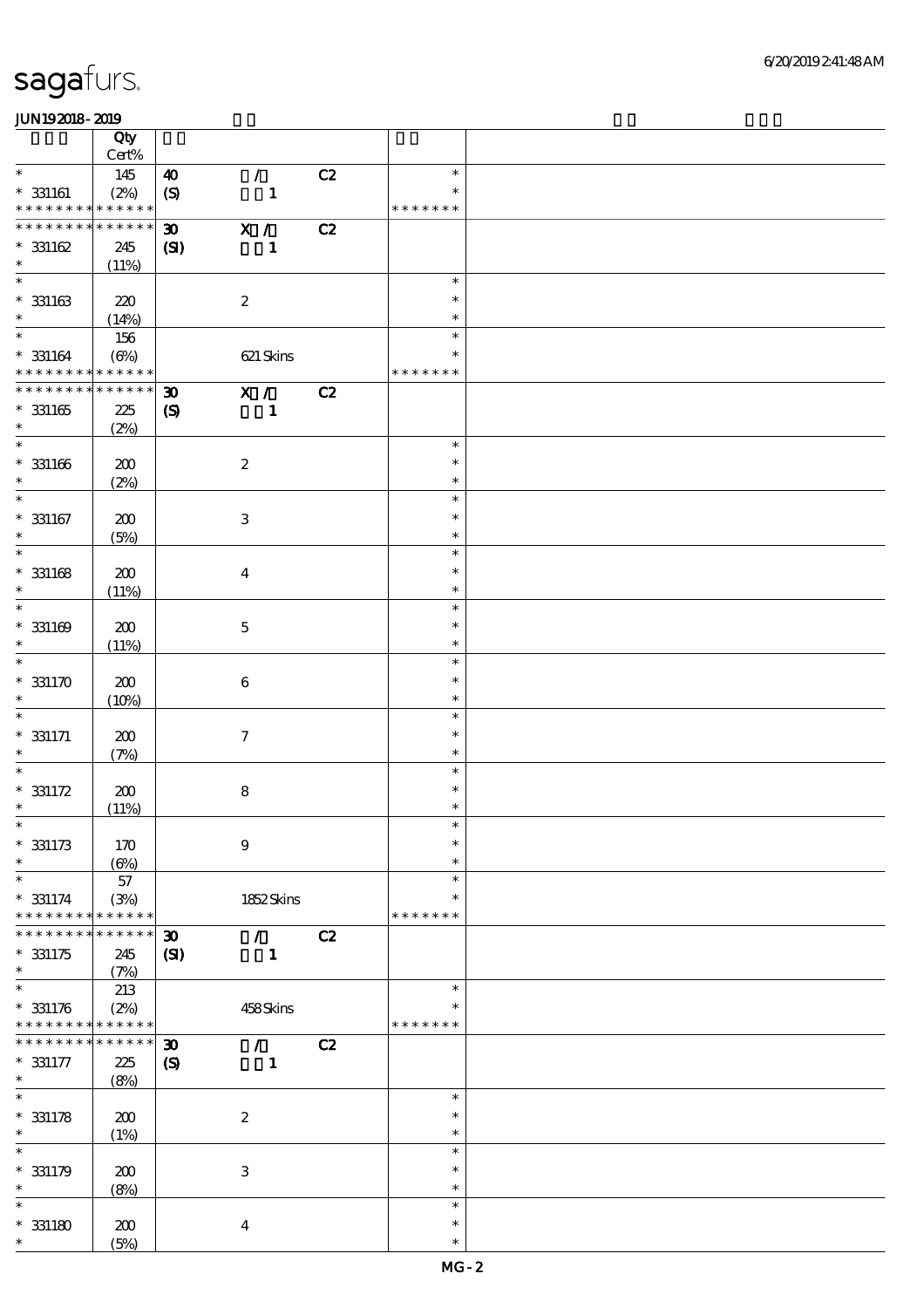|                               | Qty<br>$Cert\%$ |                             |                               |             |               |  |
|-------------------------------|-----------------|-----------------------------|-------------------------------|-------------|---------------|--|
| $\ast$                        |                 |                             |                               |             | $\ast$        |  |
|                               |                 | $\boldsymbol{\mathfrak{D}}$ | $\mathcal{L}$                 | C2          |               |  |
| $* 331181$                    | 200             | $\boldsymbol{S}$            | $\mathbf{1}$                  |             | $\ast$        |  |
| $\ast$                        | (3%)            |                             |                               |             | $\ast$        |  |
| $\ast$                        |                 |                             |                               |             | $\ast$        |  |
| $* 331182$                    | 200             |                             | $\bf 6$                       |             | $\ast$        |  |
| $\ast$                        | (4%)            |                             |                               |             | $\ast$        |  |
| $\ast$                        | 197             |                             |                               |             | $\ast$        |  |
| $^\ast$ 331183                | (8%)            |                             | 1422Skins                     |             | $\ast$        |  |
| * * * * * * * * * * * * * *   |                 |                             |                               |             | * * * * * * * |  |
|                               |                 | $\boldsymbol{\mathfrak{D}}$ | X /                           | C2          |               |  |
| 331184                        | 228             |                             |                               | <b>LNAP</b> |               |  |
|                               |                 | $\boldsymbol{\mathrm{(S)}}$ | $\mathbf{1}$                  |             |               |  |
|                               | (13%)           |                             |                               |             |               |  |
|                               |                 | $\boldsymbol{\mathfrak{D}}$ | $\mathcal{L}$                 | C2          |               |  |
| 331185                        | 121             | $\boldsymbol{\mathrm{(S)}}$ | $\blacksquare$                | <b>LNAP</b> |               |  |
|                               | (4%)            |                             |                               |             |               |  |
|                               |                 | $\boldsymbol{\mathfrak{D}}$ | X /                           | C2          |               |  |
| 331186                        | 299             | (SI)                        | $\mathbf{1}$                  |             |               |  |
|                               | (7%)            |                             |                               |             |               |  |
| * * * * * * *                 | * * * * * *     | $\boldsymbol{\mathfrak{D}}$ | X /                           | C2          |               |  |
| $* 331187$                    | 265             | $\pmb{\infty}$              | $\mathbf{1}$                  |             |               |  |
| $\ast$                        | (2%)            |                             |                               |             |               |  |
| $\ast$                        |                 |                             |                               |             | $\ast$        |  |
| $*$ 331188                    | 240             |                             | $\boldsymbol{2}$              |             | $\ast$        |  |
| $\ast$                        |                 |                             |                               |             | $\ast$        |  |
| $\ast$                        | (2%)            |                             |                               |             |               |  |
|                               |                 |                             |                               |             | $\ast$        |  |
| $* 331189$                    | 240             |                             | $\ensuremath{\mathbf{3}}$     |             | $\ast$        |  |
| $\ast$                        | (4%)            |                             |                               |             | $\ast$        |  |
| $\ast$                        |                 |                             |                               |             | $\ast$        |  |
| $*331190$                     | 240             |                             | $\boldsymbol{4}$              |             | $\ast$        |  |
| $\ast$                        | (5%)            |                             |                               |             | $\ast$        |  |
| $\ast$                        |                 |                             |                               |             | $\ast$        |  |
| $*$ 331191                    | 240             |                             | $\mathbf 5$                   |             | $\ast$        |  |
| $\ast$                        | (7%)            |                             |                               |             | $\ast$        |  |
| $\ast$                        | 210             |                             |                               |             | $\ast$        |  |
| $* 331192$                    | (7%)            |                             | 1435Skins                     |             | $\ast$        |  |
| * * * * * * * * * * * * * *   |                 |                             |                               |             | * * * * * * * |  |
| * * * * * * * * * * * * * * * |                 |                             |                               |             |               |  |
|                               |                 | $\boldsymbol{\mathfrak{D}}$ | $\overline{A}_{\overline{A}}$ | C2          |               |  |
| $^\ast$ 331193                | 285             | (S)                         | $\mathbf{1}$                  |             |               |  |
| $\ast$                        | (10%)           |                             |                               |             |               |  |
| $\ast$                        |                 |                             |                               |             | $\ast$        |  |
| $* 331194$                    | 200             |                             | $\boldsymbol{2}$              |             | $\ast$        |  |
| $\ast$                        | (10%)           |                             |                               |             | $\ast$        |  |
| $\ast$                        |                 |                             |                               |             | $\ast$        |  |
| $^\ast$ 331195                | 260             |                             | 3                             |             | $\ast$        |  |
| $\ast$                        | (11%)           |                             |                               |             | $\ast$        |  |
| $\ast$                        |                 |                             |                               |             | $\ast$        |  |
| $*$ 331196                    | 200             |                             | $\boldsymbol{4}$              |             | $\ast$        |  |
| $\ast$                        | (6%)            |                             |                               |             | $\ast$        |  |
| $\ast$                        | 142             |                             |                               |             | $\ast$        |  |
| $*$ 331197                    | (3%)            |                             | $1207$ Skins                  |             | $\ast$        |  |
| * * * * * * * * * * * * * *   |                 |                             |                               |             | * * * * * * * |  |
| * * * * * * * *               | $* * * * * * *$ | $\boldsymbol{\mathfrak{D}}$ | $\mathcal{L}$                 | C2          |               |  |
|                               |                 |                             |                               |             |               |  |
| $*$ 331198<br>$\ast$          | 265             | $\boldsymbol{\mathrm{(S)}}$ | $\mathbf{1}$                  |             |               |  |
| $\ast$                        | (3%)            |                             |                               |             |               |  |
|                               |                 |                             |                               |             | $\ast$        |  |
| $* 331199$                    | 240             |                             | $\boldsymbol{2}$              |             | $\ast$        |  |
| $\ast$                        | (5%)            |                             |                               |             | $\ast$        |  |
| $\ast$                        |                 |                             |                               |             | $\ast$        |  |
| $*331200$                     | 240             |                             | $\ensuremath{\mathbf{3}}$     |             | $\ast$        |  |
| $\ast$                        | (9%)            |                             |                               |             | $\ast$        |  |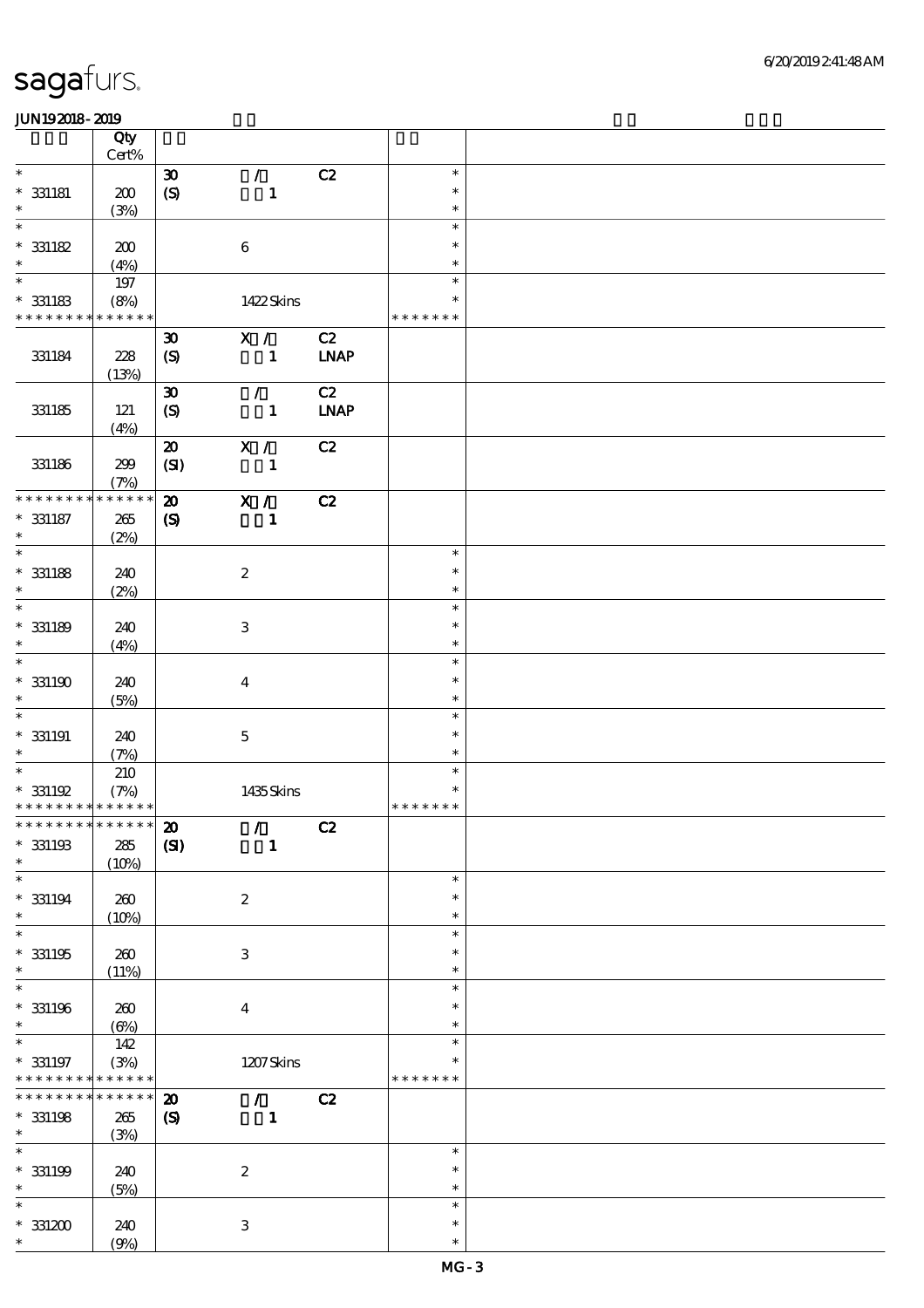|                                                                         | Qty<br>Cert%        |                             |                  |                              |                  |  |
|-------------------------------------------------------------------------|---------------------|-----------------------------|------------------|------------------------------|------------------|--|
| $\ast$                                                                  |                     | $\boldsymbol{\mathfrak{D}}$ | $\mathcal{L}$    | C2                           | $\ast$           |  |
| $*331201$                                                               | 240                 | $\boldsymbol{S}$            | $\mathbf{1}$     |                              | $\ast$           |  |
| $\ast$                                                                  | (1%)                |                             |                  |                              | $\ast$           |  |
| $\ast$                                                                  |                     |                             |                  |                              | $\ast$           |  |
| $*331202$                                                               | 240                 |                             | $\mathbf 5$      |                              | $\ast$           |  |
| $\ast$                                                                  | (5%)                |                             |                  |                              | $\ast$           |  |
| $\ast$                                                                  |                     |                             |                  |                              | $\ast$           |  |
| $*$ 331203<br>$\ast$                                                    | 240                 |                             | $\boldsymbol{6}$ |                              | $\ast$           |  |
| $\ast$                                                                  | (4%)                |                             |                  |                              | $\ast$<br>$\ast$ |  |
|                                                                         |                     |                             |                  |                              | $\ast$           |  |
| $*331204$<br>$\ast$                                                     | 240                 |                             | $\tau$           |                              | $\ast$           |  |
| $\overline{\ast}$                                                       | (3%)<br>$5\!5$      |                             |                  |                              | $\ast$           |  |
|                                                                         |                     |                             |                  |                              | $\ast$           |  |
| $*331205$<br>* * * * * * * *                                            | (3%)<br>* * * * * * |                             | 1760Skins        |                              | * * * * * * *    |  |
|                                                                         |                     | $\boldsymbol{\mathbf{z}}$   | X /              | C2                           |                  |  |
| 331206                                                                  | 192                 | $\pmb{\text{(S)}}$          | $\mathbf{1}$     | <b>LNAP</b>                  |                  |  |
|                                                                         | (10%)               |                             |                  |                              |                  |  |
|                                                                         |                     | $\boldsymbol{\mathfrak{D}}$ | $\mathcal{L}$    | C2                           |                  |  |
| 331207                                                                  | 187                 | (SI)                        | $\mathbf{1}$     | $\ensuremath{\mathbf{INAP}}$ |                  |  |
|                                                                         | $(\Theta)$          |                             |                  |                              |                  |  |
|                                                                         |                     | $\boldsymbol{\mathfrak{D}}$ | $\mathcal{L}$    | C2                           |                  |  |
| 331208                                                                  | 20B                 | $\boldsymbol{S}$            | $\mathbf{1}$     | <b>LNAP</b>                  |                  |  |
|                                                                         | $(\Theta)$          |                             |                  |                              |                  |  |
|                                                                         |                     | $\mathbf{O}$                | X /              | C2                           |                  |  |
| 331209                                                                  | 193                 | (SI)                        | $\mathbf{1}$     |                              |                  |  |
|                                                                         | (10%)               |                             |                  |                              |                  |  |
| * * * * * * * *                                                         | * * * * * *         | $\mathbf 0$                 | X /              | C2                           |                  |  |
| $*331210$                                                               | 285                 | $\boldsymbol{S}$            | $\mathbf{1}$     |                              |                  |  |
| $\ast$                                                                  | (5%)                |                             |                  |                              |                  |  |
| $\ast$                                                                  | 79                  |                             |                  |                              | $\ast$           |  |
| $* 331211$                                                              | (2%)                |                             | 364Skins         |                              | $\ast$           |  |
| * * * * * * * * <mark>* * * * * *</mark><br>* * * * * * * * * * * * * * |                     |                             |                  |                              | * * * * * * *    |  |
|                                                                         |                     | $\mathbf{o}$                | $\mathcal{L}$    | C2                           |                  |  |
| $*$ 331212<br>$\ast$                                                    | $305\,$             | (S)                         | $\mathbf{1}$     |                              |                  |  |
| $\ast$                                                                  | (9%)<br>168         |                             |                  |                              | $\ast$           |  |
| $*$ 331213                                                              | (11%)               |                             | 473Skins         |                              | $\ast$           |  |
| * * * * * * * *                                                         | * * * * * *         |                             |                  |                              | * * * * * * *    |  |
| * * * * * * *                                                           | * * * * * *         | $\mathbf 0$                 | $\mathcal{L}$    | C2                           |                  |  |
| $* 331214$                                                              | 285                 | $\boldsymbol{\mathcal{S}}$  | $\mathbf{1}$     |                              |                  |  |
| $\ast$                                                                  | (4%)                |                             |                  |                              |                  |  |
| $\ast$                                                                  | 170                 |                             |                  |                              | $\ast$           |  |
| $*331215$                                                               | (8%)                |                             | 455Skins         |                              | $\ast$           |  |
| * * * * * * * * * * * * * *                                             |                     |                             |                  |                              | * * * * * * *    |  |
|                                                                         |                     | $\mathbf{1}$                | X /              | C2                           |                  |  |
| 331216                                                                  | 270                 | (SI)                        | $\mathbf{1}$     |                              |                  |  |
|                                                                         | (15%)               |                             |                  |                              |                  |  |
|                                                                         |                     | $\mathbf{1}$                | $\mathbf{X}$ /   | C2                           |                  |  |
| 331217                                                                  | 154                 | $\boldsymbol{\mathrm{(S)}}$ | $\mathbf{1}$     |                              |                  |  |
|                                                                         | (13%)               |                             |                  |                              |                  |  |
|                                                                         |                     | $\mathbf{1}$                | $\mathcal{L}$    | C2                           |                  |  |
| 331218                                                                  | 166                 | (SI)                        | $\mathbf{1}$     |                              |                  |  |
|                                                                         | (15%)               | $\mathbf{1}$                | $\mathcal{L}$    | C2                           |                  |  |
| 331219                                                                  | 125                 | (S)                         | $\mathbf{1}$     |                              |                  |  |
|                                                                         | (9%)                |                             |                  |                              |                  |  |
|                                                                         |                     | $\mathbf{1}$                | X /              | C2                           |                  |  |
| 331220                                                                  | 123                 | (SI)                        | $\mathbf{1}$     | <b>LNAP</b>                  |                  |  |
|                                                                         | (18%)               |                             |                  |                              |                  |  |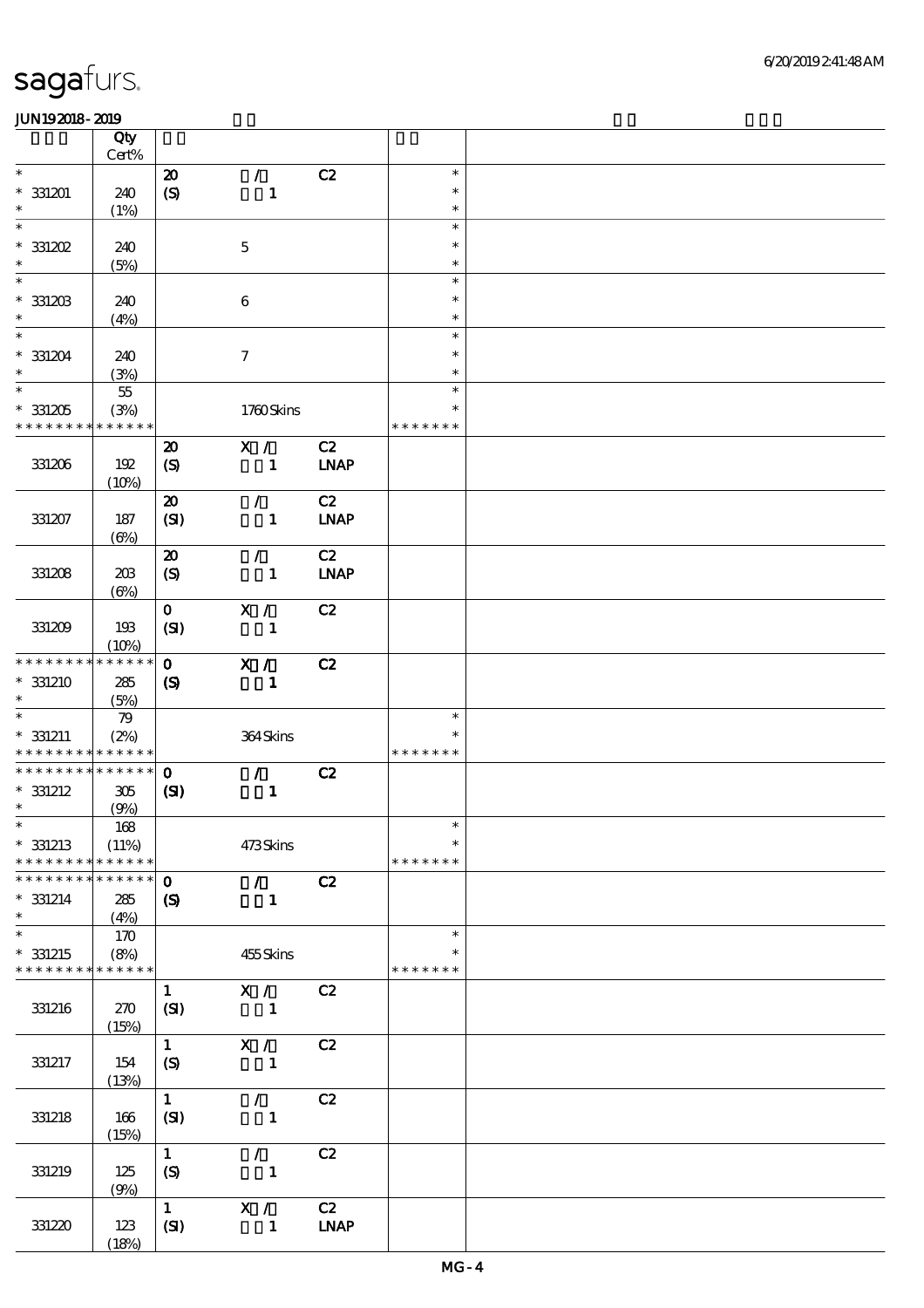|  | sagafurs. |
|--|-----------|
|  |           |

#### JUN192018-2019 Female 顺序号 Qty 说明 价格 Cert% 20 2X /X C2 427001 198 SI (6%) 20 C2 427002 324 SI (7%) 20 C2 427003 314 SI (6%) 20 *N* C2 427004 420 SI (2%) 20 X/ C2 427005 160 IB MET1 (6%) 20 / C2 427006 124 IB MET1 (4%) 20 X/ C2 427007 195  $\mathbf{B}$ (6%) 20 / C2

|                                                    | Cert%                                     |                                                                      |                           |       |                              |  |
|----------------------------------------------------|-------------------------------------------|----------------------------------------------------------------------|---------------------------|-------|------------------------------|--|
| 427001                                             | 198<br>$(\Theta)$                         | $\boldsymbol{\mathsf{20}}$<br>${\bf S\hspace{-.075ex}I}$             | $X$ $X$                   | C2    |                              |  |
| 427002                                             | 324<br>(7%)                               | $\pmb{\mathcal{Z}}$<br>${\bf S}$                                     |                           | C2    |                              |  |
| 427003                                             | 314<br>$(\Theta\% )$                      | $\pmb{\mathcal{Z}}$<br>${\bf S\hspace{-.075ex}I}$                    |                           | C2    |                              |  |
| 427004                                             | 420<br>(2%)                               | ${\bf Z}$<br>$\mathbf{S}$                                            | $\boldsymbol{X}$          | C2    |                              |  |
| 427005                                             | 160<br>$(\Theta)$                         | $\pmb{\mathcal{Z}}$<br>${\bf I\!B}$                                  | X /<br>MET1               | C2    |                              |  |
| 427006                                             | 124<br>(4%)                               | $\boldsymbol{\mathsf{20}}$<br>$\, {\bf I} \! {\bf B} \,$             | $\mathcal{L}$<br>MET1     | C2    |                              |  |
| 427007                                             | 195<br>$(\Theta)$                         | $\boldsymbol{\mathsf{20}}$<br>$\, {\bf I} \! {\bf B} \,$             | X /                       | C2    |                              |  |
| 427008                                             | 130<br>(1%)                               | $\boldsymbol{\mathfrak{D}}$<br>$\, {\bf B}$                          | $\mathcal{L}$             | C2    |                              |  |
| 427009                                             | 80<br>(7%)                                | $\boldsymbol{\mathfrak{D}}$<br>$\rm I\hspace{-.1em}I\hspace{-.1em}I$ | X /                       | C2    |                              |  |
| 427010                                             | $99$<br>(10%)                             | $\boldsymbol{\mathfrak{D}}$<br>$\ensuremath{\mathsf{SAGA}}$          | $\boldsymbol{\mathsf{z}}$ | C2    |                              |  |
| 427011                                             | 229<br>(8%)                               | $\boldsymbol{\mathfrak{D}}$<br>$\operatorname{\mathsf{SAGA}}$        | $\boldsymbol{\mathsf{X}}$ | C1/C2 |                              |  |
| 427012                                             | 206<br>(9%)                               | $\boldsymbol{\mathfrak{D}}$<br>$\operatorname{\mathsf{SAGA}}$        | $\mathbf X$               | C2    |                              |  |
| 427013                                             | 406<br>(7%)                               | $\boldsymbol{\mathfrak{D}}$<br>$\pmb{\text{SAGA}}$                   |                           | C2    |                              |  |
| 427014                                             | 429<br>(7%)                               | $\boldsymbol{\mathfrak{D}}$<br><b>SAGA</b>                           |                           | C2    |                              |  |
| * * * * * *<br>$* 427015$<br>$\ast$                | * * * * *<br>$\ast$<br>445<br>(3%)        | $\boldsymbol{\omega}$<br><b>SAGA</b>                                 | $\boldsymbol{X}$          | C2    |                              |  |
| $\overline{\ast}$<br>$* 427016$<br>* * * * * * * * | $59$<br>$(O\!/\!\!\delta)$<br>* * * * * * |                                                                      | 504Skins                  |       | $\ast$<br>∗<br>* * * * * * * |  |
| 427017                                             | 173<br>(8%)                               | $\boldsymbol{\mathfrak{D}}$<br>IA                                    | X /<br>MET1               | C2    |                              |  |
| 427018                                             | 139<br>(5%)                               | $\boldsymbol{\mathsf{20}}$<br>IA                                     | $\mathcal{L}$<br>MET1     | C2    |                              |  |
| 427019                                             | 240<br>(5%)                               | $\boldsymbol{\mathsf{20}}$<br>IA                                     | X /                       | C2    |                              |  |
| * * * * * *<br>* $427020$<br>$\ast$                | $* * * * * * *$<br>425<br>(4%)            | $\boldsymbol{\mathbf{z}}$<br>IA                                      | $\mathcal{L}$             | C2    |                              |  |

 $\overline{\phantom{a}}$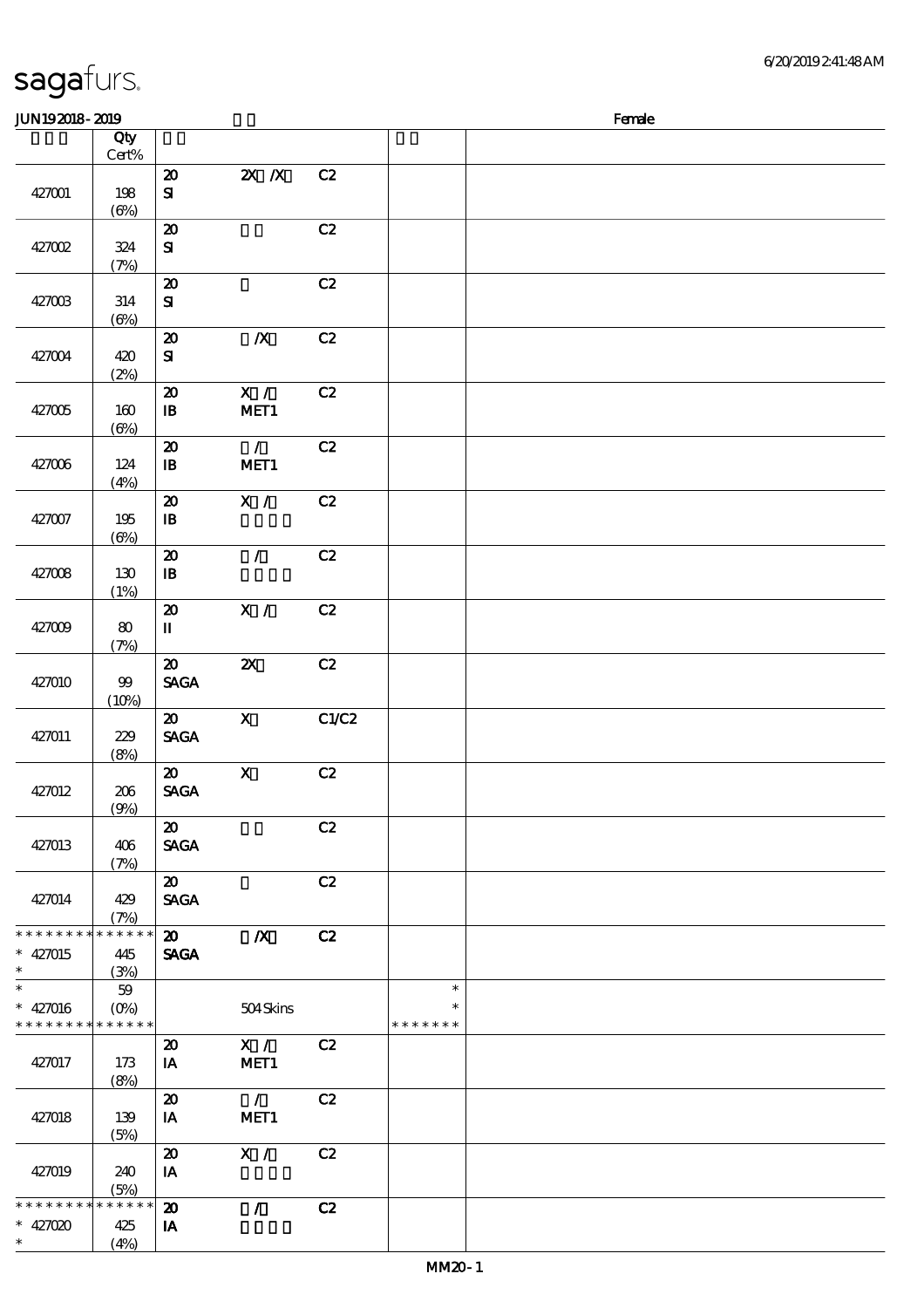| <b>JUN192018-2019</b>         |            |                             |         |    |         | Female |
|-------------------------------|------------|-----------------------------|---------|----|---------|--------|
|                               | Qty        |                             |         |    |         |        |
|                               | Cert%      |                             |         |    |         |        |
| $\ast$                        | 150        | $\boldsymbol{\mathfrak{D}}$ |         | C2 | $\ast$  |        |
| $* 427021$                    | $(\Theta)$ | IA                          |         |    | $\ast$  |        |
| * * * * * * * * * * * * * * * |            |                             |         |    | ******* |        |
|                               |            | $\boldsymbol{\mathfrak{D}}$ | $X$ $X$ | C2 |         |        |
| 427022                        | 146        | <b>SROY</b>                 |         |    |         |        |
|                               | (11%)      |                             |         |    |         |        |
|                               |            | $\boldsymbol{\mathbf{z}}$   |         | C2 |         |        |
| 427023                        | 140        | <b>SROY</b>                 |         |    |         |        |
|                               | (10%)      |                             |         |    |         |        |
|                               |            | $\boldsymbol{\mathfrak{D}}$ |         | C2 |         |        |
| 427024                        | 147        | <b>SROY</b>                 |         |    |         |        |
|                               | (14%)      |                             |         |    |         |        |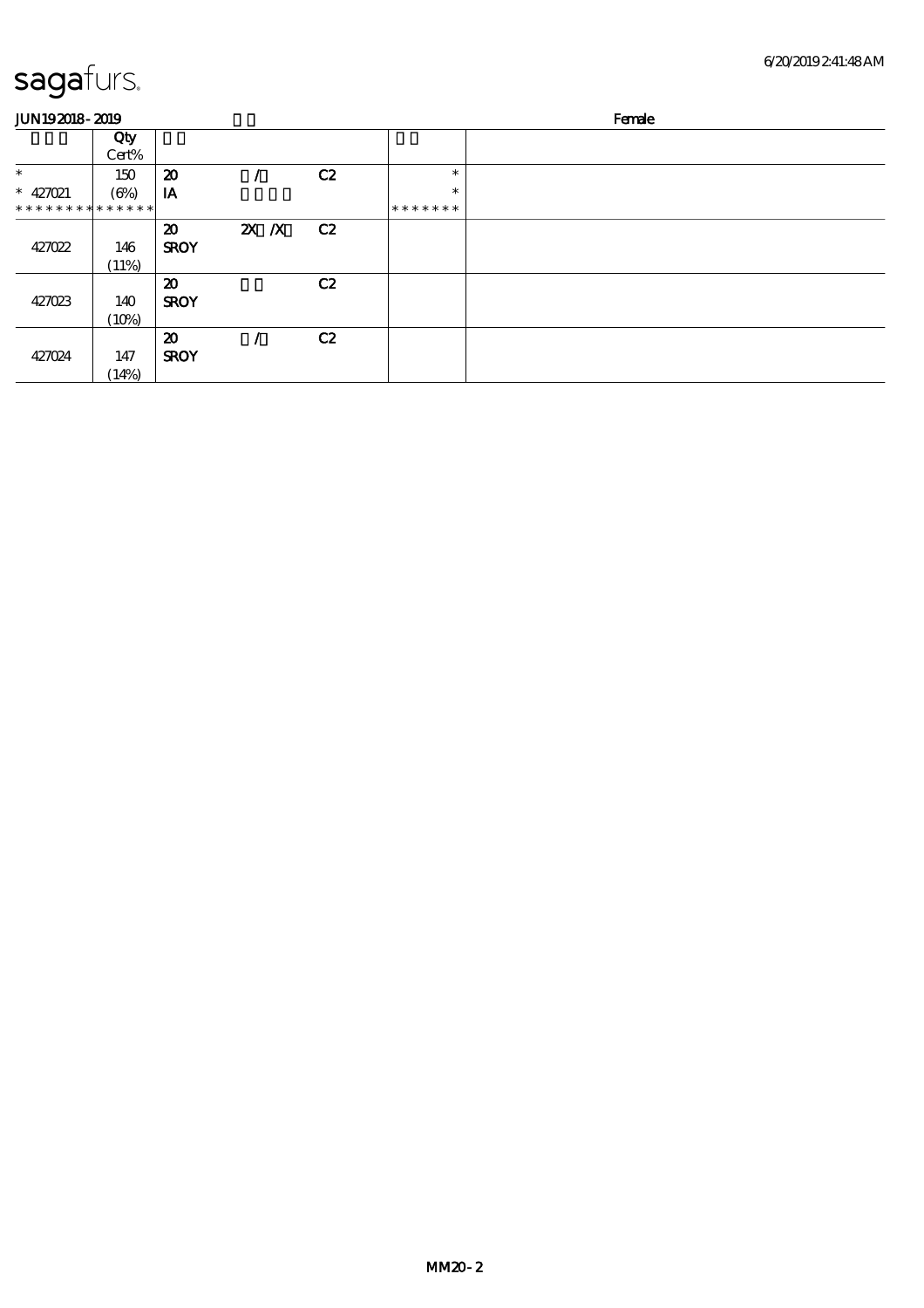|  |  | sagafurs. |
|--|--|-----------|
|--|--|-----------|

| JUN192018-2019                                                             |                                        |                              |                           |                |                                   | Female |
|----------------------------------------------------------------------------|----------------------------------------|------------------------------|---------------------------|----------------|-----------------------------------|--------|
|                                                                            | Qty<br>Cert%                           |                              |                           |                |                                   |        |
| 427061                                                                     | 104<br>(29%)                           | $\mathbf O$<br>$\mathbf{S}$  | $\boldsymbol{\mathsf{z}}$ | C1             |                                   |        |
| 427062                                                                     | 264<br>(12%)                           | $\mathbf{o}$<br>${\bf s}$    | $\boldsymbol{\mathsf{z}}$ | C2             |                                   |        |
| 427063                                                                     | 105<br>(11%)                           | $\mathbf{o}$<br>$\mathbf{S}$ | $\boldsymbol{\mathsf{z}}$ | C <sub>3</sub> |                                   |        |
| 427064                                                                     | $132$<br>(20%)                         | $\mathbf{o}$<br>$\mathbf{S}$ | $\mathbf X$               | C1             |                                   |        |
| * * * * * * * *<br>$* 427065$<br>$\ast$                                    | * * * * * *<br>465<br>(9%)             | $\mathbf 0$<br>${\bf s}$     | $\mathbf X$               | C2             |                                   |        |
| $\ast$<br>$* 427066$<br>* * * * * * * * * * * * * *                        | 51<br>$(O\%)$                          |                              | 516Skins                  |                | $\ast$<br>$\ast$<br>* * * * * * * |        |
| 427067                                                                     | 205<br>(8%)                            | $\mathbf{o}$<br>${\bf s}$    | $\mathbf X$               | C <sub>3</sub> |                                   |        |
| 427068                                                                     | 201<br>(14%)                           | $\mathbf 0$<br>${\bf s}$     |                           | C1             |                                   |        |
| * * * * * * * *<br>$* 427009$<br>$\ast$                                    | $******$<br>465<br>(18%)               | $\mathbf{o}$<br>$\mathbf{S}$ |                           | C2             |                                   |        |
| $\overline{\ast}$<br>$* 42000$<br>$\ast$                                   | 440<br>$(0\%)$                         |                              | $\boldsymbol{2}$          |                | $\ast$<br>$\ast$<br>$\ast$        |        |
| $\ast$<br>$* 427071$<br>* * * * * * * * * * * * * *                        | 272<br>$(O\%)$                         |                              | 1177Skins                 |                | $\ast$<br>$\ast$<br>* * * * * * * |        |
| * * * * * * * * * * * * * * *<br>$* 427072$<br>$\ast$<br>$\overline{\ast}$ | 465<br>(9%)                            | $\mathbf 0$<br>$\mathbf{S}$  |                           | C3             |                                   |        |
| $* 427073$<br>* * * * * * * * * * * * * *                                  | 173<br>$(0\%)$                         |                              | 638Skins                  |                | $\ast$<br>$\ast$<br>* * * * * * * |        |
| 427074                                                                     | 361<br>(14%)                           | $\mathbf 0$<br>${\bf S}$     |                           | C1             |                                   |        |
| * * * * * * * * * * * * * *<br>$* 42075$<br>$\ast$<br>$\ast$               | 465<br>$(O\%)$                         | $\mathbf 0$<br>${\bf s}$     |                           | C2             |                                   |        |
| $* 42006$<br>$\ast$                                                        | 440<br>$(0\%)$                         |                              | $\boldsymbol{2}$          |                | $\ast$<br>$\ast$<br>$\ast$        |        |
| $\ast$<br>$* 427077$<br>$\ast$                                             | 440<br>$(O\!\!\!\!\!\!\backslash\rho)$ |                              | $\ensuremath{\mathbf{3}}$ |                | $\ast$<br>$\ast$<br>$\ast$        |        |
| $\ast$<br>$* 427078$<br>$\ast$                                             | 440<br>(12%)                           |                              | $\boldsymbol{4}$          |                | $\ast$<br>$\ast$<br>$\ast$        |        |
| $\ast$<br>$* 42079$<br>* * * * * * * * * * * * * *                         | 465<br>(7%)                            |                              | 2250Skins                 |                | $\ast$<br>$\ast$<br>* * * * * * * |        |
| * * * * * * * * * * * * * * *<br>$* 427080$<br>$\ast$                      | 465<br>(12%)                           | $\mathbf{o}$<br>$\mathbf{S}$ |                           | C3             |                                   |        |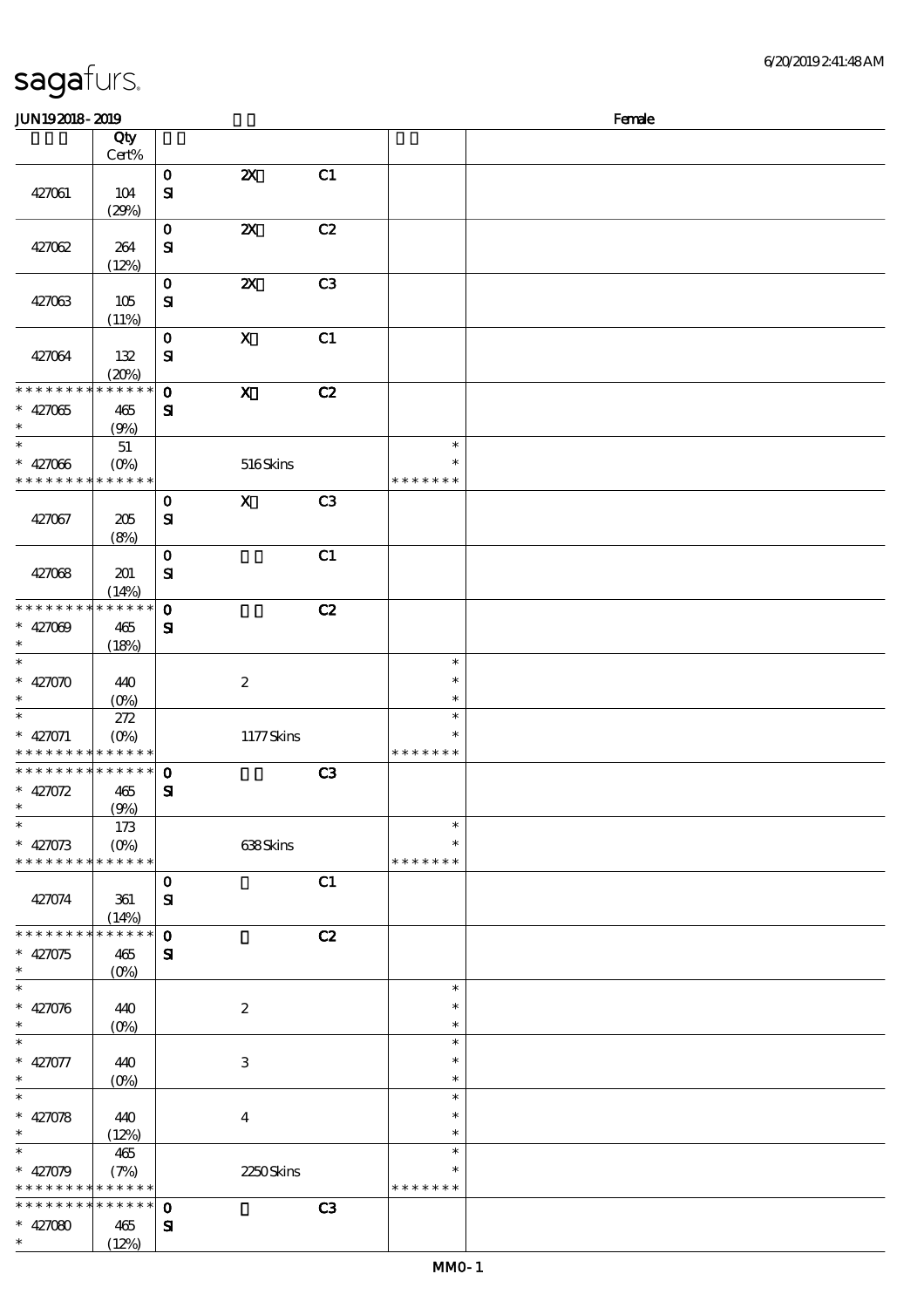| JUN192018-2019                |                       |              |                           |                |               | Female |
|-------------------------------|-----------------------|--------------|---------------------------|----------------|---------------|--------|
|                               | Qty                   |              |                           |                |               |        |
|                               | Cert%                 |              |                           |                |               |        |
| $\ast$                        |                       | $\mathbf O$  |                           | C <sub>3</sub> | $\ast$        |        |
| $* 427081$                    | 440                   | $\mathbf{S}$ |                           |                | $\ast$        |        |
| $\ast$                        | (0%)                  |              |                           |                | $\ast$        |        |
| $\ast$                        | 20B                   |              |                           |                | $\ast$        |        |
| $* 427082$                    | $(O\%)$               |              | 1108Skins                 |                | ∗             |        |
| * * * * * * * * * * * * * *   |                       |              |                           |                | * * * * * * * |        |
|                               |                       | $\mathbf 0$  |                           | C1             |               |        |
| 427083                        | 245                   | $\mathbf{S}$ |                           |                |               |        |
|                               | (11%)<br>* * * * * *  |              |                           |                |               |        |
| * * * * * * * *               |                       | $\mathbf{o}$ |                           | C2             |               |        |
| $* 427084$<br>$\ast$          | 466                   | $\mathbf{S}$ |                           |                |               |        |
| $\ast$                        | $(O\!/\!\!\delta)$    |              |                           |                | $\ast$        |        |
|                               |                       |              |                           |                | $\ast$        |        |
| $* 427085$<br>$\ast$          | 440                   |              | $\boldsymbol{2}$          |                | $\ast$        |        |
| $\ast$                        | $(0\%)$               |              |                           |                | $\ast$        |        |
|                               |                       |              |                           |                | $\ast$        |        |
| $* 427086$<br>$\ast$          | 440                   |              | $\,3$                     |                | $\ast$        |        |
| $\ast$                        | $(O\!/\!o)$           |              |                           |                | $\ast$        |        |
| $* 427087$                    | 440                   |              | $\boldsymbol{4}$          |                | $\ast$        |        |
| $\ast$                        | (12%)                 |              |                           |                | $\ast$        |        |
| $\ast$                        | 297                   |              |                           |                | $\ast$        |        |
| $* 427088$                    | $(O\%)$               |              | 2083Skins                 |                | $\ast$        |        |
| * * * * * * * *               | * * * * * *           |              |                           |                | * * * * * * * |        |
| * * * * * * * *               | * * * * * *           | $\mathbf{o}$ |                           | C3             |               |        |
| $* 427089$                    | 465                   | ${\bf s}$    |                           |                |               |        |
| $\ast$                        | (12%)                 |              |                           |                |               |        |
| $\ast$                        |                       |              |                           |                | $\ast$        |        |
| $* 427000$                    | 440                   |              | $\boldsymbol{2}$          |                | $\ast$        |        |
| $\ast$                        | $(0\%)$               |              |                           |                | $\ast$        |        |
| $\ast$                        | 287                   |              |                           |                | $\ast$        |        |
| $* 427091$                    | $(O\!/\!o)$           |              | 1192Skins                 |                | $\ast$        |        |
| * * * * * * * *               | * * * * * *           |              |                           |                | * * * * * * * |        |
| * * * * * * * *               | * * * * * *           | $\mathbf 0$  | $\mathbf x$               | C1/C2          |               |        |
| $* 427092$                    | 465                   | $\mathbf{S}$ |                           |                |               |        |
| $\ast$                        | (9%)                  |              |                           |                |               |        |
| $\overline{\ast}$             | 324                   |              |                           |                | $\ast$        |        |
| $* 427098$                    | $(O\%)$               |              | 789Skins                  |                | $\ast$        |        |
| * * * * * * * * * * * * * *   |                       |              |                           |                | * * * * * * * |        |
|                               |                       | $\mathbf 0$  | $\mathbf{X}$              | C <sub>3</sub> |               |        |
| 427094                        | 367                   | ${\bf s}$    |                           |                |               |        |
|                               | $(\Theta)$            |              |                           |                |               |        |
|                               |                       | $\mathbf{o}$ | $\boldsymbol{\mathsf{Z}}$ | C2             |               |        |
| 427095                        | 198                   | ${\bf s}$    | <b>INAP</b>               |                |               |        |
|                               | (43%)                 |              |                           |                |               |        |
| * * * * * * * *               | * * * * * *           | $\mathbf{o}$ | $\mathbf{X}$              | C2             |               |        |
| $* 427096$                    | 172                   | ${\bf s}$    | <b>INAP</b>               |                |               |        |
| $\ast$<br>$\ast$              | (O <sub>0</sub> )     |              |                           |                | $\ast$        |        |
|                               | $105$                 |              |                           |                | $\ast$        |        |
| $* 427097$<br>* * * * * * * * | (100%)<br>* * * * * * |              | 277Skins                  |                | * * * * * * * |        |
| * * * * * * * *               | * * * * * *           | $\mathbf{o}$ |                           | C2             |               |        |
| $* 427098$                    | 426                   | ${\bf s}$    | <b>INAP</b>               |                |               |        |
| $\ast$                        | (22%)                 |              |                           |                |               |        |
| $\ast$                        | 80                    |              |                           |                | $\ast$        |        |
| $* 427099$                    | $(0\%)$               |              | 506Skins                  |                | ∗             |        |
| * * * * * * * * * * * * * *   |                       |              |                           |                | * * * * * * * |        |
|                               |                       | $\mathbf 0$  |                           | C2             |               |        |
| 427100                        | 284                   | $\mathbf{S}$ | <b>LNAP</b>               |                |               |        |
|                               | (12%)                 |              |                           |                |               |        |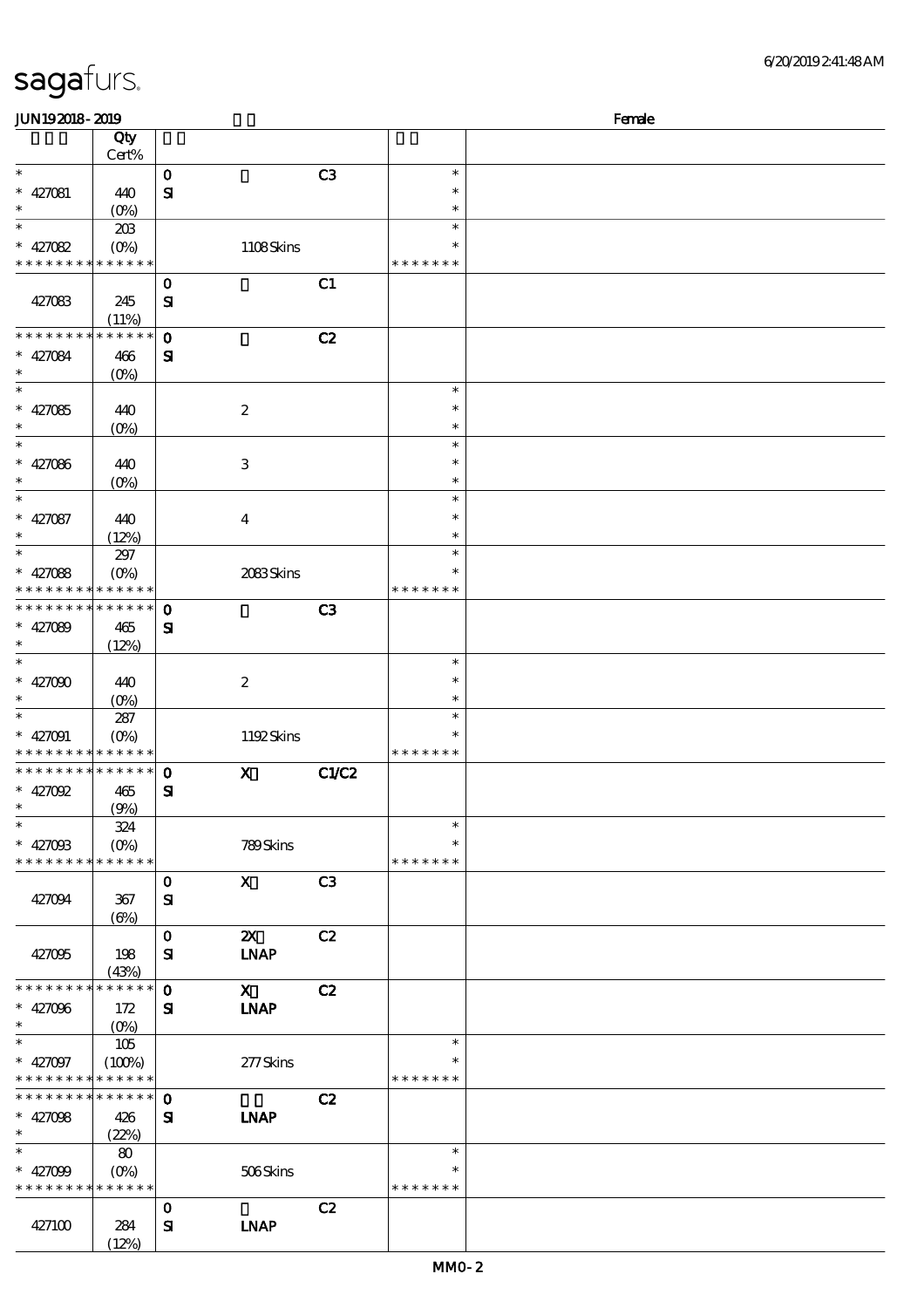| sagafurs. |
|-----------|
|           |

| <b>JUN192018-2019</b>                     |                                                               |                            |                           |             |               | Female |
|-------------------------------------------|---------------------------------------------------------------|----------------------------|---------------------------|-------------|---------------|--------|
|                                           | Qty                                                           |                            |                           |             |               |        |
|                                           | Cert%                                                         |                            |                           |             |               |        |
|                                           |                                                               | $\mathbf O$                | $\boldsymbol{X}$          | C2          |               |        |
| 427101                                    | 263                                                           | $\mathbf{S}$               | <b>INAP</b>               |             |               |        |
|                                           | (7%)                                                          |                            |                           |             |               |        |
|                                           |                                                               | $\mathbf{o}$               |                           | C2          |               |        |
| 427102                                    | 353                                                           | $\mathbf{B}$               |                           |             |               |        |
|                                           |                                                               |                            |                           |             |               |        |
| * * * * * * * *                           | (11%)<br>******                                               |                            |                           |             |               |        |
|                                           |                                                               | $\mathbf{o}$               | $\mathbf{X}$ /            | C2          |               |        |
| $* 42710B$                                | 465                                                           | $\mathbf{B}$               | MET1                      |             |               |        |
| $\ast$                                    | (13%)                                                         |                            |                           |             |               |        |
| $\ast$                                    | 56                                                            |                            |                           |             | $\ast$        |        |
| $* 427104$                                | (14%)                                                         |                            | 521 Skins                 |             | $\ast$        |        |
| * * * * * * * * * * * * * *               |                                                               |                            |                           |             | * * * * * * * |        |
|                                           |                                                               | $\mathbf{o}$               | $\mathcal{L}$             | C2          |               |        |
| 427105                                    | 251                                                           | $\mathbf{B}$               | MET <sub>1</sub>          |             |               |        |
|                                           | (17%)                                                         |                            |                           |             |               |        |
| * * * * * * * *                           | $\begin{array}{cccccccccc} * & * & * & * & * & * \end{array}$ | $\mathbf{o}$               | X /                       | C2          |               |        |
| $* 427106$                                | 485                                                           | $\mathbf{B}$               |                           |             |               |        |
| $\ast$                                    | (7%)                                                          |                            |                           |             |               |        |
| $\ast$                                    | 195                                                           |                            |                           |             | $\ast$        |        |
|                                           |                                                               |                            | 680Skins                  |             | $\ast$        |        |
| $* 427107$<br>* * * * * * * * * * * * * * | (6%)                                                          |                            |                           |             | * * * * * * * |        |
|                                           |                                                               |                            |                           |             |               |        |
| * * * * * * * * * * * * * * *             |                                                               | $\mathbf 0$                | $\mathcal{L}$             | C2          |               |        |
| $* 427108$                                | 465                                                           | $\mathbf{B}$               |                           |             |               |        |
| $\ast$                                    | (2%)                                                          |                            |                           |             |               |        |
| $\ast$                                    |                                                               |                            |                           |             | $\ast$        |        |
| $* 427109$                                | 440                                                           |                            | $\boldsymbol{z}$          |             | $\ast$        |        |
| $\ast$                                    | (2%)                                                          |                            |                           |             | $\ast$        |        |
| $\ast$                                    |                                                               |                            |                           |             | $\ast$        |        |
| $* 427110$                                | 440                                                           |                            | 3                         |             | $\ast$        |        |
| $\ast$                                    | (3%)                                                          |                            |                           |             | $\ast$        |        |
| $\ast$                                    |                                                               |                            |                           |             | $\ast$        |        |
| $* 427111$                                | 420                                                           |                            | $\boldsymbol{4}$          |             | $\ast$        |        |
| $\ast$                                    | (4%)                                                          |                            |                           |             | $\ast$        |        |
| $*$                                       | 56                                                            |                            |                           |             | $\ast$        |        |
| $* 427112$                                | (1%)                                                          |                            | 1821 Skins                |             | $\ast$        |        |
| * * * * * * * * * * * * * *               |                                                               |                            |                           |             | *******       |        |
|                                           |                                                               | $\mathbf{O}$               | X /                       | C2          |               |        |
| 427113                                    |                                                               | $\, {\bf I} \! {\bf B} \,$ |                           |             |               |        |
|                                           | 268                                                           |                            |                           | <b>LNAP</b> |               |        |
|                                           | (10%)                                                         |                            |                           |             |               |        |
| * * * * * * * *                           | * * * * * *                                                   | 200                        | $\mathcal{L}$             | C2          |               |        |
| $* 427114$                                | 425                                                           | $\mathbf{B}$               |                           | <b>INAP</b> |               |        |
| $\ast$                                    | (7%)                                                          |                            |                           |             |               |        |
| $*$                                       | 81                                                            |                            |                           |             | $\ast$        |        |
| $* 427115$                                | (12%)                                                         |                            | 506Skins                  |             |               |        |
| * * * * * * * * * * * * * *               |                                                               |                            |                           |             | * * * * * * * |        |
| * * * * * * * *                           | $\ast\ast\ast\ast\ast\ast$                                    | $\mathbf 0$                | X /                       | C2          |               |        |
| $* 427116$                                | 465                                                           | $\blacksquare$             |                           |             |               |        |
| $\ast$                                    | (9%)                                                          |                            |                           |             |               |        |
| $\ast$                                    | 238                                                           |                            |                           |             | $\ast$        |        |
| $* 427117$                                | (9%)                                                          |                            | <b>703Skins</b>           |             | ∗             |        |
| * * * * * * * * * * * * * *               |                                                               |                            |                           |             | * * * * * * * |        |
|                                           |                                                               | $\mathbf O$                | $\mathcal{L}$             | C2          |               |        |
| 427118                                    | 382                                                           | $\mathbf I$                |                           |             |               |        |
|                                           | (5%)                                                          |                            |                           |             |               |        |
|                                           |                                                               |                            |                           |             |               |        |
|                                           |                                                               | $\mathbf 0$                | X /                       | C2          |               |        |
| 427119                                    | 82                                                            | $\mathbf I$                | <b>LNAP</b>               |             |               |        |
|                                           | (23%)                                                         |                            |                           |             |               |        |
|                                           |                                                               | $\mathbf{O}$               | $\boldsymbol{\mathsf{X}}$ | C1          |               |        |
| 427120                                    | 277                                                           | <b>SAGA</b>                |                           |             |               |        |
|                                           | (18%)                                                         |                            |                           |             |               |        |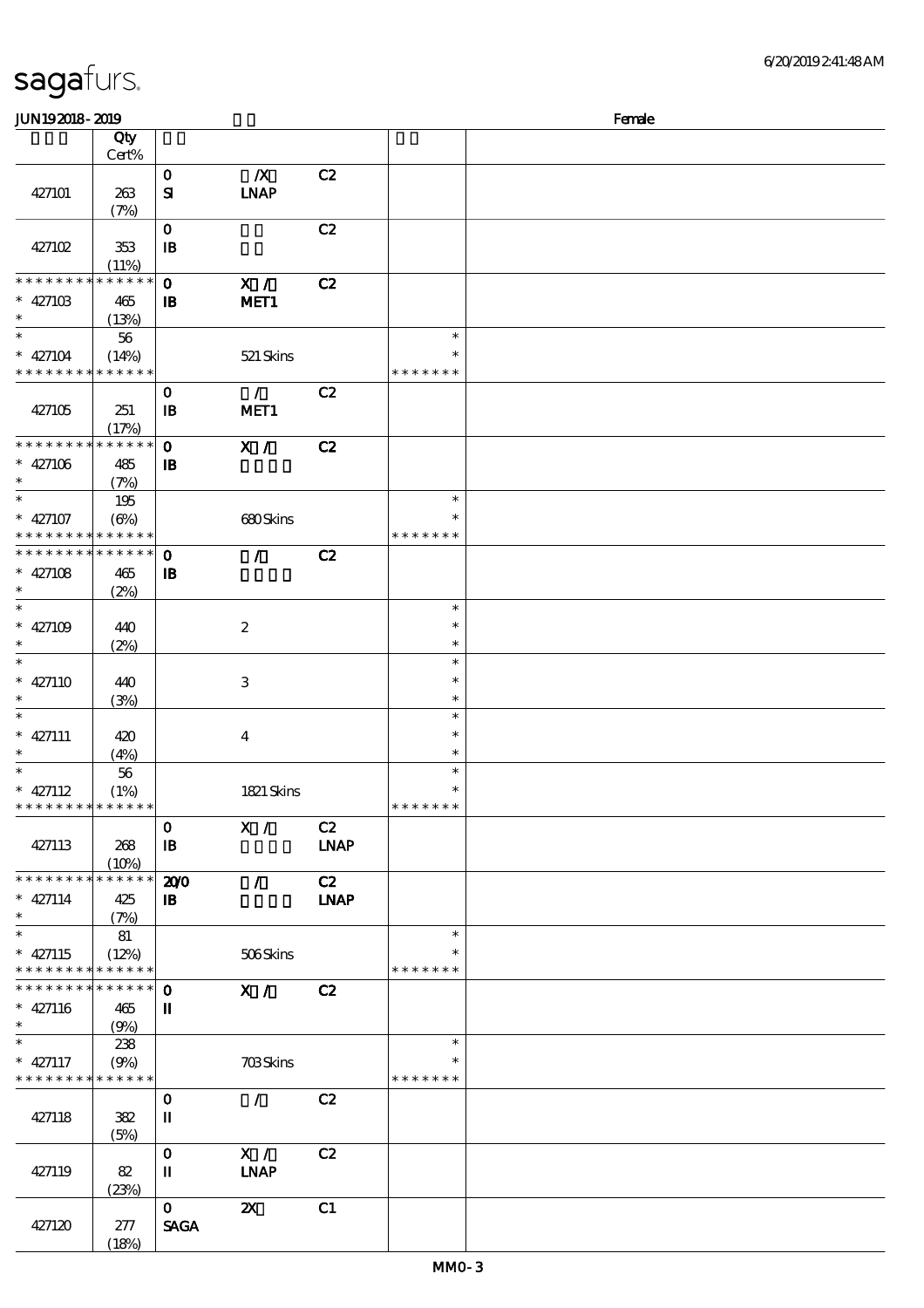| 6/20/2019241:48AM |
|-------------------|
|-------------------|

| <b>JUN192018-2019</b>                                      |                     |                             |                           |    | Female           |  |  |  |
|------------------------------------------------------------|---------------------|-----------------------------|---------------------------|----|------------------|--|--|--|
|                                                            | Qty                 |                             |                           |    |                  |  |  |  |
| * * * * * * * * * * * * * *                                | $Cert\%$            |                             |                           |    |                  |  |  |  |
| $* 427121$                                                 | 445                 | $\mathbf{O}$<br><b>SAGA</b> | $\boldsymbol{\mathsf{z}}$ | C2 |                  |  |  |  |
| $\ast$                                                     |                     |                             |                           |    |                  |  |  |  |
| $\ast$                                                     |                     |                             |                           |    | $\ast$           |  |  |  |
| $* 427122$                                                 | 400                 |                             | $\boldsymbol{z}$          |    | $\ast$           |  |  |  |
| $\ast$                                                     | $(0\%)$             |                             |                           |    | $\ast$           |  |  |  |
| $\ast$                                                     |                     |                             |                           |    | $\ast$           |  |  |  |
| * $427123$                                                 | 67                  |                             | $\ensuremath{\mathsf{3}}$ |    | $\ast$           |  |  |  |
| $\ast$<br>$\ast$                                           | $(0\%)$             |                             |                           |    | $\ast$<br>$\ast$ |  |  |  |
|                                                            | 113                 |                             |                           |    | $\ast$           |  |  |  |
| $* 427124$<br>* * * * * * * * * * * * * *                  | (100%)              |                             | 1025Skins                 |    | * * * * * * *    |  |  |  |
|                                                            |                     | $\mathbf 0$                 | $\boldsymbol{\mathsf{Z}}$ | C3 |                  |  |  |  |
| 427125                                                     | $385\,$             | <b>SAGA</b>                 |                           |    |                  |  |  |  |
|                                                            | (11%)               |                             |                           |    |                  |  |  |  |
|                                                            |                     | $\mathbf{O}$                | $\boldsymbol{\mathrm{X}}$ | C1 |                  |  |  |  |
| 427126                                                     | 328                 | <b>SAGA</b>                 |                           |    |                  |  |  |  |
|                                                            | (19%)               |                             |                           |    |                  |  |  |  |
|                                                            |                     | $\mathbf{O}$                | $\mathbf X$               | C1 |                  |  |  |  |
| 427127                                                     | 342                 | <b>SAGA</b>                 |                           |    |                  |  |  |  |
| * * * * * * * *                                            | (9%)<br>* * * * * * | $\mathbf{O}$                | $\boldsymbol{\mathrm{X}}$ | C2 |                  |  |  |  |
| $* 427128$                                                 | 465                 | <b>SAGA</b>                 |                           |    |                  |  |  |  |
| $\ast$                                                     | $(O\%)$             |                             |                           |    |                  |  |  |  |
| $\overline{\phantom{a}^*}$                                 |                     |                             |                           |    | $\ast$           |  |  |  |
| $* 427129$                                                 | 420                 |                             | $\boldsymbol{2}$          |    | $\ast$           |  |  |  |
| $\ast$                                                     | $(O\%)$             |                             |                           |    | $\ast$           |  |  |  |
| $\overline{\ast}$                                          |                     |                             |                           |    | $\ast$           |  |  |  |
| * $427130$                                                 | 420                 |                             | $\ensuremath{\mathsf{3}}$ |    | $\ast$           |  |  |  |
| $\ast$                                                     | $(0\%)$             |                             |                           |    | $\ast$           |  |  |  |
| $\ast$                                                     |                     |                             |                           |    | $\ast$           |  |  |  |
| $* 427131$<br>$\ast$                                       | 317                 |                             | $\bf{4}$                  |    | $\ast$<br>$\ast$ |  |  |  |
| $\ast$                                                     | (0%)<br>$162$       |                             |                           |    | $\ast$           |  |  |  |
| $* 427132$                                                 | (100%)              |                             | 1784Skins                 |    | $\ast$           |  |  |  |
| * * * * * * * * <mark>* * * * * *</mark>                   |                     |                             |                           |    | * * * * * * *    |  |  |  |
| * * * * * * * * * * * * * * *                              |                     | $\mathbf 0$                 | $\mathbf{X}$              | C3 |                  |  |  |  |
| $* 427133$                                                 | 445                 | <b>SAGA</b>                 |                           |    |                  |  |  |  |
| $\ast$                                                     | (13%)               |                             |                           |    |                  |  |  |  |
| $\overline{\phantom{0}}$                                   | 316                 |                             |                           |    | $\ast$           |  |  |  |
| $* 427134$                                                 | $(O\%)$             |                             | 761 Skins                 |    | $\ast$           |  |  |  |
| * * * * * * * * * * * * * *<br>* * * * * * * * * * * * * * |                     |                             |                           |    | * * * * * * *    |  |  |  |
| $* 427135$                                                 | 425                 | $\mathbf{o}$<br><b>SAGA</b> |                           | C1 |                  |  |  |  |
| $\ast$                                                     | (12%)               |                             |                           |    |                  |  |  |  |
| $\ast$                                                     | $5\!8$              |                             |                           |    | $\ast$           |  |  |  |
| $* 427136$                                                 | $(O\% )$            |                             | 483Skins                  |    | $\ast$           |  |  |  |
| * * * * * * * * * * * * * *                                |                     |                             |                           |    | * * * * * * *    |  |  |  |
| * * * * * * * * * * * * * *                                |                     | $\mathbf{o}$                |                           | C2 |                  |  |  |  |
| $* 427137$                                                 | 445                 | <b>SAGA</b>                 |                           |    |                  |  |  |  |
| $\ast$                                                     | $(O\%)$             |                             |                           |    |                  |  |  |  |
| $\ast$                                                     |                     |                             |                           |    | $\ast$           |  |  |  |
| * $427138$<br>$\ast$                                       | 420                 |                             | $\boldsymbol{z}$          |    | $\ast$<br>$\ast$ |  |  |  |
| $\overline{\phantom{0}}$                                   | $(0\%)$             |                             |                           |    | $\ast$           |  |  |  |
| $* 427139$                                                 | 420                 |                             | 3                         |    | $\ast$           |  |  |  |
| $\ast$                                                     | $(0\%)$             |                             |                           |    | $\ast$           |  |  |  |
| $\ast$                                                     |                     |                             |                           |    | $\ast$           |  |  |  |
| $* 427140$                                                 | 420                 |                             | $\bf{4}$                  |    | $\ast$           |  |  |  |
| $\ast$                                                     | $(0\%)$             |                             |                           |    | $\ast$           |  |  |  |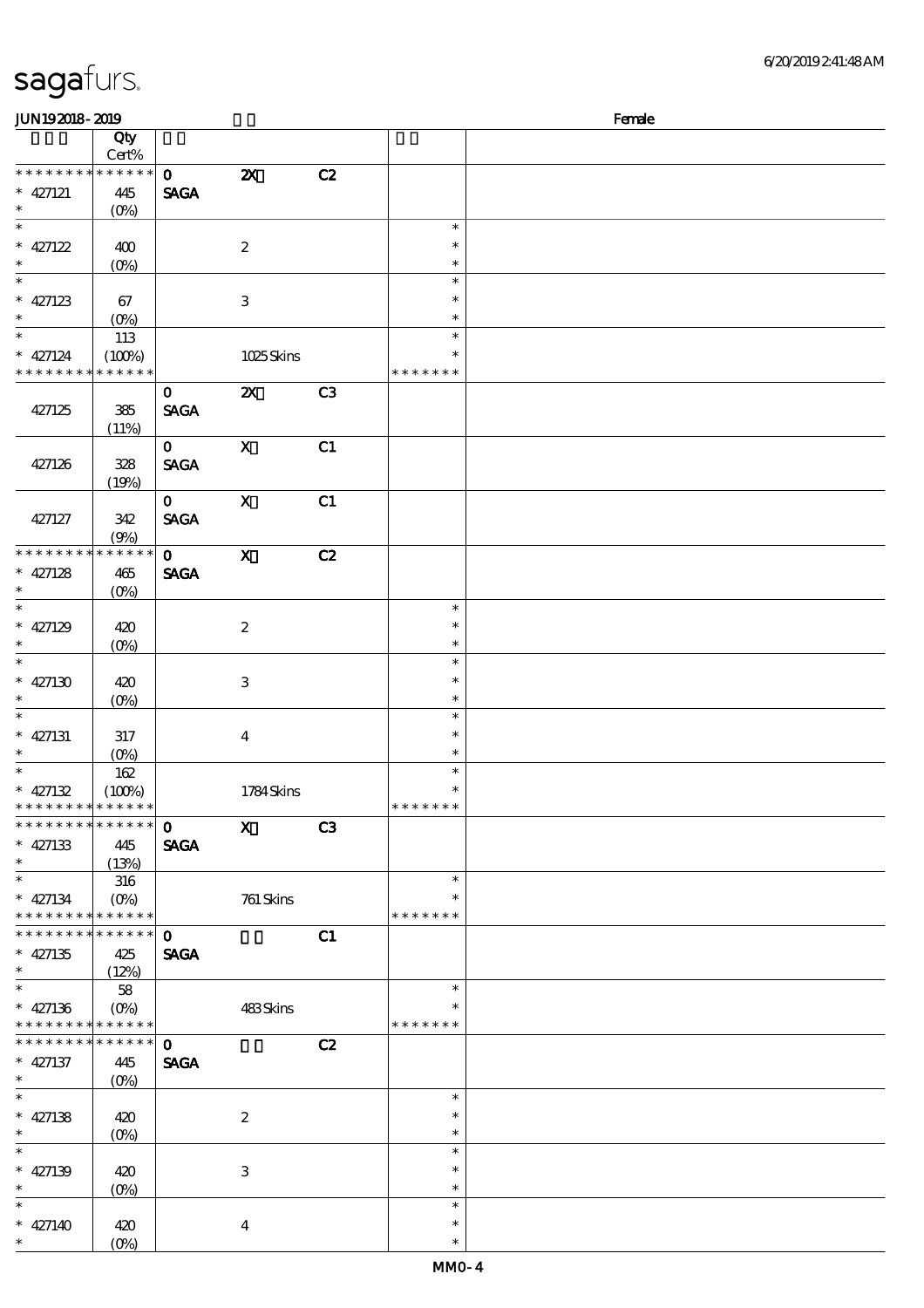| <b>JUN192018-2019</b>                      |                                   |                           |               | Female |
|--------------------------------------------|-----------------------------------|---------------------------|---------------|--------|
|                                            | Qty                               |                           |               |        |
|                                            | Cert%                             |                           |               |        |
| $\ast$                                     |                                   | C2<br>$\mathbf{O}$        | $\ast$        |        |
| $* 427141$                                 | 420                               | <b>SAGA</b>               | $\ast$        |        |
| $\ast$                                     | $(O\%)$                           |                           | $\ast$        |        |
| $\overline{\ast}$                          |                                   |                           | $\ast$        |        |
|                                            |                                   |                           | $\ast$        |        |
| $* 427142$                                 | 420                               | $\bf 6$                   |               |        |
| $\ast$                                     | $(0\%)$                           |                           | $\ast$        |        |
| $_{*}^{-}$                                 |                                   |                           | $\ast$        |        |
| $* 427143$                                 | 420                               | $\tau$                    | $\ast$        |        |
| $\ast$                                     | $(0\%)$                           |                           | $\ast$        |        |
| $_{*}$                                     |                                   |                           | $\ast$        |        |
| $* 427144$                                 | 183                               | $\bf8$                    | $\ast$        |        |
| $\ast$                                     |                                   |                           | $\ast$        |        |
| $\overline{\phantom{0}}$                   | $(0\%)$                           |                           | $\ast$        |        |
|                                            | $171$                             |                           |               |        |
| $* 427145$                                 | (100%)                            | 3319Skins                 | $\ast$        |        |
| * * * * * * * * * * * * * *                |                                   |                           | * * * * * * * |        |
| * * * * * * * * * * * * * *                |                                   | $\mathbf{o}$<br>C3        |               |        |
| $* 427146$                                 | 445                               | <b>SAGA</b>               |               |        |
| $\ast$                                     | $(O_0)$                           |                           |               |        |
| $\ast$                                     |                                   |                           | $\ast$        |        |
|                                            |                                   |                           | $\ast$        |        |
| $* 427147$                                 | 420                               | $\boldsymbol{z}$          |               |        |
| $\ast$                                     | $(O\%)$                           |                           | $\ast$        |        |
| $\overline{\phantom{0}}$                   |                                   |                           | $\ast$        |        |
| $* 427148$                                 | 420                               | $\ensuremath{\mathsf{3}}$ | $\ast$        |        |
| $\ast$                                     | $(0\%)$                           |                           | $\ast$        |        |
| $\overline{\phantom{a}^*}$                 |                                   |                           | $\ast$        |        |
| $* 427149$                                 | 420                               | $\bf{4}$                  | $\ast$        |        |
| $\ast$                                     |                                   |                           | $\ast$        |        |
|                                            | (5%)                              |                           |               |        |
| $\ast$                                     | 89                                |                           | $\ast$        |        |
| $* 427150$                                 | (84%)                             | 1794Skins                 | $\ast$        |        |
| * * * * * * * * * * * * * *                |                                   |                           | * * * * * * * |        |
|                                            |                                   | C1<br>$\mathbf{O}$        |               |        |
| 427151                                     | 383                               | <b>SAGA</b>               |               |        |
|                                            | (8%)                              |                           |               |        |
| * * * * * * * * * * * * * *                |                                   | $\mathbf{o}$<br>C2        |               |        |
|                                            |                                   |                           |               |        |
| $* 427152$                                 | 445                               | <b>SAGA</b>               |               |        |
| $*$                                        | (0%)                              |                           |               |        |
| $\ast$                                     |                                   |                           | $\ast$        |        |
| $* 427153$                                 | 420                               | $\boldsymbol{2}$          | $\ast$        |        |
| $\ast$                                     | $(0\%)$                           |                           | $\ast$        |        |
| $\ast$                                     |                                   |                           | $\ast$        |        |
| $* 427154$                                 | 420                               | 3                         | $\ast$        |        |
| $\ast$                                     |                                   |                           | $\ast$        |        |
| $\overline{\phantom{a}^*}$                 | $(0\%)$                           |                           | $\ast$        |        |
|                                            |                                   |                           |               |        |
| $^*$ 427155 $\,$                           | 420                               | $\bf{4}$                  | *             |        |
| $\ast$                                     | (9%)                              |                           | $\ast$        |        |
| $\ast$                                     |                                   |                           | $\ast$        |        |
| $* 427156$                                 | 420                               | $\mathbf{5}$              | *             |        |
| $\ast$                                     | (11%)                             |                           | $\ast$        |        |
| $\overline{\phantom{0}}$                   | 312                               |                           | $\ast$        |        |
|                                            |                                   |                           |               |        |
| $* 427157$                                 | $(O\!\!\!\!\!\!/\,\!\!\!\!\!/\,)$ | 2437Skins                 |               |        |
| * * * * * * * * <mark>* * * * * * *</mark> |                                   |                           | * * * * * * * |        |
| * * * * * * * * * * * * * *                |                                   | $\mathbf{O}$<br>C3        |               |        |
| $* 427158$                                 | 445                               | <b>SAGA</b>               |               |        |
| $\ast$                                     | (11%)                             |                           |               |        |
| $\ast$                                     |                                   |                           | $\ast$        |        |
| $* 427159$                                 | 420                               | $\boldsymbol{z}$          | $\ast$        |        |
| $\ast$                                     |                                   |                           | $\ast$        |        |
| $\ast$                                     | $(0\%)$                           |                           | $\ast$        |        |
|                                            |                                   |                           |               |        |
| $* 427160$                                 | 420                               | $\ensuremath{\mathbf{3}}$ | $\ast$        |        |
| $*$                                        | $(O\%)$                           |                           | $\ast$        |        |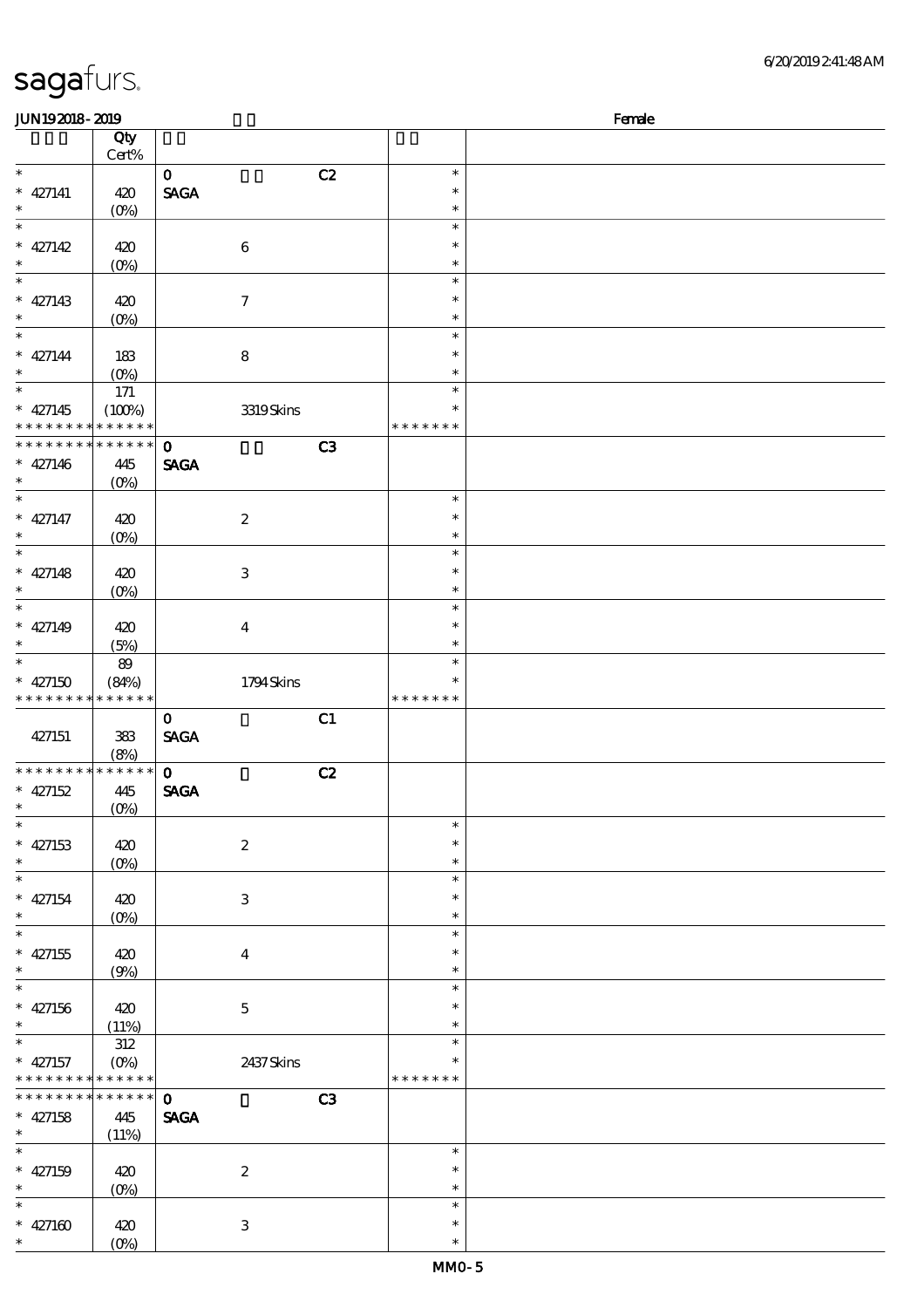| sagafurs. |
|-----------|
|-----------|

| Female<br><b>JUN192018-2019</b>                       |                               |                             |                                      |                |                                   |  |  |
|-------------------------------------------------------|-------------------------------|-----------------------------|--------------------------------------|----------------|-----------------------------------|--|--|
|                                                       | Qty<br>$Cert\%$               |                             |                                      |                |                                   |  |  |
| $\ast$<br>$* 427161$<br>* * * * * * * * * * * * * *   | $65\,$<br>$(O\%)$             | $\mathbf{o}$<br><b>SAGA</b> |                                      | C <sub>3</sub> | $\ast$<br>$\ast$<br>* * * * * * * |  |  |
| 427162                                                | 202<br>(8%)                   | $\mathbf{O}$<br><b>SAGA</b> |                                      | C1             |                                   |  |  |
| * * * * * * * *<br>$* 427163$<br>$\ast$               | * * * * * *<br>445<br>$(O\%)$ | $\mathbf 0$<br><b>SAGA</b>  |                                      | C2             |                                   |  |  |
| $\overline{\ast}$<br>$* 427164$<br>$\ast$             | 420<br>$(O\!/\!o)$            |                             | $\boldsymbol{2}$                     |                | $\ast$<br>$\ast$<br>$\ast$        |  |  |
| $\ast$<br>$* 427165$<br>$\ast$                        | 420<br>$(0\%)$                |                             | $\,3\,$                              |                | $\ast$<br>$\ast$<br>$\ast$        |  |  |
| $\ast$<br>$* 427166$<br>$\ast$                        | 420<br>$(O\%)$                |                             | $\bf{4}$                             |                | $\ast$<br>$\ast$<br>$\ast$        |  |  |
| $\overline{\ast}$<br>$* 427167$<br>* * * * * * * *    | 20B<br>(31%)<br>* * * * * *   |                             | 1908Skins                            |                | $\ast$<br>$\ast$<br>* * * * * * * |  |  |
| * * * * * * * *<br>$* 427168$<br>$\ast$               | * * * * * *<br>445<br>(12%)   | $\mathbf 0$<br><b>SAGA</b>  |                                      | C <sub>3</sub> |                                   |  |  |
| $\overline{\ast}$<br>$* 427169$<br>$\ast$             | 420<br>$(O\%)$                |                             | $\boldsymbol{2}$                     |                | $\ast$<br>$\ast$<br>$\ast$        |  |  |
| $\overline{\ast}$<br>$* 427170$<br>* * * * *<br>* * * | 222<br>$(O\%)$<br>* * * * * * |                             | 1087Skins                            |                | $\ast$<br>$\ast$<br>* * * * * * * |  |  |
| * * * * * * * *<br>$* 427171$<br>$\ast$               | * * * * * *<br>445<br>(5%)    | $\mathbf 0$<br><b>SAGA</b>  | $\boldsymbol{\mathsf{X}}$            | <b>C1/C2</b>   |                                   |  |  |
| $\ast$<br>$* 427172$<br>* * * * * * * * * * * * * * * | 162<br>$(0\%)$                |                             | 607Skins                             |                | $\ast$<br>$\ast$<br>* * * * * * * |  |  |
| 427173                                                | 353<br>(7%)                   | $\mathbf{O}$<br><b>SAGA</b> | $\mathbf{X}$                         | C3             |                                   |  |  |
| 427174                                                | 127<br>(25%)                  | $\mathbf{O}$<br><b>SAGA</b> | $\boldsymbol{\alpha}$<br><b>INAP</b> | C2             |                                   |  |  |
| 427175                                                | 190<br>(21%)                  | $\mathbf{O}$<br><b>SAGA</b> | $\mathbf{X}$<br><b>INAP</b>          | C2             |                                   |  |  |
| 427176                                                | 400<br>(9%)                   | $\mathbf{O}$<br><b>SAGA</b> | <b>INAP</b>                          | C2             |                                   |  |  |
| 427177                                                | 198<br>(9%)                   | $\mathbf{O}$<br><b>SAGA</b> | <b>LNAP</b>                          | C2             |                                   |  |  |
| 427178                                                | 159<br>(5%)                   | $\mathbf{O}$<br><b>SAGA</b> | $\mathbf{X}$<br><b>INAP</b>          | C2             |                                   |  |  |
| 427179                                                | 351<br>(30%)                  | 200<br>IA                   | X /                                  | C2             |                                   |  |  |
| * * * * * * * *<br>$* 427180$<br>$\ast$               | $******$<br>445<br>(21%)      | $\mathbf{o}$<br>IA          | $\mathcal{L}$                        | C2             |                                   |  |  |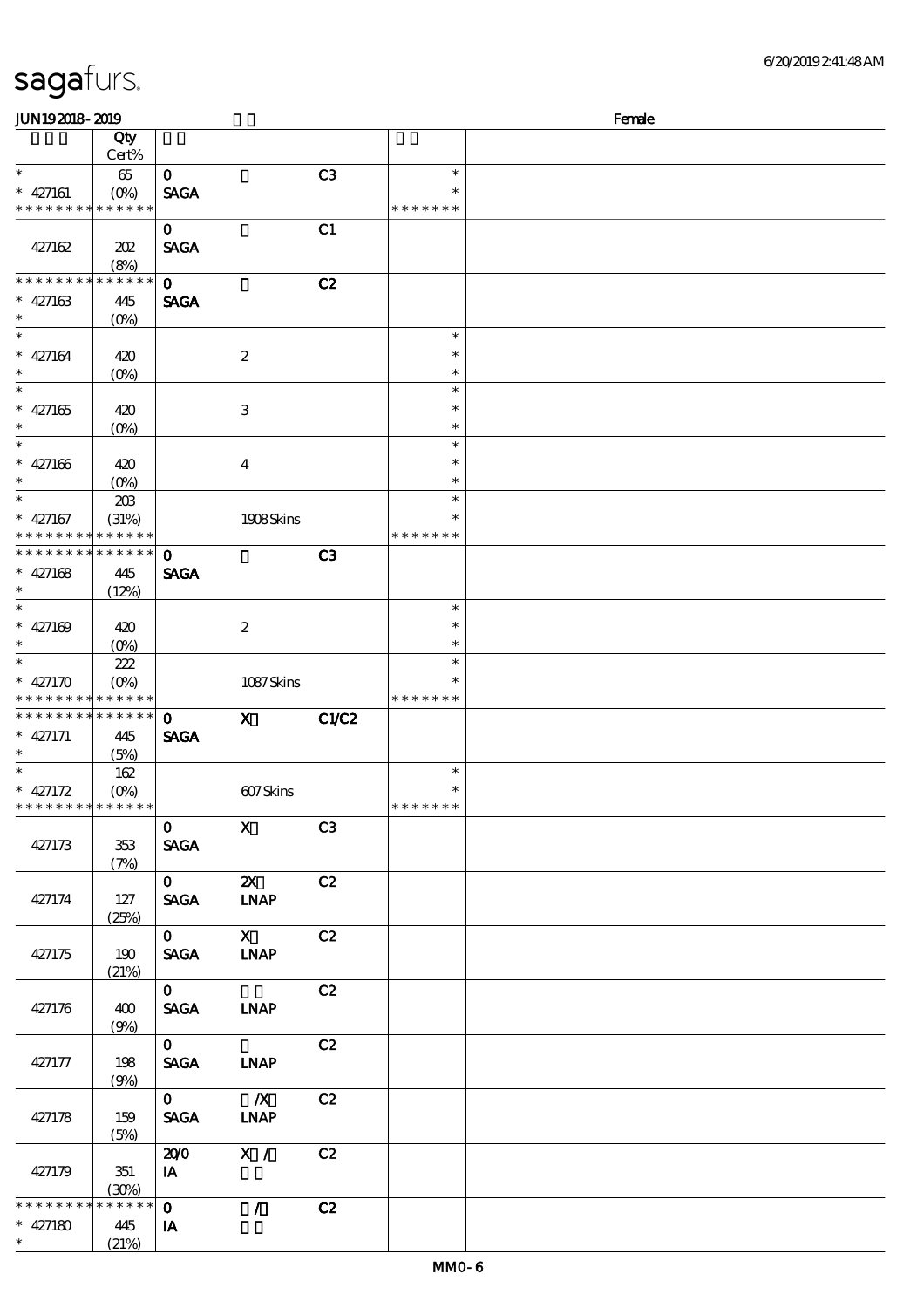| JUN192018-2019                |       |              |                               |    |               | Female |
|-------------------------------|-------|--------------|-------------------------------|----|---------------|--------|
|                               | Qty   |              |                               |    |               |        |
|                               | Cert% |              |                               |    |               |        |
| $\ast$                        |       | $\mathbf{o}$ | $\mathcal{L}$                 | C2 | $\ast$        |        |
| $* 427181$                    | 420   | IA           |                               |    | $\ast$        |        |
| $\ast$                        | (3%)  |              |                               |    | $\ast$        |        |
| $\ast$                        | 447   |              |                               |    | $\ast$        |        |
| $* 427182$                    | (4%)  |              | 1312Skins                     |    | $\ast$        |        |
| * * * * * * * * * * * * * *   |       |              |                               |    | * * * * * * * |        |
| * * * * * * * * * * * * * * * |       | $\mathbf 0$  | X /                           | C2 |               |        |
| $* 427183$                    | 445   | IA           | MET1                          |    |               |        |
| $\ast$                        | (5%)  |              |                               |    |               |        |
| $\ast$                        | 270   |              |                               |    | $\ast$        |        |
| $* 427184$                    | (8%)  |              | 715Skins                      |    | $\ast$        |        |
| * * * * * * * * * * * * * *   |       |              |                               |    | * * * * * * * |        |
| * * * * * * * * * * * * * * * |       | $\mathbf 0$  | $\mathcal{T}$                 | C2 |               |        |
| $* 427185$                    | 465   | IA           | MET1                          |    |               |        |
| $\ast$                        | (5%)  |              |                               |    |               |        |
| $\ast$                        | 449   |              |                               |    | $\ast$        |        |
| $* 427186$                    | (4%)  |              | 914Skins                      |    | $\ast$        |        |
| * * * * * * * * * * * * * *   |       |              |                               |    | * * * * * * * |        |
| * * * * * * * * * * * * * * * |       | $\mathbf 0$  | X /                           | C2 |               |        |
| $* 427187$                    | 425   | IA           |                               |    |               |        |
| $\ast$                        | (7%)  |              |                               |    |               |        |
| $\ast$                        |       |              |                               |    | $\ast$        |        |
| $* 427188$                    | 400   |              | $\boldsymbol{2}$              |    | $\ast$        |        |
|                               | (13%) |              |                               |    | $\ast$        |        |
| $\ast$                        |       |              |                               |    | $\ast$        |        |
| $* 427189$                    | 400   |              | $\ensuremath{\mathbf{3}}$     |    | $\ast$        |        |
| $\ast$                        | (1%)  |              |                               |    | $\ast$        |        |
| $\ast$                        |       |              |                               |    | $\ast$        |        |
| $* 427190$                    | 400   |              | $\bf{4}$                      |    | $\ast$        |        |
| $\ast$                        | (5%)  |              |                               |    | $\ast$        |        |
| $\ast$                        |       |              |                               |    | $\ast$        |        |
| $* 427191$                    | 400   |              | $\mathbf{5}$                  |    | $\ast$        |        |
| $\ast$                        | (7%)  |              |                               |    | $\ast$        |        |
| $\ast$                        |       |              |                               |    | $\ast$        |        |
| $* 427192$                    | 400   |              | 6                             |    | $\ast$        |        |
|                               | (2%)  |              |                               |    |               |        |
| $\ast$                        | 271   |              |                               |    | $\ast$        |        |
| $* 427193$                    | (4%)  |              | 2696Skins                     |    | $\ast$        |        |
| * * * * * * * * * * * * * *   |       |              |                               |    | * * * * * * * |        |
| ******** <mark>*******</mark> |       | $\mathbf 0$  | $\overline{7}$ C <sub>2</sub> |    |               |        |
| $* 427194$                    | 425   | IA           |                               |    |               |        |
| $\ast$                        | (4%)  |              |                               |    |               |        |
| $\ast$                        |       |              |                               |    | $\ast$        |        |
| $* 427195$                    | 400   |              | $\boldsymbol{2}$              |    | $\ast$        |        |
| $\ast$                        | (3%)  |              |                               |    | $\ast$        |        |
| $\overline{\ast}$             |       |              |                               |    | $\ast$        |        |
| $* 427196$                    | 400   |              | 3                             |    | $\ast$        |        |
| $\ast$                        | (1%)  |              |                               |    | $\ast$        |        |
| $\overline{\ast}$             |       |              |                               |    | $\ast$        |        |
| $* 427197$                    | 400   |              | $\bf{4}$                      |    | $\ast$        |        |
| $\ast$                        | (2%)  |              |                               |    | $\ast$        |        |
| $\overline{\phantom{a}^*}$    |       |              |                               |    | $\ast$        |        |
| $* 427198$                    | 400   |              | $\mathbf{5}$                  |    | $\ast$        |        |
| $\ast$                        | (5%)  |              |                               |    | $\ast$        |        |
| $\ast$                        |       |              |                               |    | $\ast$        |        |
| $* 427199$                    | 400   |              | $\boldsymbol{6}$              |    | $\ast$        |        |
| $\ast$                        | (3%)  |              |                               |    | $\ast$        |        |
| $\ast$                        | 412   |              |                               |    | $\ast$        |        |
| $* 427200$                    | (1%)  |              | 2837Skins                     |    | $\ast$        |        |
| * * * * * * * * * * * * * *   |       |              |                               |    | * * * * * * * |        |
|                               |       |              |                               |    |               |        |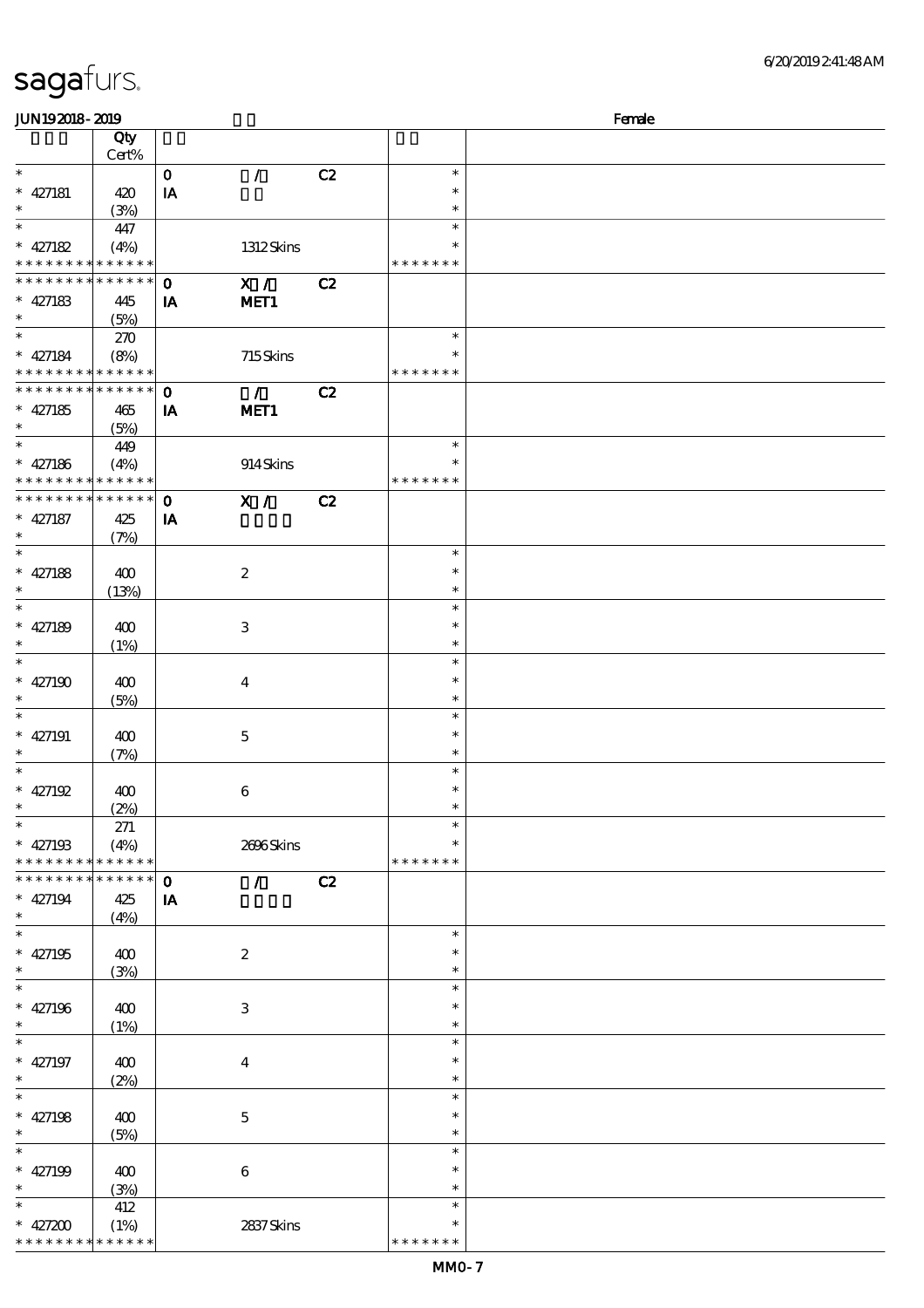| <b>saga</b> furs. |
|-------------------|
|                   |

| <b>JUN192018-2019</b>       |               |              |                  |             |               | Female |
|-----------------------------|---------------|--------------|------------------|-------------|---------------|--------|
|                             | Qty           |              |                  |             |               |        |
|                             | Cert%         |              |                  |             |               |        |
|                             |               | $\mathbf{o}$ | X /              | C2          |               |        |
| 427201                      | 40B           | IA           |                  | <b>LNAP</b> |               |        |
| * * * * * * * * * * * * * * | $(\Theta\% )$ |              | $\prime$         |             |               |        |
|                             |               | 200          |                  | C2          |               |        |
| $*$ 427202<br>$\ast$        | 425           | IA           |                  | <b>LNAP</b> |               |        |
| $\ast$                      | (4%)          |              |                  |             | $\ast$        |        |
|                             | 195           |              |                  |             |               |        |
| $* 42720B$                  | $(\Theta)$    |              | 620Skins         |             | $\ast$        |        |
| * * * * * * * * * * * * * * |               |              |                  |             | * * * * * * * |        |
|                             |               | $\mathbf 0$  | $X$ $X$          | C2          |               |        |
| 427204                      | 202           | <b>SROY</b>  |                  |             |               |        |
|                             | (15%)         |              |                  |             |               |        |
|                             |               | $\mathbf 0$  |                  | C2          |               |        |
| 427205                      | 135           | <b>SROY</b>  |                  |             |               |        |
|                             | (11%)         |              |                  |             |               |        |
|                             |               | $\mathbf 0$  |                  | C2          |               |        |
| 427206                      | 230           | <b>SROY</b>  |                  |             |               |        |
|                             | (5%)          |              |                  |             |               |        |
|                             |               | $\mathbf 0$  | $\boldsymbol{X}$ | C2          |               |        |
| 427207                      | 181           | <b>SROY</b>  |                  |             |               |        |
|                             | $(O\!/\!o)$   |              |                  |             |               |        |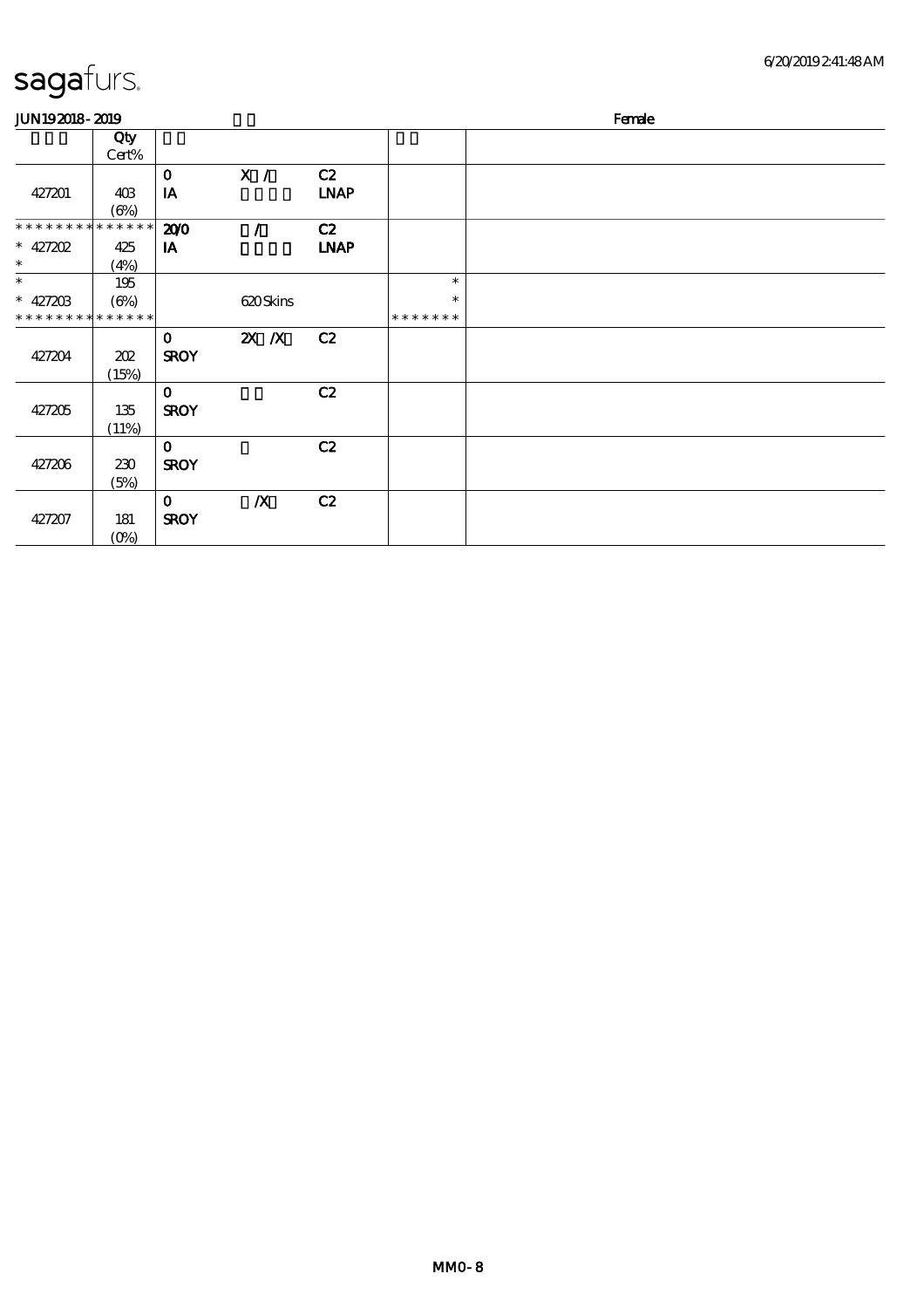| sagafurs. |  |
|-----------|--|
|           |  |

#### JUN192018-2019 Female 顺序号 Qty 说明 价格 Cert% 1 **2X** C1 427241 175 SI  $(30%)$ 1 2X C2 427242 331 SI (13%) 1 X C1 427243 244 SI  $(15%)$ \*  $\overline{1}$  X C<sub>2</sub> \* \* \* \* \* \* \* \* \* \* \* \* 427244 485 SI \*\* (14%) \*  $*$  427245  $\ast$ 57 \*\* (0%) 542 Skins  $\ddot{\textbf{r}}$ \* \* \* \* \* \* \* \* \* \* \* \* \* \* \* \* \* \* 1 2X X C3 427246 254 SI  $(11%)$  $1$  C1 427247 374 SI (13%) \* \* \* \* \* \* \* \* \* \* \* \* \*  $1$  C<sub>2</sub> SI \*\* 427248 505 (18%) \*\* <sup>427249</sup> 354  $\ast$ \*\*  $(0\%)$  859 Skins  $\ast$ \* \* \* \* \* \* \* \* \* \* \* \* \* \* \* \* \* \* \*  $1$  C3 427250 251 SI (19%) 1 **C1** 427251 209 SI (12%)  $1$  C<sub>2</sub> \* \* \* \* \* \* \* \* \* \* \* \*  $* 427252$  505 SI \*\*  $\ast$ (16%) \*<br>\* 427253  $\overline{\phantom{a}}$ 285 \*\*  $\ast$  $(0\%)$  790 Skins \* \* \* \* \* \* \* \* \* \* \* \* \* \* \* \* \* \* 1 C3 SI 427254 353 (14%) 1 C1 SI 427255 99 (11%) 1 C<sub>2</sub> 427256 491 SI  $(10%)$  $\overline{1}$  C3 427257 254 SI (23%) 1 X C1/C2 SI 427258 173 (21%)  $1$  X C1/C2 427259 224 SI (13%) 1 X C3 427260 111 SI(32%)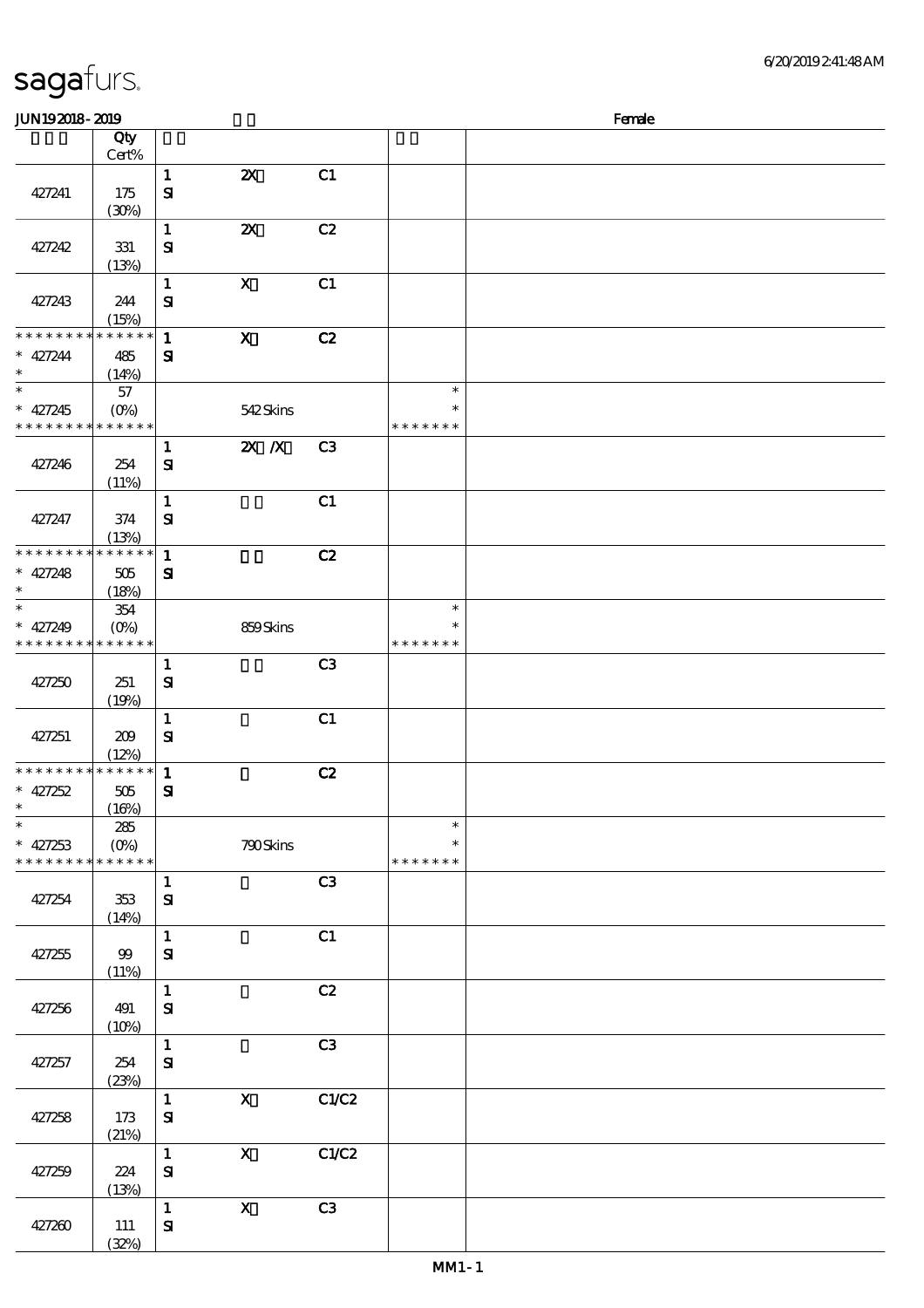| <b>JUN192018-2019</b>                      |                 |                        |                           |             |               | Female |
|--------------------------------------------|-----------------|------------------------|---------------------------|-------------|---------------|--------|
|                                            | Qty             |                        |                           |             |               |        |
|                                            | Cert%           |                        |                           |             |               |        |
| * * * * * * * * * * * * * *                |                 | $\mathbf{1}$           | $X$ $N$                   | C2          |               |        |
| $* 427261$                                 | 141             | ${\bf s}$              | <b>INAP</b>               |             |               |        |
| $\ast$                                     | $(O\%)$         |                        |                           |             |               |        |
| $\ast$                                     | 226             |                        |                           |             | $\ast$        |        |
| $* 427262$                                 | (100%)          |                        | 367Skins                  |             | $\ast$        |        |
| * * * * * * * * <mark>* * * * * * *</mark> |                 |                        |                           |             | * * * * * * * |        |
| * * * * * * * * * * * * * *                |                 | -1                     |                           | C2          |               |        |
|                                            |                 |                        |                           |             |               |        |
| $* 427263$<br>$\ast$                       | 147             | ${\bf s}$              | <b>INAP</b>               |             |               |        |
|                                            | $(O\% )$        |                        |                           |             |               |        |
| $\ast$                                     | 113             |                        |                           |             | $\ast$        |        |
| $* 427264$                                 | (100%)          |                        | 260Skins                  |             | $\ast$        |        |
| * * * * * * * * <mark>* * * * * *</mark>   |                 |                        |                           |             | * * * * * * * |        |
|                                            |                 | $\mathbf{1}$           |                           | C2          |               |        |
| 427265                                     | 122             | ${\bf S}$              | <b>LNAP</b>               |             |               |        |
|                                            | (25%)           |                        |                           |             |               |        |
|                                            |                 | $\mathbf{1}$           | $\boldsymbol{X}$          | C2          |               |        |
| 427266                                     | 84              | ${\bf s}$              | <b>INAP</b>               |             |               |        |
|                                            | (32%)           |                        |                           |             |               |        |
|                                            |                 | $\mathbf{1}$           |                           | C2          |               |        |
|                                            |                 |                        |                           |             |               |        |
| 427267                                     | 182             | $\mathbf{B}$           |                           |             |               |        |
|                                            | (16%)           |                        |                           |             |               |        |
|                                            |                 | $\mathbf{1}$           | $\mathcal{L}$             | C2          |               |        |
| 427268                                     | 145             | $\mathbf{B}$           | MET1                      |             |               |        |
|                                            | (30%)           |                        |                           |             |               |        |
| * * * * * * * *                            | $* * * * * * *$ | $\mathbf{1}$           | X /                       | C2          |               |        |
| $* 427209$                                 | 505             | $\mathbf{B}$           |                           |             |               |        |
| $\ast$                                     | (8%)            |                        |                           |             |               |        |
| $\ast$                                     | 278             |                        |                           |             | $\ast$        |        |
| $* 427270$                                 | (13%)           |                        | 783Skins                  |             | $\ast$        |        |
| * * * * * * * * <mark>* * * * * *</mark>   |                 |                        |                           |             | * * * * * * * |        |
| * * * * * * * * * * * * * * *              |                 | $\mathbf{1}$           | $\mathcal{L}$             | C2          |               |        |
| $* 427271$                                 | 505             | $\mathbf{B}$           |                           |             |               |        |
| $\ast$                                     | (7%)            |                        |                           |             |               |        |
| $\ast$                                     |                 |                        |                           |             | $\ast$        |        |
|                                            |                 |                        |                           |             | $\ast$        |        |
| $* 427272$<br>$*$                          | 480             |                        | $\boldsymbol{2}$          |             | $\ast$        |        |
|                                            | (13%)           |                        |                           |             |               |        |
| $\ast$                                     | $90^{\circ}$    |                        |                           |             | $\ast$        |        |
| $* 427273$                                 | (22%)           |                        | 1075Skins                 |             | $\ast$        |        |
| * * * * * * * *                            | * * * * * *     |                        |                           |             | * * * * * * * |        |
|                                            |                 | $\mathbf{1}$           | X /                       | C2          |               |        |
| 427274                                     | 156             | $\mathbf{B}$           |                           | <b>LNAP</b> |               |        |
|                                            | (48%)           |                        |                           |             |               |        |
|                                            |                 | $\mathbf{1}$           | $\mathcal{L}$             | C2          |               |        |
| 427275                                     | 200             | $\mathbf{B}$           |                           | <b>LNAP</b> |               |        |
|                                            | (19%)           |                        |                           |             |               |        |
|                                            |                 | $\mathbf{1}$           | X /                       | C2          |               |        |
| 427276                                     | 513             | $\rm I\hspace{-.1em}I$ |                           |             |               |        |
|                                            |                 |                        |                           |             |               |        |
|                                            | (15%)           |                        |                           |             |               |        |
|                                            |                 | $\mathbf{1}$           | $\mathcal{L}$             | C2          |               |        |
| 427277                                     | 353             | $\mathbf I$            |                           |             |               |        |
|                                            | (13%)           |                        |                           |             |               |        |
|                                            |                 | $\mathbf{1}$           | X /                       | C2          |               |        |
| 427278                                     | 111             | $\mathbf{I}$           | <b>INAP</b>               |             |               |        |
|                                            | (13%)           |                        |                           |             |               |        |
|                                            |                 | $\mathbf{1}$           | $\overline{\phantom{a}}$  | C2          |               |        |
| 427279                                     | 108             | $\mathbf{I}$           | <b>INAP</b>               |             |               |        |
|                                            | (18%)           |                        |                           |             |               |        |
| * * * * * * *                              | $* * * * * * *$ | $\mathbf{1}$           | $\boldsymbol{\mathsf{X}}$ | C1          |               |        |
| $* 427280$                                 | 409             | <b>SAGA</b>            |                           |             |               |        |
| $\ast$                                     | $(O\!/\!o)$     |                        |                           |             |               |        |
|                                            |                 |                        |                           |             |               |        |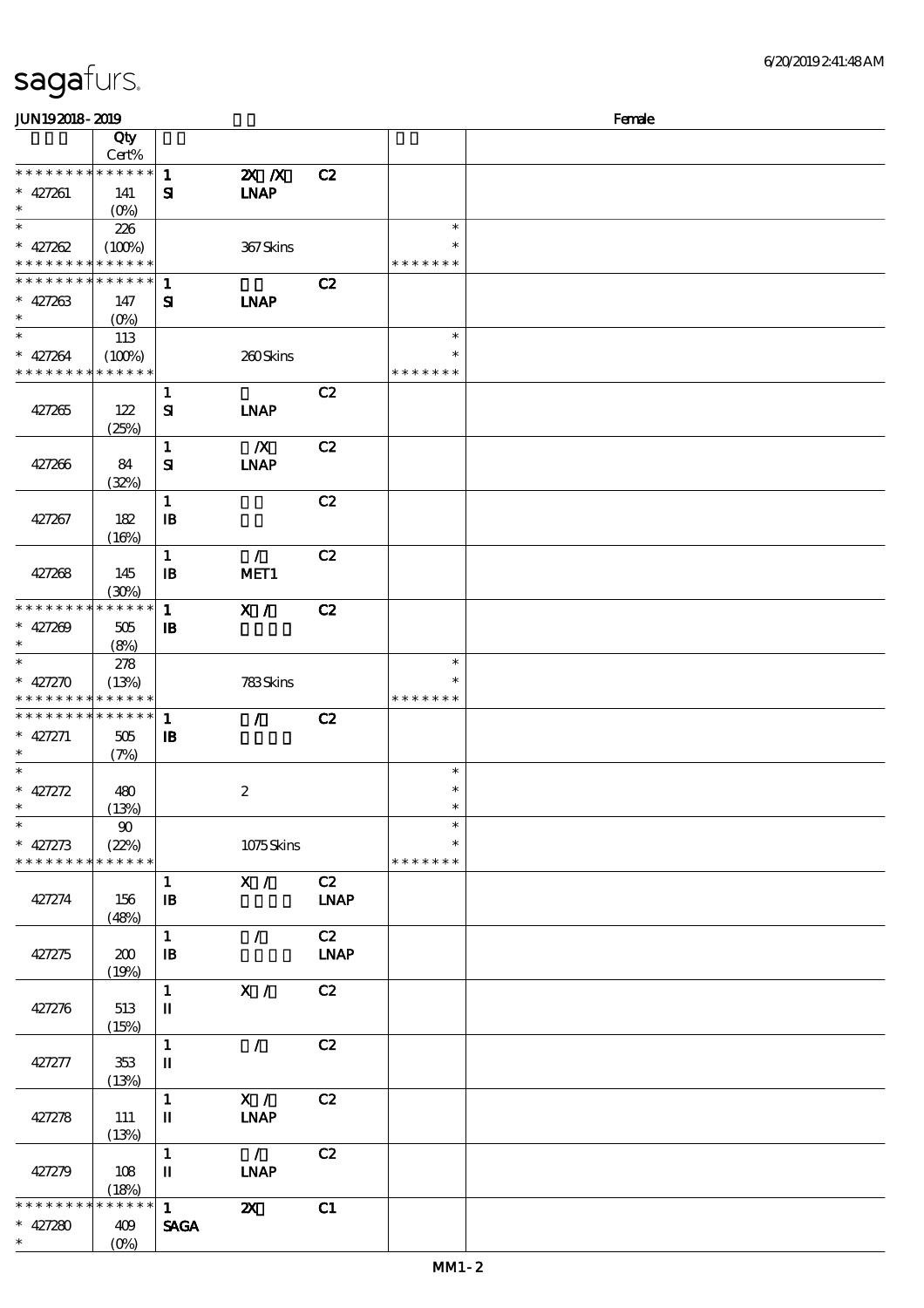| JUN192018-2019                             |                                 |              |                           |    |               | Female |
|--------------------------------------------|---------------------------------|--------------|---------------------------|----|---------------|--------|
|                                            | Qty                             |              |                           |    |               |        |
|                                            | Cert%                           |              |                           |    |               |        |
| $\ast$                                     | 127                             | $\mathbf{1}$ | $\boldsymbol{\mathsf{z}}$ | C1 | $\ast$        |        |
| $* 427281$                                 | (100%)                          | <b>SAGA</b>  |                           |    | $\ast$        |        |
| * * * * * * * *                            | $******$                        |              |                           |    | * * * * * * * |        |
| * * * * * * * *                            | $* * * * * * *$                 | $\mathbf{1}$ | $\boldsymbol{\mathsf{z}}$ | C2 |               |        |
|                                            |                                 |              |                           |    |               |        |
| $* 427282$                                 | 485                             | <b>SAGA</b>  |                           |    |               |        |
| $\ast$                                     | $(0\%)$                         |              |                           |    |               |        |
|                                            |                                 |              |                           |    | $\ast$        |        |
| * $427283$                                 | 460                             |              | $\boldsymbol{2}$          |    | $\ast$        |        |
| $\ast$                                     | $(0\%)$                         |              |                           |    | $\ast$        |        |
| $\overline{\phantom{0}}$                   |                                 |              |                           |    | $\ast$        |        |
| $* 427284$                                 | 445                             |              | 3                         |    | $\ast$        |        |
| $\ast$                                     | $(O\!/\!o)$                     |              |                           |    | $\ast$        |        |
|                                            | 248                             |              |                           |    | $\ast$        |        |
|                                            |                                 |              |                           |    | *             |        |
| * $427285$                                 | (100%)                          |              | 1638Skins                 |    |               |        |
| * * * * * * * *                            | * * * * * *                     |              |                           |    | * * * * * * * |        |
| __<br>* * * * * * * *                      | $* * * * * * *$                 | $\mathbf{1}$ | $\boldsymbol{\mathsf{z}}$ | C3 |               |        |
| $* 427286$                                 | 485                             | <b>SAGA</b>  |                           |    |               |        |
| $\ast$                                     | (19%)                           |              |                           |    |               |        |
| $\ast$                                     | 145                             |              |                           |    | $\ast$        |        |
| $* 427287$                                 | (1%)                            |              | 630Skins                  |    | $\ast$        |        |
| * * * * * * * * * * * * * *                |                                 |              |                           |    | * * * * * * * |        |
| * * * * * * * * <mark>* * * * * * *</mark> |                                 | $\mathbf{1}$ |                           |    |               |        |
|                                            |                                 |              | $\mathbf{x}$              | C1 |               |        |
| * $427288$                                 | 485                             | <b>SAGA</b>  |                           |    |               |        |
| $\ast$                                     | $(0\%)$                         |              |                           |    |               |        |
| $\overline{\ast}$                          |                                 |              |                           |    | $\ast$        |        |
| * $427289$                                 | 88                              |              | $\boldsymbol{2}$          |    | $\ast$        |        |
| $\ast$                                     | $(O\%)$                         |              |                           |    | $\ast$        |        |
| $\overline{\ast}$                          | 139                             |              |                           |    | $\ast$        |        |
| * $427290$                                 | (100%)                          |              | 712Skins                  |    |               |        |
| * * * * * * * *                            | * * * * * *                     |              |                           |    | * * * * * * * |        |
| * * * * * * * *                            | ******                          |              |                           |    |               |        |
|                                            |                                 | $\mathbf{1}$ | $\mathbf{x}$              | C2 |               |        |
| $* 427291$                                 | 485                             | <b>SAGA</b>  |                           |    |               |        |
| $\ast$                                     | $(O\%)$                         |              |                           |    |               |        |
| $\ast$                                     |                                 |              |                           |    | $\ast$        |        |
| * $427292$                                 | 460                             |              | $\boldsymbol{z}$          |    | $\ast$        |        |
| $\ast$                                     | (0%)                            |              |                           |    | $\ast$        |        |
| $\ast$                                     |                                 |              |                           |    | $\ast$        |        |
| * $427293$                                 | 460                             |              | $\ensuremath{\mathbf{3}}$ |    | $\ast$        |        |
| $\ast$                                     | $(O\%)$                         |              |                           |    | $\ast$        |        |
| $\ast$                                     |                                 |              |                           |    | $\ast$        |        |
|                                            |                                 |              |                           |    | $\ast$        |        |
| $* 427294$                                 | 460                             |              | $\bf{4}$                  |    |               |        |
| $\ast$                                     | $(O\%)$                         |              |                           |    | $\ast$        |        |
| $\overline{\ast}$                          |                                 |              |                           |    | $\ast$        |        |
| * $427295$                                 | 163                             |              | $\mathbf 5$               |    |               |        |
| $\ast$                                     | $(O\!\!\!\!\!\!\backslash\rho)$ |              |                           |    | $\ast$        |        |
| $\ast$                                     | 253                             |              |                           |    | $\ast$        |        |
| * $427296$                                 | (100%)                          |              | 2281 Skins                |    |               |        |
| * * * * * * * *                            | * * * * * *                     |              |                           |    | * * * * * * * |        |
| * * * * * * * *                            | $******$                        | $\mathbf{1}$ | $\boldsymbol{\mathsf{X}}$ | C3 |               |        |
| $* 427297$                                 |                                 |              |                           |    |               |        |
|                                            | 485                             | <b>SAGA</b>  |                           |    |               |        |
| $\ast$<br>$\overline{\ast}$                | $(O\%)$                         |              |                           |    |               |        |
|                                            |                                 |              |                           |    | $\ast$        |        |
| * $427298$                                 | 283                             |              | $\boldsymbol{2}$          |    | $\ast$        |        |
| $\ast$                                     | $(0\%)$                         |              |                           |    | $\ast$        |        |
| $\ast$                                     | 112                             |              |                           |    | $\ast$        |        |
| * $427299$                                 | (100%)                          |              | 880Skins                  |    | $\ast$        |        |
| * * * * * * * *                            | * * * * * *                     |              |                           |    | * * * * * * * |        |
| * * * * * * * *                            | ******                          | $\mathbf{1}$ |                           | C1 |               |        |
|                                            |                                 |              |                           |    |               |        |
| $* 427300$<br>$\ast$                       | 485                             | <b>SAGA</b>  |                           |    |               |        |
|                                            | (O <sub>0</sub> )               |              |                           |    |               |        |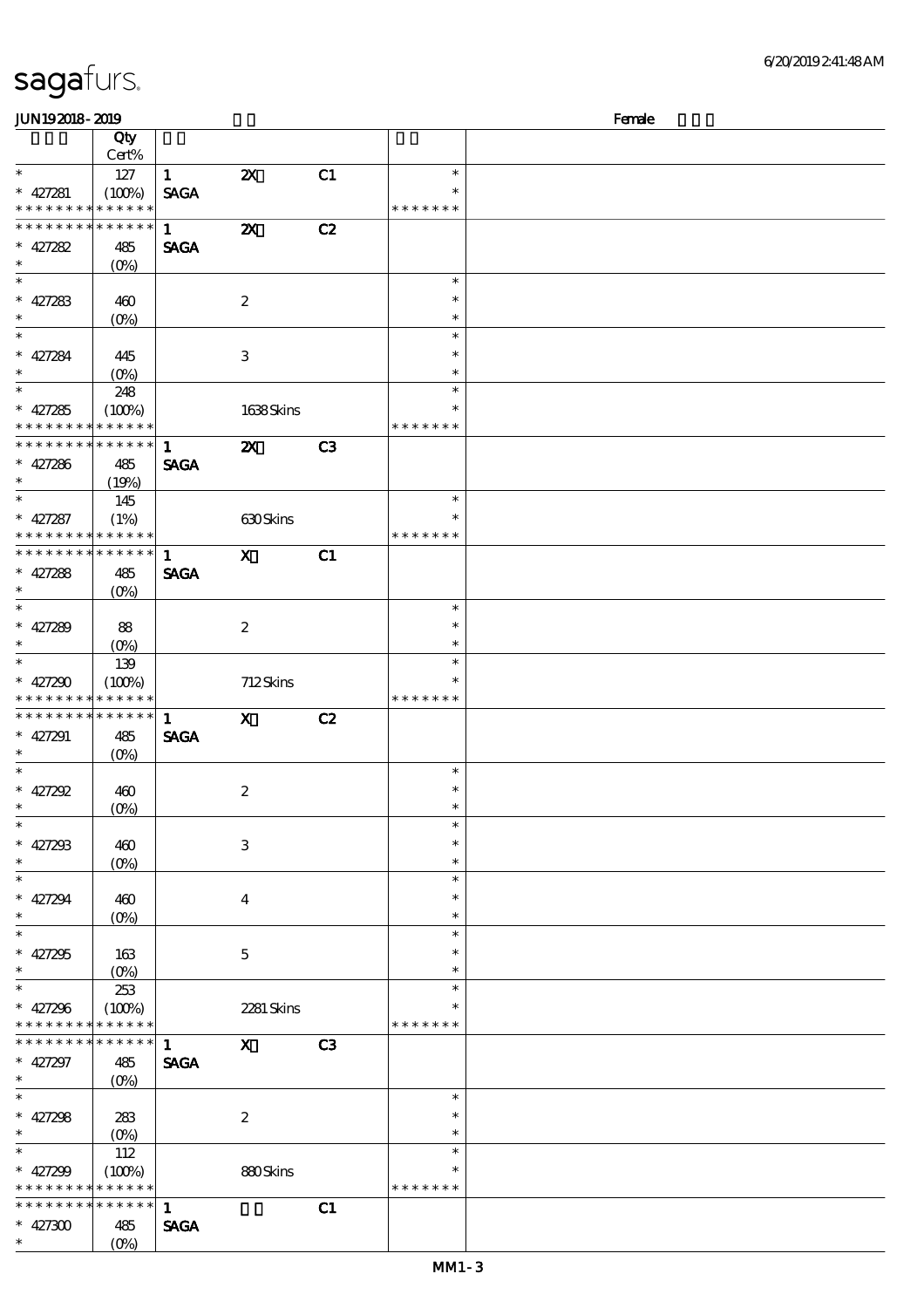| <b>JUN192018-2019</b>                      |                |                           |                        | Female |
|--------------------------------------------|----------------|---------------------------|------------------------|--------|
|                                            | Qty            |                           |                        |        |
|                                            | $Cert\%$       |                           |                        |        |
| $\ast$                                     |                | $\mathbf{1}$              | C1<br>$\ast$<br>$\ast$ |        |
| $* 427301$<br>$\ast$                       | 431<br>$(O_0)$ | <b>SAGA</b>               | $\ast$                 |        |
| $\ast$                                     | 135            |                           | $\ast$                 |        |
| $* 427302$                                 | (100%)         | $1051$ Skins              | $\ast$                 |        |
| * * * * * * * * * * * * * *                |                |                           | * * * * * * *          |        |
| * * * * *<br>* * *                         | * * * * * *    | $\mathbf{1}$              | C2                     |        |
| $* 427303$                                 | 485            | <b>SAGA</b>               |                        |        |
| $\ast$                                     | $(O\%)$        |                           |                        |        |
| $\ast$                                     |                |                           | $\ast$                 |        |
| $* 427304$<br>$\ast$                       | 460            | $\boldsymbol{2}$          | $\ast$<br>$\ast$       |        |
| $\ast$                                     | $(O\%)$        |                           | $\ast$                 |        |
| $* 427305$                                 | 460            | $\,3$                     | $\ast$                 |        |
| $\ast$                                     | $(0\%)$        |                           | $\ast$                 |        |
| $\ast$                                     |                |                           | $\ast$                 |        |
| $* 427306$                                 | 460            | $\boldsymbol{4}$          | $\ast$                 |        |
| $\ast$                                     | $(0\%)$        |                           | $\ast$                 |        |
| $\ast$                                     |                |                           | $\ast$                 |        |
| $* 427307$                                 | 460            | $\mathbf 5$               | $\ast$                 |        |
| $\ast$<br>$\overline{\phantom{a}}$         | $(0\%)$        |                           | $\ast$                 |        |
|                                            |                |                           | $\ast$                 |        |
| * $427308$<br>$\ast$                       | 460            | $\bf 6$                   | $\ast$<br>$\ast$       |        |
| $\overline{\phantom{a}}$                   | $(0\%)$        |                           | $\ast$                 |        |
| $* 427309$                                 | 296            | $\boldsymbol{7}$          | $\ast$                 |        |
| $\ast$                                     | $(0\%)$        |                           | $\ast$                 |        |
| $\ast$                                     | $350\,$        |                           | $\ast$                 |        |
| $* 427310$                                 | (100%)         | 3431 Skins                | $\ast$                 |        |
| * * *                                      | * * * * * *    |                           | * * * * * * *          |        |
| * * * * * * * *                            | $******$       | $\mathbf{1}$              | C3                     |        |
| $* 427311$                                 | 485            | <b>SAGA</b>               |                        |        |
| $\ast$<br>$\ast$                           | $(O\%)$        |                           |                        |        |
|                                            |                |                           | $\ast$<br>$\ast$       |        |
| $* 427312$<br>$\ast$                       | 460<br>$(0\%)$ | $\boldsymbol{2}$          | $\ast$                 |        |
| $\overline{\ast}$                          |                |                           | $\ast$                 |        |
| $* 427313$                                 | 135            | $\ensuremath{\mathbf{3}}$ | $\ast$                 |        |
| $\ast$                                     | $(0\%)$        |                           | $\ast$                 |        |
| $\overline{\phantom{a}^*}$                 | 184            |                           | $\ast$                 |        |
| $* 427314$                                 | (100%)         | 1264Skins                 | $\ast$                 |        |
| * * * * * * * * * * * * * *                |                |                           | * * * * * * *          |        |
| * * * * * * * *                            | * * * * * *    | $\mathbf{1}$              | C1                     |        |
| $* 427315$<br>$\ast$                       | 485<br>(16%)   | <b>SAGA</b>               |                        |        |
| $\overline{\phantom{0}}$                   | 175            |                           | $\ast$                 |        |
| $* 427316$                                 | $(O\%)$        | $600$ Skins               | $\ast$                 |        |
| * * * * * * * * <mark>* * * * * * *</mark> |                |                           | * * * * * * *          |        |
| * * * * * * * *                            | * * * * * *    | $\mathbf{1}$              | C2                     |        |
| $* 427317$                                 | 485            | <b>SAGA</b>               |                        |        |
| $\ast$                                     | $(O\%)$        |                           |                        |        |
| $\ast$                                     |                |                           | $\ast$                 |        |
| $* 427318$<br>$\ast$                       | 460            | $\boldsymbol{z}$          | $\ast$<br>$\ast$       |        |
| $\overline{\phantom{0}}$                   | $(0\%)$        |                           | $\ast$                 |        |
| $* 427319$                                 | 460            | $\,3$                     | *                      |        |
| $\ast$                                     | $(0\%)$        |                           | $\ast$                 |        |
| $\ast$                                     |                |                           | $\ast$                 |        |
| $* 427320$                                 | 460            | $\boldsymbol{4}$          | $\ast$                 |        |
| $\ast$                                     | $(0\%)$        |                           | $\ast$                 |        |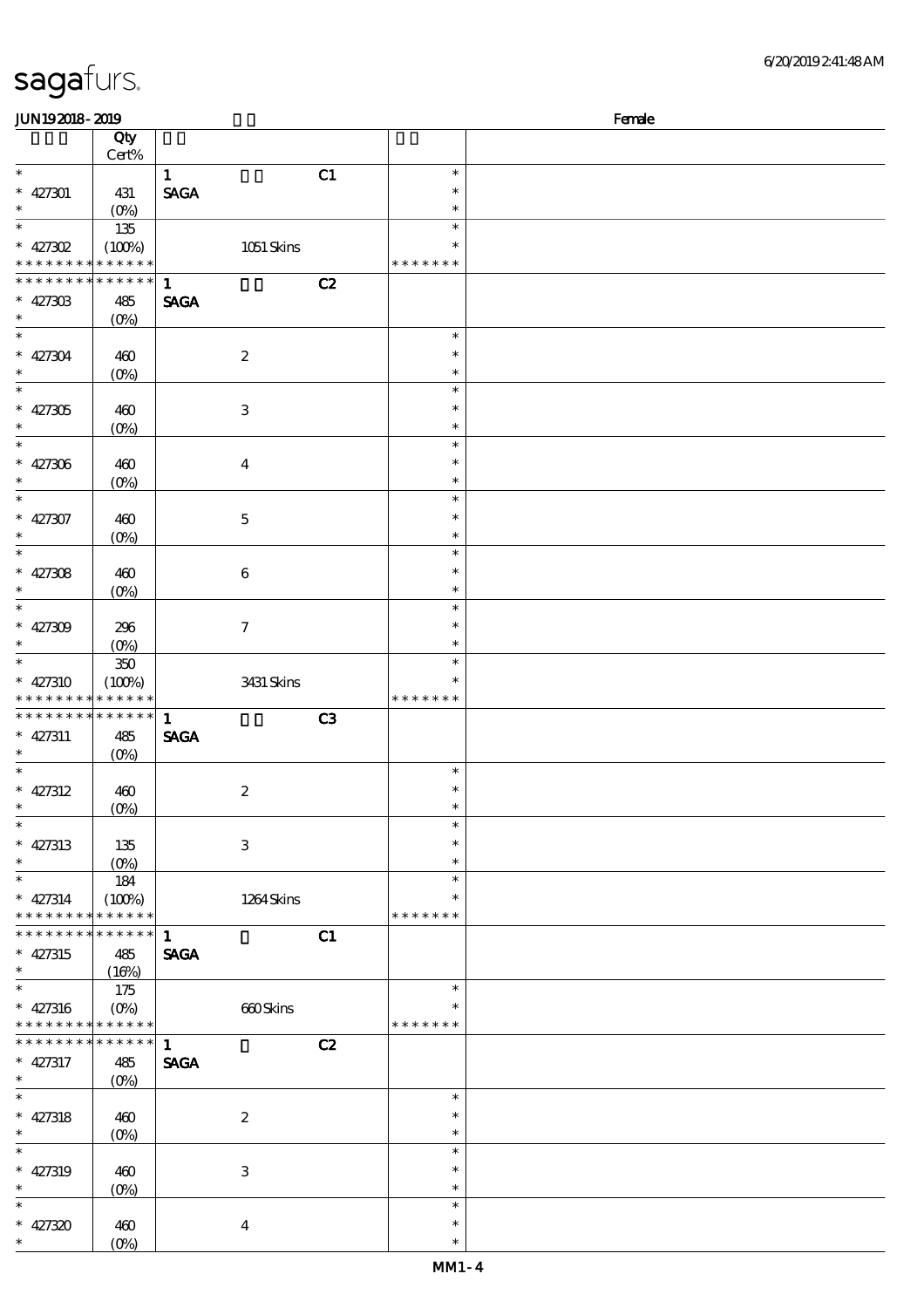| 6/20/2019241:48AM |
|-------------------|
|-------------------|

| <b>JUN192018-2019</b>                      |                                 |                              |       |               | Female |
|--------------------------------------------|---------------------------------|------------------------------|-------|---------------|--------|
|                                            | Qty                             |                              |       |               |        |
|                                            | Cert%                           |                              |       |               |        |
| $\ast$                                     |                                 | $\mathbf{1}$                 | C2    | $\ast$        |        |
| $* 427321$                                 | 460                             | <b>SAGA</b>                  |       | $\ast$        |        |
| $\ast$                                     | $(O\%)$                         |                              |       | $\ast$        |        |
| $\ast$                                     |                                 |                              |       | $\ast$        |        |
|                                            |                                 |                              |       | $\ast$        |        |
| $* 427322$                                 | 460                             | $\bf 6$                      |       |               |        |
| $\ast$                                     | $(0\%)$                         |                              |       | $\ast$        |        |
| $\overline{\phantom{a}^*}$                 |                                 |                              |       | $\ast$        |        |
| $* 427323$                                 | 460                             | $\tau$                       |       | $\ast$        |        |
| $\ast$                                     | $(O\%)$                         |                              |       | $\ast$        |        |
| $_{*}$                                     |                                 |                              |       | $\ast$        |        |
| $* 427324$                                 | 239                             | 8                            |       | $\ast$        |        |
| $\ast$                                     |                                 |                              |       | $\ast$        |        |
| $\overline{\phantom{0}}$                   | $(0\%)$                         |                              |       | $\ast$        |        |
|                                            | 284                             |                              |       |               |        |
| $* 427325$                                 | (100%)                          | 3768Skins                    |       | $\ast$        |        |
| * * * * * * * * <mark>* * * * * * *</mark> |                                 |                              |       | * * * * * * * |        |
| * * * * * * * * * * * * * *                |                                 | $\mathbf{1}$                 | C3    |               |        |
| $* 427326$                                 | 484                             | <b>SAGA</b>                  |       |               |        |
| $\ast$                                     | (O <sub>0</sub> )               |                              |       |               |        |
| $\ast$                                     |                                 |                              |       | $\ast$        |        |
|                                            |                                 |                              |       | $\ast$        |        |
| $* 427327$<br>$\ast$                       | 460                             | $\boldsymbol{2}$             |       |               |        |
| $\overline{\phantom{0}}$                   | (0%)                            |                              |       | $\ast$        |        |
|                                            |                                 |                              |       | $\ast$        |        |
| $* 427328$                                 | 460                             | $\,3$                        |       | $\ast$        |        |
| $\ast$                                     | $(0\%)$                         |                              |       | $\ast$        |        |
| $\overline{\ast}$                          |                                 |                              |       | $\ast$        |        |
| $* 427329$                                 | 280                             | $\bf{4}$                     |       | $\ast$        |        |
| $\ast$                                     | $(0\%)$                         |                              |       | $\ast$        |        |
| $\ast$                                     |                                 |                              |       | $\ast$        |        |
|                                            | 275                             |                              |       | $\ast$        |        |
| $* 427330$                                 | (100%)                          | 1959Skins                    |       |               |        |
| * * * * * * * * * * * * * *                |                                 |                              |       | * * * * * * * |        |
|                                            |                                 | $\mathbf{1}$                 | C1    |               |        |
| 427331                                     | 287                             | <b>SAGA</b>                  |       |               |        |
|                                            | (9%)                            |                              |       |               |        |
| * * * * * * * * * * * * * *                |                                 | $\mathbf{1}$                 | C2    |               |        |
| $* 427332$                                 | 485                             | <b>SAGA</b>                  |       |               |        |
| $*$                                        | (0%)                            |                              |       |               |        |
| $\ast$                                     |                                 |                              |       | $\ast$        |        |
|                                            |                                 |                              |       | $\ast$        |        |
| $* 427333$                                 | 460                             | $\boldsymbol{2}$             |       |               |        |
| $\ast$                                     | $(0\%)$                         |                              |       | $\ast$        |        |
| $\ast$                                     |                                 |                              |       | $\ast$        |        |
| $* 427334$                                 | 460                             | 3                            |       | $\ast$        |        |
| $\ast$                                     | $(O\!\!\!\!\!\!\backslash\rho)$ |                              |       | $\ast$        |        |
| $\overline{\phantom{0}}$                   |                                 |                              |       | $\ast$        |        |
| $* 427335$                                 | 306                             | $\bf{4}$                     |       |               |        |
| $\ast$                                     | $(O\!/\!\!\delta)$              |                              |       | $\ast$        |        |
| $\ast$                                     |                                 |                              |       | $\ast$        |        |
|                                            | 168                             |                              |       |               |        |
| $* 427336$                                 | (100%)                          | 1879Skins                    |       |               |        |
| * * * * * * * * * * * * * *                |                                 |                              |       | * * * * * * * |        |
| * * * * * * * *                            | $* * * * * * *$                 | $\mathbf{1}$                 | C3    |               |        |
| $* 427337$                                 | 485                             | <b>SAGA</b>                  |       |               |        |
| $\ast$                                     | $(0\%)$                         |                              |       |               |        |
| $\ast$                                     |                                 |                              |       | $\ast$        |        |
| $* 427338$                                 | 430                             | $\boldsymbol{2}$             |       | $\ast$        |        |
| $\ast$                                     |                                 |                              |       | $\ast$        |        |
| $\ast$                                     | $(O\%)$                         |                              |       | $\ast$        |        |
|                                            | 281                             |                              |       |               |        |
| $* 427339$                                 | (100%)                          | 1196Skins                    |       | $\ast$        |        |
| * * * * * * * * <mark>* * * * * * *</mark> |                                 |                              |       | * * * * * * * |        |
| * * * * * * * * * * * * * *                |                                 | $\mathbf{X}$<br>$\mathbf{1}$ | C1/C2 |               |        |
| $* 427340$                                 | 445                             | <b>SAGA</b>                  |       |               |        |
| $\ast$                                     | (13%)                           |                              |       |               |        |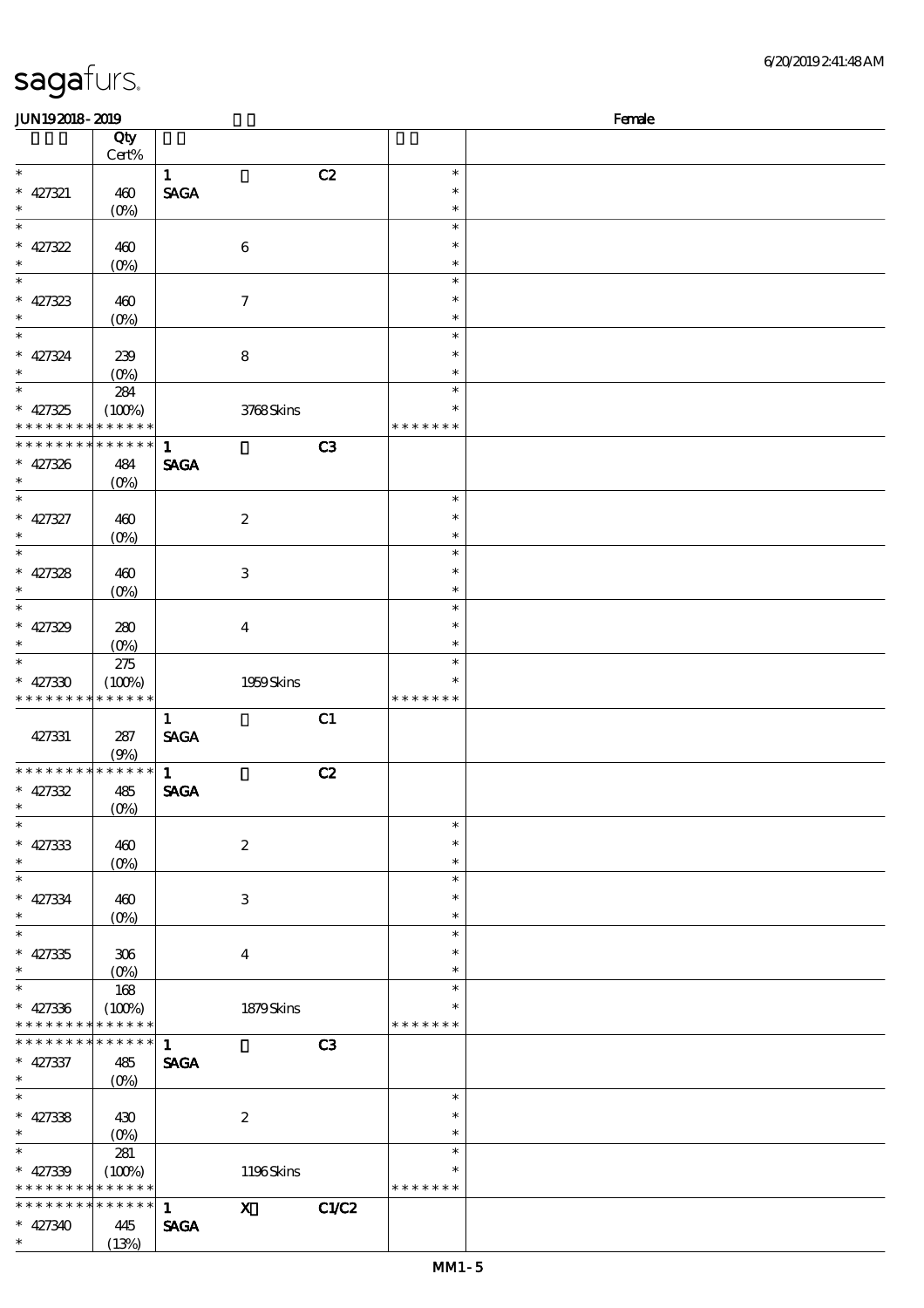|  |  | sagafurs. |
|--|--|-----------|
|--|--|-----------|

| <b>JUN192018-2019</b>                    |                                 |              |                           |                |               | Female |
|------------------------------------------|---------------------------------|--------------|---------------------------|----------------|---------------|--------|
|                                          | Qty                             |              |                           |                |               |        |
|                                          | Cert%                           |              |                           |                |               |        |
| $\ast$                                   | 71                              | $\mathbf{1}$ | $\mathbf{x}$              | C1/C2          | $\ast$        |        |
| $* 427341$                               | (25%)                           | <b>SAGA</b>  |                           |                | ∗             |        |
| * * * * * * * *                          | ******                          |              |                           |                | * * * * * * * |        |
| * * * * * * *                            | * * * * * *                     | $\mathbf{1}$ | $\mathbf{x}$              | C <sub>3</sub> |               |        |
| $* 427342$                               | 263                             | <b>SAGA</b>  |                           |                |               |        |
| $\ast$                                   | $(O\%)$                         |              |                           |                |               |        |
| $\overline{\phantom{0}}$                 | 114                             |              |                           |                | $\ast$        |        |
| $* 427343$                               | (100%)                          |              | 377Skins                  |                | ∗             |        |
| * * * * * * * *                          | * * * * * *                     |              |                           |                | * * * * * * * |        |
| * * * * * * * * * * * * * *              |                                 | $\mathbf{1}$ | $\boldsymbol{\mathsf{Z}}$ | C2             |               |        |
| $* 427344$                               | 129                             | <b>SAGA</b>  | <b>INAP</b>               |                |               |        |
| $\ast$                                   |                                 |              |                           |                |               |        |
| $\ast$                                   | 111                             |              |                           |                | $\ast$        |        |
| $* 427345$                               | (100%)                          |              | 240Skins                  |                | $\ast$        |        |
| * * * * * * * *                          | * * * * * *                     |              |                           |                | * * * * * * * |        |
| * * * * * * * * * * * * * *              |                                 | $\mathbf{1}$ | $\mathbf{x}$              | C2             |               |        |
| $* 427346$                               | 141                             | <b>SAGA</b>  | <b>INAP</b>               |                |               |        |
| $\ast$                                   |                                 |              |                           |                |               |        |
| $\overline{\ast}$                        | <b>101</b>                      |              |                           |                | $\ast$        |        |
| $* 427347$                               | (100%)                          |              | 242Skins                  |                |               |        |
| * * * * * * * * <mark>* * * * * *</mark> |                                 |              |                           |                | * * * * * * * |        |
| * * * * * * * * * * * * * *              |                                 | $\mathbf{1}$ |                           | C2             |               |        |
| $* 427348$                               | 208                             | <b>SAGA</b>  | <b>INAP</b>               |                |               |        |
| $\ast$                                   | $(O\%)$                         |              |                           |                |               |        |
| $\overline{\ast}$                        | 106                             |              |                           |                | $\ast$        |        |
| $* 427349$                               | (100%)                          |              | 314Skins                  |                | $\ast$        |        |
| * * * * * * * *                          | * * * * * *                     |              |                           |                | * * * * * * * |        |
| * * * * * * * * * * * * * *              |                                 | $\mathbf{1}$ |                           | C2             |               |        |
| $* 427350$                               | 202                             | <b>SAGA</b>  | <b>INAP</b>               |                |               |        |
| $\ast$                                   | $(O\%)$                         |              |                           |                |               |        |
| $\ast$                                   | 112                             |              |                           |                | $\ast$        |        |
| $* 427351$                               | (100%)                          |              | 404Skins                  |                | $\ast$        |        |
| * * * * * * * *                          | * * * * * *                     |              |                           |                | * * * * * * * |        |
|                                          |                                 | $\mathbf{1}$ | $\boldsymbol{X}$          | C2             |               |        |
| 427352                                   | 289                             | <b>SAGA</b>  | <b>INAP</b>               |                |               |        |
|                                          | (17%)                           |              |                           |                |               |        |
|                                          |                                 | $\mathbf{1}$ | $\mathcal{L}$             | C2             |               |        |
| 427353                                   | 294                             | IA           |                           |                |               |        |
|                                          | (19%)                           |              |                           |                |               |        |
| * * * * * * * *                          | * * * * * *                     | $\mathbf{1}$ | X /                       | C2             |               |        |
| $* 427354$                               | 485                             | IA           | MET1                      |                |               |        |
| $\ast$                                   | (15%)                           |              |                           |                |               |        |
| $\ast$                                   | 191                             |              |                           |                | $\ast$        |        |
| $* 427355$                               | (16%)                           |              | 676Skins                  |                | ∗             |        |
| * * * * * * * * * * * * * *              |                                 |              |                           |                | * * * * * * * |        |
|                                          |                                 | $\mathbf{1}$ | $\mathcal{L}$             | C2             |               |        |
| 427356                                   | 453                             | IA           | MET <sub>1</sub>          |                |               |        |
|                                          | (19%)                           |              |                           |                |               |        |
| * * * * * * * *                          | <b>******</b>                   | $\mathbf{1}$ | X /                       | C2             |               |        |
| $* 427357$                               | 485                             | IA           |                           |                |               |        |
| $\ast$                                   | (7%)                            |              |                           |                |               |        |
| $\ast$                                   |                                 |              |                           |                | $\ast$        |        |
| $* 427358$                               | 460                             |              | $\boldsymbol{2}$          |                | $\ast$        |        |
| $\ast$                                   | $(O\!\!\!\!\!\!\backslash\rho)$ |              |                           |                | $\ast$        |        |
| $\ast$                                   |                                 |              |                           |                | $\ast$        |        |
| $* 427359$                               | 460                             |              | $\,3$                     |                | $\ast$        |        |
| $\ast$                                   | (4%)                            |              |                           |                | $\ast$        |        |
| $\ast$                                   |                                 |              |                           |                | $\ast$        |        |
| $* 427360$                               | 460                             |              | $\boldsymbol{4}$          |                | $\ast$        |        |
|                                          | (5%)                            |              |                           |                | $\ast$        |        |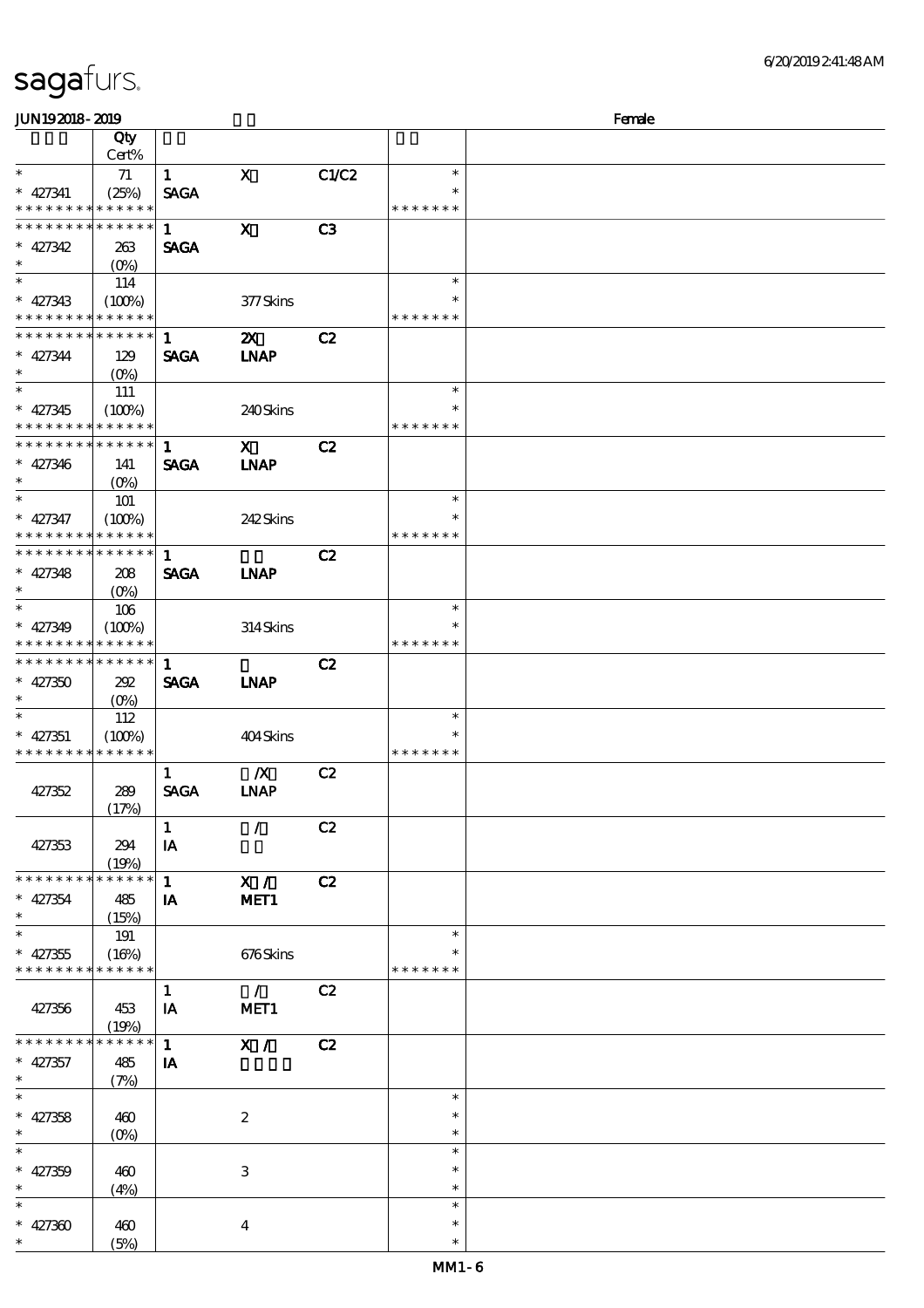| JUN192018-2019                                               |                                              |                                                     |                   |                                   | Female |
|--------------------------------------------------------------|----------------------------------------------|-----------------------------------------------------|-------------------|-----------------------------------|--------|
|                                                              | Qty<br>Cert%                                 |                                                     |                   |                                   |        |
| $\ast$<br>$* 427361$<br>$\ast$                               | 460<br>(7%)                                  | X /<br>$\mathbf{1}$<br>IA                           | C2                | $\ast$<br>$\ast$<br>$\ast$        |        |
| $\ast$<br>$* 427362$<br>$\ast$                               | 460<br>(12%)                                 | $\,6\,$                                             |                   | $\ast$<br>$\ast$<br>$\ast$        |        |
| $\ast$<br>$* 427363$<br>$\ast$                               | 460<br>(3%)                                  | $\boldsymbol{7}$                                    |                   | $\ast$<br>$\ast$<br>$\ast$        |        |
| $\ast$<br>$* 427364$<br>$\ast$                               | 460<br>(4%)                                  | ${\bf 8}$                                           |                   | $\ast$<br>$\ast$<br>$\ast$        |        |
| $\ast$<br>$* 427365$<br>$\ast$                               | 460<br>(10%)                                 | $\boldsymbol{9}$                                    |                   | $\ast$<br>$\ast$<br>$\ast$        |        |
| $\ast$<br>$* 427366$<br>$\ast$                               | 460<br>(8%)                                  | $10\,$                                              |                   | $\ast$<br>$\ast$<br>$\ast$        |        |
| $\ast$<br>$* 427367$<br>$\ast$                               | 460<br>(17%)                                 | $11\,$                                              |                   | $\ast$<br>$\ast$<br>$\ast$        |        |
| $\ast$<br>$* 427368$<br>* * * * * * * *                      | $297\,$<br>(3%)<br>* * * * * *               | 5382Skins                                           |                   | $\ast$<br>$\ast$<br>* * * * * * * |        |
| * * * * * * * *<br>$* 427309$<br>$\ast$                      | * * * * * *<br>485<br>(10%)                  | $\overline{ }$<br>$\mathbf{1}$<br>${\bf I} {\bf A}$ | C2                |                                   |        |
| $\overline{\ast}$<br>$* 427370$<br>$\ast$                    | 460<br>$(\Theta)$                            | $\boldsymbol{2}$                                    |                   | $\ast$<br>$\ast$<br>$\ast$        |        |
| $\ast$<br>$* 427371$<br>$\ast$                               | 460<br>(8%)                                  | $\,3\,$                                             |                   | $\ast$<br>$\ast$<br>$\ast$        |        |
| $\ast$<br>$* 427372$<br>$\ast$<br>$\overline{\phantom{a}^*}$ | 460<br>(7%)                                  | $\overline{\mathbf{4}}$                             |                   | $\ast$<br>$\ast$<br>$\ast$        |        |
| $* 427373$<br>$\ast$<br>$\overline{\phantom{0}}$             | 460<br>(3%)                                  | $\mathbf 5$                                         |                   | $\ast$<br>$\ast$<br>$\ast$        |        |
| $* 427374$<br>$\ast$<br>$\overline{\ast}$                    | 460<br>(13%)                                 | $\bf 6$                                             |                   | $\ast$<br>$\ast$<br>$\ast$        |        |
| $* 427375$<br>$\ast$<br>$\overline{\ast}$                    | 460<br>(7%)                                  | $\boldsymbol{\tau}$                                 |                   | $\ast$<br>$\ast$<br>$\ast$        |        |
| $* 427376$<br>$\ast$                                         | 460<br>(5%)                                  | $\bf 8$                                             |                   | $\ast$<br>$\ast$<br>$\ast$        |        |
| $\ast$<br>$* 427377$<br>$\ast$                               | 460<br>(5%)                                  | $9\,$                                               |                   | $\ast$<br>$\ast$<br>$\ast$        |        |
| $\ast$<br>$* 427378$<br>* * * * * * * *                      | $\boldsymbol{\omega}$<br>(1%)<br>* * * * * * | 4225Skins                                           |                   | $\ast$<br>$\ast$<br>* * * * * * * |        |
| 427379                                                       | 308<br>(20%)                                 | X /<br>$\mathbf{1}$<br>IA                           | C2<br><b>LNAP</b> |                                   |        |
| 427380                                                       | $367\,$<br>(13%)                             | $\mathbf{1}$<br>$\mathcal{L}$<br>IA                 | C2<br><b>LNAP</b> |                                   |        |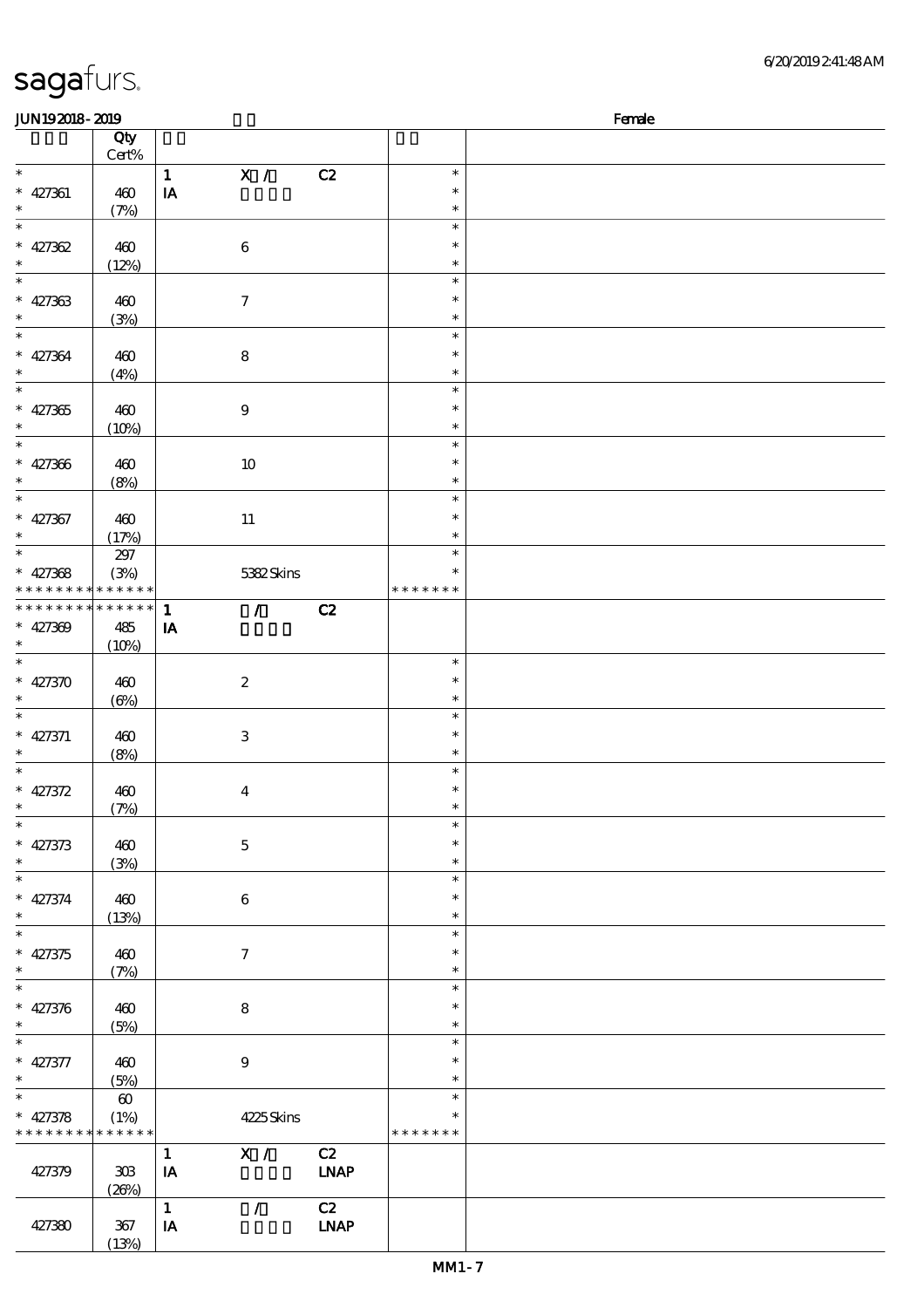| sagafurs. |
|-----------|
|           |

| <b>JUN192018-2019</b>                      |              |                             |                           |                |               | Female |
|--------------------------------------------|--------------|-----------------------------|---------------------------|----------------|---------------|--------|
|                                            | Qty          |                             |                           |                |               |        |
|                                            | Cert%        |                             |                           |                |               |        |
|                                            |              | $\mathbf{1}$                | $\boldsymbol{\mathsf{z}}$ | C1/C2          |               |        |
| 427381                                     | 422          | <b>SROY</b>                 |                           |                |               |        |
|                                            | (10%)        |                             |                           |                |               |        |
|                                            |              | $\mathbf{1}$                | $\boldsymbol{\mathsf{Z}}$ | C3             |               |        |
| 427382                                     | 122          | <b>SROY</b>                 |                           |                |               |        |
|                                            | (7%)         |                             |                           |                |               |        |
|                                            |              | 1                           | $\boldsymbol{\mathrm{X}}$ | C1             |               |        |
| 427383                                     | 124          | <b>SROY</b>                 |                           |                |               |        |
|                                            | (17%)        |                             |                           |                |               |        |
|                                            |              | $\mathbf{1}$                | $\mathbf x$               | C2             |               |        |
| 427384                                     | $397\,$      | <b>SROY</b>                 |                           |                |               |        |
|                                            | (9%)         |                             |                           |                |               |        |
|                                            |              | $\mathbf{1}$                | $\mathbf x$               | C3             |               |        |
| 427385                                     | 149          | <b>SROY</b>                 |                           |                |               |        |
|                                            | $(\Theta_0)$ |                             |                           |                |               |        |
|                                            |              | $\mathbf{1}$                |                           | C1             |               |        |
| 427386                                     | 159          | <b>SROY</b>                 |                           |                |               |        |
|                                            | (15%)        |                             |                           |                |               |        |
| * * * * * * * *                            | $******$     | $\mathbf{1}$                |                           | C2             |               |        |
| $* 427387$                                 | 464          | <b>SROY</b>                 |                           |                |               |        |
| $\ast$                                     | (11%)        |                             |                           |                |               |        |
| $\ast$                                     | $98\,$       |                             |                           |                | $\ast$        |        |
| $* 427388$                                 |              |                             | 562Skins                  |                | $\ast$        |        |
| * * * * * * * * <mark>* * * * * * *</mark> | $(0\%)$      |                             |                           |                | * * * * * * * |        |
|                                            |              | $\mathbf{1}$                |                           | C3             |               |        |
|                                            |              |                             |                           |                |               |        |
| 427389                                     | 185          | <b>SROY</b>                 |                           |                |               |        |
|                                            | (12%)        |                             |                           | C1/C2          |               |        |
| 427390                                     | $327\,$      | $\mathbf{1}$<br><b>SROY</b> |                           |                |               |        |
|                                            |              |                             |                           |                |               |        |
|                                            | (9%)         | $\mathbf{1}$                |                           | C3             |               |        |
|                                            |              |                             |                           |                |               |        |
| 427391                                     | 155          | <b>SROY</b>                 |                           |                |               |        |
|                                            | (10%)        |                             |                           |                |               |        |
|                                            |              | $\mathbf{1}$                | $\boldsymbol{X}$          | C1/C2          |               |        |
| 427392                                     | 143          | <b>SROY</b>                 |                           |                |               |        |
|                                            | (15%)        |                             |                           |                |               |        |
|                                            |              | $\mathbf{1}$                | $\boldsymbol{X}$          | C <sub>3</sub> |               |        |
| 427393                                     | $95\,$       | <b>SROY</b>                 |                           |                |               |        |
|                                            | (36%)        |                             |                           |                |               |        |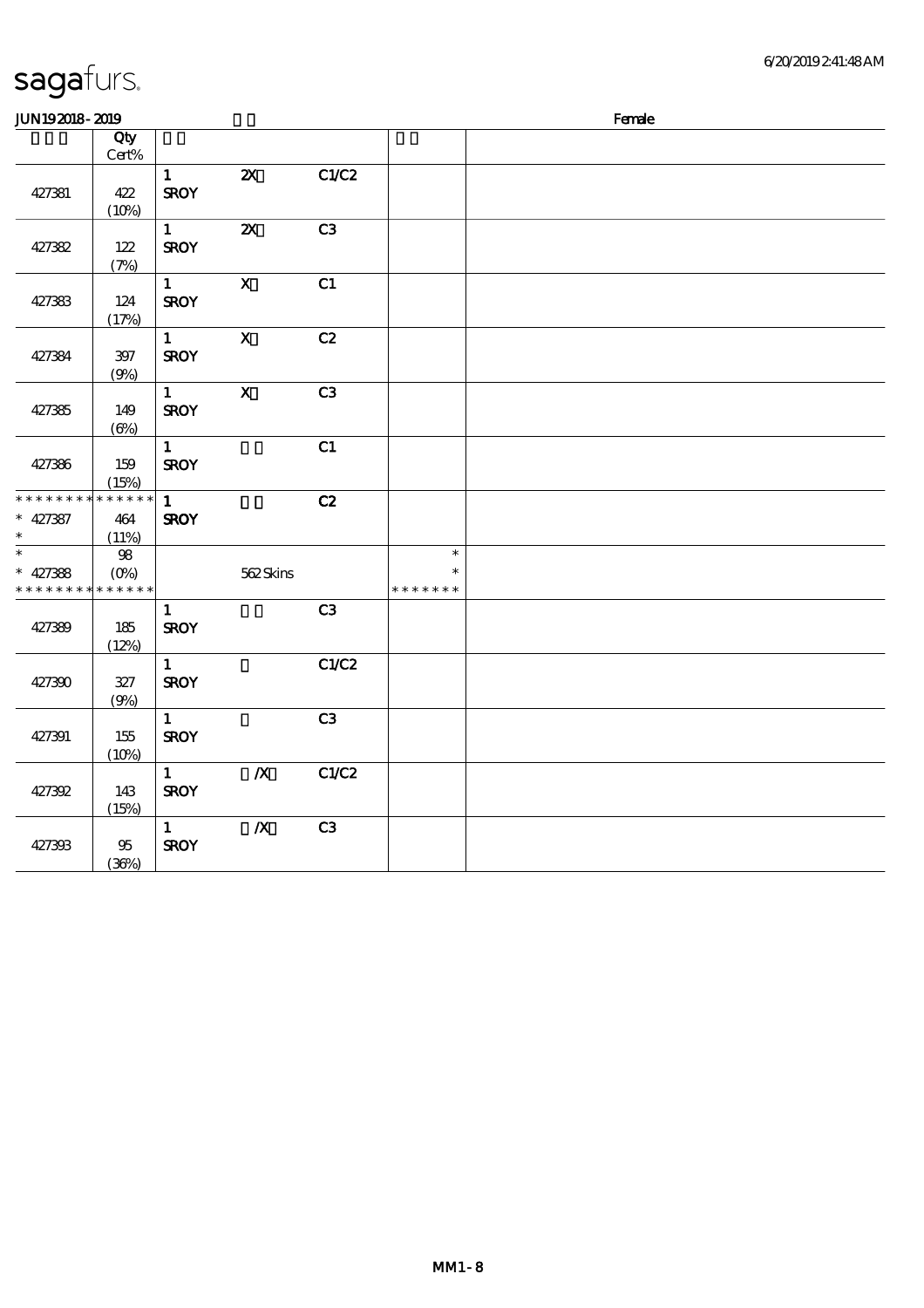| sagafurs. |
|-----------|
|-----------|

| JUN192018-2019                                      |                                 |                                  |                               |                |                                   | Female |
|-----------------------------------------------------|---------------------------------|----------------------------------|-------------------------------|----------------|-----------------------------------|--------|
|                                                     | Qty<br>Cert%                    |                                  |                               |                |                                   |        |
| 427421                                              | 106<br>(25%)                    | $\pmb{2}$<br>$\mathbf{S}$        | $\boldsymbol{\mathsf{z}}$     | C1             |                                   |        |
| 427422                                              | 259<br>(12%)                    | $\pmb{2}$<br>$\mathbf{S}$        | $\boldsymbol{\mathsf{z}}$     | C2             |                                   |        |
| 427423                                              | 138<br>(15%)                    | $\boldsymbol{2}$<br>$\mathbf{S}$ | $\boldsymbol{\mathsf{X}}$     | C1             |                                   |        |
| 427424                                              | 450<br>(10%)                    | $\pmb{2}$<br>$\mathbf{S}$        | $\mathbf X$                   | C2             |                                   |        |
| 427425                                              | 268<br>(13%)                    | $\boldsymbol{z}$<br>$\mathbf{S}$ | $X$ $X$                       | C <sub>3</sub> |                                   |        |
| 427426                                              | 269<br>(15%)                    | $\boldsymbol{z}$<br>${\bf S}$    |                               | C1             |                                   |        |
| * * * * * * * *<br>$* 427427$<br>$\ast$             | * * * * * *<br>$505\,$<br>(15%) | $\boldsymbol{z}$<br>$\mathbf{S}$ |                               | C2             |                                   |        |
| $\ast$<br>$* 427428$<br>* * * * * * * * * * * * * * | 226<br>$(O\%)$                  |                                  | 731 Skins                     |                | $\ast$<br>$\ast$<br>* * * * * * * |        |
| 427429                                              | 346<br>(21%)                    | $\boldsymbol{z}$<br>$\mathbf{S}$ |                               | C <sub>3</sub> |                                   |        |
| 427430                                              | 389<br>(11%)                    | $\boldsymbol{2}$<br>$\mathbf{S}$ |                               | C1/C2          |                                   |        |
| 427431                                              | 202<br>(24%)                    | $\boldsymbol{z}$<br>$\mathbf{S}$ |                               | C <sub>3</sub> |                                   |        |
| 427432                                              | $39\!\!$<br>(18%)               | $\pmb{2}$<br>$\mathbf{S}$        | $\boldsymbol{X}$              | C1/C2          |                                   |        |
| 427433                                              | 218<br>(41%)                    | $\boldsymbol{z}$<br>${\bf S}$    | $\boldsymbol{X}$              | C <sub>3</sub> |                                   |        |
| 427434                                              | 179<br>(40%)                    | $\boldsymbol{z}$<br>${\bf s}$    | $X$ $N$<br>INAP               | C2             |                                   |        |
| 427435                                              | 172<br>(36%)                    | $\boldsymbol{z}$<br>${\bf s}$    | <b>INAP</b>                   | C2             |                                   |        |
| 427436                                              | 143<br>(19%)                    | $\boldsymbol{z}$<br>${\bf s}$    | $\overline{1}$<br><b>LNAP</b> | C2             |                                   |        |
| 427437                                              | 146<br>(17%)                    | $\boldsymbol{z}$<br>$\mathbf{B}$ |                               | C2             |                                   |        |
| 427438                                              | 141<br>(19%)                    | $\boldsymbol{z}$<br>$\mathbf{B}$ | X /<br>MET1                   | C2             |                                   |        |
| * * * * * * * *<br>$* 427439$<br>$\ast$             | $******$<br>505<br>(11%)        | $\boldsymbol{2}$<br>$\mathbf{B}$ | X /                           | C2             |                                   |        |
| $\ast$<br>$* 42740$<br>$\ast$                       | 480<br>(7%)                     |                                  | $\boldsymbol{2}$              |                | $\ast$<br>$\ast$<br>$\ast$        |        |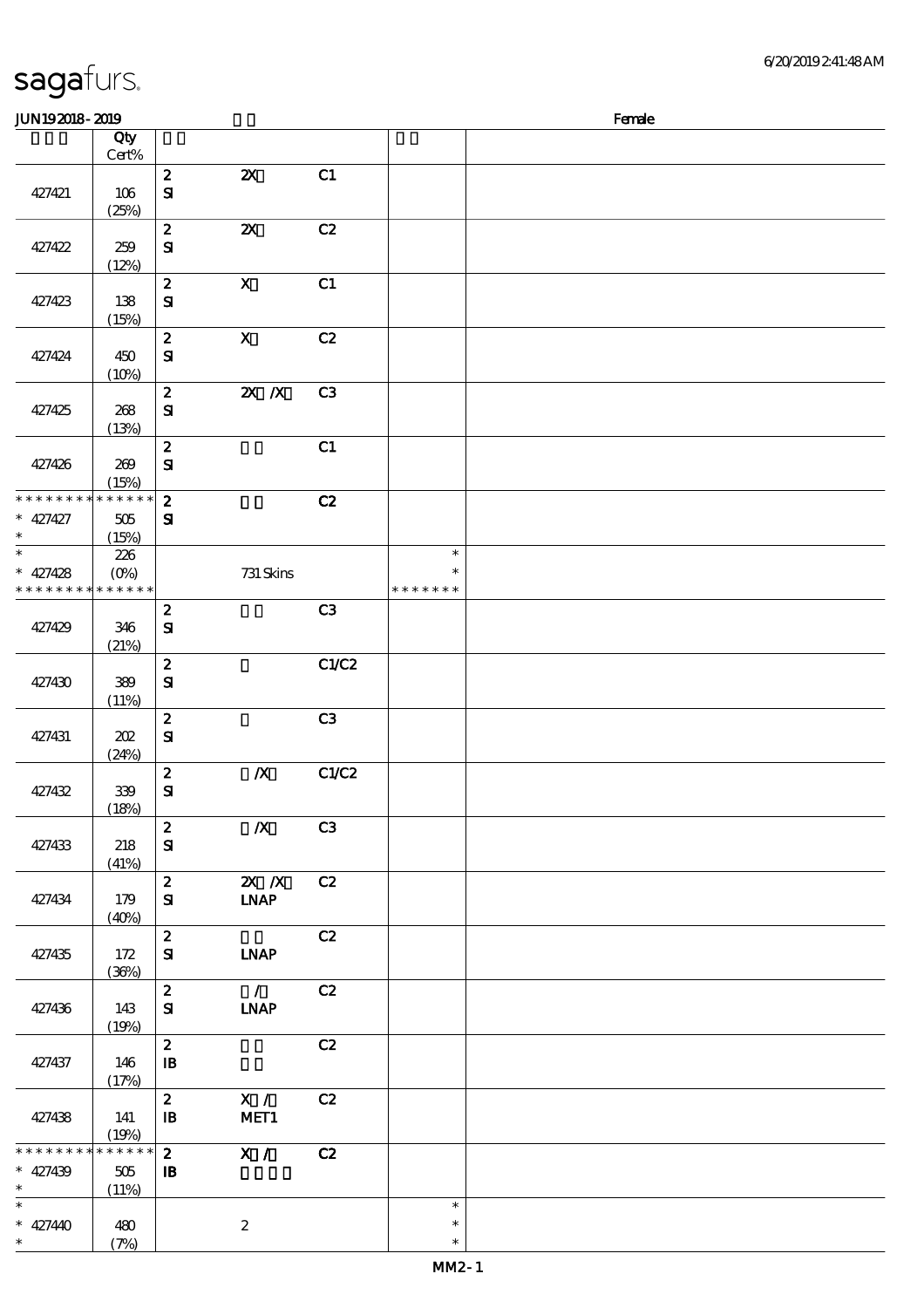(0%)

#### JUN192018-2019 Female 顺序号 Qty 说明 价格 Cert% \*\* <sup>427441</sup>  $2$  X / C2 81  $\ast$ \*\* (7%)  $\mathbf{B}$  $\ddot{\textbf{r}}$ \* \* \* \* \* \* \* \* \* \* \* \* \* \* \* \* \* \*  $2$  / C2 \* \* \* \* \* \* \* \* \* \* \* \* \*  $\mathbf{B}$  $* 427442 \mid 505$ \*\* (13%) \*  $* 427443$ 210  $\ast$ \*\* (20%) 715 Skins  $\ast$ \* \* \* \* \* \* \* \* \* \* \* \* \* \* \* \* \* \*  $\overline{\text{2}}$  X / C2 427444 378 IB 身体咬伤 LNAP  $(20%)$ 2 / C2 427445 253 IB 身体咬伤 LNAP (15%) 2 X / C2 427446 356 II  $(18%)$ 2 / C2 427447 291 II  $(14%)$  $\overline{z}$   $\overline{X}$  /  $\overline{C}$ 427448 203 II LNAP (15%)  $\overline{2}$  / C<sub>2</sub> 427449 92 II LNAP (15%) 2 2X深 C1 427450 325 SAGA  $(16%)$ 2 2X C2 \* \* \* \* \* \* \* \* \* \* \* \* \* 427451 485 SAGA \*\*  $(O\%)$  $\overline{\phantom{0}}$  $\overline{\phantom{0}}$ \*\*\* \*\*\*  $\ast$ 427452 460 2  $\ast$ (0%)  $\overline{\ast}$ \*\*\* \*\*\*  $\ast$  $\ast$ 427453 221 3 (0%)  $\ast$ \*<br>\* 427454 126  $\ast$ \*\*  $(100%)$  1292 Skins  $\ast$ \* \* \* \* \* \* \* \* \* \* \* \* \* \* \* \* \* \* 2 2X C3 \* \* \* \* \* \* \* \* \* \* \* \*  $\ast$ 427455 485 SAGA \*\* (13%) \*\* <sup>427456</sup> 110  $\ast$ \*\* (0%) 595 Skins J. \* \* \* \* \* \* \* \* \* \* \* \* \* \* \* \* \* \*  $\overline{z}$   $\overline{x}$   $\overline{c}$   $\overline{c}$   $\overline{c}$   $\overline{c}$   $\overline{c}$   $\overline{c}$   $\overline{c}$   $\overline{c}$   $\overline{c}$   $\overline{c}$   $\overline{c}$   $\overline{c}$   $\overline{c}$   $\overline{c}$   $\overline{c}$   $\overline{c}$   $\overline{c}$   $\overline{c}$   $\overline{c}$   $\overline{c}$   $\overline{c}$   $\overline{c}$   $\overline{c$ \* \* \* \* \* \* \* \* <mark>\* \* \* \* \*</mark> \* 427457 445 SAGA \*\*  $(10%)$ \*<br>\* 427458 82  $\ast$ \*\* (0%) 527 Skins  $\ast$ \* \* \* \* \* \* \* \* \* \* \* \* \* \* \* \* \* \* \*  $2$  X C2 \* \* \* \* \* \* \* \* \* \* \* \* SAGA  $\ast$ 427459 485 \*\* (0%)  $\overline{\phantom{a}}$  $\ast$ \*\*\* \*\*\* $* 427460 \mid 460$ 2  $\ast$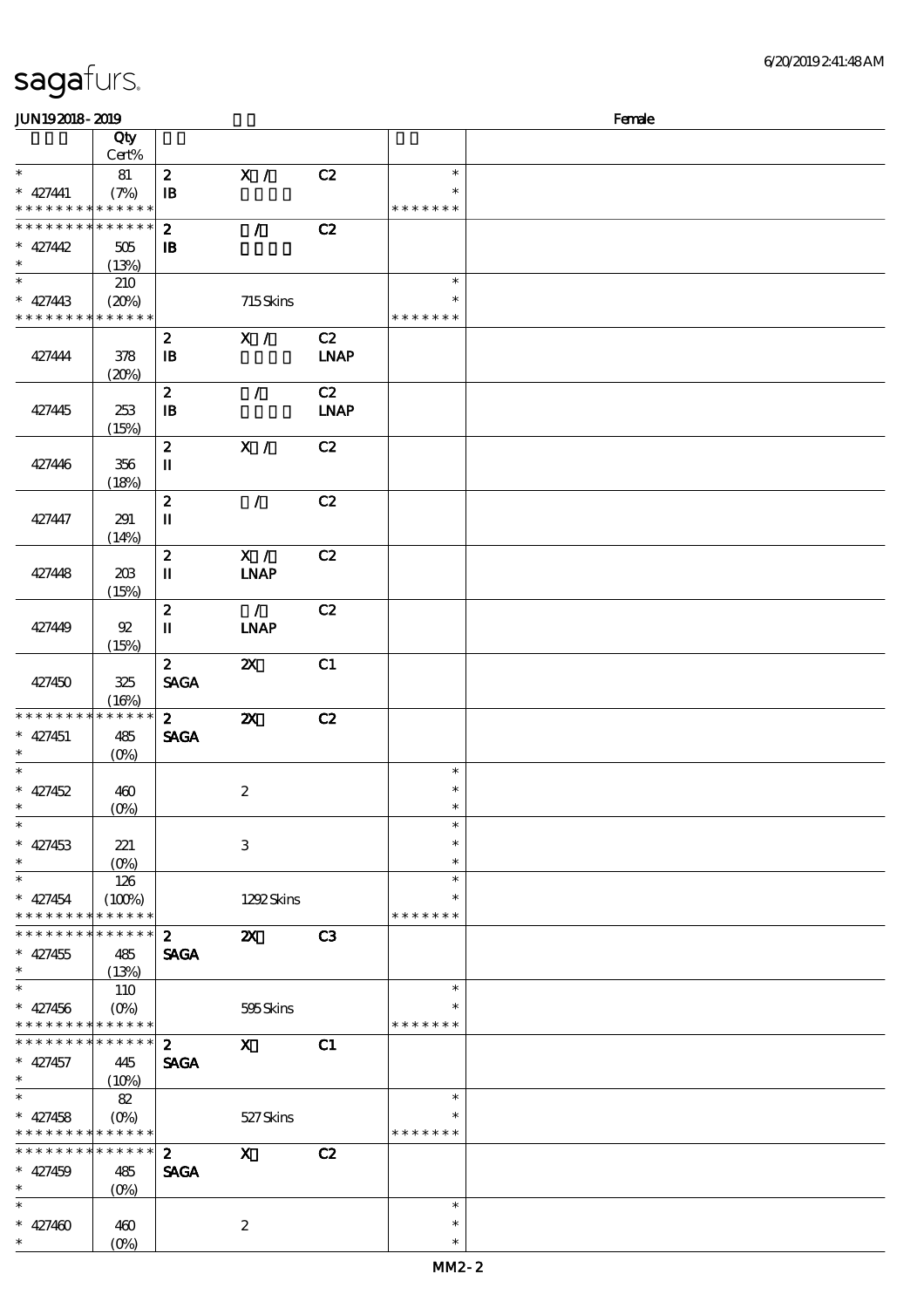| JUN192018-2019                             |                   |                                |                  |    |               | Female |
|--------------------------------------------|-------------------|--------------------------------|------------------|----|---------------|--------|
|                                            | Qty               |                                |                  |    |               |        |
|                                            | Cert%             |                                |                  |    |               |        |
| $\ast$                                     |                   | $\mathbf{2}$                   | $\mathbf{x}$     | C2 | $\ast$        |        |
| $* 427461$                                 | 460               | <b>SAGA</b>                    |                  |    | $\ast$        |        |
| $\ast$                                     | (O <sub>0</sub> ) |                                |                  |    | $\ast$        |        |
| $\ast$                                     |                   |                                |                  |    | $\ast$        |        |
| $* 427462$                                 | 418               |                                | $\boldsymbol{4}$ |    | $\ast$        |        |
| $\ast$                                     | $(O\%)$           |                                |                  |    | $\ast$        |        |
| $\ast$                                     | 167               |                                |                  |    | $\ast$        |        |
| $* 427463$                                 | (100%)            |                                | 1990Skins        |    | $\ast$        |        |
| * * * * * * * *                            | * * * * * *       |                                |                  |    | * * * * * * * |        |
| * * * * * * * *                            | * * * * * *       | $\boldsymbol{z}$               | $\mathbf X$      | C3 |               |        |
| $* 427464$                                 | 485               | <b>SAGA</b>                    |                  |    |               |        |
| $\ast$                                     | (O <sub>0</sub> ) |                                |                  |    |               |        |
| $\ast$                                     |                   |                                |                  |    | $\ast$        |        |
| $* 427465$                                 | 299               |                                | $\boldsymbol{2}$ |    | $\ast$        |        |
| $\ast$                                     | $(0\%)$           |                                |                  |    | $\ast$        |        |
| $\ast$                                     | 111               |                                |                  |    | $\ast$        |        |
| $* 427466$                                 | (100%)            |                                | 895Skins         |    | $\ast$        |        |
| * * * * * * * * <mark>* * * * * *</mark>   |                   |                                |                  |    | * * * * * * * |        |
| * * * * * * * *                            | * * * * * *       | $\boldsymbol{z}$               |                  | C1 |               |        |
| $* 427467$                                 | 485               | <b>SAGA</b>                    |                  |    |               |        |
| $\ast$                                     | (14%)             |                                |                  |    |               |        |
| $\overline{\ast}$                          | 423               |                                |                  |    | $\ast$        |        |
| $* 427468$                                 | $(O\%)$           |                                | 908Skins         |    | $\ast$        |        |
| * * * * * * * * <mark>* * * * * * *</mark> |                   |                                |                  |    | * * * * * * * |        |
| * * * * * * * *                            | $******$          | $\mathbf{z}$                   |                  | C2 |               |        |
| $* 427469$                                 | 485               | <b>SAGA</b>                    |                  |    |               |        |
| $\ast$                                     | (O <sub>0</sub> ) |                                |                  |    |               |        |
| $\ast$                                     |                   |                                |                  |    | $\ast$        |        |
| $* 427470$                                 | 460               |                                | $\boldsymbol{2}$ |    | $\ast$        |        |
| $\ast$                                     | $(0\%)$           |                                |                  |    | $\ast$        |        |
| $\ast$                                     |                   |                                |                  |    | $\ast$        |        |
| $* 427471$                                 | 460               |                                | $\,3\,$          |    | $\ast$        |        |
| $\ast$                                     | $(0\%)$           |                                |                  |    | $\ast$        |        |
| $\ast$                                     |                   |                                |                  |    | $\ast$        |        |
| $* 427472$                                 | 460               |                                | $\bf{4}$         |    | $\ast$        |        |
|                                            | (0%)              |                                |                  |    | ∗             |        |
| $\ast$                                     |                   |                                |                  |    | $\ast$        |        |
| $* 427473$                                 | 460               |                                | $\mathbf 5$      |    | $\ast$        |        |
| $\ast$                                     | $(0\%)$           |                                |                  |    | $\ast$        |        |
| $\ast$                                     |                   |                                |                  |    | $\ast$        |        |
| $* 427474$                                 | 457               |                                | $\,6\,$          |    | $\ast$        |        |
|                                            | $(O\%)$           |                                |                  |    | $\ast$        |        |
| $\ast$                                     | 229               |                                |                  |    | $\ast$        |        |
| $* 427475$                                 | (100%)            |                                | $3011$ Skins     |    | $\ast$        |        |
| * * * * * * * *                            | * * * * * *       |                                |                  |    | * * * * * * * |        |
| * * * * * * *                              | * * * * * *       | $\mathbf{z}$                   |                  | C3 |               |        |
| $* 427476$                                 | 485               | <b>SAGA</b>                    |                  |    |               |        |
| $\ast$                                     | (O <sub>0</sub> ) |                                |                  |    |               |        |
| $\ast$                                     |                   |                                |                  |    | $\ast$        |        |
| $* 427477$                                 | 460               |                                | $\boldsymbol{2}$ |    | $\ast$        |        |
| $\ast$                                     | $(O\!/\!o)$       |                                |                  |    | $\ast$        |        |
| $\ast$                                     |                   |                                |                  |    | $\ast$        |        |
| $* 427478$                                 | 109               |                                | $\,3$            |    | $\ast$        |        |
| $\ast$                                     | (O <sub>0</sub> ) |                                |                  |    | $\ast$        |        |
|                                            | 185               |                                |                  |    | $\ast$        |        |
| $* 427479$                                 | (100%)            |                                | 1239Skins        |    | $\ast$        |        |
| * * * * * * * *                            | * * * * * *       |                                |                  |    | * * * * * * * |        |
|                                            |                   | $\boldsymbol{z}$               |                  | C1 |               |        |
| 427480                                     | 474               | $\operatorname{\mathbf{SAGA}}$ |                  |    |               |        |
|                                            | (8%)              |                                |                  |    |               |        |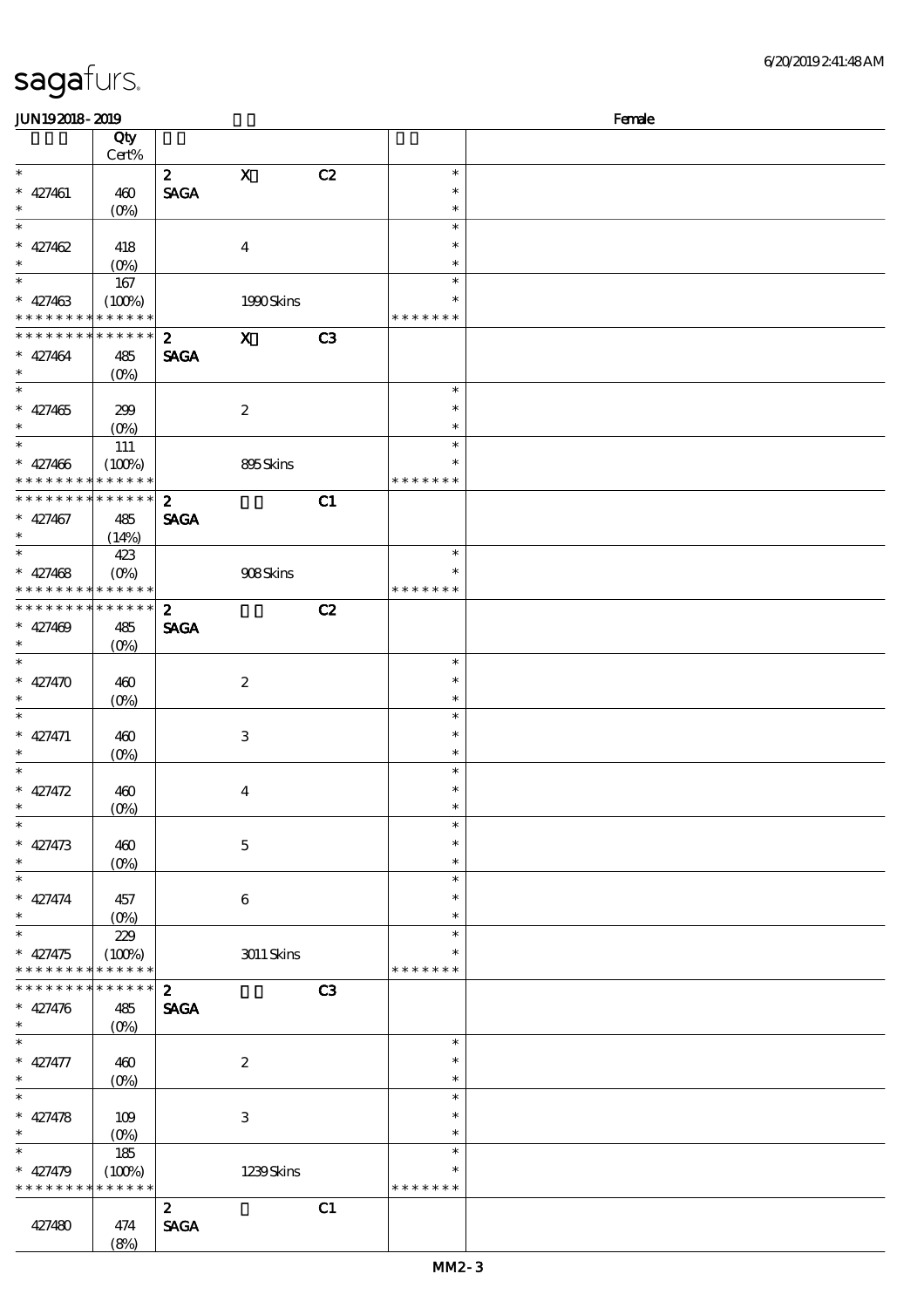| 6/20/2019241:48AM |
|-------------------|
|-------------------|

| JUN192018-2019              |                     |                                |                           |       |               | Female |
|-----------------------------|---------------------|--------------------------------|---------------------------|-------|---------------|--------|
|                             | Qty                 |                                |                           |       |               |        |
|                             | Cert%               |                                |                           |       |               |        |
| * * * * * * * * * * * * * * |                     | $\boldsymbol{z}$               |                           | C2    |               |        |
| $* 427481$                  | 485                 | <b>SAGA</b>                    |                           |       |               |        |
| $\ast$                      | $(O\%)$             |                                |                           |       |               |        |
| $\ast$                      |                     |                                |                           |       | $\ast$        |        |
| $* 427482$                  | 460                 |                                | $\boldsymbol{2}$          |       | $\ast$        |        |
| $\ast$                      | $(0\%)$             |                                |                           |       | $\ast$        |        |
| $\ast$                      |                     |                                |                           |       | $\ast$        |        |
| $* 427483$                  | 460                 |                                | $\,3$                     |       | $\ast$        |        |
| $\ast$                      | $(0\%)$             |                                |                           |       | $\ast$        |        |
| $\ast$                      |                     |                                |                           |       | $\ast$        |        |
| $* 427484$                  | 460                 |                                | $\boldsymbol{4}$          |       | $\ast$        |        |
| $\ast$                      |                     |                                |                           |       | $\ast$        |        |
| $\overline{\phantom{0}}$    | $(0\%)$             |                                |                           |       | $\ast$        |        |
|                             |                     |                                |                           |       |               |        |
| $* 427485$                  | 123                 |                                | $\mathbf 5$               |       | $\ast$        |        |
| $\ast$                      | $(O\%)$             |                                |                           |       | $\ast$        |        |
| $\ast$                      | $192$               |                                |                           |       | $\ast$        |        |
| $* 427486$                  | (100%)              |                                | 2180Skins                 |       | $\ast$        |        |
| * * * * * * * * * * * * * * |                     |                                |                           |       | * * * * * * * |        |
| * * * * * * * *             | * * * * * *         | $\boldsymbol{z}$               |                           | C3    |               |        |
| $* 427487$                  | 485                 | <b>SAGA</b>                    |                           |       |               |        |
| $\ast$                      | $(O\%)$             |                                |                           |       |               |        |
| $\overline{\ast}$           |                     |                                |                           |       | $\ast$        |        |
| $* 427488$                  | 429                 |                                | $\boldsymbol{2}$          |       | $\ast$        |        |
| $\ast$                      | $(0\%)$             |                                |                           |       | $\ast$        |        |
| $\ast$                      | 181                 |                                |                           |       | $\ast$        |        |
| $* 427489$                  | (100%)              |                                | 1095Skins                 |       |               |        |
| * * * * * * * * * * * * * * |                     |                                |                           |       | * * * * * * * |        |
|                             |                     | $\boldsymbol{z}$               |                           | C1    |               |        |
| 427490                      | 188                 | <b>SAGA</b>                    |                           |       |               |        |
|                             |                     |                                |                           |       |               |        |
| * * * * * * * *             | (8%)<br>* * * * * * |                                |                           |       |               |        |
|                             |                     | $\boldsymbol{z}$               |                           | C2    |               |        |
| $* 427491$                  | 485                 | <b>SAGA</b>                    |                           |       |               |        |
| $\ast$                      | (O <sub>0</sub> )   |                                |                           |       |               |        |
| $\ast$                      |                     |                                |                           |       | $\ast$        |        |
| $* 427492$                  | 417                 |                                | $\boldsymbol{2}$          |       | $\ast$        |        |
| $*$                         | (0%)                |                                |                           |       | $\ast$        |        |
| $\ast$                      | 114                 |                                |                           |       | $\ast$        |        |
| $* 427498$                  | (100%)              |                                | $1016$ Skins              |       | $\ast$        |        |
| * * * * * * * * * * * * * * |                     |                                |                           |       | * * * * * * * |        |
| * * * * * * * * * * * * * * |                     | $\mathbf{z}$                   |                           | C3    |               |        |
| $* 427494$                  | 466                 | <b>SAGA</b>                    |                           |       |               |        |
| $\ast$                      |                     |                                |                           |       |               |        |
| $\overline{\phantom{a}}$    | 151                 |                                |                           |       | $\ast$        |        |
| $* 427495$                  | (100%)              |                                | $617$ Skins               |       |               |        |
| * * * * * * * * * * * * * * |                     |                                |                           |       | * * * * * * * |        |
|                             |                     | $\mathbf{z}$                   | $\mathbf{X}$              | C1/C2 |               |        |
| 427496                      | 329                 | <b>SAGA</b>                    |                           |       |               |        |
|                             | (16%)               |                                |                           |       |               |        |
|                             |                     | $2^{\circ}$                    | $\mathbf{X}$              | C3    |               |        |
|                             |                     | $\operatorname{\mathsf{SAGA}}$ |                           |       |               |        |
| 427497                      | 170                 |                                |                           |       |               |        |
|                             | (30%)               |                                |                           |       |               |        |
|                             |                     | $\mathbf{z}$                   | $\boldsymbol{\mathsf{Z}}$ | C2    |               |        |
| 427498                      | 128                 | <b>SAGA</b>                    | <b>INAP</b>               |       |               |        |
|                             | (32%)               |                                |                           |       |               |        |
|                             |                     | $\mathbf{2}$                   | $\mathbf{X}$              | C2    |               |        |
| 427499                      | 162                 | <b>SAGA</b>                    | <b>INAP</b>               |       |               |        |
|                             | (22%)               |                                |                           |       |               |        |
|                             |                     | $\mathbf{2}$                   |                           | C2    |               |        |
| 427500                      | 225                 | <b>SAGA</b>                    | <b>LNAP</b>               |       |               |        |
|                             | (33%)               |                                |                           |       |               |        |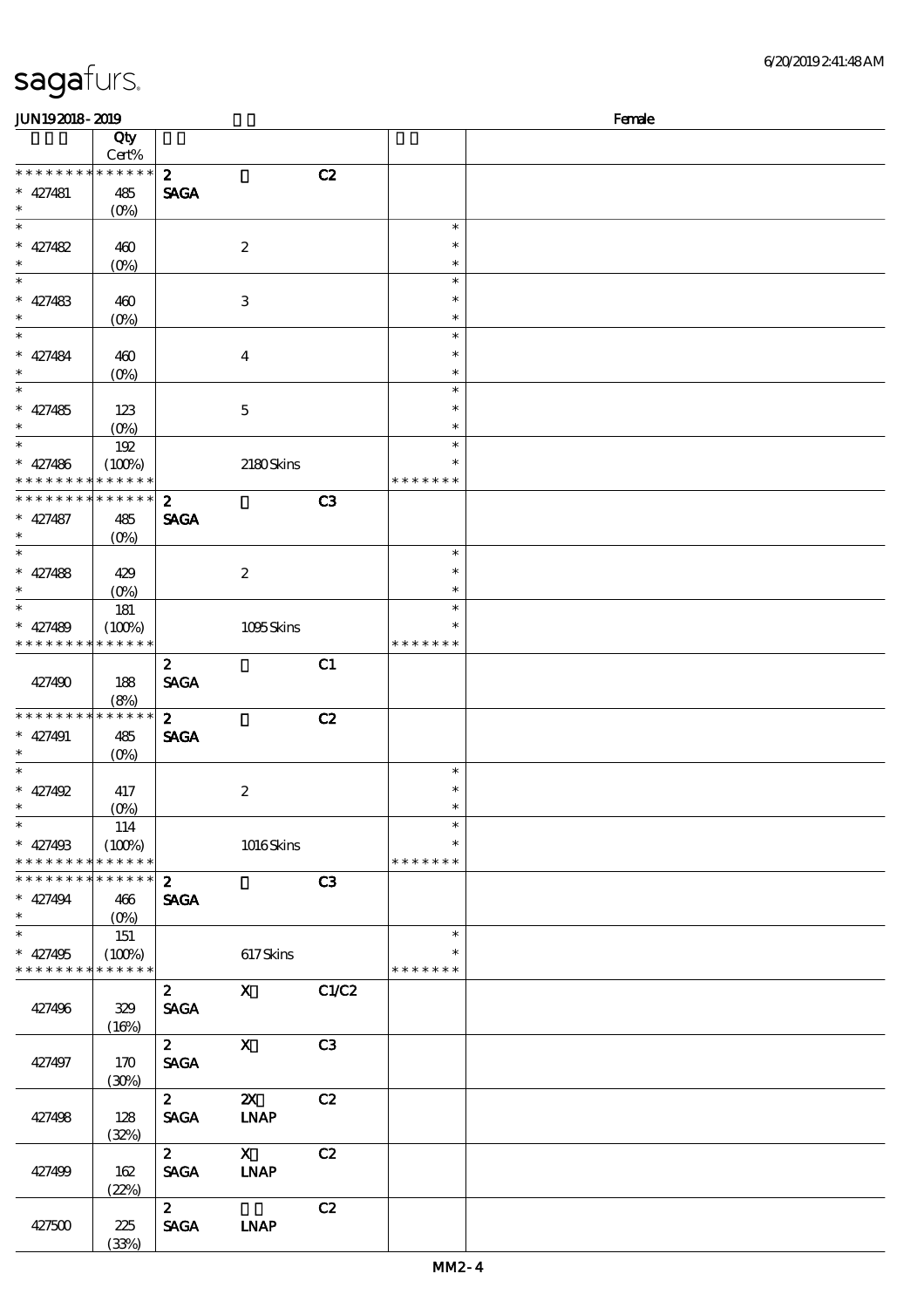| <b>JUN192018-2019</b>    |             |                         |                  |    |                  | Female |
|--------------------------|-------------|-------------------------|------------------|----|------------------|--------|
|                          | Qty         |                         |                  |    |                  |        |
|                          | $Cert\%$    |                         |                  |    |                  |        |
|                          |             | $\boldsymbol{z}$        |                  | C2 |                  |        |
| 427501                   | 247         | <b>SAGA</b>             | <b>LNAP</b>      |    |                  |        |
|                          | (14%)       |                         |                  |    |                  |        |
|                          |             | $\boldsymbol{2}$        | $\mathbf{X}$     | C2 |                  |        |
| 427502                   | 164         | <b>SAGA</b>             | <b>LNAP</b>      |    |                  |        |
|                          | (17%)       |                         |                  |    |                  |        |
|                          |             | 1/2                     | X /              | C2 |                  |        |
| 427503                   | 325         | IA                      |                  |    |                  |        |
|                          | (17%)       |                         |                  |    |                  |        |
|                          |             | $\boldsymbol{z}$        | $\mathcal{L}$    | C2 |                  |        |
| 427504                   | 212         | IA                      |                  |    |                  |        |
|                          | (17%)       |                         |                  |    |                  |        |
|                          |             | $\boldsymbol{z}$        | X /              | C2 |                  |        |
| 427505                   | 10B         | IA                      | MET1             |    |                  |        |
|                          | (22%)       |                         |                  |    |                  |        |
|                          |             | $\boldsymbol{z}$        | $\mathcal{L}$    | C2 |                  |        |
| 427506                   | $318\,$     | $\mathbf{I} \mathbf{A}$ | MET1             |    |                  |        |
|                          | (22%)       |                         |                  |    |                  |        |
| * * * * * * * *          | * * * * * * | $\boldsymbol{z}$        | X /              | C2 |                  |        |
| $* 427507$               | 485         | IA                      |                  |    |                  |        |
| $\ast$                   | (5%)        |                         |                  |    |                  |        |
| $\overline{\phantom{0}}$ |             |                         |                  |    | $\ast$           |        |
| $* 427508$               | 460         |                         | $\boldsymbol{2}$ |    | $\ast$           |        |
| $\ast$                   | (1%)        |                         |                  |    | $\ast$           |        |
| $\overline{\ast}$        |             |                         |                  |    | $\ast$           |        |
| $* 427509$               | 460         |                         | $\,3$            |    | $\ast$           |        |
| $\ast$                   | (3%)        |                         |                  |    | $\ast$           |        |
| $\ast$                   |             |                         |                  |    | $\ast$           |        |
| $* 427510$               | 460         |                         | $\boldsymbol{4}$ |    | $\ast$           |        |
| $\ast$                   | $(\Theta)$  |                         |                  |    | $\ast$           |        |
| $\ast$                   |             |                         |                  |    | $\ast$           |        |
| $* 427511$               | 460         |                         | $\mathbf 5$      |    | $\ast$           |        |
| $\ast$<br>$\ast$         | $(\Theta\%$ |                         |                  |    | $\ast$           |        |
|                          |             |                         |                  |    | $\ast$           |        |
| $* 427512$<br>$*$        | 460         |                         | $\,6\,$          |    | $\ast$<br>$\ast$ |        |
| $\ast$                   | (3%)        |                         |                  |    | $\ast$           |        |
|                          | 460         |                         |                  |    | $\ast$           |        |
| $* 427513$<br>$\ast$     |             |                         | $\boldsymbol{7}$ |    | $\ast$           |        |
| $\ast$                   | (5%)        |                         |                  |    | $\ast$           |        |
| $* 427514$               | 460         |                         | 8                |    | $\ast$           |        |
| $\ast$                   | (5%)        |                         |                  |    | $\ast$           |        |
| $\ast$                   |             |                         |                  |    | $\ast$           |        |
| $* 427515$               | 460         |                         | $\boldsymbol{9}$ |    | ∗                |        |
| $\ast$                   | (1%)        |                         |                  |    | $\ast$           |        |
| $\ast$                   |             |                         |                  |    | $\ast$           |        |
| $* 427516$               | 460         |                         | $10\,$           |    | $\ast$           |        |
| $\ast$                   | (2%)        |                         |                  |    | $\ast$           |        |
| $\ast$                   | 135         |                         |                  |    | $\ast$           |        |
| $* 427517$               | (0%)        |                         | 4780Skins        |    | ∗                |        |
| * * * * * * * *          | * * * * * * |                         |                  |    | * * * * * * *    |        |
| * * * * * * *            | * * * * * * | $\boldsymbol{z}$        | $\overline{ }$   | C2 |                  |        |
| $* 427518$               | 485         | $\mathbf{I} \mathbf{A}$ |                  |    |                  |        |
| $\ast$                   | (8%)        |                         |                  |    |                  |        |
| $\ast$                   |             |                         |                  |    | $\ast$           |        |
| $* 427519$               | 460         |                         | $\boldsymbol{2}$ |    | $\ast$           |        |
| $\ast$                   | (9%)        |                         |                  |    | $\ast$           |        |
| $\ast$                   |             |                         |                  |    | $\ast$           |        |
| $* 427520$               | 460         |                         | $\,3$            |    | $\ast$           |        |
| $\ast$                   | $(\Theta)$  |                         |                  |    | $\ast$           |        |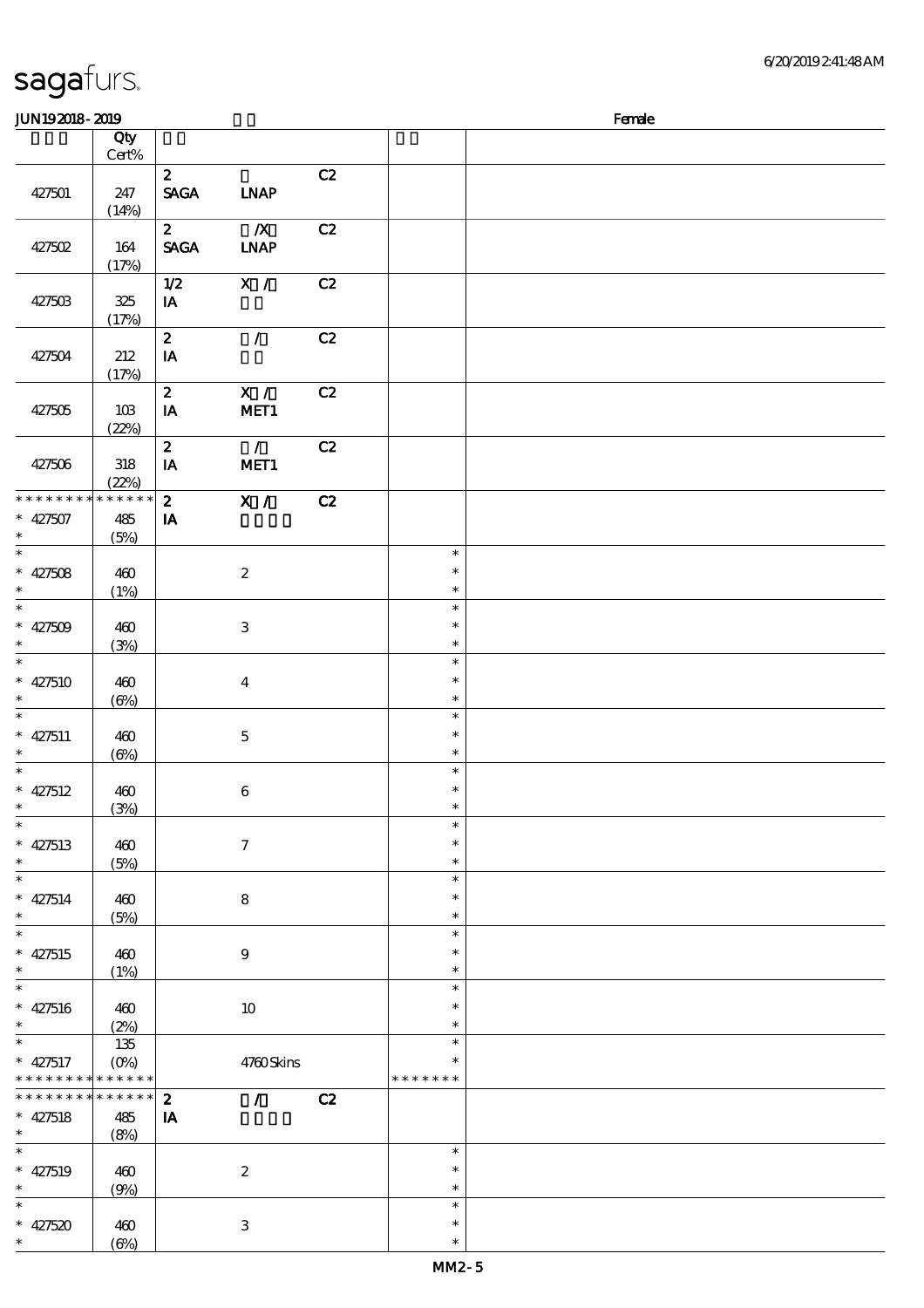| 6/20/2019241:48AM |
|-------------------|
|-------------------|

| <b>JUN192018-2019</b> |              |                                 |                                                     |             |                  | Female |
|-----------------------|--------------|---------------------------------|-----------------------------------------------------|-------------|------------------|--------|
|                       | Qty<br>Cert% |                                 |                                                     |             |                  |        |
| $\ast$                |              | $\boldsymbol{z}$                | $\mathcal{L}$                                       | C2          | $\ast$           |        |
| $* 427521$            | 460          | IA                              |                                                     |             | $\ast$           |        |
| $\ast$                | (5%)         |                                 |                                                     |             | $\ast$           |        |
| $\ast$                |              |                                 |                                                     |             | $\ast$           |        |
| $* 427522$            | 460          |                                 | $\mathbf 5$                                         |             | $\ast$           |        |
| $\ast$                | (9%)         |                                 |                                                     |             | $\ast$           |        |
| $\ast$                |              |                                 |                                                     |             | $\ast$           |        |
| $* 427523$            | 460          |                                 | $\boldsymbol{6}$                                    |             | $\ast$           |        |
| $\ast$<br>$\ast$      | (8%)         |                                 |                                                     |             | $\ast$<br>$\ast$ |        |
|                       |              |                                 |                                                     |             | $\ast$           |        |
| $* 427524$<br>$\ast$  | 460<br>(1%)  |                                 | $\tau$                                              |             | $\ast$           |        |
| $\overline{\ast}$     |              |                                 |                                                     |             | $\ast$           |        |
| $* 427525$            | 460          |                                 | $\bf 8$                                             |             | $\ast$           |        |
| $\ast$                | (1%)         |                                 |                                                     |             | $\ast$           |        |
| $\ast$                | 379          |                                 |                                                     |             | $\ast$           |        |
| $* 427526$            | (7%)         |                                 | 4084Skins                                           |             | $\ast$           |        |
| * * * * * * * *       | * * * * * *  |                                 |                                                     |             | * * * * * * *    |        |
| * * * * * * * *       | * * * * * *  | $\boldsymbol{z}$                | X /                                                 | C2          |                  |        |
| $* 427527$            | 465          | IA                              |                                                     | INAP        |                  |        |
| $\ast$                | (15%)        |                                 |                                                     |             |                  |        |
| $\ast$                | $90\,$       |                                 |                                                     |             | $\ast$           |        |
| $* 427528$            | (15%)        |                                 | 555Skins                                            |             | $\ast$           |        |
| * * * * * * * *       | * * * * * *  |                                 |                                                     |             | * * * * * * *    |        |
|                       |              | $\boldsymbol{z}$                | $\mathcal{L}$                                       | C2          |                  |        |
| 427529                | 200          | IA                              |                                                     | <b>LNAP</b> |                  |        |
|                       | (10%)        |                                 |                                                     |             |                  |        |
| 427530                | 268          | $\boldsymbol{2}$<br><b>SROY</b> | $\boldsymbol{\mathsf{z}}$                           | C1/C2       |                  |        |
|                       | (13%)        |                                 |                                                     |             |                  |        |
|                       |              | $\mathbf{2}$                    | $\boldsymbol{\mathsf{z}}$                           | C3          |                  |        |
| 427531                | 10B          | <b>SROY</b>                     |                                                     |             |                  |        |
|                       | (8%)         |                                 |                                                     |             |                  |        |
|                       |              | $\mathbf{2}$                    | $\mathbf X$                                         | C1/C2       |                  |        |
| 427532                | 300          | <b>SROY</b>                     |                                                     |             |                  |        |
|                       | (10%)        |                                 |                                                     |             |                  |        |
|                       |              | $\mathbf{2}$                    |                                                     | C1/C2       |                  |        |
| 427533                | 350          | <b>SROY</b>                     |                                                     |             |                  |        |
|                       | (12%)        |                                 |                                                     |             |                  |        |
|                       |              |                                 | $\overline{\begin{array}{ccc} 2 & & X \end{array}}$ | C3          |                  |        |
| 427534                | 197          | <b>SROY</b>                     |                                                     |             |                  |        |
|                       | (15%)        | $\mathbf{z}$                    |                                                     |             |                  |        |
|                       | 213          |                                 |                                                     | C1/C2       |                  |        |
| 427535                |              | <b>SROY</b>                     |                                                     |             |                  |        |
|                       | (5%)         | $\mathbf{2}$                    | $\mathcal{L}$                                       | C3          |                  |        |
| 427536                | 111          | <b>SROY</b>                     |                                                     |             |                  |        |
|                       | (12%)        |                                 |                                                     |             |                  |        |
|                       |              | $\mathbf{2}$                    | $\pmb{X}$                                           | C1/C2       |                  |        |
| 427537                | 99           | <b>SROY</b>                     |                                                     |             |                  |        |
|                       | (5%)         |                                 |                                                     |             |                  |        |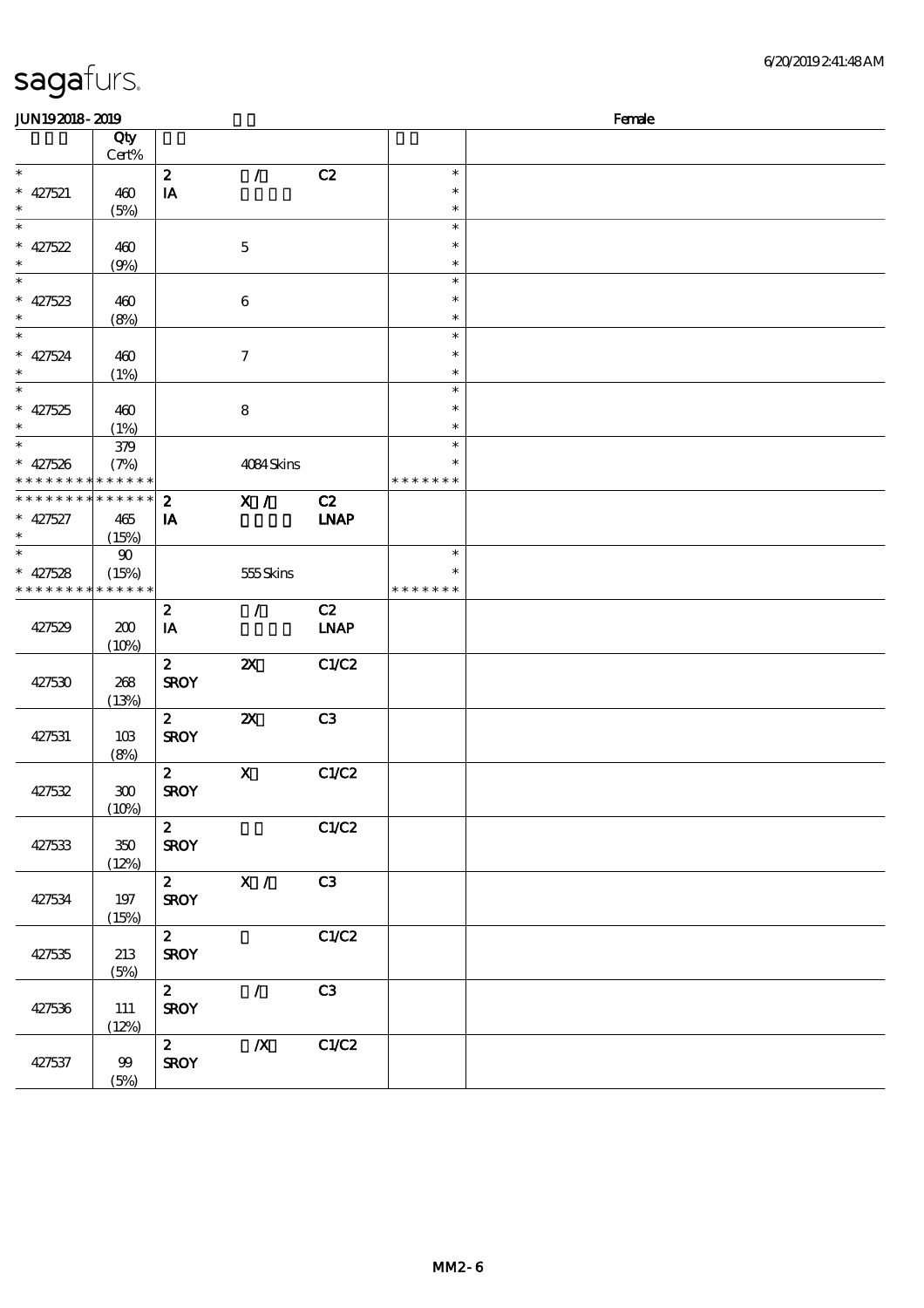$(22%)$ 

#### JUN192018-2019 Female 顺序号 Qty Cert% 说明 价格 427561 222  $(40%)$ 3 2X C1/C2 SI 427562 138  $(10%)$ 3 2X C3 SI 427563 207 (23%)  $3 \times C1/C2$ SI 427564 206 (29%)  $\overline{3}$   $\overline{2X/X}$  C3 SI 427565 179  $(20%)$  $3$  C<sub>2</sub> SI 427566 212 (23%) 3 / C2 SI 427567 | 200 (35%)  $3$  X / C2 SI LNAP 427568 135 (25%) 3 / C2 SI LNAP 427569 100 (14%)  $\overline{3}$  X / C2 IB MET1 427570 146 (15%)  $3$  X / C2  $\mathbf{B}$ 427571 150  $(11%)$ 3 / C2  $\mathbf{B}$ 427572 266 (25%)  $\overline{3}$  X / C2 II 427573 277 (19%)  $\overline{3}$  / C<sub>2</sub> II 427574 451 (15%)  $3 \quad 2X \quad \text{C1/C2}$ **SAGA** 427575 313 (18%) 3 2X C1/C2 SAGA 427576 236  $(18%)$ 3 2X C3 SAGA 427577 426 (11%)  $\overline{3}$  X C1/C2 SAGA 427578 246  $(15%)$  $3$  X C3 **SACA** 427579 428 (13%)  $\overline{3}$   $\overline{C1/C2}$ SAGA 427580 229 3 C3 SAGA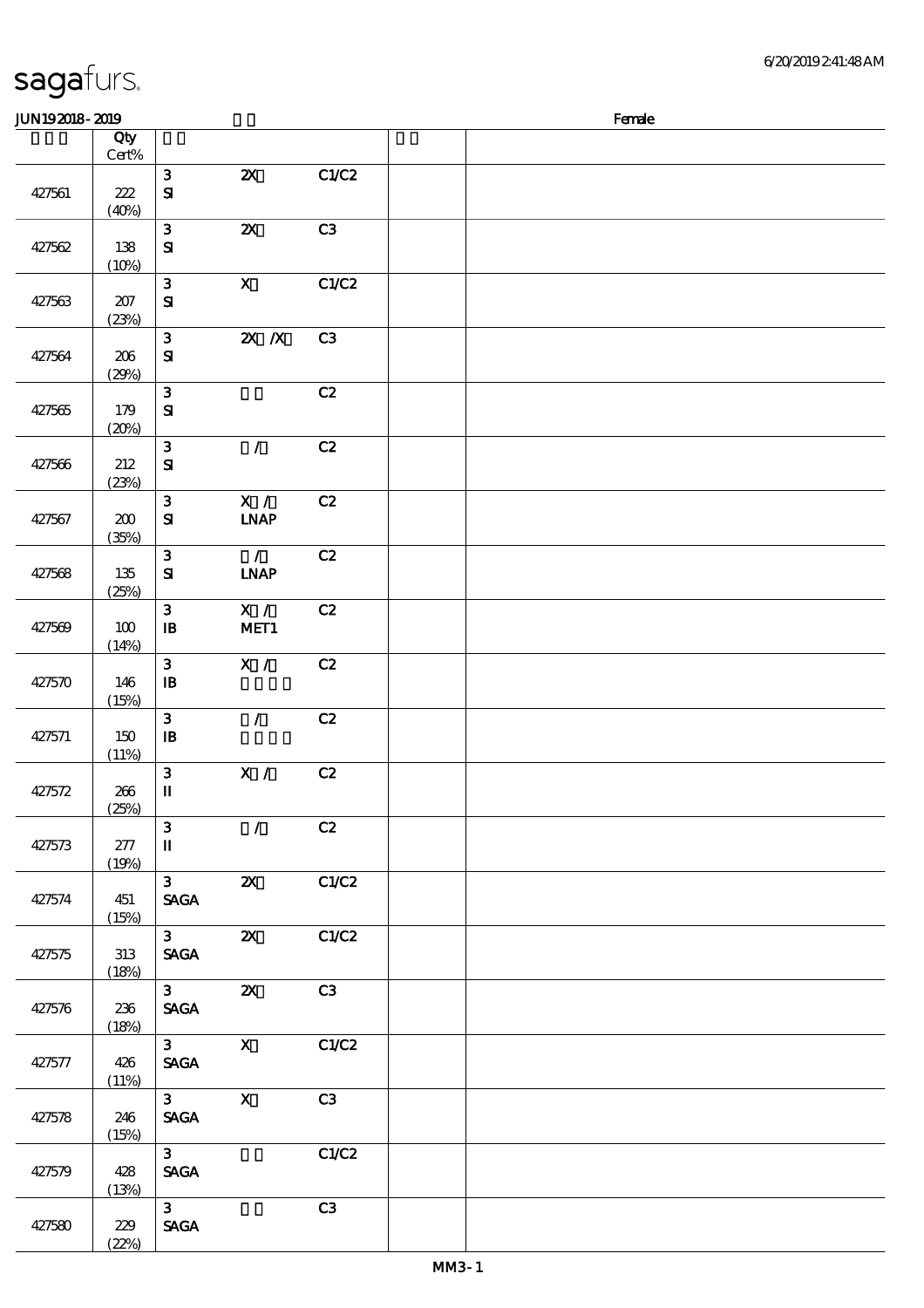| <b>JUN192018-2019</b>                                            |                            |                                          |                                          |                                    |                                   | Female |
|------------------------------------------------------------------|----------------------------|------------------------------------------|------------------------------------------|------------------------------------|-----------------------------------|--------|
|                                                                  | Qty                        |                                          |                                          |                                    |                                   |        |
|                                                                  | Cert%                      |                                          |                                          |                                    |                                   |        |
| 427581                                                           | 119<br>(13%)               | 3 <sup>1</sup><br><b>SAGA</b>            |                                          | C1                                 |                                   |        |
| 427582                                                           | 523<br>(11%)               | 3 <sup>1</sup><br><b>SAGA</b>            |                                          | C2                                 |                                   |        |
| 427583                                                           | 231<br>(19%)               | 3 <sup>1</sup><br><b>SAGA</b>            |                                          | C3                                 |                                   |        |
| 427584                                                           | 254<br>(19%)               | 3 <sub>1</sub><br><b>SAGA</b>            | $\boldsymbol{X}$                         | C1/C2                              |                                   |        |
| 427585                                                           | 286<br>(19%)               | 3 <sup>1</sup><br><b>SAGA</b>            | $\pmb{X}$                                | C1/C2                              |                                   |        |
| 427586                                                           | 104<br>(34%)               | 3 <sup>1</sup><br><b>SAGA</b>            | $\pmb{X}$                                | C3                                 |                                   |        |
| 427587                                                           | 126<br>(38%)               | 3 <sup>1</sup><br><b>SACA</b>            | $\boldsymbol{\mathsf{Z}}$<br><b>INAP</b> | C2                                 |                                   |        |
| 427588                                                           | 168<br>(25%)               | 3 <sup>1</sup><br><b>SAGA</b>            | $\mathbf{X}$ /<br><b>LNAP</b>            | C2                                 |                                   |        |
| 427589                                                           | 201<br>(25%)               | 3 <sup>1</sup><br><b>SAGA</b>            | $\mathcal{L}$<br><b>LNAP</b>             | C2                                 |                                   |        |
| 427590                                                           | 99<br>(17%)                | $\mathbf{3}$<br>$\mathbf{I}\mathbf{A}$   | $\mathbf{X}$ /<br>MET1                   | C2                                 |                                   |        |
| * * * * * * * *<br>$* 427591$<br>$\ast$                          | * * * * * *<br>525<br>(8%) | $\mathbf{3}$<br>IA                       | $\bar{x}$ /                              | C2                                 |                                   |        |
| $\ast$<br>$* 427592$<br>* * * * * * * * * * * * * * *            | 163<br>(11%)               |                                          | 688Skins                                 |                                    | $\ast$<br>$\ast$<br>* * * * * * * |        |
| * * * * * * * * * * * * * * *<br>$* 427503$<br>$\ast$            | 525<br>(12%)               | $\mathbf{3}$<br>IA                       | $\mathcal{L}$                            | C2                                 |                                   |        |
| $\overline{\phantom{0}}$<br>$* 427594$<br>$\ast$                 | 500<br>(5%)                |                                          | $\boldsymbol{2}$                         |                                    | $\ast$<br>$\ast$<br>$\ast$        |        |
| $\ast$<br>$* 427595$<br>* * * * * * * * <mark>* * * * * *</mark> | 490<br>(5%)                |                                          | 1515Skins                                |                                    | $\ast$<br>$\ast$<br>* * * * * * * |        |
| 427596                                                           | 270<br>(15%)               | 3 <sup>1</sup><br>$\mathbf{I}\mathbf{A}$ | X /                                      | C2<br><b>LNAP</b>                  |                                   |        |
| 427597                                                           | 131<br>(13%)               | $\mathbf{3}$<br>IA                       | $\mathcal{L}$                            | C2<br>$\ensuremath{\mathbf{INAP}}$ |                                   |        |
| 427598                                                           | 199<br>(13%)               | 3 <sub>1</sub><br><b>SROY</b>            | $X$ $X$                                  | C2                                 |                                   |        |
| 427599                                                           | 170<br>(15%)               | 3 <sup>7</sup><br><b>SROY</b>            | X /                                      | C2                                 |                                   |        |
| 427600                                                           | 147<br>(19%)               | 3 <sup>7</sup><br><b>SROY</b>            |                                          | C2                                 |                                   |        |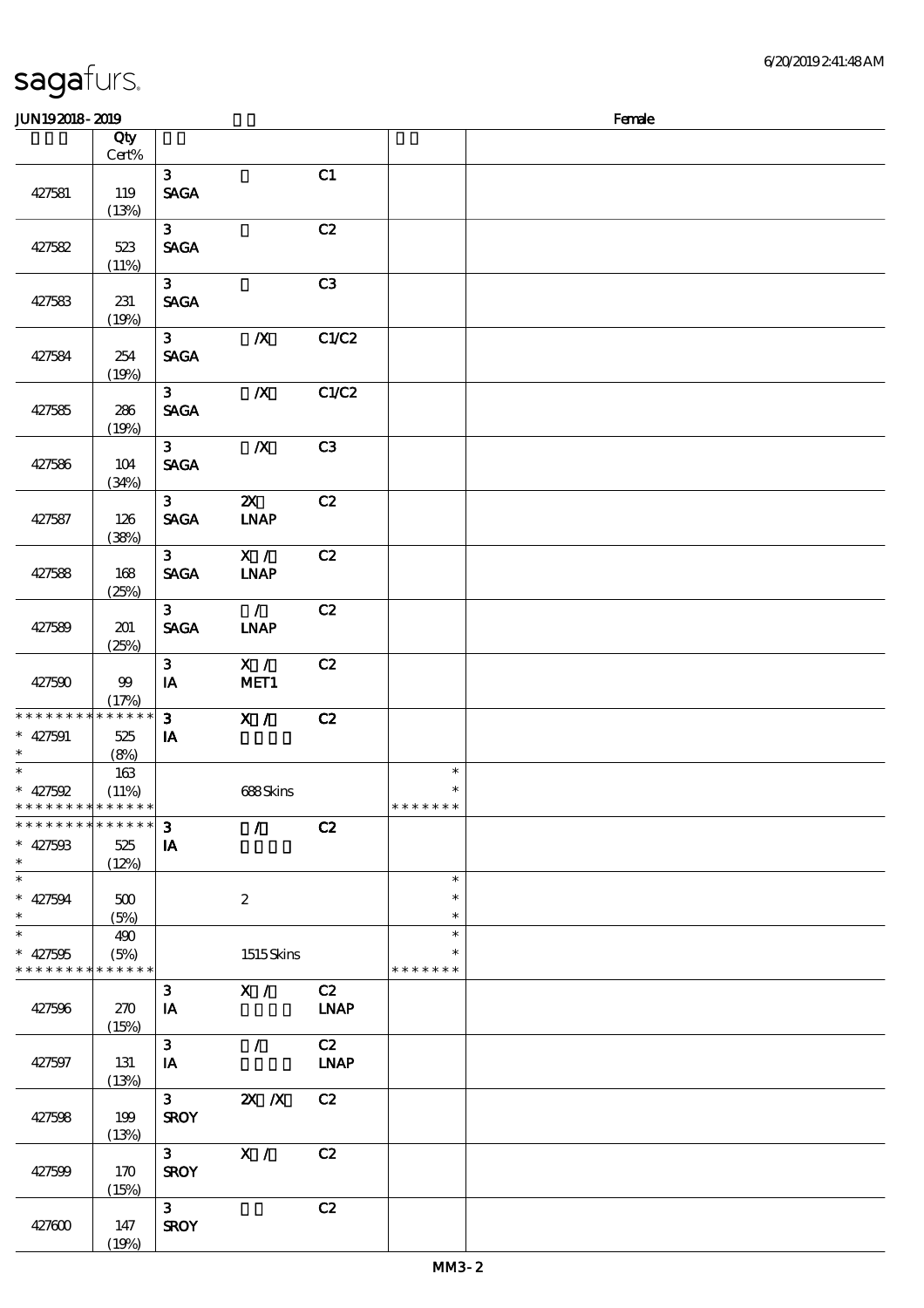| JUN192018-2019 |  |
|----------------|--|
|                |  |

| JUN192018-2019 |              |                  |    | Female |
|----------------|--------------|------------------|----|--------|
|                | Qty<br>Cert% |                  |    |        |
| 427601         | 144<br>(25%) | ت<br><b>SROY</b> | C2 |        |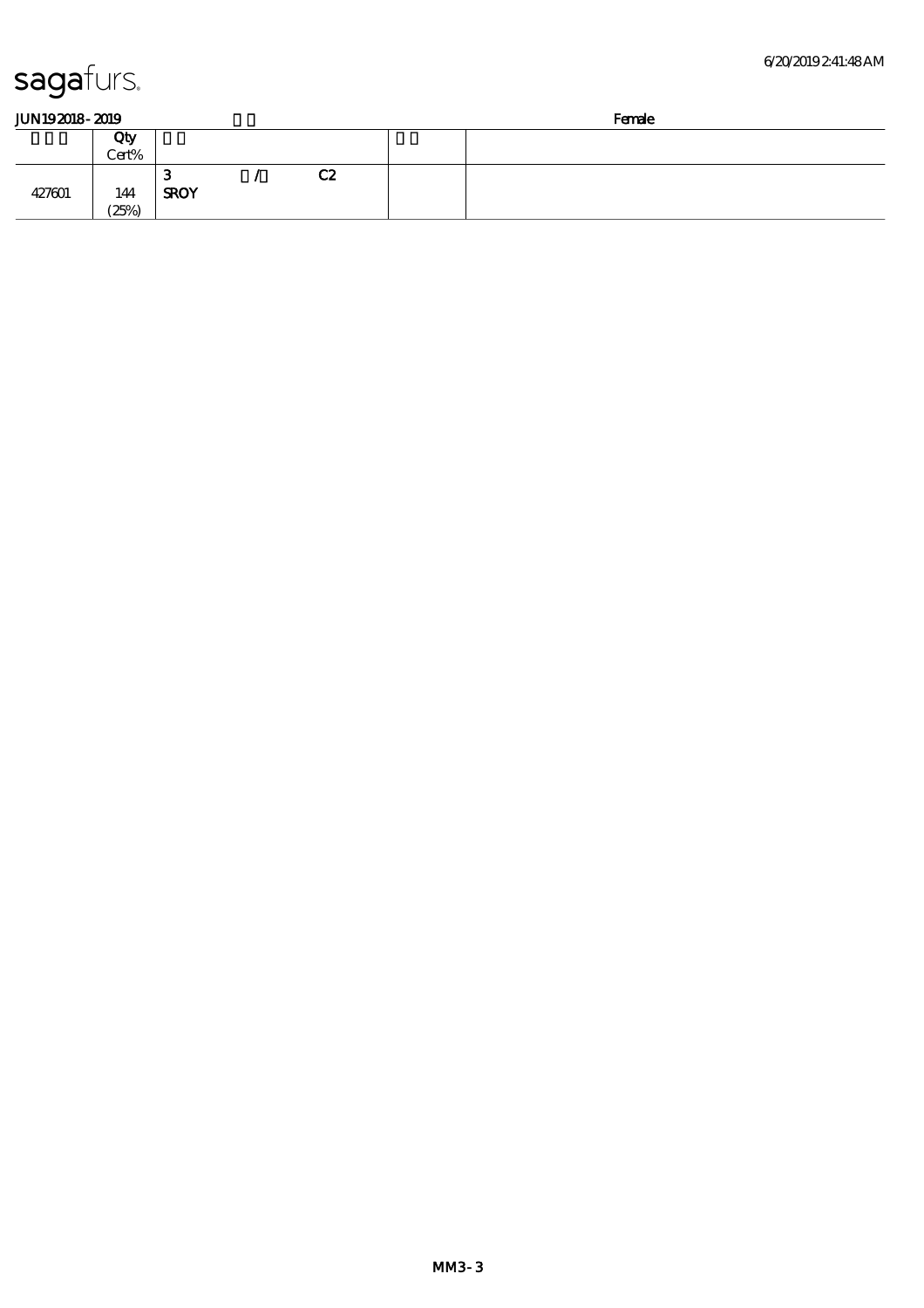| sagafurs. |  |
|-----------|--|
|           |  |

| <b>JUN192018-2019</b>                                     |                             |                                                           |                                                                |       |                                   | Female |
|-----------------------------------------------------------|-----------------------------|-----------------------------------------------------------|----------------------------------------------------------------|-------|-----------------------------------|--------|
|                                                           | Qty<br>$Cert\%$             |                                                           |                                                                |       |                                   |        |
| 427641                                                    | 194<br>(3%)                 | $\boldsymbol{\mathfrak{D}}$<br>${\bf S}$                  | $\mathbf{x}$<br>$\blacksquare$                                 | C1/C2 |                                   |        |
| 427642                                                    | 226<br>(10%)                | $\boldsymbol{\mathsf{20}}$<br>${\bf s}$                   | $X \, X$<br>$\mathbf{1}$                                       | C2    |                                   |        |
| 427643                                                    | 107<br>(5%)                 | $\boldsymbol{\mathbf{z}}$<br>${\bf S\hspace{-.075ex}I}$   | $\mathbf{1}$                                                   | C1    |                                   |        |
| 427644                                                    | 311<br>(9%)                 | $\boldsymbol{\mathbf{z}}$<br>$\mathbf{S}$                 | $\mathbf{1}$                                                   | C2    |                                   |        |
| 427645                                                    | 97<br>(6%)                  | $\boldsymbol{\mathfrak{D}}$<br>${\bf S}$                  | $\mathbf{1}$                                                   | C2    |                                   |        |
| 427646                                                    | 147<br>(6%)                 | $\boldsymbol{\mathfrak{D}}$<br>${\bf s}$                  | $\boldsymbol{X}$<br>$\mathbf{1}$                               | C2    |                                   |        |
| 427647                                                    | 132<br>(12%)                | $\boldsymbol{\mathbf{z}}$<br>${\bf s}$                    | $X \, X$<br>$\boldsymbol{z}$                                   | C2    |                                   |        |
| 427648                                                    | 260<br>(25%)                | $\boldsymbol{\mathfrak{D}}$<br>${\bf S\hspace{-.075ex}I}$ | $\boldsymbol{z}$                                               | C2    |                                   |        |
| 427649                                                    | 113<br>(24%)                | $\boldsymbol{\mathsf{20}}$<br>${\bf S\hspace{-.075ex}I}$  | $\boldsymbol{z}$                                               | C2    |                                   |        |
| 427650                                                    | 179<br>(22%)                | $\boldsymbol{\mathsf{20}}$<br>$\bf S$                     | $\boldsymbol{X}$<br>$\boldsymbol{z}$                           | C2    |                                   |        |
| 427651                                                    | 233<br>(16%)                | $\boldsymbol{\mathbf{z}}$<br>${\bf I\!B}$                 | X /<br>$\mathbf{1}$                                            | C2    |                                   |        |
| 427652                                                    | 374<br>(13%)                | $\boldsymbol{\mathbf{z}}$<br>$\, {\bf I} \! {\bf B} \,$   | $\mathcal{L}$<br>$\mathbf{1}$                                  | C2    |                                   |        |
| 427653                                                    | 188<br>(15%)                | $\boldsymbol{\mathfrak{D}}$<br><b>SAGA</b>                | $\mathbf{x}$<br>$\mathbf{1}$                                   | C1/C2 |                                   |        |
| 427654                                                    | 139<br>(15%)                | $\boldsymbol{\mathsf{20}}$                                | $X$ C1<br>SAGA 1                                               |       |                                   |        |
| 427655                                                    | 207<br>(11%)                |                                                           | $\boldsymbol{\mathsf{20}}$ $\boldsymbol{\mathsf{X}}$<br>SAGA 1 | C2    |                                   |        |
| * * * * * * * *<br>$* 427656$<br>$\ast$                   | * * * * * *<br>425<br>(17%) | <b>SAGA</b>                                               | $\overline{\text{20}}$ $\overline{\text{X}}$                   | C2    |                                   |        |
| $\overline{\phantom{0}}$<br>$* 427657$<br>* * * * * * * * | 97<br>******                |                                                           | 522Skins                                                       |       | $\ast$<br>$\ast$<br>* * * * * * * |        |
| 427658                                                    | 276<br>(12%)                | $\boldsymbol{\mathsf{20}}$<br><b>SAGA</b>                 | $\mathbf{1}$                                                   | C1    |                                   |        |
| 427659                                                    | 249<br>(16%)                | $\boldsymbol{\omega}$<br><b>SAGA</b>                      | $\mathbf{1}$                                                   | C1    |                                   |        |
| * * * * * * * *<br>$* 427600$<br>$*$                      | $******$<br>405<br>(17%)    | $\boldsymbol{\mathfrak{D}}$<br><b>SAGA</b>                | $\mathbf{1}$                                                   | C2    |                                   |        |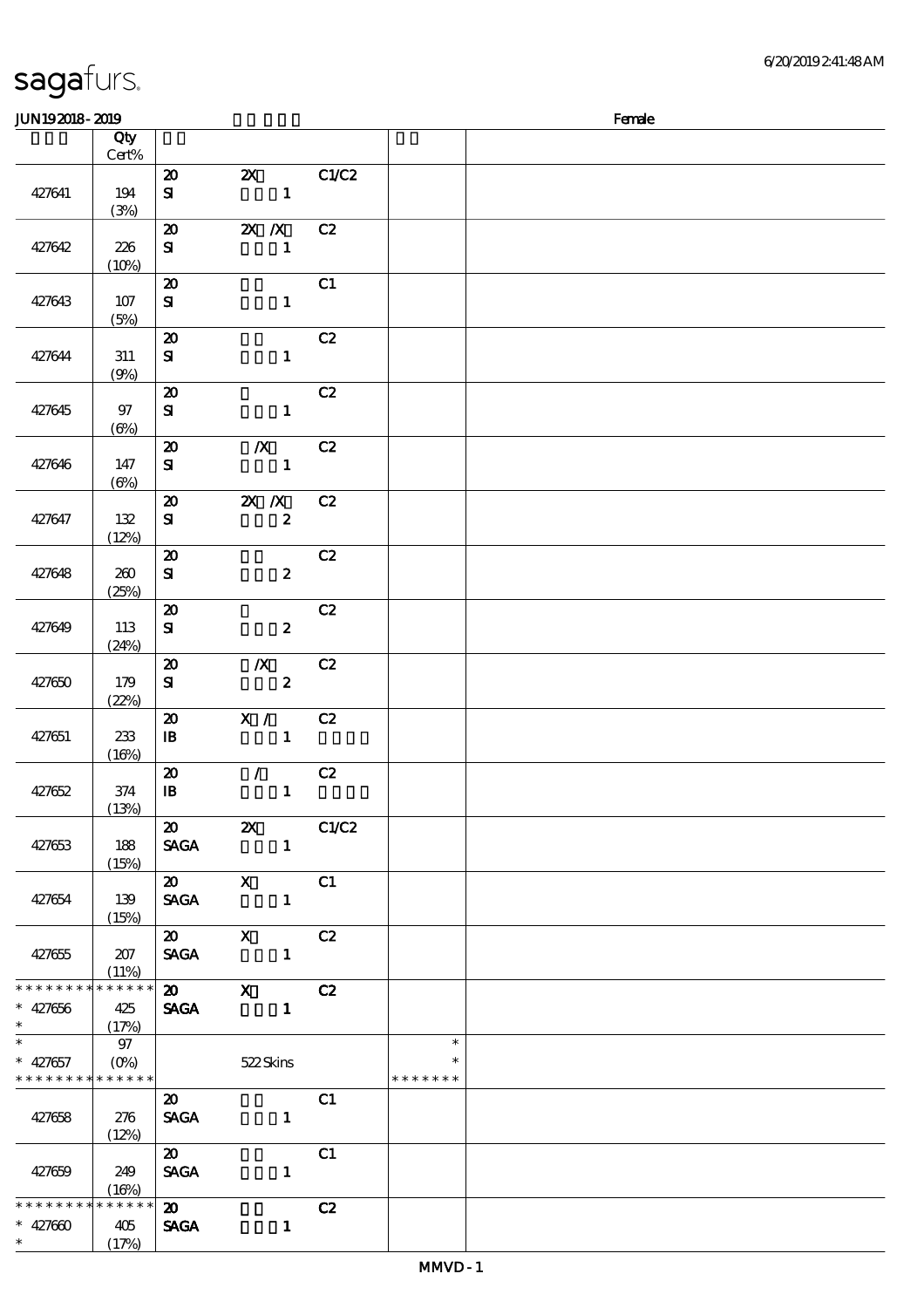| <b>JUN192018-2019</b><br>Female            |             |                             |                                                                     |                |                    |  |
|--------------------------------------------|-------------|-----------------------------|---------------------------------------------------------------------|----------------|--------------------|--|
|                                            | Qty         |                             |                                                                     |                |                    |  |
|                                            | Cert%       |                             |                                                                     |                |                    |  |
| $\ast$                                     | 62          | $\boldsymbol{\mathfrak{D}}$ |                                                                     | C2             | $\ast$             |  |
| $* 427661$                                 | $(O\% )$    | <b>SAGA</b>                 | $\mathbf{1}$                                                        |                | $\ast$             |  |
| * * * * * * * * * * * * * *                |             |                             |                                                                     |                | * * * * * * *      |  |
|                                            |             | $\boldsymbol{\mathfrak{D}}$ | X /                                                                 | C3             |                    |  |
| 427662                                     | 143         | <b>SAGA</b>                 | $\mathbf{1}$                                                        |                |                    |  |
|                                            | (25%)       |                             |                                                                     |                |                    |  |
|                                            |             | $\boldsymbol{\mathfrak{D}}$ |                                                                     | C1             |                    |  |
| 427663                                     | 210         | <b>SAGA</b>                 | $\mathbf{1}$                                                        |                |                    |  |
|                                            | (12%)       |                             |                                                                     |                |                    |  |
|                                            |             | $\boldsymbol{\mathfrak{D}}$ |                                                                     | C1             |                    |  |
| 427664                                     | 213         | <b>SAGA</b>                 | $\mathbf{1}$                                                        |                |                    |  |
|                                            | (14%)       |                             |                                                                     |                |                    |  |
|                                            |             | $\boldsymbol{\mathfrak{D}}$ |                                                                     | C1             |                    |  |
| 427665                                     | 245         | <b>SAGA</b>                 | $\mathbf{1}$                                                        |                |                    |  |
|                                            | (15%)       |                             |                                                                     |                |                    |  |
| * * * * * * * * <mark>* * * * * *</mark>   |             | $\boldsymbol{\mathsf{20}}$  |                                                                     | C2             |                    |  |
| $* 427666$                                 | 445         | <b>SAGA</b>                 | $\mathbf{1}$                                                        |                |                    |  |
| $\ast$                                     | (13%)       |                             |                                                                     |                |                    |  |
| $\ast$                                     | 142         |                             |                                                                     |                | $\ast$             |  |
| $* 427667$                                 | $(O\% )$    |                             | 587Skins                                                            |                | $\ast$             |  |
| * * * * * * * * <mark>* * * * * * *</mark> |             |                             |                                                                     |                | * * * * * * *      |  |
| * * * * * * * * * * * * * *                |             | $\boldsymbol{\mathfrak{D}}$ |                                                                     | C2             |                    |  |
| $* 427668$                                 | 425         | <b>SAGA</b>                 | $\mathbf{1}$                                                        |                |                    |  |
| $\ast$                                     | (22%)       |                             |                                                                     |                |                    |  |
| $\ast$                                     | 119         |                             |                                                                     |                | $\ast$             |  |
| $* 427000$                                 | $(O\%)$     |                             | 544Skins                                                            |                | *<br>* * * * * * * |  |
| * * * * * * * * * * * * * *                |             |                             |                                                                     |                |                    |  |
|                                            |             | $\boldsymbol{\mathfrak{D}}$ |                                                                     | C <sub>3</sub> |                    |  |
| 427670                                     | 104         | <b>SAGA</b>                 | $\mathbf{1}$                                                        |                |                    |  |
|                                            | (17%)       |                             |                                                                     |                |                    |  |
|                                            |             | $\boldsymbol{\mathfrak{D}}$ |                                                                     | C1             |                    |  |
| 427671                                     | 217<br>(9%) | <b>SAGA</b>                 | $\mathbf{1}$                                                        |                |                    |  |
|                                            |             | $\boldsymbol{\mathfrak{D}}$ |                                                                     | C1             |                    |  |
| 427672                                     | 149         | <b>SAGA</b>                 | $\mathbf{1}$                                                        |                |                    |  |
|                                            | (20%)       |                             |                                                                     |                |                    |  |
|                                            |             | $\boldsymbol{\mathfrak{D}}$ |                                                                     | C1             |                    |  |
| 427673                                     | 192         | <b>SAGA</b>                 | $\mathbf{1}$                                                        |                |                    |  |
|                                            | (18%)       |                             |                                                                     |                |                    |  |
| * * * * * * * * * * * * * *                |             | $\boldsymbol{\omega}$       |                                                                     | C2             |                    |  |
| $* 427674$                                 | 445         | <b>SAGA</b>                 | $\mathbf{1}$                                                        |                |                    |  |
| $\ast$                                     | (8%)        |                             |                                                                     |                |                    |  |
| $\ast$                                     | 166         |                             |                                                                     |                | $\ast$             |  |
| $* 427675$                                 |             |                             | 611 Skins                                                           |                | ∗                  |  |
| * * * * * * * * * * * * * * *              |             |                             |                                                                     |                | * * * * * * *      |  |
|                                            |             | $\boldsymbol{\mathsf{20}}$  | $X$ C1                                                              |                |                    |  |
| 427676                                     | 10B         |                             | SAGA 1                                                              |                |                    |  |
|                                            | (11%)       |                             |                                                                     |                |                    |  |
|                                            |             |                             | 20 X C2                                                             |                |                    |  |
| 427677                                     | 342         |                             | SAGA 1                                                              |                |                    |  |
|                                            | $(\Theta)$  |                             |                                                                     |                |                    |  |
|                                            |             |                             | $\overline{\text{20}}$ $\overline{\text{X}}$ $\overline{\text{C3}}$ |                |                    |  |
| 427678                                     | 145         | <b>SAGA</b>                 | $\mathbf{1}$                                                        |                |                    |  |
|                                            | (10%)       |                             |                                                                     |                |                    |  |
|                                            |             | $\boldsymbol{\mathsf{20}}$  | $\boldsymbol{\mathsf{Z}}$                                           | C1             |                    |  |
| 427679                                     | 203         | <b>SAGA</b>                 | $\overline{\mathbf{z}}$                                             |                |                    |  |
|                                            | (5%)        |                             |                                                                     |                |                    |  |
|                                            |             | $\overline{\mathbf{a}}$     | $\mathbf{z}$                                                        | C2             |                    |  |
| 427680                                     | 175         | <b>SAGA</b>                 | $\boldsymbol{z}$                                                    |                |                    |  |
|                                            | (10%)       |                             |                                                                     |                |                    |  |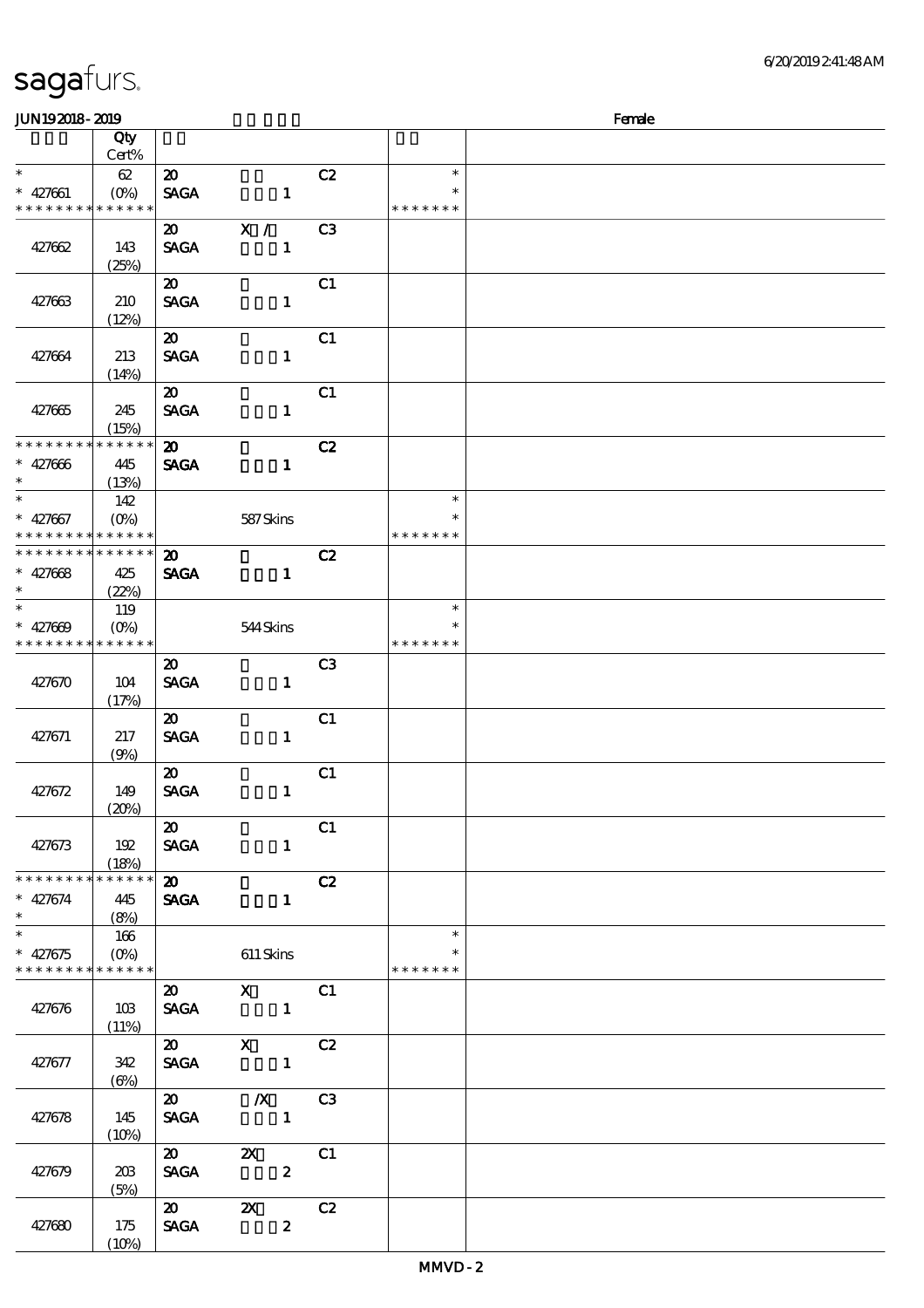| <b>JUN192018-2019</b>       |             |                             |                           |                |               | Female |
|-----------------------------|-------------|-----------------------------|---------------------------|----------------|---------------|--------|
|                             | Qty         |                             |                           |                |               |        |
|                             | Cert%       |                             |                           |                |               |        |
| * * * * * * * * * * * * * * |             | $\boldsymbol{\mathfrak{D}}$ | $\boldsymbol{\mathsf{Z}}$ | C2             |               |        |
| $* 427681$                  | 406         | <b>SAGA</b>                 | $\boldsymbol{z}$          |                |               |        |
| $\ast$                      | (6%)        |                             |                           |                |               |        |
| $\ast$                      | 80          |                             |                           |                | $\ast$        |        |
| $* 427682$                  |             |                             | 486Skins                  |                | $\ast$        |        |
| * * * * * * * * * * * * * * |             |                             |                           |                | * * * * * * * |        |
|                             |             |                             |                           |                |               |        |
|                             |             | $\boldsymbol{\mathfrak{D}}$ | $\mathbf{x}$              | C1             |               |        |
| 427683                      | 220         | <b>SAGA</b>                 | $\boldsymbol{z}$          |                |               |        |
|                             | (16%)       |                             |                           |                |               |        |
|                             |             | $\boldsymbol{\mathfrak{D}}$ | $\mathbf x$               | C2             |               |        |
| 427684                      | 209         | <b>SAGA</b>                 | $\boldsymbol{z}$          |                |               |        |
|                             | (12%)       |                             |                           |                |               |        |
| * * * * * * * *             | * * * * * * | $\boldsymbol{\mathfrak{D}}$ | $\boldsymbol{\mathrm{X}}$ | C2             |               |        |
| $* 427685$                  | 445         | <b>SAGA</b>                 | $\boldsymbol{z}$          |                |               |        |
| $\ast$                      | (16%)       |                             |                           |                |               |        |
| $\overline{\phantom{0}}$    |             |                             |                           |                | $\ast$        |        |
| $* 427686$                  | 420         |                             | $\boldsymbol{2}$          |                | $\ast$        |        |
| $\ast$                      |             |                             |                           |                | $\ast$        |        |
| $\ast$                      | $(O\%)$     |                             |                           |                | $\ast$        |        |
|                             | 141         |                             |                           |                |               |        |
| $* 427687$                  |             |                             | 1006Skins                 |                | $\ast$        |        |
| * * * * * * * *             | * * * * * * |                             |                           |                | * * * * * * * |        |
|                             |             | $\boldsymbol{\mathfrak{D}}$ | $\mathbf{X}$              | C <sub>3</sub> |               |        |
| 427688                      | 137         | <b>SAGA</b>                 | $\boldsymbol{z}$          |                |               |        |
|                             | (5%)        |                             |                           |                |               |        |
| * * * * * * * *             | * * * * * * | $\boldsymbol{\mathfrak{D}}$ |                           | C1             |               |        |
| $* 427689$                  | 446         | <b>SAGA</b>                 | $\boldsymbol{z}$          |                |               |        |
| $\ast$                      | $(O\%)$     |                             |                           |                |               |        |
| $\ast$                      |             |                             |                           |                | $\ast$        |        |
| $* 427600$                  | 91          |                             | $\boldsymbol{2}$          |                | $\ast$        |        |
| $\ast$                      | $(0\%)$     |                             |                           |                | $\ast$        |        |
| $\ast$                      | 154         |                             |                           |                | $\ast$        |        |
| $* 427001$                  |             |                             |                           |                | $\ast$        |        |
| * * * * * * * * * * * * * * | (100%)      |                             | 691 Skins                 |                | * * * * * * * |        |
|                             |             |                             |                           |                |               |        |
|                             |             | $\boldsymbol{\mathsf{20}}$  |                           | C1             |               |        |
| 427692                      | 361         | <b>SAGA</b>                 | $\pmb{2}$                 |                |               |        |
|                             | (24%)       |                             |                           |                |               |        |
| * * * * * * * * * * * * * * |             | $\boldsymbol{\mathfrak{D}}$ |                           | C2             |               |        |
| $* 42700B$                  | 445         | <b>SAGA</b>                 | $\boldsymbol{z}$          |                |               |        |
| $\ast$                      | $(0\%)$     |                             |                           |                |               |        |
| $\ast$                      |             |                             |                           |                | $\ast$        |        |
| $* 427094$                  | 155         |                             | $\boldsymbol{2}$          |                | $\ast$        |        |
| $\ast$                      |             |                             |                           |                | $\ast$        |        |
| $\ast$                      | 152         |                             |                           |                | $\ast$        |        |
| $* 427005$                  | (100%)      |                             | 752Skins                  |                |               |        |
| * * * * * * * * * * * * * * |             |                             |                           |                | * * * * * * * |        |
|                             |             | $\boldsymbol{\mathfrak{D}}$ | X /                       | C3             |               |        |
| 427696                      | 122         | <b>SAGA</b>                 | $\boldsymbol{z}$          |                |               |        |
|                             | (22%)       |                             |                           |                |               |        |
|                             |             | $\boldsymbol{\mathfrak{D}}$ |                           | C <sub>3</sub> |               |        |
|                             |             |                             |                           |                |               |        |
| 427697                      | 305         | <b>SAGA</b>                 | $\boldsymbol{z}$          |                |               |        |
|                             | (9%)        |                             |                           |                |               |        |
|                             |             | $\boldsymbol{\mathfrak{D}}$ |                           | C1             |               |        |
| 427698                      | 289         | <b>SACA</b>                 | $\boldsymbol{z}$          |                |               |        |
|                             | (24%)       |                             |                           |                |               |        |
| * * * * * * * *             | * * * * * * | $\boldsymbol{\mathsf{a}}$   |                           | C2             |               |        |
| $* 427000$                  | 425         | <b>SAGA</b>                 | $\boldsymbol{z}$          |                |               |        |
| $\ast$                      | (20%)       |                             |                           |                |               |        |
| $\ast$                      | 61          |                             |                           |                | $\ast$        |        |
| $* 427700$                  |             |                             | 486Skins                  |                | $\ast$        |        |
| * * * * * * * * * * * * * * |             |                             |                           |                | * * * * * * * |        |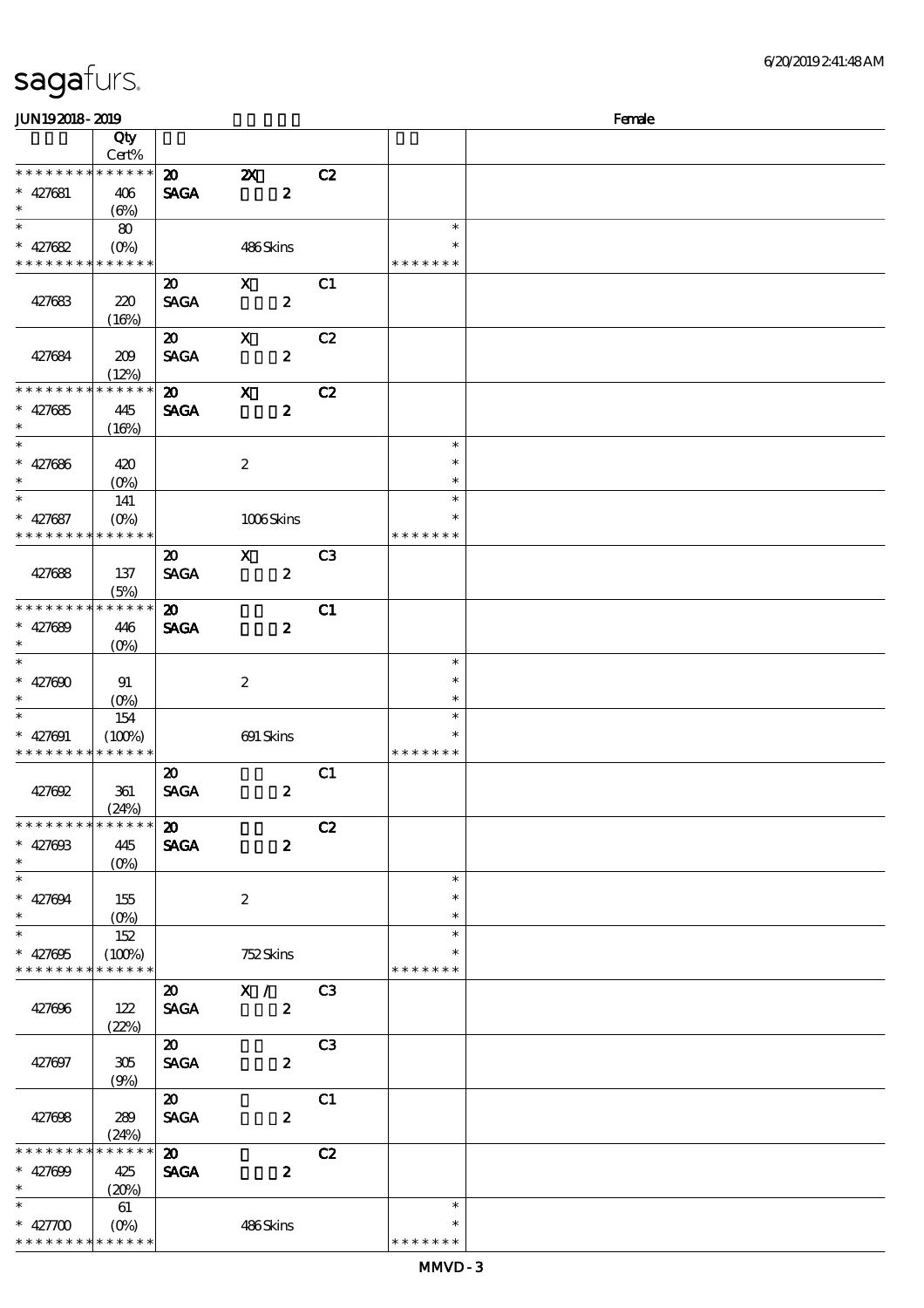| Female<br><b>JUN192018-2019</b>          |                                                   |                             |                                                 |                |               |  |
|------------------------------------------|---------------------------------------------------|-----------------------------|-------------------------------------------------|----------------|---------------|--|
|                                          | Qty                                               |                             |                                                 |                |               |  |
|                                          | Cert%                                             |                             |                                                 |                |               |  |
| * * * * * * * *                          | * * * * * *                                       | $\boldsymbol{\mathfrak{D}}$ |                                                 | C3             |               |  |
| $* 42701$                                | 385                                               | <b>SAGA</b>                 | $\boldsymbol{z}$                                |                |               |  |
| $\ast$                                   | (22%)                                             |                             |                                                 |                |               |  |
| $\ast$                                   | 62                                                |                             |                                                 |                | $\ast$        |  |
|                                          |                                                   |                             |                                                 |                | *             |  |
| $* 427702$                               | $(O\%)$                                           |                             | 447Skins                                        |                |               |  |
| * * * * * * * * * * * * * *              |                                                   |                             |                                                 |                | * * * * * * * |  |
|                                          |                                                   | $\boldsymbol{\mathfrak{D}}$ |                                                 | C <sub>3</sub> |               |  |
| 427703                                   | 183                                               | <b>SAGA</b>                 | $\boldsymbol{z}$                                |                |               |  |
|                                          | (9%)                                              |                             |                                                 |                |               |  |
|                                          |                                                   | $\boldsymbol{\mathsf{20}}$  |                                                 | C1             |               |  |
| 427704                                   | 319                                               | <b>SAGA</b>                 | $\boldsymbol{z}$                                |                |               |  |
|                                          | (28%)                                             |                             |                                                 |                |               |  |
| * * * * * * * *                          | * * * * * *                                       | $\boldsymbol{\mathfrak{D}}$ |                                                 | C1             |               |  |
| $* 42705$                                | 243                                               | <b>SAGA</b>                 | $\boldsymbol{z}$                                |                |               |  |
| $\ast$                                   |                                                   |                             |                                                 |                |               |  |
| $\ast$                                   | $(O\%)$                                           |                             |                                                 |                | $\ast$        |  |
|                                          | 111                                               |                             |                                                 |                |               |  |
| $* 427706$                               | (100%)                                            |                             | 354Skins                                        |                | $\ast$        |  |
| * * * * * * * *                          | * * * * * *                                       |                             |                                                 |                | * * * * * * * |  |
| * * * * * * * *                          | * * * * * *                                       | $\boldsymbol{\mathfrak{D}}$ |                                                 | C1             |               |  |
| $* 427707$                               | 445                                               | <b>SAGA</b>                 | $\boldsymbol{z}$                                |                |               |  |
| $\ast$                                   | $(O\!\!\!\!\!\!\!\backslash \!\!\!\!\!\backslash$ |                             |                                                 |                |               |  |
| $\overline{\phantom{0}}$                 |                                                   |                             |                                                 |                | $\ast$        |  |
| $* 427708$                               | 164                                               |                             | $\boldsymbol{z}$                                |                | $\ast$        |  |
| $\ast$                                   | $(O\%)$                                           |                             |                                                 |                | $\ast$        |  |
| $\ast$                                   | 115                                               |                             |                                                 |                | $\ast$        |  |
|                                          |                                                   |                             |                                                 |                |               |  |
| * $427709$                               | (95%)                                             |                             | 724 Skins                                       |                |               |  |
| * * * * * * * * * * * * * *              |                                                   |                             |                                                 |                | * * * * * * * |  |
| * * * * * * * * <mark>* * * * * *</mark> |                                                   | $\boldsymbol{\mathfrak{D}}$ |                                                 | C2             |               |  |
| $* 427710$                               | 352                                               | <b>SAGA</b>                 | $\boldsymbol{z}$                                |                |               |  |
| $\ast$                                   | $(O\%)$                                           |                             |                                                 |                |               |  |
| $\ast$                                   | 111                                               |                             |                                                 |                | $\ast$        |  |
| $* 427711$                               | (100%)                                            |                             | 463Skins                                        |                | ∗             |  |
| * * * * * * * *                          | * * * * * *                                       |                             |                                                 |                | * * * * * * * |  |
|                                          |                                                   | $\boldsymbol{\mathsf{20}}$  | $\mathcal{L}$                                   | C <sub>3</sub> |               |  |
| 427712                                   | 158                                               | <b>SAGA</b>                 | $\boldsymbol{z}$                                |                |               |  |
|                                          | (33%)                                             |                             |                                                 |                |               |  |
|                                          |                                                   | $\overline{20}$ X           |                                                 | C1             |               |  |
| 427713                                   | 124                                               |                             | $\mathbf{2}$                                    |                |               |  |
|                                          |                                                   | <b>SAGA</b>                 |                                                 |                |               |  |
|                                          | (20%)                                             |                             |                                                 |                |               |  |
|                                          |                                                   |                             | $\overline{\text{20}}$ x $\overline{\text{C2}}$ |                |               |  |
| 427714                                   | 216                                               |                             | SAGA 2                                          |                |               |  |
|                                          | (25%)                                             |                             |                                                 |                |               |  |
|                                          |                                                   |                             | 20 X / C2                                       |                |               |  |
| 427715                                   | 279                                               | <b>IA</b>                   |                                                 | 1 COR1         |               |  |
|                                          | (10%)                                             |                             |                                                 |                |               |  |
|                                          |                                                   |                             | $\overline{\textbf{20}}$ / C2                   |                |               |  |
| 427716                                   | 206                                               | <b>IA</b>                   | 1 COR1                                          |                |               |  |
|                                          |                                                   |                             |                                                 |                |               |  |
|                                          | (8%)                                              |                             |                                                 |                |               |  |
|                                          |                                                   |                             | 20 X / C2                                       |                |               |  |
| 427717                                   | 116                                               | $I$ A                       | 2 COR1                                          |                |               |  |
|                                          | (12%)                                             |                             |                                                 |                |               |  |
|                                          |                                                   | $\boldsymbol{\mathsf{20}}$  | $\overline{X}$ / C2                             |                |               |  |
| 427718                                   | 338                                               | <b>IA</b>                   | $\blacksquare$                                  |                |               |  |
|                                          | (11%)                                             |                             |                                                 |                |               |  |
| * * * * * * * *                          | * * * * * *                                       | $\boldsymbol{\mathfrak{D}}$ | $\mathcal{T} = \mathcal{I}$                     | C2             |               |  |
| $* 427719$                               | 445                                               | IA                          | $\blacksquare$                                  |                |               |  |
| $\ast$                                   | (9%)                                              |                             |                                                 |                |               |  |
| $\frac{1}{\ast}$                         | 353                                               |                             |                                                 |                | $\ast$        |  |
| $* 427720$                               | (7%)                                              |                             | 798Skins                                        |                | ∗             |  |
| * * * * * * * * <mark>* * * * * *</mark> |                                                   |                             |                                                 |                | * * * * * * * |  |
|                                          |                                                   |                             |                                                 |                |               |  |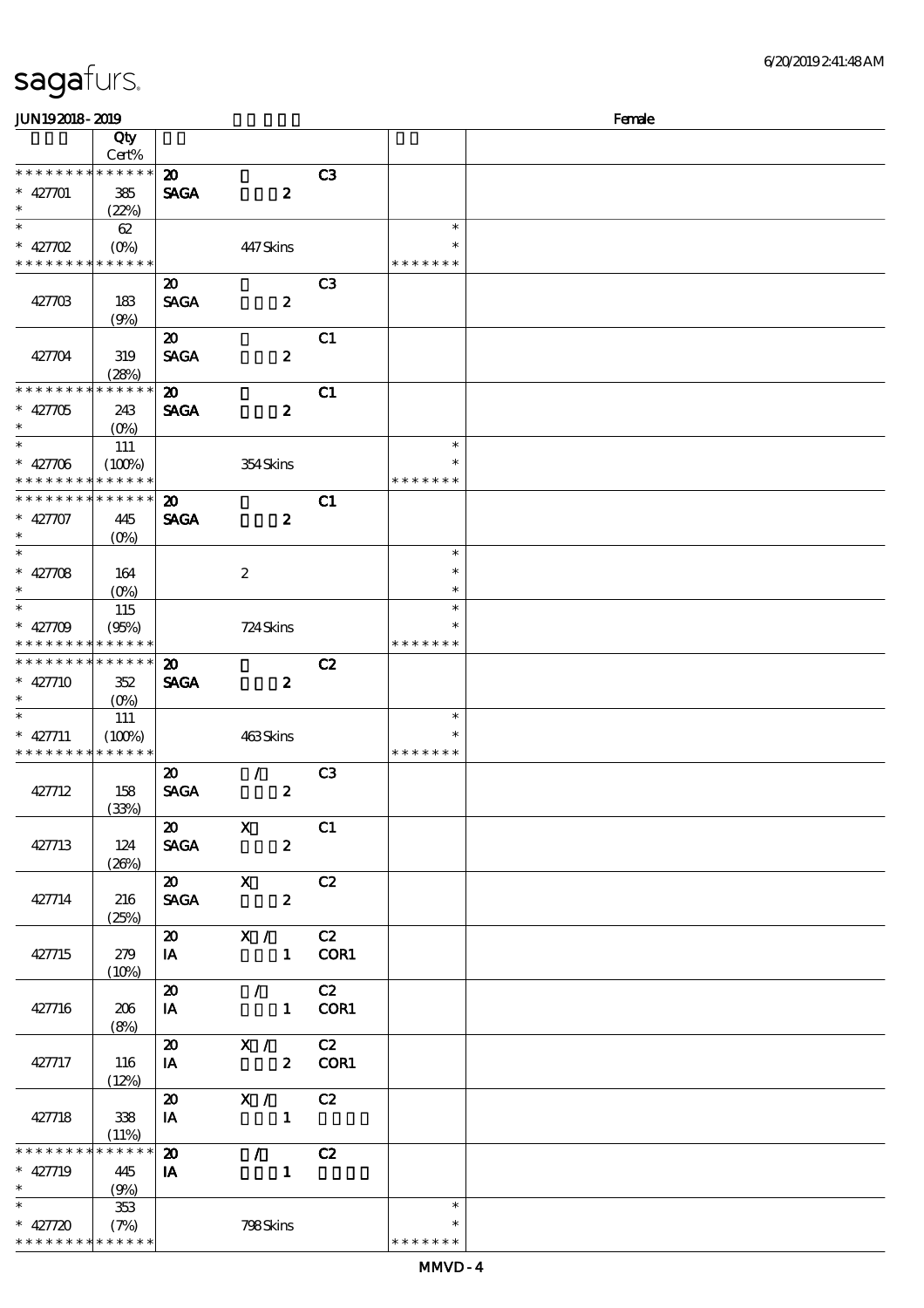| sagafurs. |
|-----------|
|           |

(8%)

#### JUN192018-2019 Female 顺序号 Qty 说明 价格 Cert% 20 X / C2 427721 442 IA  $2$  $(21%)$ \* \* 20 / C2 \* \* \* \* \* \* \* \* \* \* \* 427722 465  $\ast$ \*\* IA  $2$ (35%)  $\overline{\phantom{0}}$ \*\*\*  $\ast$ \*\*\*  $\ast$  $*$  427723 440 2  $\ast$ (27%)  $\frac{1}{2}$  $\overline{\phantom{0}}$ \*\*\* \*\*\*  $* 427724 | 420$  $\ast$ 3  $\ast$ (24%) \*  $* 427725$  $\overline{\phantom{a}}$ 162 \*\* (18%) 1487 Skins  $\ddot{\textbf{r}}$ \* \* \* \* \* \* \* \* \* \* \* \* \* \* \* \* \* \* 20 2X C1/C2 427726 187 SROY 1 (7%) 20 2X C2 427727 128 SROY 1 (17%) 20 2X X C2 SROY 1 427728 97 (23%) 20 X C1/C2 427729 354 SROY 1 (7%)  $20 \times C2$ 427730 199 SROY 1 (15%) 20 C2 427731 113 SROY 1  $(20%)$  $\overline{20}$  C<sub>2</sub> SROY 1 427732 312 (20%)  $20$  / C2 427733 169 SROY 1 (11%) 20 浅/X浅 C2 SROY 1 427734 235 (11%) 20 浅/X浅 C2 SROY 1 427735 288 (12%) 20 2X X C2 427736 174 SROY 2  $(12%)$  $\overline{\text{20}}$  X C1 427737 139 SROY 2 (18%) 20 X C1 SROY 2 427738 125 (4%) 20 X C2 427739 291 SROY 2 (15%) 20 X C2 427740 215 SROY 2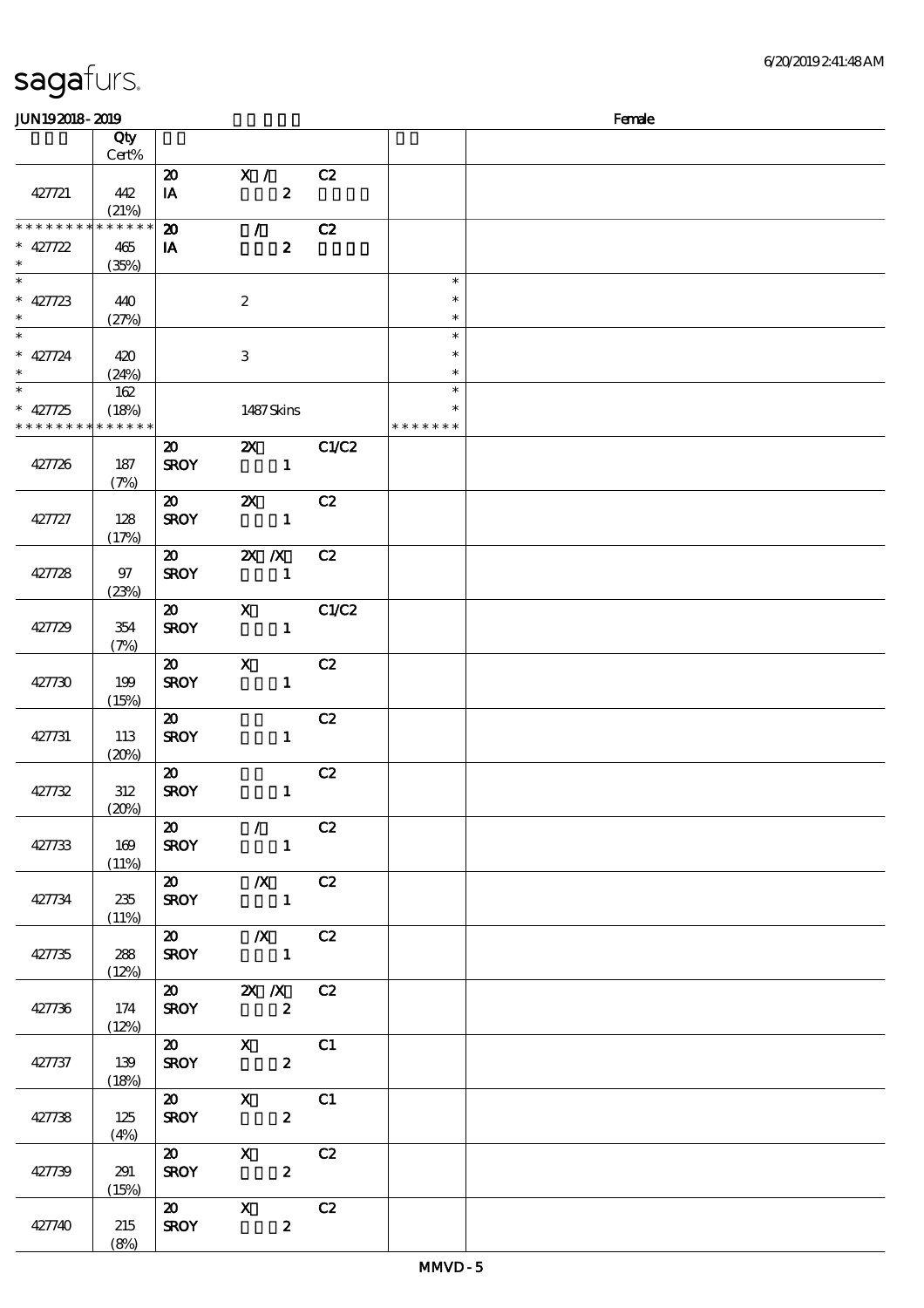| <b>JUN192018-2019</b>                      |             |                             |                  |    |               | Female |
|--------------------------------------------|-------------|-----------------------------|------------------|----|---------------|--------|
|                                            | Qty         |                             |                  |    |               |        |
|                                            | Cert%       |                             |                  |    |               |        |
|                                            |             | $\boldsymbol{\mathfrak{D}}$ |                  | C1 |               |        |
| 427741                                     | 171         | <b>SROY</b>                 | $\boldsymbol{z}$ |    |               |        |
|                                            | (17%)       |                             |                  |    |               |        |
|                                            |             | $\boldsymbol{\mathfrak{D}}$ |                  | C2 |               |        |
| 427742                                     | 191         | <b>SROY</b>                 | $\boldsymbol{z}$ |    |               |        |
|                                            | (19%)       |                             |                  |    |               |        |
| * * * * * * * *                            | * * * * * * | $\boldsymbol{\mathbf{z}}$   |                  | C2 |               |        |
| $* 427743$                                 | 425         | <b>SROY</b>                 | $\boldsymbol{z}$ |    |               |        |
| $\ast$                                     | (19%)       |                             |                  |    |               |        |
| $\ast$                                     | 197         |                             |                  |    | $\ast$        |        |
| $* 427744$                                 | $(O\% )$    |                             | 622Skins         |    | $\ast$        |        |
| * * * * * * * * * * * * * *                |             |                             |                  |    | * * * * * * * |        |
|                                            |             | $\boldsymbol{\mathfrak{D}}$ |                  | C2 |               |        |
| 427745                                     | 265         | <b>SROY</b>                 | $\boldsymbol{z}$ |    |               |        |
|                                            | (18%)       |                             |                  |    |               |        |
|                                            |             | $\boldsymbol{\mathfrak{D}}$ |                  | C2 |               |        |
| 427746                                     | 438         | <b>SROY</b>                 | $\boldsymbol{z}$ |    |               |        |
|                                            | (13%)       |                             |                  |    |               |        |
|                                            |             | $\boldsymbol{\mathfrak{D}}$ |                  | C1 |               |        |
| 427747                                     | 129         | <b>SROY</b>                 | $\boldsymbol{z}$ |    |               |        |
|                                            | (22%)       |                             |                  |    |               |        |
|                                            |             | $\boldsymbol{\mathfrak{D}}$ |                  | C1 |               |        |
| 427748                                     | 336         | <b>SROY</b>                 | $\boldsymbol{2}$ |    |               |        |
|                                            | (11%)       |                             |                  |    |               |        |
| * * * * * * * *                            | * * * * * * | $\boldsymbol{\mathsf{20}}$  |                  | C2 |               |        |
| $* 427749$                                 | 235         | <b>SROY</b>                 | $\boldsymbol{z}$ |    |               |        |
| $\ast$                                     | $(O\% )$    |                             |                  |    |               |        |
| $\ast$                                     | 134         |                             |                  |    | $\ast$        |        |
| $* 427750$                                 | (100%)      |                             | 369Skins         |    | $\ast$        |        |
| * * * * * * * * <mark>* * * * * *</mark> * |             |                             |                  |    | * * * * * * * |        |
|                                            |             | $\boldsymbol{\mathfrak{D}}$ |                  | C2 |               |        |
| 427751                                     | 351         | <b>SROY</b>                 | $\boldsymbol{z}$ |    |               |        |
|                                            | (20%)       |                             |                  |    |               |        |
|                                            |             | $\boldsymbol{\mathfrak{D}}$ | $\boldsymbol{X}$ | C2 |               |        |
| 427752                                     | 325         | <b>SROY</b>                 | $\pmb{2}$        |    |               |        |
|                                            | (25%)       |                             |                  |    |               |        |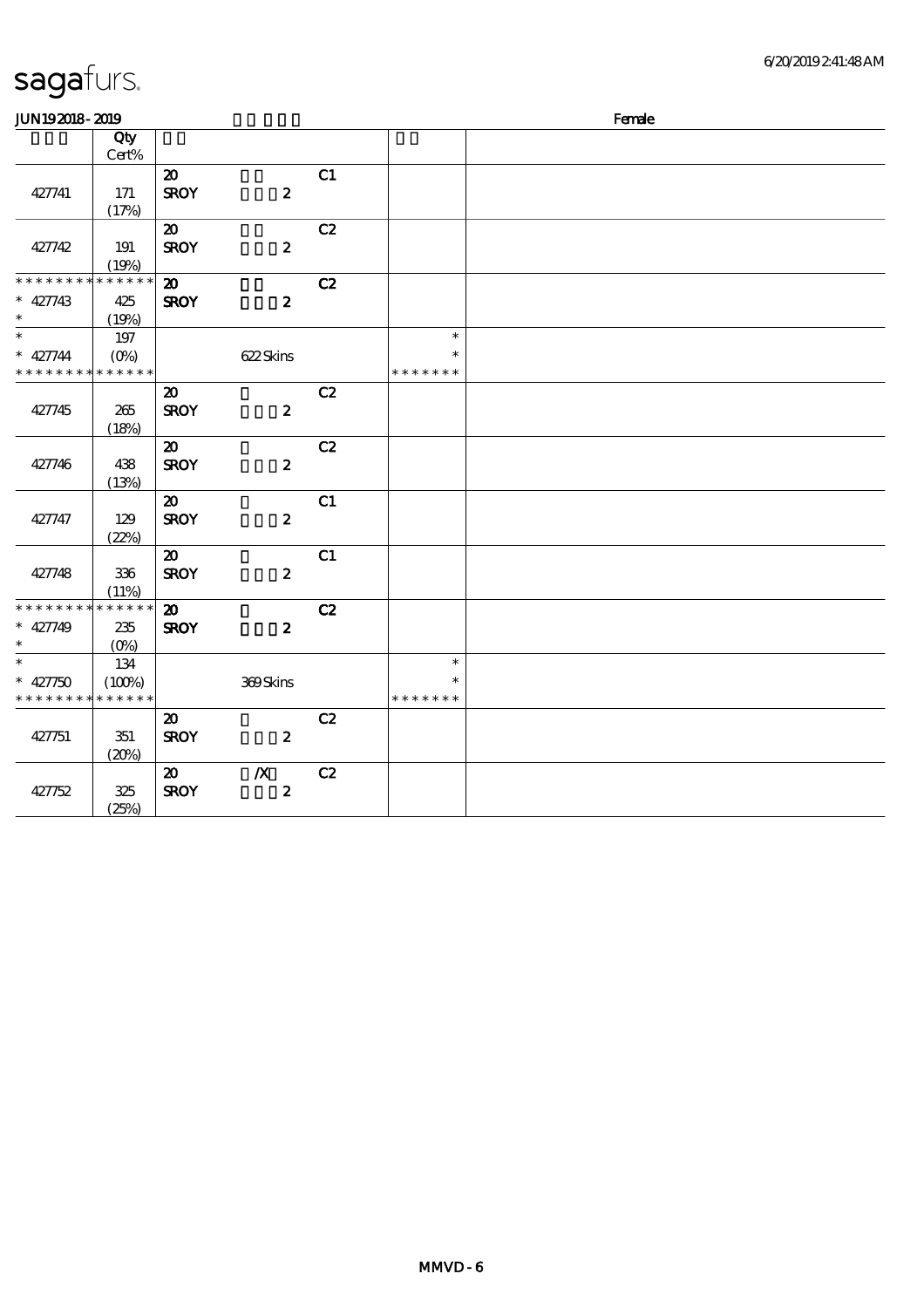(0%)

### JUN192018-2019 Female 顺序号 Qty 说明 价格 Cert% 0 2X C1 427781 168  $S\!I$  1  $(15%)$ 0 2X C2  $S1$  1 427782 218  $(10%)$  $0 \t 2X \t C2$ 427783 285  $S1$  1 (8%)  $\overline{0}$  2X  $\overline{C}$   $\overline{2}$ 427784 214  $S\!I$  1 (7%)  $\overline{0}$  X  $\overline{C1}$ 427785 334  $S1$  1  $(13%)$ 0 X C1 427786 174  $S\!I$  1 (7%)  $\overline{O}$  X C1 427787 141  $S1$  1 (6%)  $\overline{0}$  X  $\overline{C}$  $S\!I$  1 427788 412 (13%) 0 X C2 427789 441  $S1$  1  $(14%)$ 0 X C2 427790 273  $S$  1 (9%) 0 2X X C3 427791 153  $S$ **SI** 1 (13%)  $\overline{\text{O}}$  C1 \* \* \* \* \* \* \* \* \* \* \* \*  $S1$  1 427792 445 \*\*  $\ast$ (18%)  $\overline{\phantom{a}}$ 81 \*\*  $\ast$ \*\* <sup>427793</sup>  $(0\%)$  526 Skins \* \* \* \* \* \* \* \* \* \* \* \* \* \* \* \* \* \* \*  $\mathbf{0}$   $\mathbf{C1}$  $S1$  1 427794 251 (8%)  $\mathbf{0}$  C1  $S1$  1 427795 213 (9%) \* \* \* \* \* \* \* \* \* \* \* \*  $\overline{\text{C2}}$  $\ast$ 427796 465  $S1$  1 \*\*  $(0%)$  $_*$  $\overline{\phantom{a}}$ \*\*\* \*\*\*  $\ast$ 2  $\ast$ 427797 409 (0%)  $\ast$ \*\* <sup>427798</sup> 112  $\overline{\phantom{0}}$ \*\*  $(100%)$  986 Skins  $\ast$ \* \* \* \* \* \* \* \* \* \* \* \* \* \* \* \* \* \* \* \*  $\overline{O}$   $C2$ \* \* \* \* \* \* \* \* \* \* \* \* \*  $\ast$ 427799 465  $S1$   $1$ \*\* (0%)  $\overline{\phantom{0}}$  $\ast$ \*\*\* \*\*\* $* 427800$  199 2  $\ast$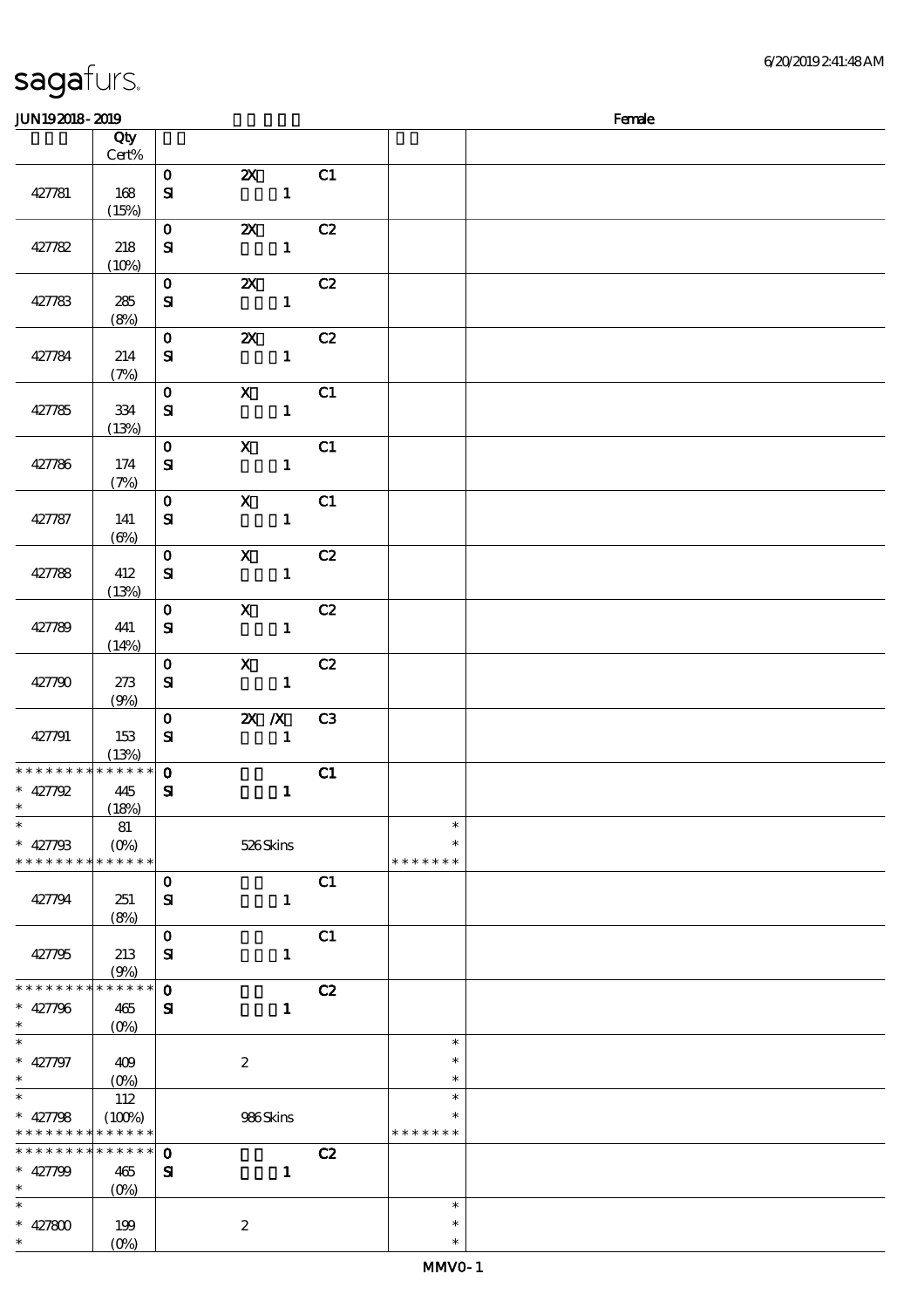| <b>saga</b> furs. |  |
|-------------------|--|
|                   |  |

(28%)

### $JUN192018-2019$  Female 顺序号 Qty 说明 价格 Cert% \*\* <sup>427801</sup>  $\ast$ 93  $\overline{C}$   $C$   $\overline{C}$ \*\*  $(100%)$  $S\!I$  1  $\ast$ \* \* \* \* \* \* \* \* \* \* \* \* \* \* \* \* \* \*  $\overline{\text{C3}}$  $S1$  1 427802 253 (13%)  $\mathbf{0}$  C1 427803 147  $S1$  1 (12%)  $\overline{0}$   $\overline{c_1}$ 427804 259  $S\!I$  1  $(10%)$  $\mathbf{0}$  C1 427805 247  $S1$  1  $(15%)$ 0 C2 427806 337  $S\!I$  1 (8%) 0 C1 427807 120  $S1$  1 (8%)  $\overline{\text{C2}}$  $S1$  1 427808 328 (8%) 0 / C3 427809 182  $S1$  1 (14%)  $0 \qquad \qquad X \qquad \qquad CLC2$ 427810 188  $S1$  1 (6%) 0 2X X C2 427811 225  $S$ **SI**  $2$ (23%)  $\overline{O}$   $C2$ \* \* \* \* \* \* \* \* <mark>\* \* \* \* \*</mark> \*  $S1$  2 427812 326 \*\*  $\ast$ (0%)  $\overline{\phantom{a}}$ 115 \*\*  $\ast$ \*\* <sup>427813</sup>  $(100\%)$  441 Skins \* \* \* \* \* \* \* \* \* \* \* \* \* \* \* \* \* \*  $\overline{\text{C2}}$ 427814 128  $S1$  2 (21%) 0 浅/X浅 C2  $S1$  2 427815 183 (24%) 0 X / C2 427816 124 IB 1 COR1  $(11%)$  $\overline{0}$  X / C2 427817 163 IB 1 COR1  $(16%)$  $\overline{0}$  X / C2 427818 143 IB 1 COR1 (13%) 0 / C2 427819 135 **IB** 1 COR1  $(16%)$  $0$  / C2 427820 260 **IB** 1 COR1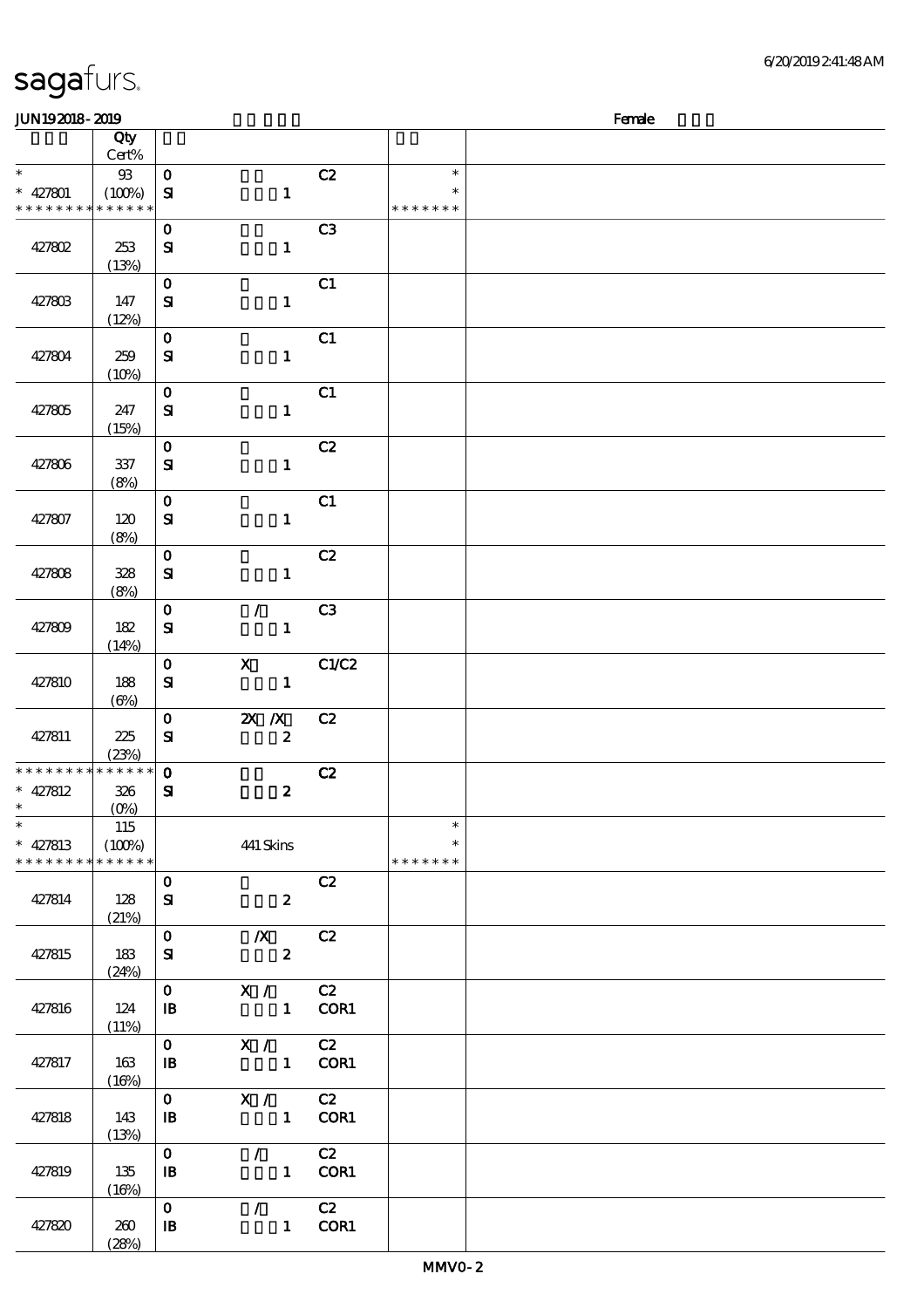| <b>JUN192018-2019</b><br>Female            |                  |                            |                                                                                                                                                                                                                                                                                                                                 |                |               |  |  |
|--------------------------------------------|------------------|----------------------------|---------------------------------------------------------------------------------------------------------------------------------------------------------------------------------------------------------------------------------------------------------------------------------------------------------------------------------|----------------|---------------|--|--|
|                                            | Qty              |                            |                                                                                                                                                                                                                                                                                                                                 |                |               |  |  |
|                                            | Cert%            |                            |                                                                                                                                                                                                                                                                                                                                 |                |               |  |  |
| * * * * * * * *                            | ******           | $\mathbf{o}$               | X /                                                                                                                                                                                                                                                                                                                             | C2             |               |  |  |
| $* 427821$                                 | 485              | $\mathbf{B}$               | $\mathbf{1}$                                                                                                                                                                                                                                                                                                                    |                |               |  |  |
| $\ast$                                     | (16%)            |                            |                                                                                                                                                                                                                                                                                                                                 |                |               |  |  |
| $\overline{\ast}$                          | 151              |                            |                                                                                                                                                                                                                                                                                                                                 |                | $\ast$        |  |  |
| $* 427822$                                 | (9%)             |                            | 636Skins                                                                                                                                                                                                                                                                                                                        |                | $\ast$        |  |  |
| * * * * * * * * <mark>* * * * * *</mark>   |                  |                            |                                                                                                                                                                                                                                                                                                                                 |                | * * * * * * * |  |  |
| * * * * * * * *                            | ******           | $\mathbf{o}$               |                                                                                                                                                                                                                                                                                                                                 |                |               |  |  |
|                                            |                  |                            | $\mathcal{F}$                                                                                                                                                                                                                                                                                                                   | C2             |               |  |  |
| $* 427823$<br>$\ast$                       | 425              | $\mathbf{B}$               | $\mathbf{1}$                                                                                                                                                                                                                                                                                                                    |                |               |  |  |
|                                            | (7%)             |                            |                                                                                                                                                                                                                                                                                                                                 |                |               |  |  |
| $\ast$                                     |                  |                            |                                                                                                                                                                                                                                                                                                                                 |                | $\ast$        |  |  |
| $* 427824$                                 | 400              |                            | $\boldsymbol{2}$                                                                                                                                                                                                                                                                                                                |                | $\ast$        |  |  |
| $\ast$                                     | (5%)             |                            |                                                                                                                                                                                                                                                                                                                                 |                | $\ast$        |  |  |
| $\overline{\phantom{0}}$                   | 81               |                            |                                                                                                                                                                                                                                                                                                                                 |                | $\ast$        |  |  |
| $* 427825$                                 | (6%)             |                            | 906Skins                                                                                                                                                                                                                                                                                                                        |                | $\ast$        |  |  |
| * * * * * * * *                            | * * * * * *      |                            |                                                                                                                                                                                                                                                                                                                                 |                | * * * * * * * |  |  |
|                                            |                  | $\mathbf{o}$               | X /                                                                                                                                                                                                                                                                                                                             | C <sub>2</sub> |               |  |  |
| 427826                                     | 440              | $\mathbf{I}$               | $\boldsymbol{z}$                                                                                                                                                                                                                                                                                                                |                |               |  |  |
|                                            | (18%)            |                            |                                                                                                                                                                                                                                                                                                                                 |                |               |  |  |
|                                            |                  |                            |                                                                                                                                                                                                                                                                                                                                 |                |               |  |  |
|                                            |                  | $\mathbf{o}$               | $\mathcal{F}$                                                                                                                                                                                                                                                                                                                   | C2             |               |  |  |
| 427827                                     | 218              | $\, {\bf I} \! {\bf B} \,$ | $\boldsymbol{z}$                                                                                                                                                                                                                                                                                                                |                |               |  |  |
|                                            | (19%)            |                            |                                                                                                                                                                                                                                                                                                                                 |                |               |  |  |
| * * * * * * * *                            | * * * * * *      | $\mathbf{o}$               | $\boldsymbol{\mathsf{z}}$                                                                                                                                                                                                                                                                                                       | C1             |               |  |  |
| $* 427828$                                 | 425              | <b>SAGA</b>                | $\mathbf{1}$                                                                                                                                                                                                                                                                                                                    |                |               |  |  |
| $\ast$                                     | (14%)            |                            |                                                                                                                                                                                                                                                                                                                                 |                |               |  |  |
| $\ast$                                     | $55\,$           |                            |                                                                                                                                                                                                                                                                                                                                 |                | $\ast$        |  |  |
| $* 427829$                                 | $(O\%)$          |                            | 480Skins                                                                                                                                                                                                                                                                                                                        |                |               |  |  |
| * * * * * * * * * * * * * *                |                  |                            |                                                                                                                                                                                                                                                                                                                                 |                | * * * * * * * |  |  |
| * * * * * * * * <mark>* * * * * * *</mark> |                  | $\mathbf 0$                | $\boldsymbol{\mathsf{X}}$                                                                                                                                                                                                                                                                                                       | C1             |               |  |  |
| $* 427830$                                 | 445              | <b>SAGA</b>                | $\mathbf{1}$                                                                                                                                                                                                                                                                                                                    |                |               |  |  |
| $\ast$                                     | (12%)            |                            |                                                                                                                                                                                                                                                                                                                                 |                |               |  |  |
| $\ast$                                     |                  |                            |                                                                                                                                                                                                                                                                                                                                 |                | $\ast$        |  |  |
|                                            | 196              |                            |                                                                                                                                                                                                                                                                                                                                 |                | $\ast$        |  |  |
| $* 427831$                                 | $(0\%)$          |                            | 641 Skins                                                                                                                                                                                                                                                                                                                       |                |               |  |  |
| * * * * * * * * * * * * * *                |                  |                            |                                                                                                                                                                                                                                                                                                                                 |                | * * * * * * * |  |  |
| * * * * * * * * * * * * * * *              |                  | $\mathbf{o}$               | $\boldsymbol{\mathsf{z}}$                                                                                                                                                                                                                                                                                                       | C2             |               |  |  |
| $* 427832$                                 | 445              | <b>SAGA</b>                | $\mathbf{1}$                                                                                                                                                                                                                                                                                                                    |                |               |  |  |
| $*$                                        | (0%)             |                            |                                                                                                                                                                                                                                                                                                                                 |                |               |  |  |
| $\ast$                                     |                  |                            |                                                                                                                                                                                                                                                                                                                                 |                | $\ast$        |  |  |
| $* 427833$                                 | 294              |                            | $\boldsymbol{2}$                                                                                                                                                                                                                                                                                                                |                | $\ast$        |  |  |
| $\ast$                                     |                  |                            |                                                                                                                                                                                                                                                                                                                                 |                | $\ast$        |  |  |
| $\ast$                                     | 115              |                            |                                                                                                                                                                                                                                                                                                                                 |                | $\ast$        |  |  |
| $* 427834$                                 | (100%)           |                            | 854Skins                                                                                                                                                                                                                                                                                                                        |                | $\ast$        |  |  |
| * * * * * * * *                            | * * * * * *      |                            |                                                                                                                                                                                                                                                                                                                                 |                | * * * * * * * |  |  |
|                                            |                  | $\mathbf{O}$               | $\mathbf{X}$                                                                                                                                                                                                                                                                                                                    | C3             |               |  |  |
|                                            |                  |                            |                                                                                                                                                                                                                                                                                                                                 |                |               |  |  |
| 427835                                     | 168              | <b>SAGA</b>                | $\mathbf{1}$                                                                                                                                                                                                                                                                                                                    |                |               |  |  |
|                                            | (19%)            |                            |                                                                                                                                                                                                                                                                                                                                 |                |               |  |  |
| * * * * * * *                              | * * * * * *      | $\mathbf{0}$               | $\mathbf x$ and $\mathbf x$ and $\mathbf x$ and $\mathbf x$ and $\mathbf x$ and $\mathbf x$ and $\mathbf x$ and $\mathbf x$ and $\mathbf x$ and $\mathbf x$ and $\mathbf x$ and $\mathbf x$ and $\mathbf x$ and $\mathbf x$ and $\mathbf x$ and $\mathbf x$ and $\mathbf x$ and $\mathbf x$ and $\mathbf x$ and $\mathbf x$ and | C1             |               |  |  |
| $* 427836$                                 | 445              | <b>SAGA</b>                | $\mathbf{1}$                                                                                                                                                                                                                                                                                                                    |                |               |  |  |
| $\ast$                                     |                  |                            |                                                                                                                                                                                                                                                                                                                                 |                |               |  |  |
| $\overline{\phantom{0}}$                   |                  |                            |                                                                                                                                                                                                                                                                                                                                 |                | $\ast$        |  |  |
| $* 427837$                                 | 288              |                            | $\boldsymbol{2}$                                                                                                                                                                                                                                                                                                                |                | $\ast$        |  |  |
| $\ast$                                     |                  |                            |                                                                                                                                                                                                                                                                                                                                 |                | $\ast$        |  |  |
| $\overline{\ast}$                          | 115              |                            |                                                                                                                                                                                                                                                                                                                                 |                | $\ast$        |  |  |
| $* 427838$                                 | (100%)           |                            | 848Skins                                                                                                                                                                                                                                                                                                                        |                |               |  |  |
| * * * * * * * *                            | * * * * * *      |                            |                                                                                                                                                                                                                                                                                                                                 |                | * * * * * * * |  |  |
| * * * * * * * *                            | $* * * * * * *$  | $\mathbf{0}$               | $\mathbf x$ and $\mathbf x$ and $\mathbf x$ and $\mathbf x$ and $\mathbf x$ and $\mathbf x$ and $\mathbf x$ and $\mathbf x$ and $\mathbf x$ and $\mathbf x$ and $\mathbf x$ and $\mathbf x$ and $\mathbf x$ and $\mathbf x$ and $\mathbf x$ and $\mathbf x$ and $\mathbf x$ and $\mathbf x$ and $\mathbf x$ and $\mathbf x$ and | C2             |               |  |  |
|                                            |                  |                            |                                                                                                                                                                                                                                                                                                                                 |                |               |  |  |
| $* 427839$                                 | 445              | <b>SAGA</b>                | $\blacksquare$                                                                                                                                                                                                                                                                                                                  |                |               |  |  |
| $\ast$                                     | $(O\% )$         |                            |                                                                                                                                                                                                                                                                                                                                 |                |               |  |  |
| $\ast$                                     |                  |                            |                                                                                                                                                                                                                                                                                                                                 |                | $\ast$        |  |  |
| $* 427840$                                 | 420              |                            | $\boldsymbol{2}$                                                                                                                                                                                                                                                                                                                |                | $\ast$        |  |  |
| $\ast$                                     | $(O\!/\!\delta)$ |                            |                                                                                                                                                                                                                                                                                                                                 |                | $\ast$        |  |  |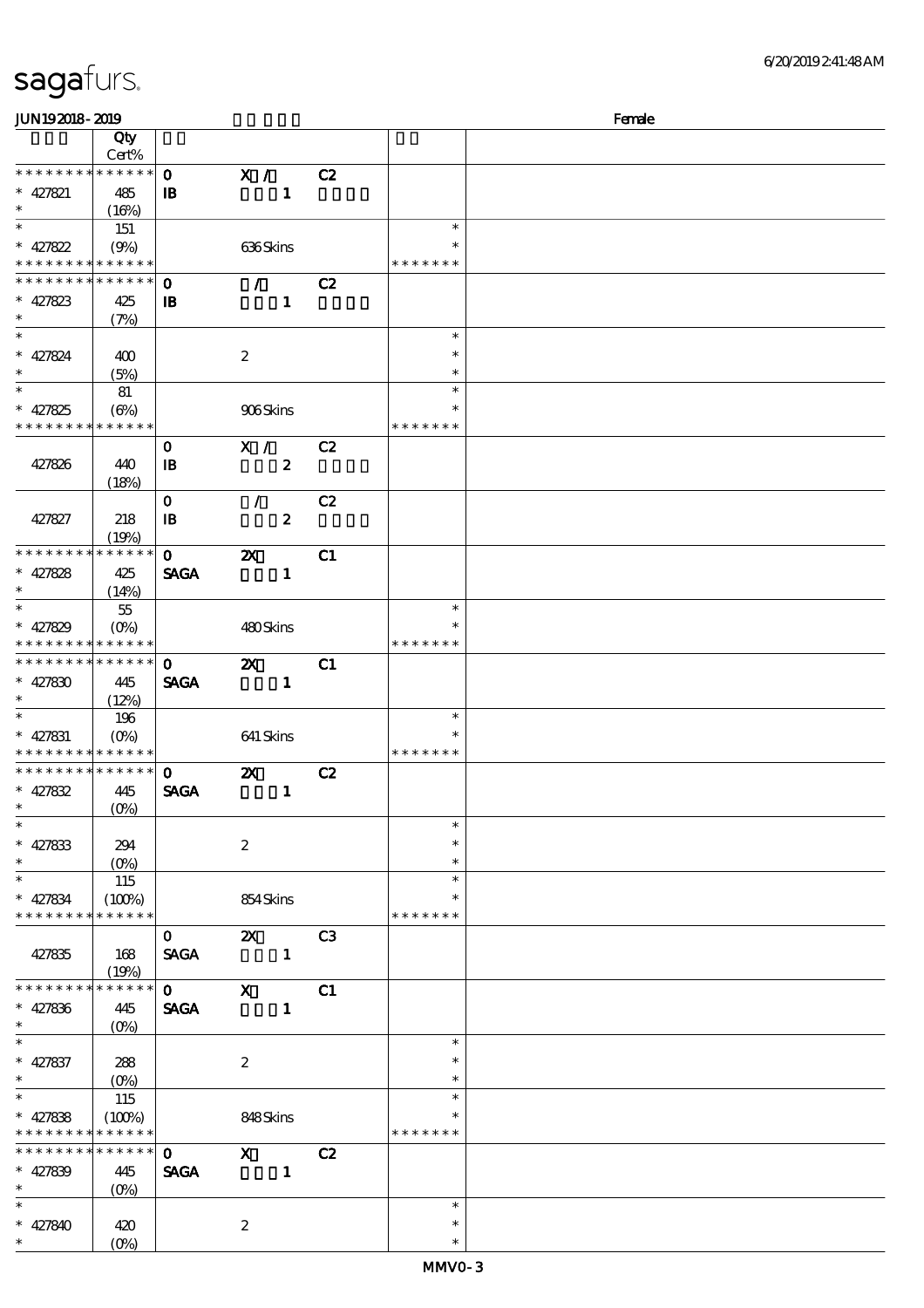| <b>JUN192018-2019</b>                    |                  |                                |                           |                |               | Female |
|------------------------------------------|------------------|--------------------------------|---------------------------|----------------|---------------|--------|
|                                          | Qty              |                                |                           |                |               |        |
|                                          | $Cert\%$         |                                |                           |                |               |        |
| $*$                                      |                  | $\mathbf{O}$                   | $\mathbf x$               | C2             | $\ast$        |        |
| $* 427841$                               | 420              | $\operatorname{\mathsf{SAGA}}$ | $\mathbf{1}$              |                | $\ast$        |        |
| $\ast$                                   |                  |                                |                           |                | $\ast$        |        |
| $\ast$                                   | $(O\%)$          |                                |                           |                |               |        |
|                                          |                  |                                |                           |                | $\ast$        |        |
| $* 427842$                               | 147              |                                | $\boldsymbol{4}$          |                | $\ast$        |        |
| $\ast$                                   | $(0\%)$          |                                |                           |                | $\ast$        |        |
| $\overline{\ast}$                        | 189              |                                |                           |                | $\ast$        |        |
| $* 427843$                               | (100%)           |                                | 1621 Skins                |                | $\ast$        |        |
| * * * * * * * * * * * * * *              |                  |                                |                           |                | * * * * * * * |        |
|                                          |                  |                                |                           |                |               |        |
|                                          |                  | $\mathbf{O}$                   | $\mathbf x$               | C <sub>3</sub> |               |        |
| 427844                                   | 385              | <b>SAGA</b>                    | $\mathbf{1}$              |                |               |        |
|                                          | (16%)            |                                |                           |                |               |        |
| * * * * * * * *                          | $******$         | $\mathbf{o}$                   |                           | C1             |               |        |
| $* 427845$                               | 445              | <b>SAGA</b>                    | $\mathbf{1}$              |                |               |        |
| $\ast$                                   | $(O\%)$          |                                |                           |                |               |        |
| $\overline{\phantom{0}}$                 |                  |                                |                           |                | $\ast$        |        |
| $* 427846$                               | 420              |                                | $\boldsymbol{2}$          |                | $\ast$        |        |
| $\ast$                                   |                  |                                |                           |                |               |        |
|                                          | $(O\!/\!o)$      |                                |                           |                | $\ast$        |        |
| $\overline{\ast}$                        |                  |                                |                           |                | $\ast$        |        |
| $* 427847$                               | $327\,$          |                                | 3                         |                | $\ast$        |        |
| $\ast$                                   | $(0\%)$          |                                |                           |                | $\ast$        |        |
| $\overline{\ast}$                        | 226              |                                |                           |                | $\ast$        |        |
| $* 427848$                               | (100%)           |                                | 1418Skins                 |                | $\ast$        |        |
| * * * * * * * *                          | * * * * * *      |                                |                           |                | * * * * * * * |        |
| * * * * * * *                            | $* * * * * * *$  |                                |                           |                |               |        |
|                                          |                  | $\mathbf{o}$                   |                           | C2             |               |        |
| $* 427849$                               | 445              | <b>SAGA</b>                    | $\mathbf{1}$              |                |               |        |
| $\ast$                                   | $(O\%)$          |                                |                           |                |               |        |
| $\ast$                                   |                  |                                |                           |                | $\ast$        |        |
| $* 427850$                               | 420              |                                | $\boldsymbol{2}$          |                | $\ast$        |        |
| $\ast$                                   | $(O\%)$          |                                |                           |                | $\ast$        |        |
| $\ast$                                   |                  |                                |                           |                | $\ast$        |        |
| $* 427851$                               | 420              |                                | $\ensuremath{\mathsf{3}}$ |                | $\ast$        |        |
| $\ast$                                   |                  |                                |                           |                | $\ast$        |        |
| $\ast$                                   | $(0\%)$          |                                |                           |                |               |        |
|                                          |                  |                                |                           |                | $\ast$        |        |
| $* 427852$                               | 420              |                                | $\boldsymbol{4}$          |                | $\ast$        |        |
| $*$                                      | (0%)             |                                |                           |                | $\ast$        |        |
| $\ast$                                   |                  |                                |                           |                | $\ast$        |        |
| $* 427853$                               | 420              |                                | $\mathbf 5$               |                | $\ast$        |        |
| $\ast$                                   | $(0\%)$          |                                |                           |                | $\ast$        |        |
| $\ast$                                   |                  |                                |                           |                | $\ast$        |        |
|                                          |                  |                                |                           |                | $\ast$        |        |
| $* 427854$<br>$\ast$                     | 420              |                                | $\bf 6$                   |                |               |        |
|                                          | $(O\%)$          |                                |                           |                | $\ast$        |        |
| $\ast$                                   |                  |                                |                           |                | $\ast$        |        |
| $* 427855$                               | 447              |                                | $\tau$                    |                | *             |        |
| $\ast$                                   | $(0\%)$          |                                |                           |                | $\ast$        |        |
| $\ast$                                   | $382\,$          |                                |                           |                | $\ast$        |        |
| $* 427856$                               | (100%)           |                                | 3374Skins                 |                | *             |        |
| * * * * * * * *                          | * * * * * *      |                                |                           |                | * * * * * * * |        |
| * * * * * * *<br>$\ast$                  | $* * * * * * *$  | $\mathbf 0$                    |                           | C3             |               |        |
|                                          |                  |                                |                           |                |               |        |
| $* 427857$                               | 445              | <b>SAGA</b>                    | $\mathbf{1}$              |                |               |        |
| $\ast$                                   | $(O\!/\!\delta)$ |                                |                           |                |               |        |
| $\overline{\ast}$                        |                  |                                |                           |                | $\ast$        |        |
| $* 427858$                               | 339              |                                | $\boldsymbol{2}$          |                | $\ast$        |        |
| $\ast$                                   | $(0\%)$          |                                |                           |                | $\ast$        |        |
| $\ast$                                   | 146              |                                |                           |                | $\ast$        |        |
| $* 427859$                               | (90%)            |                                | 930Skins                  |                | $\ast$        |        |
| * * * * * * * * <mark>* * * * * *</mark> |                  |                                |                           |                | * * * * * * * |        |
| * * * * * * * *                          | $* * * * * * *$  |                                |                           |                |               |        |
|                                          |                  | $\mathbf{O}$                   |                           | C1             |               |        |
| $* 427800$                               | 465              | <b>SAGA</b>                    | $\mathbf{1}$              |                |               |        |
| $\ast$                                   | $(O\%)$          |                                |                           |                |               |        |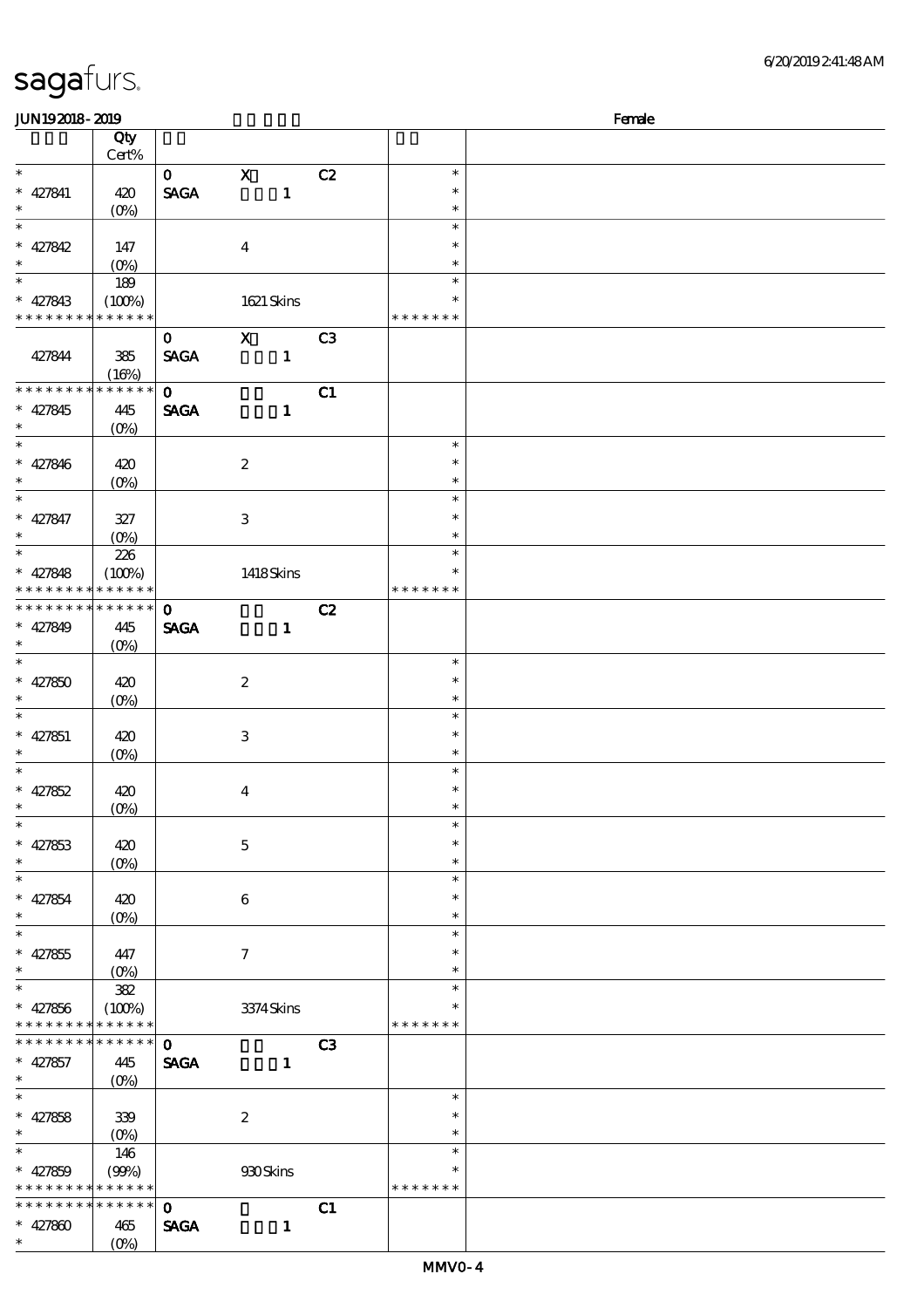| JUN192018-2019                |                 |              |                           |    |                  | Female |
|-------------------------------|-----------------|--------------|---------------------------|----|------------------|--------|
|                               | Qty             |              |                           |    |                  |        |
|                               | Cert%           |              |                           |    |                  |        |
| $\ast$                        |                 | $\mathbf{O}$ |                           | C1 | $\ast$           |        |
| $* 427861$                    | 440             | <b>SAGA</b>  | $\mathbf{1}$              |    | $\ast$           |        |
| $\ast$                        | $(0\%)$         |              |                           |    | $\ast$           |        |
| $\ast$                        |                 |              |                           |    | $\ast$           |        |
| $* 427862$                    | 202             |              | $\ensuremath{\mathbf{3}}$ |    | $\ast$           |        |
| $\ast$                        | $(O\%)$         |              |                           |    | $\ast$           |        |
| $\ast$                        | 181             |              |                           |    | $\ast$           |        |
| $* 427863$                    | (100%)          |              | 1288Skins                 |    |                  |        |
| * * * * * * * *               | * * * * * *     |              |                           |    | * * * * * * *    |        |
| * * * * * * * *               | $* * * * * * *$ | $\mathbf{o}$ |                           | C2 |                  |        |
| $* 427864$                    | 445             | <b>SAGA</b>  | $\mathbf{1}$              |    |                  |        |
| $\ast$<br>$\ast$              | $(O\%)$         |              |                           |    | $\ast$           |        |
|                               |                 |              |                           |    |                  |        |
| $* 427865$<br>$\ast$          | 420             |              | $\boldsymbol{2}$          |    | $\ast$<br>$\ast$ |        |
| $\ast$                        | $(0\%)$         |              |                           |    | $\ast$           |        |
|                               |                 |              |                           |    | $\ast$           |        |
| $* 427866$<br>$\ast$          | 420             |              | $\,3$                     |    | $\ast$           |        |
| $\ast$                        | $(O\!/\!o)$     |              |                           |    | $\ast$           |        |
| $* 427867$                    | 420             |              | $\boldsymbol{4}$          |    | $\ast$           |        |
| $\ast$                        | $(0\%)$         |              |                           |    | $\ast$           |        |
| $\ast$                        |                 |              |                           |    | $\ast$           |        |
| $* 427868$                    | 420             |              | $\mathbf 5$               |    | $\ast$           |        |
| $\ast$                        | $(0\%)$         |              |                           |    | $\ast$           |        |
| $\ast$                        |                 |              |                           |    | $\ast$           |        |
| $* 427809$                    | 420             |              | $\bf 6$                   |    | $\ast$           |        |
| $\ast$                        | (0%)            |              |                           |    | $\ast$           |        |
| $\ast$                        |                 |              |                           |    | $\ast$           |        |
| $* 427870$                    | 420             |              | $\boldsymbol{7}$          |    | $\ast$           |        |
| $\ast$                        | $(0\%)$         |              |                           |    | $\ast$           |        |
| $\ast$                        |                 |              |                           |    | $\ast$           |        |
| $* 427871$                    | 420             |              | ${\bf 8}$                 |    | $\ast$           |        |
| $\ast$                        | $(0\%)$         |              |                           |    | $\ast$           |        |
| $\ast$                        |                 |              |                           |    | $\ast$           |        |
| $* 427872$                    | 440             |              | $\boldsymbol{9}$          |    | $\ast$           |        |
| $\ast$                        | (0%)            |              |                           |    | $\ast$           |        |
| $\overline{\phantom{a}}$      |                 |              |                           |    | $\ast$           |        |
| $* 427873$                    | 198             |              | $10\,$                    |    | $\ast$           |        |
| $\ast$                        | $(0\%)$         |              |                           |    | $\ast$           |        |
| $\overline{\phantom{0}}$      | $358\,$         |              |                           |    | $\ast$           |        |
| $* 427874$                    | (100%)          |              | 4381 Skins                |    | $\ast$           |        |
| * * * * * * * * * * * * * *   |                 |              |                           |    | * * * * * * *    |        |
| * * * * * * * * * * * * * * * |                 | $\mathbf{o}$ |                           | C3 |                  |        |
| $* 427875$                    | 445             | <b>SAGA</b>  | $\mathbf{1}$              |    |                  |        |
| $\ast$<br>$\overline{\ast}$   | $(O\%)$         |              |                           |    |                  |        |
|                               |                 |              |                           |    | $\ast$           |        |
| $* 427876$<br>$\ast$          | 420             |              | $\boldsymbol{z}$          |    | $\ast$<br>$\ast$ |        |
| $\overline{\ast}$             | $(O\%)$         |              |                           |    |                  |        |
|                               |                 |              |                           |    | $\ast$<br>$\ast$ |        |
| $* 427877$<br>$\ast$          | $397\,$         |              | $\,3$                     |    | $\ast$           |        |
| $\ast$                        | $(0\%)$<br>186  |              |                           |    | $\ast$           |        |
| $* 427878$                    | (100%)          |              | 1448Skins                 |    | $\ast$           |        |
| * * * * * * * *               | * * * * * *     |              |                           |    | * * * * * * *    |        |
| * * * * * * * * * * * * * * * |                 | $\mathbf{o}$ |                           | C1 |                  |        |
| $* 427879$                    | 445             | <b>SAGA</b>  | $\mathbf{1}$              |    |                  |        |
| $\ast$                        | $(O\%)$         |              |                           |    |                  |        |
| $\ast$                        |                 |              |                           |    | $\ast$           |        |
| $* 427880$                    | 440             |              | $\boldsymbol{2}$          |    | $\ast$           |        |
| $\ast$                        | $(O\%)$         |              |                           |    | $\ast$           |        |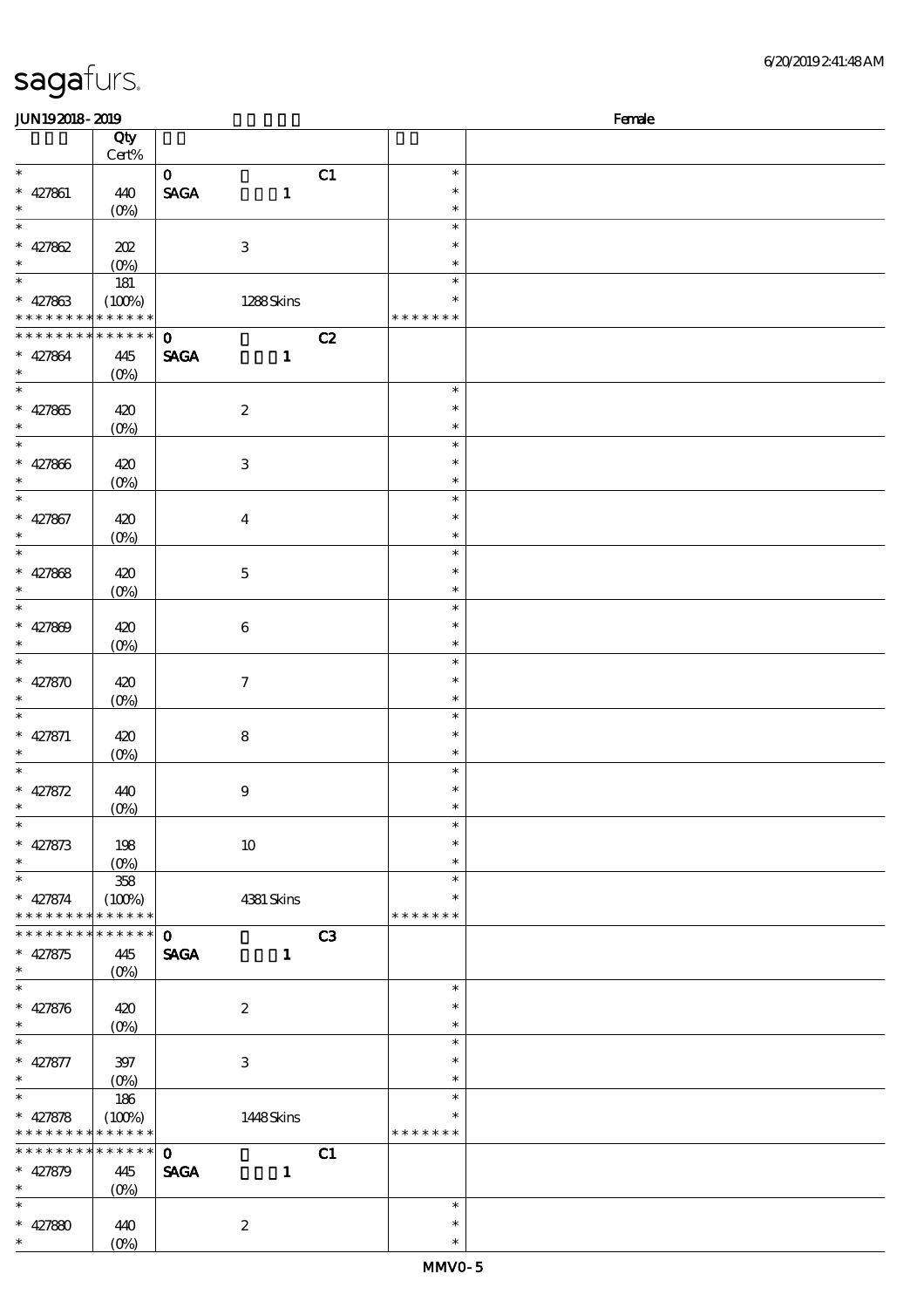| <b>JUN192018-2019</b>                                        |                    |                              |                                                           |    |                  | Female |
|--------------------------------------------------------------|--------------------|------------------------------|-----------------------------------------------------------|----|------------------|--------|
|                                                              | Qty<br>$Cert\%$    |                              |                                                           |    |                  |        |
| $\ast$                                                       |                    | $\mathbf{O}$                 |                                                           | C1 | $\ast$           |        |
| $* 427881$                                                   | 72                 | $\ensuremath{\mathsf{SAGA}}$ | $\mathbf{1}$                                              |    | $\ast$           |        |
| $\ast$                                                       | $(O_0)$            |                              |                                                           |    | $\ast$           |        |
| $\ast$                                                       | 125                |                              |                                                           |    | $\ast$           |        |
| $* 427882$                                                   | (100%)             |                              | 1082Skins                                                 |    | *                |        |
| * * * * * * * *                                              | * * * * * *        |                              |                                                           |    | * * * * * * *    |        |
| * * * * * * *                                                | $***$ * * * * *    | $\mathbf 0$                  |                                                           | C2 |                  |        |
| $* 427883$                                                   | 445                | <b>SAGA</b>                  | $\mathbf{1}$                                              |    |                  |        |
| $\ast$                                                       | $(O_0)$            |                              |                                                           |    |                  |        |
| $\ast$                                                       |                    |                              |                                                           |    | $\ast$           |        |
| $* 427884$                                                   | 420                |                              | $\boldsymbol{2}$                                          |    | $\ast$           |        |
| $\ast$                                                       | $(O\!/\!o)$        |                              |                                                           |    | $\ast$           |        |
| $\overline{\phantom{0}}$                                     |                    |                              |                                                           |    | $\ast$           |        |
| $* 427885$                                                   | 420                |                              | $\,3$                                                     |    | $\ast$           |        |
| $\ast$                                                       | $(0\%)$            |                              |                                                           |    | $\ast$           |        |
| $\ast$                                                       |                    |                              |                                                           |    | $\ast$           |        |
| $* 427886$                                                   | 420                |                              | $\boldsymbol{4}$                                          |    | $\ast$           |        |
| $\ast$                                                       | $(O\%)$            |                              |                                                           |    | $\ast$           |        |
| $\ast$                                                       |                    |                              |                                                           |    | $\ast$           |        |
| $* 427887$                                                   | 420                |                              | $\mathbf 5$                                               |    | $\ast$           |        |
| $\ast$<br>$\ast$                                             | (O <sub>0</sub> )  |                              |                                                           |    | $\ast$<br>$\ast$ |        |
| $* 427888$                                                   |                    |                              |                                                           |    | $\ast$           |        |
| $\ast$                                                       | 420<br>$(0\%)$     |                              | $\bf 6$                                                   |    | $\ast$           |        |
| $\ast$                                                       |                    |                              |                                                           |    | $\ast$           |        |
| $* 427889$                                                   | 420                |                              | $\boldsymbol{\tau}$                                       |    | $\ast$           |        |
| $\ast$                                                       | $(O\!/\!\!\delta)$ |                              |                                                           |    | $\ast$           |        |
| $\ast$                                                       |                    |                              |                                                           |    | $\ast$           |        |
| $* 427800$                                                   | 420                |                              | $\bf 8$                                                   |    | $\ast$           |        |
| $\ast$                                                       | $(O\%)$            |                              |                                                           |    | $\ast$           |        |
| $\ast$                                                       |                    |                              |                                                           |    | $\ast$           |        |
| $* 427891$                                                   | 430                |                              | $\boldsymbol{9}$                                          |    | $\ast$           |        |
| $\ast$                                                       | (0%)               |                              |                                                           |    | $\ast$           |        |
| $*$                                                          | 281                |                              |                                                           |    | $\ast$           |        |
| $* 427892$                                                   | (100%)             |                              | 4096Skins                                                 |    | $\ast$           |        |
| * * * * * * * * * * * * * *<br>* * * * * * * * * * * * * * * |                    |                              |                                                           |    | *******          |        |
|                                                              |                    | $\mathbf{O}$                 |                                                           | C3 |                  |        |
| $* 427808$<br>$\ast$                                         | 445                | <b>SAGA</b>                  | $\mathbf{1}$                                              |    |                  |        |
| $\overline{\phantom{0}}$                                     | $(O\%)$            |                              |                                                           |    | $\ast$           |        |
|                                                              | 420                |                              | $\boldsymbol{2}$                                          |    | $\ast$           |        |
| * 427894                                                     |                    |                              |                                                           |    | $\ast$           |        |
|                                                              |                    |                              |                                                           |    | $\ast$           |        |
| $* 427805$                                                   | 340                |                              | 3                                                         |    | $\ast$           |        |
| $\ast$                                                       |                    |                              |                                                           |    | $\ast$           |        |
|                                                              | 169                |                              |                                                           |    | $\ast$           |        |
| $* 427896$                                                   | (100%)             |                              | 1374Skins                                                 |    | $\ast$           |        |
| * * * * * * * * * * * * * *                                  |                    |                              |                                                           |    | * * * * * * *    |        |
|                                                              |                    | $\mathbf{O}$                 |                                                           | C3 |                  |        |
| 427897                                                       | 304                |                              | SAGA 1                                                    |    |                  |        |
|                                                              | (18%)              |                              |                                                           |    |                  |        |
| 427898                                                       | 358                |                              | $\begin{array}{ccc} 0 & X & C1 \\ SAGA & 1 & \end{array}$ |    |                  |        |
|                                                              | (13%)              |                              |                                                           |    |                  |        |
|                                                              |                    | $\overline{\textbf{0}}$ X    |                                                           | C1 |                  |        |
| 427899                                                       | 327                | <b>SAGA</b>                  |                                                           |    |                  |        |
|                                                              | (21%)              |                              |                                                           |    |                  |        |
|                                                              |                    | $0$ X                        |                                                           | C1 |                  |        |
| 427900                                                       | 161                | <b>SAGA</b>                  |                                                           |    |                  |        |
|                                                              | (31%)              |                              |                                                           |    |                  |        |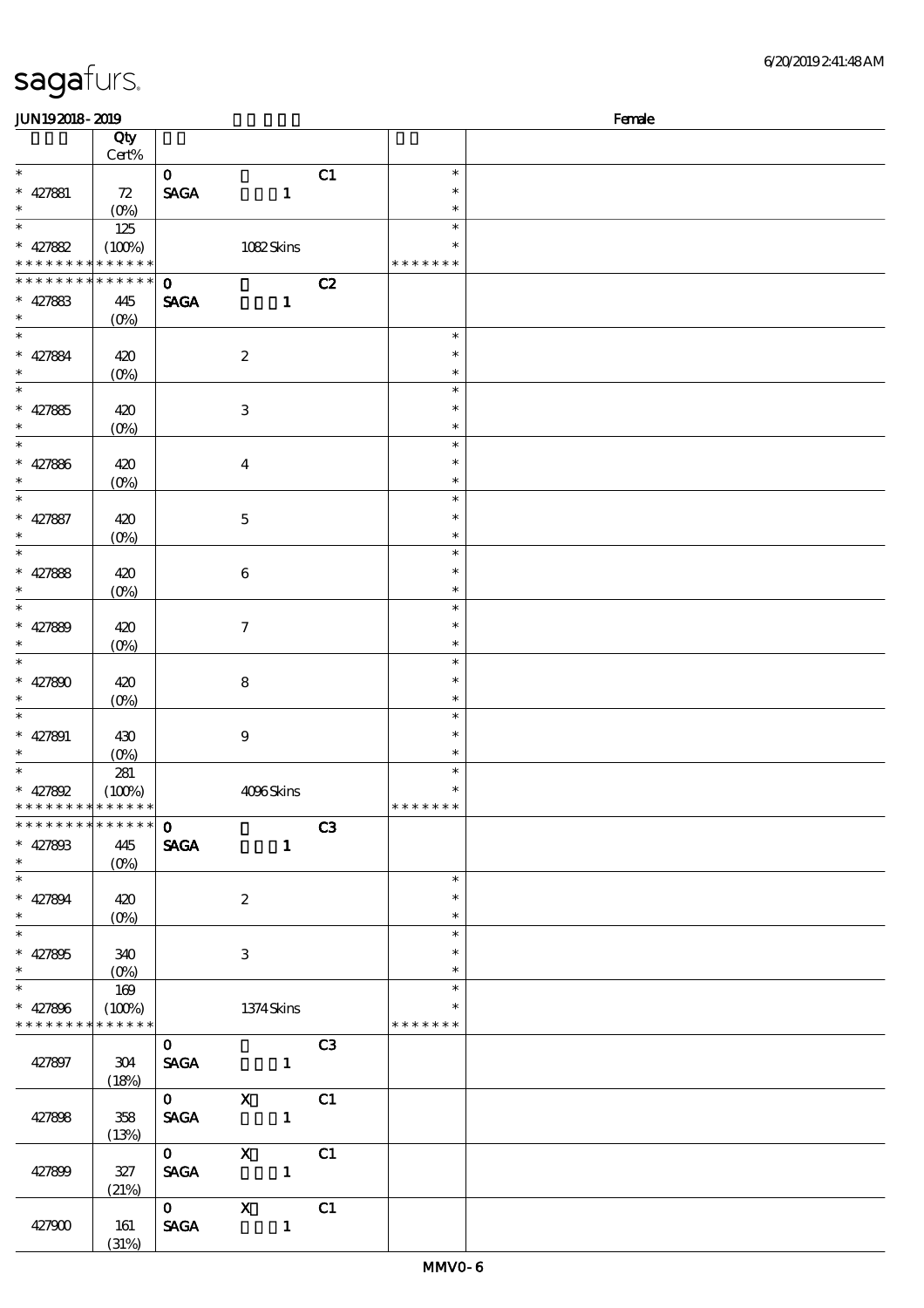| JUN192018-2019                 |                                 |                                              |                           |                |               | Female |
|--------------------------------|---------------------------------|----------------------------------------------|---------------------------|----------------|---------------|--------|
|                                | Qty                             |                                              |                           |                |               |        |
|                                | Cert%                           |                                              |                           |                |               |        |
| * * * * * * * *                | $* * * * * * *$                 | $\mathbf{o}$                                 | $\mathbf{x}$              | C2             |               |        |
| $* 427901$                     | 445                             | <b>SAGA</b>                                  | $\mathbf{1}$              |                |               |        |
| $\ast$                         | $(O\%)$                         |                                              |                           |                |               |        |
| $\overline{\phantom{0}}$       |                                 |                                              |                           |                | $\ast$        |        |
| $* 427902$                     | 420                             |                                              | $\boldsymbol{2}$          |                | $\ast$        |        |
| $\ast$                         | $(O\!\!\!\!\!\!\backslash\rho)$ |                                              |                           |                | $\ast$        |        |
|                                |                                 |                                              |                           |                | $\ast$        |        |
| $* 42790B$                     |                                 |                                              |                           |                | $\ast$        |        |
| $\ast$                         | 420                             |                                              | 3                         |                | $\ast$        |        |
| $*$                            | $(O\!\!\!\!\!\!\backslash\rho)$ |                                              |                           |                | $\ast$        |        |
|                                |                                 |                                              |                           |                |               |        |
| $* 427904$                     | 428                             |                                              | $\overline{4}$            |                | $\ast$        |        |
| $\ast$                         | $(O\!/\!o)$                     |                                              |                           |                | $\ast$        |        |
|                                | 121                             |                                              |                           |                | $\ast$        |        |
| $* 427905$                     | (98%)                           |                                              | 1834 Skins                |                | $\ast$        |        |
| * * * * * * * * <mark>*</mark> | * * * * * *                     |                                              |                           |                | * * * * * * * |        |
| * * * * * * * *                | $* * * * * * *$                 | $\mathbf{o}$                                 | $\mathbf{X}$              | C2             |               |        |
| $* 427906$                     | 284                             | <b>SAGA</b>                                  | $\mathbf{1}$              |                |               |        |
| $\ast$                         | $(O\%)$                         |                                              |                           |                |               |        |
|                                | 161                             |                                              |                           |                | $\ast$        |        |
| $* 427907$                     | (95%)                           |                                              | 445Skins                  |                | $\ast$        |        |
| * * * * * * * *                | * * * * * *                     |                                              |                           |                | * * * * * * * |        |
| * * * * * * * * * * * * * * *  |                                 | $\mathbf{o}$                                 | $\mathbf{X}$              | C <sub>3</sub> |               |        |
| $* 427908$                     | 445                             | <b>SAGA</b>                                  | $\mathbf{1}$              |                |               |        |
| $\ast$                         | (18%)                           |                                              |                           |                |               |        |
|                                | 123                             |                                              |                           |                | $\ast$        |        |
| $* 427909$                     | $(O\!\!\!\!\!\!\backslash\rho)$ |                                              | 568Skins                  |                |               |        |
| * * * * * * * *                | * * * * * *                     |                                              |                           |                | * * * * * * * |        |
|                                |                                 |                                              |                           |                |               |        |
|                                |                                 | $\mathbf{O}$                                 | $\mathbf{X}$              | C1             |               |        |
| 427910                         | 340                             | <b>SAGA</b>                                  | $\boldsymbol{z}$          |                |               |        |
|                                | (14%)                           |                                              |                           |                |               |        |
| * * * * * * * *                | $******$                        | $\mathbf{O}$                                 | $\boldsymbol{\mathsf{z}}$ | C1             |               |        |
| $* 427911$                     | 405                             | <b>SAGA</b>                                  | $\boldsymbol{z}$          |                |               |        |
| $\ast$                         | (15%)                           |                                              |                           |                |               |        |
|                                | 85                              |                                              |                           |                | $\ast$        |        |
| * $427912$                     |                                 |                                              | 490Skins                  |                | $\ast$        |        |
| * * * * * * * * * * * * * * *  |                                 |                                              |                           |                | *******       |        |
|                                |                                 | $\mathbf 0$                                  | $\boldsymbol{\mathsf{Z}}$ | C1             |               |        |
| 427913                         | 219                             | <b>SAGA</b>                                  | $\boldsymbol{z}$          |                |               |        |
|                                | (13%)                           |                                              |                           |                |               |        |
| * * * * * * * *                | * * * * * *                     | $\overline{0}$ $\overline{z}$ $\overline{z}$ |                           | C2             |               |        |
| $* 427914$                     | 445                             | <b>SAGA</b>                                  | $\boldsymbol{z}$          |                |               |        |
| $\ast$                         | (15%)                           |                                              |                           |                |               |        |
|                                | 77                              |                                              |                           |                | $\ast$        |        |
| $* 427915$                     |                                 |                                              | 522Skins                  |                | *             |        |
| * * * * * * * *                | * * * * * *                     |                                              |                           |                | * * * * * * * |        |
| * * * * * * * *                | * * * * * *                     | $\mathbf{0}$                                 | $\mathbf{x}$              | C2             |               |        |
| $* 427916$                     |                                 | <b>SAGA</b>                                  | $\boldsymbol{2}$          |                |               |        |
| $\ast$                         | 446                             |                                              |                           |                |               |        |
| $\ast$                         | $(O\%)$                         |                                              |                           |                | $\ast$        |        |
|                                |                                 |                                              |                           |                | $\ast$        |        |
| $* 427917$<br>$*$              | 420                             |                                              | $\boldsymbol{2}$          |                | $\ast$        |        |
| $\overline{\ast}$              | $(O\!\!\!\!\!\!\backslash\rho)$ |                                              |                           |                | $\ast$        |        |
|                                |                                 |                                              |                           |                |               |        |
| * $427918$                     | 126                             |                                              | 3                         |                | $\ast$        |        |
| $\ast$                         | $(O\%)$                         |                                              |                           |                | $\ast$        |        |
| $\ast$                         | 206                             |                                              |                           |                | $\ast$        |        |
| $* 427919$                     | (100%)                          |                                              | 1198Skins                 |                | $\ast$        |        |
| * * * * * * * *                | * * * * * *                     |                                              |                           |                | * * * * * * * |        |
|                                |                                 | $\mathbf{O}$                                 | $\mathbf{x}$              | C <sub>3</sub> |               |        |
| 427920                         | 104                             | <b>SAGA</b>                                  | $\boldsymbol{z}$          |                |               |        |
|                                | (20%)                           |                                              |                           |                |               |        |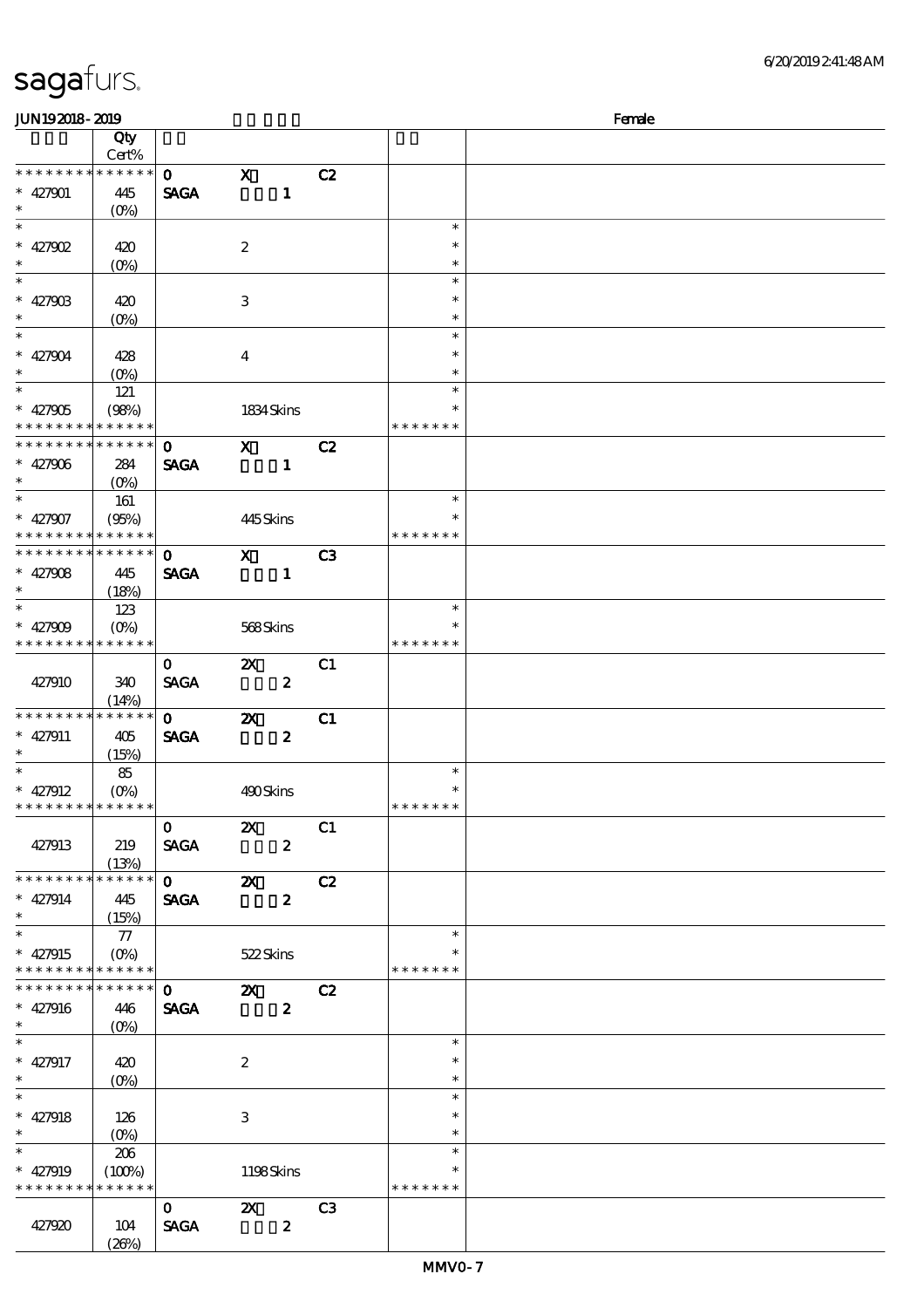| JUN192018-2019          |                            |              |                           |                |                  | Female |
|-------------------------|----------------------------|--------------|---------------------------|----------------|------------------|--------|
|                         | Qty                        |              |                           |                |                  |        |
|                         | Cert%                      |              |                           |                |                  |        |
| __<br>* * * * * * * *   | $******$                   | $\mathbf{o}$ | $\boldsymbol{\mathrm{X}}$ | C1             |                  |        |
| $* 427921$              | 445                        | <b>SAGA</b>  | $\boldsymbol{2}$          |                |                  |        |
| $*$                     | $(0\%)$                    |              |                           |                |                  |        |
|                         |                            |              |                           |                | $\ast$           |        |
| * $427922$              | 305                        |              | $\boldsymbol{2}$          |                | $\ast$           |        |
|                         | $(O\%)$                    |              |                           |                | $\ast$           |        |
|                         | 162                        |              |                           |                | $\ast$           |        |
| $* 427923$              | (100%)                     |              | 912Skins                  |                | $\ast$           |        |
| * * * * * * * *         | * * * * * *                |              |                           |                | * * * * * * *    |        |
| * * * * * * * *         | $\ast\ast\ast\ast\ast\ast$ | $\mathbf{o}$ | $\mathbf{x}$              | C1             |                  |        |
| $* 427924$              | 445                        | <b>SAGA</b>  | $\boldsymbol{z}$          |                |                  |        |
| $\ast$                  | $(O\%)$                    |              |                           |                |                  |        |
|                         |                            |              |                           |                | $\ast$           |        |
| * 427925                |                            |              |                           |                | $\ast$           |        |
| $*$                     | 264                        |              | $\boldsymbol{2}$          |                | $\ast$           |        |
|                         | $(O\%)$                    |              |                           |                | $\ast$           |        |
|                         | 143                        |              |                           |                |                  |        |
| $* 427926$              | (100%)                     |              | 852Skins                  |                | $\ast$           |        |
| * * * * * * * *         | * * * * * *                |              |                           |                | * * * * * * *    |        |
| ____<br>* * * * * * * * | $\ast\ast\ast\ast\ast\ast$ | $\mathbf{O}$ | $\mathbf{X}$              | C2             |                  |        |
| $* 427927$              | 445                        | <b>SAGA</b>  | $\boldsymbol{z}$          |                |                  |        |
| $*$                     | $(O\%)$                    |              |                           |                |                  |        |
|                         |                            |              |                           |                | $\ast$           |        |
| * $427928$              | 373                        |              | $\boldsymbol{2}$          |                | $\ast$           |        |
| $*$ $*$                 | $(O\%)$                    |              |                           |                | $\ast$           |        |
|                         | 163                        |              |                           |                | $\ast$           |        |
| $* 427929$              | (100%)                     |              | 981 Skins                 |                | ∗                |        |
| * * * * * * * *         | * * * * * *                |              |                           |                | * * * * * * *    |        |
|                         |                            | $\mathbf{O}$ | $\mathbf{x}$              | C <sub>3</sub> |                  |        |
| 427930                  | 224                        | <b>SAGA</b>  | $\boldsymbol{z}$          |                |                  |        |
|                         | (23%)                      |              |                           |                |                  |        |
| * * * * * * * *         | * * * * * *                | $\mathbf{O}$ |                           | C1             |                  |        |
| $* 427931$              | 445                        | <b>SAGA</b>  | $\boldsymbol{2}$          |                |                  |        |
| $\ast$                  | $(O\%)$                    |              |                           |                |                  |        |
|                         |                            |              |                           |                | $\ast$           |        |
| * $427932$              | 420                        |              | $\boldsymbol{z}$          |                | $\ast$           |        |
| $*$ $*$                 | (0%)                       |              |                           |                | $\ast$           |        |
| $\ast$                  |                            |              |                           |                | $\ast$           |        |
| $* 427933$              | 420                        |              | 3                         |                | $\ast$           |        |
| $\ast$                  | $(0\%)$                    |              |                           |                | $\ast$           |        |
| $\ast$                  |                            |              |                           |                | $\ast$           |        |
| $* 427934$              |                            |              |                           |                | $\ast$           |        |
| $\ast$                  | 420                        |              | $\bf{4}$                  |                | $\ast$           |        |
| $\overline{\ast}$       | (100%)                     |              |                           |                | $\ast$           |        |
|                         |                            |              |                           |                | $\ast$           |        |
| $* 427935$<br>$\ast$    | 91                         |              | $\mathbf{5}$              |                |                  |        |
| $\ast$                  | (100%)                     |              |                           |                | $\ast$<br>$\ast$ |        |
|                         | 298                        |              |                           |                |                  |        |
| $* 427936$              | $(O\%)$                    |              | 2094Skins                 |                | ∗                |        |
| * * * * * * * *         | * * * * * *                |              |                           |                | * * * * * * *    |        |
| * * * * * * * *         | * * * * * *                | $\mathbf{o}$ |                           | C2             |                  |        |
| $* 427937$              | 445                        | <b>SAGA</b>  | $\pmb{2}$                 |                |                  |        |
| $\ast$                  | $(O\%)$                    |              |                           |                |                  |        |
| $\overline{\ast}$       |                            |              |                           |                | $\ast$           |        |
| * $427938$              | 420                        |              | $\boldsymbol{2}$          |                | $\ast$           |        |
| $\ast$                  | $(O\%)$                    |              |                           |                | $\ast$           |        |
| $\ast$                  |                            |              |                           |                | $\ast$           |        |
| $* 427939$              | 420                        |              | $\,3$                     |                | $\ast$           |        |
| $\ast$                  | $(0\%)$                    |              |                           |                | $\ast$           |        |
| $\ast$                  |                            |              |                           |                | $\ast$           |        |
| $* 427940$              | 420                        |              | $\bf{4}$                  |                | $\ast$           |        |
| $\ast$                  | (O <sub>0</sub> )          |              |                           |                | $\ast$           |        |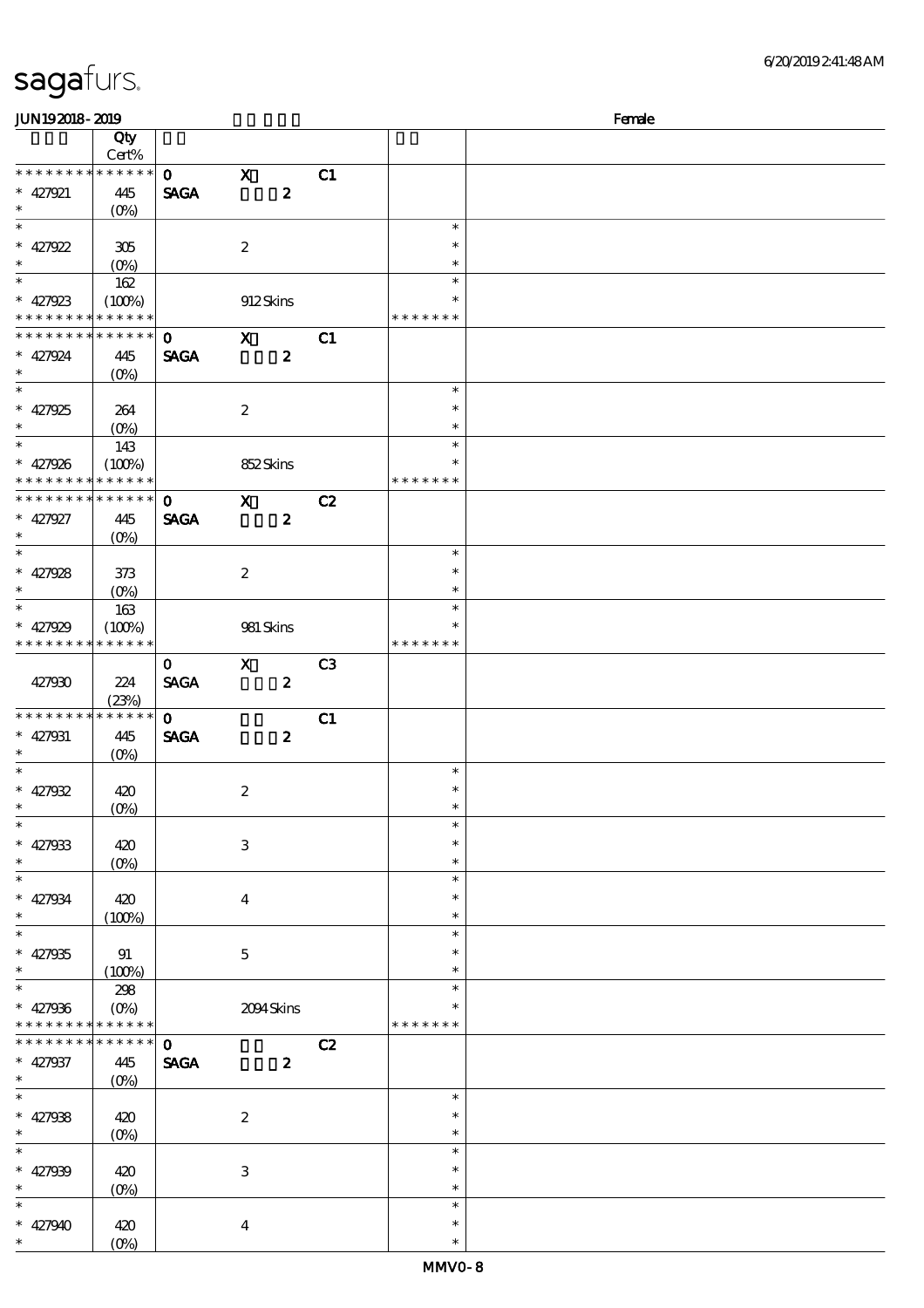| 6/20/2019241:48AM |  |
|-------------------|--|
|-------------------|--|

| <b>JUN192018-2019</b>                      |         |                                |                         |               | Female |
|--------------------------------------------|---------|--------------------------------|-------------------------|---------------|--------|
|                                            | Qty     |                                |                         |               |        |
|                                            | Cert%   |                                |                         |               |        |
| $\ast$                                     |         | $\mathbf{O}$                   | C2                      | $\ast$        |        |
| $* 427941$                                 | 420     | $\operatorname{\mathsf{SAGA}}$ | $\boldsymbol{z}$        | $\ast$        |        |
| $\ast$                                     | $(0\%)$ |                                |                         | $\ast$        |        |
| $\ast$                                     |         |                                |                         | $\ast$        |        |
|                                            |         |                                |                         | $\ast$        |        |
| $* 427942$                                 | 420     | $\bf 6$                        |                         |               |        |
| $\ast$                                     | (100%)  |                                |                         | $\ast$        |        |
| $\overline{\phantom{a}^*}$                 |         |                                |                         | $\ast$        |        |
| $* 427943$                                 | 228     | $\boldsymbol{7}$               |                         | $\ast$        |        |
| $\ast$                                     | (100%)  |                                |                         | $\ast$        |        |
| $\overline{\phantom{a}^*}$                 | 364     |                                |                         | $\ast$        |        |
| $* 427944$                                 | $(O\%)$ | 3137Skins                      |                         | $\ast$        |        |
| * * * * * * * * <mark>* * * * * * *</mark> |         |                                |                         | * * * * * * * |        |
| * * * * * * * * * * * * * *                |         |                                |                         |               |        |
|                                            |         | $\mathbf{O}$                   | C2                      |               |        |
| $* 427945$                                 | 445     | <b>SAGA</b>                    | $\boldsymbol{z}$        |               |        |
| $\ast$                                     | $(O\%)$ |                                |                         |               |        |
| $\overline{\ast}$                          |         |                                |                         | $\ast$        |        |
| $* 427946$                                 | 420     | $\boldsymbol{2}$               |                         | $\ast$        |        |
| $\ast$                                     | $(0\%)$ |                                |                         | $\ast$        |        |
| $\ast$                                     |         |                                |                         | $\ast$        |        |
| $* 427947$                                 | 420     | $\,3$                          |                         | $\ast$        |        |
| $\ast$                                     |         |                                |                         | $\ast$        |        |
| $\overline{\phantom{0}}$                   | $(0\%)$ |                                |                         |               |        |
|                                            |         |                                |                         | $\ast$        |        |
| $* 427948$                                 | 420     | $\bf{4}$                       |                         | $\ast$        |        |
| $\ast$                                     | $(0\%)$ |                                |                         | $\ast$        |        |
| $\overline{\ast}$                          |         |                                |                         | $\ast$        |        |
| $* 427949$                                 | 420     | $\mathbf{5}$                   |                         | $\ast$        |        |
| $\ast$                                     | $(O\%)$ |                                |                         | $\ast$        |        |
| $\ast$                                     |         |                                |                         | $\ast$        |        |
|                                            |         |                                |                         | $\ast$        |        |
| $* 427950$                                 | 420     | 6                              |                         |               |        |
| $\ast$                                     | $(O\%)$ |                                |                         | $\ast$        |        |
| $\ast$                                     |         |                                |                         | $\ast$        |        |
| $* 427951$                                 | 420     | $\boldsymbol{7}$               |                         | $\ast$        |        |
| $\ast$                                     | $(0\%)$ |                                |                         | $\ast$        |        |
| $\ast$                                     |         |                                |                         | $\ast$        |        |
| $* 427952$                                 | 420     | ${\bf 8}$                      |                         | $\ast$        |        |
| $\ast$                                     | (0%)    |                                |                         | $\ast$        |        |
| $\ast$                                     |         |                                |                         | $\ast$        |        |
|                                            |         |                                |                         | $\ast$        |        |
| $* 427953$                                 | 420     | $\boldsymbol{9}$               |                         |               |        |
| $\ast$                                     | (100%)  |                                |                         | $\ast$        |        |
| $\ast$                                     |         |                                |                         | $\ast$        |        |
| $* 427954$                                 | 420     | $10\,$                         |                         | $\ast$        |        |
| $\ast$                                     | (100%)  |                                |                         | $\ast$        |        |
| $\overline{\phantom{a}^*}$                 |         |                                |                         | $\ast$        |        |
| $* 427955$                                 | 306     | $11\,$                         |                         | ∗             |        |
| $\ast$                                     | (100%)  |                                |                         | $\ast$        |        |
| $\overline{\phantom{0}}$                   | 319     |                                |                         | $\ast$        |        |
|                                            |         |                                |                         |               |        |
| $* 427956$                                 | $(O\%)$ | 4850Skins                      |                         |               |        |
| * * * * * * * * * * * * * *                |         |                                |                         | * * * * * * * |        |
| * * * * * * * * * * * * * * *              |         | $\mathbf{O}$                   | C3                      |               |        |
| $* 427957$                                 | 428     | <b>SAGA</b>                    | $\overline{\mathbf{z}}$ |               |        |
| $\ast$                                     |         |                                |                         |               |        |
| $\overline{\phantom{0}}$                   | 145     |                                |                         | $\ast$        |        |
| $* 427958$                                 | (100%)  | 573Skins                       |                         |               |        |
| * * * * * * * * <mark>* * * * * * *</mark> |         |                                |                         | * * * * * * * |        |
| * * * * * * * * * * * * * *                |         | $\mathbf{O}$                   |                         |               |        |
|                                            |         |                                | C1                      |               |        |
| $* 427959$                                 | 445     | <b>SAGA</b>                    | $\boldsymbol{z}$        |               |        |
| $\ast$                                     | $(0\%)$ |                                |                         |               |        |
| $\overline{\phantom{a}}$                   |         |                                |                         | $\ast$        |        |
| $* 427900$                                 | 420     | $\boldsymbol{z}$               |                         | $\ast$        |        |
| $\ast$                                     | $(O\%)$ |                                |                         | $\ast$        |        |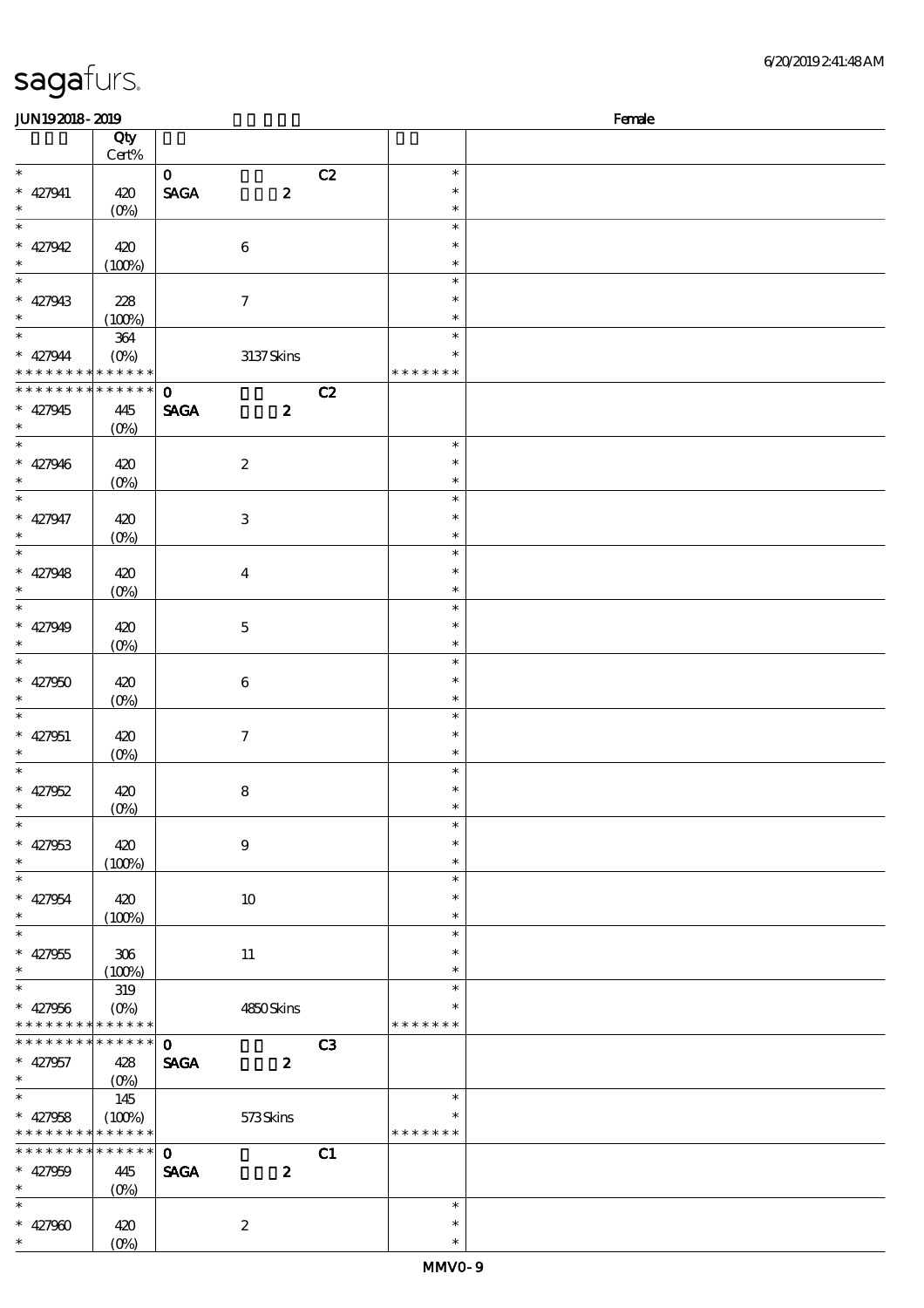| sagafurs.                   |                    |             |                  |                |               |        |
|-----------------------------|--------------------|-------------|------------------|----------------|---------------|--------|
| <b>JUN192018-2019</b>       |                    |             |                  |                |               | Female |
|                             | Qty<br>Cert%       |             |                  |                |               |        |
| $\ast$                      |                    | $\Omega$    |                  | C <sub>1</sub> | $\ast$        |        |
| $\ast$<br>427961            | 51                 | <b>SAGA</b> | $\boldsymbol{z}$ |                | $\ast$        |        |
| $\ast$                      | $(O\!/\!\!\delta)$ |             |                  |                | $\ast$        |        |
| $\ast$                      | 294                |             |                  |                | $\ast$        |        |
| 427962<br>$\ast$            | (100%)             |             | 1210Skins        |                | $\ast$        |        |
| * * * * * * * * * * * * * * |                    |             |                  |                | * * * * * * * |        |
| * * * * * * * * * * * * * * |                    | $\Omega$    |                  | C2             |               |        |
| $* 427963$<br>$\ast$        | 445<br>$(O\%)$     | <b>SAGA</b> | $\boldsymbol{z}$ |                |               |        |
| $\ast$                      |                    |             |                  |                | $\ast$        |        |
| 427964<br>$\ast$            | 420                |             | $\boldsymbol{2}$ |                | $\ast$        |        |
| $\ast$                      | $(O\%)$            |             |                  |                | $\ast$        |        |
| $\ast$                      |                    |             |                  |                | $\ast$        |        |
| 427965<br>$\ast$            | 420                |             | 3                |                | $\ast$        |        |
|                             |                    |             |                  |                |               |        |

| $\ast$                                                                                           |                       | $\mathbf{O}$ |                           | C1 | $\ast$        |  |
|--------------------------------------------------------------------------------------------------|-----------------------|--------------|---------------------------|----|---------------|--|
| $* 427961$                                                                                       | 51                    | <b>SAGA</b>  | $\boldsymbol{z}$          |    | $\ast$        |  |
| $\ast$                                                                                           | $(O\%)$               |              |                           |    | $\ast$        |  |
| $\ast$                                                                                           | 294                   |              |                           |    | $\ast$        |  |
| $* 427962$                                                                                       | (100%)                |              | 1210Skins                 |    |               |  |
| * * * * * * * *                                                                                  | * * * * * *           |              |                           |    | * * * * * * * |  |
| * * * * * * * *                                                                                  | * * * * * *           |              |                           |    |               |  |
|                                                                                                  |                       | $\mathbf 0$  |                           | C2 |               |  |
| $* 427963$                                                                                       | 445                   | <b>SAGA</b>  | $\boldsymbol{z}$          |    |               |  |
| $\ast$                                                                                           | $(O_0)$               |              |                           |    |               |  |
| $\ast$                                                                                           |                       |              |                           |    | $\ast$        |  |
| $* 427964$                                                                                       | 420                   |              | $\boldsymbol{2}$          |    | ∗             |  |
| $\ast$                                                                                           |                       |              |                           |    | $\ast$        |  |
| $\overline{\ast}$                                                                                | $(0\%)$               |              |                           |    |               |  |
|                                                                                                  |                       |              |                           |    | $\ast$        |  |
| $* 427965$                                                                                       | 420                   |              | $\ensuremath{\mathbf{3}}$ |    | $\ast$        |  |
| $\ast$                                                                                           | $(0\%)$               |              |                           |    | $\ast$        |  |
| $\ast$                                                                                           |                       |              |                           |    | $\ast$        |  |
| $* 427966$                                                                                       | 420                   |              | $\boldsymbol{4}$          |    | $\ast$        |  |
| $\ast$                                                                                           |                       |              |                           |    | $\ast$        |  |
| $\overline{\ast}$                                                                                | $(O\%)$               |              |                           |    |               |  |
|                                                                                                  |                       |              |                           |    | $\ast$        |  |
| $* 427967$                                                                                       | 420                   |              | $\mathbf{5}$              |    | ∗             |  |
| $\ast$                                                                                           | (100%)                |              |                           |    | $\ast$        |  |
|                                                                                                  |                       |              |                           |    | $\ast$        |  |
| * $427968$                                                                                       | 176                   |              | $\bf 6$                   |    | ∗             |  |
| $\ast$                                                                                           |                       |              |                           |    |               |  |
|                                                                                                  | (100%)                |              |                           |    |               |  |
|                                                                                                  | 261                   |              |                           |    | $\ast$        |  |
| * $427909$                                                                                       | $(O\%)$               |              | 2562Skins                 |    |               |  |
| * * * * * * * * <mark>* * * * * *</mark>                                                         |                       |              |                           |    | * * * * * * * |  |
| * * * * * * * * <mark>*</mark>                                                                   | * * * * * * *         | $\mathbf{o}$ |                           | C2 |               |  |
| * $427970$                                                                                       | 420                   | <b>SAGA</b>  | $\boldsymbol{z}$          |    |               |  |
| $\ast$                                                                                           |                       |              |                           |    |               |  |
|                                                                                                  | $(0\%)$               |              |                           |    |               |  |
|                                                                                                  |                       |              |                           |    | $\ast$        |  |
|                                                                                                  |                       |              |                           |    |               |  |
|                                                                                                  | 420                   |              | $\boldsymbol{2}$          |    | $\ast$        |  |
|                                                                                                  |                       |              |                           |    | $\ast$        |  |
|                                                                                                  | $(O\!/\!o)$           |              |                           |    | $\ast$        |  |
|                                                                                                  |                       |              |                           |    | $\ast$        |  |
|                                                                                                  | 420                   |              | $\,3\,$                   |    |               |  |
|                                                                                                  | $(O\%)$               |              |                           |    | $\ast$        |  |
|                                                                                                  |                       |              |                           |    | $\ast$        |  |
|                                                                                                  | 411                   |              | $\boldsymbol{4}$          |    | $\ast$        |  |
|                                                                                                  |                       |              |                           |    | $\ast$        |  |
| * $427971$<br>$\ast$<br>$\ast$<br>* 427972<br>$\ast$<br>$\ast$<br>* $427973$<br>$\ast$<br>$\ast$ | $(0\%)$               |              |                           |    | $\ast$        |  |
|                                                                                                  | 166                   |              |                           |    | ∗             |  |
| $* 427974$                                                                                       | (Q2%)                 |              | 1837Skins                 |    | * * * * * * * |  |
|                                                                                                  | * * * * * *           |              |                           |    |               |  |
| * * * * * * * *<br>* * * * * * *                                                                 | * * * * * *           | $\mathbf 0$  |                           | C3 |               |  |
|                                                                                                  | 434                   | <b>SAGA</b>  | $\boldsymbol{z}$          |    |               |  |
| * 427975<br>$\ast$                                                                               |                       |              |                           |    |               |  |
| $\ast$                                                                                           | 171                   |              |                           |    | $\ast$        |  |
|                                                                                                  |                       |              |                           |    |               |  |
| $* 427976$                                                                                       | (100%)<br>* * * * * * |              | 605Skins                  |    |               |  |
| * * * * * * * *                                                                                  |                       |              |                           |    | * * * * * * * |  |
|                                                                                                  | * * * * * *           | $\mathbf{o}$ |                           | C3 |               |  |
|                                                                                                  | 445                   | <b>SAGA</b>  | $\boldsymbol{z}$          |    |               |  |
|                                                                                                  | $(O\% )$              |              |                           |    |               |  |
| * * * * * * * *<br>* 427977<br>$\ast$<br>$\ast$                                                  |                       |              |                           |    | $\ast$        |  |
|                                                                                                  |                       |              |                           |    | $\ast$        |  |
|                                                                                                  | 380                   |              | $\boldsymbol{2}$          |    | $\ast$        |  |
|                                                                                                  | $(0\%)$               |              |                           |    | $\ast$        |  |
| $* 427978$<br>$\ast$<br>$\ast$                                                                   |                       |              |                           |    |               |  |
| * 427979                                                                                         | 420                   |              | $\ensuremath{\mathbf{3}}$ |    | $\ast$        |  |
| $\ast$                                                                                           | (100%)                |              |                           |    | $\ast$        |  |
| $\ast$                                                                                           | 143                   |              |                           |    | $\ast$        |  |
|                                                                                                  |                       |              |                           |    | ∗             |  |
| $* 427980$<br>* * * * * * * *                                                                    | (100%)<br>* * * * * * |              | 1388Skins                 |    | * * * * * * * |  |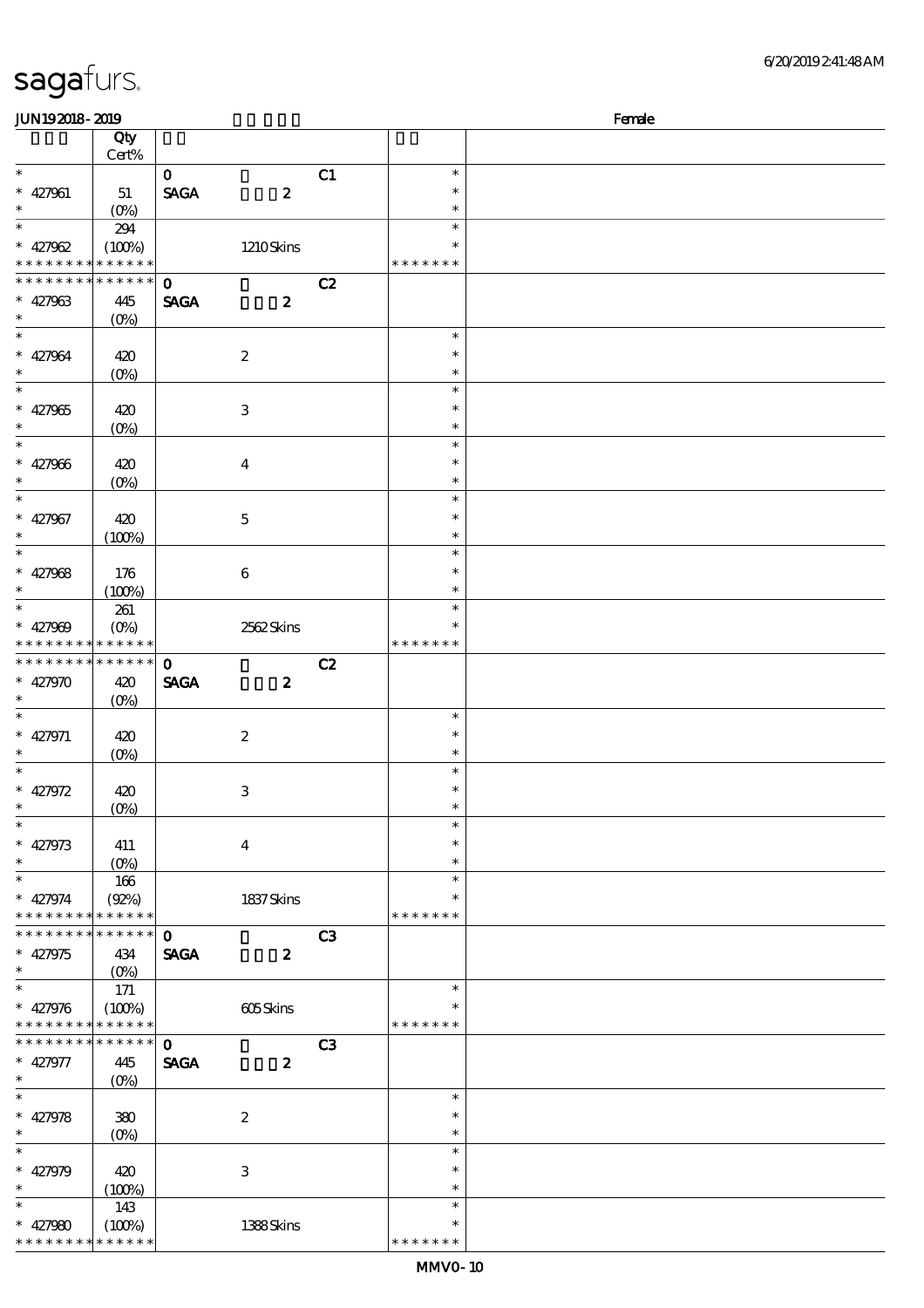| <b>JUN192018-2019</b>                                    |                   |              |                  |    |               | Female |
|----------------------------------------------------------|-------------------|--------------|------------------|----|---------------|--------|
|                                                          | Qty               |              |                  |    |               |        |
|                                                          | Cert%             |              |                  |    |               |        |
| * * * * * * * * * * * * * *                              |                   | $\mathbf{o}$ |                  | C1 |               |        |
| $* 427981$                                               | 445               | <b>SAGA</b>  | $\boldsymbol{z}$ |    |               |        |
| $\ast$                                                   | $(O\%)$           |              |                  |    |               |        |
| $\ast$                                                   |                   |              |                  |    | $\ast$        |        |
| $* 427982$                                               | 327               |              | $\boldsymbol{2}$ |    | $\ast$        |        |
| $\ast$<br>$\overline{\phantom{0}}$                       | $(O\%)$           |              |                  |    | $\ast$        |        |
|                                                          | 277               |              |                  |    | $\ast$        |        |
| $* 427983$                                               | (100%)            |              | 1049Skins        |    | $\ast$        |        |
| * * * * * * * *                                          | * * * * * *       |              |                  |    | * * * * * * * |        |
| * * * * * * * *                                          | $* * * * * * *$   | $\mathbf{o}$ |                  | C1 |               |        |
| $* 427984$<br>$\ast$                                     | 445               | <b>SAGA</b>  | $\boldsymbol{z}$ |    |               |        |
| $\ast$                                                   | $(O\!/\!o)$       |              |                  |    | $\ast$        |        |
|                                                          |                   |              |                  |    | $\ast$        |        |
| $* 427985$<br>$\ast$                                     | 325               |              | $\boldsymbol{2}$ |    | $\ast$        |        |
| $\ast$                                                   | $(0\%)$           |              |                  |    | $\ast$        |        |
| $* 427986$                                               | 433               |              |                  |    | $\ast$        |        |
| * * * * * * * *                                          | (100%)<br>******  |              | 1203Skins        |    | * * * * * * * |        |
| * * * * * * * *                                          | $* * * * * * *$   |              |                  |    |               |        |
|                                                          |                   | $\mathbf 0$  |                  | C1 |               |        |
| $* 427987$<br>$\ast$                                     | 445               | <b>SAGA</b>  | $\boldsymbol{z}$ |    |               |        |
| $\overline{\ast}$                                        | (14%)             |              |                  |    | $\ast$        |        |
|                                                          | 421               |              |                  |    | $\ast$        |        |
| $* 427988$<br>* * * * * * * * <mark>* * * * * * *</mark> | $(O\%)$           |              | 866Skins         |    | * * * * * * * |        |
| * * * * * * * * * * * * * *                              |                   | $\mathbf{o}$ |                  | C2 |               |        |
| * $427989$                                               |                   | <b>SAGA</b>  |                  |    |               |        |
| $\ast$                                                   | 445               |              | $\boldsymbol{z}$ |    |               |        |
| $\overline{\ast}$                                        | (O <sub>0</sub> ) |              |                  |    | $\ast$        |        |
| $* 427900$                                               | 420               |              | $\boldsymbol{2}$ |    | $\ast$        |        |
| $\ast$                                                   | $(0\%)$           |              |                  |    | $\ast$        |        |
| $\overline{\ast}$                                        |                   |              |                  |    | $\ast$        |        |
| $* 427991$                                               | 420               |              | $\,3\,$          |    | $\ast$        |        |
| $\ast$                                                   | $(0\%)$           |              |                  |    | $\ast$        |        |
| $\overline{\phantom{a}^*}$                               |                   |              |                  |    | $\ast$        |        |
| $* 427992$                                               | 420               |              | $\bf{4}$         |    | $\ast$        |        |
| $\ast$                                                   | $(0\%)$           |              |                  |    | $\ast$        |        |
| $\ast$                                                   |                   |              |                  |    | $\ast$        |        |
| $* 427998$                                               | 420               |              | $\mathbf 5$      |    | $\ast$        |        |
| $\ast$                                                   | (100%)            |              |                  |    | $\ast$        |        |
| $\ast$                                                   |                   |              |                  |    | $\ast$        |        |
| $* 427994$                                               | 193               |              | $\bf 6$          |    | $\ast$        |        |
| $\ast$                                                   | (100%)            |              |                  |    | $\ast$        |        |
| $\overline{\ast}$                                        | ${\bf 308}$       |              |                  |    | $\ast$        |        |
| $* 427995$                                               | $(O\%)$           |              | 2626Skins        |    | $\ast$        |        |
| * * * * * * * *                                          | * * * * * *       |              |                  |    | * * * * * * * |        |
| * * * * * * * *                                          | $******$          | $\mathbf{O}$ |                  | C2 |               |        |
| $* 427996$                                               | 445               | <b>SAGA</b>  | $\boldsymbol{z}$ |    |               |        |
| $\ast$                                                   | $(O\%)$           |              |                  |    |               |        |
| $\ast$                                                   |                   |              |                  |    | $\ast$        |        |
| $* 427997$                                               | 420               |              | $\boldsymbol{2}$ |    | $\ast$        |        |
| $\ast$                                                   | $(O\%)$           |              |                  |    | $\ast$        |        |
| $\ast$                                                   |                   |              |                  |    | $\ast$        |        |
| $* 427998$                                               | 420               |              | $\,3\,$          |    | $\ast$        |        |
| $\ast$                                                   | $(O\!/\!o)$       |              |                  |    | $\ast$        |        |
| $\overline{\ast}$                                        |                   |              |                  |    | $\ast$        |        |
| $* 427999$                                               | 420               |              | $\boldsymbol{4}$ |    | $\ast$        |        |
| $\ast$                                                   | $(0\%)$           |              |                  |    | $\ast$        |        |
| $\ast$                                                   |                   |              |                  |    | $\ast$        |        |
| $* 42800$                                                | 420               |              | $\mathbf 5$      |    | $\ast$        |        |
| $\ast$                                                   | (100%)            |              |                  |    | $\ast$        |        |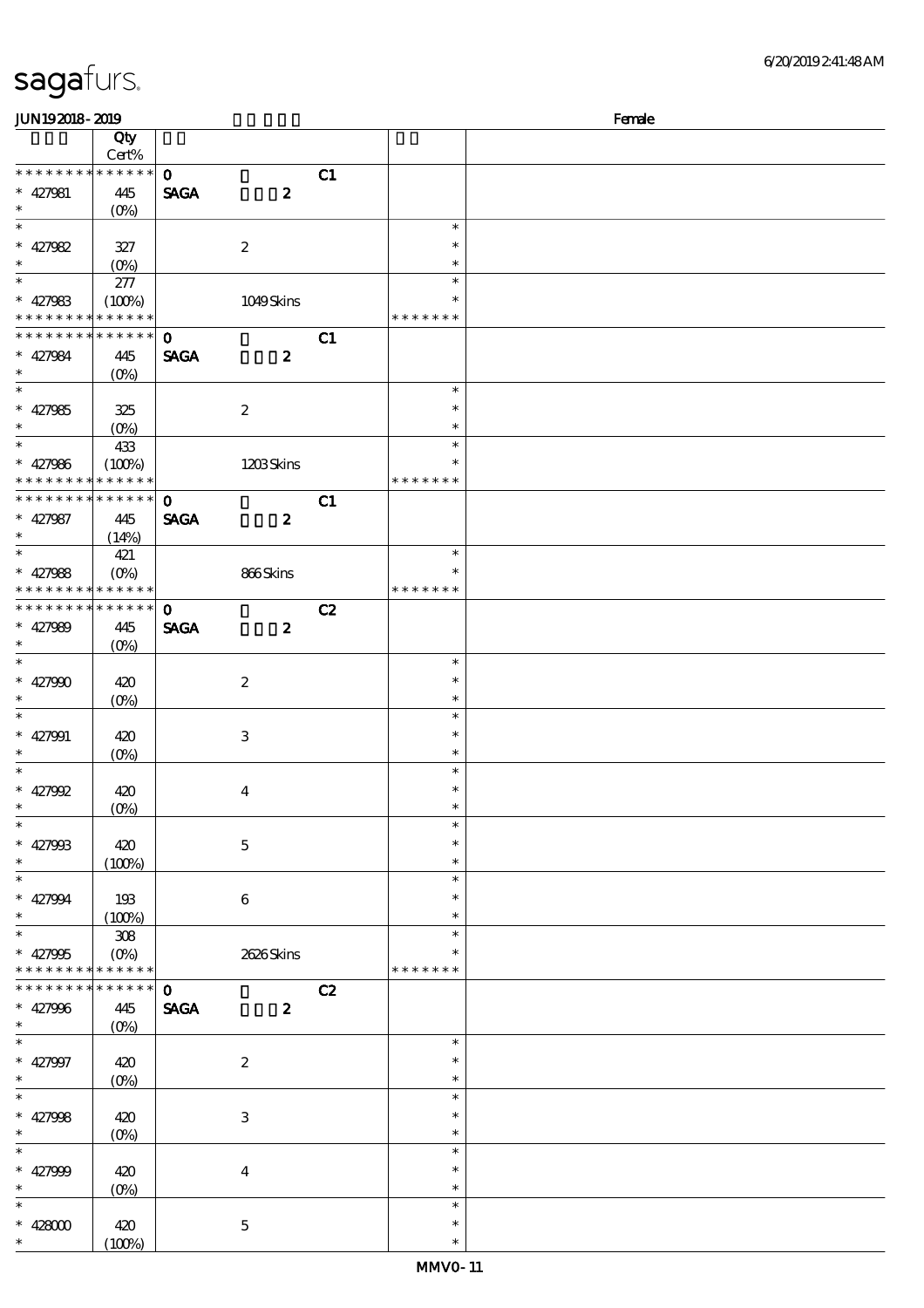$JUN192018-2019$  Female

|                                            | Qty                |              |                           |                |               |  |
|--------------------------------------------|--------------------|--------------|---------------------------|----------------|---------------|--|
|                                            | Cert%              |              |                           |                |               |  |
| $\ast$                                     |                    | $\mathbf{O}$ |                           | C2             | $\ast$        |  |
| $* 428001$                                 | 420                | <b>SAGA</b>  | $\boldsymbol{z}$          |                | $\ast$        |  |
| $\ast$<br>$\overline{\ast}$                | (100%)             |              |                           |                | $\ast$        |  |
|                                            |                    |              |                           |                | $\ast$        |  |
| $*$ 428002                                 | 378                |              | $\tau$                    |                | $\ast$        |  |
| $\ast$                                     | (100%)             |              |                           |                | $\ast$        |  |
| $\ast$                                     | $335\,$            |              |                           |                | $\ast$        |  |
| $\,^*$ 428003                              | $(O\%)$            |              | 3258Skins                 |                | $\ast$        |  |
| * * * * * * * * * * * * * *                |                    |              |                           |                | * * * * * * * |  |
| * * * * * * * * * * * * * *                |                    | $\mathbf{o}$ |                           | C2             |               |  |
| $* 428004$<br>$\ast$                       | 445                | <b>SAGA</b>  | $\boldsymbol{z}$          |                |               |  |
| $\overline{\phantom{0}}$                   | $(O\%)$            |              |                           |                | $\ast$        |  |
|                                            |                    |              |                           |                | $\ast$        |  |
| $^*$ 428005 $\,$<br>$\ast$                 | 420                |              | $\boldsymbol{2}$          |                | $\ast$        |  |
| $\overline{\ast}$                          | $(O\%)$            |              |                           |                | $\ast$        |  |
| $* 428006$                                 |                    |              | $\ensuremath{\mathbf{3}}$ |                | $\ast$        |  |
| $\ast$                                     | 420                |              |                           |                | $\ast$        |  |
| $\ast$                                     | $(O\!/\!o)$        |              |                           |                | $\ast$        |  |
| $* 428007$                                 | 420                |              | $\overline{4}$            |                | $\ast$        |  |
| $\ast$                                     | $(O\!/\!\!\delta)$ |              |                           |                | $\ast$        |  |
| $\overline{\ast}$                          |                    |              |                           |                | $\ast$        |  |
| $* 428008$                                 | 88                 |              | $\mathbf{5}$              |                | $\ast$        |  |
| $\ast$                                     | $(O\%)$            |              |                           |                | $\ast$        |  |
| $\ast$                                     | 213                |              |                           |                | $\ast$        |  |
| $* 428009$                                 | (Q2%)              |              | 2006Skins                 |                |               |  |
| * * * * * * * * * * * * * *                |                    |              |                           |                | * * * * * * * |  |
| * * * * * * * * * * * * * * *              |                    | $\mathbf 0$  |                           | C <sub>3</sub> |               |  |
| $* 428010$                                 | 309                | <b>SAGA</b>  | $\boldsymbol{z}$          |                |               |  |
| $\ast$                                     | $(O\%)$            |              |                           |                |               |  |
| $\ast$                                     | 168                |              |                           |                | $\ast$        |  |
| $* 428011$                                 | (100%)             |              | 477Skins                  |                | $\ast$        |  |
| * * * * * * * * <mark>* * * * * * *</mark> |                    |              |                           |                | * * * * * * * |  |
| * * * * * * * * * * * * * *                |                    | $\mathbf{o}$ |                           | C3             |               |  |
| $* 428012$                                 | 445                | <b>SAGA</b>  | $\boldsymbol{z}$          |                |               |  |
| $\ast$                                     | $(O_0)$            |              |                           |                |               |  |
| $\ast$                                     |                    |              |                           |                | $\ast$        |  |
| $* 428013$                                 | 134                |              | $\boldsymbol{2}$          |                | $\ast$        |  |
| $\ast$                                     | $(0\%)$            |              |                           |                | $\ast$        |  |
| $\ast$                                     | ${\bf 387}$        |              |                           |                | $\ast$        |  |
| $* 428014$                                 | (100%)             |              | 966Skins                  |                | $\ast$        |  |
| * * * * * * * *                            | * * * * * *        |              |                           |                | * * * * * * * |  |
| * * * * * * *                              | * * * * * *        | $\mathbf 0$  | $\mathbf{x}$              | C1             |               |  |
| $* 428015$<br>$\ast$                       | 291                | <b>SAGA</b>  | $\boldsymbol{z}$          |                |               |  |
| $\ast$                                     | $(O\% )$<br>130    |              |                           |                | $\ast$        |  |
| $* 428016$                                 | (100%)             |              | $421$ Skins               |                | $\ast$        |  |
| * * * * * * * *                            | * * * * * *        |              |                           |                | * * * * * * * |  |
| * * * * * * *                              | * * * * * *        | $\mathbf{o}$ | $\mathbf{x}$              | C2             |               |  |
| $* 428017$                                 | 445                | <b>SAGA</b>  | $\pmb{2}$                 |                |               |  |
| $\ast$                                     | $(O_0)$            |              |                           |                |               |  |
| $\overline{\ast}$                          |                    |              |                           |                | $\ast$        |  |
| $* 428018$                                 | 404                |              | $\boldsymbol{2}$          |                | $\ast$        |  |
| $\ast$                                     | $(O\%)$            |              |                           |                | $\ast$        |  |
| $\ast$                                     | 295                |              |                           |                | $\ast$        |  |
| $* 428019$                                 | (100%)             |              | 1144Skins                 |                | $\ast$        |  |
| * * * * * * * *                            | * * * * * *        |              |                           |                | * * * * * * * |  |
|                                            |                    | $\mathbf{O}$ | $\boldsymbol{\mathrm{X}}$ | C <sub>3</sub> |               |  |
| 428020                                     | 170                | <b>SAGA</b>  | $\boldsymbol{z}$          |                |               |  |
|                                            | (40%)              |              |                           |                |               |  |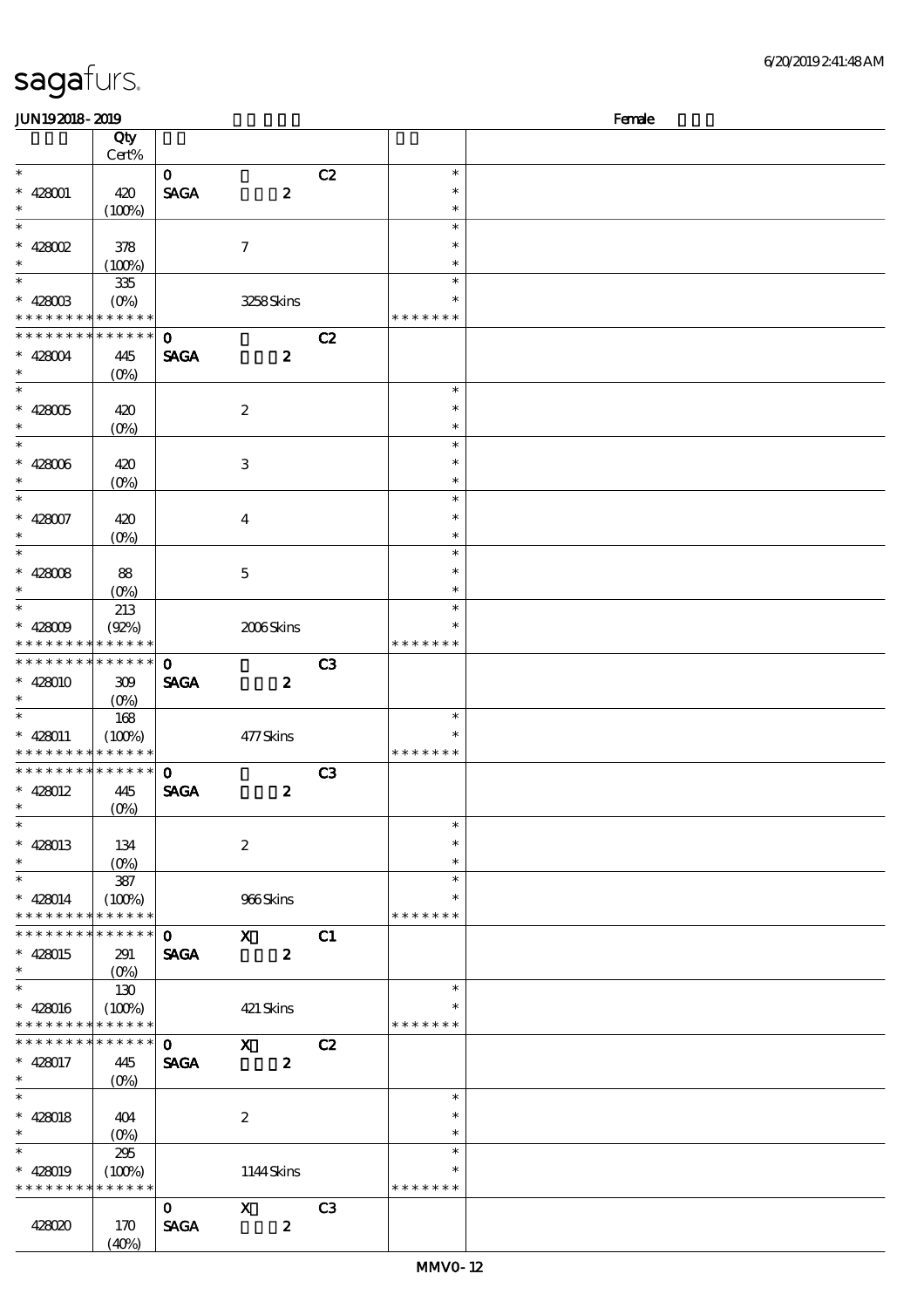| <b>JUN192018-2019</b>       |                      |              |                             |      |               | Female |
|-----------------------------|----------------------|--------------|-----------------------------|------|---------------|--------|
|                             | Qty                  |              |                             |      |               |        |
|                             | Cert%                |              |                             |      |               |        |
|                             |                      | 200          | X /                         | C2   |               |        |
| 428021                      | 114                  | <b>SAGA</b>  | $\mathbf{3}$                |      |               |        |
|                             | (25%)                |              |                             |      |               |        |
|                             |                      | 200          |                             | C2   |               |        |
| 428022                      | 157                  | <b>SAGA</b>  | $\mathbf{3}$                |      |               |        |
|                             |                      |              |                             |      |               |        |
| * * * * * * * *             | (28%)<br>* * * * * * |              |                             |      |               |        |
|                             |                      | 200          |                             | C2   |               |        |
| $* 428023$                  | 168                  | <b>SAGA</b>  | $\mathbf{3}$                |      |               |        |
| $\ast$                      | $(0\%)$              |              |                             |      |               |        |
| $\ast$                      | $99$                 |              |                             |      | $\ast$        |        |
| $* 428024$                  | (100%)               |              | 267Skins                    |      | $\ast$        |        |
| * * * * * * * * * * * * * * |                      |              |                             |      | * * * * * * * |        |
|                             |                      | 200          | $\mathbf X$                 | C2   |               |        |
| 428025                      | 184                  | <b>SAGA</b>  | $\overline{\mathbf{3}}$     |      |               |        |
|                             | (42%)                |              |                             |      |               |        |
|                             |                      | $\mathbf{O}$ | $\mathbf{X}$ /              | C2   |               |        |
| 428026                      | 227                  | IA           | $\mathbf{1}$                | COR1 |               |        |
|                             | (8%)                 |              |                             |      |               |        |
| * * * * * * * *             | * * * * * *          | $\mathbf{O}$ | $\mathbf{x}$ /              | C2   |               |        |
|                             |                      |              |                             |      |               |        |
| $* 428027$<br>$\ast$        | 505                  | IA           | $\mathbf{1}$                | COR1 |               |        |
| $\overline{\ast}$           | (10%)                |              |                             |      |               |        |
|                             | 185                  |              |                             |      | $\ast$        |        |
| $* 428028$                  | (9%)                 |              | 690Skins                    |      | $\ast$        |        |
| * * * * * * * *             | * * * * * *          |              |                             |      | * * * * * * * |        |
|                             |                      | $\mathbf{o}$ | $\mathcal{L}$               | C2   |               |        |
| 428029                      | 372                  | IA           | $\mathbf{1}$                | COR1 |               |        |
|                             | (14%)                |              |                             |      |               |        |
| * * * * * * * *             | * * * * * *          | $\mathbf{o}$ | X /                         | C2   |               |        |
| $* 428030$                  | 445                  | IA           | $\mathbf{1}$                |      |               |        |
| $\ast$                      | (17%)                |              |                             |      |               |        |
| $\ast$                      |                      |              |                             |      | $\ast$        |        |
| $* 428031$                  | 420                  |              | $\boldsymbol{2}$            |      | $\ast$        |        |
| $\ast$                      | (16%)                |              |                             |      | $\ast$        |        |
| $\ast$                      |                      |              |                             |      | $\ast$        |        |
|                             |                      |              |                             |      | $\ast$        |        |
| $* 428032$<br>$*$           | 420                  |              | $\ensuremath{\mathbf{3}}$   |      |               |        |
|                             | (7%)                 |              |                             |      | $\ast$        |        |
| $\ast$                      |                      |              |                             |      | $\ast$        |        |
| $* 428033$                  | 420                  |              | $\boldsymbol{4}$            |      | $\ast$        |        |
| $\ast$                      | (11%)                |              |                             |      | $\ast$        |        |
| $\ast$                      |                      |              |                             |      | $\ast$        |        |
| $* 428034$                  | 420                  |              | $\mathbf{5}$                |      | $\ast$        |        |
| $\ast$                      | $(10\%)$             |              |                             |      | $\ast$        |        |
| $\ast$                      |                      |              |                             |      | $\ast$        |        |
| $* 428035$                  | 420                  |              | 6                           |      | $\ast$        |        |
| $\ast$                      | $(10\%)$             |              |                             |      | $\ast$        |        |
| $\ast$                      | 263                  |              |                             |      | $\ast$        |        |
| $* 428036$                  | (15%)                |              | 2808Skins                   |      | *             |        |
| * * * * * * * * * * * * * * |                      |              |                             |      | * * * * * * * |        |
| * * * * * * *               | * * * * * *          | $\mathbf{o}$ | $\mathcal{L} = \mathcal{L}$ | C2   |               |        |
|                             |                      |              |                             |      |               |        |
| $* 428037$<br>$*$           | 425                  | IA           | $\mathbf{1}$                |      |               |        |
| $\ast$                      | (16%)                |              |                             |      |               |        |
|                             |                      |              |                             |      | $\ast$        |        |
| $* 428038$                  | 400                  |              | $\boldsymbol{2}$            |      | $\ast$        |        |
| $\ast$                      | (8%)                 |              |                             |      | $\ast$        |        |
| $\ast$                      |                      |              |                             |      | $\ast$        |        |
| $* 428039$                  | 400                  |              | $\ensuremath{\mathbf{3}}$   |      | $\ast$        |        |
| $\ast$                      | (10%)                |              |                             |      | $\ast$        |        |
| $\ast$                      |                      |              |                             |      | $\ast$        |        |
| $* 428040$                  | 400                  |              | $\boldsymbol{4}$            |      | $\ast$        |        |
| $\ast$                      | (12%)                |              |                             |      | $\ast$        |        |
|                             |                      |              |                             |      |               |        |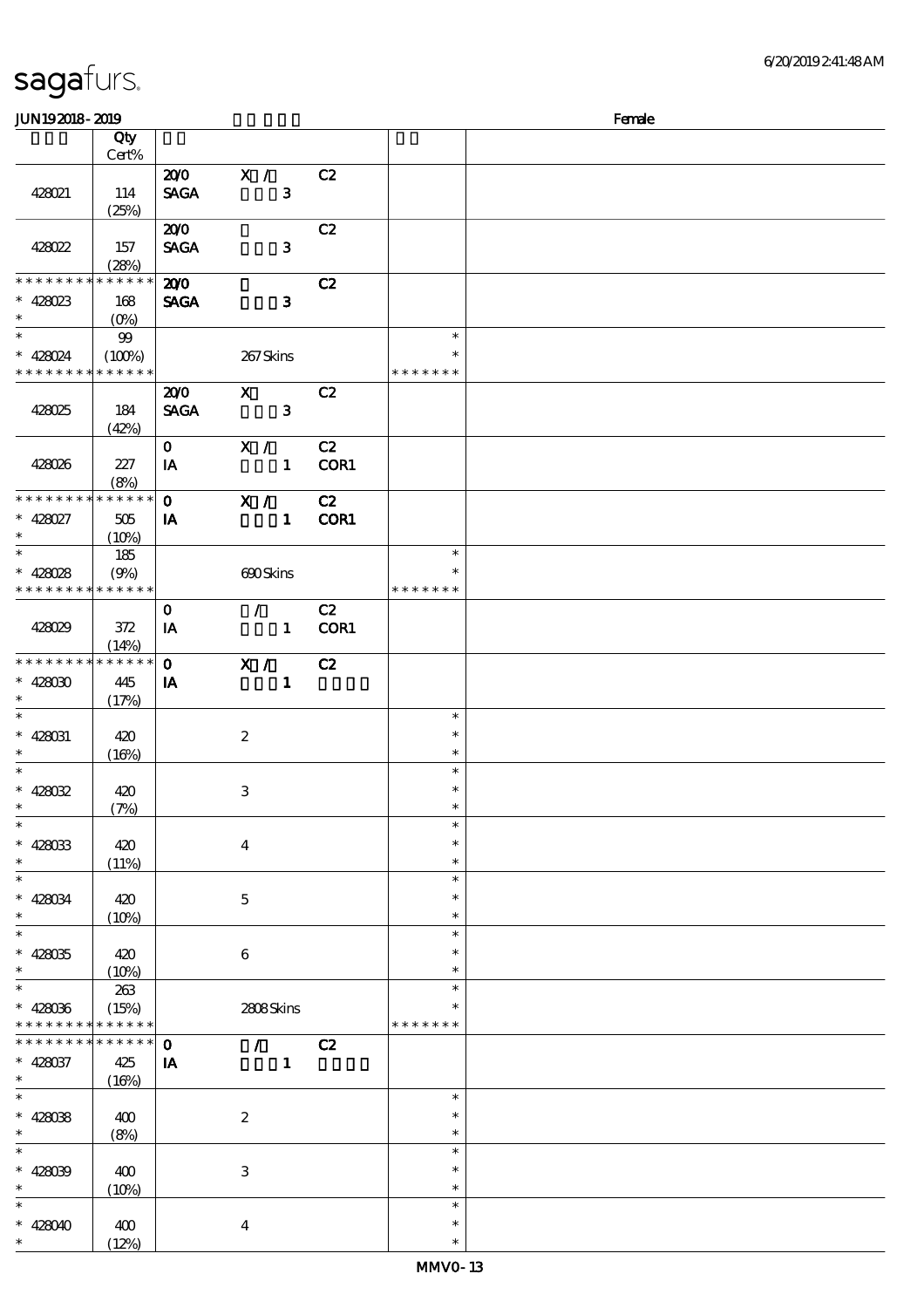| 6/20/2019241:48AM |  |
|-------------------|--|
|-------------------|--|

| <b>JUN192018-2019</b>                      |                 |                         |                                 |    |               | Female |
|--------------------------------------------|-----------------|-------------------------|---------------------------------|----|---------------|--------|
|                                            | Qty             |                         |                                 |    |               |        |
|                                            | Cert%           |                         |                                 |    |               |        |
| $\ast$                                     |                 | $\mathbf O$             | $\mathcal{L}$                   | C2 | $\ast$        |        |
| $* 428041$                                 | 400             | $\mathbf{I} \mathbf{A}$ | $\mathbf{1}$                    |    | $\ast$        |        |
| $\ast$                                     | (4%)            |                         |                                 |    | $\ast$        |        |
| $\ast$                                     |                 |                         |                                 |    | $\ast$        |        |
|                                            |                 |                         |                                 |    | $\ast$        |        |
| $* 428042$                                 | 400             |                         | $\bf 6$                         |    |               |        |
| $\ast$                                     | (7%)            |                         |                                 |    | $\ast$        |        |
| $\overline{\phantom{a}^*}$                 |                 |                         |                                 |    | $\ast$        |        |
| $* 428043$                                 | 400             |                         | $\boldsymbol{7}$                |    | $\ast$        |        |
| $\ast$                                     | (13%)           |                         |                                 |    | $\ast$        |        |
| $_{*}$                                     |                 |                         |                                 |    | $\ast$        |        |
| $* 428044$                                 | 400             |                         | 8                               |    | $\ast$        |        |
| $\ast$                                     | (11%)           |                         |                                 |    | $\ast$        |        |
| $_{*}^{-}$                                 |                 |                         |                                 |    | $\ast$        |        |
| $* 428045$                                 | 400             |                         | $\boldsymbol{9}$                |    | $\ast$        |        |
| $\ast$                                     |                 |                         |                                 |    | $\ast$        |        |
| $\overline{\phantom{0}}$                   | $(\Theta)$      |                         |                                 |    |               |        |
|                                            |                 |                         |                                 |    | $\ast$        |        |
| $* 428046$                                 | 400             |                         | $10\,$                          |    | $\ast$        |        |
| $\ast$                                     | (5%)            |                         |                                 |    | $\ast$        |        |
| $\ast$                                     | 190             |                         |                                 |    | $\ast$        |        |
| $* 428047$                                 | (3%)            |                         | 4215Skins                       |    | $\ast$        |        |
| * * * * * * * * <mark>* * * * * * *</mark> |                 |                         |                                 |    | * * * * * * * |        |
| * * * * * * * * * * * * * *                |                 | $\mathbf{o}$            | $\overline{\mathbf{x}}$ /       | C2 |               |        |
| $* 428048$                                 | 445             | IA                      | $\boldsymbol{z}$                |    |               |        |
| $\ast$                                     | (15%)           |                         |                                 |    |               |        |
| $\overline{\phantom{a}^*}$                 |                 |                         |                                 |    | $\ast$        |        |
|                                            |                 |                         |                                 |    | $\ast$        |        |
| $* 428049$<br>$\ast$                       | 420             |                         | $\boldsymbol{2}$                |    | $\ast$        |        |
|                                            | (20%)           |                         |                                 |    |               |        |
| $\ast$                                     |                 |                         |                                 |    | $\ast$        |        |
| * $428050$                                 | 420             |                         | $\,3$                           |    | $\ast$        |        |
| $\ast$                                     | (21%)           |                         |                                 |    | $\ast$        |        |
| $\ast$                                     |                 |                         |                                 |    | $\ast$        |        |
| $* 428051$                                 | 420             |                         | $\bf{4}$                        |    | $\ast$        |        |
| $\ast$                                     | (23%)           |                         |                                 |    | $\ast$        |        |
| $\ast$                                     |                 |                         |                                 |    | $\ast$        |        |
| $* 428052$                                 | 420             |                         | $\mathbf 5$                     |    | $\ast$        |        |
| $*$                                        | (33%)           |                         |                                 |    | $\ast$        |        |
| $\ast$                                     |                 |                         |                                 |    | $\ast$        |        |
| $* 428053$                                 | 420             |                         | $\bf 6$                         |    | $\ast$        |        |
| $\ast$                                     |                 |                         |                                 |    | $\ast$        |        |
| $\overline{\phantom{0}}$                   | (8%)            |                         |                                 |    | $\ast$        |        |
|                                            |                 |                         |                                 |    |               |        |
| $* 428054$                                 | 440             |                         | $\tau$                          |    | $\ast$        |        |
| $\ast$                                     | (12%)           |                         |                                 |    | $\ast$        |        |
| $\overline{\ast}$                          | 184             |                         |                                 |    | $\ast$        |        |
| $* 428055$                                 | $(\Theta_0)$    |                         | $3169$ Skins                    |    |               |        |
| * * * * * * * * * * * * * *                |                 |                         |                                 |    | * * * * * * * |        |
| * * * * * * * *                            | $* * * * * * *$ | $\mathbf 0$             | $\mathcal{L}$ and $\mathcal{L}$ | C2 |               |        |
| $* 428056$                                 | 445             | IA                      | $\boldsymbol{z}$                |    |               |        |
| $\ast$                                     | (20%)           |                         |                                 |    |               |        |
| $\overline{\phantom{0}}$                   |                 |                         |                                 |    | $\ast$        |        |
| $* 428057$                                 | 420             |                         | $\boldsymbol{2}$                |    | $\ast$        |        |
| $\ast$                                     |                 |                         |                                 |    | $\ast$        |        |
| $\overline{\phantom{a}}$                   | (33%)           |                         |                                 |    | $\ast$        |        |
|                                            |                 |                         |                                 |    |               |        |
| $* 428058$                                 | 420             |                         | $\,3$                           |    | $\ast$        |        |
| $\ast$                                     | (20%)           |                         |                                 |    | $\ast$        |        |
| $\ast$                                     |                 |                         |                                 |    | $\ast$        |        |
| $* 428059$                                 | 420             |                         | $\bf{4}$                        |    | $\ast$        |        |
| $\ast$                                     | (30%)           |                         |                                 |    | $\ast$        |        |
| $\overline{\phantom{a}}$                   |                 |                         |                                 |    | $\ast$        |        |
| $* 428000$                                 | 420             |                         | $\mathbf 5$                     |    | $\ast$        |        |
| $\ast$                                     | (25%)           |                         |                                 |    | $\ast$        |        |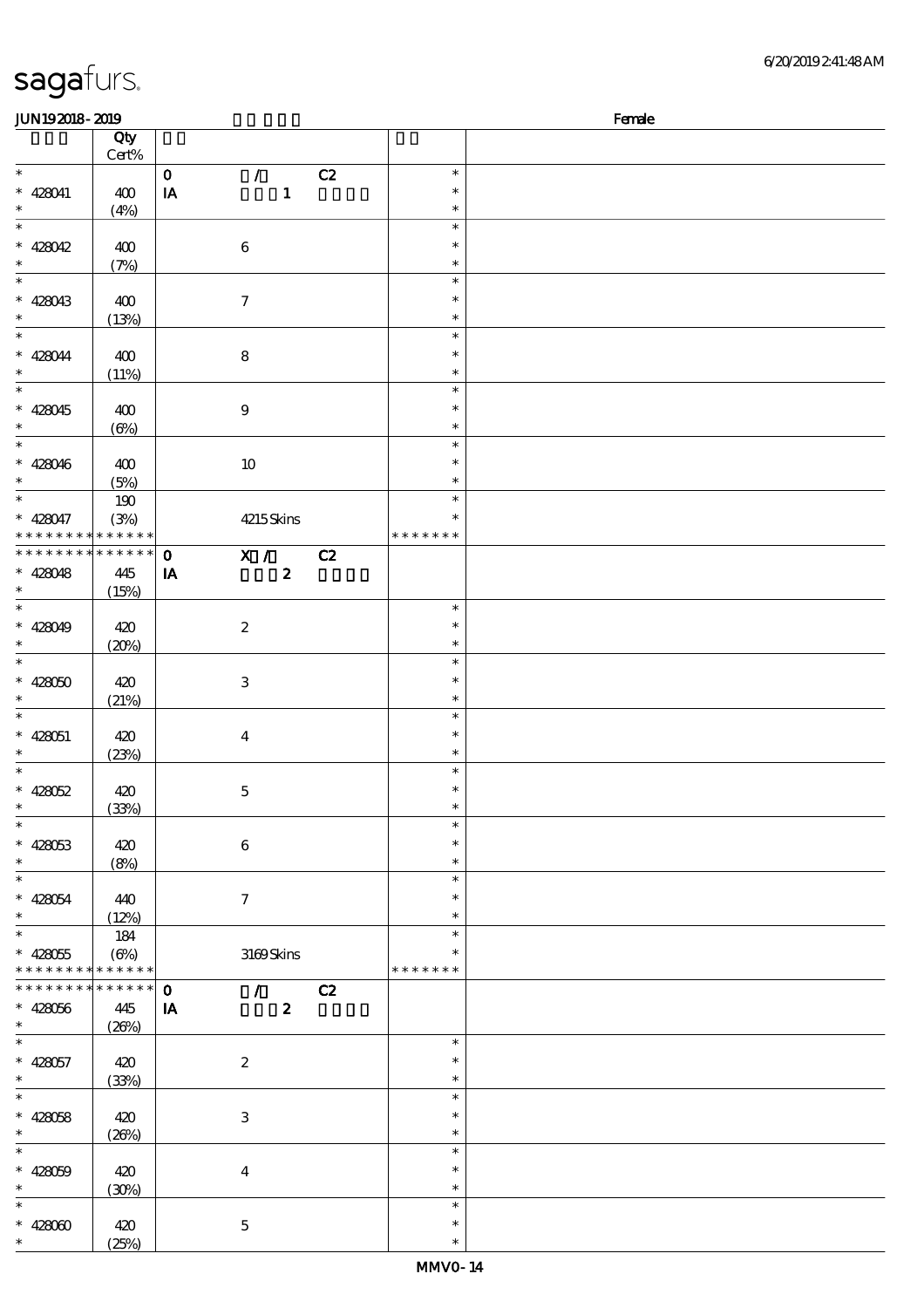$(5%)$ 

| JUN192018-2019                                                        |                               |                             |                                                |                |                                   | Female |
|-----------------------------------------------------------------------|-------------------------------|-----------------------------|------------------------------------------------|----------------|-----------------------------------|--------|
|                                                                       | Qty<br>Cert%                  |                             |                                                |                |                                   |        |
| $\ast$<br>$* 428061$                                                  | 420                           | $\mathbf{o}$<br>IA          | $\mathcal{L}_{\mathbb{R}}$<br>$\boldsymbol{z}$ | C2             | $\ast$<br>$\ast$                  |        |
| $\ast$<br>$\ast$                                                      | (28%)                         |                             |                                                |                | $\ast$<br>$\ast$                  |        |
| $* 42802$<br>$\ast$                                                   | 420<br>(44%)                  |                             | $\boldsymbol{7}$                               |                | $\ast$<br>$\ast$                  |        |
| $\ast$<br>$* 428033$<br>$\ast$                                        | 420<br>(20%)                  |                             | $\bf 8$                                        |                | $\ast$<br>$\ast$<br>$\ast$        |        |
| $\ast$<br>$* 428064$<br>$\ast$                                        | 420<br>(13%)                  |                             | $\boldsymbol{9}$                               |                | $\ast$<br>$\ast$<br>$\ast$        |        |
| $\ast$<br>$* 428065$<br>* * * * * * * *                               | 113<br>(13%)<br>* * * * * *   |                             | 3918Skins                                      |                | $\ast$<br>$\ast$<br>* * * * * * * |        |
| 428066                                                                | 146<br>(28%)                  | $\mathbf 0$<br>IA           | $\mathcal{L}$<br>$\mathbf{3}$                  | C2             |                                   |        |
| 428067                                                                | 287<br>(21%)                  | $\mathbf{O}$<br><b>SROY</b> | $\boldsymbol{\mathsf{z}}$<br>$\mathbf{1}$      | C2             |                                   |        |
| 428068                                                                | 388<br>(19%)                  | $\mathbf{O}$<br><b>SROY</b> | $\boldsymbol{\mathrm{X}}$<br>$\mathbf{1}$      | C2             |                                   |        |
| 428069                                                                | 135<br>(14%)                  | $\mathbf{O}$<br><b>SROY</b> | $\mathbf{1}$                                   | C1             |                                   |        |
| * * * * * * * *<br>$* 428070$<br>$\ast$                               | * * * * * *<br>425<br>(18%)   | $\mathbf{o}$<br><b>SROY</b> | $\mathbf{1}$                                   | C2             |                                   |        |
| $\ast$<br>$* 428071$<br>* * * * * * * *                               | 131<br>$(O\%)$<br>* * * * * * |                             | 556Skins                                       |                | $\ast$<br>$\ast$<br>* * * * * * * |        |
| 428072                                                                | 159<br>(13%)                  | $\mathbf{O}$<br><b>SROY</b> | $\mathbf{1}$                                   | C1             |                                   |        |
| * * * * * * * *<br>$* 428073$<br>$\ast$                               | * * * * * *<br>425<br>(19%)   | $\mathbf 0$<br><b>SROY</b>  | $\mathbf{1}$                                   | C2             |                                   |        |
| $\overline{\phantom{0}}$<br>$* 428074$<br>* * * * * * * * * * * * * * | 269<br>$(O\%)$                |                             | 694Skins                                       |                | $\ast$<br>$\ast$<br>* * * * * * * |        |
| 428075                                                                | 258<br>(16%)                  | $\mathbf{O}$<br><b>SROY</b> | $\mathbf{1}$                                   | C <sub>3</sub> |                                   |        |
| * * * * * * * *<br>$* 428076$<br>$\ast$<br>$\ast$                     | * * * * * *<br>445<br>(12%)   | $\mathbf{O}$<br><b>SROY</b> | $\mathbf{1}$                                   | C1/C2          |                                   |        |
| $* 428077$<br>* * * * * * * *                                         | 10B<br>$(O\%)$<br>* * * * * * |                             | 548Skins                                       |                | $\ast$<br>∗<br>* * * * * * *      |        |
| 428078                                                                | 156<br>(14%)                  | $\mathbf{O}$<br><b>SROY</b> | $\mathbf{1}$                                   | C <sub>3</sub> |                                   |        |
| 428079                                                                | 106<br>(22%)                  | $\mathbf{O}$<br><b>SROY</b> | $\mathbf{x}$<br>$\mathbf{1}$                   | C1/C2          |                                   |        |
| 428080                                                                | 241                           | $\mathbf{O}$<br><b>SROY</b> | $\mathbf{x}$<br>$\mathbf{1}$                   | C2             |                                   |        |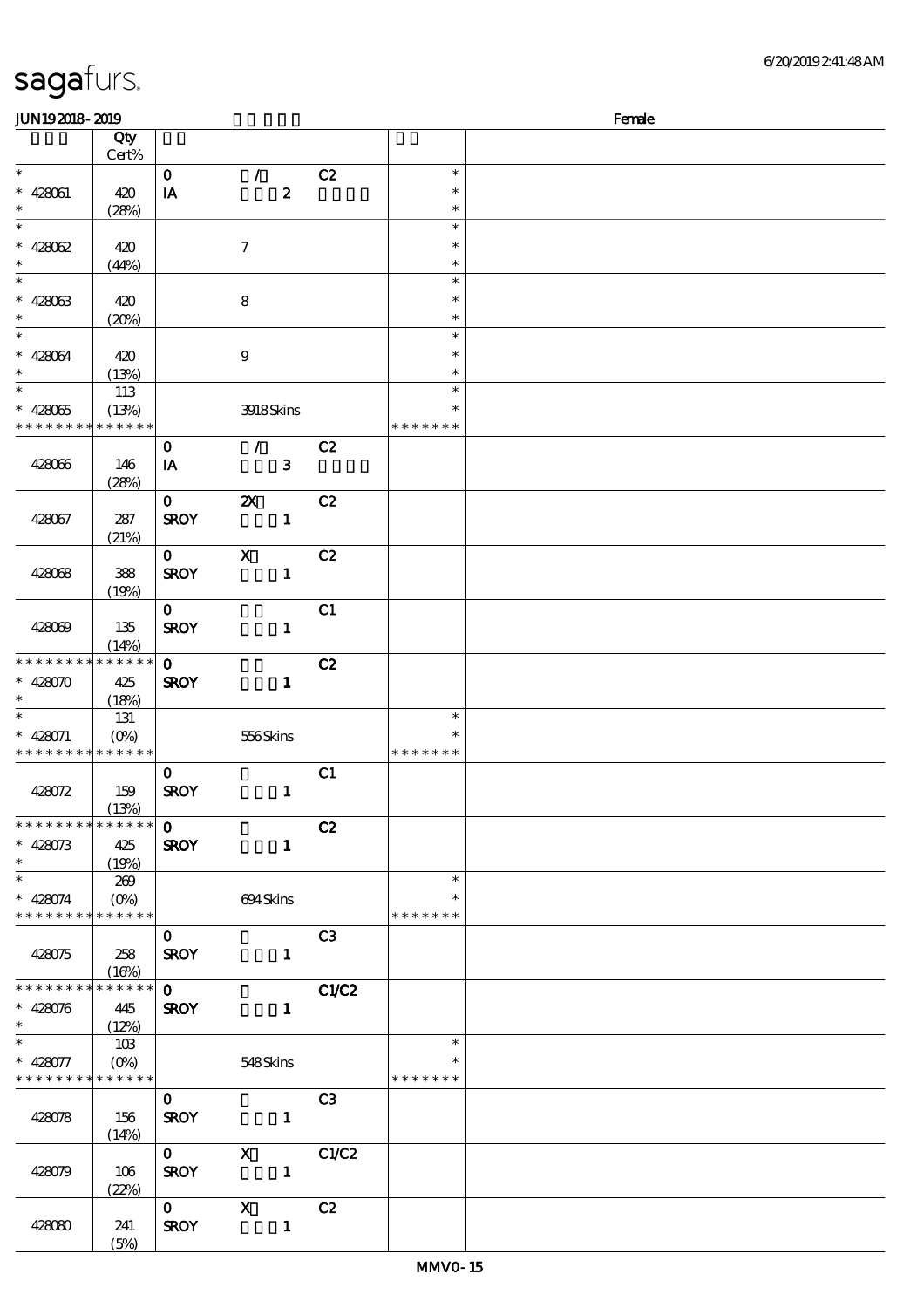| JUN192018-2019                             |                                 |              |                           |                |                  | Female |
|--------------------------------------------|---------------------------------|--------------|---------------------------|----------------|------------------|--------|
|                                            | Qty                             |              |                           |                |                  |        |
|                                            | Cert%                           |              |                           |                |                  |        |
|                                            |                                 | $\mathbf{O}$ | $\boldsymbol{\mathsf{Z}}$ | C2             |                  |        |
| 428081                                     | 277                             | <b>SROY</b>  | $\pmb{2}$                 |                |                  |        |
|                                            | (16%)                           |              |                           |                |                  |        |
|                                            |                                 | $\mathbf{O}$ | $\mathbf x$               | C1             |                  |        |
| 428082                                     | 172                             | <b>SROY</b>  | $\boldsymbol{2}$          |                |                  |        |
|                                            | (21%)                           |              |                           |                |                  |        |
|                                            |                                 | $\mathbf{O}$ | $\boldsymbol{\mathrm{X}}$ | C2             |                  |        |
| 428083                                     | 233                             | <b>SROY</b>  | $\boldsymbol{z}$          |                |                  |        |
|                                            |                                 |              |                           |                |                  |        |
|                                            | (20%)                           |              |                           |                |                  |        |
|                                            |                                 | $\mathbf{O}$ | $\boldsymbol{\mathrm{X}}$ | C2             |                  |        |
| 428084                                     | 319                             | <b>SROY</b>  | $\boldsymbol{z}$          |                |                  |        |
|                                            | (5%)                            |              |                           |                |                  |        |
|                                            |                                 | $\mathbf{O}$ |                           | C1             |                  |        |
| 428085                                     | 321                             | <b>SROY</b>  | $\boldsymbol{2}$          |                |                  |        |
|                                            | (23%)                           |              |                           |                |                  |        |
|                                            |                                 | $\mathbf{O}$ |                           | C1             |                  |        |
| 428086                                     | 278                             | <b>SROY</b>  | $\pmb{2}$                 |                |                  |        |
|                                            | (20%)                           |              |                           |                |                  |        |
|                                            |                                 | $\mathbf{O}$ |                           | C1             |                  |        |
| 428087                                     | 361                             | <b>SROY</b>  | $\boldsymbol{z}$          |                |                  |        |
|                                            | (2%)                            |              |                           |                |                  |        |
| * * * * * * * *                            | * * * * * *                     | $\mathbf 0$  |                           | C2             |                  |        |
| $* 428088$                                 | 431                             | <b>SROY</b>  | $\boldsymbol{z}$          |                |                  |        |
| $\ast$                                     | (O <sub>0</sub> )               |              |                           |                |                  |        |
| $\overline{\phantom{0}}$                   | 117                             |              |                           |                | $\ast$           |        |
| $* 428089$                                 | (100%)                          |              | 548Skins                  |                | *                |        |
| * * * * * * * *                            | $* * * * * * *$                 |              |                           |                | * * * * * * *    |        |
| * * * * * * * * <mark>* * * * * * *</mark> |                                 | $\mathbf 0$  |                           | C2             |                  |        |
| $* 428000$                                 | 380                             | <b>SROY</b>  | $\boldsymbol{z}$          |                |                  |        |
| $\ast$                                     | $(0\%)$                         |              |                           |                |                  |        |
| $\ast$                                     | 80                              |              |                           |                | $\ast$           |        |
| $* 428091$                                 | $(0\%)$                         |              | 460Skins                  |                | $\ast$           |        |
| * * * * * * * * <mark>* * * * * * *</mark> |                                 |              |                           |                | * * * * * * *    |        |
|                                            |                                 | $\mathbf{O}$ | $X / \sqrt{2}$            | C <sub>3</sub> |                  |        |
| 428092                                     | 119                             | <b>SROY</b>  | $\pmb{2}$                 |                |                  |        |
|                                            | (37%)                           |              |                           |                |                  |        |
|                                            |                                 | $\mathbf{O}$ |                           | C1             |                  |        |
|                                            |                                 |              |                           |                |                  |        |
| 428093                                     | 236                             | <b>SROY</b>  | $\boldsymbol{z}$          |                |                  |        |
| * * * * * * * *                            | (28%)<br>* * * * * *            |              |                           |                |                  |        |
|                                            |                                 | $\mathbf{O}$ |                           | C2             |                  |        |
| $* 428094$                                 | 425                             | <b>SROY</b>  | $\boldsymbol{z}$          |                |                  |        |
| $\ast$<br>$\overline{\phantom{0}}$         | $(O\!/\!\!\delta)$              |              |                           |                |                  |        |
|                                            |                                 |              |                           |                | $\ast$<br>$\ast$ |        |
| $* 428005$                                 | 126                             |              | $\boldsymbol{2}$          |                |                  |        |
| $\ast$                                     | $(O\!\!\!\!\!\!\backslash\rho)$ |              |                           |                | $\ast$           |        |
|                                            | 213                             |              |                           |                | $\ast$           |        |
| $* 428096$                                 | (100%)                          |              | 764Skins                  |                |                  |        |
| * * * * * * * *                            | * * * * * *                     |              |                           |                | * * * * * * *    |        |
|                                            |                                 | $\mathbf{O}$ |                           | C <sub>3</sub> |                  |        |
| 428097                                     | 162                             | <b>SROY</b>  | $\boldsymbol{z}$          |                |                  |        |
|                                            | (33%)                           |              |                           |                |                  |        |
|                                            |                                 | $\mathbf{0}$ |                           | C1             |                  |        |
| 428098                                     | 226                             | <b>SROY</b>  | $\boldsymbol{z}$          |                |                  |        |
|                                            | (30%)                           |              |                           |                |                  |        |
| * * * * * * * *                            | * * * * * *                     | $\mathbf{O}$ |                           | C2             |                  |        |
| $* 428099$                                 | 405                             | <b>SROY</b>  | $\boldsymbol{2}$          |                |                  |        |
| $\ast$                                     | $(O\%)$                         |              |                           |                |                  |        |
| $\ast$                                     |                                 |              |                           |                | $\ast$           |        |
| $* 428100$                                 | 50                              |              | $\boldsymbol{2}$          |                | $\ast$           |        |
| $\ast$                                     | $(0\%)$                         |              |                           |                | $\ast$           |        |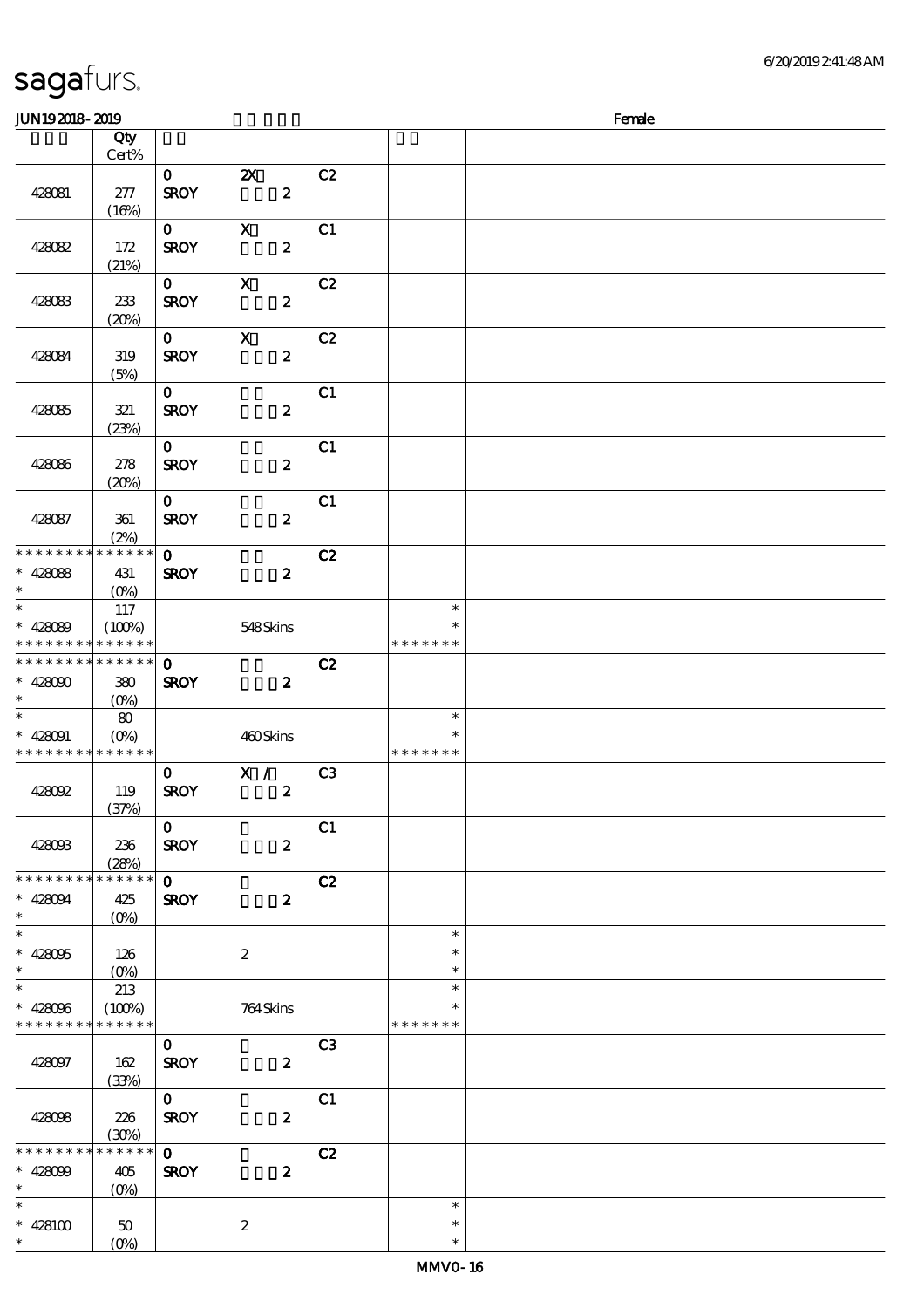| <b>JUN192018-2019</b>       |              |                |                  |                |               | Female |
|-----------------------------|--------------|----------------|------------------|----------------|---------------|--------|
|                             | Qty<br>Cert% |                |                  |                |               |        |
| $\ast$                      | 209          | $\mathbf{O}$   |                  | C2             | $\ast$        |        |
| $* 428101$                  | (100%)       | <b>SROY</b>    | $\boldsymbol{z}$ |                | $\ast$        |        |
| * * * * * * * * * * * * * * |              |                |                  |                | * * * * * * * |        |
|                             |              | $\mathbf{o}$   | $\mathbf X$      | C1             |               |        |
| 428102                      | 225          | <b>SROY</b>    | $\boldsymbol{z}$ |                |               |        |
|                             | (37%)        |                |                  |                |               |        |
| * * * * * * * *             | ******       | $\mathbf{O}$   | $\mathbf{x}$     | C1/C2          |               |        |
| $* 428103$                  | 217          | <b>SROY</b>    | $\boldsymbol{z}$ |                |               |        |
| $\ast$                      | $(O\%)$      |                |                  |                |               |        |
| $\overline{\ast}$           | 148          |                |                  |                | $\ast$        |        |
| $* 428104$                  | (100%)       |                | 365Skins         |                | $\ast$        |        |
| * * * * * * * *             | * * * * * *  |                |                  |                | * * * * * * * |        |
|                             |              | $\mathbf{O}$   | $\mathbf X$      | C1/C2          |               |        |
| 428105                      | 194          | <b>SROY</b>    | $\boldsymbol{z}$ |                |               |        |
|                             | (11%)        |                |                  |                |               |        |
|                             |              | $\mathbf{O}$   | $\boldsymbol{X}$ | C <sub>3</sub> |               |        |
| 428106                      | 172          | <b>SROY</b>    | $\boldsymbol{z}$ |                |               |        |
|                             | (45%)        |                |                  |                |               |        |
|                             |              | 200            | $\mathcal{L}$    | C2             |               |        |
| 428107                      | 273          | <b>SROY</b>    | 3                |                |               |        |
|                             | (41%)        |                |                  |                |               |        |
|                             |              | $\mathbf{O}$   | X /              | C2             |               |        |
| 428108                      | 116          | $\textbf{LUM}$ | $\boldsymbol{z}$ |                |               |        |
|                             | (25%)        |                |                  |                |               |        |
|                             |              | $\mathbf{O}$   |                  | C2             |               |        |
| 428109                      | 155          | ${\bf LUM}$    | $\boldsymbol{z}$ |                |               |        |
|                             | (32%)        |                |                  |                |               |        |
|                             |              | $\mathbf{o}$   | $\mathcal{L}$    | C2             |               |        |
| 428110                      | 271          | <b>LUMI</b>    | $\boldsymbol{z}$ |                |               |        |
|                             | (20%)        |                |                  |                |               |        |
|                             |              | $\mathbf{O}$   | $\mathcal{L}$    | C2             |               |        |
| 428111                      | 126          | $\textbf{LUM}$ | $\boldsymbol{z}$ |                |               |        |
|                             | (24%)        |                |                  |                |               |        |
|                             |              | $\mathbf{O}$   | $\boldsymbol{X}$ | C2             |               |        |
| 428112                      | 188          | ${\bf LUM}$    | $\boldsymbol{z}$ |                |               |        |
|                             | (47%)        |                |                  |                |               |        |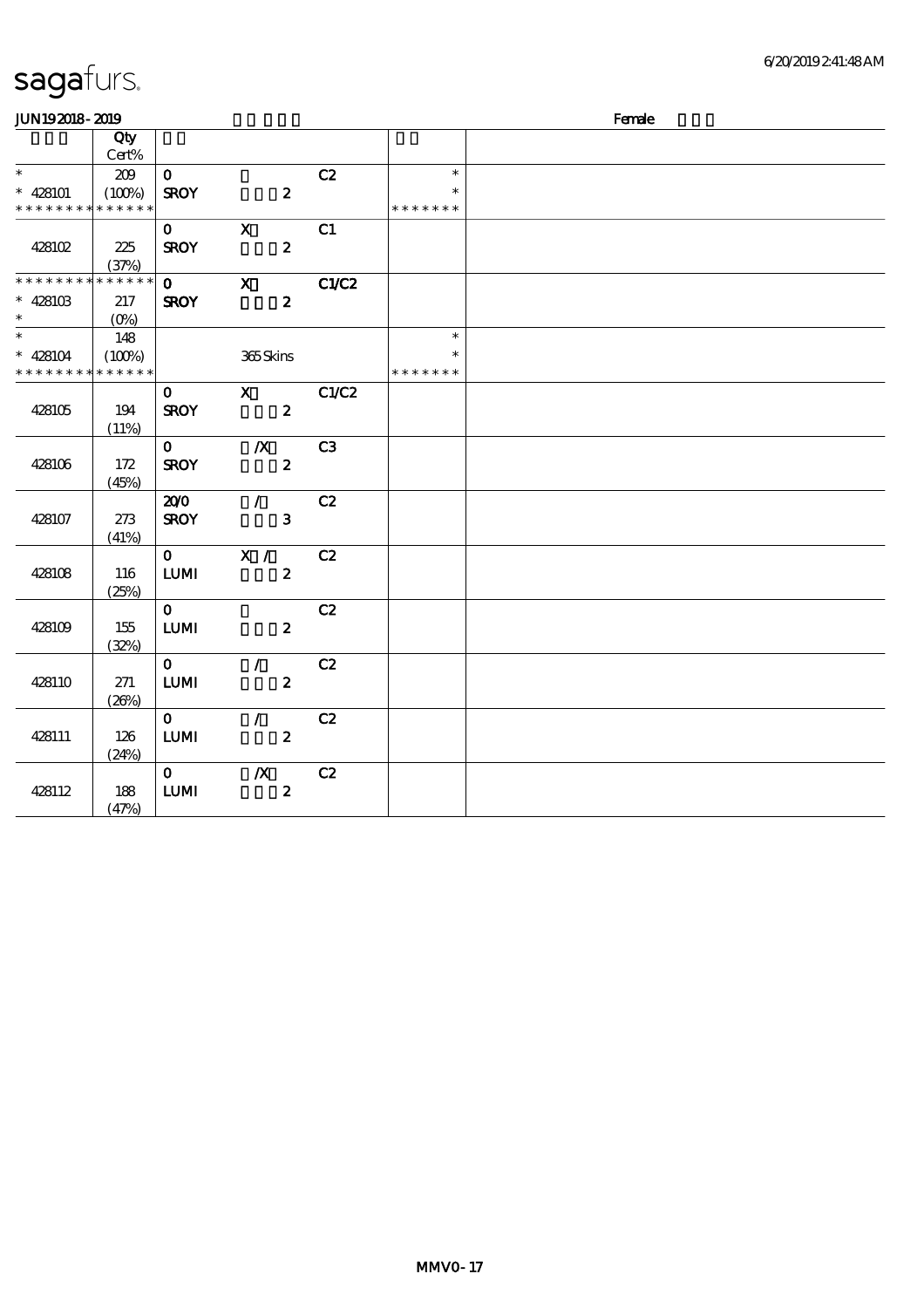| <b>JUN192018-2019</b>                                            |                                          |                              |                           |              |                |                                   | Female |
|------------------------------------------------------------------|------------------------------------------|------------------------------|---------------------------|--------------|----------------|-----------------------------------|--------|
|                                                                  | Qty<br>Cert%                             |                              |                           |              |                |                                   |        |
| 428161                                                           | 260<br>(16%)                             | $\mathbf{1}$<br>$\mathbf{S}$ | $\boldsymbol{\mathsf{z}}$ | $\mathbf{1}$ | C1             |                                   |        |
| 428162                                                           | 287<br>(11%)                             | $\mathbf 1$<br>${\bf s}$     | $\boldsymbol{\mathsf{z}}$ | $\mathbf{1}$ | C1             |                                   |        |
| * * * * *<br>428163<br>$\ast$<br>$\ast$                          | * * * * * *<br>$505\,$<br>(14%)          | $\mathbf{1}$<br>${\bf s}$    | $\boldsymbol{\mathsf{z}}$ | $\mathbf{1}$ | C2             |                                   |        |
| $\ast$<br>$* 428164$<br>* * * * * * * * <mark>* * * * * *</mark> | 95<br>$(O_0)$                            |                              | 600Skins                  |              |                | $\ast$<br>$\ast$<br>* * * * * * * |        |
| 428165                                                           | 50B<br>(8%)                              | $\mathbf{1}$<br>${\bf s}$    | $\boldsymbol{\mathsf{z}}$ | $\mathbf{1}$ | C2             |                                   |        |
| 428166                                                           | 20B<br>(9%)                              | $\mathbf{1}$<br>${\bf s}$    | $\pmb{\mathsf{z}}$        | $\mathbf{1}$ | C3             |                                   |        |
| 428167                                                           | 164<br>(4%)                              | $\mathbf{1}$<br>${\bf s}$    | $\boldsymbol{\mathsf{z}}$ | $\mathbf{1}$ | C <sub>3</sub> |                                   |        |
| 428168                                                           | 330<br>(19%)                             | $\mathbf 1$<br>${\bf s}$     | $\boldsymbol{\mathrm{X}}$ | $\mathbf{1}$ | C1             |                                   |        |
| 428169                                                           | 333<br>(9%)                              | $\mathbf{1}$<br>${\bf s}$    | $\mathbf X$               | $\mathbf{1}$ | C1             |                                   |        |
| * * * * * * * *<br>* $428170$<br>$\ast$                          | * * * * * *<br>$505$<br>$(0\%)$          | $\mathbf{1}$<br>${\bf s}$    | $\mathbf X$               | $\mathbf{1}$ | C2             |                                   |        |
| $\ast$<br>$* 428171$<br>$\ast$                                   | 252<br>(O <sub>0</sub> )                 |                              | $\boldsymbol{2}$          |              |                | $\ast$<br>$\ast$<br>$\ast$        |        |
| $\ast$<br>$* 428172$<br>* * * * * * * * * * * * * *              | $107$<br>(100%)                          |                              | 864Skins                  |              |                | $\ast$<br>$\ast$<br>* * * * * * * |        |
| **************<br>$* 428173$<br>$\ast$                           | 505<br>(9%)                              | $\mathbf{1}$<br>${\bf S}$    | $\mathbf X$               | $\mathbf{1}$ | C2             |                                   |        |
| $\ast$<br>$* 428174$<br>* * * * * * * * * * * * * *              | 276<br>$(O\%)$                           |                              | 781 Skins                 |              |                | $\ast$<br>$\ast$<br>* * * * * * * |        |
| 428175                                                           | 285<br>(14%)                             | $\mathbf{1}$<br>$\mathbf{S}$ | $\mathbf X$               | $\mathbf{1}$ | C <sub>3</sub> |                                   |        |
| 428176                                                           | 426<br>(14%)                             | $\mathbf 1$<br>${\bf S}$     |                           | $\mathbf{1}$ | C1             |                                   |        |
| 428177                                                           | 488<br>(12%)                             | $\mathbf 1$<br>${\bf s}$     |                           | $\mathbf{1}$ | C1             |                                   |        |
| * * * * * * * *<br>$* 428178$<br>$\ast$                          | * * * * * *<br>505<br>$(O\!/\!\!\delta)$ | $\mathbf{1}$<br>${\bf s}$    |                           | $\mathbf{1}$ | C2             |                                   |        |
| $\overline{\phantom{0}}$<br>* $428179$<br>$\ast$                 | 311<br>$(0\%)$                           |                              | $\boldsymbol{2}$          |              |                | $\ast$<br>$\ast$<br>$\ast$        |        |
| $\ast$<br>$* 428180$<br>* * * * * * * * <mark>* * * * * *</mark> | 146<br>(100%)                            |                              | 962Skins                  |              |                | $\ast$<br>$\ast$<br>* * * * * * * |        |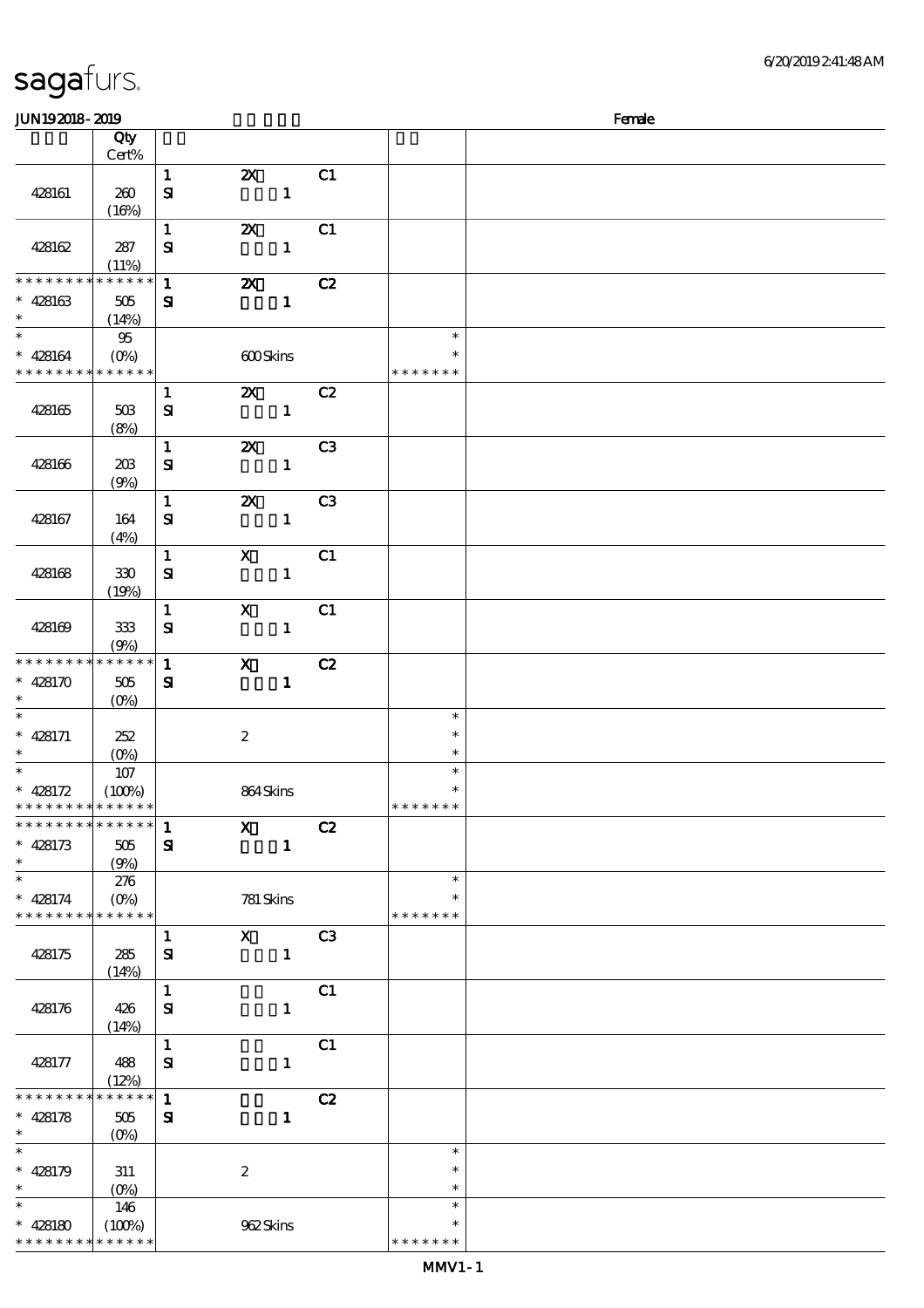| <b>JUN192018-2019</b>                                                 |                                  |                              |                        |                |                                   | Female |
|-----------------------------------------------------------------------|----------------------------------|------------------------------|------------------------|----------------|-----------------------------------|--------|
|                                                                       | Qty                              |                              |                        |                |                                   |        |
|                                                                       | Cert%                            |                              |                        |                |                                   |        |
| 428181                                                                | $392\,$<br>(23%)                 | $\mathbf{1}$<br>$\mathbf{S}$ | $\mathbf{1}$           | C3             |                                   |        |
| 428182                                                                | 481<br>(11%)                     | $\mathbf 1$<br>$\mathbf{S}$  | $\mathbf{1}$           | C <sub>3</sub> |                                   |        |
| 428183                                                                | 195<br>(16%)                     | $\mathbf{1}$<br>$\mathbf{S}$ | $\mathbf{1}$           | C <sub>3</sub> |                                   |        |
| 428184                                                                | 274<br>(14%)                     | $\mathbf 1$<br>$\mathbf{S}$  | $\mathbf{1}$           | C1             |                                   |        |
| * * * * * * * * * * * * * *<br>$* 428185$<br>$\ast$                   | 485<br>(12%)                     | $\mathbf{1}$<br>${\bf s}$    | $\mathbf{1}$           | C1             |                                   |        |
| $\ast$<br>$* 428186$<br>* * * * * * * * * * * * * *                   | 81<br>$(0\%)$                    |                              | 566Skins               |                | $\ast$<br>$\ast$<br>* * * * * * * |        |
| 428187                                                                | 324<br>(25%)                     | $\mathbf{1}$<br>$\mathbf{S}$ | $\mathbf{1}$           | C1             |                                   |        |
| * * * * * * * * * * * * * *<br>$* 428188$<br>$\ast$                   | 505<br>(13%)                     | $\mathbf{1}$<br>${\bf s}$    | $\mathbf{1}$           | C2             |                                   |        |
| $\ast$<br>$* 428189$<br>* * * * * * * * * * * * * *                   | 129<br>(1%)                      |                              | 634Skins               |                | $\ast$<br>∗<br>* * * * * * *      |        |
| 428190                                                                | 211<br>(20%)                     | $\mathbf{1}$<br>$\mathbf{S}$ | $\mathbf{1}$           | C3             |                                   |        |
| 428191                                                                | 381<br>(15%)                     | $\mathbf{1}$<br>${\bf s}$    | $\mathbf{1}$           | C3             |                                   |        |
| 428192                                                                | 335<br>(22%)                     | $\mathbf{1}$<br>$\mathbf{S}$ | $\mathbf{1}$           | C <sub>3</sub> |                                   |        |
| 428193                                                                | 176<br>(13%)                     | $\mathbf{1}$<br>${\bf S}$    | $\mathbf{1}$           | C1             |                                   |        |
| 428194                                                                | 367<br>(9%)                      | $\mathbf{1}$<br>${\bf S}$    | $\mathbf{1}$           | C1             |                                   |        |
| 428195                                                                | 227<br>(20%)                     | $\mathbf{1}$<br>${\bf s}$    | $\mathbf{1}$           | C1             |                                   |        |
| 428196                                                                | 424<br>(13%)                     | $\mathbf{1}$<br>${\bf S}$    | $\mathbf{1}$           | C2             |                                   |        |
| * * * * * * * *<br>$* 428197$<br>$\ast$<br>$\overline{\phantom{a}^*}$ | $******$<br>505<br>(16%)         | $\mathbf{1}$<br>${\bf z}$    | $\mathbf{1}$           | C2             |                                   |        |
| $* 428198$<br>* * * * * * * * * * * * * *                             | 249<br>$(O\!\!\!\!\!\!\!/\,\!o)$ |                              | 754Skins               |                | $\ast$<br>$\ast$<br>* * * * * * * |        |
| 428199                                                                | 294<br>(20%)                     | $\mathbf{1}$<br>$\mathbf{S}$ | $\mathbf{1}$           | C3             |                                   |        |
| 428200                                                                | 212<br>(44%)                     | $\mathbf{1}$<br>$\mathbf{S}$ | $X$ C3<br>$\mathbf{1}$ |                |                                   |        |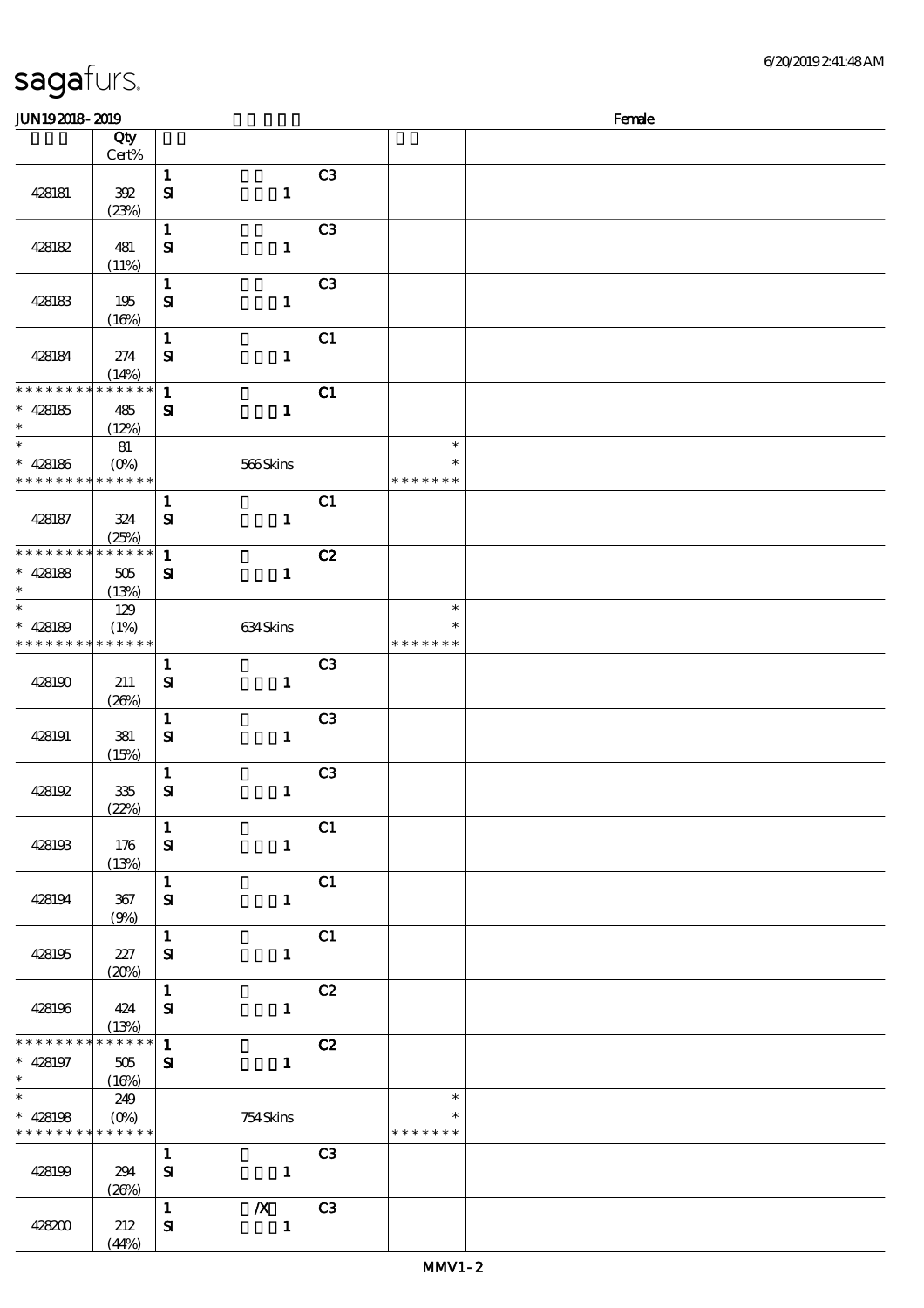| sagafurs. |  |
|-----------|--|
|           |  |

### $J/N192018$ - 2019  $F$ emale 顺序号 Qty 说明 价格 Cert% 1 X C1/C2 428201 226  $S\!I$  1  $(20%)$ 1 2X C1/C2 428202 179  $S1$  2 (13%) 1 X C1/C2 428203 259  $S$ **i**  $\overline{z}$ (19%) 1 C1/C2 428204 325 SI 2 (25%)  $1$  X / C3 428205 106  $S$ **i**  $\overline{z}$  $(27%)$ 1 C2 428206 183  $S1$  2 (24%) 1 C2 428207 197  $S1$  2  $(27%)$  $\overline{1}$  X C<sub>2</sub>  $S1$  2 428208 108 (28%) 1 X / C2  $428209$  99 IB 1 COR1  $(20%)$  $1$  X / C2 428210 224 **IB** 1 COR1 (18%) 1 / C2 428211 100 **IB** 1 COR1  $(16%)$ 1 X / C2 \* \* \* \* \* \* \* \* <mark>\* \* \* \* \*</mark> \* 428212 505 \*\*  $\mathbb B$  1 and 1 and 1 and 1 and 1 and 1 and 1 and 1 and 1 and 1 and 1 and 1 and 1 and 1 and 1 and 1 and 1 and 1 and 1 and 1 and 1 and 1 and 1 and 1 and 1 and 1 and 1 and 1 and 1 and 1 and 1 and 1 and 1 and 1 and 1 and 1 an  $\ast$ (13%)  $\overline{\phantom{a}}$ 408 \*\*  $\ast$ \*\* <sup>428213</sup>  $(14%)$  913 Skins \* \* \* \* \* \* \* \* \* \* \* \* \* \* \* \* \* \*  $1$  / C2 428214 408  $\mathbb B$  1 and 1 and 1 and 1 and 1 and 1 and 1 and 1 and 1 and 1 and 1 and 1 and 1 and 1 and 1 and 1 and 1 and 1 and 1 and 1 and 1 and 1 and 1 and 1 and 1 and 1 and 1 and 1 and 1 and 1 and 1 and 1 and 1 and 1 and 1 and 1 an (15%) 1 X / C2 428215 128  $\overline{\mathbf{B}}$   $\overline{\mathbf{C}}$   $\overline{\mathbf{C}}$   $\overline{\mathbf{C}}$   $\overline{\mathbf{C}}$ (24%)  $1$  / C2 428216 186  $\overline{\mathbf{B}}$   $\overline{\mathbf{C}}$   $\overline{\mathbf{C}}$   $\overline{\mathbf{C}}$   $\overline{\mathbf{C}}$ (37%)  $\overline{1}$  2X C1 SAGA 1 428217 495 (12%)  $1$  2X C1 428218 181 SAGA 1 (76%)  $1$   $2X$   $C2$ \* \* \* \* \* \* \* \* \* \* \* \* \*  $\ast$ 428219 485 SAGA 1 \*\* (0%)  $\overline{\phantom{0}}$  $\ast$ \*\*\* \*\*\* $* 42820$  460 2  $\ast$ (0%)  $\ddot{\phantom{0}}$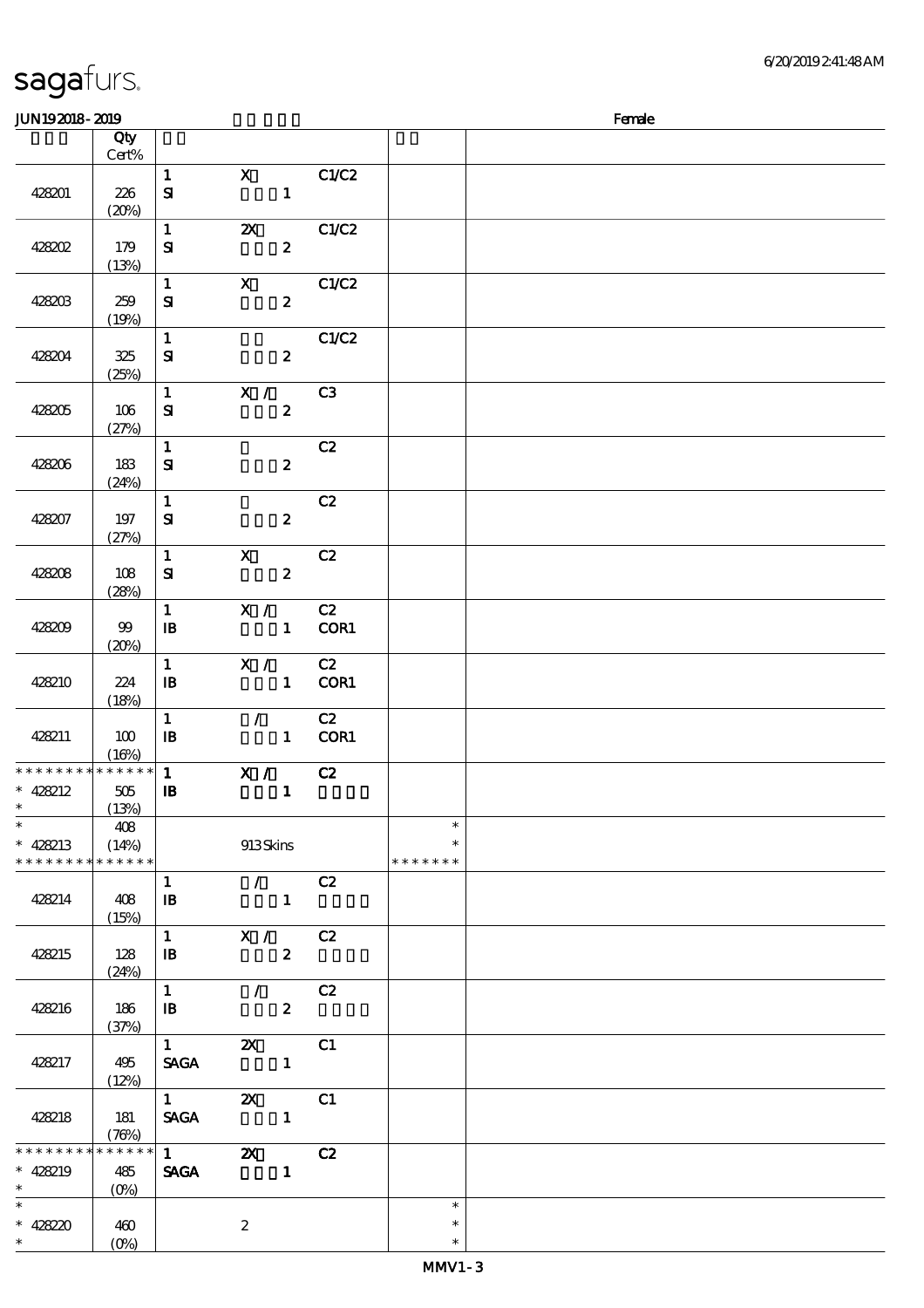| JUN192018-2019              |                 |              |                           |    |               | Female |
|-----------------------------|-----------------|--------------|---------------------------|----|---------------|--------|
|                             | Qty             |              |                           |    |               |        |
|                             | $Cert\%$        |              |                           |    |               |        |
| $\overline{\ast}$           |                 | $\mathbf{1}$ | $\boldsymbol{\mathsf{Z}}$ | C2 | $\ast$        |        |
| * 428221                    | 460             | <b>SAGA</b>  | $\mathbf{1}$              |    | $\ast$        |        |
| $\ast$                      |                 |              |                           |    | $\ast$        |        |
| $\overline{\phantom{0}}$    | $(O\%)$         |              |                           |    |               |        |
|                             |                 |              |                           |    | $\ast$        |        |
| * $428222$                  | 362             |              | $\boldsymbol{4}$          |    | $\ast$        |        |
| $\ast$                      | $(0\%)$         |              |                           |    | $\ast$        |        |
|                             | 239             |              |                           |    | $\ast$        |        |
| * $42823$                   | (100%)          |              | 2006Skins                 |    |               |        |
| * * * * * * * *             | * * * * * *     |              |                           |    | * * * * * * * |        |
| * * * * * * * *             | ******          | $\mathbf{1}$ | $\boldsymbol{\mathsf{z}}$ | C3 |               |        |
| $* 428224$                  | 485             | <b>SAGA</b>  | $\mathbf{1}$              |    |               |        |
| $\ast$                      |                 |              |                           |    |               |        |
|                             | $(O\%)$         |              |                           |    | $\ast$        |        |
|                             |                 |              |                           |    |               |        |
| * 42825                     | 263             |              | $\boldsymbol{2}$          |    | $\ast$        |        |
| $\ast$                      | $(O\%)$         |              |                           |    | $\ast$        |        |
|                             | 161             |              |                           |    | $\ast$        |        |
| * $428236$                  | (90%)           |              | <b>909Skins</b>           |    | $\ast$        |        |
| * * * * * * * *             | * * * * * *     |              |                           |    | * * * * * * * |        |
| * * * * * * * *             | $* * * * * * *$ | $\mathbf{1}$ | $\mathbf{x}$              | C1 |               |        |
| $* 428227$                  | 485             | <b>SAGA</b>  | $\mathbf{1}$              |    |               |        |
| $\ast$                      |                 |              |                           |    |               |        |
| $\overline{\phantom{0}}$    | $(O\%)$         |              |                           |    | $\ast$        |        |
|                             |                 |              |                           |    |               |        |
| * 428228                    | 135             |              | $\boldsymbol{2}$          |    | $\ast$        |        |
| $\ast$                      | $(0\%)$         |              |                           |    | $\ast$        |        |
|                             | 119             |              |                           |    | $\ast$        |        |
| * $428229$                  | (100%)          |              | 739Skins                  |    |               |        |
| * * * * * * * *             | * * * * * *     |              |                           |    | * * * * * * * |        |
| * * * * * * * *             | ******          | $\mathbf{1}$ | $\mathbf{x}$              | C2 |               |        |
| $* 428230$                  | 485             | <b>SAGA</b>  | $\mathbf{1}$              |    |               |        |
| $*$                         |                 |              |                           |    |               |        |
| $\ast$                      | $(0\%)$         |              |                           |    | $\ast$        |        |
|                             |                 |              |                           |    |               |        |
| * 428231                    | 460             |              | $\boldsymbol{2}$          |    | $\ast$        |        |
| $\ast$                      | $(O\%)$         |              |                           |    | $\ast$        |        |
| $\ast$                      |                 |              |                           |    | $\ast$        |        |
| * $42822$                   | 460             |              | $\,3$                     |    | $\ast$        |        |
| $*$ $-$                     | $(0\%)$         |              |                           |    | $\ast$        |        |
| $\ast$                      |                 |              |                           |    | $\ast$        |        |
| $* 428233$                  | 460             |              | $\boldsymbol{4}$          |    | $\ast$        |        |
| $\ast$                      | $(O\%)$         |              |                           |    | $\ast$        |        |
| $\ast$                      |                 |              |                           |    | $\ast$        |        |
|                             |                 |              |                           |    | $\ast$        |        |
| $* 428234$                  | 253             |              | $\mathbf{5}$              |    | $\ast$        |        |
| $\ast$<br>$\overline{\ast}$ |                 |              |                           |    |               |        |
|                             | 253             |              |                           |    | $\ast$        |        |
| $* 428235$                  | (100%)          |              | 2371 Skins                |    |               |        |
| * * * * * * * *             | * * * * * *     |              |                           |    | * * * * * * * |        |
| * * * * * * *               | ******          | $\mathbf{1}$ | $\mathbf{x}$              | C3 |               |        |
| $* 428236$                  | 485             | <b>SAGA</b>  | $\mathbf{1}$              |    |               |        |
| $*$                         | $(O\%)$         |              |                           |    |               |        |
| $*$                         |                 |              |                           |    | $\ast$        |        |
| $* 428237$                  | 459             |              | $\boldsymbol{2}$          |    | *             |        |
| $*$                         | $(O\%)$         |              |                           |    | $\ast$        |        |
| $\overline{\ast}$           | 174             |              |                           |    | $\ast$        |        |
|                             |                 |              |                           |    |               |        |
| $* 428238$                  | (100%)          |              | 1118Skins                 |    |               |        |
| * * * * * * * *             | * * * * * *     |              |                           |    | * * * * * * * |        |
| * * * * * * * *             | ******          | $\mathbf{1}$ |                           | C1 |               |        |
| $* 428239$                  | 485             | <b>SAGA</b>  | $\mathbf{1}$              |    |               |        |
| $\ast$                      | $(O\%)$         |              |                           |    |               |        |
| $\ast$                      |                 |              |                           |    | $\ast$        |        |
| $* 428240$                  | 168             |              | $\boldsymbol{2}$          |    | $\ast$        |        |
| $\ast$                      | $(0\%)$         |              |                           |    | $\ast$        |        |
|                             |                 |              |                           |    |               |        |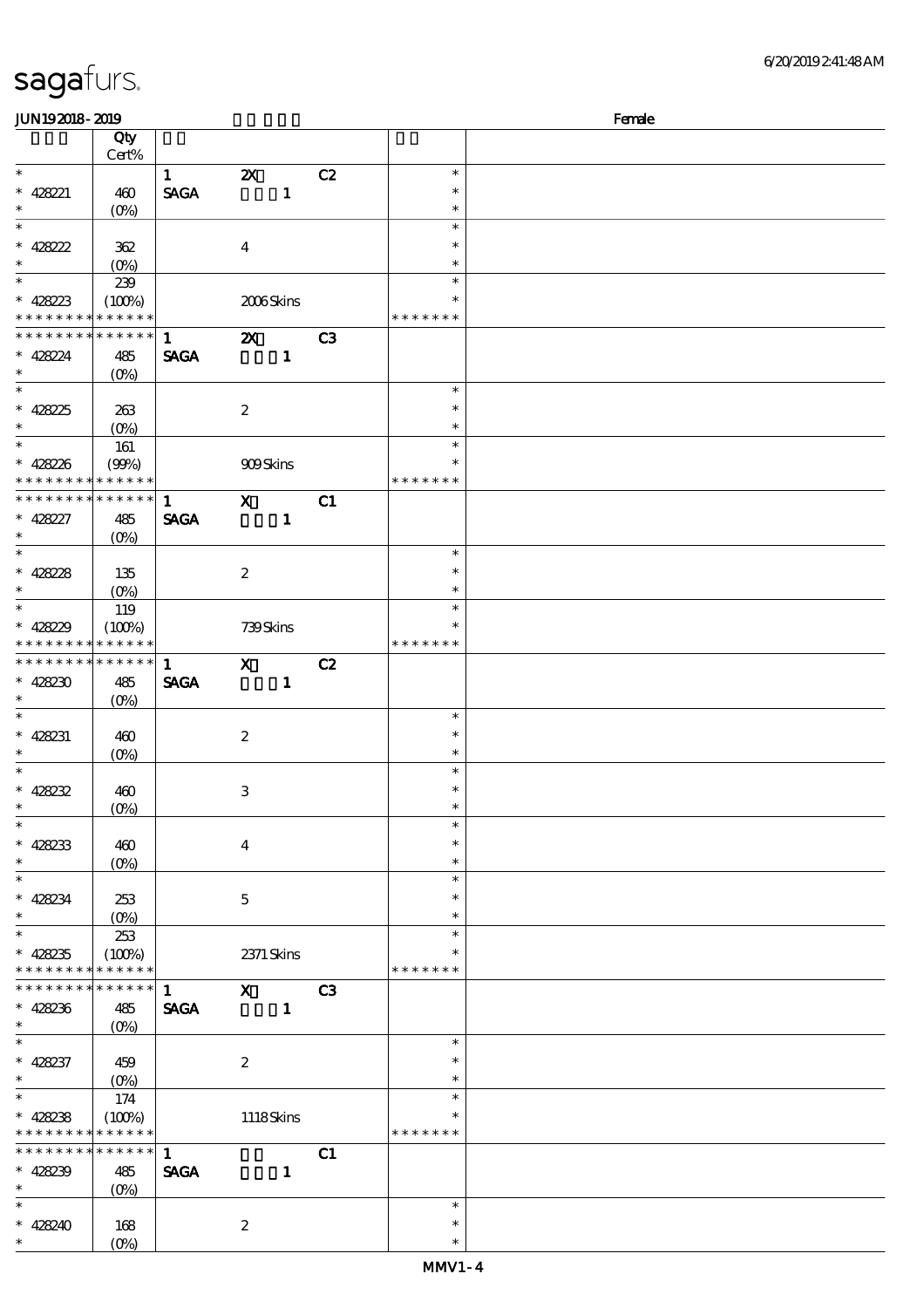| <b>saga</b> furs. |  |
|-------------------|--|
|-------------------|--|

| JUN192018-2019                |                       |              |                           |    |               | Female |
|-------------------------------|-----------------------|--------------|---------------------------|----|---------------|--------|
|                               | Qty                   |              |                           |    |               |        |
|                               | Cert%                 |              |                           |    |               |        |
| $\ast$                        | $101$                 | $\mathbf{1}$ |                           | C1 | $\ast$        |        |
| $* 428241$                    | (100%)                | <b>SAGA</b>  | $\mathbf{1}$              |    | $\ast$        |        |
| * * *                         | * * * * * * * * * *   |              |                           |    | * * * * * * * |        |
| * * * * * * * * * * * * * *   |                       | $\mathbf{1}$ |                           | C2 |               |        |
| $* 428242$                    | 485                   | <b>SAGA</b>  | $\mathbf{1}$              |    |               |        |
| $\ast$                        | $(0\%)$               |              |                           |    |               |        |
| $\ast$                        |                       |              |                           |    | $\ast$        |        |
| $* 428243$                    | 460                   |              | $\boldsymbol{2}$          |    | $\ast$        |        |
| $\ast$                        | $(0\%)$               |              |                           |    | $\ast$        |        |
| $\ast$                        |                       |              |                           |    | $\ast$        |        |
| $* 428244$                    | 460                   |              | $\ensuremath{\mathbf{3}}$ |    | $\ast$        |        |
| $\ast$                        | $(0\%)$               |              |                           |    | $\ast$        |        |
| $\ast$                        |                       |              |                           |    | $\ast$        |        |
|                               |                       |              |                           |    | $\ast$        |        |
| $* 428245$<br>$\ast$          | 460                   |              | $\boldsymbol{4}$          |    | $\ast$        |        |
| $\ast$                        | $(0\%)$               |              |                           |    | $\ast$        |        |
|                               |                       |              |                           |    | $\ast$        |        |
| $* 428246$                    | 418                   |              | $\mathbf 5$               |    |               |        |
| $\ast$<br>$\ast$              | $(O\!/\!o)$           |              |                           |    | $\ast$        |        |
|                               | $282\,$               |              |                           |    | $\ast$        |        |
| $* 428247$                    | (100%)                |              | 2565Skins                 |    | $\ast$        |        |
| * * *<br>* * * *              | * * * * * *           |              |                           |    | * * * * * * * |        |
| * * * * * * * * * * * * * *   |                       | $\mathbf{1}$ |                           | C3 |               |        |
| $* 428248$                    | 485                   | <b>SAGA</b>  | $\mathbf{1}$              |    |               |        |
| $\ast$                        | (O <sub>0</sub> )     |              |                           |    |               |        |
| $\ast$                        |                       |              |                           |    | $\ast$        |        |
| $* 428249$                    | 440                   |              | $\boldsymbol{2}$          |    | $\ast$        |        |
| $\ast$                        | $(O\!/\!o)$           |              |                           |    | $\ast$        |        |
| $\overline{\ast}$             |                       |              |                           |    | $\ast$        |        |
| $* 428250$                    | 62                    |              | $\,3$                     |    | $\ast$        |        |
| $\ast$                        | $(0\%)$               |              |                           |    | $\ast$        |        |
| $\ast$                        | 204                   |              |                           |    | $\ast$        |        |
| $* 428251$                    | (100%)                |              | 1191 Skins                |    | $\ast$        |        |
| * * * * * * * * * * * * * *   |                       |              |                           |    | * * * * * * * |        |
| * * * * * * * * * * * * * *   |                       | $\mathbf{1}$ |                           | C1 |               |        |
| $* 428252$                    | 485                   | <b>SAGA</b>  | $\mathbf{1}$              |    |               |        |
|                               | (0%)                  |              |                           |    |               |        |
| $\overline{\phantom{0}}$      |                       |              |                           |    | $\ast$        |        |
| $* 428253$                    | 460                   |              | $\boldsymbol{z}$          |    | $\ast$        |        |
| $\ast$                        | $(0\%)$               |              |                           |    | $\ast$        |        |
| $\overline{\phantom{0}}$      |                       |              |                           |    | $\ast$        |        |
| $* 428254$                    | 150                   |              | $\,3$                     |    | $\ast$        |        |
| $\ast$                        |                       |              |                           |    | $\ast$        |        |
| $\overline{\ast}$             | $(O\%)$<br>$177$      |              |                           |    | $\ast$        |        |
|                               |                       |              |                           |    | $\ast$        |        |
| $* 428255$<br>* * * * * * * * | (100%)<br>* * * * * * |              | $1272$ Skins              |    | * * * * * * * |        |
| * * * * * * * *               | * * * * * *           | $\mathbf{1}$ |                           |    |               |        |
|                               |                       |              |                           | C2 |               |        |
| $* 428256$<br>$\ast$          | 485                   | <b>SAGA</b>  | $\mathbf{1}$              |    |               |        |
| $\overline{\phantom{0}}$      | (O <sub>0</sub> )     |              |                           |    |               |        |
|                               |                       |              |                           |    | $\ast$        |        |
| $* 428257$<br>$\ast$          | 460                   |              | $\boldsymbol{2}$          |    | $\ast$        |        |
|                               | $(O\!/\!\delta)$      |              |                           |    | $\ast$        |        |
| $\ast$                        |                       |              |                           |    | $\ast$        |        |
| $* 428258$                    | 460                   |              | 3                         |    | $\ast$        |        |
| $\ast$                        | $(O\!/\!o)$           |              |                           |    | $\ast$        |        |
| $\overline{\ast}$             |                       |              |                           |    | $\ast$        |        |
| $* 428259$                    | 460                   |              | $\boldsymbol{4}$          |    | $\ast$        |        |
| $\ast$                        | $(0\%)$               |              |                           |    | $\ast$        |        |
| $\ast$                        |                       |              |                           |    | $\ast$        |        |
| $* 428200$                    | 460                   |              | $\mathbf 5$               |    | $\ast$        |        |
| $\ast$                        | $(O\!/\!o)$           |              |                           |    | $\ast$        |        |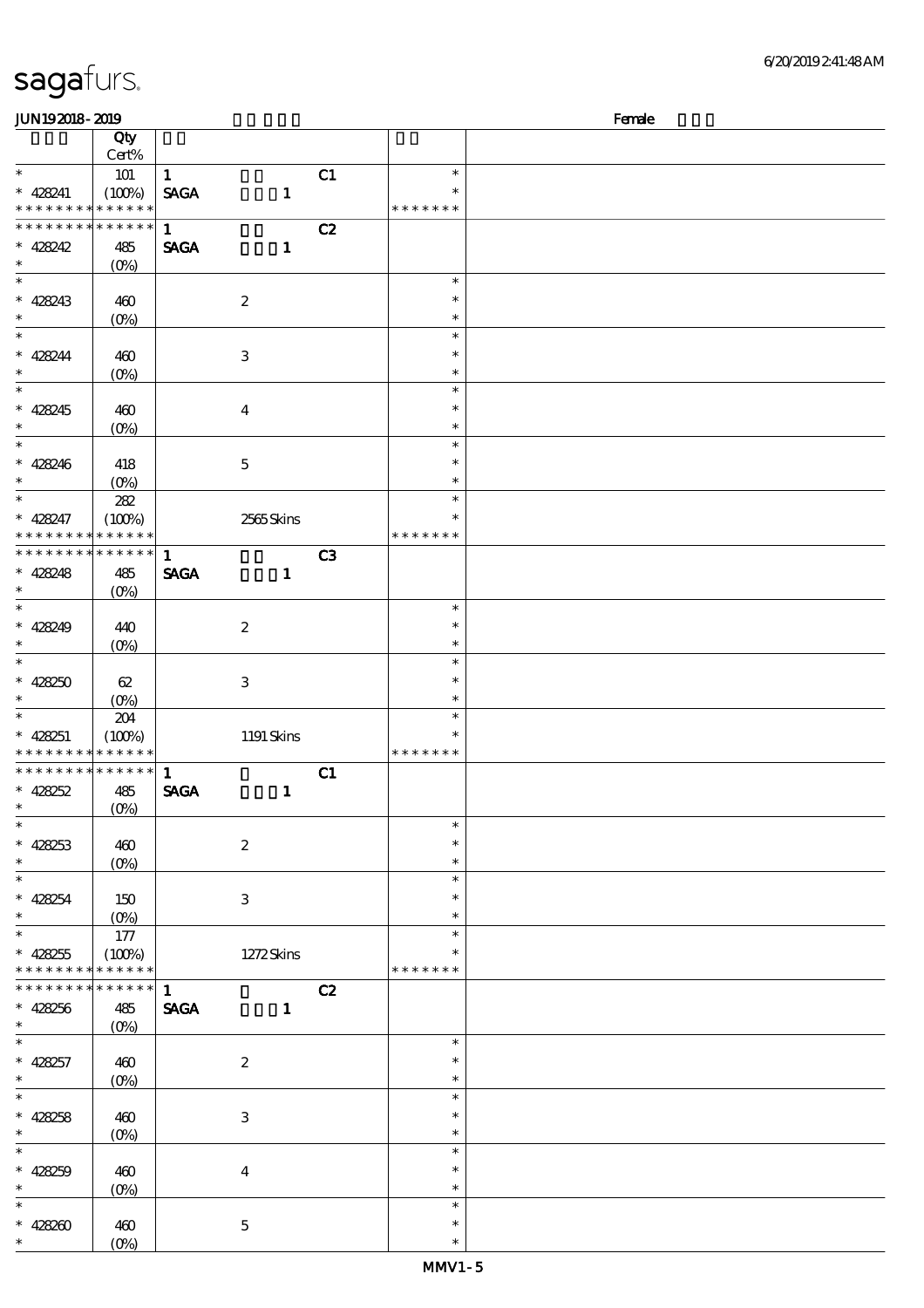| 6/20/2019241:48AM |
|-------------------|
|-------------------|

| <b>JUN192018-2019</b>              |                           |              |                           |    |               | Female |
|------------------------------------|---------------------------|--------------|---------------------------|----|---------------|--------|
|                                    | Qty                       |              |                           |    |               |        |
|                                    | Cert%                     |              |                           |    |               |        |
| $\ast$                             |                           | $\mathbf{1}$ |                           | C2 | $\ast$        |        |
| $* 428261$                         | 460                       | <b>SAGA</b>  | $\mathbf{1}$              |    | $\ast$        |        |
| $\ast$                             | $(O\%)$                   |              |                           |    | $\ast$        |        |
| $\ast$                             |                           |              |                           |    | $\ast$        |        |
|                                    |                           |              |                           |    | $\ast$        |        |
| $* 428262$                         | 460                       |              | $\boldsymbol{7}$          |    |               |        |
| $\ast$                             | $(0\%)$                   |              |                           |    | $\ast$        |        |
| $\ast$                             |                           |              |                           |    | $\ast$        |        |
| $* 428263$                         | 460                       |              | 8                         |    | $\ast$        |        |
| $\ast$                             | $(O\%)$                   |              |                           |    | $\ast$        |        |
| $\ast$                             |                           |              |                           |    | $\ast$        |        |
| $* 428264$                         | 440                       |              | $\boldsymbol{9}$          |    | $\ast$        |        |
| $\ast$                             | (100%)                    |              |                           |    | $\ast$        |        |
| $\overline{\phantom{0}}$           |                           |              |                           |    | $\ast$        |        |
| $* 428265$                         | 59                        |              | $10\,$                    |    | $\ast$        |        |
| $\ast$                             |                           |              |                           |    | $\ast$        |        |
| $\ast$                             | (100%)                    |              |                           |    | $\ast$        |        |
|                                    | $66\,$                    |              |                           |    |               |        |
| $* 428266$                         | $(O\%)$                   |              | 4270Skins                 |    | $\ast$        |        |
| * * * * * * * * * * * * * *        |                           |              |                           |    | * * * * * * * |        |
| * * * * * * * * * * * * * *        |                           | $\mathbf{1}$ |                           | C2 |               |        |
| $* 428267$                         | 460                       | <b>SAGA</b>  | $\mathbf{1}$              |    |               |        |
| $\ast$                             | $(O\!/\!o)$               |              |                           |    |               |        |
| $\overline{\phantom{0}}$           | 460                       |              |                           |    | $\ast$        |        |
| $* 428268$                         | $(O\!/\!o)$               |              | 920 Skins                 |    | $\ast$        |        |
| * * * * * * * *                    | * * * * * *               |              |                           |    | * * * * * * * |        |
| * * * * * * * *                    | * * * * * *               | $\mathbf{1}$ |                           | C3 |               |        |
| $* 428209$                         | 485                       | <b>SAGA</b>  | $\mathbf{1}$              |    |               |        |
| $\ast$                             |                           |              |                           |    |               |        |
| $\ast$                             | $(O\%)$                   |              |                           |    |               |        |
|                                    |                           |              |                           |    | $\ast$        |        |
| $* 428270$                         | 460                       |              | $\boldsymbol{2}$          |    | $\ast$        |        |
| $\ast$                             | $(0\%)$                   |              |                           |    | $\ast$        |        |
| $\ast$                             |                           |              |                           |    | $\ast$        |        |
| $* 428271$                         | 250                       |              | $\ensuremath{\mathbf{3}}$ |    | $\ast$        |        |
| $\ast$                             | $(0\%)$                   |              |                           |    | $\ast$        |        |
| $\ast$                             | $357\,$                   |              |                           |    | $\ast$        |        |
| $* 428272$                         | (100%)                    |              | 1552Skins                 |    | $\ast$        |        |
| * * * * * * * * * * * * * *        |                           |              |                           |    | * * * * * * * |        |
| ******** <mark>*******</mark>      |                           | 1            |                           | C1 |               |        |
|                                    |                           |              |                           |    |               |        |
| $* 428273$                         | 485                       | <b>SAGA</b>  | $\mathbf{1}$              |    |               |        |
| $\ast$<br>$\overline{\phantom{0}}$ | $(O\!\!\!\!\!\!\!/\,\!o)$ |              |                           |    |               |        |
|                                    |                           |              |                           |    | $\ast$        |        |
| $* 428274$                         | 269                       |              | $\boldsymbol{z}$          |    | $\ast$        |        |
| $\ast$                             |                           |              |                           |    | $\ast$        |        |
| $_{*}$                             | 115                       |              |                           |    | $\ast$        |        |
| $* 428275$                         | (100%)                    |              | 869Skins                  |    |               |        |
| * * * * * * * * * * * * * *        |                           |              |                           |    | * * * * * * * |        |
| * * * * * * * * * * * * * * *      |                           | 1            |                           | C2 |               |        |
| $* 428276$                         | 485                       |              | SAGA 1                    |    |               |        |
| $\ast$                             | $(O\!/\!\!\delta)$        |              |                           |    |               |        |
| $\overline{\phantom{0}}$           |                           |              |                           |    | $\ast$        |        |
|                                    |                           |              |                           |    |               |        |
| $* 428277$                         | 460                       |              | $\boldsymbol{2}$          |    | $\ast$        |        |
| $\ast$                             | $(O\%)$                   |              |                           |    | $\ast$        |        |
| $\overline{\phantom{0}}$           |                           |              |                           |    | $\ast$        |        |
| $* 428278$                         | 460                       |              | 3                         |    | $\ast$        |        |
| $\ast$                             | $(0\%)$                   |              |                           |    | $\ast$        |        |
| $\overline{\ast}$                  |                           |              |                           |    | $\ast$        |        |
| $* 428279$                         | 460                       |              | $\bf{4}$                  |    | $\ast$        |        |
| $\ast$                             | $(0\%)$                   |              |                           |    | $\ast$        |        |
| $\overline{\phantom{0}}$           |                           |              |                           |    | $\ast$        |        |
|                                    |                           |              |                           |    | $\ast$        |        |
| * 428280<br>$\ast$                 | 474                       |              | $\mathbf{5}$              |    |               |        |
|                                    | $(O\%)$                   |              |                           |    | $\ast$        |        |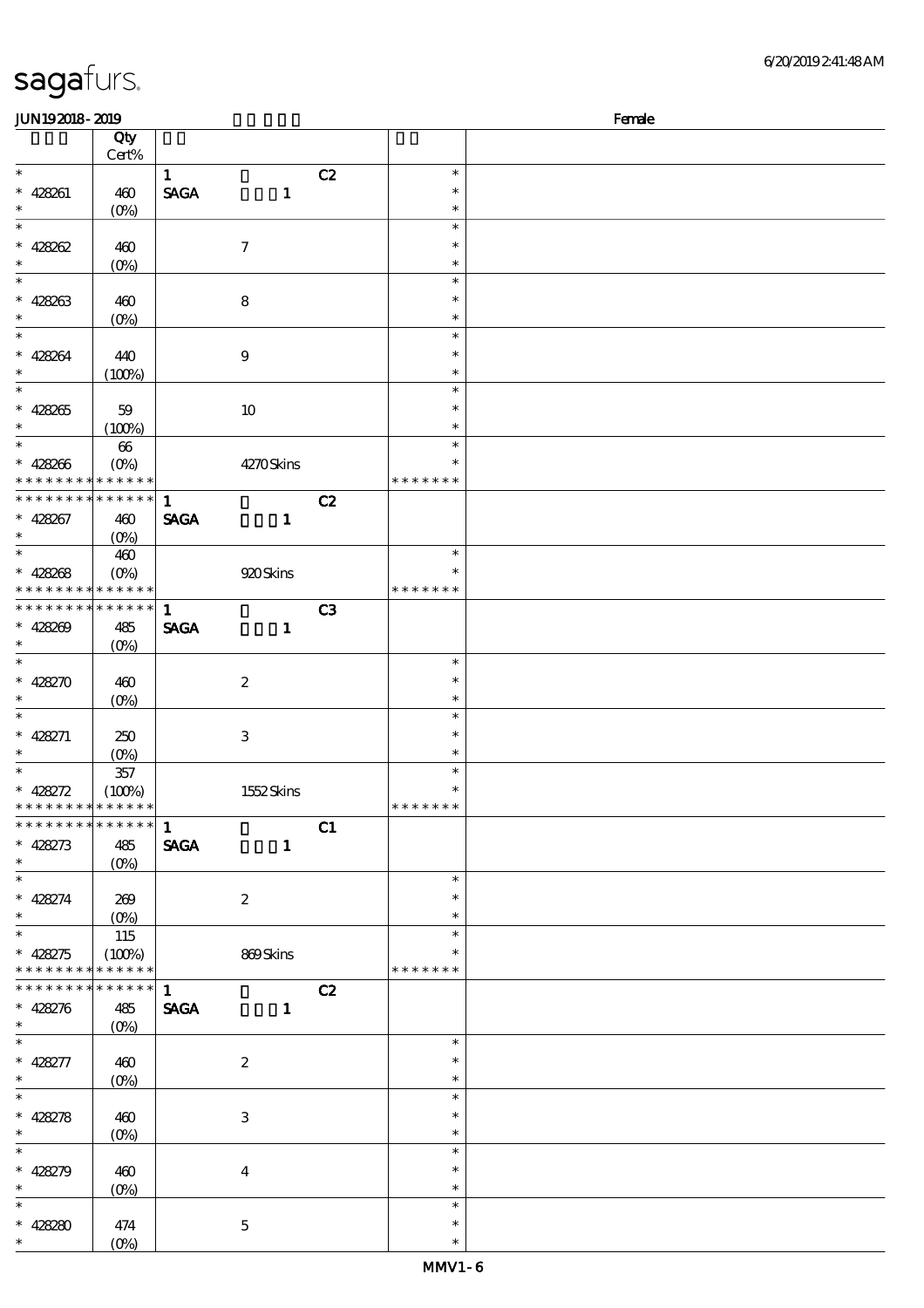| sagafurs. |
|-----------|
|-----------|

| <b>JUN192018-2019</b>                    |                                                   |              |                           |                |               | Female |
|------------------------------------------|---------------------------------------------------|--------------|---------------------------|----------------|---------------|--------|
|                                          | Qty                                               |              |                           |                |               |        |
|                                          | Cert%                                             |              |                           |                |               |        |
| $\ast$                                   | 394                                               | $\mathbf{1}$ |                           | C2             | $\ast$        |        |
| $* 428281$                               | (100%)                                            | <b>SAGA</b>  | $\mathbf{1}$              |                |               |        |
| * * * * * * * * * * * * * *              |                                                   |              |                           |                | * * * * * * * |        |
| * * * * * * * *                          | $******$                                          | $\mathbf{1}$ |                           |                |               |        |
|                                          |                                                   |              |                           | C <sub>3</sub> |               |        |
| $* 428282$                               | 485                                               | <b>SAGA</b>  | $\mathbf{1}$              |                |               |        |
| $\ast$                                   | $(0\%)$                                           |              |                           |                |               |        |
| $\overline{\ast}$                        |                                                   |              |                           |                | $\ast$        |        |
| $* 428283$                               | 166                                               |              | $\boldsymbol{2}$          |                | $\ast$        |        |
| $\ast$                                   | $(0\%)$                                           |              |                           |                | $\ast$        |        |
|                                          | 299                                               |              |                           |                | $\ast$        |        |
| $* 428284$                               | (100%)                                            |              | 950Skins                  |                | $\ast$        |        |
| * * * * * * * * * * * * * *              |                                                   |              |                           |                | * * * * * * * |        |
| * * * * * * * * * * * * * * *            |                                                   | $\mathbf{1}$ |                           |                |               |        |
|                                          |                                                   |              |                           | C <sub>3</sub> |               |        |
| $* 428285$                               | 485                                               | <b>SAGA</b>  | $\mathbf{1}$              |                |               |        |
| $\ast$                                   | $(O\%)$                                           |              |                           |                |               |        |
|                                          |                                                   |              |                           |                | $\ast$        |        |
| $* 428286$                               | 86                                                |              | $\boldsymbol{z}$          |                | $\ast$        |        |
| $\ast$                                   | $(O\%)$                                           |              |                           |                | $\ast$        |        |
| $\overline{\ast}$                        | 178                                               |              |                           |                | $\ast$        |        |
| $* 428287$                               | (98%)                                             |              | 749Skins                  |                | $\ast$        |        |
| * * * * * * * *                          | * * * * * *                                       |              |                           |                | * * * * * * * |        |
|                                          |                                                   | $\mathbf{1}$ | $\mathbf{X}$              | C1             |               |        |
|                                          |                                                   |              |                           |                |               |        |
| 428288                                   | 242                                               | <b>SAGA</b>  | $\mathbf{1}$              |                |               |        |
|                                          | (21%)                                             |              |                           |                |               |        |
| * * * * * * * *                          | * * * * * *                                       | $\mathbf{1}$ | $\mathbf{x}$              | C2             |               |        |
| $* 428289$                               | 485                                               | <b>SAGA</b>  | $\mathbf{1}$              |                |               |        |
| $\ast$                                   | $(O\% )$                                          |              |                           |                |               |        |
| $\overline{\ast}$                        |                                                   |              |                           |                | $\ast$        |        |
| $* 428200$                               | 183                                               |              | $\boldsymbol{2}$          |                | $\ast$        |        |
| $\ast$                                   | $(O\!\!\!\!\!\!\backslash\rho)$                   |              |                           |                | $\ast$        |        |
| $\overline{\phantom{0}}$                 | 164                                               |              |                           |                | $\ast$        |        |
| $* 428291$                               | (100%)                                            |              | 832Skins                  |                | $\ast$        |        |
| * * * * * * * * <mark>* * * * * *</mark> |                                                   |              |                           |                | * * * * * * * |        |
| *************** 1                        |                                                   |              | $\mathbf{X}$              | C <sub>3</sub> |               |        |
|                                          |                                                   |              |                           |                |               |        |
| $* 428292$                               | 126                                               | <b>SAGA</b>  | $\mathbf{1}$              |                |               |        |
| $*$ $*$                                  | (0%)                                              |              |                           |                |               |        |
| $\ast$                                   | 108                                               |              |                           |                | $\ast$        |        |
| $* 428293$                               | (100%)                                            |              | 234Skins                  |                | $\ast$        |        |
| * * * * * * * *                          | * * * * * *                                       |              |                           |                | * * * * * * * |        |
|                                          |                                                   | $\mathbf{1}$ | $\mathbf{X}$              | C1             |               |        |
| 428294                                   | 491                                               | <b>SAGA</b>  | $\boldsymbol{z}$          |                |               |        |
|                                          | (18%)                                             |              |                           |                |               |        |
| * * * * * * * *                          | $*******$                                         | $1 \t 2X$    |                           | C1             |               |        |
| $* 428295$                               | 485                                               | <b>SAGA</b>  | $\boldsymbol{z}$          |                |               |        |
| $\ast$                                   | $(O\!\!\!\!\!\!\backslash\rho)$                   |              |                           |                |               |        |
| $\overline{\ast}$                        |                                                   |              |                           |                | $\ast$        |        |
|                                          |                                                   |              |                           |                | $\ast$        |        |
| $* 428296$<br>$\ast$                     | 213                                               |              | $\boldsymbol{2}$          |                |               |        |
| $\overline{\phantom{0}}$                 | $(O\!\!\!\!\!\!\!\backslash \!\!\!\!\!\backslash$ |              |                           |                | $\ast$        |        |
|                                          | 105                                               |              |                           |                | $\ast$        |        |
| $* 428297$                               | (90%)                                             |              | 803Skins                  |                | $\ast$        |        |
| * * * * * * * *                          | * * * * * *                                       |              |                           |                | * * * * * * * |        |
| * * * * * * * *                          | $* * * * * * *$                                   | 1            | $\boldsymbol{\mathsf{Z}}$ | C2             |               |        |
| $* 428298$                               | 485                                               | <b>SAGA</b>  | $\boldsymbol{z}$          |                |               |        |
| $\ast$                                   | $(O\% )$                                          |              |                           |                |               |        |
| $\ast$                                   |                                                   |              |                           |                | $\ast$        |        |
| $* 428299$                               | 413                                               |              | $\boldsymbol{2}$          |                | $\ast$        |        |
| $\ast$                                   |                                                   |              |                           |                | $\ast$        |        |
| $\ast$                                   | $(O\!\!\!\!\!\!\!\backslash \!\!\!\!\!\backslash$ |              |                           |                | $\ast$        |        |
|                                          | 168                                               |              |                           |                |               |        |
| $* 428300$                               | (100%)                                            |              | 1066Skins                 |                | $\ast$        |        |
| * * * * * * * * * * * * * *              |                                                   |              |                           |                | * * * * * * * |        |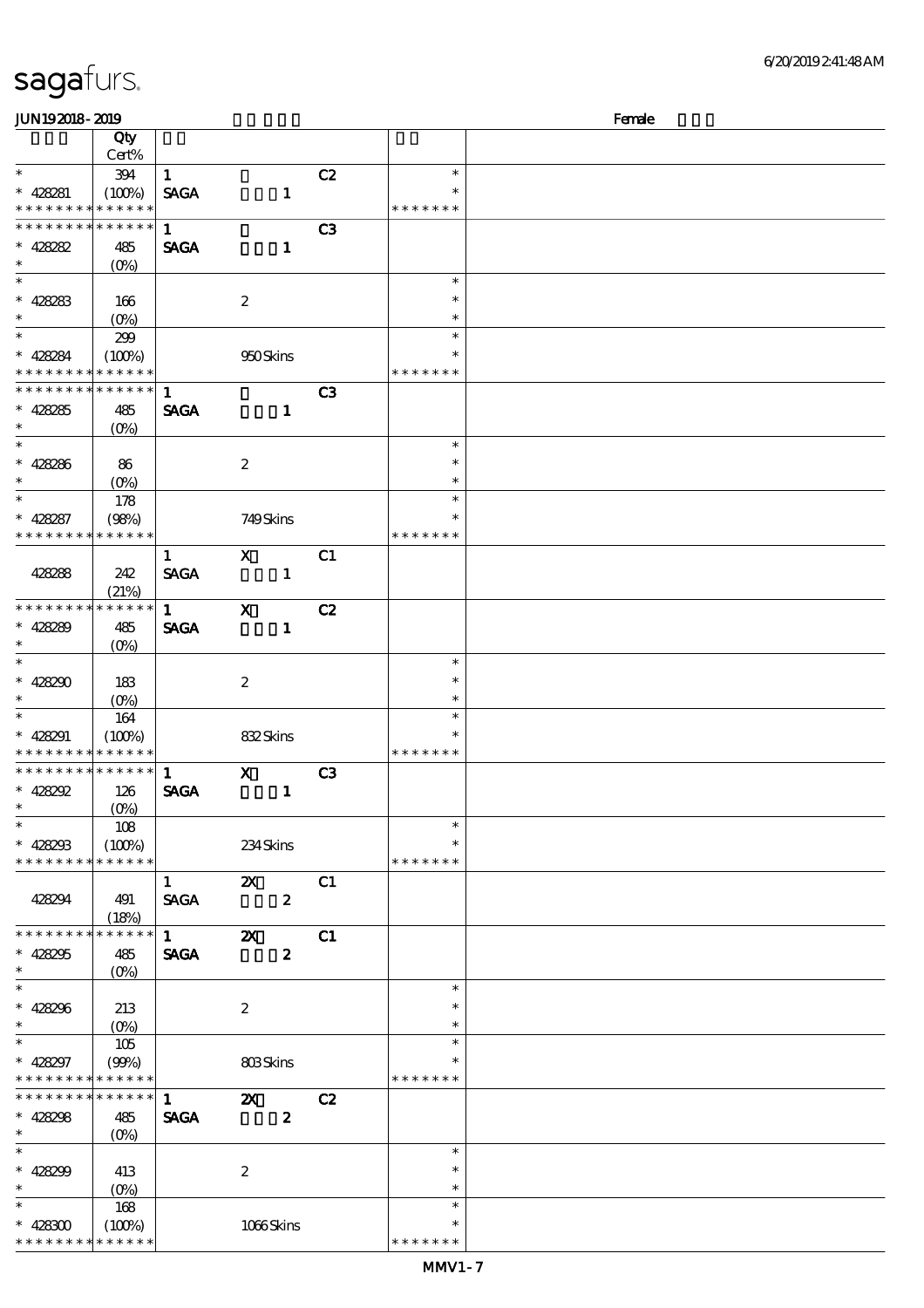| JUN192018-2019                     |                                                   |                        |                           |                |               | Female |
|------------------------------------|---------------------------------------------------|------------------------|---------------------------|----------------|---------------|--------|
|                                    | Qty                                               |                        |                           |                |               |        |
|                                    | Cert%                                             |                        |                           |                |               |        |
| * * * * * * * *                    | * * * * * *                                       | $\mathbf{1}$           | $\boldsymbol{\mathsf{z}}$ | C2             |               |        |
| $* 428001$                         | 485                                               | <b>SAGA</b>            | $\boldsymbol{2}$          |                |               |        |
| $\ast$                             | $(O\%)$                                           |                        |                           |                |               |        |
| $\overline{\phantom{0}}$           |                                                   |                        |                           |                | $\ast$        |        |
| $* 428302$                         | 460                                               |                        | $\boldsymbol{2}$          |                | $\ast$        |        |
| $\ast$                             |                                                   |                        |                           |                | $\ast$        |        |
|                                    | $(O\%)$                                           |                        |                           |                | $\ast$        |        |
|                                    |                                                   |                        |                           |                |               |        |
| $* 428303$                         | 175                                               |                        | 3                         |                | $\ast$        |        |
| $\ast$                             | $(O\%)$                                           |                        |                           |                | $\ast$        |        |
|                                    | 284                                               |                        |                           |                | $\ast$        |        |
| $* 428304$                         | (100%)                                            |                        | 1404Skins                 |                | $\ast$        |        |
| * * * * * * * *                    | * * * * * *                                       |                        |                           |                | * * * * * * * |        |
| * * * * * * * *                    | $******$                                          | $\mathbf{1}$           | $\boldsymbol{\mathsf{X}}$ | C <sub>3</sub> |               |        |
| $* 428305$                         | 228                                               | <b>SAGA</b>            | $\boldsymbol{2}$          |                |               |        |
| $\ast$                             | $(0\%)$                                           |                        |                           |                |               |        |
|                                    | 10B                                               |                        |                           |                | $\ast$        |        |
| $* 428306$                         | (100%)                                            |                        | 331 Skins                 |                | $\ast$        |        |
| * * * * * * * *                    | * * * * * *                                       |                        |                           |                | * * * * * * * |        |
| * * * * * * * *                    | $* * * * * * *$                                   |                        |                           |                |               |        |
|                                    |                                                   | $\mathbf{1}$           | $\boldsymbol{\mathsf{z}}$ | C <sub>3</sub> |               |        |
| $* 428307$                         | 259                                               | <b>SAGA</b>            | $\boldsymbol{2}$          |                |               |        |
| $\ast$<br>$\overline{\phantom{0}}$ | $(O\%)$                                           |                        |                           |                |               |        |
|                                    | 115                                               |                        |                           |                | $\ast$        |        |
| $* 428308$                         | (100%)                                            |                        | 374Skins                  |                | $\ast$        |        |
| * * * * * * * *                    | * * * * * *                                       |                        |                           |                | * * * * * * * |        |
| * * * * * * * *                    | * * * * * *                                       | $\mathbf{1}$           | $\mathbf{x}$              | C1             |               |        |
| $* 428309$                         | 485                                               | <b>SAGA</b>            | $\boldsymbol{z}$          |                |               |        |
| $\ast$                             | $(O\% )$                                          |                        |                           |                |               |        |
|                                    |                                                   |                        |                           |                | $\ast$        |        |
| $* 428310$                         | 134                                               |                        | $\boldsymbol{2}$          |                | $\ast$        |        |
| $\ast$                             | $(0\%)$                                           |                        |                           |                | $\ast$        |        |
| $\ast$                             |                                                   |                        |                           |                | $\ast$        |        |
|                                    | 148                                               |                        |                           |                | $\ast$        |        |
| $* 428311$                         | (100%)<br>* * * * * *                             |                        | 767 Skins                 |                |               |        |
| * * * * * * * *                    |                                                   |                        |                           |                | * * * * * * * |        |
| * * * * * * * *                    | $* * * * * * *$                                   | $\mathbf{1}$           | $\boldsymbol{\mathrm{X}}$ | C1             |               |        |
| $* 428312$                         | 485                                               | <b>SAGA</b>            | $\boldsymbol{2}$          |                |               |        |
| $\ast$ $\qquad$                    | (0%)                                              |                        |                           |                |               |        |
| $\ast$                             |                                                   |                        |                           |                | $\ast$        |        |
| $* 428313$                         | 460                                               |                        | $\boldsymbol{2}$          |                | $\ast$        |        |
| $\ast$                             | $(O\%)$                                           |                        |                           |                | $\ast$        |        |
| $\ast$                             |                                                   |                        |                           |                | $\ast$        |        |
| $* 428314$                         | 123                                               |                        | 3                         |                | $\ast$        |        |
| $\ast$                             | $(O\!\!\!\!\!\!\!\backslash \!\!\!\!\!\backslash$ |                        |                           |                | $\ast$        |        |
| $\overline{\ast}$                  | 193                                               |                        |                           |                | $\ast$        |        |
| $* 428315$                         | (100%)                                            |                        | 1261 Skins                |                | *             |        |
| * * * * * * * *                    | * * * * * *                                       |                        |                           |                | * * * * * * * |        |
|                                    |                                                   |                        |                           |                |               |        |
|                                    |                                                   | $\mathbf{1}$           | $\mathbf{x}$              | C1             |               |        |
| 428316                             | 412                                               | <b>SAGA</b>            | $\boldsymbol{z}$          |                |               |        |
|                                    | (9%)                                              |                        |                           |                |               |        |
| * * * * * * * *                    | $* * * * * *$<br>$\ast$                           | $1 \quad \blacksquare$ | $\boldsymbol{\mathsf{X}}$ | C2             |               |        |
| $* 428317$                         | 485                                               | <b>SAGA</b>            | $\boldsymbol{2}$          |                |               |        |
| $\ast$                             | $(O\%)$                                           |                        |                           |                |               |        |
| $\overline{\ast}$                  |                                                   |                        |                           |                | $\ast$        |        |
| $* 428318$                         | 460                                               |                        | $\boldsymbol{2}$          |                | $\ast$        |        |
| $\ast$                             | $(O\%)$                                           |                        |                           |                | $\ast$        |        |
| $\ast$                             |                                                   |                        |                           |                | $\ast$        |        |
| $* 428319$                         | 391                                               |                        | $\,3$                     |                | $\ast$        |        |
| $\ast$                             | $(0\%)$                                           |                        |                           |                | $\ast$        |        |
| $\ast$                             | 246                                               |                        |                           |                | $\ast$        |        |
|                                    |                                                   |                        |                           |                | $\ast$        |        |
| $* 428320$                         | (100%)                                            |                        | 1582Skins                 |                |               |        |
| * * * * * * * *                    | * * * * * *                                       |                        |                           |                | * * * * * * * |        |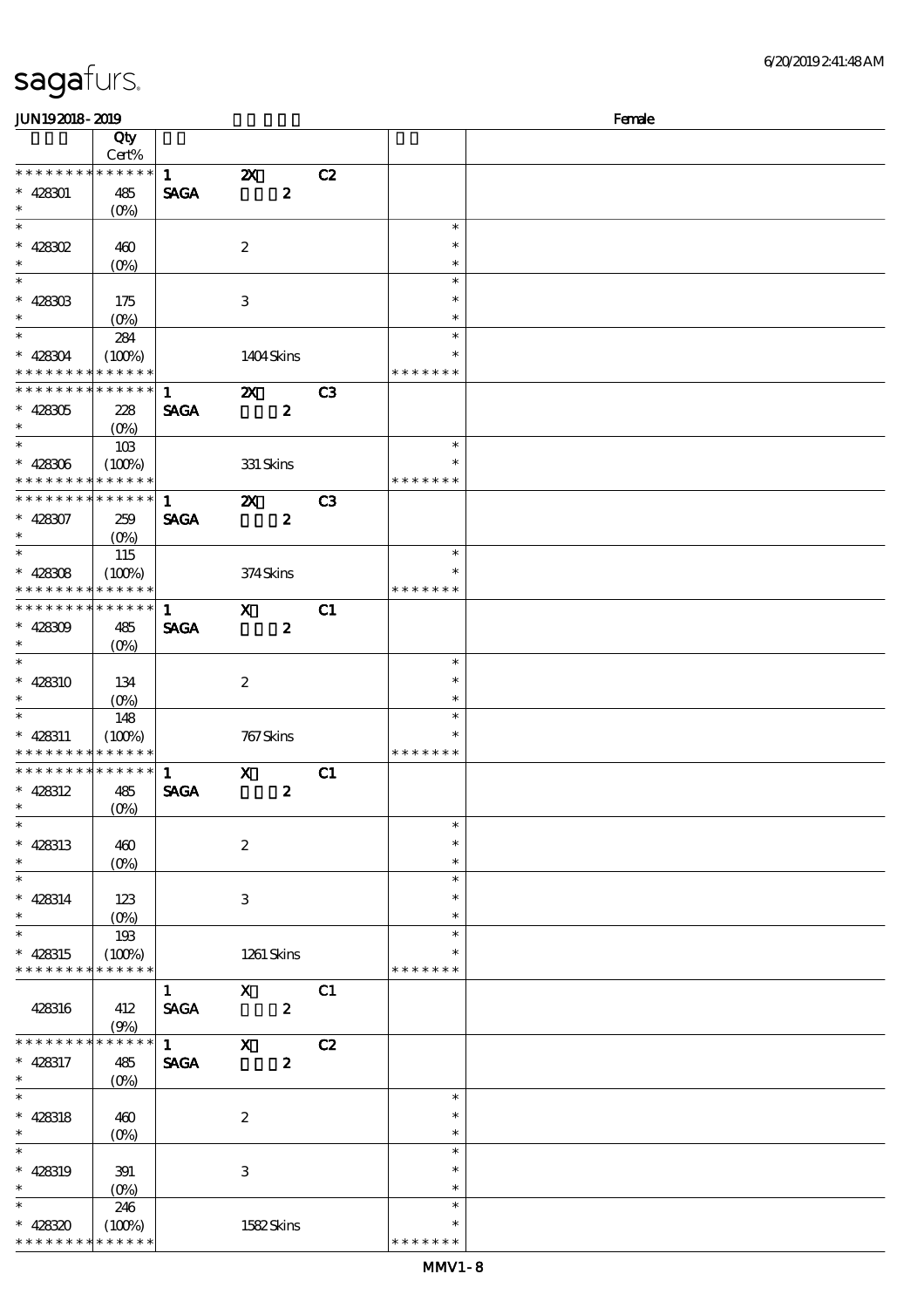| JUN192018-2019                             |                       |              |                  |                |               | Female |
|--------------------------------------------|-----------------------|--------------|------------------|----------------|---------------|--------|
|                                            | Qty                   |              |                  |                |               |        |
|                                            | Cert%                 |              |                  |                |               |        |
| * * * * * * * *                            | * * * * * * *         | $\mathbf{1}$ | $\mathbf{x}$     | C2             |               |        |
| $* 428321$                                 | 485                   | <b>SAGA</b>  | $\boldsymbol{z}$ |                |               |        |
| $\ast$                                     | $(O\%)$               |              |                  |                |               |        |
| $\overline{\ast}$                          |                       |              |                  |                | $\ast$        |        |
| $* 428322$                                 | 460                   |              | $\boldsymbol{2}$ |                | $\ast$        |        |
| $\ast$                                     | $(0\%)$               |              |                  |                | $\ast$        |        |
|                                            |                       |              |                  |                | $\ast$        |        |
|                                            |                       |              |                  |                | $\ast$        |        |
| $* 428323$<br>$\ast$                       | 460                   |              | 3                |                |               |        |
|                                            | $(O\!/\!o)$           |              |                  |                | $\ast$        |        |
| $\ast$                                     |                       |              |                  |                | $\ast$        |        |
| $* 428324$                                 | 296                   |              | $\boldsymbol{4}$ |                | $\ast$        |        |
| $\ast$                                     | $(O\!/\!o)$           |              |                  |                | $\ast$        |        |
|                                            | 408                   |              |                  |                | $\ast$        |        |
| $* 428325$                                 | (100%)                |              | 2109Skins        |                | $\ast$        |        |
| * * * * * * * *                            | * * * * * *           |              |                  |                | * * * * * * * |        |
| * * * * * * * *                            | $* * * * * * *$       | $\mathbf{1}$ | $\mathbf{x}$     | C <sub>3</sub> |               |        |
| $* 428326$                                 | 319                   | <b>SAGA</b>  | $\boldsymbol{z}$ |                |               |        |
| $\ast$                                     | $(O\%)$               |              |                  |                |               |        |
| $\overline{\ast}$                          |                       |              |                  |                | $\ast$        |        |
|                                            | 154                   |              |                  |                |               |        |
| $* 428327$                                 | (100%)                |              | 473Skins         |                | $\ast$        |        |
| * * * * * * * *                            | * * * * * *           |              |                  |                | * * * * * * * |        |
| * * * * * * * * <mark>* * * * * * *</mark> |                       | $\mathbf{1}$ | $\mathbf{x}$     | C3             |               |        |
| $* 428328$                                 | 449                   | <b>SAGA</b>  | $\boldsymbol{z}$ |                |               |        |
| $\ast$                                     | $(O\%)$               |              |                  |                |               |        |
| $\overline{\ast}$                          | 167                   |              |                  |                | $\ast$        |        |
| $* 428329$                                 | (100%)                |              | 616Skins         |                | *             |        |
| * * * * * * * *                            | * * * * * *           |              |                  |                | * * * * * * * |        |
| * * * * * * * *                            | $* * * * * * *$       |              |                  | C1             |               |        |
|                                            |                       | $\mathbf{1}$ |                  |                |               |        |
| $* 42830$                                  | 485                   | <b>SAGA</b>  | $\boldsymbol{z}$ |                |               |        |
| $\ast$                                     | $(O\%)$               |              |                  |                |               |        |
| $\ast$                                     |                       |              |                  |                | $\ast$        |        |
| $* 428331$                                 | 301                   |              | $\boldsymbol{2}$ |                | $\ast$        |        |
| $\ast$                                     | $(O\%)$               |              |                  |                | $\ast$        |        |
|                                            | 229                   |              |                  |                | $\ast$        |        |
| $* 42832$                                  | (100%)                |              | 1015Skins        |                | $\ast$        |        |
| * * * * * * * * * * * * * *                |                       |              |                  |                | *******       |        |
| * * * * * * * * <mark>* * * * * *</mark>   |                       | $\mathbf{1}$ |                  | C1             |               |        |
| $* 428333$                                 | 485                   | <b>SAGA</b>  | $\boldsymbol{z}$ |                |               |        |
| $\ast$                                     |                       |              |                  |                |               |        |
| $\ast$                                     | $(O\%)$               |              |                  |                | $\ast$        |        |
|                                            |                       |              |                  |                |               |        |
| $* 428334$                                 | 460                   |              | $\boldsymbol{2}$ |                | $\ast$        |        |
| $\ast$                                     | $(O\%)$               |              |                  |                | $\ast$        |        |
| $\overline{\ast}$                          |                       |              |                  |                | $\ast$        |        |
| $* 428335$                                 | 460                   |              | 3                |                | ∗             |        |
| $\ast$                                     | $(O\%)$               |              |                  |                | $\ast$        |        |
| $\overline{\ast}$                          |                       |              |                  |                | $\ast$        |        |
| $* 428336$                                 | 408                   |              | $\overline{4}$   |                | $\ast$        |        |
| $\ast$                                     |                       |              |                  |                | $\ast$        |        |
| $\ast$                                     | $386\,$               |              |                  |                | $\ast$        |        |
|                                            |                       |              |                  |                | *             |        |
| $* 428337$                                 | (100%)<br>* * * * * * |              | 2199Skins        |                | * * * * * * * |        |
| * * * * * * * *<br>* * * * * * * *         | $******$              |              |                  |                |               |        |
|                                            |                       | $\mathbf{1}$ |                  | C2             |               |        |
| $* 428338$                                 | 485                   | <b>SAGA</b>  | $\boldsymbol{z}$ |                |               |        |
| $\ast$                                     | $(O\%)$               |              |                  |                |               |        |
| $\overline{\ast}$                          |                       |              |                  |                | $\ast$        |        |
| $* 42839$                                  | 460                   |              | $\boldsymbol{2}$ |                | $\ast$        |        |
| $\ast$                                     | $(O\!/\!o)$           |              |                  |                | $\ast$        |        |
| $\ast$                                     |                       |              |                  |                | $\ast$        |        |
| $* 428340$                                 | 460                   |              | 3                |                | $\ast$        |        |
| $\ast$                                     |                       |              |                  |                | $\ast$        |        |
|                                            | (O <sub>0</sub> )     |              |                  |                |               |        |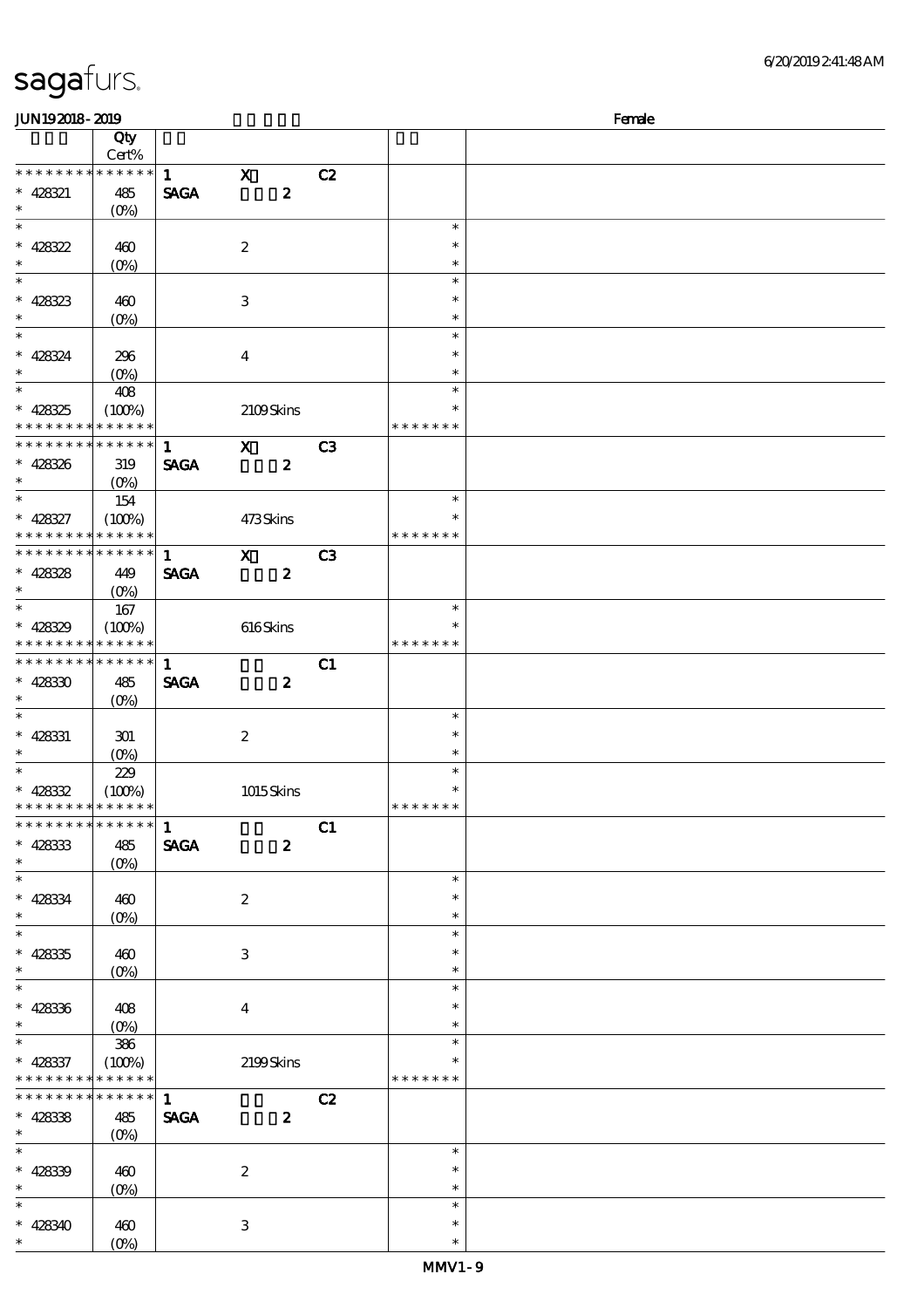| sagafurs.      |  |
|----------------|--|
| JUN192018-2019 |  |
|                |  |

| <b>JUN192018-2019</b>                    |                   |                                |                     |    |               | Female |
|------------------------------------------|-------------------|--------------------------------|---------------------|----|---------------|--------|
|                                          | Qty               |                                |                     |    |               |        |
|                                          | $Cert\%$          |                                |                     |    |               |        |
| $\ast$                                   |                   | $\mathbf{1}$                   |                     | C2 | $\ast$        |        |
| $* 428341$                               | 420               | $\operatorname{\mathsf{SAGA}}$ | $\boldsymbol{z}$    |    | $\ast$        |        |
| $\ast$                                   |                   |                                |                     |    | $\ast$        |        |
| $\ast$                                   | $(O\%)$           |                                |                     |    | $\ast$        |        |
|                                          |                   |                                |                     |    |               |        |
| $* 428342$                               | 75                |                                | $\mathbf 5$         |    | $\ast$        |        |
| $\ast$                                   | $(0\%)$           |                                |                     |    | $\ast$        |        |
| $\ast$                                   | 441               |                                |                     |    | $\ast$        |        |
| $* 428343$                               | (100%)            |                                | 2341 Skins          |    | $\ast$        |        |
| * * * * * * * * * * * * * *              |                   |                                |                     |    | * * * * * * * |        |
| * * * * * * * *                          | * * * * * *       | $\mathbf{1}$                   |                     | C2 |               |        |
| $* 428344$                               | 485               | <b>SAGA</b>                    | $\boldsymbol{z}$    |    |               |        |
| $\ast$                                   | $(O\%)$           |                                |                     |    |               |        |
| $\overline{\phantom{0}}$                 |                   |                                |                     |    | $\ast$        |        |
|                                          |                   |                                |                     |    | $\ast$        |        |
| $* 428345$<br>$\ast$                     | 460               |                                | $\boldsymbol{2}$    |    |               |        |
| $\ast$                                   | $(0\%)$           |                                |                     |    | $\ast$        |        |
|                                          |                   |                                |                     |    | $\ast$        |        |
| $* 428346$                               | 460               |                                | $\,3\,$             |    | $\ast$        |        |
| $\ast$                                   | $(O\!/\!o)$       |                                |                     |    | $\ast$        |        |
| $\ast$                                   |                   |                                |                     |    | $\ast$        |        |
| $* 428347$                               | 460               |                                | $\bf{4}$            |    | $\ast$        |        |
| $\ast$                                   | $(O\!/\!o)$       |                                |                     |    | $\ast$        |        |
| $\overline{\ast}$                        |                   |                                |                     |    | $\ast$        |        |
| $* 428348$                               | 460               |                                | $\mathbf 5$         |    | $\ast$        |        |
| $\ast$                                   | $(0\%)$           |                                |                     |    | $\ast$        |        |
| $\ast$                                   |                   |                                |                     |    | $\ast$        |        |
|                                          |                   |                                |                     |    | $\ast$        |        |
| $* 428349$                               | 460               |                                | 6                   |    |               |        |
| $\ast$                                   | $(O\!/\!o)$       |                                |                     |    | $\ast$        |        |
| $\ast$                                   |                   |                                |                     |    | $\ast$        |        |
| $* 428350$                               | 479               |                                | $\boldsymbol{\tau}$ |    | $\ast$        |        |
| $\ast$                                   | $(0\%)$           |                                |                     |    | $\ast$        |        |
| $\ast$                                   |                   |                                |                     |    | $\ast$        |        |
| $* 428351$                               | 460               |                                | $\bf 8$             |    | $\ast$        |        |
| $\ast$                                   | (100%)            |                                |                     |    | $\ast$        |        |
| $\ast$                                   |                   |                                |                     |    | $\ast$        |        |
| $* 428352$                               | 460               |                                | $\boldsymbol{9}$    |    | $\ast$        |        |
| $*$                                      | (100%)            |                                |                     |    | $\ast$        |        |
| $\ast$                                   | 102               |                                |                     |    | $\ast$        |        |
| $* 428353$                               | (100%)            |                                | 4286Skins           |    | $\ast$        |        |
| * * * * * * * *                          | $******$          |                                |                     |    | * * * * * * * |        |
| * * * * * * * * * * * * * * *            |                   | $\mathbf{1}$                   |                     |    |               |        |
|                                          |                   |                                |                     | C3 |               |        |
| $* 428354$                               | 479               | <b>SAGA</b>                    | $\boldsymbol{z}$    |    |               |        |
| $\ast$                                   |                   |                                |                     |    |               |        |
| $\overline{\phantom{0}}$                 | 178               |                                |                     |    | $\ast$        |        |
| $* 428355$                               | (100%)            |                                | 657Skins            |    |               |        |
| * * * * * * * * * * * * * *              |                   |                                |                     |    | * * * * * * * |        |
| * * * * * * * * * * * * * * *            |                   | $\mathbf{1}$                   |                     | C3 |               |        |
| $* 428356$                               | 485               | <b>SAGA</b>                    | $\boldsymbol{2}$    |    |               |        |
| $\ast$                                   | (O <sub>0</sub> ) |                                |                     |    |               |        |
| $\overline{\phantom{0}}$                 |                   |                                |                     |    | $\ast$        |        |
| $* 428357$                               | 414               |                                | $\boldsymbol{2}$    |    | $\ast$        |        |
| $\ast$                                   |                   |                                |                     |    | $\ast$        |        |
| $\overline{\phantom{0}}$                 | $(O\%)$           |                                |                     |    | $\ast$        |        |
|                                          | 446               |                                |                     |    | $\ast$        |        |
| $* 428358$                               | (100%)            |                                | 1345Skins           |    |               |        |
| * * * * * * * * <mark>* * * * * *</mark> |                   |                                |                     |    | * * * * * * * |        |
| * * * * * * * *                          | $* * * * * * *$   | $\mathbf{1}$                   |                     | C1 |               |        |
| $* 428359$                               | 485               | <b>SAGA</b>                    | $\boldsymbol{z}$    |    |               |        |
| $\ast$                                   | $(0\%)$           |                                |                     |    |               |        |
| $\ast$                                   |                   |                                |                     |    | $\ast$        |        |
| $* 42830$                                | 389               |                                | $\boldsymbol{2}$    |    | $\ast$        |        |
| $\ast$                                   | $(O\%)$           |                                |                     |    | $\ast$        |        |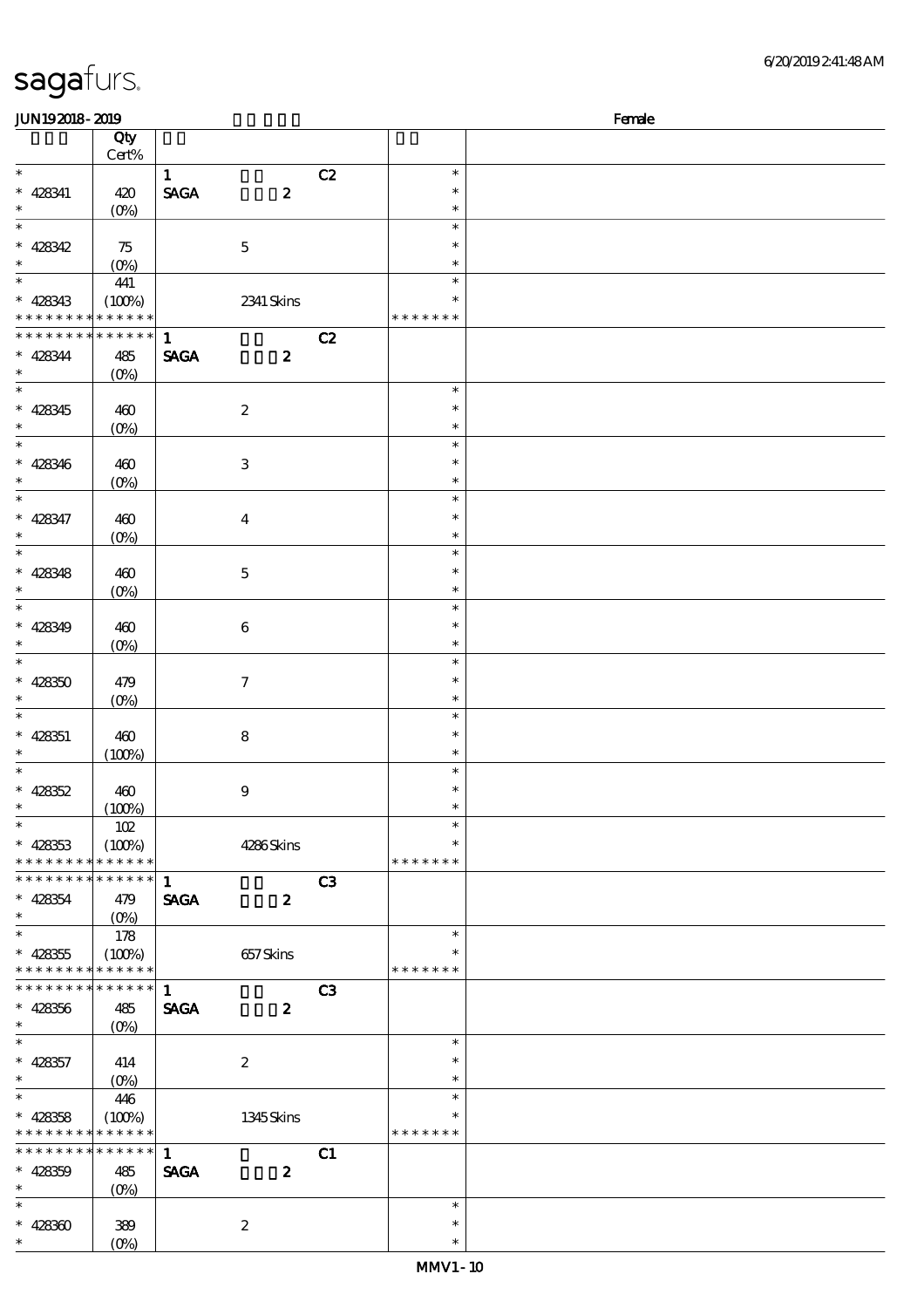| <b>saga</b> furs. |
|-------------------|
|-------------------|

| JUN192018-2019                            |                       |              |                           |    |                  | Female |
|-------------------------------------------|-----------------------|--------------|---------------------------|----|------------------|--------|
|                                           | Qty                   |              |                           |    |                  |        |
|                                           | Cert%                 |              |                           |    |                  |        |
| $\ast$                                    | 280                   | $\mathbf{1}$ |                           | C1 | $\ast$           |        |
| $* 428361$                                | (100%)                | <b>SAGA</b>  | $\boldsymbol{z}$          |    | $\ast$           |        |
| * * *                                     | * * * * * * * * * * * |              |                           |    | * * * * * * *    |        |
| * * * * * * * * * * * * * *               |                       | $\mathbf{1}$ |                           | C1 |                  |        |
| $* 428362$                                | 485                   | <b>SAGA</b>  | $\boldsymbol{2}$          |    |                  |        |
| $\ast$                                    | $(0\%)$               |              |                           |    |                  |        |
| $\ast$                                    |                       |              |                           |    | $\ast$           |        |
| $* 428363$                                | 460                   |              | $\boldsymbol{2}$          |    | $\ast$           |        |
| $\ast$                                    | $(0\%)$               |              |                           |    | $\ast$           |        |
| $\ast$                                    |                       |              |                           |    | $\ast$           |        |
| $* 428364$                                | 460                   |              | $\ensuremath{\mathbf{3}}$ |    | $\ast$           |        |
| $\ast$                                    | $(O\!/\!\delta)$      |              |                           |    | $\ast$           |        |
| $\ast$                                    |                       |              |                           |    | $\ast$           |        |
| $* 428365$                                | 55                    |              | $\boldsymbol{4}$          |    | $\ast$           |        |
| $\ast$                                    | $(0\%)$               |              |                           |    | $\ast$           |        |
| $\ast$                                    |                       |              |                           |    | $\ast$           |        |
|                                           | 409                   |              |                           |    | $\ast$           |        |
| $* 428366$<br>* * * * * * * * * * * * * * | (100%)                |              | 1869Skins                 |    | * * * * * * *    |        |
| * * * * * * * * * * * * * * *             |                       |              |                           |    |                  |        |
|                                           |                       | $\mathbf{1}$ |                           | C1 |                  |        |
| $* 428367$                                | 485                   | <b>SAGA</b>  | $\boldsymbol{z}$          |    |                  |        |
| $\ast$                                    | (15%)                 |              |                           |    |                  |        |
| $\ast$                                    | 254                   |              |                           |    | $\ast$           |        |
| $* 428368$                                | $(0\%)$               |              | 739Skins                  |    | $\ast$           |        |
| * * * * * * * * * * * * * *               |                       |              |                           |    | * * * * * * *    |        |
|                                           |                       | $\mathbf{1}$ |                           | C1 |                  |        |
| 428369                                    | 457                   | <b>SAGA</b>  | $\boldsymbol{z}$          |    |                  |        |
|                                           | (91%)                 |              |                           |    |                  |        |
| * * * * * * * * * * * * * *               |                       | $\mathbf{1}$ |                           | C2 |                  |        |
| $* 428370$                                | 485                   | <b>SAGA</b>  | $\boldsymbol{z}$          |    |                  |        |
| $\ast$                                    | $(0\%)$               |              |                           |    |                  |        |
| $\ast$                                    |                       |              |                           |    | $\ast$           |        |
| $* 428371$                                | 460                   |              | $\boldsymbol{2}$          |    | $\ast$           |        |
| $\ast$                                    | $(O\!/\!o)$           |              |                           |    | $\ast$           |        |
| $\ast$                                    |                       |              |                           |    | $\ast$           |        |
| $* 428372$                                | 480                   |              | $\,3$                     |    | $\ast$           |        |
|                                           | (0%)                  |              |                           |    |                  |        |
| $\overline{\phantom{1}}$                  |                       |              |                           |    | $\ast$           |        |
| $* 428373$                                | 463                   |              | $\boldsymbol{4}$          |    | $\ast$           |        |
| $\ast$                                    | $(0\%)$               |              |                           |    | $\ast$           |        |
| $\overline{\ast}$                         |                       |              |                           |    | $\ast$           |        |
| $* 428374$                                | 460                   |              | $\mathbf 5$               |    | $\ast$           |        |
| $\ast$                                    | (100%)                |              |                           |    | $\ast$           |        |
| $\ast$                                    | 113                   |              |                           |    | $\ast$           |        |
| $* 428375$                                | (100%)                |              | 2461 Skins                |    |                  |        |
| * * * * * * * *                           | * * * * * *           |              |                           |    | * * * * * * *    |        |
| * * * * * * * * * * * * * *               |                       | $\mathbf{1}$ |                           | C2 |                  |        |
| $* 428376$                                | 485                   | <b>SAGA</b>  | $\boldsymbol{z}$          |    |                  |        |
| $\ast$                                    | $(O\%)$               |              |                           |    |                  |        |
| $\overline{\phantom{a}^*}$                |                       |              |                           |    | $\ast$           |        |
| $* 428377$                                | 460                   |              | $\boldsymbol{2}$          |    | $\ast$           |        |
| $\ast$                                    | $(0\%)$               |              |                           |    | $\ast$           |        |
| $\ast$                                    |                       |              |                           |    | $\ast$           |        |
| $* 428378$                                | 460                   |              | $\ensuremath{\mathbf{3}}$ |    | $\ast$           |        |
| $\ast$                                    | $(O\!/\!\delta)$      |              |                           |    | $\ast$           |        |
| $\overline{\phantom{0}}$                  |                       |              |                           |    | $\ast$           |        |
|                                           |                       |              |                           |    | $\ast$           |        |
| $* 428379$<br>$\ast$                      | 460                   |              | $\bf{4}$                  |    |                  |        |
| $\ast$                                    | $(0\%)$               |              |                           |    | $\ast$<br>$\ast$ |        |
|                                           |                       |              |                           |    |                  |        |
| $* 428380$                                | 460                   |              | $\bf 5$                   |    | $\ast$           |        |
| $\ast$                                    | $(O\%)$               |              |                           |    | $\ast$           |        |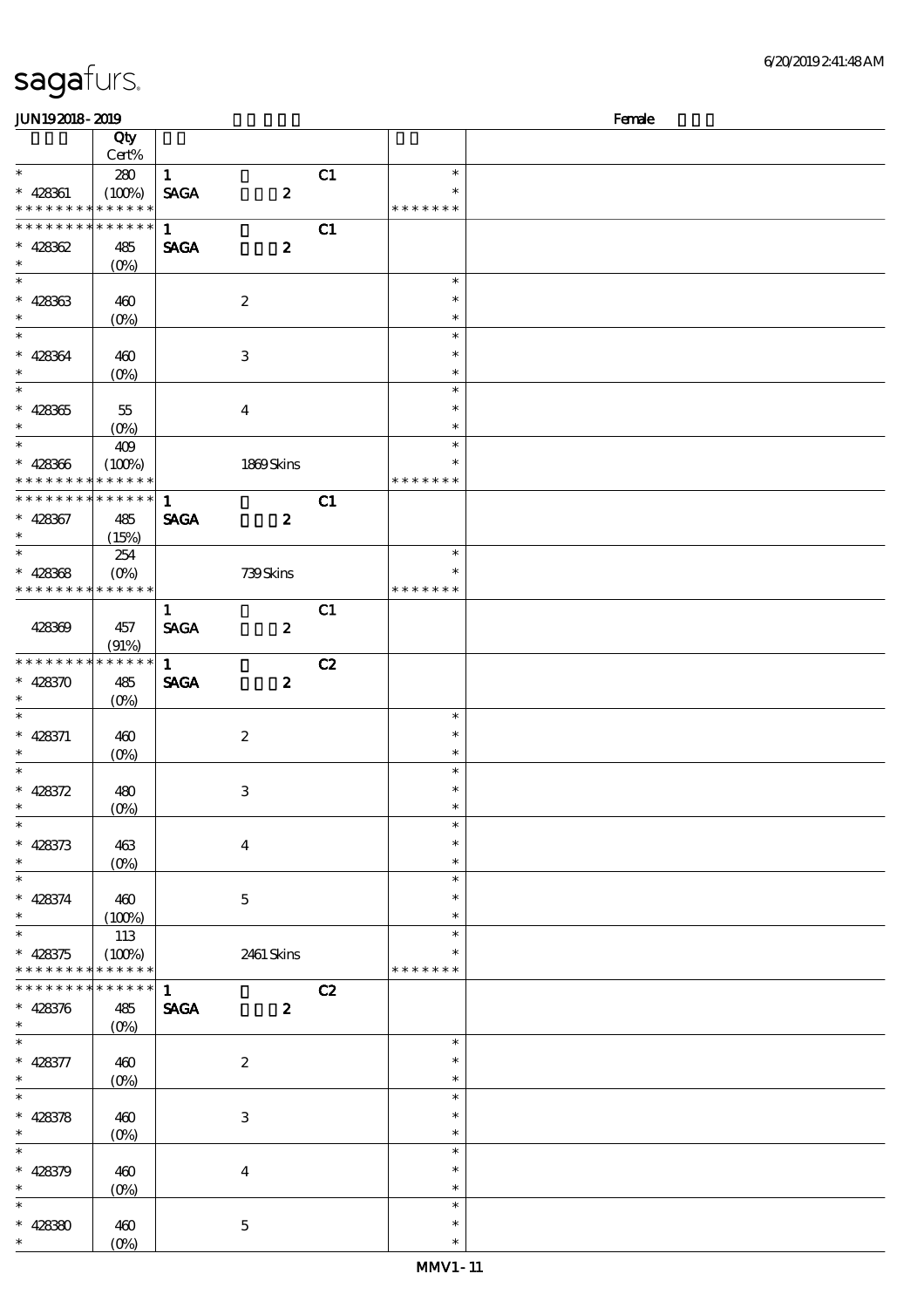| 6/20/2019241:48AM |  |
|-------------------|--|
|-------------------|--|

| <b>JUN192018-2019</b>                                    |              |                                 |               | Female |
|----------------------------------------------------------|--------------|---------------------------------|---------------|--------|
|                                                          | Qty          |                                 |               |        |
|                                                          | Cert%        |                                 |               |        |
| $\ast$                                                   |              | $\mathbf{1}$                    | C2<br>$\ast$  |        |
| $* 428381$                                               | 460          | <b>SAGA</b><br>$\pmb{2}$        | $\ast$        |        |
| $\ast$                                                   |              |                                 | $\ast$        |        |
| $\ast$                                                   | $(0\%)$      |                                 | $\ast$        |        |
|                                                          |              |                                 |               |        |
| $* 42882$                                                | 459          | $\boldsymbol{7}$                | $\ast$        |        |
| $\ast$                                                   | $(0\%)$      |                                 | $\ast$        |        |
| $\overline{\ast}$                                        |              |                                 | $\ast$        |        |
| $* 42888$                                                | 460          | $\bf 8$                         | $\ast$        |        |
| $\ast$                                                   | (100%)       |                                 | $\ast$        |        |
| $\overline{\phantom{a}^*}$                               |              |                                 | $\ast$        |        |
| $* 42884$                                                | 460          | $\boldsymbol{9}$                | $\ast$        |        |
| $\ast$                                                   | (100%)       |                                 | $\ast$        |        |
| $\overline{\phantom{0}}$                                 | $378\,$      |                                 | $\ast$        |        |
|                                                          |              |                                 | $\ast$        |        |
| $* 42835$                                                | (100%)       | 4542Skins                       |               |        |
| * * * * * * * * <mark>* * * * * * *</mark>               |              |                                 | * * * * * * * |        |
| * * * * * * * * * * * * * *                              |              | $\mathbf{1}$                    | C2            |        |
| $* 428366$                                               | 485          | <b>SAGA</b><br>$\boldsymbol{z}$ |               |        |
| $\ast$                                                   | $(O\%)$      |                                 |               |        |
| $\ast$                                                   |              |                                 | $\ast$        |        |
| $* 428387$                                               | 460          | $\boldsymbol{2}$                | $\ast$        |        |
| $\ast$                                                   | (0%)         |                                 | $\ast$        |        |
| $\overline{\ast}$                                        |              |                                 | $\ast$        |        |
| $* 428388$                                               | 460          | $\ensuremath{\mathbf{3}}$       | $\ast$        |        |
| $\ast$                                                   | $(0\%)$      |                                 | $\ast$        |        |
| $\overline{\ast}$                                        |              |                                 | $\ast$        |        |
| $* 42830$                                                |              |                                 | $\ast$        |        |
| $\ast$                                                   | 105          | $\bf{4}$                        | $\ast$        |        |
| $\ast$                                                   | $(0\%)$      |                                 | $\ast$        |        |
|                                                          | 184          |                                 |               |        |
| $* 428300$<br>* * * * * * * * <mark>* * * * * * *</mark> | (95%)        | $1694$ Skins                    | $\ast$        |        |
|                                                          |              |                                 | * * * * * * * |        |
| **************                                           |              | $\mathbf{1}$                    | C2            |        |
| $* 428391$                                               | 485          | <b>SAGA</b><br>$\boldsymbol{z}$ |               |        |
| $\ast$                                                   | $(O_0)$      |                                 |               |        |
| $\ast$                                                   |              |                                 | $\ast$        |        |
| $* 428392$                                               | 460          | $\boldsymbol{2}$                | $\ast$        |        |
| $*$                                                      | (0%)         |                                 | $\ast$        |        |
| $\ast$                                                   |              |                                 | $\ast$        |        |
| $* 428303$                                               | 460          | $\,3$                           | $\ast$        |        |
| $\ast$                                                   | $(0\%)$      |                                 | $\ast$        |        |
| $\overline{\phantom{a}}$                                 |              |                                 |               |        |
| $* 428394$                                               |              |                                 | $\ast$        |        |
|                                                          |              |                                 | $\ast$        |        |
| $\ast$                                                   | 460          | $\bf{4}$                        | $\ast$        |        |
| $\overline{\phantom{a}^*}$                               | $(0\%)$      |                                 | $\ast$        |        |
|                                                          |              |                                 | $\ast$        |        |
| $* 428305$                                               | 460          | $\mathbf 5$                     |               |        |
| $\ast$                                                   | $(0\%)$      |                                 | $\ast$        |        |
| $\overline{\phantom{a}}$                                 |              |                                 | $\ast$        |        |
| $* 428396$                                               | 460          | $\,6\,$                         | $\ast$        |        |
| $\ast$                                                   | (0%)         |                                 | $\ast$        |        |
| $\frac{1}{\ast}$                                         |              |                                 | $\ast$        |        |
| $* 428397$                                               | 460          | $\boldsymbol{7}$                | $\ast$        |        |
| $\ast$                                                   | (0%)         |                                 | $\ast$        |        |
| $\overline{\phantom{a}}$                                 |              |                                 | $\ast$        |        |
| $* 428308$                                               | 460          |                                 | $\ast$        |        |
| $\ast$                                                   |              | $\bf 8$                         | $\ast$        |        |
| $\ast$                                                   | (0%)         |                                 | $\ast$        |        |
|                                                          |              |                                 | $\ast$        |        |
| $* 428309$<br>$\ast$                                     | 460          | $\boldsymbol{9}$                | $\ast$        |        |
| $\overline{\phantom{a}}$                                 | $(0\%)$      |                                 | $\ast$        |        |
|                                                          |              |                                 | $\ast$        |        |
| * 428400 $*$                                             | 460<br>(80%) | $10\,$                          | $\ast$        |        |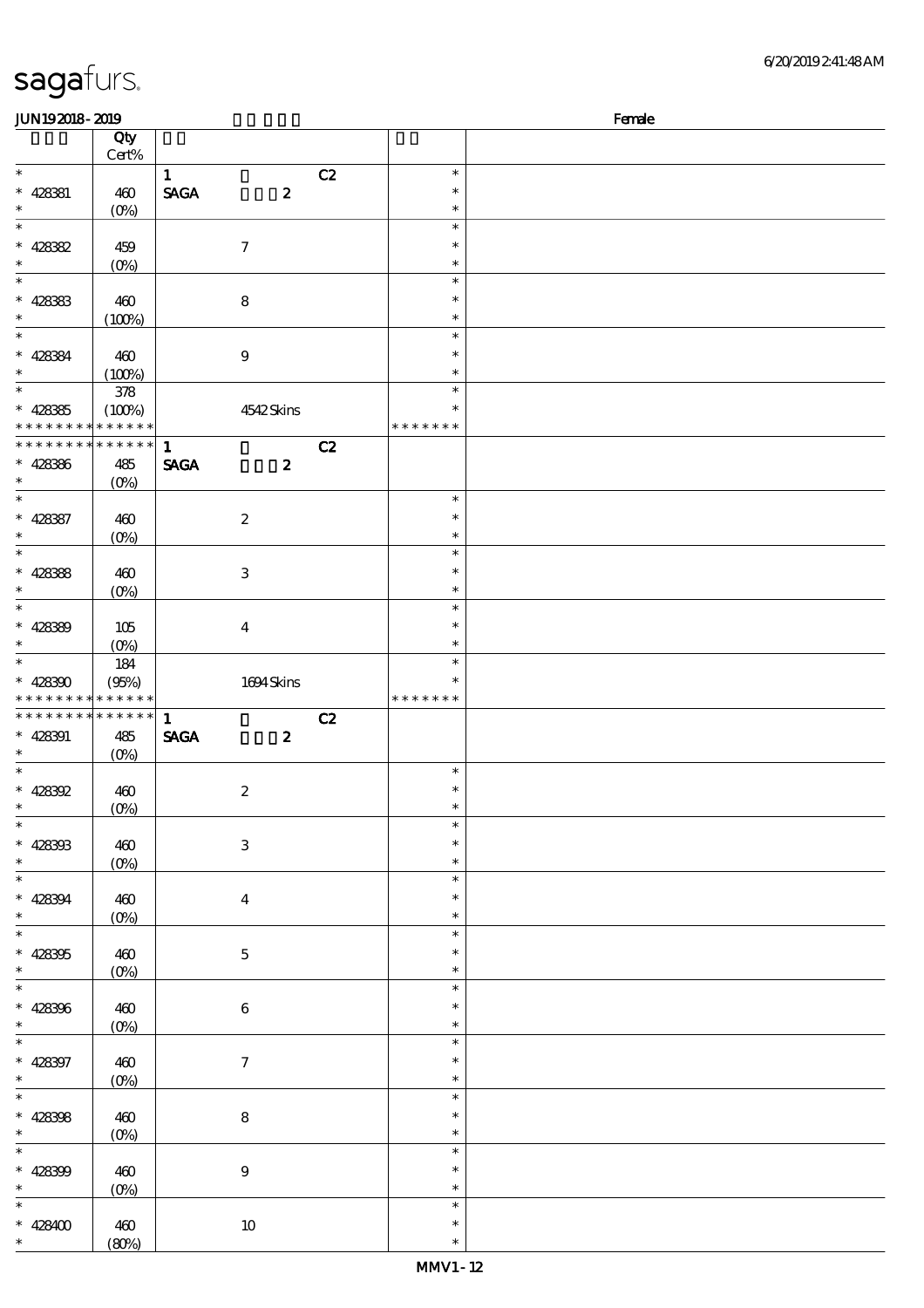| sagafurs.             |  |        |
|-----------------------|--|--------|
| <b>JUN192018-2019</b> |  | Female |
| м.,                   |  |        |

|                                            | Qty                  |                                |                           |                |               |  |
|--------------------------------------------|----------------------|--------------------------------|---------------------------|----------------|---------------|--|
|                                            | $Cert\%$             |                                |                           |                |               |  |
| $\ast$                                     |                      | $\mathbf{1}$                   |                           | C2             | $\ast$        |  |
| $* 428401$                                 | 460                  | $\operatorname{\mathsf{SAGA}}$ | $\boldsymbol{z}$          |                | $\ast$        |  |
| $\ast$                                     | (78%)                |                                |                           |                | $\ast$        |  |
| $\ast$                                     |                      |                                |                           |                | $\ast$        |  |
| $* 428402$                                 | 372                  |                                | $12\,$                    |                | $\ast$        |  |
| $\ast$                                     | (91%)                |                                |                           |                | $\ast$        |  |
| $\ast$                                     | 244                  |                                |                           |                | $\ast$        |  |
| $* 42840B$                                 | $(O\%)$              |                                | <b>5701 Skins</b>         |                | $\ast$        |  |
| * * * * * * * * <mark>* * * * * * *</mark> |                      |                                |                           |                | * * * * * * * |  |
| * * * * * * * * * * * * * *                |                      | $\mathbf{1}$                   |                           | C3             |               |  |
| $* 428404$                                 | 488                  | <b>SAGA</b>                    | $\boldsymbol{z}$          |                |               |  |
| $\ast$                                     | $(O\%)$              |                                |                           |                |               |  |
| $\ast$                                     | 214                  |                                |                           |                | $\ast$        |  |
| $* 428405$                                 | (100%)               |                                | <b>702Skins</b>           |                | $\ast$        |  |
| * * * * * * * * * * * * * *                |                      |                                |                           |                | * * * * * * * |  |
| * * * * * * * * * * * * * *                |                      | $\mathbf{1}$                   |                           | C <sub>3</sub> |               |  |
| $* 428406$                                 | 485                  | <b>SAGA</b>                    | $\boldsymbol{z}$          |                |               |  |
| $\ast$                                     | $(O\%)$              |                                |                           |                |               |  |
| $\overline{\ast}$                          |                      |                                |                           |                | $\ast$        |  |
| $* 428407$                                 | 440                  |                                | $\boldsymbol{2}$          |                | $\ast$        |  |
| $\ast$                                     | (100%)               |                                |                           |                | $\ast$        |  |
| $\ast$                                     |                      |                                |                           |                | $\ast$        |  |
| $* 428408$                                 | 45                   |                                | $\,3\,$                   |                | $\ast$        |  |
| $\ast$                                     | (100%)               |                                |                           |                | $\ast$        |  |
| $\ast$                                     | 273                  |                                |                           |                | $\ast$        |  |
| $* 428409$                                 | $(0\%)$              |                                | 1243Skins                 |                | $\ast$        |  |
| * * * * * * * *                            | * * * * * *          |                                |                           |                | * * * * * * * |  |
|                                            |                      | $\mathbf{1}$                   |                           | C <sub>3</sub> |               |  |
| 428410                                     | 495                  | <b>SAGA</b>                    | $\boldsymbol{z}$          |                |               |  |
|                                            | (12%)                |                                |                           |                |               |  |
| * * * * * * * * * * * * * *                |                      | $\mathbf{1}$                   |                           | C3             |               |  |
| $* 428411$                                 | 485                  | <b>SAGA</b>                    | $\boldsymbol{z}$          |                |               |  |
| $\ast$                                     | $(O\%)$              |                                |                           |                |               |  |
| $\ast$                                     |                      |                                |                           |                | $\ast$        |  |
| $* 428412$                                 | 460                  |                                | $\boldsymbol{2}$          |                | $\ast$        |  |
| $\ast$                                     | $(O\%)$              |                                |                           |                | $\ast$        |  |
|                                            |                      |                                |                           |                |               |  |
| $* 428413$                                 | 460                  |                                | $\ensuremath{\mathbf{3}}$ |                | $\ast$        |  |
| $\ast$                                     |                      |                                |                           |                | $\ast$        |  |
| $\overline{\phantom{0}}$                   | $(0\%)$              |                                |                           |                | $\ast$        |  |
| $* 428414$                                 |                      |                                |                           |                | $\ast$        |  |
| $\ast$                                     | 140                  |                                | $\bf{4}$                  |                | $\ast$        |  |
| $\ast$                                     | $(0\%)$              |                                |                           |                | $\ast$        |  |
|                                            | 384                  |                                |                           |                | $\ast$        |  |
| $* 428415$<br>* * * * * * * *              | (80%)<br>* * * * * * |                                | 1929Skins                 |                | * * * * * * * |  |
| * * * * * * * * * * * * * *                |                      |                                |                           |                |               |  |
|                                            |                      | $\mathbf{1}$                   |                           | C1             |               |  |
| $* 428416$<br>$\ast$                       | 485                  | <b>SAGA</b>                    | $\boldsymbol{z}$          |                |               |  |
| $\ast$                                     | $(O\%)$              |                                |                           |                |               |  |
|                                            |                      |                                |                           |                | $\ast$        |  |
| $* 428417$<br>$\ast$                       | 359                  |                                | $\boldsymbol{2}$          |                | $\ast$        |  |
| $\ast$                                     |                      |                                |                           |                | $\ast$        |  |
|                                            | $335\,$              |                                |                           |                | $\ast$        |  |
| $* 428418$                                 | (100%)               |                                | $1179$ Skins              |                | $\ast$        |  |
| * * * * * * * * * * * * * *                |                      |                                |                           |                | * * * * * * * |  |
| * * * * * * * * <mark>* * * * * * *</mark> |                      | $\mathbf{1}$                   |                           | C1             |               |  |
| $* 428419$                                 | 485                  | <b>SAGA</b>                    | $\boldsymbol{z}$          |                |               |  |
| $\ast$                                     | $(0\%)$              |                                |                           |                |               |  |
| $\ast$                                     |                      |                                |                           |                | $\ast$        |  |
| $* 428420$                                 | 460                  |                                | $\boldsymbol{2}$          |                | $\ast$        |  |
| $\ast$                                     | $(0\%)$              |                                |                           |                | $\ast$        |  |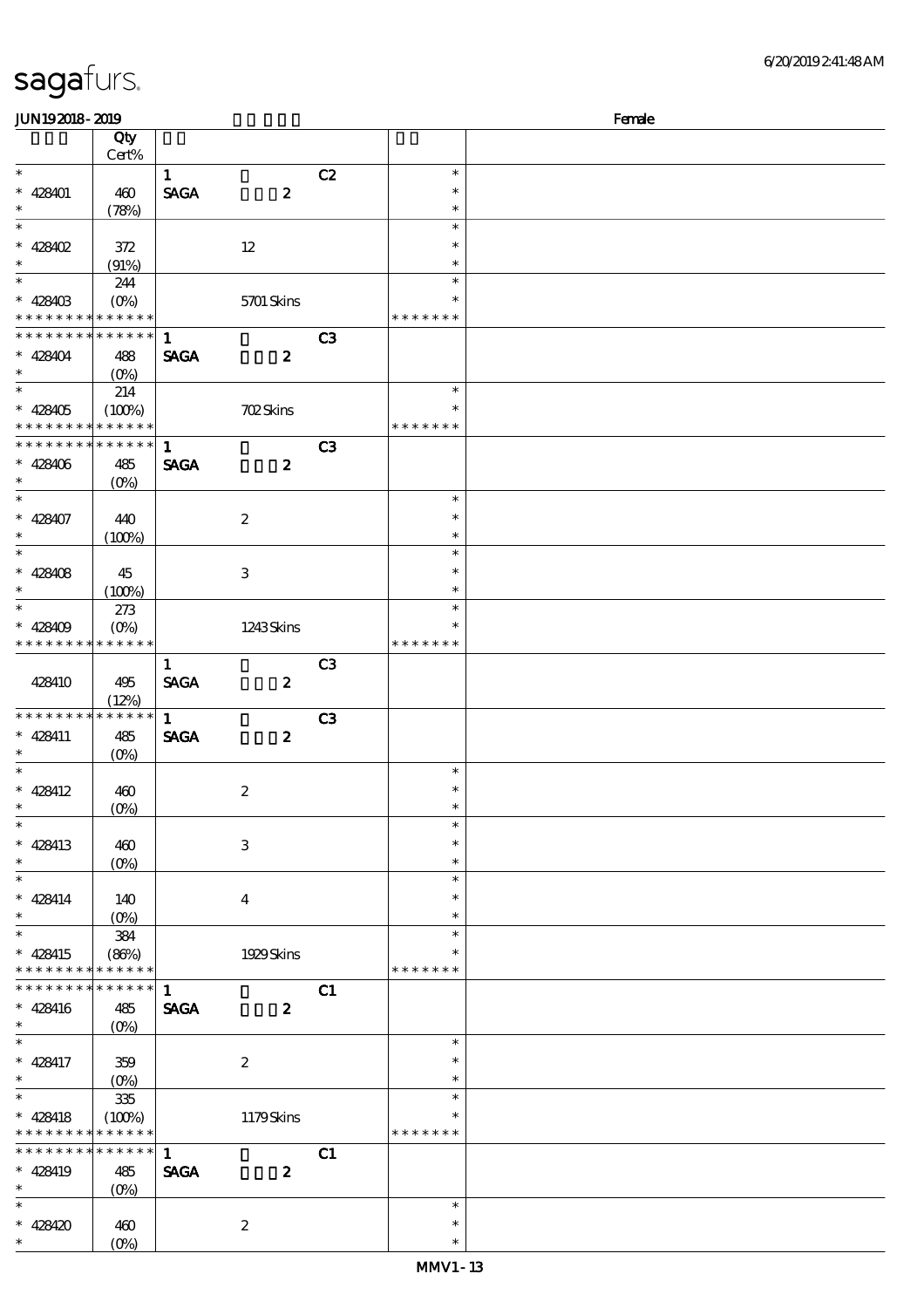| <b>Saga</b> furs.     |                   |             |   |               |        |       |
|-----------------------|-------------------|-------------|---|---------------|--------|-------|
| <b>JUN192018-2019</b> |                   |             |   |               |        | Femak |
|                       | Qty               |             |   |               |        |       |
|                       | Cert%             |             |   |               |        |       |
|                       |                   |             |   | $\mathbf{C1}$ | $\ast$ |       |
| 428421<br>∗           | 210               | <b>SAGA</b> | 2 |               | $\ast$ |       |
| $\ast$                | (O <sub>0</sub> ) |             |   |               | $\ast$ |       |
|                       |                   |             |   |               |        |       |

|                                            | Qty            |                              |                           |    |               |  |
|--------------------------------------------|----------------|------------------------------|---------------------------|----|---------------|--|
|                                            | Cert%          |                              |                           |    |               |  |
| $\ast$                                     |                | $\mathbf{1}$                 |                           | C1 | $\ast$        |  |
| $* 428421$                                 | 210            | $\ensuremath{\mathsf{SAGA}}$ | $\boldsymbol{z}$          |    | $\ast$        |  |
| $\ast$<br>$\ast$                           |                |                              |                           |    | $\ast$        |  |
|                                            | 423            |                              |                           |    | $\ast$        |  |
| $* 428422$                                 | (100%)         |                              | 1578Skins                 |    | $\ast$        |  |
| * * * * * * * * <mark>* * * * * * *</mark> |                |                              |                           |    | * * * * * * * |  |
| * * * * * * * * * * * * * * *              |                | $\mathbf{1}$                 |                           | C1 |               |  |
| $* 428423$                                 | 485            | <b>SAGA</b>                  | $\boldsymbol{z}$          |    |               |  |
| $\ast$                                     | (12%)          |                              |                           |    |               |  |
| $\ast$                                     | 205            |                              |                           |    | $\ast$        |  |
| $* 428424$                                 |                |                              | 690Skins                  |    | $\ast$        |  |
| * * * * * * * * * * * * * *                |                |                              |                           |    | * * * * * * * |  |
| * * * * * * * * * * * * * *                |                | $\mathbf{1}$                 |                           | C1 |               |  |
| $* 428425$                                 | 485            | <b>SAGA</b>                  | $\boldsymbol{2}$          |    |               |  |
| $\ast$                                     | $(0\%)$        |                              |                           |    |               |  |
| $\overline{\phantom{a}^*}$                 |                |                              |                           |    | $\ast$        |  |
| $* 428426$                                 | 407            |                              | $\boldsymbol{2}$          |    | $\ast$        |  |
| $\ast$                                     | $(O\% )$       |                              |                           |    | $\ast$        |  |
| $_{*}$                                     | 242            |                              |                           |    | $\ast$        |  |
| $* 428427$                                 | (88%)          |                              | 1134Skins                 |    | $\ast$        |  |
| * * * * * * * * <mark>* * * * * * *</mark> |                |                              |                           |    | * * * * * * * |  |
| * * * * * * * * * * * * * *                |                | $\mathbf{1}$                 |                           | C2 |               |  |
| $* 428428$                                 | 485            | <b>SAGA</b>                  | $\boldsymbol{z}$          |    |               |  |
| $\ast$                                     | $(O\%)$        |                              |                           |    |               |  |
| $\overline{\phantom{a}^*}$                 |                |                              |                           |    | $\ast$        |  |
| $* 428429$                                 | 460            |                              | $\boldsymbol{2}$          |    | $\ast$        |  |
| $\ast$                                     | $(O\!/\!o)$    |                              |                           |    | $\ast$        |  |
| $\overline{\ast}$                          |                |                              |                           |    | $\ast$        |  |
| $* 428430$                                 | 460            |                              | $\ensuremath{\mathbf{3}}$ |    | $\ast$        |  |
| $\ast$                                     | $(0\%)$        |                              |                           |    | $\ast$        |  |
| $\overline{\phantom{0}}$                   |                |                              |                           |    | $\ast$        |  |
| $* 428431$                                 | 460            |                              | $\bf{4}$                  |    | $\ast$        |  |
| $\ast$                                     | (100%)         |                              |                           |    | $\ast$        |  |
| $\overline{\ast}$                          |                |                              |                           |    | $\ast$        |  |
| $* 428432$                                 | 257            |                              | 5                         |    | $\ast$        |  |
| $\ast$                                     | (100%)         |                              |                           |    | $\ast$        |  |
| ∗                                          |                |                              |                           |    |               |  |
|                                            | 422<br>$(O\%)$ |                              |                           |    | $\ast$        |  |
| $* 428433$<br>* * * * * * * * * * * * * *  |                |                              | 2544 Skins                |    | * * * * * * * |  |
| * * * * * * * * * * * * * *                |                | $\mathbf{1}$                 |                           |    |               |  |
|                                            |                |                              |                           | C2 |               |  |
| $* 428434$<br>$\ast$                       | 485            | <b>SAGA</b>                  | $\boldsymbol{z}$          |    |               |  |
| $\overline{\phantom{a}^*}$                 | (0%)           |                              |                           |    | $\ast$        |  |
|                                            |                |                              |                           |    | $\ast$        |  |
| $* 428435$                                 | 460            |                              | $\boldsymbol{z}$          |    |               |  |
| $\ast$<br>$\overline{\ast}$                | (0%)           |                              |                           |    | $\ast$        |  |
|                                            |                |                              |                           |    | $\ast$        |  |
| $* 428436$                                 | 460            |                              | $\ensuremath{\mathbf{3}}$ |    | $\ast$        |  |
| $\ast$                                     | $(0\%)$        |                              |                           |    | $\ast$        |  |
| $\overline{\phantom{0}}$                   |                |                              |                           |    | $\ast$        |  |
| $* 428437$                                 | 460            |                              | $\boldsymbol{4}$          |    | $\ast$        |  |
| $\ast$                                     | $(0\%)$        |                              |                           |    | $\ast$        |  |
| $\overline{\ast}$                          |                |                              |                           |    | $\ast$        |  |
| $* 428438$                                 | 460            |                              | $\mathbf 5$               |    | $\ast$        |  |
| $\ast$                                     | (0%)           |                              |                           |    | $\ast$        |  |
| $\overline{\phantom{a}}$                   |                |                              |                           |    | $\ast$        |  |
| $* 428439$                                 | 460            |                              | $\boldsymbol{6}$          |    | $\ast$        |  |
| $\ast$                                     | (100%)         |                              |                           |    | $\ast$        |  |
| $\overline{\phantom{0}}$                   |                |                              |                           |    | $\ast$        |  |
| $* 428440$                                 | 460            |                              | $\boldsymbol{7}$          |    | $\ast$        |  |
| $\ast$                                     | (100%)         |                              |                           |    | $\ast$        |  |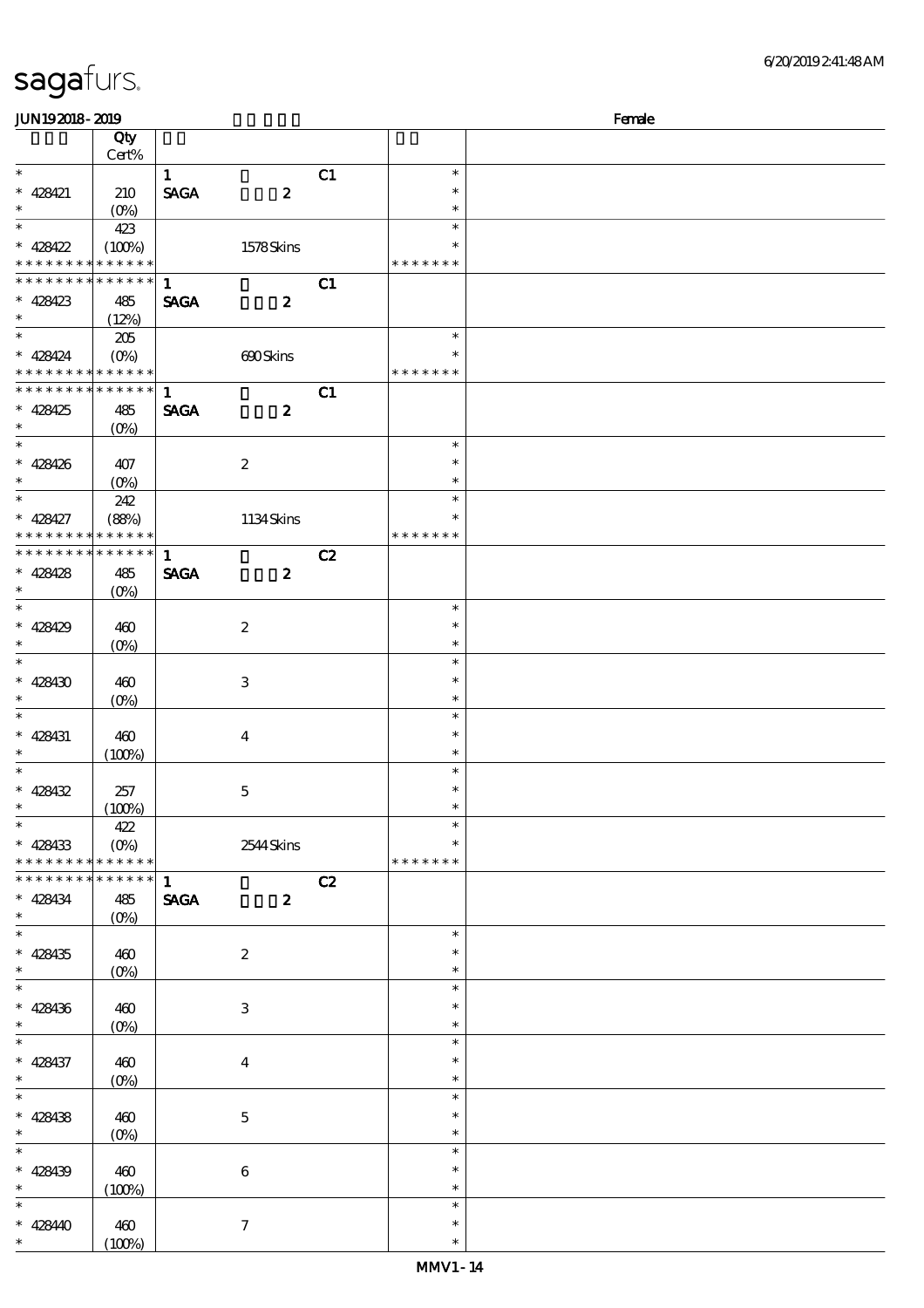| <b>JUN192018-2019</b>                      |                                                                |              |                  |                |               | Female |
|--------------------------------------------|----------------------------------------------------------------|--------------|------------------|----------------|---------------|--------|
|                                            | Qty                                                            |              |                  |                |               |        |
|                                            | Cert%                                                          |              |                  |                |               |        |
| $\ast$                                     |                                                                | $\mathbf{1}$ |                  | C2             | $\ast$        |        |
| $* 428441$                                 | 279                                                            | <b>SAGA</b>  | $\boldsymbol{z}$ |                | $\ast$        |        |
| $\ast$                                     | (100%)                                                         |              |                  |                | $\ast$        |        |
| $\ast$                                     |                                                                |              |                  |                | $\ast$        |        |
|                                            | 312                                                            |              |                  |                |               |        |
| $* 428442$                                 | $(O\%)$                                                        |              | 3836Skins        |                | $\ast$        |        |
| * * * * * * * * <mark>* * * * * *</mark> * |                                                                |              |                  |                | * * * * * * * |        |
| * * * * * * * *                            | * * * * * *                                                    | $\mathbf{1}$ |                  | C2             |               |        |
| $* 428443$                                 | 485                                                            | <b>SAGA</b>  | $\boldsymbol{z}$ |                |               |        |
| $\ast$                                     | $(O\!/\!o)$                                                    |              |                  |                |               |        |
| $\ast$                                     |                                                                |              |                  |                | $\ast$        |        |
| $* 428444$                                 | 460                                                            |              | $\boldsymbol{2}$ |                | $\ast$        |        |
| $\ast$                                     | $(O\!/\!\!\delta)$                                             |              |                  |                | $\ast$        |        |
| $\overline{\ast}$                          |                                                                |              |                  |                | $\ast$        |        |
| $* 428445$                                 |                                                                |              |                  |                | $\ast$        |        |
| $\ast$                                     | 384                                                            |              | $\,3\,$          |                | $\ast$        |        |
| $\ast$                                     | $(O\%)$                                                        |              |                  |                |               |        |
|                                            | 202                                                            |              |                  |                | $\ast$        |        |
| $* 428446$                                 | (93%)                                                          |              | 1531 Skins       |                | $\ast$        |        |
| * * * * * * * *                            | * * * * * *                                                    |              |                  |                | * * * * * * * |        |
| * * * * * * * *                            | * * * * * *                                                    | $\mathbf{1}$ |                  | C2             |               |        |
| $* 428447$                                 | 485                                                            | <b>SAGA</b>  | $\boldsymbol{z}$ |                |               |        |
| $\ast$                                     | $(O\%)$                                                        |              |                  |                |               |        |
| $\overline{\phantom{0}}$                   |                                                                |              |                  |                | $\ast$        |        |
| $* 428448$                                 | 460                                                            |              | $\boldsymbol{2}$ |                | $\ast$        |        |
| $\ast$                                     | $(0\%)$                                                        |              |                  |                | $\ast$        |        |
| $\ast$                                     |                                                                |              |                  |                | $\ast$        |        |
|                                            |                                                                |              |                  |                | $\ast$        |        |
| $* 428449$<br>$\ast$                       | 460                                                            |              | $\,3$            |                |               |        |
|                                            | $(0\%)$                                                        |              |                  |                | $\ast$        |        |
| $\ast$                                     |                                                                |              |                  |                | $\ast$        |        |
| $* 428450$                                 | 460                                                            |              | $\boldsymbol{4}$ |                | $\ast$        |        |
| $\ast$                                     | $(0\%)$                                                        |              |                  |                | $\ast$        |        |
| $\ast$                                     |                                                                |              |                  |                | $\ast$        |        |
| $* 428451$                                 | 460                                                            |              | $\mathbf 5$      |                | $\ast$        |        |
| $\ast$                                     | (80%)                                                          |              |                  |                | $\ast$        |        |
| $\ast$                                     |                                                                |              |                  |                | $\ast$        |        |
| $* 428452$                                 | 265                                                            |              | $\,6\,$          |                | $\ast$        |        |
| $*$                                        | (88%)                                                          |              |                  |                | $\ast$        |        |
| $\ast$                                     | 463                                                            |              |                  |                | $\ast$        |        |
| $* 428453$                                 | $(O\% )$                                                       |              | 3053Skins        |                | $\ast$        |        |
| * * * * * * * *                            | * * * * * *                                                    |              |                  |                | * * * * * * * |        |
| * * * * * * * *                            | * * * * * *                                                    | $\mathbf{1}$ |                  | C3             |               |        |
|                                            |                                                                |              |                  |                |               |        |
| $* 428454$<br>$\ast$                       | 367                                                            | <b>SAGA</b>  | $\boldsymbol{z}$ |                |               |        |
| $\ast$                                     | $(O\!\!\!\!\!\!\!\backslash \textrm{O}\!\!\!\!\!\!\backslash)$ |              |                  |                | $\ast$        |        |
|                                            | 255                                                            |              |                  |                |               |        |
| $* 428455$                                 | (90%)                                                          |              | 622Skins         |                | $\ast$        |        |
| * * * * * * * * * * * * * *                |                                                                |              |                  |                | * * * * * * * |        |
| * * * * * * * * * * * * * * *              |                                                                | $\mathbf{1}$ |                  | C <sub>3</sub> |               |        |
| $* 428456$                                 | 485                                                            | <b>SAGA</b>  | $\boldsymbol{2}$ |                |               |        |
| $\ast$                                     |                                                                |              |                  |                |               |        |
| $\ast$                                     |                                                                |              |                  |                | $\ast$        |        |
| $* 428457$                                 | 158                                                            |              | $\boldsymbol{2}$ |                | $\ast$        |        |
| $\ast$                                     |                                                                |              |                  |                | $\ast$        |        |
| $\overline{\phantom{a}^*}$                 | 412                                                            |              |                  |                | $\ast$        |        |
| $* 428458$                                 | (100%)                                                         |              | 1055Skins        |                | $\ast$        |        |
| * * * * * * * *                            | * * * * * *                                                    |              |                  |                | * * * * * * * |        |
|                                            |                                                                |              |                  |                |               |        |
|                                            |                                                                | $\mathbf{1}$ |                  | C <sub>3</sub> |               |        |
| 428459                                     | 422                                                            | <b>SAGA</b>  | $\boldsymbol{2}$ |                |               |        |
|                                            | (16%)                                                          |              |                  |                |               |        |
| * * * * * * * *                            | * * * * * *                                                    | $1$ X        |                  | C1             |               |        |
| $* 428460$                                 | 341                                                            | <b>SAGA</b>  | $\boldsymbol{z}$ |                |               |        |
| $\ast$                                     | $(O\%)$                                                        |              |                  |                |               |        |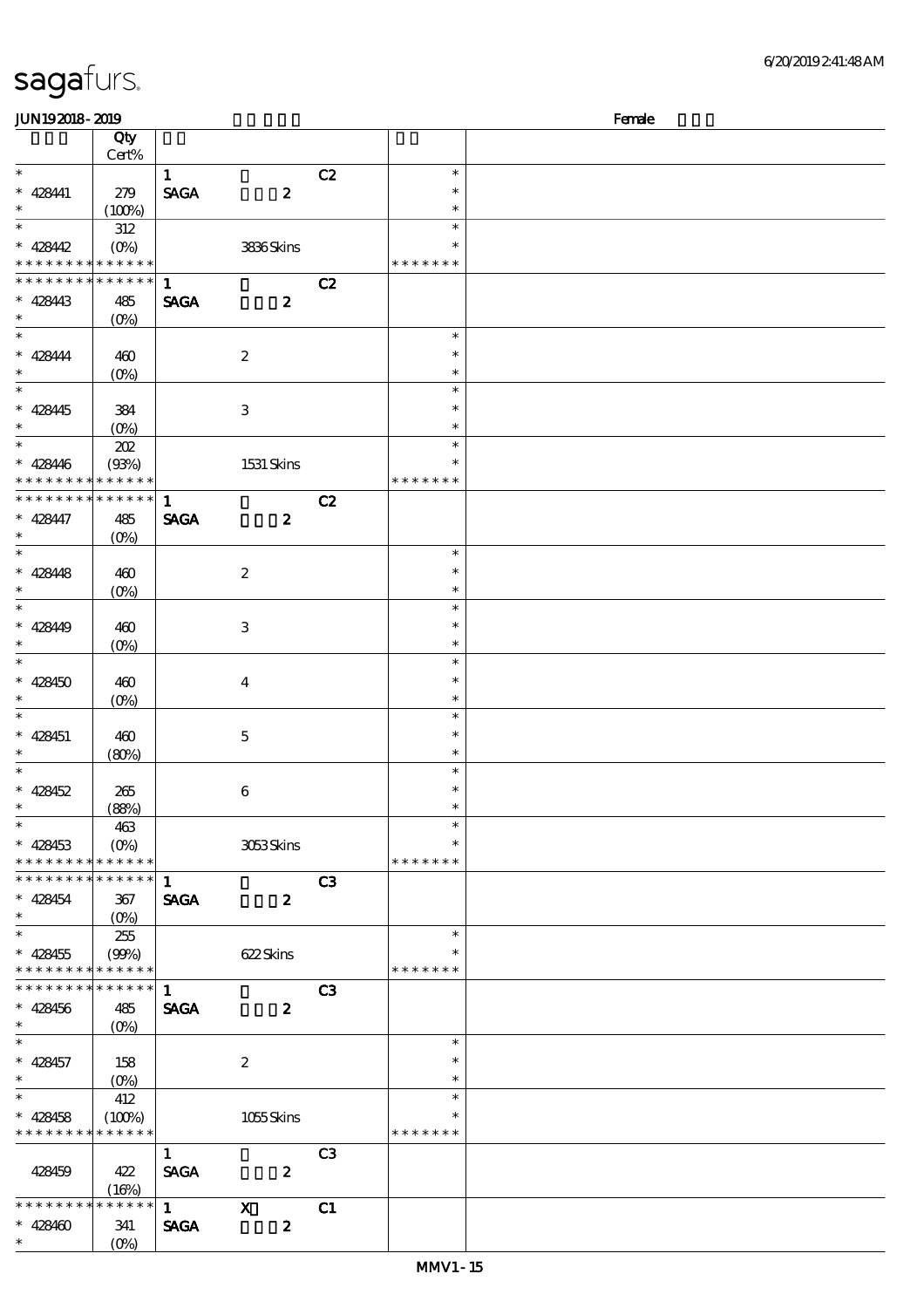|  | sagafurs. |
|--|-----------|
|  |           |

\* \*

\*

\* \*

\*

\* 428479

\* 428476

428475 284

\* \* \* \* \* \* \* \* \* \* \* \*

428477 306

**\* \* \* \* \* \* \* \* \* \* \* \* \*** 

428478 485

\* \* \* \* \* \* \* \* \* \* \* \* \*

428480 297

(0%)

120

 $(26%)$ 

 $(11%)$ 

378

(30%)

### $JUN192018 - 2019$  Female **Qty** Cert% 说明 价格 \* \* 428461 \* \* \* \* \* \* \* \* \* \* \* 162  $(100%)$ 1 X C1 SAGA 2 \* \* \* \* \* \* \* \* \* 1 X C2 SAGA 2 **\* \* \* \* \* \* \* \* \* \* \* \* \* \*** \* \* 428462 485 (0%) \* \* 428463 173 \* (0%) 2 \* \* \* \* \* 428464 \* \* \* \* \* \* \* \* \* \* \* \* \* 313  $(100%)$  971 Skins \* \* \* \* \* \* \* \* \* 1 X C2 SAGA 2 **\* \* \* \* \* \* \* \* \* \* \* \* \*** \* \* \* 428465 485 (0%) \* \* 428466 132 \* (0%) 2 \* \* \* \* \* 428467 \* \* \* \* \* \* \* \* \* \* \* \* 104 (96%) 721 Skins \* \* \* \* \* \* \* \* \* 1 X C3 SAGA 2 **\* \* \* \* \* \* \* \* \* \* \* \* \* \* \*** \* \* 428468 119 (1%) \* \* 428469 \* \* \* \* \* \* \* \* \* \* \* \* \* 114  $(100\%)$   $233$  Skins \* \* \* \* \* \* \* \* \*  $\overline{1}$   $\overline{X}$  C3 SAGA 2 \* \* \* \* \* \* \* \* \* \* \* \* \* \* 428470 230 (0%) \* \* 428471 \* \* \* \* \* \* \* \* \* \* \* \* \* 142  $(100\%)$  372 Skins \* \* \* \* \* \* \* \* \* 428472 199 (26%)  $1$  X C3  $SAGA$  2 428473 220  $(26%)$  $1$  X / C2 SAGA 3 428474 232 (33%)  $1$  / C2 SAGA 3  $1$  2X C2 \* \* \* \* \* \* \* \* \* \* \* \* \*

IA 1 COR1

 $\overline{1}$  X C<sub>2</sub> IA 1 COR1

 $1$  X / C2 IA 1 COR1

 $1$  / C2 IA 1 COR1

 $(100\%)$  404 Skins

(11%) 863 Skins

\* \* \* \* \* \* \*

\* \*

> \* \*

\* \* \* \* \* \* \*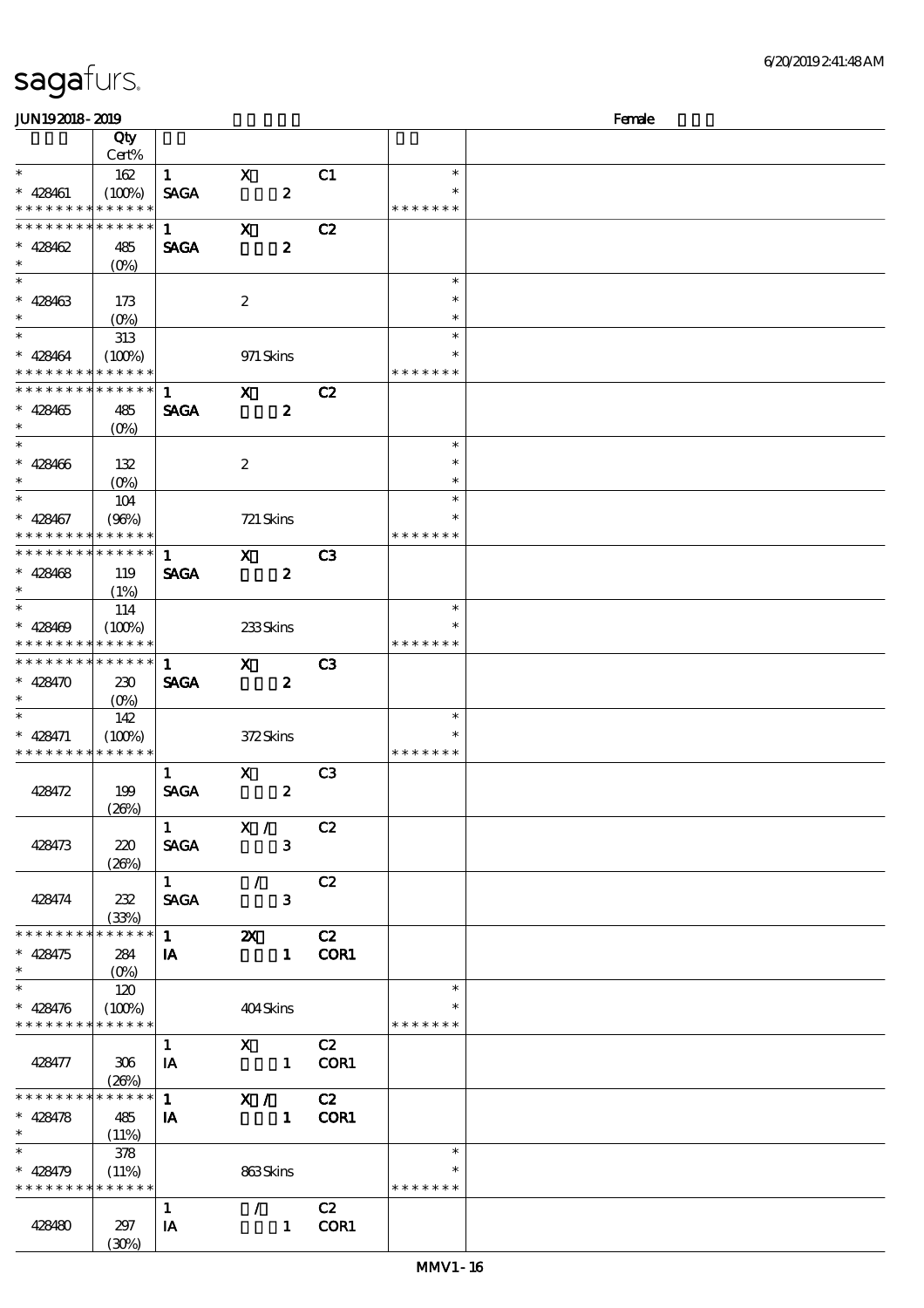\* \*

\*

\*

\*

\*

\*

\*

\*

\*

\*

\*

\*

\*

\*

\*

\*

\*

\*

\*

\*

\*

\*

 $(16%$ 

### 顺序号 Qty Cert% 说明 价格 428481 173  $(31%)$ 1 2X C2 IA 2 COR1 428482 146 (32%) 1 X C2 IA 2 COR1 428483 228  $(14%)$  $1$  X / C2 IA 2 COR1 428484 186 (23%)  $\overline{1}$  C<sub>2</sub> IA 2 COR1  $1$  X / C2 IA  $1$ **\* \* \* \* \* \* \* \* \* \* \* \* \* \*** 428485 485  $(17%)$ \* \* 428486 460  $(20%)$ 2 \* \* \* \* 428487 460  $(13%)$ 3 \* \* \* \* 428488 460 (11%) 4 \* \* \* \* 428489 460 (15%) 5 \* \* \* \* 428490 460 (6%) 6 \* \* \* \* \* 428491 460 (5%) 7 \* \* \* \* \* 428492 460 (8%) 8 \* \* \* \* 428493 440 (7%) 9 \* \* \* \* \* 428494 460 (6%) 10 \* \* \* \* 428495 460 (19%) 11 \* \* \* \* \* 428496 460  $(12%)$ 12 \* \* \* \* \* 428497 460 (6%) 13 \* \* \* \* 428498 \* \* \* \* \* \* \* \* <mark>\* \* \* \* \*</mark> 117 (10%) 6102 Skins \* \* \* \* \* \* \* \* \* 1 / C2 IA  $1$ **\* \* \* \* \* \* \* \* \* \* \* \* \*** \* 428499 485  $(10%)$ \* \* 428500 460 2 \* \*

 $JUN192018-2019$  Female

\*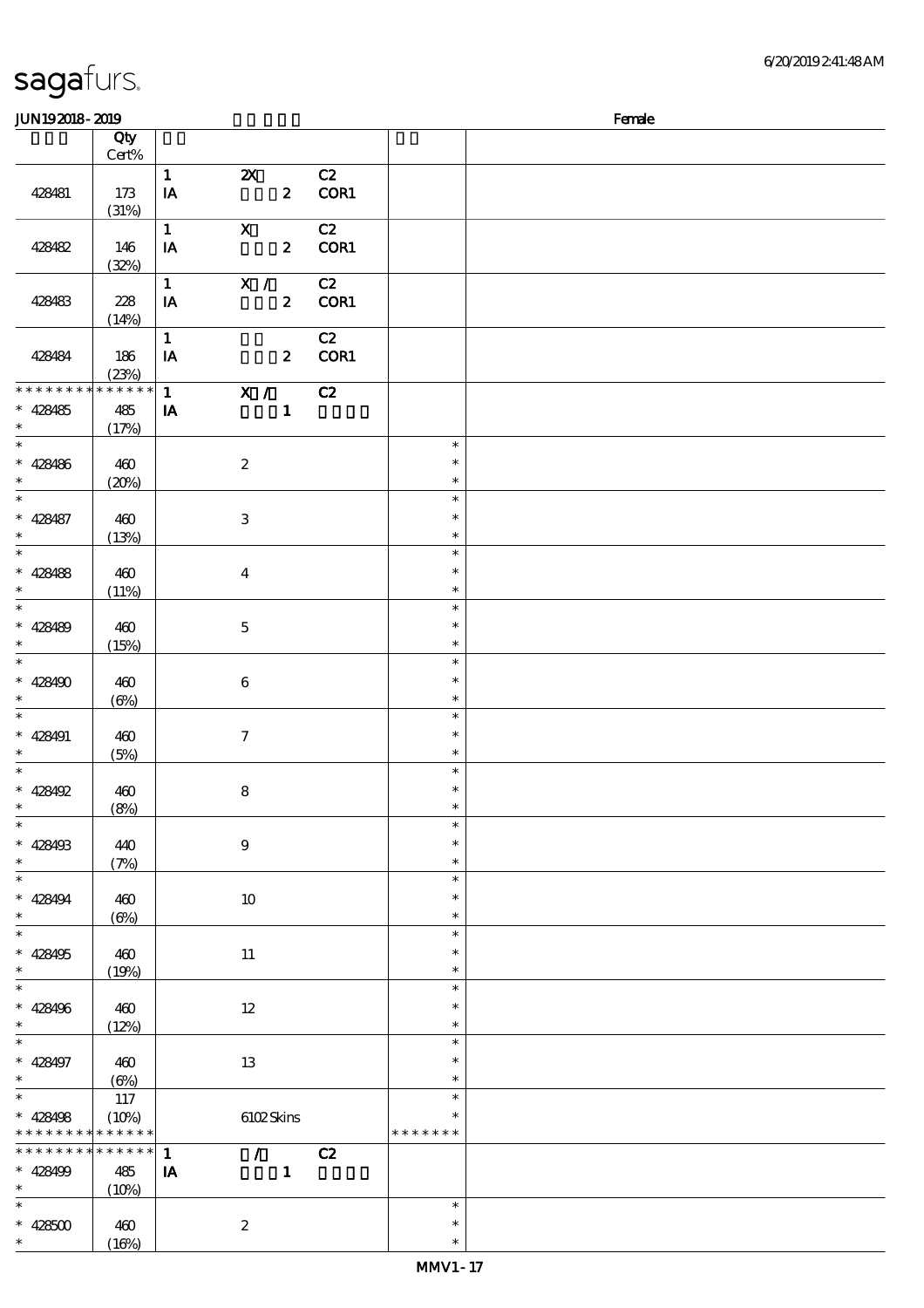| Female<br><b>JUN192018-2019</b>                                         |                             |                                                                               |                                   |  |
|-------------------------------------------------------------------------|-----------------------------|-------------------------------------------------------------------------------|-----------------------------------|--|
|                                                                         | Qty<br>$Cert\%$             |                                                                               |                                   |  |
| $\ast$<br>$* 428501$<br>$\ast$                                          | 460                         | $\mathbf 1$<br>C2<br>$\mathcal{L}$<br>$\mathbf{1}$<br>$\mathbf{I} \mathbf{A}$ | $\ast$<br>$\ast$<br>$\ast$        |  |
| $\ast$<br>* $428502$                                                    | (5%)<br>460                 | $\bf{4}$                                                                      | $\ast$<br>$\ast$                  |  |
| $\ast$<br>$\overline{\phantom{0}}$                                      | (11%)                       |                                                                               | $\ast$<br>$\ast$                  |  |
| $* 428503$<br>$\ast$<br>$\ast$                                          | 460<br>(17%)                | $\mathbf 5$                                                                   | $\ast$<br>$\ast$<br>$\ast$        |  |
| $* 428504$<br>$\ast$                                                    | 460<br>(10%)                | $\,6\,$                                                                       | $\ast$<br>$\ast$                  |  |
| $\ast$<br>$* 428505$<br>$\ast$                                          | 460<br>(17%)                | $\boldsymbol{7}$                                                              | $\ast$<br>$\ast$<br>$\ast$        |  |
| $\ast$<br>$* 428506$<br>$\ast$                                          | 460<br>$(\Theta)$           | $\bf 8$                                                                       | $\ast$<br>$\ast$<br>$\ast$        |  |
| $\ast$<br>$* 428507$<br>$\ast$                                          | 460<br>(9%)                 | $\boldsymbol{9}$                                                              | $\ast$<br>$\ast$<br>$\ast$        |  |
| $\overline{\phantom{a}}$<br>$* 428508$                                  | 460                         | $10\,$                                                                        | $\ast$<br>$\ast$                  |  |
| $\ast$<br>$\overline{\phantom{a}}$<br>$* 428509$                        | (7%)<br>460                 | $11\,$                                                                        | $\ast$<br>$\ast$<br>$\ast$        |  |
| $\ast$<br>$\ast$<br>$* 428510$                                          | (25%)<br>$475$<br>(13%)     | 5560Skins                                                                     | $\ast$<br>$\ast$<br>$\ast$        |  |
| $* *$<br>* * * * * * * *                                                | * * * * * *                 | X /<br>$\mathbf{1}$<br>C2                                                     | * * * * * * *                     |  |
| $* 428511$<br>$\ast$                                                    | 485<br>(23%)                | $\pmb{2}$<br>IA                                                               |                                   |  |
| $\ast$<br>$* 428512$<br>$\ast$                                          | 460<br>(30%)                | $\boldsymbol{2}$                                                              | $\ast$<br>$\ast$<br>$\ast$        |  |
| $\overline{\ast}$<br>$* 428513$<br>$\ast$                               | 460<br>(21%)                | $\,3$                                                                         | $\ast$<br>$\ast$<br>$\ast$        |  |
| $\overline{\phantom{0}}$<br>$* 428514$<br>$\ast$                        | 460<br>(28%)                | $\boldsymbol{4}$                                                              | $\ast$<br>$\ast$<br>$\ast$        |  |
| $_{*}$<br>$* 428515$<br>$\ast$                                          | 460<br>(7%)                 | $\mathbf 5$                                                                   | $\ast$<br>$\ast$<br>$\ast$        |  |
| $\overline{\phantom{a}^*}$<br>$* 428516$<br>* * * * * * * * * * * * * * | $300\,$<br>(23%)            | $2715$ Skins                                                                  | $\ast$<br>$\ast$<br>* * * * * * * |  |
| * * * * * * * *<br>$* 428517$<br>$\ast$                                 | * * * * * *<br>485<br>(13%) | $\mathcal{T}^{\mathcal{A}}$<br>$\mathbf{1}$<br>C2<br>$\boldsymbol{z}$<br>IA   |                                   |  |
| $\overline{\phantom{a}^*}$<br>$* 428518$<br>$\ast$                      | 460<br>(19%)                | $\boldsymbol{2}$                                                              | $\ast$<br>$\ast$<br>$\ast$        |  |
| $\overline{\phantom{a}^*}$<br>$* 428519$<br>$\ast$                      | 460<br>(28%)                | $\ensuremath{\mathbf{3}}$                                                     | $\ast$<br>$\ast$<br>$\ast$        |  |
| $\overline{\phantom{0}}$<br>$* 428520$<br>$\ast$                        | 460<br>(36%)                | $\boldsymbol{4}$                                                              | $\ast$<br>$\ast$<br>$\ast$        |  |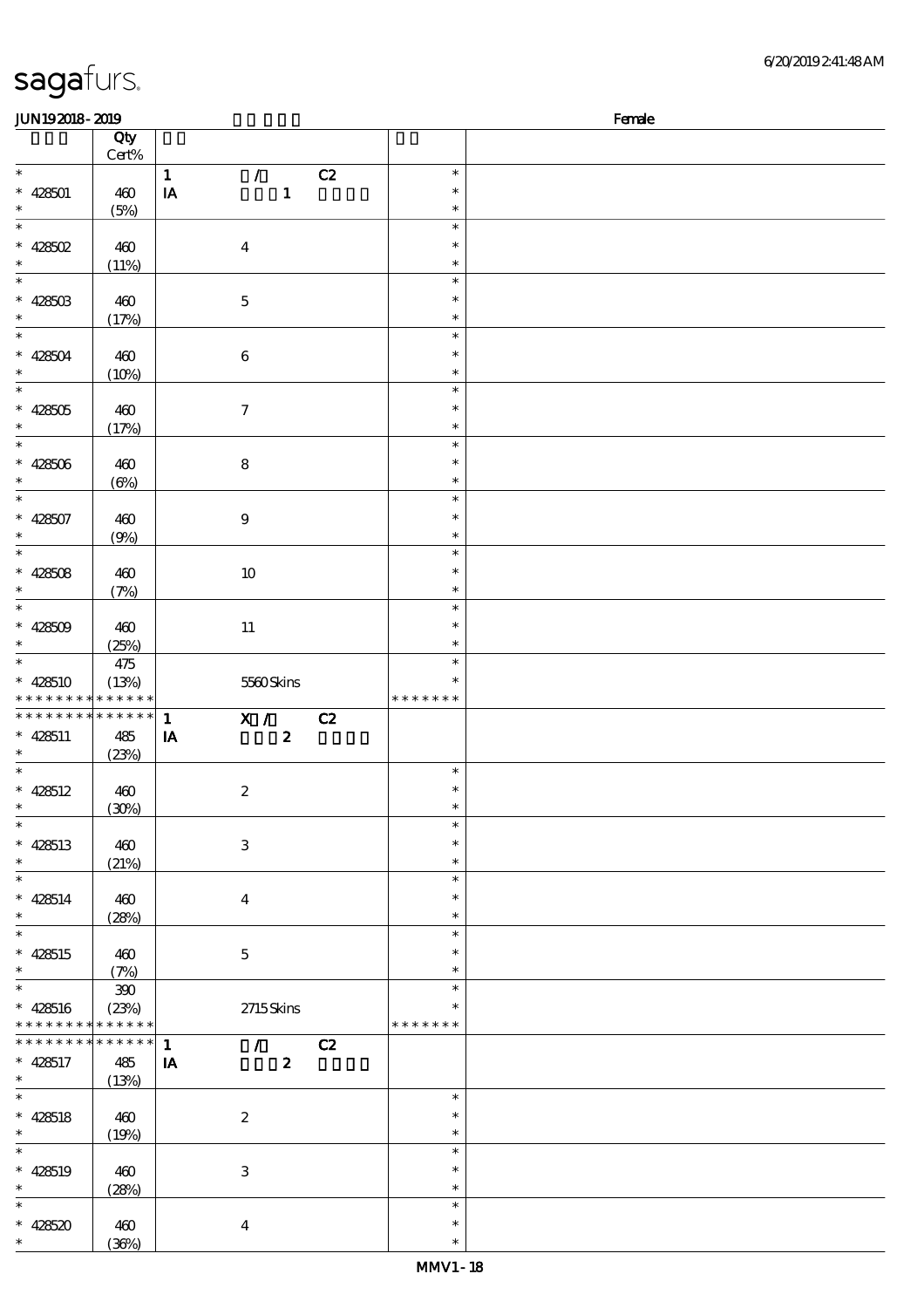| <b>JUN192018-2019</b>                    |                 |                        |                            |                  |               | Female |
|------------------------------------------|-----------------|------------------------|----------------------------|------------------|---------------|--------|
|                                          | Qty             |                        |                            |                  |               |        |
|                                          | Cert%           |                        |                            |                  |               |        |
| $\ast$                                   |                 | $\mathbf{1}$           | $\mathcal{L}$              | C2               | $\ast$        |        |
| $* 428521$                               | 460             | IA                     |                            | $\boldsymbol{z}$ | $\ast$        |        |
| $\ast$                                   | (19%)           |                        |                            |                  | $\ast$        |        |
| $\ast$                                   |                 |                        |                            |                  | $\ast$        |        |
|                                          |                 |                        |                            |                  | $\ast$        |        |
| $* 428522$                               | 460             |                        | 6                          |                  |               |        |
| $\ast$<br>$_{*}^{-}$                     | (14%)           |                        |                            |                  | $\ast$        |        |
|                                          |                 |                        |                            |                  | $\ast$        |        |
| $* 428523$                               | 460             |                        | $\tau$                     |                  | $\ast$        |        |
| $\ast$                                   | (9%)            |                        |                            |                  | $\ast$        |        |
| $_{*}$                                   | 441             |                        |                            |                  | $\ast$        |        |
| $* 428524$                               | (14%)           |                        | 3686Skins                  |                  | $\ast$        |        |
| * * * * * * * * <mark>* * * * * *</mark> |                 |                        |                            |                  | * * * * * * * |        |
|                                          |                 | $\mathbf{1}$           | $\mathbf{x}$               | C1               |               |        |
|                                          |                 |                        |                            |                  |               |        |
| 428525                                   | 147             | <b>SROY</b>            |                            | $\mathbf{1}$     |               |        |
|                                          | (19%)           |                        |                            |                  |               |        |
|                                          |                 | $1 \quad \blacksquare$ | $\boldsymbol{\mathsf{z}}$  | C1               |               |        |
| 428526                                   | 397             | <b>SROY</b>            |                            | $\mathbf{1}$     |               |        |
|                                          | (13%)           |                        |                            |                  |               |        |
|                                          |                 | $1-$                   | $\boldsymbol{\mathsf{z}}$  | C1               |               |        |
| 428527                                   | 409             | <b>SROY</b>            |                            | $\mathbf{1}$     |               |        |
|                                          | (14%)           |                        |                            |                  |               |        |
|                                          |                 | $1 \quad \blacksquare$ | $\boldsymbol{\mathsf{X}}$  | C1/C2            |               |        |
|                                          |                 |                        |                            | $\mathbf{1}$     |               |        |
| 428528                                   | 314             | <b>SROY</b>            |                            |                  |               |        |
|                                          | (18%)           |                        |                            |                  |               |        |
|                                          |                 | $1 \quad \blacksquare$ | $\boldsymbol{\mathsf{X}}$  | C2               |               |        |
| 428529                                   | 478             | <b>SROY</b>            |                            | $\mathbf{1}$     |               |        |
|                                          | (16%)           |                        |                            |                  |               |        |
| * * * * * * * *                          | $* * * * * * *$ | $1 \quad \blacksquare$ | $\boldsymbol{\mathsf{z}}$  | C2               |               |        |
| $* 428530$                               | 465             | <b>SROY</b>            |                            | $\mathbf{1}$     |               |        |
| $\ast$                                   | $(O\%)$         |                        |                            |                  |               |        |
| $\ast$                                   |                 |                        |                            |                  | $\ast$        |        |
| $* 428531$                               | 440             |                        | $\boldsymbol{2}$           |                  | $\ast$        |        |
| $\ast$                                   | $(0\%)$         |                        |                            |                  | $\ast$        |        |
| $\ast$                                   |                 |                        |                            |                  | $\ast$        |        |
|                                          |                 |                        |                            |                  |               |        |
| $* 428532$                               | 10B             |                        | $\,3$                      |                  | $\ast$        |        |
| $*$                                      | (0%)            |                        |                            |                  | $\ast$        |        |
| $\ast$                                   | 234             |                        |                            |                  | $\ast$        |        |
| $* 428533$                               | (100%)          |                        | 1242Skins                  |                  | $\ast$        |        |
| * * * * * * * *                          | * * * * * *     |                        |                            |                  | * * * * * * * |        |
|                                          |                 | $1 \quad$              |                            | <b>2X</b> C3     |               |        |
| 428534                                   | 190             | <b>SROY</b>            |                            | $\mathbf{1}$     |               |        |
|                                          | (25%)           |                        |                            |                  |               |        |
| * * * * * * * * * * * * * *              |                 | $\overline{1}$         |                            | <b>2X</b> C3     |               |        |
| $* 428535$                               | 383             | <b>SROY</b>            |                            | $\mathbf{1}$     |               |        |
| $\ast$                                   |                 |                        |                            |                  |               |        |
| $\ast$                                   |                 |                        |                            |                  | $\ast$        |        |
|                                          | 124             |                        |                            |                  |               |        |
| $* 428536$                               | (100%)          |                        | 507Skins                   |                  |               |        |
| * * * * * * * * * * * * * *              |                 |                        |                            |                  | * * * * * * * |        |
|                                          |                 | $1 \quad \blacksquare$ |                            | <b>2X</b> C3     |               |        |
| 428537                                   | 102             | <b>SROY</b>            | $\overline{\phantom{a}}$ 1 |                  |               |        |
|                                          | (20%)           |                        |                            |                  |               |        |
|                                          |                 | $1 \quad \blacksquare$ | $\mathbf{X}$               | C1               |               |        |
| 428538                                   | 139             | <b>SROY</b>            |                            | $\mathbf{1}$     |               |        |
|                                          | (21%)           |                        |                            |                  |               |        |
| * * * * * * * *                          | * * * * * *     | $1 \quad \square$      | $\mathbf{x}$               | C1               |               |        |
|                                          |                 |                        |                            |                  |               |        |
| $* 428539$                               | 425             | <b>SROY</b>            |                            | $\mathbf{1}$     |               |        |
| $\ast$                                   | (18%)           |                        |                            |                  |               |        |
| $\ast$                                   | 85              |                        |                            |                  | $\ast$        |        |
| $* 428540$                               | (4%)            |                        | 510Skins                   |                  | *             |        |
| * * * * * * * * * * * * * *              |                 |                        |                            |                  | * * * * * * * |        |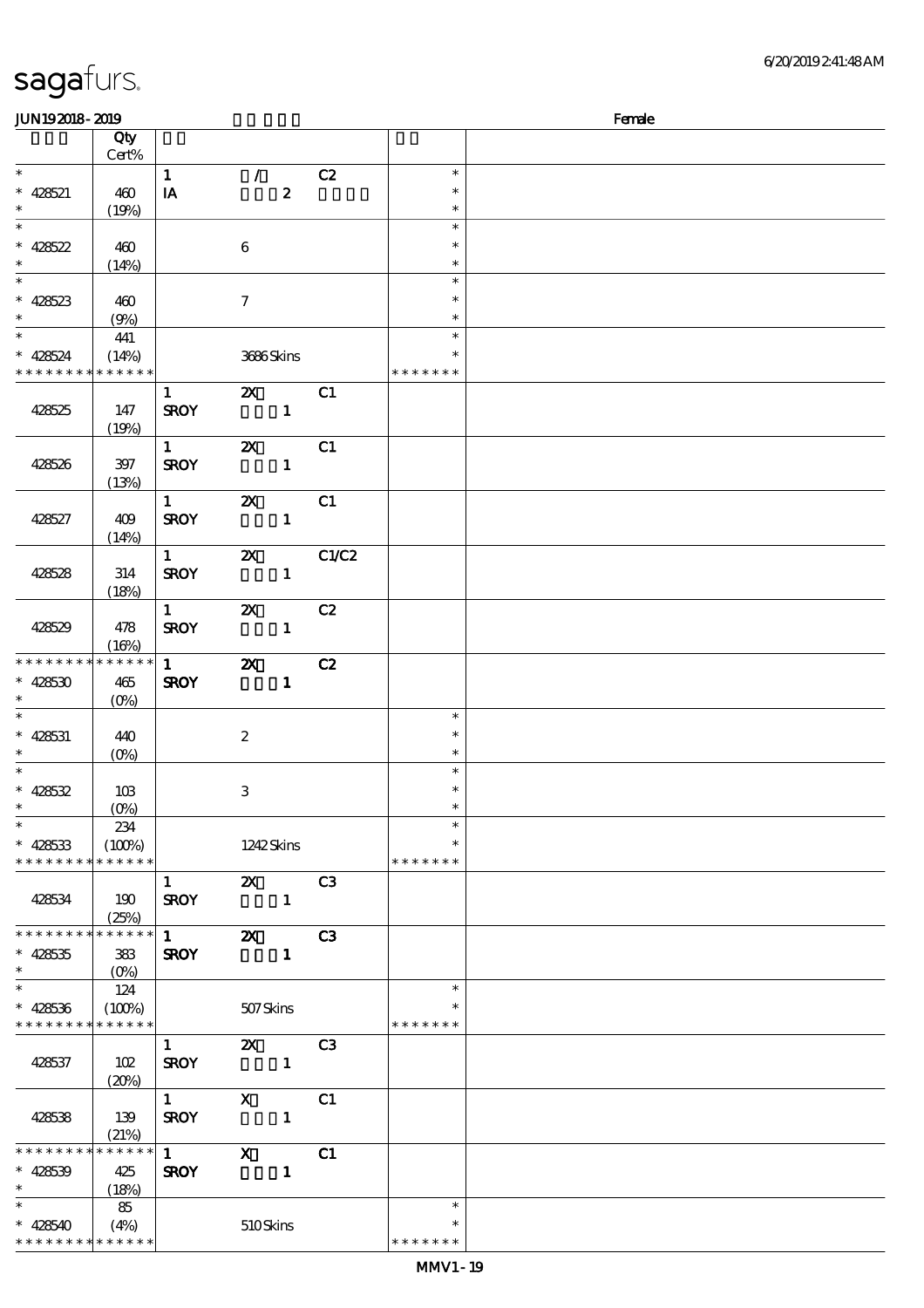JUN192018-2019

| <b>aga</b> turs.                                 |                                            |                             |              |              |        |                                   |        |  |  |
|--------------------------------------------------|--------------------------------------------|-----------------------------|--------------|--------------|--------|-----------------------------------|--------|--|--|
| N192018-2019                                     |                                            |                             |              |              |        |                                   | Female |  |  |
|                                                  | Qty<br>$\mbox{Cert}\%$                     |                             |              |              |        |                                   |        |  |  |
| 428541                                           | 474<br>(17%)                               | $\mathbf{1}$<br><b>SROY</b> | $\mathbf X$  | $\mathbf{1}$ | C1/C2  |                                   |        |  |  |
| 428542                                           | 440<br>(12%)                               | $\mathbf{1}$<br><b>SROY</b> | $\mathbf X$  | 1            | C2     |                                   |        |  |  |
| 428543                                           | $232\,$<br>(25%)                           | $\mathbf{1}$<br><b>SROY</b> | $\mathbf{x}$ | 1            | C3     |                                   |        |  |  |
| 428544                                           | 155<br>(25%)                               | $\mathbf{1}$<br><b>SROY</b> | $\mathbf X$  | 1            | C3     |                                   |        |  |  |
| 428545                                           | 158<br>(13%)                               | $\mathbf{1}$<br><b>SROY</b> |              | 1            | C1     |                                   |        |  |  |
| * * * * * * *<br>428546                          | * * * * * *<br>465<br>(20%)                | $\mathbf{1}$<br><b>SROY</b> |              | 1            | C1     |                                   |        |  |  |
| 428547<br>* * * * * * * <mark>* * * * * *</mark> | 107<br>$(0\%)$                             |                             | 572Skins     |              |        | $\ast$<br>$\ast$<br>* * * * * * * |        |  |  |
| 428548                                           | 162<br>(18%)                               | 1<br><b>SROY</b>            |              | $\mathbf{1}$ | C1     |                                   |        |  |  |
|                                                  | ا اساسیت به به به به به اسیت به به به به ب |                             |              |              | $\sim$ |                                   |        |  |  |

|                                            |                            |              |                  | ~              |                   |  |
|--------------------------------------------|----------------------------|--------------|------------------|----------------|-------------------|--|
| 428545                                     | 158                        | <b>SROY</b>  | $\mathbf{1}$     |                |                   |  |
|                                            | (13%)                      |              |                  |                |                   |  |
| * * * * * * * * * * * * * *                |                            | $\mathbf{1}$ |                  | C1             |                   |  |
| $* 428546$                                 | 465                        | <b>SROY</b>  | $\mathbf{1}$     |                |                   |  |
| $\ast$                                     |                            |              |                  |                |                   |  |
| $\ast$                                     | (20%)                      |              |                  |                |                   |  |
|                                            | 107                        |              |                  |                | $\ast$            |  |
| $* 428547$                                 | $(O\%)$                    |              | 572Skins         |                | $\ast$            |  |
| * * * * * * * * * * * * * *                |                            |              |                  |                | * * * * * * *     |  |
|                                            |                            | $\mathbf{1}$ |                  | C1             |                   |  |
| 428548                                     | 162                        | <b>SROY</b>  | $\blacksquare$   |                |                   |  |
|                                            | (18%)                      |              |                  |                |                   |  |
| * * * * * * * * <mark>* * * * * * *</mark> |                            | $\mathbf{1}$ |                  | C2             |                   |  |
|                                            |                            |              |                  |                |                   |  |
| $* 428549$                                 | 465                        | <b>SROY</b>  | $\mathbf{1}$     |                |                   |  |
| $\ast$                                     | (17%)                      |              |                  |                |                   |  |
| $\ast$                                     | $\boldsymbol{\mathcal{B}}$ |              |                  |                | $\ast$            |  |
| $* 42850$                                  |                            |              | 538Skins         |                | $\ast$            |  |
| * * * * * * * * * * * * * *                |                            |              |                  |                | * * * * * * *     |  |
|                                            |                            | $\mathbf{1}$ |                  | C <sub>3</sub> |                   |  |
| 428551                                     | 223                        | <b>SROY</b>  | $\mathbf{1}$     |                |                   |  |
|                                            |                            |              |                  |                |                   |  |
|                                            | (21%)                      |              |                  |                |                   |  |
|                                            |                            | $\mathbf{1}$ |                  | C1             |                   |  |
| 428552                                     | 164                        | <b>SROY</b>  | $\mathbf{1}$     |                |                   |  |
|                                            | (12%)                      |              |                  |                |                   |  |
|                                            |                            | $\mathbf{1}$ |                  | C1             |                   |  |
| 42853                                      | 206                        | <b>SROY</b>  | $\mathbf{1}$     |                |                   |  |
|                                            | (14%)                      |              |                  |                |                   |  |
|                                            |                            | $\mathbf{1}$ |                  | C1             |                   |  |
|                                            |                            |              |                  |                |                   |  |
| 428554                                     | 308                        | <b>SROY</b>  | $\mathbf{1}$     |                |                   |  |
|                                            | (19%)                      |              |                  |                |                   |  |
| * * * * * * * * * * * * * *                |                            | $\mathbf{1}$ |                  | C2             |                   |  |
| $* 428555$                                 | 465                        | <b>SROY</b>  | $\mathbf{1}$     |                |                   |  |
| $\ast$                                     | (15%)                      |              |                  |                |                   |  |
| $\ast$                                     | 66                         |              |                  |                | $\ast$            |  |
| $* 428556$                                 | $(0\%)$                    |              | 531 Skins        |                | $\ast$            |  |
| * * * * * * * * <mark>* * * * * * *</mark> |                            |              |                  |                | * * * * * * *     |  |
| * * * * * * * * * * * * * *                |                            | $\mathbf{1}$ |                  | C2             |                   |  |
|                                            |                            |              |                  |                |                   |  |
| $* 428557$                                 | 465                        | <b>SROY</b>  | $\mathbf{1}$     |                |                   |  |
| $\ast$                                     | $(O\%)$                    |              |                  |                |                   |  |
| $\ast$                                     |                            |              |                  |                | $\ast$            |  |
| 428558<br>$\ast$                           | 440                        |              | $\boldsymbol{2}$ |                | $\ast$            |  |
| $\ast$                                     | $(0\%)$                    |              |                  |                | $\ast$            |  |
| $\ast$                                     |                            |              |                  |                | $\ast$            |  |
| $* 428559$                                 | 144                        |              | $\,3$            |                | $\ast$            |  |
| $\ast$                                     |                            |              |                  |                | $\ast$            |  |
| $\ast$                                     | $(O\%)$                    |              |                  |                |                   |  |
|                                            | $360\,$                    |              |                  |                | $\ast$            |  |
| $* 42850$                                  | (100%)                     |              | 1409Skins        |                | $\ast$            |  |
| * * * * * * *                              | * * * * * *                |              |                  |                | * * * * * * *     |  |
|                                            |                            |              |                  |                | $AA \overline{A}$ |  |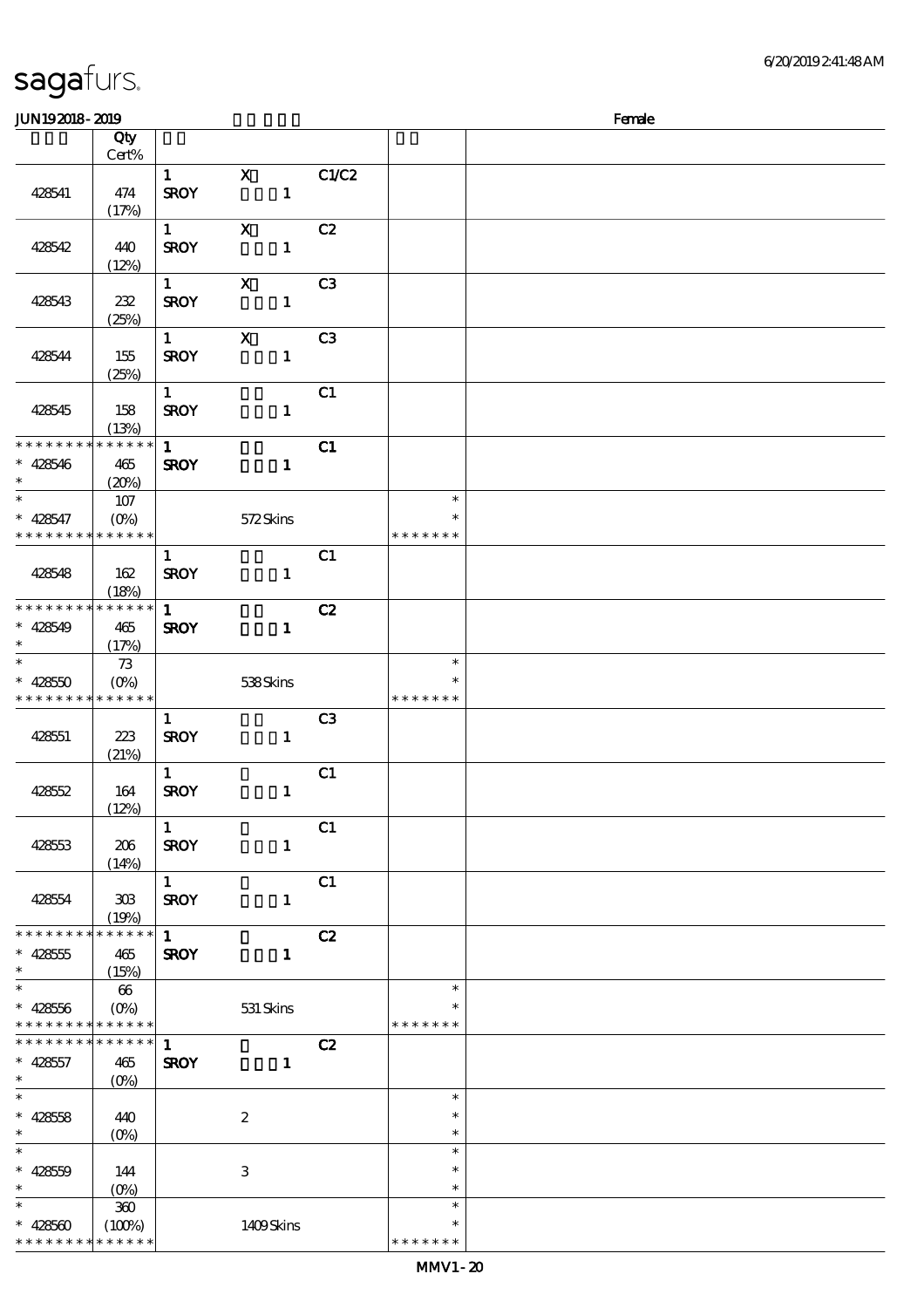| <b>JUN192018-2019</b>         |                 |              |                                              |                |               | Female |
|-------------------------------|-----------------|--------------|----------------------------------------------|----------------|---------------|--------|
|                               | Qty             |              |                                              |                |               |        |
|                               | Cert%           |              |                                              |                |               |        |
|                               |                 | $\mathbf{1}$ |                                              | C3             |               |        |
| 428561                        | 267             | <b>SROY</b>  | $\mathbf{1}$                                 |                |               |        |
|                               |                 |              |                                              |                |               |        |
|                               | (27%)           |              |                                              |                |               |        |
|                               |                 | $\mathbf{1}$ |                                              | C <sub>3</sub> |               |        |
| 428562                        | 388             | <b>SROY</b>  | $\mathbf{1}$                                 |                |               |        |
|                               | $(0\%)$         |              |                                              |                |               |        |
|                               |                 | $\mathbf{1}$ |                                              | C <sub>3</sub> |               |        |
| 428563                        | 284             | <b>SROY</b>  | $\mathbf{1}$                                 |                |               |        |
|                               | (13%)           |              |                                              |                |               |        |
|                               |                 | $\mathbf{1}$ |                                              | C1             |               |        |
| 428564                        | ${\bf 3\Omega}$ | <b>SROY</b>  | $\mathbf{1}$                                 |                |               |        |
|                               |                 |              |                                              |                |               |        |
|                               | (23%)           |              |                                              |                |               |        |
|                               |                 | $1 -$        |                                              | C1             |               |        |
| 428565                        | 126             | <b>SROY</b>  | $\mathbf{1}$                                 |                |               |        |
|                               | (20%)           |              |                                              |                |               |        |
|                               |                 | $\mathbf{1}$ |                                              | C1             |               |        |
| 428566                        | 137             | <b>SROY</b>  | $\mathbf{1}$                                 |                |               |        |
|                               | (22%)           |              |                                              |                |               |        |
|                               |                 | $\mathbf{1}$ |                                              | C1/C2          |               |        |
| 428567                        | $372$           | <b>SROY</b>  | $\mathbf{1}$                                 |                |               |        |
|                               | (15%)           |              |                                              |                |               |        |
| * * * * * * * *               | * * * * * *     | $\mathbf{1}$ |                                              | C2             |               |        |
|                               |                 |              |                                              |                |               |        |
| $* 428568$                    | 465             | <b>SROY</b>  | $\mathbf{1}$                                 |                |               |        |
| $\ast$                        | $(O\%)$         |              |                                              |                |               |        |
| $\ast$                        |                 |              |                                              |                | $\ast$        |        |
| $* 428509$                    | $93$            |              | $\boldsymbol{2}$                             |                | $\ast$        |        |
| $\ast$                        | $(O\% )$        |              |                                              |                | $\ast$        |        |
| $\ast$                        | 153             |              |                                              |                | $\ast$        |        |
| * $428570$                    | (100%)          |              | $711$ Skins                                  |                |               |        |
| * * * * * * * *               | * * * * * *     |              |                                              |                | * * * * * * * |        |
|                               |                 | $\mathbf{1}$ | $\boldsymbol{\mathrm{X}}$                    | C1/C2          |               |        |
| 428571                        | 105             | <b>SROY</b>  | $\blacksquare$                               |                |               |        |
|                               | (21%)           |              |                                              |                |               |        |
|                               |                 | $\mathbf{1}$ | $\boldsymbol{X}$                             | C <sub>3</sub> |               |        |
|                               |                 |              |                                              |                |               |        |
| 428572                        | 184             | <b>SROY</b>  | $\mathbf{1}$                                 |                |               |        |
|                               | (32%)           |              |                                              |                |               |        |
|                               |                 |              |                                              |                |               |        |
| $* 428573$                    | 213             | <b>SROY</b>  | $\sim$ 1                                     |                |               |        |
| $\ast$                        | $(0\%)$         |              |                                              |                |               |        |
| $\overline{\phantom{0}}$      | 159             |              |                                              |                | $\ast$        |        |
| $* 428574$                    | (100%)          |              | 372Skins                                     |                | ∗             |        |
| * * * * * * * * * * * * * * * |                 |              |                                              |                | * * * * * * * |        |
|                               |                 |              | $1 \t\t 2X \t\t C1$                          |                |               |        |
| 428575                        | 139             |              | $SROY$ 2                                     |                |               |        |
|                               | (12%)           |              |                                              |                |               |        |
|                               |                 |              |                                              |                |               |        |
|                               |                 |              |                                              |                |               |        |
| 428576                        | 273             | <b>SROY</b>  | $\mathbf{2}$                                 |                |               |        |
|                               | (24%)           |              |                                              |                |               |        |
|                               |                 |              | 1 $\alpha$ $\alpha$ $\alpha$                 |                |               |        |
| 428577                        | 270             | <b>SROY</b>  | $\mathbf{2}$                                 |                |               |        |
|                               | (24%)           |              |                                              |                |               |        |
|                               |                 |              | $\overline{1}$ $\overline{2X}$               | C2             |               |        |
| 428578                        | 361             | <b>SROY</b>  | $\boldsymbol{z}$                             |                |               |        |
|                               | (15%)           |              |                                              |                |               |        |
| * * * * * * * *               | $******$        |              | $\overline{1}$ $\overline{z}$ $\overline{z}$ | C2             |               |        |
| $* 428579$                    | 465             | <b>SROY</b>  | $\boldsymbol{z}$                             |                |               |        |
| $\ast$                        |                 |              |                                              |                |               |        |
| $\ast$                        |                 |              |                                              |                | $\ast$        |        |
|                               |                 |              | $\boldsymbol{2}$                             |                | $\ast$        |        |
| $*$ 428580                    | 55              |              |                                              |                | $\ast$        |        |
|                               | $(O\%)$         |              |                                              |                |               |        |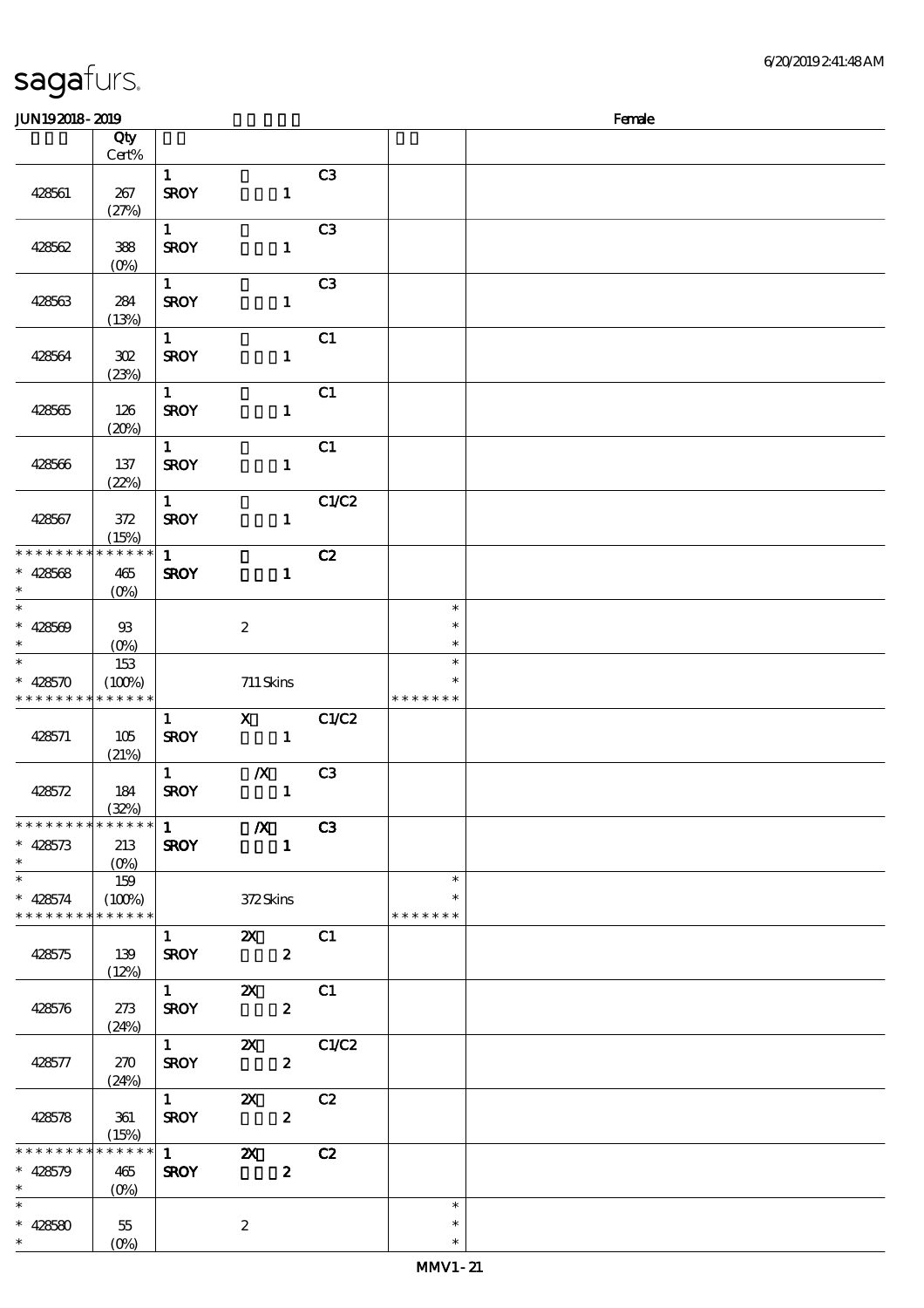| JUN192018-2019                |                                 |                             |                           |                |                         | Female |
|-------------------------------|---------------------------------|-----------------------------|---------------------------|----------------|-------------------------|--------|
|                               | Qty                             |                             |                           |                |                         |        |
|                               | Cert%                           |                             |                           |                |                         |        |
| $\ast$                        | 152                             | $\mathbf{1}$                | $\boldsymbol{\mathsf{Z}}$ | C2             | $\ast$                  |        |
| $* 428581$                    | (100%)                          | <b>SROY</b>                 | $\boldsymbol{z}$          |                |                         |        |
| * * * * * * * *               | * * * * * *                     |                             |                           |                | * * * * * * *           |        |
|                               |                                 | $1 \quad$                   | $\boldsymbol{\mathsf{X}}$ | C <sub>3</sub> |                         |        |
| 428582                        | 115                             | <b>SROY</b>                 | $\boldsymbol{z}$          |                |                         |        |
|                               | (35%)                           | $1 \quad \blacksquare$      | $\boldsymbol{\mathsf{X}}$ | C <sub>3</sub> |                         |        |
| 428583                        | 174                             | <b>SROY</b>                 | $\boldsymbol{2}$          |                |                         |        |
|                               | (41%)                           |                             |                           |                |                         |        |
|                               |                                 | $1 \quad$                   | $\mathbf x$               | C1             |                         |        |
| 428584                        | 187                             | <b>SROY</b>                 | $\boldsymbol{2}$          |                |                         |        |
|                               | (14%)                           |                             |                           |                |                         |        |
|                               |                                 | $\mathbf{1}$                | $\boldsymbol{\mathsf{X}}$ | C1             |                         |        |
| 428585                        | 412                             | <b>SROY</b>                 | $\boldsymbol{2}$          |                |                         |        |
|                               | (16%)                           |                             |                           |                |                         |        |
|                               |                                 | $\mathbf{1}$                | $\mathbf{x}$              | C1/C2          |                         |        |
| 428586                        | 400                             | <b>SROY</b>                 | $\boldsymbol{z}$          |                |                         |        |
| * * * * * * * *               | (15%)<br>* * * * * *            |                             |                           |                |                         |        |
|                               |                                 | $\mathbf{1}$<br><b>SROY</b> | $\mathbf{x}$              | C2             |                         |        |
| $* 428587$<br>$\ast$          | 433<br>$(0\%)$                  |                             | $\boldsymbol{z}$          |                |                         |        |
|                               | 105                             |                             |                           |                | $\ast$                  |        |
| $* 428588$                    | (100%)                          |                             | 538Skins                  |                | $\ast$                  |        |
| * * * * * * * *               | * * * * * *                     |                             |                           |                | * * * * * * *           |        |
| * * * * * * * *               | * * * * * * *                   | $\mathbf{1}$                | $\mathbf{x}$              | C2             |                         |        |
| $* 428589$                    | 465                             | <b>SROY</b>                 | $\boldsymbol{z}$          |                |                         |        |
| $*$                           | $(O\%)$                         |                             |                           |                |                         |        |
|                               |                                 |                             |                           |                | $\ast$                  |        |
| $* 428500$                    | 191                             |                             | $\boldsymbol{2}$          |                | $\ast$                  |        |
| $\ast$                        | $(O\!\!\!\!\!\!\backslash\rho)$ |                             |                           |                | $\ast$                  |        |
|                               | 215                             |                             |                           |                | $\ast$                  |        |
| $* 428591$<br>* * * * * * * * | (100%)<br>* * * * * *           |                             | 871 Skins                 |                | $\ast$<br>* * * * * * * |        |
|                               |                                 | $\mathbf{1}$                | $\mathbf X$               | C <sub>3</sub> |                         |        |
| 428592                        | 139                             | <b>SROY</b>                 | $\boldsymbol{z}$          |                |                         |        |
|                               | (33%)                           |                             |                           |                |                         |        |
| * * * *<br>* * * *            | * * * * * *                     | $\mathbf{1}$                | $\mathbf{x}$              | C3             |                         |        |
| $* 428503$                    | 140                             | <b>SROY</b>                 | $\boldsymbol{z}$          |                |                         |        |
| $\ast$                        | $(O\%)$                         |                             |                           |                |                         |        |
|                               | 137                             |                             |                           |                | $\ast$                  |        |
| $* 428594$                    | (100%)                          |                             | $277$ Skins               |                | $\ast$                  |        |
| * * * * * * * *               | * * * * * *                     |                             |                           |                | * * * * * * *           |        |
|                               |                                 | $\mathbf{1}$                | $X$ $N$                   | C3             |                         |        |
| 428595                        | 182                             | <b>SROY</b>                 | $\boldsymbol{z}$          |                |                         |        |
|                               | (24%)                           | $\mathbf{1}$                |                           | C1             |                         |        |
| 428596                        | 246                             | <b>SROY</b>                 | $\boldsymbol{2}$          |                |                         |        |
|                               | (18%)                           |                             |                           |                |                         |        |
| * * * * * * * *               | * * * * * *                     | $\mathbf{1}$                |                           | C1             |                         |        |
| $* 428597$                    | 465                             | <b>SROY</b>                 | $\boldsymbol{z}$          |                |                         |        |
| $\ast$                        | $(O\%)$                         |                             |                           |                |                         |        |
| $\ast$                        |                                 |                             |                           |                | $\ast$                  |        |
| $* 428508$                    | 114                             |                             | $\boldsymbol{z}$          |                | $\ast$                  |        |
| $\ast$                        | $(0\%)$                         |                             |                           |                | $\ast$                  |        |
| $\ast$                        | 167                             |                             |                           |                | $\ast$                  |        |
| $* 428509$                    | (100%)                          |                             | 746Skins                  |                |                         |        |
| * * * * * * * *               | * * * * * *                     |                             |                           |                | * * * * * * *           |        |
|                               |                                 | $\mathbf{1}$                |                           | C1             |                         |        |
| 428600                        | 269<br>(11%)                    | <b>SROY</b>                 | $\boldsymbol{z}$          |                |                         |        |
|                               |                                 |                             |                           |                |                         |        |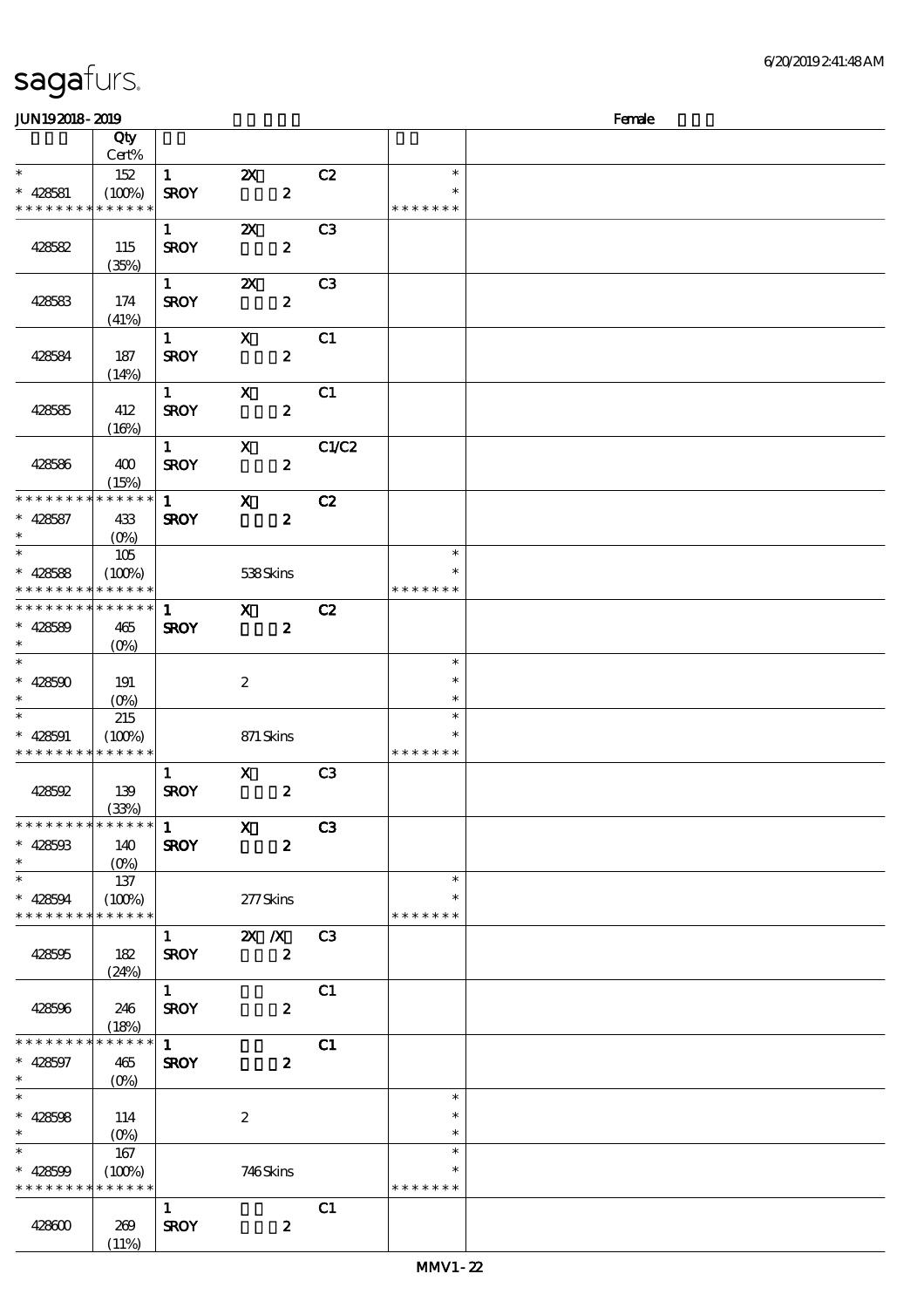| <b>JUN192018-2019</b>         |                       |              |                               |                |                  | Female |
|-------------------------------|-----------------------|--------------|-------------------------------|----------------|------------------|--------|
|                               | Qty                   |              |                               |                |                  |        |
|                               | Cert%                 |              |                               |                |                  |        |
| * * * * * * * *               | * * * * * *           | $\mathbf{1}$ |                               | C2             |                  |        |
| $* 428001$                    | 465                   | <b>SROY</b>  | $\boldsymbol{z}$              |                |                  |        |
| $\ast$                        | $(O_0)$               |              |                               |                |                  |        |
| $\ast$                        |                       |              |                               |                | $\ast$           |        |
| $*$ 428602                    | 144                   |              | $\boldsymbol{2}$              |                | $\ast$           |        |
| $\ast$                        | $(0\%)$               |              |                               |                | $\ast$           |        |
| $\ast$                        | 168                   |              |                               |                | $\ast$           |        |
| $* 42860B$                    | (100%)                |              | 777Skins                      |                | $\ast$           |        |
| * * * * * * * *               | * * * * * *           |              |                               |                | * * * * * * *    |        |
| * * * * * * * *               | * * * * * *           | $\mathbf{1}$ |                               | C2             |                  |        |
| $* 428604$                    | 465                   | <b>SROY</b>  | $\boldsymbol{z}$              |                |                  |        |
| $\ast$                        | $(O\!/\!\!\delta)$    |              |                               |                |                  |        |
| $\ast$                        |                       |              |                               |                | $\ast$           |        |
| $* 428005$                    | 440                   |              | $\boldsymbol{2}$              |                | $\ast$           |        |
| $\ast$<br>$\ast$              | $(0\%)$               |              |                               |                | $\ast$           |        |
|                               |                       |              |                               |                | $\ast$<br>$\ast$ |        |
| $* 428006$<br>$\ast$          | 376                   |              | $\,3$                         |                |                  |        |
| $\ast$                        | $(O\%)$               |              |                               |                | $\ast$<br>$\ast$ |        |
|                               | 349                   |              |                               |                | $\ast$           |        |
| $* 428607$<br>* * * * * * * * | (100%)<br>* * * * * * |              | 1630Skins                     |                | * * * * * * *    |        |
|                               |                       |              |                               |                |                  |        |
|                               |                       | $\mathbf{1}$ |                               | C <sub>3</sub> |                  |        |
| 428608                        | 230                   | <b>SROY</b>  | $\boldsymbol{z}$              |                |                  |        |
| * * * * * * * *               | (20%)<br>* * * * * *  | $\mathbf{1}$ |                               |                |                  |        |
|                               |                       |              |                               | C <sub>3</sub> |                  |        |
| $* 428009$<br>$\ast$          | 296<br>$(O\%)$        | <b>SROY</b>  | $\boldsymbol{z}$              |                |                  |        |
| $\ast$                        | 269                   |              |                               |                | $\ast$           |        |
| $* 428610$                    | (100%)                |              | $565\mathrm{S} \mathrm{kins}$ |                | $\ast$           |        |
| * * * * * * * *               | * * * * * *           |              |                               |                | * * * * * * *    |        |
|                               |                       | $\mathbf{1}$ |                               | C <sub>3</sub> |                  |        |
| 428611                        | 218                   | <b>SROY</b>  | $\boldsymbol{z}$              |                |                  |        |
|                               | (21%)                 |              |                               |                |                  |        |
|                               |                       | $\mathbf{1}$ |                               | C1             |                  |        |
| 428612                        | 280                   | <b>SROY</b>  | $\boldsymbol{2}$              |                |                  |        |
|                               | (27%)                 |              |                               |                |                  |        |
| * * * * * * * *               | * * * * * *           | $\mathbf{1}$ |                               | C1             |                  |        |
| $* 428613$                    | 358                   | <b>SROY</b>  | $\boldsymbol{z}$              |                |                  |        |
| $\ast$                        | $(0\%)$               |              |                               |                |                  |        |
| $\overline{\phantom{0}}$      | 138                   |              |                               |                | $\ast$           |        |
| $* 428614$                    | (100%)                |              | 496Skins                      |                | $\ast$           |        |
| * * * * * * * *               | * * * * * *           |              |                               |                | * * * * * * *    |        |
|                               |                       | $\mathbf{1}$ |                               | C1             |                  |        |
| 428615                        | 275                   | <b>SROY</b>  | $\boldsymbol{z}$              |                |                  |        |
|                               | (7%)                  |              |                               |                |                  |        |
| * * * * * * * *               | * * * * * *           | $\mathbf{1}$ |                               | C1             |                  |        |
| $* 428616$                    | 465                   | <b>SROY</b>  | $\boldsymbol{z}$              |                |                  |        |
| $\ast$                        | $(O\%)$               |              |                               |                |                  |        |
| $\overline{\phantom{0}}$      |                       |              |                               |                | $\ast$           |        |
| $* 428617$                    | 199                   |              | $\boldsymbol{2}$              |                | $\ast$           |        |
| $\ast$                        | $(O\%)$               |              |                               |                | $\ast$           |        |
| $\overline{\ast}$             | 186                   |              |                               |                | $\ast$           |        |
| $* 428618$                    | (90%)                 |              | 850Skins                      |                | ∗                |        |
| * * * * * * * *               | * * * * * *           |              |                               |                | * * * * * * *    |        |
| * * * * * * * *               | * * * * * *           | $\mathbf{1}$ |                               | C2             |                  |        |
| $* 428619$                    | 465                   | <b>SROY</b>  | $\boldsymbol{z}$              |                |                  |        |
| $\ast$                        | (O <sub>0</sub> )     |              |                               |                |                  |        |
| $\ast$                        |                       |              |                               |                | $\ast$           |        |
| $* 428620$                    | $\boldsymbol{\pi}$    |              | $\boldsymbol{2}$              |                | $\ast$           |        |
| $\ast$                        | $(O\%)$               |              |                               |                | $\ast$           |        |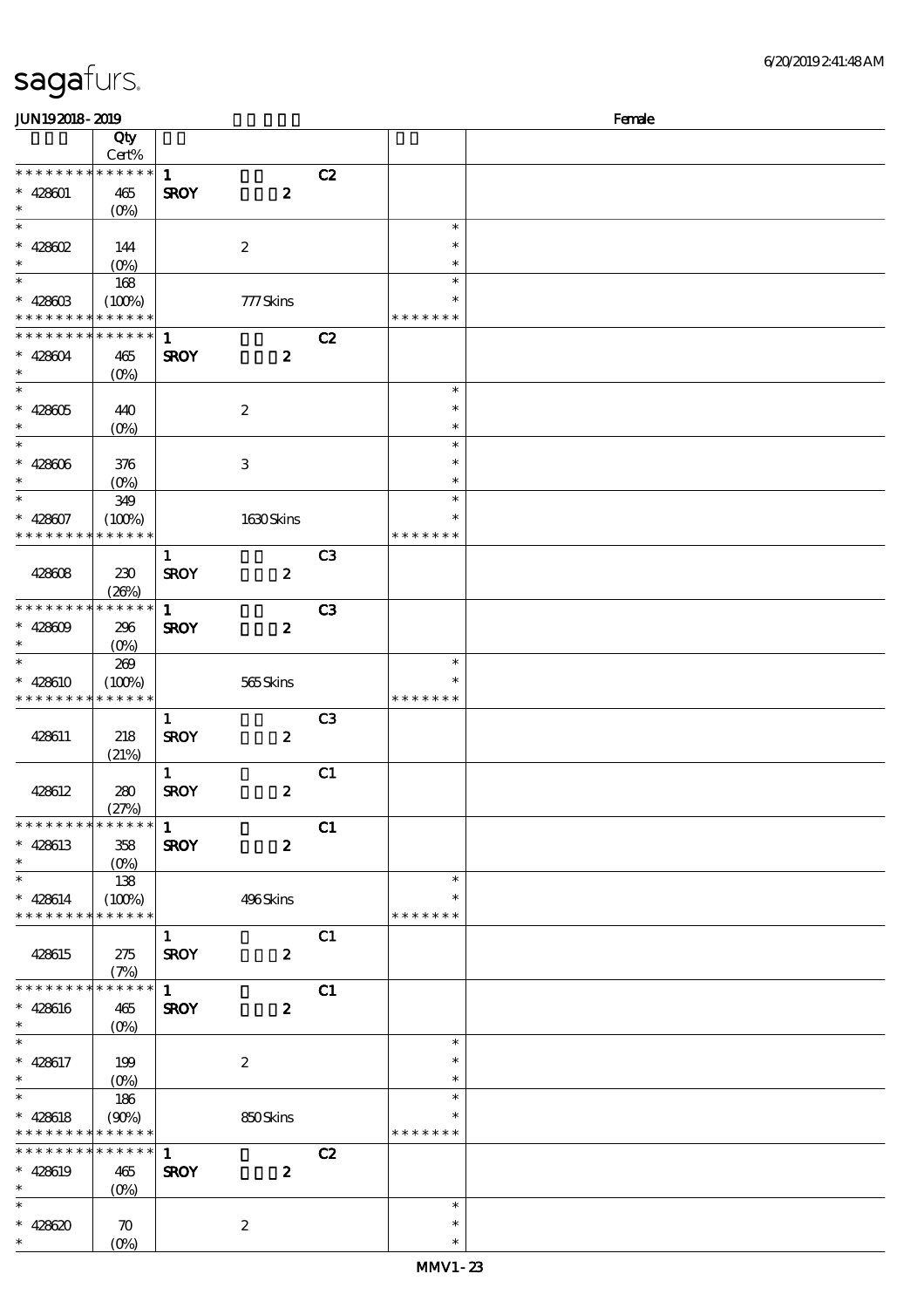| sagafurs. |  |
|-----------|--|
|-----------|--|

| <b>JUN192018-2019</b>                     |                   |              |                  |                |               | Female |
|-------------------------------------------|-------------------|--------------|------------------|----------------|---------------|--------|
|                                           | Qty               |              |                  |                |               |        |
|                                           | Cert%             |              |                  |                |               |        |
| $\ast$                                    | 186               | $\mathbf{1}$ |                  | C2             | $\ast$        |        |
| $* 428621$                                | (100%)            | <b>SROY</b>  | $\boldsymbol{z}$ |                | $\ast$        |        |
| * * * * * * * * * * * * * *               |                   |              |                  |                | * * * * * * * |        |
| * * * * * * * * * * * * * *               |                   | $\mathbf{1}$ |                  | C2             |               |        |
|                                           |                   |              |                  |                |               |        |
| $* 428622$                                | 485               | <b>SROY</b>  | $\boldsymbol{z}$ |                |               |        |
| $\ast$                                    | $(O\%)$           |              |                  |                |               |        |
| $\ast$                                    |                   |              |                  |                | $\ast$        |        |
| $* 428623$                                | 173               |              | $\boldsymbol{2}$ |                | $\ast$        |        |
| $\ast$                                    | $(O\%)$           |              |                  |                | $\ast$        |        |
| $\ast$                                    | 343               |              |                  |                | $\ast$        |        |
| $* 428624$                                | (100%)            |              | 1001 Skins       |                | $\ast$        |        |
| * * * * * * * *                           | * * * * * *       |              |                  |                | * * * * * * * |        |
| * * * * * * * * * * * * * * *             |                   | $\mathbf{1}$ |                  | C2             |               |        |
|                                           |                   |              |                  |                |               |        |
| $* 428625$                                | 465               | <b>SROY</b>  | $\boldsymbol{z}$ |                |               |        |
| $\ast$                                    | (12%)             |              |                  |                |               |        |
| $\ast$                                    | $99$              |              |                  |                | $\ast$        |        |
| $* 428626$                                | $(O\%)$           |              | 564Skins         |                | $\ast$        |        |
| * * * * * * * * * * * * * *               |                   |              |                  |                | * * * * * * * |        |
| * * * * * * * *                           | * * * * * *       | $\mathbf{1}$ |                  | C2             |               |        |
| $* 428627$                                | 440               | <b>SROY</b>  | $\boldsymbol{z}$ |                |               |        |
| $\ast$                                    | (84%)             |              |                  |                |               |        |
| $\ast$                                    |                   |              |                  |                | $\ast$        |        |
|                                           |                   |              |                  |                | $\ast$        |        |
| $* 428628$                                | 262               |              | $\boldsymbol{2}$ |                |               |        |
| $\ast$                                    | (86%)             |              |                  |                | $\ast$        |        |
| $\ast$                                    | 184               |              |                  |                | $\ast$        |        |
| $* 428629$                                | $(O\%)$           |              | 886Skins         |                |               |        |
| * * * * * * * * * * * * * *               |                   |              |                  |                | * * * * * * * |        |
| * * * * * * * * * * * * * * *             |                   | $\mathbf{1}$ |                  | C <sub>3</sub> |               |        |
| $* 428630$                                | 183               | <b>SROY</b>  | $\boldsymbol{z}$ |                |               |        |
| $\ast$                                    | $(0\%)$           |              |                  |                |               |        |
| $\ast$                                    | 105               |              |                  |                | $\ast$        |        |
|                                           |                   |              |                  |                | $\ast$        |        |
| $* 428631$<br>* * * * * * * * * * * * * * | (100%)            |              | 288Skins         |                | * * * * * * * |        |
| *************** 1                         |                   |              |                  |                |               |        |
|                                           |                   |              |                  | C3             |               |        |
| $* 428632$                                | 118               | <b>SROY</b>  | $\boldsymbol{z}$ |                |               |        |
| $*$                                       | (0%)              |              |                  |                |               |        |
| $\ast$                                    | 180               |              |                  |                | $\ast$        |        |
| $* 428633$                                | (100%)            |              | 298Skins         |                | $\ast$        |        |
| * * * * * * * *                           | * * * * * *       |              |                  |                | * * * * * * * |        |
|                                           |                   | $\mathbf{1}$ |                  | C <sub>3</sub> |               |        |
| 428634                                    | 138               | <b>SROY</b>  | $\boldsymbol{z}$ |                |               |        |
|                                           | (23%)             |              |                  |                |               |        |
|                                           |                   | 1            |                  |                |               |        |
|                                           |                   |              |                  | C1             |               |        |
| 428635                                    | 289               | <b>SROY</b>  | $\boldsymbol{z}$ |                |               |        |
|                                           | (33%)             |              |                  |                |               |        |
| * * * * * * * *                           | $***$ * * * *     | $\mathbf{1}$ |                  | C1             |               |        |
| $* 428636$                                | 269               | <b>SROY</b>  | $\boldsymbol{z}$ |                |               |        |
| $\ast$                                    | (O <sub>0</sub> ) |              |                  |                |               |        |
| $\ast$                                    | 133               |              |                  |                | $\ast$        |        |
| $* 428637$                                | (100%)            |              | 402Skins         |                | $\ast$        |        |
| * * * * * * * * * * * * * *               |                   |              |                  |                | * * * * * * * |        |
|                                           |                   | $\mathbf{1}$ |                  | C1             |               |        |
| 428638                                    | 242               | <b>SROY</b>  | $\boldsymbol{z}$ |                |               |        |
|                                           |                   |              |                  |                |               |        |
|                                           | (9%)              |              |                  |                |               |        |
| * * * * * * * *                           | * * * * * *       | $\mathbf{1}$ |                  | C2             |               |        |
| $* 428639$                                | 422               | <b>SROY</b>  | $\boldsymbol{z}$ |                |               |        |
| $\ast$                                    | $(0\%)$           |              |                  |                |               |        |
| $\ast$                                    | 229               |              |                  |                | $\ast$        |        |
| $* 428640$                                | (100%)            |              | 651 Skins        |                | $\ast$        |        |
| * * * * * * * * * * * * * *               |                   |              |                  |                | * * * * * * * |        |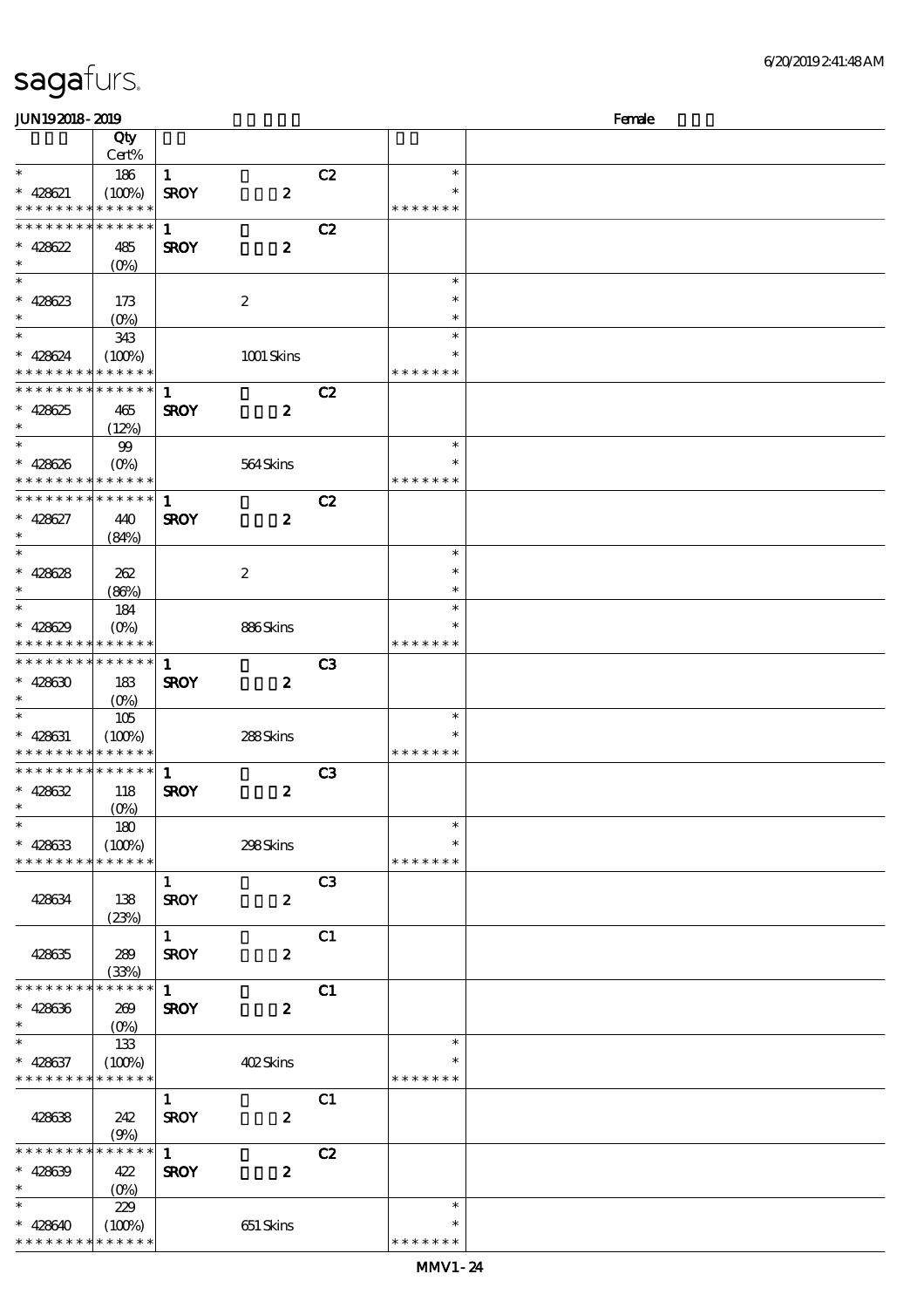| <b>saga</b> furs. |
|-------------------|
|-------------------|

| <b>JUN192018-2019</b>                                                   |                                |                                       |                                           |                |                                   | Female |
|-------------------------------------------------------------------------|--------------------------------|---------------------------------------|-------------------------------------------|----------------|-----------------------------------|--------|
|                                                                         | Qty<br>Cert%                   |                                       |                                           |                |                                   |        |
| * * * * * * * * * * * * * *<br>$* 428641$<br>$\ast$                     | 456<br>$(O_0)$                 | $\mathbf{1}$<br><b>SROY</b>           | $\boldsymbol{z}$                          | C2             |                                   |        |
| $\ast$<br>$* 428642$<br>* * * * * * * * * * * * * *                     | 383<br>(100%)                  |                                       | 839Skins                                  |                | $\ast$<br>*<br>* * * * * * *      |        |
| 428643                                                                  | 491<br>(10%)                   | $\mathbf{1}$<br><b>SROY</b>           | $\boldsymbol{z}$                          | C2             |                                   |        |
| 428644                                                                  | 192<br>(40%)                   | $\mathbf{1}$<br><b>SROY</b>           | $\mathbf x$<br>$\boldsymbol{z}$           | C1             |                                   |        |
| * * * * * * * *<br>$* 428645$<br>$\ast$                                 | * * * * * *<br>271<br>$(O\% )$ | $\mathbf{1}$<br><b>SROY</b>           | $\mathbf{x}$<br>$\boldsymbol{z}$          | <b>C1/C2</b>   |                                   |        |
| $\ast$<br>$* 428646$<br>* * * * * * * * <mark>* * * * * *</mark>        | 189<br>(100%)                  |                                       | 460Skins                                  |                | $\ast$<br>* * * * * * *           |        |
| 428647                                                                  | 268<br>(16%)                   | $\mathbf{1}$<br><b>SROY</b>           | $\mathbf{x}$<br>$\boldsymbol{z}$          | C1/C2          |                                   |        |
| * * * * * * * *<br>$* 428648$<br>$\ast$                                 | * * * * * *<br>159<br>$(O\%)$  | $\mathbf{1}$<br><b>SROY</b>           | $\mathbf{x}$<br>$\boldsymbol{z}$          | C2             |                                   |        |
| $\ast$<br>$* 428649$<br>* * * * * * * *                                 | 148<br>(100%)<br>* * * * * *   |                                       | 307Skins                                  |                | $\ast$<br>$\ast$<br>* * * * * * * |        |
| * * * * * * * * * * * * * *<br>$* 428650$<br>$\ast$                     | 148<br>$(O\%)$                 | $\mathbf{1}$<br><b>SROY</b>           | $\boldsymbol{X}$<br>$\boldsymbol{z}$      | C <sub>3</sub> |                                   |        |
| $\ast$<br>$* 428651$<br>* * * * * * * * * * * * * *                     | 160<br>(90%)                   |                                       | 308Skins                                  |                | $\ast$<br>$\ast$<br>* * * * * * * |        |
| * * * * * * * * * * * * * *<br>$* 428652$<br>$\ast$                     | 104                            | 1<br><b>SROY</b>                      | $\mathbb{X}$<br>$\boldsymbol{z}$          | C <sub>3</sub> |                                   |        |
| $\overline{\phantom{a}^*}$<br>$* 428653$<br>* * * * * * * * * * * * * * | 165<br>(100%)                  |                                       | 269Skins                                  |                | $\ast$<br>$\ast$<br>* * * * * * * |        |
| 428654                                                                  | 130<br>(28%)                   | $1 \quad$<br><b>SROY</b>              | $\boldsymbol{X}$<br>$\mathbf{2}$          | C3             |                                   |        |
| 428655                                                                  | 83<br>(32%)                    | $1 \quad \blacksquare$<br><b>SROY</b> | $\mathcal{F}$<br>$\mathbf{3}$             | C2             |                                   |        |
| 428656                                                                  | 142<br>(23%)                   | $\overline{1}$<br><b>LUMI</b>         | X / C1/C2<br>$\boldsymbol{z}$             |                |                                   |        |
| 428657                                                                  | 159<br>(33%)                   | <b>LUMI</b>                           | $\overline{1}$ X / C2<br>$\boldsymbol{2}$ |                |                                   |        |
| 428658                                                                  | 154<br>(25%)                   | $\mathbf{1}$<br><b>LUMI</b>           | $\boldsymbol{z}$                          | C1/C2          |                                   |        |
| 428659                                                                  | 280<br>(20%)                   | $1 \quad$<br><b>LUMI</b>              | $\boldsymbol{2}$                          | C1/C2          |                                   |        |
| 428660                                                                  | 169<br>(20%)                   | $1 \quad \blacksquare$<br><b>LUMI</b> | $\mathcal{L}$<br>$\boldsymbol{z}$         | C2             |                                   |        |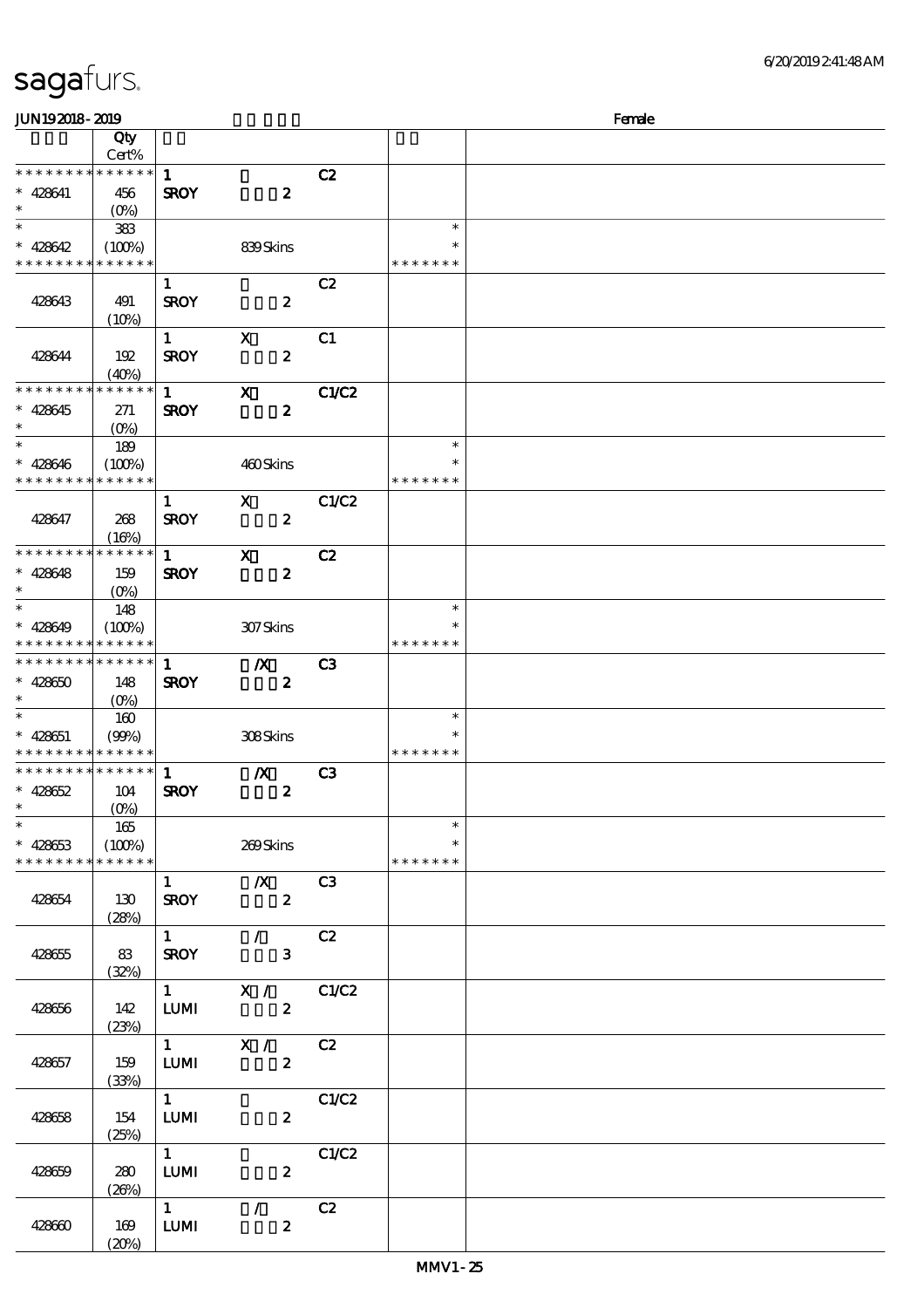| <b>JUN192018-2019</b> |              |                             |                                 |                                      | Female |  |
|-----------------------|--------------|-----------------------------|---------------------------------|--------------------------------------|--------|--|
|                       | Qty<br>Cert% |                             |                                 |                                      |        |  |
| 428661                | 158<br>(24%) | <b>LUMI</b>                 | $\boldsymbol{z}$                | C1/C2                                |        |  |
| 428662                | 186<br>(42%) | <b>LUMI</b>                 | $\boldsymbol{z}$                | C1/C2                                |        |  |
| 428663                | 113<br>(78%) | <b>LUMI</b>                 | $\boldsymbol{z}$                | C <sub>3</sub>                       |        |  |
| 428664                | 76<br>(30%)  | $\mathbf{1}$<br><b>LUMI</b> | $\mathbf X$<br>$\boldsymbol{z}$ | C1/C2                                |        |  |
| 428665                | 40<br>(25%)  | <b>LUMI</b>                 |                                 | C1<br>$\boldsymbol{z}$<br><b>TOP</b> |        |  |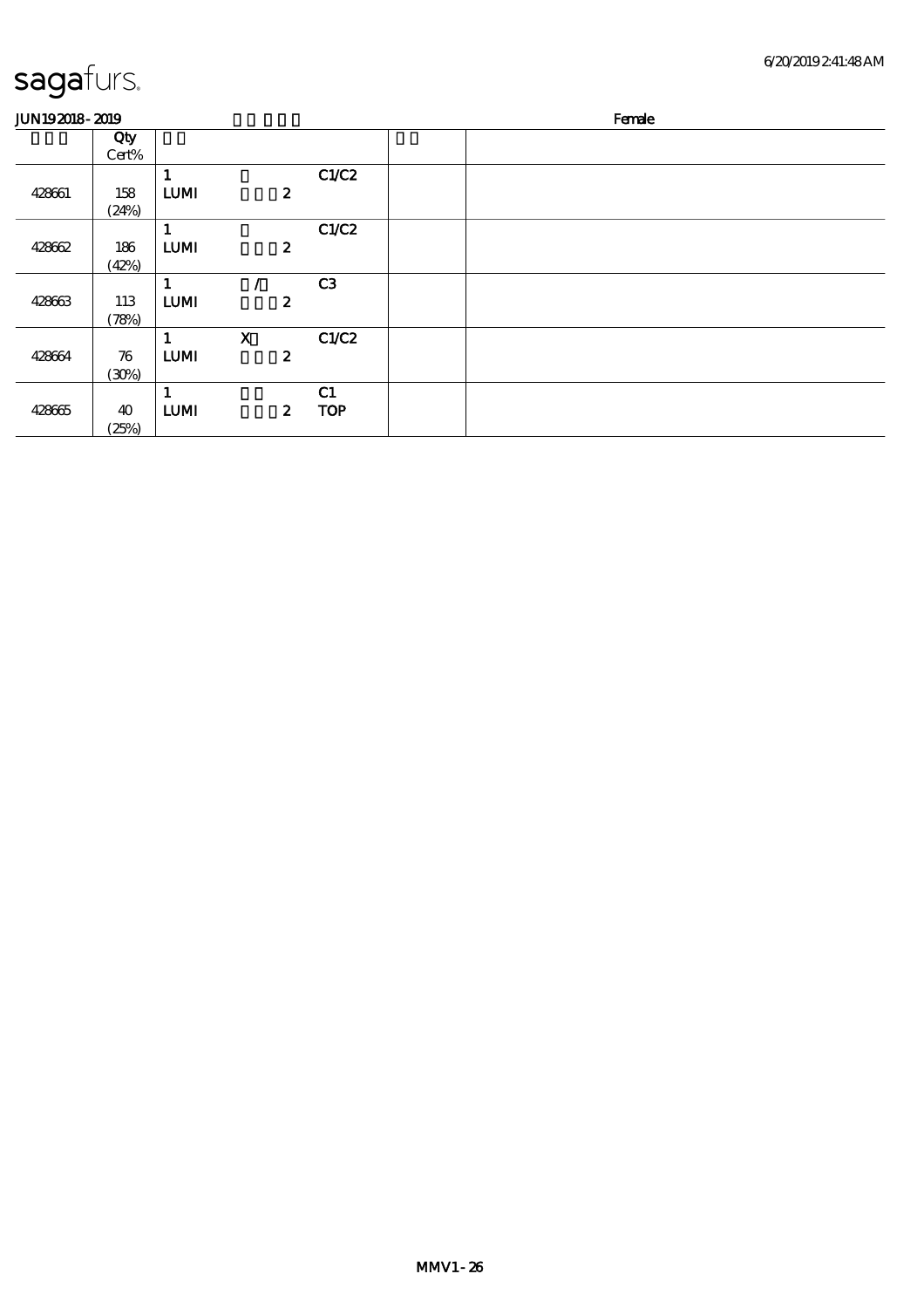| JUN192018-2019                |                   |                               |                                            |                |               | Female |
|-------------------------------|-------------------|-------------------------------|--------------------------------------------|----------------|---------------|--------|
|                               | Qty               |                               |                                            |                |               |        |
|                               | $Cert\%$          |                               |                                            |                |               |        |
|                               |                   | $\boldsymbol{z}$              | $\boldsymbol{\mathsf{Z}}$                  | C1             |               |        |
| 428701                        | 111               | $\mathbf{S}$                  | $\mathbf{1}$                               |                |               |        |
|                               | (25%)             |                               |                                            |                |               |        |
|                               |                   | $\boldsymbol{z}$              | $\boldsymbol{\mathsf{z}}$                  | C2             |               |        |
| 428702                        | 153               | ${\bf s}$                     | $\mathbf{1}$                               |                |               |        |
|                               | (16%)             |                               |                                            |                |               |        |
|                               |                   | $\boldsymbol{z}$              | $\boldsymbol{\mathrm{X}}$                  | C1             |               |        |
| 428703                        | 163               | ${\bf s}$                     | $\mathbf{1}$                               |                |               |        |
|                               | (21%)             |                               |                                            |                |               |        |
|                               |                   | $\boldsymbol{z}$              | $\mathbf X$                                | C2             |               |        |
| 428704                        | 321               | $\mathbf{S}$                  | $\mathbf{1}$                               |                |               |        |
|                               | (11%)             | $\boldsymbol{z}$              | $X$ $X$                                    | C <sub>3</sub> |               |        |
| 428705                        | 131               | ${\bf s}$                     | $\mathbf{1}$                               |                |               |        |
|                               | (20%)             |                               |                                            |                |               |        |
|                               |                   | $\boldsymbol{z}$              |                                            | C1             |               |        |
| 428706                        | 319               | ${\bf S\!I}$                  | $\mathbf{1}$                               |                |               |        |
|                               | (10%)             |                               |                                            |                |               |        |
| * * * * * * * *               | * * * * * *       | $\boldsymbol{z}$              |                                            | C2             |               |        |
| $* 428707$                    | 505               | $\mathbf{S}$                  | $\mathbf{1}$                               |                |               |        |
| $\ast$                        | (15%)             |                               |                                            |                |               |        |
| $\ast$                        | 10B               |                               |                                            |                | $\ast$        |        |
| $* 428708$                    | $(O\%)$           |                               | 608Skins                                   |                | $\ast$        |        |
| * * * * * * * *               | * * * * * *       |                               |                                            |                | * * * * * * * |        |
|                               |                   | $\boldsymbol{z}$              |                                            | C3             |               |        |
| 428709                        | 197               | $\mathbf{S}$                  | $\mathbf{1}$                               |                |               |        |
|                               | (35%)             |                               |                                            |                |               |        |
|                               |                   | $\pmb{2}$                     |                                            | C1             |               |        |
| 428710                        | 226               | ${\bf S}$                     | $\mathbf{1}$                               |                |               |        |
|                               | (3%)              |                               |                                            |                |               |        |
| * * * * * * * *               | $******$          | $\boldsymbol{z}$              |                                            | C2             |               |        |
| * 428711<br>$\ast$            | 485               | ${\bf s}$                     | $\mathbf{1}$                               |                |               |        |
| $\overline{\ast}$             | (7%)              |                               |                                            |                | $\ast$        |        |
| $* 428712$                    | $55\,$<br>$(O\%)$ |                               | 540Skins                                   |                | $\ast$        |        |
| * * * * * * * * * * * * * * * |                   |                               |                                            |                | *******       |        |
|                               |                   | $\boldsymbol{z}$              |                                            | C3             |               |        |
| 428713                        | 167               | ${\bf s}$                     | $\mathbf{1}$                               |                |               |        |
|                               | (15%)             |                               |                                            |                |               |        |
|                               |                   | $\mathbf{2}$                  |                                            | C1             |               |        |
| 428714                        | 151               | ${\bf s}$                     | $\mathbf{1}$                               |                |               |        |
|                               | (3%)              |                               |                                            |                |               |        |
|                               |                   | $\overline{z}$                |                                            | C2             |               |        |
| 428715                        | 354               | ${\bf s}$                     | $\mathbf{1}$                               |                |               |        |
|                               | (9%)              |                               |                                            |                |               |        |
|                               |                   |                               | $\mathbf{2}$<br>X C1/C2                    |                |               |        |
| 428716                        | 162               | ${\bf s}$                     | $\mathbf{1}$                               |                |               |        |
|                               | (10%)             |                               |                                            |                |               |        |
|                               |                   | $2^{\circ}$                   | $\chi$ C3                                  |                |               |        |
| 428717                        | 172               | ${\bf s}$                     | $\blacksquare$                             |                |               |        |
|                               | (20%)             |                               |                                            |                |               |        |
| 428718                        | 235               | $\boldsymbol{z}$<br>${\bf s}$ | <b>2X X</b> C <sub>2</sub><br>$\mathbf{z}$ |                |               |        |
|                               | (11%)             |                               |                                            |                |               |        |
|                               |                   | $\boldsymbol{z}$              |                                            | C2             |               |        |
| 428719                        | 246               | ${\bf s}$                     | $\mathbf{z}$                               |                |               |        |
|                               | (16%)             |                               |                                            |                |               |        |
|                               |                   | $\mathbf{z}$                  |                                            | C2             |               |        |
| 428720                        | 147               | ${\bf s}$                     | $\boldsymbol{2}$                           |                |               |        |
|                               | (7%)              |                               |                                            |                |               |        |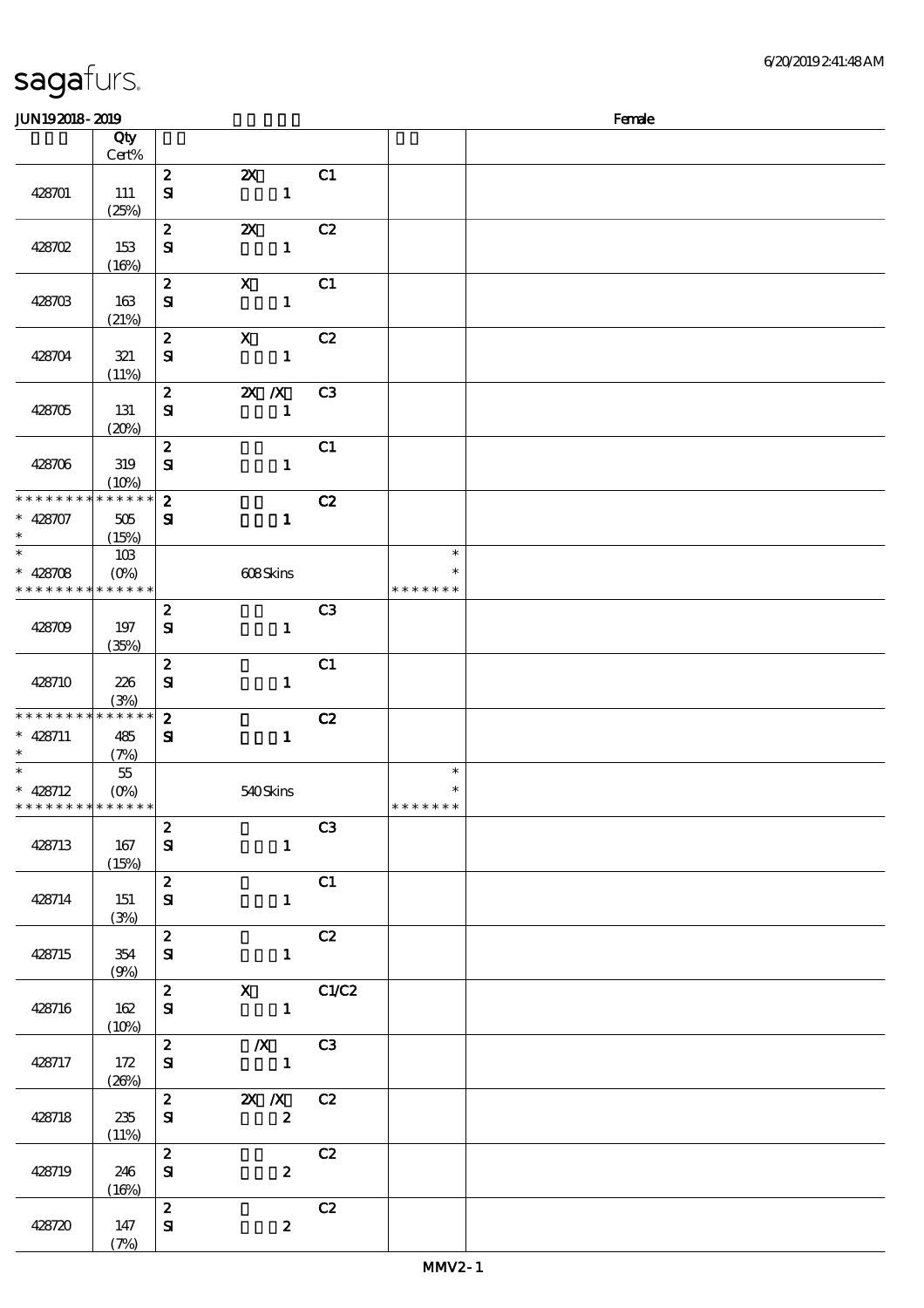| JUN192018-2019                             |             |                            |                                                                                                                                                                                                                                                                                                                                                                                                                                                                                 |                             |    |               | Female |
|--------------------------------------------|-------------|----------------------------|---------------------------------------------------------------------------------------------------------------------------------------------------------------------------------------------------------------------------------------------------------------------------------------------------------------------------------------------------------------------------------------------------------------------------------------------------------------------------------|-----------------------------|----|---------------|--------|
|                                            | Qty         |                            |                                                                                                                                                                                                                                                                                                                                                                                                                                                                                 |                             |    |               |        |
|                                            | $Cert\%$    |                            |                                                                                                                                                                                                                                                                                                                                                                                                                                                                                 |                             |    |               |        |
|                                            |             | $\boldsymbol{2}$           |                                                                                                                                                                                                                                                                                                                                                                                                                                                                                 |                             | C2 |               |        |
| 428721                                     | 254         | $\mathbf{S}$               |                                                                                                                                                                                                                                                                                                                                                                                                                                                                                 | $\pmb{2}$                   |    |               |        |
|                                            |             |                            |                                                                                                                                                                                                                                                                                                                                                                                                                                                                                 |                             |    |               |        |
|                                            | (14%)       |                            |                                                                                                                                                                                                                                                                                                                                                                                                                                                                                 |                             |    |               |        |
|                                            |             | $\pmb{2}$                  |                                                                                                                                                                                                                                                                                                                                                                                                                                                                                 |                             | C2 |               |        |
| 428722                                     | 283         | $\mathbf{S}$               |                                                                                                                                                                                                                                                                                                                                                                                                                                                                                 | $\pmb{2}$                   |    |               |        |
|                                            | (11%)       |                            |                                                                                                                                                                                                                                                                                                                                                                                                                                                                                 |                             |    |               |        |
|                                            |             | $\boldsymbol{z}$           |                                                                                                                                                                                                                                                                                                                                                                                                                                                                                 |                             | C2 |               |        |
| 428723                                     | 127         | ${\bf S}$                  |                                                                                                                                                                                                                                                                                                                                                                                                                                                                                 | $\boldsymbol{2}$            |    |               |        |
|                                            | (11%)       |                            |                                                                                                                                                                                                                                                                                                                                                                                                                                                                                 |                             |    |               |        |
|                                            |             | $\boldsymbol{z}$           |                                                                                                                                                                                                                                                                                                                                                                                                                                                                                 |                             | C2 |               |        |
| 428724                                     | 182         | ${\bf s}$                  |                                                                                                                                                                                                                                                                                                                                                                                                                                                                                 | $\boldsymbol{z}$            |    |               |        |
|                                            | (18%)       |                            |                                                                                                                                                                                                                                                                                                                                                                                                                                                                                 |                             |    |               |        |
|                                            |             |                            |                                                                                                                                                                                                                                                                                                                                                                                                                                                                                 |                             |    |               |        |
|                                            |             | $\boldsymbol{z}$           |                                                                                                                                                                                                                                                                                                                                                                                                                                                                                 |                             | C2 |               |        |
| 428725                                     | 288         | ${\bf s}$                  |                                                                                                                                                                                                                                                                                                                                                                                                                                                                                 | $\boldsymbol{z}$            |    |               |        |
|                                            | (16%)       |                            |                                                                                                                                                                                                                                                                                                                                                                                                                                                                                 |                             |    |               |        |
|                                            |             | $\boldsymbol{2}$           | $\boldsymbol{\mathrm{X}}$                                                                                                                                                                                                                                                                                                                                                                                                                                                       |                             | C2 |               |        |
| 428726                                     | 82          | $\mathbf{S}$               |                                                                                                                                                                                                                                                                                                                                                                                                                                                                                 | $\boldsymbol{z}$            |    |               |        |
|                                            | (19%)       |                            |                                                                                                                                                                                                                                                                                                                                                                                                                                                                                 |                             |    |               |        |
|                                            |             | $\pmb{2}$                  | $\mathbf X$                                                                                                                                                                                                                                                                                                                                                                                                                                                                     |                             | C2 |               |        |
| 428727                                     | 152         | $\mathbf{S}$               |                                                                                                                                                                                                                                                                                                                                                                                                                                                                                 | $\boldsymbol{z}$            |    |               |        |
|                                            | (14%)       |                            |                                                                                                                                                                                                                                                                                                                                                                                                                                                                                 |                             |    |               |        |
| * * * * * * * * * * * * * *                |             | $\boldsymbol{2}$           | X /                                                                                                                                                                                                                                                                                                                                                                                                                                                                             |                             | C2 |               |        |
|                                            |             |                            |                                                                                                                                                                                                                                                                                                                                                                                                                                                                                 |                             |    |               |        |
| $* 428728$<br>$\ast$                       | 505         | $\mathbf{B}$               |                                                                                                                                                                                                                                                                                                                                                                                                                                                                                 | $\mathbf{1}$                |    |               |        |
|                                            | $(\Theta)$  |                            |                                                                                                                                                                                                                                                                                                                                                                                                                                                                                 |                             |    |               |        |
| $\ast$                                     | 164         |                            |                                                                                                                                                                                                                                                                                                                                                                                                                                                                                 |                             |    | $\ast$        |        |
| $* 428729$                                 | (7%)        |                            | 669Skins                                                                                                                                                                                                                                                                                                                                                                                                                                                                        |                             |    | $\ast$        |        |
| * * * * * * * * * * * * * *                |             |                            |                                                                                                                                                                                                                                                                                                                                                                                                                                                                                 |                             |    | * * * * * * * |        |
|                                            |             | $\boldsymbol{z}$           |                                                                                                                                                                                                                                                                                                                                                                                                                                                                                 | $\mathcal{L} = \mathcal{L}$ | C2 |               |        |
| 428730                                     | 325         | $\, {\bf I} \! {\bf B} \,$ |                                                                                                                                                                                                                                                                                                                                                                                                                                                                                 | $\mathbf{1}$                |    |               |        |
|                                            | (7%)        |                            |                                                                                                                                                                                                                                                                                                                                                                                                                                                                                 |                             |    |               |        |
|                                            |             | $\mathbf{2}$               | $\boldsymbol{\alpha}$                                                                                                                                                                                                                                                                                                                                                                                                                                                           |                             | C1 |               |        |
| 428731                                     | 483         | <b>SAGA</b>                |                                                                                                                                                                                                                                                                                                                                                                                                                                                                                 | $\mathbf{1}$                |    |               |        |
|                                            | (10%)       |                            |                                                                                                                                                                                                                                                                                                                                                                                                                                                                                 |                             |    |               |        |
| * * * * * * * * <mark>* * * * * * *</mark> |             | $\mathbf{2}$               | $\boldsymbol{\mathsf{X}}$                                                                                                                                                                                                                                                                                                                                                                                                                                                       |                             | C1 |               |        |
| $* 428732$                                 | 485         | <b>SAGA</b>                |                                                                                                                                                                                                                                                                                                                                                                                                                                                                                 | $\mathbf{1}$                |    |               |        |
|                                            |             |                            |                                                                                                                                                                                                                                                                                                                                                                                                                                                                                 |                             |    |               |        |
| $\overline{\phantom{0}}$                   | (18%)       |                            |                                                                                                                                                                                                                                                                                                                                                                                                                                                                                 |                             |    | $\ast$        |        |
|                                            | 172         |                            |                                                                                                                                                                                                                                                                                                                                                                                                                                                                                 |                             |    |               |        |
| $* 428733$                                 | $(O\%)$     |                            | 657Skins                                                                                                                                                                                                                                                                                                                                                                                                                                                                        |                             |    | $\ast$        |        |
| * * * * * * * * * * * * * *                |             |                            |                                                                                                                                                                                                                                                                                                                                                                                                                                                                                 |                             |    | * * * * * * * |        |
|                                            |             | $\mathbf{2}$               | $\mathbf{z}$                                                                                                                                                                                                                                                                                                                                                                                                                                                                    |                             | C1 |               |        |
| 428734                                     | 142         | <b>SAGA</b>                | $\sim$ $\sim$ 1                                                                                                                                                                                                                                                                                                                                                                                                                                                                 |                             |    |               |        |
|                                            | (22%)       |                            |                                                                                                                                                                                                                                                                                                                                                                                                                                                                                 |                             |    |               |        |
| * * * * * * * *                            | * * * * * * | $\overline{z}$             | $\boldsymbol{\mathsf{Z}}$                                                                                                                                                                                                                                                                                                                                                                                                                                                       |                             | C2 |               |        |
| $* 428735$                                 | 486         | <b>SAGA</b>                |                                                                                                                                                                                                                                                                                                                                                                                                                                                                                 | $\mathbf{1}$                |    |               |        |
| $\ast$                                     | $(O\%)$     |                            |                                                                                                                                                                                                                                                                                                                                                                                                                                                                                 |                             |    |               |        |
| $\overline{\phantom{a}}$                   |             |                            |                                                                                                                                                                                                                                                                                                                                                                                                                                                                                 |                             |    | $\ast$        |        |
| $* 428736$                                 | 387         |                            | $\boldsymbol{2}$                                                                                                                                                                                                                                                                                                                                                                                                                                                                |                             |    | $\ast$        |        |
| $\ast$                                     |             |                            |                                                                                                                                                                                                                                                                                                                                                                                                                                                                                 |                             |    | $\ast$        |        |
| $\overline{\phantom{a}^*}$                 |             |                            |                                                                                                                                                                                                                                                                                                                                                                                                                                                                                 |                             |    | $\ast$        |        |
|                                            | 104         |                            |                                                                                                                                                                                                                                                                                                                                                                                                                                                                                 |                             |    |               |        |
| $* 428737$                                 | (100%)      |                            | 977Skins                                                                                                                                                                                                                                                                                                                                                                                                                                                                        |                             |    |               |        |
| * * * * * * * * * * * * * *                |             |                            |                                                                                                                                                                                                                                                                                                                                                                                                                                                                                 |                             |    | * * * * * * * |        |
|                                            |             | $\mathbf{2}$               | $\mathbf{z}$                                                                                                                                                                                                                                                                                                                                                                                                                                                                    |                             | C3 |               |        |
| 428738                                     | 317         | <b>SAGA</b>                | $\overline{\phantom{a}}$ $\overline{\phantom{a}}$ $\overline{\phantom{a}}$ $\overline{\phantom{a}}$ $\overline{\phantom{a}}$ $\overline{\phantom{a}}$ $\overline{\phantom{a}}$ $\overline{\phantom{a}}$ $\overline{\phantom{a}}$ $\overline{\phantom{a}}$ $\overline{\phantom{a}}$ $\overline{\phantom{a}}$ $\overline{\phantom{a}}$ $\overline{\phantom{a}}$ $\overline{\phantom{a}}$ $\overline{\phantom{a}}$ $\overline{\phantom{a}}$ $\overline{\phantom{a}}$ $\overline{\$ |                             |    |               |        |
|                                            | (12%)       |                            |                                                                                                                                                                                                                                                                                                                                                                                                                                                                                 |                             |    |               |        |
| * * * * * * * * * * * * * *                |             | $\mathbf{2}$               | $\mathbf{X}$                                                                                                                                                                                                                                                                                                                                                                                                                                                                    |                             | C3 |               |        |
| $* 428739$                                 | 446         | <b>SAGA</b>                | $\sim$ 1                                                                                                                                                                                                                                                                                                                                                                                                                                                                        |                             |    |               |        |
| $\ast$                                     |             |                            |                                                                                                                                                                                                                                                                                                                                                                                                                                                                                 |                             |    |               |        |
| $\ast$                                     |             |                            |                                                                                                                                                                                                                                                                                                                                                                                                                                                                                 |                             |    | $\ast$        |        |
|                                            | 113         |                            |                                                                                                                                                                                                                                                                                                                                                                                                                                                                                 |                             |    |               |        |
| $* 428740$                                 | (100%)      |                            | 559Skins                                                                                                                                                                                                                                                                                                                                                                                                                                                                        |                             |    |               |        |
| * * * * * * * * * * * * * *                |             |                            |                                                                                                                                                                                                                                                                                                                                                                                                                                                                                 |                             |    | * * * * * * * |        |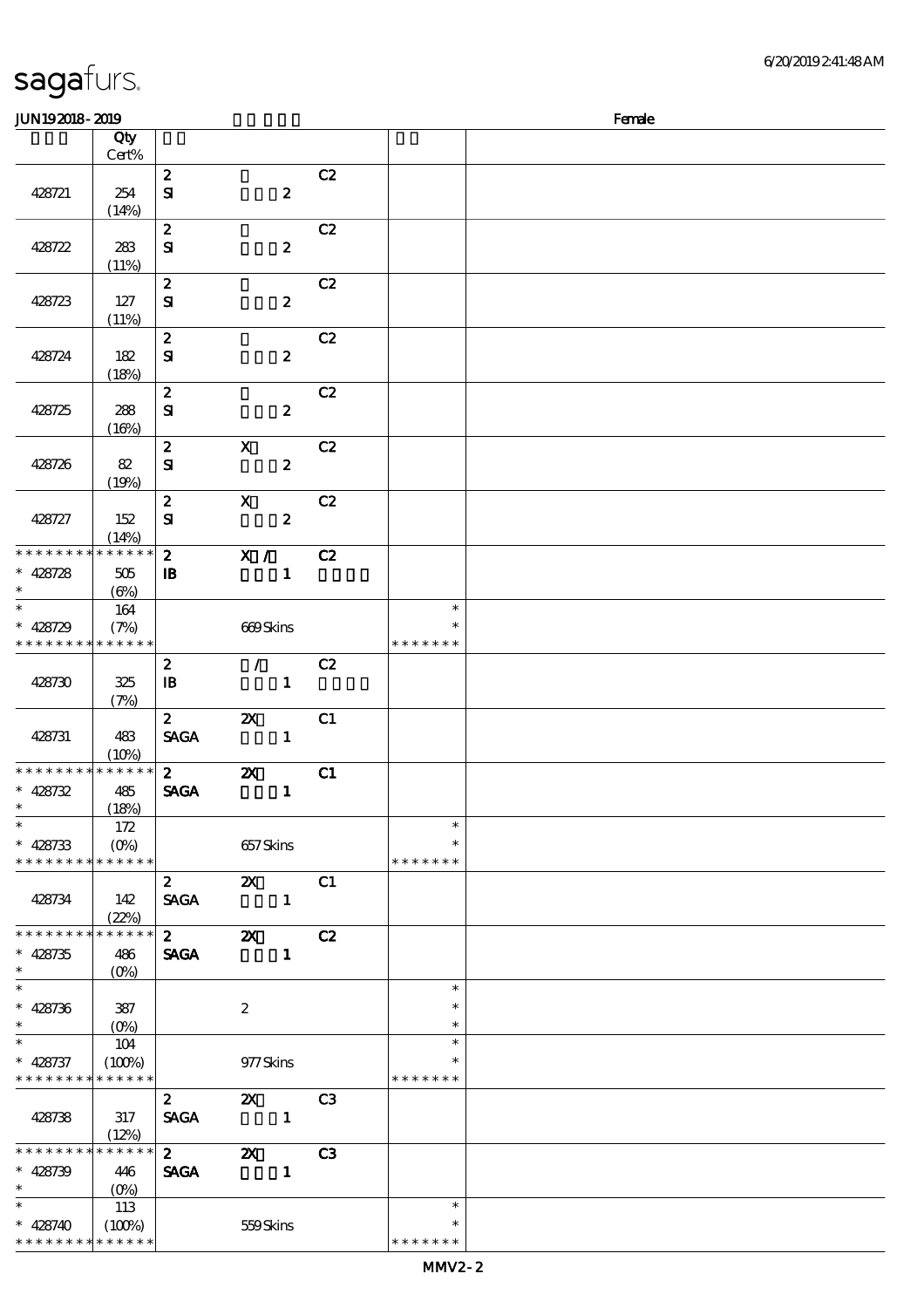| <b>JUN192018-2019</b>                    |                                                   |                               |                  |                |    |               | Female |
|------------------------------------------|---------------------------------------------------|-------------------------------|------------------|----------------|----|---------------|--------|
|                                          | Qty                                               |                               |                  |                |    |               |        |
|                                          | Cert%                                             |                               |                  |                |    |               |        |
| * * * * * * * *                          | * * * * * *                                       | $\mathbf{2}$                  | $\mathbf x$      |                | C1 |               |        |
| $* 428741$                               | 485                                               | <b>SAGA</b>                   |                  | $\mathbf{1}$   |    |               |        |
| $\ast$                                   | (O <sub>0</sub> )                                 |                               |                  |                |    |               |        |
| $\overline{\ast}$                        |                                                   |                               |                  |                |    | $\ast$        |        |
|                                          |                                                   |                               |                  |                |    |               |        |
| $* 428742$                               | 219                                               |                               | $\boldsymbol{2}$ |                |    | $\ast$        |        |
| $\ast$                                   | $(0\%)$                                           |                               |                  |                |    | $\ast$        |        |
| $\ast$                                   | 98                                                |                               |                  |                |    | $\ast$        |        |
| $* 428743$                               | (100%)                                            |                               | 802Skins         |                |    | *             |        |
| * * * * * * * * <mark>* * * * * *</mark> |                                                   |                               |                  |                |    | * * * * * * * |        |
| * * * * * * * *                          | * * * * * *                                       |                               | $\mathbf{x}$     |                | C1 |               |        |
|                                          |                                                   | $\boldsymbol{z}$              |                  |                |    |               |        |
| $* 428744$                               | 485                                               | <b>SAGA</b>                   |                  | $\mathbf{1}$   |    |               |        |
| $\ast$                                   | (O <sub>0</sub> )                                 |                               |                  |                |    |               |        |
| $\overline{\ast}$                        |                                                   |                               |                  |                |    | $\ast$        |        |
| $* 428745$                               | 162                                               |                               | $\boldsymbol{2}$ |                |    | $\ast$        |        |
| $\ast$                                   | $(O\%)$                                           |                               |                  |                |    | $\ast$        |        |
| $\ast$                                   | 120                                               |                               |                  |                |    | $\ast$        |        |
|                                          |                                                   |                               |                  |                |    | $\ast$        |        |
| $* 428746$<br>* * * * * * * *            | (100%)                                            |                               | 767 Skins        |                |    |               |        |
|                                          | * * * * * *                                       |                               |                  |                |    | * * * * * * * |        |
|                                          |                                                   | $\boldsymbol{z}$              | $\mathbf x$      |                | C1 |               |        |
| 428747                                   | 182                                               | <b>SAGA</b>                   |                  | $\mathbf{1}$   |    |               |        |
|                                          | (24%)                                             |                               |                  |                |    |               |        |
| * * * * * * * *                          | * * * * * *                                       | $\mathbf{z}$                  | $\mathbf{X}$     |                | C2 |               |        |
| $* 428748$                               | 485                                               | <b>SAGA</b>                   |                  | $\mathbf{1}$   |    |               |        |
| $\ast$                                   |                                                   |                               |                  |                |    |               |        |
| $\ast$                                   | $(O\%)$                                           |                               |                  |                |    |               |        |
|                                          |                                                   |                               |                  |                |    | $\ast$        |        |
| $* 428749$                               | 460                                               |                               | $\boldsymbol{2}$ |                |    | $\ast$        |        |
| $\ast$                                   | $(O\!/\!o)$                                       |                               |                  |                |    | $\ast$        |        |
| $\ast$                                   |                                                   |                               |                  |                |    | $\ast$        |        |
| $* 428750$                               | 460                                               |                               | 3                |                |    | $\ast$        |        |
| $\ast$                                   | $(\underline{O\%})$                               |                               |                  |                |    | $\ast$        |        |
| $\ast$                                   |                                                   |                               |                  |                |    | $\ast$        |        |
|                                          |                                                   |                               |                  |                |    |               |        |
| $* 428751$                               | 118                                               |                               | $\boldsymbol{4}$ |                |    | $\ast$        |        |
| $\ast$                                   | $(O\%)$                                           |                               |                  |                |    | $\ast$        |        |
| $\ast$                                   | 144                                               |                               |                  |                |    | $\ast$        |        |
| $* 428752$                               | (100%)                                            |                               | 1667Skins        |                |    | $\ast$        |        |
| * * * * * * * * * * * * * *              |                                                   |                               |                  |                |    | * * * * * * * |        |
| * * * * * * * * * * * * * * *            |                                                   | $\overline{z}$ $\overline{X}$ |                  |                | C3 |               |        |
| $* 428753$                               | 485                                               | <b>SAGA</b>                   |                  | $\blacksquare$ |    |               |        |
|                                          |                                                   |                               |                  |                |    |               |        |
| $\ast$<br>$\overline{\phantom{0}}$       | (14%)                                             |                               |                  |                |    |               |        |
|                                          | 66                                                |                               |                  |                |    | $\ast$        |        |
| $* 428754$                               | $(O\!\!\!\!\!\!\!\backslash \!\!\!\!\!\backslash$ |                               | 551 Skins        |                |    | $\ast$        |        |
| * * * * * * * * * * * * * *              |                                                   |                               |                  |                |    | * * * * * * * |        |
| * * * * * * * * * * * * * * *            |                                                   | 2 X C3                        |                  |                |    |               |        |
| $* 428755$                               | 485                                               | <b>SAGA</b>                   |                  | $\blacksquare$ |    |               |        |
| $\ast$                                   |                                                   |                               |                  |                |    |               |        |
| $\ast$                                   | $(O\!\!\!\!\!\!\!\!\!\!\!/\,\!o)$                 |                               |                  |                |    | $\ast$        |        |
|                                          |                                                   |                               |                  |                |    |               |        |
| $* 428756$                               | 102                                               |                               | $\boldsymbol{2}$ |                |    | $\ast$        |        |
| $\ast$                                   | $(O\!/\!\!\!\!\!\!O)$                             |                               |                  |                |    | $\ast$        |        |
| $\overline{\phantom{0}}$                 | 171                                               |                               |                  |                |    | $\ast$        |        |
| $* 428757$                               | (100%)                                            |                               | 758Skins         |                |    | $\ast$        |        |
| * * * * * * * * * * * * * *              |                                                   |                               |                  |                |    | * * * * * * * |        |
| * * * * * * * * * * * * * * *            |                                                   | $\overline{2}$                |                  |                | C1 |               |        |
|                                          |                                                   |                               |                  |                |    |               |        |
| $* 428758$                               | 485                                               | <b>SAGA</b>                   |                  | $\mathbf{1}$   |    |               |        |
| $\ast$                                   | (19%)                                             |                               |                  |                |    |               |        |
| $\ast$                                   |                                                   |                               |                  |                |    | $\ast$        |        |
| $* 428759$                               | 460                                               |                               | $\boldsymbol{2}$ |                |    | $\ast$        |        |
| $\ast$                                   | $(O\%)$                                           |                               |                  |                |    | $\ast$        |        |
| $\ast$                                   | 314                                               |                               |                  |                |    | $\ast$        |        |
| $* 428760$                               |                                                   |                               |                  |                |    | $\ast$        |        |
|                                          |                                                   |                               | 1259Skins        |                |    |               |        |
| * * * * * * * * * * * * * *              |                                                   |                               |                  |                |    | * * * * * * * |        |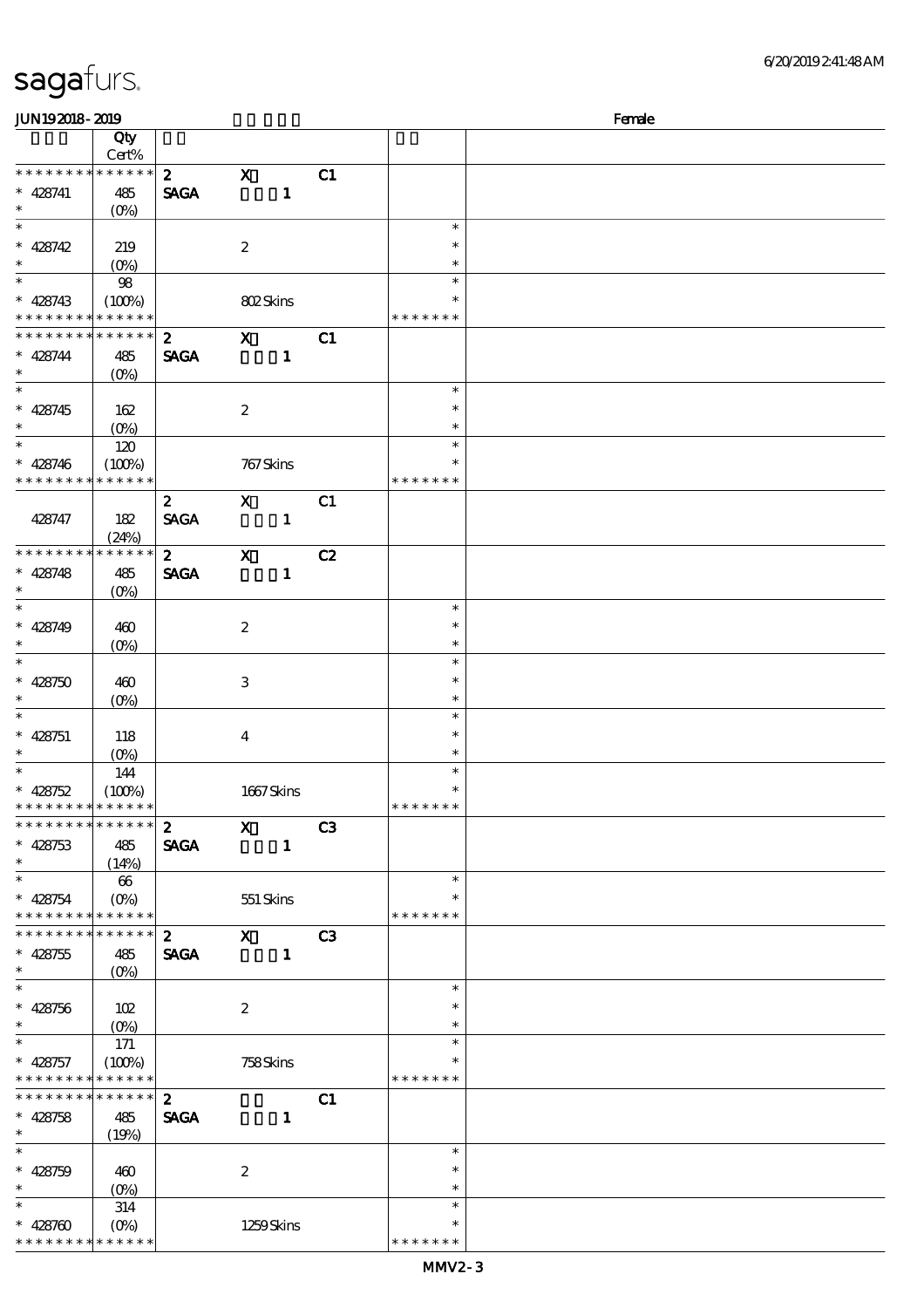| JUN192018-2019                                   |                                         |                                                |                  |    |                                   | Female |
|--------------------------------------------------|-----------------------------------------|------------------------------------------------|------------------|----|-----------------------------------|--------|
|                                                  | Qty<br>Cert%                            |                                                |                  |    |                                   |        |
| * * * * * * * *<br>$* 428761$<br>$\ast$          | * * * * * *<br>485<br>$(O\%)$           | $\boldsymbol{z}$<br><b>SAGA</b>                | $\mathbf{1}$     | C1 |                                   |        |
| $\ast$<br>$* 428762$<br>$\ast$                   | 398<br>$(0\%)$                          |                                                | $\boldsymbol{2}$ |    | $\ast$<br>$\ast$<br>$\ast$        |        |
| $\ast$<br>$* 428763$<br>* * * * * * * *          | 158<br>(100%)<br>* * * * * *            |                                                | 1041 Skins       |    | $\ast$<br>$\ast$<br>* * * * * * * |        |
| * * * * * * * *<br>$* 428764$<br>$\ast$          | * * * * * *<br>485<br>$(O\%)$           | $\boldsymbol{2}$<br><b>SAGA</b>                | $\mathbf{1}$     | C2 |                                   |        |
| $\ast$<br>$* 428765$<br>$\ast$                   | 460<br>$(0\%)$                          |                                                | $\boldsymbol{2}$ |    | $\ast$<br>$\ast$<br>$\ast$        |        |
| $\ast$<br>$* 428766$<br>$\ast$                   | 460<br>$(0\%)$                          |                                                | $\,3$            |    | $\ast$<br>$\ast$<br>$\ast$        |        |
| $\ast$<br>$* 428767$<br>$\ast$                   | 460<br>$(0\%)$                          |                                                | $\boldsymbol{4}$ |    | $\ast$<br>$\ast$<br>$\ast$        |        |
| $\ast$<br>$* 428768$<br>$\ast$                   | 460<br>$(0\%)$                          |                                                | $\mathbf 5$      |    | $\ast$<br>$\ast$<br>$\ast$        |        |
| $\ast$<br>$* 428709$<br>$\ast$                   | 404<br>$(O\%)$                          |                                                | $\,6\,$          |    | $\ast$<br>$\ast$<br>$\ast$        |        |
| $\ast$<br>$* 42870$<br>* * * * * * * *           | 256<br>(100%)<br>* * * * * *            |                                                | 2985Skins        |    | $\ast$<br>$\ast$<br>* * * * * * * |        |
| * * * * * * * *<br>$* 428771$<br>$\ast$          | * * * * * *<br>485<br>(O <sub>0</sub> ) | $\mathbf{z}$<br><b>SAGA</b>                    | $\mathbf{1}$     | C2 |                                   |        |
| $\ast$<br>$* 428772$<br>$\ast$                   | 460<br>(0%)                             |                                                | $\boldsymbol{2}$ |    | $\ast$<br>$\ast$<br>$\ast$        |        |
| $\overline{\ast}$<br>$* 428773$<br>$\ast$        | 460<br>$(O\%)$                          |                                                | 3                |    | $\ast$<br>$\ast$<br>$\ast$        |        |
| $\overline{\phantom{0}}$<br>$* 428774$<br>$\ast$ | 460<br>$(0\%)$                          |                                                | $\boldsymbol{4}$ |    | $\ast$<br>$\ast$<br>$\ast$        |        |
| $\overline{\ast}$<br>$* 428775$<br>$\ast$        | 460<br>(0%)                             |                                                | $\mathbf 5$      |    | $\ast$<br>$\ast$<br>$\ast$        |        |
| $\overline{\ast}$<br>$* 428776$<br>$\ast$        | 460<br>$(0\%)$                          |                                                | $\,6\,$          |    | $\ast$<br>$\ast$<br>$\ast$        |        |
| $\overline{\ast}$<br>$* 428777$<br>$\ast$        | 128<br>$(O\%)$                          |                                                | $\boldsymbol{7}$ |    | $\ast$<br>$\ast$<br>$\ast$        |        |
| $\ast$<br>$* 428778$<br>* * * * * * * *          | 458<br>(100%)<br>* * * * * *            |                                                | $3371\,$ Skins   |    | $\ast$<br>$\ast$<br>* * * * * * * |        |
| 428779                                           | 485<br>$(0\%)$                          | $\boldsymbol{z}$<br><b>SAGA</b>                | $\mathbf{1}$     | C2 |                                   |        |
| * * * * * * * *<br>$* 428780$<br>$\ast$          | * * * * * *<br>$505\,$<br>$(0\%)$       | $\mathbf{2}$<br>$\operatorname{\mathsf{SAGA}}$ | $\mathbf{1}$     | C3 |                                   |        |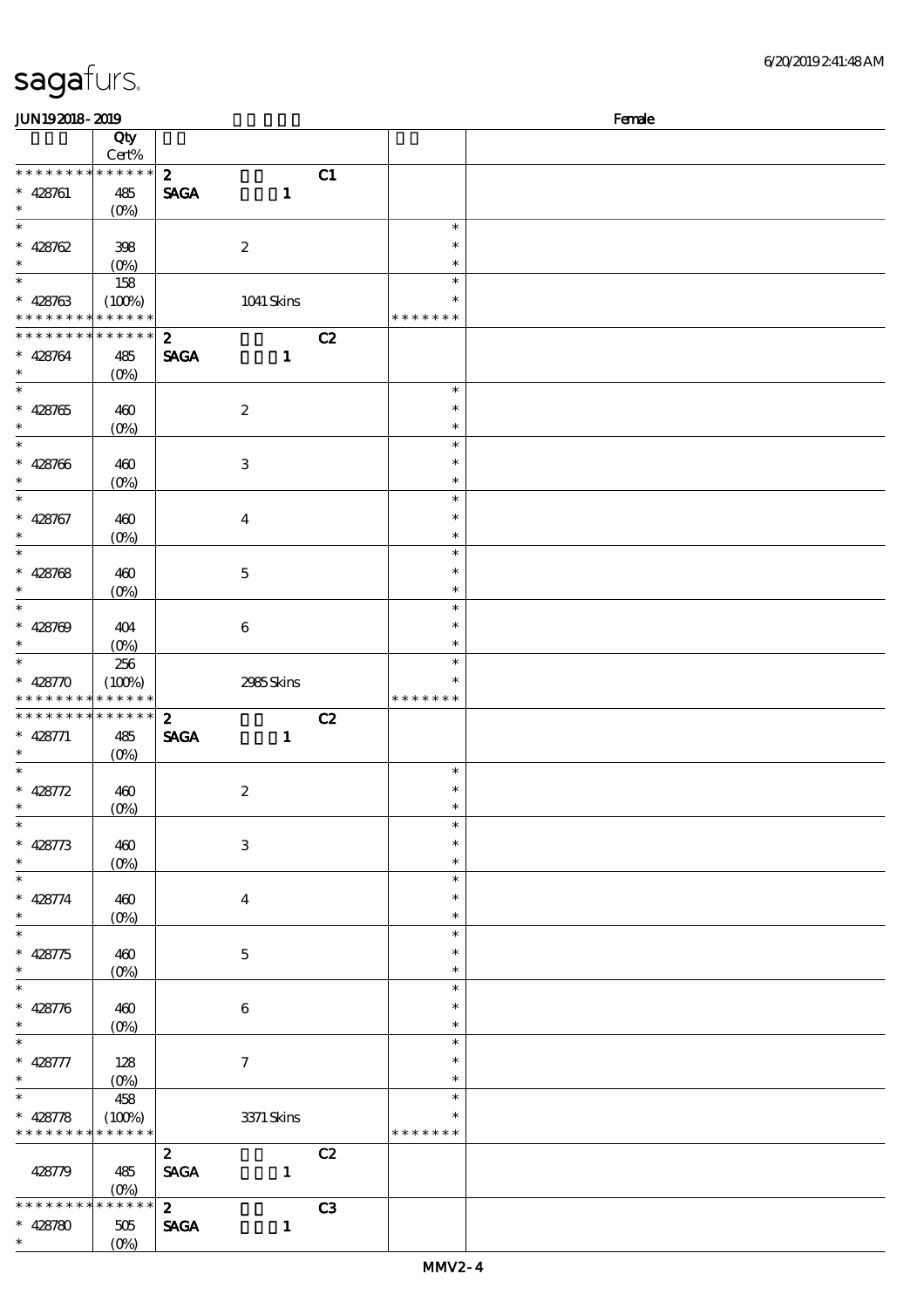| sagafurs. |
|-----------|
|-----------|

| <b>JUN192018-2019</b><br>Female            |                                 |                  |                           |                |               |  |  |  |  |
|--------------------------------------------|---------------------------------|------------------|---------------------------|----------------|---------------|--|--|--|--|
|                                            | Qty                             |                  |                           |                |               |  |  |  |  |
|                                            | Cert%                           |                  |                           |                |               |  |  |  |  |
| $\ast$                                     |                                 | $\boldsymbol{z}$ |                           | C <sub>3</sub> | $\ast$        |  |  |  |  |
| $* 428781$                                 | 223                             | <b>SAGA</b>      | $\mathbf{1}$              |                | $\ast$        |  |  |  |  |
| $\ast$                                     | (O <sub>0</sub> )               |                  |                           |                | $\ast$        |  |  |  |  |
| $\ast$                                     | 173                             |                  |                           |                | $\ast$        |  |  |  |  |
| $* 428782$                                 | (100%)                          |                  | 901 Skins                 |                | $\ast$        |  |  |  |  |
| * * * * * * * *                            | * * * * * *                     |                  |                           |                | * * * * * * * |  |  |  |  |
| * * * * * * * *                            | * * * * * *                     | $\mathbf{z}$     |                           | C3             |               |  |  |  |  |
| $* 428783$                                 |                                 | <b>SAGA</b>      | $\mathbf{1}$              |                |               |  |  |  |  |
| $\ast$                                     | 485                             |                  |                           |                |               |  |  |  |  |
| $\ast$                                     | $(O\%)$                         |                  |                           |                | $\ast$        |  |  |  |  |
|                                            |                                 |                  |                           |                |               |  |  |  |  |
| $* 428784$                                 | 400                             |                  | $\boldsymbol{2}$          |                | $\ast$        |  |  |  |  |
| $\ast$                                     | $(O\!/\!o)$                     |                  |                           |                | $\ast$        |  |  |  |  |
| $\ast$                                     |                                 |                  |                           |                | $\ast$        |  |  |  |  |
| $* 428785$                                 | 94                              |                  | $\ensuremath{\mathbf{3}}$ |                | $\ast$        |  |  |  |  |
| $\ast$                                     | $(0\%)$                         |                  |                           |                | $\ast$        |  |  |  |  |
| $\ast$                                     | 233                             |                  |                           |                | $\ast$        |  |  |  |  |
| $* 428786$                                 | (100%)                          |                  | 1212Skins                 |                |               |  |  |  |  |
| * * * * * * * *                            | * * * * * *                     |                  |                           |                | * * * * * * * |  |  |  |  |
| * * * * * * * *                            | * * * * * *                     | $\boldsymbol{z}$ |                           | C3             |               |  |  |  |  |
| $* 428787$                                 | 458                             | <b>SAGA</b>      | $\mathbf{1}$              |                |               |  |  |  |  |
| $\ast$                                     | $(O_0)$                         |                  |                           |                |               |  |  |  |  |
| $\ast$                                     | 147                             |                  |                           |                | $\ast$        |  |  |  |  |
| $* 428788$                                 | (90%)                           |                  | 605Skins                  |                | $\ast$        |  |  |  |  |
| * * * * * * * * <mark>* * * * * * *</mark> |                                 |                  |                           |                | * * * * * * * |  |  |  |  |
| * * * * * * * *                            | * * * * * *                     | $\boldsymbol{z}$ |                           | C1             |               |  |  |  |  |
| $* 428789$                                 | 484                             | <b>SAGA</b>      | $\mathbf{1}$              |                |               |  |  |  |  |
| $\ast$                                     |                                 |                  |                           |                |               |  |  |  |  |
| $\ast$                                     | (12%)                           |                  |                           |                | $\ast$        |  |  |  |  |
|                                            | 362                             |                  |                           |                | $\ast$        |  |  |  |  |
| $* 428790$                                 | $(O\%)$                         |                  | 846Skins                  |                |               |  |  |  |  |
| * * * * * * * * <mark>* * * * * *</mark>   |                                 |                  |                           |                | * * * * * * * |  |  |  |  |
| * * * * * * * *                            | * * * * * *                     | $\mathbf{z}$     |                           | C1             |               |  |  |  |  |
| $* 428791$                                 | 485                             | <b>SAGA</b>      | $\mathbf{1}$              |                |               |  |  |  |  |
| $\ast$                                     | (20%)                           |                  |                           |                |               |  |  |  |  |
| $\ast$                                     | 458                             |                  |                           |                | $\ast$        |  |  |  |  |
| $* 428792$                                 | $(O\%)$                         |                  | 943Skins                  |                | $\ast$        |  |  |  |  |
| * * * * * * * * * * * * * * *              |                                 |                  |                           |                | * * * * * * * |  |  |  |  |
|                                            |                                 | $\boldsymbol{z}$ |                           | C1             |               |  |  |  |  |
| 428793                                     | 306                             | <b>SAGA</b>      | $\mathbf{1}$              |                |               |  |  |  |  |
|                                            | (18%)                           |                  |                           |                |               |  |  |  |  |
| * * * * * * * *                            | * * * * * *                     | $\mathbf{2}$     |                           | C2             |               |  |  |  |  |
| $* 428794$                                 | 485                             | <b>SAGA</b>      | $\mathbf{1}$              |                |               |  |  |  |  |
| $\ast$                                     |                                 |                  |                           |                |               |  |  |  |  |
| $\overline{\ast}$                          |                                 |                  |                           |                | $\ast$        |  |  |  |  |
| $* 428795$                                 | 460                             |                  | $\boldsymbol{2}$          |                | $\ast$        |  |  |  |  |
| $\ast$                                     | $(0\%)$                         |                  |                           |                | $\ast$        |  |  |  |  |
| $\overline{\phantom{0}}$                   |                                 |                  |                           |                | $\ast$        |  |  |  |  |
| $* 428796$                                 | 460                             |                  | $\,3$                     |                | $\ast$        |  |  |  |  |
| $\ast$                                     | $(O\!\!\!\!\!\!\backslash\rho)$ |                  |                           |                | $\ast$        |  |  |  |  |
| $\overline{\phantom{0}}$                   |                                 |                  |                           |                | $\ast$        |  |  |  |  |
|                                            |                                 |                  |                           |                | $\ast$        |  |  |  |  |
| $* 428797$<br>$\ast$                       | 460                             |                  | $\boldsymbol{4}$          |                | $\ast$        |  |  |  |  |
| $\ast$                                     | $(O\%)$                         |                  |                           |                |               |  |  |  |  |
|                                            |                                 |                  |                           |                | $\ast$        |  |  |  |  |
| $* 428798$                                 | 373                             |                  | $\mathbf{5}$              |                | $\ast$        |  |  |  |  |
| $\ast$                                     | $(O\!\!\!\!\!\!\!\!/\,\!o)$     |                  |                           |                | $\ast$        |  |  |  |  |
| $\ast$                                     | 210                             |                  |                           |                | $\ast$        |  |  |  |  |
| $* 428799$                                 | (98%)                           |                  | 2448Skins                 |                | $\ast$        |  |  |  |  |
| * * * * * * * * * * * * * *                |                                 |                  |                           |                | * * * * * * * |  |  |  |  |
| * * * * * * * *                            | $******$                        | 2 <sup>7</sup>   |                           | C2             |               |  |  |  |  |
| $* 428800$                                 | 460                             | <b>SAGA</b>      | $\mathbf{1}$              |                |               |  |  |  |  |
| $*$                                        | $(0\%)$                         |                  |                           |                |               |  |  |  |  |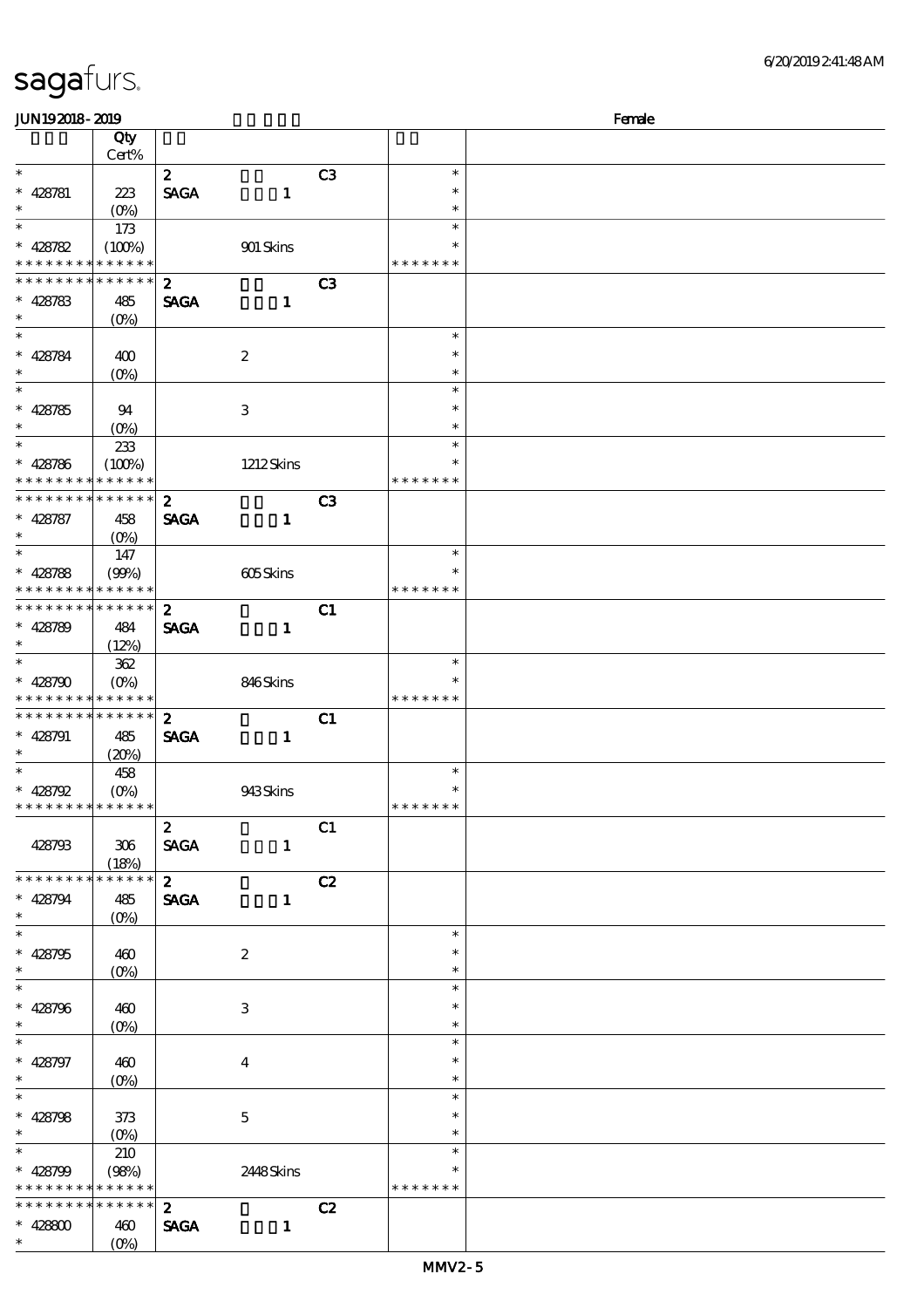| JUN192018-2019                             |                   |                  |              |                |               | Female |
|--------------------------------------------|-------------------|------------------|--------------|----------------|---------------|--------|
|                                            | Qty               |                  |              |                |               |        |
|                                            | Cert%             |                  |              |                |               |        |
| $\ast$                                     |                   | $\mathbf{z}$     |              | C2             | $\ast$        |        |
| $* 42801$                                  | 460               | <b>SAGA</b>      | $\mathbf{1}$ |                | $\ast$        |        |
| $\ast$                                     | (O <sub>0</sub> ) |                  |              |                | $\ast$        |        |
| $\ast$                                     |                   |                  |              |                | $\ast$        |        |
| $* 428802$                                 | 377               | $\,3$            |              |                | $\ast$        |        |
| $\ast$                                     | $(O\%)$           |                  |              |                | $\ast$        |        |
| $\ast$                                     | 356               |                  |              |                | $\ast$        |        |
| $* 42880B$                                 | (96%)             |                  | 1653Skins    |                | $\ast$        |        |
| * * * * * * * * * * * * * *                |                   |                  |              |                | * * * * * * * |        |
| * * * * * * * *                            | * * * * * *       | $\boldsymbol{2}$ |              | C3             |               |        |
| $* 428804$                                 | 485               | <b>SAGA</b>      | $\mathbf{1}$ |                |               |        |
| $\ast$                                     | (O <sub>0</sub> ) |                  |              |                |               |        |
| $\ast$                                     |                   |                  |              |                | $\ast$        |        |
| $* 428805$                                 | 170               | $\boldsymbol{2}$ |              |                | $\ast$        |        |
| $\ast$                                     | $(0\%)$           |                  |              |                | $\ast$        |        |
| $\ast$                                     | 152               |                  |              |                | $\ast$        |        |
| $* 428806$                                 | (100%)            |                  | 807Skins     |                | $\ast$        |        |
| * * * * * * * * <mark>* * * * * *</mark> * |                   |                  |              |                | * * * * * * * |        |
|                                            |                   | $\boldsymbol{z}$ |              | C <sub>3</sub> |               |        |
| 428807                                     | 465               | <b>SAGA</b>      | $\mathbf{1}$ |                |               |        |
|                                            | (O <sub>0</sub> ) |                  |              |                |               |        |
|                                            |                   | $\boldsymbol{z}$ |              | C1             |               |        |
| 428808                                     | 436               | <b>SAGA</b>      | $\mathbf{1}$ |                |               |        |
|                                            | (5%)              |                  |              |                |               |        |
| * * * * * * * * * * * * * *                |                   | $\boldsymbol{z}$ |              | C1             |               |        |
| $* 428809$                                 | 485               | <b>SAGA</b>      | $\mathbf{1}$ |                |               |        |
| $\ast$                                     | (12%)             |                  |              |                |               |        |
| $\ast$                                     | 88                |                  |              |                | $\ast$        |        |
| $* 428810$                                 | (O <sub>0</sub> ) |                  | 573Skins     |                | $\ast$        |        |
| * * * * * * * * * * * * * *                |                   |                  |              |                | * * * * * * * |        |
|                                            |                   | $\boldsymbol{2}$ |              | C1             |               |        |
| 428811                                     | 174               | <b>SAGA</b>      | $\mathbf{1}$ |                |               |        |
|                                            | (29%)             |                  |              |                |               |        |
|                                            |                   | $\boldsymbol{z}$ |              | C1             |               |        |
| 428812                                     | 492               | <b>SAGA</b>      | $\mathbf{1}$ |                |               |        |
| * * * * * * * * * * * * * *                | (16%)             |                  |              |                |               |        |
| $* 428813$                                 |                   | $\boldsymbol{2}$ |              | C2             |               |        |
| $\ast$                                     | 485               | <b>SAGA</b>      | $\mathbf{1}$ |                |               |        |
| $\overline{\phantom{a}}$                   | $(O\%)$           |                  |              |                | $\ast$        |        |
| $* 428814$                                 | 460               | $\boldsymbol{2}$ |              |                | $\ast$        |        |
|                                            | $(0\%)$           |                  |              |                | $\ast$        |        |
| $\ast$                                     |                   |                  |              |                | $\ast$        |        |
| $* 428815$                                 | 410               | $\,3$            |              |                | $\ast$        |        |
| $\ast$                                     | $(O\%)$           |                  |              |                | $\ast$        |        |
| $\ast$                                     | 166               |                  |              |                | $\ast$        |        |
| $* 428816$                                 | (100%)            |                  | 1521 Skins   |                | $\ast$        |        |
| * * * * * * * * * * * * * *                |                   |                  |              |                | * * * * * * * |        |
| ******** <mark>*******</mark>              |                   | $2^{\circ}$      |              | C2             |               |        |
| $* 428817$                                 | 485               | <b>SAGA</b>      | $\mathbf{1}$ |                |               |        |
| $\ast$                                     | $(O\% )$          |                  |              |                |               |        |
| $\ast$                                     |                   |                  |              |                | $\ast$        |        |
| $* 428818$                                 | 460               | $\boldsymbol{2}$ |              |                | $\ast$        |        |
| $\ast$                                     | $(0\%)$           |                  |              |                | $\ast$        |        |
| $\ast$                                     |                   |                  |              |                | $\ast$        |        |
| * $428819$                                 | 127               | $\,3$            |              |                | $\ast$        |        |
| $\ast$                                     |                   |                  |              |                | $\ast$        |        |
| $\overline{\phantom{a}}$                   | 213               |                  |              |                | $\ast$        |        |
| $* 428820$                                 | (100%)            |                  | 1285Skins    |                | $\ast$        |        |
| * * * * * * * * <mark>* * * * * *</mark>   |                   |                  |              |                | * * * * * * * |        |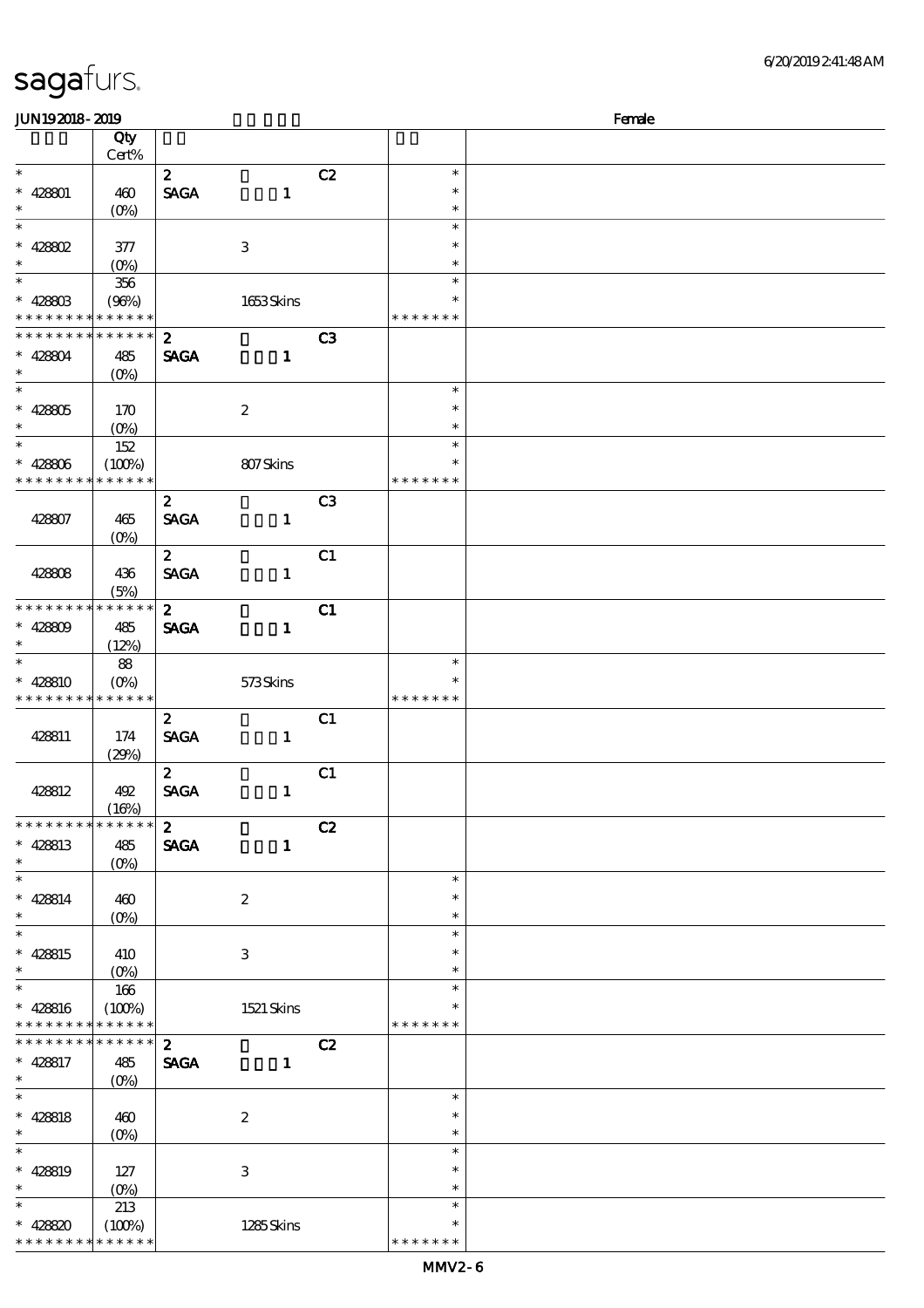| <b>JUN192018-2019</b>                                          |                              |                                 |                                                                                                                                                                                                                                                                                                                                                                                                                          |                |                                   | Female |
|----------------------------------------------------------------|------------------------------|---------------------------------|--------------------------------------------------------------------------------------------------------------------------------------------------------------------------------------------------------------------------------------------------------------------------------------------------------------------------------------------------------------------------------------------------------------------------|----------------|-----------------------------------|--------|
|                                                                | Qty<br>Cert%                 |                                 |                                                                                                                                                                                                                                                                                                                                                                                                                          |                |                                   |        |
| * * * * * * * * * * * * * *<br>$* 428821$<br>$\ast$            | 485                          | $2^{\circ}$<br><b>SAGA</b>      | $\mathbf{1}$                                                                                                                                                                                                                                                                                                                                                                                                             | C2             |                                   |        |
| $\ast$<br>$* 428822$<br>* * * * * * * * * * * * * *            | 469<br>$(O\% )$              |                                 | 954Skins                                                                                                                                                                                                                                                                                                                                                                                                                 |                | $\ast$<br>$\ast$<br>* * * * * * * |        |
| * * * * * * * * * * * * * *<br>$* 428823$<br>$\ast$            | 367                          | $\mathbf{z}$<br><b>SAGA</b>     | $\mathbf{1}$                                                                                                                                                                                                                                                                                                                                                                                                             | C <sub>3</sub> |                                   |        |
| $\overline{\ast}$<br>$* 428824$<br>* * * * * * * * * * * * * * | 121<br>(100%)                |                                 | 488Skins                                                                                                                                                                                                                                                                                                                                                                                                                 |                | $\ast$<br>$\ast$<br>* * * * * * * |        |
| * * * * * * * * * * * * * *<br>$* 428825$<br>$\ast$            | 215                          | $\mathbf{z}$<br><b>SAGA</b>     | $\mathbf{1}$                                                                                                                                                                                                                                                                                                                                                                                                             | C <sub>3</sub> |                                   |        |
| $\ast$<br>$* 428826$<br>* * * * * * * *                        | 131<br>(100%)<br>* * * * * * |                                 | 346Skins                                                                                                                                                                                                                                                                                                                                                                                                                 |                | $\ast$<br>$\ast$<br>* * * * * * * |        |
| 428827                                                         | 374<br>(24%)                 | $\boldsymbol{z}$<br><b>SAGA</b> | $\mathbf{1}$                                                                                                                                                                                                                                                                                                                                                                                                             | C <sub>3</sub> |                                   |        |
| 428828                                                         | 105<br>(12%)                 | $\mathbf{z}$<br><b>SAGA</b>     | $\mathbf{x}$<br>$\mathbf{1}$                                                                                                                                                                                                                                                                                                                                                                                             | C1             |                                   |        |
| 428829                                                         | 455<br>(13%)                 | $\mathbf{2}$<br><b>SAGA</b>     | $\mathbf x$<br>$\mathbf{1}$                                                                                                                                                                                                                                                                                                                                                                                              | C2             |                                   |        |
| 428830                                                         | 146<br>(41%)                 | $\mathbf{z}$<br><b>SAGA</b>     | $\mathbf x$<br>$\mathbf{1}$                                                                                                                                                                                                                                                                                                                                                                                              | C <sub>3</sub> |                                   |        |
| 428831                                                         | 141<br>(12%)                 | $\mathbf{2}$<br><b>SAGA</b>     | $\boldsymbol{\alpha}$<br>$\boldsymbol{z}$                                                                                                                                                                                                                                                                                                                                                                                | C1             |                                   |        |
| 428832                                                         | 359<br>(13%)                 | 2 <sup>7</sup><br><b>SAGA</b>   | $\boldsymbol{\mathsf{Z}}$<br>$\boldsymbol{z}$                                                                                                                                                                                                                                                                                                                                                                            | C1             |                                   |        |
| 428833                                                         | 367<br>(15%)                 | $\mathbf{2}$                    | <b>2X</b> C <sub>2</sub><br><b>SAGA</b><br>$\mathbf{2}$                                                                                                                                                                                                                                                                                                                                                                  |                |                                   |        |
| 428834                                                         | 124<br>(32%)                 | <b>SAGA</b>                     | 2 $\mathbb{Z}$<br>$\mathbf{2}$                                                                                                                                                                                                                                                                                                                                                                                           | C3             |                                   |        |
| 428835                                                         | 205<br>(25%)                 | $\overline{2}$                  | $\boldsymbol{\mathsf{Z}}$<br><b>SAGA</b><br>$\mathbf{2}$                                                                                                                                                                                                                                                                                                                                                                 | C3             |                                   |        |
| 428836                                                         | 147<br>(12%)                 |                                 | $\overline{\textbf{z}}$ $\overline{\textbf{x}}$ $\overline{\textbf{c}}$ $\overline{\textbf{c}}$<br><b>SAGA</b><br>$\mathbf{2}$                                                                                                                                                                                                                                                                                           |                |                                   |        |
| 428837                                                         | 470<br>(15%)                 |                                 | $\overline{z}$ $\overline{x}$ $\overline{c}$ $\overline{c}$ $\overline{c}$ $\overline{c}$ $\overline{c}$ $\overline{c}$ $\overline{c}$ $\overline{c}$ $\overline{c}$ $\overline{c}$ $\overline{c}$ $\overline{c}$ $\overline{c}$ $\overline{c}$ $\overline{c}$ $\overline{c}$ $\overline{c}$ $\overline{c}$ $\overline{c}$ $\overline{c}$ $\overline{c}$ $\overline{c}$ $\overline{c$<br><b>SAGA</b><br>$\boldsymbol{2}$ |                |                                   |        |
| 428838                                                         | 455<br>(12%)                 |                                 | $\overline{\textbf{z}}$ x $\overline{\textbf{z}}$ $\overline{\textbf{z}}$<br><b>SAGA</b><br>$\mathbf{2}$                                                                                                                                                                                                                                                                                                                 |                |                                   |        |
| 428839                                                         | 183<br>(21%)                 |                                 | 2 X C3<br><b>SAGA</b>                                                                                                                                                                                                                                                                                                                                                                                                    | $\mathbf{2}$   |                                   |        |
| 428840                                                         | 306<br>(24%)                 |                                 | 2 X C3<br><b>SAGA</b><br>$\mathbf{2}$                                                                                                                                                                                                                                                                                                                                                                                    |                |                                   |        |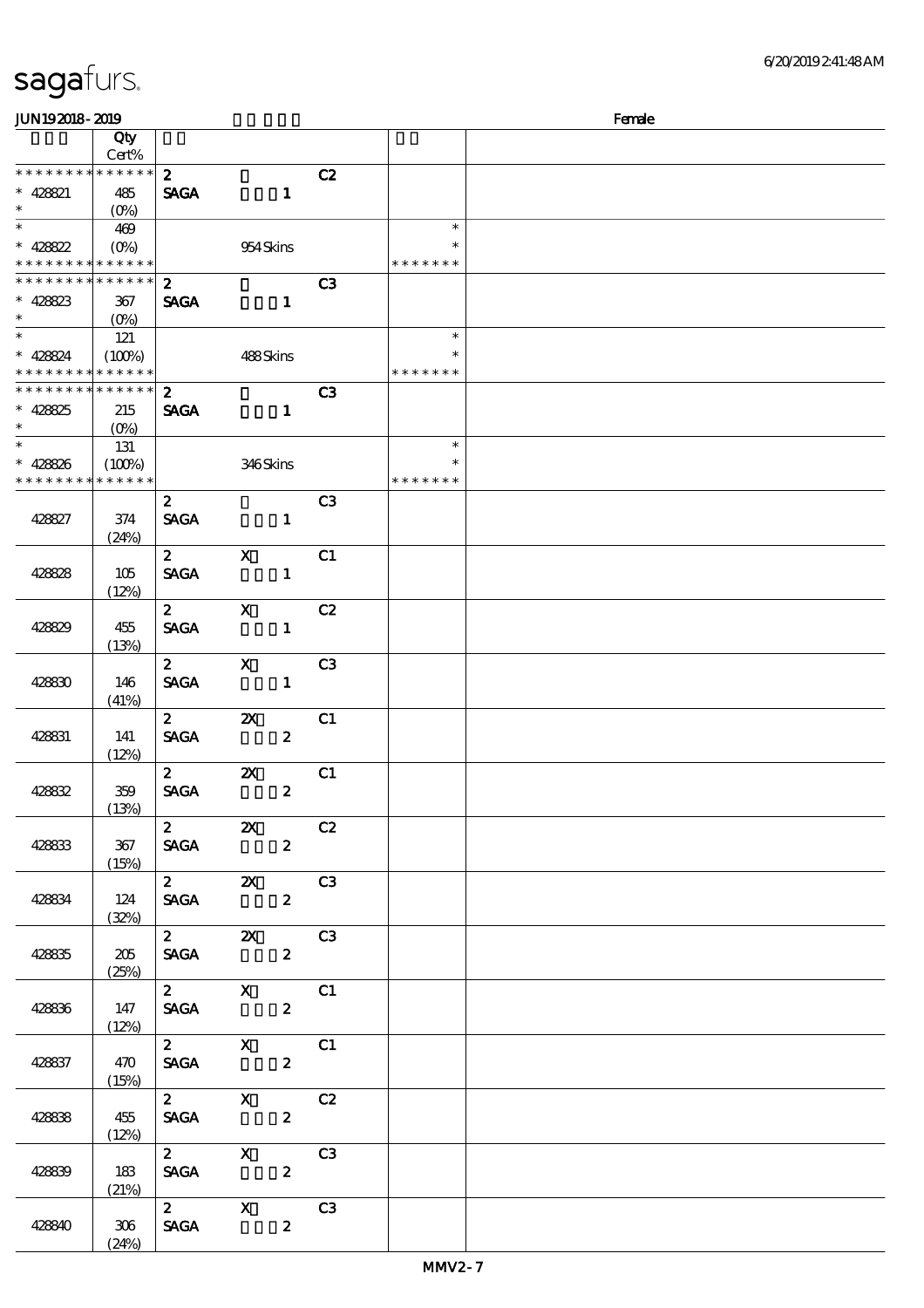\* \*

\* \*

\* \*

\* \*

\* \* \* \* \* \* \*

\* \* \* \* \* \* \*

\* \* \* \* \* \* \*

|                                          |                            |                                 |                  |                |                  | 6 <sup>2</sup> 020 |
|------------------------------------------|----------------------------|---------------------------------|------------------|----------------|------------------|--------------------|
| sagafurs.                                |                            |                                 |                  |                |                  |                    |
| JUN192018-2019                           |                            |                                 |                  |                |                  | Female             |
|                                          | Qty<br>Cert%               |                                 |                  |                |                  |                    |
|                                          |                            | $\boldsymbol{z}$                |                  | C1             |                  |                    |
| 428841                                   | 157                        | <b>SAGA</b>                     | $\boldsymbol{z}$ |                |                  |                    |
|                                          | (10%)                      |                                 |                  |                |                  |                    |
| * * * * * * * *                          | * * * * * *                | $\boldsymbol{z}$                |                  | C1             |                  |                    |
| $* 428842$                               | 485                        | <b>SAGA</b>                     | $\boldsymbol{2}$ |                |                  |                    |
| $\ast$                                   | $(0\%)$                    |                                 |                  |                |                  |                    |
| $\overline{\ast}$                        |                            |                                 |                  |                | $\ast$           |                    |
| $* 428843$<br>$\ast$                     | 85                         |                                 | $\boldsymbol{2}$ |                | $\ast$<br>$\ast$ |                    |
| $\ast$                                   | $(O\%)$<br>138             |                                 |                  |                | $\ast$           |                    |
| $* 428844$                               | (100%)                     |                                 | 708Skins         |                | $\ast$           |                    |
| * * * * * * * * <mark>* * * * * *</mark> |                            |                                 |                  |                | * * * * * * *    |                    |
| * * * * * * * *                          | * * * * * *                | $\mathbf{z}$                    |                  | C2             |                  |                    |
| $* 428845$                               | 485                        | <b>SAGA</b>                     | $\boldsymbol{2}$ |                |                  |                    |
| $\ast$                                   | (14%)                      |                                 |                  |                |                  |                    |
| $\ast$                                   | 65                         |                                 |                  |                | $\ast$           |                    |
| $* 428846$                               | $(O\% )$                   |                                 | 550Skins         |                | $\ast$           |                    |
| * * * *<br>* * * * *<br>* * *            | * * * * * *<br>* * * * * * |                                 |                  |                | * * * * * * *    |                    |
| $* 428847$                               | 485                        | $\boldsymbol{z}$<br><b>SAGA</b> | $\boldsymbol{z}$ | C2             |                  |                    |
| $\ast$                                   | $(O\%)$                    |                                 |                  |                |                  |                    |
| $\overline{\phantom{0}}$                 |                            |                                 |                  |                | $\ast$           |                    |
| $\ast$<br>428848                         | 460                        |                                 | $\boldsymbol{2}$ |                | $\ast$           |                    |
| $\ast$                                   | $(O\!/\!o)$                |                                 |                  |                | $\ast$           |                    |
| $\ast$                                   |                            |                                 |                  |                | $\ast$           |                    |
| $* 428849$                               | 433                        |                                 | 3                |                | $\ast$           |                    |
| $\ast$                                   | $(0\%)$                    |                                 |                  |                | $\ast$           |                    |
| $\ast$                                   | 324                        |                                 |                  |                | $\ast$<br>$\ast$ |                    |
| $* 42850$<br>* * * * * * * *             | (100%)<br>* * * * * *      |                                 | 1702Skins        |                | * * * * * * *    |                    |
|                                          |                            | $\boldsymbol{z}$                |                  | C <sub>3</sub> |                  |                    |
| 428851                                   | 235                        | <b>SAGA</b>                     | $\boldsymbol{z}$ |                |                  |                    |
|                                          | (24%)                      |                                 |                  |                |                  |                    |
| * * * * * * * *                          | * * * * * *                | $\boldsymbol{2}$                |                  | C3             |                  |                    |
| $* 428852$                               | 432                        | <b>SAGA</b>                     | $\boldsymbol{z}$ |                |                  |                    |
| $\ast$                                   | $(O\%)$                    |                                 |                  |                |                  |                    |

\*

\*

\*

\*

\*

\*

\*

\*

\* 428856

\* 428858

\* 428853

\* \* \* \* \* \* \* \* \* \* \* \* \*

428854 257

\* \* \* \* \* \* \* \* \* \* \* \* \* \* \* 428855 391

\* \* \* \* \* \* \* \* \* \* \* \*

**\* \* \* \* \* \* \* \* \* \* \* \* \* \* \*** \* 428857 485

\* \* \* \* \* \* \* \* \* \* \* \* \* \*

\* 428860 460

\* \* \* \* \* \* \* \* \* \* \* \* 428859 485

166

 $(10%)$ 

(0%)

112

(17%)

183

(0%)

 $(0%)$ 

 $(100\%)$  598 Skins

 $(100%)$  503 Skins

 $(0%)$  668 Skins

 $2$  C1 SAGA 2

 $\overline{c}$  2  $\overline{c}$   $\overline{c}$  1 SAGA 2

 $\overline{2}$  C<sub>2</sub>  $SAGA$  2

 $2$  C2 SAGA 2

2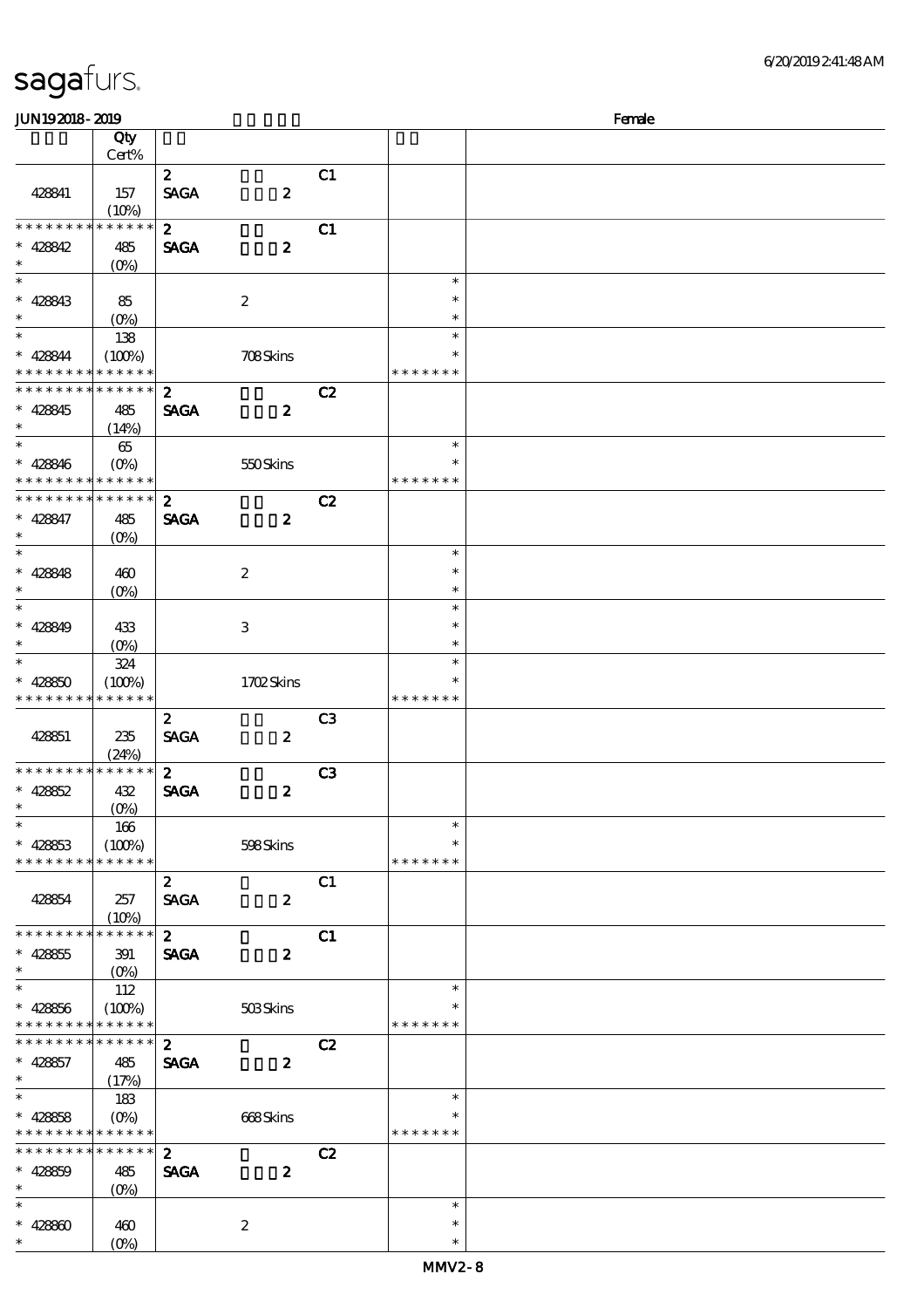| sagafurs. |
|-----------|
|-----------|

| <b>JUN192018-2019</b>                                       |                   |                  |                  |                |               | Female |
|-------------------------------------------------------------|-------------------|------------------|------------------|----------------|---------------|--------|
|                                                             | Qty               |                  |                  |                |               |        |
|                                                             | Cert%             |                  |                  |                |               |        |
| $\ast$                                                      |                   | $\mathbf{2}$     |                  | C2             | $\ast$        |        |
| $* 428861$                                                  | 100               | <b>SAGA</b>      | $\boldsymbol{z}$ |                | $\ast$        |        |
| $\ast$                                                      | $(O\%)$           |                  |                  |                | $\ast$        |        |
| $\ast$                                                      | 331               |                  |                  |                | $\ast$        |        |
| * $428862$                                                  | (100%)            |                  | 1376Skins        |                | *             |        |
| * * * * * * * *                                             | * * * * * *       |                  |                  |                | * * * * * * * |        |
|                                                             |                   | $\boldsymbol{z}$ |                  | C <sub>3</sub> |               |        |
|                                                             | 241               | <b>SAGA</b>      | $\boldsymbol{z}$ |                |               |        |
| 428863                                                      | (29%)             |                  |                  |                |               |        |
| * * * * * * * *                                             | * * * * * *       |                  |                  |                |               |        |
|                                                             |                   | $\boldsymbol{z}$ |                  | C3             |               |        |
| $* 428864$                                                  | 399               | <b>SAGA</b>      | $\boldsymbol{z}$ |                |               |        |
| $\ast$                                                      | $(O\%)$           |                  |                  |                |               |        |
| $\ast$                                                      | 260               |                  |                  |                | $\ast$        |        |
| $* 428865$                                                  | (100%)            |                  | 659Skins         |                | ∗             |        |
| * * * * * * * *                                             | * * * * * *       |                  |                  |                | * * * * * * * |        |
|                                                             |                   | $\mathbf{z}$     |                  | C1             |               |        |
| 428866                                                      | 251               | <b>SAGA</b>      | $\boldsymbol{z}$ |                |               |        |
|                                                             | (9%)              |                  |                  |                |               |        |
|                                                             |                   | $\boldsymbol{z}$ |                  | C1             |               |        |
| 428867                                                      | 339               | <b>SAGA</b>      | $\boldsymbol{z}$ |                |               |        |
|                                                             | (20%)             |                  |                  |                |               |        |
| * * * * * * * *                                             | * * * * * *       | $\mathbf{z}$     |                  | C2             |               |        |
| $* 428868$                                                  | 481               | <b>SAGA</b>      | $\boldsymbol{z}$ |                |               |        |
| $\ast$                                                      | (O <sub>0</sub> ) |                  |                  |                |               |        |
| $\ast$                                                      | 108               |                  |                  |                | $\ast$        |        |
| * $428809$                                                  | (100%)            |                  | 589Skins         |                | $\ast$        |        |
| * * *                                                       | * * * * * *       |                  |                  |                | * * * * * * * |        |
| * * * * * * * * * * * * * *                                 |                   | $\boldsymbol{2}$ |                  | C2             |               |        |
| $* 428870$                                                  | 485               | <b>SAGA</b>      | $\boldsymbol{z}$ |                |               |        |
| $\ast$                                                      | $(O\%)$           |                  |                  |                |               |        |
| $\ast$                                                      |                   |                  |                  |                | $\ast$        |        |
|                                                             |                   |                  |                  |                | $\ast$        |        |
| $* 428871$<br>$\ast$                                        | 309               |                  | $\boldsymbol{2}$ |                | $\ast$        |        |
| $\ast$                                                      | (O <sub>0</sub> ) |                  |                  |                | $\ast$        |        |
|                                                             | 276               |                  |                  |                | $\ast$        |        |
| $* 428572$                                                  | (100%)            |                  | 1070Skins        |                |               |        |
| * * * * * * * * * * * * * *<br>******** <mark>******</mark> |                   |                  |                  |                | * * * * * * * |        |
|                                                             |                   | $\boldsymbol{z}$ |                  | C3             |               |        |
| $* 428873$                                                  | 219               | <b>SAGA</b>      | $\boldsymbol{z}$ |                |               |        |
| $\ast$                                                      | $(O\%)$           |                  |                  |                |               |        |
| $\ast$                                                      | 204               |                  |                  |                | $\ast$        |        |
| $* 428874$                                                  | (100%)            |                  | 423Skins         |                | $\ast$        |        |
| * * * * * * * * * * * * * *                                 |                   |                  |                  |                | * * * * * * * |        |
|                                                             |                   | $\mathbf{z}$     | $\mathbf{X}$     | C1             |               |        |
| 428875                                                      | 152               | <b>SAGA</b>      | $\boldsymbol{z}$ |                |               |        |
|                                                             | (22%)             |                  |                  |                |               |        |
|                                                             |                   | $\mathbf{2}$     | $\mathbf{x}$     | C1/C2          |               |        |
| 428876                                                      | 318               | <b>SAGA</b>      | $\boldsymbol{z}$ |                |               |        |
|                                                             | (19%)             |                  |                  |                |               |        |
| * * * * * * * *                                             | * * * * * *       | $\mathbf{2}$     | $\mathbf{x}$     | C2             |               |        |
| $* 428877$                                                  | 371               | <b>SAGA</b>      | $\boldsymbol{z}$ |                |               |        |
| $\ast$                                                      | $(O\%)$           |                  |                  |                |               |        |
| $\ast$                                                      | 134               |                  |                  |                | $\ast$        |        |
| $* 428878$                                                  | (100%)            |                  | 505Skins         |                | ∗             |        |
| * * * * * * * * * * * * * *                                 |                   |                  |                  |                | * * * * * * * |        |
| * * * * * * * * * * * * * *                                 |                   | $2^{\circ}$      | $\boldsymbol{X}$ | C3             |               |        |
| $* 428879$                                                  | 184               | <b>SAGA</b>      | $\boldsymbol{z}$ |                |               |        |
| $\ast$                                                      | $(O\%)$           |                  |                  |                |               |        |
| $\ast$                                                      | 108               |                  |                  |                | $\ast$        |        |
|                                                             |                   |                  |                  |                | ∗             |        |
| $* 42880$<br>* * * * * * * * * * * * * *                    | (100%)            |                  | 292Skins         |                | * * * * * * * |        |
|                                                             |                   |                  |                  |                |               |        |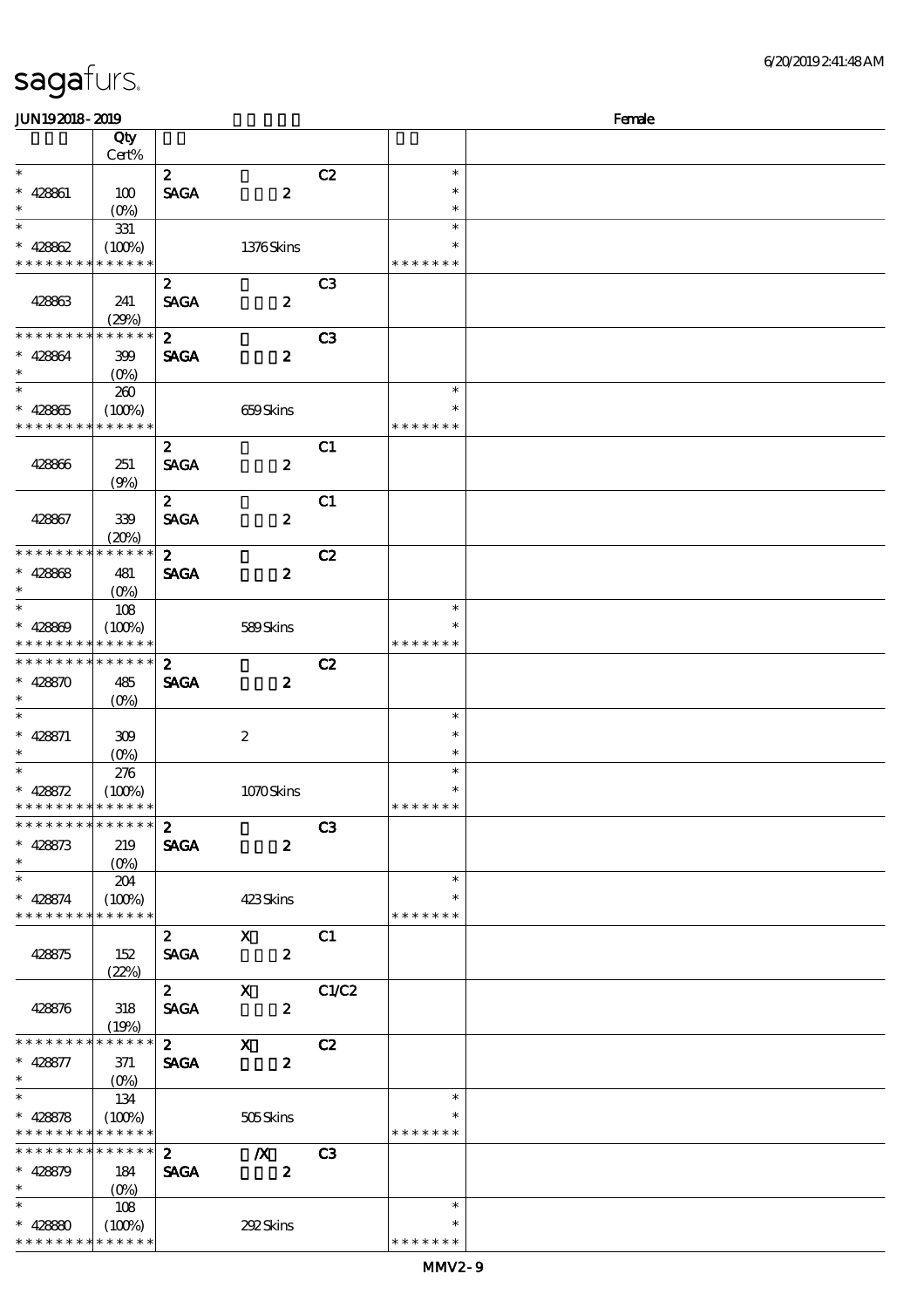#### $J\sim 109$   $Femole$

|                 |              |                                                                                                   |                             |                |        |               | $\sim$ |
|-----------------|--------------|---------------------------------------------------------------------------------------------------|-----------------------------|----------------|--------|---------------|--------|
|                 | Qty<br>Cert% |                                                                                                   |                             |                |        |               |        |
|                 |              |                                                                                                   |                             |                |        |               |        |
|                 |              | 2 X                                                                                               |                             |                | C3     |               |        |
| 428881          | 183          | SAGA 2                                                                                            |                             |                |        |               |        |
|                 | (50%)        |                                                                                                   |                             |                |        |               |        |
|                 |              | $\overline{z}$ $\overline{x}$ / $\overline{cz}$                                                   |                             |                |        |               |        |
|                 |              |                                                                                                   |                             |                |        |               |        |
| 428882          | 254          | <b>SAGA</b>                                                                                       |                             | 3 <sup>1</sup> |        |               |        |
|                 | (20%)        |                                                                                                   |                             |                |        |               |        |
|                 |              | $\overline{2}$ / $\overline{C2}$                                                                  |                             |                |        |               |        |
| 428883          | 292          | SAGA 3                                                                                            |                             |                |        |               |        |
|                 |              |                                                                                                   |                             |                |        |               |        |
|                 | (32%)        |                                                                                                   |                             |                |        |               |        |
|                 |              | 2 $X / C2$                                                                                        |                             |                |        |               |        |
| 428884          | 353          | <b>IA</b>                                                                                         |                             |                | 1 COR1 |               |        |
|                 | (12%)        |                                                                                                   |                             |                |        |               |        |
|                 |              | $\mathbf{2}$                                                                                      |                             |                |        |               |        |
|                 |              |                                                                                                   | X / C2                      |                |        |               |        |
| 428885          | 388          | IA                                                                                                |                             |                | 1 COR1 |               |        |
|                 | (11%)        |                                                                                                   |                             |                |        |               |        |
|                 |              | $\mathbf{2}$                                                                                      | $\mathcal{L} = \mathcal{L}$ |                | C2     |               |        |
| 428886          | 502          | $I$ A                                                                                             |                             |                | 1 COR1 |               |        |
|                 |              |                                                                                                   |                             |                |        |               |        |
|                 | (25%)        |                                                                                                   |                             |                |        |               |        |
| * * * * * * * * | * * * * * *  | $\overline{\textbf{z}}$ $\overline{\textbf{x}}$ / $\overline{\textbf{c}}$ $\overline{\textbf{z}}$ |                             |                |        |               |        |
| * 428887        | 485          | $\mathbf{I}$                                                                                      |                             | $\mathbf{1}$   |        |               |        |
|                 | (4%)         |                                                                                                   |                             |                |        |               |        |
|                 |              |                                                                                                   |                             |                |        | $\ast$        |        |
|                 |              |                                                                                                   |                             |                |        |               |        |
|                 | 460          |                                                                                                   | $\boldsymbol{2}$            |                |        | $\ast$        |        |
| $* 42888$       | (6%)         |                                                                                                   |                             |                |        | $\ast$        |        |
|                 |              |                                                                                                   |                             |                |        | $\ast$        |        |
| * 42889         | 460          |                                                                                                   | 3                           |                |        | $\ast$        |        |
|                 |              |                                                                                                   |                             |                |        | $\ast$        |        |
|                 | (3%)         |                                                                                                   |                             |                |        |               |        |
|                 |              |                                                                                                   |                             |                |        | $\ast$        |        |
|                 | 460          |                                                                                                   | $\bf{4}$                    |                |        | $\ast$        |        |
| * 428800        | $(\Theta)$   |                                                                                                   |                             |                |        | $\ast$        |        |
|                 |              |                                                                                                   |                             |                |        | $\ast$        |        |
|                 |              |                                                                                                   |                             |                |        | $\ast$        |        |
| * 428891        | 460          |                                                                                                   | $\mathbf 5$                 |                |        |               |        |
| $\ast$          | (3%)         |                                                                                                   |                             |                |        | $\ast$        |        |
|                 |              |                                                                                                   |                             |                |        | $\ast$        |        |
| $* 428802$      | 460          |                                                                                                   | $\,6\,$                     |                |        | $\ast$        |        |
| $\ast$          | (5%)         |                                                                                                   |                             |                |        | $\ast$        |        |
| $\ast$          |              |                                                                                                   |                             |                |        | $\ast$        |        |
|                 | 435          |                                                                                                   |                             |                |        |               |        |
| $* 428803$      | (3%)         |                                                                                                   | 3220Skins                   |                |        | $\ast$        |        |
| * * * * * * * * | * * * * * *  |                                                                                                   |                             |                |        | * * * * * * * |        |
| * * * * * * * * | * * * * * *  | $\boldsymbol{z}$                                                                                  | $\mathcal{L}$               |                | C2     |               |        |
| * 428894        | 485          | IA                                                                                                |                             | $\mathbf{1}$   |        |               |        |
| $\ast$          |              |                                                                                                   |                             |                |        |               |        |
|                 | (5%)         |                                                                                                   |                             |                |        |               |        |
| $\ast$          |              |                                                                                                   |                             |                |        | $\ast$        |        |
| $* 428805$      | 460          |                                                                                                   | $\boldsymbol{2}$            |                |        | $\ast$        |        |
| $\ast$          | (9%)         |                                                                                                   |                             |                |        | $\ast$        |        |
| $\ast$          |              |                                                                                                   |                             |                |        | $\ast$        |        |
| $* 428806$      |              |                                                                                                   |                             |                |        | $\ast$        |        |
|                 | 460          |                                                                                                   | $\,3$                       |                |        |               |        |
| $\ast$          | (8%)         |                                                                                                   |                             |                |        | $\ast$        |        |
| $\ast$          |              |                                                                                                   |                             |                |        | $\ast$        |        |
| $* 428807$      | 460          |                                                                                                   | $\boldsymbol{4}$            |                |        | $\ast$        |        |
| $\ast$          | $(\Theta\%)$ |                                                                                                   |                             |                |        | $\ast$        |        |
| $\ast$          |              |                                                                                                   |                             |                |        | $\ast$        |        |
|                 |              |                                                                                                   |                             |                |        |               |        |
| $* 428808$      | 460          |                                                                                                   | $\mathbf 5$                 |                |        | $\ast$        |        |
| $\ast$          | (8%)         |                                                                                                   |                             |                |        | $\ast$        |        |
| $\ast$          |              |                                                                                                   |                             |                |        | $\ast$        |        |
| $* 428809$      | 460          |                                                                                                   | $\boldsymbol{6}$            |                |        | $\ast$        |        |
|                 |              |                                                                                                   |                             |                |        |               |        |
| $\ast$          | (8%)         |                                                                                                   |                             |                |        | $\ast$        |        |
| $\ast$          | 458          |                                                                                                   |                             |                |        | $\ast$        |        |
| $* 42800$       | (3%)         |                                                                                                   | 3243Skins                   |                |        | $\ast$        |        |
| * * * * * * * * | * * * * * *  |                                                                                                   |                             |                |        | * * * * * * * |        |
|                 |              |                                                                                                   |                             |                |        |               |        |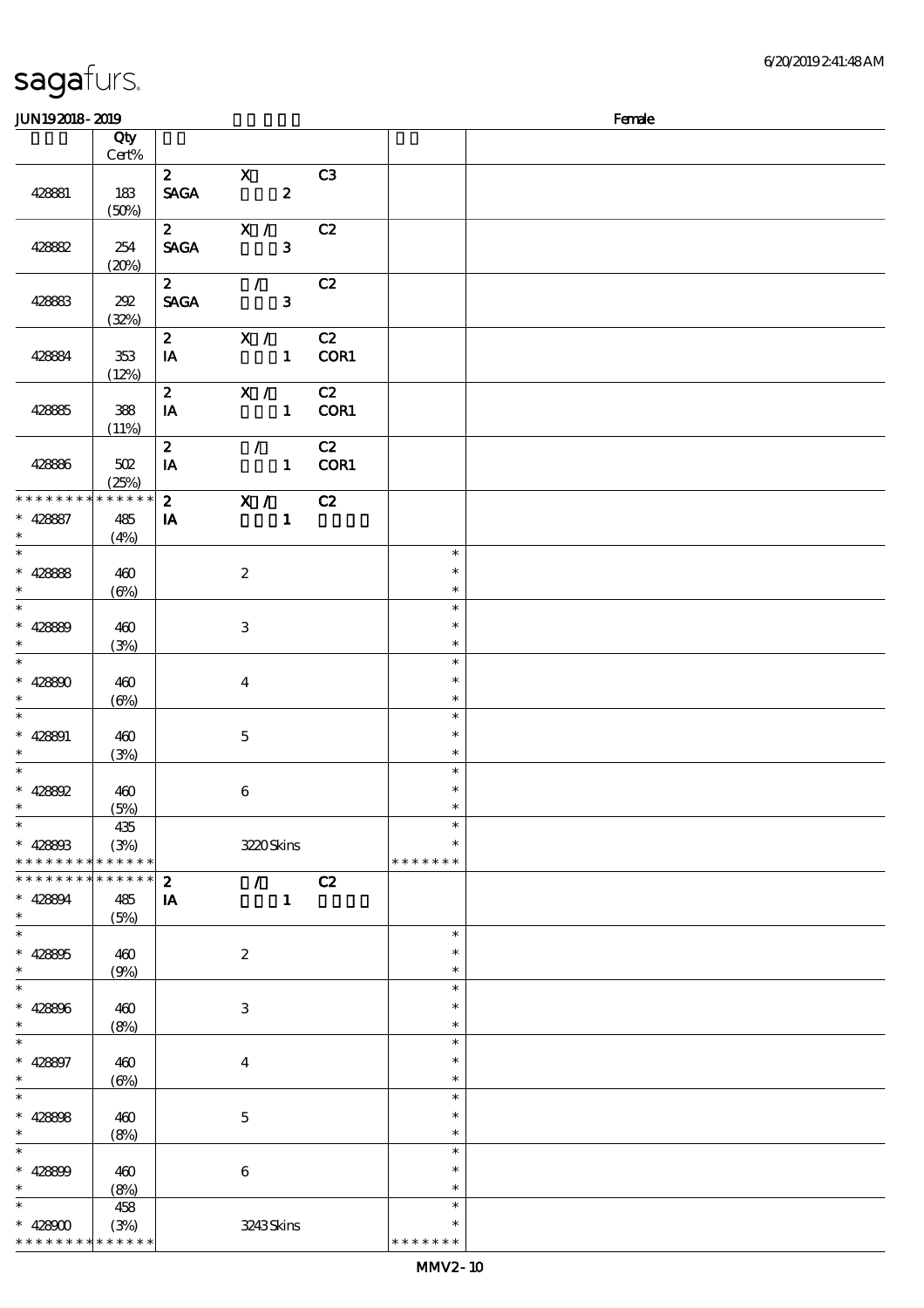| <b>JUN192018-2019</b>                      |                   |                             |                                 |                 |                  | Female |
|--------------------------------------------|-------------------|-----------------------------|---------------------------------|-----------------|------------------|--------|
|                                            | Qty               |                             |                                 |                 |                  |        |
|                                            | Cert%             |                             |                                 |                 |                  |        |
| * * * * * * * * * * * * * *                |                   | $\boldsymbol{z}$            | $X / \sqrt{2}$                  | C2              |                  |        |
| $* 428001$                                 | 485               | IA                          | $\boldsymbol{z}$                |                 |                  |        |
| $\ast$                                     | (10%)             |                             |                                 |                 |                  |        |
| $\ast$                                     |                   |                             |                                 |                 | $\ast$           |        |
| $* 428002$                                 | 460               |                             | $\boldsymbol{2}$                |                 | $\ast$           |        |
| $\ast$                                     | (12%)             |                             |                                 |                 | $\ast$           |        |
| $\ast$                                     |                   |                             |                                 |                 | $\ast$           |        |
| $* 428003$                                 | 460               |                             | 3                               |                 | $\ast$           |        |
| $\ast$                                     | $(\Theta)$        |                             |                                 |                 | $\ast$           |        |
| $\ast$                                     | 259               |                             |                                 |                 | $\ast$<br>$\ast$ |        |
| $* 428004$<br>* * * * * * * * * * * * * *  | (9%)              |                             | 1664Skins                       |                 | * * * * * * *    |        |
| * * * * * * * * * * * * * *                |                   | $\boldsymbol{z}$            | X /                             | C2              |                  |        |
| $* 428005$                                 | 485               | IA                          | $\boldsymbol{z}$                |                 |                  |        |
| $\ast$                                     | (20%)             |                             |                                 |                 |                  |        |
| $\ast$                                     |                   |                             |                                 |                 | $\ast$           |        |
| $* 428006$                                 | 460               |                             | $\boldsymbol{2}$                |                 | $\ast$           |        |
| $\ast$                                     | (11%)             |                             |                                 |                 | $\ast$           |        |
| $\ast$                                     |                   |                             |                                 |                 | $\ast$           |        |
| $* 428007$                                 | 460               |                             | 3                               |                 | $\ast$           |        |
| $\ast$                                     | (12%)             |                             |                                 |                 | $\ast$           |        |
| $\ast$                                     | 167               |                             |                                 |                 | $\ast$           |        |
| * $428008$                                 | (11%)             |                             | 1572Skins                       |                 | $\ast$           |        |
| * * * * * * * * <mark>* * * * * *</mark> * |                   |                             |                                 |                 | * * * * * * *    |        |
| * * * * * * * * * * * * * * *              |                   | $\boldsymbol{z}$            | $\mathcal{L}$                   | C2              |                  |        |
| $* 428009$<br>$\ast$                       | 485               | IA                          | $\boldsymbol{z}$                |                 |                  |        |
| $\ast$                                     | (15%)<br>444      |                             |                                 |                 | $\ast$           |        |
| $* 428910$                                 | (12%)             |                             | 929Skins                        |                 | $\ast$           |        |
| * * * * * * * * * * * * * *                |                   |                             |                                 |                 | * * * * * * *    |        |
| * * * * * * * * * * * * * *                |                   | $\boldsymbol{z}$            | $\mathcal{F}$ and $\mathcal{F}$ | C2              |                  |        |
| $* 428011$                                 | 485               | IA                          | $\boldsymbol{z}$                |                 |                  |        |
| $\ast$                                     | (19%)             |                             |                                 |                 |                  |        |
| $\ast$                                     |                   |                             |                                 |                 | $\ast$           |        |
| $* 428912$                                 | 460               |                             | $\boldsymbol{2}$                |                 | $\ast$           |        |
| $\ast$                                     | (23%)             |                             |                                 |                 | $\ast$           |        |
| $\ast$                                     | 295               |                             |                                 |                 | $\ast$           |        |
| $* 428913$                                 | (31%)             |                             | 1240Skins                       |                 | ∗                |        |
| * * * * * * * * * * * * * *                |                   |                             |                                 |                 | * * * * * * *    |        |
| 428914                                     | 184               | $\mathbf{2}$<br><b>SROY</b> | <b>2X</b> C1                    |                 |                  |        |
|                                            | (8%)              |                             |                                 |                 |                  |        |
|                                            |                   | $\mathbf{2}$                |                                 | <b>2X</b> C1/C2 |                  |        |
| 428915                                     | 422               | <b>SROY</b>                 | $\mathbf{1}$                    |                 |                  |        |
|                                            | (16%)             |                             |                                 |                 |                  |        |
|                                            |                   | $\overline{2}$              | $\mathbf{x}$                    | C2              |                  |        |
| 428916                                     | 342               | <b>SROY</b>                 | $\blacksquare$                  |                 |                  |        |
|                                            | (7%)              |                             |                                 |                 |                  |        |
|                                            |                   | $\mathbf{2}$                | <b>2X</b> C3                    |                 |                  |        |
| 428917                                     | 116               | <b>SROY</b>                 | $\mathbf{1}$                    |                 |                  |        |
|                                            | (27%)             |                             |                                 |                 |                  |        |
|                                            |                   | 2 X                         |                                 | C1              |                  |        |
| 428918                                     | 180<br>$(\Theta)$ | <b>SROY</b>                 | $\mathbf{1}$                    |                 |                  |        |
|                                            |                   | $\mathbf{2}$                |                                 | X C1/C2         |                  |        |
| 428919                                     | 380               | <b>SROY</b>                 | $\mathbf{1}$                    |                 |                  |        |
|                                            | (18%)             |                             |                                 |                 |                  |        |
|                                            |                   |                             | 2 X                             | C2              |                  |        |
| 428920                                     | $377$             | <b>SROY</b>                 | $\mathbf{1}$                    |                 |                  |        |
|                                            | $(\Theta)$        |                             |                                 |                 |                  |        |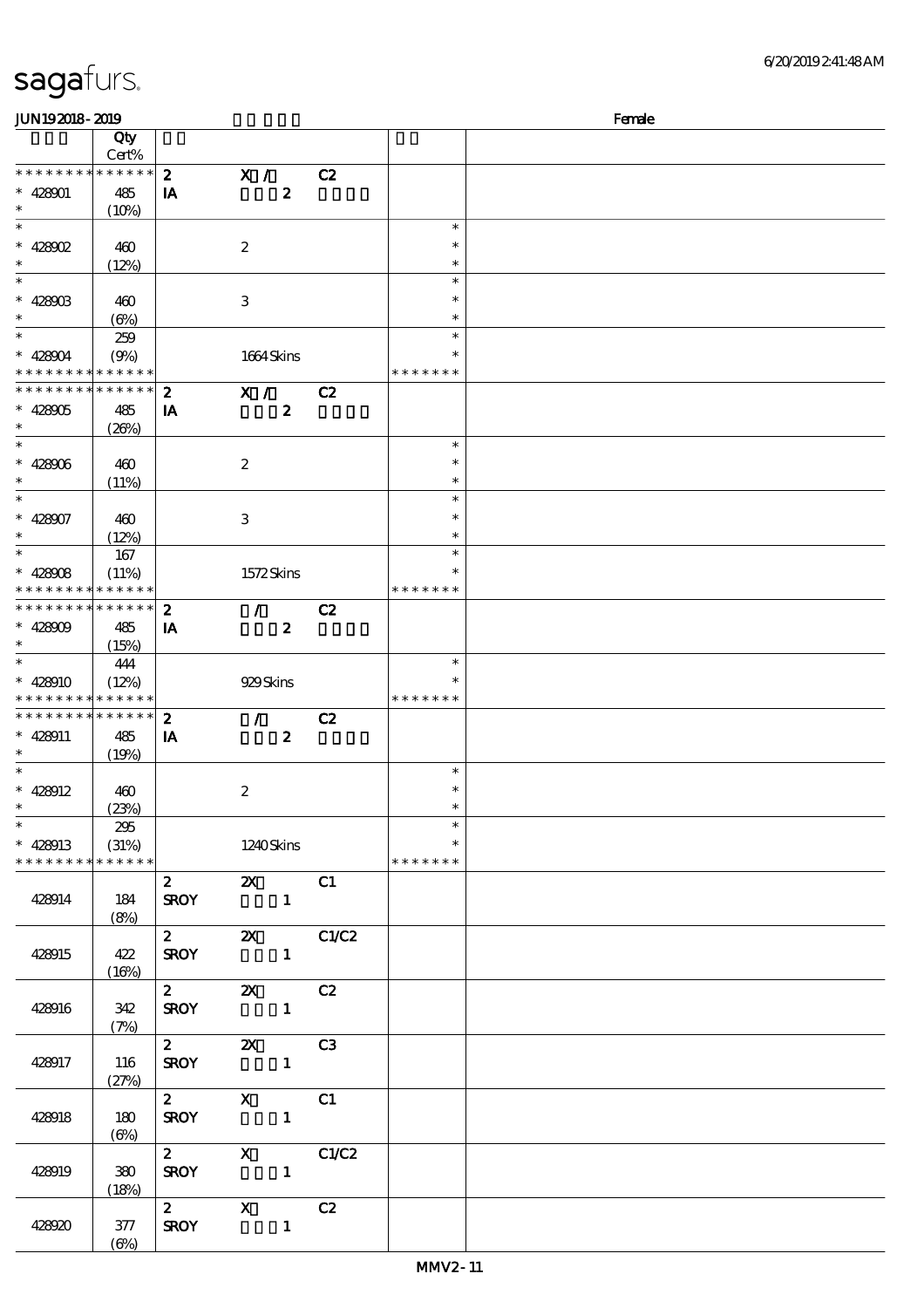428940 147

(25%)

SROY 2

#### 顺序号 Qty Cert% 说明 价格 428921 197  $(13%)$  $\overline{2}$  2X X C3 SROY 1 428922 147 (30%)  $\overline{\text{2}}$  X C3 SROY 1 428923 196 (9%)  $2$  C1 SROY 1 428924 477  $(6%)$  $\overline{c}$   $\overline{c}$   $\overline{c}$   $\overline{c}$   $\overline{c}$   $\overline{c}$   $\overline{c}$   $\overline{c}$   $\overline{c}$   $\overline{c}$   $\overline{c}$   $\overline{c}$   $\overline{c}$   $\overline{c}$   $\overline{c}$   $\overline{c}$   $\overline{c}$   $\overline{c}$   $\overline{c}$   $\overline{c}$   $\overline{c}$   $\overline{c}$   $\overline{c}$   $\overline{c}$   $\overline{$ SROY 1 428925 139  $(15%)$  $2$  C3 SROY 1 428926 151 (33%) 2 C3 SROY 1 428927 241 (14%)  $2$  C1 SROY 1 428928 292 (11%)  $\overline{c_1c_2}$ SROY 1 428929 413 (19%)  $\overline{c}$   $\overline{c}$   $\overline{c}$   $\overline{c}$   $\overline{c}$   $\overline{c}$   $\overline{c}$   $\overline{c}$   $\overline{c}$   $\overline{c}$   $\overline{c}$   $\overline{c}$   $\overline{c}$   $\overline{c}$   $\overline{c}$   $\overline{c}$   $\overline{c}$   $\overline{c}$   $\overline{c}$   $\overline{c}$   $\overline{c}$   $\overline{c}$   $\overline{c}$   $\overline{c}$   $\overline{$ SROY 1 428930 131 (45%)  $2 \hspace{1.5cm} C3$ SROY 1 428931 145  $(20%)$ 2 C3 SROY 1 428932 190 (24%)  $\overline{c}$   $\overline{c}$   $\overline{c}$   $\overline{c}$   $\overline{c}$   $\overline{c}$   $\overline{c}$   $\overline{c}$   $\overline{c}$   $\overline{c}$   $\overline{c}$   $\overline{c}$   $\overline{c}$   $\overline{c}$   $\overline{c}$   $\overline{c}$   $\overline{c}$   $\overline{c}$   $\overline{c}$   $\overline{c}$   $\overline{c}$   $\overline{c}$   $\overline{c}$   $\overline{c}$   $\overline{$ SROY 1 428933 198  $(26%)$  $2 / C3$ SROY 1 428934 169 (15%) 2  $/X$  C1/C2 SROY 1 428935 116 (20%) 2  $X$  C1/C2 SROY 1 428936 207  $(11%)$ 2 2X C1/C2 SROY 2 428937 286 (32%)  $\overline{\text{2}}$   $\overline{\text{2}}$   $\overline{\text{2}}$   $\overline{\text{2}}$   $\overline{\text{2}}$   $\overline{\text{2}}$   $\overline{\text{2}}$   $\overline{\text{2}}$   $\overline{\text{2}}$   $\overline{\text{2}}$   $\overline{\text{2}}$   $\overline{\text{2}}$   $\overline{\text{2}}$   $\overline{\text{2}}$   $\overline{\text{2}}$   $\overline{\text{2}}$   $\overline{\text{2}}$   $\overline{\text{2}}$   $\overline{\text{2}}$   $\overline{\text{2}}$  SROY 2 428938 223  $(16%)$  $\overline{2}$  X C1/C2 SROY 2 428939 322  $(20%)$  $2$  X C1/C2 SROY 2  $2 \hspace{1.5cm} C1$

JUN192018-2019 Female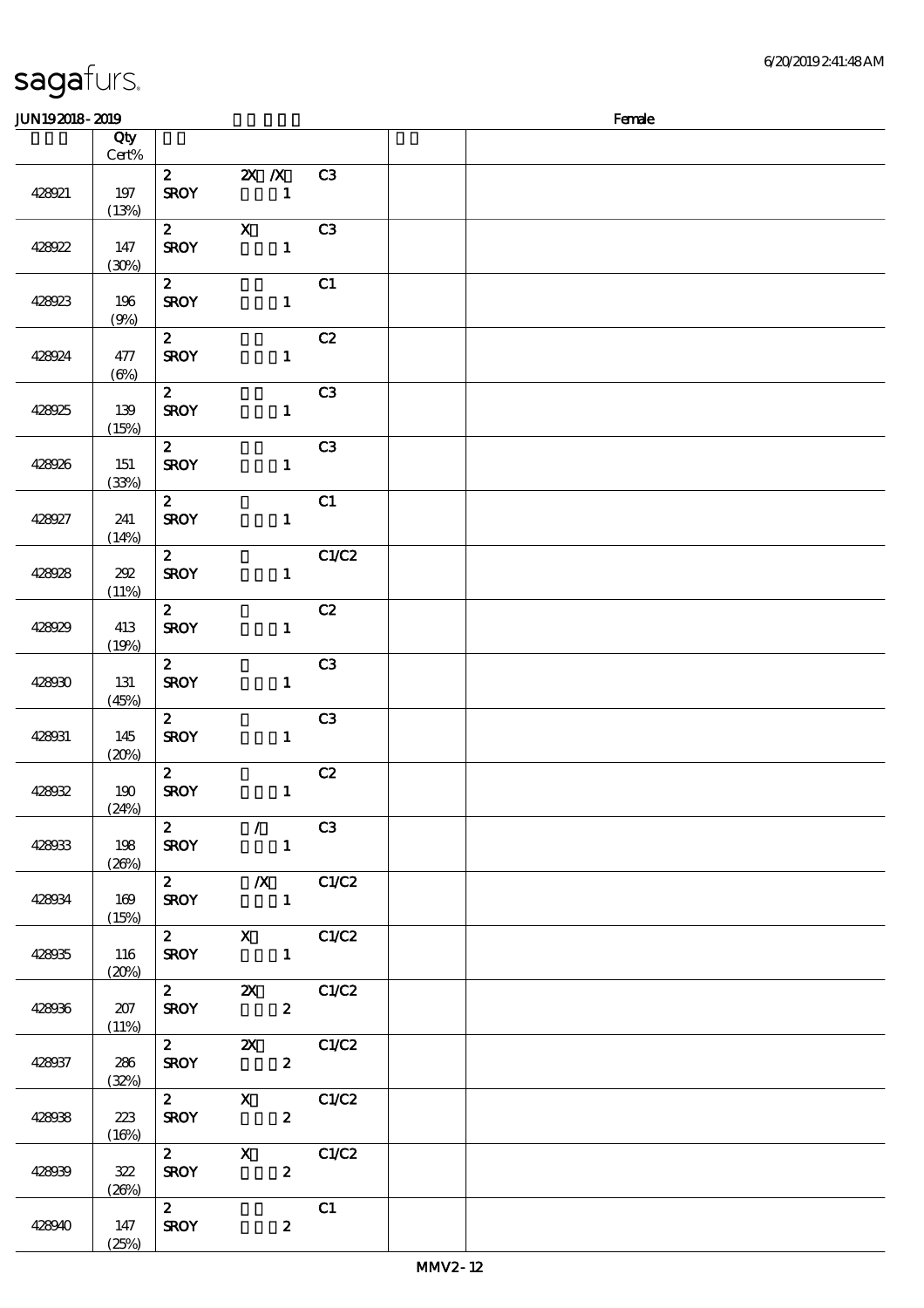| <b>JUN192018-2019</b>       |         |                |                  |                | Female        |  |  |  |  |
|-----------------------------|---------|----------------|------------------|----------------|---------------|--|--|--|--|
|                             | Qty     |                |                  |                |               |  |  |  |  |
|                             | Cert%   |                |                  |                |               |  |  |  |  |
|                             |         | $\mathbf{2}$   |                  | C1/C2          |               |  |  |  |  |
| 428941                      | 214     | <b>SROY</b>    | $\boldsymbol{z}$ |                |               |  |  |  |  |
|                             | (14%)   |                |                  |                |               |  |  |  |  |
| * * * * * * * * * * * * * * |         | $\mathbf{z}$   |                  | C2             |               |  |  |  |  |
| $* 428042$                  | 273     | <b>SROY</b>    | $\boldsymbol{z}$ |                |               |  |  |  |  |
| $\ast$                      | $(O\%)$ |                |                  |                |               |  |  |  |  |
| $\overline{\ast}$           | 109     |                |                  |                | $\ast$        |  |  |  |  |
| $* 428943$                  | (100%)  |                | 382Skins         |                | $\ast$        |  |  |  |  |
| * * * * * * * * * * * * * * |         |                |                  |                | * * * * * * * |  |  |  |  |
|                             |         | $\mathbf{z}$   | X /              | C <sub>3</sub> |               |  |  |  |  |
| 428944                      | 181     | <b>SROY</b>    | $\boldsymbol{z}$ |                |               |  |  |  |  |
|                             | (27%)   |                |                  |                |               |  |  |  |  |
|                             |         | $\mathbf{z}$   |                  | C3             |               |  |  |  |  |
| 428945                      | 200     | <b>SROY</b>    | $\boldsymbol{z}$ |                |               |  |  |  |  |
|                             | (62%)   |                |                  |                |               |  |  |  |  |
|                             |         | 2 <sup>1</sup> |                  | C1/C2          |               |  |  |  |  |
| 428946                      | 183     | <b>SROY</b>    | $\boldsymbol{z}$ |                |               |  |  |  |  |
|                             | (13%)   |                |                  |                |               |  |  |  |  |
|                             |         | $\mathbf{2}$   |                  | C1/C2          |               |  |  |  |  |
| 428947                      | 261     | <b>SROY</b>    | $\boldsymbol{z}$ |                |               |  |  |  |  |
|                             | (27%)   |                |                  |                |               |  |  |  |  |
|                             |         | $\mathbf{z}$   |                  | C1/C2          |               |  |  |  |  |
| 428948                      | 213     | <b>SROY</b>    | $\boldsymbol{2}$ |                |               |  |  |  |  |
|                             | (19%)   |                |                  |                |               |  |  |  |  |
|                             |         | $\mathbf{2}$   |                  | C1/C2          |               |  |  |  |  |
| 428949                      | 158     | <b>SROY</b>    | $\boldsymbol{z}$ |                |               |  |  |  |  |
|                             | (29%)   |                |                  |                |               |  |  |  |  |
|                             |         | $\mathbf{z}$   |                  | C1/C2          |               |  |  |  |  |
| 428950                      | 208     | <b>SROY</b>    | $\boldsymbol{z}$ |                |               |  |  |  |  |
|                             | (14%)   |                |                  |                |               |  |  |  |  |
|                             |         | $\mathbf{2}$   | $\boldsymbol{X}$ | C1/C2          |               |  |  |  |  |
| 428051                      | 213     | <b>SROY</b>    | $\boldsymbol{z}$ |                |               |  |  |  |  |
|                             | (27%)   |                |                  |                |               |  |  |  |  |
|                             |         | $\mathbf{2}$   | $\mathbf{X}$     | C2             |               |  |  |  |  |
| 428052                      | 125     | <b>SROY</b>    | $\boldsymbol{z}$ |                |               |  |  |  |  |
|                             | (28%)   |                |                  |                |               |  |  |  |  |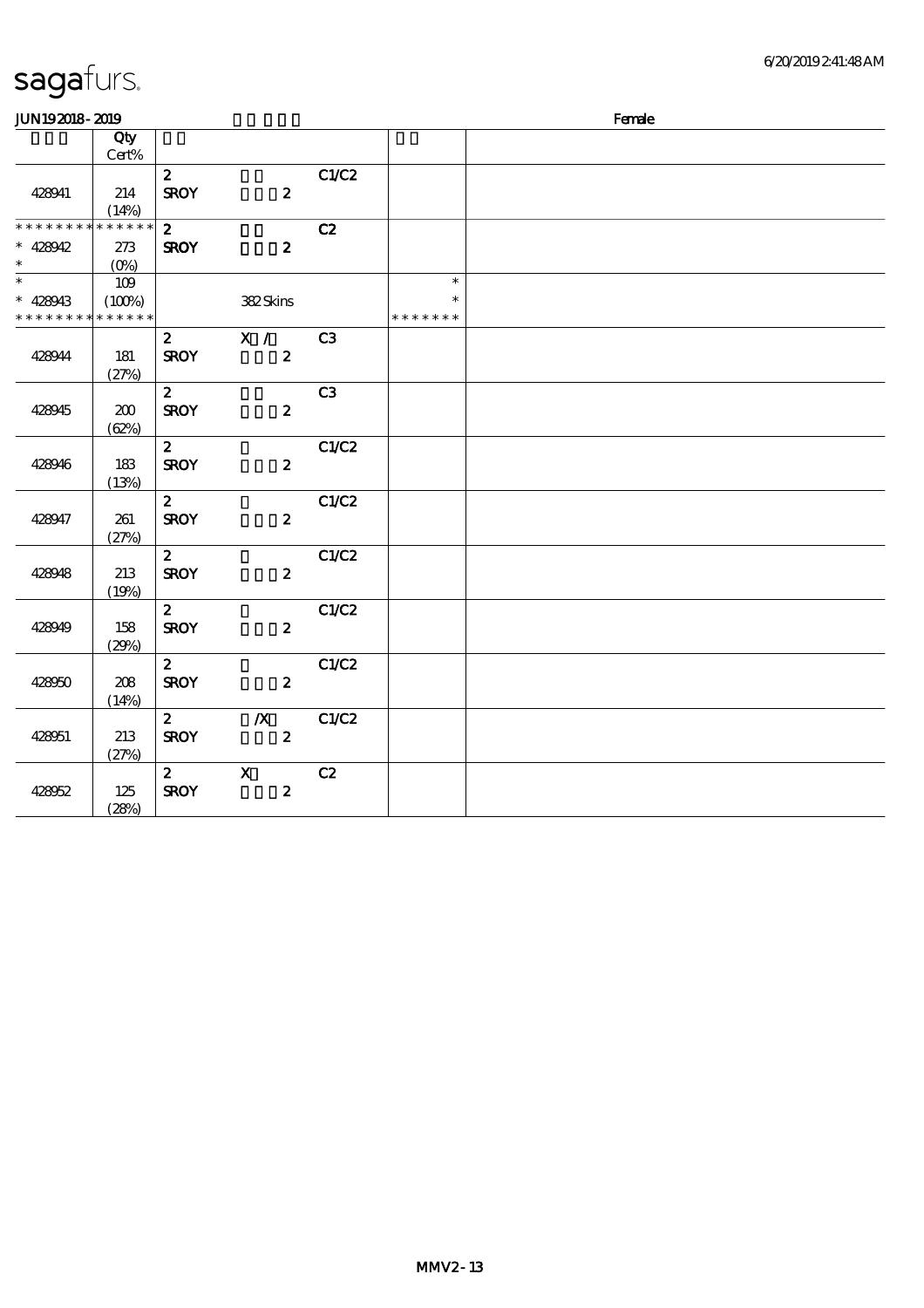| JUN192018-2019    |                 |                |                                                                                                     |                |               | Female |
|-------------------|-----------------|----------------|-----------------------------------------------------------------------------------------------------|----------------|---------------|--------|
|                   | Qty             |                |                                                                                                     |                |               |        |
|                   | $Cert\%$        |                |                                                                                                     |                |               |        |
|                   |                 | 3 <sup>1</sup> | $\mathbf{X}$                                                                                        | C2             |               |        |
| 428081            | 184             | ${\bf s}$      | $\mathbf{1}$                                                                                        |                |               |        |
|                   | (30%)           |                |                                                                                                     |                |               |        |
|                   |                 | 3 <sup>1</sup> | $\mathbf{x}$                                                                                        | C2             |               |        |
| 428082            | 180             | ${\bf s}$      | $\mathbf{1}$                                                                                        |                |               |        |
|                   | (31%)           |                |                                                                                                     |                |               |        |
|                   |                 | $\mathbf{3}$   |                                                                                                     | C2             |               |        |
| 428983            | 110             | ${\bf s}$      | $\mathbf{1}$                                                                                        |                |               |        |
|                   | (20%)           |                |                                                                                                     |                |               |        |
|                   |                 | $\mathbf{3}$   | $\mathcal{L}$                                                                                       | C2             |               |        |
| 428084            | 124             | ${\bf s}$      | $\mathbf{1}$                                                                                        |                |               |        |
|                   | (19%)           |                |                                                                                                     |                |               |        |
|                   |                 | 3 <sup>1</sup> | X /                                                                                                 | C2             |               |        |
| 428985            | 134             | ${\bf s}$      | $\boldsymbol{2}$                                                                                    |                |               |        |
|                   | (28%)           |                |                                                                                                     |                |               |        |
|                   |                 | $\mathbf{3}$   | $X / \sqrt{2}$                                                                                      | C2             |               |        |
| 428986            | 211             | ${\bf I\!B}$   | $\mathbf{1}$                                                                                        |                |               |        |
|                   | (10%)           |                |                                                                                                     |                |               |        |
|                   |                 | $\mathbf{3}$   | $\mathcal{L}$                                                                                       | C2             |               |        |
| 428987            | 196             | $\mathbf{B}$   | $\mathbf{1}$                                                                                        |                |               |        |
|                   | (5%)            |                |                                                                                                     |                |               |        |
| * * * * * * * *   | * * * * * * *   | 3 <sup>1</sup> | $\boldsymbol{\alpha}$                                                                               | C1/C2          |               |        |
| $* 428088$        | 348             | <b>SAGA</b>    | $\mathbf{1}$                                                                                        |                |               |        |
| $\ast$            | $(O\% )$        |                |                                                                                                     |                |               |        |
| $\overline{\ast}$ | 109             |                |                                                                                                     |                | $\ast$        |        |
| * $428080$        | (100%)          |                | $457\mathrm{S}$ kins                                                                                |                |               |        |
| * * * * * * * *   | $* * * * * * *$ |                |                                                                                                     |                | * * * * * * * |        |
|                   |                 | 3 <sup>1</sup> | $\mathbf{x}$                                                                                        | C3             |               |        |
| 428990            | 146             | <b>SAGA</b>    | $\sim$ 1                                                                                            |                |               |        |
|                   | (23%)           |                |                                                                                                     |                |               |        |
|                   |                 | 3 <sup>1</sup> | $\mathbf{X}$                                                                                        | C1/C2          |               |        |
| 428991            | 356             | <b>SAGA</b>    | $\blacksquare$                                                                                      |                |               |        |
|                   | (21%)           |                |                                                                                                     |                |               |        |
|                   |                 | 3 <sup>1</sup> | $\mathbf X$                                                                                         | C <sub>3</sub> |               |        |
| 428992            | 165             | <b>SAGA</b>    | $\mathbf{1}$                                                                                        |                |               |        |
|                   | (14%)           | 3 <sup>7</sup> |                                                                                                     |                |               |        |
| 428993            | 311             |                | <b>SAGA</b>                                                                                         | C1/C2          |               |        |
|                   |                 |                |                                                                                                     | $\mathbf{1}$   |               |        |
|                   | (14%)           | $\overline{3}$ |                                                                                                     | C3             |               |        |
| 428094            | 141             | <b>SAGA</b>    | $1 -$                                                                                               |                |               |        |
|                   | (24%)           |                |                                                                                                     |                |               |        |
|                   |                 | $\overline{3}$ |                                                                                                     | C1             |               |        |
| 428995            | 226             | <b>SAGA</b>    | $\mathbf{1}$                                                                                        |                |               |        |
|                   | (11%)           |                |                                                                                                     |                |               |        |
|                   |                 | $3^{\circ}$    |                                                                                                     | C2             |               |        |
| 428996            | 463             |                | <b>SAGA</b><br>$1 -$                                                                                |                |               |        |
|                   | (15%)           |                |                                                                                                     |                |               |        |
|                   |                 |                | $3$ / C3                                                                                            |                |               |        |
| 428997            | 191             |                | SAGA 1                                                                                              |                |               |        |
|                   | (27%)           |                |                                                                                                     |                |               |        |
|                   |                 |                | $\begin{array}{ccc} 3 & & \mathcal{X} & \mathcal{C1} \mathcal{C2} \\ \text{SAGA} & & 1 \end{array}$ |                |               |        |
| 428998            | 298             |                |                                                                                                     |                |               |        |
|                   | (23%)           |                |                                                                                                     |                |               |        |
|                   |                 |                | $\overline{3}$ $\overline{2X}$ $\overline{C2}$                                                      |                |               |        |
| 428999            | 217             |                | SAGA 2                                                                                              |                |               |        |
|                   | (19%)           |                |                                                                                                     |                |               |        |
|                   |                 |                | $\overline{\text{3}}$ $\overline{\text{X}}$                                                         | C2             |               |        |
| 429000            | 224             |                | <b>SAGA</b><br>$\boldsymbol{z}$                                                                     |                |               |        |
|                   | (23%)           |                |                                                                                                     |                |               |        |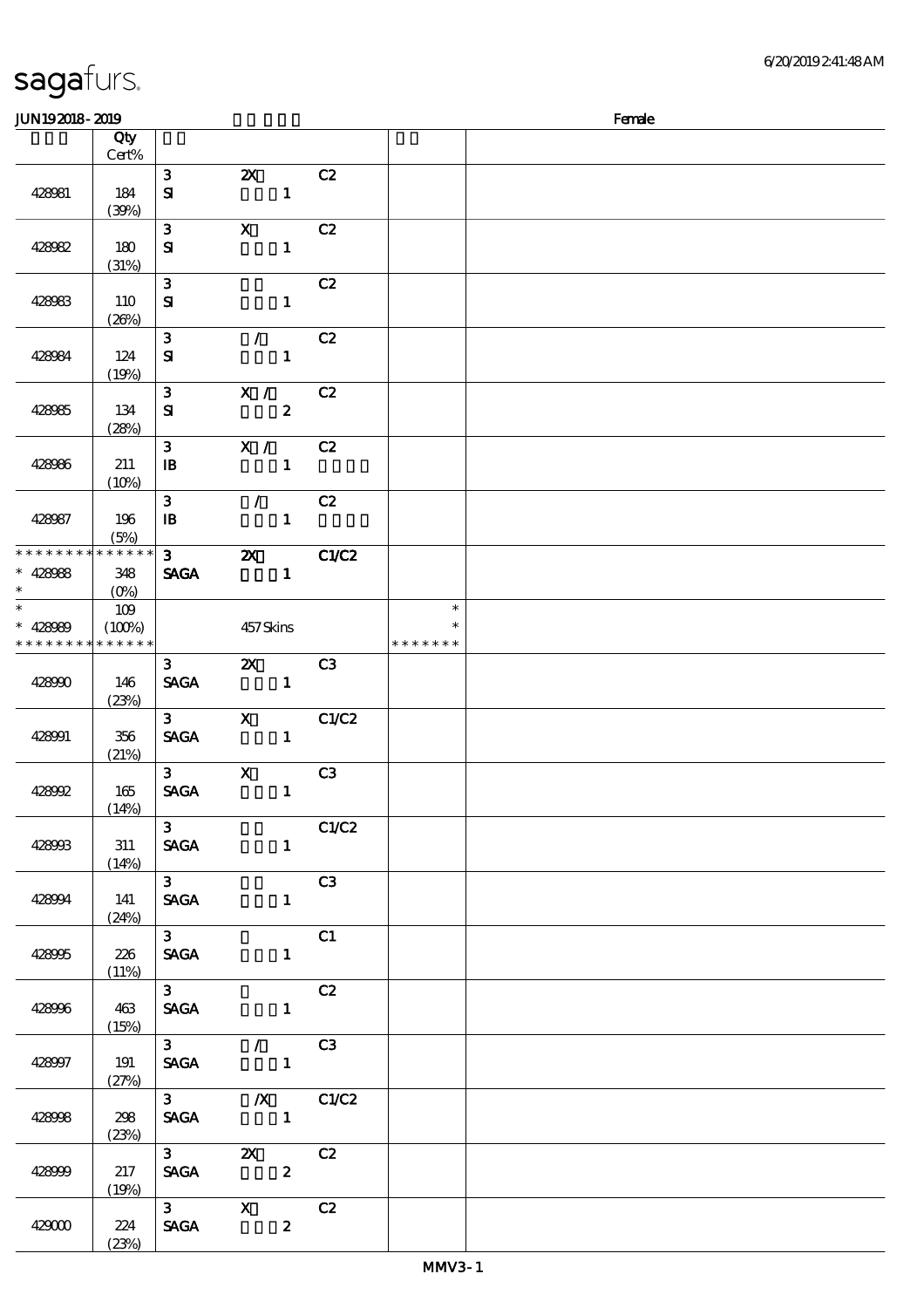| JUN192018-2019                           |                    |                   |                     |            |               | Female |
|------------------------------------------|--------------------|-------------------|---------------------|------------|---------------|--------|
|                                          | Qty                |                   |                     |            |               |        |
|                                          | Cert%              |                   |                     |            |               |        |
|                                          |                    | 3 <sup>1</sup>    |                     | C2         |               |        |
| 429001                                   | 242                | <b>SAGA</b>       | $\boldsymbol{z}$    |            |               |        |
|                                          | (23%)              |                   |                     |            |               |        |
|                                          |                    | 3 <sup>1</sup>    |                     | C2         |               |        |
| 429002                                   | 355                | <b>SAGA</b>       | $\boldsymbol{2}$    |            |               |        |
|                                          | (22%)              |                   |                     |            |               |        |
|                                          |                    | 3 <sup>1</sup>    | $\boldsymbol{X}$    | C2         |               |        |
| 429003                                   | 193                | <b>SAGA</b>       | $\boldsymbol{2}$    |            |               |        |
|                                          | (23%)              |                   |                     |            |               |        |
|                                          |                    | $\mathbf{3}$      | X /<br>$\mathbf{1}$ | C2<br>COR1 |               |        |
| 429004                                   | 177<br>(24%)       | IA                |                     |            |               |        |
| * * * * * * * *                          | * * * * * *        | 3 <sup>1</sup>    | X /                 | C2         |               |        |
| $* 429005$                               | 525                | IA                | $\mathbf{1}$        |            |               |        |
| $\ast$                                   | (9%)               |                   |                     |            |               |        |
| $\ast$                                   |                    |                   |                     |            | $\ast$        |        |
| $* 429006$                               | 500                |                   | $\boldsymbol{2}$    |            | $\ast$        |        |
| $\ast$                                   | (11%)              |                   |                     |            | $\ast$        |        |
| $\ast$                                   | 226                |                   |                     |            | $\ast$        |        |
| $* 429007$                               | (8%)               |                   | 1251 Skins          |            | $\ast$        |        |
| * * * * * * * *                          | $* * * * * * *$    |                   |                     |            | * * * * * * * |        |
| * * * * * * * *                          | $* * * * * * *$    | $\mathbf{3}$      | $\mathcal{L}$       | C2         |               |        |
| $* 429008$                               | 525                | IA                | $\mathbf{1}$        |            |               |        |
| $\ast$                                   | (7%)               |                   |                     |            |               |        |
| $\overline{\ast}$                        |                    |                   |                     |            | $\ast$        |        |
| $* 429009$                               | 500                |                   | $\boldsymbol{2}$    |            | $\ast$        |        |
| $\ast$                                   | (11%)              |                   |                     |            | $\ast$        |        |
| $\overline{\ast}$                        | 141                |                   |                     |            | $\ast$        |        |
| $* 429010$                               | (17%)              |                   | 1166Skins           |            | $\ast$        |        |
| * * * * * * * *                          | $* * * * * * *$    |                   |                     |            | * * * * * * * |        |
|                                          |                    | $\mathbf{3}$      | X /                 | C2         |               |        |
| 429011                                   | 547                | IA                | $\boldsymbol{z}$    |            |               |        |
|                                          | (14%)              |                   |                     |            |               |        |
| * * * * * * * * <mark>* * * * * *</mark> |                    | $\mathbf{3}$      | $\mathcal{L}$       | C2         |               |        |
| $* 420012$                               | 485                | ${\bf I} {\bf A}$ | $\boldsymbol{z}$    |            |               |        |
| $\ast$<br>$\ast$                         | (21%)              |                   |                     |            | $\ast$        |        |
|                                          | $\boldsymbol{\pi}$ |                   |                     |            | $\ast$        |        |
| $* 429013$<br>* * * * * * * *            | (8%)<br>******     |                   | 555Skins            |            | * * * * * * * |        |
|                                          |                    | 3 <sup>7</sup>    | $X$ $N$             | C2         |               |        |
| 429014                                   | 204                | <b>SROY</b>       | $\sim$ 1            |            |               |        |
|                                          | (17%)              |                   |                     |            |               |        |
|                                          |                    | $3^{\circ}$       |                     | C2         |               |        |
| 429015                                   | 119                | <b>SROY</b>       | $\mathbf{1}$        |            |               |        |
|                                          | (25%)              |                   |                     |            |               |        |
|                                          |                    | $3^{\circ}$       | $\mathcal{L}$       | C2         |               |        |
| 429016                                   | 319                | <b>SROY</b>       | $\mathbf{1}$        |            |               |        |
|                                          | (25%)              |                   |                     |            |               |        |
|                                          |                    | $3^{\circ}$       | X /                 | C2         |               |        |
| 429017                                   | 119                | <b>SROY</b>       | $\mathbf{2}$        |            |               |        |
|                                          | (22%)              |                   |                     |            |               |        |
|                                          |                    | $3^{\circ}$       | $\mathcal{L}$       | C2         |               |        |
| 429018                                   | 172                | <b>SROY</b>       | $\boldsymbol{z}$    |            |               |        |
|                                          | (30%)              |                   |                     |            |               |        |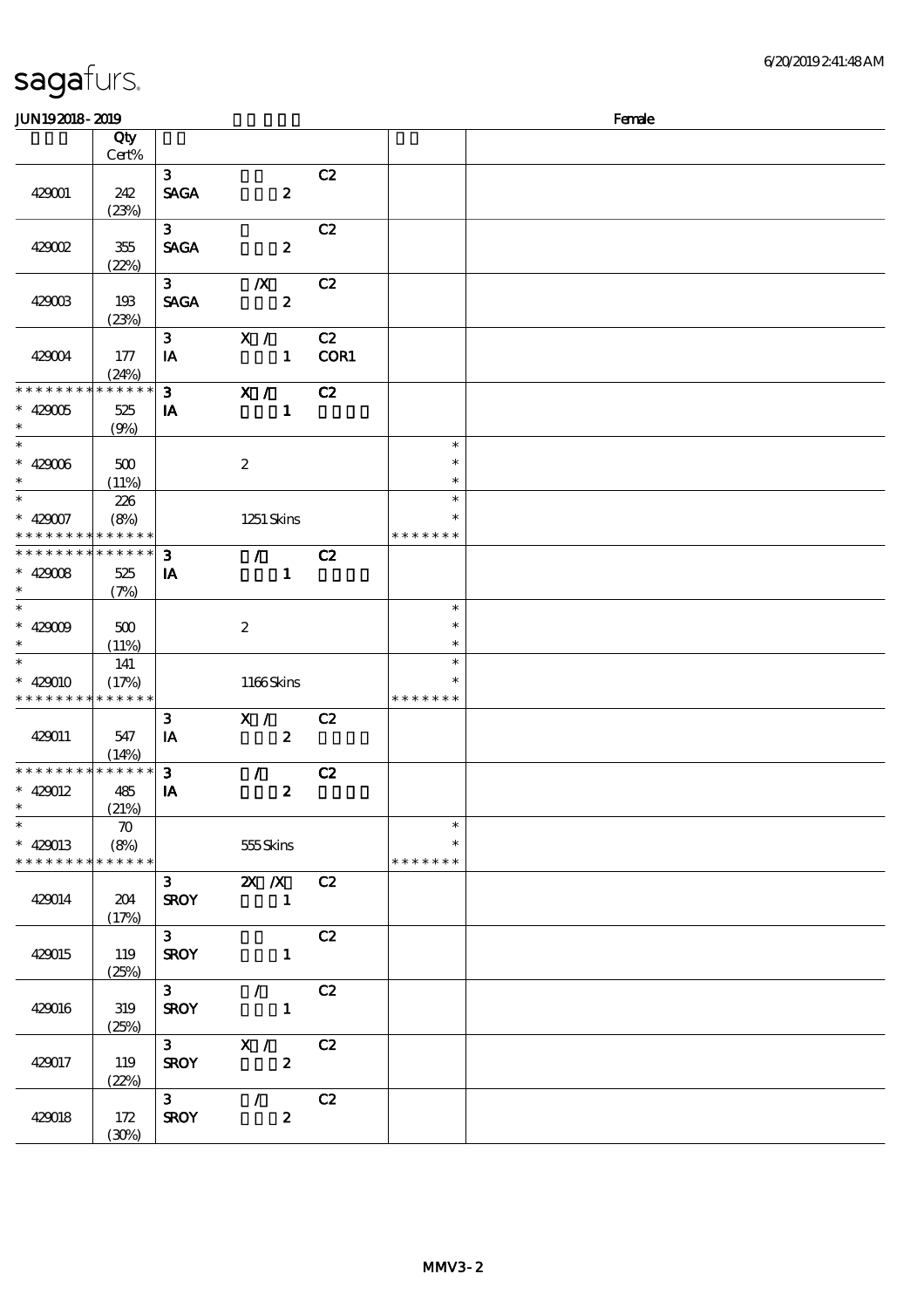| JUN192018-2019                            |                                 |                             |                                         |                          |                |               | Female |
|-------------------------------------------|---------------------------------|-----------------------------|-----------------------------------------|--------------------------|----------------|---------------|--------|
|                                           | Qty                             |                             |                                         |                          |                |               |        |
|                                           | Cert%                           |                             |                                         |                          |                |               |        |
| * * * * * * * *                           | * * * * * *                     | $\boldsymbol{\mathfrak{D}}$ | X /                                     | C2                       |                |               |        |
| $* 429041$                                | 405                             | (S)                         | $\mathbf{1}$                            |                          | $\blacksquare$ |               |        |
| $\ast$                                    | (12%)                           |                             |                                         |                          |                |               |        |
| $\overline{\ast}$                         | 45                              |                             |                                         |                          |                | $\ast$        |        |
| $* 420042$                                | $(O\!\!\!\!\!\!\backslash\rho)$ |                             | 450Skins                                |                          |                | $\ast$        |        |
| * * * * * * * *                           | $* * * * * * *$                 |                             |                                         |                          |                | * * * * * * * |        |
| * * * * * * * *                           | * * * * * *                     | $\boldsymbol{\mathbf{z}}$   |                                         |                          |                |               |        |
|                                           |                                 |                             | X /                                     | C2                       |                |               |        |
| $* 429043$                                | 425                             | $\boldsymbol{\mathcal{S}}$  | $\mathbf{1}$                            | $\blacksquare$           |                |               |        |
| $\ast$                                    | (13%)                           |                             |                                         |                          |                |               |        |
|                                           | 170                             |                             |                                         |                          |                | $\ast$        |        |
| $* 429044$                                | (11%)                           |                             | 595Skins                                |                          |                | $\ast$        |        |
| * * * * * * * * * * * * * *               |                                 |                             |                                         |                          |                | * * * * * * * |        |
|                                           |                                 | $\boldsymbol{\mathfrak{D}}$ | $\mathcal{F}$                           | C2                       |                |               |        |
| 429045                                    | 236                             | (SI)                        | $\mathbf{1}$                            | $\overline{\mathbf{1}}$  |                |               |        |
|                                           | (11%)                           |                             |                                         |                          |                |               |        |
| * * * * * * * *                           | * * * * * *                     | $\boldsymbol{\mathbf{z}}$   | $\mathcal{L}$                           | C2                       |                |               |        |
| $* 420046$                                | 425                             | $\boldsymbol{\mathcal{S}}$  | $\mathbf{1}$                            |                          | $\blacksquare$ |               |        |
| $\ast$                                    | (9%)                            |                             |                                         |                          |                |               |        |
| $\ast$                                    | 133                             |                             |                                         |                          |                | $\ast$        |        |
|                                           |                                 |                             |                                         |                          |                | $\ast$        |        |
| $* 420047$<br>* * * * * * * * * * * * * * | (9%)                            |                             | 558Skins                                |                          |                | * * * * * * * |        |
|                                           |                                 |                             |                                         |                          |                |               |        |
| * * * * * * * * * * * * * *               |                                 | $\boldsymbol{\mathbf{z}}$   | X /                                     | C2                       |                |               |        |
| $* 420048$                                | 405                             | $\boldsymbol{\mathcal{S}}$  | $\boldsymbol{z}$                        |                          | $\blacksquare$ |               |        |
| $\ast$                                    | (16%)                           |                             |                                         |                          |                |               |        |
| $\overline{\ast}$                         | 66                              |                             |                                         |                          |                | $\ast$        |        |
| $* 420049$                                | (19%)                           |                             | 471 Skins                               |                          |                |               |        |
| * * * * * * * *                           | * * * * * *                     |                             |                                         |                          |                | * * * * * * * |        |
| * * * * * * * *                           | $* * * * * * *$                 | $\boldsymbol{\mathfrak{D}}$ | $\mathcal{F}$                           | C2                       |                |               |        |
| $* 429050$                                | 425                             | $\boldsymbol{S}$            | $\boldsymbol{z}$                        | $\blacksquare$           |                |               |        |
| $\ast$                                    | (28%)                           |                             |                                         |                          |                |               |        |
| $\ast$                                    |                                 |                             |                                         |                          |                | $\ast$        |        |
| $* 429051$                                |                                 |                             |                                         |                          |                | $\ast$        |        |
| $\ast$                                    | 400                             |                             | $\boldsymbol{z}$                        |                          |                | $\ast$        |        |
|                                           | (28%)                           |                             |                                         |                          |                |               |        |
|                                           | 155                             |                             |                                         |                          |                | $\ast$        |        |
| $* 420052$                                | (38%)                           |                             | 980Skins                                |                          |                | $\ast$        |        |
| * * * * * * * * * * * * * *               |                                 |                             |                                         |                          |                | *******       |        |
| * * * * * * * * * * * * * * *             |                                 | $\mathbf{o}$                | $\overline{\mathbf{X}}$ / $\mathbf{C2}$ |                          |                |               |        |
| $* 42003$                                 | 465                             | (S)                         | $1 -$                                   | $\blacksquare$           |                |               |        |
| $\ast$                                    | (10%)                           |                             |                                         |                          |                |               |        |
| $\ast$                                    |                                 |                             |                                         |                          |                | $\ast$        |        |
| $* 420054$                                | 440                             |                             | $\boldsymbol{2}$                        |                          |                | $\ast$        |        |
| $\ast$                                    | (12%)                           |                             |                                         |                          |                | $\ast$        |        |
|                                           |                                 |                             |                                         |                          |                | $\ast$        |        |
| $* 42005$                                 | 440                             |                             | 3                                       |                          |                | $\ast$        |        |
| $\ast$                                    | (15%)                           |                             |                                         |                          |                | $\ast$        |        |
| $\ast$                                    |                                 |                             |                                         |                          |                | $\ast$        |        |
|                                           |                                 |                             |                                         |                          |                |               |        |
| $* 420066$                                | 440                             |                             | $\bf{4}$                                |                          |                | $\ast$        |        |
| $*$                                       | (16%)                           |                             |                                         |                          |                | $\ast$        |        |
| $\ast$                                    |                                 |                             |                                         |                          |                | $\ast$        |        |
| $* 429057$                                | 440                             |                             | $\mathbf{5}$                            |                          |                | $\ast$        |        |
| $*$                                       | (15%)                           |                             |                                         |                          |                | $\ast$        |        |
| $\overline{\ast}$                         |                                 |                             |                                         |                          |                | $\ast$        |        |
| $* 420058$                                | 440                             |                             | $\boldsymbol{6}$                        |                          |                | $\ast$        |        |
| $\ast$ . The set of $\ast$                | (14%)                           |                             |                                         |                          |                | $\ast$        |        |
| $\ast$                                    | 96                              |                             |                                         |                          |                | $\ast$        |        |
| $* 429059$                                | (9%)                            |                             | 2761 Skins                              |                          |                |               |        |
| * * * * * * * *                           | $* * * * * * *$                 |                             |                                         |                          |                | * * * * * * * |        |
| * * * * * * * *                           | $\ast\ast\ast\ast\ast\ast$      | $\mathbf 0$                 | X / C2                                  |                          |                |               |        |
|                                           |                                 |                             |                                         |                          |                |               |        |
| $* 42000$                                 | 445                             | $\boldsymbol{\mathcal{S}}$  | $\mathbf{1}$                            | $\overline{\phantom{a}}$ |                |               |        |
| $\ast$                                    | (13%)                           |                             |                                         |                          |                |               |        |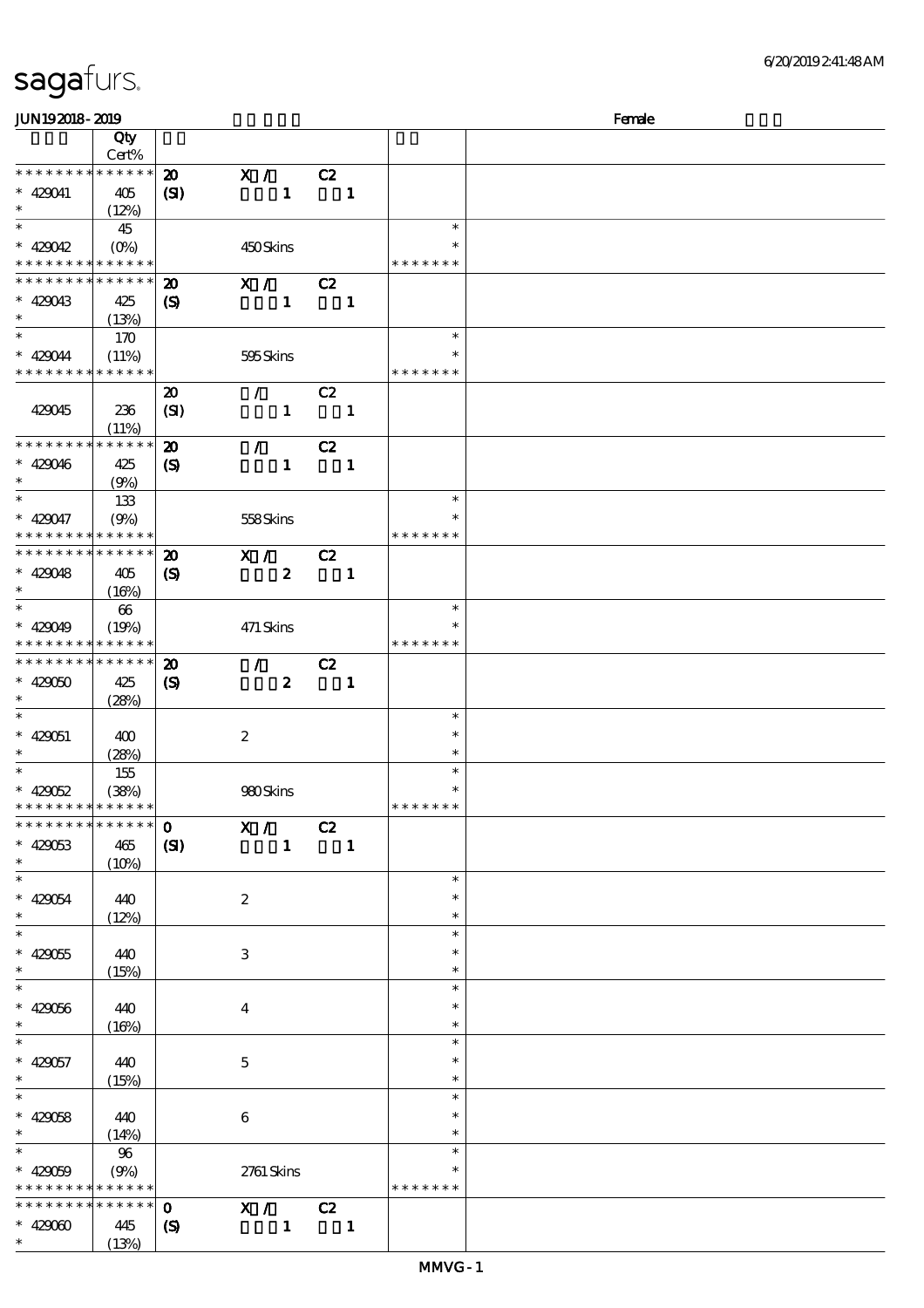| JUN192018-2019                           |                 |                  |                                 |              |                |               | Female |
|------------------------------------------|-----------------|------------------|---------------------------------|--------------|----------------|---------------|--------|
|                                          | Qty             |                  |                                 |              |                |               |        |
|                                          | $\mbox{Cert}\%$ |                  |                                 |              |                |               |        |
| $\ast$                                   |                 | $\mathbf{O}$     | $\mathbf{X}$ /                  |              | C2             | $\ast$        |        |
| $* 429061$                               | 420             | $\boldsymbol{S}$ |                                 | $\mathbf{1}$ | $\blacksquare$ | $\ast$        |        |
| $\ast$                                   | (14%)           |                  |                                 |              |                | $\ast$        |        |
| $\overline{\ast}$                        |                 |                  |                                 |              |                | $\ast$        |        |
| $* 42002$                                | 420             |                  | $\ensuremath{\mathbf{3}}$       |              |                | $\ast$        |        |
| $\ast$                                   | (10%)           |                  |                                 |              |                | $\ast$        |        |
| $\overline{\ast}$                        |                 |                  |                                 |              |                | $\ast$        |        |
| $* 42903$                                | 420             |                  | $\boldsymbol{4}$                |              |                | $\ast$        |        |
| $\ast$                                   | (12%)           |                  |                                 |              |                | $\ast$        |        |
| $\overline{\ast}$                        |                 |                  |                                 |              |                | $\ast$        |        |
| $* 429064$                               |                 |                  |                                 |              |                | $\ast$        |        |
| $\ast$                                   | 420             |                  | $\mathbf 5$                     |              |                | $\ast$        |        |
|                                          | (15%)           |                  |                                 |              |                | $\ast$        |        |
|                                          |                 |                  |                                 |              |                |               |        |
| $* 42005$                                | 420             |                  | $\,6\,$                         |              |                | $\ast$        |        |
| $\ast$<br>$\overline{\ast}$              | (23%)           |                  |                                 |              |                | $\ast$        |        |
|                                          |                 |                  |                                 |              |                | $\ast$        |        |
| $* 429066$                               | 420             |                  | $\boldsymbol{7}$                |              |                | $\ast$        |        |
| $\ast$                                   | (9%)            |                  |                                 |              |                | $\ast$        |        |
| $\ast$                                   |                 |                  |                                 |              |                | $\ast$        |        |
| $* 429067$                               | 420             |                  | $\bf8$                          |              |                | $\ast$        |        |
| $\ast$                                   | $(\Theta)$      |                  |                                 |              |                | $\ast$        |        |
| $\overline{\ast}$                        |                 |                  |                                 |              |                | $\ast$        |        |
| $* 42008$                                | 420             |                  | $\boldsymbol{9}$                |              |                | $\ast$        |        |
| $\ast$                                   | (13%)           |                  |                                 |              |                | $\ast$        |        |
| $\overline{\ast}$                        |                 |                  |                                 |              |                | $\ast$        |        |
| $* 429009$                               | 420             |                  | $10\,$                          |              |                | $\ast$        |        |
| $\ast$                                   | (15%)           |                  |                                 |              |                | $\ast$        |        |
| $\overline{\ast}$                        |                 |                  |                                 |              |                | $\ast$        |        |
| * $429070$                               | 420             |                  | $11\,$                          |              |                | $\ast$        |        |
| $\ast$                                   | (28%)           |                  |                                 |              |                | $\ast$        |        |
| $\overline{\phantom{0}}$                 |                 |                  |                                 |              |                | $\ast$        |        |
| * 429071                                 | 420             |                  | $12\,$                          |              |                | $\ast$        |        |
| $\ast$                                   | (19%)           |                  |                                 |              |                | $\ast$        |        |
| $\overline{\phantom{0}}$                 | 152             |                  |                                 |              |                | $\ast$        |        |
| * $420072$                               | (25%)           |                  | 5217Skins                       |              |                | $\ast$        |        |
| * * * * * * * * <mark>* * * * * *</mark> |                 |                  |                                 |              |                | * * * * * * * |        |
| * * * * * * * * * * * * * * *            |                 | $\mathbf{o}$     | $\mathcal{L}$                   |              | C2             |               |        |
| $* 420073$                               | 465             | (S)              |                                 | $\mathbf{1}$ | $\blacksquare$ |               |        |
| $\ast$                                   | $(\Theta)$      |                  |                                 |              |                |               |        |
| $\ast$                                   |                 |                  |                                 |              |                | $\ast$        |        |
|                                          |                 |                  |                                 |              |                | $\ast$        |        |
| $* 420074$<br>$\ast$                     | 440             |                  | $\boldsymbol{z}$                |              |                | $\ast$        |        |
| $\overline{\ast}$                        | (19%)           |                  |                                 |              |                | $\ast$        |        |
|                                          |                 |                  |                                 |              |                | $\ast$        |        |
| $* 429075$<br>$\ast$                     | 440             |                  | 3                               |              |                |               |        |
| $\ast$                                   | (23%)           |                  |                                 |              |                | $\ast$        |        |
|                                          |                 |                  |                                 |              |                | $\ast$        |        |
| $* 429076$                               | 440             |                  | $\bf{4}$                        |              |                | $\ast$        |        |
| $\ast$<br>$\ast$                         | (11%)           |                  |                                 |              |                | $\ast$        |        |
|                                          |                 |                  |                                 |              |                | $\ast$        |        |
| $* 429077$                               | 440             |                  | $\mathbf{5}$                    |              |                | $\ast$        |        |
| $\ast$                                   | (17%)           |                  |                                 |              |                | $\ast$        |        |
| $\overline{\phantom{0}}$                 | 398             |                  |                                 |              |                | $\ast$        |        |
| $* 429078$                               | (14%)           |                  | 2623Skins                       |              |                |               |        |
| * * * * * * * *                          | * * * * * *     |                  |                                 |              |                | * * * * * * * |        |
| * * * * * * * *                          | $******$        | $\mathbf{o}$     | $\mathcal{F}$ and $\mathcal{F}$ |              | C2             |               |        |
| $* 429079$                               | 445             | $\boldsymbol{S}$ |                                 |              | $1 \quad 1$    |               |        |
| $\ast$                                   | (5%)            |                  |                                 |              |                |               |        |
| $\ast$                                   |                 |                  |                                 |              |                | $\ast$        |        |
| $* 42000$                                | 420             |                  | $\boldsymbol{z}$                |              |                | $\ast$        |        |
| $\ast$                                   | (10%)           |                  |                                 |              |                | $\ast$        |        |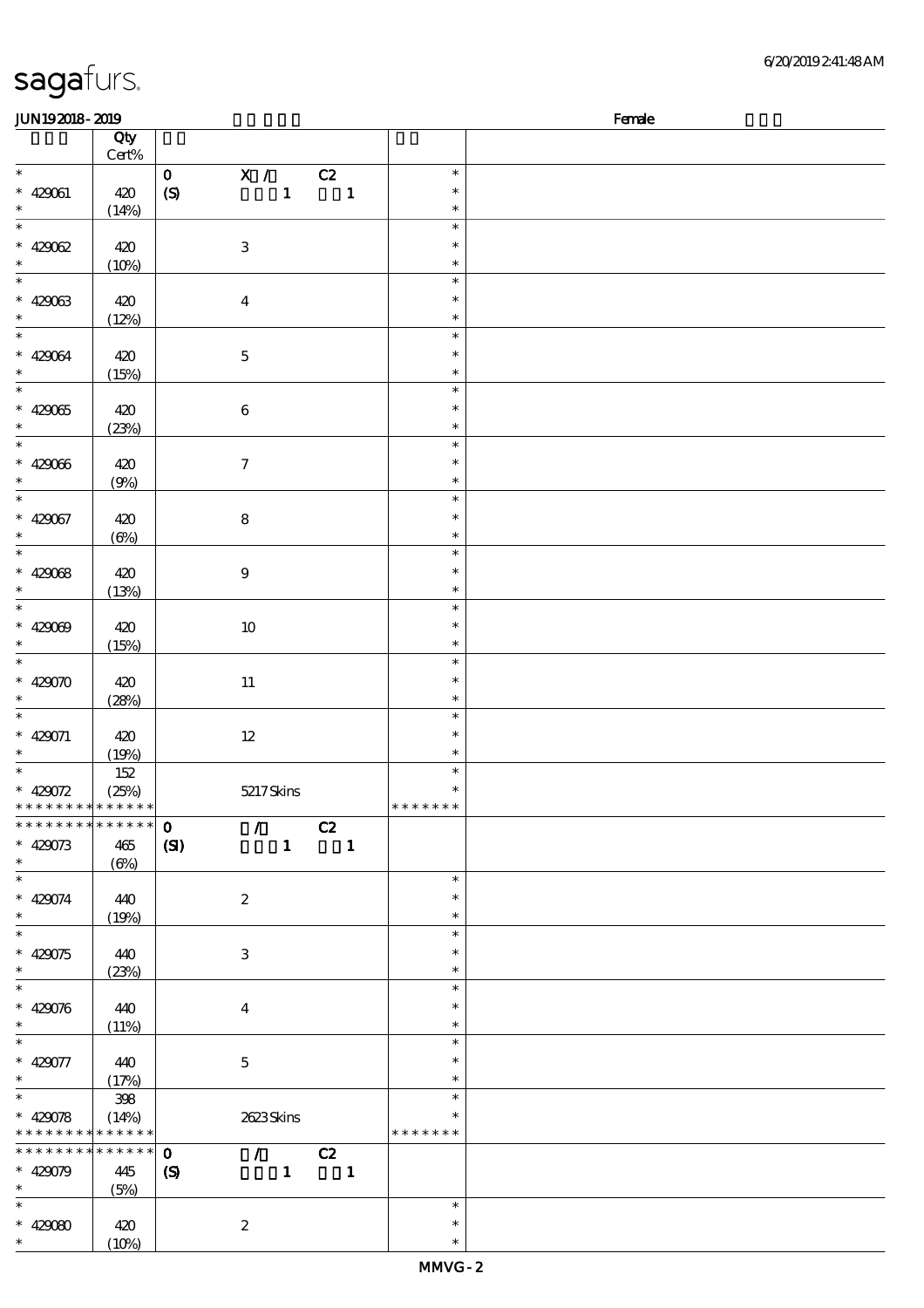\* \*

\* \* \*

> \* \* \*

429098 420

429099 420

429100 420

(32%)

(20%)

(23%)

4

5

6

#### $JUN192018-2019$  Female 顺序号 Qty Cert% 说明 价格 \* \* \* 429081 420  $(13%)$ 0 / C2  $(S)$  1 1 \* \* \* \* \* \* 429082 420 (13%) 4 \* \* \* \* \* \*  $429083$   $420$ (15%) 5 \* \* \* \* \* \* 429084 420  $(16%)$ 6 \* \* \* \* \* \* 429085 420 (8%) 7 \* \* \* \* \* \* 429086 420 (6%) 8 \* \* \* \* \* \* 429087 420 (8%) 9 \* \* \* \* \* \* 429088 420 (21%) 10 \* \* \* \* \* \* 429089 420 (30%) 11 \* \* \* \* \* \* 429090 420  $(16%)$ 12 \* \* \* \* \* \* 429091 420  $(11%)$ 13 \* \* \* \* \* \* 429092 420  $(10%)$ 14 \* \* \* \* \* \* 429093 420 (9%) 15 \* \* \* \* \* 429094 \* \* \* \* \* \* \* \* \* \* \* \* 332 (9%) 6657 Skins \* \* \* \* \* \* \* \* \* 0 X / C2  $(S)$  2 1 **\* \* \* \* \* \* \* \* \* \* \* \* \* \*** \* \* 429095 445 (14%) \* \* \* 429096 420  $(30%)$ 2 \* \* \* \* \* \* 429097 420 (17%) 3 \* \* \* \* \*

\* \*

\* \* \*

\* \*  $\ddot{\phantom{0}}$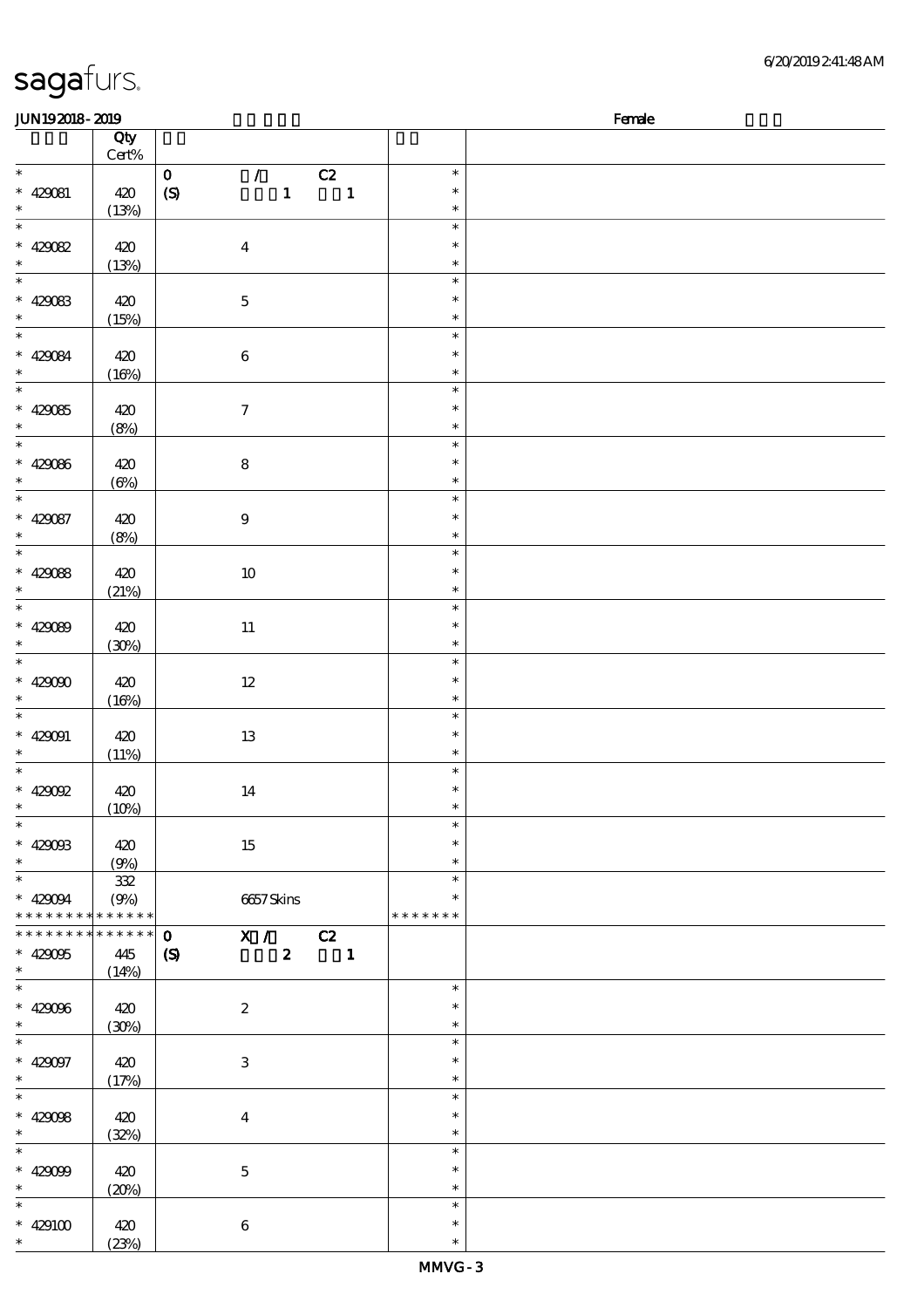\*

\*

\*

\*

\*

\*

\*

\*

\* \* \*

\*

\*

\* \* \*

\*

\*

\* \* \*

\*

\*

\* \*

\* \* \*

\* \* \*

\*

\*

\* \*

\*

\*

\*

\*

\*

\*

\* \* \*

429120 420

(43%)

12

#### 顺序号 Qty Cert% 说明 价格 \* 429101 420  $(30%)$ 0 X / C2  $(S)$  2 1 \* \* \* \* 429102 420 (24%) 8 \* \* \* \* 429103 420  $(26%)$ 9 \* \* \* \* 429104 420  $(16%)$ 10 \* \* \* 429105 420  $(12%)$ 11 \* \* \* \* 429106 420  $(16%)$ 12 \* \* \* 429107 420  $(11%)$ 13 \* \* \* \* 429108 \* \* \* \* \* \* \* \* \* \* \* \* \* 237 (16%) 5722 Skins \* \* \* \* \* \* \* \* \*  $\overline{0}$  / C2  $(S)$  2 1 **\* \* \* \* \* \* \* \* \* \* \* \* \* \*** \* 429109 445 (27%) 429110 420 (30%) 2 \* \* \* \* 429111 420 (35%) 3 \* \* \* \* 429112 420 (31%) 4 \* \* \* 429113 420 (40%) 5 \* \* \* 429114 420 (17%) 6 \* \* \* \* 429115 420 (22%) 7 \* \* \* \* 429116 420  $(30%)$ 8 \* \* \* \* 429117 420 (18%) 9 \* \* \* \* 429118 420 (35%) 10 \* \* \* \* 429119 420 (35%) 11 \* \* \* \*

 $JUN192018-2019$  Female

\*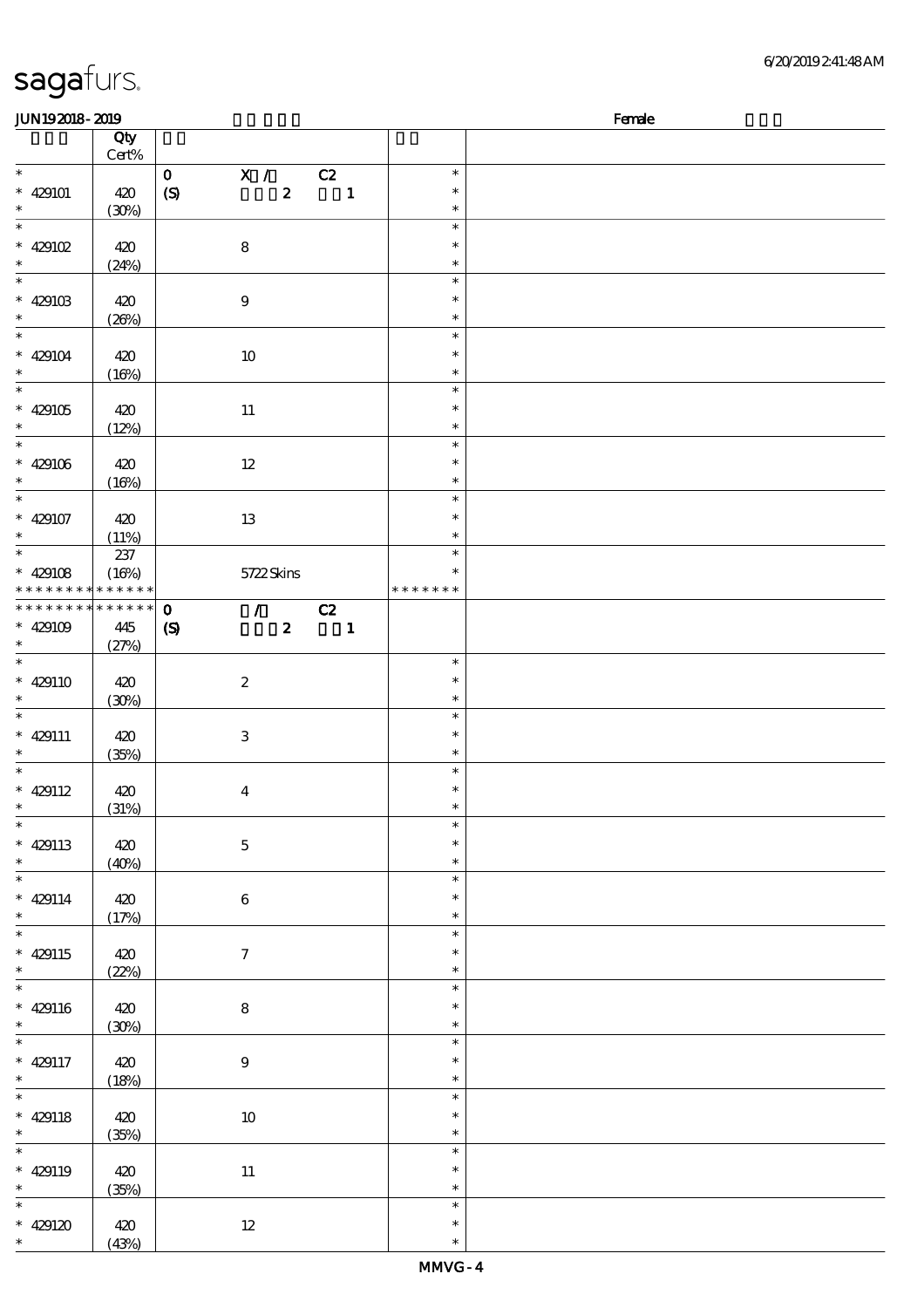| <b>JUN192018-2019</b>              |                 |                                                              |                  | Female |
|------------------------------------|-----------------|--------------------------------------------------------------|------------------|--------|
|                                    | Qty             |                                                              |                  |        |
|                                    | Cert%           |                                                              |                  |        |
| $\ast$                             |                 | $\mathcal{T}$<br>C2<br>$\mathbf{O}$                          | $\ast$           |        |
| $* 429121$                         | 400             | $\boldsymbol{z}$<br>(S)<br>$\blacksquare$                    | $\ast$           |        |
| $\ast$                             | (42%)           |                                                              | $\ast$           |        |
| $\overline{\ast}$                  | 68              |                                                              | $\ast$           |        |
| $* 429122$                         | (42%)           | 5533Skins                                                    | $\ast$           |        |
| * * * * * * * * * * * * * *        |                 |                                                              | * * * * * * *    |        |
| * * * * * * * * * * * * * * *      |                 | X / C2<br>$\mathbf{1}$                                       |                  |        |
| $* 429123$                         | $505\,$         | $\mathbf{C}$<br>$\mathbf{1}$<br>$\sim$ 1                     |                  |        |
| $\ast$<br>$\overline{\ast}$        | (16%)           |                                                              |                  |        |
|                                    |                 |                                                              | $\ast$           |        |
| $* 429124$<br>$\ast$               | 480             | $\boldsymbol{2}$                                             | $\ast$           |        |
| $\overline{\phantom{a}^*}$         | (18%)           |                                                              | $\ast$<br>$\ast$ |        |
|                                    |                 |                                                              | $\ast$           |        |
| $* 429125$<br>$\ast$               | 480             | $\ensuremath{\mathbf{3}}$                                    | $\ast$           |        |
| $\overline{\ast}$                  | (19%)           |                                                              | $\ast$           |        |
| $* 429126$                         | 480             | $\boldsymbol{4}$                                             | $\ast$           |        |
| $\ast$                             | (11%)           |                                                              | $\ast$           |        |
| $\overline{\ast}$                  |                 |                                                              | $\ast$           |        |
| $* 429127$                         | 480             | $\mathbf 5$                                                  | $\ast$           |        |
| $\ast$                             | (11%)           |                                                              | $\ast$           |        |
| $\overline{\phantom{a}^*}$         |                 |                                                              | $\ast$           |        |
| * $429128$                         | 480             | $\boldsymbol{6}$                                             | $\ast$           |        |
| $\ast$                             | (8%)            |                                                              | $\ast$           |        |
| $\overline{\phantom{0}}$           |                 |                                                              | $\ast$           |        |
| $* 429129$                         | 480             | $\tau$                                                       | $\ast$           |        |
| $\ast$                             | (17%)           |                                                              | $\ast$           |        |
| $\ast$                             |                 |                                                              | $\ast$           |        |
| $* 429130$                         | 480             | $\bf 8$                                                      | $\ast$           |        |
| $\ast$                             | (16%)           |                                                              | $\ast$           |        |
| $\ast$                             |                 |                                                              | $\ast$           |        |
| $* 429131$                         | 480             | $\boldsymbol{9}$                                             | $\ast$           |        |
| $\ast$<br>$\ast$                   | (10%)           |                                                              | $\ast$           |        |
| * $429132$                         |                 |                                                              | $\ast$<br>$\ast$ |        |
| $*$                                | 480<br>(2%)     | $10\,$                                                       | $\ast$           |        |
| $\ast$                             |                 |                                                              | $\ast$           |        |
| $* 429133$                         | 480             | $11\,$                                                       | $\ast$           |        |
| $\ast$                             | (9%)            |                                                              | $\ast$           |        |
| $\overline{\ast}$                  |                 |                                                              | $\ast$           |        |
| $* 429134$                         | 480             | $12\,$                                                       | $\ast$           |        |
| $\ast$                             | (14%)           |                                                              | $\ast$           |        |
| $\overline{\ast}$                  |                 |                                                              | $\ast$           |        |
| $* 429135$                         | 480             | 13                                                           | $\ast$           |        |
| $\ast$                             | (13%)           |                                                              | $\ast$           |        |
| $\overline{\ast}$                  | 411             |                                                              | $\ast$           |        |
| $* 429136$                         | (8%)            | 6676Skins                                                    | $\ast$           |        |
| * * * * * * * * * * * * * *        |                 |                                                              | * * * * * * *    |        |
| * * * * * * * *                    | $* * * * * * *$ | $\overline{X}$ / C <sub>2</sub><br>$\mathbf{1}$              |                  |        |
| $* 429137$                         | 485             | $\mathbf{1}$<br>$\blacksquare$<br>$\boldsymbol{\mathcal{S}}$ |                  |        |
| $\ast$<br>$\overline{\phantom{0}}$ | (10%)           |                                                              | $\ast$           |        |
| $* 429138$                         | 460             | $\boldsymbol{2}$                                             | $\ast$           |        |
| $\ast$                             | (10%)           |                                                              | $\ast$           |        |
| $\ast$                             |                 |                                                              | $\ast$           |        |
| $* 429139$                         | 460             | $\,3$                                                        | $\ast$           |        |
| $\ast$                             | (16%)           |                                                              | $\ast$           |        |
| $\ast$                             |                 |                                                              | $\ast$           |        |
| $* 429140$                         | 460             | $\boldsymbol{4}$                                             | $\ast$           |        |
| $*$                                | (16%)           |                                                              | $\ast$           |        |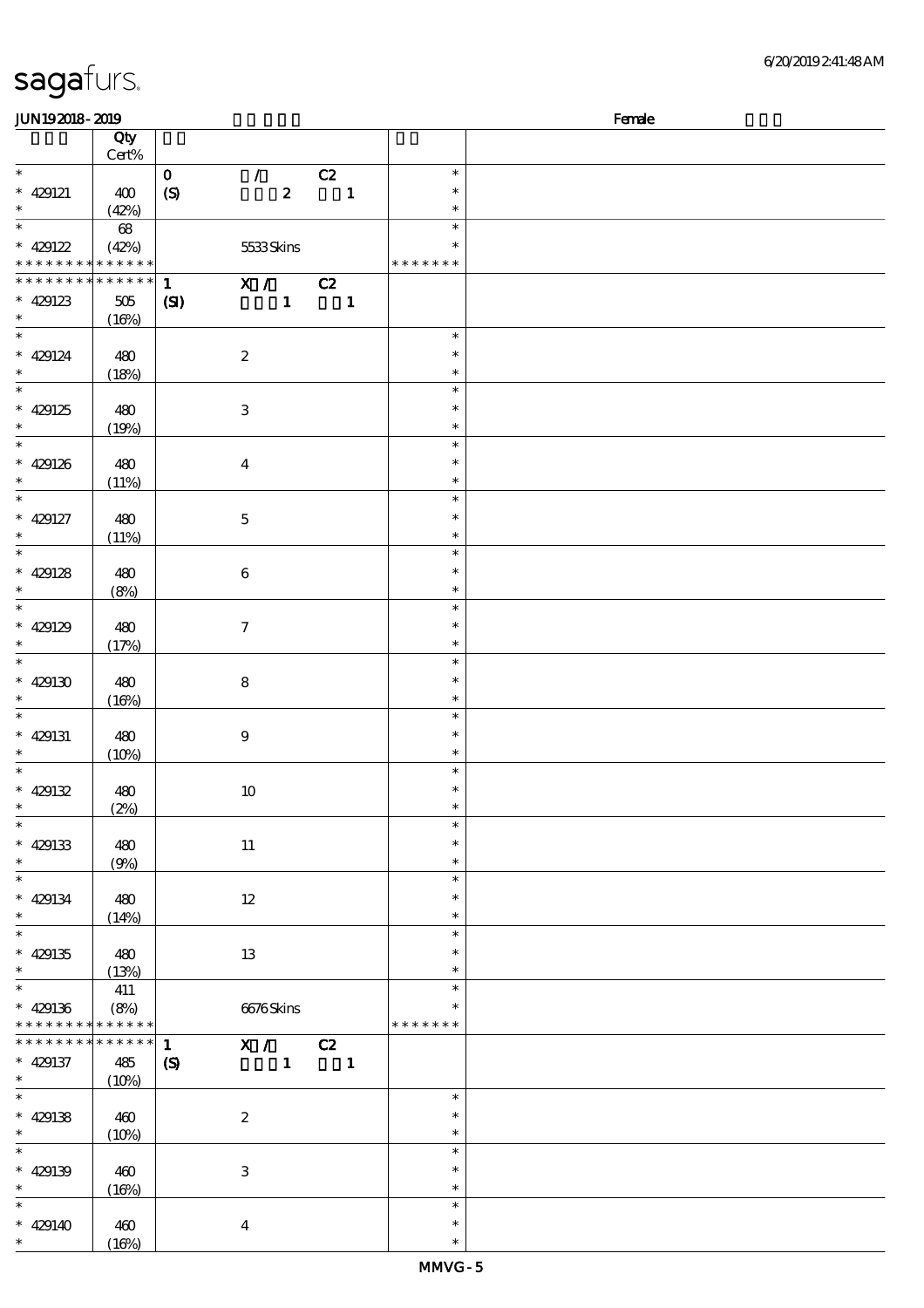| JUN192018-2019           |                 |                                                        |        | Female |
|--------------------------|-----------------|--------------------------------------------------------|--------|--------|
|                          | Qty             |                                                        |        |        |
|                          | $\mbox{Cert}\%$ |                                                        |        |        |
| $*$                      |                 | $\mathbf{1}$<br>$\mathbf{X}$ /<br>C2                   | $\ast$ |        |
| $* 429141$               | 460             | $\pmb{\in}$<br>$\mathbf 1$<br>$\overline{\phantom{a}}$ | $\ast$ |        |
| $\ast$                   | (42%)           |                                                        | $\ast$ |        |
| $\overline{\ast}$        |                 |                                                        | $\ast$ |        |
| * $429142$               | 460             | $\bf 6$                                                | $\ast$ |        |
| $\ast$                   | (11%)           |                                                        | $\ast$ |        |
|                          |                 |                                                        | $\ast$ |        |
| $* 429143$               | 460             | $\boldsymbol{7}$                                       | $\ast$ |        |
| $\ast$                   | (12%)           |                                                        | $\ast$ |        |
|                          |                 |                                                        | $\ast$ |        |
| $* 429144$               | 460             | $\bf 8$                                                | $\ast$ |        |
| $\ast$                   | (9%)            |                                                        | $\ast$ |        |
| $\overline{\ast}$        |                 |                                                        | $\ast$ |        |
| $* 429145$               |                 |                                                        | $\ast$ |        |
| $\ast$                   | 460             | $\boldsymbol{9}$                                       | $\ast$ |        |
| $\overline{\ast}$        | (13%)           |                                                        | $\ast$ |        |
|                          |                 |                                                        | $\ast$ |        |
| $* 429146$<br>$\ast$     | 460             | $10\,$                                                 | $\ast$ |        |
| $\overline{\ast}$        | (19%)           |                                                        | $\ast$ |        |
|                          |                 |                                                        | $\ast$ |        |
| $* 429147$               | 460             | $11\,$                                                 |        |        |
| $\ast$                   | (11%)           |                                                        | $\ast$ |        |
|                          |                 |                                                        | $\ast$ |        |
| $* 429148$               | 460             | $12\,$                                                 | $\ast$ |        |
| $\ast$                   | (8%)            |                                                        | $\ast$ |        |
|                          |                 |                                                        | $\ast$ |        |
| $* 429149$               | 460             | $13\,$                                                 | $\ast$ |        |
| $\ast$                   | (11%)           |                                                        | $\ast$ |        |
| $\overline{\phantom{0}}$ |                 |                                                        | $\ast$ |        |
| * 429150                 | 460             | $14\,$                                                 | $\ast$ |        |
| $\ast$                   | (8%)            |                                                        | $\ast$ |        |
|                          |                 |                                                        | $\ast$ |        |
| $* 429151$               | 460             | $15\,$                                                 | $\ast$ |        |
| $\ast$                   | (17%)           |                                                        | $\ast$ |        |
| $\overline{\ast}$        |                 |                                                        | $\ast$ |        |
| * $429152$               | 460             | $16\,$                                                 | $\ast$ |        |
| $\ast$                   | (8%)            |                                                        | $\ast$ |        |
| $\ast$                   |                 |                                                        | $\ast$ |        |
| $* 429153$               | 460             | $17\,$                                                 | $\ast$ |        |
| $\ast$                   | (18%)           |                                                        | $\ast$ |        |
| $\overline{\ast}$        |                 |                                                        | $\ast$ |        |
| $* 429154$               | 460             | $18\,$                                                 | $\ast$ |        |
| $\ast$                   | (14%)           |                                                        | $\ast$ |        |
| $\overline{\ast}$        |                 |                                                        | $\ast$ |        |
| $* 429155$               | 460             | 19                                                     | $\ast$ |        |
| $\ast$                   | (16%)           |                                                        | $\ast$ |        |
| $\ast$                   |                 |                                                        | $\ast$ |        |
| $* 429156$               | $460$           | $\pmb{\mathcal{X}}$                                    | $\ast$ |        |
| $\ast$                   | (15%)           |                                                        | $\ast$ |        |
| $\ast$                   |                 |                                                        | $\ast$ |        |
| $* 429157$               | 460             | $21\,$                                                 | $\ast$ |        |
| $\ast$                   | (25%)           |                                                        | $\ast$ |        |
| $\overline{\ast}$        |                 |                                                        | $\ast$ |        |
| $* 429158$               | 460             | $\boldsymbol{\mathit{z}}$                              | $\ast$ |        |
| $\ast$                   | (17%)           |                                                        | $\ast$ |        |
| $\ast$                   |                 |                                                        | $\ast$ |        |
| $* 429159$               | 460             | ${\bf 23}$                                             | $\ast$ |        |
| $\ast$                   | $(\Theta)$      |                                                        | $\ast$ |        |
| $\ast$                   |                 |                                                        | $\ast$ |        |
| $* 429160$               | 460             | 24                                                     | $\ast$ |        |
| $\ast$                   | (13%)           |                                                        | $\ast$ |        |
|                          |                 |                                                        |        |        |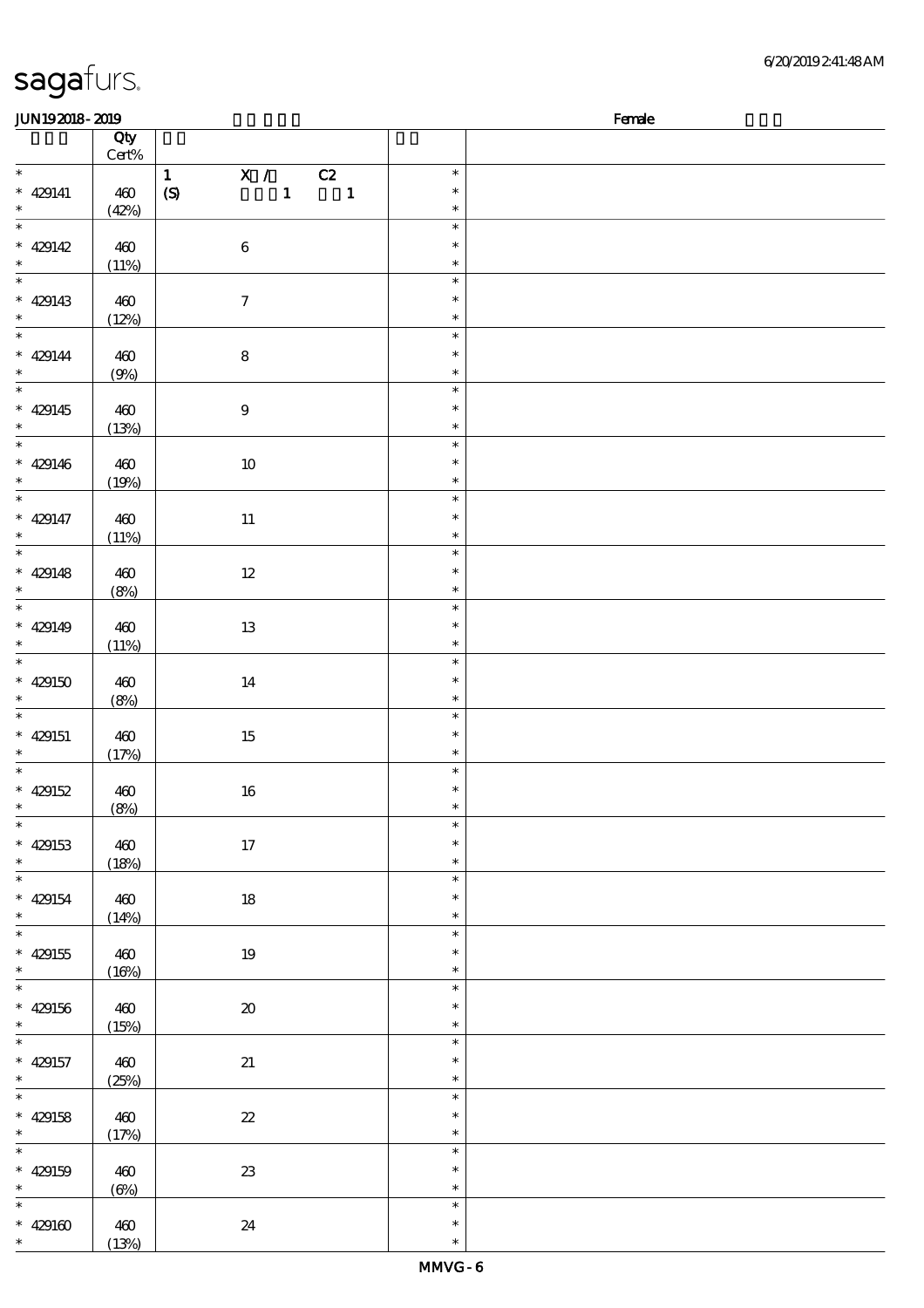| <b>JUN192018-2019</b>                                                                                                                           |                 |                     |                             |              |                |                  | Female |
|-------------------------------------------------------------------------------------------------------------------------------------------------|-----------------|---------------------|-----------------------------|--------------|----------------|------------------|--------|
|                                                                                                                                                 | Qty             |                     |                             |              |                |                  |        |
|                                                                                                                                                 | $\mbox{Cert}\%$ |                     |                             |              |                |                  |        |
| $\ast$                                                                                                                                          |                 | $\mathbf{1}$        | X /                         |              | C2             | $\ast$           |        |
| $* 429161$                                                                                                                                      | 460             | $\boldsymbol{S}$    |                             | $\mathbf{1}$ | $\blacksquare$ | $\ast$           |        |
| $\ast$                                                                                                                                          | (5%)            |                     |                             |              |                | $\ast$           |        |
| $\overline{\ast}$                                                                                                                               | 151             |                     |                             |              |                | $\ast$           |        |
|                                                                                                                                                 |                 |                     |                             |              |                | $\ast$           |        |
| $* 429162$                                                                                                                                      | (8%)            |                     | 11676Skins                  |              |                |                  |        |
| * * * * * * * * * * * * * *                                                                                                                     |                 |                     |                             |              |                | * * * * * * *    |        |
| * * * * * * * *                                                                                                                                 | * * * * * *     | $\mathbf{1}$        | $\mathcal{T} = \mathcal{I}$ |              | C2             |                  |        |
| $* 429163$                                                                                                                                      | 505             | $\mathbf{C}$        |                             | $\mathbf{1}$ | $\blacksquare$ |                  |        |
| $\ast$                                                                                                                                          | (9%)            |                     |                             |              |                |                  |        |
| $\ast$                                                                                                                                          |                 |                     |                             |              |                | $\ast$           |        |
| $* 429164$                                                                                                                                      | 480             |                     | $\boldsymbol{2}$            |              |                | $\ast$           |        |
| $\ast$                                                                                                                                          | (11%)           |                     |                             |              |                | $\ast$           |        |
| $\overline{\ast}$                                                                                                                               |                 |                     |                             |              |                | $\ast$           |        |
| $* 429165$                                                                                                                                      | 480             |                     | $\ensuremath{\mathbf{3}}$   |              |                | $\ast$           |        |
| $\ast$                                                                                                                                          | (14%)           |                     |                             |              |                | $\ast$           |        |
| $\overline{\ast}$                                                                                                                               |                 |                     |                             |              |                | $\ast$           |        |
|                                                                                                                                                 |                 |                     |                             |              |                | $\ast$           |        |
| $* 429166$                                                                                                                                      | 480             |                     | $\bf{4}$                    |              |                |                  |        |
| $\ast$                                                                                                                                          | (17%)           |                     |                             |              |                | $\ast$           |        |
| $\ast$                                                                                                                                          |                 |                     |                             |              |                | $\ast$           |        |
| $* 429167$                                                                                                                                      | 480             |                     | $\mathbf 5$                 |              |                | $\ast$           |        |
| $\ast$                                                                                                                                          | (35%)           |                     |                             |              |                | $\ast$           |        |
| $\overline{\ast}$                                                                                                                               |                 |                     |                             |              |                | $\ast$           |        |
| $* 429168$                                                                                                                                      | 480             |                     | $\boldsymbol{6}$            |              |                | $\ast$           |        |
| $\ast$                                                                                                                                          | (24%)           |                     |                             |              |                | $\ast$           |        |
| $\overline{\ast}$                                                                                                                               |                 |                     |                             |              |                | $\ast$           |        |
| $* 429169$                                                                                                                                      | 480             |                     | $\tau$                      |              |                | $\ast$           |        |
| $\ast$                                                                                                                                          |                 |                     |                             |              |                | $\ast$           |        |
| $\ast$                                                                                                                                          | (20%)           |                     |                             |              |                | $\ast$           |        |
|                                                                                                                                                 |                 |                     |                             |              |                | $\ast$           |        |
| $* 429170$                                                                                                                                      | 480             |                     | $\bf8$                      |              |                |                  |        |
| $\ast$<br>$\ast$                                                                                                                                | (9%)            |                     |                             |              |                | $\ast$           |        |
|                                                                                                                                                 | 210             |                     |                             |              |                | $\ast$           |        |
| $* 429171$                                                                                                                                      | (17%)           |                     | 4075Skins                   |              |                | $\ast$           |        |
| * * * * * * * * <mark>* * * * * *</mark> *                                                                                                      |                 |                     |                             |              |                | * * * * * * *    |        |
| * * * * * * * * * * * * * *                                                                                                                     |                 | $\mathbf{1}$        | $\mathcal{T}$               |              | C2             |                  |        |
| $* 429172$                                                                                                                                      | 486             | $\pmb{\mathcal{S}}$ |                             | $\mathbf{1}$ | $\mathbf{1}$   |                  |        |
| $*$ $*$                                                                                                                                         | (15%)           |                     |                             |              |                |                  |        |
| $\ast$                                                                                                                                          |                 |                     |                             |              |                | $\ast$           |        |
| $* 429173$                                                                                                                                      | 460             |                     | $\boldsymbol{2}$            |              |                | $\ast$           |        |
| $\ast$                                                                                                                                          | (8%)            |                     |                             |              |                | $\ast$           |        |
| $\ast$                                                                                                                                          |                 |                     |                             |              |                | $\ast$           |        |
| $* 429174$                                                                                                                                      | 460             |                     | $\ensuremath{\mathsf{3}}$   |              |                | $\ast$           |        |
| $\ast$                                                                                                                                          | (5%)            |                     |                             |              |                | $\ast$           |        |
| $\overline{\ast}$                                                                                                                               |                 |                     |                             |              |                |                  |        |
| $* 429175$                                                                                                                                      |                 |                     |                             |              |                | $\ast$           |        |
|                                                                                                                                                 |                 |                     |                             |              |                |                  |        |
|                                                                                                                                                 | $460$           |                     | $\boldsymbol{4}$            |              |                | $\ast$           |        |
|                                                                                                                                                 | (16%)           |                     |                             |              |                | $\ast$           |        |
|                                                                                                                                                 |                 |                     |                             |              |                | $\ast$           |        |
|                                                                                                                                                 | 460             |                     | $\mathbf 5$                 |              |                | $\ast$           |        |
|                                                                                                                                                 | (12%)           |                     |                             |              |                | $\ast$           |        |
|                                                                                                                                                 |                 |                     |                             |              |                | $\ast$           |        |
|                                                                                                                                                 | 460             |                     | $\,6\,$                     |              |                | $\ast$           |        |
|                                                                                                                                                 | (13%)           |                     |                             |              |                | $\ast$           |        |
|                                                                                                                                                 |                 |                     |                             |              |                | $\ast$           |        |
|                                                                                                                                                 |                 |                     |                             |              |                | $\ast$           |        |
|                                                                                                                                                 | 460             |                     | $\boldsymbol{7}$            |              |                | $\ast$           |        |
|                                                                                                                                                 | (22%)           |                     |                             |              |                | $\ast$           |        |
|                                                                                                                                                 |                 |                     |                             |              |                | $\ast$           |        |
| $\ast$<br>$\ast$<br>$* 429176$<br>$\ast$<br>$\ast$<br>$* 429177$<br>$\ast$<br>$\overline{\ast}$<br>* $429178$<br>$\ast$<br>$\ast$<br>$* 429179$ | 460             |                     | $\bf 8$                     |              |                | $\ast$           |        |
|                                                                                                                                                 | (17%)           |                     |                             |              |                | $\ast$           |        |
|                                                                                                                                                 |                 |                     |                             |              |                |                  |        |
| $\ast$<br>$\ast$<br>$* 429180$<br>$\ast$                                                                                                        | 460<br>(20%)    |                     | $\boldsymbol{9}$            |              |                | $\ast$<br>$\ast$ |        |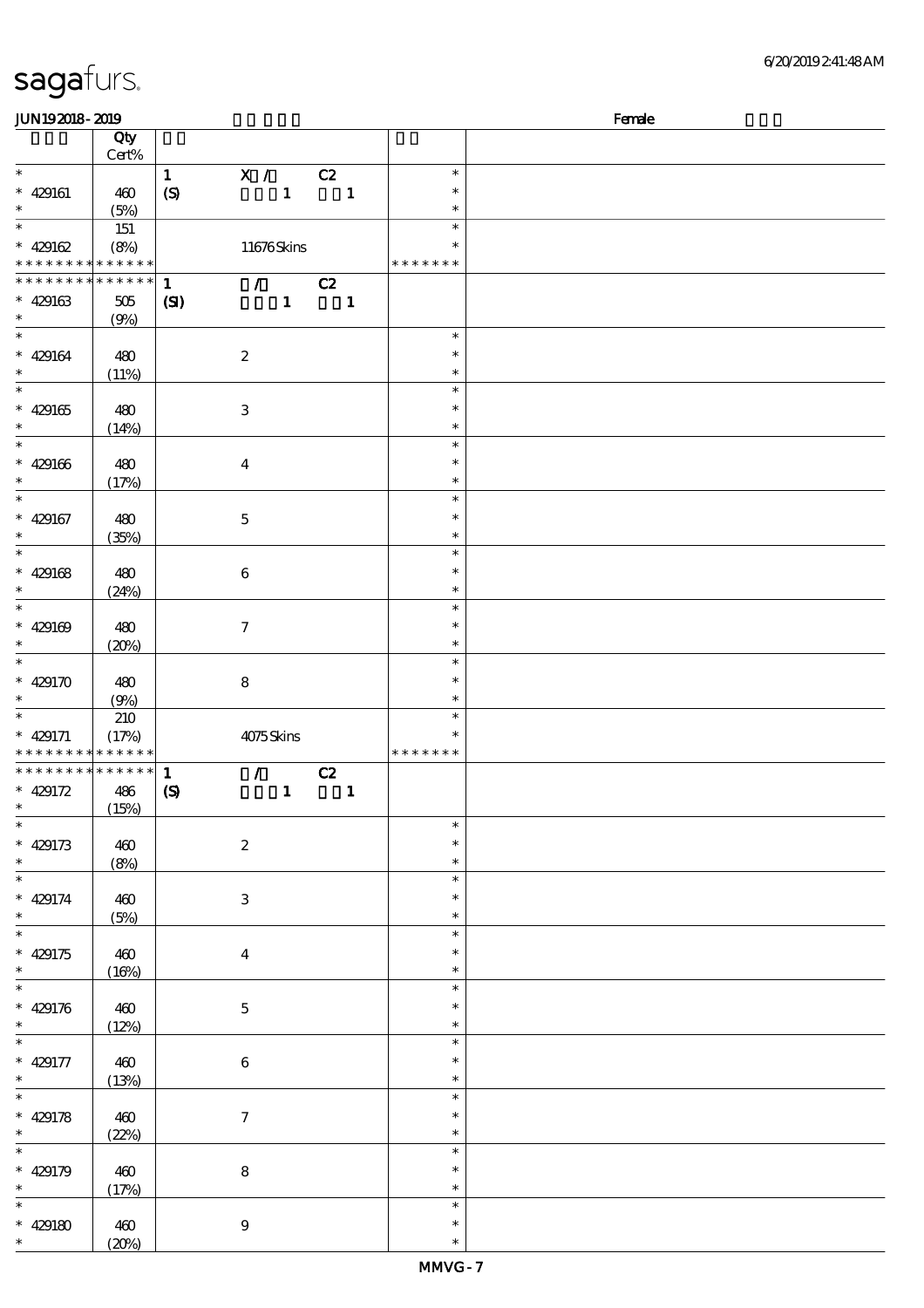\*

\*

\*

\*

\*

\*

\*

\*

\* \* \*

\*

\*

\* \* \*

\*

\*

\* \* \*

\* \* \*

\* \* \*

\* \*

\*

\* \*

\*

\*

\* \*

\*

\*

\*

\*

\*

\*

\*

\*

(31%)

#### 顺序号 Qty Cert% 说明 价格 \* 429181 460  $(21%)$ 1 / C2  $(S)$  1 1 \* \* \* \* 429182 460 (39%) 11 \* \* \* \* 429183 460  $(15%)$ 12 \* \* \* \* 429184 460 (9%) 13 \* \* \* 429185 460 (7%) 14 \* \* \* \* 429186 460  $(11%)$ 15 \* \* \* 429187 460 (9%) 16 \* \* \* \* 429188 460  $(19%)$ 17 \* \* \* 429189 460 (13%) 18 \* \* \* 429190 460  $(16%)$ 19 \* \* \* 429191 460  $(12%)$ 20 \* \* \* \* 429192 460 (25%) 21 \* \* \* \* 429193 \* \* \* \* \* \* \* \* \* \* \* \* \* 199 (16%) 9885 Skins \* \* \* \* \* \* \* \* \*  $\overline{1}$  X / C<sub>2</sub>  $(S)$  2 1 \* \* \* \* \* \* \* \* \* \* \* \* \* \* \* 429194 485 (20%) \* 429195 460 (21%) 2 \* \* \* \* 429196 460  $(22%)$ 3 \* \* \* \* 429197 460  $(26%)$ 4 \* \* \* \* 429198 460  $(16%)$ 5 \* \* \* \* 429199 460 (24%) 6 \* \* \* \* 429200 460 7 \* \*

 $JUN192018-2019$  Female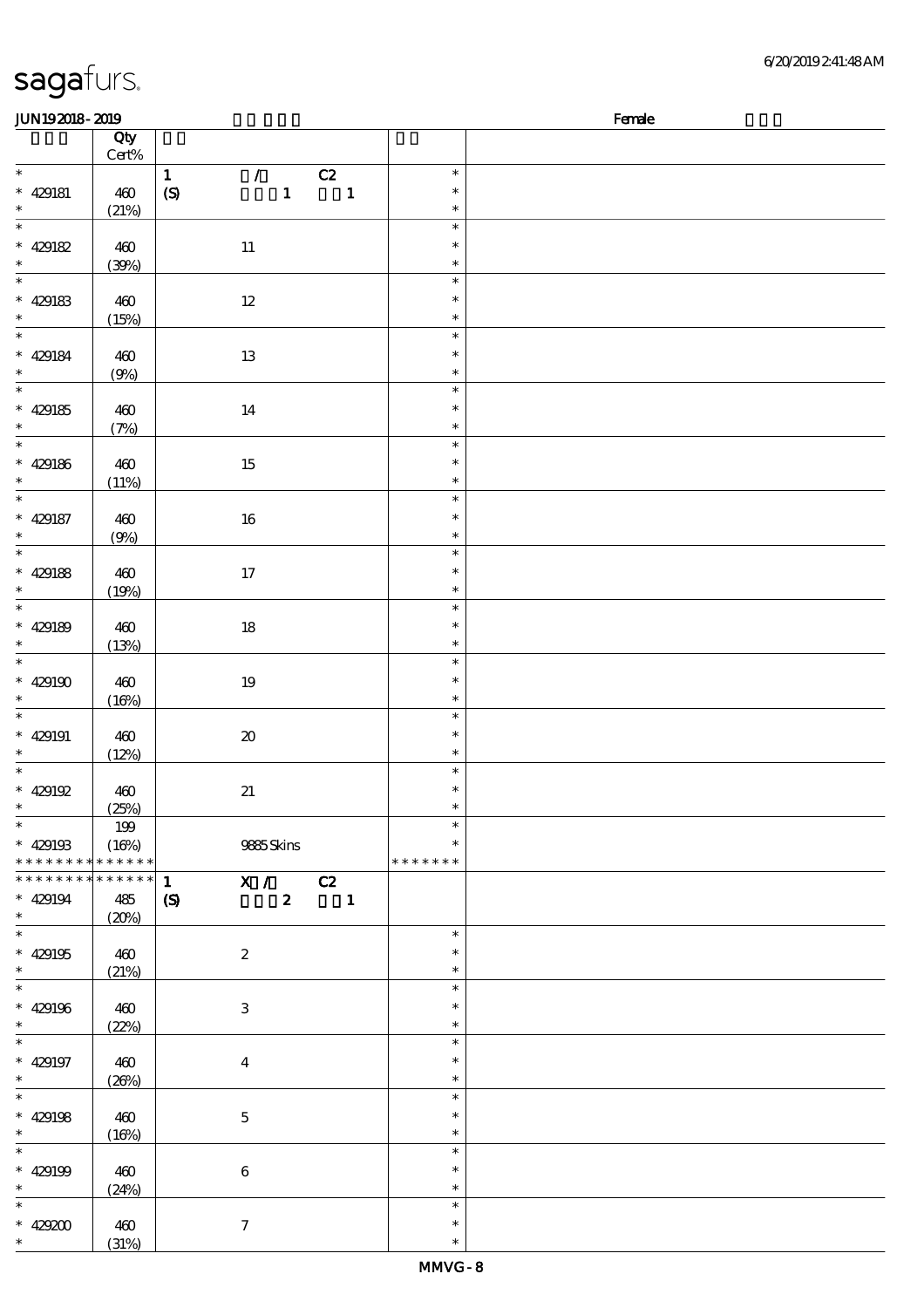\*

(37%)

| JUN192018-2019                             |              |                                                 | Female                   |                  |  |
|--------------------------------------------|--------------|-------------------------------------------------|--------------------------|------------------|--|
|                                            | Qty          |                                                 |                          |                  |  |
| $\ast$                                     | Cert%        |                                                 |                          |                  |  |
|                                            |              | X / C2<br>$\mathbf{1}$                          |                          | $\ast$<br>$\ast$ |  |
| $* 429201$<br>$\ast$                       | 460          | $\boldsymbol{z}$<br>$\boldsymbol{S}$            | $\overline{\phantom{a}}$ | $\ast$           |  |
| $\ast$                                     | (28%)        |                                                 |                          | $\ast$           |  |
| $* 42900$                                  | 460          | $\boldsymbol{9}$                                |                          | $\ast$           |  |
| $\ast$                                     | (15%)        |                                                 |                          | $\ast$           |  |
| $\ast$                                     | 404          |                                                 |                          | $\ast$           |  |
| $* 429203$                                 | (21%)        | 4569Skins                                       |                          | $\ast$           |  |
| * * * * * * * * * * * * * *                |              |                                                 |                          | * * * * * * *    |  |
| * * * * * * * * <mark>* * * * * * *</mark> |              | $\mathcal{L}$ and $\mathcal{L}$<br>$\mathbf{1}$ | C2                       |                  |  |
| $* 429204$                                 | 485          | $\boldsymbol{S}$<br>$\boldsymbol{z}$            | $\blacksquare$           |                  |  |
| $\ast$                                     | (24%)        |                                                 |                          |                  |  |
| $\ast$                                     |              |                                                 |                          | $\ast$           |  |
| $* 429205$                                 | 460          | $\boldsymbol{2}$                                |                          | $\ast$           |  |
| $\ast$<br>$\overline{\phantom{a}^*}$       | (36%)        |                                                 |                          | $\ast$           |  |
|                                            |              |                                                 |                          | $\ast$           |  |
| $* 429206$<br>$\ast$                       | 460          | $\ensuremath{\mathbf{3}}$                       |                          | $\ast$<br>$\ast$ |  |
| $\overline{\phantom{a}^*}$                 | (43%)        |                                                 |                          | $\ast$           |  |
| $* 429207$                                 | 460          | $\boldsymbol{4}$                                |                          | $\ast$           |  |
| $\ast$                                     | (32%)        |                                                 |                          | $\ast$           |  |
| $\overline{\ast}$                          |              |                                                 |                          | $\ast$           |  |
| $* 429208$                                 | 460          | $\mathbf 5$                                     |                          | $\ast$           |  |
| $\ast$                                     | (18%)        |                                                 |                          | $\ast$           |  |
| $\overline{\ast}$                          |              |                                                 |                          | $\ast$           |  |
| $* 429209$                                 | 460          | $\boldsymbol{6}$                                |                          | $\ast$           |  |
| $\ast$                                     | (46%)        |                                                 |                          | $\ast$           |  |
| $\overline{\ast}$                          |              |                                                 |                          | $\ast$           |  |
| $* 429210$                                 | 460          | $\tau$                                          |                          | $\ast$           |  |
| $\ast$                                     | (48%)        |                                                 |                          | $\ast$           |  |
| $\ast$                                     |              |                                                 |                          | $\ast$           |  |
| * $429211$<br>$\ast$                       | 460          | 8                                               |                          | $\ast$           |  |
| $\overline{\ast}$                          | (19%)        |                                                 |                          | $\ast$<br>$\ast$ |  |
| $* 429212$                                 | 460          | $\boldsymbol{9}$                                |                          | $\ast$           |  |
| $\ast$                                     | (21%)        |                                                 |                          | ∗                |  |
| $\overline{\ast}$                          |              |                                                 |                          | $\ast$           |  |
| * $429213$                                 | 460          | $10\,$                                          |                          | $\ast$           |  |
| $\ast$                                     | (8%)         |                                                 |                          | $\ast$           |  |
| $\overline{\phantom{0}}$                   |              |                                                 |                          | $\ast$           |  |
| $* 429214$                                 | 460          | $11\,$                                          |                          | $\ast$           |  |
| $\ast$                                     | (23%)        |                                                 |                          | $\ast$           |  |
| $\overline{\phantom{a}^*}$                 |              |                                                 |                          | $\ast$           |  |
| * $429215$                                 | 460          | $12\,$                                          |                          | $\ast$           |  |
| $\ast$<br>$\overline{\ast}$                | (18%)        |                                                 |                          | $\ast$<br>$\ast$ |  |
| $* 429216$                                 | 460          |                                                 |                          | $\ast$           |  |
| $\ast$                                     | (27%)        | 13                                              |                          | $\ast$           |  |
| $\overline{\phantom{a}^*}$                 |              |                                                 |                          | $\ast$           |  |
| $* 429217$                                 | 460          | 14                                              |                          | $\ast$           |  |
| $\ast$                                     | (24%)        |                                                 |                          | $\ast$           |  |
| $\overline{\phantom{0}}$                   |              |                                                 |                          | $\ast$           |  |
| $* 429218$                                 | 460          | $15\,$                                          |                          | $\ast$           |  |
| $\ast$                                     | (25%)        |                                                 |                          | $\ast$           |  |
| $\frac{1}{\ast}$                           |              |                                                 |                          | $\ast$           |  |
| $* 429219$                                 | 460          | 16                                              |                          | $\ast$           |  |
| $\ast$<br>$\overline{\phantom{a}^*}$       | (22%)        |                                                 |                          | $\ast$           |  |
|                                            |              |                                                 |                          | $\ast$           |  |
| * 429220<br>$\ast$                         | 460<br>(TPL) | $17\,$                                          |                          | $\ast$<br>$\ast$ |  |

\*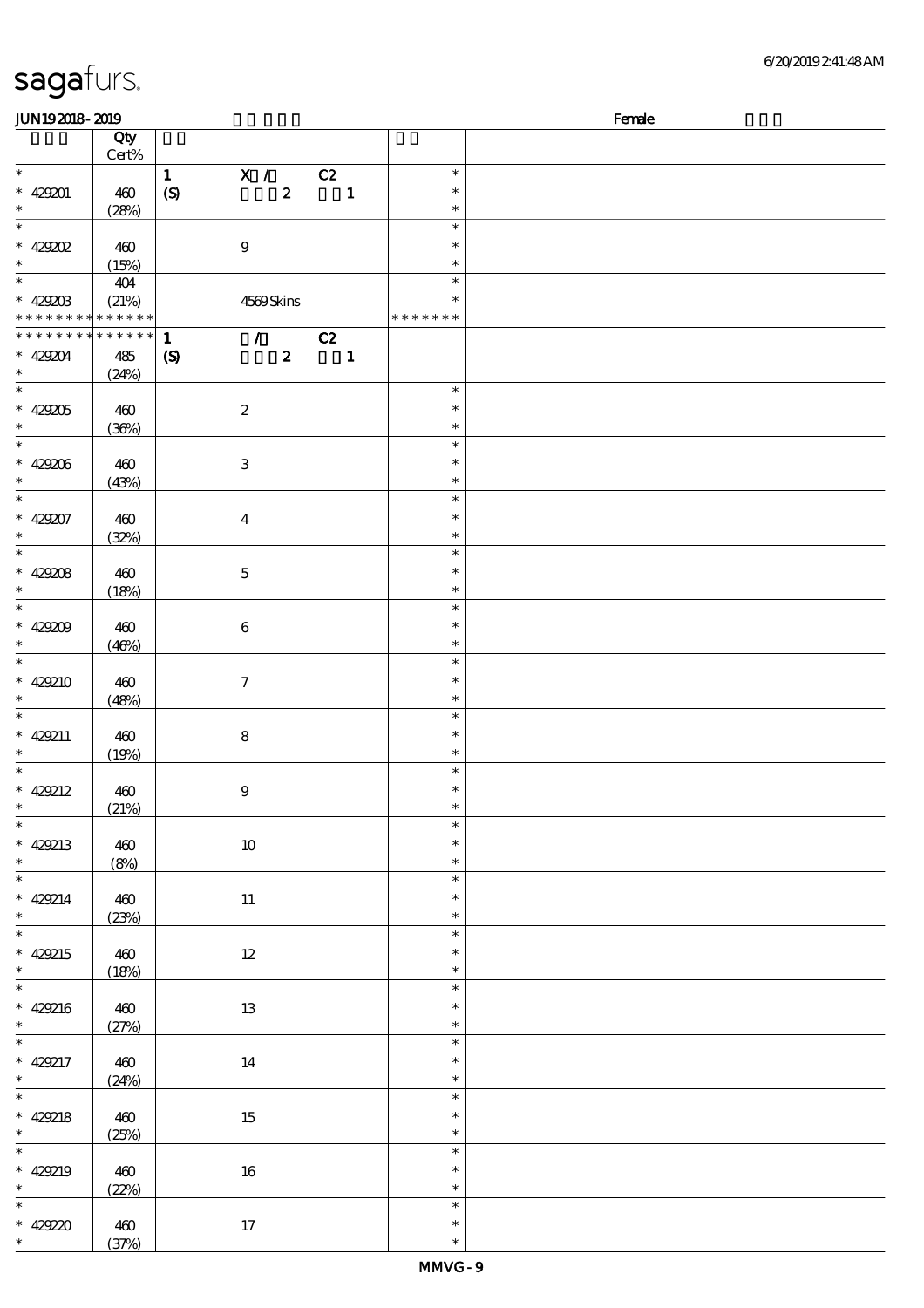|  | sagafurs. |  |
|--|-----------|--|
|  |           |  |

#### $JIN192018 - 2019$  Female

|                                            | Qty          |                  |                           |                  |                            |                  |  |
|--------------------------------------------|--------------|------------------|---------------------------|------------------|----------------------------|------------------|--|
|                                            | Cert%        |                  |                           |                  |                            |                  |  |
| $\ast$                                     | 169          | $\mathbf{1}$     | $\mathcal{L}$             |                  | C2                         | $\ast$<br>$\ast$ |  |
| $* 429221$<br>* * * * * * * * * * * * * *  | (22%)        | $\mathcal{S}$    |                           | $\boldsymbol{z}$ | $\overline{\phantom{a}}$   | * * * * * * *    |  |
| * * * * * * * * * * * * * *                |              | $\mathbf{2}$     | $\overline{\mathbf{x}}$ / |                  | C2                         |                  |  |
| $* 429222$                                 | 505          | (S)              |                           | $\mathbf{1}$     | $\overline{\phantom{a}}$ 1 |                  |  |
| $\ast$                                     | (5%)         |                  |                           |                  |                            |                  |  |
|                                            |              |                  |                           |                  |                            | $\ast$           |  |
| $* 429223$                                 | 480          |                  | $\boldsymbol{2}$          |                  |                            | $\ast$           |  |
| $*$                                        | (6%)         |                  |                           |                  |                            | $\ast$           |  |
|                                            |              |                  |                           |                  |                            | $\ast$           |  |
| * $42924$                                  | 480          |                  | $\ensuremath{\mathbf{3}}$ |                  |                            | $\ast$           |  |
| $\ast$                                     | $(\Theta\%)$ |                  |                           |                  |                            | $\ast$           |  |
|                                            |              |                  |                           |                  |                            | $\ast$           |  |
| $* 42925$                                  | 480          |                  | $\boldsymbol{4}$          |                  |                            | $\ast$           |  |
| $\ast$                                     | (11%)        |                  |                           |                  |                            | $\ast$           |  |
|                                            | 429          |                  |                           |                  |                            | $\ast$           |  |
| $* 429226$                                 | (15%)        |                  | 2374 Skins                |                  |                            | $\ast$           |  |
| * * * * * * * * <mark>* * * * * * *</mark> |              |                  |                           |                  |                            | * * * * * * *    |  |
| * * * * * * * * * * * * * * *              |              | $\boldsymbol{2}$ | $\overline{\mathbf{x}}$ / |                  | C2                         |                  |  |
| $* 429227$<br>$\ast$                       | 485          | $\boldsymbol{S}$ |                           | $\mathbf{1}$     | $\blacksquare$             |                  |  |
| $\overline{\ast}$                          | $(\Theta)$   |                  |                           |                  |                            | $\ast$           |  |
| $* 42928$                                  | 460          |                  | $\boldsymbol{2}$          |                  |                            | $\ast$           |  |
| $*$ $*$                                    | (3%)         |                  |                           |                  |                            | $\ast$           |  |
|                                            |              |                  |                           |                  |                            | $\ast$           |  |
| * $42929$                                  | 460          |                  | $\ensuremath{\mathbf{3}}$ |                  |                            | $\ast$           |  |
| $\ast$                                     | (5%)         |                  |                           |                  |                            | $\ast$           |  |
| $*$                                        |              |                  |                           |                  |                            | $\ast$           |  |
| * $429230$                                 | 460          |                  | $\overline{4}$            |                  |                            | $\ast$           |  |
| $\ast$                                     | (5%)         |                  |                           |                  |                            | $\ast$           |  |
| $\ast$                                     |              |                  |                           |                  |                            | $\ast$           |  |
| * $429231$                                 | 460          |                  | $\mathbf 5$               |                  |                            | $\ast$           |  |
| $\ast$                                     | (4%)         |                  |                           |                  |                            | $\ast$           |  |
| $\ast$                                     |              |                  |                           |                  |                            | $\ast$           |  |
| * $42922$<br>$\ast$                        | 460          |                  | $\bf 6$                   |                  |                            | $\ast$           |  |
| $*$                                        | (3%)         |                  |                           |                  |                            | $\ast$<br>$\ast$ |  |
| $* 429233$                                 | 460          |                  | $\boldsymbol{7}$          |                  |                            | $\ast$           |  |
| $\ast$                                     | (4%)         |                  |                           |                  |                            | $\ast$           |  |
| $\overline{\ast}$                          |              |                  |                           |                  |                            | $\ast$           |  |
| $* 429234$                                 | 460          |                  | $\bf8$                    |                  |                            | $\ast$           |  |
| $\ast$                                     | (8%)         |                  |                           |                  |                            | $\ast$           |  |
| $\overline{\ast}$                          |              |                  |                           |                  |                            | $\ast$           |  |
| $* 429235$                                 | 460          |                  | $\boldsymbol{9}$          |                  |                            | $\ast$           |  |
| $\ast$                                     | (27%)        |                  |                           |                  |                            | $\ast$           |  |
| $\overline{\ast}$                          |              |                  |                           |                  |                            | $\ast$           |  |
| $* 429236$                                 | 460          |                  | 10                        |                  |                            | $\ast$           |  |
| $\ast$                                     | (5%)         |                  |                           |                  |                            | $\ast$           |  |
| $\overline{\ast}$                          |              |                  |                           |                  |                            | $\ast$           |  |
| $* 429237$                                 | $460$        |                  | $11\,$                    |                  |                            | $\ast$           |  |
| $\ast$<br>$\overline{\ast}$                | (1%)         |                  |                           |                  |                            | $\ast$<br>$\ast$ |  |
| * $429238$                                 |              |                  |                           |                  |                            | $\ast$           |  |
| $*$                                        | 460<br>(7%)  |                  | $12\,$                    |                  |                            | $\ast$           |  |
| $\overline{\phantom{0}}$                   |              |                  |                           |                  |                            | $\ast$           |  |
| * $429239$                                 | 460          |                  | $13\,$                    |                  |                            | $\ast$           |  |
| $\ast$                                     | (9%)         |                  |                           |                  |                            | $\ast$           |  |
| $\ast$                                     |              |                  |                           |                  |                            | $\ast$           |  |
| $* 429240$                                 | 460          |                  | $14\,$                    |                  |                            | $\ast$           |  |
| $\ast$                                     | (11%)        |                  |                           |                  |                            | $\ast$           |  |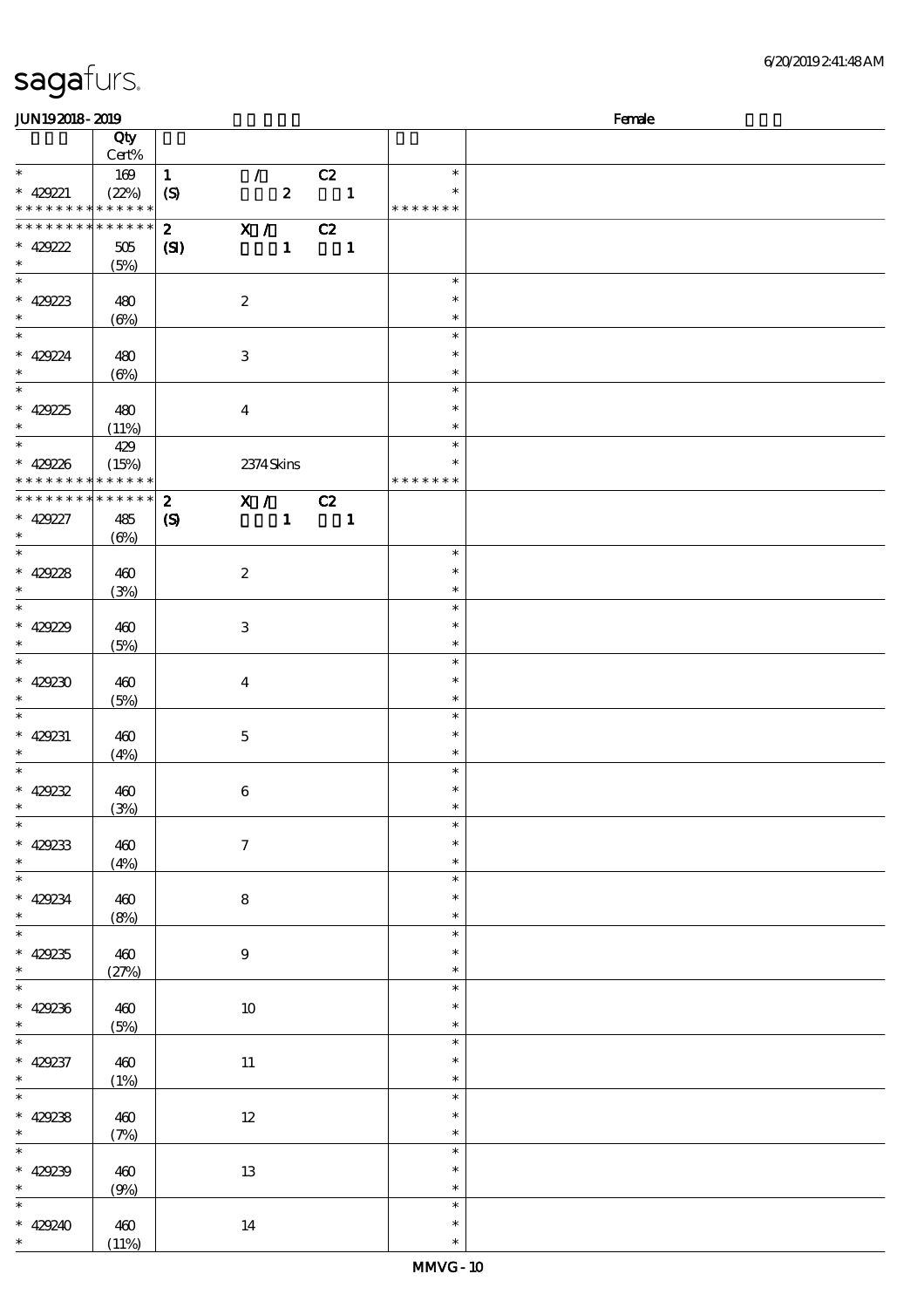$\ddot{\phantom{0}}$ 

\*

\*

\*

\*

\* \*

\* \* \*

\* \* \*

\* \* \*

\* \* \*

\* \* \*

\* \* \*

\* \* \*

\*

\* \*

\*

\*

\*

\*

\*

\*

\*

\*

\*

\*

(15%)

#### 顺序号 Qty Cert% 说明 价格 \* 429241 \* \* \* \* \* \* \* \* \* \* \* \* \* 270 (24%) 2 X / C2  $(S)$  1 1 \* \* \* \* \* \* \* \* \*  $\overline{\text{2}}$  / C2  $(SI)$  1 1 **\* \* \* \* \* \* \* \* \* \* \* \* \* \*** \* 429242 505 (11%) \* 429243 480 (6%) 2 \* \* \* \* 429244 \* \* \* \* \* \* \* \* \* \* \* \* \* 212 (13%) 1197 Skins \* \* \* \* \* \* \* \* \* 2 / C2  $(S)$  1 1 **\* \* \* \* \* \* \* \* \* \* \* \* \*** 429245 485 (7%) 429246 460  $(16%)$ 2 \* \* \* 429247 460  $(13%)$ 3 \* \* \* 429248 460 (4%) 4 \* \* \* 429249 460 (9%) 5 \* \* \*  $429250 \pm 460$ (8%) 6 \* \* \* 429251 460 (5%) 7 \* \* \* 429252 460 (9%) 8 \* \* \* \* 429253 \* \* \* \* \* \* \* \* \* \* \* \* \* 284  $(6\%)$  3989 Skins \* \* \* \* \* \* \* \* \*  $2$  X/ C2  $(S)$  2 1 \* \* \* \* \* \* \* \* \* \* \* \* \* \* \* 429254 485 (15%) \* 429255 460  $(16%)$ 2 \* \* \* \* 429256 \* \* \* \* \* \* \* \* <mark>\* \* \* \* \*</mark> 353  $(6\%)$  1298 Skins \* \* \* \* \* \* \* \* \*  $\overline{2}$  / C<sub>2</sub>  $(S)$  2 1 \* \* \* \* \* \* \* \* \* \* \* \* \* \* \* 429257 485  $(16%)$ \* 429258 460 (30%) 2 \* \* \* \* 429259 460 (23%) 3 \* \* \* \* 429260 460 4 \* \*

 $JUN192018-2019$  Female

 $\ddot{\phantom{0}}$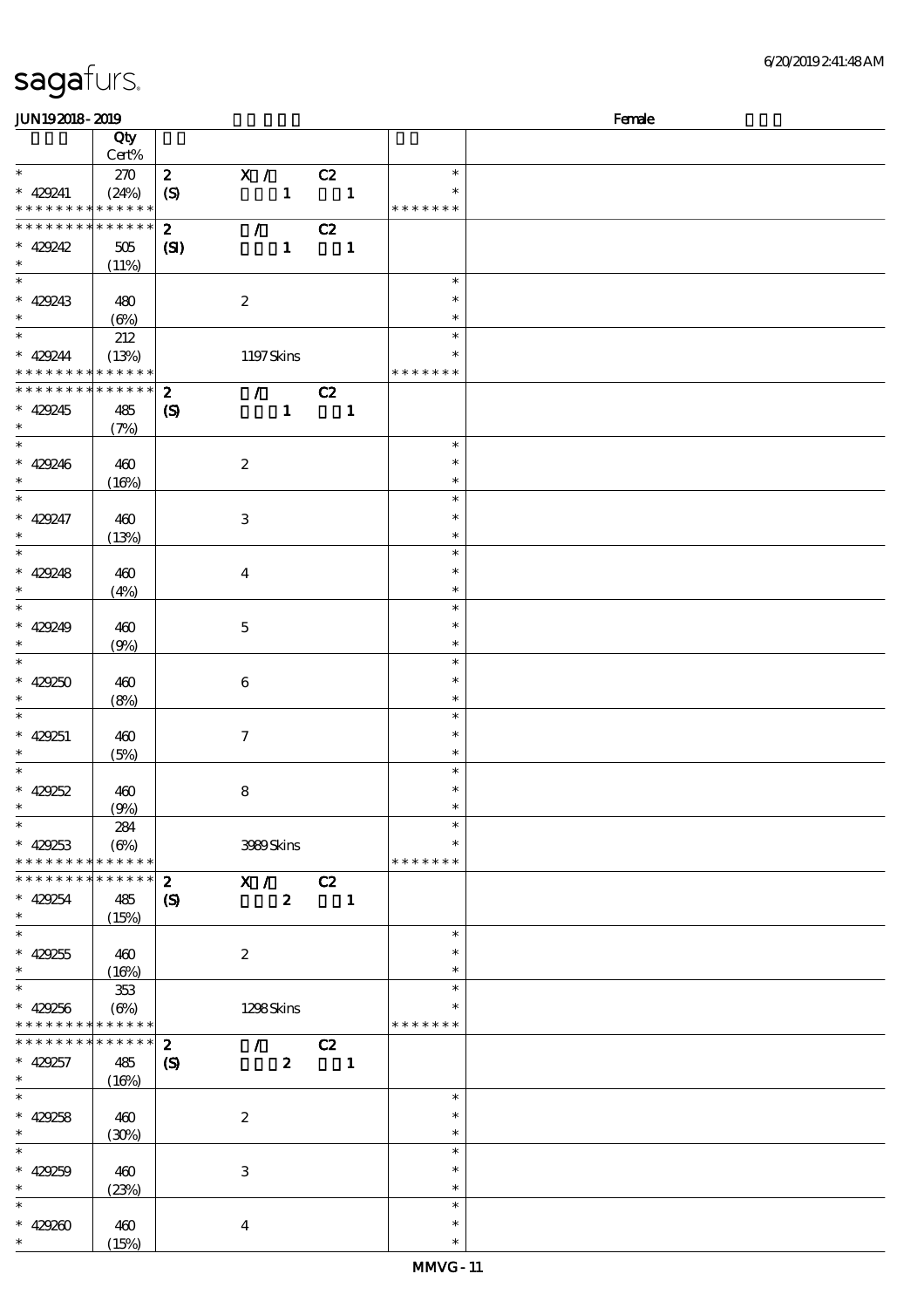| <b>JUN192018-2019</b>       |       |                  |                  |                  |    |              |               | Female |
|-----------------------------|-------|------------------|------------------|------------------|----|--------------|---------------|--------|
|                             | Qty   |                  |                  |                  |    |              |               |        |
|                             | Cert% |                  |                  |                  |    |              |               |        |
| $\ast$                      |       | $\boldsymbol{z}$ |                  |                  | C2 |              | $\ast$        |        |
| $* 429261$                  | 460   | $\boldsymbol{S}$ |                  | $\boldsymbol{z}$ |    | 1            | $\ast$        |        |
| $\ast$                      | (8%)  |                  |                  |                  |    |              | $\ast$        |        |
| $\ast$                      |       |                  |                  |                  |    |              | $\ast$        |        |
| $* 429262$                  | 460   |                  | $\boldsymbol{6}$ |                  |    |              | $\ast$        |        |
| $\ast$                      | (12%) |                  |                  |                  |    |              | $\ast$        |        |
| $\ast$                      | 185   |                  |                  |                  |    |              | $\ast$        |        |
| $* 429263$                  | (10%) |                  |                  | 2970Skins        |    |              | $\ast$        |        |
| * * * * * * * * * * * * * * |       |                  |                  |                  |    |              | * * * * * * * |        |
| **************              |       | $\mathbf{3}$     |                  | X /              | C2 |              |               |        |
| $* 429264$                  | 525   | $\boldsymbol{S}$ |                  | 1                |    | 1            |               |        |
| $\ast$                      | (10%) |                  |                  |                  |    |              |               |        |
| $\ast$                      |       |                  |                  |                  |    |              | $\ast$        |        |
| $* 429265$                  | $500$ |                  | $\boldsymbol{2}$ |                  |    |              | $\ast$        |        |
| $\ast$                      | (7%)  |                  |                  |                  |    |              | $\ast$        |        |
| $\ast$                      | 356   |                  |                  |                  |    |              | $\ast$        |        |
| $* 429266$                  | (10%) |                  |                  | 1381 Skins       |    |              | $\ast$        |        |
| * * * * * * * * * * * * * * |       |                  |                  |                  |    |              | * * * * * * * |        |
| **************              |       | 3                |                  | $\mathcal{L}$    | C2 |              |               |        |
| $* 429267$                  | 525   | $\boldsymbol{S}$ |                  | $\mathbf{1}$     |    | $\mathbf{1}$ |               |        |
| $\ast$                      | (9%)  |                  |                  |                  |    |              |               |        |
| $\ast$                      | 170   |                  |                  |                  |    |              | $\ast$        |        |
| $* 42968$                   | (18%) |                  |                  | 695Skins         |    |              | $\ast$        |        |
| * * * * * * * * * * * * * * |       |                  |                  |                  |    |              | * * * * * * * |        |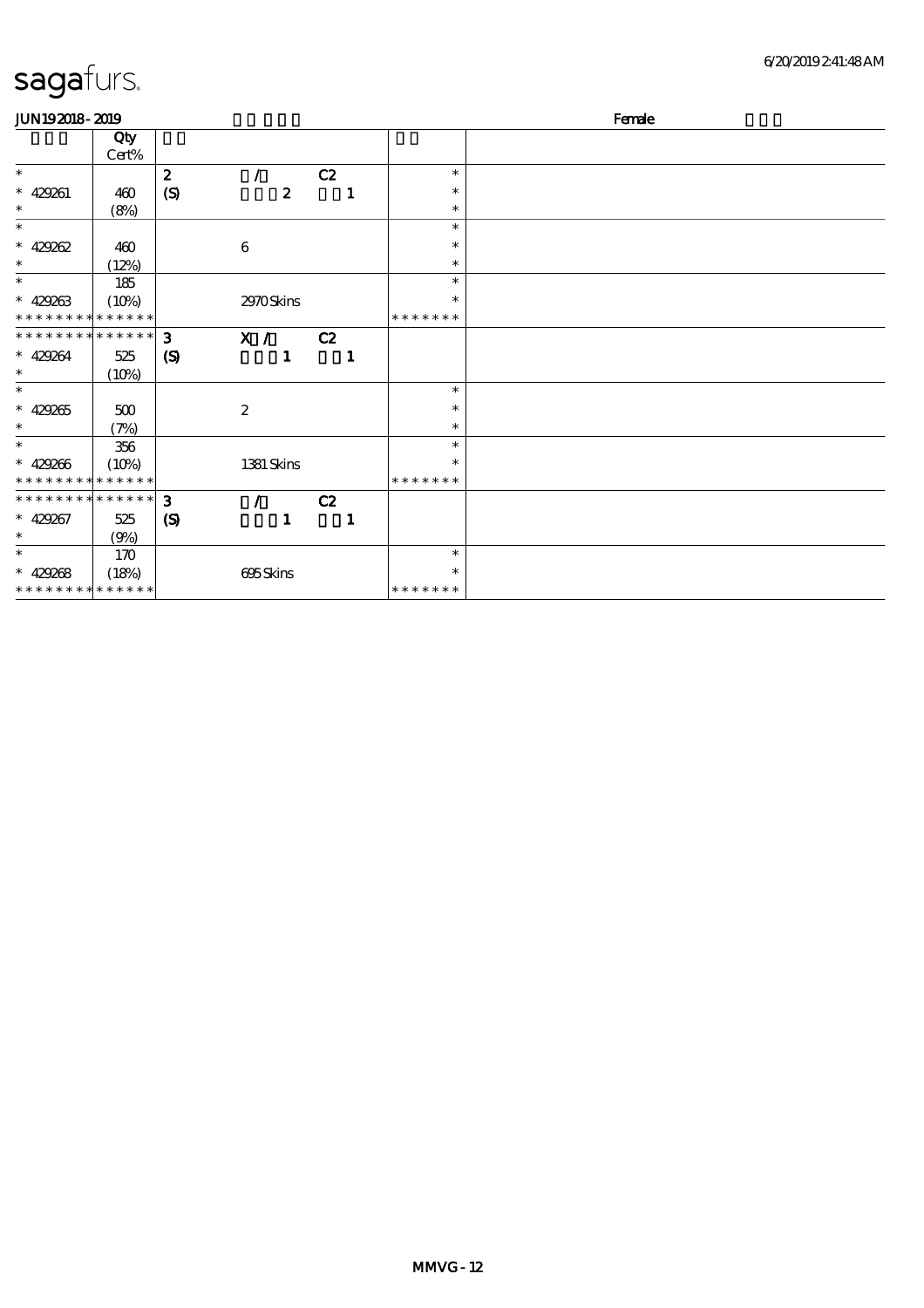| JUN192018-2019                             |                            |                             |                           |    |               | Female |
|--------------------------------------------|----------------------------|-----------------------------|---------------------------|----|---------------|--------|
|                                            | Qty                        |                             |                           |    |               |        |
|                                            | Cert%                      |                             |                           |    |               |        |
|                                            |                            | $\boldsymbol{\mathsf{20}}$  | X /                       | C2 |               |        |
| 429301                                     |                            |                             |                           |    |               |        |
|                                            | 234                        | (SI)                        | $\mathbf{1}$              |    |               |        |
|                                            | $(\Theta)$                 |                             |                           |    |               |        |
|                                            |                            | $\boldsymbol{\mathfrak{D}}$ | X /                       | C2 |               |        |
| 429302                                     | 260                        | $\boldsymbol{S}$            | $\mathbf{1}$              |    |               |        |
|                                            | $(\Theta)$                 |                             |                           |    |               |        |
| * * * * * * * *                            | * * * * * *                | $\boldsymbol{\mathsf{z}}$   | $\mathcal{T}$             | C2 |               |        |
| $* 42900$                                  | 445                        | $\mathbf{C}$                | $\mathbf{1}$              |    |               |        |
| $\ast$                                     |                            |                             |                           |    |               |        |
| $\overline{\phantom{0}}$                   | (4%)                       |                             |                           |    |               |        |
|                                            | 143                        |                             |                           |    | $\ast$        |        |
| $* 42904$                                  | (1%)                       |                             | 588Skins                  |    | $\ast$        |        |
| * * * * * * * * <mark>* * * * * * *</mark> |                            |                             |                           |    | * * * * * * * |        |
| * * * * * * * * <mark>* * * * * * *</mark> |                            | $\boldsymbol{\mathbf{z}}$   | $\mathcal{L}$             | C2 |               |        |
| $* 429005$                                 | 425                        | $\boldsymbol{\mathcal{S}}$  | $\mathbf{1}$              |    |               |        |
| $\ast$                                     |                            |                             |                           |    |               |        |
| $*$                                        | (2%)                       |                             |                           |    | $\ast$        |        |
|                                            | 379                        |                             |                           |    |               |        |
| $* 429006$                                 | (2%)                       |                             | 804Skins                  |    | $\ast$        |        |
| * * * * * * * *                            | * * * * * *                |                             |                           |    | * * * * * * * |        |
| * * * * * * * *                            | $\ast\ast\ast\ast\ast\ast$ | $\mathbf{o}$                | X /                       | C2 |               |        |
| $* 429007$                                 | 465                        | (S)                         | $\mathbf{1}$              |    |               |        |
| $\ast$                                     | (7%)                       |                             |                           |    |               |        |
| $\overline{\ast}$                          |                            |                             |                           |    | $\ast$        |        |
|                                            |                            |                             |                           |    |               |        |
| * $42908$                                  | 440                        |                             | $\boldsymbol{2}$          |    | $\ast$        |        |
| $\ast$                                     | (4%)                       |                             |                           |    | $\ast$        |        |
| $\overline{\ast}$                          |                            |                             |                           |    | $\ast$        |        |
| * $42900$                                  | 440                        |                             | 3                         |    | $\ast$        |        |
| $\ast$                                     | (5%)                       |                             |                           |    | $\ast$        |        |
| $\ast$                                     |                            |                             |                           |    | $\ast$        |        |
|                                            |                            |                             |                           |    |               |        |
| $* 429310$                                 | 440                        |                             | $\boldsymbol{4}$          |    | $\ast$        |        |
| $\ast$                                     | (12%)                      |                             |                           |    | $\ast$        |        |
| $\ast$                                     |                            |                             |                           |    | $\ast$        |        |
| * 429311                                   | 440                        |                             | $\mathbf 5$               |    | $\ast$        |        |
| $\ast$                                     | $(\Theta)$                 |                             |                           |    | $\ast$        |        |
| $\ast$                                     |                            |                             |                           |    | $\ast$        |        |
|                                            |                            |                             |                           |    |               |        |
| $* 429312$                                 | 440                        |                             | $\bf 6$                   |    | $\ast$        |        |
| $*$ $-$                                    | $(\Theta)$                 |                             |                           |    | $\ast$        |        |
| $\ast$                                     | 82                         |                             |                           |    | $\ast$        |        |
| $* 429313$                                 | (9%)                       |                             | $2747$ Skins              |    | $\ast$        |        |
| * * * * * * * *                            | * * * * * *                |                             |                           |    | * * * * * * * |        |
| * * * * * * * *                            | $\ast\ast\ast\ast\ast\ast$ | $\mathbf 0$                 | X /                       | C2 |               |        |
|                                            |                            |                             |                           |    |               |        |
| $* 429314$                                 | 445                        | $\boldsymbol{\mathcal{S}}$  | 1                         |    |               |        |
| $\ast$                                     | (4%)                       |                             |                           |    |               |        |
| $\overline{\ast}$                          |                            |                             |                           |    | $\ast$        |        |
| $* 429315$                                 | 420                        |                             | $\boldsymbol{z}$          |    | ∗             |        |
| $\ast$                                     | (2%)                       |                             |                           |    | $\ast$        |        |
| $\ast$                                     |                            |                             |                           |    | $\ast$        |        |
|                                            |                            |                             |                           |    |               |        |
| $* 429316$                                 | 420                        |                             | $\ensuremath{\mathbf{3}}$ |    | $\ast$        |        |
| $\ast$                                     | (3%)                       |                             |                           |    | $\ast$        |        |
| $\ast$                                     |                            |                             |                           |    | $\ast$        |        |
| $* 429317$                                 | 420                        |                             | $\bf{4}$                  |    | $\ast$        |        |
| $\ast$                                     | (13%)                      |                             |                           |    | $\ast$        |        |
| $\overline{\ast}$                          |                            |                             |                           |    | $\ast$        |        |
|                                            |                            |                             |                           |    |               |        |
| $* 429318$                                 | 420                        |                             | $\mathbf 5$               |    | $\ast$        |        |
| $\ast$                                     | (10%)                      |                             |                           |    | $\ast$        |        |
| $\ast$                                     |                            |                             |                           |    | $\ast$        |        |
| $* 429319$                                 | 420                        |                             | $\bf 6$                   |    | $\ast$        |        |
| $\ast$                                     | (14%)                      |                             |                           |    | $\ast$        |        |
| $\ast$                                     |                            |                             |                           |    | $\ast$        |        |
|                                            |                            |                             |                           |    |               |        |
| $* 42930$                                  | 420                        |                             | $\tau$                    |    | $\ast$        |        |
| $\ast$                                     | (15%)                      |                             |                           |    | $\ast$        |        |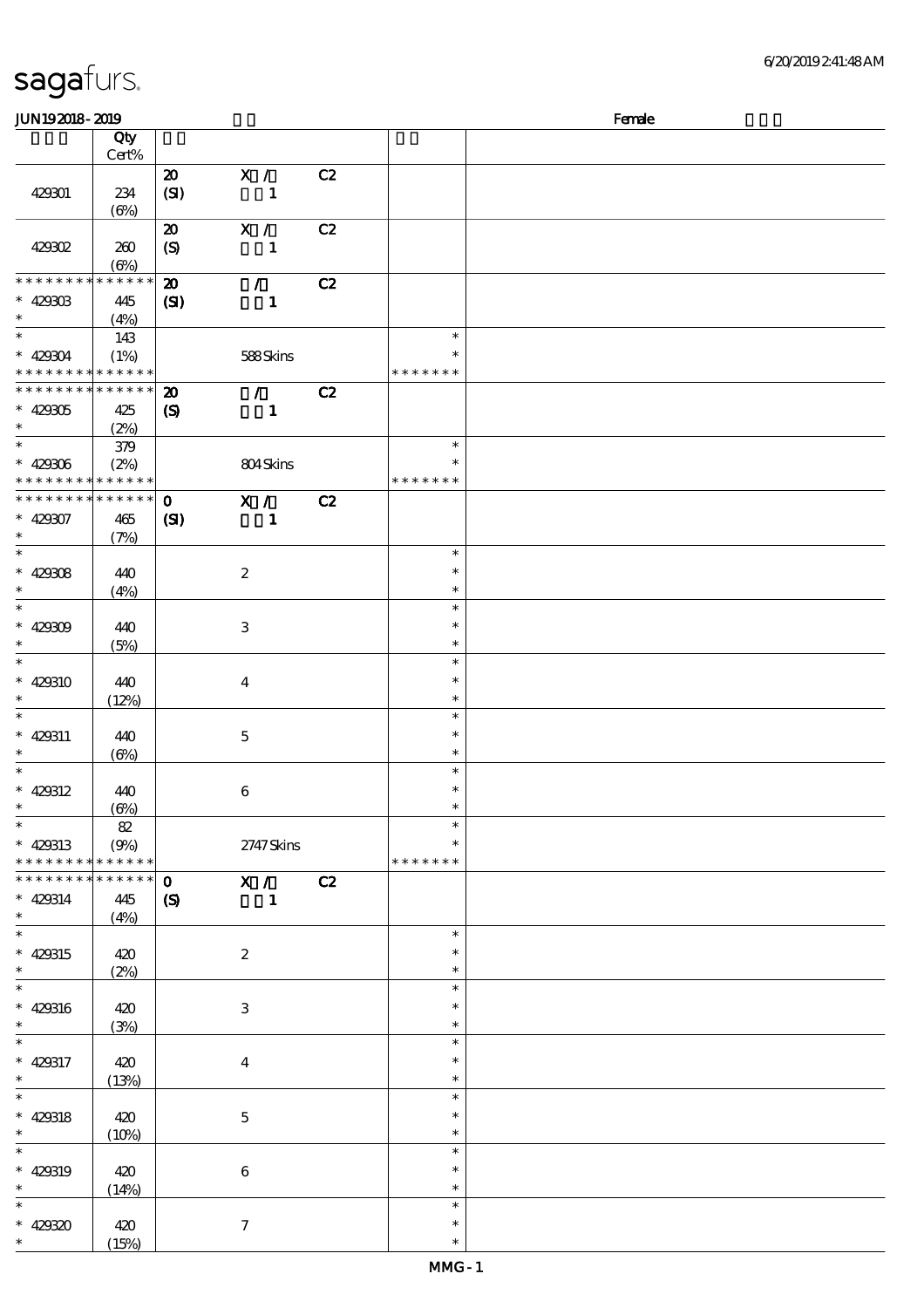#### 6/20/2019 2:41:48 AM

| <b>JUN192018-2019</b>              |                       |                  |                           |    |               | Female |
|------------------------------------|-----------------------|------------------|---------------------------|----|---------------|--------|
|                                    | Qty                   |                  |                           |    |               |        |
|                                    | $Cert\%$              |                  |                           |    |               |        |
| $\ast$                             |                       | $\mathbf O$      | X /                       | C2 | $\ast$        |        |
| $* 429321$                         | 420                   | (S)              | $\mathbf{1}$              |    | $\ast$        |        |
| $\ast$                             |                       |                  |                           |    | $\ast$        |        |
| $\ast$                             | (12%)                 |                  |                           |    | $\ast$        |        |
|                                    |                       |                  |                           |    |               |        |
| $* 429322$                         | 420                   |                  | $\boldsymbol{9}$          |    | $\ast$        |        |
| $\ast$                             | (5%)                  |                  |                           |    | $\ast$        |        |
| $\ast$                             |                       |                  |                           |    | $\ast$        |        |
| $* 429323$                         | 420                   |                  | $10\,$                    |    | $\ast$        |        |
| $\ast$                             | $(\Theta)$            |                  |                           |    | $\ast$        |        |
| $\ast$                             |                       |                  |                           |    | $\ast$        |        |
| $* 429324$                         | 420                   |                  | $11\,$                    |    | $\ast$        |        |
| $\ast$                             |                       |                  |                           |    | $\ast$        |        |
| $\overline{\phantom{0}}$           | (9%)                  |                  |                           |    |               |        |
|                                    |                       |                  |                           |    | $\ast$        |        |
| $* 429325$                         | 400                   |                  | $12\,$                    |    | $\ast$        |        |
| $\ast$                             | (13%)                 |                  |                           |    | $\ast$        |        |
| $\ast$                             | $\pmb{\infty}$        |                  |                           |    | $\ast$        |        |
| $* 429326$                         | (10%)                 |                  | $5111$ Skins              |    | $\ast$        |        |
| * * *                              | * * * * * * * * * * * |                  |                           |    | * * * * * * * |        |
| * * * * * * * *                    | * * * * * *           | $\mathbf{o}$     | $\mathcal{L}$             | C2 |               |        |
| $* 429327$                         |                       |                  |                           |    |               |        |
| $\ast$                             | 465                   | (S)              | $\mathbf{1}$              |    |               |        |
| $\overline{\phantom{0}}$           | (2%)                  |                  |                           |    |               |        |
|                                    |                       |                  |                           |    | $\ast$        |        |
| $* 429328$                         | 440                   |                  | $\boldsymbol{2}$          |    | $\ast$        |        |
| $\ast$                             | (3%)                  |                  |                           |    | $\ast$        |        |
| $\ast$                             |                       |                  |                           |    | $\ast$        |        |
| $* 429329$                         | 440                   |                  | $\ensuremath{\mathsf{3}}$ |    | $\ast$        |        |
| $\ast$                             | (2%)                  |                  |                           |    | $\ast$        |        |
| $\ast$                             |                       |                  |                           |    | $\ast$        |        |
|                                    |                       |                  |                           |    | $\ast$        |        |
| $* 42930$                          | 440                   |                  | $\boldsymbol{4}$          |    |               |        |
| $\ast$                             | (3%)                  |                  |                           |    | $\ast$        |        |
| $\ast$                             |                       |                  |                           |    | $\ast$        |        |
| $* 429331$                         | 440                   |                  | $\bf 5$                   |    | $\ast$        |        |
| $\ast$                             | (12%)                 |                  |                           |    | $\ast$        |        |
| $\ast$                             | 150                   |                  |                           |    | $\ast$        |        |
| $* 42932$                          | (7%)                  |                  | 2375Skins                 |    | $\ast$        |        |
| * * * * * * * * * * * * * *        |                       |                  |                           |    | *******       |        |
| * * * * * * * * * * * * * *        |                       | $\mathbf 0$      | $\mathcal{L}$             | C2 |               |        |
|                                    |                       |                  |                           |    |               |        |
| $* 429333$                         | 445                   | $\boldsymbol{S}$ | $\mathbf{1}$              |    |               |        |
| $\ast$<br>$\overline{\phantom{0}}$ | (6%)                  |                  |                           |    |               |        |
|                                    |                       |                  |                           |    | $\ast$        |        |
| $* 429334$                         | 420                   |                  | $\boldsymbol{z}$          |    | $\ast$        |        |
| $\ast$                             | (2%)                  |                  |                           |    | $\ast$        |        |
| $\overline{\ast}$                  |                       |                  |                           |    | $\ast$        |        |
| $* 429335$                         | 420                   |                  | 3                         |    | $\ast$        |        |
| $\ast$                             | (1%)                  |                  |                           |    | $\ast$        |        |
| $\ast$                             |                       |                  |                           |    | $\ast$        |        |
| $* 429336$                         | 420                   |                  |                           |    | $\ast$        |        |
| $\ast$                             |                       |                  | $\boldsymbol{4}$          |    | $\ast$        |        |
| $\overline{\phantom{0}}$           | (5%)                  |                  |                           |    |               |        |
|                                    |                       |                  |                           |    | $\ast$        |        |
| $* 429337$                         | 420                   |                  | $\mathbf 5$               |    | $\ast$        |        |
| $\ast$                             | (7%)                  |                  |                           |    | $\ast$        |        |
| $\ast$                             |                       |                  |                           |    | $\ast$        |        |
| $* 429338$                         | 420                   |                  | $\bf 6$                   |    | $\ast$        |        |
| $\ast$                             | (3%)                  |                  |                           |    | $\ast$        |        |
| $\ast$                             |                       |                  |                           |    | $\ast$        |        |
| $* 42939$                          | 420                   |                  | $\tau$                    |    | $\ast$        |        |
| $\ast$                             |                       |                  |                           |    | $\ast$        |        |
|                                    | (10%)                 |                  |                           |    |               |        |
| $\ast$                             | 98                    |                  |                           |    | $\ast$        |        |
| $* 429340$                         | (14%)                 |                  | 3063Skins                 |    | $\ast$        |        |
| * * * * * * * * * * * * * *        |                       |                  |                           |    | * * * * * * * |        |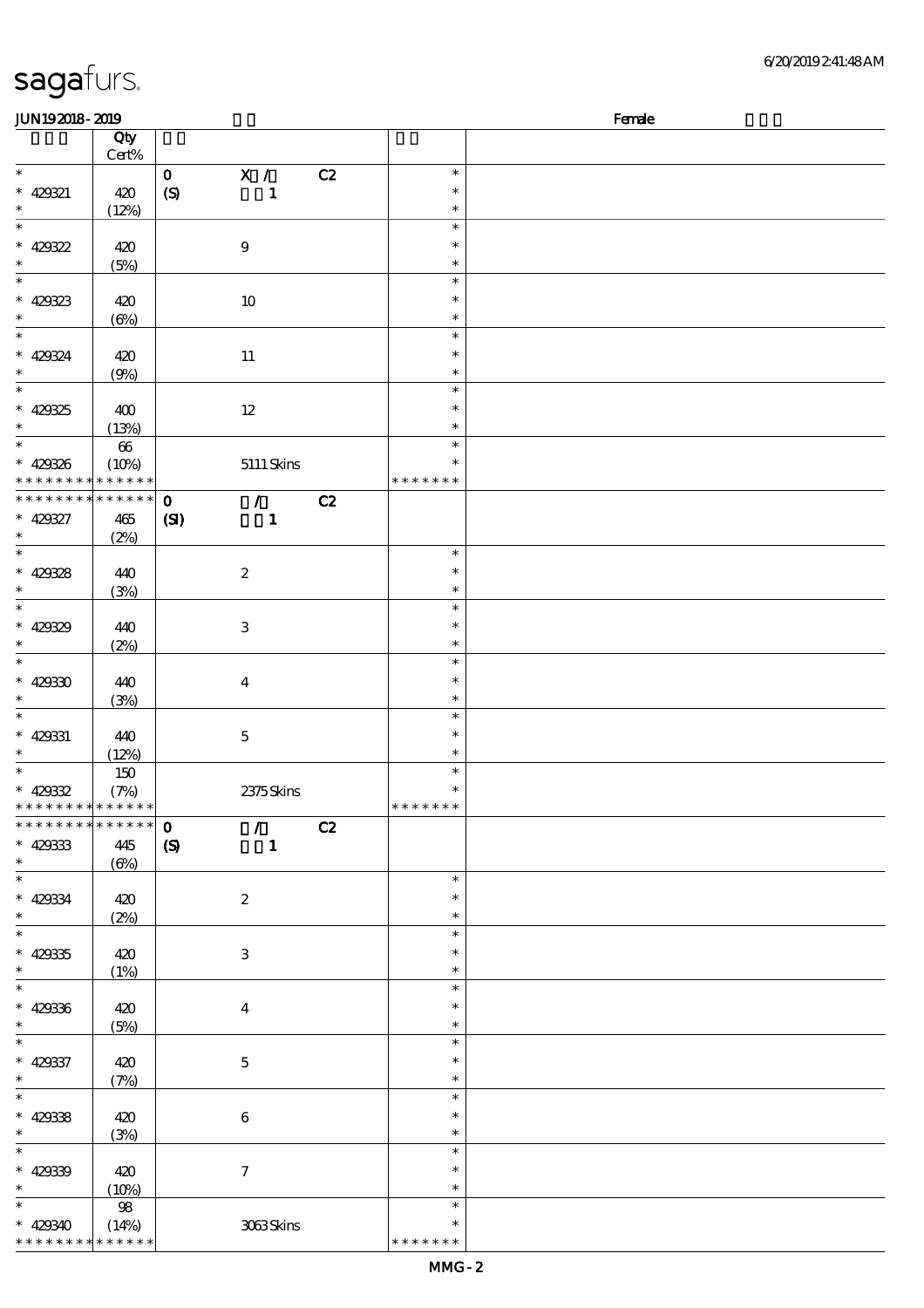#### $J/N192018 - 2019$  Female

|                          | Qty<br>Cert% |                            |                           |             |               |  |
|--------------------------|--------------|----------------------------|---------------------------|-------------|---------------|--|
|                          |              |                            |                           |             |               |  |
|                          |              | $\mathbf{O}$               | X /                       | C2          |               |  |
| 429341                   | 185          | (SI)                       | $\mathbf{1}$              | <b>LNAP</b> |               |  |
|                          |              |                            |                           |             |               |  |
|                          | (13%)        |                            |                           |             |               |  |
|                          |              | $\mathbf{O}$               | X /                       | C2          |               |  |
| 429342                   | 261          | (S)                        | $\mathbf{1}$              | <b>LNAP</b> |               |  |
|                          |              |                            |                           |             |               |  |
|                          | (11%)        |                            |                           |             |               |  |
|                          |              | $\mathbf{O}$               | $\mathcal{L}$             | C2          |               |  |
|                          |              |                            |                           |             |               |  |
| 429343                   | 206          | (SI)                       | $\mathbf{1}$              | <b>LNAP</b> |               |  |
|                          | (4%)         |                            |                           |             |               |  |
|                          |              |                            |                           |             |               |  |
|                          |              | $\mathbf{O}$               | $\mathcal{L}$             | C2          |               |  |
| 429344                   | 295          | (S)                        | $\mathbf{1}$              | <b>LNAP</b> |               |  |
|                          |              |                            |                           |             |               |  |
|                          | (8%)         |                            |                           |             |               |  |
| * * * * * * * *          | * * * * * *  | $\mathbf{1}$               | X /                       | C2          |               |  |
| $* 429345$               | $505\,$      | (S)                        | $\mathbf{1}$              |             |               |  |
|                          |              |                            |                           |             |               |  |
| $\ast$                   | (8%)         |                            |                           |             |               |  |
| $\overline{\ast}$        |              |                            |                           |             | $\ast$        |  |
|                          | 480          |                            | $\boldsymbol{2}$          |             | $\ast$        |  |
| * 429346 $*$             |              |                            |                           |             |               |  |
|                          | (7%)         |                            |                           |             | $\ast$        |  |
|                          |              |                            |                           |             | $\ast$        |  |
|                          |              |                            |                           |             | $\ast$        |  |
| $* 429347$               | 480          |                            | $\ensuremath{\mathbf{3}}$ |             |               |  |
| $\ast$                   | (7%)         |                            |                           |             | $\ast$        |  |
| $\overline{\phantom{0}}$ |              |                            |                           |             | $\ast$        |  |
|                          |              |                            |                           |             |               |  |
| $* 429348$               | 480          |                            | $\boldsymbol{4}$          |             | $\ast$        |  |
| $\ast$                   | (11%)        |                            |                           |             | $\ast$        |  |
| $\overline{\ast}$        |              |                            |                           |             |               |  |
|                          |              |                            |                           |             | $\ast$        |  |
| $* 429349$               | 480          |                            | $\mathbf 5$               |             | $\ast$        |  |
| $\ast$                   |              |                            |                           |             | $\ast$        |  |
|                          | (12%)        |                            |                           |             |               |  |
|                          |              |                            |                           |             | $\ast$        |  |
| $* 42930$                | 480          |                            | $\bf 6$                   |             | $\ast$        |  |
|                          |              |                            |                           |             |               |  |
| $\ast$                   | (13%)        |                            |                           |             | $\ast$        |  |
| $\overline{\ast}$        |              |                            |                           |             | $\ast$        |  |
| $* 429351$               | 480          |                            | $\tau$                    |             | $\ast$        |  |
|                          |              |                            |                           |             |               |  |
| $\ast$                   | (5%)         |                            |                           |             | $\ast$        |  |
| $\overline{\ast}$        |              |                            |                           |             | $\ast$        |  |
|                          |              |                            |                           |             | $\ast$        |  |
| $* 429352$               | 480          |                            | $\bf8$                    |             |               |  |
| $\ast$                   | (1%)         |                            |                           |             | $\ast$        |  |
| $\ast$                   |              |                            |                           |             | $\ast$        |  |
|                          |              |                            |                           |             |               |  |
| $* 429333$               | 480          |                            | $\boldsymbol{9}$          |             | $\ast$        |  |
| $\ast$                   | (13%)        |                            |                           |             | $\ast$        |  |
| $\ast$                   |              |                            |                           |             | $\ast$        |  |
|                          |              |                            |                           |             |               |  |
| $* 42954$                | 480          |                            | $10\,$                    |             | $\ast$        |  |
| $\ast$                   | (7%)         |                            |                           |             | $\ast$        |  |
| $\overline{\ast}$        |              |                            |                           |             |               |  |
|                          |              |                            |                           |             | $\ast$        |  |
| $* 429355$               | 480          |                            | $11\,$                    |             | $\ast$        |  |
| $\ast$                   |              |                            |                           |             | $\ast$        |  |
|                          | (7%)         |                            |                           |             |               |  |
| $\ast$                   |              |                            |                           |             | $\ast$        |  |
| $* 429356$               | 480          |                            | $12\,$                    |             | $\ast$        |  |
| $\ast$                   |              |                            |                           |             | $\ast$        |  |
|                          | (11%)        |                            |                           |             |               |  |
| $\ast$                   |              |                            |                           |             | $\ast$        |  |
| $* 429357$               | 480          |                            | 13                        |             | $\ast$        |  |
|                          |              |                            |                           |             |               |  |
| $\ast$                   | (9%)         |                            |                           |             | $\ast$        |  |
| $\ast$                   |              |                            |                           |             | $\ast$        |  |
|                          |              |                            |                           |             | $\ast$        |  |
| $* 42958$                | 480          |                            | 14                        |             |               |  |
| $\ast$                   | (10%)        |                            |                           |             | $\ast$        |  |
| $\ast$                   | 485          |                            |                           |             | $\ast$        |  |
|                          |              |                            |                           |             |               |  |
| $* 429359$               | $(\Theta\%)$ |                            | 7230Skins                 |             | $\ast$        |  |
| * * * * * * * *          | * * * * * *  |                            |                           |             | * * * * * * * |  |
| * * * * *<br>* * *       | * * * * * *  | $\mathbf 1$                | X /                       | C2          |               |  |
|                          |              |                            |                           |             |               |  |
| $* 42930$                | $485\,$      | $\boldsymbol{\mathcal{S}}$ | $\mathbf{1}$              |             |               |  |
| $\ast$                   | (17%)        |                            |                           |             |               |  |
|                          |              |                            |                           |             |               |  |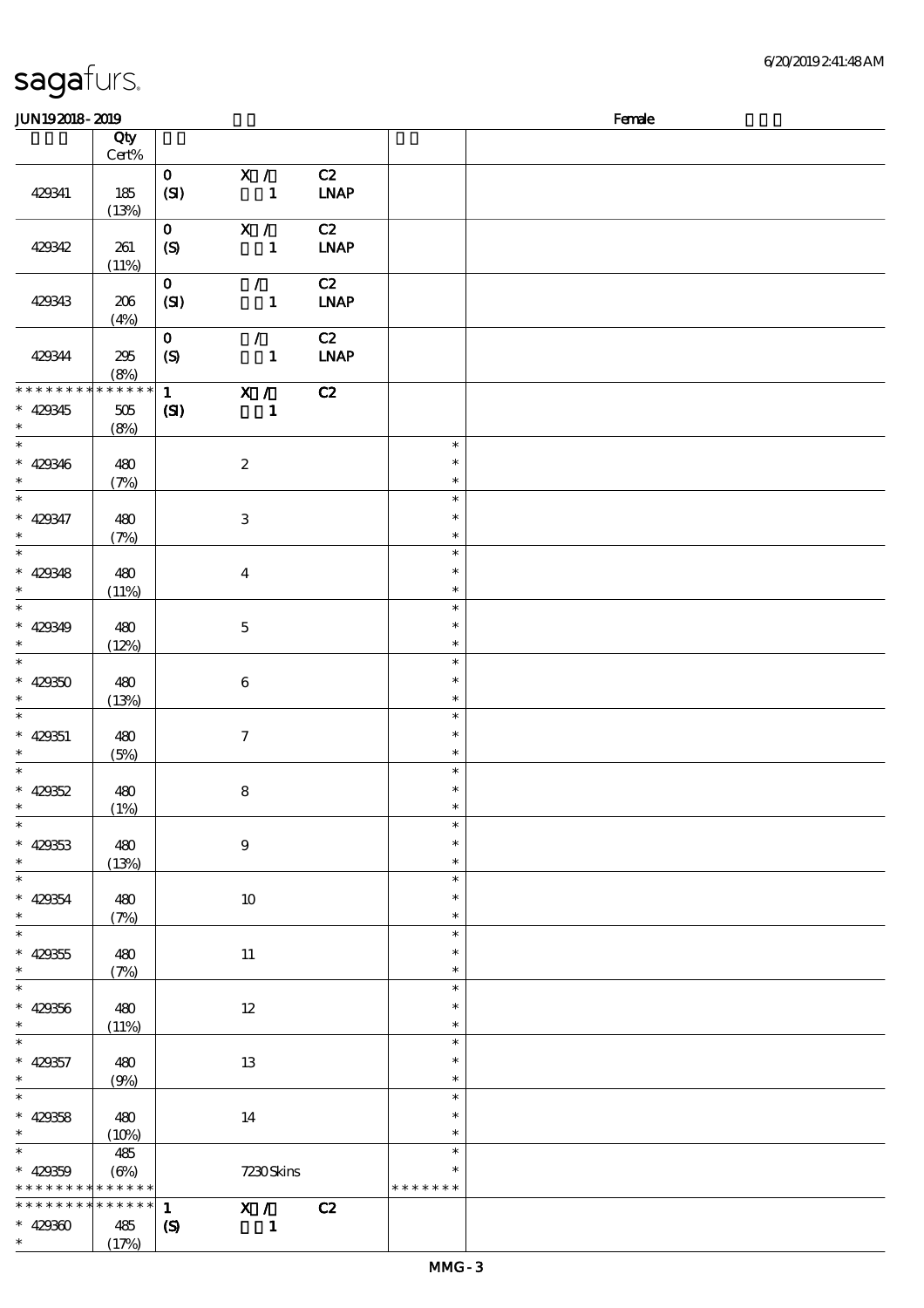#### $J/N192018 - 2019$  Female

|                               | Qty<br>$\mbox{Cert}\%$ |                                                 |                            |  |
|-------------------------------|------------------------|-------------------------------------------------|----------------------------|--|
| $\overline{\ast}$             |                        | $\overline{\mathbf{X}}$ /<br>$\mathbf{1}$<br>C2 | $\ast$                     |  |
| $* 42961$<br>$\ast$           | 460<br>(18%)           | $\boldsymbol{S}$<br>$\mathbf{1}$                | $\ast$<br>$\ast$           |  |
| $\overline{\ast}$             |                        |                                                 | $\ast$                     |  |
| $* 429362$<br>$\ast$          | 460<br>(1%)            | $\,3$                                           | $\ast$<br>$\ast$           |  |
|                               |                        |                                                 |                            |  |
| $\ast$<br>$* 42963$<br>$\ast$ | 460<br>(1%)            | $\boldsymbol{4}$                                | $\ast$<br>$\ast$<br>$\ast$ |  |
| $\ast$                        |                        |                                                 | $\ast$                     |  |
| * 42964 *                     | 460<br>(8%)            | $\mathbf 5$                                     | $\ast$<br>$\ast$           |  |
| $\overline{\ast}$             |                        |                                                 | $\ast$                     |  |
| $* 429365$<br>$\ast$          | 460<br>(9%)            | $\,6\,$                                         | $\ast$<br>$\ast$           |  |
| $\ast$                        |                        |                                                 | $\ast$                     |  |
| $* 429366$<br>$\ast$          | 460<br>(11%)           | $\boldsymbol{7}$                                | $\ast$<br>$\ast$           |  |
| $\overline{\phantom{0}}$      |                        |                                                 | $\ast$                     |  |
| $* 429367$<br>$\ast$          | 460<br>(3%)            | $\bf 8$                                         | $\ast$<br>$\ast$           |  |
| $\overline{\ast}$             |                        |                                                 | $\ast$                     |  |
| $* 42968$<br>$\ast$           | $460$<br>(13%)         | $\boldsymbol{9}$                                | $\ast$<br>$\ast$           |  |
| $\overline{\phantom{0}}$      |                        |                                                 | $\ast$                     |  |
| $* 429309$<br>$\ast$          | 460<br>(12%)           | $10\,$                                          | $\ast$<br>$\ast$           |  |
| $\overline{\ast}$             |                        |                                                 | $\ast$                     |  |
| $* 429370$<br>$\ast$          | 460<br>(7%)            | $11\,$                                          | $\ast$<br>$\ast$           |  |
| $\overline{\phantom{0}}$      |                        |                                                 | $\ast$                     |  |
| $* 429371$<br>$\ast$          | 460<br>(11%)           | $12\,$                                          | $\ast$<br>$\ast$           |  |
| $\ast$                        |                        |                                                 | $\ast$                     |  |
| $* 429372$<br>$\ast$          | $460$<br>(8%)          | 13                                              | $\ast$<br>$\ast$           |  |
|                               |                        |                                                 | 주                          |  |
| $* 429373$<br>$\ast$          | $460$<br>(11%)         | $14\,$                                          | $\ast$<br>$\ast$           |  |
| $\overline{\phantom{0}}$      |                        |                                                 | $\ast$                     |  |
| $* 429374$<br>$\ast$          | $460$<br>(1%)          | $15\,$                                          | $\ast$<br>$\ast$           |  |
| $\overline{\ast}$             |                        |                                                 | $\ast$                     |  |
| $* 429375$<br>$\ast$          | $460$<br>(4%)          | $16\,$                                          | $\ast$<br>$\ast$           |  |
| $\overline{\phantom{0}}$      |                        |                                                 | $\ast$                     |  |
| * 429376                      | $460$<br>(11%)         | $17\,$                                          | $\ast$<br>$\ast$           |  |
| $\overline{\phantom{0}}$      |                        |                                                 | $\ast$                     |  |
| $* 429377$<br>$\ast$          | 460<br>(12%)           | $18\,$                                          | $\ast$<br>$\ast$           |  |
| $\overline{\ast}$             |                        |                                                 | $\ast$                     |  |
| $* 429378$<br>$\ast$          | $460$<br>(7%)          | $19\,$                                          | $\ast$<br>$\ast$           |  |
| $\ast$                        |                        |                                                 | $\ast$                     |  |
| $* 429379$<br>$\ast$          | $460$<br>(1%)          | ${\bf 20}$                                      | $\ast$<br>$\ast$           |  |
| $\overline{\ast}$             |                        |                                                 | $\ast$                     |  |
| $* 42980$<br>$\ast$           | $460$<br>(0%)          | 21                                              | $\ast$<br>$\ast$           |  |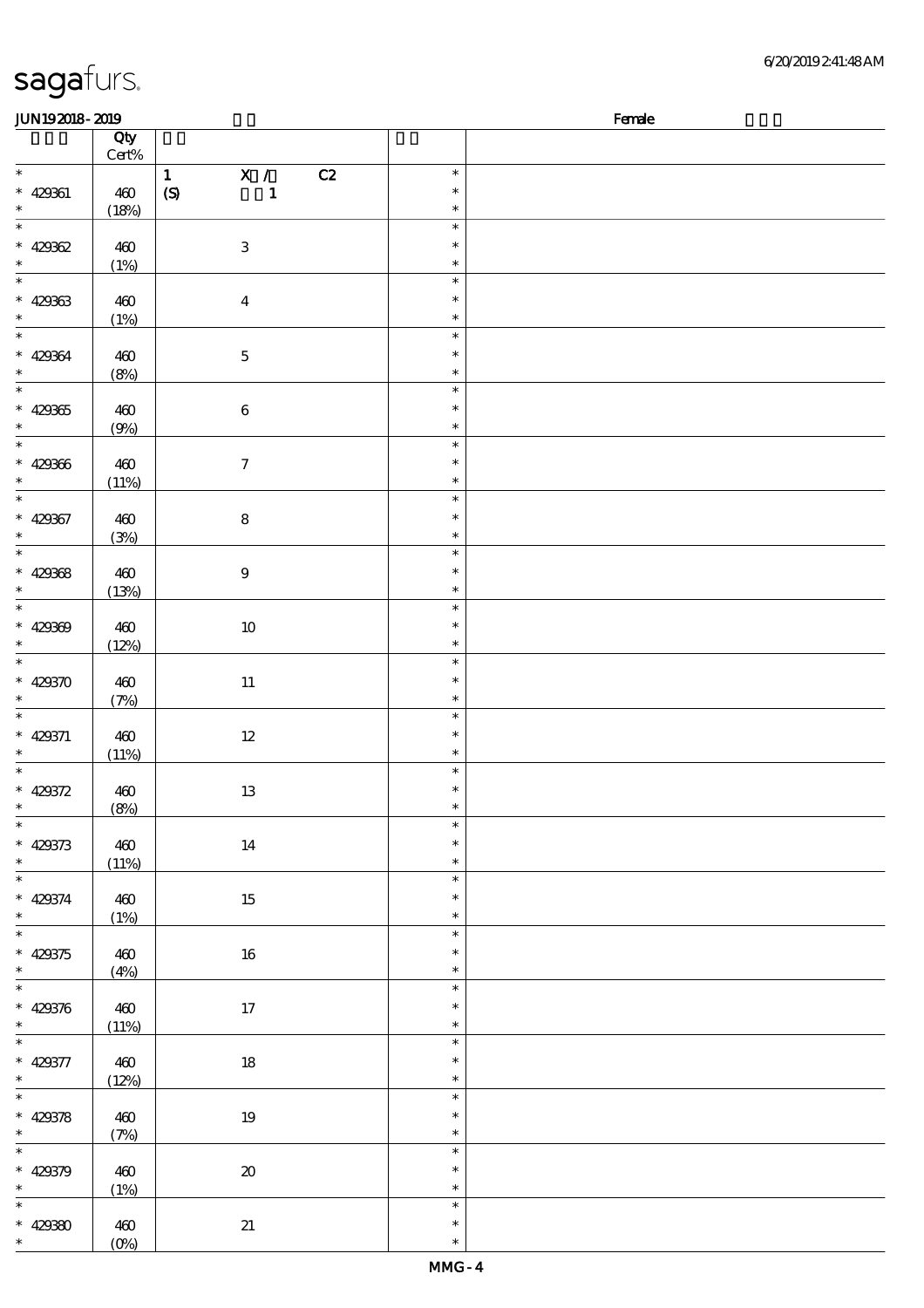| 6/20/2019241:48AM |  |
|-------------------|--|
|-------------------|--|

| JUN192018-2019                     |            |                                    |               | Female |
|------------------------------------|------------|------------------------------------|---------------|--------|
|                                    | Qty        |                                    |               |        |
|                                    | Cert%      |                                    |               |        |
| $\ast$                             |            | X /<br>$\mathbf{1}$                | C2<br>$\ast$  |        |
| $* 429381$                         | 460        | $\pmb{\text{(S)}}$<br>$\mathbf{1}$ | $\ast$        |        |
| $\ast$                             | $(0\%)$    |                                    | $\ast$        |        |
| $\ast$                             |            |                                    | $\ast$        |        |
| $* 42982$                          | 460        | $23\,$                             | $\ast$        |        |
| $\ast$                             | (12%)      |                                    | $\ast$        |        |
| $\overline{\ast}$                  |            |                                    | $\ast$        |        |
|                                    |            |                                    | $\ast$        |        |
| $* 429883$                         | 460        | 24                                 |               |        |
| $\ast$                             | (4%)       |                                    | $\ast$        |        |
| $\ast$                             |            |                                    | $\ast$        |        |
| $* 42984$                          | 460        | $25\,$                             | $\ast$        |        |
| $\ast$                             | (5%)       |                                    | $\ast$        |        |
| $\overline{\phantom{a}}$           |            |                                    | $\ast$        |        |
| $* 42935$                          | 460        | ${\bf 26}$                         | $\ast$        |        |
| $\ast$                             | (8%)       |                                    | $\ast$        |        |
| $\ast$                             |            |                                    | $\ast$        |        |
| $* 42936$                          | 460        | $27\,$                             | $\ast$        |        |
| $\ast$                             | (10%)      |                                    | $\ast$        |        |
| $\ast$                             |            |                                    | $\ast$        |        |
|                                    |            |                                    |               |        |
| $* 42987$                          | 460        | ${\bf 28}$                         | $\ast$        |        |
| $\ast$                             | (2%)       |                                    | $\ast$        |        |
| $\overline{\phantom{0}}$           |            |                                    | $\ast$        |        |
| $* 429888$                         | 460        | $29\,$                             | $\ast$        |        |
| $\ast$                             | (7%)       |                                    | $\ast$        |        |
| $\overline{\ast}$                  |            |                                    | $\ast$        |        |
| $* 42989$                          | 460        | $\pmb{\mathfrak{D}}$               | $\ast$        |        |
| $\ast$                             | (15%)      |                                    | $\ast$        |        |
| $\ast$                             |            |                                    | $\ast$        |        |
| $* 429300$                         | 460        | $3\!1$                             | $\ast$        |        |
| $\ast$                             |            |                                    | $\ast$        |        |
| $\ast$                             | (8%)       |                                    | $\ast$        |        |
|                                    | 113        |                                    |               |        |
| $* 429991$                         | (20%)      | 14398Skins                         | $\ast$        |        |
| * * * * * * * * * * * * * *        |            |                                    | * * * * * * * |        |
| * * * * * * * * * * * * * *        |            | $\mathbf{1}$<br>$\mathcal{L}$      | C2            |        |
| $* 429392$                         | 505        | $\bf{(S)}$<br>$\mathbf{1}$         |               |        |
| $*$                                | (12%)      |                                    |               |        |
| $\ast$                             |            |                                    | $\ast$        |        |
| $* 429303$                         | 480        | $\boldsymbol{2}$                   | $\ast$        |        |
| $\ast$                             | (8%)       |                                    | $\ast$        |        |
| $\overline{\phantom{0}}$           |            |                                    | $\ast$        |        |
| $* 429394$                         | 480        | $\mathbf{3}$                       | $\ast$        |        |
| $\ast$                             | (3%)       |                                    | $\ast$        |        |
| $\overline{\phantom{0}}$           |            |                                    | $\ast$        |        |
| $* 429305$                         |            |                                    | $\ast$        |        |
|                                    | 480        | $\bf{4}$                           |               |        |
| $\ast$<br>$\overline{\phantom{a}}$ | (3%)       |                                    | $\ast$        |        |
|                                    |            |                                    | $\ast$        |        |
| $* 429306$                         | 480        | $\bf 5$                            | $\ast$        |        |
| $\ast$                             | (4%)       |                                    | $\ast$        |        |
| $\overline{\phantom{a}}$           |            |                                    | $\ast$        |        |
| $* 429997$                         | 480        | $\bf 6$                            | $\ast$        |        |
| $\ast$                             | $(\Theta)$ |                                    | $\ast$        |        |
| $\overline{\ast}$                  |            |                                    | $\ast$        |        |
| * $429308$                         | 480        | $\tau$                             | $\ast$        |        |
| $\ast$                             | (11%)      |                                    | $\ast$        |        |
| $\overline{\ast}$                  |            |                                    | $\ast$        |        |
|                                    |            |                                    | $\ast$        |        |
| $* 429399$                         | 480        | ${\bf 8}$                          |               |        |
| $\ast$                             | (3%)       |                                    | $\ast$        |        |
| $\ast$                             |            |                                    | $\ast$        |        |
| $* 429400$                         | 480        | $\boldsymbol{9}$                   | $\ast$        |        |
| $\ast$                             | (4%)       |                                    | $\ast$        |        |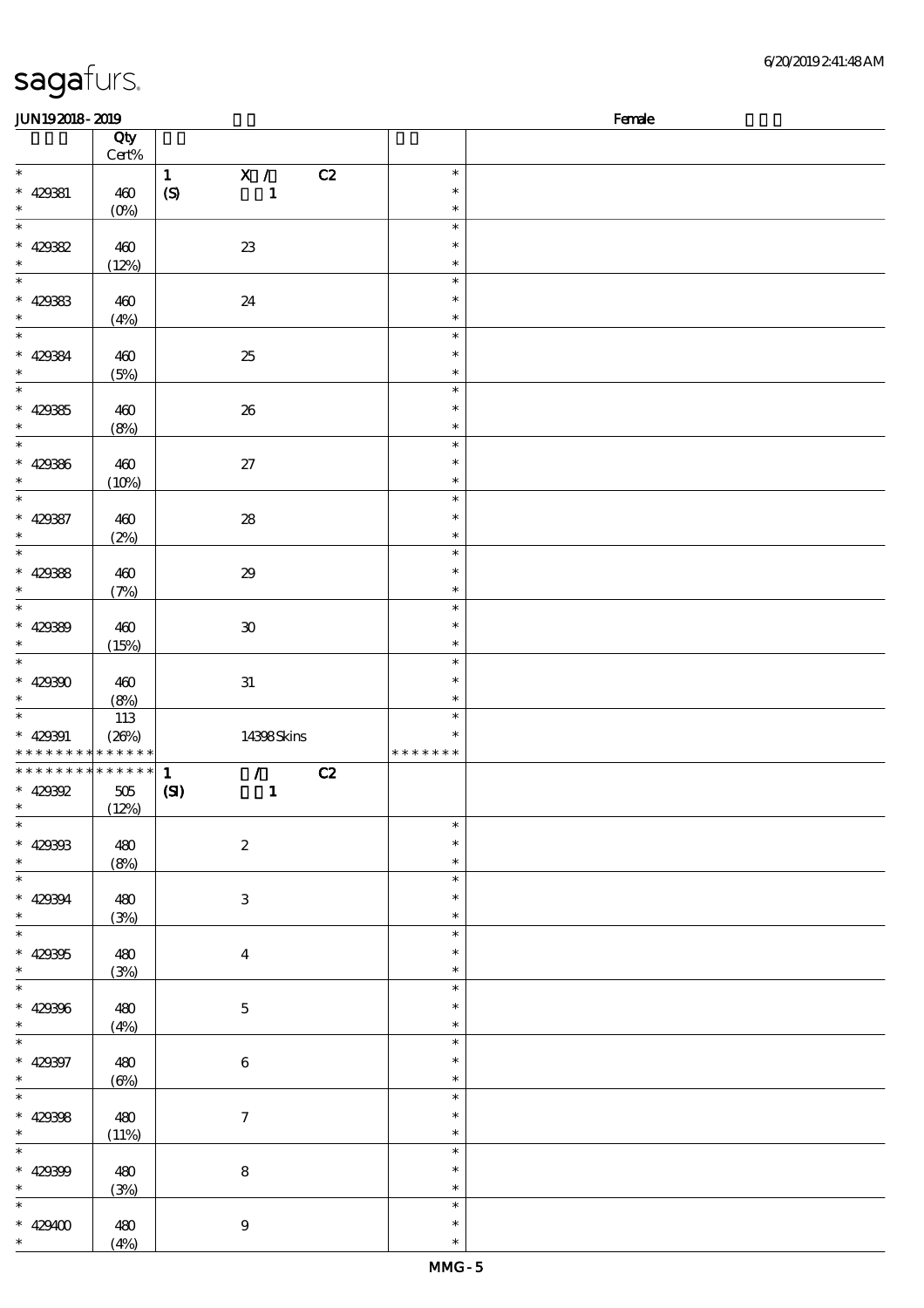| <b>saga</b> furs. |  |
|-------------------|--|
|                   |  |

| JUN192018-2019                            |                           |                  |                  |                              |                         | Female |
|-------------------------------------------|---------------------------|------------------|------------------|------------------------------|-------------------------|--------|
|                                           | Qty                       |                  |                  |                              |                         |        |
|                                           | $\mbox{Cert}\%$           |                  |                  |                              |                         |        |
| $\ast$                                    |                           | $\mathbf{1}$     | $\mathcal{L}$    | C2                           | $\ast$                  |        |
| $* 429401$                                | 480                       | (SI)             | $\mathbf{1}$     |                              | $\ast$                  |        |
| $\ast$                                    | (3%)                      |                  |                  |                              | $\ast$                  |        |
| $\ast$                                    | 94                        |                  |                  |                              | $\ast$                  |        |
| $* 429402$                                | $(O\!\!\!\!\!\!\!/\,\!o)$ |                  | 4919Skins        |                              | $\ast$                  |        |
| * * *                                     | * * * * * * * * * *       |                  |                  |                              | * * * * * * *           |        |
| * * * * * * * *                           | * * * * * *               | $\mathbf{1}$     | $\mathcal{L}$    | C2                           |                         |        |
| $* 42940B$                                | 485                       | $\pmb{\infty}$   | $\mathbf{1}$     |                              |                         |        |
| $\ast$<br>$\ast$                          | (18%)                     |                  |                  |                              | $\ast$                  |        |
|                                           |                           |                  |                  |                              | $\ast$                  |        |
| $* 429404$<br>$\ast$                      | 460                       |                  | $\boldsymbol{2}$ |                              | $\ast$                  |        |
| $\ast$                                    | (13%)                     |                  |                  |                              | $\ast$                  |        |
| $* 429405$                                | 460                       |                  | $\,3$            |                              | $\ast$                  |        |
| $\ast$                                    | (7%)                      |                  |                  |                              | $\ast$                  |        |
| $\ast$                                    |                           |                  |                  |                              | $\ast$                  |        |
| $* 429406$                                | 460                       |                  | $\boldsymbol{4}$ |                              | $\ast$                  |        |
| $\ast$                                    | $(\Theta)$                |                  |                  |                              | $\ast$                  |        |
| $\ast$                                    |                           |                  |                  |                              | $\ast$                  |        |
| $* 429407$                                | 460                       |                  | $\mathbf 5$      |                              | $\ast$                  |        |
| $\ast$                                    | (3%)                      |                  |                  |                              | $\ast$                  |        |
| $\ast$                                    |                           |                  |                  |                              | $\ast$                  |        |
| $* 429408$                                | 460                       |                  | $\,6\,$          |                              | $\ast$                  |        |
|                                           | (2%)                      |                  |                  |                              | $\ast$                  |        |
| $\ast$                                    |                           |                  |                  |                              | $\ast$                  |        |
| $* 429409$                                | 460                       |                  | $\boldsymbol{7}$ |                              | $\ast$                  |        |
| $\ast$                                    | (8%)                      |                  |                  |                              | $\ast$                  |        |
| $\ast$                                    |                           |                  |                  |                              | $\ast$                  |        |
| $* 429410$                                | 460                       |                  | 8                |                              | $\ast$                  |        |
| $\ast$                                    | (5%)                      |                  |                  |                              | $\ast$                  |        |
| $\ast$                                    |                           |                  |                  |                              | $\ast$                  |        |
| $* 429411$<br>$\ast$                      | 460                       |                  | $\boldsymbol{9}$ |                              | $\ast$                  |        |
| $\ast$                                    | (5%)                      |                  |                  |                              | $\ast$<br>$\ast$        |        |
| $* 429412$                                | 460                       |                  |                  |                              | $\ast$                  |        |
| ∗                                         |                           |                  | $10\,$           |                              | ∗                       |        |
| $\ast$                                    | (5%)                      |                  |                  |                              | $\ast$                  |        |
| $* 429413$                                | 460                       |                  | $11\,$           |                              | $\ast$                  |        |
| $\ast$                                    | (4%)                      |                  |                  |                              | $\ast$                  |        |
| $\overline{\phantom{a}}$                  |                           |                  |                  |                              | $\ast$                  |        |
| $* 429414$                                | 460                       |                  | $12\,$           |                              | $\ast$                  |        |
| $\ast$                                    | (5%)                      |                  |                  |                              | $\ast$                  |        |
| $\ast$                                    | $508\,$                   |                  |                  |                              | $\ast$                  |        |
| $* 429415$                                | (10%)                     |                  | 6053Skins        |                              | $\ast$                  |        |
| * * * * * * * * * * * * * *               |                           |                  |                  |                              | * * * * * * *           |        |
| * * * * * * * *                           | ******                    | $\mathbf{1}$     | $\mathbf{X}$ /   | C2                           |                         |        |
| $* 429416$                                | 505                       | (S)              | $\mathbf{1}$     | <b>LNAP</b>                  |                         |        |
| $\ast$                                    | (20%)                     |                  |                  |                              |                         |        |
| $\ast$                                    | 140                       |                  |                  |                              | $\ast$                  |        |
| $* 429417$<br>* * * * * * * * * * * * * * | (41%)                     |                  | 645Skins         |                              | $\ast$<br>* * * * * * * |        |
| * * * * * * * *                           | * * * * * *               | $\mathbf{1}$     | X /              | C2                           |                         |        |
| $* 429418$                                |                           |                  |                  |                              |                         |        |
| $\ast$                                    | 485<br>(20%)              | $\boldsymbol{S}$ | $\mathbf{1}$     | <b>LNAP</b>                  |                         |        |
| $\ast$                                    | 109                       |                  |                  |                              | $\ast$                  |        |
| $* 429419$                                | (25%)                     |                  | 594Skins         |                              | $\ast$                  |        |
| * * * * * * * * * * * * * *               |                           |                  |                  |                              | * * * * * * *           |        |
|                                           |                           | $\mathbf{1}$     | $\mathcal{L}$    | C2                           |                         |        |
| 429420                                    | 243                       | (SI)             | $\mathbf{1}$     | $\ensuremath{\mathbf{INAP}}$ |                         |        |
|                                           | (18%)                     |                  |                  |                              |                         |        |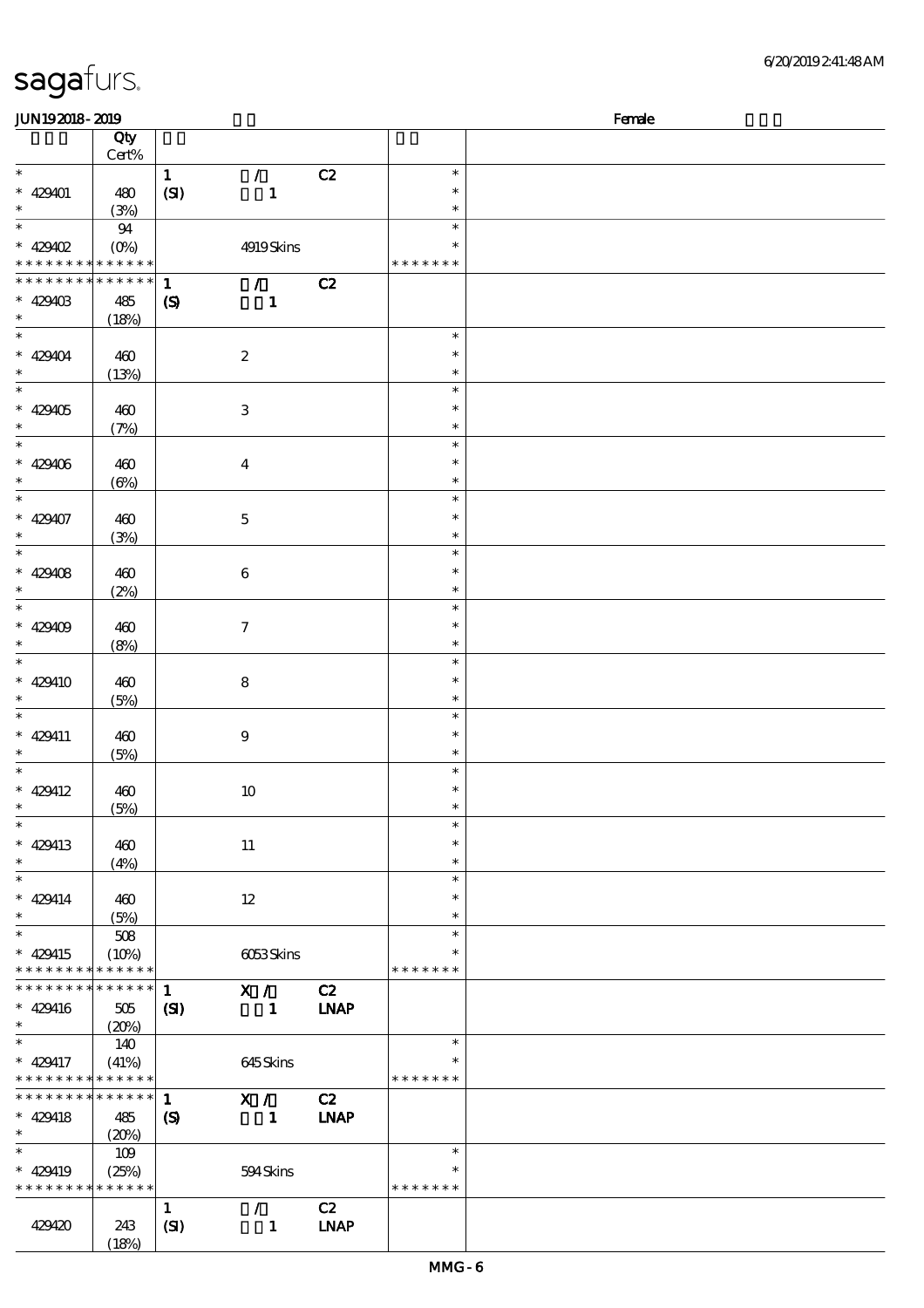| <b>saga</b> furs. |  |
|-------------------|--|
|-------------------|--|

|                                                                             | Qty             |                                  |                                 |                                    |                  |  |
|-----------------------------------------------------------------------------|-----------------|----------------------------------|---------------------------------|------------------------------------|------------------|--|
|                                                                             | Cert%           |                                  |                                 |                                    |                  |  |
| 429421                                                                      | 291<br>(10%)    | $\mathbf{1}$<br>$\boldsymbol{S}$ | $\mathcal{T}$<br>$\blacksquare$ | C2<br>$\ensuremath{\mathbf{INAP}}$ |                  |  |
| * * * * * * * *                                                             | * * * * * *     | $\mathbf{2}$                     | $\overline{\mathbf{x}}$ /       | C2                                 |                  |  |
| $* 429422$                                                                  | 505             | (S)                              | $\blacksquare$                  |                                    |                  |  |
| $\ast$                                                                      | (7%)            |                                  |                                 |                                    |                  |  |
| $\ast$                                                                      |                 |                                  |                                 |                                    | $\ast$           |  |
| $* 429423$<br>$\ast$                                                        | 480             | $\boldsymbol{2}$                 |                                 |                                    | $\ast$<br>$\ast$ |  |
| $\ast$                                                                      | (8%)            |                                  |                                 |                                    | $\ast$           |  |
| $* 429424$                                                                  | 480             | $\,3\,$                          |                                 |                                    | $\ast$           |  |
| $\ast$                                                                      | (5%)            |                                  |                                 |                                    | $\ast$           |  |
| $\overline{\ast}$                                                           |                 |                                  |                                 |                                    | $\ast$           |  |
| $* 429425$                                                                  | 480             | $\boldsymbol{4}$                 |                                 |                                    | $\ast$           |  |
| $\ast$<br>$\overline{\phantom{a}^*}$                                        | (8%)            |                                  |                                 |                                    | $\ast$           |  |
|                                                                             |                 |                                  |                                 |                                    | $\ast$           |  |
| $* 429426$<br>$\ast$                                                        | 480<br>(3%)     | $\mathbf 5$                      |                                 |                                    | $\ast$<br>$\ast$ |  |
| $\overline{\phantom{a}^*}$                                                  |                 |                                  |                                 |                                    | $\ast$           |  |
| $* 429427$                                                                  | 480             | $\bf 6$                          |                                 |                                    | $\ast$           |  |
| $\ast$                                                                      | (4%)            |                                  |                                 |                                    | $\ast$           |  |
| $\overline{\phantom{a}}$                                                    |                 |                                  |                                 |                                    | $\ast$           |  |
| $* 429428$                                                                  | 480             | $\boldsymbol{\tau}$              |                                 |                                    | $\ast$           |  |
| $\ast$<br>$\ast$                                                            | (15%)           |                                  |                                 |                                    | $\ast$           |  |
|                                                                             |                 |                                  |                                 |                                    | $\ast$<br>$\ast$ |  |
| $* 429429$<br>$\ast$                                                        | 480<br>(5%)     | $\bf8$                           |                                 |                                    | $\ast$           |  |
| $\overline{\phantom{a}^*}$                                                  | 130             |                                  |                                 |                                    | $\ast$           |  |
| $* 429430$                                                                  | (12%)           |                                  | 3995Skins                       |                                    | $\ast$           |  |
|                                                                             | * * * * * *     |                                  |                                 |                                    | * * * * * * *    |  |
| * * * * * * * *                                                             |                 |                                  |                                 |                                    |                  |  |
| * * * * * * * *                                                             | $* * * * * * *$ | $\boldsymbol{z}$                 | $\mathbf{X}$ /                  | C2                                 |                  |  |
| $* 429431$                                                                  | 485             | $\boldsymbol{\mathcal{S}}$       | $\mathbf{1}$                    |                                    |                  |  |
| $\ast$<br>$\ast$                                                            | (8%)            |                                  |                                 |                                    | $\ast$           |  |
|                                                                             |                 |                                  |                                 |                                    | *                |  |
| $* 429432$<br>$\ast$                                                        | 460             | $\boldsymbol{2}$                 |                                 |                                    | *                |  |
|                                                                             | (11%)           |                                  |                                 |                                    |                  |  |
|                                                                             | 460             | $\,3$                            |                                 |                                    | $\ast$           |  |
| $\ast$                                                                      | (8%)            |                                  |                                 |                                    | $\ast$           |  |
|                                                                             |                 |                                  |                                 |                                    | $\ast$           |  |
| $\ast$                                                                      | 460             | $\boldsymbol{4}$                 |                                 |                                    | $\ast$<br>$\ast$ |  |
| $* 429433$<br>$\overline{\phantom{a}^*}$<br>$* 429434$<br>$\overline{\ast}$ | (3%)            |                                  |                                 |                                    | $\ast$           |  |
|                                                                             | 460             | $\bf 5$                          |                                 |                                    | $\ast$           |  |
| $* 429435$<br>$\ast$                                                        | (5%)            |                                  |                                 |                                    | $\ast$           |  |
| $\overline{\phantom{0}}$                                                    |                 |                                  |                                 |                                    | $\ast$           |  |
|                                                                             | 460             | $\boldsymbol{6}$                 |                                 |                                    | $\ast$           |  |
| $* 429436$<br>$\ast$                                                        | (2%)            |                                  |                                 |                                    | $\ast$<br>$\ast$ |  |
| $\overline{\phantom{0}}$                                                    |                 |                                  |                                 |                                    | ∗                |  |
| $\ast$                                                                      | 460<br>(3%)     | $\mathcal I$                     |                                 |                                    | $\ast$           |  |
| $* 429437$<br>$\overline{\phantom{a}^*}$                                    |                 |                                  |                                 |                                    | $\ast$           |  |
|                                                                             | 460             | $\bf 8$                          |                                 |                                    | $\ast$           |  |
| $\ast$                                                                      | $(\Theta)$      |                                  |                                 |                                    | $\ast$           |  |
| $* 429438$<br>$\overline{\phantom{a}}$                                      |                 |                                  |                                 |                                    | $\ast$           |  |
|                                                                             | 460             | $\boldsymbol{9}$                 |                                 |                                    | $\ast$<br>$\ast$ |  |
| $* 429439$<br>$\ast$<br>$\ast$                                              | (3%)            |                                  |                                 |                                    | $\ast$           |  |
| $* 429440$                                                                  | 460             | $10\,$                           |                                 |                                    | $\ast$           |  |

 $JUN192018 - 2019$  Female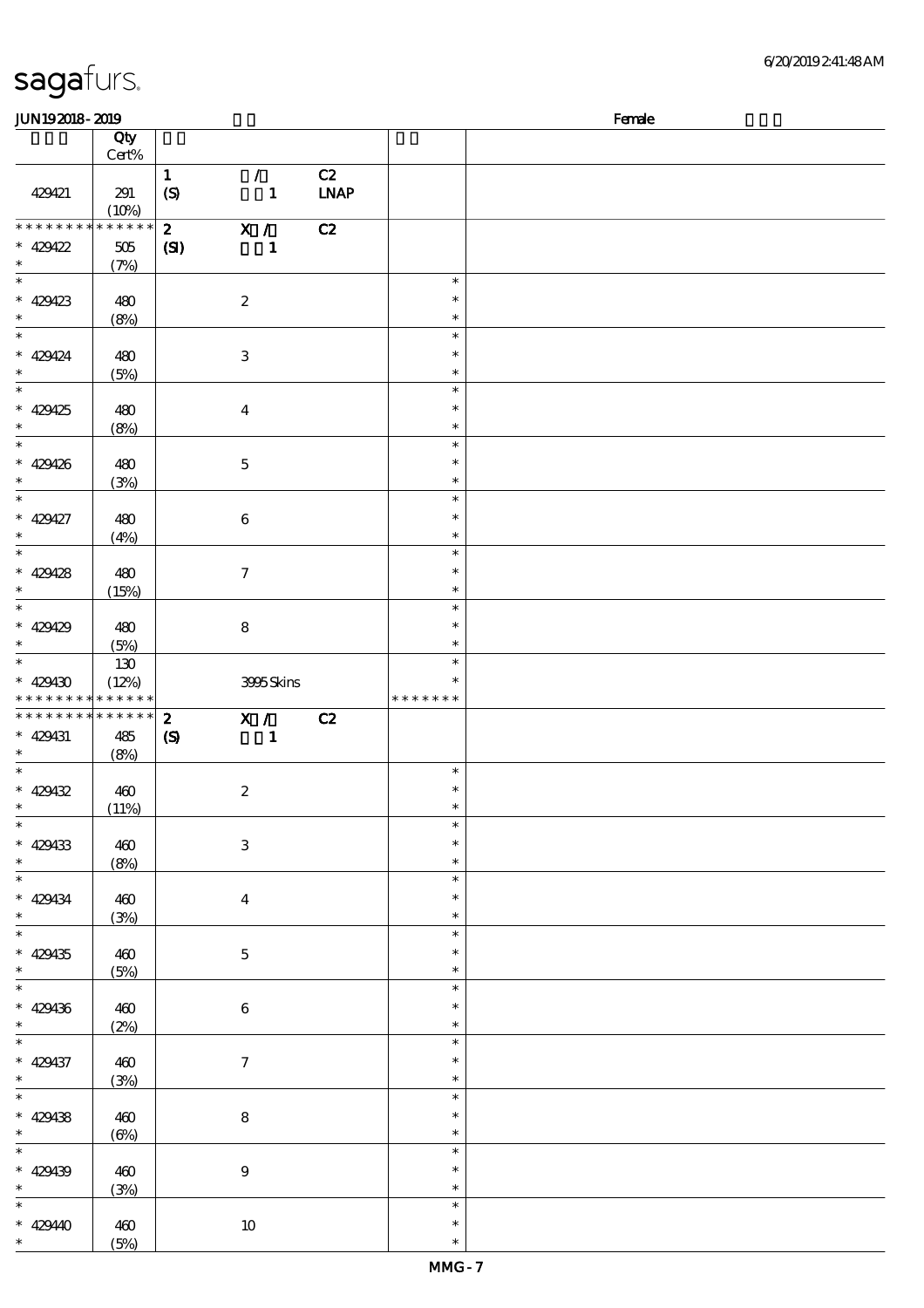| JUN192018-2019                             |                     |                            |                           |             |               | Female |
|--------------------------------------------|---------------------|----------------------------|---------------------------|-------------|---------------|--------|
|                                            | Qty                 |                            |                           |             |               |        |
|                                            | Cert%               |                            |                           |             |               |        |
| $\ast$                                     |                     | $\mathbf{z}$               | X /                       | C2          | $\ast$        |        |
|                                            |                     |                            |                           |             | $\ast$        |        |
| $* 42941$                                  | 460                 | (S)                        | $\mathbf{1}$              |             |               |        |
| $\ast$                                     | (2%)                |                            |                           |             | $\ast$        |        |
| $\overline{\ast}$                          |                     |                            |                           |             | $\ast$        |        |
| $* 429442$                                 | 460                 |                            | $12\,$                    |             | $\ast$        |        |
| $\ast$                                     | (2%)                |                            |                           |             | $\ast$        |        |
| $\overline{\ast}$                          | 136                 |                            |                           |             | $\ast$        |        |
| $* 429413$                                 |                     |                            |                           |             |               |        |
| * * * * * * * *                            | (4%)<br>* * * * * * |                            | 5681 Skins                |             | * * * * * * * |        |
|                                            |                     |                            |                           |             |               |        |
| * * * * * * * *                            | * * * * * *         | $\boldsymbol{z}$           | $\mathcal{F}$             | C2          |               |        |
| $* 429444$                                 | 485                 | $\mathbf{C}$               | $\mathbf{1}$              |             |               |        |
| $\ast$                                     | (7%)                |                            |                           |             |               |        |
| $\overline{\ast}$                          |                     |                            |                           |             | $\ast$        |        |
| $* 429445$                                 | 460                 |                            | $\boldsymbol{2}$          |             | $\ast$        |        |
| $\ast$                                     |                     |                            |                           |             | $\ast$        |        |
| $\overline{\ast}$                          | $(\Theta)$          |                            |                           |             | $\ast$        |        |
|                                            |                     |                            |                           |             |               |        |
| $* 429446$                                 | 460                 |                            | $\ensuremath{\mathbf{3}}$ |             | $\ast$        |        |
| $\ast$                                     | (11%)               |                            |                           |             | $\ast$        |        |
| $\ast$                                     | 413                 |                            |                           |             | $\ast$        |        |
| $* 429447$                                 | (5%)                |                            | 1818Skins                 |             | $\ast$        |        |
| * * * * * * * *                            | * * * * * *         |                            |                           |             | * * * * * * * |        |
| * * * * * * * *                            | $* * * * * * *$     | $\boldsymbol{z}$           | $\mathcal{T}$             |             |               |        |
|                                            |                     |                            |                           | C2          |               |        |
| $* 429448$                                 | 485                 | $\boldsymbol{\mathcal{S}}$ | $\mathbf{1}$              |             |               |        |
| $\ast$                                     | (5%)                |                            |                           |             |               |        |
| $\overline{\ast}$                          |                     |                            |                           |             | $\ast$        |        |
| $* 429449$                                 | 460                 |                            | $\boldsymbol{2}$          |             | $\ast$        |        |
| $\ast$                                     | (8%)                |                            |                           |             | $\ast$        |        |
| $\ast$                                     |                     |                            |                           |             | $\ast$        |        |
| $* 429450$                                 | 460                 |                            | $\ensuremath{\mathbf{3}}$ |             | $\ast$        |        |
| $\ast$                                     |                     |                            |                           |             | $\ast$        |        |
|                                            | $(\Theta)$          |                            |                           |             |               |        |
| $\ast$                                     |                     |                            |                           |             | $\ast$        |        |
| $* 429451$                                 | 460                 |                            | $\boldsymbol{4}$          |             | $\ast$        |        |
| $\ast$                                     | (11%)               |                            |                           |             | $\ast$        |        |
| $\ast$                                     |                     |                            |                           |             | $\ast$        |        |
| $* 429452$                                 | 460                 |                            | $\mathbf 5$               |             | $\ast$        |        |
| $\ast$                                     | (5%)                |                            |                           |             | $\ast$        |        |
| $\ast$                                     |                     |                            |                           |             | $\ast$        |        |
|                                            |                     |                            |                           |             | $\ast$        |        |
| $* 429453$                                 | 460                 |                            | 6                         |             |               |        |
| $\ast$                                     | (5%)                |                            |                           |             | $\ast$        |        |
| $\ast$                                     |                     |                            |                           |             | $\ast$        |        |
| $* 429454$                                 | 460                 |                            | $\tau$                    |             | $\ast$        |        |
| $\ast$                                     | $(10\%)$            |                            |                           |             | $\ast$        |        |
| $\ast$                                     | 84                  |                            |                           |             | $\ast$        |        |
| $* 429455$                                 |                     |                            | 3329Skins                 |             |               |        |
| * * * * * * * * <mark>* * * * * * *</mark> | (9%)                |                            |                           |             | * * * * * * * |        |
|                                            |                     |                            |                           |             |               |        |
|                                            |                     | $\boldsymbol{z}$           | X /                       | C2          |               |        |
| 429456                                     | 434                 | (SI)                       | $\mathbf{1}$              | <b>LNAP</b> |               |        |
|                                            | (12%)               |                            |                           |             |               |        |
| * * * * * * * *                            | $******$            | $\mathbf{2}$               | X /                       | C2          |               |        |
| $* 429457$                                 | 485                 | $\boldsymbol{\mathcal{S}}$ | $\mathbf{1}$              | <b>LNAP</b> |               |        |
| $\ast$                                     | (10%)               |                            |                           |             |               |        |
| $\overline{\ast}$                          |                     |                            |                           |             | $\ast$        |        |
|                                            | 106                 |                            |                           |             |               |        |
| $* 429458$                                 | (2%)                |                            | 591 Skins                 |             |               |        |
| * * * * * * * * * * * * * *                |                     |                            |                           |             | * * * * * * * |        |
|                                            |                     | $\boldsymbol{z}$           | $\mathcal{L}$             | C2          |               |        |
| 429459                                     | $232\,$             | (SI)                       | $\mathbf{1}$              | <b>LNAP</b> |               |        |
|                                            | (12%)               |                            |                           |             |               |        |
|                                            |                     | $\boldsymbol{z}$           | $\mathcal{L}$             | C2          |               |        |
|                                            |                     |                            |                           |             |               |        |
| 429460                                     | 229                 | $\boldsymbol{S}$           | $\mathbf{1}$              | <b>LNAP</b> |               |        |
|                                            | (11%)               |                            |                           |             |               |        |